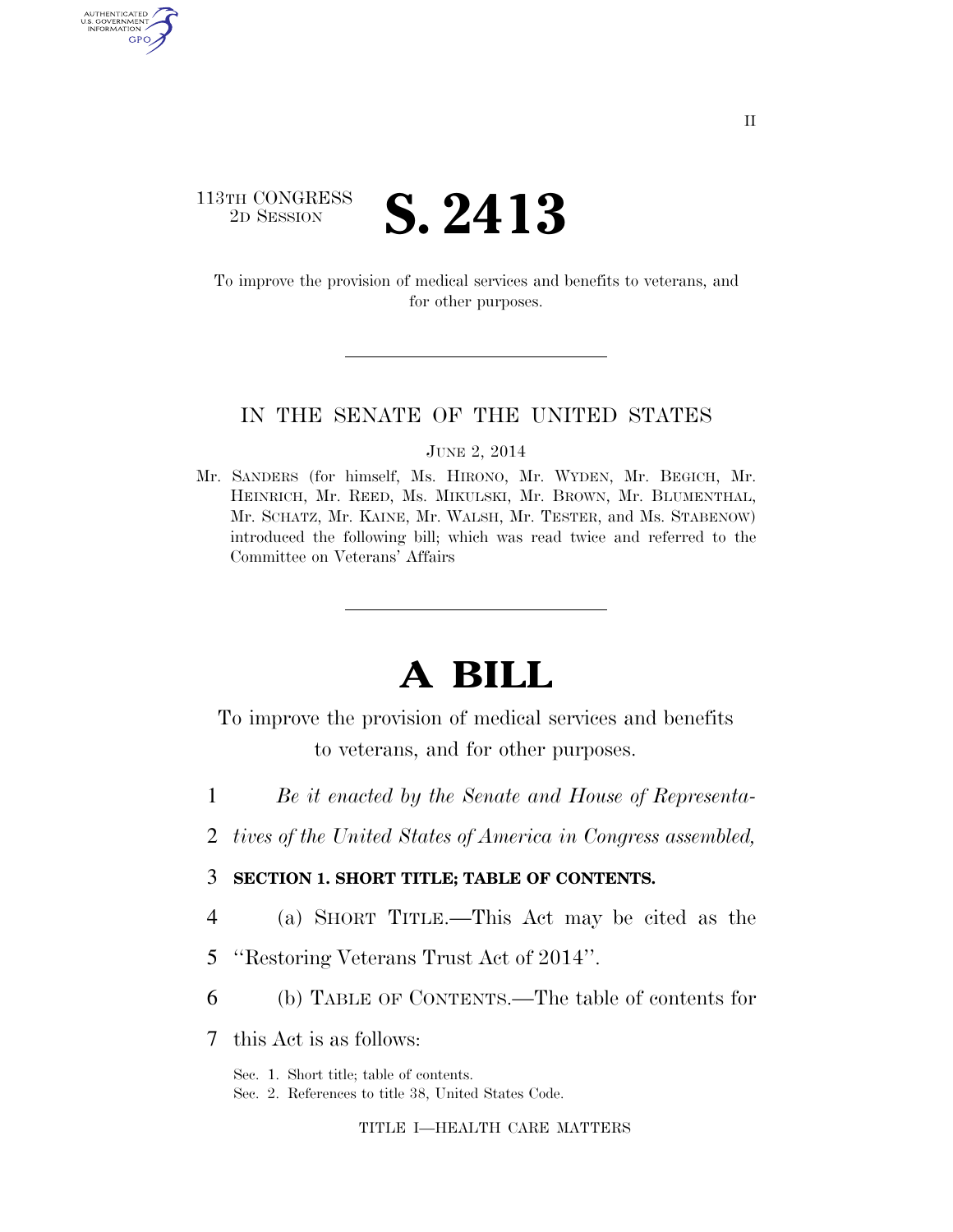- Subtitle A—Improvement of Access to Care by Strengthening Management, Technology, and Metrics
- Sec. 101. Implementation of upgraded Department of Veterans Affairs electronic scheduling system for appointments for receipt of health care from the Department.
- Sec. 102. Independent assessment of the scheduling process for medical appointments for care from Department of Veterans Affairs.
- Sec. 103. Modification of liability for breach of period of obligated service under Health Professionals Educational Assistance Program for primary care physicians.
- Sec. 104. Program of education at Uniformed Services University of the Health Sciences with specialization in primary care.
- Sec. 105. Treatment of staffing shortage and biannual report on staffing of medical facilities of the Department of Veterans Affairs.
- Sec. 106. Clinic management training program of the Department of Veterans Affairs.
- Sec. 107. Inclusion of Department of Veterans Affairs facilities in National Health Service Corps Scholarship and loan repayment programs.
- Sec. 108. Improvement of access by veterans to health care from non-Department of Veterans Affairs providers.
- Sec. 109. Extension of and report on joint incentives program of Department of Veterans Affairs and Department of Defense.
- Sec. 110. Transfer of authority for payments for hospital care, medical services, and other health care from non-Department providers to the Chief Business Office of the Veterans Health Administration of the Department.
- Sec. 110A. Contracting for hospital care, medical services, and other health care.
- Sec. 110B. Enhancement of collaboration between Department of Veterans Affairs and Indian Health Service.
- Sec. 110C. Enhancement of collaboration between Department of Veterans Affairs and Native Hawaiian health care systems.
- Sec. 110D. Improvement of access of veterans to mobile vet centers of the Department of Veterans Affairs.
- Sec. 110E. Commission on Access to Care.
- Sec. 110F. Removal of Senior Executive Service employees of the Department of Veterans Affairs for performance.
- Sec. 110G. Authorization of emergency appropriations.

Subtitle B—Expansion and Improvements of Benefits Generally

- Sec. 111. Further extension of period of eligibility for health care for veterans of combat service during certain periods of hostilities and war.
- Sec. 112. Expansion of assistance and support services for caregivers of veterans.
- Sec. 113. Improved access to appropriate immunizations for veterans.
- Sec. 114. Expansion of provision of chiropractic care and services to veterans.
- Sec. 115. Modification of commencement date of period of service at Camp Lejeune, North Carolina, for eligibility for hospital care and medical services in connection with exposure to contaminated water.
- Sec. 116. Expansion of emergency treatment reimbursement for certain veterans.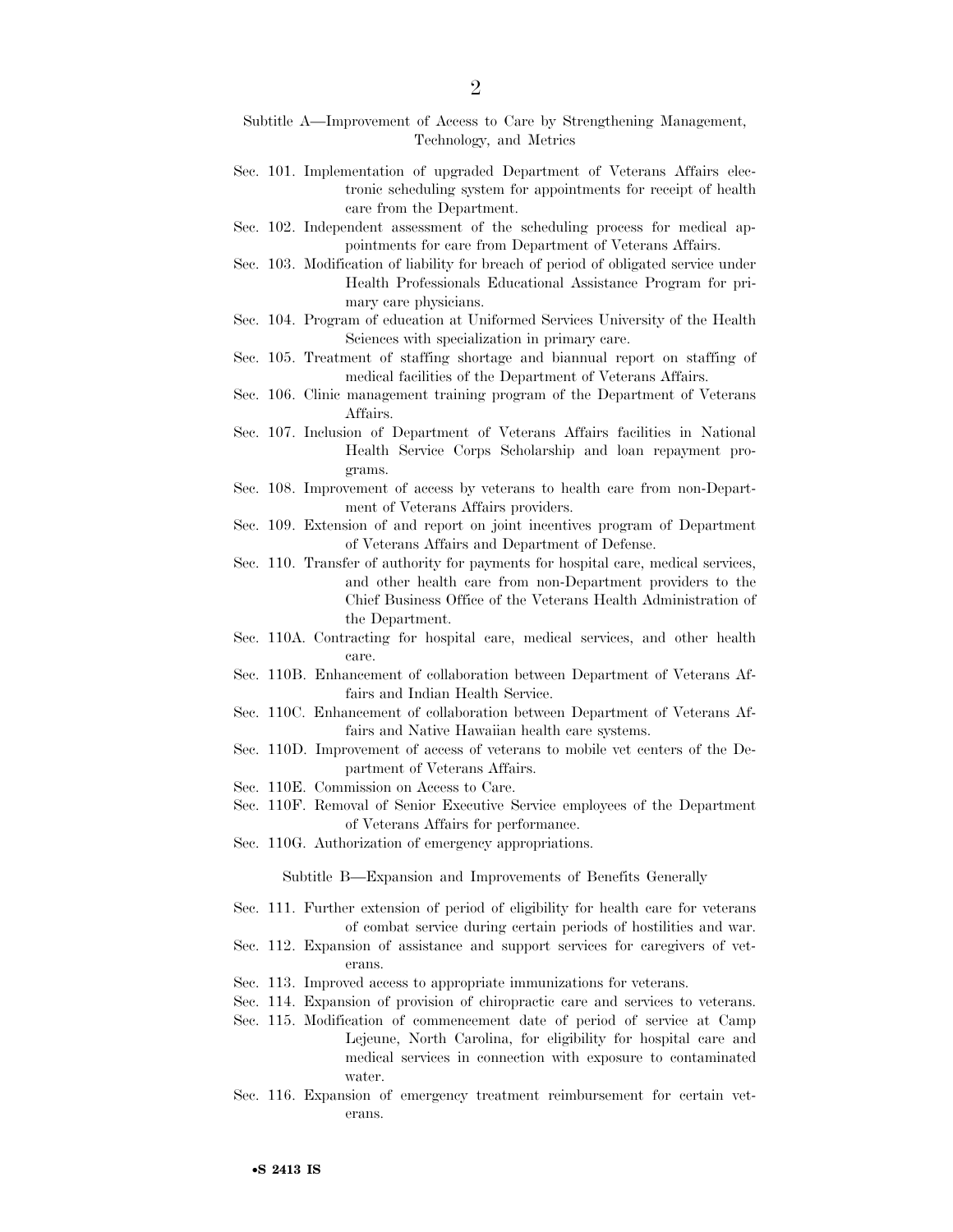- Sec. 117. Extension of sunset date regarding transportation of individuals to and from facilities of Department of Veterans Affairs and requirement of report.
- Sec. 118. Extension and modification of pilot program on assisted living services for veterans with traumatic brain injury.
- Sec. 119. Reauthorization and modification of pilot program of enhanced contract care authority for health care needs of veterans.

Subtitle C—Health Care Administration

- Sec. 121. Extension of Department of Veterans Affairs Health Professional Scholarship Program.
- Sec. 122. Expansion of availability of prosthetic and orthotic care for veterans.
- Sec. 123. Limitation on expansion of dialysis pilot program.
- Sec. 124. Requirement for Department of Veterans Affairs policy on reporting cases of infectious diseases at facilities of the Department.
- Sec. 125. Independent assessment of the Veterans Integrated Service Networks and medical centers of Department of Veterans Affairs.
- Sec. 126. Requirements in connection with next update of current strategic plan for Office of Rural Health of the Department of Veterans Affairs.
- Sec. 127. Report on provision of telemedicine services.
- Sec. 128. Designation of Corporal Michael J. Crescenz Department of Veterans Affairs Medical Center.

Subtitle D—Complementary and Alternative Medicine

- Sec. 131. Expansion of research and education on and delivery of complementary and alternative medicine to veterans.
- Sec. 132. Program on integration of complementary and alternative medicine within Department of Veterans Affairs medical centers.
- Sec. 133. Studies of barriers encountered by veterans in receiving, and administrators and clinicians in providing, complementary and alternative medicine services furnished by the Department of Veterans Affairs.
- Sec. 134. Program on use of wellness programs as complementary approach to mental health care for veterans and family members of veterans.

#### Subtitle E—Mental Health Care

- Sec. 141. Inclusion of mental health professionals in the education and training program for health personnel of the Department of Veterans Affairs.
- Sec. 142. Report on provision of mental health services for families of certain veterans at facilities of the Department.
- Sec. 143. Annual report on community mental health partnership pilot program.

Subtitle F—Dental Care Eligibility Expansion and Enhancement

- Sec. 151. Restorative dental services for veterans.
- Sec. 152. Pilot program on expansion of furnishing of dental care to all enrolled veterans.
- Sec. 153. Program on education to promote dental health in veterans.
- Sec. 154. Authorization of appropriations.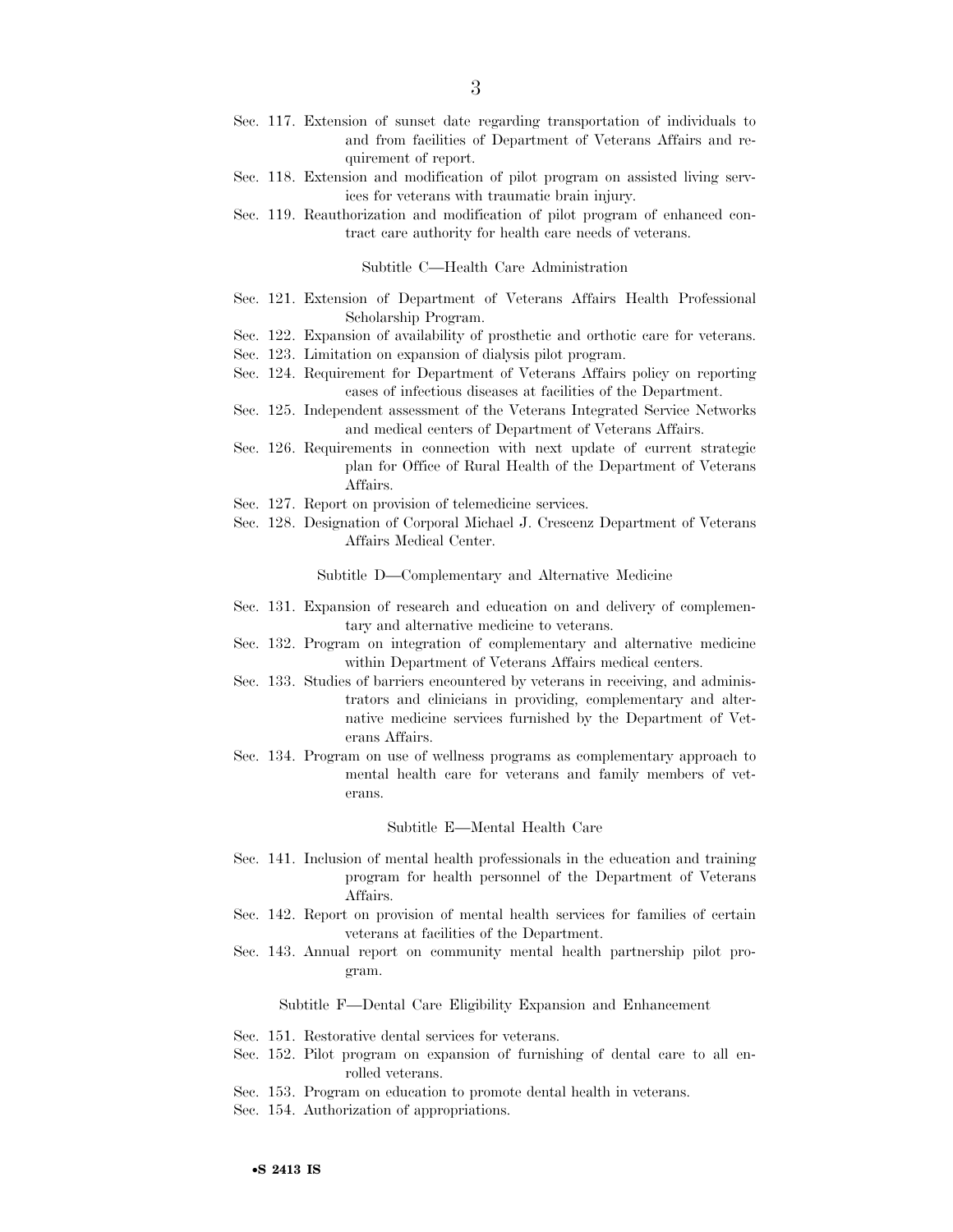Subtitle G—Health Care Related to Sexual Trauma

- Sec. 161. Expansion of eligibility for sexual trauma counseling and treatment to veterans on inactive duty training.
- Sec. 162. Provision of counseling and treatment for sexual trauma by the Department of Veterans Affairs to members of the Armed Forces.
- Sec. 163. Department of Veterans Affairs screening mechanism to detect incidents of domestic abuse.
- Sec. 164. Reports on military sexual trauma and domestic abuse.

Subtitle H—Reproductive Treatment and Services

- Sec. 171. Clarification that fertility counseling and treatment are medical services which the Secretary may furnish to veterans like other medical services.
- Sec. 172. Reproductive treatment and care for spouses and surrogates of veterans.
- Sec. 173. Adoption assistance for severely wounded veterans.
- Sec. 174. Regulations on furnishing of fertility counseling and treatment and adoption assistance by Department of Veterans Affairs.
- Sec. 175. Coordination between Department of Veterans Affairs and Department of Defense on furnishing of fertility counseling and treatment.
- Sec. 176. Facilitation of reproduction and infertility research.
- Sec. 177. Annual report on provision of fertility counseling and treatment furnished by Department of Veterans Affairs.
- Sec. 178. Program on assistance for child care for certain veterans.
- Sec. 179. Counseling in retreat settings for women veterans newly separated from service in the Armed Forces.

Subtitle I—Major Medical Facility Leases

- Sec. 181. Authorization of major medical facility leases.
- Sec. 182. Budgetary treatment of Department of Veterans Affairs major medical facilities leases.

#### TITLE II—SURVIVOR AND DEPENDENT MATTERS

- Sec. 201. Extension of initial period for increased dependency and indemnity compensation for surviving spouses with children.
- Sec. 202. Eligibility for dependency and indemnity compensation, educational assistance, and housing loans for surviving spouses who remarry after age 55.
- Sec. 203. Extension of marriage delimiting date for surviving spouses of Persian Gulf War veterans to qualify for death pension.
- Sec. 204. Making effective date provision consistent with provision for benefits eligibility of a veteran's child based upon termination of remarriage by annulment.
- Sec. 205. Expansion of Marine Gunnery Sergeant John David Fry Scholarship.
- Sec. 206. Expansion of Yellow Ribbon G.I. Education Enhancement Program.
- Sec. 207. Benefits for children of certain Thailand service veterans born with spina bifida.
- Sec. 208. Program on assisted living for children of Vietnam veterans and certain Korea service veterans born with spina bifida.
- Sec. 209. Program on grief counseling in retreat settings for surviving spouses of members of the Armed Forces who die while serving on active duty in the Armed Forces.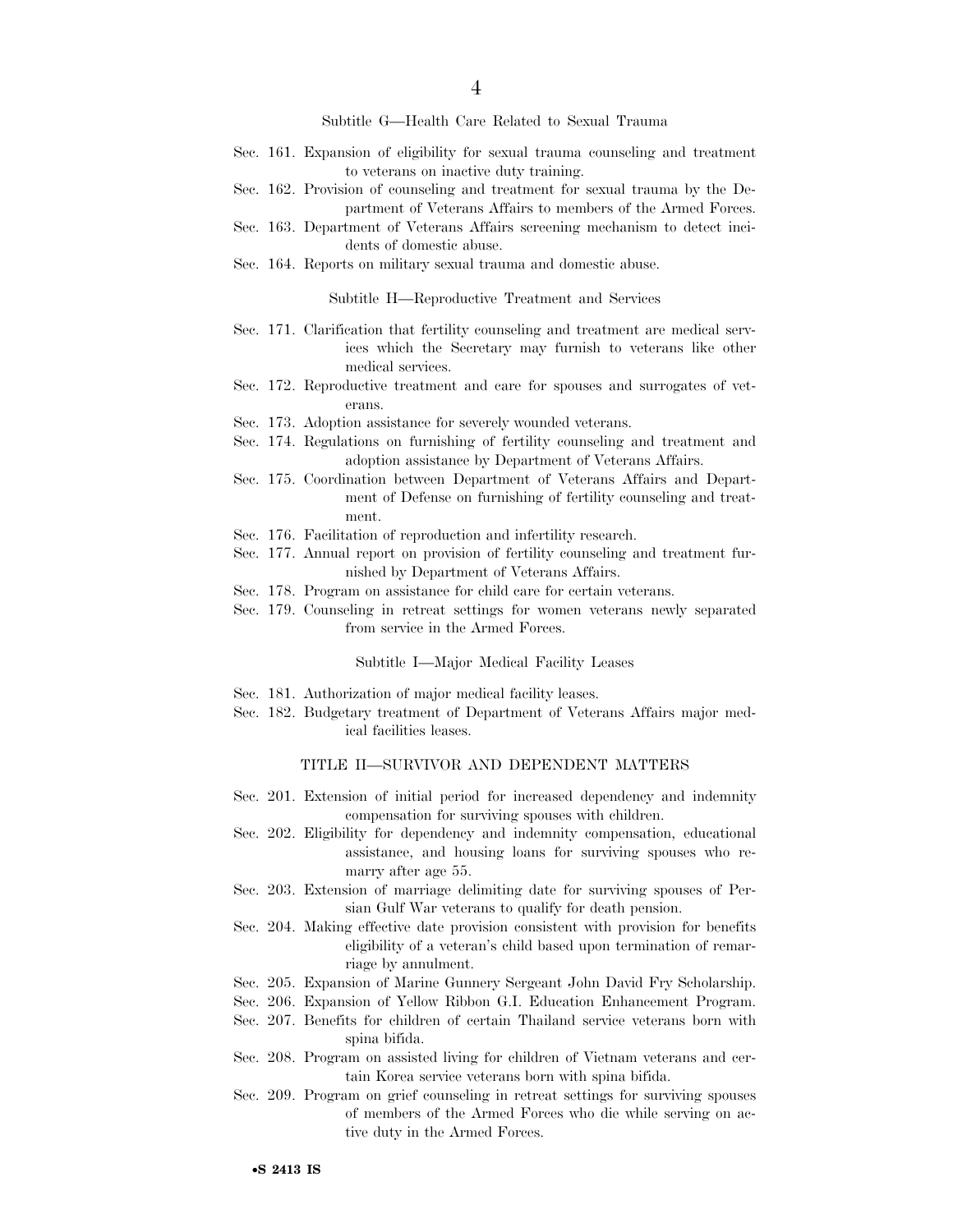Sec. 210. Program evaluation on survivors' and dependents' educational assistance authorities.

#### TITLE III—EDUCATION MATTERS

- Sec. 301. Approval of courses of education provided by public institutions of higher learning for purposes of All-Volunteer Force Educational Assistance Program and Post-9/11 Educational Assistance conditional on in-State tuition rate for veterans.
- Sec. 302. Extension and expansion of authority for certain qualifying workstudy activities for purposes of the educational assistance programs of the Department of Veterans Affairs.
- Sec. 303. Prohibitions relating to references to GI Bill and Post-9/11 GI Bill.
- Sec. 304. Review of utilization of educational assistance to pursue programs of training on the job and participating employers.
- Sec. 305. Report on debt management and collection.
- Sec. 306. Restoration of prior reporting fee multipliers.

#### TITLE IV—EMPLOYMENT AND RELATED MATTERS

- Subtitle A—Training and Other Services for Veterans Seeking Employment
- Sec. 401. Extension of authority of Secretary of Veterans Affairs to provide rehabilitation and vocational benefits to members of Armed Forces with severe injuries or illnesses.
- Subtitle B—Employment of Veterans and Recognition of Veteran Status With Respect to Employment Related Matters
- Sec. 411. Employment of veterans with the Federal Government.
- Sec. 412. State recognition of military experience of veterans in issuing licenses and credentials to veterans.
- Sec. 413. Report on discrimination against members of reserve components of Armed Forces and veterans in civilian labor market.
- Subtitle C—Improving Employment and Reemployment Rights of Members of the Uniformed Services
- Sec. 421. Suspension, termination, or debarment of contractors for repeated violations of employment or reemployment rights of members of uniformed services.

#### Subtitle D—Small Business Matters

- Sec. 431. Expansion of contracting goals and preferences of Department of Veterans Affairs to include conditionally owned small business concerns 100 percent owned by veterans.
- Sec. 432. Modification of treatment under contracting goals and preferences of Department of Veterans Affairs for small businesses owned by veterans of small businesses after death of disabled veteran owners.
- Sec. 433. Treatment of businesses after deaths of servicemember-owners for purposes of Department of Veterans Affairs contracting goals and preferences.
- Sec. 434. Special rule for treatment under contracting goals and preferences of Department of Veterans Affairs of small business concerns licensed in community property States.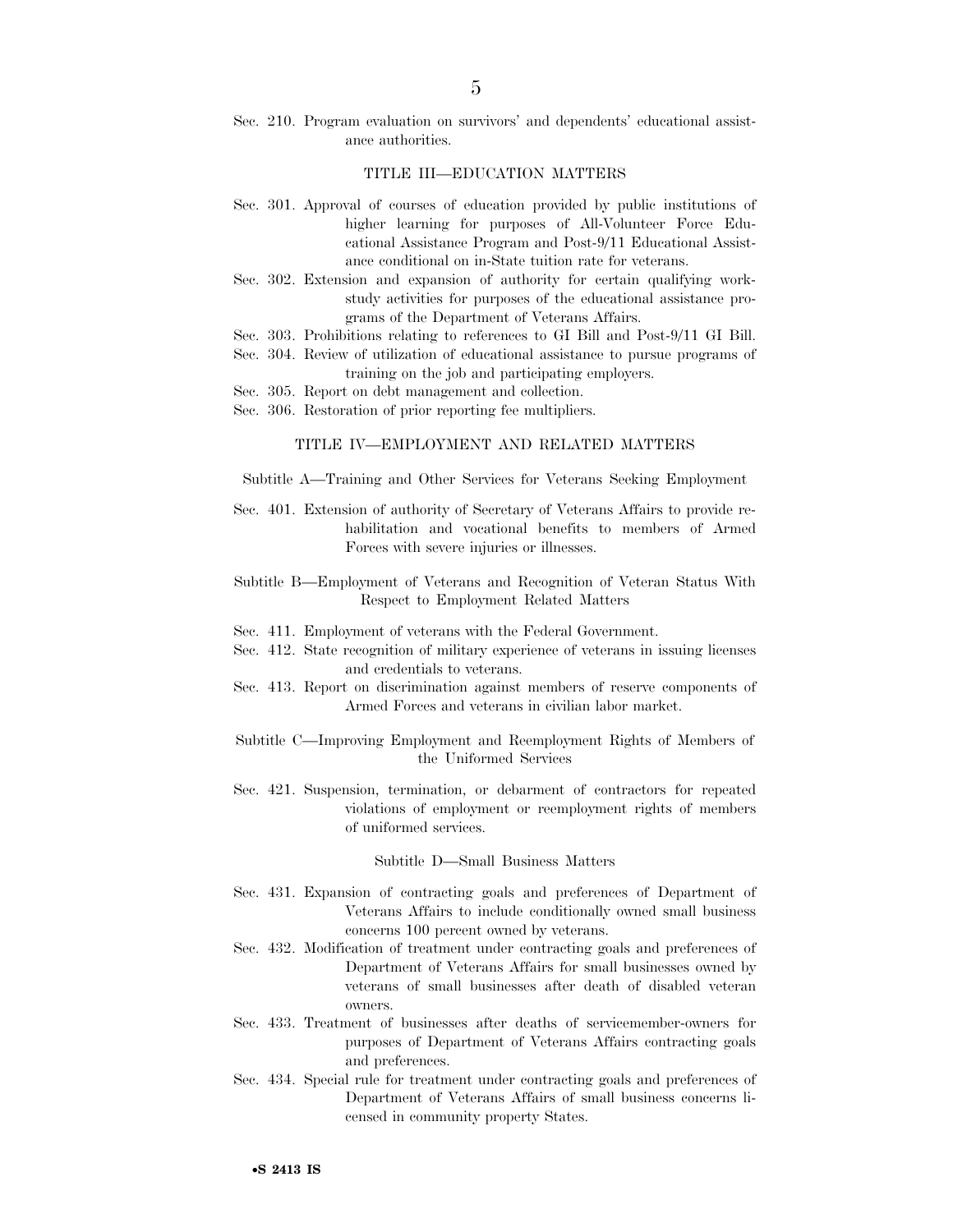#### TITLE V—ACCOUNTABILITY AND ADMINISTRATIVE IMPROVEMENTS

- Sec. 501. Administration of Veterans Integrated Service Networks.
- Sec. 502. Regional support centers for Veterans Integrated Service Networks.
- Sec. 503. Commission on Capital Planning for Department of Veterans Affairs Medical Facilities.
- Sec. 504. Advance appropriations for certain accounts of the Department of Veterans Affairs.
- Sec. 505. Public access to Department of Veterans Affairs research and data sharing between Departments.
- Sec. 506. Assessment by Comptroller General of the United States of information made available by Veterans Benefits Administration.
- Sec. 507. Comptroller general report on advisory committees of the Department of Veterans Affairs.

#### TITLE VI—IMPROVEMENT OF PROCESSING OF CLAIMS FOR COMPENSATION

#### Subtitle A—Claims Based on Military Sexual Trauma

- Sec. 601. Medical examination and opinion for disability compensation claims based on military sexual trauma.
- Sec. 602. Case representative officers for military sexual trauma support.
- Sec. 603. Report on standard of proof for service-connection of mental health conditions related to military sexual trauma.
- Sec. 604. Reports on claims for disabilities incurred or aggravated by military sexual trauma.

Subtitle B—Claims for Dependency and Indemnity Compensation

- Sec. 611. Program on treatment of certain applications for dependency and indemnity compensation as fully developed claims.
- Sec. 612. Report by Secretary of Veterans Affairs on improving timeliness and accuracy of administration of claims for dependency and indemnity compensation and pension for surviving spouses and children.

Subtitle C—Agency of Original Jurisdiction

- Sec. 621. Working group to improve employee work credit and work management systems of Veterans Benefits Administration in an electronic environment.
- Sec. 622. Task force on retention and training of Department of Veterans Affairs claims processors and adjudicators.
- Sec. 623. Reports on requests by the Department of Veterans Affairs for records of other Federal agencies.
- Sec. 624. Recognition of representatives of Indian tribes in the preparation, presentation, and prosecution of claims under laws administered by the Secretary of Veterans Affairs.
- Sec. 625. Program on participation of local and tribal governments in improving quality of claims for disability compensation submitted to Department of Veterans Affairs.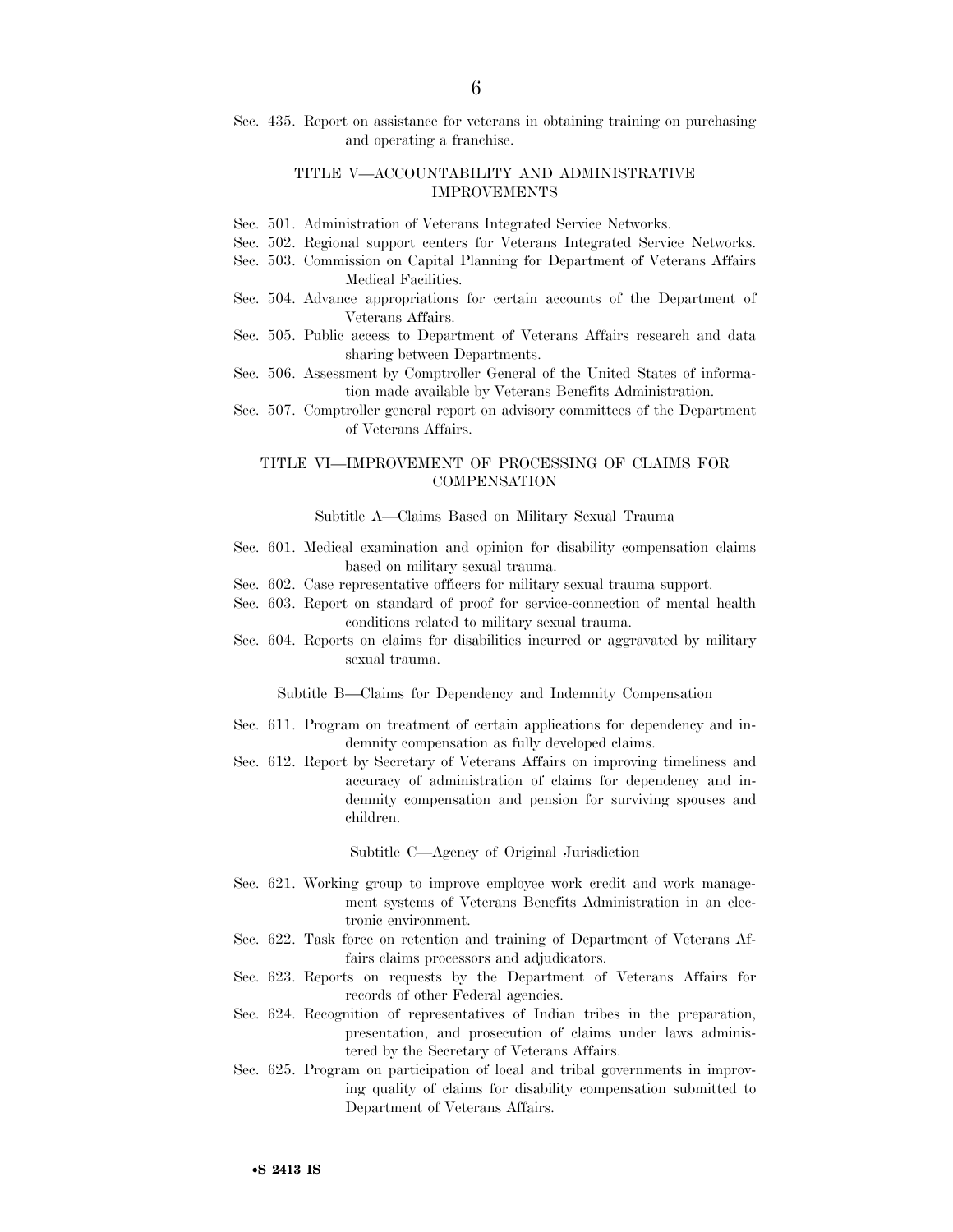- Sec. 626. Department of Veterans Affairs notice of average times for processing compensation claims.
- Sec. 627. Quarterly reports on progress of Department of Veterans Affairs in eliminating backlog of claims for compensation that have not been adjudicated.
- Sec. 628. Reports on use of existing authorities to expedite benefits decisions.
- Sec. 629. Reports on Department disability medical examinations and prevention of unnecessary medical examinations.
- Subtitle D—Board of Veterans' Appeals and Court of Appeals for Veterans Claims
- Sec. 631. Determination of manner of appearance for hearings before Board of Veterans' Appeals.

#### TITLE VII—OUTREACH MATTERS

- Sec. 701. Program to increase coordination of outreach efforts between the Department of Veterans Affairs and Federal, State, and local agencies and nonprofit organizations.
- Sec. 702. Cooperative agreements between Secretary of Veterans Affairs and States on outreach activities.
- Sec. 703. Advisory committee on outreach activities of Department of Veterans Affairs.
- Sec. 704. Advisory boards on outreach activities of Department of Veterans Affairs relating to health care.
- Sec. 705. Modification of requirement for periodic reports to Congress on outreach activities of Department of Veterans Affairs.
- Sec. 706. Budget transparency for outreach activities of Department of Veterans Affairs.

#### TITLE VIII—ENHANCEMENT OF RIGHTS UNDER SERVICEMEMBERS CIVIL RELIEF ACT

- Sec. 801. Modification of period determining which actions are covered under stay of proceedings and adjustment of obligation protections concerning mortgages and trust deeds of members of uniformed services.
- Sec. 802. Protections for members of uniformed services regarding professional licenses.
- Sec. 803. Prohibition on denial of credit because of eligibility for protection.
- Sec. 804. Interest rate limitation on debt entered into during military service to consolidate or refinance student loans incurred before military service.
- Sec. 805. Termination of residential leases after assignment or relocation to quarters of United States or housing facility under jurisdiction of uniformed service.
- Sec. 806. Protection of surviving spouse with respect to mortgage foreclosure.
- Sec. 807. Improved protection of members of uniformed services against default judgments.
- Sec. 808. Clarification regarding application of enforcement authority of Attorney General and private right of action under Servicemembers Civil Relief Act.
- Sec. 809. Clerical amendments.

#### TITLE IX—OTHER MATTERS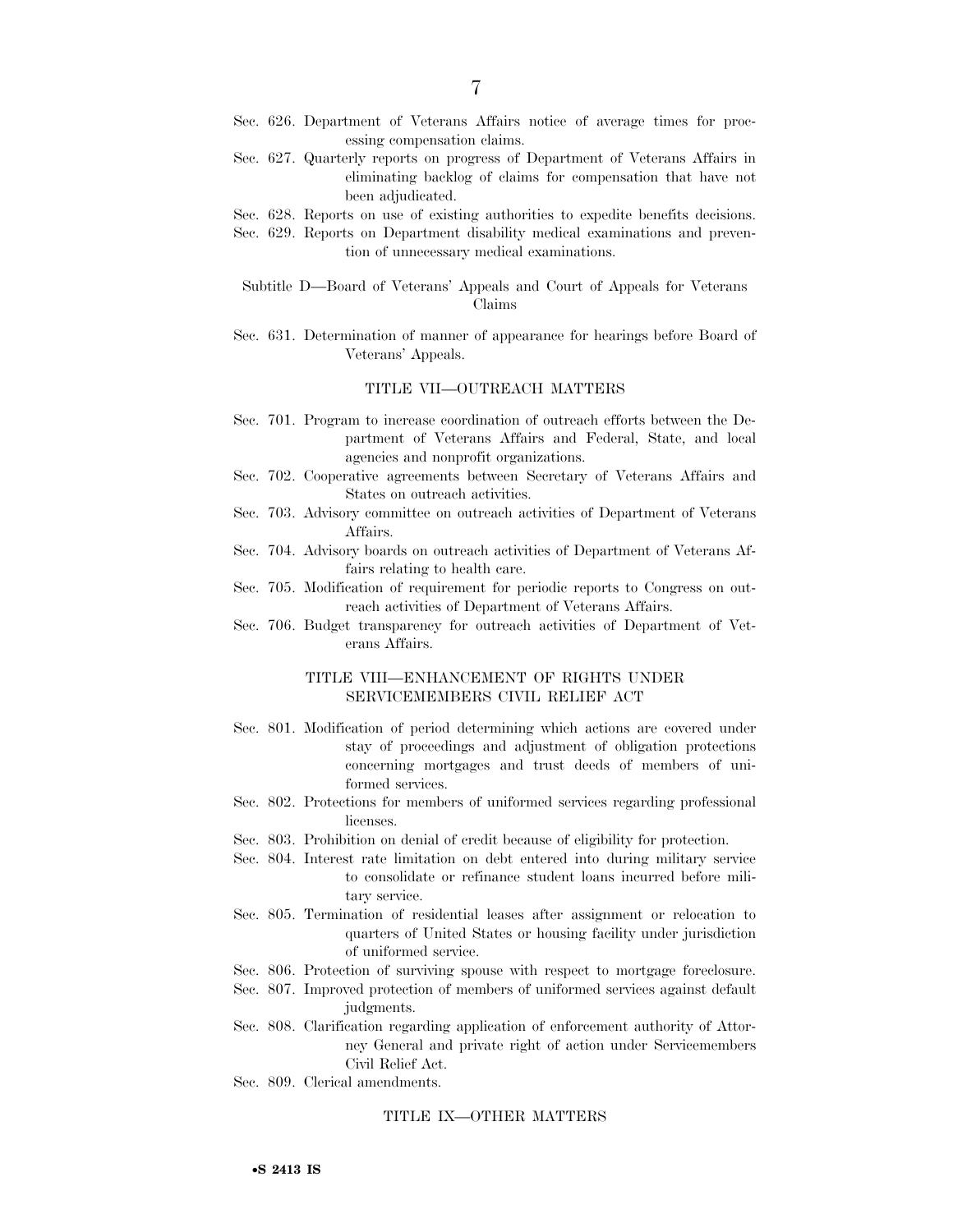- Sec. 901. Repeal of certain reductions made by Bipartisan Budget Act of 2013.
- Sec. 902. Consideration by Secretary of Veterans Affairs of resources disposed of for less than fair market value by individuals applying for pension.
- Sec. 903. Extension of reduced pension for certain veterans covered by medicaid plans for services furnished by nursing facilities.
- Sec. 904. Conditions on award of per diem payments by Secretary of Veterans Affairs for provision of housing or services to homeless veterans.
- Sec. 905. Exception to certain recapture requirements and treatment of contracts and grants with State homes with respect to care for homeless veterans.
- Sec. 906. Extended period for scheduling of medical exams for veterans receiving temporary disability ratings for severe mental disorders.
- Sec. 907. Authority to issue Veterans ID Cards.
- Sec. 908. Honoring as veterans certain persons who performed service in the reserve components of the Armed Forces.
- Sec. 909. Extension of authority for Secretary of Veterans Affairs to obtain information from Secretary of the Treasury and Commissioner of Social Security for income verification purposes.
- Sec. 910. Extension of authority for Secretary of Veterans Affairs to issue and guarantee certain loans.
- Sec. 911. Eligibility for interment in national cemeteries for certain naturalized individuals.
- Sec. 912. Canadian Forces Base Gagetown independent study and registry.
- Sec. 913. Review of determination of certain service in Philippines during World War II.
- Sec. 914. Review of determination of certain service of merchant mariners during World War II.
- Sec. 915. Report on practices of the Department of Veterans Affairs to adequately provide services to veterans with hearing loss.
- Sec. 916. Report on joint programs of Department of Veterans Affairs and Department of Defense with respect to hearing loss of members of the Armed Forces and veterans.
- Sec. 917. Designation of American World War II Cities.

### 1 **SEC. 2. REFERENCES TO TITLE 38, UNITED STATES CODE.**

 Except as otherwise expressly provided, whenever in this Act an amendment or repeal is expressed in terms of an amendment to, or repeal of, a section or other provi- sion, the reference shall be considered to be made to a section or other provision of title 38, United States Code.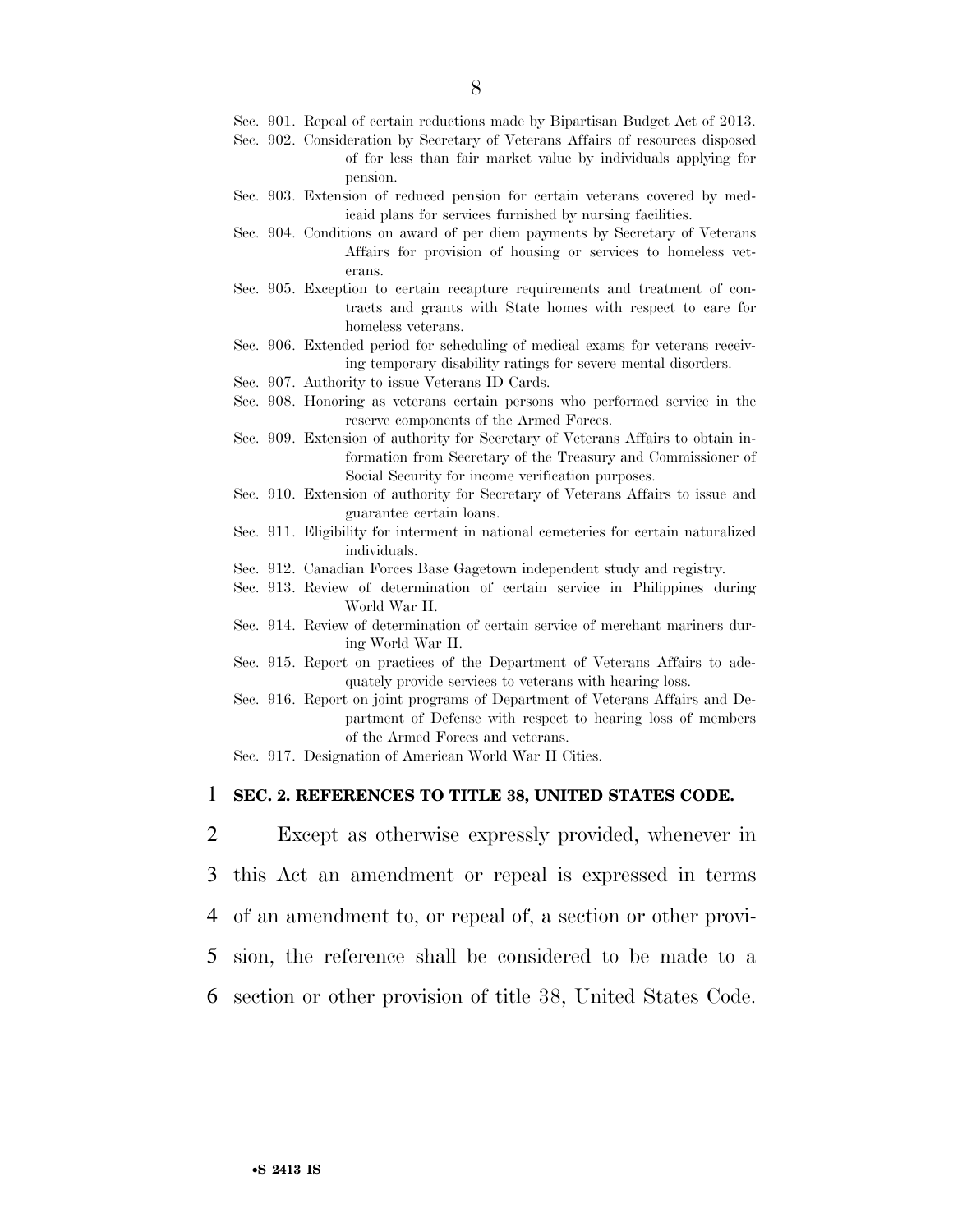# **TITLE I—HEALTH CARE MATTERS**

 **Subtitle A—Improvement of Access to Care by Strengthening Man- agement, Technology, and Metrics** 

 **SEC. 101. IMPLEMENTATION OF UPGRADED DEPARTMENT OF VETERANS AFFAIRS ELECTRONIC SCHED- ULING SYSTEM FOR APPOINTMENTS FOR RE-CEIPT OF HEALTH CARE FROM THE DEPART-MENT.** 

(a) IMPLEMENTATION.—

 (1) IN GENERAL.—Not later than March 31, 2016, the Secretary of Veterans Affairs shall fully implement an upgraded and centralized electronic scheduling system described in subsection (b) for ap- pointments by eligible individuals for health care from the Department of Veterans Affairs.

 (2) AGILE SOFTWARE DEVELOPMENT METH- ODOLOGIES.—In implementing the upgraded elec- tronic scheduling system required by paragraph (1), the Secretary shall use agile software development methodologies to fully implement portions of such system every 180 days beginning on the date on which the Secretary begins the implementation of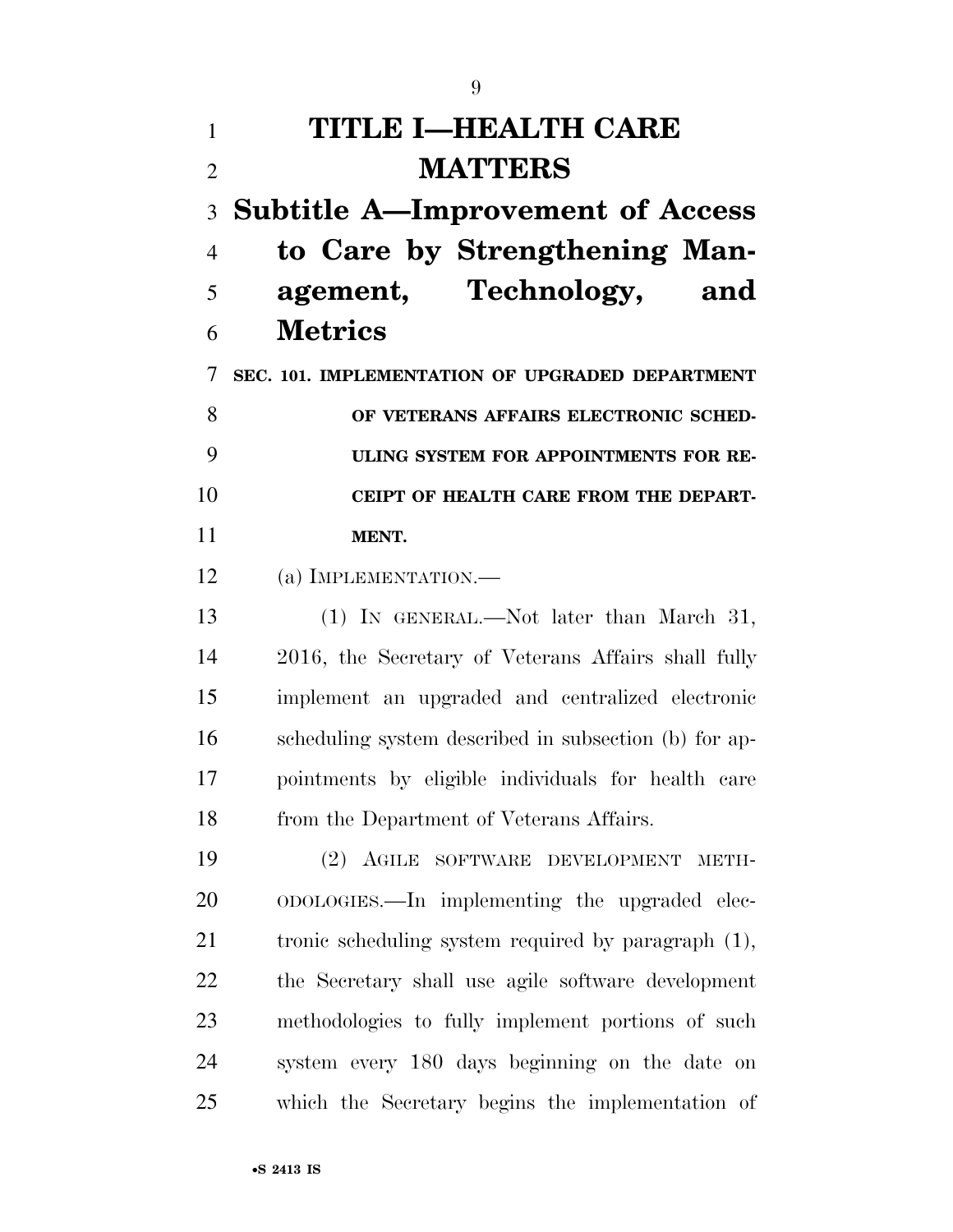| $\mathbf{1}$   | such system, or enters into a contract for the imple-      |
|----------------|------------------------------------------------------------|
| $\overline{2}$ | mentation of such system, and ending on the date           |
| 3              | on which such system is fully implemented.                 |
| $\overline{4}$ | (b) ELECTRONIC SCHEDULING SYSTEM.—The up-                  |
| 5              | graded electronic scheduling system described in this sub- |
| 6              | section shall include mechanisms to achieve the following: |
| 7              | (1) An efficient and effective graphical user              |
| 8              | interface with a calendar view for use by employees        |
| 9              | of the Department in scheduling appointments that          |
| 10             | enables error-free scheduling of the health care re-       |
| 11             | sources of the Department.                                 |
| 12             | $(2)$ A capability to assist employees of the De-          |
| 13             | partment to easily and consistently implement poli-        |
| 14             | cies of the Department with respect to scheduling of       |
| 15             | appointments, including with respect to priority for       |
| 16             | appointments for certain eligible individuals.             |
| 17             | (3) A capability for employees of the Depart-              |
| 18             | ment to sort and view through a unified interface          |
| 19             | the availability for each health care provider of the      |
| 20             | Department or other health care resource of the De-        |
| 21             | partment.                                                  |
| 22             | (4) A capability for employees of the Depart-              |
| 23             | ment to sort and view appointments for and appoint-        |
| 24             | ment requests made by a particular eligible indi-          |
| 25             | vidual.                                                    |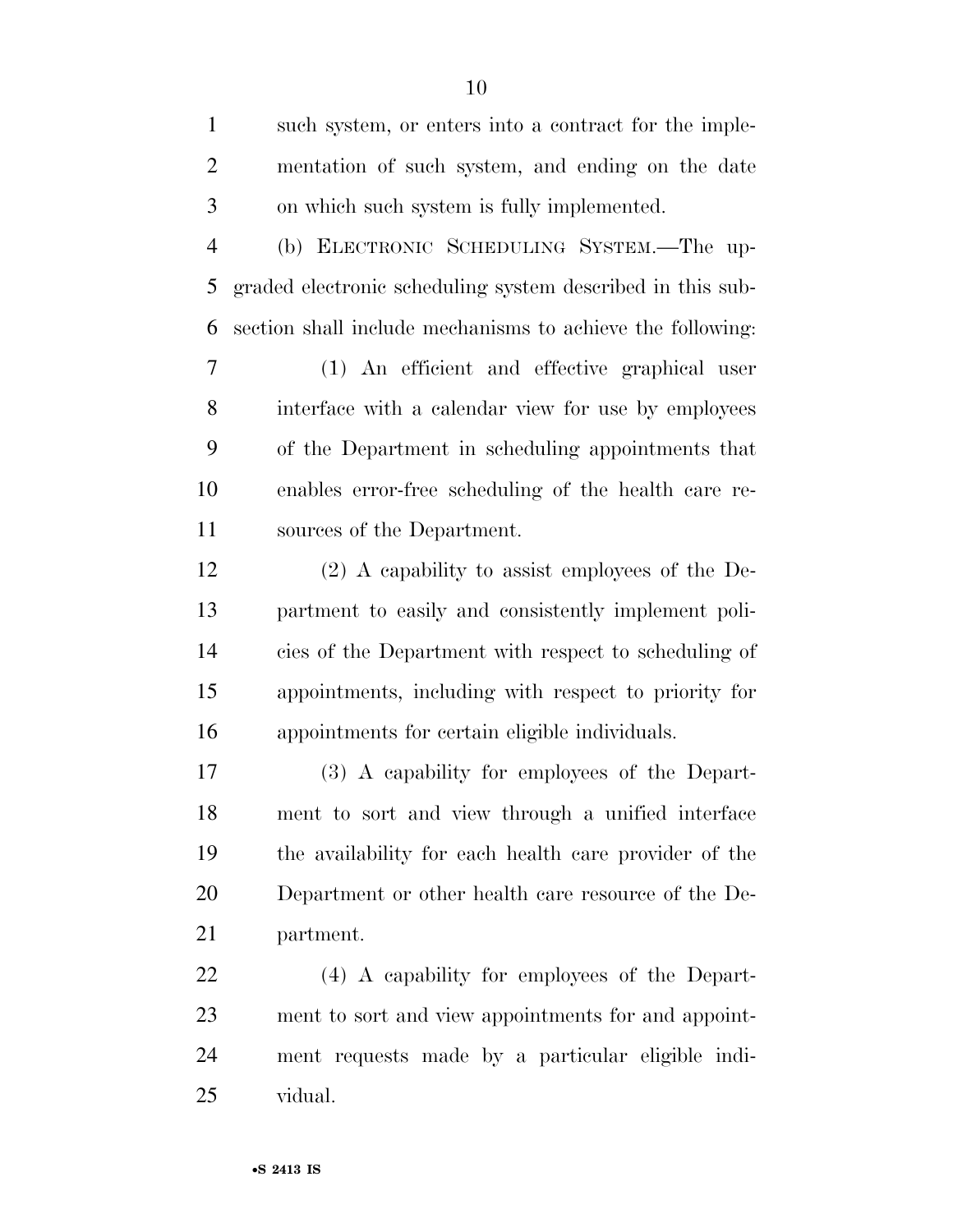(5) A capability for seamless coordination of appointments for primary care, specialty care, con- sultations, or any other health care matter among facilities of the Department. (6) A capability for eligible individuals to access the system remotely and schedule appointments di- rectly through the system. (7) An electronic timestamp of each activity made by an eligible individual or on behalf of such individual with respect to an appointment or the scheduling of an appointment that shall be kept in the medical record of such individual. (8) A seamless connection to the Computerized Patient Record System of the Department so that employees of the Department, when scheduling an appointment for an eligible individual, have access to recommendations from the health care provider of such individual with respect to when such individual should receive an appointment. (9) A capability to provide automated reminders to eligible individuals on upcoming appointments through various electronic and voice media. 23 (10) A capability to provide automated remind-ers to employees of the Department when an eligible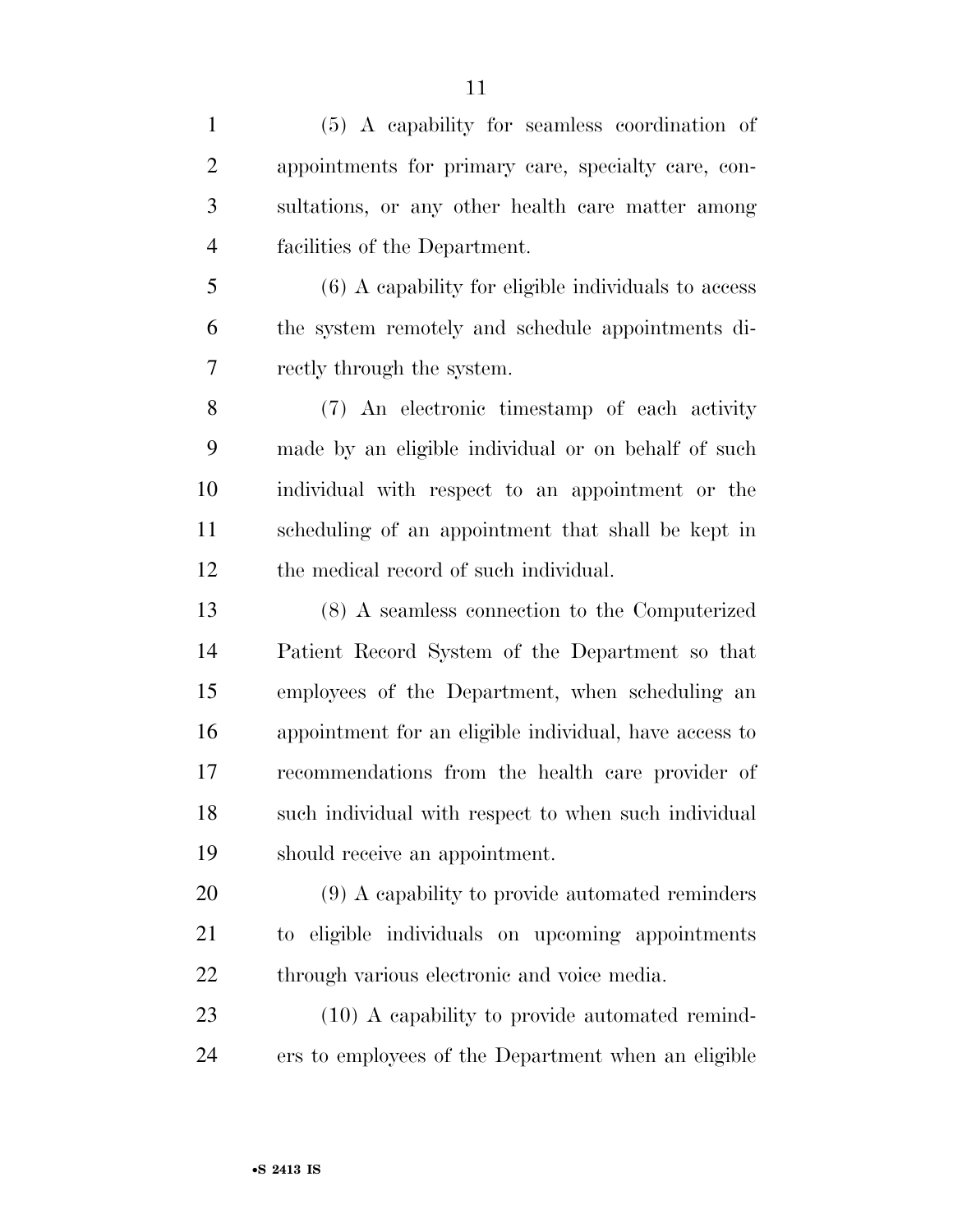| $\mathbf{1}$   | individual who is on the wait-list for an appointment |
|----------------|-------------------------------------------------------|
| $\overline{2}$ | becomes eligible to schedule an appointment.          |
| 3              | (11) A dashboard capability to support efforts        |
| $\overline{4}$ | to track the following metrics in aggregate and by    |
| 5              | medical facility with respect to health care provided |
| 6              | to eligible individuals under the laws administered   |
| 7              | by the Secretary:                                     |
| 8              | (A) The number of days into the future                |
| 9              | that the schedules of health care providers are       |
| 10             | available to schedule an appointment.                 |
| 11             | (B) The number of providers available to              |
| 12             | see patients each day.                                |
| 13             | The number of support personnel<br>(C)                |
| 14             | working each day.                                     |
| 15             | (D) The types of appointments available.              |
| 16             | (E) The rate at which patients fail to ap-            |
| 17             | pear for appointments.                                |
| 18             | (F) The number of appointments canceled               |
| 19             | by a patient on a daily basis.                        |
| 20             | (G) The number of appointments canceled               |
| 21             | by a health care provider on a daily basis.           |
| 22             | (H) The number of patients on the wait                |
| 23             | list at any given time.                               |
| 24             | (I) The number of appointments scheduled              |
| 25             | on a daily basis.                                     |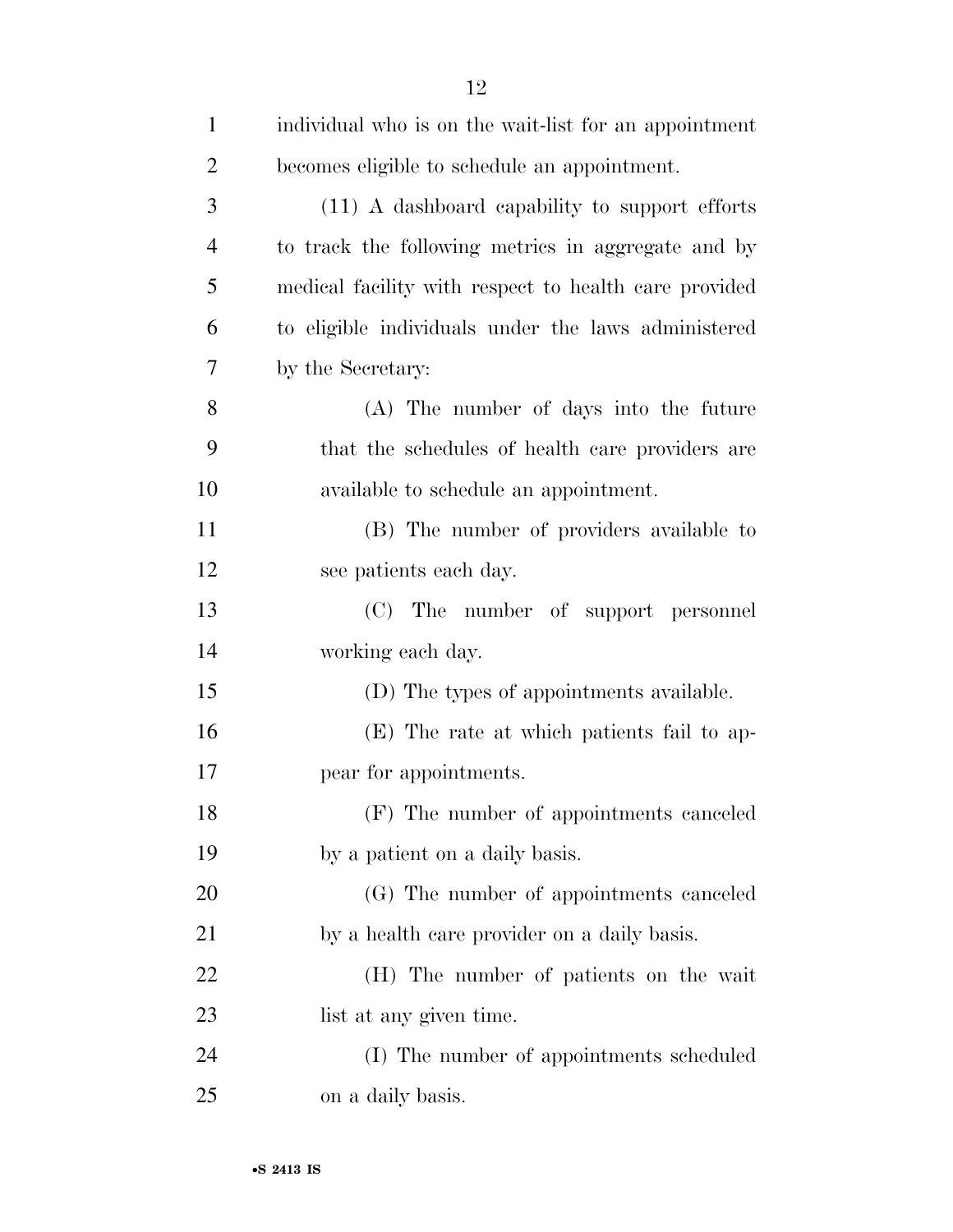| $\mathbf{1}$   | (J) The number of appointments available               |
|----------------|--------------------------------------------------------|
| $\overline{2}$ | to be scheduled on a daily basis.                      |
| 3              | (K) The number of patients seen on a                   |
| $\overline{4}$ | daily, weekly, and monthly basis.                      |
| 5              | (L) Wait-times for an appointment with a               |
| 6              | health care provider of the Department.                |
| 7              | (M) Wait-times for an appointment with a               |
| 8              | non-Department health care provider.                   |
| 9              | (N) Wait-times for a referral to a specialist          |
| 10             | or consult.                                            |
| 11             | $(12)$ A capability to provide data on the capac-      |
| 12             | ity of medical facilities of the Department for pur-   |
| 13             | poses of determining the resources needed by the       |
| 14             | Department to provide health care to eligible individ- |
| 15             | uals.                                                  |
| 16             | (13) Any other capabilities as specified by the        |
| 17             | Secretary for purposes of this section.                |
| 18             | $(e)$ PLAN.—                                           |
| 19             | $(1)$ In GENERAL.—Not later than 90 days after         |
| 20             | the date of the enactment of this Act, the Secretary   |
| 21             | shall submit to the Committee on Veterans' Affairs     |
| 22             | of the Senate and the Committee on Veterans' Af-       |
| 23             | fairs of the House of Representatives a plan for im-   |
| 24             | plementing the upgraded electronic scheduling sys-     |
| 25             | tem required by subsection (a).                        |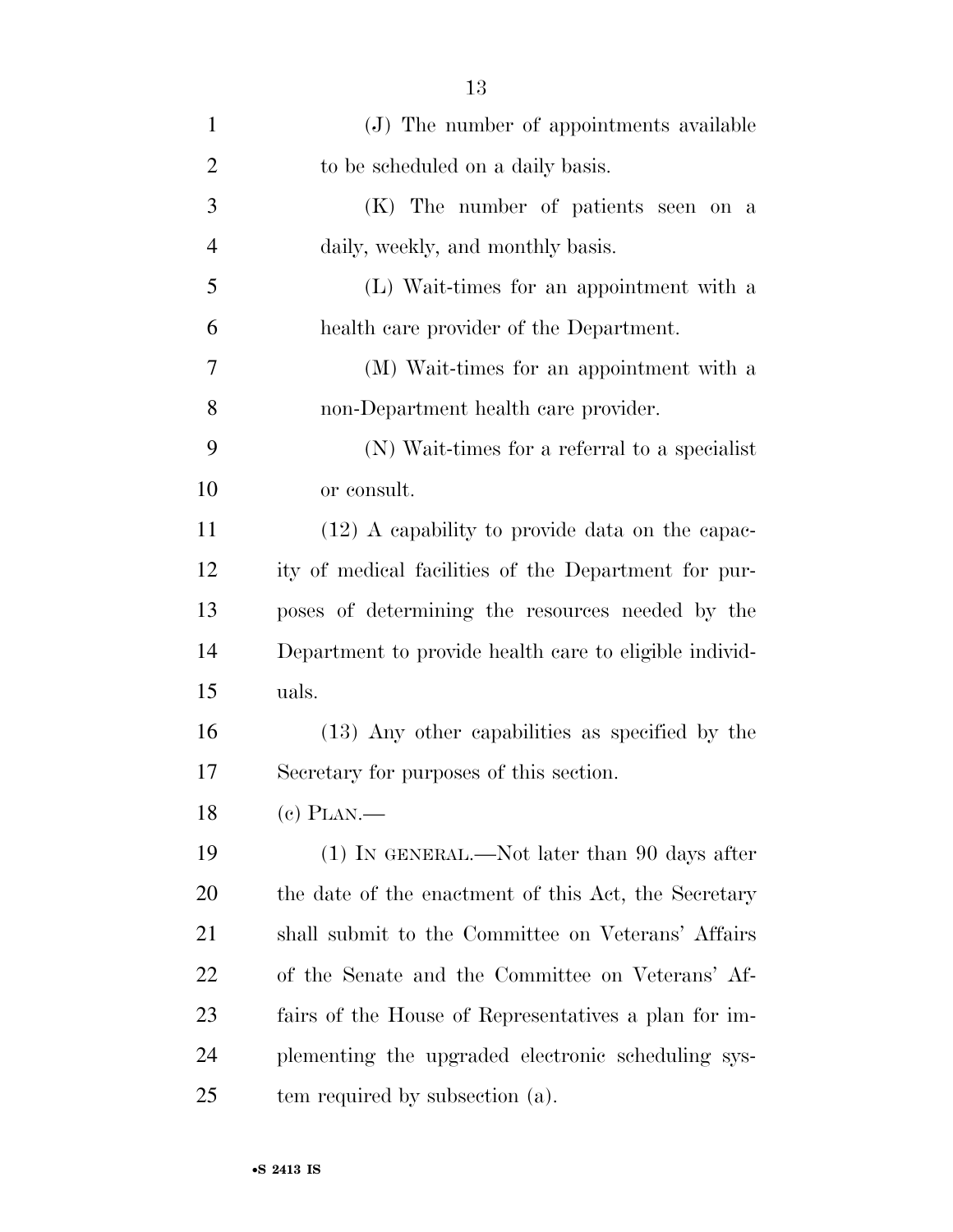| $\mathbf{1}$   | (2) ELEMENTS.—The plan required by para-                   |
|----------------|------------------------------------------------------------|
| $\overline{2}$ | graph (1) shall include the following:                     |
| 3              | $(A)$ A description of the priorities of the               |
| $\overline{4}$ | Secretary for implementing the requirements of             |
| 5              | the system under subsection (b).                           |
| 6              | (B) A detailed description of the manner                   |
| 7              | in which the Secretary will fully implement such           |
| 8              | system, including deadlines for completing each            |
| 9              | such requirement.                                          |
| 10             | (3) UPDATE.—Not later than 90 days after the               |
| 11             | submittal of the plan required by paragraph (1), and       |
| 12             | not less frequently than every 90 days thereafter          |
| 13             | until such system is fully implemented, the Secretary      |
| 14             | shall submit to the Committee on Veterans' Affairs         |
| 15             | of the Senate and the Committee on Veterans' Af-           |
| 16             | fairs of the House of Representatives an update on         |
| 17             | the status of the implementation of such plan.             |
|                | 18 (d) USE OF AMOUNTS.—The Secretary may use               |
| 19             | amounts available to the Department of Veterans Affairs    |
|                | 20 for the appropriations account under the heading "MED-  |
| 21             | ICAL SERVICES" in implementing and carrying out the up-    |
|                | 22 graded electronic scheduling system required by sub-    |
|                | 23 section (a).                                            |
| $\mathbf{A}$   | $\left( \cdot \right)$ Expansion Improvement Dimitian Inc. |

 (e) ELIGIBLE INDIVIDUAL DEFINED.—In this sec-tion, the term ''eligible individual'' means an individual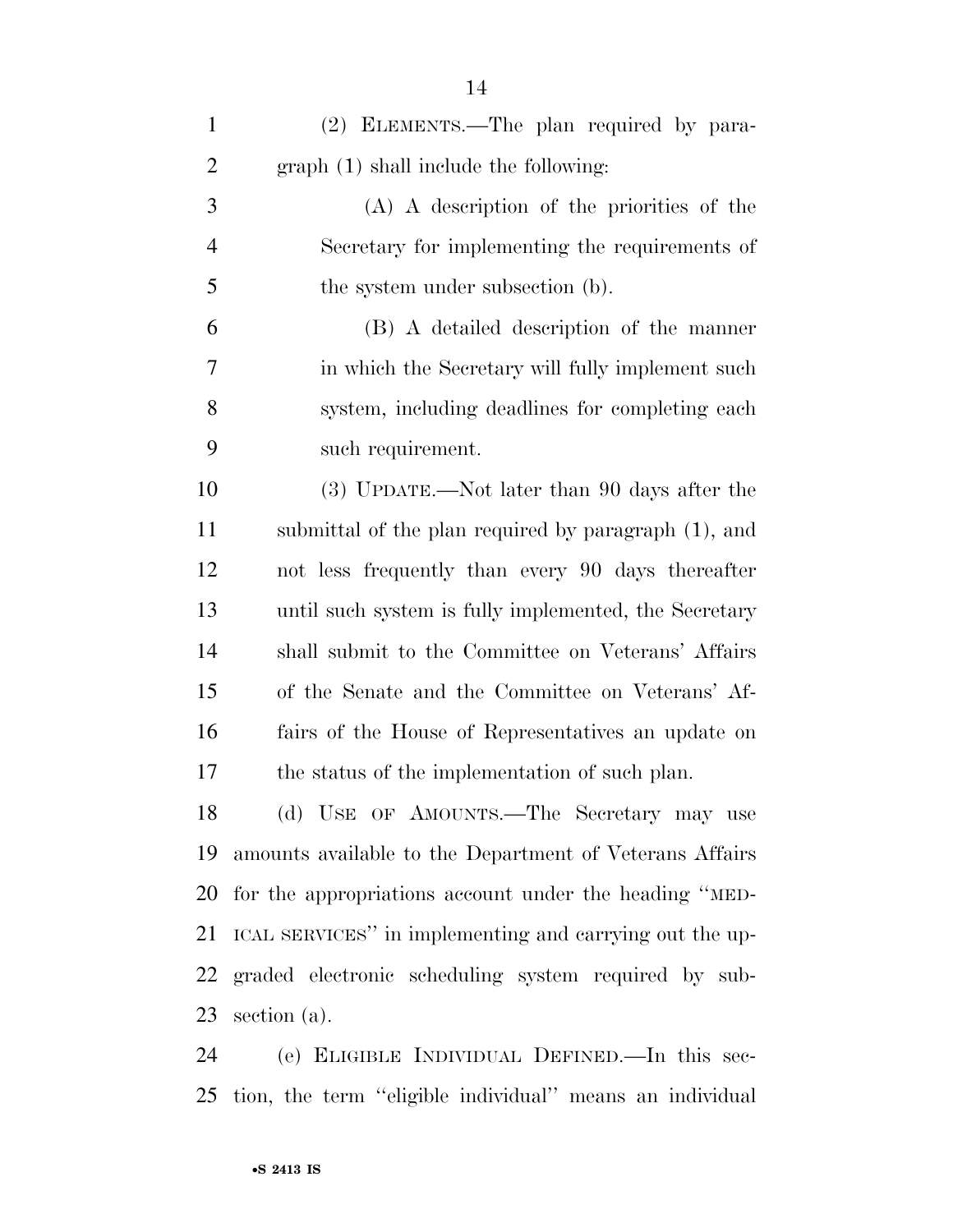eligible for hospital, nursing home, domiciliary, medical care, or other health care under the laws administered by the Secretary of Veterans Affairs.

 **SEC. 102. INDEPENDENT ASSESSMENT OF THE SCHED- ULING PROCESS FOR MEDICAL APPOINT- MENTS FOR CARE FROM DEPARTMENT OF VETERANS AFFAIRS.** 

(a) INDEPENDENT ASSESSMENT.—

 (1) CONTRACT.—Not later than 30 days after the date of the enactment of this Act, the Secretary of Veterans Affairs shall enter into a contract with an independent third party to assess the process at each medical facility of the Department of Veterans Affairs for scheduling appointments for veterans to receive hospital care, medical services, or other health care from the Department.

 (2) ELEMENTS.—In carrying out the assess- ment required by paragraph (1), the independent third party shall do the following:

 (A) Review all training materials per- taining to scheduling of appointments at each medical facility of the Department.

 (B) Assess whether all employees of the Department conducting tasks related to sched-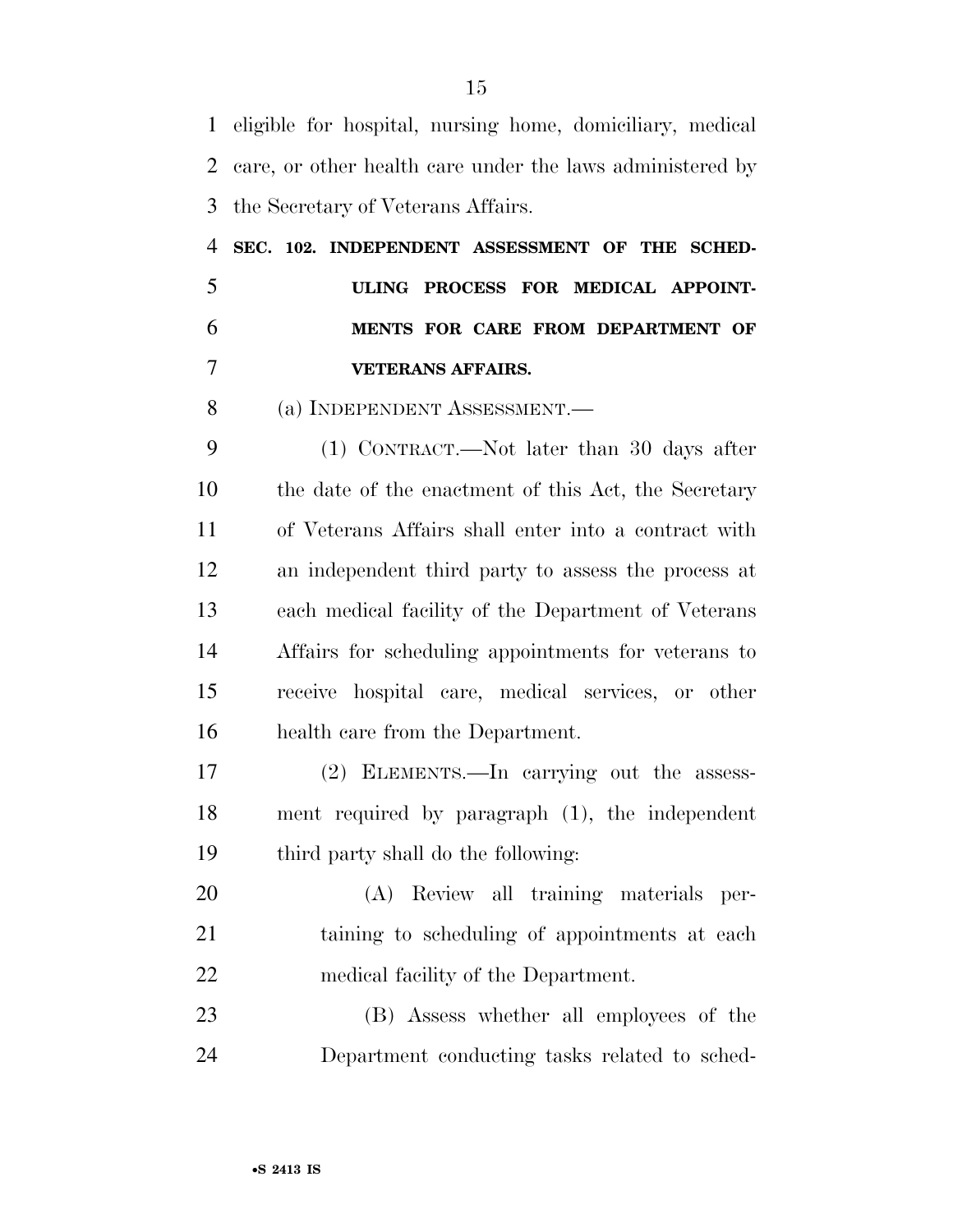| $\mathbf{1}$   | uling are properly trained for conducting such   |
|----------------|--------------------------------------------------|
| $\overline{2}$ | tasks.                                           |
| 3              | (C) Assess whether changes in the tech-          |
| $\overline{4}$ | nology or system used in scheduling appoint-     |
| 5              | ments are necessary to limit access to the sys-  |
| 6              | tem to only those employees that have been       |
| 7              | properly trained in conducting such tasks.       |
| 8              | (D) Assess whether health care providers         |
| 9              | of the Department are making changes to their    |
| 10             | schedules that hinder the ability of employees   |
| 11             | conducting such tasks to perform such tasks.     |
| 12             | (E) Assess whether the establishment of a        |
| 13             | centralized call center throughout the Depart-   |
| 14             | ment for scheduling appointments at medical      |
| 15             | facilities of the Department would improve the   |
| 16             | process of scheduling such appointments.         |
| 17             | (F) Assess whether booking templates for         |
| 18             | each medical facility or clinic of the Depart-   |
| 19             | ment would improve the process of scheduling     |
| 20             | such appointments.                               |
| 21             | (G) Recommend any actions to be taken by         |
| 22             | the Department to improve the process for        |
| 23             | scheduling such appointments, including the fol- |

lowing: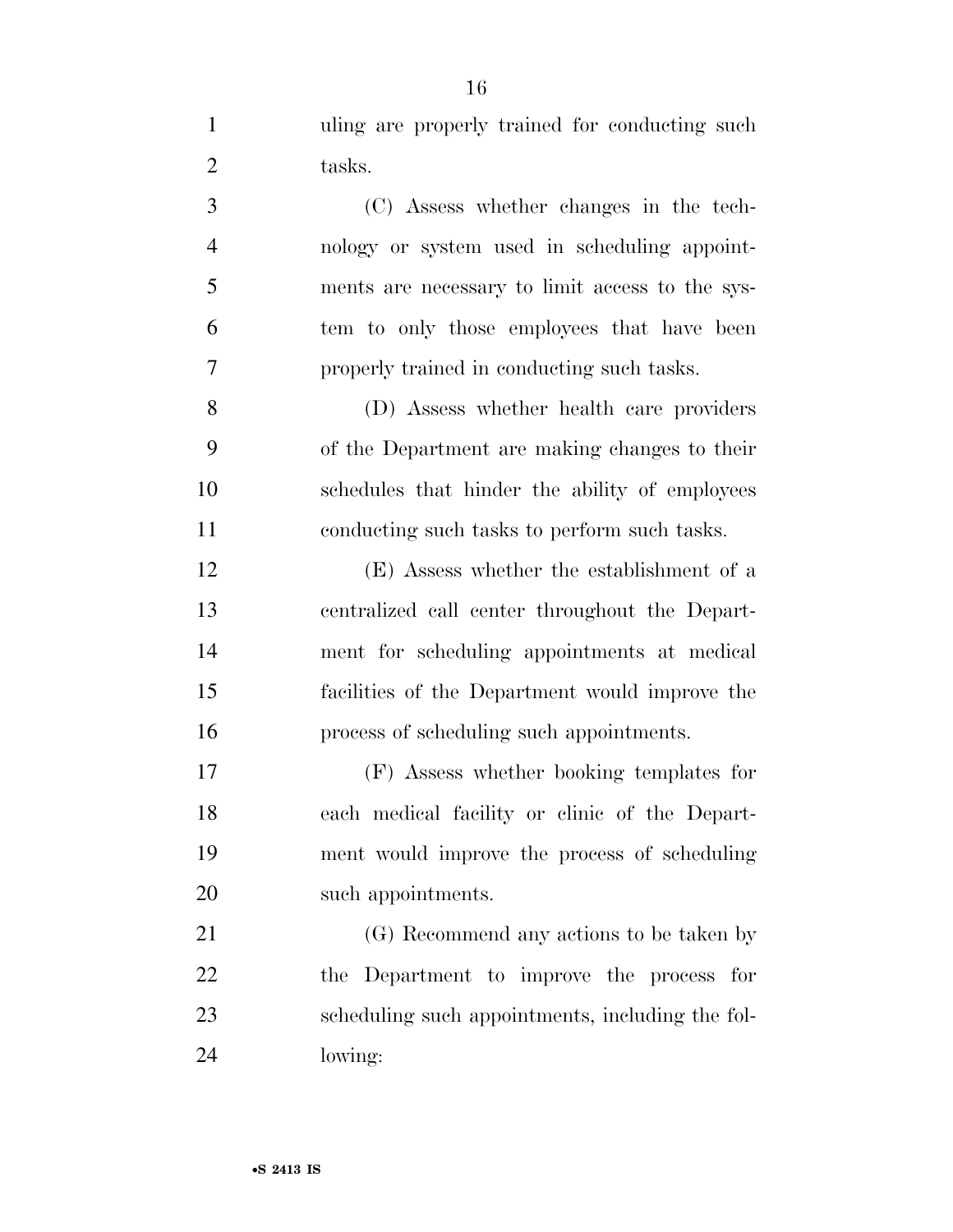(i) Changes in training materials pro-2 vided to employees of the Department with respect to conducting tasks related to scheduling such appointments. (ii) Changes in monitoring and assess- ment conducted by the Department of wait-times of veterans for such appoint- ments. (iii) Changes in the system used to schedule such appointments, including changes to improve how the Department— (I) measures wait-times of vet- erans for such appointments; (II) monitors the availability of health care providers of the Depart- ment; and (III) provides veterans the ability 18 to schedule such appointments. (iv) Such other actions as the inde- pendent third party considers appropriate. 21 (3) TIMING.—The independent third party car-22 rying out the assessment required by paragraph (1) shall complete such assessment not later than 180 days after entering into the contract described in such paragraph.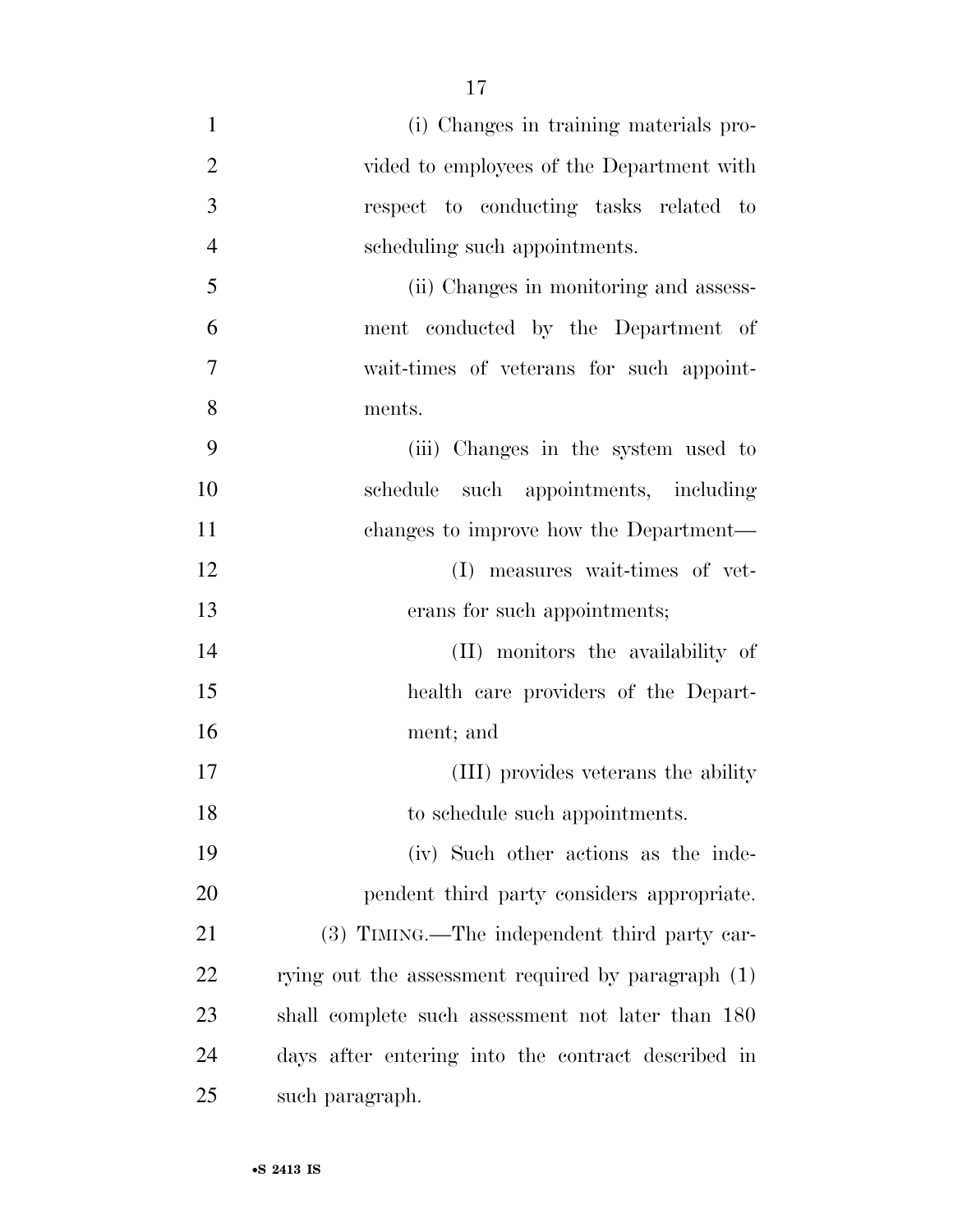| 1  | (b) REPORT.—Not later than 90 days after the date                       |
|----|-------------------------------------------------------------------------|
| 2  | on which the independent third party completes the as-                  |
| 3  | sessment under this section, the Secretary shall submit to              |
| 4  | the Committee on Veterans' Affairs of the Senate and the                |
| 5  | Committee on Veterans' Affairs of the House of Rep-                     |
| 6  | resentatives a report on the results of such assessment.                |
| 7  | SEC. 103. MODIFICATION OF LIABILITY FOR BREACH OF PE-                   |
| 8  | <b>OBLIGATED</b><br><b>RIOD</b><br>OF<br><b>SERVICE</b><br><b>UNDER</b> |
| 9  | HEALTH PROFESSIONALS EDUCATIONAL AS-                                    |
| 10 | SISTANCE PROGRAM FOR PRIMARY CARE                                       |
| 11 | PHYSICIANS.                                                             |
| 12 | Section 7617 is amended—                                                |
| 13 | $(1)$ in subsection $(e)(1)$ , by striking "If a par-                   |
| 14 | ticipant" and inserting "Except as provided in sub-                     |
| 15 | section (d), if a participant"; and                                     |
| 16 | $(2)$ by adding at the end the following new sub-                       |
| 17 | section:                                                                |
| 18 | "(d) Liability shall not arise under subsection (c) in                  |
| 19 | the case of a participant otherwise covered by that sub-                |
| 20 | section who has pursued a course of education or training               |
| 21 | in primary care if—                                                     |
|    |                                                                         |
| 22 | $\lq(1)$ the participant—                                               |
| 23 | $\lq\lq$ does not obtain, or fails to maintain,                         |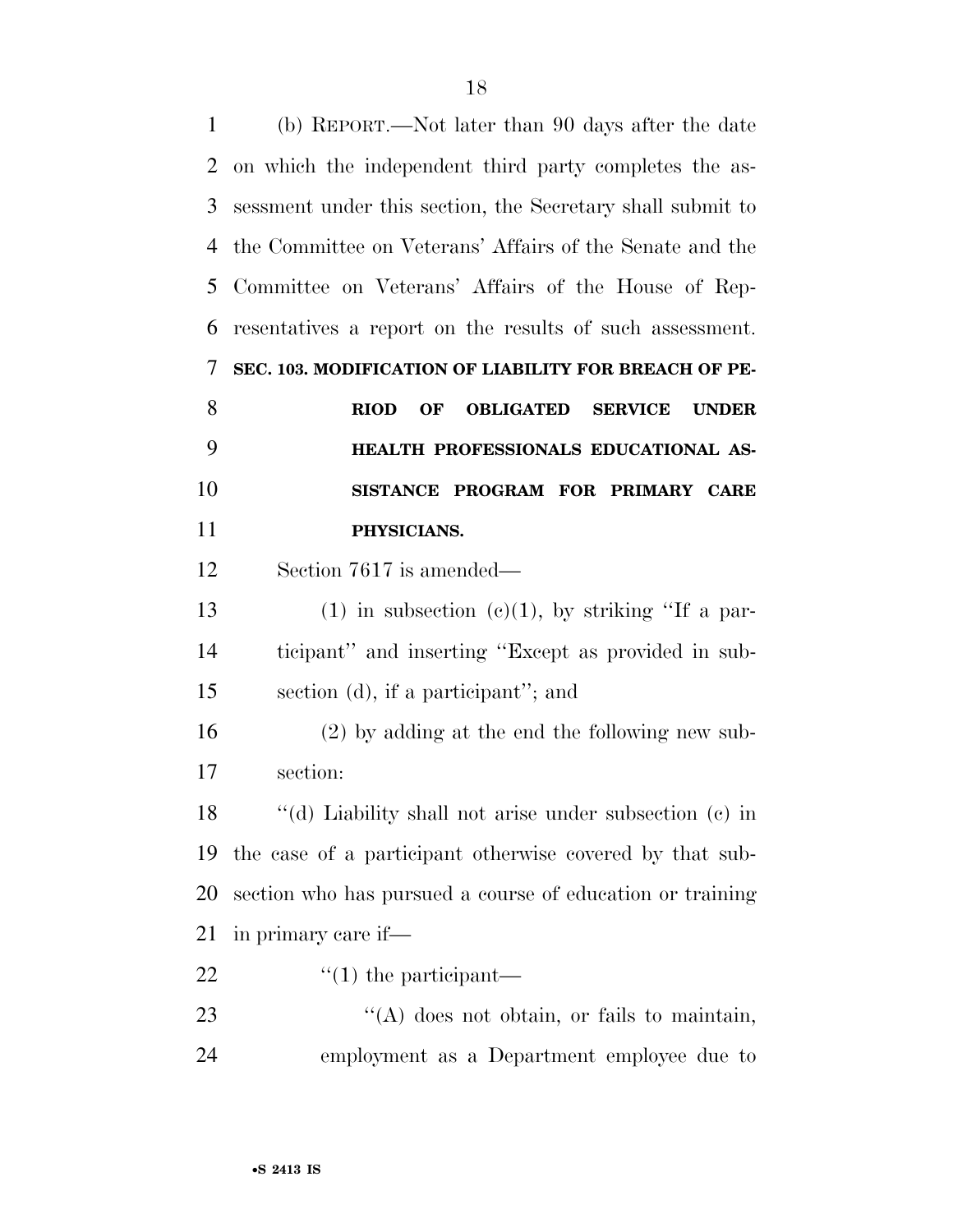| $\mathbf{1}$   | staffing changes approved by the Under Sec-           |
|----------------|-------------------------------------------------------|
| $\mathbf{2}$   | retary for Health; or                                 |
| 3              | $\lq\lq$ does not obtain, or fails to maintain,       |
| $\overline{4}$ | employment in a position of primary care physi-       |
| 5              | cian in the Veterans Health Administration            |
| 6              | due, as determined by the Secretary, to a num-        |
| 7              | ber of primary care physicians in the Adminis-        |
| 8              | tration that is excess to the needs of the Ad-        |
| 9              | ministration; and                                     |
| 10             | $\lq(2)$ the participant agrees to accept and main-   |
| 11             | tain employment as a primary care physician with      |
| 12             | another department or agency of the Federal Gov-      |
| 13             | ernment (with such employment to be under such        |
| 14             | terms and conditions as are jointly agreed upon by    |
| 15             | the participant, the Secretary, and the head of such  |
| 16             | department or agency, including terms and condi-      |
| 17             | tions relating to a period of obligated service as a  |
| 18             | primary care physician with such department or        |
| 19             | agency) if such employment is offered to the partici- |
| 20             | pant by the Secretary and the head of such depart-    |
| 21             | ment or agency.".                                     |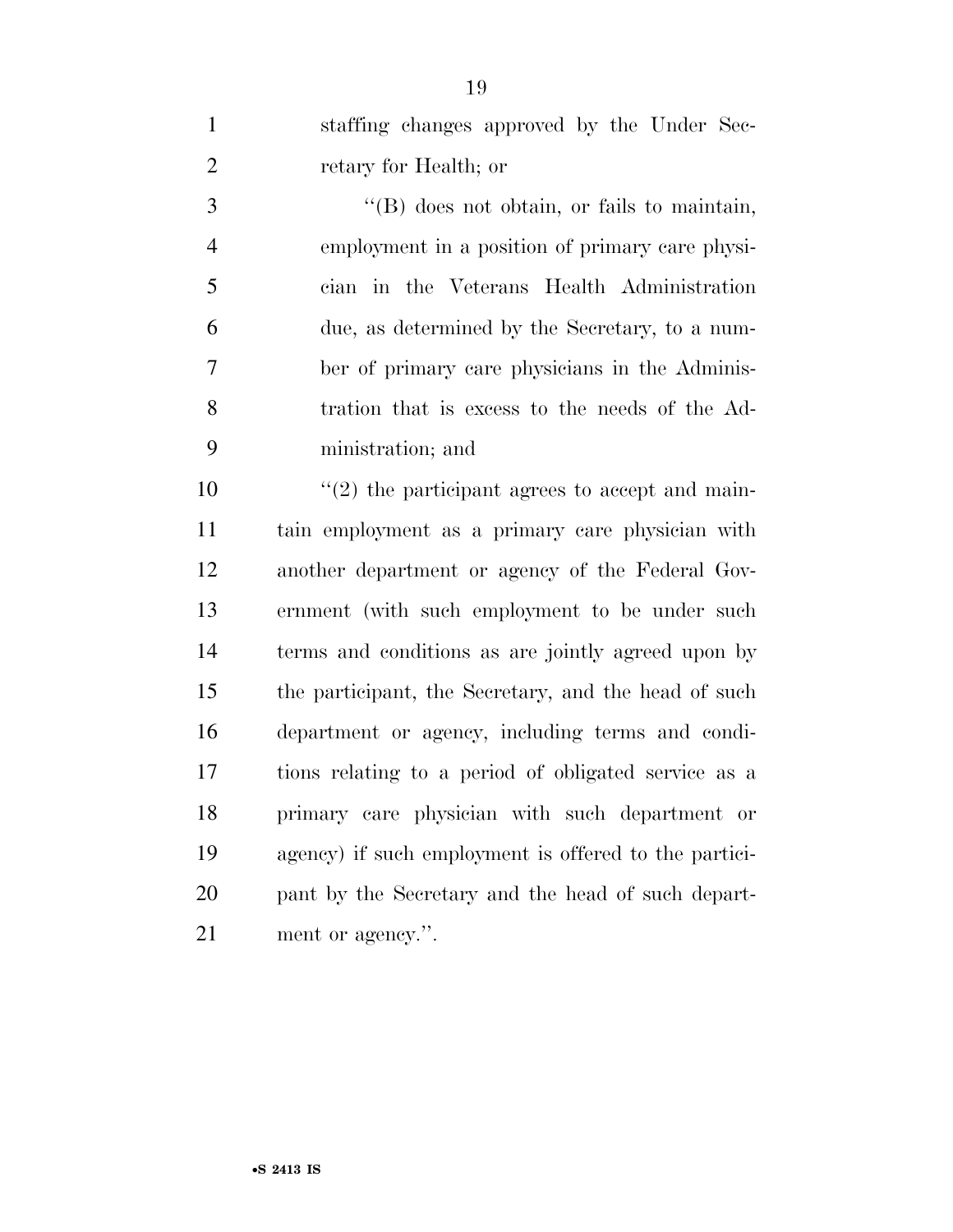TION IN PRIMARY CARE

# **''§ 7691. Authority for program**

 ''As part of the Educational Assistance Program, the Secretary shall, in collaboration with the Secretary of De- fense, carry out a program to permit individuals to enroll in the Uniformed Services University of the Health Sciences under chapter 104 of title 10 to pursue a medical education with a specialization in primary care. The pro- gram shall be known as the Department of Veterans Af- fairs Primary Care Educational Assistance Program (in this chapter referred to as the 'Primary Care Educational Assistance Program').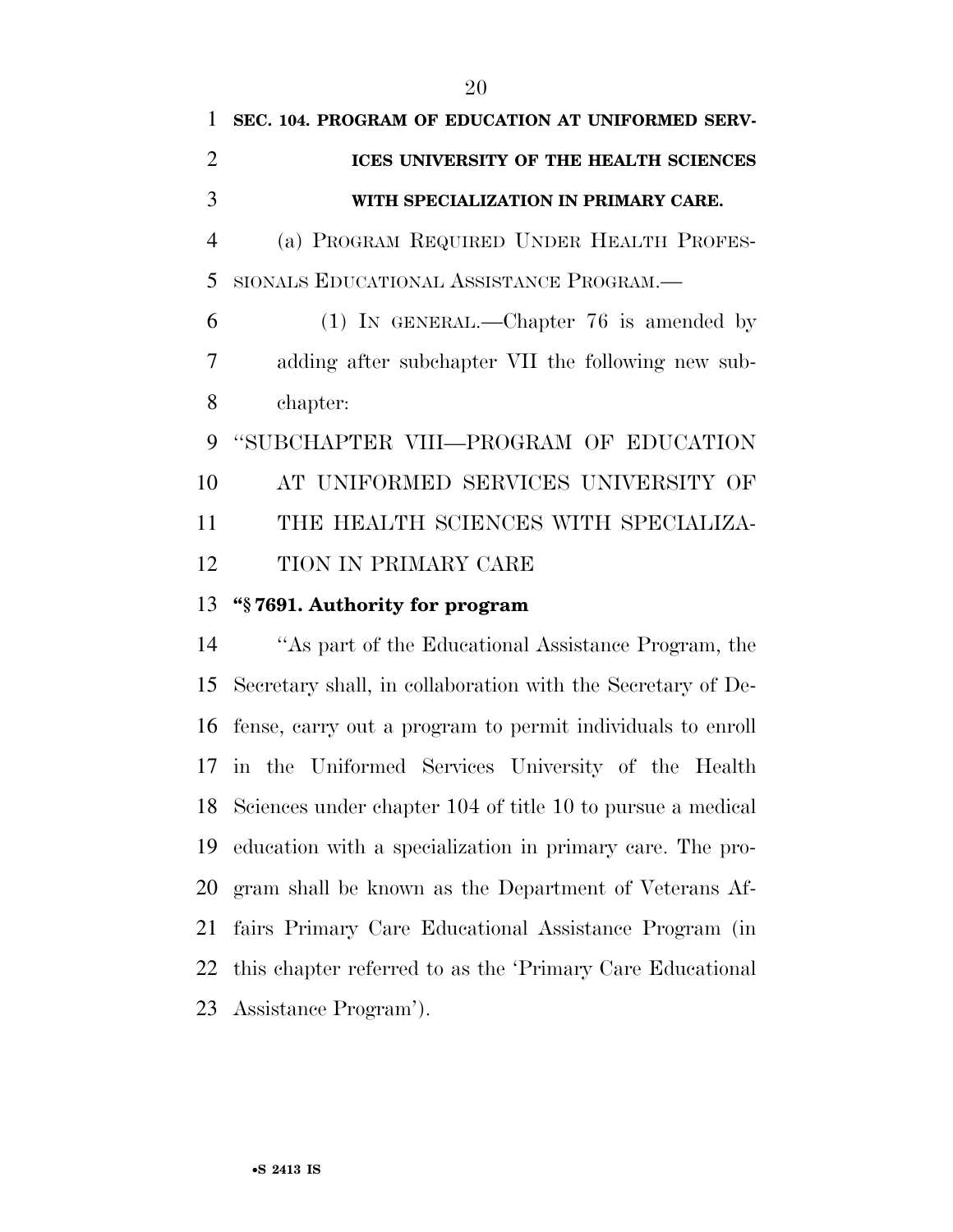# **''§ 7692. Selection; agreement; ineligibility for certain other educational assistance**

 ''(a) SELECTION.—(1) Medical students at the Uni- formed Services University of the Health Sciences pursu- ant to the Primary Care Educational Assistance Program shall be selected by the Secretary, in consultation with the Secretary of Defense, in accordance with procedures es-tablished by the Secretaries for purposes of the Program.

 $\frac{1}{2}$  The procedures referred to in paragraph (1) shall emphasize the basic requirement that students dem- onstrate a motivation and dedication to a medical career in primary care.

13 ''(3) The number of medical students selected each year for first-year enrollment in the University pursuant to this subsection shall be jointly determined by the Sec-retary and the Secretary of Defense.

 ''(b) AGREEMENT.—An agreement between the Sec- retary and a participant in the Primary Care Educational Assistance Program shall (in addition to the requirements set forth in section 7604 of this title) include the following:

21 "(1) The Secretary's agreement to cover the costs of the participant's education and training at the Uniformed Services University of the Health Sciences under chapter 104 of title 10 as if the par- ticipant were a medical student enrolled in the Uni-versity pursuant to section 2114 of title 10.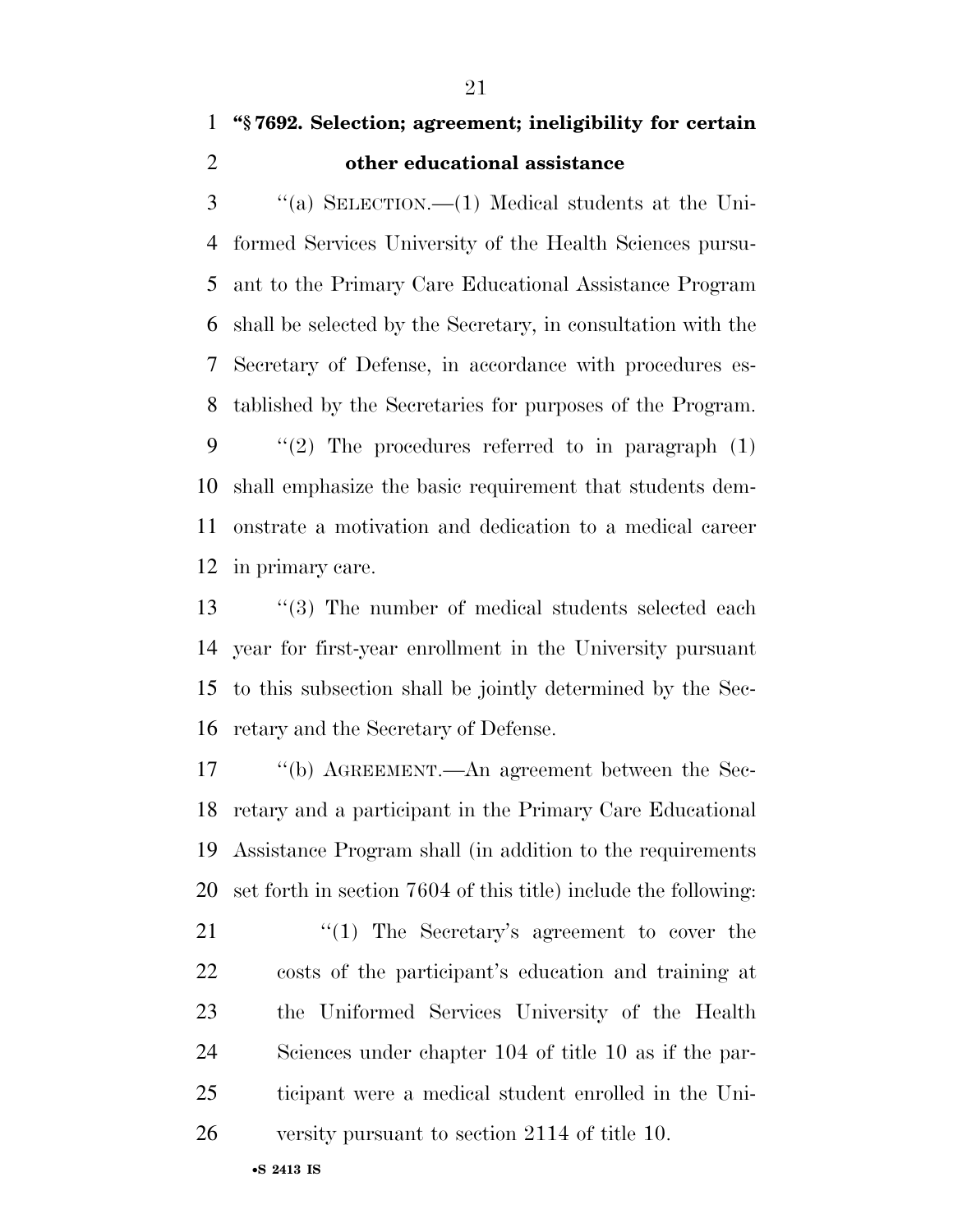$\frac{1}{2}$  The participant's agreement to serve as a full-time employee in the Veterans Health Adminis- tration in a position as a primary care physician for a period of time (in this subchapter referred to as the 'period of obligated service') of one calendar year for each school year or part thereof for which the participant was a medical student at the Uniformed Services University of the Health Sciences pursuant to the Primary Care Educational Assistance Pro-gram, but for not less than one year.

11 "(c) INELIGIBILITY FOR OTHER EDUCATIONAL AS- SISTANCE.—An individual who receives education and training under the Primary Care Educational Assistance Program shall not be eligible for other assistance under this chapter in connection with such education and train-ing.

# **''§ 7693. Obligated service**

18 "(a) IN GENERAL.—Each participant in the Primary Care Educational Assistance Program shall provide serv- ice as a full-time employee of the Department in the Vet- erans Health Administration in a primary care position for the period of obligated service provided in the agree- ment of the participant entered into for purposes of this subchapter. Such service shall be provided in a full-time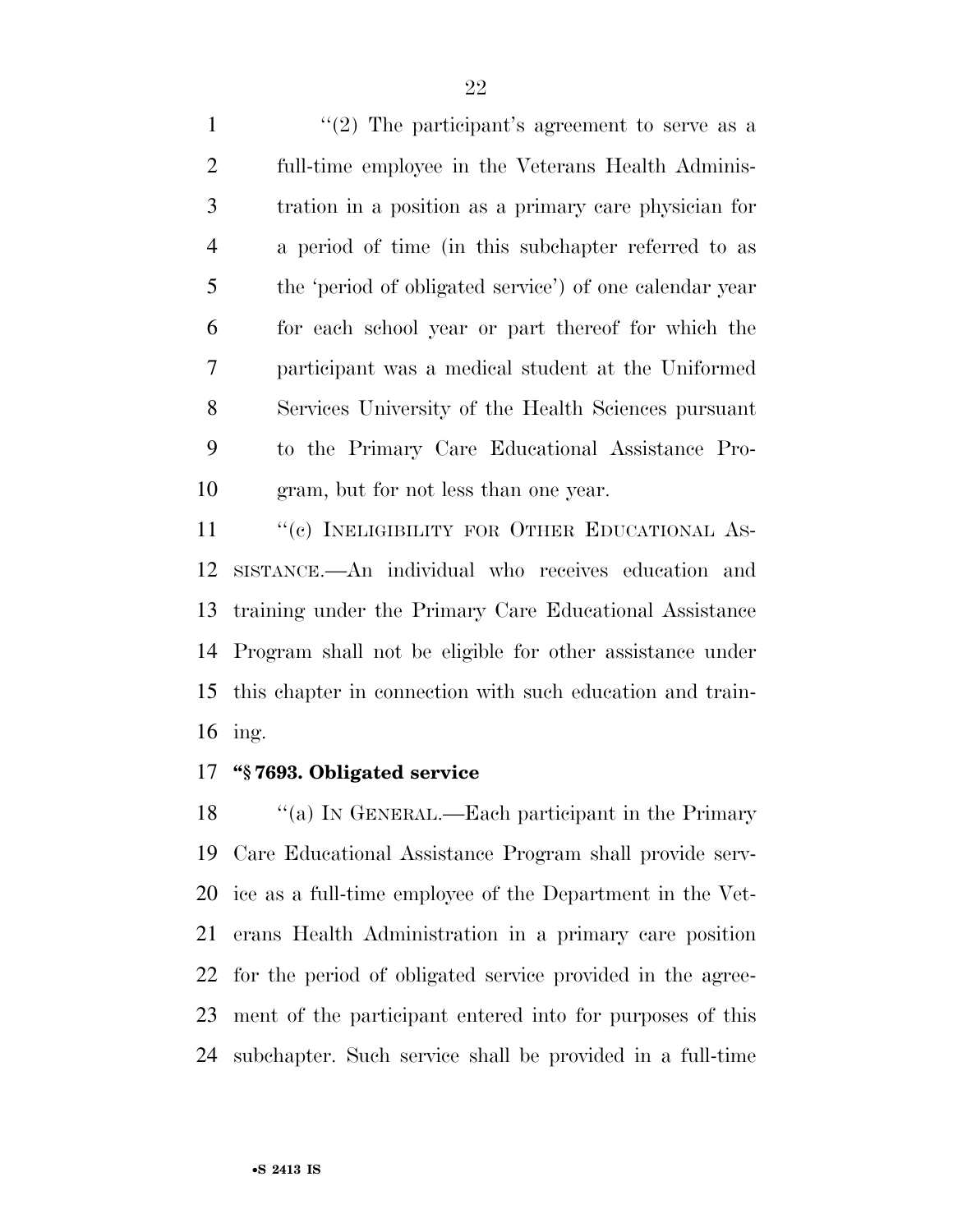primary care clinical practice in an assignment or location determined by the Secretary.

 ''(b) SERVICE COMMENCEMENT DATE.—(1) Not later than 60 days before a participant's service com- mencement date, the Secretary shall notify the participant of that service commencement date. That date is the date for the beginning of the participant's period of obligated service.

 ''(2) As soon as possible after a participant's service commencement date, the Secretary shall—

 $\langle (A)$  in the case of a participant who is not a full-time employee in the Veterans Health Adminis- tration, appoint the participant as such an employee; and

 ''(B) in the case of a participant who is an em- ployee in the Veterans Health Administration but is not serving in a position for which the participant's course of education or training prepared the partici-pant, assign the participant to such a position.

 $\frac{1}{20}$  (3) A participant's service commencement for pur- poses of this subsection date is the date upon which the participant becomes licensed to practice medicine in a State.

24 "(c) COMMENCEMENT OF OBLIGATED SERVICE.—A participant in the Primary Care Educational Assistance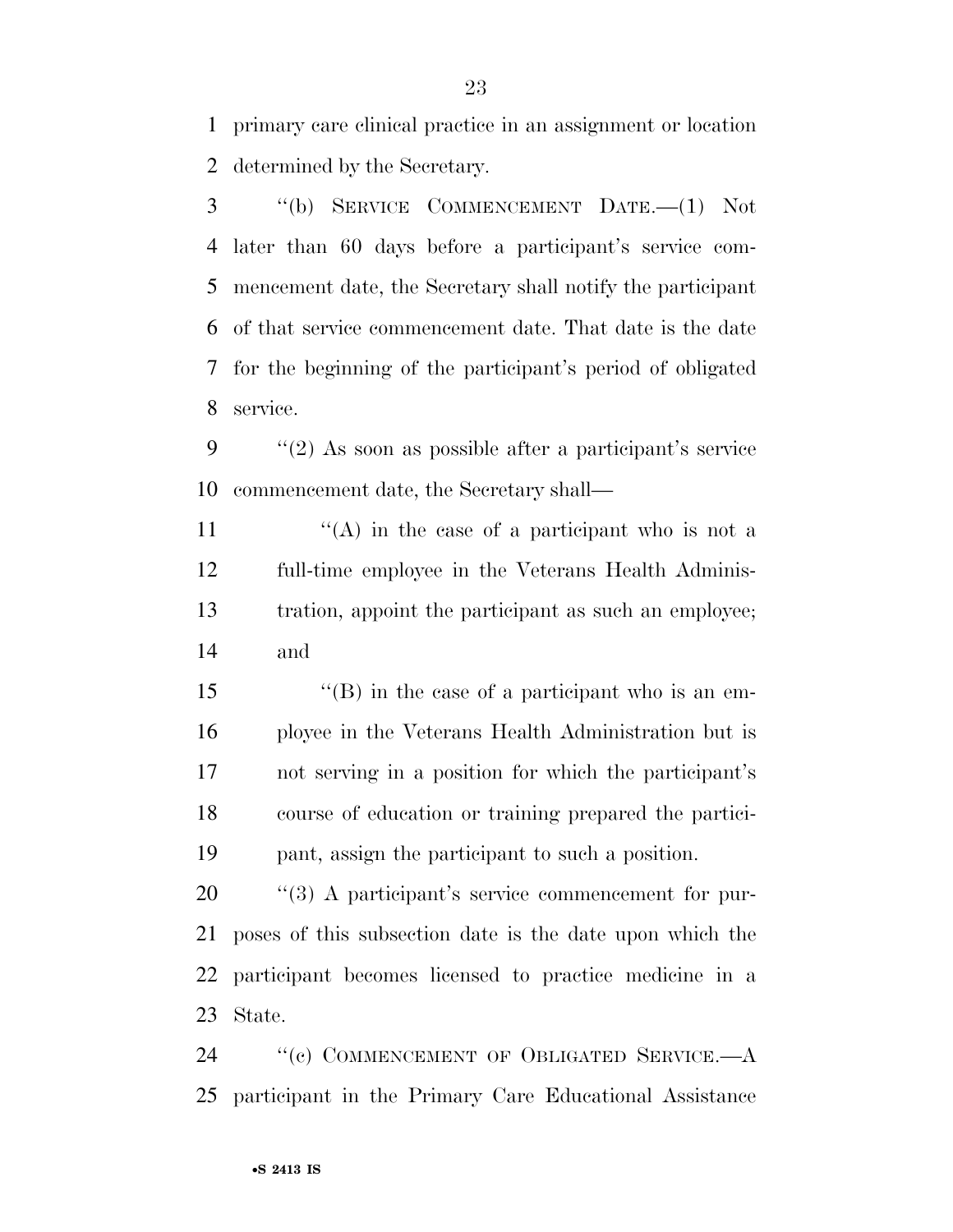Program shall be considered to have begun serving the participant's period of obligated service—

 ''(1) on the date on which the participant is ap- pointed as a full-time employee in the Veterans Health Administration pursuant to subsection 6 (b)(2)(A); or

 ''(2) if the participant is a full-time employee in the Veterans Health Administration and assigned to 9 a position pursuant to subsection  $(b)(2)(B)$ , on the date on which the participant is so assigned to such position.

# **''§ 7694. Breach of agreement: liability**

13 "(a) LIABILITY DURING COURSE OF EDUCATION OR TRAINING.—(1) A participant in the Primary Care Edu- cational Assistance Program shall be liable to the United States for the amount which has been paid on behalf of the participant under the agreement entered into for pur- poses of this subchapter if any of the following occurs:  $\langle (A)$  The participant fails to maintain an ac- ceptable level of academic standing in the Uniformed Services University of the Health Sciences.

22 "(B) The participant is dismissed from the Uniformed Services University of the Health Sciences for disciplinary reasons.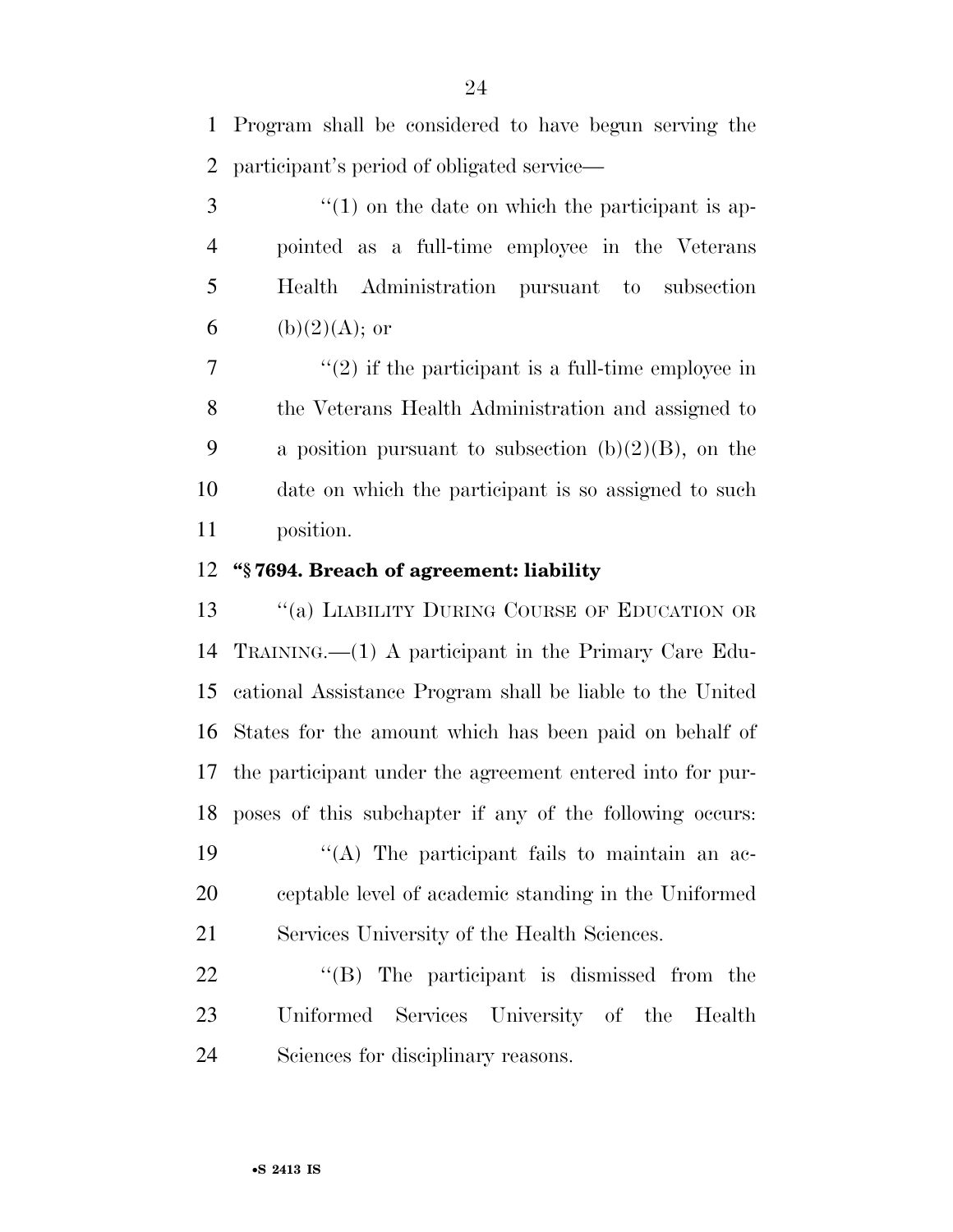$\langle (C)$  The participant voluntarily terminates the course of medical education and training in the Uni- formed Services University of the Health Sciences before the completion of such course of education and training.

 ''(D) The participant fails to become licensed to practice medicine in a State during a period of time determined under regulations prescribed by the Sec-retary.

10 ''(2) Liability under this subsection is in lieu of any service obligation arising under a participant's agreement for purposes of this subchapter.

 ''(b) LIABILITY DURING PERIOD OF OBLIGATED SERVICE.—(1) Except as provided in subsection (c) and subject to paragraph (2), if a participant in the Primary Care Educational Assistance Program breaches the agree- ment entered into for purposes of this subchapter by fail- ing for any reason to complete the participant's period of obligated service, the United States shall be entitled to re-cover from the participant an amount equal to—

21 ''(A) the total amount paid under this sub-chapter on behalf of the participant; multiplied by

- 23  $\text{``(B) a fraction}$
- 24 ''(i) the numerator of which is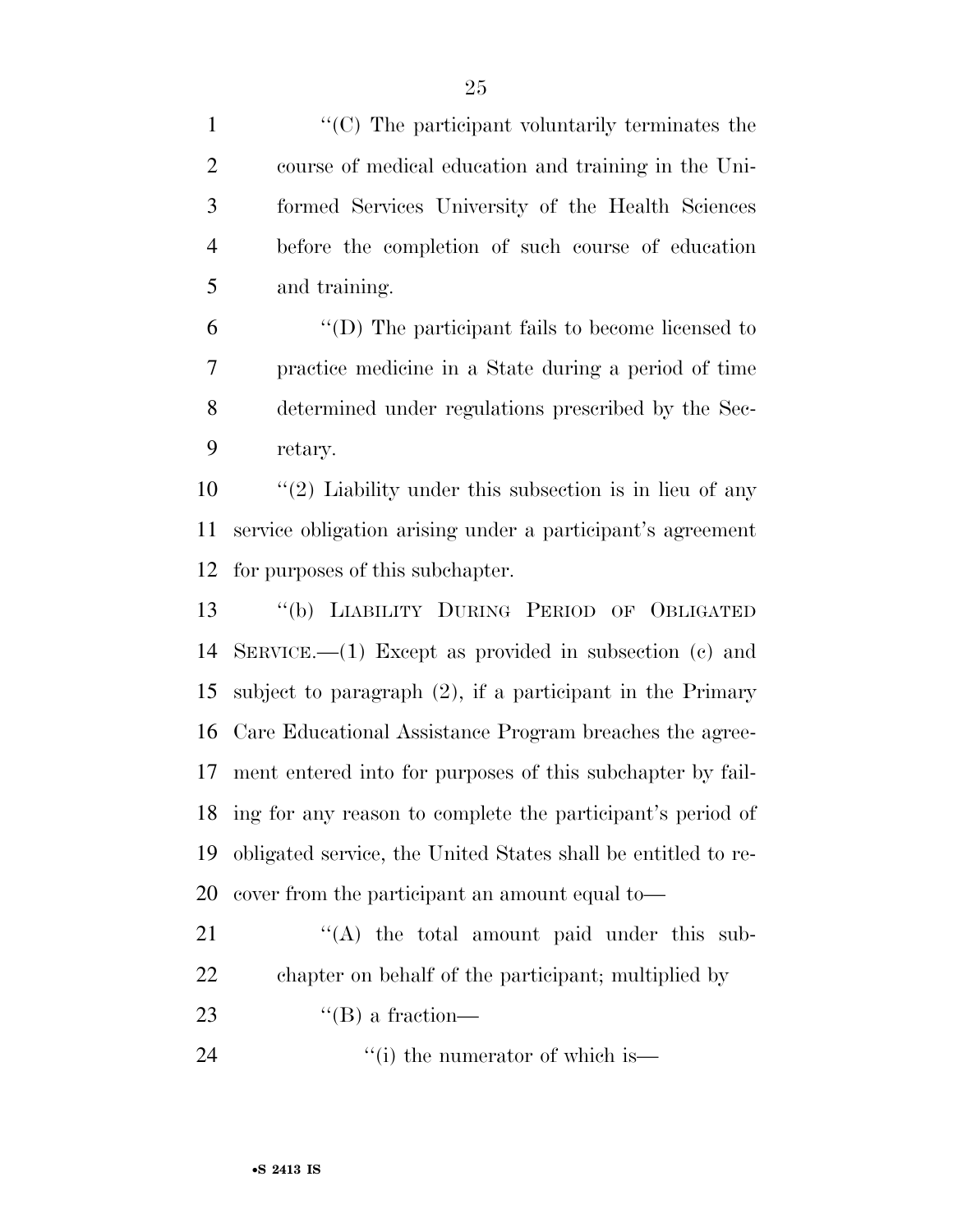| $\mathbf{1}$   | $\lq\lq$ the total number of months in                       |
|----------------|--------------------------------------------------------------|
| $\overline{2}$ | the participant's period of obligated serv-                  |
| 3              | ice; minus                                                   |
| $\overline{4}$ | $\lq\lq$ (II) the number of months served by                 |
| 5              | the participant pursuant to the agreement;                   |
| 6              | and                                                          |
| 7              | "(ii) the denominator of which is the total                  |
| 8              | number of months in the participant's period of              |
| 9              | obligated service.                                           |
| 10             | $"(2)$ Any period of internship or residency training        |
| 11             | of a participant shall not be treated as satisfying the par- |
| 12             | ticipant's period of obligated service for purposes of this  |
| 13             | subsection.                                                  |
| 14             | "(c) EXCEPTIONS.—Liability shall not arise under             |
| 15             | subsection (b) in the case of a participant otherwise cov-   |
| 16             | ered by that subsection if—                                  |
| 17             | $\lq(1)$ the participant—                                    |
| 18             | "(A) does not obtain, or fails to maintain,                  |
| 19             | employment as a Department employee due to                   |
| 20             | staffing changes approved by the Under Sec-                  |
| 21             | retary for Health; or                                        |
| 22             | $\lq\lq$ $(B)$ does not obtain, or fails to maintain,        |
| 23             | employment in a position of primary care physi-              |
| 24             | cian in the Veterans Health Administration                   |
| 25             | due, as determined by the Secretary, to a num-               |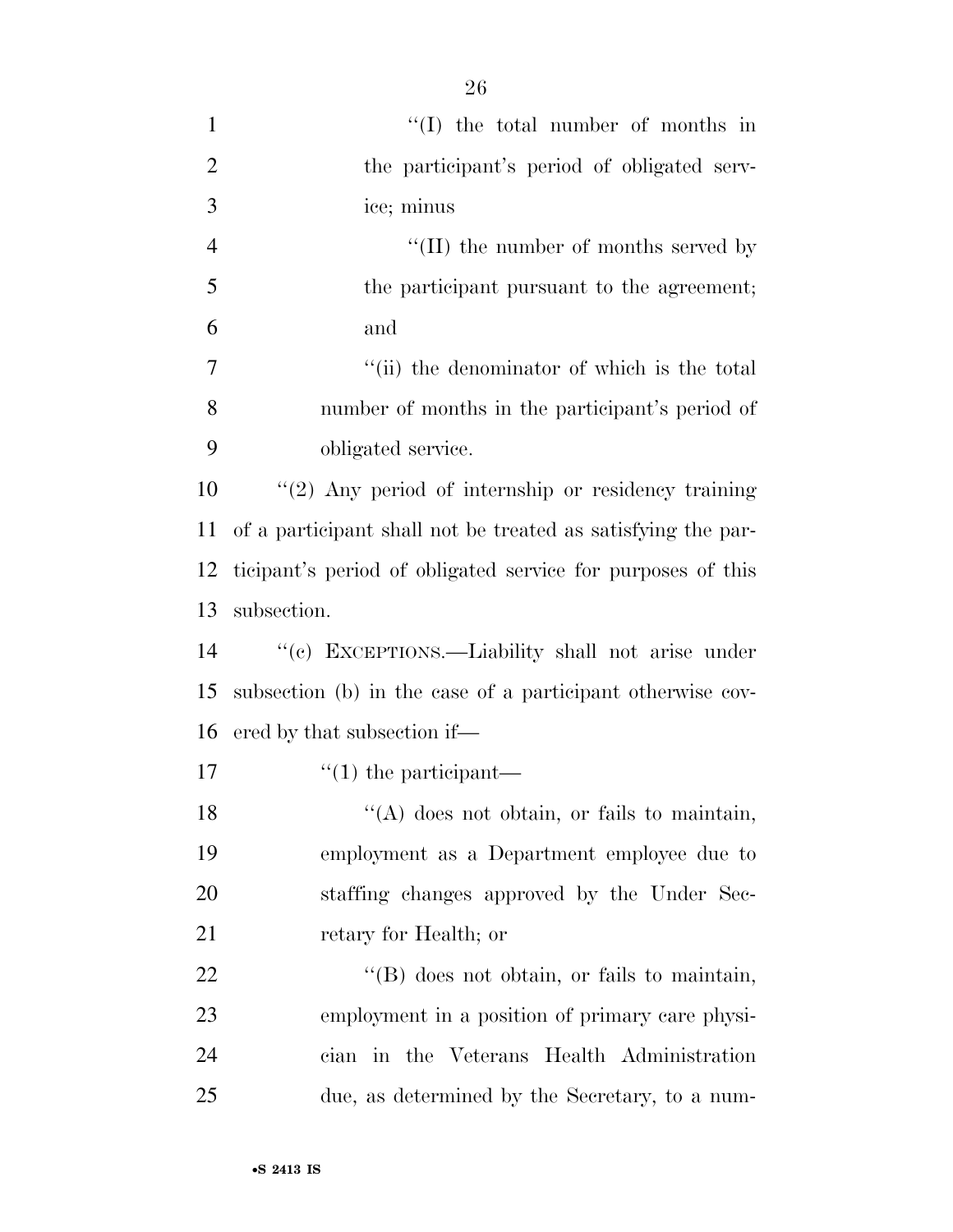ber of primary care physicians in the Adminis- tration that is excess to the needs of the Ad-ministration; and

 $\frac{1}{2}$  the participant agrees to accept and main- tain employment as a primary care physician with another department or agency of the Federal Gov- ernment (with such employment to be under such terms and conditions as are jointly agreed upon by the participant, the Secretary, and the head of such department or agency, including terms and condi- tions relating to a period of obligated service as a primary care physician with such department or agency) if such employment is offered to the partici- pant by the Secretary and the head of such depart-ment or agency.

## **''§ 7695. Funding**

17 "(a) IN GENERAL.—Amounts for the Primary Care Educational Assistance Program shall be derived from amounts available to the Secretary for the Veterans Health Administration.

21 "(b) TRANSFER.—(1) The Secretary shall transfer to the Secretary of Defense amounts required by the Sec- retary of Defense to carry out the Primary Care Edu-cational Assistance Program.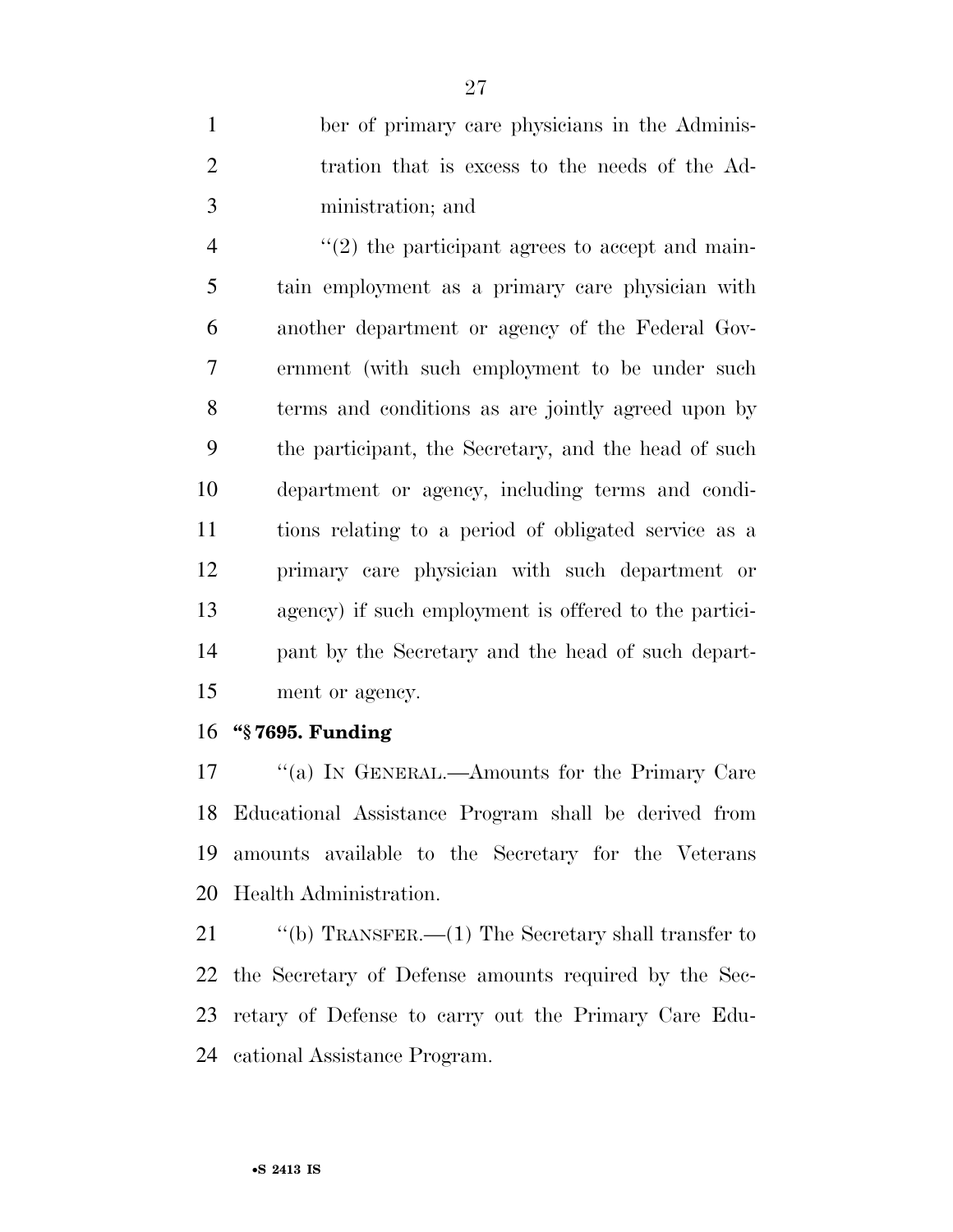''(2) Amounts transferred to the Secretary of Defense pursuant to paragraph (1) shall be credited to the appro- priation or account providing funding for the Uniformed Services University of the Health Sciences. Amounts so credited shall be merged with amounts in the appropria- tion or account to which credited and shall be available, subject to the terms and conditions applicable to such ap- propriation or account, for the Uniformed Services Uni- versity of the Health Sciences.''. (2) CLERICAL AMENDMENT.—The table of sec-tions at the beginning of chapter 76 is amended by

adding after the item relating to section 7684 the

# following:

''SUBCHAPTER VIII—PROGRAM OF EDUCATION AT UNIFORMED SERVICES UNI-VERSITY OF THE HEALTH SCIENCES WITH SPECIALIZATION IN PRIMARY CARE

''7691. Authority for program. ''7692. Selection; agreement; ineligibility for certain other educational assistance. ''7693. Obligated service. ''7694. Breach of agreement: liability. ''7695. Funding.''.

 (b) INCLUSION OF PROGRAM IN HEALTH PROFES- SIONALS EDUCATIONAL ASSISTANCE PROGRAM.—Section 7601(a) is amended—

17 (1) in paragraph  $(4)$ , by striking "; and" and inserting a semicolon;

- (2) in paragraph (5), by striking the period at
- 20 the end and inserting "; and"; and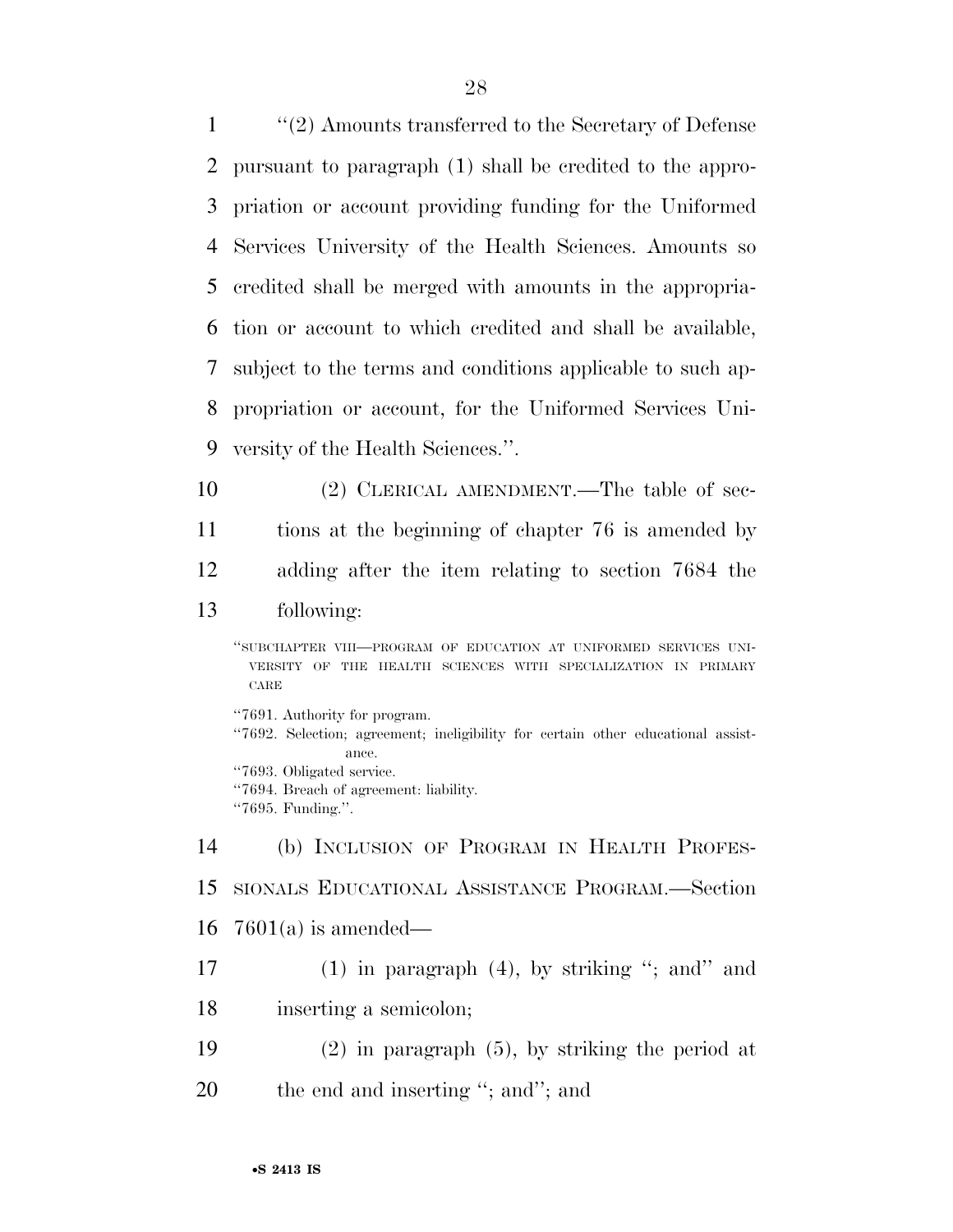(3) by adding at the end the following new paragraph: ''(6) the enrollment of individuals in the Uni- formed Services University of the Health Sciences for specialization in primary care provided for in subchapter VIII of this chapter.''. (c) APPLICATION REQUIREMENTS.— 8 (1) IN GENERAL.—Subsection  $(a)(1)$  of section 7603 is amended in the matter preceding subpara- graph (A) by striking '', or VI'' and inserting '', VI, or VIII''. (2) NO PRIORITY FOR APPLICATIONS.—Sub- section (d) of such section is amended— (A) by striking ''In selecting'' and insert-15 ing "(1) Except as provided in paragraph (2), in selecting''; and (B) by adding at the end the following new paragraph: ''(2) Paragraph (1) shall not apply with respect to applicants for participation in the Program of Education at Uniformed Services University of the Health Sciences With Specialization in Primary Care pursuant to sub-chapter VIII of this chapter.''.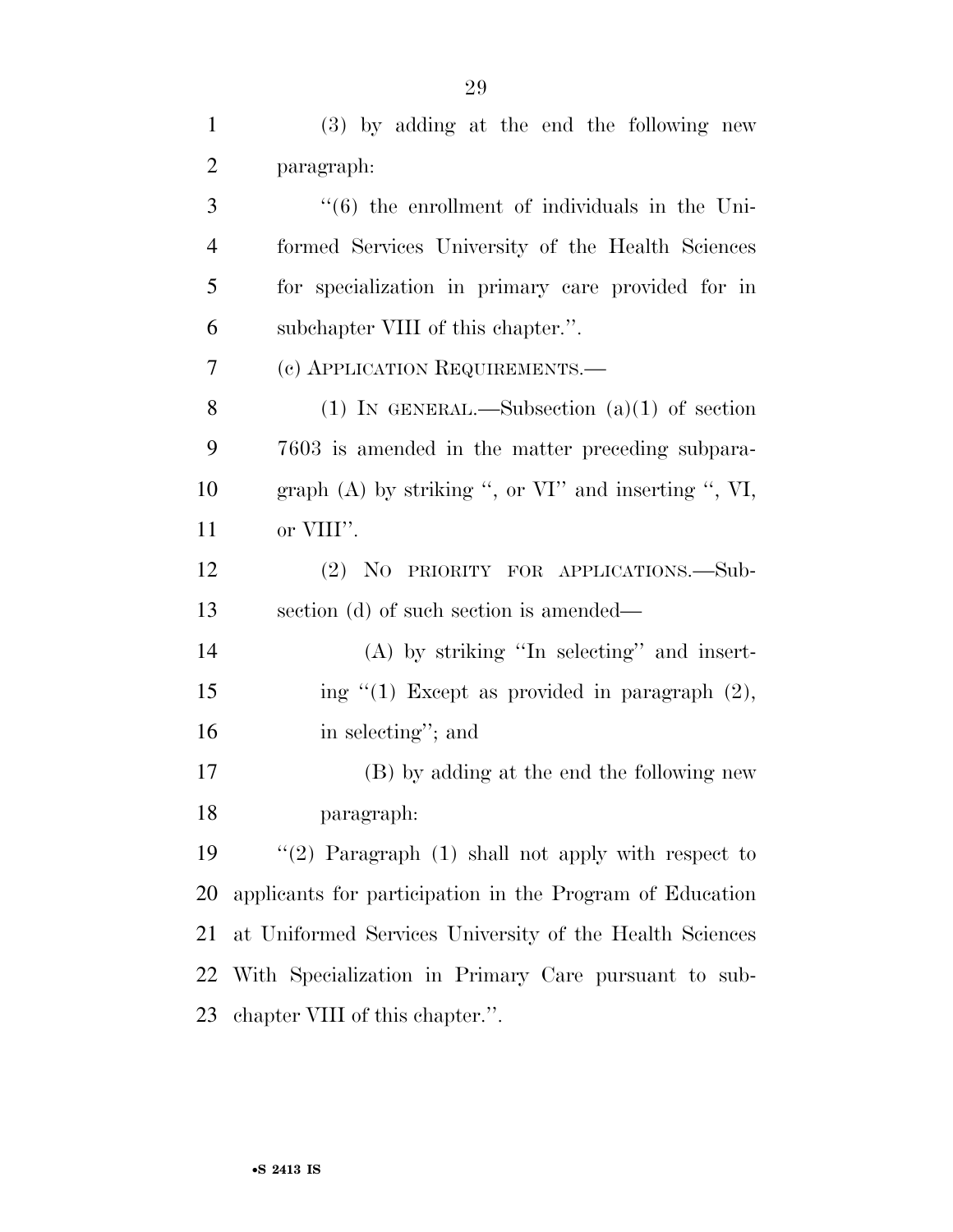(d) AGREEMENT REQUIREMENTS.—Section 7604 is amended by striking '', or VI'' each place it appears and inserting '', VI, or VIII''.

 **SEC. 105. TREATMENT OF STAFFING SHORTAGE AND BIAN- NUAL REPORT ON STAFFING OF MEDICAL FA- CILITIES OF THE DEPARTMENT OF VET-ERANS AFFAIRS.** 

(a) STAFFING SHORTAGE.—

 (1) IN GENERAL.—Not later than 180 days after the date of the enactment of this Act, and not later than September 30 each year thereafter, the Secretary of Veterans Affairs shall determine, and publish in the Federal Register, the five occupations of health care providers of the Department of Vet- erans Affairs for which there is the largest staffing shortage throughout the Department.

 (2) RECRUITMENT AND APPOINTMENT.—Not- withstanding sections 3304 and 3309 through 3318 of title 5, United States Code, the Secretary may, upon a determination by the Secretary under para- graph (1) or a modification to such determination under paragraph (2), that there is a staffing short- age throughout the Department with respect to a particular occupation of health care provider, recruit and directly appoint highly qualified health care pro-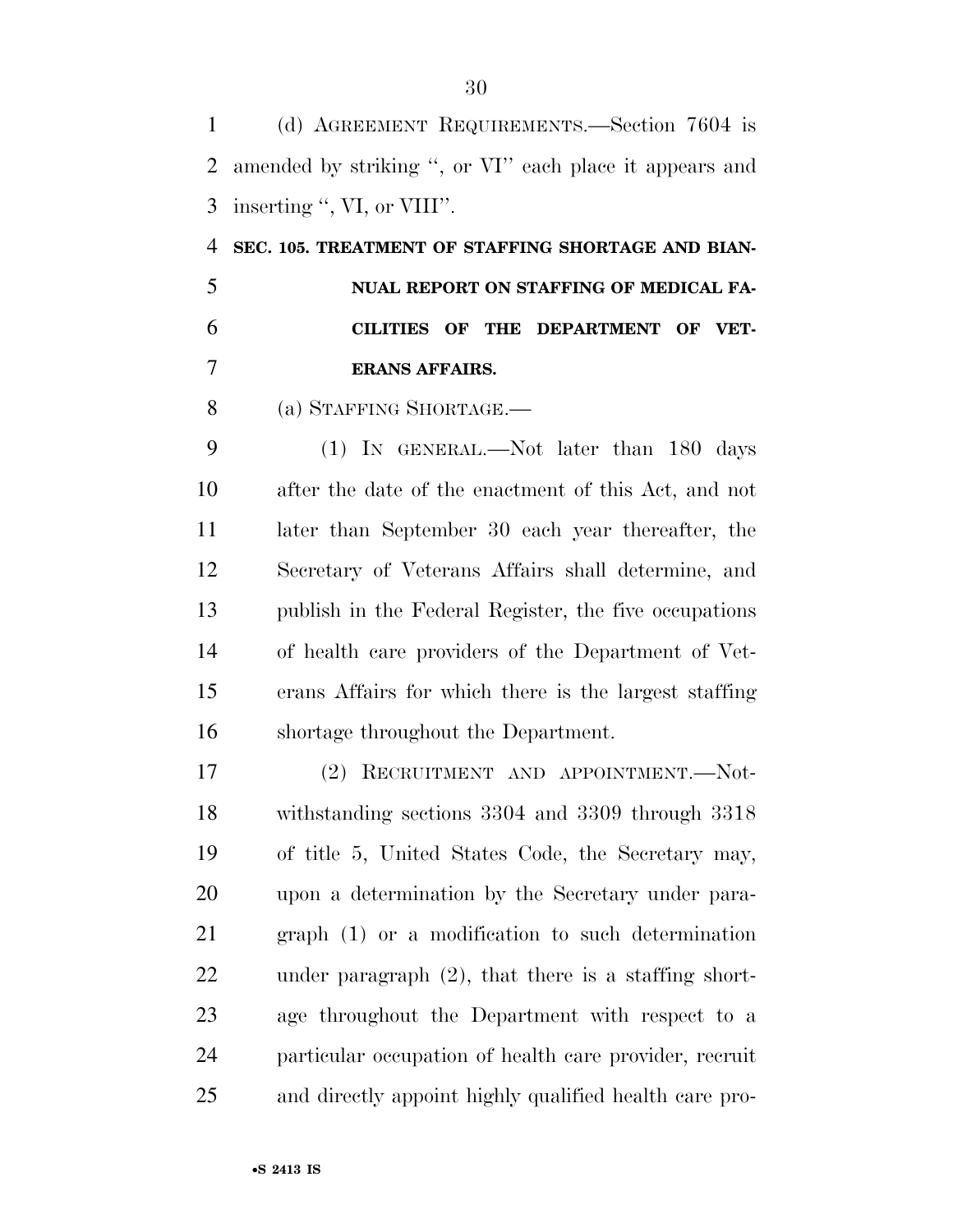| $\mathbf{1}$   | viders to a position to serve as a health care pro-    |
|----------------|--------------------------------------------------------|
| $\overline{2}$ | vider in that particular occupation for the Depart-    |
| 3              | ment.                                                  |
| $\overline{4}$ | (3) PRIORITY IN HEALTH PROFESSIONALS EDU-              |
| 5              | CATIONAL ASSISTANCE PROGRAM TO CERTAIN PRO-            |
| 6              | VIDERS.—Section $7612(b)(5)$ is amended—               |
| $\tau$         | $(A)$ in subparagraph $(A)$ , by striking              |
| 8              | "and" at the end;                                      |
| 9              | (B) by redesignating subparagraph (B) as               |
| 10             | subparagraph $(C)$ ; and                               |
| 11             | $(C)$ by inserting after subparagraph $(A)$            |
| 12             | the following new subparagraph $(B)$ :                 |
| 13             | "(B) shall give priority to applicants pursuing        |
| 14             | a course of education or training towards a career     |
| 15             | in an occupation for which the Secretary has, in the   |
| 16             | most current determination published in the Federal    |
| 17             | Register pursuant to section $105(a)(1)$ of the Re-    |
| 18             | storing Veterans Trust Act of 2014, determined that    |
| 19             | there is one of the largest staffing shortage through- |
| 20             | out the Department with respect to such occupation;    |
| 21             | and".                                                  |
| 22             | (b) REPORTS.—                                          |
| 23             | $(1)$ IN GENERAL.—Not later than 180 days              |
| 24             | after the date of the enactment of this Act, and not   |
| 25             | later than December 31 of each even numbered year      |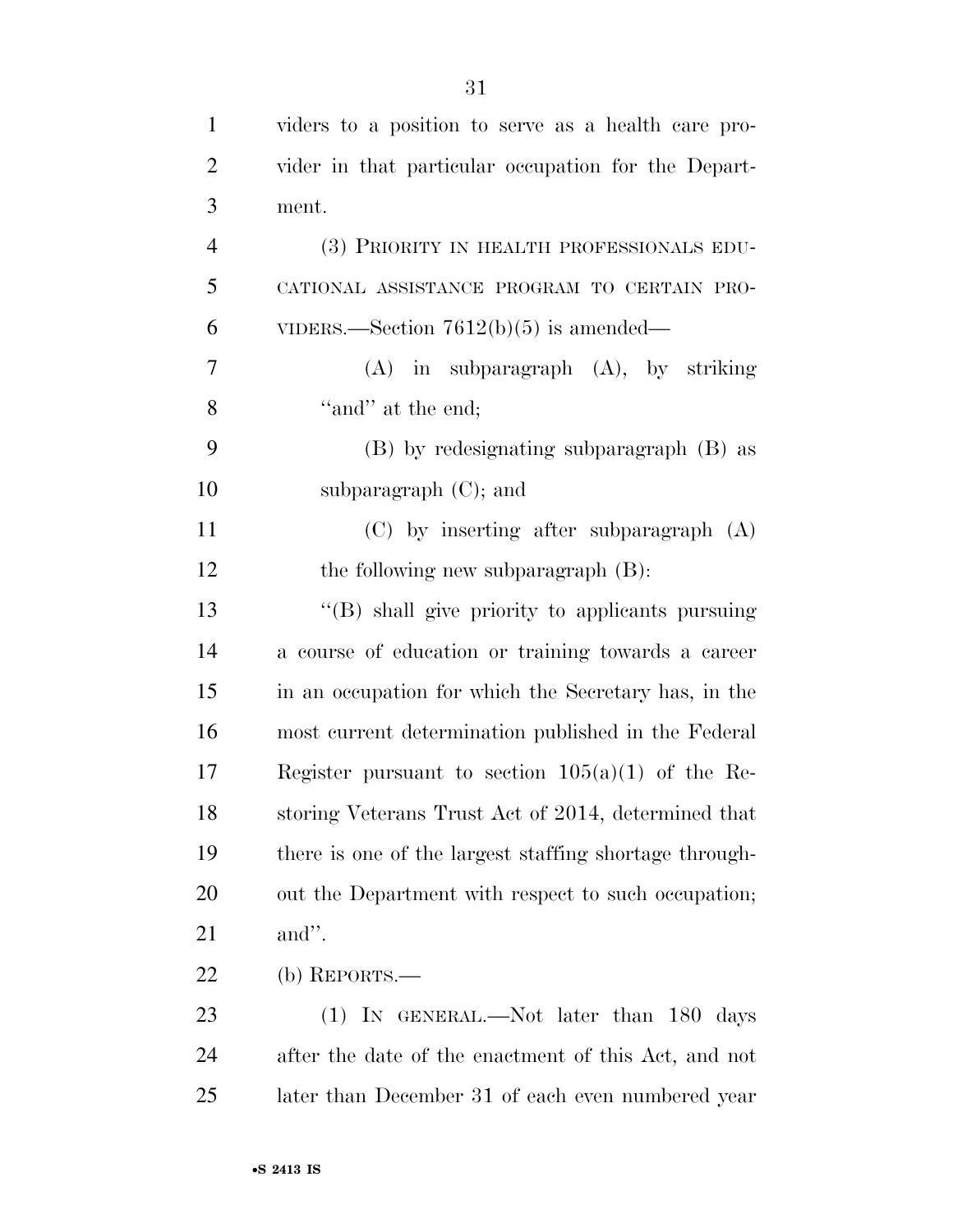| $\mathbf{1}$   | thereafter until 2024, the Secretary of Veterans Af- |
|----------------|------------------------------------------------------|
| $\overline{c}$ | fairs shall submit to the Committee on Veterans' Af- |
| 3              | fairs of the Senate and the Committee on Veterans'   |
| 4              | Affairs of the House of Representatives a report as- |
| 5              | sessing the staffing of each medical facility of the |
| 6              | Department of Veterans Affairs.                      |
| 7              | (2) ELEMENTS.—Each report submitted under            |
| 8              | paragraph $(1)$ shall include the following:         |
| 9              | (A) The results of a system-wide assess-             |
| 10             | ment of all medical facilities of the Department     |
| 11             | to ensure the following:                             |
| 12             | (i) Appropriate staffing levels for                  |
| 13             | health care providers to meet the goals of           |
| 14             | the Secretary for timely access to care for          |
| 15             | veterans.                                            |
| 16             | (ii) Appropriate staffing levels for                 |
| 17             | support personnel, including clerks.                 |
| 18             | (iii) Appropriate sizes for clinical pan-            |
| 19             | els.                                                 |
| <b>20</b>      | (iv) Appropriate numbers of full-time                |
| 21             | staff, or full-time equivalent, dedicated to         |
| 22             | direct care of patients.                             |
| 23             | (v) Appropriate physical plant space                 |
| 24             | to meet the capacity needs of the Depart-            |
| 25             | ment in that area.                                   |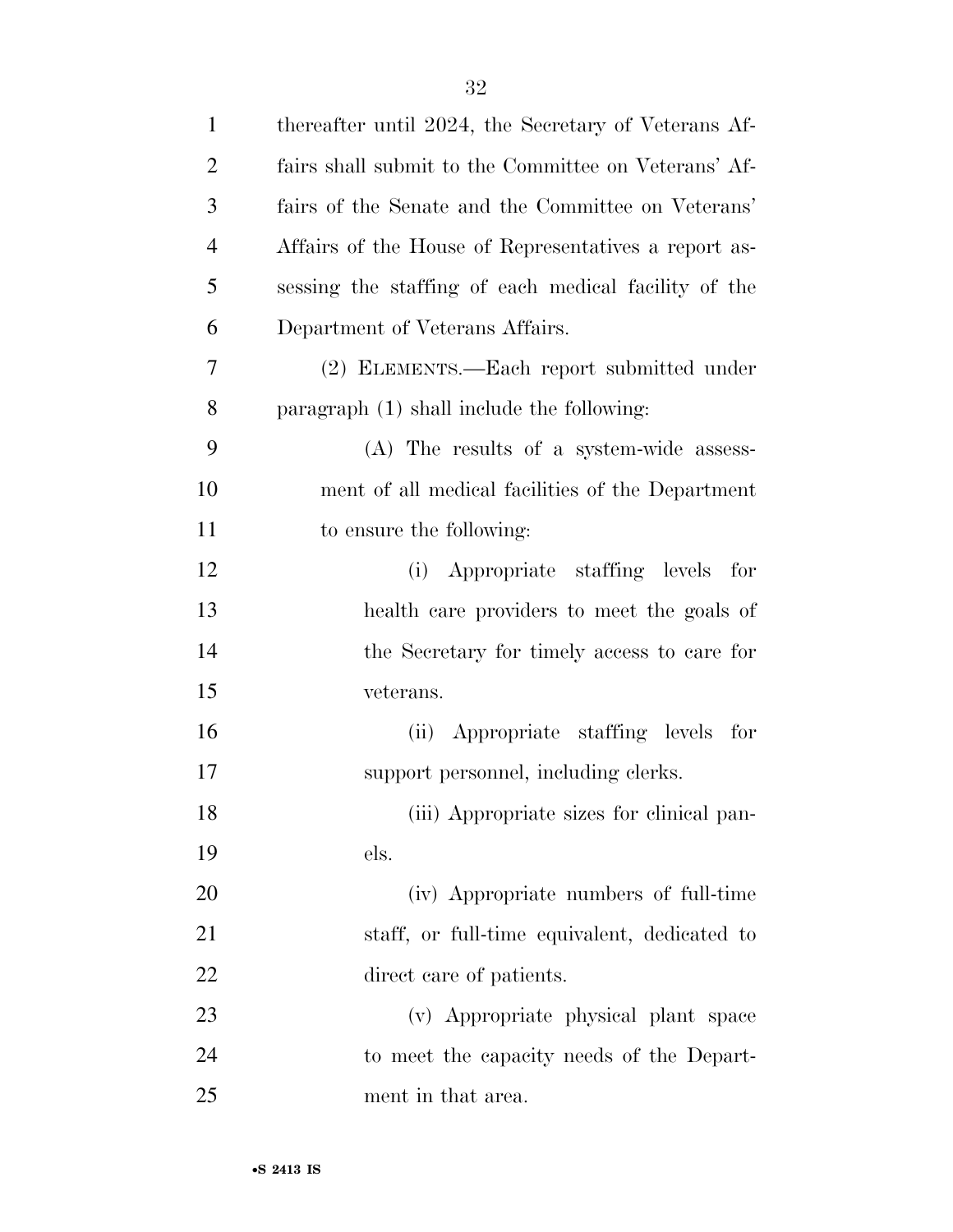| 1              | (vi) Such other factors as the Sec-                |
|----------------|----------------------------------------------------|
| $\overline{2}$ | retary considers necessary.                        |
| 3              | (B) A plan for addressing any issues iden-         |
| $\overline{4}$ | tified in the assessment described in subpara-     |
| 5              | $graph$ (A), including a timeline for addressing   |
| 6              | such issues.                                       |
| 7              | (C) A list of the current wait times and           |
| 8              | workload levels for the following clinics in each  |
| 9              | medical facility:                                  |
| 10             | (i) Mental health.                                 |
| 11             | (ii) Primary care.                                 |
| 12             | (iii) Gastroenterology.                            |
| 13             | (iv) Women's health.                               |
| 14             | (v) Such other clinics as the Secretary            |
| 15             | considers appropriate.                             |
| 16             | (D) A description of the results of the de-        |
| 17             | termination of the Secretary under paragraph       |
| 18             | $(1)$ of subsection $(a)$ and a plan to use direct |
| 19             | appointment authority under paragraph (2) of       |
| 20             | such subsection to fill staffing shortages, in-    |
| 21             | cluding recommendations for improving the          |
| 22             | speed at which the credentialing and privileging   |
| 23             | process can be conducted.                          |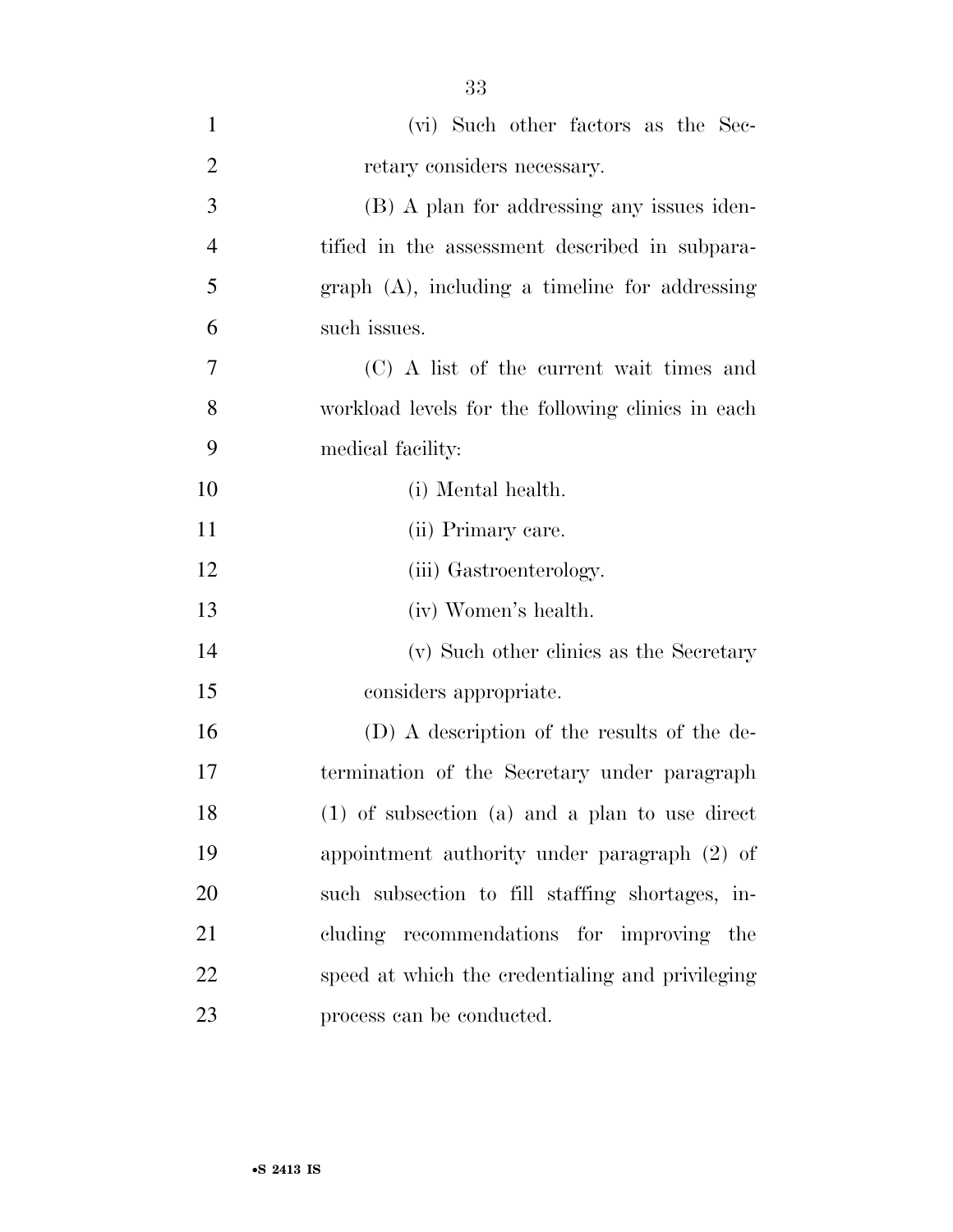| $\mathbf{1}$   | (E) The current staffing models of the De-         |
|----------------|----------------------------------------------------|
| $\overline{2}$ | partment for the following clinics, including rec- |
| 3              | ommendations for changes to such models:           |
| $\overline{4}$ | (i) Mental health.                                 |
| 5              | (ii) Primary care.                                 |
| 6              | (iii) Gastroenterology.                            |
| 7              | (iv) Women's health.                               |
| $8\,$          | (v) Such other clinics as the Secretary            |
| 9              | considers appropriate.                             |
| 10             | (F) A detailed analysis of succession plan-        |
| 11             | ning at medical facilities of the Department, in-  |
| 12             | cluding the following:                             |
| 13             | (i) The number of positions in medical             |
| 14             | facilities throughout the Department that          |
| 15             | are not filled by a permanent employee.            |
| 16             | (ii) The length of time each such posi-            |
| 17             | tion described in clause (i) remained va-          |
| 18             | cant or filled by a temporary or acting em-        |
| 19             | ployee.                                            |
| 20             | (iii) A description of any barriers to             |
| 21             | filling the positions described in clause (i).     |
| 22             | (iv) A plan for filling any positions              |
| 23             | that are vacant or filled by a temporary or        |
| 24             | acting employee for more than 180 days.            |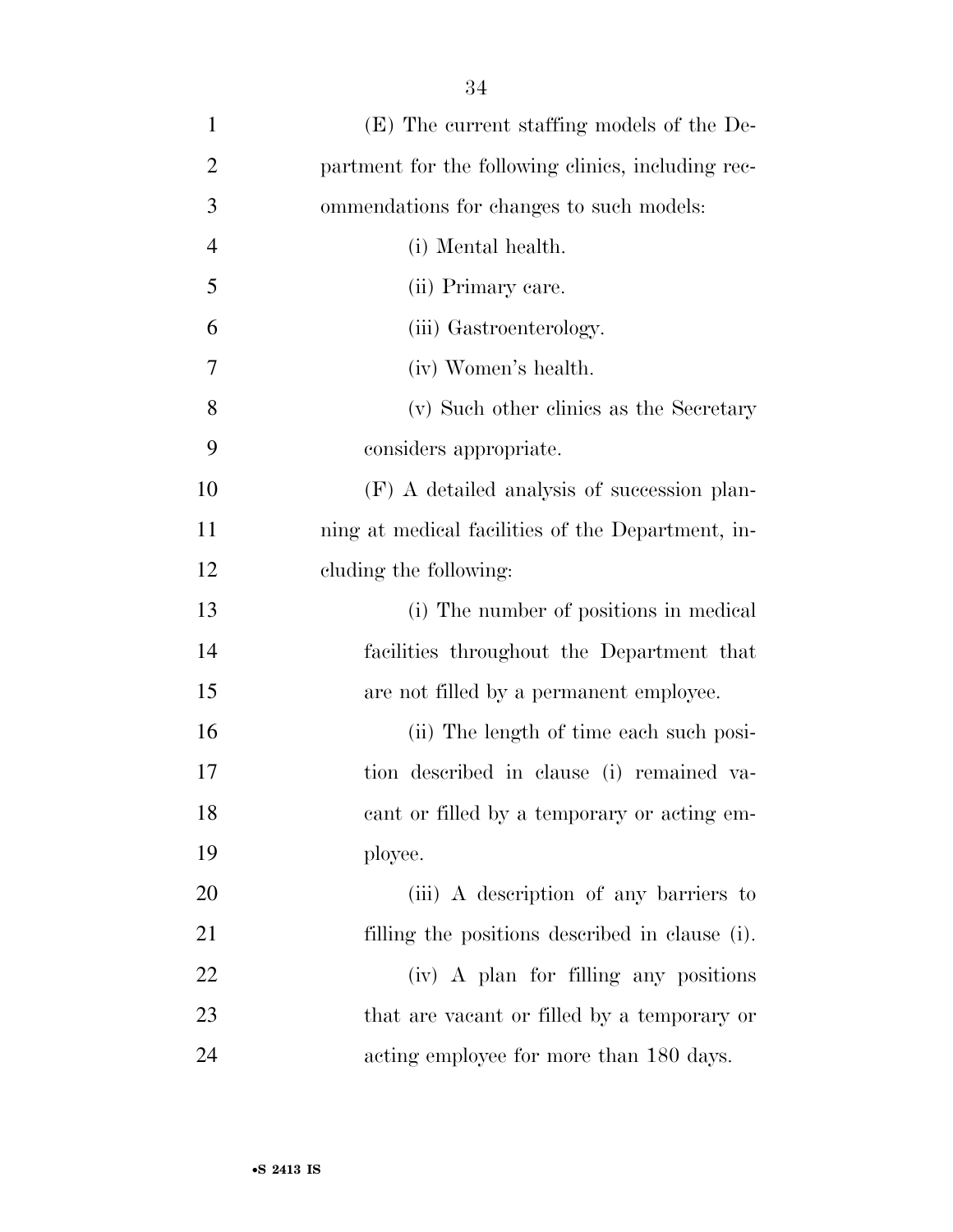| $\mathbf{1}$   | (v) A plan for handling emergency cir-                     |
|----------------|------------------------------------------------------------|
| $\overline{2}$ | cumstances, such administrative leave or                   |
| 3              | sudden medical leave for senior officials.                 |
| $\overline{4}$ | (G) The number of health care providers                    |
| 5              | who have been removed from their position or               |
| 6              | have retired, by provider type, during the two-            |
| 7              | year period preceding the submittal of the re-             |
| 8              | port.                                                      |
| 9              | (H) Of the health care providers specified                 |
| 10             | in subparagraph (G) that have been removed                 |
| 11             | from their position, the following:                        |
| 12             | (i) The number of such health care                         |
| 13             | providers who were reassigned to another                   |
| 14             | position in the Department.                                |
| 15             | (ii) The number of such health care                        |
| 16             | providers who left the Department.                         |
| 17             | SEC. 106. CLINIC MANAGEMENT TRAINING PROGRAM OF            |
| 18             | THE DEPARTMENT OF VETERANS AFFAIRS.                        |
| 19             | (a) IN GENERAL.—Not later than 180 days after the          |
| 20             | date of the enactment of this Act, the Secretary of Vet-   |
| 21             | erans Affairs shall implement a clinic management train-   |
| 22             | ing program to provide in-person, standardized education   |
| 23             | on health care management to all managers of, and health   |
| 24             | care providers at, medical facilities of the Department of |
| 25             | Veterans Affairs.                                          |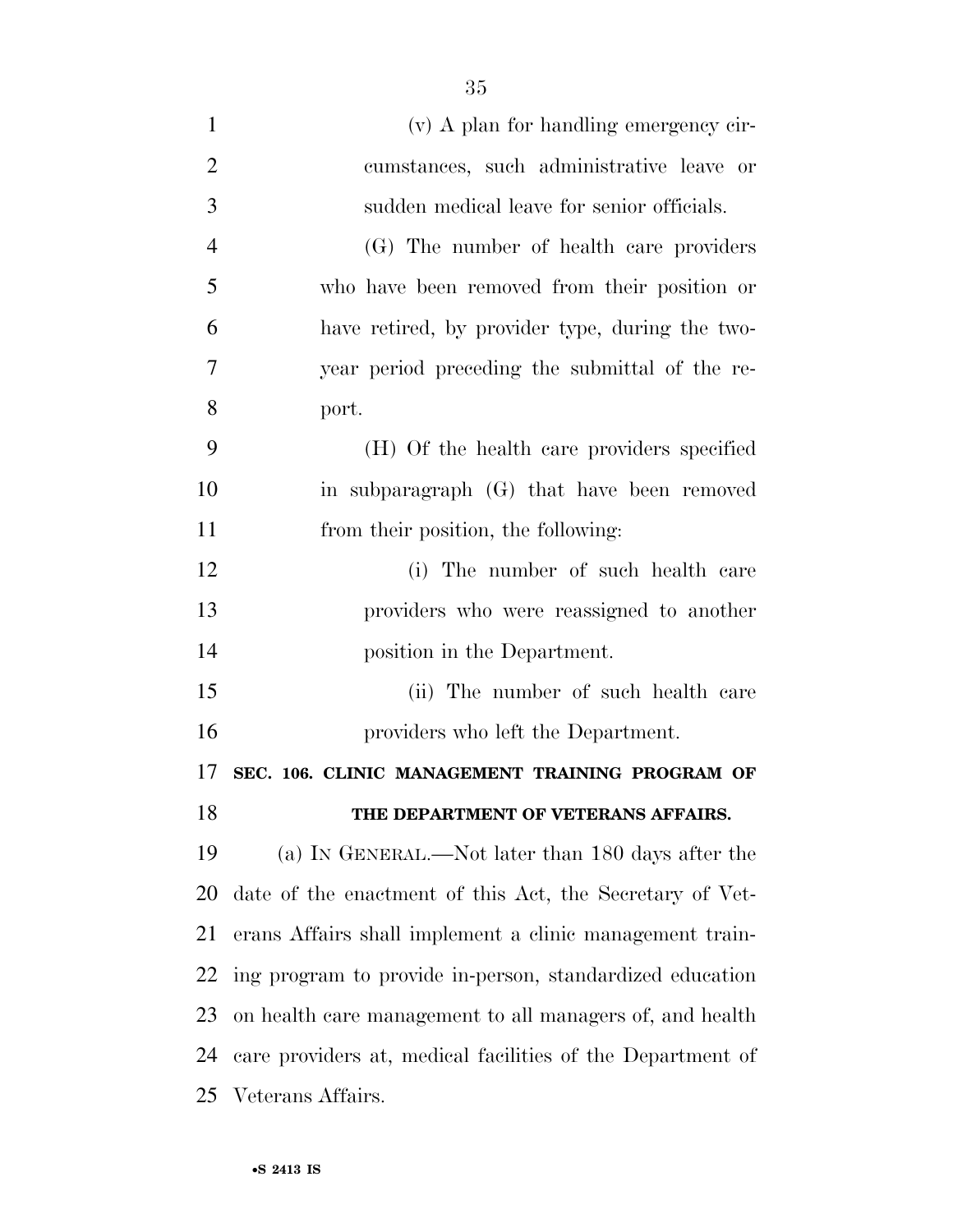| $\mathbf{1}$   | (b) ELEMENTS.—The clinic management training              |
|----------------|-----------------------------------------------------------|
| $\overline{2}$ | program required by subsection (a) shall include the fol- |
| 3              | lowing:                                                   |
| $\overline{4}$ | (1) Training on how to manage the schedules of            |
| 5              | health care providers of the Department, including        |
| 6              | the following:                                            |
| 7              | (A) Maintaining such schedules in a man-                  |
| 8              | ner that allows appointments to be booked at              |
| 9              | least eight weeks in advance.                             |
| 10             | (B) Proper planning procedures for vaca-                  |
| 11             | tion, leave, and graduate medical education               |
| 12             | training schedules.                                       |
| 13             | $(2)$ Training on the appropriate number of ap-           |
| 14             | pointments that a health care provider should con-        |
| 15             | duct on a daily basis, based on specialty.                |
| 16             | (3) Training on how to determine whether there            |
| 17             | are enough available appointment slots to manage          |
| 18             | demand for different appointment types and mecha-         |
| 19             | nisms for alerting management of insufficient slots.      |
| 20             | (4) Training on how to properly use the data              |
| 21             | produced by the scheduling dashboard required by          |
| 22             | section $101(b)(11)$ of this Act to meet demand for       |
| 23             | health care, including the following:                     |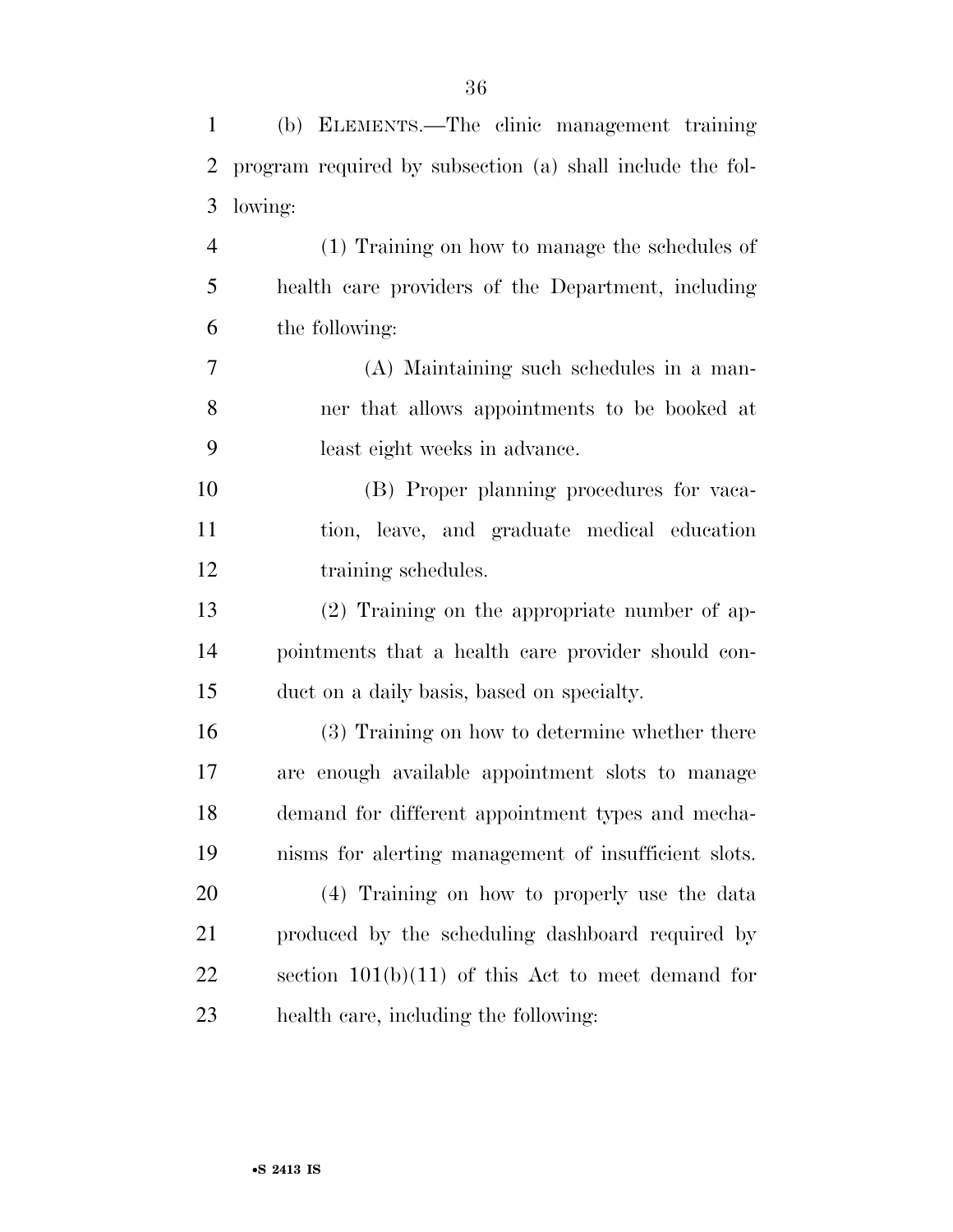| $\mathbf{1}$   | (A) Training on determining the next                  |
|----------------|-------------------------------------------------------|
| $\overline{2}$ | available appointment for each health care pro-       |
| 3              | vider at the medical facility.                        |
| 4              | (B) Training on determining the number                |
| 5              | of health care providers needed to meet demand        |
| 6              | for health care at the medical facility.              |
| 7              | (C) Training on determining the number                |
| 8              | of exam rooms needed to meet demand for such          |
| 9              | health care in an efficient manner.                   |
| 10             | (5) Training on how to properly use the ap-           |
| 11             | pointment scheduling system of the Department, in-    |
| 12             | cluding any new scheduling system implemented by      |
| 13             | the Department.                                       |
| 14             | (6) Training on how to optimize the use of            |
| 15             | technology, including the following:                  |
| 16             | (A) Telemedicine.                                     |
| 17             | (B) Electronic mail.                                  |
| 18             | (C) Text messaging.                                   |
| 19             | (D) Such other technologies as specified by           |
| 20             | the Secretary.                                        |
| 21             | (7) Training on how to properly use physical          |
| <u>22</u>      | plant space at medical facilities of the Department   |
| 23             | to ensure efficient flow and privacy for patients and |
| 24             | staff.                                                |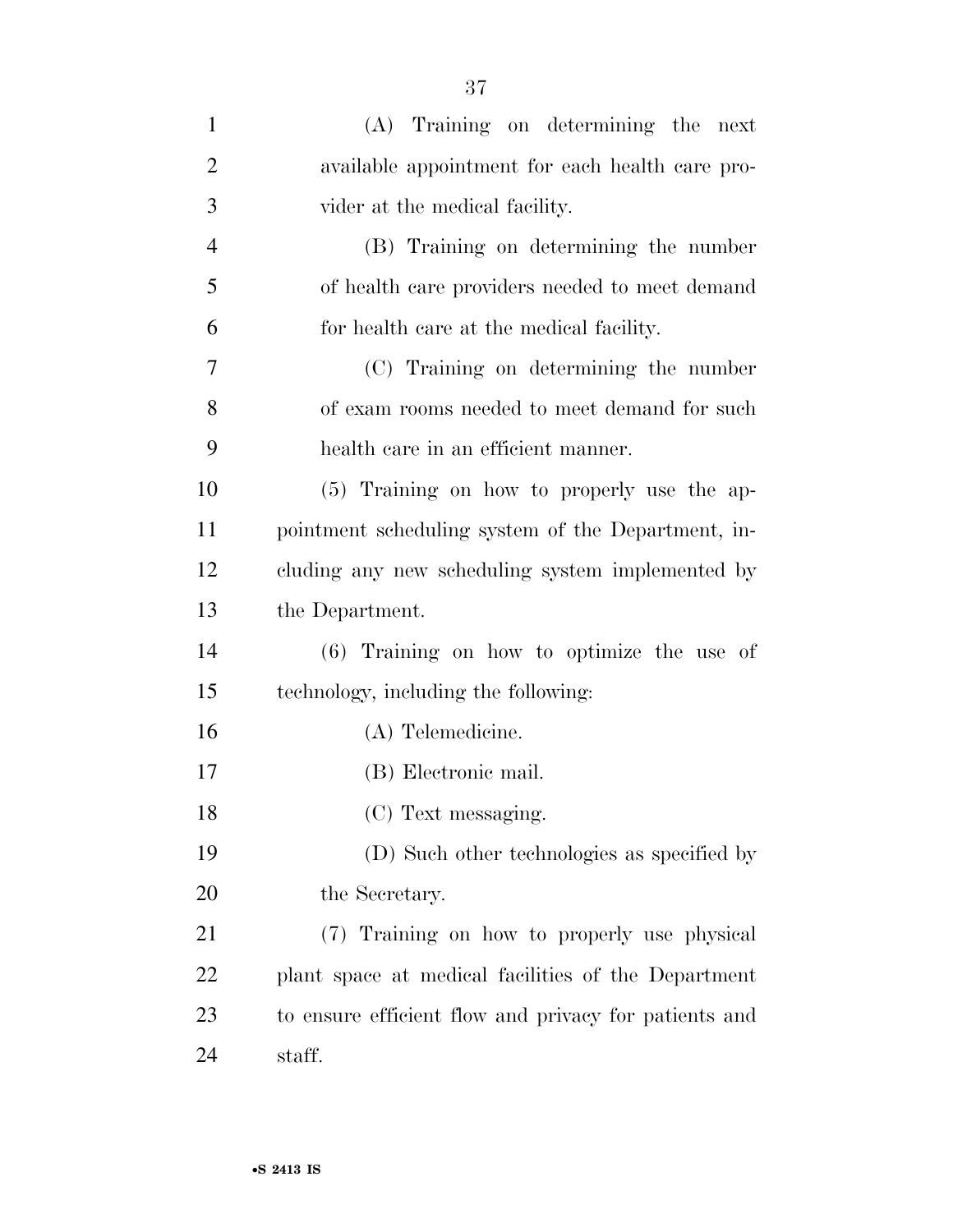## **SEC. 107. INCLUSION OF DEPARTMENT OF VETERANS AF- FAIRS FACILITIES IN NATIONAL HEALTH SERVICE CORPS SCHOLARSHIP AND LOAN REPAYMENT PROGRAMS.**

 (a) IN GENERAL.—The Secretary of Health and Human Services shall use the funds transferred under subsection (e) to award scholarship and loan repayment contracts under sections 338A and 338B of the Public Health Service Act (42 U.S.C. 254l, 254l–1) to eligible individuals who agree to a period of obligated service 11 under section  $338A(f)(1)$  or  $338B(f)(1)$  of such Act, as applicable, at a health facility of the Department of Vet-erans Affairs.

 (b) HEALTH PROFESSIONAL SHORTAGE AREAS.— For purposes of selecting individuals eligible for the schol- arships and loan repayment contracts under subsection (a), all health facilities of the Department of Veterans Af- fairs shall be deemed health professional shortage areas, as defined in section 332 of the Public Health Service Act (42 U.S.C. 254e).

 (c) REQUIREMENT.—The Secretary of Health and Human Services shall ensure that a minimum of 5 schol- arships or loan repayment contracts are awarded to indi- viduals who agree to a period of obligated service at Vet-erans Affairs facilities in each State.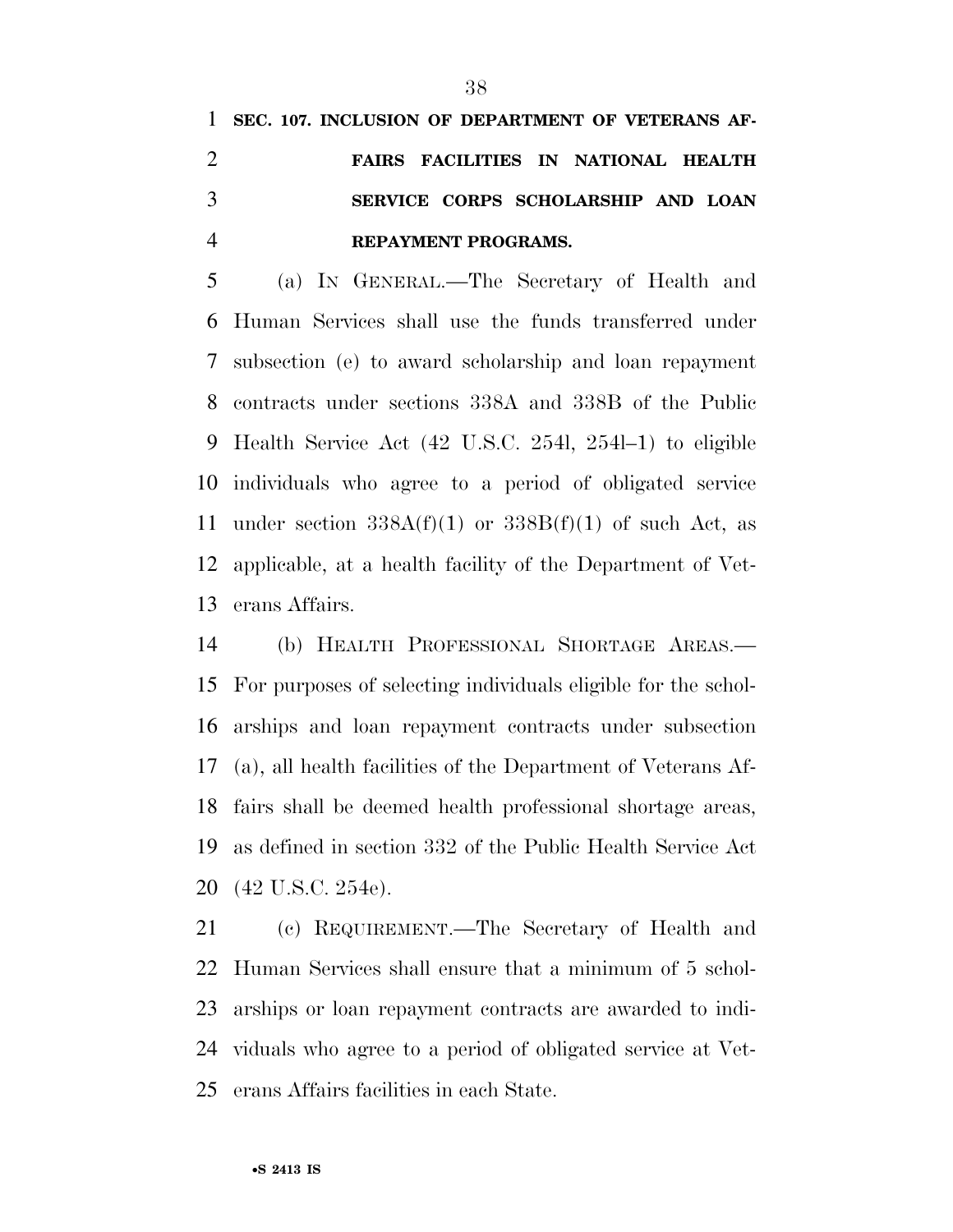(d) APPLICABILITY OF NHSC PROGRAM REQUIRE- MENTS.—Except as otherwise provided in this section, the terms of the National Health Service Corps Scholarship Program and the National Health Service Corps Loan Re- payment Program shall apply to participants awarded a grant or loan repayment contract under subsection (a) in the same manner that such terms apply to participants awarded a grant or loan repayment contract under section 338A or 338B of the Public Health Service Act.

 (e) INCLUSION OF GERIATRICIANS.—For purposes of awarding scholarships and loan repayments contracts to eligible individuals who agree to a period of obligated serv- ice at a health facility of the Department of Veterans Af- fairs pursuant to this section, in sections 338A and 338B of the Public Health Service Act (42 U.S.C. 254l, 254l– 1), the term ''primary health services'' shall include geri-atrics.

 (f) FUNDING.—The Secretary of Veterans Affairs shall transfer \$20,000,000 from accounts of the Veterans Health Administration to the Secretary of Health and Human Services to award scholarships and loan repay- ment contracts, as described in subsection (a). All funds so transferred shall be used exclusively for the purposes described in such subsection.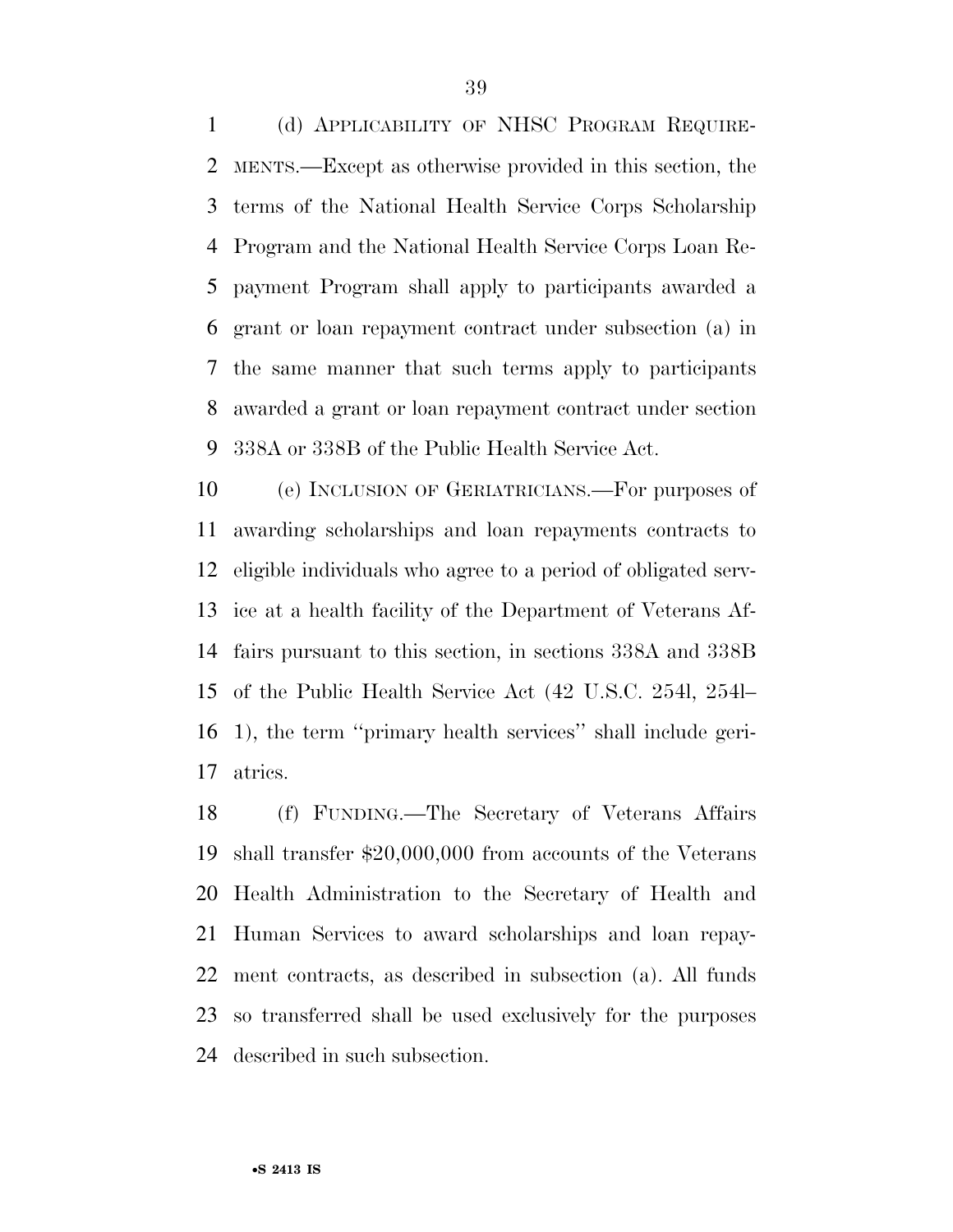| $\mathbf{1}$   | SEC. 108. IMPROVEMENT OF ACCESS BY VETERANS TO                 |
|----------------|----------------------------------------------------------------|
| $\overline{2}$ | HEALTH CARE FROM NON-DEPARTMENT OF                             |
| 3              | <b>VETERANS AFFAIRS PROVIDERS.</b>                             |
| $\overline{4}$ | (a) IMPROVEMENT OF ACCESS.—                                    |
| 5              | (1) IN GENERAL.—The Secretary of Veterans                      |
| 6              | Affairs shall ensure timely access of all veterans to          |
| 7              | the hospital care, medical services, and other health          |
| 8              | care for which such veterans are eligible under the            |
| 9              | laws administered by the Secretary through the en-             |
| 10             | hanced use of authorities specified in paragraph (2)           |
| 11             | on the provision of such care and services through             |
| 12             | non-Department of Veterans Affairs providers (com-             |
| 13             | monly referred to as "non-Department of Veterans"              |
| 14             | Affairs medical care").                                        |
| 15             | (2) AUTHORITIES ON PROVISION<br>$\overline{\text{OF}}$<br>CARE |
| 16             | THROUGH NON-DEPARTMENT PROVIDERS.—The au-                      |
| 17             | thorities specified in this paragraph are the fol-             |
| 18             | lowing:                                                        |
| 19             | (A) Section 1703 of title 38, United States                    |
| 20             | Code, relating to contracts for the provision of               |
| 21             | hospital care and medical services through non-                |
| 22             | Department facilities.                                         |
| 23             | $(B)$ Section 1725 of such title, relating to                  |
| 24             | reimbursement of certain veterans for the rea-                 |
| 25             | sonable value of emergency treatment at non-                   |
| 26             | Department facilities.                                         |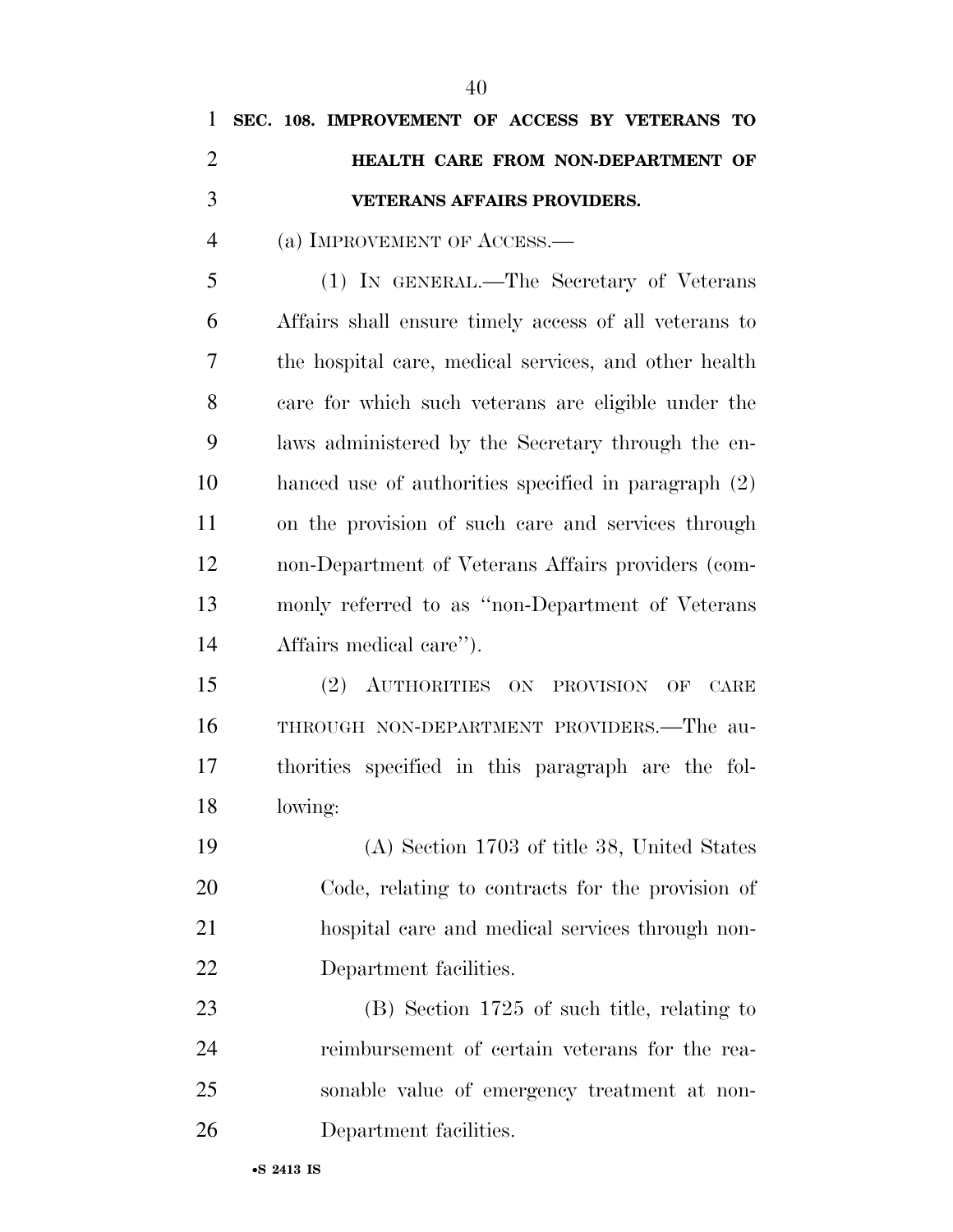| $\mathbf{1}$   | $(C)$ Section 1728 of such title, relating to         |
|----------------|-------------------------------------------------------|
| $\overline{2}$ | reimbursement of certain veterans for cus-            |
| 3              | tomary and usual charges of emergency treat-          |
| $\overline{4}$ | ment from sources other than the Department.          |
| 5              | (D) Section 1786 of such title, relating to           |
| 6              | health care services furnished to newborn chil-       |
| 7              | dren of women veterans who are receiving ma-          |
| 8              | ternity care furnished by the Department at a         |
| 9              | non-Department facility.                              |
| 10             | (E) Any other authority under the laws ad-            |
| 11             | ministered by the Secretary to provide hospital       |
| 12             | care, medical services, or other health care from     |
| 13             | a non-Department provider, including the fol-         |
| 14             | lowing:                                               |
| 15             | (i) A Federally-qualified health center               |
| 16             | (as defined in section $1905(l)(2)(B)$ of the         |
| 17             | Social<br>Security Act (42 U.S.C.                     |
| 18             | $1396d(l)(2)(B))$ .                                   |
| 19             | (ii) The Department of Defense.                       |
| 20             | (iii) The Indian Health Service.                      |
| 21             | (3) REQUIREMENTS.—In ensuring timely access           |
| 22             | of all veterans to the care and services described in |
| 23             | paragraph (1) through the enhanced use of authori-    |
| 24             | ties specified in paragraph (2), the Secretary shall  |
| 25             | require the following:                                |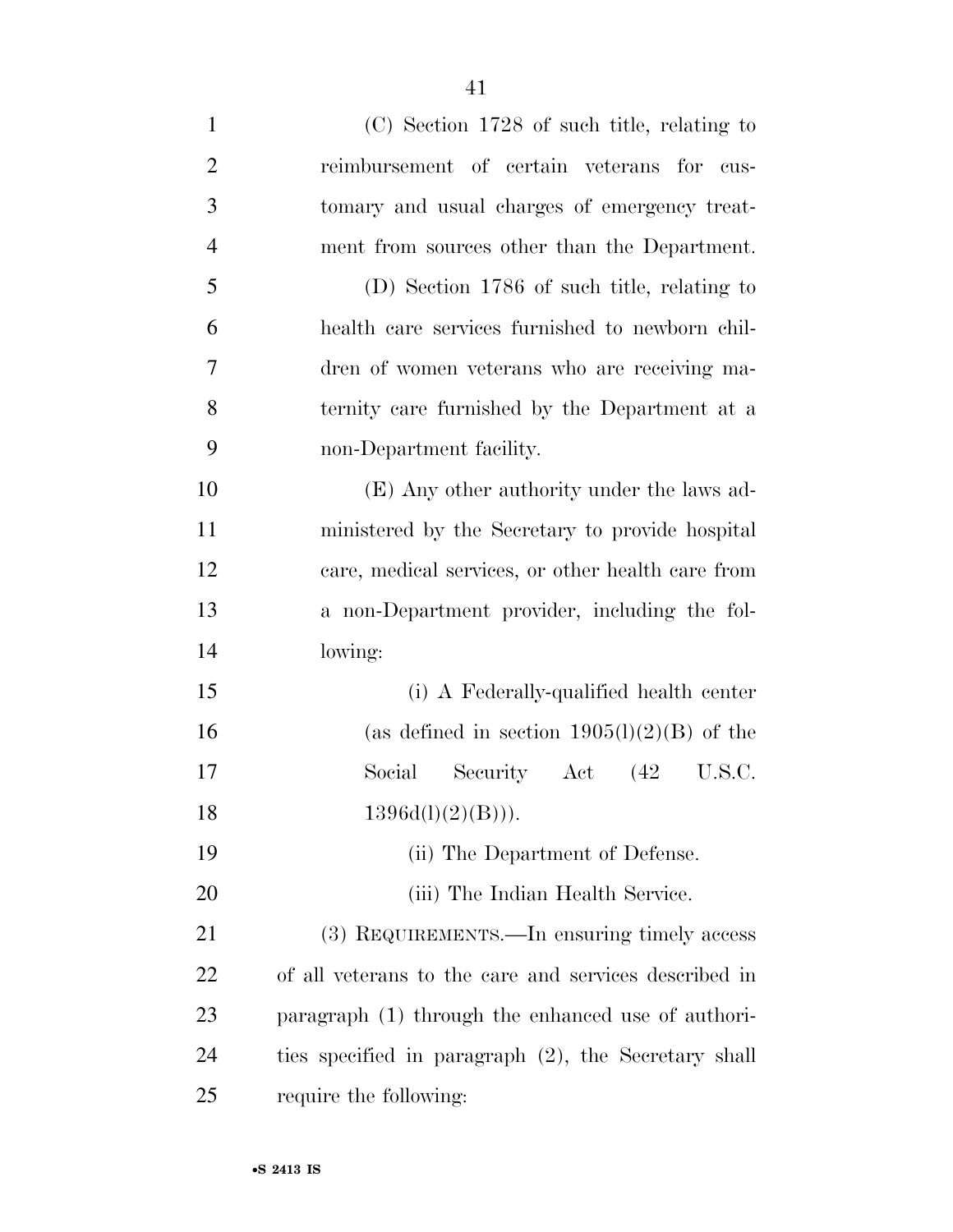| $\mathbf{1}$   | (A) That each veteran who has not re-            |
|----------------|--------------------------------------------------|
| $\overline{2}$ | ceived hospital care, medical services, or other |
| 3              | health care from the Department and is seeking   |
| $\overline{4}$ | an appointment for primary care under the laws   |
| 5              | administered by the Secretary receive an ap-     |
| 6              | pointment for primary care at a time consistent  |
| 7              | with timeliness measures established by the      |
| 8              | Secretary for purposes of providing primary      |
| 9              | care to all veterans.                            |
| 10             | (B) That the determination whether to            |
| 11             | refer a veteran for specialty care through a     |
| 12             | non-Department provider shall take into ac-      |
| 13             | count the urgency and acuity of such veteran's   |
| 14             | need for such care, including—                   |
| 15             | (i) the severity of the condition of             |
| 16             | such veteran requiring specialty care; and       |
| 17             | (ii) the wait-time for an appointment            |
| 18             | with a specialist with respect to such con-      |
| 19             | dition at the nearest medical facility of the    |
| 20             | Department with the capacity to provide          |
| 21             | such care.                                       |
| 22             | (C) That the determination whether a vet-        |
| 23             | eran shall receive hospital care, medical serv-  |
| 24             | ices, or other health care from the Department   |
| 25             | through facilities of the Department or through  |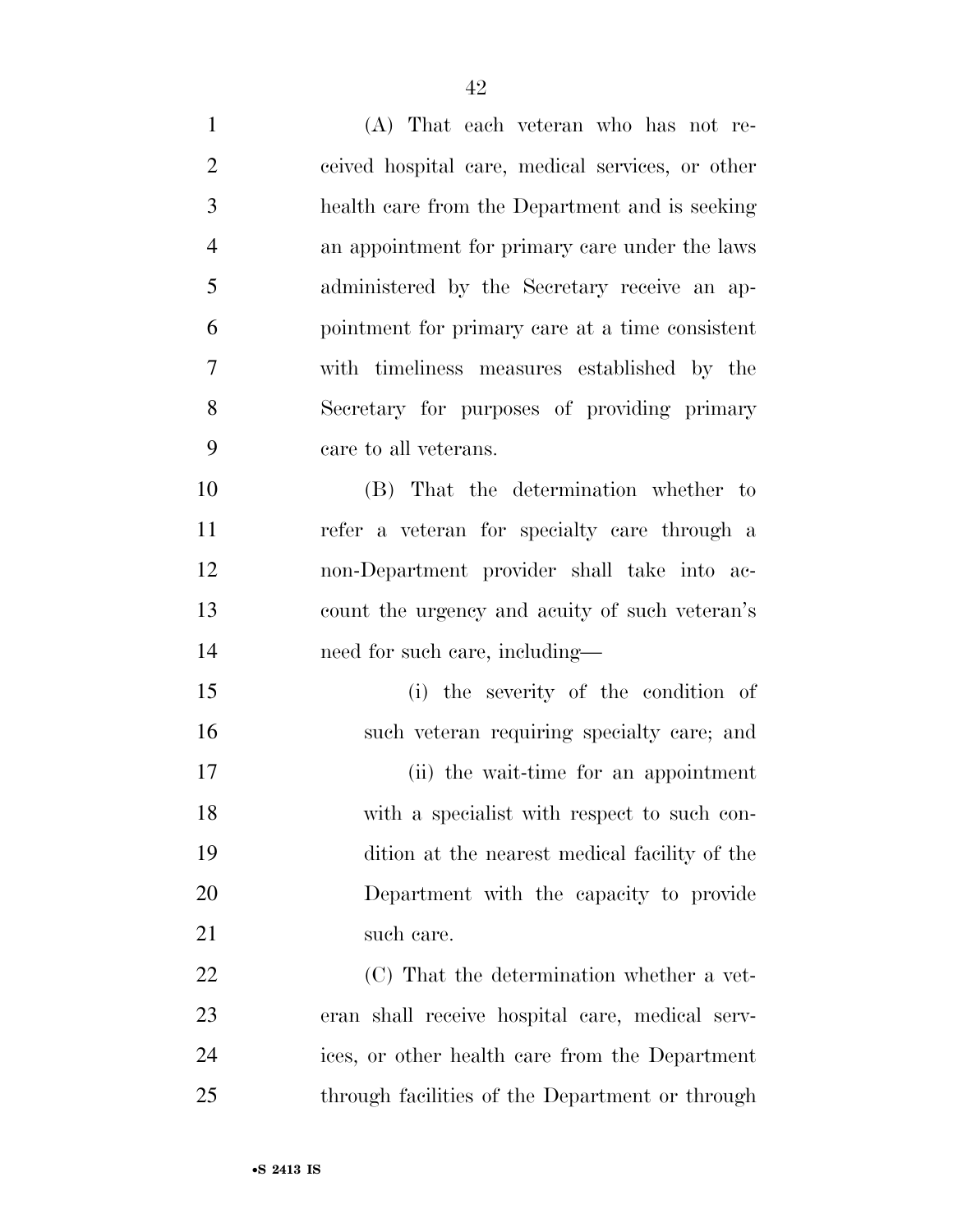non-Department providers pursuant to the au- thorities specified in paragraph (2) shall take into account, in the manner specified by the Secretary, the following: (i) The distance the veteran would be required to travel to receive care or serv- ices through a non-Department provider compared to the distance the veteran would be required to travel to receive care or services from a medical facility of the Department. (ii) Any factors that might limit the ability of the veteran to travel, including age, access to transportation, and infir- mity. (iii) The wait-time for the provision of care or services through a non-Department provider compared to the wait-time for the provision of care or services from a medical facility of the Department. (D) That the Department maximize the use of hospital care, medical services, and other health care available to the Department through non-Department providers, including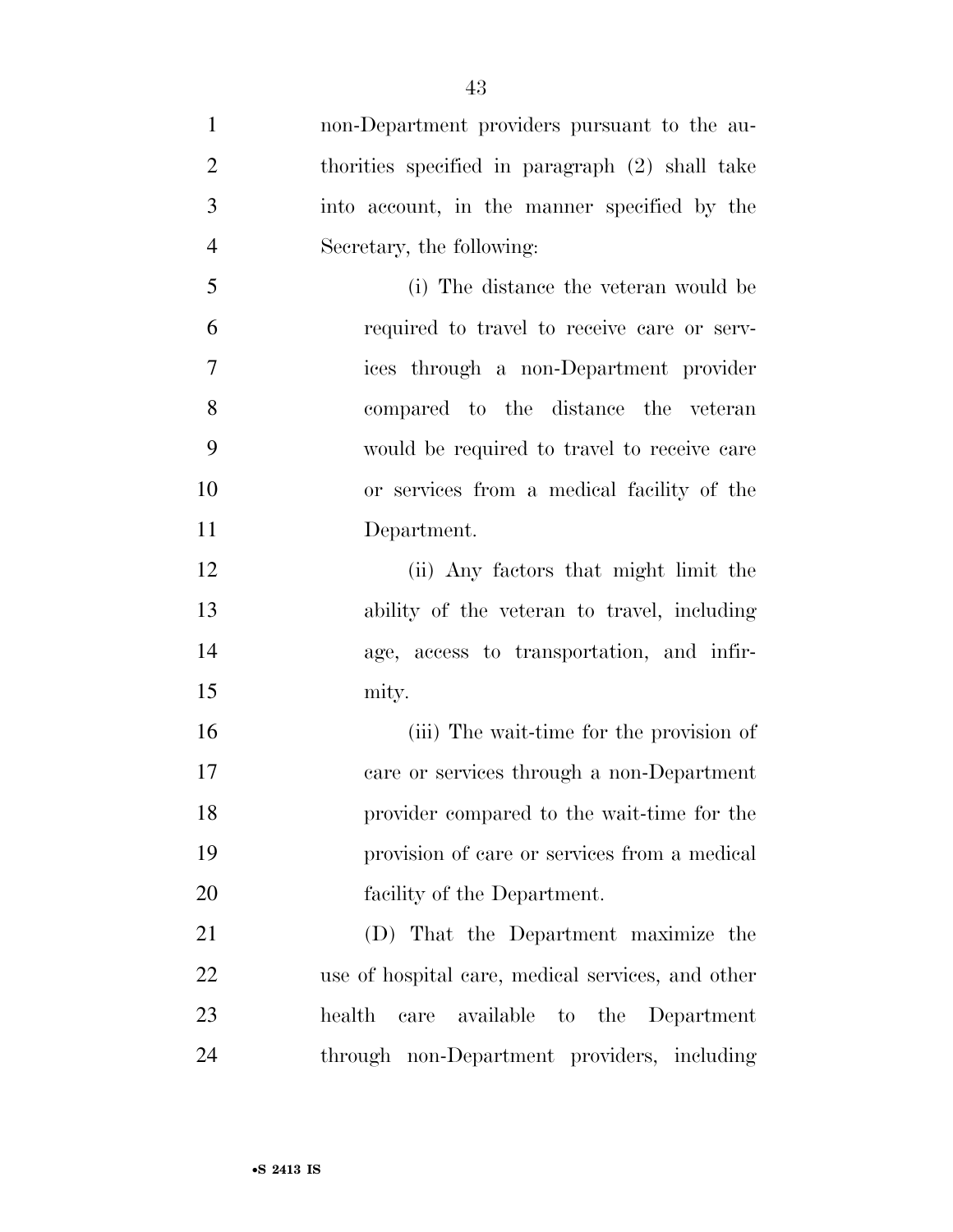| $\mathbf{1}$   | providers available to provide such care and                  |
|----------------|---------------------------------------------------------------|
| $\overline{2}$ | services as follows:                                          |
| 3              | (i) Pursuant to contracts under the                           |
| $\overline{4}$ | Patient-Centered Community Care Pro-                          |
| 5              | gram of the Department.                                       |
| 6              | (ii) Pursuant to contracts between a                          |
| $\overline{7}$ | facility or facilities of the Department and                  |
| 8              | a local facility or provider.                                 |
| 9              | (iii) Pursuant to contracts with Fed-                         |
| 10             | erally-qualified health centers (as defined                   |
| 11             | in section $1905(l)(2)(B)$ of the Social Se-                  |
| 12             | curity Act $(42 \text{ U.S.C. } 1396d(l)(2)(B))),$            |
| 13             | the Department of Defense, or the Indian                      |
| 14             | Health Service.                                               |
| 15             | (iv) On a fee-for-service basis.                              |
| 16             | (b) MEDICAL RECORDS.—In providing hospital care,              |
| 17             | medical services, and other health care to veterans           |
|                | 18 through non-Department providers pursuant to the au-       |
| 19             | thorities specified in paragraph (2), the Secretary shall en- |
| 20             | sure that any such provider submits to the Department         |
| 21             | any medical record related to the care and services pro-      |
|                | 22 vided to a veteran by that provider for inclusion in the   |
| 23             | electronic medical record of such veteran maintained by       |
| 24             | the Department upon the completion of the provision of        |
| 25             | such care and services to such veteran.                       |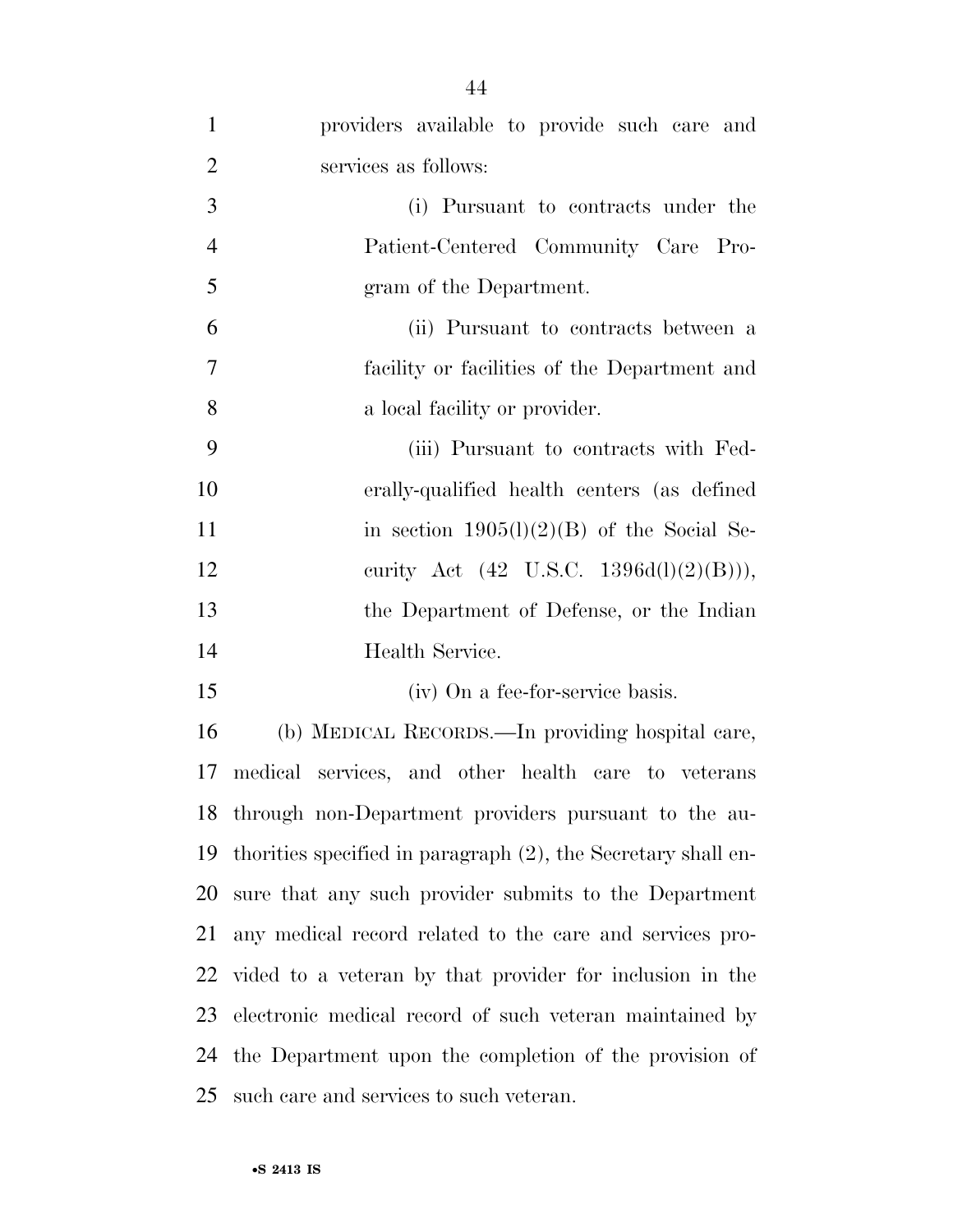(c) REPORTS.—

| $\mathbf{2}$   | (1) INITIAL REPORT.—Not later than 45 days             |
|----------------|--------------------------------------------------------|
| 3              | after the date of the enactment of this Act, the Sec-  |
| $\overline{4}$ | retary shall submit to the Committee on Veterans'      |
| 5              | Affairs of the Senate and the Committee on Vet-        |
| 6              | erans' Affairs of the House of Representatives a re-   |
| 7              | port on the implementation of the requirements         |
| 8              | under subsections (a) and (b), including a plan to     |
| 9              | enforce the proper implementation of such require-     |
| 10             | ments systematically throughout the Department.        |
| 11             | (2) PERIODIC REPORTS.—Not later than 90                |
| 12             | days after the submittal of the report required by     |
| 13             | paragraph $(1)$ , and every 90 days thereafter for one |
| 14             | year, the Secretary shall submit to the Committee      |
| 15             | on Veterans' Affairs of the Senate and the Com-        |
| 16             | mittee on Veterans' Affairs of the House of Rep-       |
| 17             | resentatives a report that includes the following:     |
| 18             | (A) The progress of the Secretary in car-              |
| 19             | rying out the plan under paragraph (1) to en-          |
| 20             | force the proper implementation of the require-        |
| 21             | ments under subsections (a) and (b) systemati-         |
| 22             | cally throughout the Department.                       |
| 23             | (B) The impact of the implementation of                |
| 24             | such requirements on wait-times for veterans to        |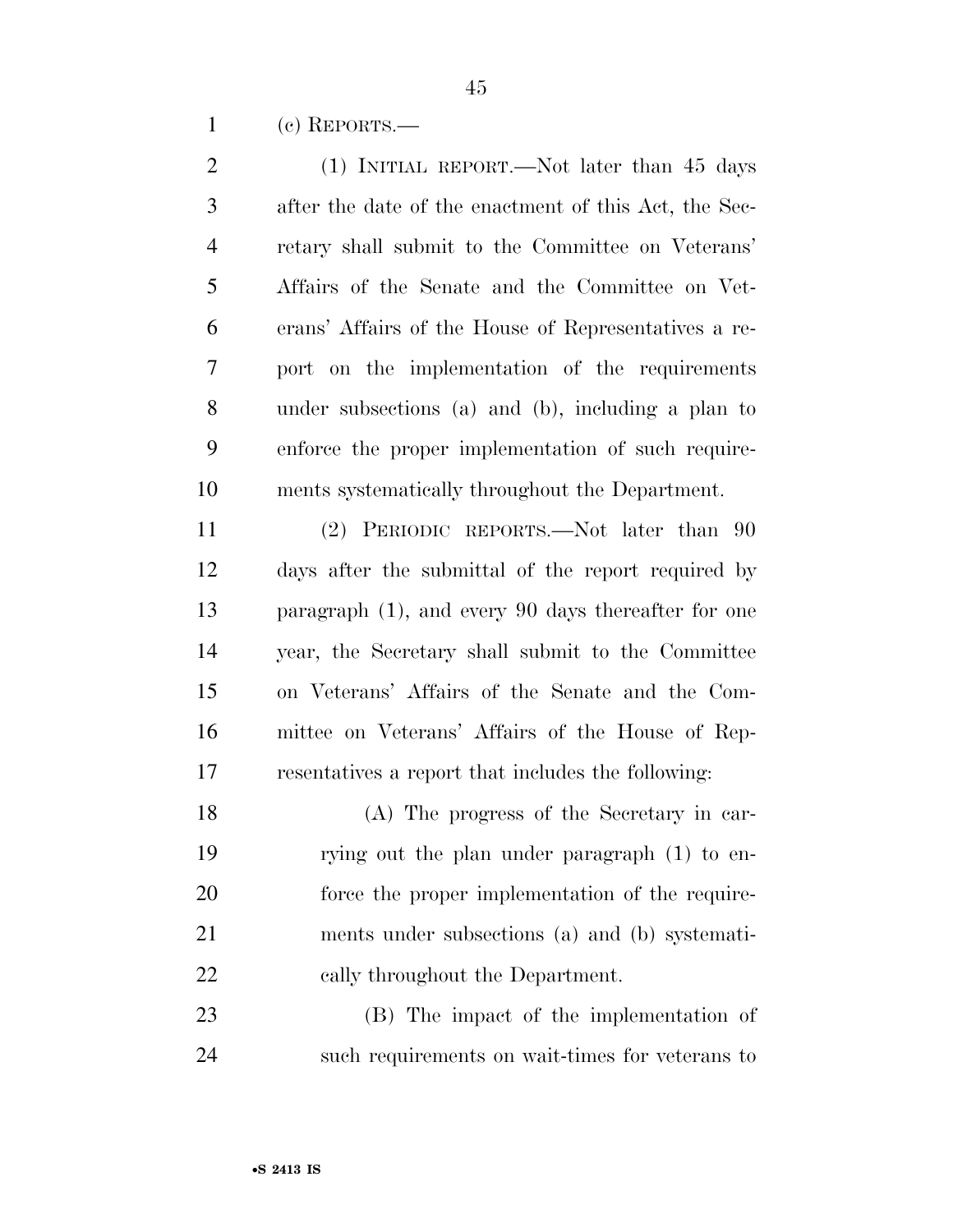| $\mathbf{1}$   | receive hospital care, medical services, and           |
|----------------|--------------------------------------------------------|
| $\overline{2}$ | other health care, disaggregated by—                   |
| 3              | (i) new patients;                                      |
| $\overline{4}$ | (ii) existing patients;                                |
| 5              | (iii) primary care; and                                |
| 6              | (iv) specialty care.                                   |
| 7              | (C) Any recommendations for changes or                 |
| 8              | improvements to such requirements.                     |
| 9              | (D) Any requests for additional funding                |
| 10             | necessary to carry out such requirements.              |
| 11             | SEC. 109. EXTENSION OF AND REPORT ON JOINT INCEN-      |
| 12             | TIVES PROGRAM OF DEPARTMENT OF VET-                    |
| 13             | ERANS AFFAIRS AND DEPARTMENT OF DE-                    |
|                |                                                        |
| 14             | FENSE.                                                 |
| 15             | (a) EXTENSION.—Section $8111(d)(3)$ is amended by      |
| 16             | striking "September 30, 2015" and inserting "September |
|                | $17 \t30, 2020$ ".                                     |
| 18             | (b) REPORTS.—                                          |
| 19             | (1)<br>REPORT ON IMPLEMENTATION OF<br>REC-             |
| 20             | OMMENDATIONS.—Not later than 60 days after the         |
| 21             | date of the enactment of this Act, the Secretary of    |
| 22             | Veterans Affairs and the Secretary of Defense shall    |
| 23             | jointly submit to Congress a report on the imple-      |
| 24             | mentation by the Department of Veterans Affairs        |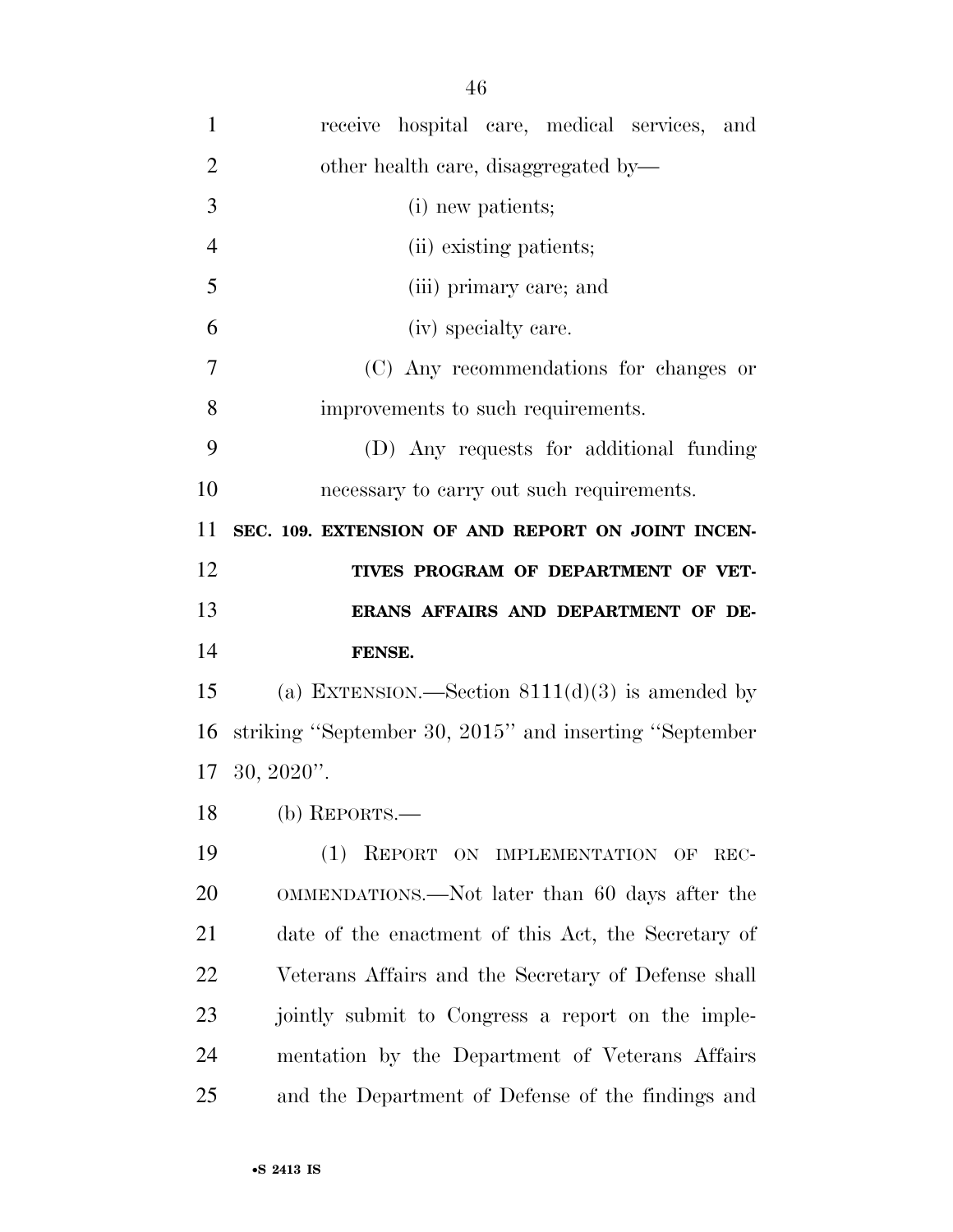| $\mathbf{1}$   | recommendations of the Comptroller General of the   |
|----------------|-----------------------------------------------------|
| $\overline{2}$ | United States in the September 2012 report entitled |
| 3              | "VA and DoD Health Care: Department-Level Ac-       |
| $\overline{4}$ | tions Needed to Assess Collaboration Performance,   |
| 5              | Address Barriers, and Identify Opportunities"       |
| 6              | $(GAO-12-992)$ .                                    |
| 7              | (2) COMPTROLLER GENERAL REPORT.—                    |
| 8              | (A) IN GENERAL.—Not later than one year             |
| 9              | after the date of the enactment of this Act, the    |
| 10             | Comptroller General of the United States shall      |
| 11             | submit to Congress a report assessing and pro-      |
| 12             | viding recommendations for improvement to the       |
| 13             | program to identify, provide incentives to, im-     |
| 14             | plement, fund, and evaluate creative coordina-      |
| 15             | tion and sharing initiatives between the Depart-    |
| 16             | ment of Veterans Affairs and the Department         |
| 17             | of Defense required under section $8111(d)$ of      |
| 18             | such title.                                         |
| 19             | (B) ELEMENTS.—The report required by                |
| 20             | subparagraph (A) shall include the following:       |
| 21             | (i) An assessment of the extent to                  |
| 22             | which the program described in subpara-             |
| 23             | graph (A) has accomplished the goal of              |
| 24             | such program to improve the access to,              |
| 25             | and quality and cost effectiveness of, the          |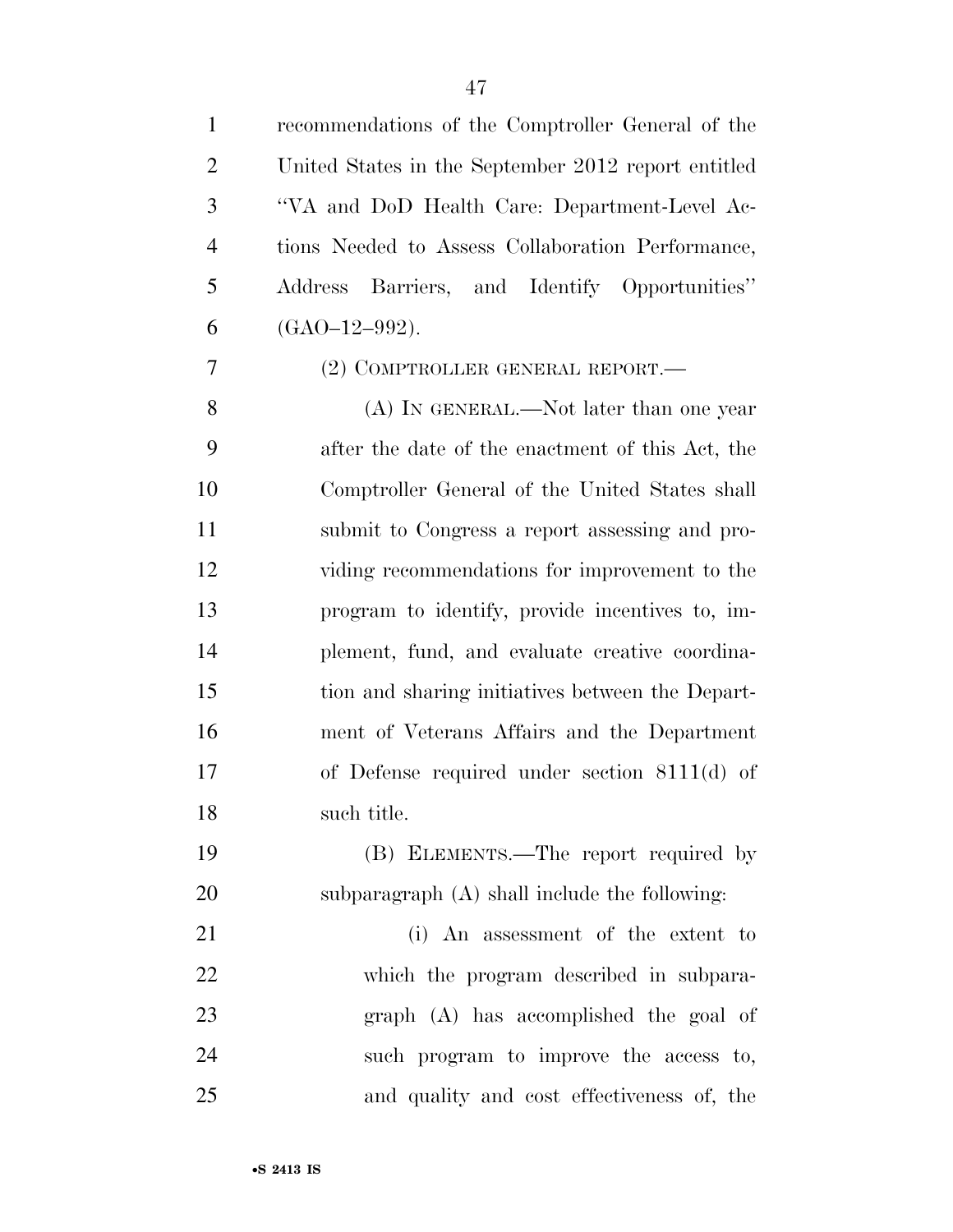health care provided by the Veterans Health Administration and the Military Health System to the beneficiaries of both the Department of Veterans Affairs and 5 the Department of Defense. (ii) An assessment of whether admin- istration of such program through the Health Executive Committee of the De- partment of Veterans Affairs-Department of Defense Joint Executive Committee es- tablished under section 320 of such title provides sufficient leadership attention and oversight to ensure maximum benefits to the Department of Veterans Affairs and the Department of Defense through col- laborative efforts. (iii) An assessment of whether addi-

 tional authorities to jointly construct, lease, or acquire facilities would facilitate additional collaborative efforts under such program.

 (iv) An assessment of whether the funding for such program is sufficient to ensure consistent identification of potential opportunities for collaboration and over-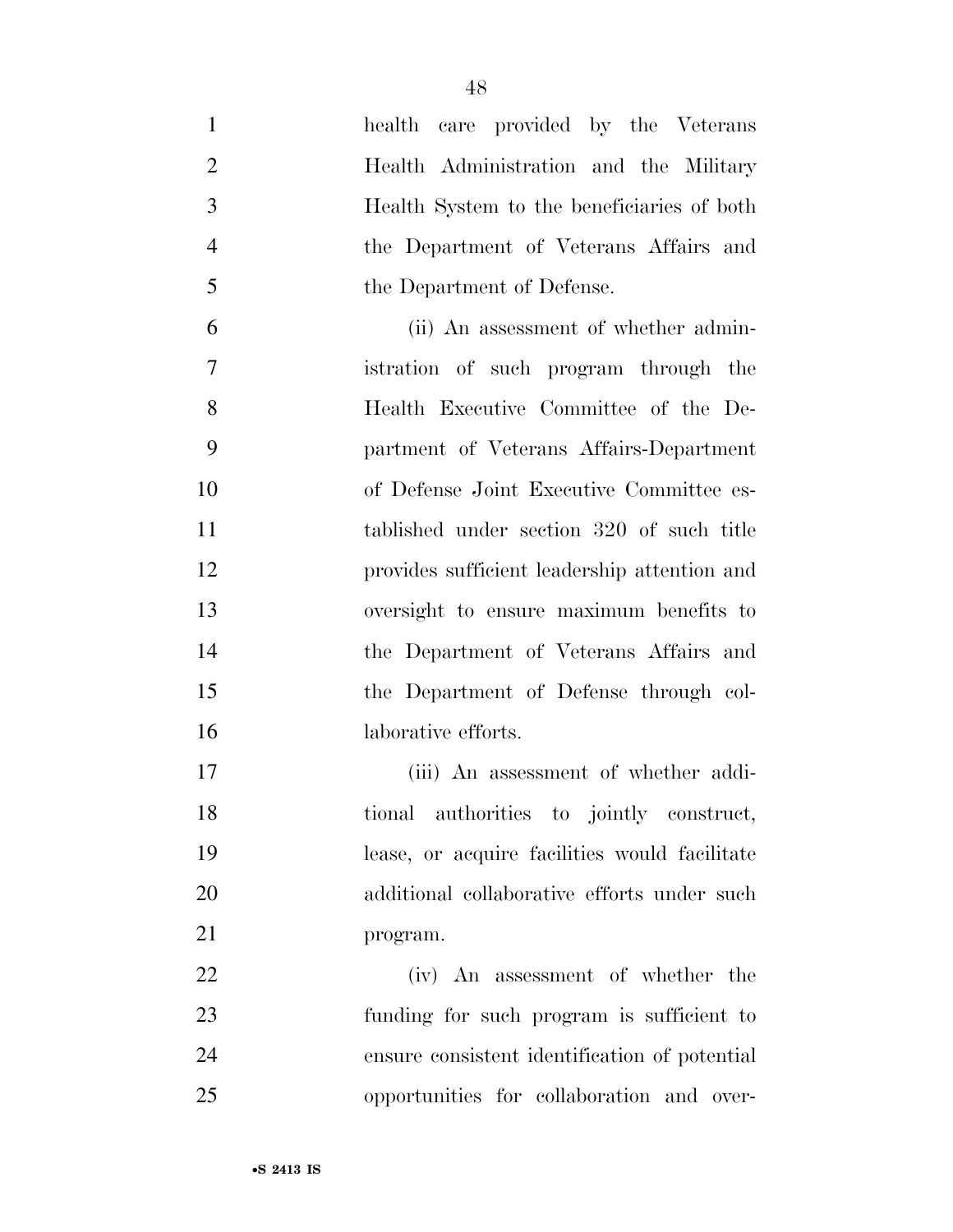sight of existing collaborations to ensure a meaningful partnership between the De- partment of Veterans Affairs and the De- partment of Defense and remove any bar- riers to integration or collaboration. (v) An assessment of whether existing processes for identifying opportunities for collaboration are sufficient to ensure max- imum collaboration between the Veterans Health Administration and the Military 11 Health System. (vi) Such legislative or administrative recommendations for improvement to such program as the Comptroller General con- siders appropriate to enhance the use of such program to increase access to health care. **SEC. 110. TRANSFER OF AUTHORITY FOR PAYMENTS FOR HOSPITAL CARE, MEDICAL SERVICES, AND OTHER HEALTH CARE FROM NON-DEPART- MENT PROVIDERS TO THE CHIEF BUSINESS OFFICE OF THE VETERANS HEALTH ADMINIS-TRATION OF THE DEPARTMENT.** 

24 (a) TRANSFER OF AUTHORITY.—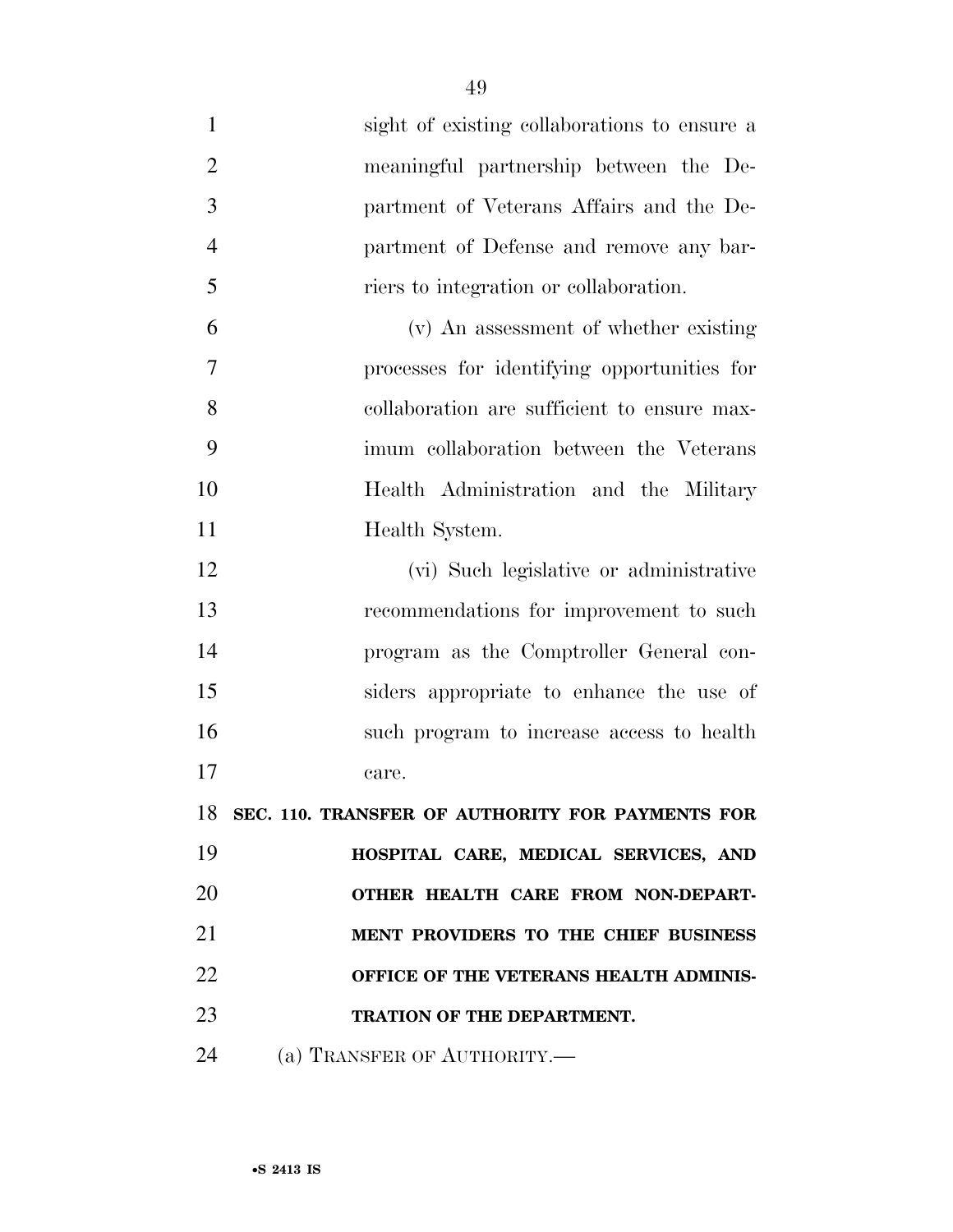(1) IN GENERAL.—Effective on October 1, 2014, the Secretary of Veterans Affairs shall trans- fer the authority to pay for hospital care, medical services, and other health care through non-Depart- ment providers to the Chief Business Office of the Veterans Health Administration of the Department of Veterans Affairs from the Veterans Integrated Service Networks and medical centers of the Depart-ment of Veterans Affairs.

 (2) MANNER OF CARE.—The Chief Business Office shall work in consultation with the Office of Clinical Operations and Management of the Depart- ment of Veterans Affairs to ensure that care and services described in paragraph (1) is provided in a manner that is clinically appropriate and effective.

 (3) NO DELAY IN PAYMENT.—The transfer of authority under paragraph (1) shall be carried out in a manner that does not delay or impede any pay- ment by the Department for hospital care, medical services, or other health care provided through a non-Department provider under the laws adminis-22 tered by the Secretary.

 (b) BUDGETARY EFFECT.—The Secretary shall, for each fiscal year that begins after the date of the enact-ment of this Act—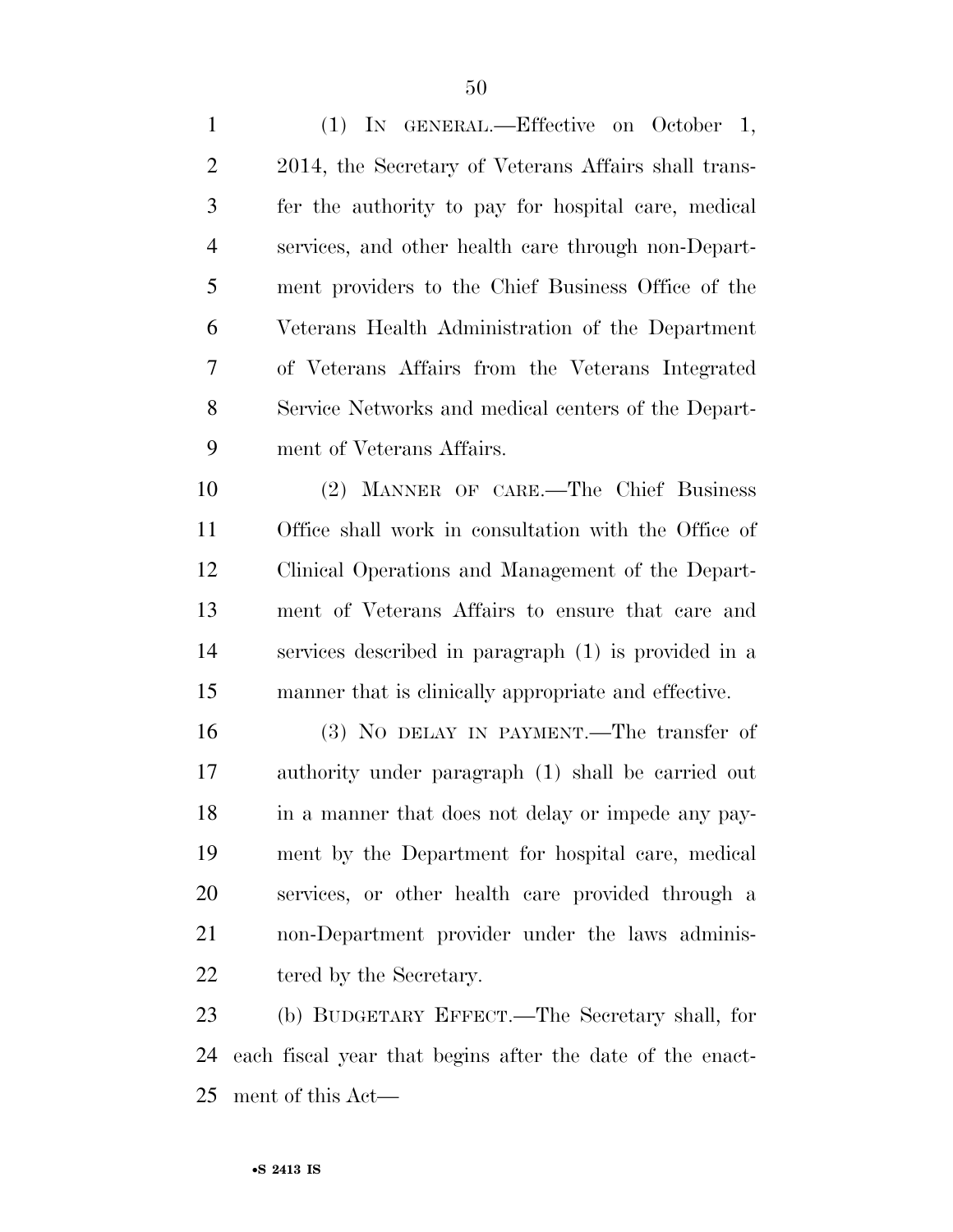| $\mathbf{1}$   | (1) include in the budget for the Chief Business      |
|----------------|-------------------------------------------------------|
| 2              | Office of the Veterans Health Administration          |
| 3              | amounts to pay for hospital care, medical services,   |
| $\overline{4}$ | and other health care provided through non-Depart-    |
| 5              | ment providers, including any amounts necessary to    |
| 6              | carry out the transfer of authority to pay for such   |
| 7              | care and services under subsection (a), including any |
| 8              | increase in staff; and                                |

 (2) not include in the budget of each Veterans Integrated Service Network and medical center of the Department amounts to pay for such care and services.

 (c) REMOVAL FROM PERFORMANCE GOALS.—For each fiscal year that begins after the date of the enact- ment of this Act, the Secretary shall not include in the performance goals of any employee of a Veterans Inte- grated Service Network or medical center of the Depart- ment any performance goal that might disincentivize the payment of Department amounts to provide hospital care, medical services, or other health care through a non-De-partment provider.

## **SEC. 110A. CONTRACTING FOR HOSPITAL CARE, MEDICAL SERVICES, AND OTHER HEALTH CARE.**

(a) USE OF CONTRACTS WITH CERTAIN ENTITIES.—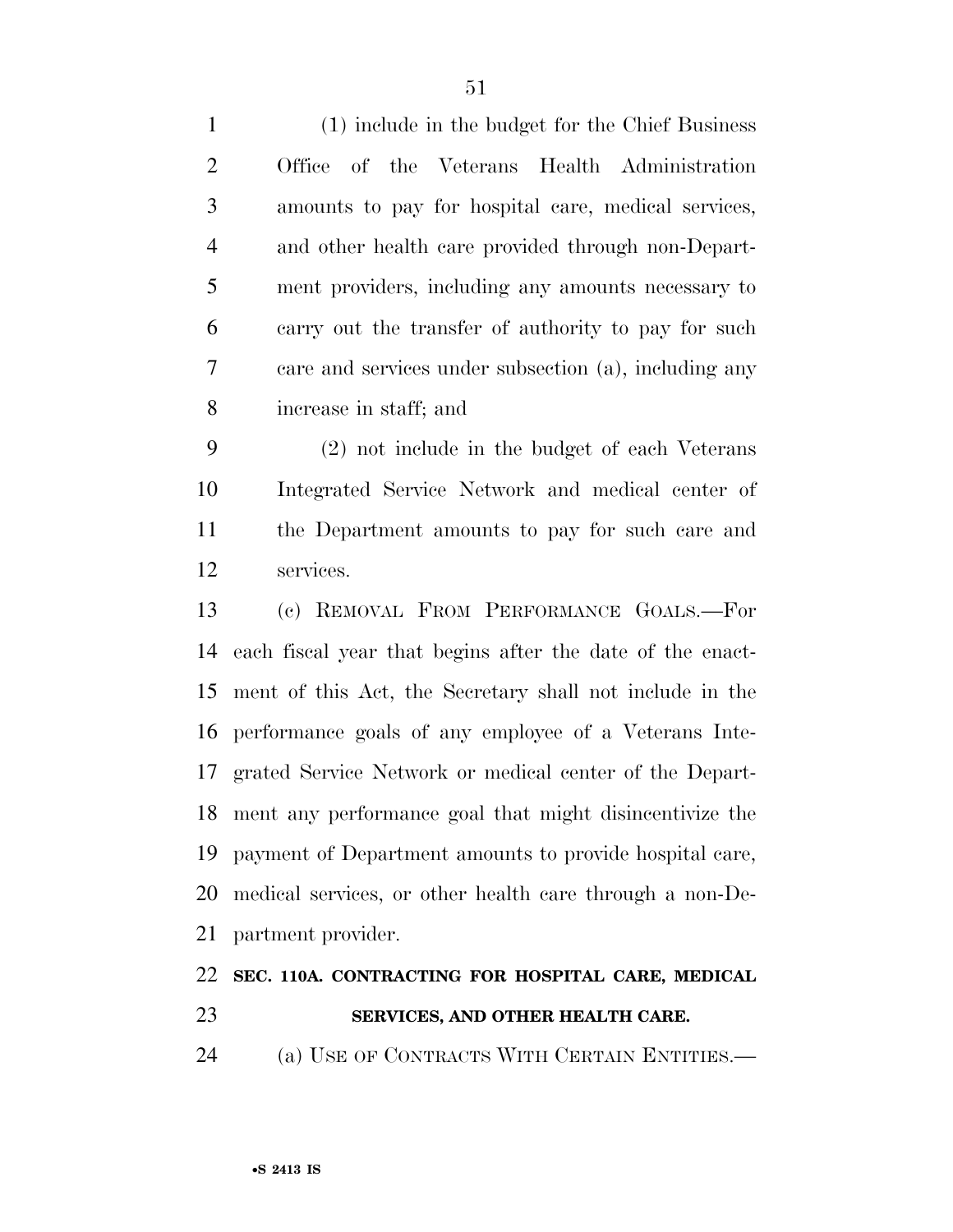(1) IN GENERAL.—In providing hospital care, medical services, and other health care under the laws administered by the Secretary of Veterans Af- fairs through the use of contracts, the Secretary shall prioritize the use of contracts or agreements with Federally Qualified Health Centers (FQHCs), medical facilities receiving funding from the Indian Health Service, and the Department of Defense.

 (2) PLAN ON INCREASED USE OF CON- TRACTS.—The Secretary of Veterans Affairs shall, in consultation with the Secretary of Defense, the Secretary of Health and Human Services, and the Director of the Indian Health Service, develop a plan to increase the use of contracts described in paragraph (1) to improve the ability of the Depart- ment of Veterans Affairs to provide hospital care, medical services, and other health care to veterans. (3) REPORT.—Not later than 180 days after the date of the enactment of this Act, the Secretary of Veterans Affairs shall submit to Congress a re-21 port on the plan required by paragraph  $(2)$ .

 (b) BEST PRACTICES.—The Secretary shall modify the guidance of the Department of Veterans Affairs on contracts for hospital care, medical services, and other health care in order to provide for the incorporation into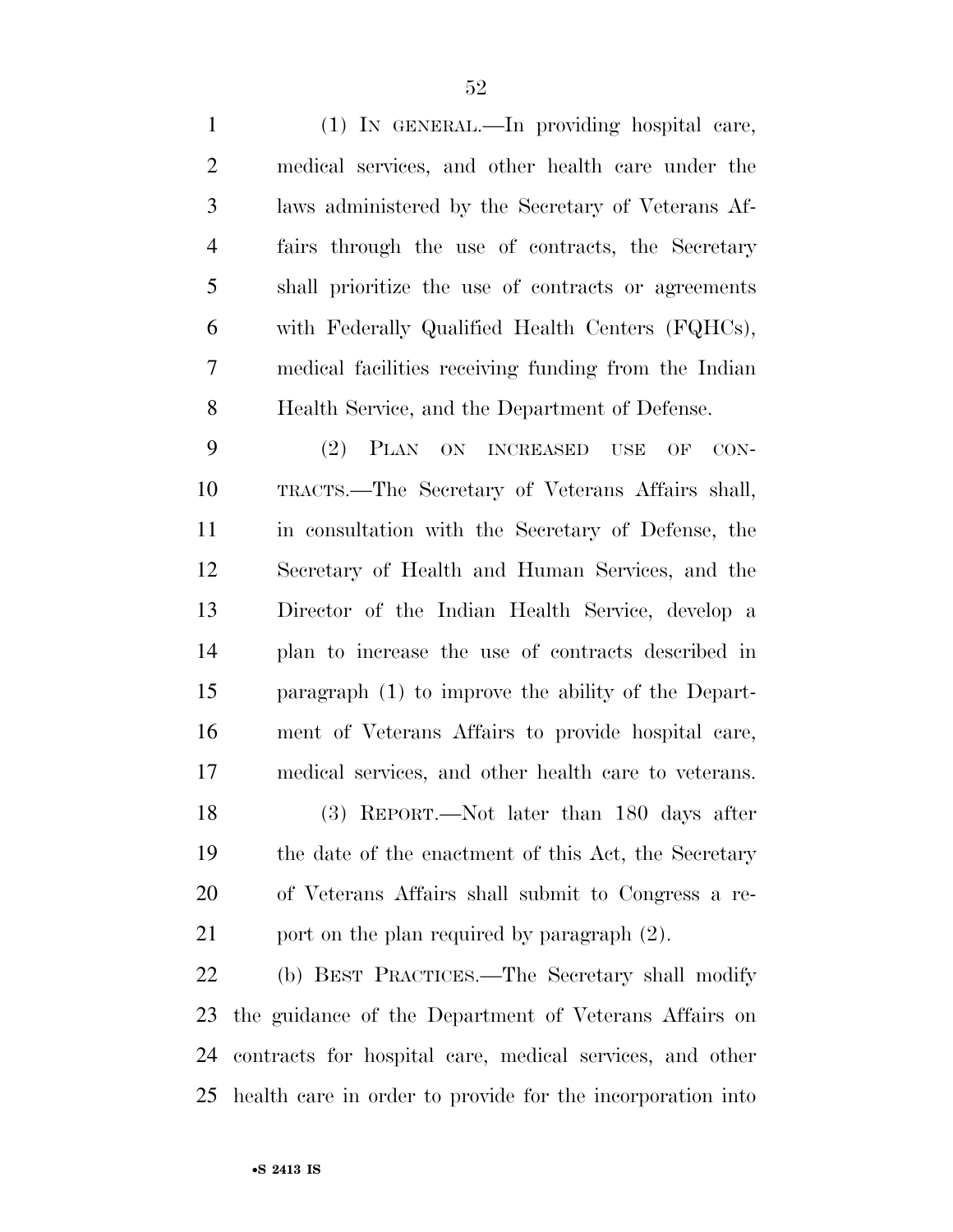such contracts of standardized requirements for best prac-tices under such contracts, including the following:

 (1) Requirements that contracts provide the Department on a regular basis information on scheduling and appearance for appointments for hos- pital care, medical services, and other health care on per-patient basis.

 (2) Such other best practices requirements as the Secretary considers appropriate.

 (c) FEDERALLY QUALIFIED HEALTH CENTER DE- FINED.—In this section the term ''Federally Qualified Health Center'' means a Federally-qualified health center as defined in section 1905(l)(2)(B) of the Social Security Act (42 U.S.C. 1396d(l)(2)(B)).

 **SEC. 110B. ENHANCEMENT OF COLLABORATION BETWEEN DEPARTMENT OF VETERANS AFFAIRS AND** 

**INDIAN HEALTH SERVICE.** 

 (a) OUTREACH TO TRIBAL-RUN MEDICAL FACILI- TIES.—The Secretary of Veterans Affairs shall, in con- sultation with the Director of the Indian Health Service, conduct outreach to each medical facility operated by an Indian tribe or tribal organization through a contract or compact with the Indian Health Service under the Indian Self-Determination and Education Assistance Act (25 U.S.C. 450 et seq.) to raise awareness of the ability of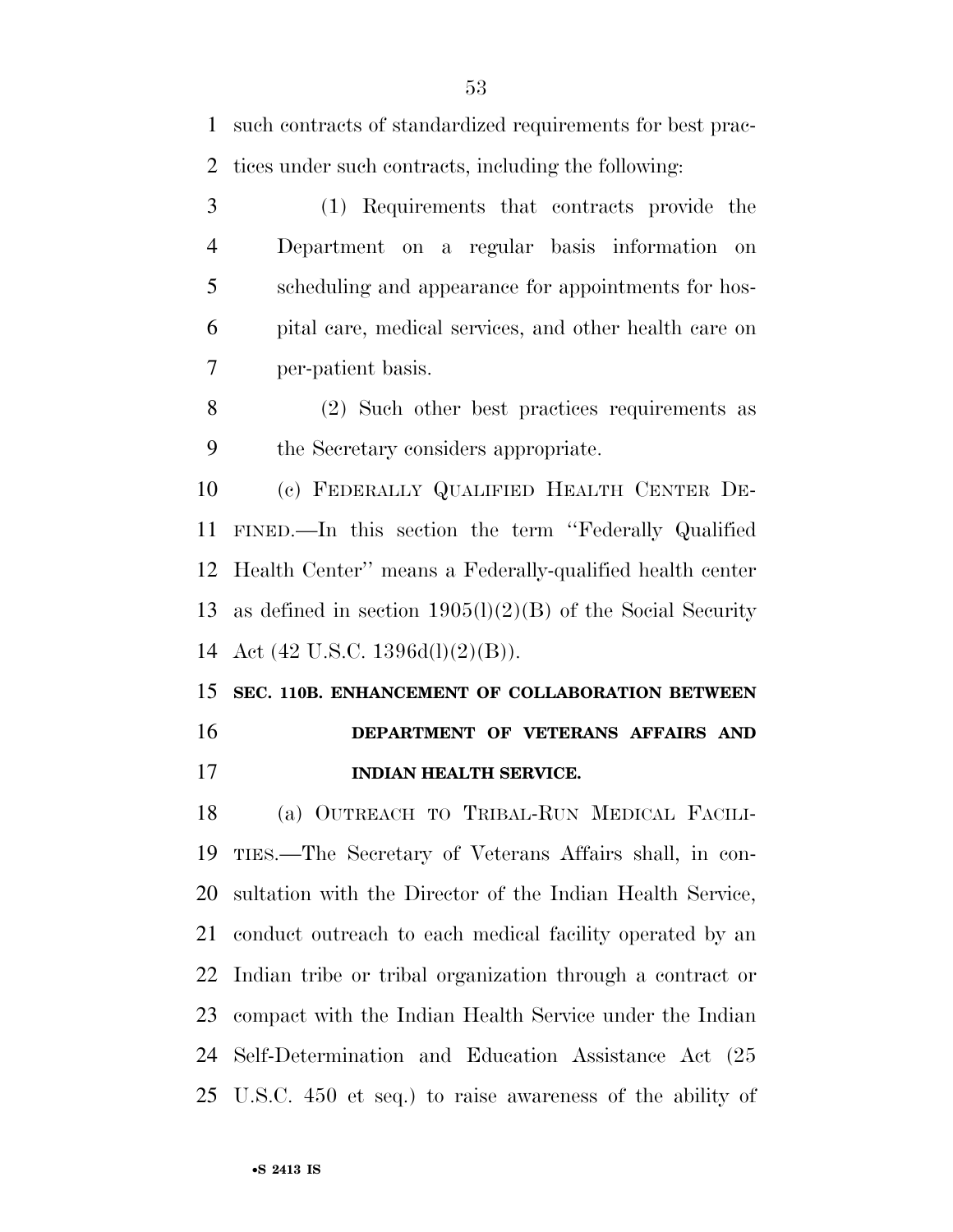such facilities, Indian tribes, and tribal organizations to enter into agreements with the Department of Veterans Affairs under which the Secretary reimburses such facili- ties, Indian tribes, or tribal organizations, as the case may be, for health care provided to veterans eligible for health care at such facilities.

 (b) METRICS FOR MEMORANDUM OF UNDER- STANDING PERFORMANCE.—The Secretary of Veterans Affairs shall implement performance metrics for assessing the performance by the Department of Veterans Affairs and the Indian Health Service under the memorandum of understanding entitled ''Memorandum of Understanding between the Department of Veterans Affairs (VA) and the Indian Health Service (IHS)'' in increasing access to health care, improving quality and coordination of health care, promoting effective patient-centered collaboration and partnerships between the Department and the Serv- ice, and ensuring health-promotion and disease-prevention services are appropriately funded and available for bene-ficiaries under both health care systems.

 (c) REPORT.—Not later than 180 days after the date of the enactment of this Act, the Secretary of Veterans Affairs and the Director of the Indian Health Service shall jointly submit to Congress a report on the feasibility and advisability of the following: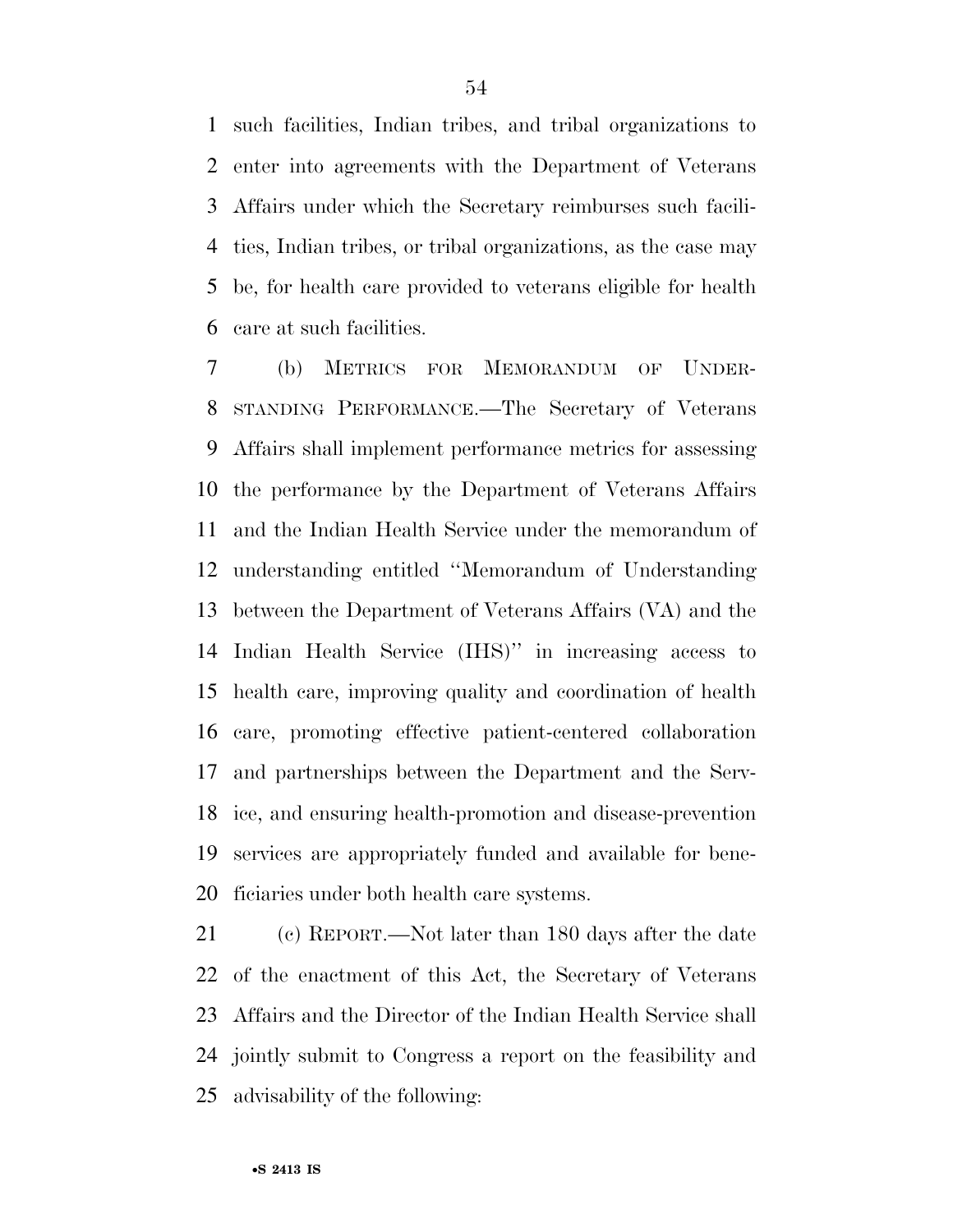| ment by the Secretary of the costs of direct care<br>services provided through organizations receiving<br>amounts pursuant to grants made or contracts en-<br>tered into under section 503 of the Indian Health<br>Care Improvement Act $(25 \text{ U.S.C. } 1653)$ to veterans |
|---------------------------------------------------------------------------------------------------------------------------------------------------------------------------------------------------------------------------------------------------------------------------------|
|                                                                                                                                                                                                                                                                                 |
|                                                                                                                                                                                                                                                                                 |
|                                                                                                                                                                                                                                                                                 |
|                                                                                                                                                                                                                                                                                 |
|                                                                                                                                                                                                                                                                                 |
| who are otherwise eligible to receive health care from                                                                                                                                                                                                                          |
| such organizations.                                                                                                                                                                                                                                                             |
| (2) Including the reimbursement of the costs of                                                                                                                                                                                                                                 |
| direct care services provided to veterans who are not                                                                                                                                                                                                                           |
| Indians in agreements between the Department and                                                                                                                                                                                                                                |
| the following:                                                                                                                                                                                                                                                                  |
| (A) The Indian Health Service.                                                                                                                                                                                                                                                  |
| (B) An Indian tribe or tribal organization                                                                                                                                                                                                                                      |
| operating a medical facility through a contract                                                                                                                                                                                                                                 |
| or compact with the Indian Health Service                                                                                                                                                                                                                                       |
| under the Indian Self-Determination and Edu-                                                                                                                                                                                                                                    |
| cation Assistance Act (25 U.S.C. 450 et seq.).                                                                                                                                                                                                                                  |
| (C) A medical facility of the Indian Health                                                                                                                                                                                                                                     |
| Service.                                                                                                                                                                                                                                                                        |
| (d) DEFINITIONS.—In this section:                                                                                                                                                                                                                                               |
| (1) INDIAN.—The terms "Indian" and "Indian                                                                                                                                                                                                                                      |
| tribe" have the meanings given those terms in sec-                                                                                                                                                                                                                              |
| tion 4 of the Indian Health Care Improvement Act                                                                                                                                                                                                                                |
|                                                                                                                                                                                                                                                                                 |
|                                                                                                                                                                                                                                                                                 |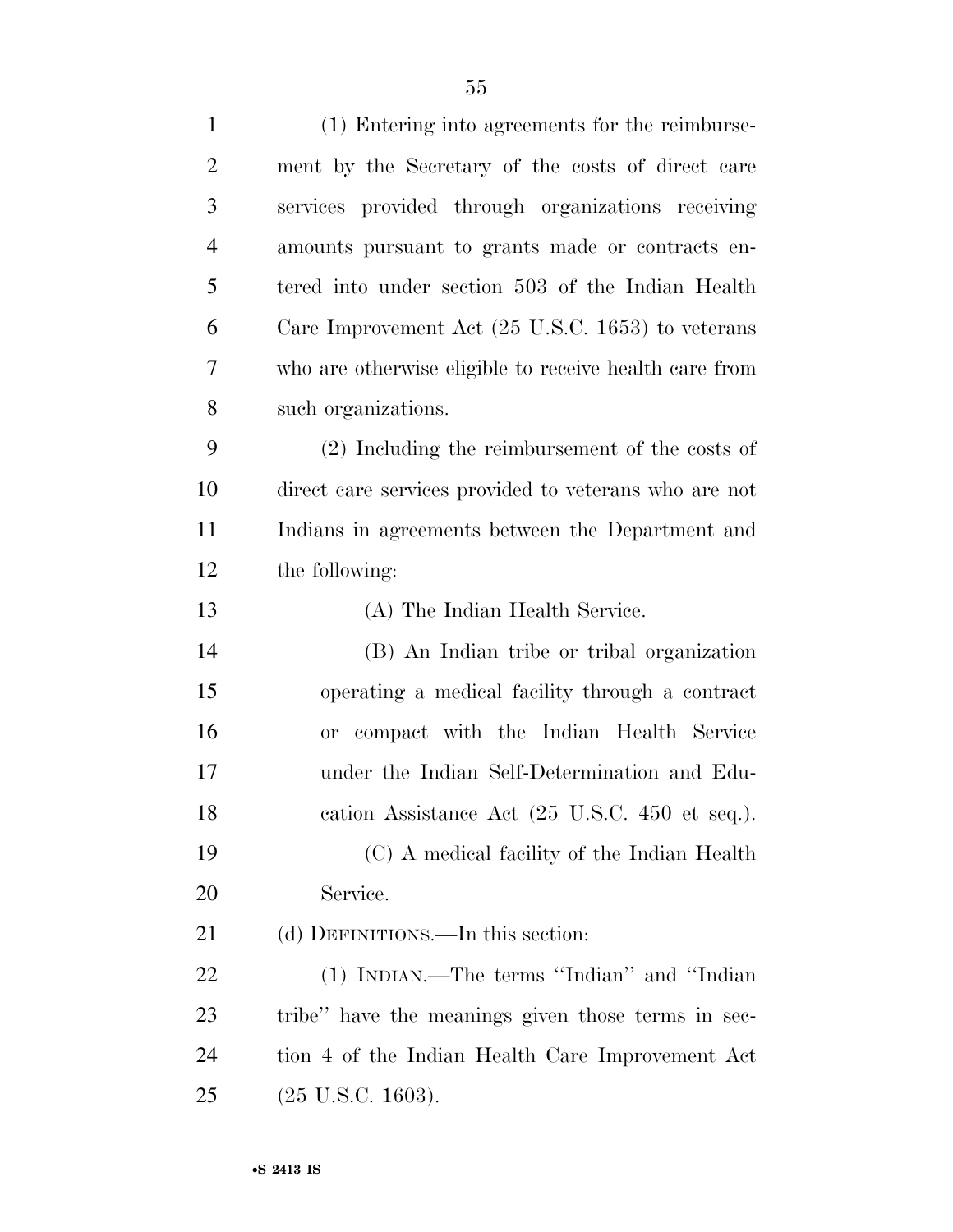| 1              | MEDICAL FACILITY OF<br>(2)<br><b>INDIAN</b><br>THE             |
|----------------|----------------------------------------------------------------|
| $\overline{2}$ | HEALTH SERVICE.—The term "medical facility of                  |
| 3              | the Indian Health Service" includes a facility oper-           |
| $\overline{4}$ | ated by an Indian tribe or tribal organization                 |
| 5              | through a contract or compact with the Indian                  |
| 6              | Health Service under the Indian Self-Determination             |
| 7              | and Education Assistance Act (25 U.S.C. 450 et                 |
| 8              | $seq.$ ).                                                      |
| 9              | (3) TRIBAL ORGANIZATION.—The term "tribal                      |
| 10             | organization" has the meaning given the term in                |
| 11             | section 4 of the Indian Self-Determination and Edu-            |
| 12             | eation Assistance Act (25 U.S.C. 450b).                        |
|                |                                                                |
| 13             | SEC. 110C. ENHANCEMENT OF COLLABORATION BETWEEN                |
| 14             | DEPARTMENT OF VETERANS AFFAIRS AND                             |
| 15             | NATIVE HAWAIIAN HEALTH CARE SYSTEMS.                           |
| 16             | (a) IN GENERAL.—The Secretary of Veterans Affairs              |
| 17             | shall, in consultation with Papa Ola Lokahi and such           |
|                | 18 other organizations involved in the delivery of health care |
|                | 19 to Native Hawaiians as the Secretary considers appro-       |
|                | 20 priate, enter into contracts or agreements with Native Ha-  |
| 21             | waiian health care systems that are in receipt of funds        |
| 22             | from the Secretary of Health and Human Services pursu-         |
| 23             | ant to grants awarded or contracts entered into under sec-     |
|                | 24 tion 6(a) of the Native Hawaiian Health Care Improve-       |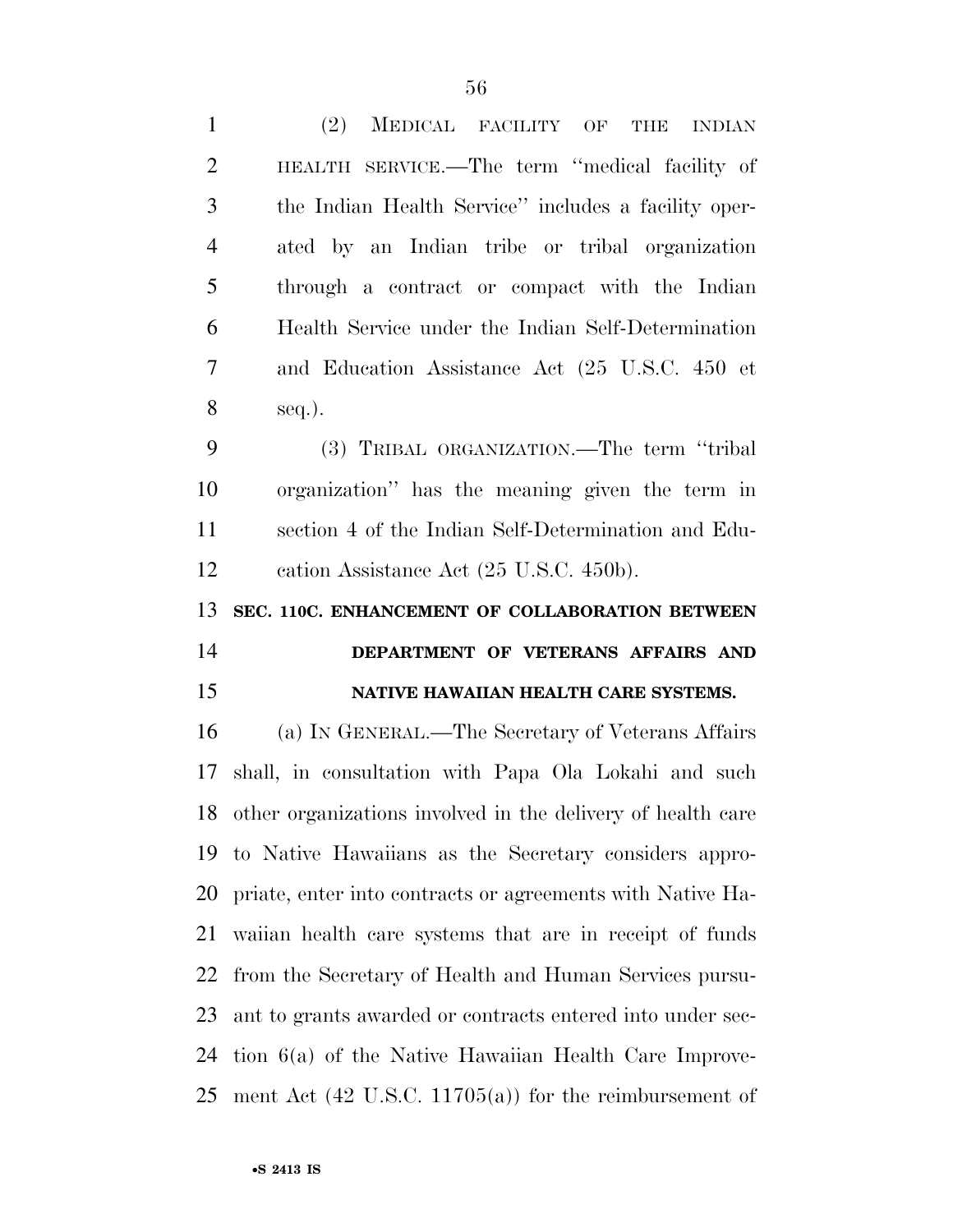direct care services provided to eligible veterans as speci-fied in such contracts or agreements.

 (b) DEFINITIONS.—In this section, the terms ''Native Hawaiian'', ''Native Hawaiian health care system'', and ''Papa Ola Lokahi'' have the meanings given those terms in section 12 of the Native Hawaiian Health Care Im-provement Act (42 U.S.C. 11711).

 **SEC. 110D. IMPROVEMENT OF ACCESS OF VETERANS TO MOBILE VET CENTERS OF THE DEPARTMENT OF VETERANS AFFAIRS.** 

11 (a) IMPROVEMENT OF ACCESS.—

 (1) IN GENERAL.—The Secretary of Veterans Affairs shall improve the access of veterans to tele- medicine and other health care through the use of mobile vet centers of the Department of Veterans Affairs by providing standardized requirements for the operation of such centers.

 (2) REQUIREMENTS.—The standardized re- quirements required by paragraph (1) shall include the following:

 (A) The number of days each mobile vet center of the Department is expected to travel per year.

 (B) The number of locations each center is expected to visit per year.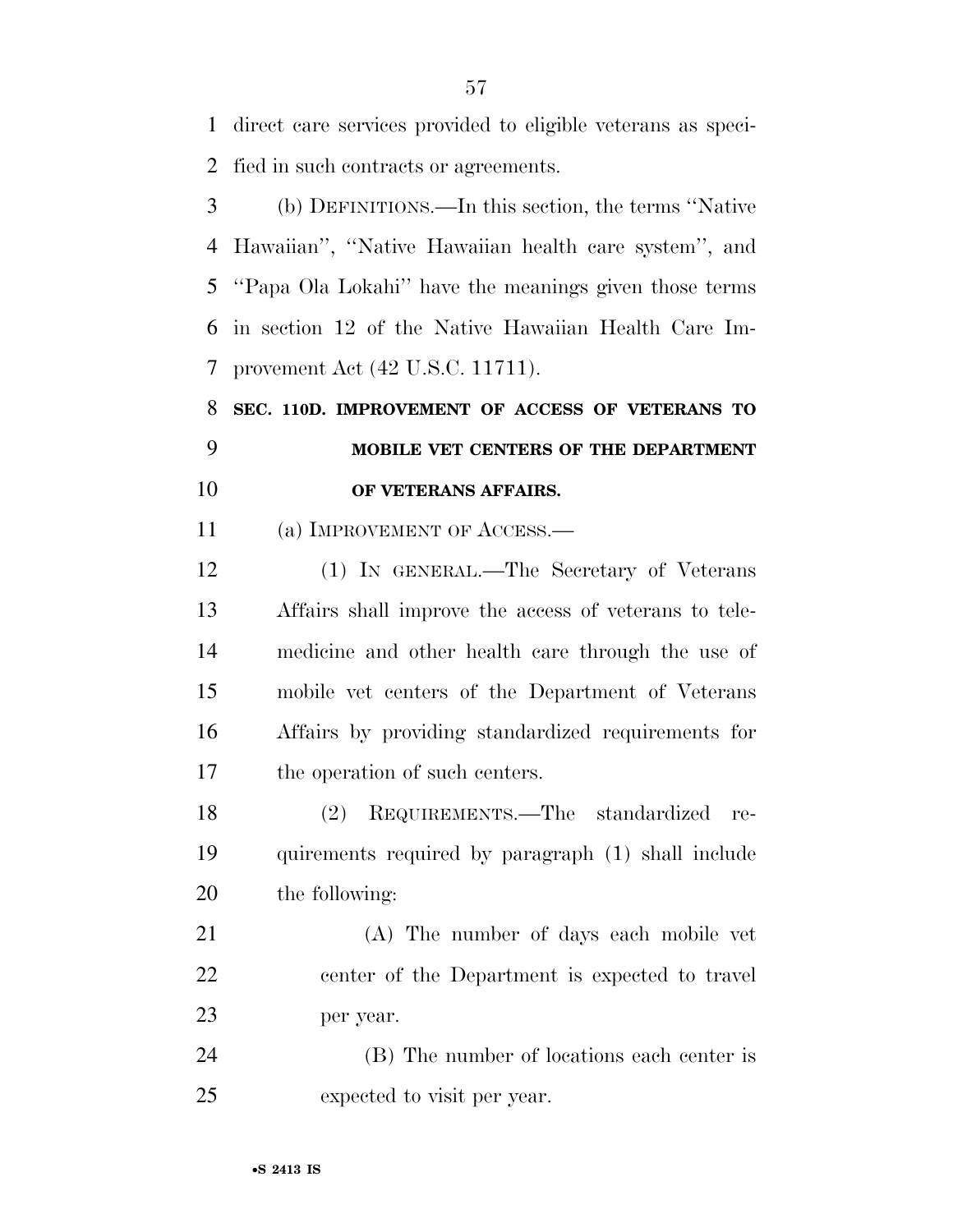| $\mathbf{1}$   | (C) The number of appointments each cen-                   |
|----------------|------------------------------------------------------------|
| $\overline{2}$ | ter is expected to conduct per year.                       |
| 3              | (D) The method and timing of notifica-                     |
| $\overline{4}$ | tions given by each center to individuals in the           |
| 5              | area to which such center is traveling, including          |
| 6              | notifications informing veterans of the avail-             |
| 7              | ability to schedule appointments at the center.            |
| 8              | (3) USE OF TELEMEDICINE.—The Secretary                     |
| 9              | shall ensure that each mobile vet center of the De-        |
| 10             | partment has the capability to provide telemedicine        |
| 11             | services.                                                  |
| 12             | (b) REPORTS.—Not later than one year after the date        |
| 13             | of the enactment of this Act, and not later than September |
| 14             | 30 each year thereafter, the Secretary of Veterans Affairs |
| 15             | shall submit to the Committee on Veterans' Affairs of the  |
| 16             | Senate and the Committee on Veterans' Affairs of the       |
| 17             | House of Representatives a report on the following:        |
| 18             | (1) The use of mobile vet centers to provide               |
| 19             | telemedicine services to veterans during the year          |
| 20             | preceding the submittal of the report, including the       |
| 21             | following:                                                 |
| 22             | (A) The number of days each mobile vet                     |
| 23             | center was open to provide such services.                  |
| 24             | (B) The number of days each mobile vet                     |
| 25             | center traveled to a location other than the               |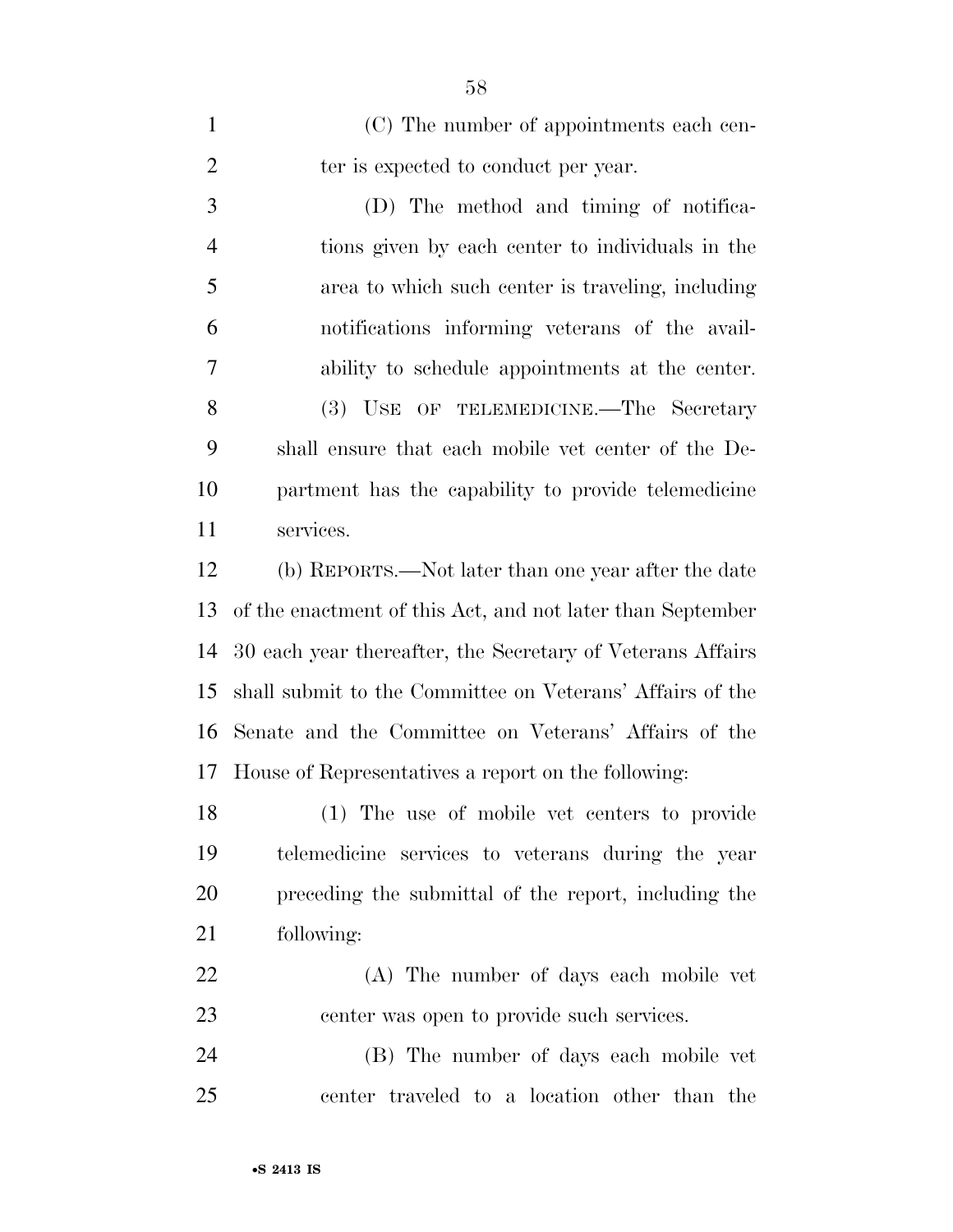| $\mathbf{1}$   | headquarters of the mobile vet center to provide         |
|----------------|----------------------------------------------------------|
| $\overline{2}$ | such services.                                           |
| 3              | (C) The number of appointments each cen-                 |
| $\overline{4}$ | ter conducted to provide such services on aver-          |
| 5              | age per month and in total during such year.             |
| 6              | $(2)$ An analysis of the effectiveness of using mo-      |
| 7              | bile vet centers to provide health care services to vet- |
| 8              | erans through the use of telemedicine.                   |
| 9              | (3) Any recommendations for an increase in the           |
| 10             | number of mobile vet centers of the Department.          |
| 11             | (4) Any recommendations for an increase in the           |
| 12             | telemedicine capabilities of each mobile vet center.     |
| 13             | (5) The feasibility and advisability of using            |
| 14             | temporary health care providers, including locum         |
| 15             | tenens, to provide direct health care services to vet-   |
| 16             | erans at mobile vet centers.                             |
| 17             | (6) Such other recommendations on improve-               |
| 18             | ment of the use of mobile vet centers by the Depart-     |
| 19             | ment as the Secretary considers appropriate.             |
| 20             | SEC. 110E. COMMISSION ON ACCESS TO CARE.                 |
| 21             | (a) ESTABLISHMENT OF COMMISSION.—                        |
| 22             | (1) IN GENERAL.—There is established the                 |
| 23             | Commission on Access to Care (in this section re-        |
| 24             | ferred to as the "Commission") to examine the ac-        |
| 25             | cess of veterans to health care from the Department      |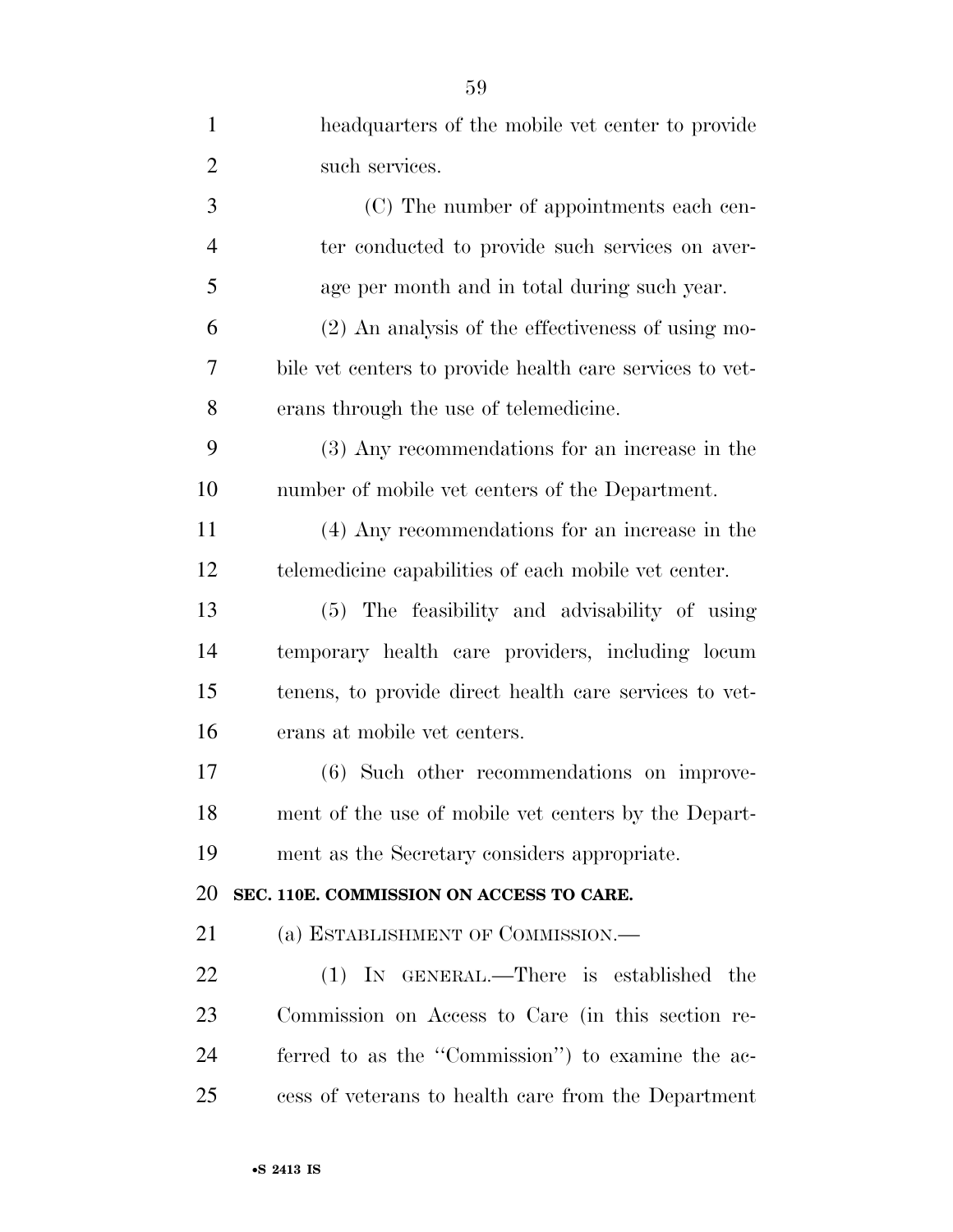| $\mathbf{1}$   | of Veterans Affairs and strategically examine how      |
|----------------|--------------------------------------------------------|
| $\overline{2}$ | best to organize the Veterans Health Administra-       |
| 3              | tion, locate health care resources, and deliver health |
| $\overline{4}$ | care to veterans during the next 10 to 20 years.       |
| 5              | $(2)$ MEMBERSHIP.—                                     |
| 6              | (A) VOTING MEMBERS.—The Commission                     |
| 7              | shall be composed of 10 voting members who             |
| 8              | are appointed by the President as follows:             |
| 9              | (i) At least two members who rep-                      |
| 10             | resent an organization recognized by the               |
| 11             | Secretary of Veterans Affairs for the rep-             |
| 12             | resentation of veterans under section 5902             |
| 13             | of title 38, United States Code.                       |
| 14             | (ii) At least one member from among                    |
| 15             | persons who are experts concerning a pub-              |
| 16             | lic or private hospital system.                        |
| 17             | (iii) At least one member from among                   |
| 18             | persons who are familiar with government               |
| 19             | health care systems, including those sys-              |
| 20             | tems of the Department of Defense, the                 |
| 21             | Indian Health Service, and Federally-quali-            |
| 22             | fied health centers (as defined in section             |
| 23             | $1905(l)(2)(B)$ of the Social Security Act             |
| 24             | $(42 \text{ U.S.C. } 1396d(l)(2)(B))).$                |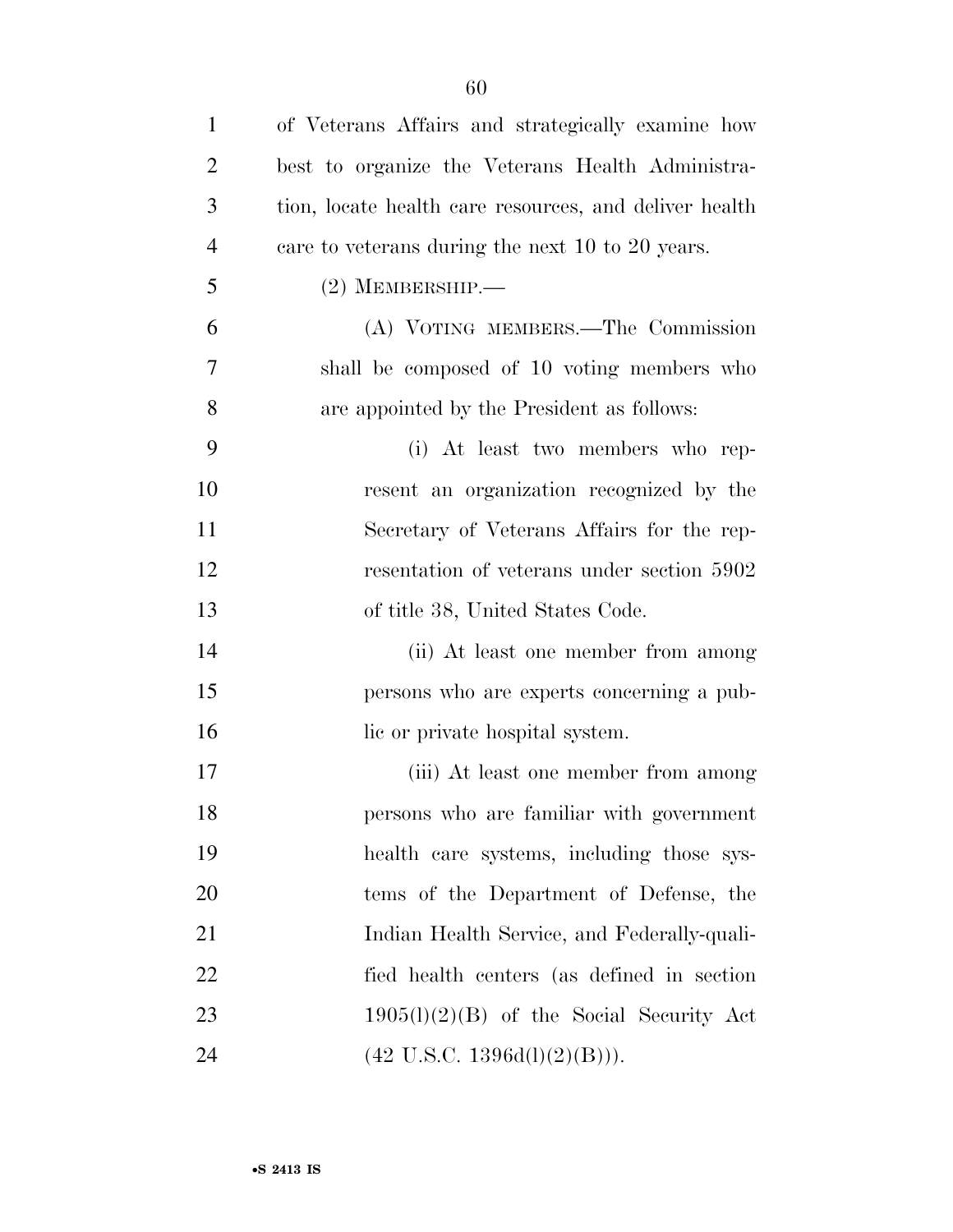- (iv) At least two members from among persons who are familiar with the Veterans Health Administration. (B) NONVOTING MEMBERS.—In addition to members appointed under subparagraph (A), the Commission shall be composed of 10 non- voting members who are appointed by the President as follows: (i) At least two members who rep- resent an organization recognized by the Secretary of Veterans Affairs for the rep-12 resentation of veterans under section 5902 of title 38, United States Code. (ii) At least one member from among persons who are experts in a public or pri- vate hospital system. (iii) At least one member from among persons who are familiar with government health care systems, including those sys- tems of the Department of Defense, the Indian Health Service, and Federally-quali- fied health centers (as defined in section 23  $1905(l)(2)(B)$  of the Social Security Act 24 (42 U.S.C.  $1396d(l)(2)(B))$ ).
-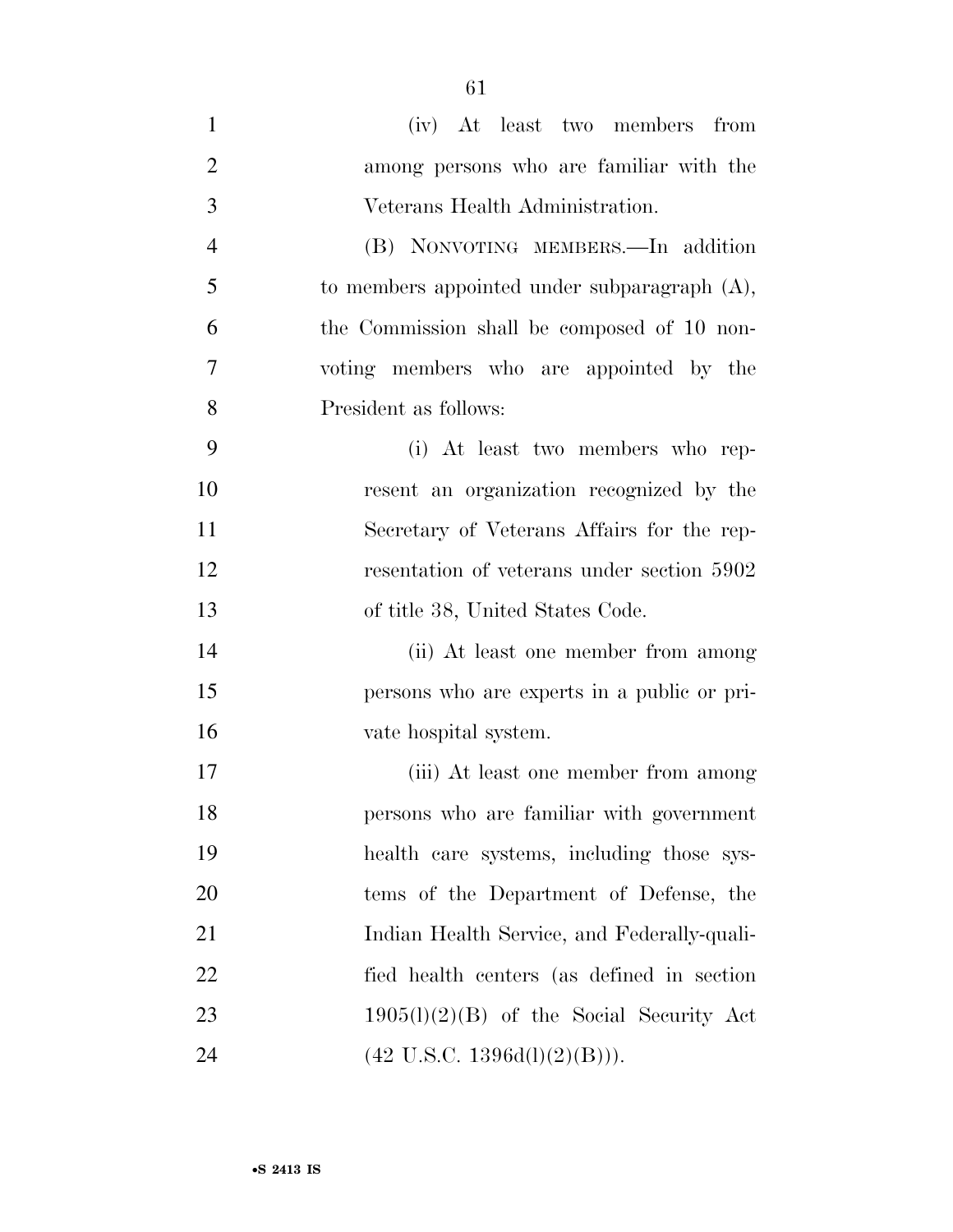| $\mathbf{1}$   | (iv) At least two members from                      |
|----------------|-----------------------------------------------------|
| $\overline{2}$ | among persons who are familiar with the             |
| 3              | Veterans Health Administration.                     |
| $\overline{4}$ | (C) DATE.—The appointments of members               |
| 5              | of the Commission shall be made not later than      |
| 6              | 60 days after the date of the enactment of this     |
| 7              | Act.                                                |
| 8              | (3) PERIOD OF APPOINTMENT; VACANCIES.—              |
| 9              | Members shall be appointed for the life of the Com- |
| 10             | mission. Any vacancy in the Commission shall not    |
| 11             | affect its powers, but shall be filled in the same  |
| 12             | manner as the original appointment.                 |
| 13             | (4) INITIAL MEETING.—Not later than 15 days         |
| 14             | after the date on which seven voting members of the |
| 15             | Commission have been appointed, the Commission      |
| 16             | shall hold its first meeting.                       |
| 17             | (5) MEETINGS.—The Commission shall meet at          |
| 18             | the call of the Chairperson.                        |
| 19             | $(6)$ QUORUM.—A majority of the members of          |
| 20             | the Commission shall constitute a quorum, but a     |
| 21             | lesser number of members may hold hearings.         |
| 22             | (7) CHAIRPERSON AND VICE CHAIRPERSON.—              |
| 23             | The Commission shall select a Chairperson and Vice  |
| 24             | Chairperson from among its members.                 |
| 25             | (b) DUTIES OF COMMISSION.—                          |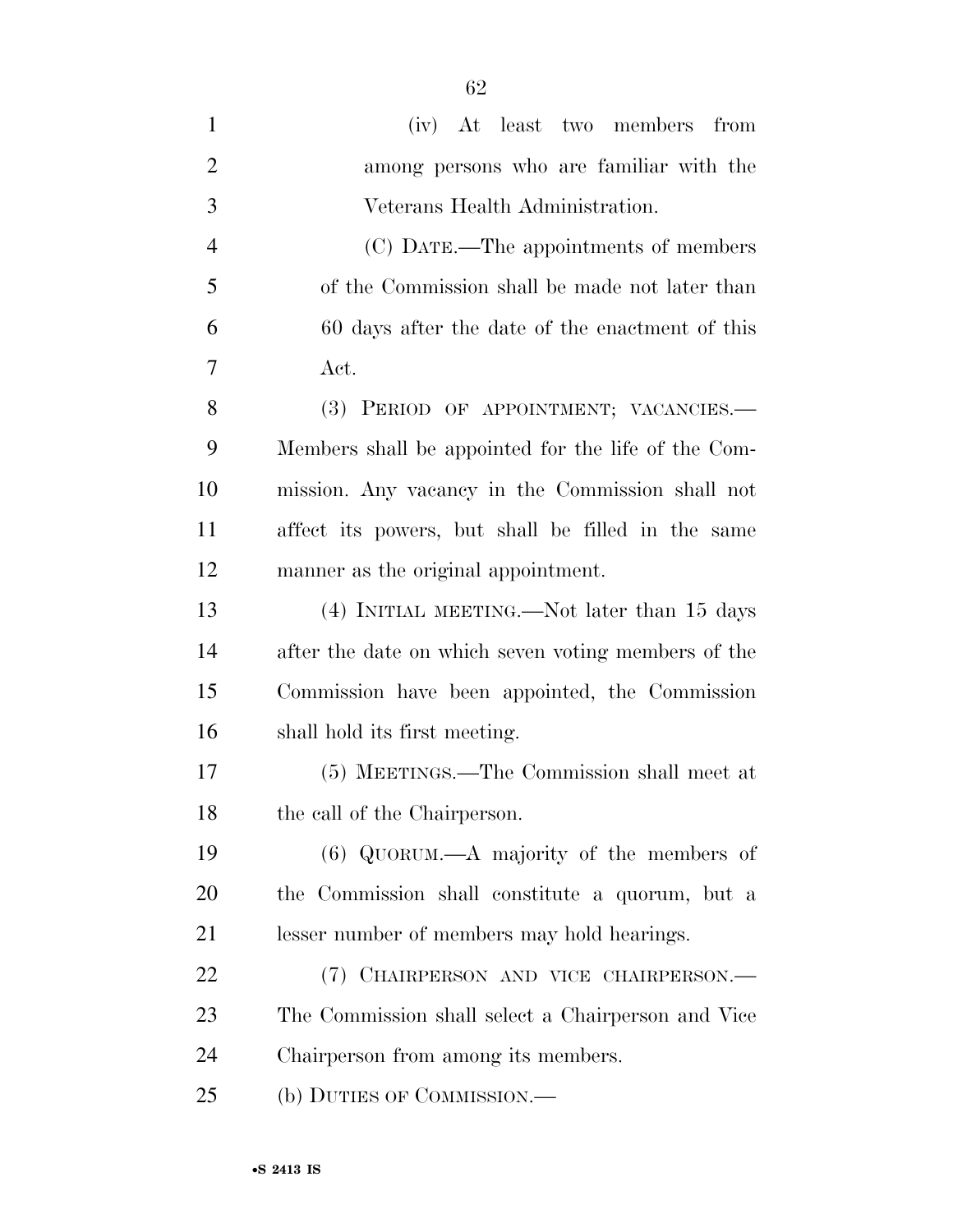| $\mathbf{1}$   | (1) EVALUATION AND ASSESSMENT.—The Com-             |
|----------------|-----------------------------------------------------|
| $\overline{2}$ | mission shall undertake a comprehensive evaluation  |
| 3              | and assessment of access to health care at the De-  |
| $\overline{4}$ | partment of Veterans Affairs.                       |
| 5              | (2) MATTERS EVALUATED AND ASSESSED.                 |
| 6              | The matters evaluated and assessed by the Commis-   |
| 7              | sion shall include the following:                   |
| 8              | (A) The appropriateness of current stand-           |
| 9              | ards of the Department of Veterans Affairs          |
| 10             | concerning access to health care.                   |
| 11             | (B) The measurement of such standards.              |
| 12             | (C) The appropriateness of performance              |
| 13             | standards and incentives in relation to stand-      |
| 14             | ards described in subparagraph $(A)$ .              |
| 15             | (D) Staffing levels throughout the Vet-             |
| 16             | erans Health Administration and whether they        |
| 17             | sufficient to meet current demand for<br>are        |
| 18             | health care from the Administration.                |
| 19             | (3) REPORTS.—The Commission shall submit            |
| <b>20</b>      | to the President, through the Secretary of Veterans |
| 21             | Affairs, reports as follows:                        |
| 22             | (A) Not later than 90 days after the date           |
| 23             | of the initial meeting of the Commission, an in-    |
| 24             | terim report on—                                    |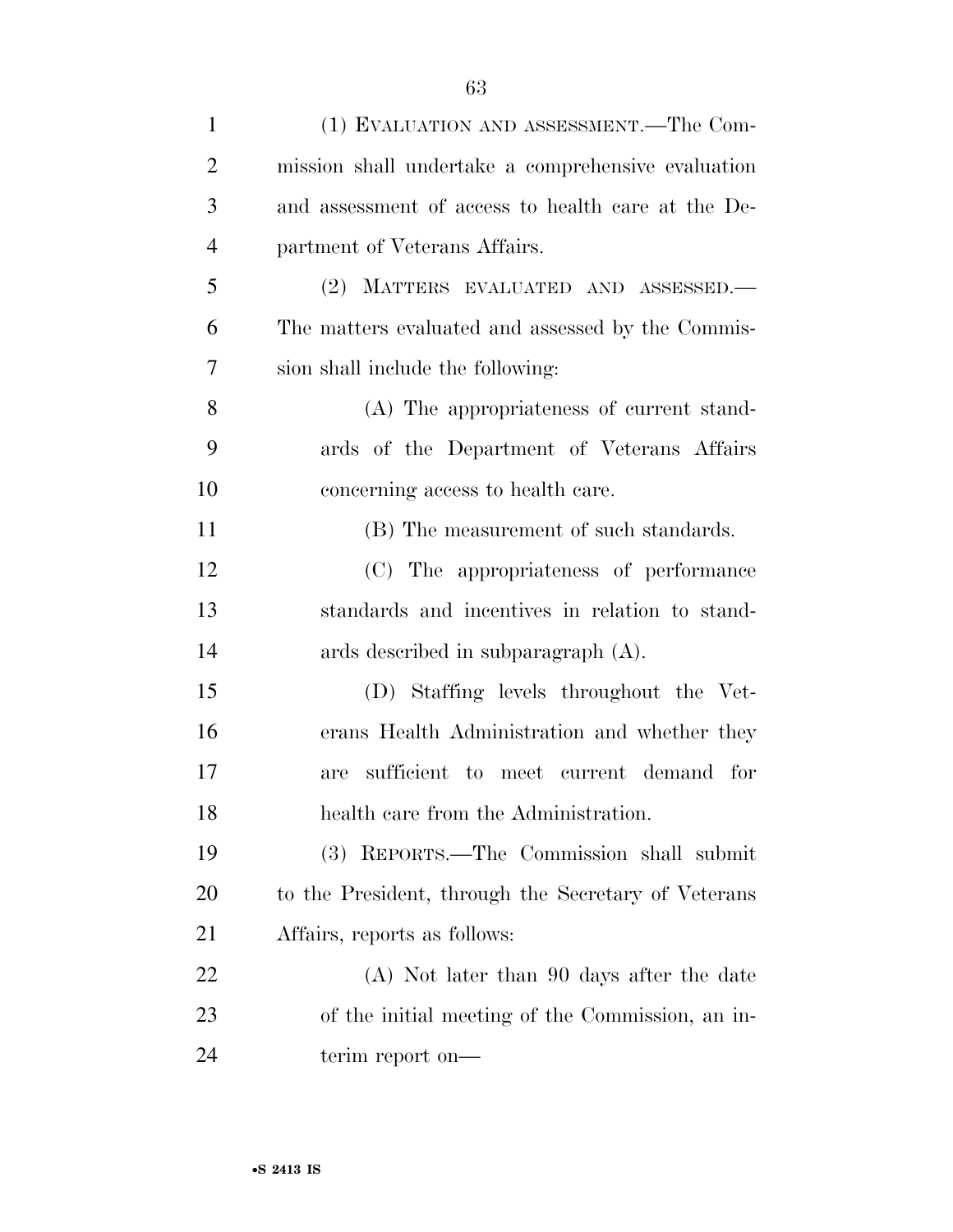| $\mathbf{1}$   | (i) the findings of the Commission                   |
|----------------|------------------------------------------------------|
| $\overline{2}$ | with respect to the evaluation and assess-           |
| 3              | ment required by this subsection; and                |
| $\overline{4}$ | (ii)<br>such recommendations as the                  |
| 5              | Commission may have for legislative or ad-           |
| 6              | ministrative action to improve access to             |
| 7              | health care through the Veterans Health              |
| 8              | Administration.                                      |
| 9              | (B) Not later than 180 days after the date           |
| 10             | of the initial meeting of the Commission, a final    |
| 11             | report on-                                           |
| 12             | (i) the findings of the Commission                   |
| 13             | with respect to the evaluation and assess-           |
| 14             | ment required by this subsection; and                |
| 15             | such recommendations as<br>(ii)<br>the               |
| 16             | Commission may have for legislative or ad-           |
| 17             | ministrative action to improve access to             |
| 18             | health care through the Veterans Health              |
| 19             | Administration.                                      |
| 20             | (c) POWERS OF THE COMMISSION.—                       |
| 21             | HEARINGS.—The Commission may hold<br>(1)             |
| 22             | such hearings, sit and act at such times and places, |
| 23             | take such testimony, and receive such evidence as    |
| 24             | the Commission considers advisable to carry out this |
| 25             | section.                                             |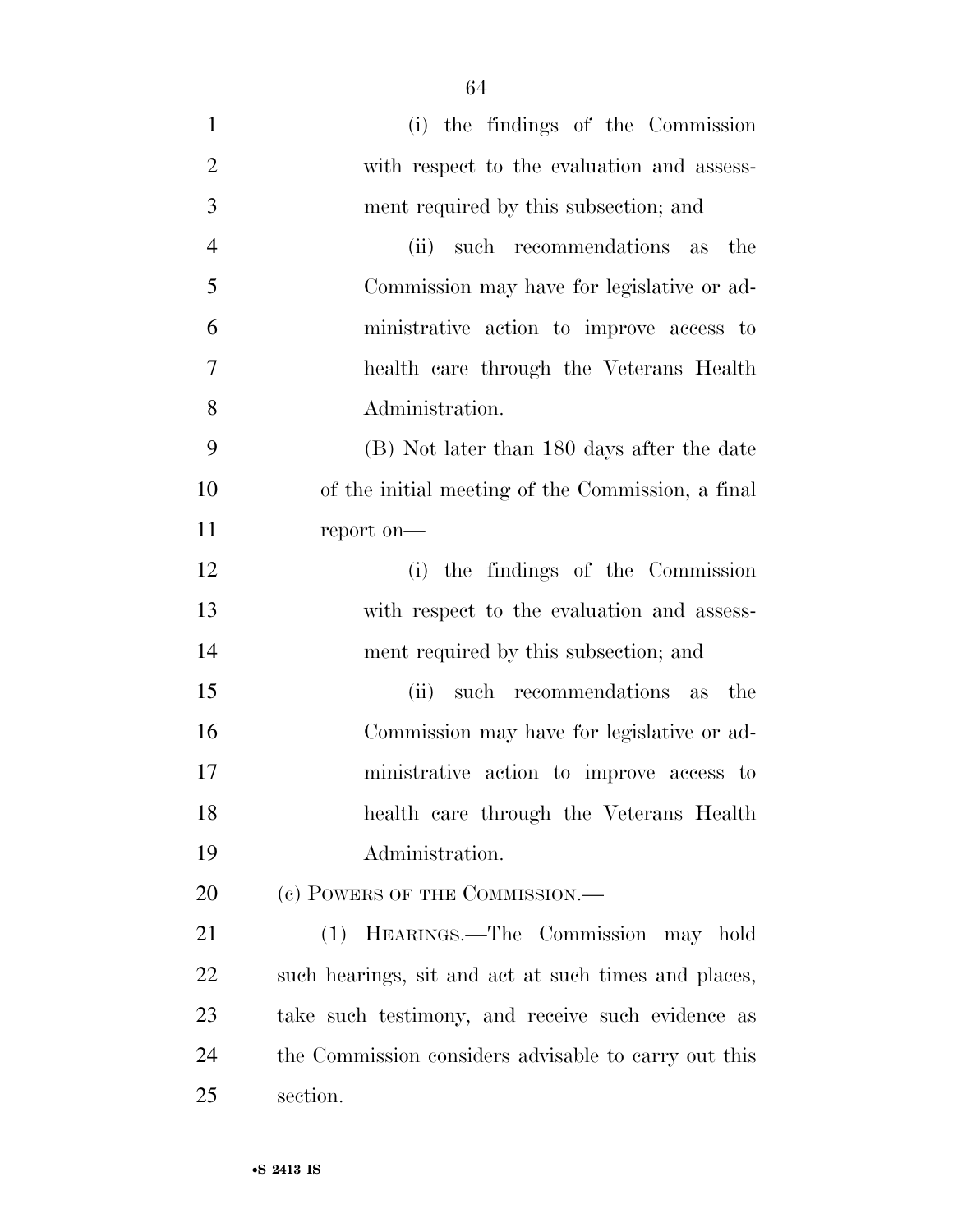(2) INFORMATION FROM FEDERAL AGENCIES.— The Commission may secure directly from any Fed- eral department or agency such information as the Commission considers necessary to carry out this section. Upon request of the Chairperson of the Commission, the head of such department or agency shall furnish such information to the Commission. 8 (d) COMMISSION PERSONNEL MATTERS.— (1) COMPENSATION OF MEMBERS.—Each mem- ber of the Commission who is not an officer or em- ployee of the Federal Government shall be com- pensated at a rate equal to the daily equivalent of the annual rate of basic pay prescribed for level IV of the Executive Schedule under section 5315 of title 5, United States Code, for each day (including travel time) during which such member is engaged in the performance of the duties of the Commission. All members of the Commission who are officers or em- ployees of the United States shall serve without com-pensation in addition to that received for their serv-

 (2) TRAVEL EXPENSES.—The members of the Commission shall be allowed travel expenses, includ- ing per diem in lieu of subsistence, at rates author-ized for employees of agencies under subchapter I of

ices as officers or employees of the United States.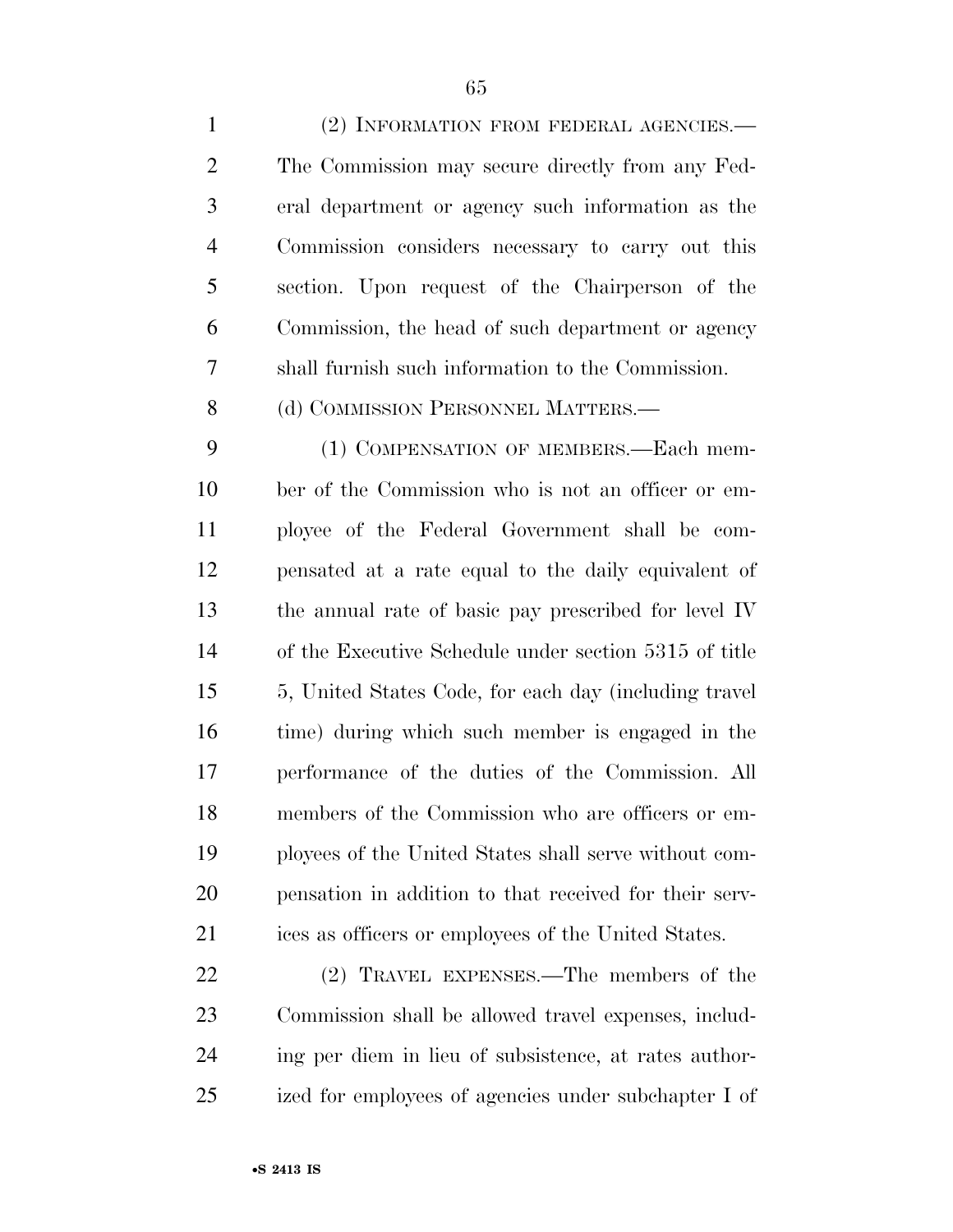chapter 57 of title 5, United States Code, while away from their homes or regular places of business in the performance of services for the Commission. (3) STAFF.—

 (A) IN GENERAL.—The Chairperson of the Commission may, without regard to the civil service laws and regulations, appoint and termi- nate an executive director and such other addi- tional personnel as may be necessary to enable the Commission to perform its duties. The em- ployment of an executive director shall be sub-ject to confirmation by the Commission.

 (B) COMPENSATION.—The Chairperson of the Commission may fix the compensation of the executive director and other personnel with- out regard to chapter 51 and subchapter III of chapter 53 of title 5, United States Code, relat- ing to classification of positions and General Schedule pay rates, except that the rate of pay for the executive director and other personnel 21 may not exceed the rate payable for level V of the Executive Schedule under section 5316 of such title.

 (4) DETAIL OF GOVERNMENT EMPLOYEES.— Any Federal Government employee may be detailed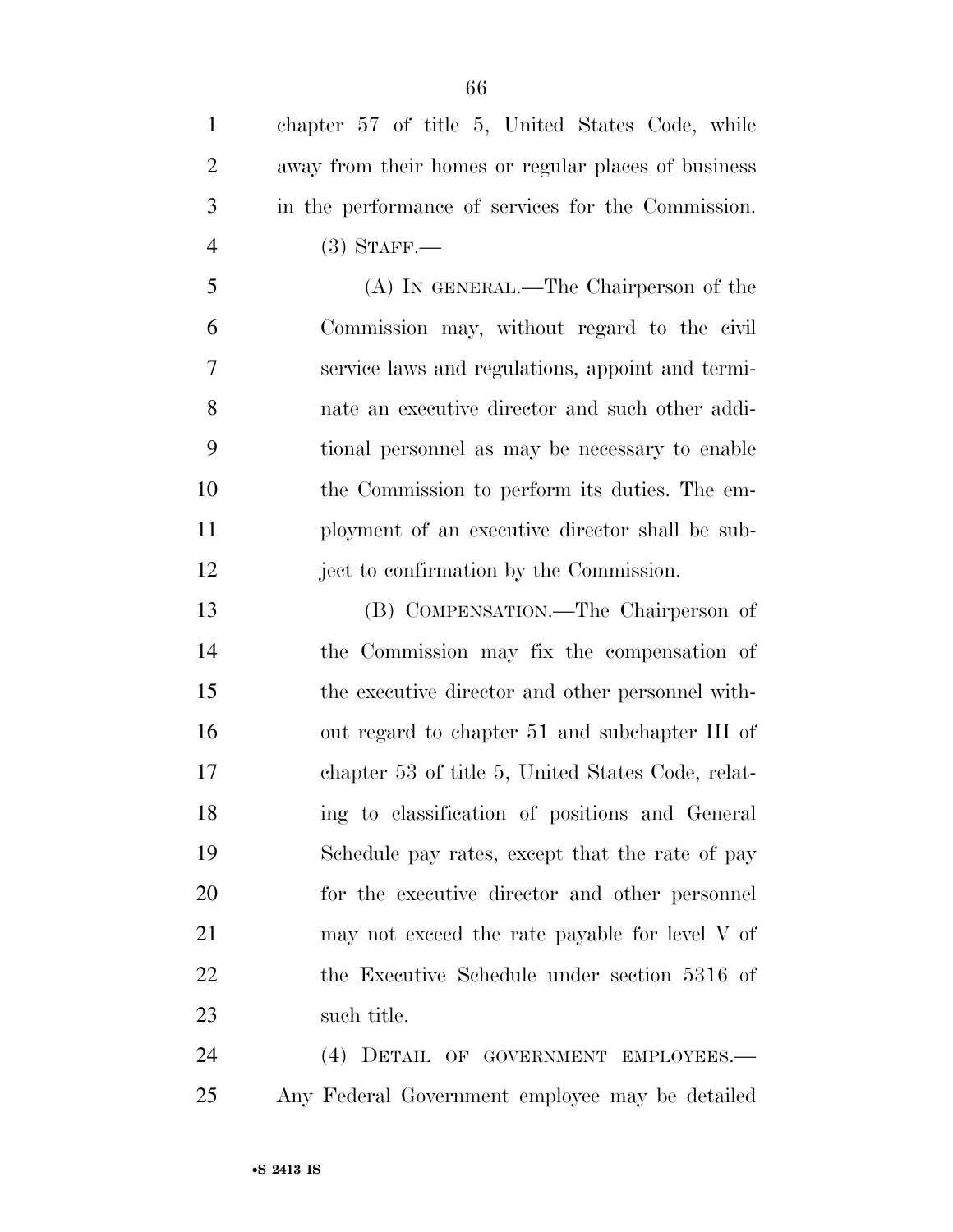to the Commission without reimbursement, and such detail shall be without interruption or loss of civil service status or privilege.

 (5) PROCUREMENT OF TEMPORARY AND INTER- MITTENT SERVICES.—The Chairperson of the Com- mission may procure temporary and intermittent services under section 3109(b) of title 5, United States Code, at rates for individuals which do not exceed the daily equivalent of the annual rate of basic pay prescribed for level V of the Executive Schedule under section 5316 of such title.

 (e) TERMINATION OF THE COMMISSION.—The Com- mission shall terminate 30 days after the date on which the Commission submits its report under subsection 15 (b) $(3)(B)$ .

 (f) FUNDING.—The Secretary of Veterans Affairs shall make available to the Commission from amounts ap- propriated or otherwise made available to the Secretary such amounts as the Secretary and the Chairperson of the Commission jointly consider appropriate for the Commis-sion to perform its duties under this section.

22 (g) EXECUTIVE ACTION.—

23 (1) ACTION ON RECOMMENDATIONS.—The President shall require the Secretary of Veterans Af-fairs and such other heads of relevant Federal de-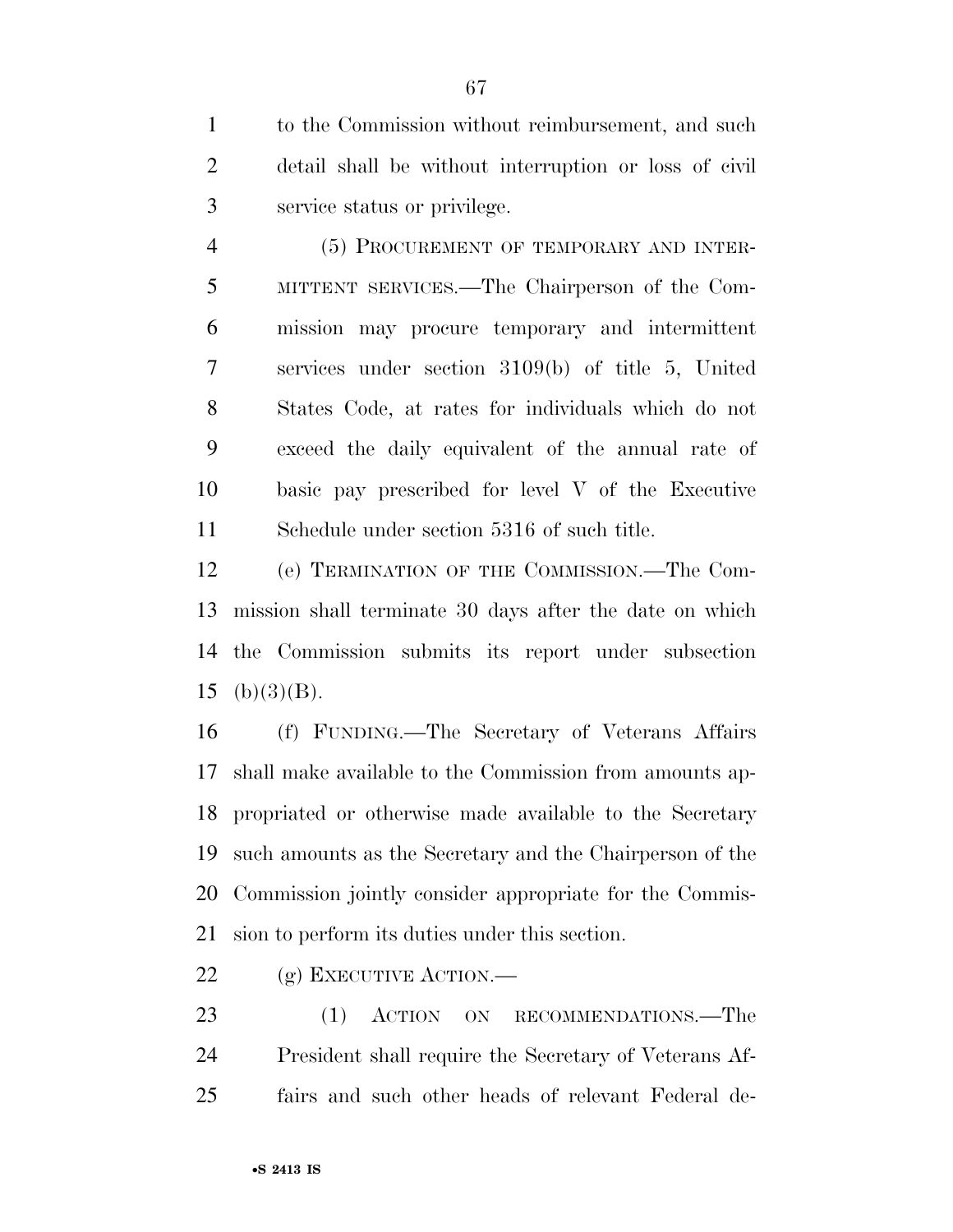| $\mathbf{1}$   | partments and agencies to implement each rec-          |
|----------------|--------------------------------------------------------|
| $\overline{2}$ | ommendation set forth in a report submitted under      |
| 3              | subsection $(b)(3)$ that the President—                |
| $\overline{4}$ | (A) considers feasible and advisable; and              |
| 5              | (B) determines can be implemented with-                |
| 6              | out further legislative action.                        |
| 7              | (2) REPORTS.—Not later than 60 days after              |
| 8              | the date on which the President receives a report      |
| 9              | under subsection $(b)(3)$ , the President shall submit |
| 10             | to the Committee on Veterans' Affairs of the Senate    |
| 11             | and the Committee on Veterans' Affairs of the          |
| 12             | House of Representatives and such other committees     |
| 13             | of Congress as the President considers appropriate     |
| 14             | a report setting forth the following:                  |
| 15             | (A) An assessment of the feasibility and               |
| 16             | advisability of each recommendation contained          |
| 17             | in the report received by the President.               |
| 18             | (B) For each recommendation assessed as                |
| 19             | feasible and advisable under subparagraph (A)          |
| 20             | the following:                                         |
| 21             | (i) Whether such recommendation re-                    |
| 22             | quires legislative action.                             |
| 23             | (ii) If such recommendation requires                   |
| 24             | legislative action, a recommendation con-              |
| 25             | cerning such legislative action.                       |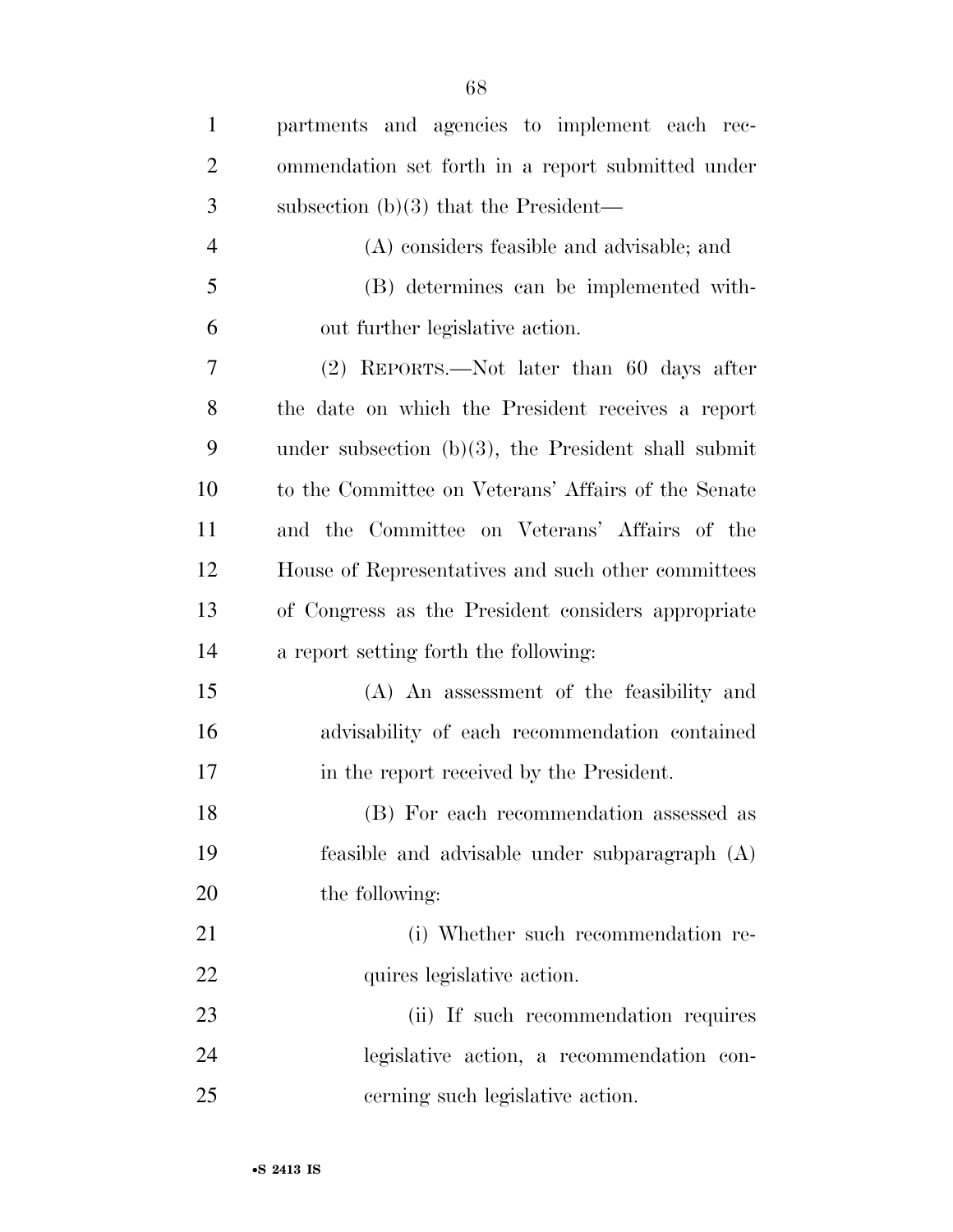| 1              | (iii) A description of any administra-                            |
|----------------|-------------------------------------------------------------------|
| $\overline{2}$ | tive action already taken to carry out such                       |
| 3              | recommendation.                                                   |
| $\overline{4}$ | (iv) A description of any administra-                             |
| 5              | tive action the President intends to be                           |
| 6              | taken to carry out such recommendation                            |
| 7              | and by whom.                                                      |
| 8              | SEC. 110F. REMOVAL OF SENIOR EXECUTIVE SERVICE EM-                |
| 9              | PLOYEES OF THE DEPARTMENT OF VET-                                 |
| 10             | ERANS AFFAIRS FOR PERFORMANCE.                                    |
| 11             | (a) REMOVAL OR TRANSFER.                                          |
| 12             | (1) IN GENERAL.—Chapter 7 is amended by                           |
| 13             | adding at the end the following new section:                      |
| 14             | "§713. Senior Executive Service: removal based on                 |
| 15             | performance                                                       |
| 16             | "(a) IN GENERAL.—The Secretary may remove any                     |
| 17             | individual from the Senior Executive Service if the Sec-          |
| 18             | retary determines the performance of the individual war-          |
|                |                                                                   |
| 19             | rants such removal. If the Secretary so removes such an           |
| 20             | individual, the Secretary may—                                    |
| 21             | $\cdot\cdot\cdot(1)$ remove the individual from the civil service |
| 22             | (as defined in section 2101 of title 5); or                       |
| 23             | $\lq(2)$ transfer the individual to a General Sched-              |
| 24             | ule position at any grade of the General Schedule for             |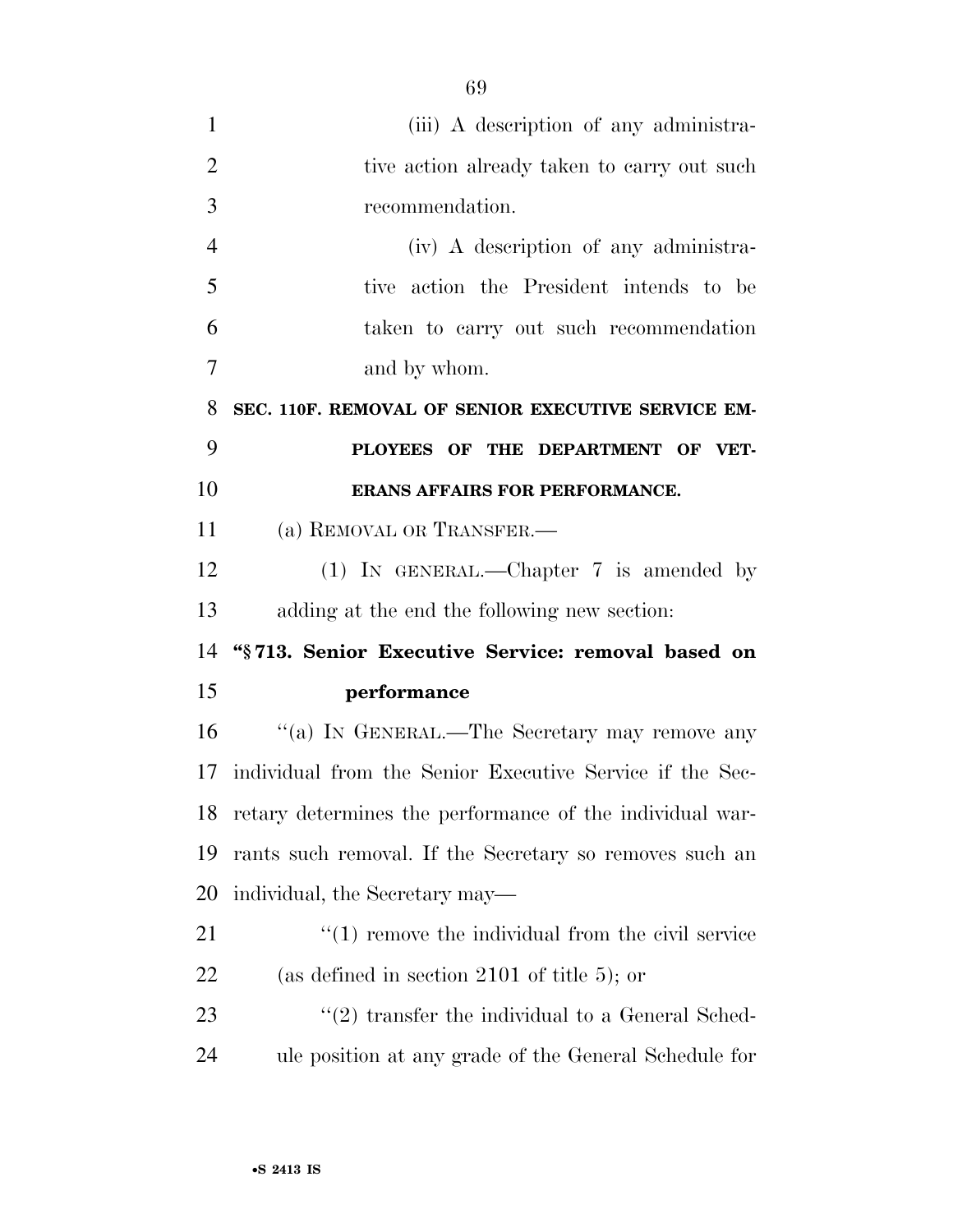which the individual is qualified and that the Sec-retary determines is appropriate.

 ''(b) NOTICE TO CONGRESS.—Not later than 30 days after removing or transferring an individual from the Sen- ior Executive Service under paragraph (1), the Secretary shall submit to the Committees on Veterans' Affairs of the Senate and House of Representatives notice in writing of such removal or transfer and the reason for such re-moval or transfer.

10 " (c) APPEAL OF REMOVAL OR TRANSFER.—Any re- moval or transfer under subsection (a) may be appealed to the Merit Systems Protection Board under section 7701 of title 5 not later than 7 days after such removal or trans-fer.

 ''(d) EXPEDITED REVIEW BY MERIT SYSTEMS PRO- TECTION BOARD.—(1) The Merit Systems Protection Board shall expedite any appeal under section 7701 of title 5 of a removal or transfer under subsection (a) and, in any such case, shall issue a decision not later than 21 days after the date of the appeal.

 ''(2) In any case in which the Merit Systems Protec- tion Board determines that it cannot issue a decision in accordance with the 21-day requirement under paragraph (1), the Merit Systems Protection Board shall submit to Congress a report that explains the reason why the Merit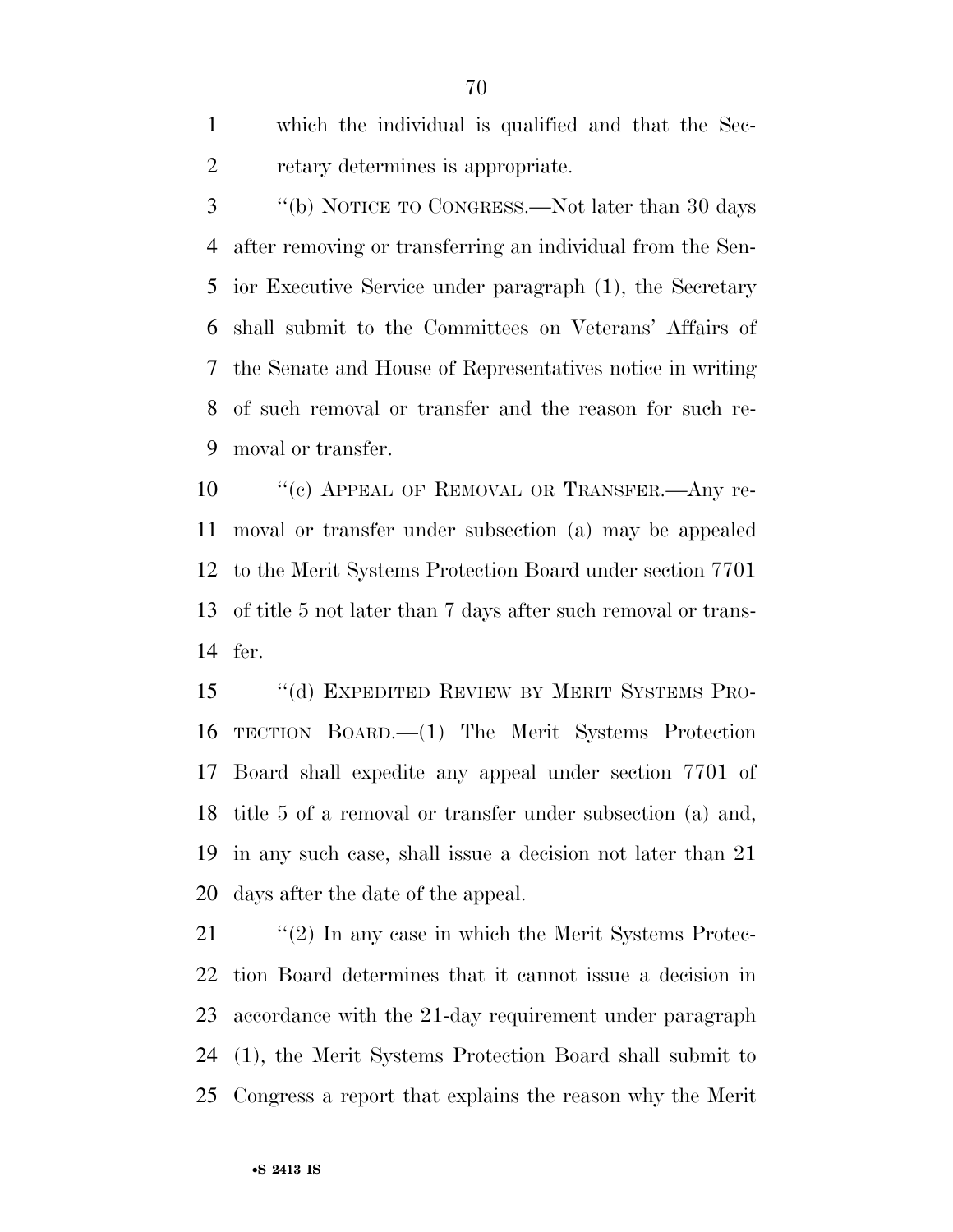Systems Protection Board is unable to issue a decision in accordance with such requirement in such case.

 ''(3) There is authorized to be appropriated such sums as may be necessary for the Merit Systems Protec-tion Board to expedite appeals under paragraph (1).

 ''(4) The Merit Systems Protection Board may not stay any personnel action taken under this section.''.

8 (2) CLERICAL AMENDMENT.—The table of sec- tions at the beginning of such chapter is amended by adding at the end the following new item:

''713. Senior Executive Service: removal based on performance.''.

 (b) ESTABLISHMENT OF EXPEDITED REVIEW PROC-ESS.—

 (1) IN GENERAL.—Not later than 30 days after 14 the date of the enactment of this Act, the Merit Sys- tems Protection Board shall establish and put into effect a process to conduct expedited reviews in ac- cordance with section 713(d) of title 38, United States Code.

 (2) INAPPLICABILITY OF CERTAIN REGULA- TIONS.—Section 1201.22 of title 5, Code of Federal Regulations, as in effect on the day before the date of the enactment of this Act, shall not apply to expe- dited reviews carried out under section 713(d) of 24 title 38, United States Code.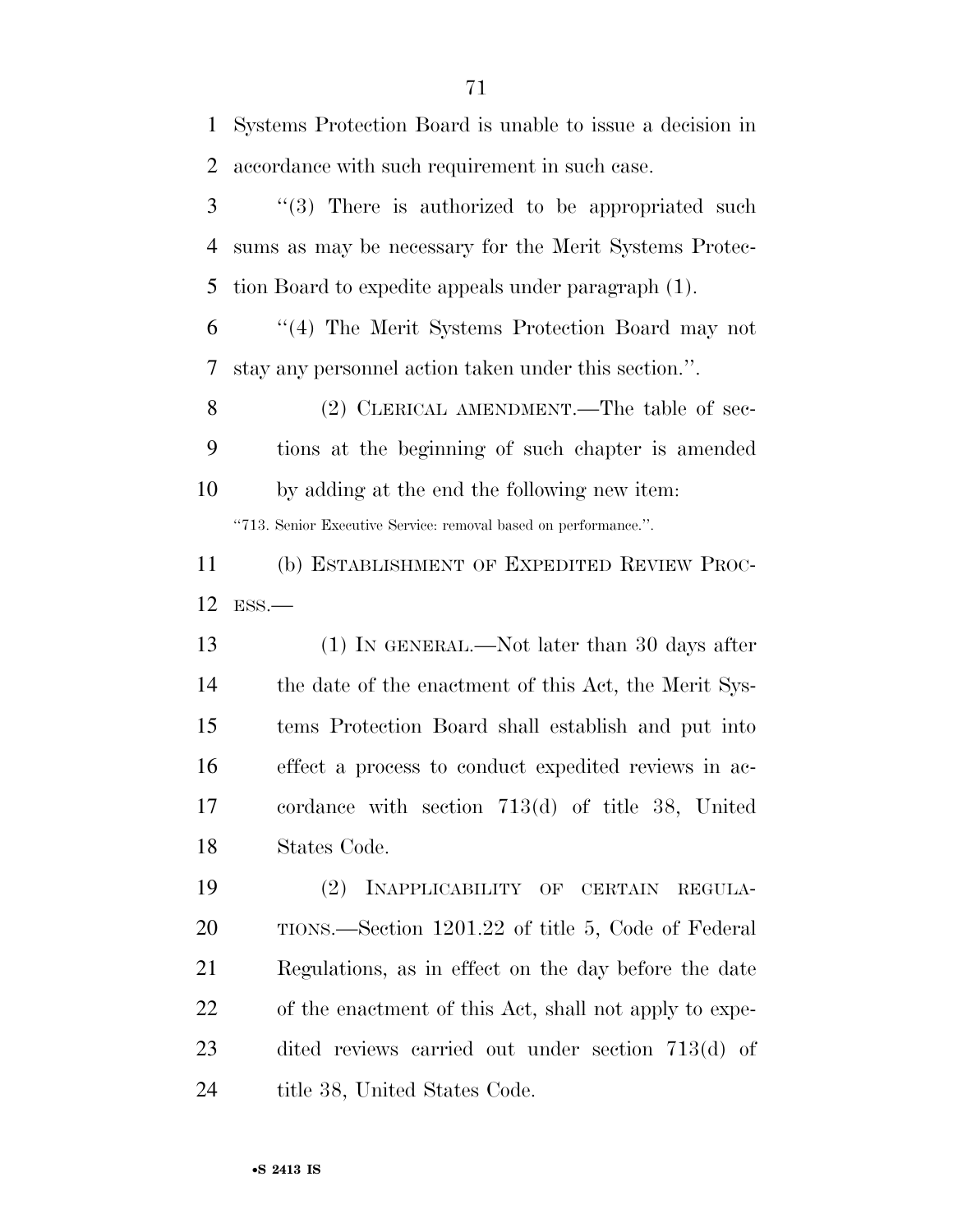(3) REPORT BY MERIT SYSTEMS PROTECTION BOARD.—Not later than 30 days after the date of the enactment of this Act, the Merit Systems Pro- tection Board shall submit to Congress a report on 5 the actions the Board plans to take to conduct expe- dited reviews under section 713(d) of title 38, United States Code, as added by subsection (a). Such report shall include a description of the re- sources the Board determines will be necessary to conduct such reviews and a description of whether any resources will be necessary to conduct such re- views that were not available to the Board on the day before the date of the enactment of this Act.

 (c) TEMPORARY EXEMPTION FROM CERTAIN LIMI- TATION ON INITIATION OF REMOVAL FROM SENIOR EX- ECUTIVE SERVICE.—During the 120-day period beginning on the date of the enactment of this Act, an action to re- move an individual from the Senior Executive Service at the Department of Veterans Affairs pursuant to section 713 of title 38, United States Code, as added by sub- section (a), or section 7543 of title 5, United States Code, may be initiated, notwithstanding section 3592(b) of title 5, United States Code, or any other provision of law.

 (d) CONSTRUCTION.—Nothing in this section or sec-tion 713 of title 38, United States Code, as added by sub-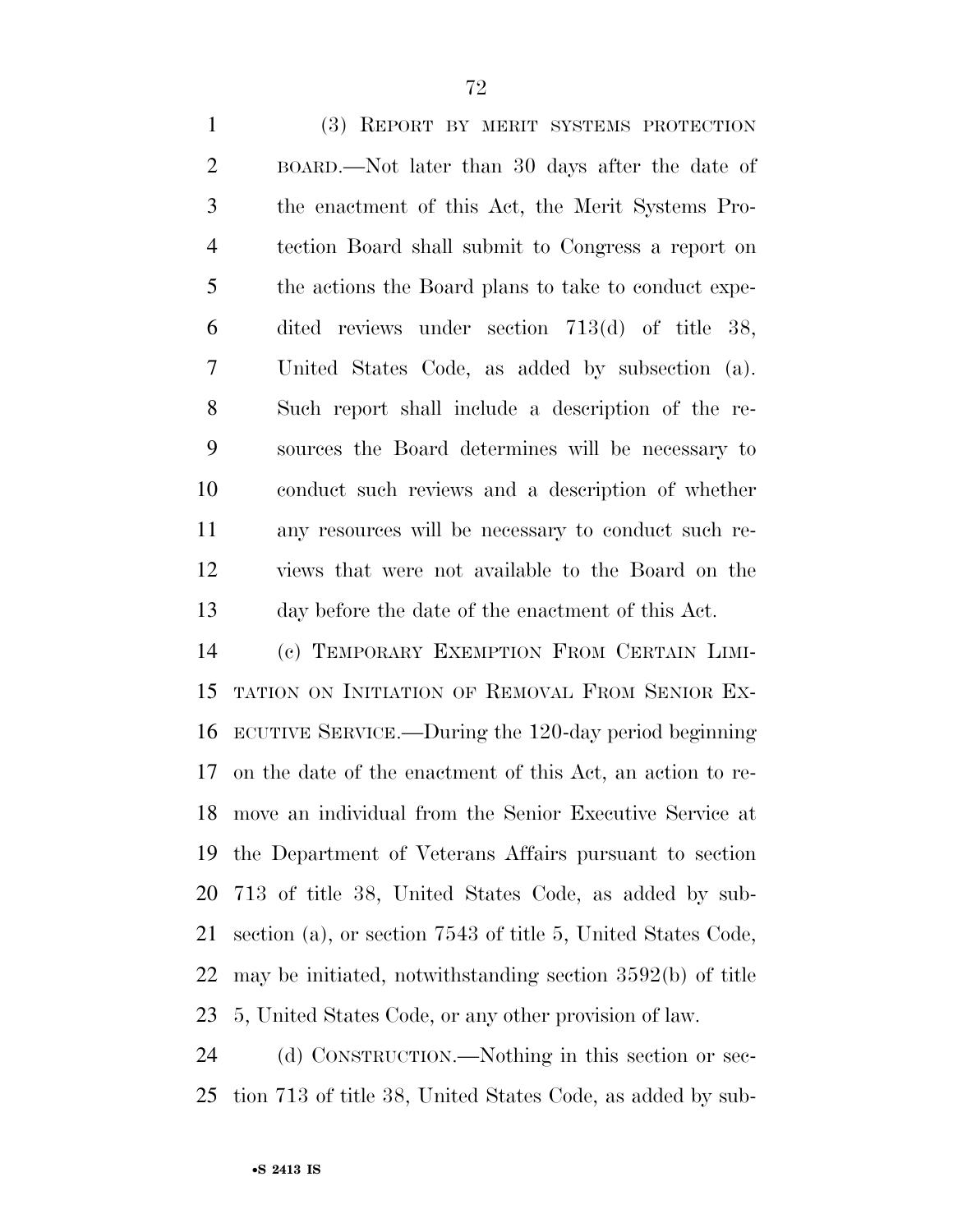section (a), shall be construed to apply to an appeal of a removal, transfer, or other personnel action that was pending before the date of the enactment of this Act. **SEC. 110G. AUTHORIZATION OF EMERGENCY APPROPRIA- TIONS.**  There is authorized to be appropriated for the De- partment of Veterans Affairs such sums as may be nec- essary to carry out sections 103 through 110C of this Act. **Subtitle B—Expansion and Im-provements of Benefits Gen-**

# **erally**

**SEC. 111. FURTHER EXTENSION OF PERIOD OF ELIGIBILITY** 

| 13 | FOR HEALTH CARE FOR VETERANS OF COM-         |
|----|----------------------------------------------|
| 14 | <b>BAT SERVICE DURING CERTAIN PERIODS OF</b> |
| 15 | <b>HOSTILITIES AND WAR.</b>                  |

16 Section  $1710(e)(3)$  is amended—

 (1) in subparagraph (A), by striking ''the date that is five years before the date of the enactment of the National Defense Authorization Act for Fiscal Year 2008, after a period of five years'' and insert-21 ing "January 27, 2003, after a period of 10 years"; and

 (2) in subparagraph (B), by striking ''more than five years'' and all that follows and inserting ''before January 28, 2003, and who did not enroll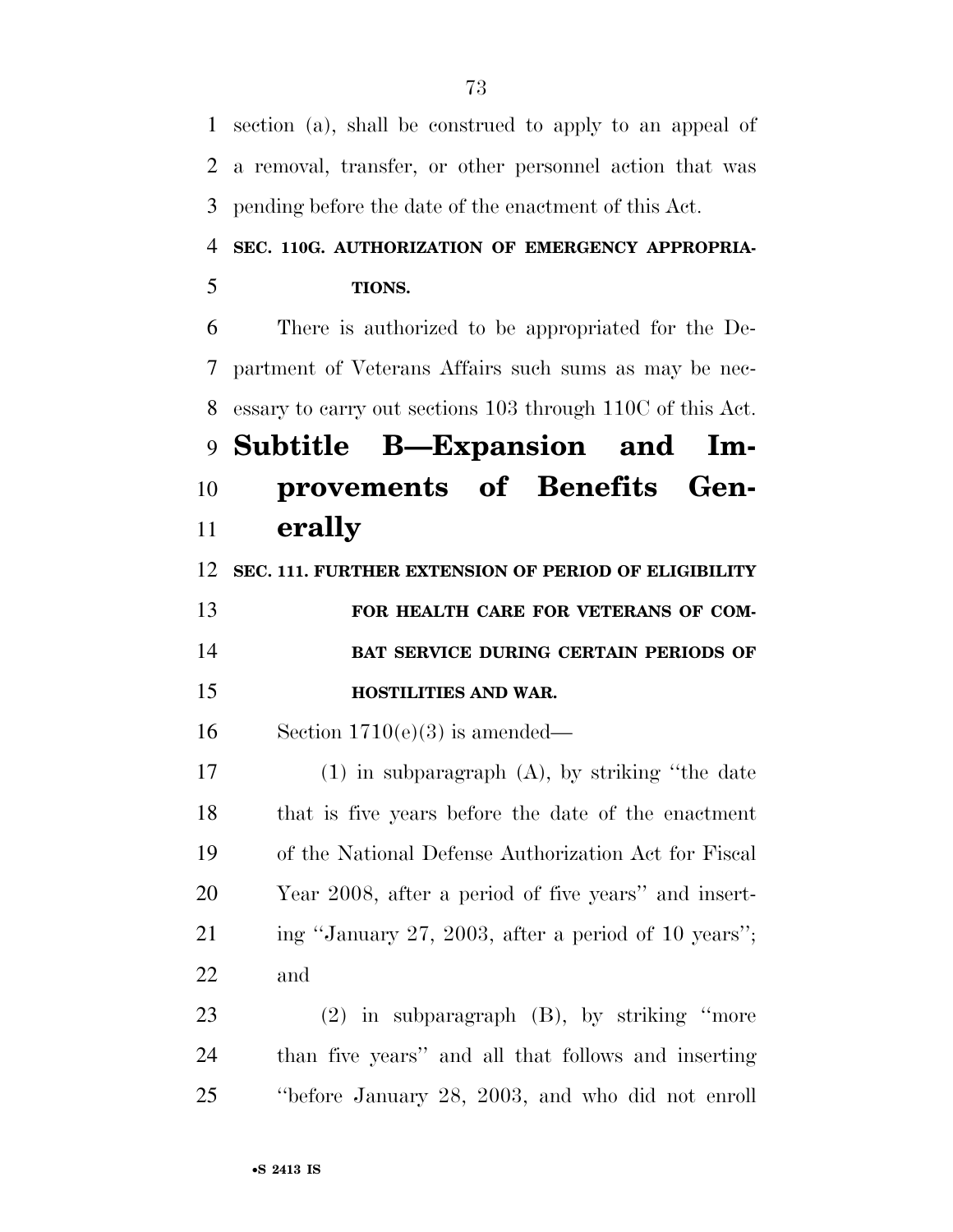| $\mathbf{1}$   | in the patient enrollment system under section 1705      |
|----------------|----------------------------------------------------------|
| $\overline{2}$ | of this title before January 28, 2008, after January     |
| 3              | 27, 2018."                                               |
| $\overline{4}$ | SEC. 112. EXPANSION OF ASSISTANCE AND SUPPORT SERV-      |
| 5              | ICES FOR CAREGIVERS OF VETERANS.                         |
| 6              | (a) EXPANSION OF ELIGIBLE VETERANS.—Sub-                 |
| 7              | section (a)(2)(B) of section 1720G is amended—           |
| 8              | (1) by striking "service on or after September           |
| 9              | 11, 2001; and inserting "service—                        |
| 10             | "(i) on or after September 11, 2001; or                  |
| 11             | $\lq\lq$ (ii) that—                                      |
| 12             | $\lq\lq$ is rated as 50 percent or more                  |
| 13             | disabling on the schedule of rating for dis-             |
| 14             | abilities of the Department; and                         |
| 15             | "(II) requires the maximum amount                        |
| 16             | and degree of personal care services al-                 |
| 17             | lowed under that schedule.".                             |
| 18             | (b) SUPPORT SERVICES PROVIDED UNDER PROGRAM              |
| 19             | OF GENERAL CAREGIVER SUPPORT SERVICES.-Sub-              |
| 20             | section $(b)(3)(A)$ of such section is amended—          |
| 21             | $(1)$ in clause $(i)$ —                                  |
| 22             | $(A)$ by redesignating subclauses $(II)$ and             |
| 23             | $(III)$ as subclauses $(III)$ and $(IV)$ , respectively; |
| 24             | and                                                      |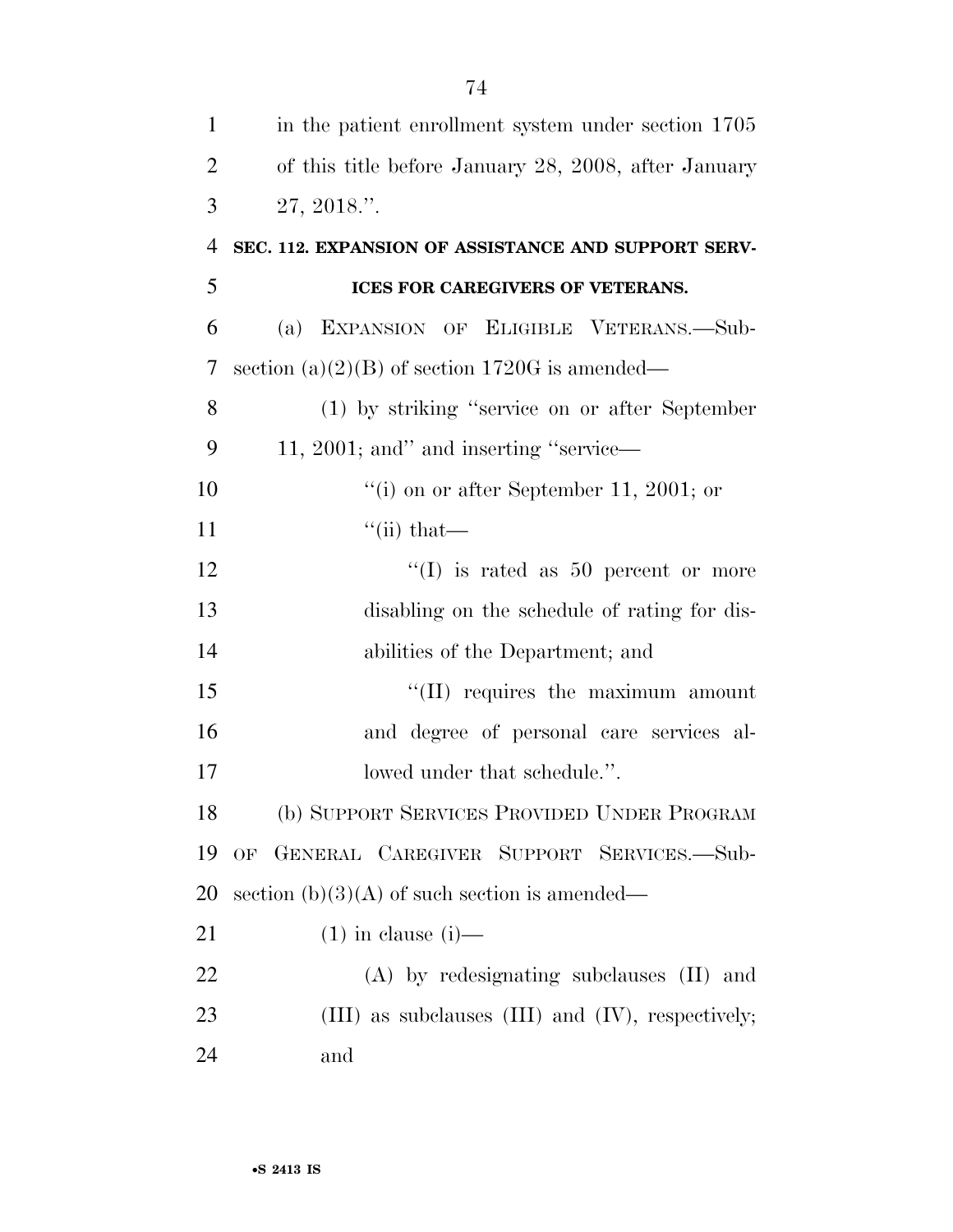| 1              | (B) by inserting after subclause (I) the fol-         |
|----------------|-------------------------------------------------------|
| $\overline{2}$ | lowing new subclause $(II)$ :                         |
| 3              | "(II) for caregivers undergoing edu-                  |
| $\overline{4}$ | cational sessions pursuant to subclause (I),          |
| 5              | payment of necessary travel, lodging, and             |
| 6              | per diem expenses incurred by such care-              |
| 7              | givers in undergoing such educational ses-            |
| 8              | sions in such amounts as the Secretary                |
| 9              | shall prescribe for purposes of this sub-             |
| 10             | clause;";                                             |
| 11             | $(2)$ by striking clause (iii) and inserting the fol- |
| 12             | lowing new clause:                                    |
| 13             | "(iii) Respite care of not less than 30 days          |
| 14             | annually that is medically and age-appropriate,       |
| 15             | including in-home care and 24-hour per day            |
| 16             | care of the veteran commensurate with the care        |
| 17             | provided by the caregiver to permit extended          |
| 18             | respite.";                                            |
| 19             | $(3)$ by redesignating clause (iv) as clause (v);     |
| 20             | and                                                   |
| 21             | (4) by inserting after clause (iii) the following     |
| 22             | new clause (iv):                                      |
| 23             | "(iv) Such mental health services as the              |
| 24             | Secretary considers appropriate.".                    |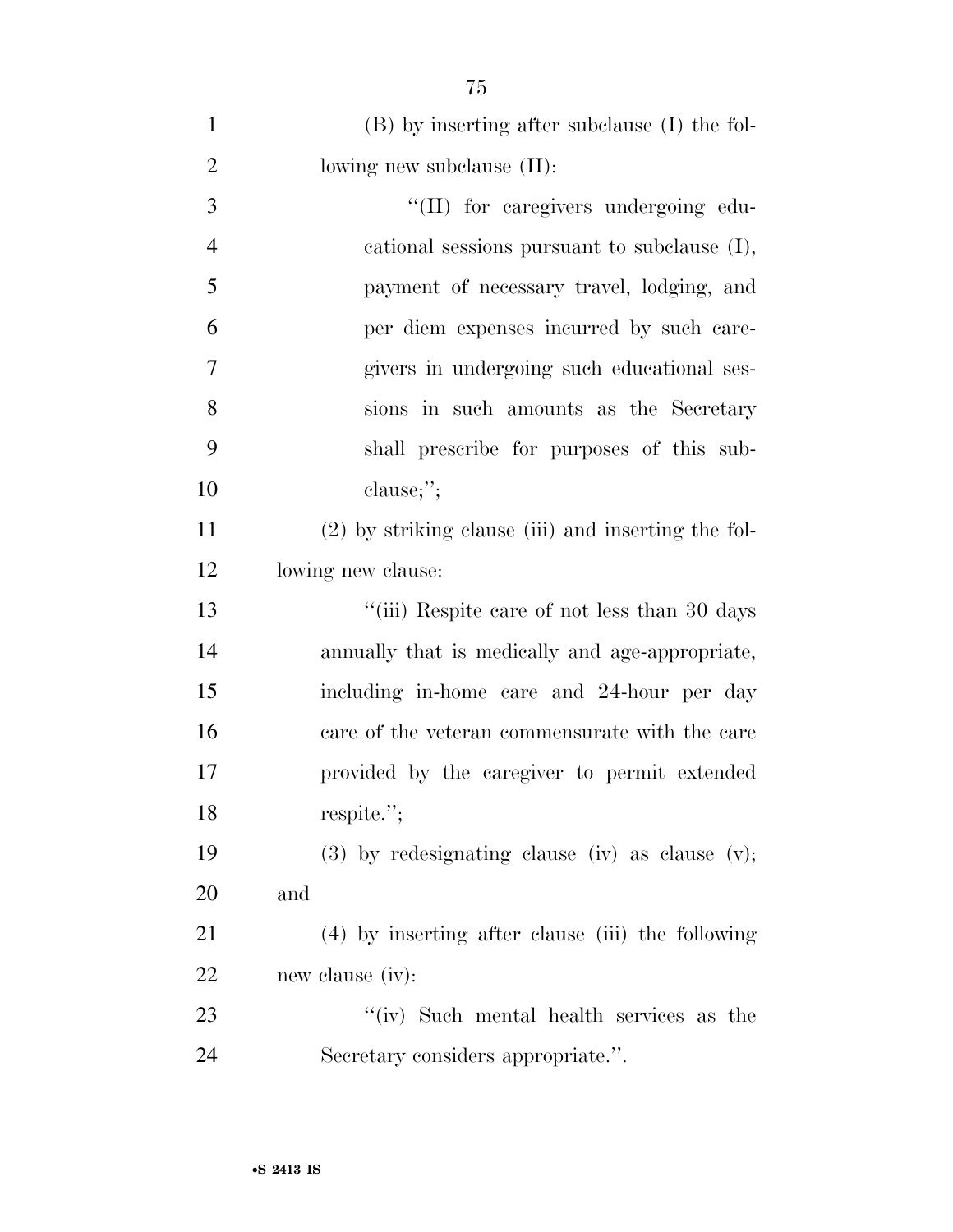| $\mathbf{1}$   | (c) EFFECTIVE DATE.—The amendments made by             |
|----------------|--------------------------------------------------------|
| $\overline{2}$ | this section shall take effect on October 1, 2015.     |
| 3              | SEC. 113. IMPROVED ACCESS TO APPROPRIATE IMMUNIZA-     |
| $\overline{4}$ | TIONS FOR VETERANS.                                    |
| 5              | (a) INCLUSION OF RECOMMENDED ADULT IMMUNI-             |
| 6              | ZATIONS AS MEDICAL SERVICES.-                          |
| 7              | (1) COVERED BENEFIT.—Subparagraph $(F)$ of             |
| 8              | section $1701(9)$ is amended to read as follows:       |
| 9              | "(F) immunizations against infectious dis-             |
| 10             | eases, including each immunization on the rec-         |
| 11             | ommended adult immunization schedule at the            |
| 12             | time such immunization is indicated on that            |
| 13             | schedule;".                                            |
| 14             | (2)<br>RECOMMENDED ADULT<br><b>IMMUNIZATION</b>        |
| 15             | SCHEDULE DEFINED.—Section 1701 is amended by           |
| 16             | adding after paragraph (9) the following new para-     |
| 17             | graph:                                                 |
| 18             | "(10) The term 'recommended adult immuniza-            |
| 19             | tion schedule' means the schedule established (and     |
| 20             | periodically reviewed and, as appropriate, revised) by |
| 21             | the Advisory Committee on Immunization Practices       |
| 22             | established by the Secretary of Health and Human       |
| 23             | Services and delegated to the Centers for Disease      |
| 24             | Control and Prevention.".                              |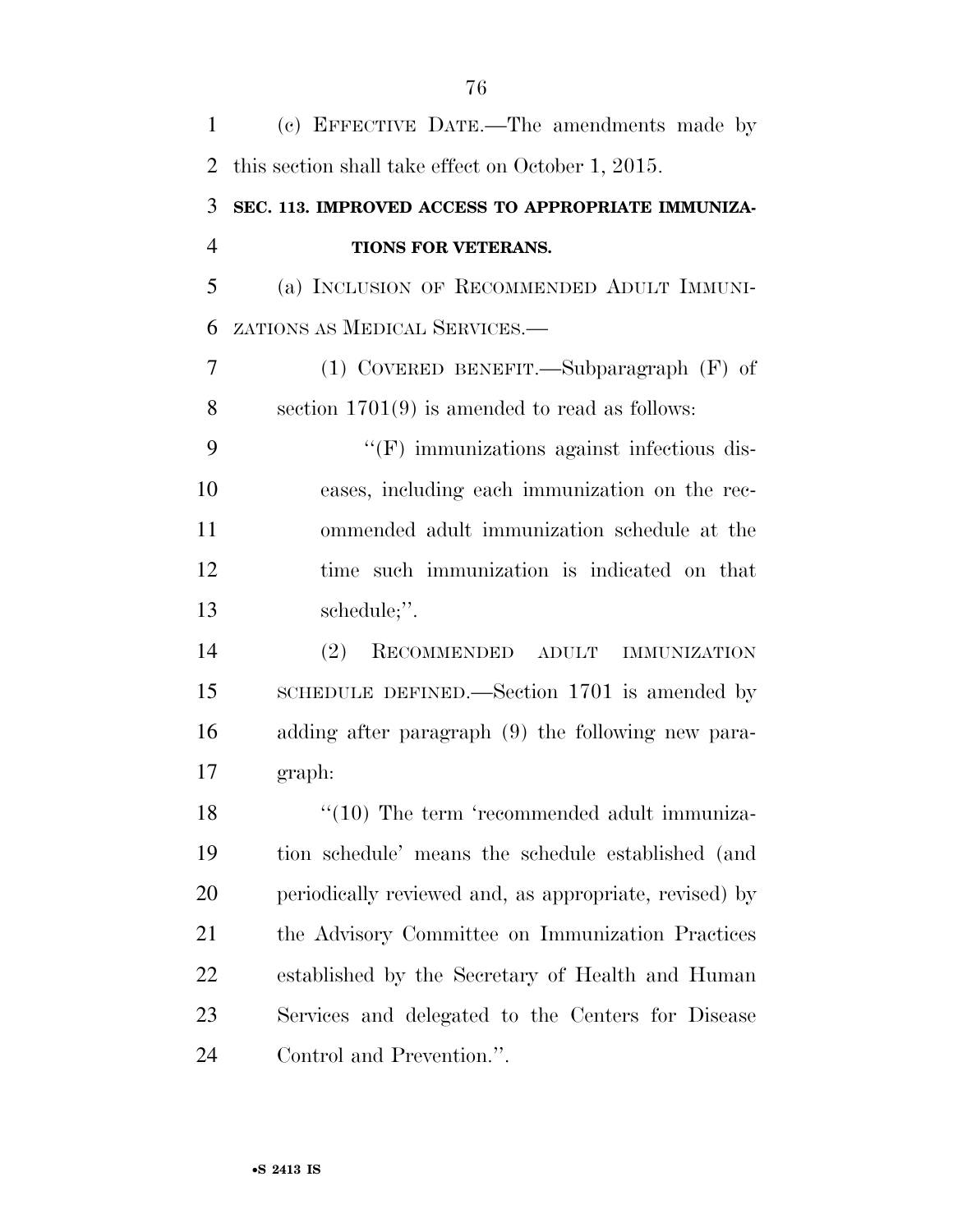| $\mathbf{1}$   | (b) INCLUSION OF RECOMMENDED ADULT IMMUNI-            |
|----------------|-------------------------------------------------------|
| $\overline{2}$ | ZATIONS IN ANNUAL REPORT.—Section $1704(1)(A)$ is     |
| 3              | amended—                                              |
| $\overline{4}$ | $(1)$ in clause (i), by striking "and" at the end;    |
| 5              | $(2)$ in clause (ii), by striking the period at the   |
| 6              | end and inserting "; and"; and                        |
| 7              | $(3)$ by inserting after clause (ii) the following    |
| 8              | new clause:                                           |
| 9              | "(iii) to provide veterans each immu-                 |
| 10             | nization on the recommended adult immu-               |
| 11             | nization schedule at the time such immuni-            |
| 12             | zation is indicated on that schedule.".               |
| 13             | (c) REPORT TO CONGRESS.-                              |
| 14             | (1) IN GENERAL.—Not later than two years              |
| 15             | after the date of the enactment of this Act, the Sec- |
| 16             | retary of Veterans Affairs shall submit to the Com-   |
| 17             | mittee on Veterans' Affairs of the Senate and the     |
| 18             | Committee on Veterans' Affairs of the House of        |
| 19             | Representatives a report on the development and im-   |
| 20             | plementation by the Department of Veterans Affairs    |
| 21             | of quality measures and metrics, including targets    |
| 22             | for compliance, to ensure that veterans receiving     |
| 23             | medical services under chapter 17 of title 38, United |
| 24             | States Code, receive each immunization on the rec-    |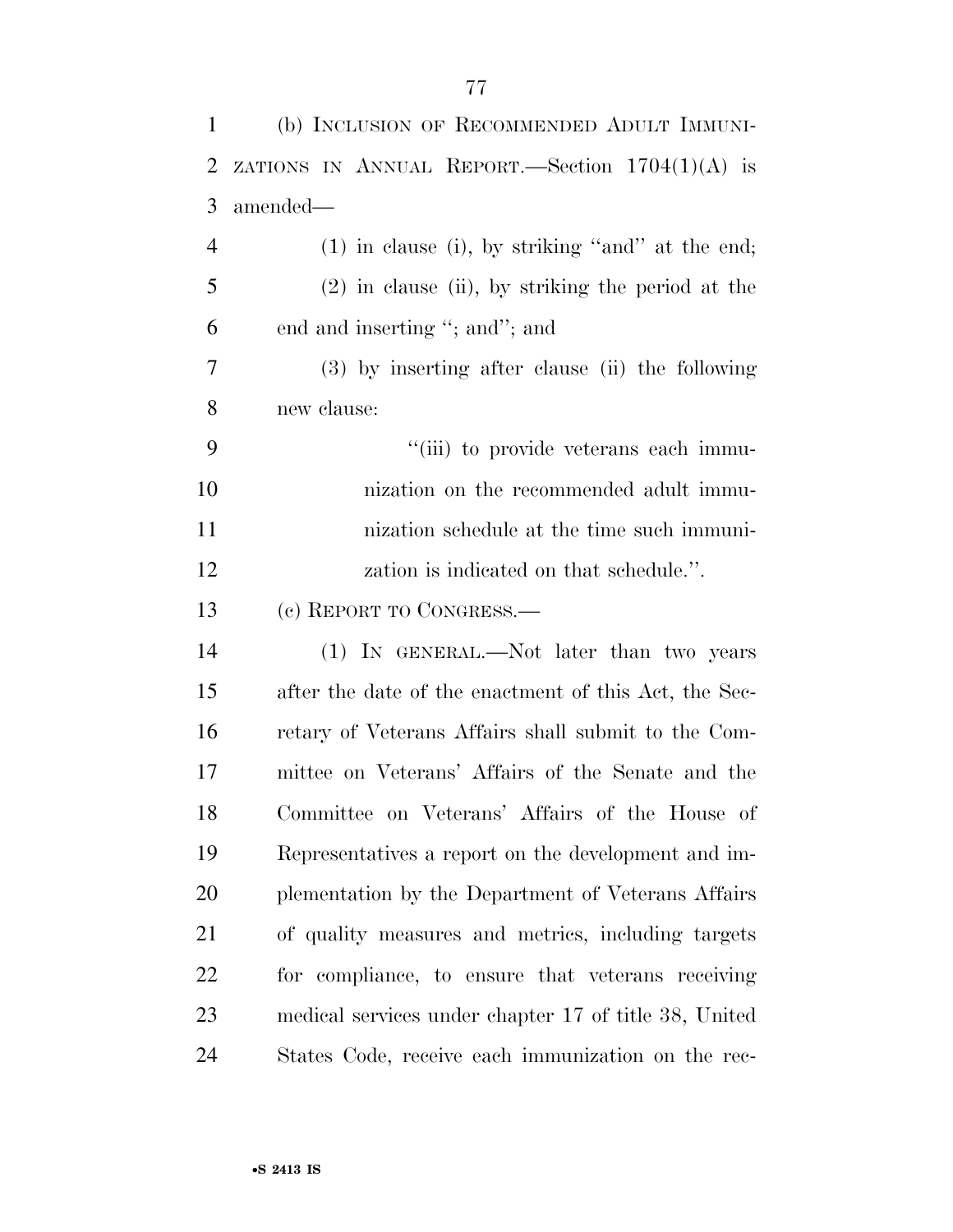| $\mathbf{1}$   | ommended adult immunization schedule at the time           |
|----------------|------------------------------------------------------------|
| $\overline{2}$ | such immunization is indicated on that schedule.           |
| 3              | (2)<br>RECOMMENDED ADULT IMMUNIZATION                      |
| $\overline{4}$ | SCHEDULE DEFINED.—In this subsection, the term             |
| 5              | "recommended adult immunization schedule" has              |
| 6              | the meaning given that term in section $1701(10)$ of       |
| 7              | title 38, United States Code, as added by subsection       |
| 8              | (a)(2).                                                    |
| 9              | (3) EFFECTIVE DATE.—This subsection shall                  |
| 10             | take effect on the date that is one year after the         |
| 11             | date of the enactment of this Act.                         |
| 12             | SEC. 114. EXPANSION OF PROVISION OF CHIROPRACTIC           |
|                |                                                            |
| 13             | CARE AND SERVICES TO VETERANS.                             |
| 14             | (a) PROGRAM FOR PROVISION OF CHIROPRACTIC                  |
| 15             | CARE AND SERVICES TO VETERANS.—Section $204(e)$ of         |
| 16             | the Department of Veterans Affairs Health Care Pro-        |
| 17             | grams Enhancement Act of 2001 (Public Law 107–135;         |
| 18             | 115 Stat. 2459; 38 U.S.C. 1710 note) is amended—           |
| 19             | (1) by inserting " $(1)$ " before "The program";           |
| 20             | and                                                        |
| 21             | $(2)$ by adding at the end the following new               |
| 22             | paragraph:                                                 |
| 23             | "(2) The program shall be carried out at not fewer         |
| 24             | than two medical centers or clinics in each Veterans Inte- |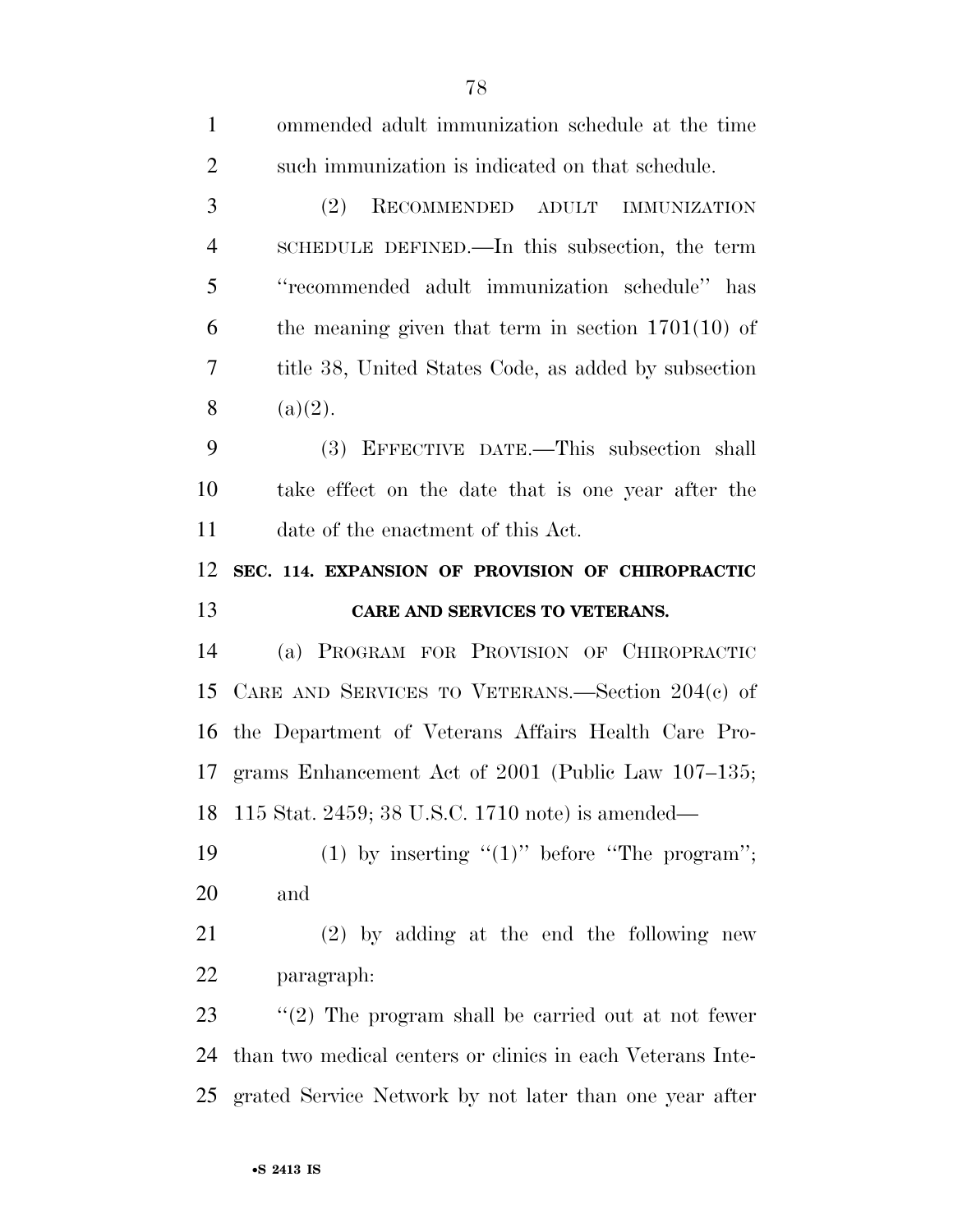the effective date specified in section 114(c) of the Restor- ing Veterans Trust Act of 2014, and at not fewer than 50 percent of all medical centers in each Veterans Inte- grated Service Network by not later than two years after such effective date.''.

 (b) EXPANDED CHIROPRACTOR SERVICES AVAIL-ABLE TO VETERANS.—

8 (1) MEDICAL SERVICES.—Paragraph (6) of sec- tion 1701 is amended by adding at the end the fol-lowing new subparagraph:

11  $\text{``(H)}$  Chiropractic services.".

 (2) REHABILITATIVE SERVICES.—Paragraph (8) of such section is amended by inserting ''chiro-14 practic," after "counseling,".

 (3) PREVENTIVE HEALTH SERVICES.—Para-graph (9) of such section is amended—

 (A) by redesignating subparagraphs (F) 18 through (K) as subparagraphs (G) through (L), respectively; and

 (B) by inserting after subparagraph (E) 21 the following new subparagraph  $(F)$ :

22  $\bullet$  "(F) periodic and preventive chiropractic examinations and services;''.

 (c) EFFECTIVE DATE.—This section and the amend-ments made by this section shall take effect on the date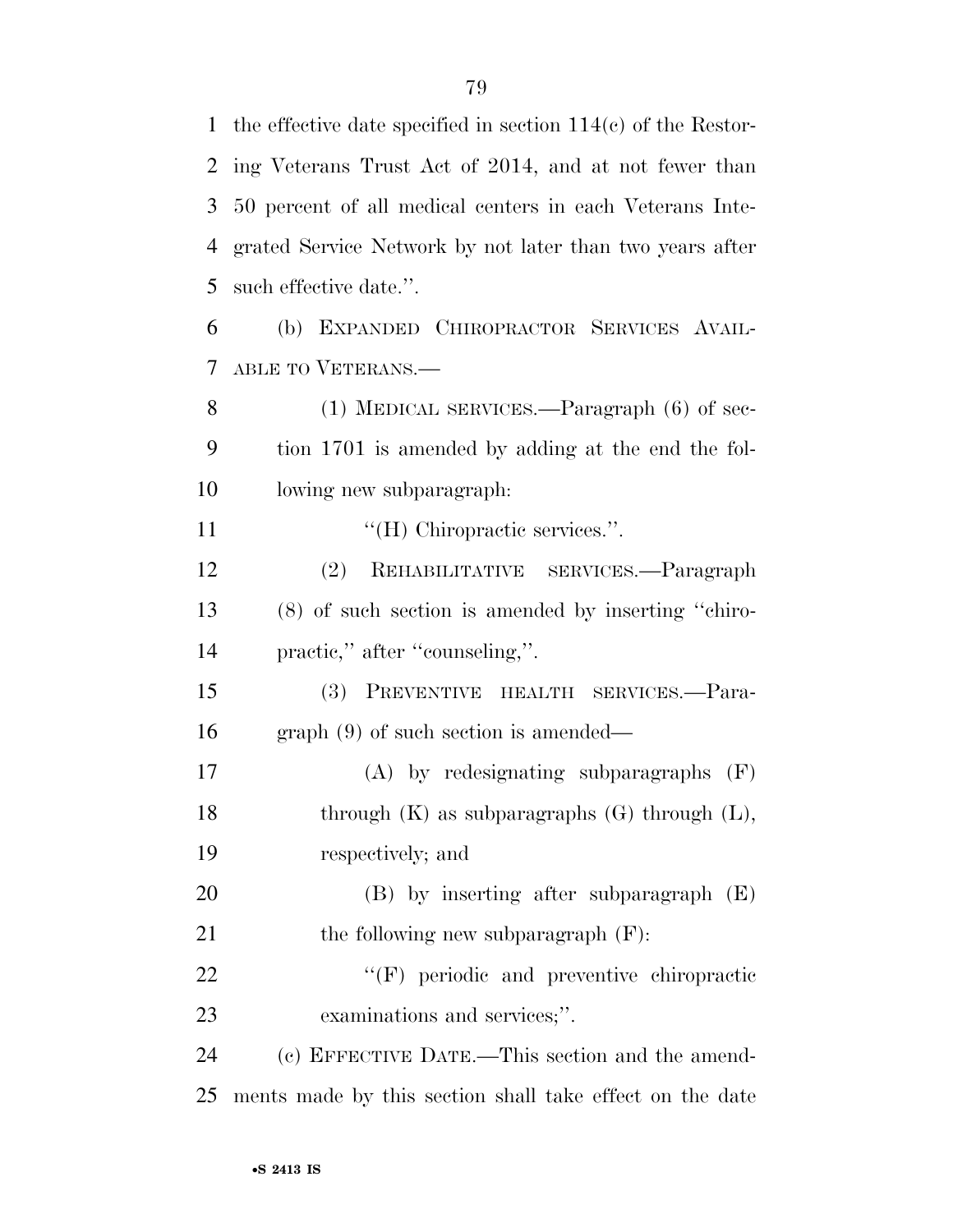that is one year after the date of the enactment of this Act.

| SEC. 115. MODIFICATION OF COMMENCEMENT DATE OF PE- |
|----------------------------------------------------|
| RIOD OF SERVICE AT CAMP LEJEUNE, NORTH             |
| CAROLINA, FOR ELIGIBILITY FOR HOSPITAL             |
| CARE AND MEDICAL SERVICES IN CONNEC-               |
| TION WITH EXPOSURE TO CONTAMINATED                 |
| WATER.                                             |

9 (a) MODIFICATION.—Section  $1710(e)(1)(F)$  is amended by striking ''January 1, 1957,'' and inserting ''August 1, 1953 (or such earlier date for the commence- ment of exposure to contaminated water at Camp Lejeune as the Secretary, in consultation with the Agency for Toxic Substances and Disease Registry, shall specify),''.

 (b) PUBLICATION.—The Secretary of Veterans Af- fairs shall publish in the Federal Register a notice of any earlier date for the commencement of exposure to contami- nated water at Camp Lejeune, North Carolina, for pur-19 poses of section  $1710(e)(1)(F)$  of title 38, United States Code, as amended by subsection (a).

# **SEC. 116. EXPANSION OF EMERGENCY TREATMENT REIM- BURSEMENT FOR CERTAIN VETERANS.**  23 (a) IN GENERAL.—Section  $1725(b)(2)(B)$  is amend-

- ed—
- 25 (1) by inserting "(i)" after " $(B)$ ";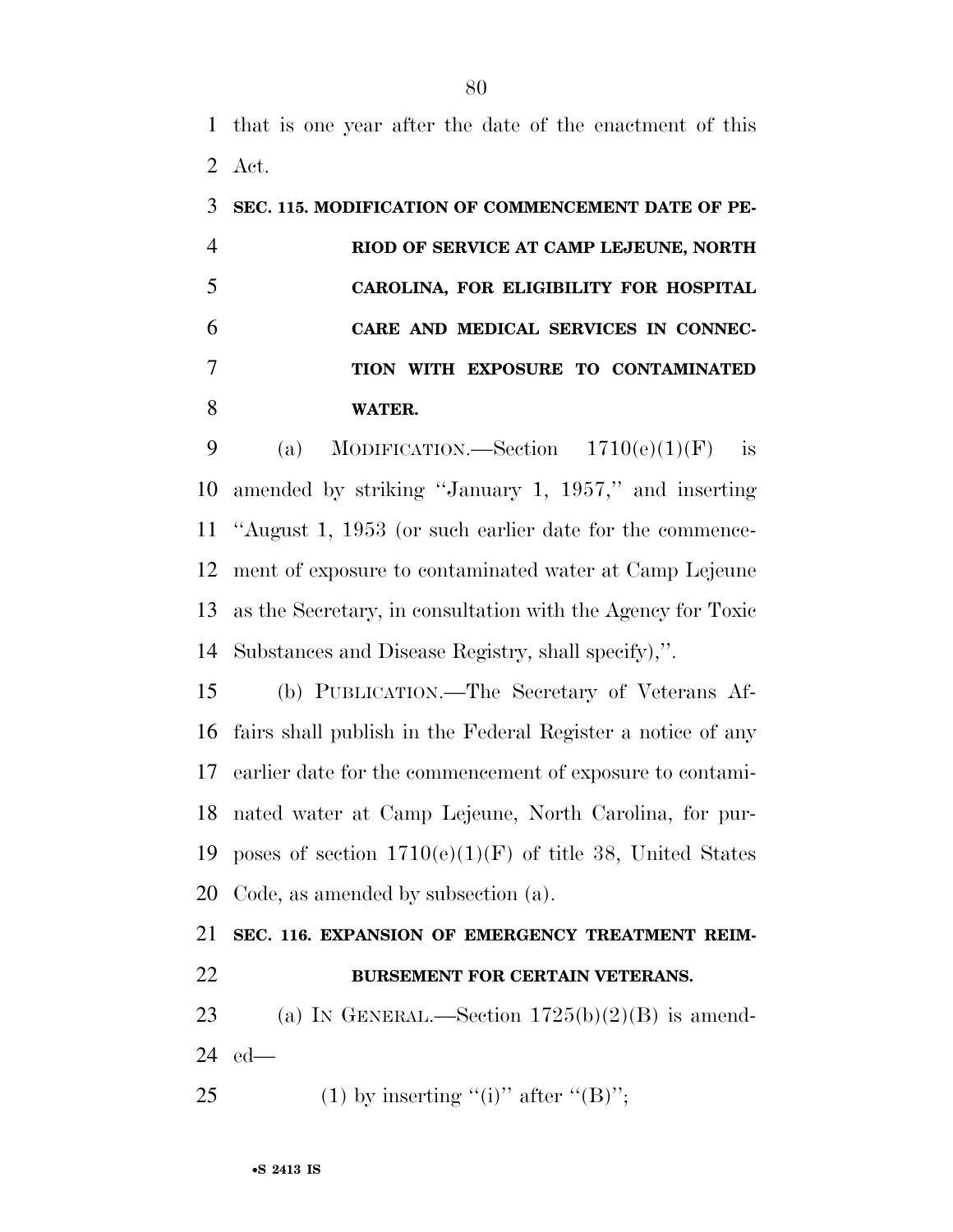(2) by striking the period at the end and insert- $2 \qquad \text{ing ``; or''; and}$  (3) by adding at the end the following: 4 "(ii) the veteran was unable to receive care under this chapter within such 24-month period be- cause of a waiting period imposed by the Depart- ment with respect to a new patient examination of such veteran.''. (b) EFFECTIVE DATE.—The amendments made by subsection (a) shall take effect on the date that is one year after the date of the enactment of this Act. **SEC. 117. EXTENSION OF SUNSET DATE REGARDING TRANS- PORTATION OF INDIVIDUALS TO AND FROM FACILITIES OF DEPARTMENT OF VETERANS AFFAIRS AND REQUIREMENT OF REPORT.**  (a) EXTENSION OF SUNSET DATE.—Subsection (a)(2) of section 111A is amended by striking ''December 31, 2014'' and inserting ''September 30, 2016''. (b) FUNDING AVAILABLE.—Such section is further amended by adding at the end the following new sub- section:  $\cdot$  "(c) FUNDING.—There is hereby authorized to be ap- propriated to the Department to carry out this section the following: 25 "(1) For fiscal year 2014, \$2,000,000.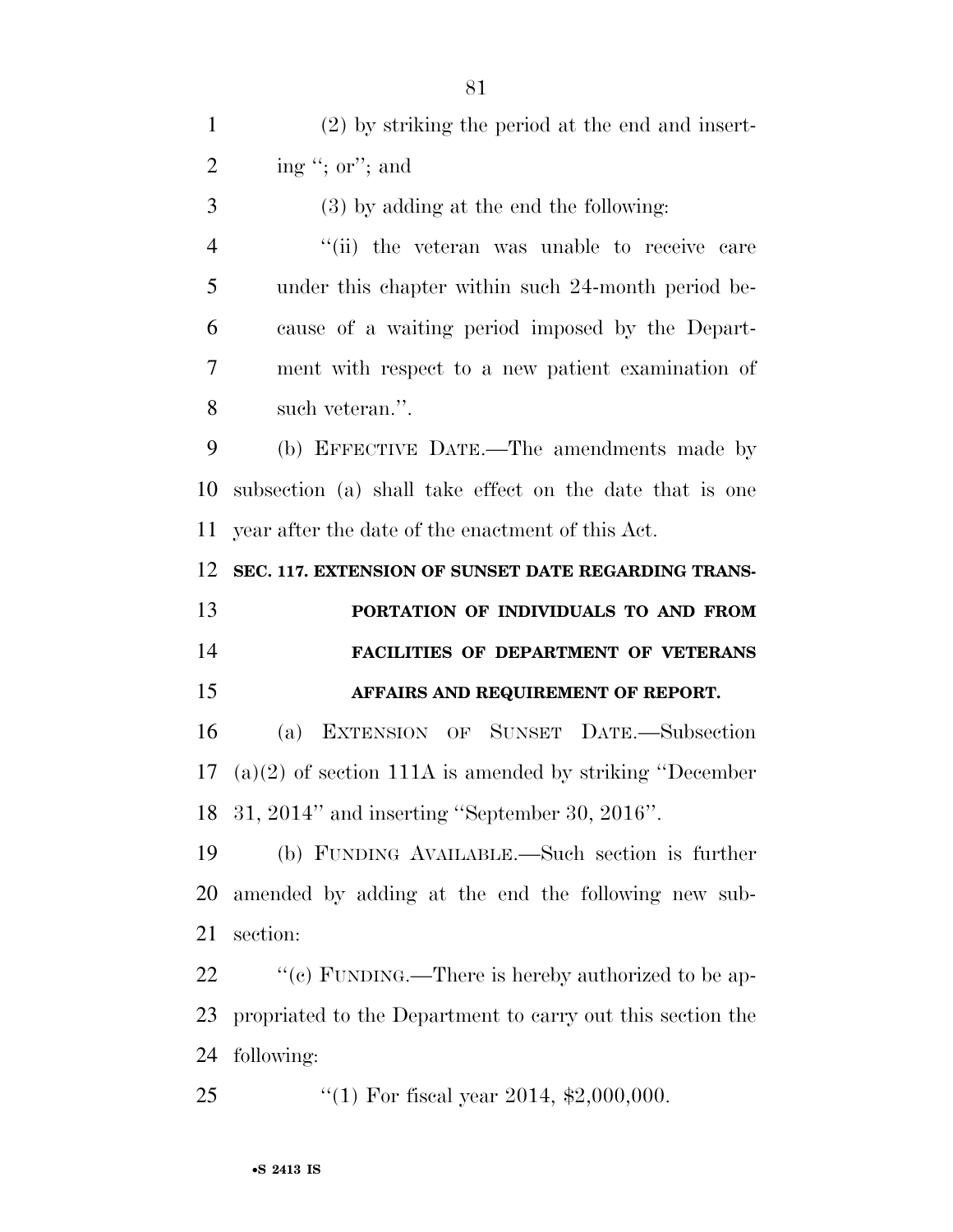(c) REPORT.—Not later than one year after the date of the enactment of this Act, the Secretary shall submit to the Committee on Veterans' Affairs of the Senate and the Committee on Veterans' Affairs of the House of Rep-resentatives a report on—

 (1) the efforts of the Secretary to carry out the transportation services required by section 111A(a) of title 38, United States Code;

 (2) the utilization of those services by covered veterans; and

 (3) the feasibility and advisability of the con- tinuation of the provision of such services after Sep-tember 30, 2015.

**SEC. 118. EXTENSION AND MODIFICATION OF PILOT PRO-**

**GRAM ON ASSISTED LIVING SERVICES FOR** 

**VETERANS WITH TRAUMATIC BRAIN INJURY.** 

 (a) EXTENSION OF PROGRAM.—Subsection (a) of section 1705 of the National Defense Authorization Act for Fiscal Year 2008 (Public Law 110–181; 38 U.S.C. 1710C note) is amended by striking ''a five-year'' and in-serting ''an eight-year''.

 (b) MODIFICATION OF LOCATIONS.—Subsection (b) of such section is amended—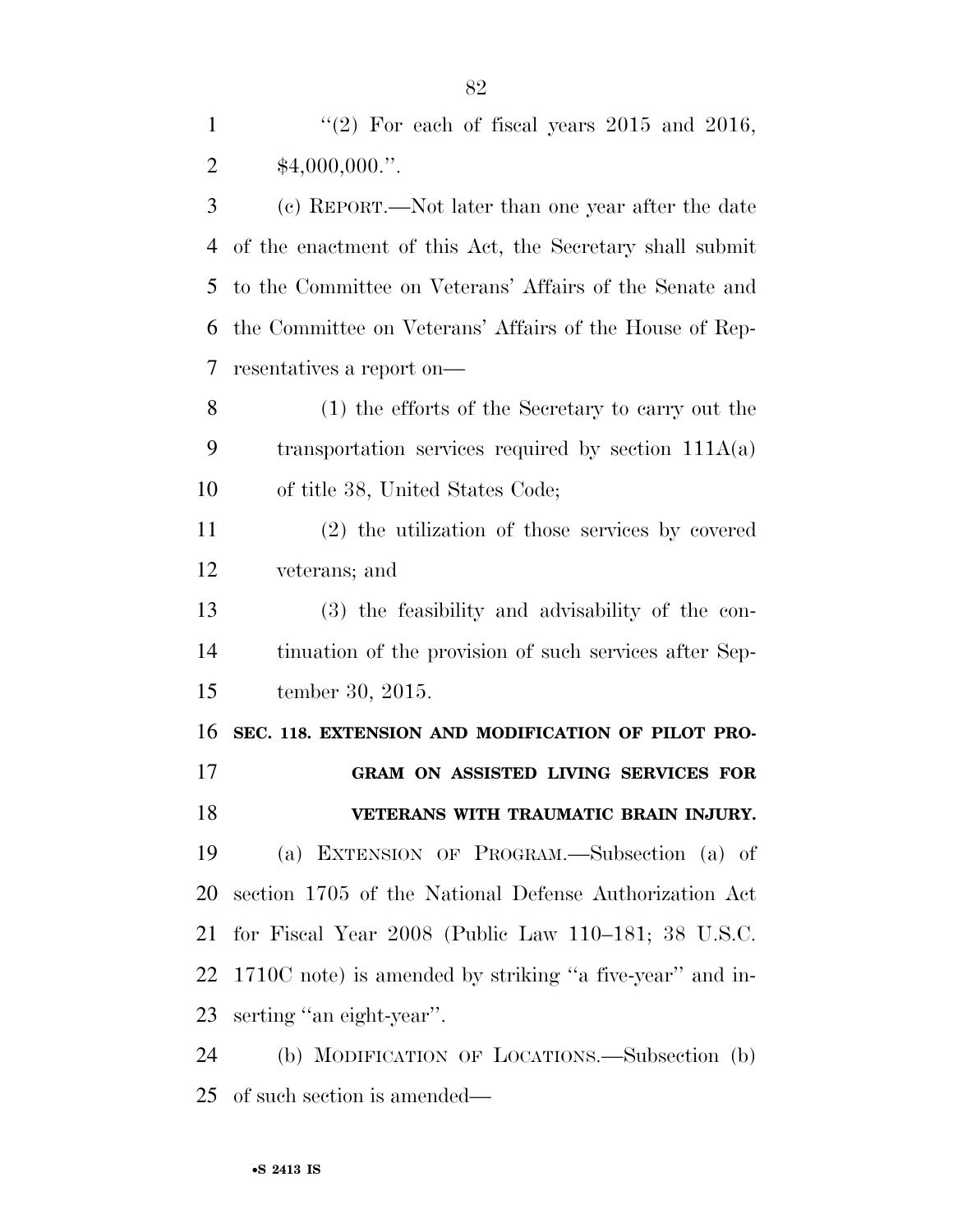| $\mathbf{1}$   | $(1)$ by redesignating paragraph $(2)$ as para-            |
|----------------|------------------------------------------------------------|
| $\overline{2}$ | graph(3); and                                              |
| 3              | $(2)$ by striking paragraph $(1)$ and inserting the        |
| $\overline{4}$ | following new paragraphs:                                  |
| 5              | "(1) IN GENERAL.—The pilot program shall be                |
| 6              | carried out at locations selected by the Secretary for     |
| 7              | purposes of the pilot program.                             |
| 8              | (2)<br>LOCATED<br><b>SAME</b><br>IN<br><b>REGION</b><br>AS |
| 9              | POLYTRAUMA CENTERS. - Of the locations selected            |
| 10             | under paragraph (1), at least one location shall be        |
| 11             | in each health care region of the Veterans Health          |
| 12             | Administration of the Department of Veterans Af-           |
| 13             | fairs that contains a polytrauma center of the De-         |
| 14             | partment of Veterans Affairs.".                            |
| 15             | (c) MODIFICATION OF REPORT REQUIREMENTS.                   |
| 16             | Subsection (e) of such section is amended to read as fol-  |
| 17             | lows:                                                      |
|                | 18 $"$ (e) REPORTS.                                        |
| 19             | $``(1)$ ANNUAL REPORT.—                                    |
| 20             | "(A) IN GENERAL.—Not later than two                        |
| 21             | years after the date of the enactment of the Re-           |
| 22             | storing Veterans Trust Act of 2014, and not                |
| 23             | later than September 30 each year thereafter               |
| 24             | until 2018, the Secretary shall submit to the              |
| 25             | Committee on Veterans' Affairs of the Senate               |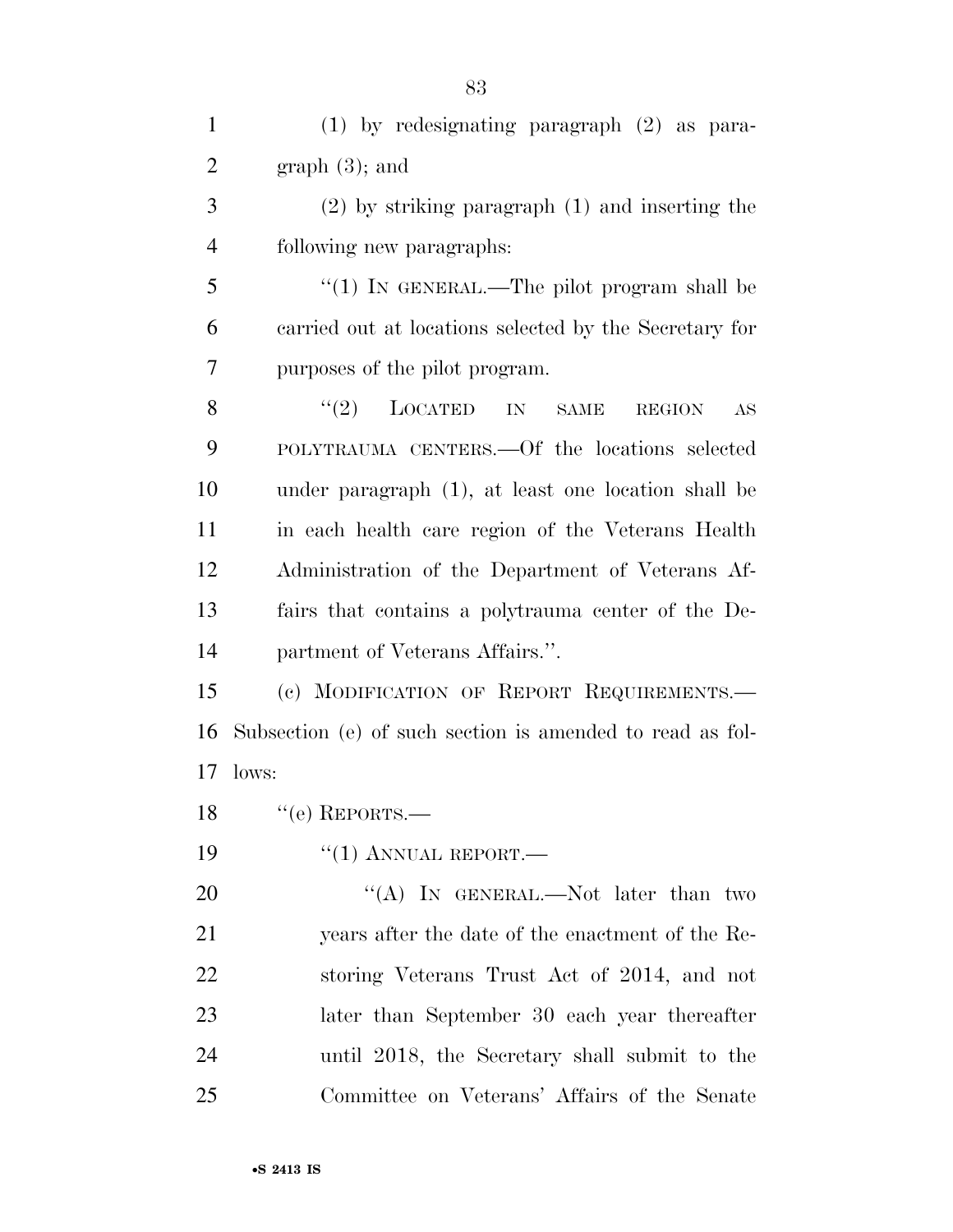| $\mathbf{1}$   | and the Committee on Veterans' Affairs of the   |
|----------------|-------------------------------------------------|
| $\overline{2}$ | House of Representatives a report on the pilot  |
| 3              | program.                                        |
| $\overline{4}$ | "(B) ELEMENTS.—Each report submitted            |
| 5              | under subparagraph $(A)$ shall include the fol- |
| 6              | lowing:                                         |
| $\tau$         | "(i) The number of individuals that             |
| 8              | participated in the pilot program during        |
| 9              | the year preceding the submission of the        |
| 10             | report.                                         |
| 11             | "(ii) The number of individuals that            |
| 12             | successfully completed the pilot program        |
| 13             | during the year preceding the submission        |
| 14             | of the report.                                  |
| 15             | "(iii) The degree to which pilot pro-           |
| 16             | gram participants and family members of         |
| 17             | pilot program participants were satisfied       |
| 18             | with the pilot program.                         |
| 19             | "(iv) The interim findings and conclu-          |
| 20             | sions of the Secretary with respect to the      |
| 21             | success of the pilot program and rec-           |
| 22             | ommendations for improvement.                   |
| 23             | $``(2)$ FINAL REPORT.—                          |
| 24             | "(A) IN GENERAL.—Not later than<br>60           |

days after the completion of the pilot program,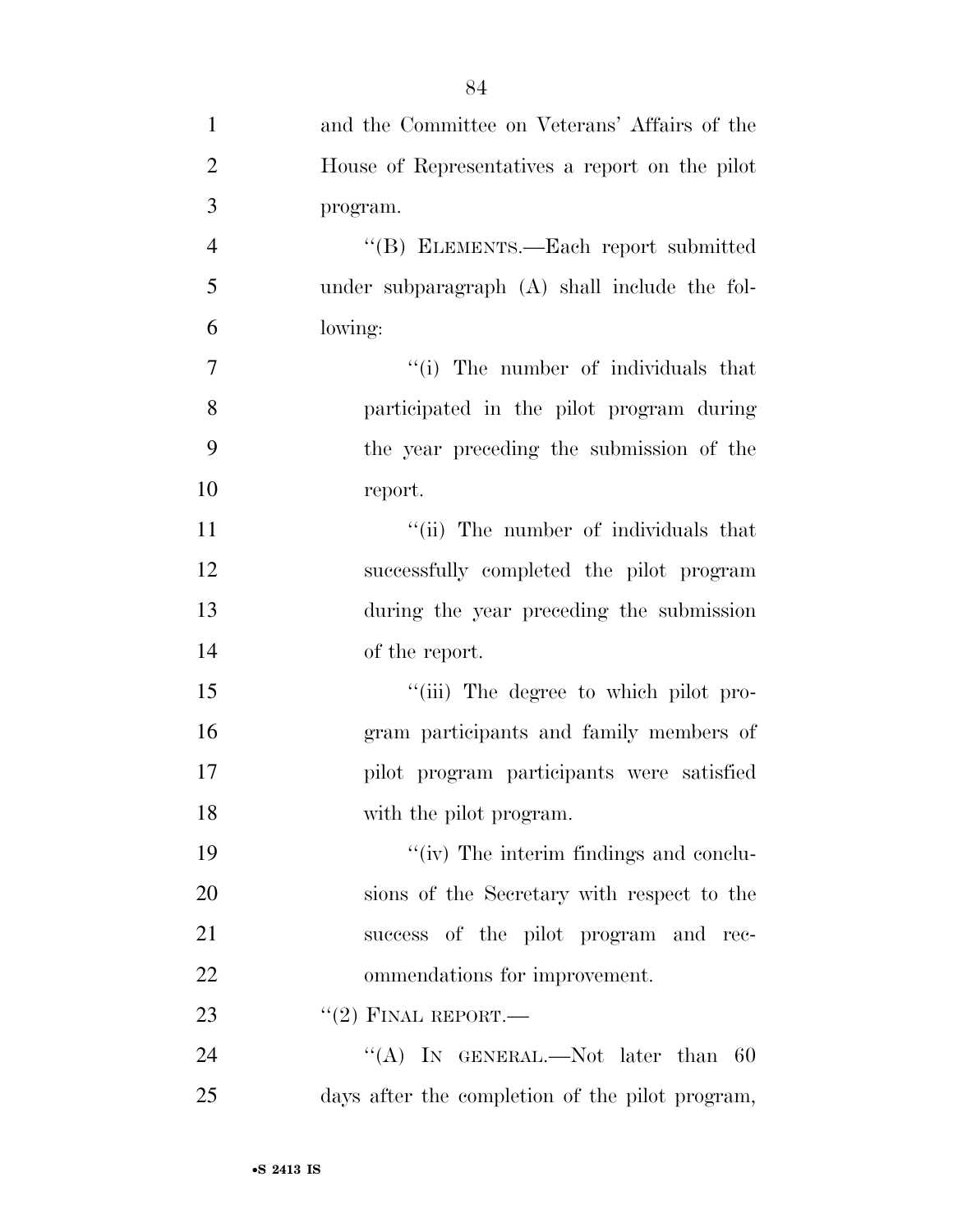| $\mathbf{1}$   | the Secretary shall submit to the Committee on   |
|----------------|--------------------------------------------------|
| $\overline{2}$ | Veterans' Affairs of the Senate and the Com-     |
| 3              | mittee on Veterans' Affairs of the House of      |
| $\overline{4}$ | Representatives a final report on the pilot pro- |
| 5              | gram.                                            |
| 6              | "(B) ELEMENTS.—The final report re-              |
| 7              | quired by subparagraph (A) shall include the     |
| 8              | following:                                       |
| 9              | "(i) A description of the pilot pro-             |
| 10             | gram.                                            |
| 11             | "(ii) An assessment of the utility of            |
| 12             | the activities under the pilot program in        |
| 13             | enhancing the rehabilitation, quality of life,   |
| 14             | and community reintegration of veterans          |
| 15             | with traumatic brain injury, including com-      |
| 16             | plex mild traumatic brain injury.                |
| 17             | "(iii) Such recommendations as the               |
| 18             | Secretary considers appropriate regarding        |
| 19             | improving the pilot program.".                   |
| 20             | (d) MODIFICATION OF DEFINITIONS.—                |
| 21             | (1) COMMUNITY-BASED BRAIN INJURY RESI-           |
| 22             | DENTIAL REHABILITATIVE CARE SERVICES.-Such       |
| 23             | section is further amended—                      |
| 24             | (A) in the section heading, by striking          |
| 25             | "ASSISTED LIVING" and inserting "COMMU-          |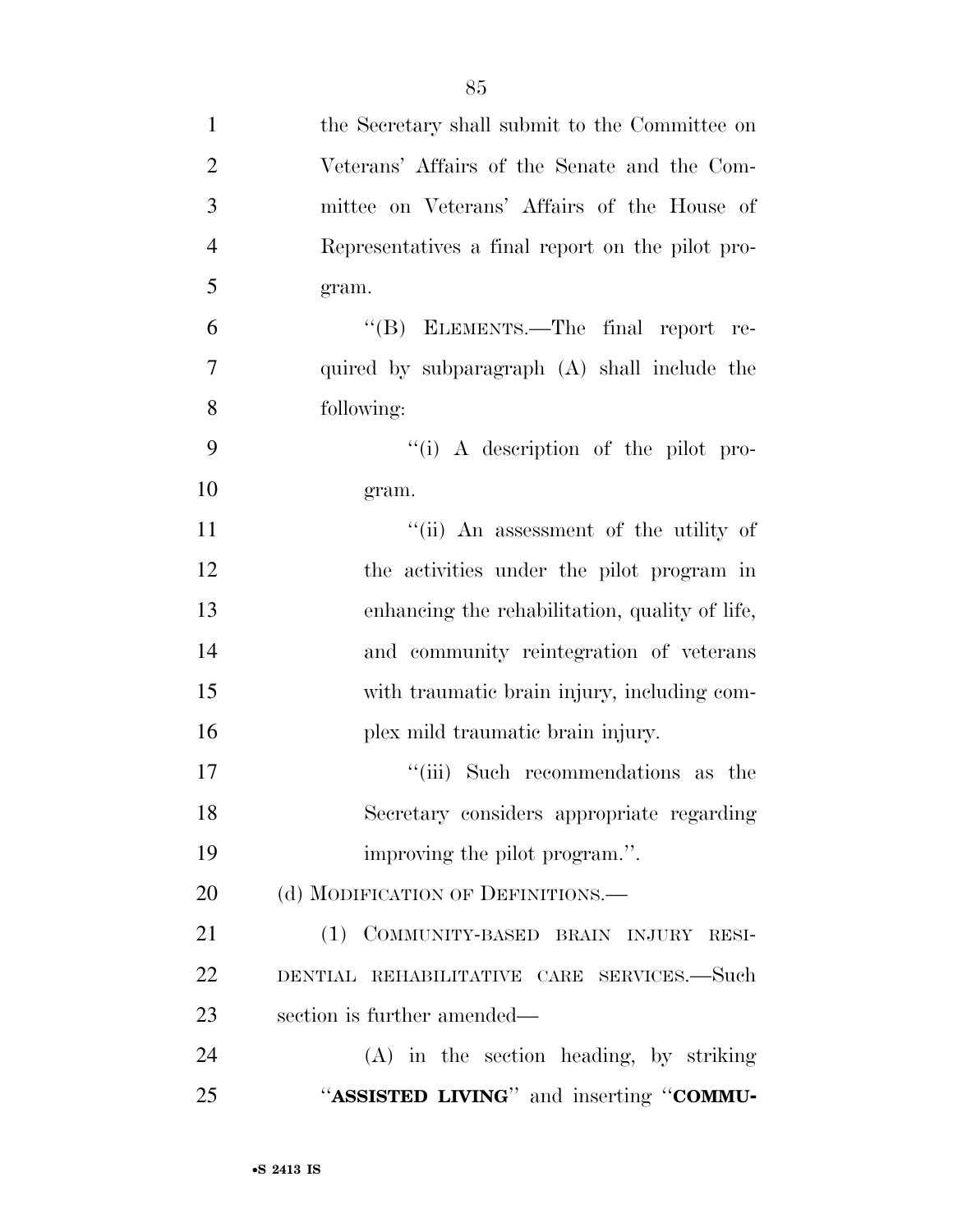| $\mathbf{1}$   | NITY-BASED BRAIN INJURY RESIDENTIAL                        |
|----------------|------------------------------------------------------------|
| $\overline{2}$ | REHABILITATIVE CARE";                                      |
| 3              | (B) in subsection (c), in the subsection                   |
| $\overline{4}$ | heading, by striking "ASSISTED LIVING" and                 |
| 5              | inserting "COMMUNITY-BASED BRAIN INJURY                    |
| 6              | RESIDENTIAL REHABILITATIVE CARE";                          |
| 7              | (C) by striking "assisted living" each place               |
| 8              | it appears, and inserting "community-based                 |
| 9              | brain injury rehabilitative care"; and                     |
| 10             | (D) in subsection $(f)(1)$ , by striking "and              |
| 11             | personal care" and inserting "rehabilitation,              |
| 12             | and personal care".                                        |
| 13             | (2) ELIGIBLE VETERAN.—Subsection $(f)(3)$ of               |
| 14             | such section is amended—                                   |
| 15             | (A) in subparagraph $(C)$ , by striking ";                 |
| 16             | and" and inserting a semicolon;                            |
| 17             | $(B)$ in subparagraph $(D)$ , by striking the              |
| 18             | period at the end and inserting "; and"; and               |
| 19             | (C) by adding at the end the following new                 |
| 20             | subparagraph:                                              |
| 21             | $\lq\lq(E)$ has a traumatic brain injury that is           |
| 22             | classified as complex-mild to severe.".                    |
| 23             | (e) AUTHORIZATION OF APPROPRIATIONS.—There is              |
| 24             | authorized to be appropriated for the Department of Vet-   |
| 25             | erans Affairs for fiscal year $2015$ \$46,000,000 to carry |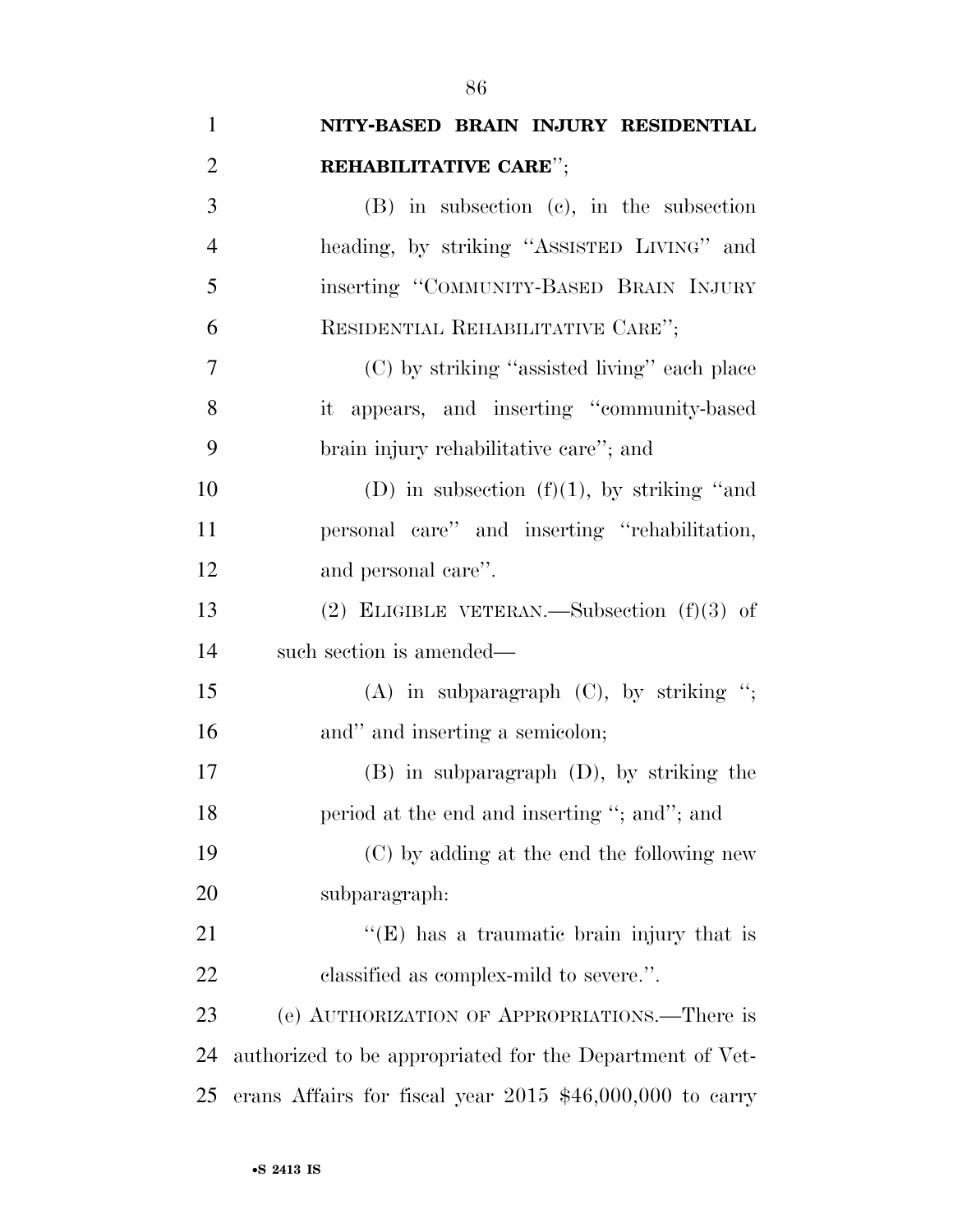out the pilot program under section 1705 of the National Defense Authorization Act for Fiscal Year 2008 (Public Law 110–181; 38 U.S.C. 1710C note), as amended by this section. The amount so authorized to be appropriated shall be available for obligation for the three-year period begin- ning on the date that is one year after the date of the enactment of this Act. (f) EFFECTIVE DATE.—The amendments made by this section shall take effect on October 1, 2014.

 **SEC. 119. REAUTHORIZATION AND MODIFICATION OF PILOT PROGRAM OF ENHANCED CONTRACT CARE AUTHORITY FOR HEALTH CARE NEEDS OF VETERANS.** 

 Section 403 of the Veterans' Mental Health and Other Care Improvements Act of 2008 (Public Law 110– 387; 38 U.S.C. 1703 note) is amended—

17 (1) in subsection  $(a)$ —

 (A) in paragraph (2), by striking ''120 days after the date of the enactment of this Act'' and inserting ''90 days after the date of the enactment of the Restoring Veterans Trust Act of 2014''; and

 (B) by amending paragraph (4) to read as follows: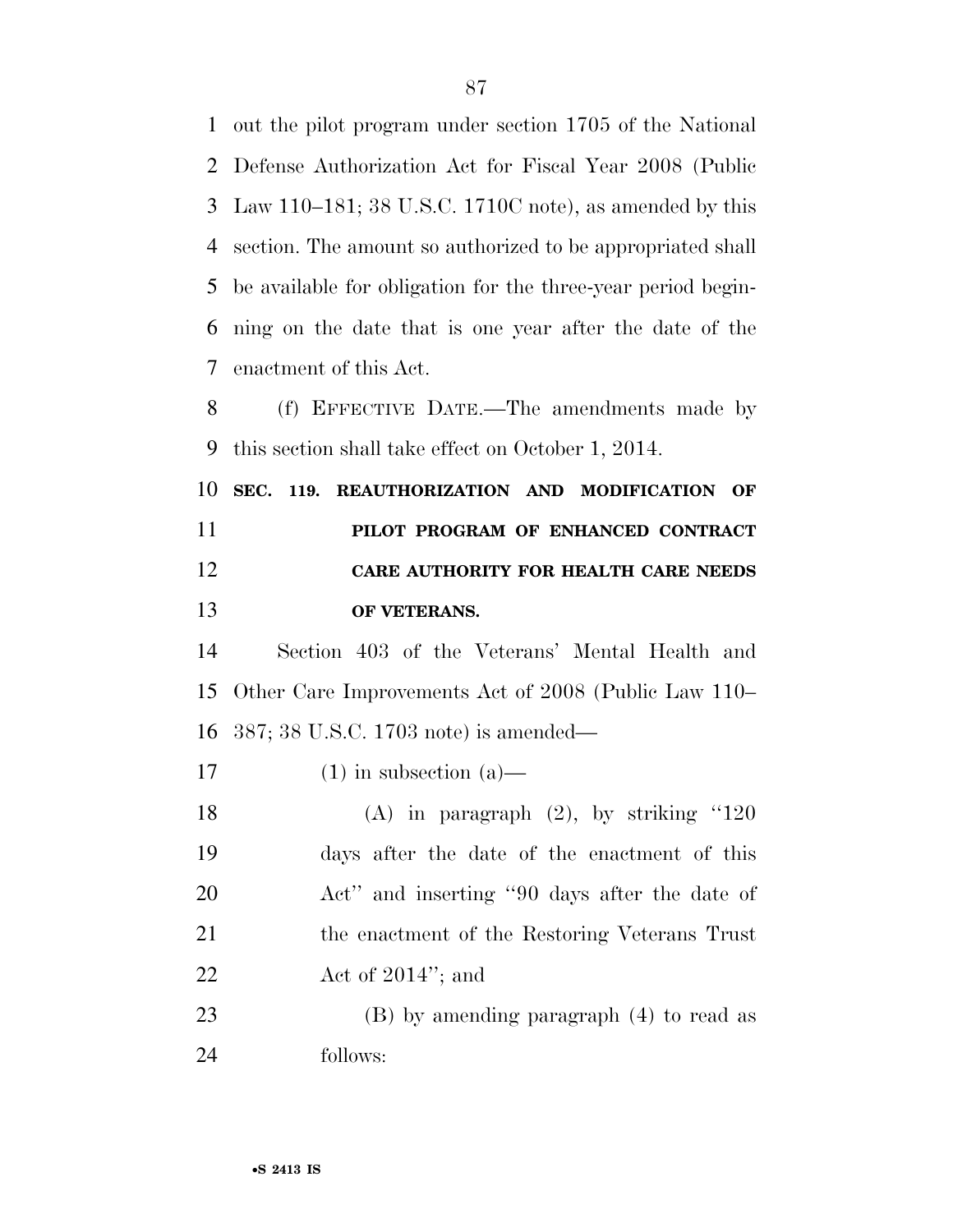| $\mathbf{1}$   | ``(4)<br>PROGRAM LOCATIONS.—The Secretary                  |
|----------------|------------------------------------------------------------|
| $\overline{2}$ | shall carry out the pilot program at locations in the      |
| 3              | following Veterans Integrated Service Networks (and        |
| $\overline{4}$ | such other locations as the Secretary considers ap-        |
| 5              | propriate):                                                |
| 6              | "(A) Veterans Integrated Service Network                   |
| 7              | 1.                                                         |
| 8              | "(B) Veterans Integrated Service Network                   |
| 9              | 6.                                                         |
| 10             | "(C) Veterans Integrated Service Network                   |
| 11             | 15.                                                        |
| 12             | "(D) Veterans Integrated Service Network                   |
| 13             | 18.                                                        |
| 14             | "(E) Veterans Integrated Service Network                   |
| 15             | $19.$ ";                                                   |
| 16             | $(2)$ by amending subsection (b) to read as fol-           |
| 17             | lows:                                                      |
| 18             | "(b) COVERED VETERANS.—For purposes of the                 |
| 19             | pilot program under this section, a covered veteran is any |
| 20             | rural or highly rural veteran who—                         |
| 21             | $``(1)$ is—                                                |
| 22             | $\lq\lq$ enrolled in the system of patient en-             |
| 23             | rollment established under section $1705(a)$ of            |
| 24             | title 38, United States Code;                              |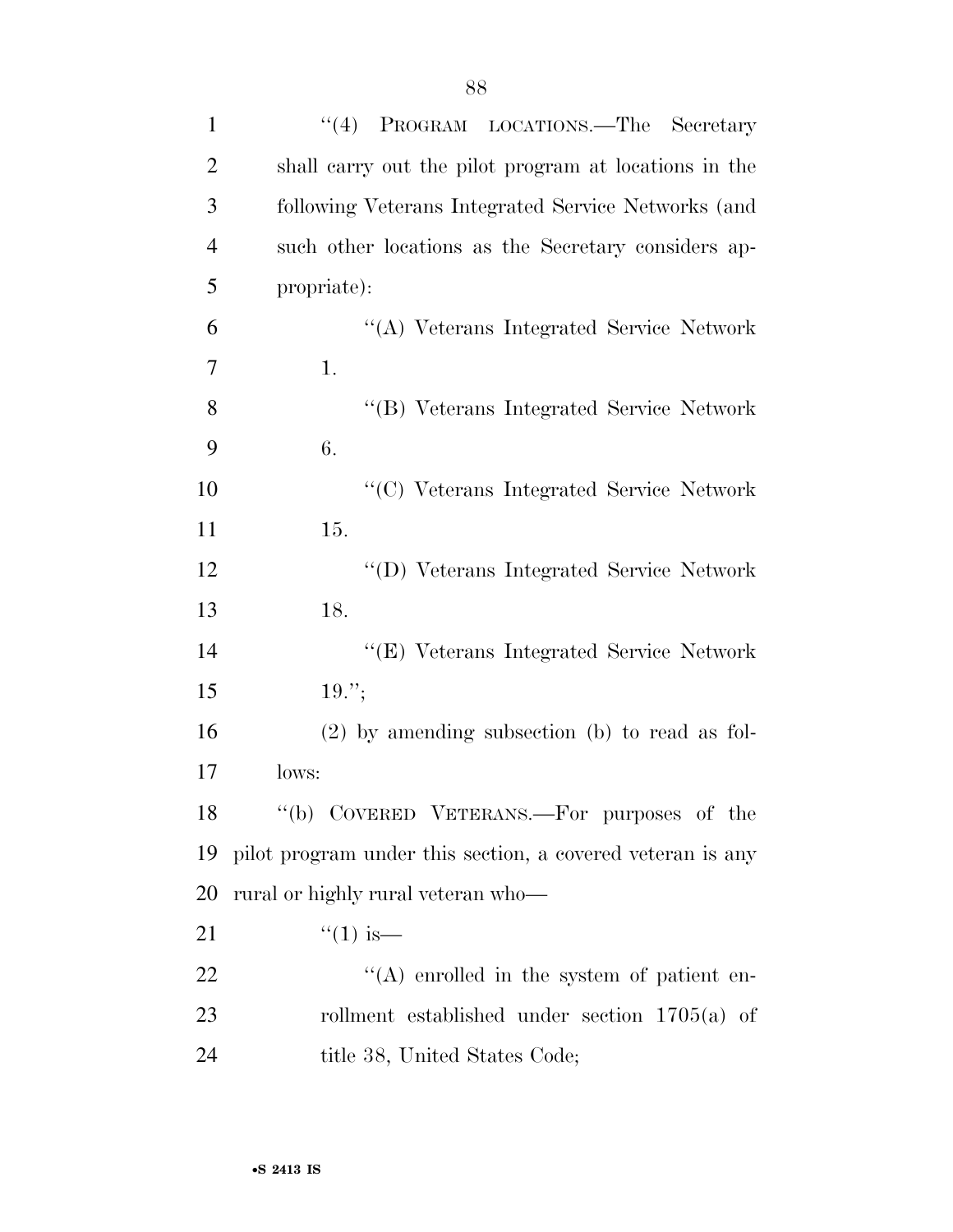| $\mathbf{1}$   | $\lq\lq$ (B) eligible for health care under the laws |
|----------------|------------------------------------------------------|
| $\overline{2}$ | administered by the Secretary and enrolls in         |
| 3              | such system of patient enrollment not later          |
| $\overline{4}$ | than 30 days after the veteran begins receiving      |
| 5              | covered health services under the pilot program;     |
| 6              | <b>or</b>                                            |
| 7              | "(C) eligible for health care under section          |
| 8              | $1710(e)(3)$ of such title; and                      |
| 9              | $\cdot\cdot\cdot(2)$ resides in a location that is—  |
| 10             | "(A) more than 60 minutes driving dis-               |
| 11             | tance from the nearest Department health care        |
| 12             | facility providing primary care services, if the     |
| 13             | veteran is seeking such services;                    |
| 14             | "(B) more than $120$ minutes driving dis-            |
| 15             | tance from the nearest Department health care        |
| 16             | facility providing acute hospital care, if the vet-  |
| 17             | eran is seeking such care; or                        |
| 18             | $\lq\lq$ more than 240 minutes driving dis-          |
| 19             | tance from the nearest Department health care        |
| 20             | facility providing tertiary care, if the veteran is  |
| 21             | seeking such care.";                                 |
| 22             | $(3)$ by redesignating subsection $(h)$ as sub-      |
| 23             | section $(j)$ ;                                      |
| 24             | $(4)$ by inserting after subsection $(g)$ the fol-   |
| 25             | lowing new subsections:                              |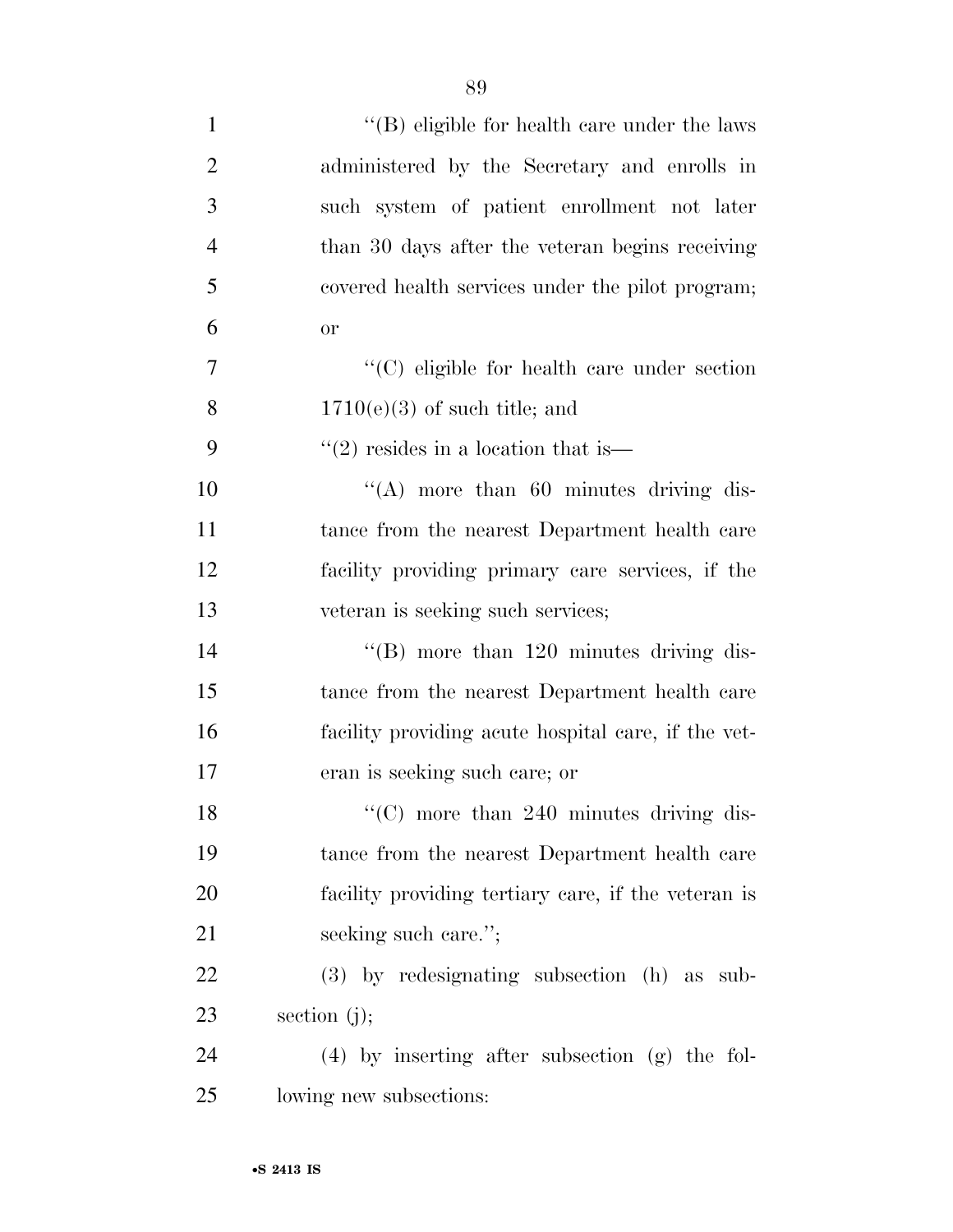''(h) APPOINTMENTS.—In carrying out the pilot pro- gram under this section, the Secretary shall ensure that medical appointments for veterans occur during the 30- day period beginning on the date that is 15 days after the date on which the appointment is requested. ''(i) OUTREACH.—The Secretary shall ensure that a veteran eligible for the pilot program under this section is informed of such program.''; and 9 (5) in paragraph  $(2)(B)$  of subsection (j), as re- designated by paragraph (3) of this section, by strik- ing the semicolon at the end and inserting ''; and''. **Subtitle C—Health Care Administration SEC. 121. EXTENSION OF DEPARTMENT OF VETERANS AF- FAIRS HEALTH PROFESSIONAL SCHOLAR- SHIP PROGRAM.**  Section 7619 is amended by striking ''December 31, 2014'' and inserting ''December 31, 2019''. **SEC. 122. EXPANSION OF AVAILABILITY OF PROSTHETIC AND ORTHOTIC CARE FOR VETERANS.**  (a) ESTABLISHMENT OR EXPANSION OF ADVANCED DEGREE PROGRAMS TO EXPAND AVAILABILITY OF PRO- VISION OF CARE.—The Secretary of Veterans Affairs shall work with institutions of higher education to develop part-

nerships for the establishment or expansion of programs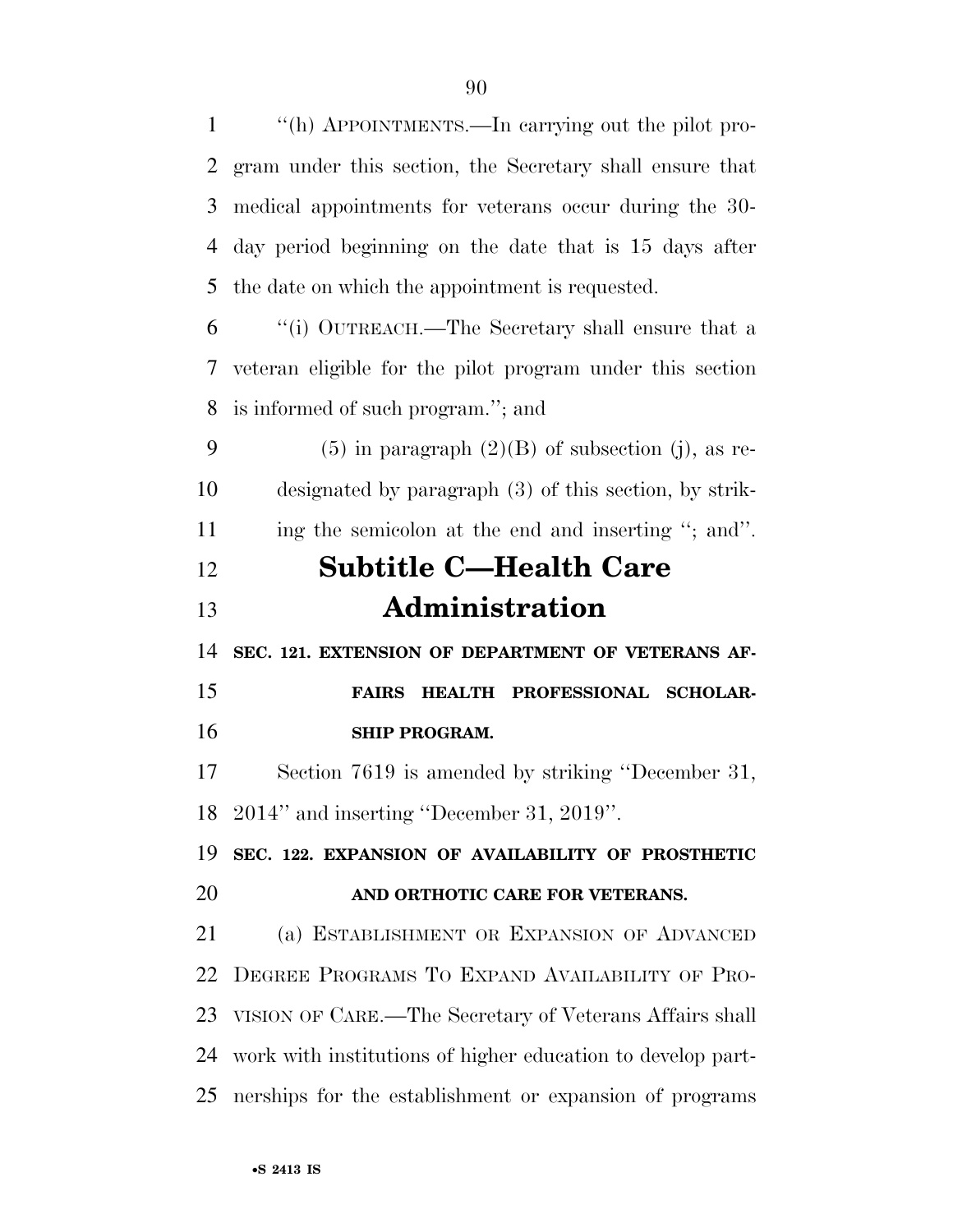of advanced degrees in prosthetics and orthotics in order to improve and enhance the availability of high quality prosthetic and orthotic care for veterans.

 (b) REPORT.—Not later than one year after the date of the enactment of this Act, the Secretary shall submit to the Committee on Veterans' Affairs of the Senate and the Committee on Veterans' Affairs of the House of Rep- resentatives a report setting forth a plan for carrying out subsection (a). The Secretary shall develop the plan in consultation with veterans service organizations, institu- tions of higher education with accredited degree programs in prosthetics and orthotics, and representatives of the prosthetics and orthotics field.

(c) FUNDING.—

 (1) AUTHORIZATION OF APPROPRIATIONS.— There is hereby authorized to be appropriated for fiscal year 2015 for the Department of Veterans Af-fairs, \$10,000,000 to carry out this section.

 (2) AVAILABILITY.—The amount authorized to be appropriated by paragraph (1) shall remain avail-able for expenditure until September 30, 2017.

### **SEC. 123. LIMITATION ON EXPANSION OF DIALYSIS PILOT PROGRAM.**

 (a) LIMITATION.—The Secretary of Veterans Affairs shall not expand the dialysis pilot program to, or expand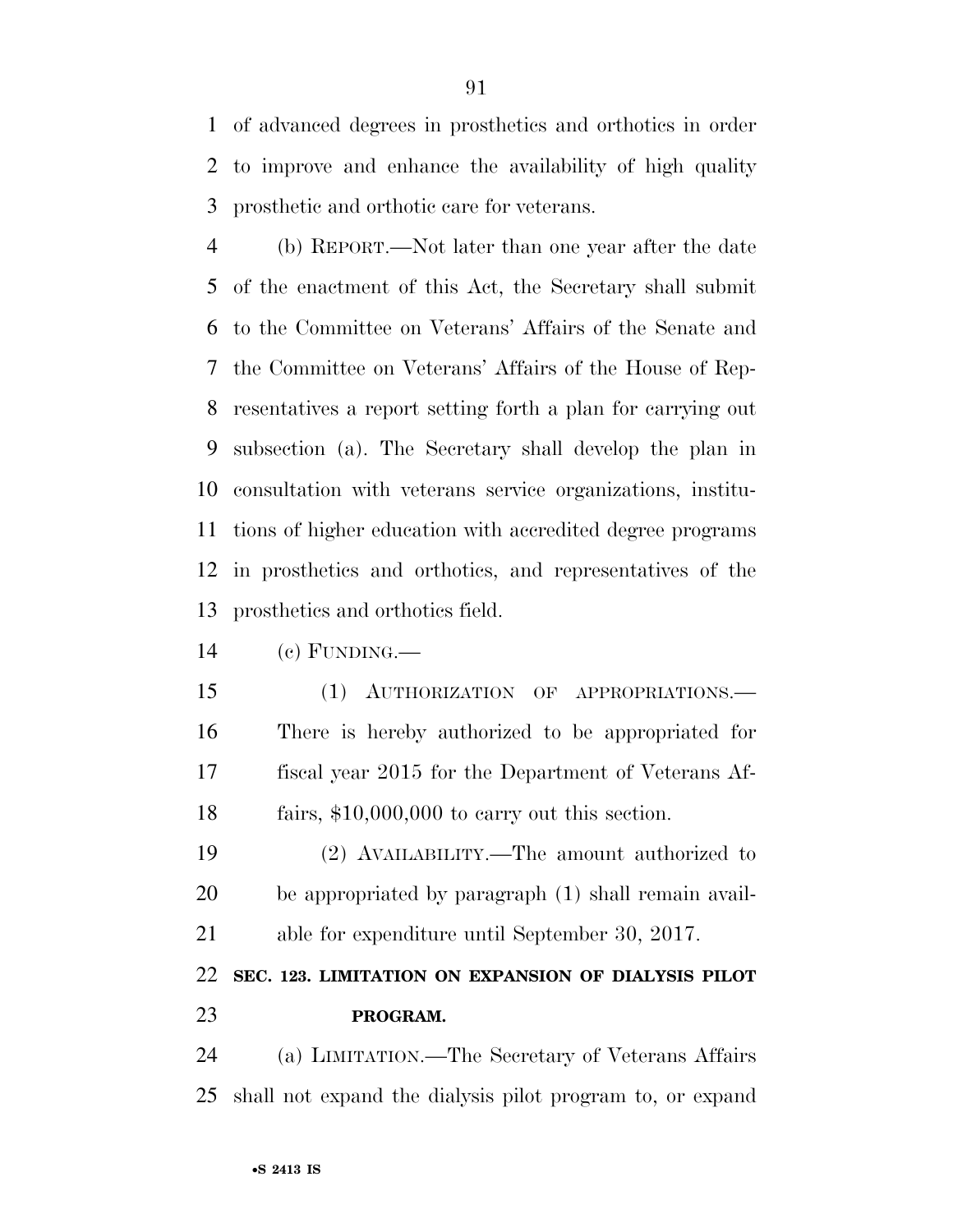| 1              | the capacity to provide additional dialysis care at, any fa- |
|----------------|--------------------------------------------------------------|
| 2              | cility owned or leased by the Department that is not an      |
| 3              | initial facility until after the date that—                  |
| $\overline{4}$ | (1) the Secretary has implemented the dialysis               |
| 5              | pilot program at each initial facility for a period of       |
| 6              | not less than two years;                                     |
| 7              | (2) an independent analysis of the dialysis pilot            |
| 8              | program has been conducted at each initial facility,         |
| 9              | including a consideration and comparison of factors          |
| 10             | including—                                                   |
| 11             | (A) the ability of veterans to access care                   |
| 12             | under the dialysis pilot program;                            |
| 13             | (B) the quality of care provided under the                   |
| 14             | dialysis pilot program; and                                  |
| 15             | (C) the satisfaction of veterans who have                    |
| 16             | received treatment under the dialysis pilot pro-             |
| 17             | gram; and                                                    |
| 18             | (3) the report required by subsection (b) has                |
| 19             | been submitted.                                              |
| 20             | (b) REPORT.—Not later than 60 days after the date            |
| 21             | of the completion of the independent analysis required by    |
| 22             | subsection $(a)(2)$ , the Secretary shall submit to Congress |
| 23             | a report that—                                               |
| 24             | (1) includes the results of that independent                 |
| 25             | analysis; and                                                |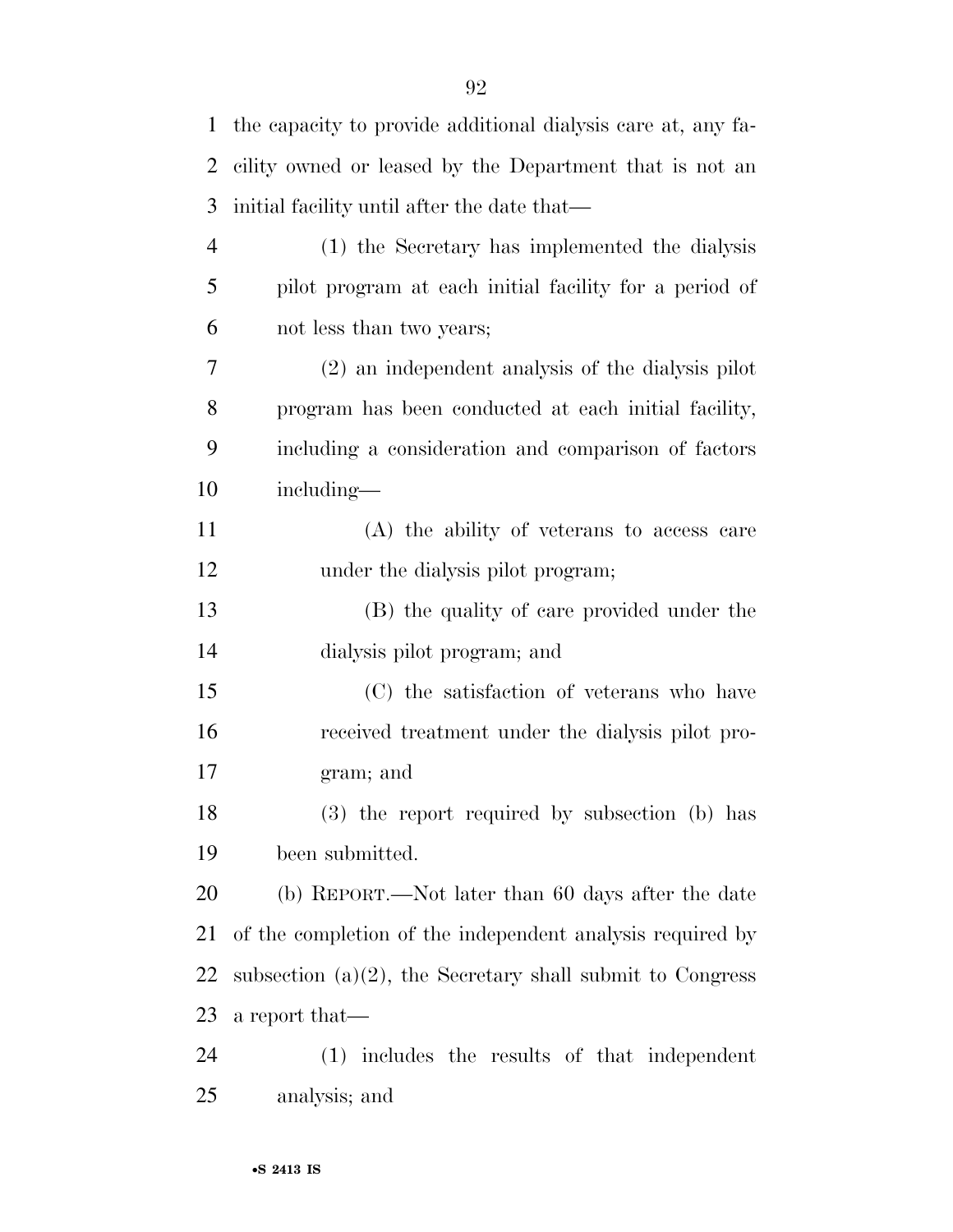(2) addresses any recommendations with re- spect to the dialysis pilot program provided in a re- port prepared by the Government Accountability Of-fice.

 (c) UTILIZATION OF EXISTING DIALYSIS RE- SOURCES.—In order to increase the access of veterans to dialysis care and decrease the travel time of such veterans to receive such care, the Secretary shall fully utilize exist- ing dialysis resources of the Department, including any community dialysis provider with which the Department has entered into a contract or agreement for the provision of such care.

(d) DEFINITIONS.—In this section:

 (1) DIALYSIS PILOT PROGRAM.—The term ''di- alysis pilot program'' means the pilot demonstration program established by the Secretary in 2009 to provide dialysis care to patients at certain outpatient facilities operated by the Department of Veterans Affairs.

 (2) INITIAL FACILITY.—The term ''initial facil- ity'' means one of the four outpatient facilities iden- tified by the Secretary to participate in the dialysis pilot program prior to the date of the enactment of this Act.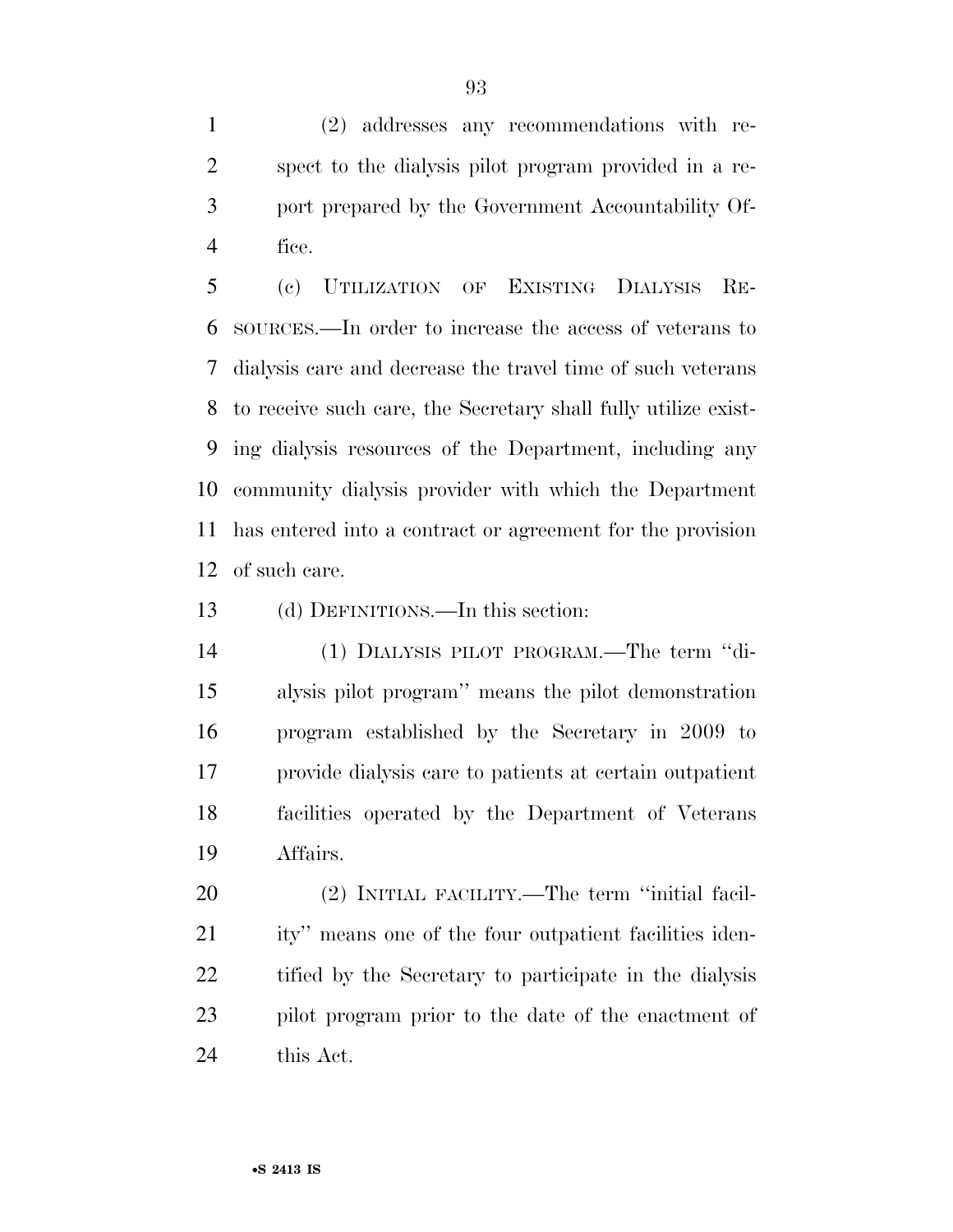(e) EFFECTIVE DATE.—This section shall take effect on the date that is one year after the date of the enact-ment of this Act.

## **SEC. 124. REQUIREMENT FOR DEPARTMENT OF VETERANS AFFAIRS POLICY ON REPORTING CASES OF INFECTIOUS DISEASES AT FACILITIES OF THE DEPARTMENT.**

 (a) IN GENERAL.—Subchapter II of chapter 73 is amended by adding at the end the following new section:

#### **''§ 7330B. Reporting of infectious diseases**

 ''(a) REPORTING.—The Secretary shall ensure that the Department has in effect an up-to-date policy on re- porting a notifiable infectious disease diagnosed at a facil- ity under the jurisdiction of the Secretary in accordance with the provisions of State and local law in effect where such facility is located.

 ''(b) NOTIFIABLE INFECTIOUS DISEASE.—For pur- poses of this section, a notifiable infectious disease is any infectious disease that is—

 $\frac{1}{20}$  (1) on the list of nationally notifiable diseases published by the Council of State and Territorial Epidemiologists and the Centers for Disease Control and Prevention; or

24  $(2)$  covered by a provision of law of a State that requires the reporting of infectious diseases.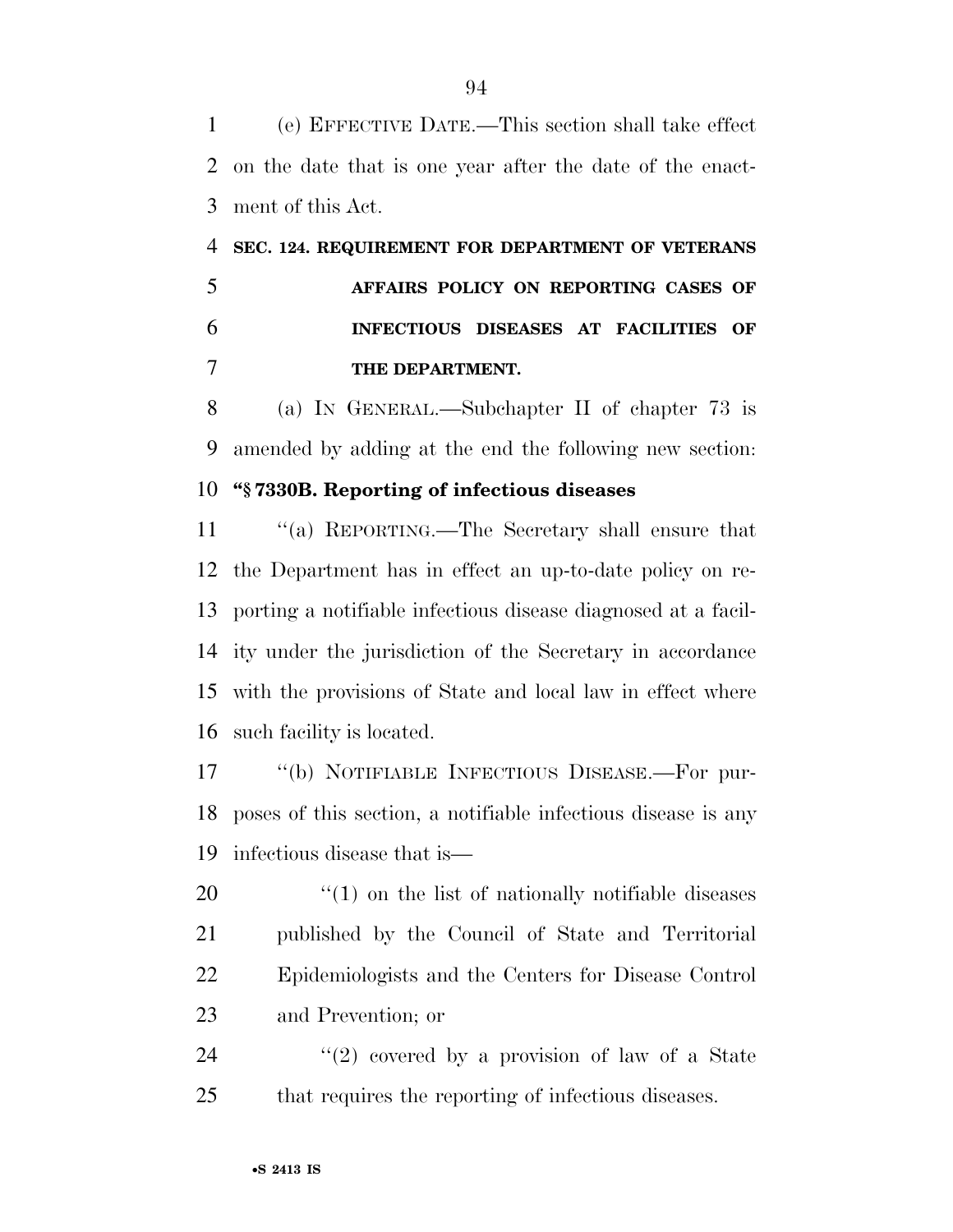''(c) PERFORMANCE MEASURES.—The Secretary shall develop performance measures to assess whether and to what degree the directors of Veterans Integrated Serv- ice Networks and Department medical centers are com-plying with the policy required by subsection (a).''.

 (b) CLERICAL AMENDMENT.—The table of sections at the beginning of chapter 73 is amended by inserting after the item relating to section 7330A the following new item:

''7330B. Reporting of infectious diseases.''.

 (c) EFFECTIVE DATE.—The amendments made by this section shall take effect on the date that is one year after the date of the enactment of this Act.

 **SEC. 125. INDEPENDENT ASSESSMENT OF THE VETERANS INTEGRATED SERVICE NETWORKS AND MED- ICAL CENTERS OF DEPARTMENT OF VET-ERANS AFFAIRS.** 

(a) CONTRACT.—

 (1) IN GENERAL.—The Secretary of Veterans Affairs shall seek to enter into a contract with an independent third party to perform the services cov-ered by this section.

 (2) TIMING.—The Secretary shall seek to enter into the contract described in paragraph (1) not later than 540 days after the date of the enactment of this Act.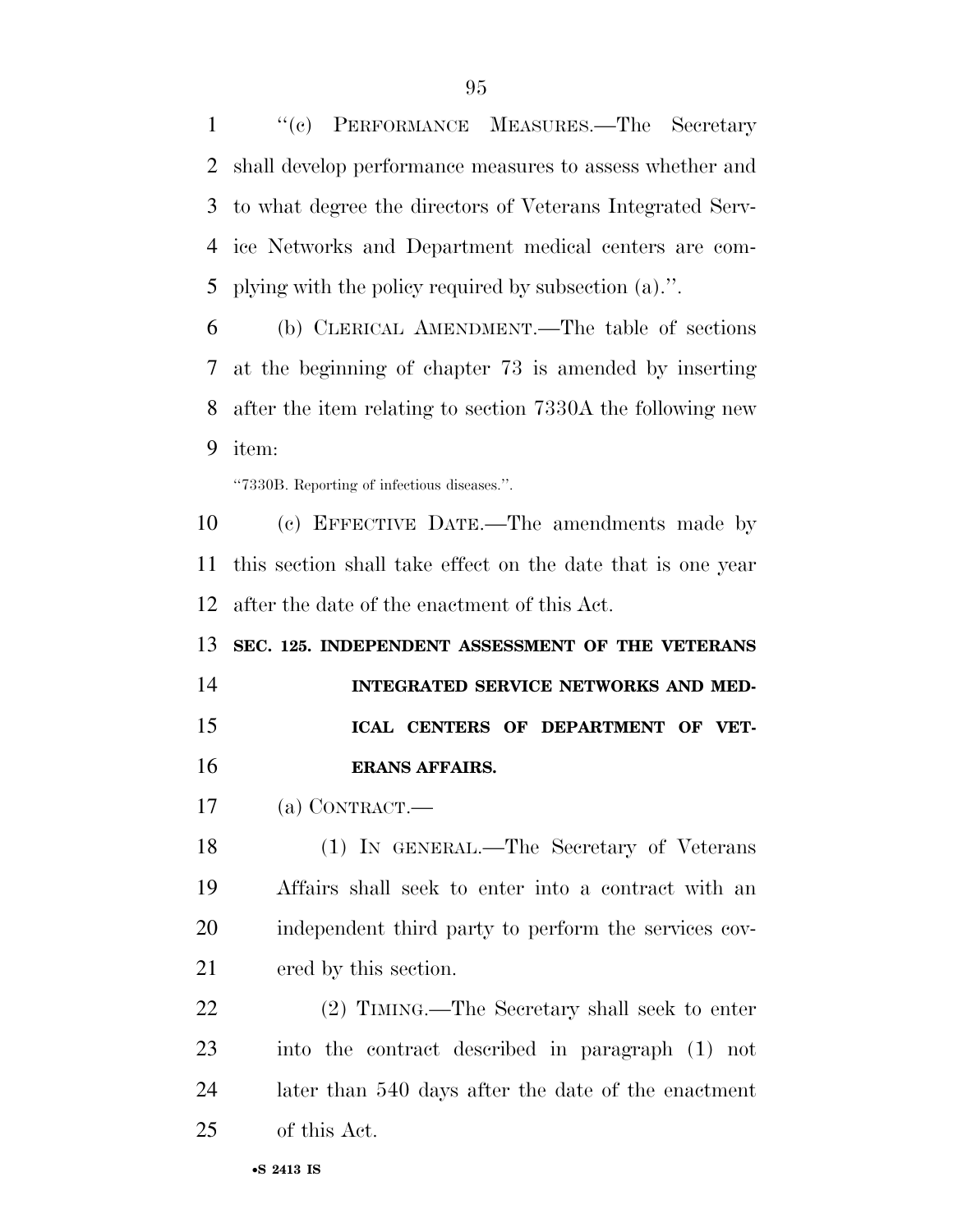| $\mathbf{1}$   | (b) INDEPENDENT STUDY.—                            |
|----------------|----------------------------------------------------|
| $\overline{2}$ | (1) IN GENERAL.—Under a contract between           |
| 3              | the Secretary and an independent third party under |
| $\overline{4}$ | this section, the third party shall carry out a    |
| 5              | study—                                             |
| 6              | (A) to assess the organizational structures        |
| 7              | of medical centers of the Department of Vet-       |
| 8              | erans Affairs; and                                 |
| 9              | (B) to improve succession planning among           |
| 10             | key leadership roles at Veterans Integrated        |
| 11             | Service Networks and medical centers of the        |
| 12             | Department.                                        |
| 13             | (2) MATTERS STUDIED AND PROPOSED.—In               |
| 14             | carrying out the study, the third party shall—     |
| 15             | (A) assess whether the organizational              |
| 16             | structure of the medical centers of the Depart-    |
| 17             | ment is effective for the furnishing of medical    |
| 18             | services, addressing issues that arise regarding   |
| 19             | the furnishing of medical services, and address-   |
| 20             | ing standard business operations;                  |
| 21             | (B) propose one organizational chart for           |
| 22             | Department medical centers with a common set       |
| 23             | of base position descriptions;                     |
| 24             | (C) propose a base set of medical positions        |
| 25             | that should be filled to ensure that the health    |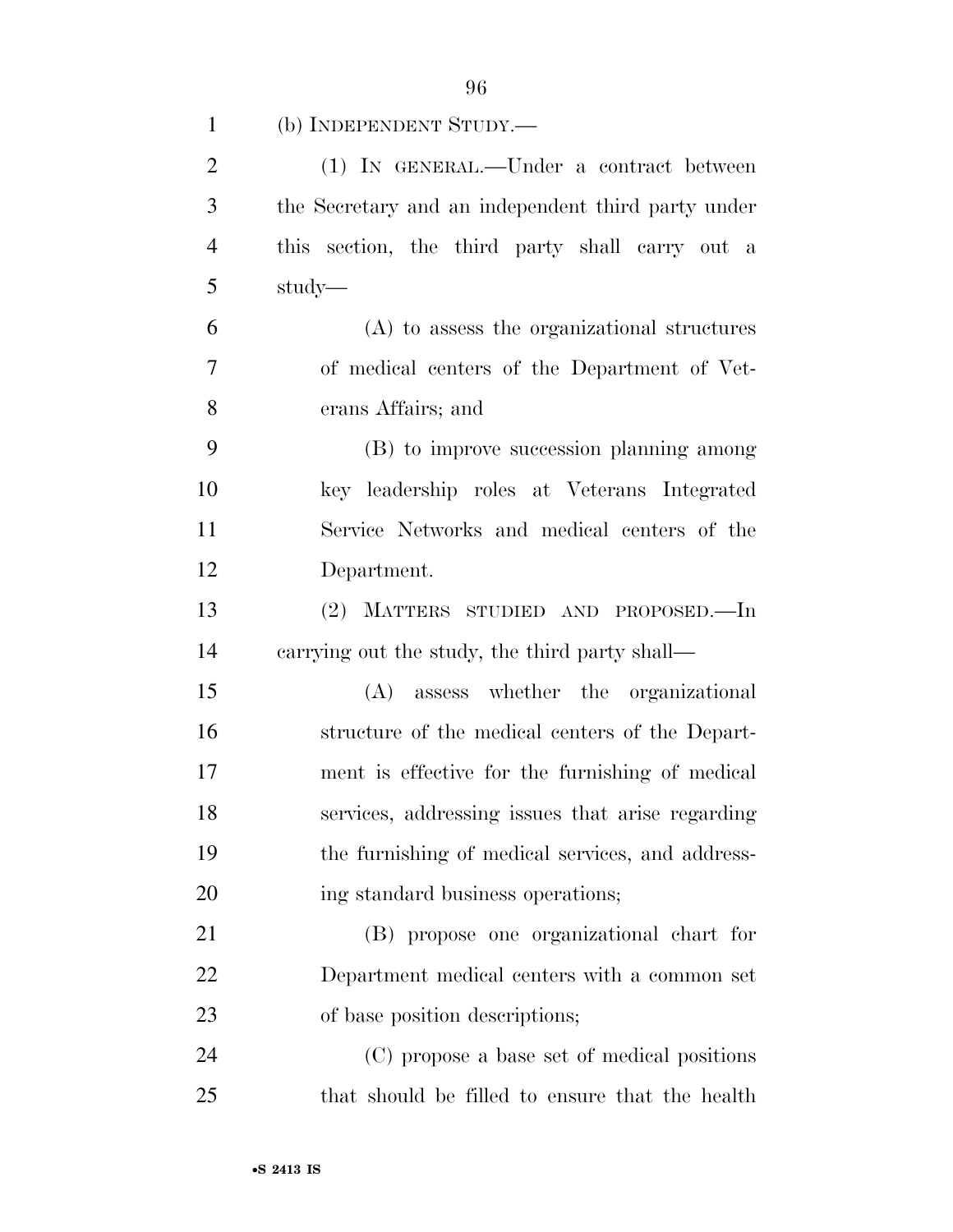| $\mathbf{1}$   | care provided to veterans by the Department is            |
|----------------|-----------------------------------------------------------|
| $\overline{2}$ | of good quality; and                                      |
| 3              | (D) identify which key leadership positions               |
| $\overline{4}$ | at Veterans Integrated Service Networks and               |
| 5              | Department medical centers should have succes-            |
| 6              | sion plans and propose how to implement such              |
| 7              | plans.                                                    |
| 8              | (3) TIMING.—The third party shall complete                |
| 9              | the study under this section not later than 270 days      |
| 10             | after entering into the contract described in sub-        |
| 11             | section (a).                                              |
| 12             | (c) REPORT.—Not later than 90 days after the date         |
| 13             | on which the third party completes the study under this   |
| 14             | section, the Secretary shall submit to the Committee on   |
| 15             | Veterans' Affairs of the Senate and the Committee on Vet- |
| 16             | erans' Affairs of the House of Representatives a report   |
| 17             | on the results of such study.                             |
| 18             | (d) EFFECTIVE DATE.—This section shall take effect        |
| 19             | on the date that is one year after the date of the enact- |
| 20             | ment of this Act.                                         |
| 21             | SEC. 126. REQUIREMENTS IN CONNECTION WITH NEXT UP-        |
| 22             | DATE OF CURRENT STRATEGIC PLAN FOR OF-                    |
| 23             | FICE OF RURAL HEALTH OF THE DEPART-                       |
| 24             | <b>MENT OF VETERANS AFFAIRS.</b>                          |
| 25             | (a) REQUIREMENTS.—                                        |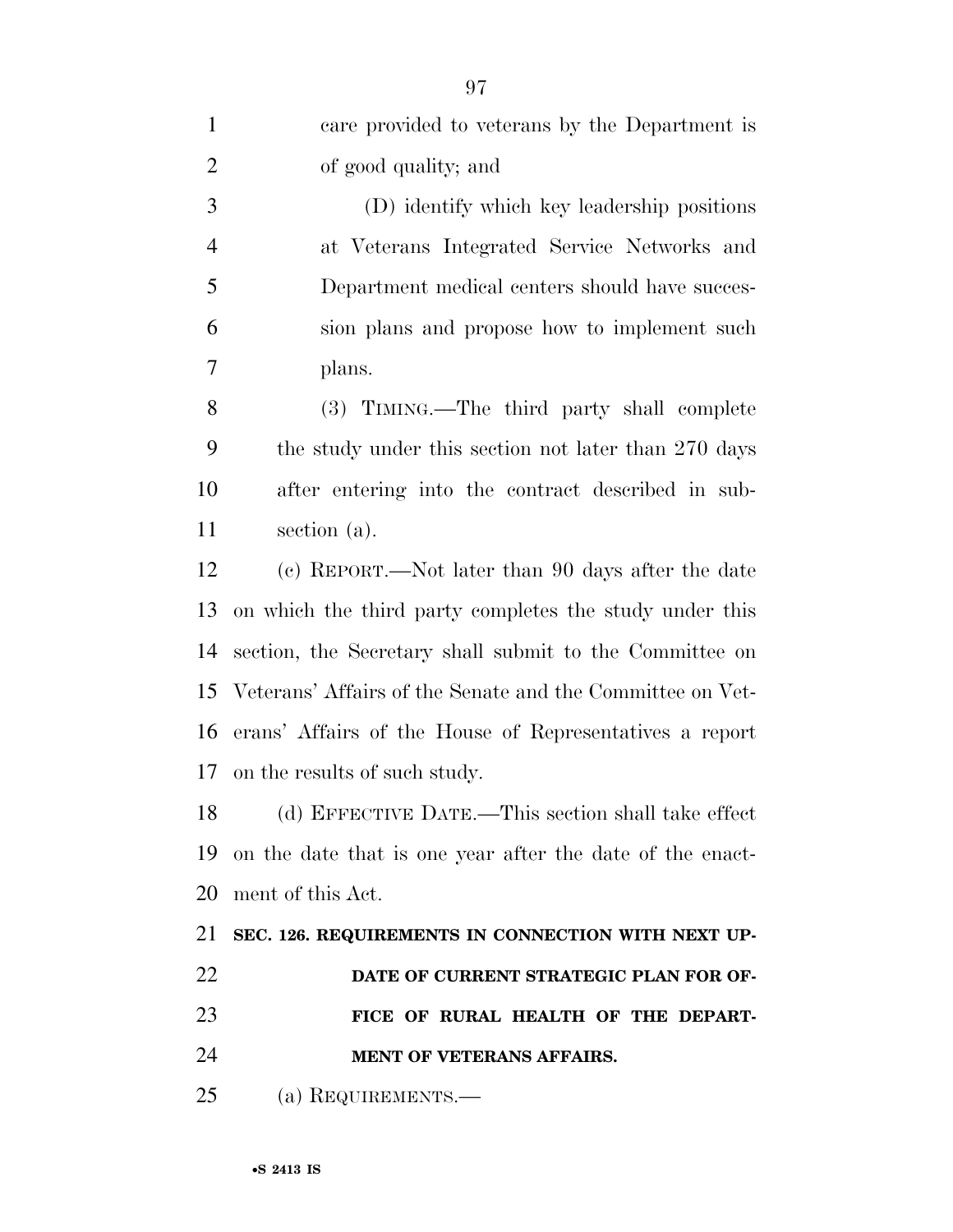| $\mathbf{1}$   | (1) IN GENERAL.—The first update of the Stra-            |
|----------------|----------------------------------------------------------|
| $\overline{2}$ | tegic Plan Refresh for Fiscal Years 2012 through         |
| 3              | 2014 of the Office of Rural Health of the Depart-        |
| $\overline{4}$ | ment of Veterans Affairs after the date of the enact-    |
| 5              | ment of this Act, whether an update or refresh of        |
| 6              | such Strategic Plan Refresh or a strategic plan to       |
| 7              | supersede such Strategic Plan Refresh, shall be pre-     |
| 8              | pared in accordance with this section.                   |
| 9              | (2) CONSULTATION.—The Director of the Of-                |
| 10             | fice of Rural Health shall prepare the update in con-    |
| 11             | sultation with the following:                            |
| 12             | (A) The Director of the Health Care Re-                  |
| 13             | tention and Recruitment Office of the Depart-            |
| 14             | ment.                                                    |
| 15             | (B) The Director of the Office of Quality                |
| 16             | and Performance of the Department.                       |
| 17             | (C) The Director of the Office of Care Co-               |
| 18             | ordination Services of the Department.                   |
| 19             | (b) ELEMENTS.—The update described in subsection         |
| 20             | (a) shall include, for the period covered by the update, |
| 21             | the following:                                           |
| 22             | (1) Goals and objectives for the recruitment             |
| 23             | and retention by the Veterans Health Administra-         |
| 24             | tion of health care personnel in rural areas.            |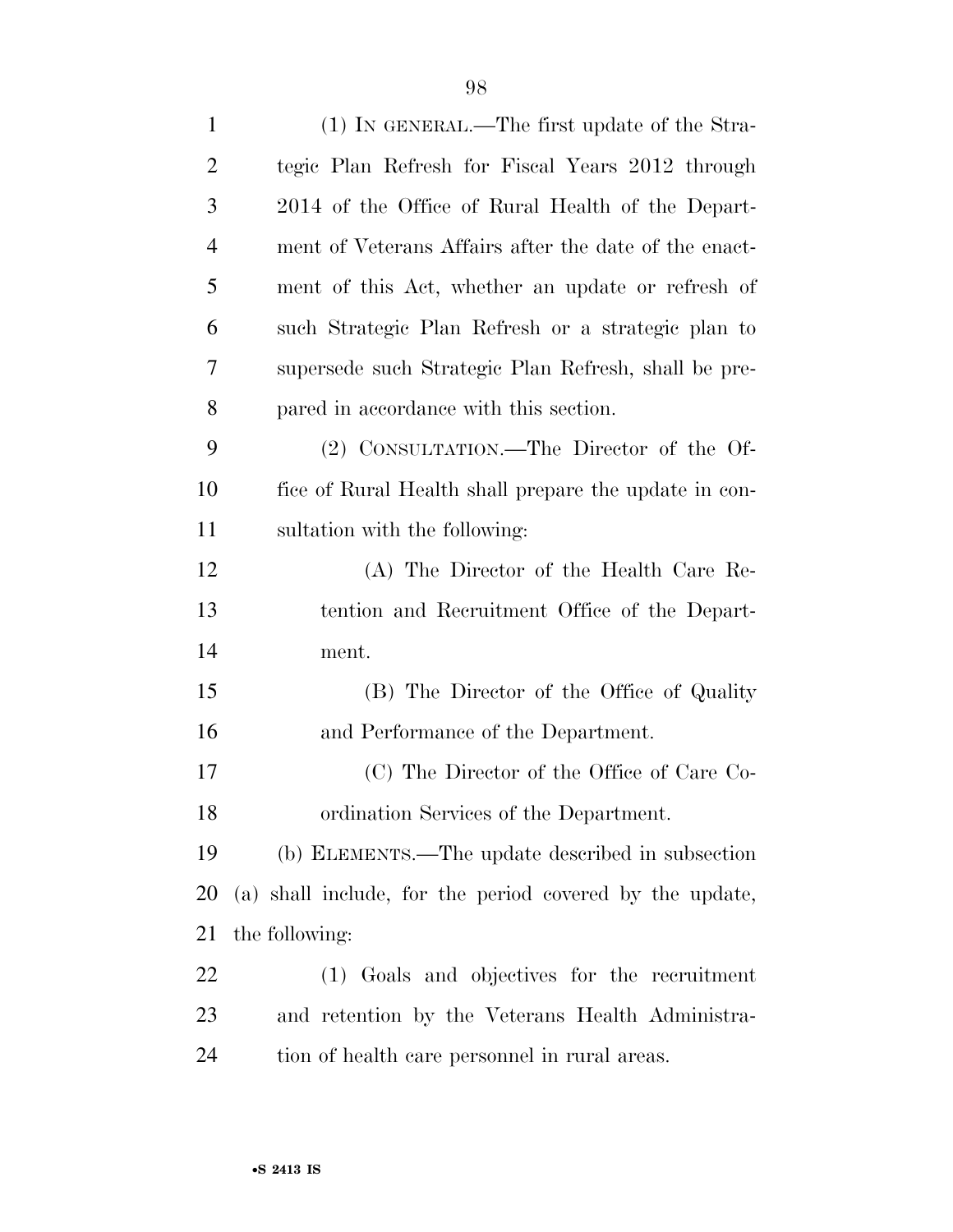| $\mathbf{1}$   | (2) Goals and objectives for ensuring timeliness      |
|----------------|-------------------------------------------------------|
| $\overline{2}$ | and improving quality in the delivery of health care  |
| 3              | services by the Veterans Health Administration in     |
| $\overline{4}$ | rural areas through contract and fee-basis providers. |
| 5              | (3) Goals and objectives for the implementation,      |
| 6              | expansion, and enhanced use of telemedicine services  |
| 7              | by the Veterans Health Administration in rural        |
| 8              | areas, including through coordination with other ap-  |
| 9              | propriate offices of the Department.                  |
| 10             | (4) Goals and objectives for ensuring the full        |
| 11             | and effective use of mobile outpatient clinics by the |
| 12             | Veterans Health Administration for the provision of   |
| 13             | health care services in rural areas, including goals  |
| 14             | and objectives for the use of such clinics on a fully |
| 15             | mobile basis and for encouraging health care pro-     |
| 16             | viders who provide services through such clinics to   |
| 17             | do so in rural areas.                                 |
| 18             | (5) Procedures for soliciting from each Vet-          |
| 19             | erans Health Administration facility that serves a    |
| 20             | rural area the following:                             |
| 21             | (A) A statement of the clinical capacity of           |
| 22             | such facility.                                        |
| 23             | (B) The procedures of such facility in the            |
| 24             | event of a medical, surgical, or mental health        |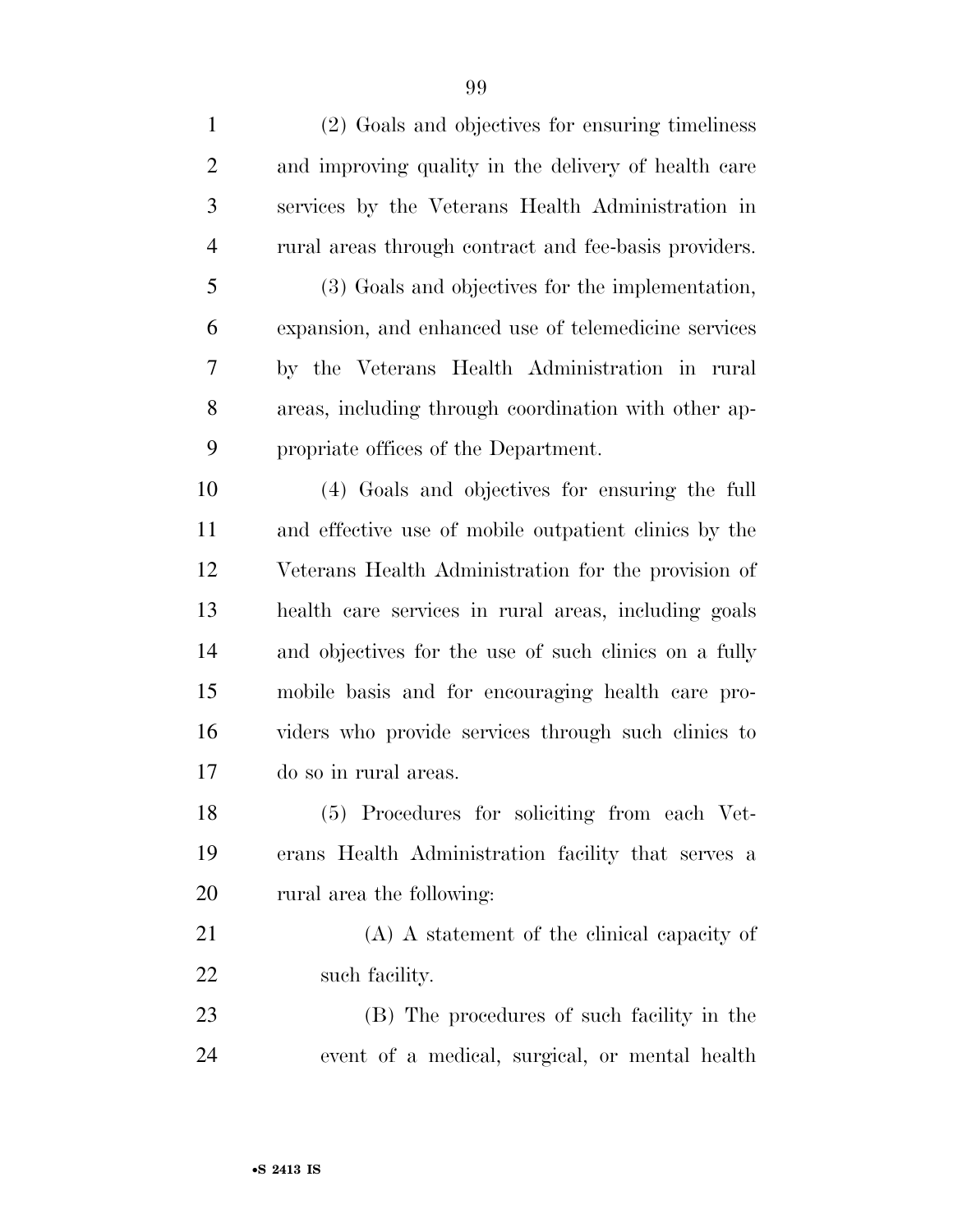emergency outside the scope of the clinical ca- pacity of such facility. (C) The procedures and mechanisms of such facility for the provision and coordination of health care for women veterans, including

 procedures and mechanisms for coordination with local hospitals and health care facilities, oversight of primary care and fee-basis care, and management of specialty care.

 (6) Goals and objectives for the modification of the funding allocation mechanisms of the Office of Rural Health in order to ensure that the Office dis- tributes funds to components of the Department to best achieve the goals and objectives of the Office and in a timely manner.

 (7) Goals and objectives for the coordination of, and sharing of resources with respect to, the provi- sion of health care services to veterans in rural areas between the Department of Veterans Affairs, the Department of Defense, the Indian Health Service of the Department of Health and Human Services, and other Federal agencies, as appropriate and pru-dent.

 (8) Specific milestones for the achievement of the goals and objectives developed for the update.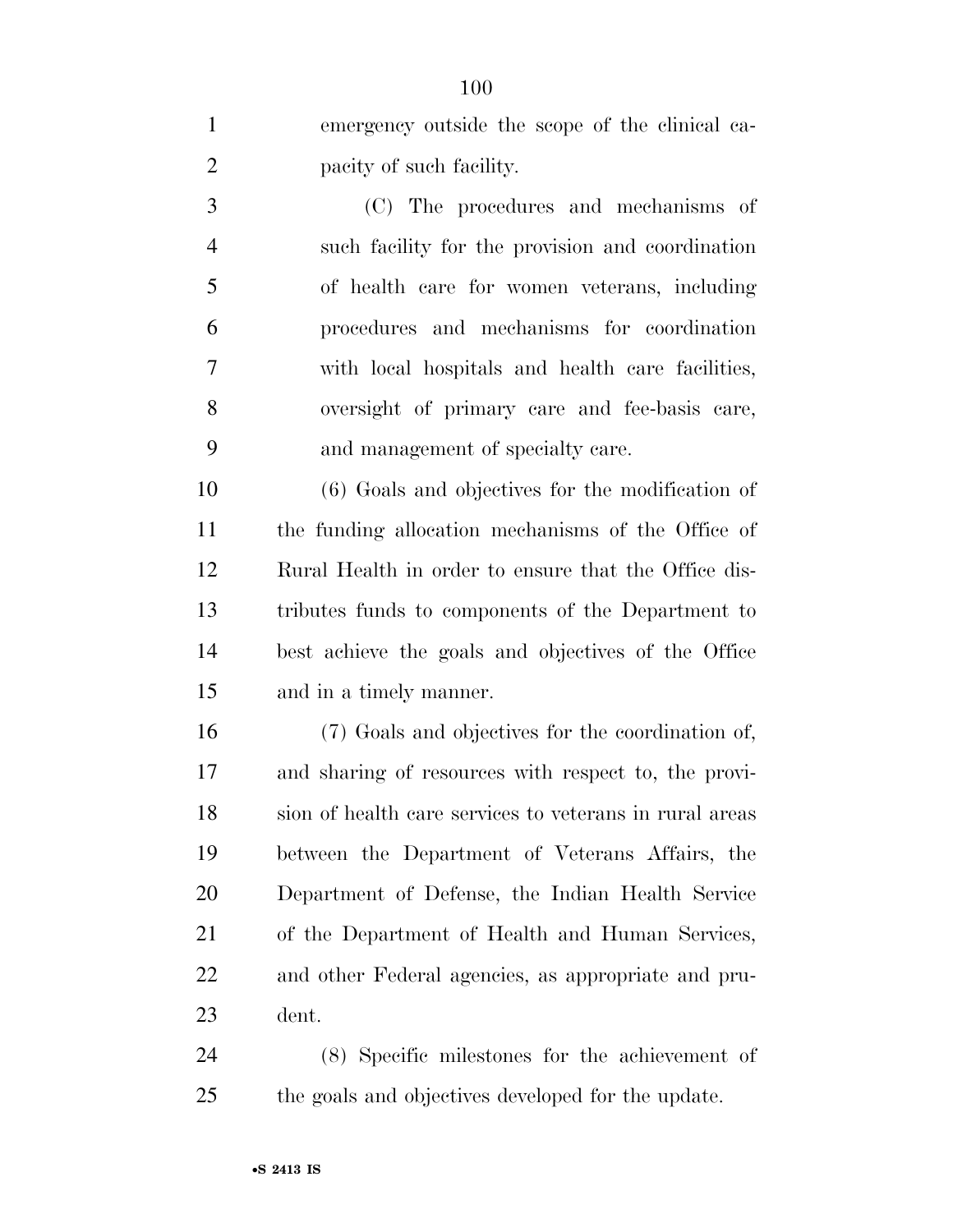(9) Procedures for ensuring the effective imple-mentation of the update.

 (c) TRANSMITTAL TO CONGRESS.—Not later than 90 days after the date of the issuance of the update described in subsection (a), the Secretary of Veterans Affairs shall transmit the update to Congress, together with such com- ments and recommendations in connection with the update as the Secretary considers appropriate.

## **SEC. 127. REPORT ON PROVISION OF TELEMEDICINE SERV-ICES.**

 (a) IN GENERAL.—Not later than two years after the date of the enactment of this Act, the Secretary of Vet- erans Affairs shall submit to the Committee on Veterans' Affairs of the Senate and the Committee on Veterans' Af- fairs of the House of Representatives a report on the fol-lowing:

- (1) Issues that may be impeding the provision by the Department of Veterans Affairs of telemedi-cine services for veterans, including the following:
- (A) Statutory or regulatory restrictions.

 (B) Licensure or credentialing issues for any provider practicing telemedicine with vet- erans who live in a different State than the pro-vider.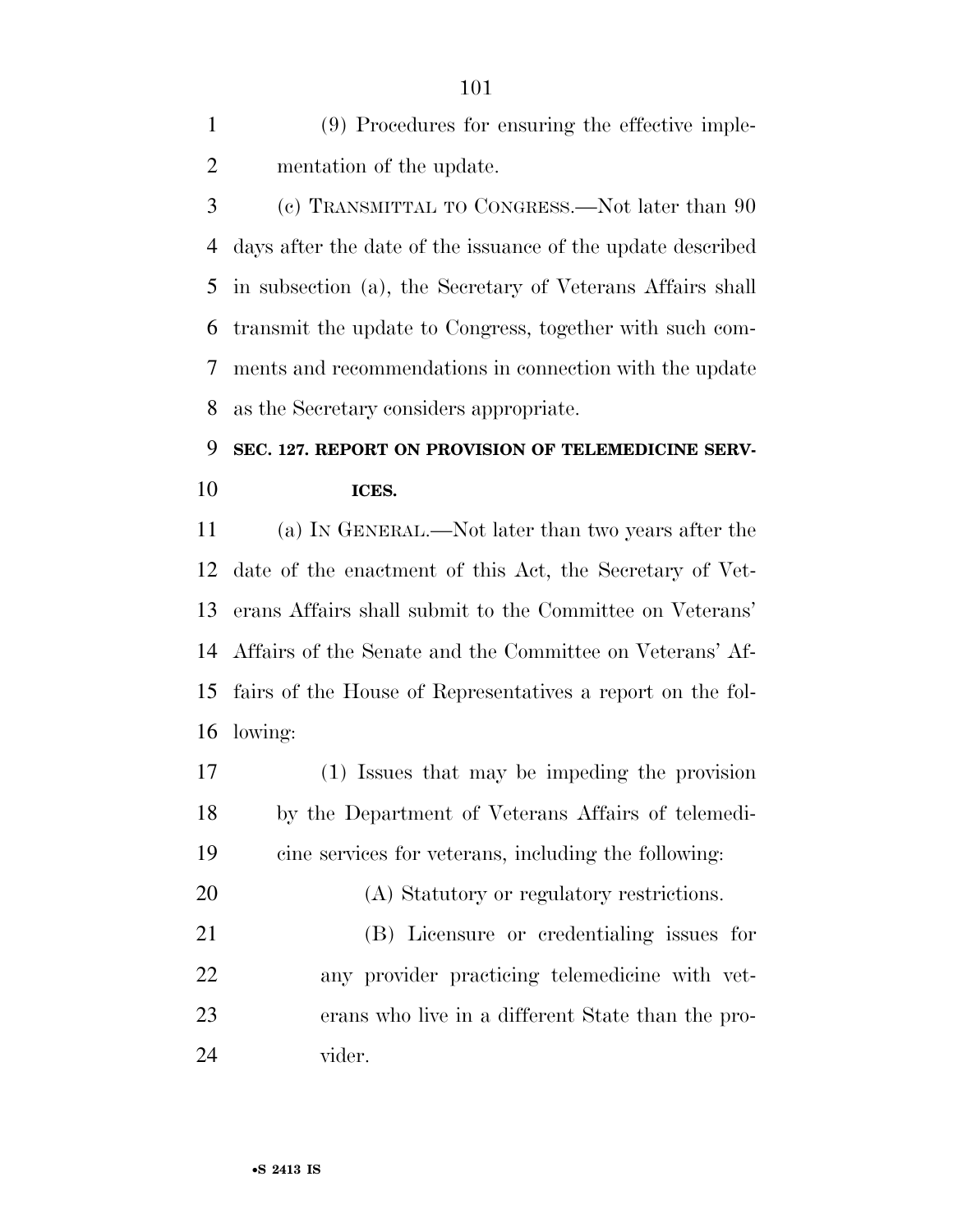| 1              | (C) Limited broadband access in rural                |
|----------------|------------------------------------------------------|
| $\overline{2}$ | areas.                                               |
| 3              | (D) Limited information technology re-               |
| $\overline{4}$ | sources or capabilities.                             |
| 5              | (E) Long distances veterans must travel to           |
| 6              | access a facility or clinic with telemedicine ca-    |
| 7              | pabilities.                                          |
| 8              | (F) Insufficient liability protection for pro-       |
| 9              | viders.                                              |
| 10             | (G) Reimbursement issues faced by pro-               |
| 11             | viders.                                              |
| 12             | (H) Travel limitations for providers that            |
| 13             | are unaffiliated with the Department and are         |
| 14             | participating or seeking to participate in a tele-   |
| 15             | medicine program of the Department.                  |
| 16             | (2) Actions taken to address the issues identi-      |
| 17             | fied in paragraph $(1)$ .                            |
| 18             | (3) An update on efforts by the Department to        |
| 19             | carry out the initiative of teleconsultation for the |
| <b>20</b>      | provision of remote mental health and traumatic      |
| 21             | brain injury assessments required by section 1709A   |
| <u>22</u>      | of title 38, United States Code.                     |
| 23             | (4) An update on efforts by the Department to        |
| 24             | offer training opportunities in telemedicine to med- |
| 25             | ical residents, as required by section 108(b) of the |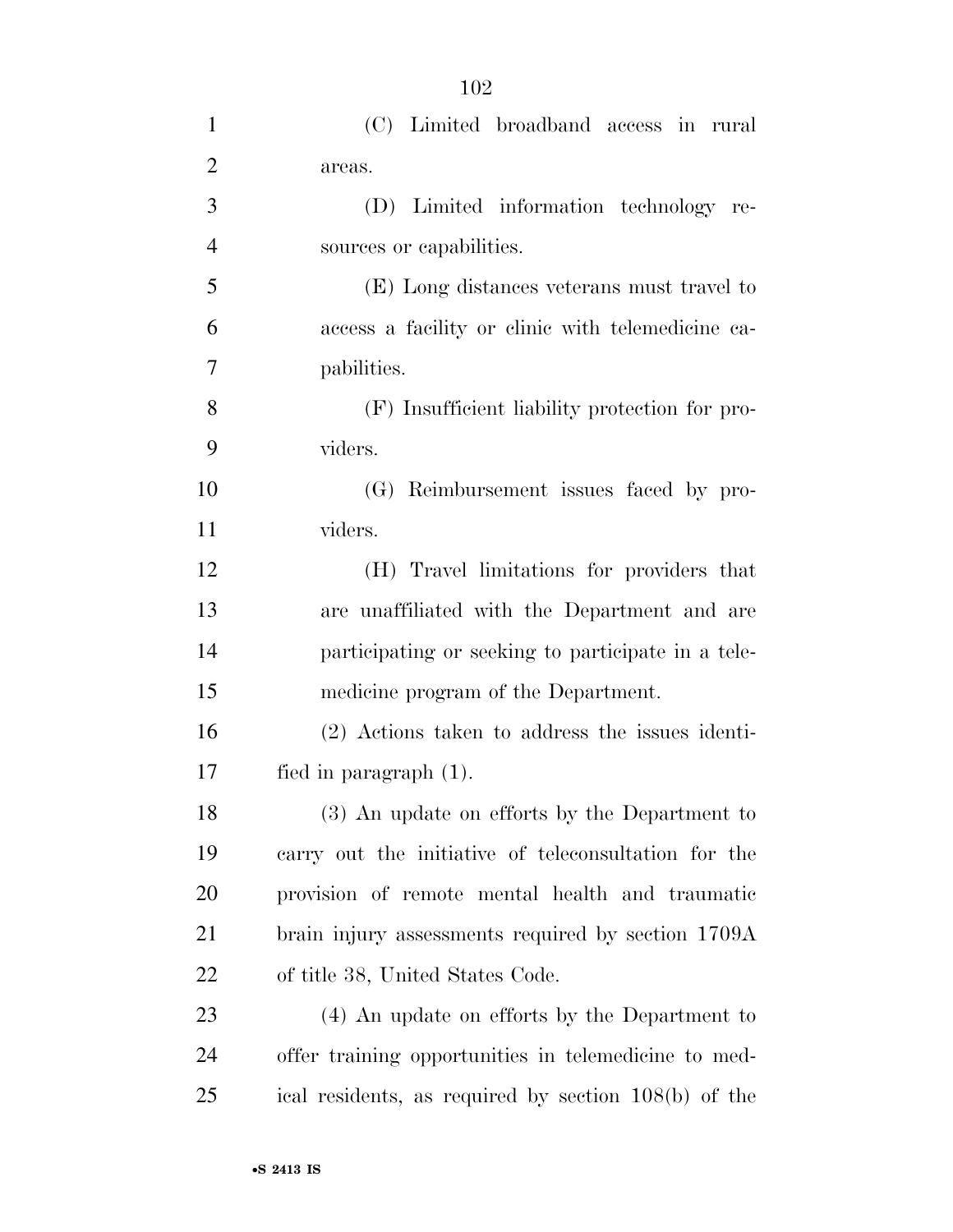Janey Ensminger Act (Public Law 112–154; 38 U.S.C. 7406 note).

 (5) An update on efforts by the Department to, in partnership with primary care providers, install video cameras and instruments to monitor weight, blood pressure, and other vital statistics in the homes of patients.

 (b) TELEMEDICINE DEFINED.—In this section, the term ''telemedicine'' means the use by a health care pro- vider of telecommunications to assist in the diagnosis or treatment of a patient's medical condition.

 (c) EFFECTIVE DATE.—This section shall take effect on the date that is one year after the date of the enact-ment of this Act.

# **SEC. 128. DESIGNATION OF CORPORAL MICHAEL J. CRESCENZ DEPARTMENT OF VETERANS AF-**

**FAIRS MEDICAL CENTER.** 

 (a) DESIGNATION.—The medical center of the De- partment of Veterans Affairs located at 3900 Woodland Avenue in Philadelphia, Pennsylvania, shall after the date of the enactment of this Act be known and designated as the ''Corporal Michael J. Crescenz Department of Vet-erans Affairs Medical Center''.

 (b) REFERENCES.—Any reference in any law, regula-tion, map, document, paper, or other record of the United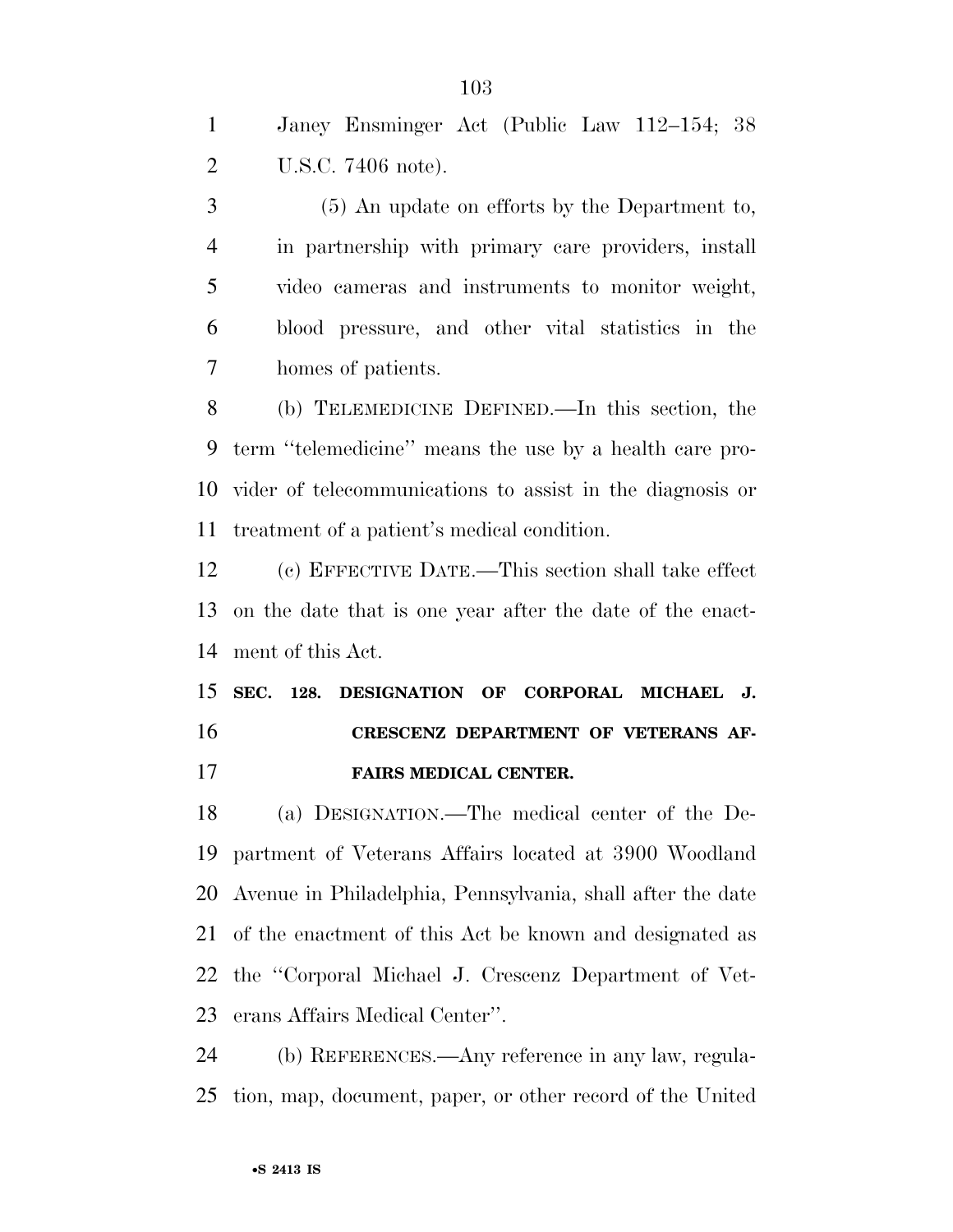States to the medical center referred to in subsection (a) shall be considered to be a reference to the Corporal Mi- chael J. Crescenz Department of Veterans Affairs Medical Center.

## **Subtitle D—Complementary and Alternative Medicine**

**SEC. 131. EXPANSION OF RESEARCH AND EDUCATION ON** 

## **AND DELIVERY OF COMPLEMENTARY AND ALTERNATIVE MEDICINE TO VETERANS.**

 (a) DEVELOPMENT OF PLAN TO EXPAND RE- SEARCH, EDUCATION, AND DELIVERY.—Not later than six months after the effective date specified in subsection (f), the Secretary of Veterans Affairs shall develop a plan to expand materially and substantially the scope of re- search and education on, and delivery and integration of, complementary and alternative medicine services into the health care services provided to veterans.

 (b) ELEMENTS.—The plan required by subsection (a) shall provide for the following:

- (1) Research on the following:
- (A) The comparative effectiveness of var- ious complementary and alternative medicine therapies.

 (B) Approaches to integrating complemen-tary and alternative medicine services into other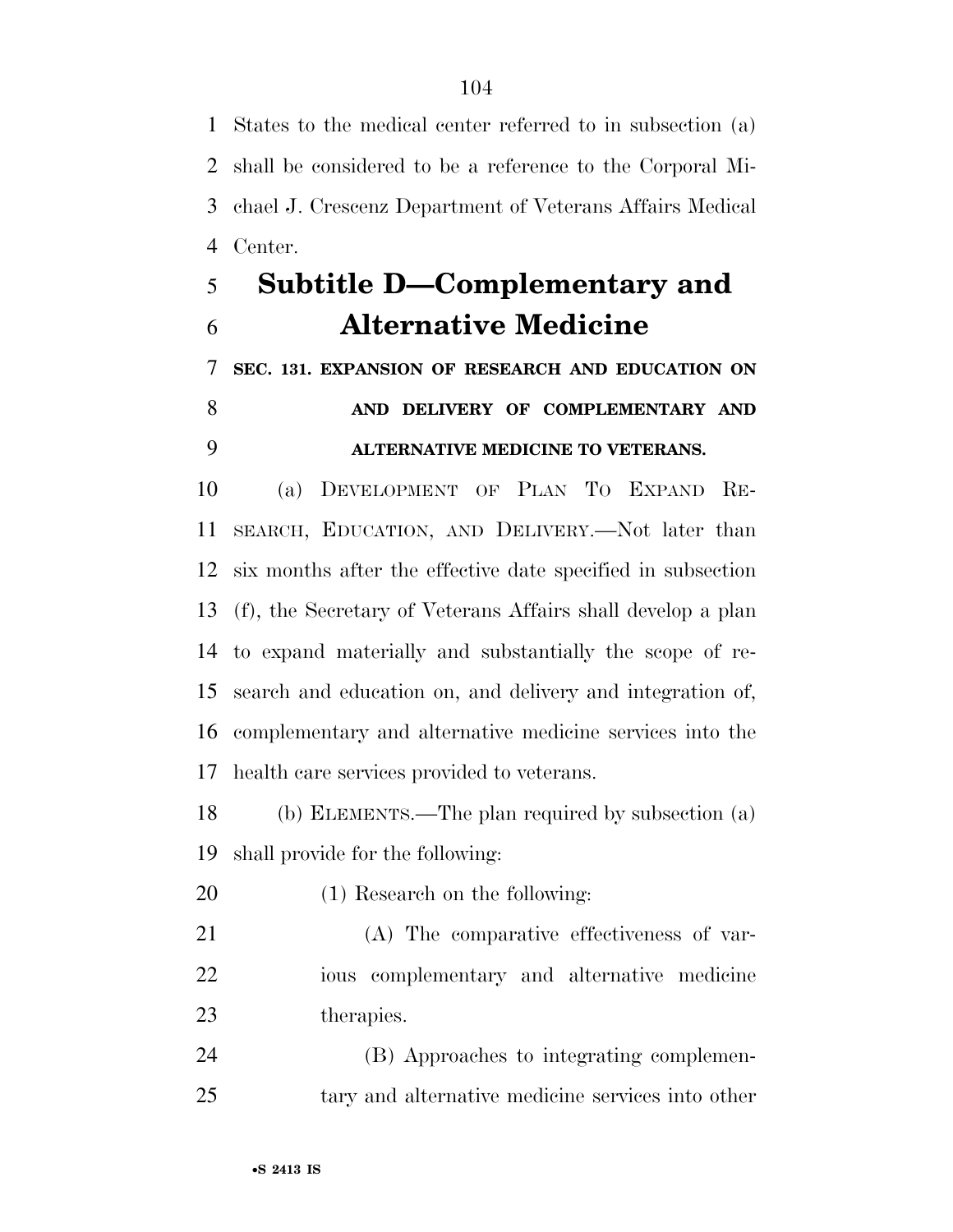| health care services provided by the Depart-           |
|--------------------------------------------------------|
| ment.                                                  |
| (2) Education and training for health care pro-        |
| fessionals of the Department on the following:         |
| (A) Complementary and alternative medi-                |
| cine services selected by the Secretary for pur-       |
| poses of the plan.                                     |
| (B) Appropriate uses of such services.                 |
| (C) Integration of such services into the              |
| delivery of health care to veterans.                   |
| (3) Research, education, and clinical activities       |
| on complementary and alternative medicine at cen-      |
| ters of innovation at Department medical centers.      |
| (4) Identification or development of metrics and       |
| outcome measures to evaluate the provision and inte-   |
| gration of complementary and alternative medicine      |
| services into the delivery of health care to veterans. |
| (5) Integration and delivery of complementary          |
| and alternative medicine services with other health    |
| care services provided by the Department.              |
| (e) CONSULTATION.-                                     |
| (1) IN GENERAL.—In carrying out subsection             |
| (a), the Secretary shall consult with the following:   |
|                                                        |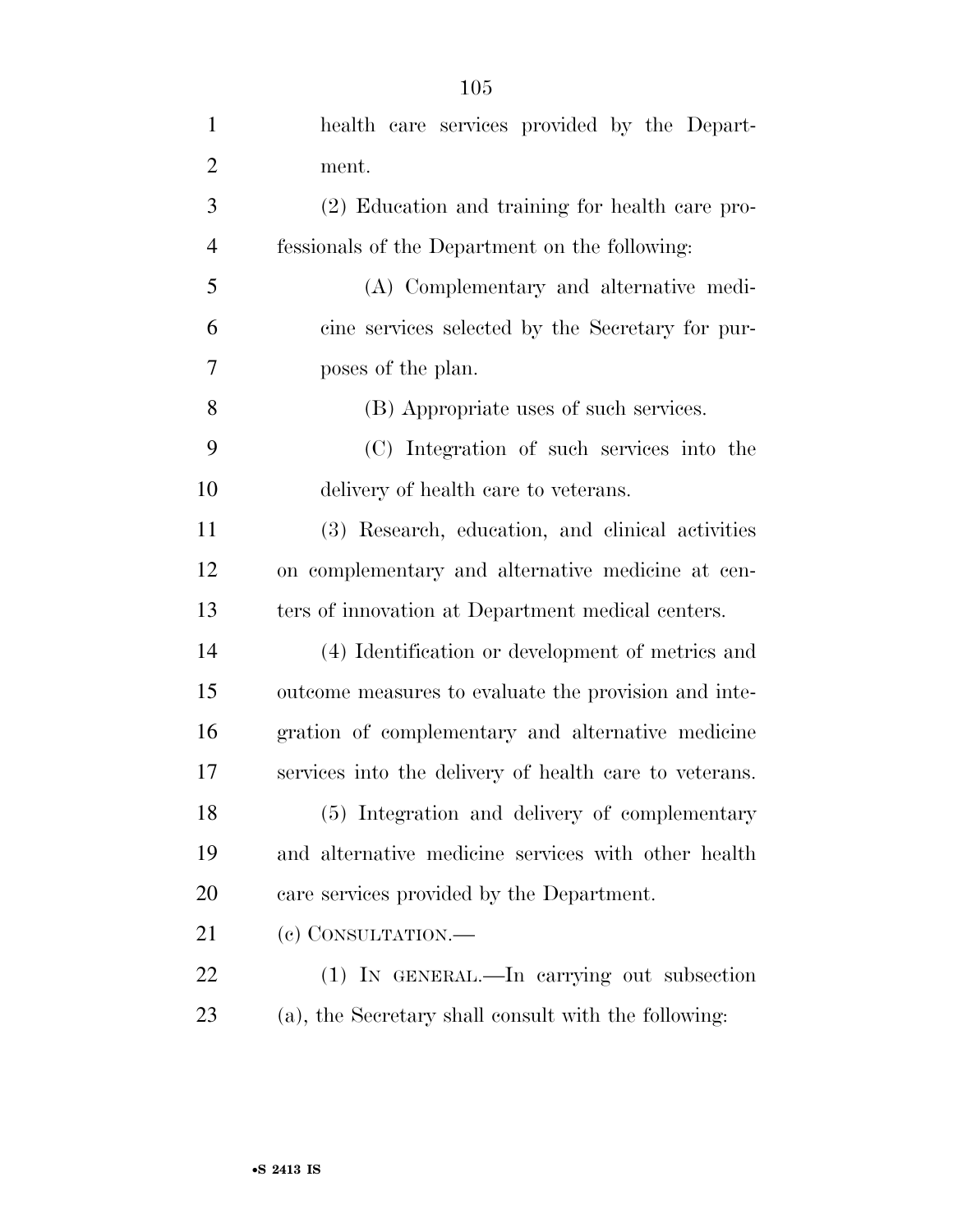| $\mathbf{1}$   | (A) The Director of the National Center              |
|----------------|------------------------------------------------------|
| $\overline{2}$ | on Complementary and Alternative Medicine of         |
| 3              | the National Institutes of Health.                   |
| $\overline{4}$ | (B) The Commissioner of Food and Drugs.              |
| 5              | (C) Institutions of higher education, pri-           |
| 6              | research institutes, and individual re-<br>vate      |
| 7              | searchers with extensive experience in com-          |
| 8              | plementary and alternative medicine and the in-      |
| 9              | tegration of complementary and alternative           |
| 10             | medicine practices into the delivery of health       |
| 11             | care.                                                |
| 12             | (D) Nationally recognized providers of               |
| 13             | complementary and alternative medicine.              |
| 14             | (E) Such other officials, entities, and indi-        |
| 15             | viduals with expertise on complementary and al-      |
| 16             | ternative medicine as the Secretary considers        |
| 17             | appropriate.                                         |
| 18             | (2) SCOPE OF CONSULTATION.—The Secretary             |
| 19             | shall undertake consultation under paragraph (1) in  |
| 20             | carrying out subsection (a) with respect to the fol- |
| 21             | lowing:                                              |
| 22             | $(A)$ To develop the plan.                           |
| 23             | (B) To identify specific complementary and           |
| 24             | alternative medicine practices that, on the basis    |
| 25             | of research findings or promising clinical inter-    |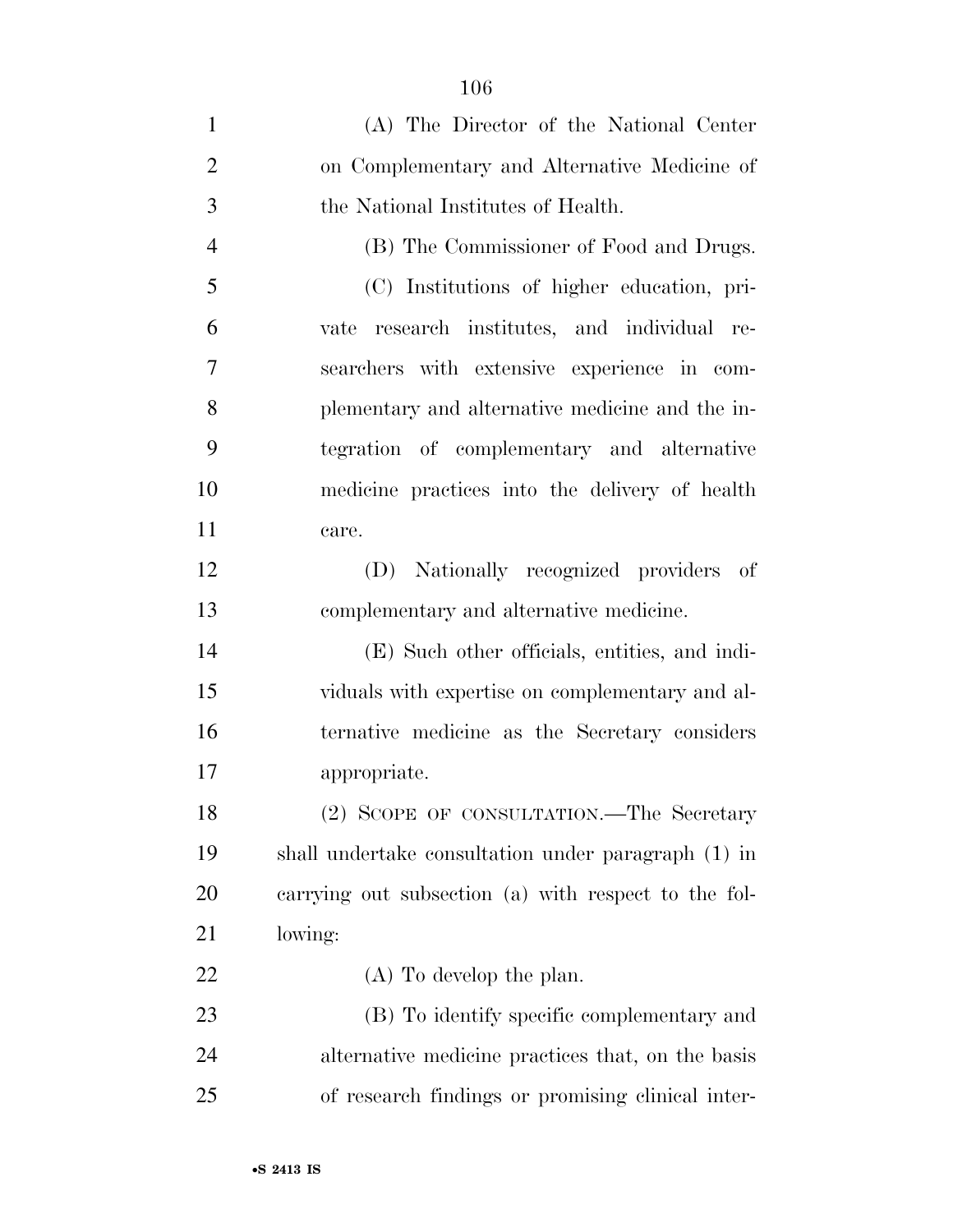ventions, are appropriate to include as services 2 to veterans.

 (C) To identify barriers to the effective provision and integration of complementary and alternative medicine services into the delivery of health care to veterans, and to identify mecha-nisms for overcoming such barriers.

 (d) FUNDING.—There is authorized to be appro- priated to the Secretary such sums as may be necessary to carry out this section.

 (e) COMPLEMENTARY AND ALTERNATIVE MEDICINE DEFINED.—In this section, the term ''complementary and alternative medicine'' shall have the meaning given that term in regulations the Secretary shall prescribe for pur- poses of this section, which shall, to the degree practicable, be consistent with the meaning given such term by the Secretary of Health and Human Services.

 (f) EFFECTIVE DATE.—This section shall take effect on the date that is one year after the date of the enact-ment of this Act.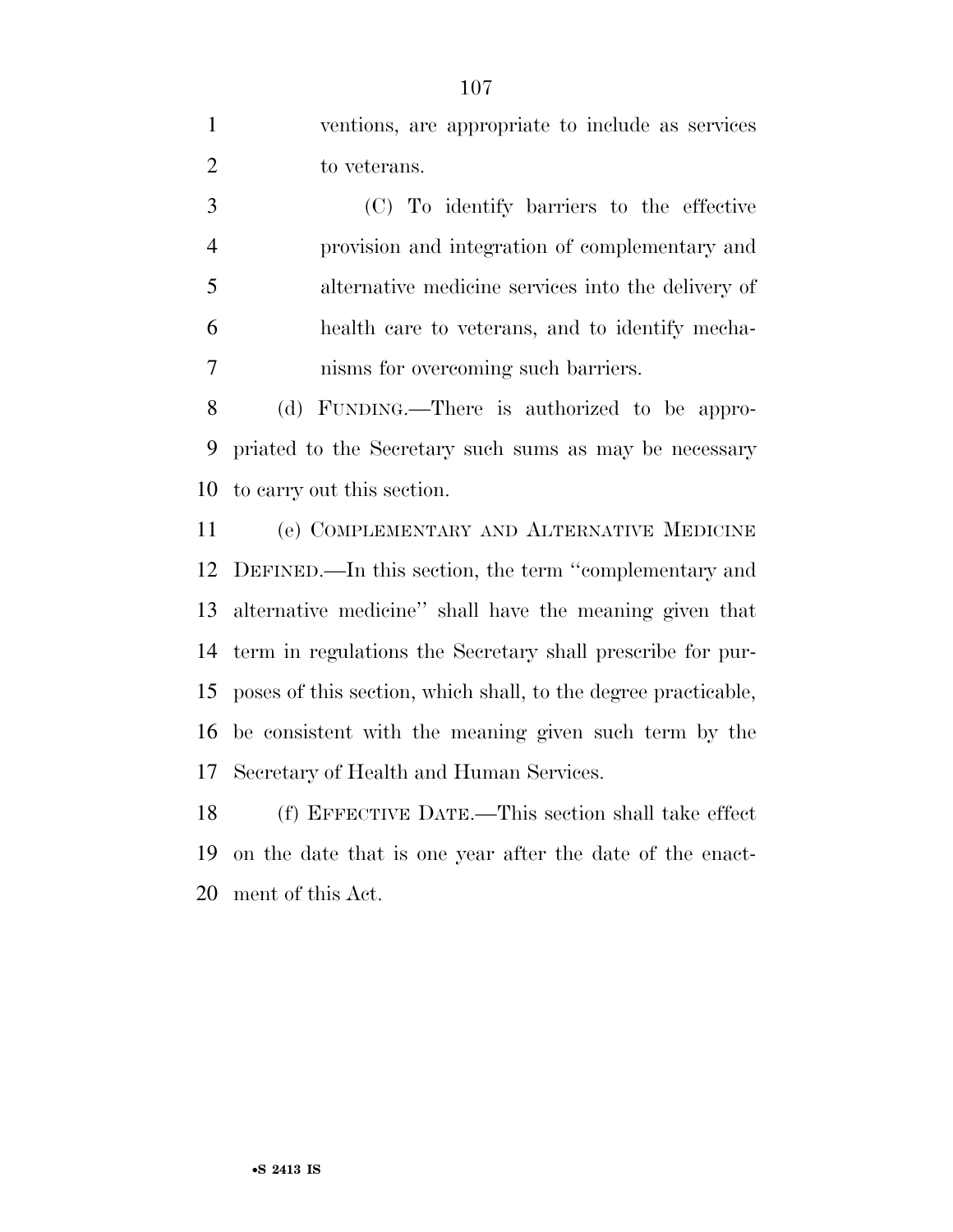**SEC. 132. PROGRAM ON INTEGRATION OF COMPLEMEN- TARY AND ALTERNATIVE MEDICINE WITHIN DEPARTMENT OF VETERANS AFFAIRS MED-ICAL CENTERS.** 

 (a) PROGRAM REQUIRED.—The Secretary of Vet-erans Affairs shall—

 (1) carry out, through the Office of Patient Centered Care and Cultural Transformation of the Department of Veterans Affairs, a program to as- sess the feasibility and advisability of integrating the delivery of complementary and alternative medicine services selected by the Secretary with other health care services provided by the Department for vet- erans with mental health conditions, chronic pain conditions, other chronic conditions, and such other conditions as the Secretary determines appropriate; and

 (2) in developing the program, identify and re- solve barriers to the provision of complementary and alternative medicine services selected by the Sec- retary and the integration of those services with other health care services provided by the Depart-ment.

 (b) DURATION OF PROGRAM.—The program shall be carried out during the three-year period beginning on the effective date specified in subsection (j).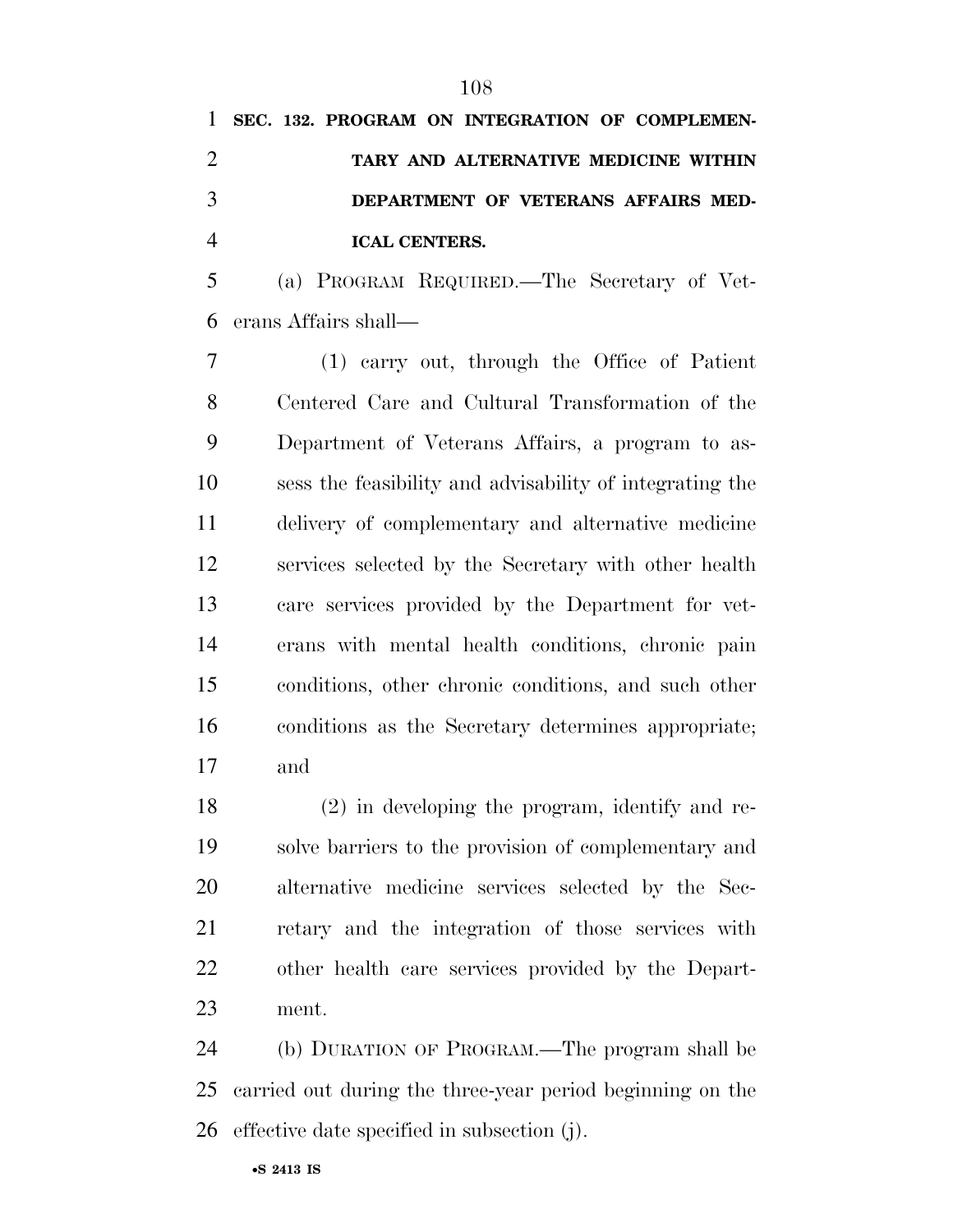| $\overline{2}$ | (1) IN GENERAL.—The Secretary shall carry              |
|----------------|--------------------------------------------------------|
| 3              | out the program at not fewer than 15 separate De-      |
| 4              | partment medical centers.                              |
| 5              | (2) POLYTRAUMA CENTERS.—Not less than two              |
| 6              | of the medical centers designated under paragraph      |
| 7              | (1) shall be located at polytrauma rehabilitation cen- |
| 8              | ters of the Department.                                |

(c) LOCATIONS.—

 (3) SELECTION OF LOCATIONS.—In carrying out the program, the Secretary shall select locations 11 that include the following areas:

#### (A) Rural areas.

 (B) Areas that are not in close proximity to an active duty military installation.

 (C) Areas representing different geo- graphic locations, such as census tracts estab-17 lished by the Bureau of the Census.

 (d) PROVISION OF SERVICES.—Under the program, the Secretary shall provide covered services to covered vet- erans by integrating complementary and alternative medi- cine services with other services provided by the Depart- ment at the medical centers designated under subsection 23 (e)(1).

 (e) COVERED VETERANS.—For purposes of the pro-gram, a covered veteran is any veteran who—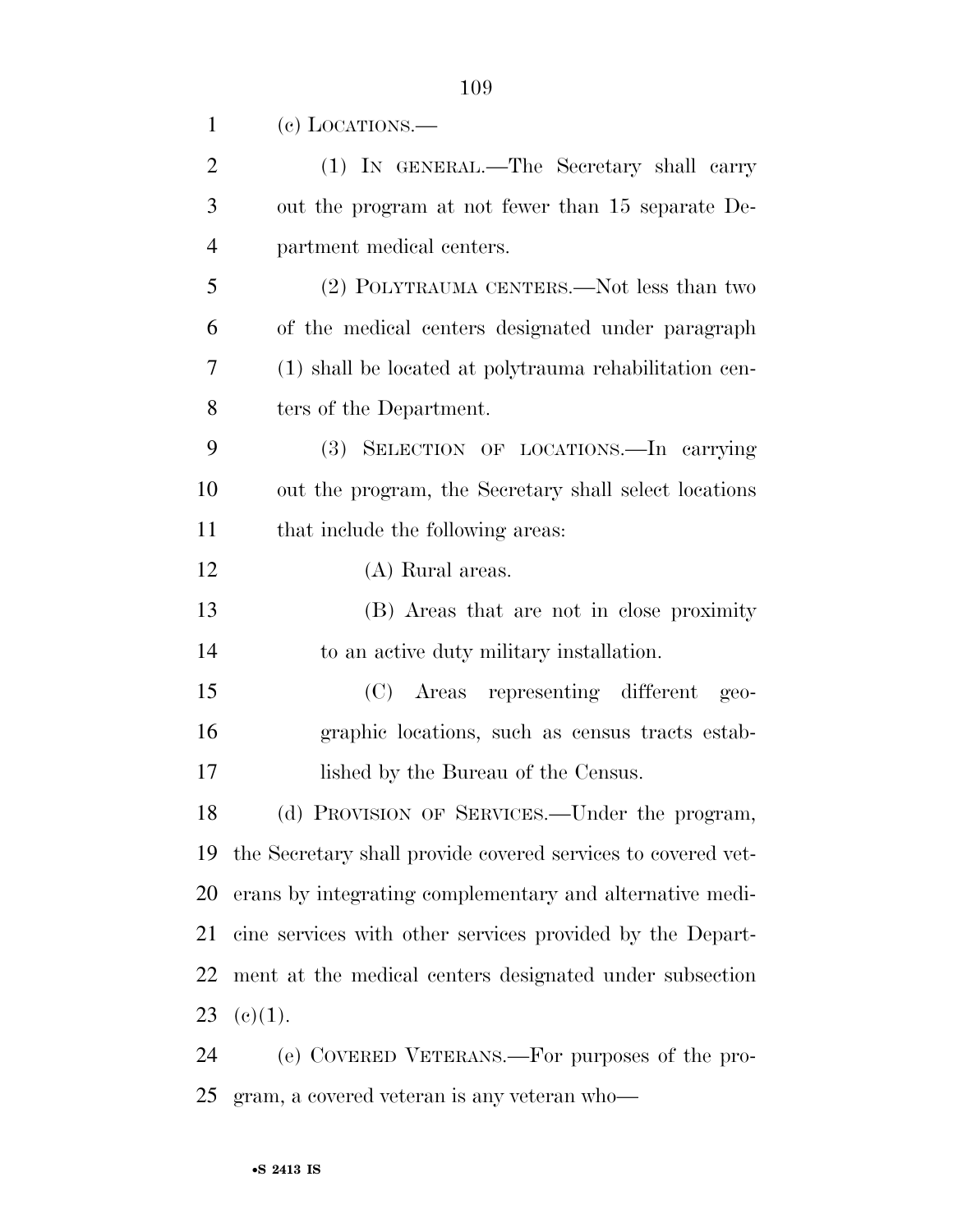| $\mathbf{1}$   | (1) has a mental health condition diagnosed by      |
|----------------|-----------------------------------------------------|
| $\overline{2}$ | a clinician of the Department;                      |
| 3              | $(2)$ experiences chronic pain; or                  |
| $\overline{4}$ | (3) has a chronic condition being treated by a      |
| 5              | clinician of the Department.                        |
| 6              | (f) COVERED SERVICES.—                              |
| 7              | (1) IN GENERAL.—For purposes of the pro-            |
| 8              | gram, covered services are services consisting of   |
| 9              | complementary and alternative medicine as selected  |
| 10             | by the Secretary.                                   |
| 11             | (2) ADMINISTRATION OF SERVICES.-Covered             |
| 12             | services shall be administered under the program as |
| 13             | follows:                                            |
| 14             | (A) Covered services shall be administered          |
| 15             | by clinicians employed by the Secretary for pur-    |
| 16             | poses of this section who, to the extent prac-      |
| 17             | ticable, shall provide services consisting of com-  |
| 18             | plementary and alternative medicine, including      |
| 19             | those clinicians who solely provide such services.  |
| 20             | (B) Covered services shall be included as           |
| 21             | part of the Patient Aligned Care Teams initia-      |
| 22             | tive of the Office of Patient Care Services, Pri-   |
| 23             | mary Care Program Office, in coordination with      |
| 24             | the Office of Patient Centered Care and Cul-        |
| 25             | tural Transformation.                               |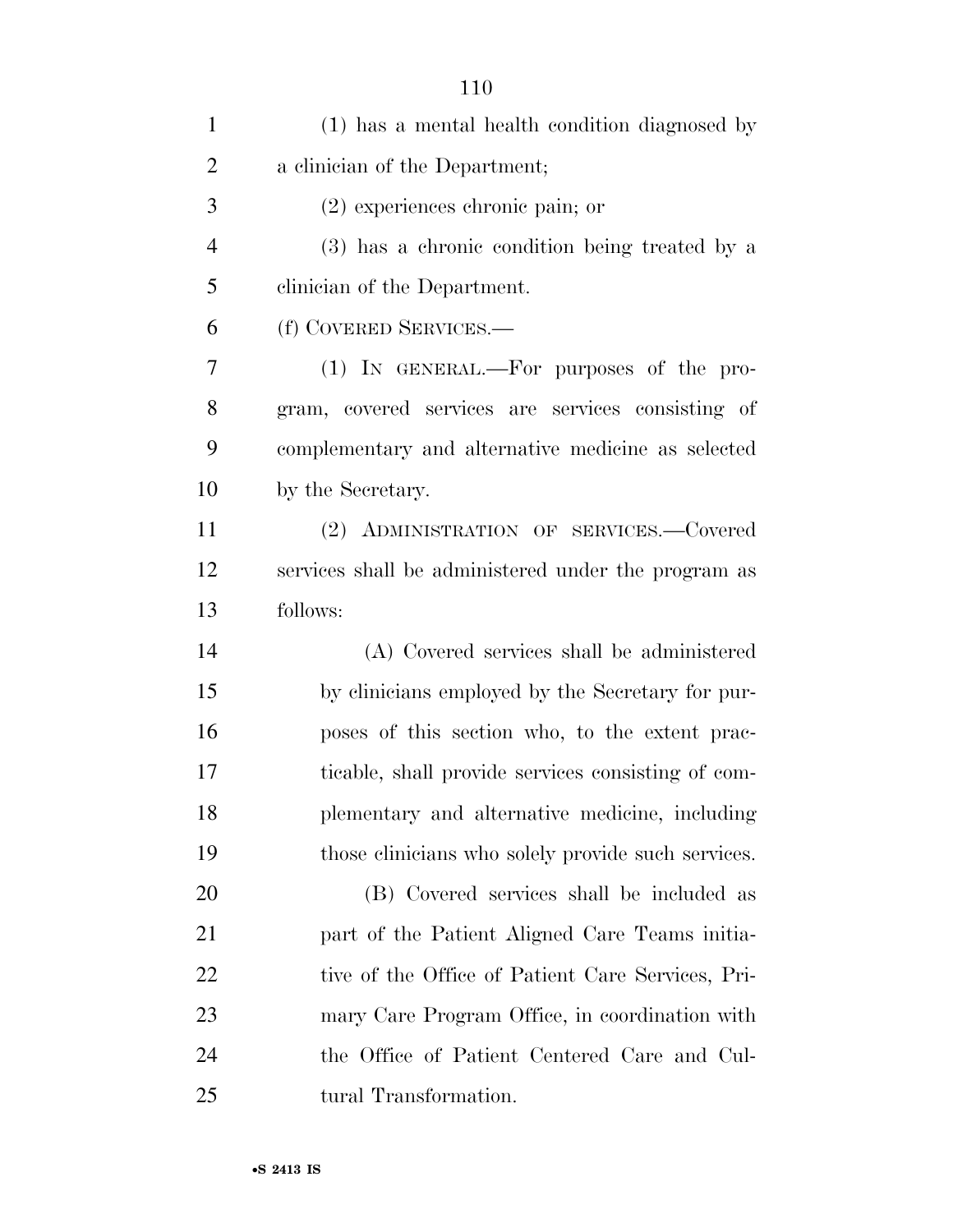| $\mathbf{1}$   | (C) Covered services shall be made avail-                   |
|----------------|-------------------------------------------------------------|
| $\overline{2}$ | able to both—                                               |
| 3              | covered veterans with mental<br>(i)                         |
| $\overline{4}$ | health conditions, pain conditions, or                      |
| 5              | chronic conditions described in subsection                  |
| 6              | (e) who have received conventional treat-                   |
| $\tau$         | ments from the Department for such con-                     |
| 8              | ditions; and                                                |
| 9              | (ii) covered veterans with mental                           |
| 10             | health conditions, pain conditions, or                      |
| 11             | chronic conditions described in subsection                  |
| 12             | (e) who have not received conventional                      |
| 13             | treatments from the Department for such                     |
| 14             | conditions.                                                 |
| 15             | (g) VOLUNTARY PARTICIPATION.—The participation              |
| 16             | of a veteran in the program shall be at the election of     |
| 17             | the veteran and in consultation with a clinician of the De- |
| 18             | partment.                                                   |
| 19             | (h) REPORTS TO CONGRESS.—                                   |
| 20             | (1) QUARTERLY REPORTS.—Not later than 90                    |
| 21             | days after the date of the commencement of the pro-         |
| 22             | gram and not less frequently than once every 90             |
| 23             | days thereafter for the duration of the program, the        |
| 24             | Secretary shall submit to the Committee on Vet-             |
| 25             | erans' Affairs of the Senate and the Committee on           |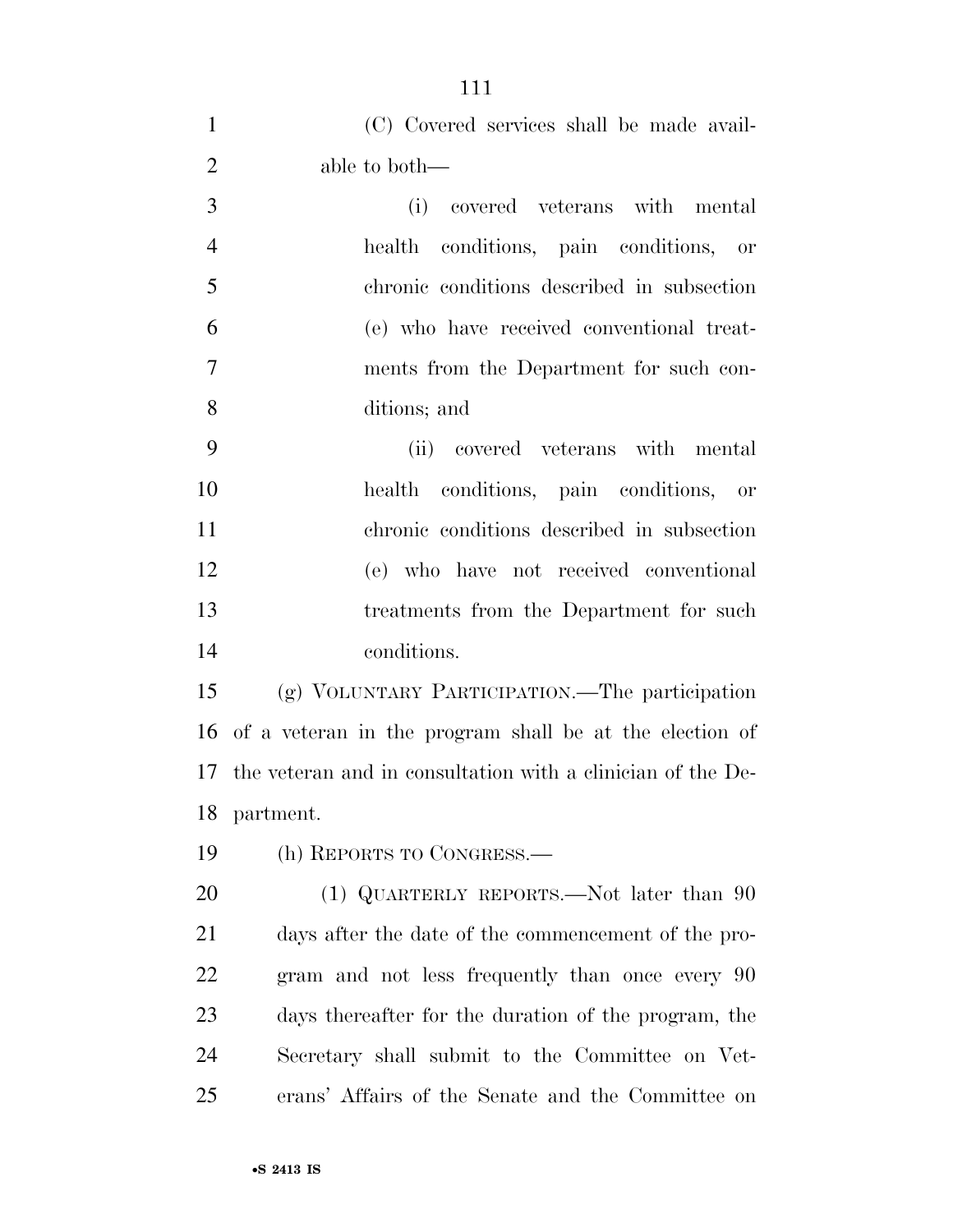| $\mathbf{1}$   | Veterans' Affairs of the House of Representatives a  |
|----------------|------------------------------------------------------|
| $\overline{2}$ | report on the efforts of the Secretary to carry out  |
| 3              | the program, including a description of the outreach |
| $\overline{4}$ | conducted by the Secretary to veterans and commu-    |
| 5              | nity organizations to inform such organizations      |
| 6              | about the program.                                   |
| 7              | $(2)$ FINAL REPORT.—                                 |
| 8              | (A) IN GENERAL.—Not later than 180                   |
| 9              | days after the completion of the program, the        |
| 10             | Secretary shall submit to the Committee on           |
| 11             | Veterans' Affairs of the Senate and the Com-         |
| 12             | mittee on Veterans' Affairs of the House of          |
| 13             | Representatives a report on the program.             |
| 14             | CONTENTS.—The report submitted<br>(B)                |
| 15             | under subparagraph (A) shall include the fol-        |
| 16             | lowing:                                              |
| 17             | The findings and conclusions of<br>(i)               |
| 18             | the Secretary with respect to the program,           |
| 19             | including with respect to-                           |
| 20             | (I) the utilization and efficacy of                  |
| 21             | complementary and alternative<br>the                 |
| 22             | services established under<br>medicine               |
| 23             | the program;                                         |
| 24             | (II) an assessment of the benefit                    |
| 25             | of the program to covered veterans in                |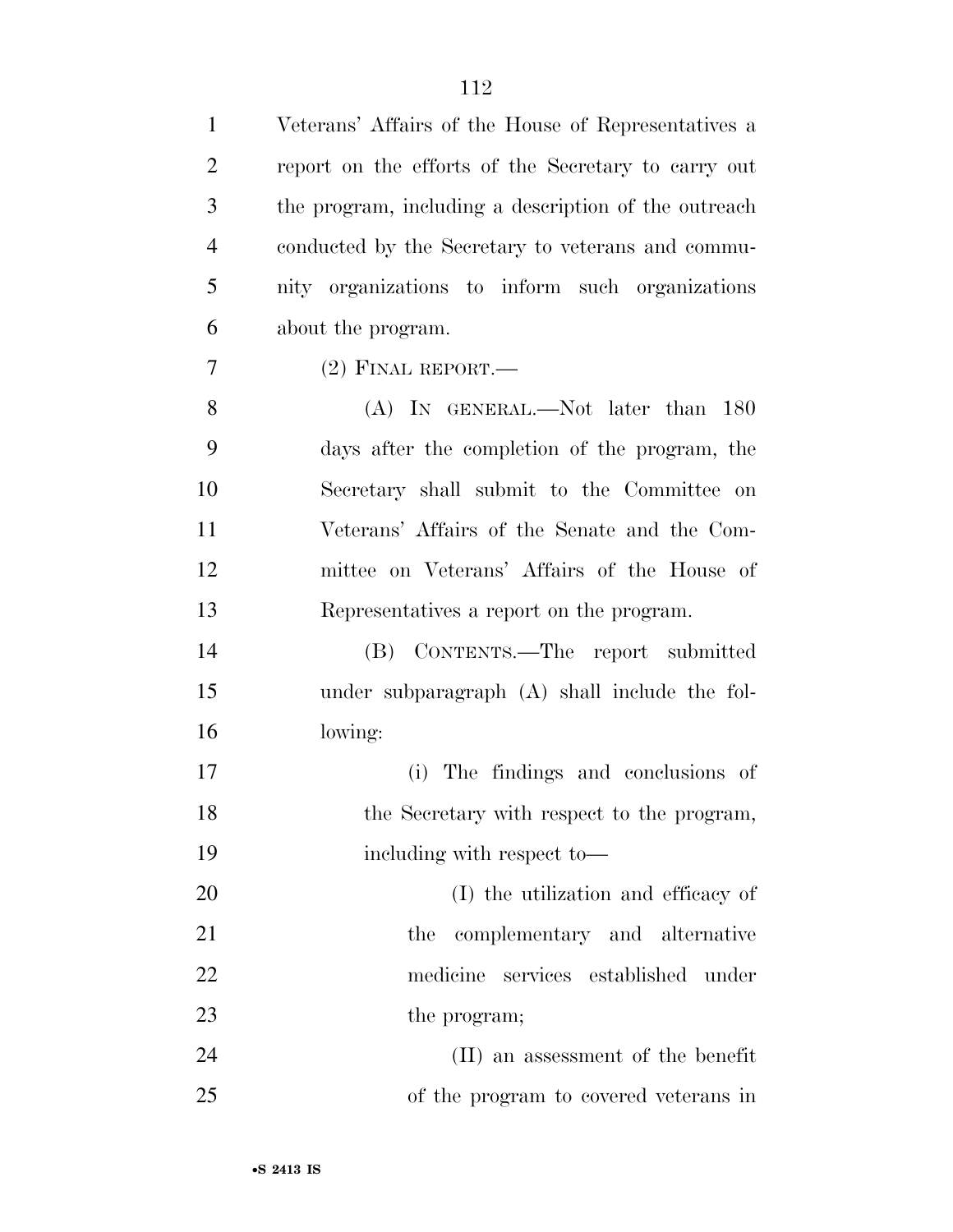| $\mathbf{1}$   | mental health diagnoses, pain man-                        |
|----------------|-----------------------------------------------------------|
| $\overline{2}$ | agement, and treatment of chronic ill-                    |
| 3              | ness; and                                                 |
| $\overline{4}$ | (III) the comparative effective-                          |
| 5              | ness of various complementary and al-                     |
| 6              | ternative medicine therapies.                             |
| 7              | Barriers identified under<br>(ii)<br>sub-                 |
| 8              | section $(a)(2)$ that were not resolved.                  |
| 9              | (iii) Such recommendations for the                        |
| 10             | continuation or expansion of the program                  |
| 11             | as the Secretary considers appropriate.                   |
| 12             | (i) COMPLEMENTARY AND ALTERNATIVE MEDICINE                |
| 13             | DEFINED.—In this section, the term "complementary and     |
| 14             | alternative medicine" shall have the meaning given that   |
| 15             | term in section $131(e)$ of this Act.                     |
| 16             | (j) EFFECTIVE DATE.—This section shall take effect        |
| 17             | on the date that is one year after the date of the enact- |
| 18             | ment of this Act.                                         |
| 19             | SEC. 133. STUDIES OF BARRIERS ENCOUNTERED BY VET-         |
| 20             | ERANS IN RECEIVING, AND ADMINISTRATORS                    |
| 21             | <b>CLINICIANS IN</b><br>PROVIDING,<br><b>AND</b><br>COM-  |
| 22             | PLEMENTARY AND ALTERNATIVE MEDICINE                       |
| 23             | SERVICES FURNISHED BY THE DEPARTMENT                      |
| 24             | OF VETERANS AFFAIRS.                                      |
| 25             | (a) STUDIES REQUIRED.                                     |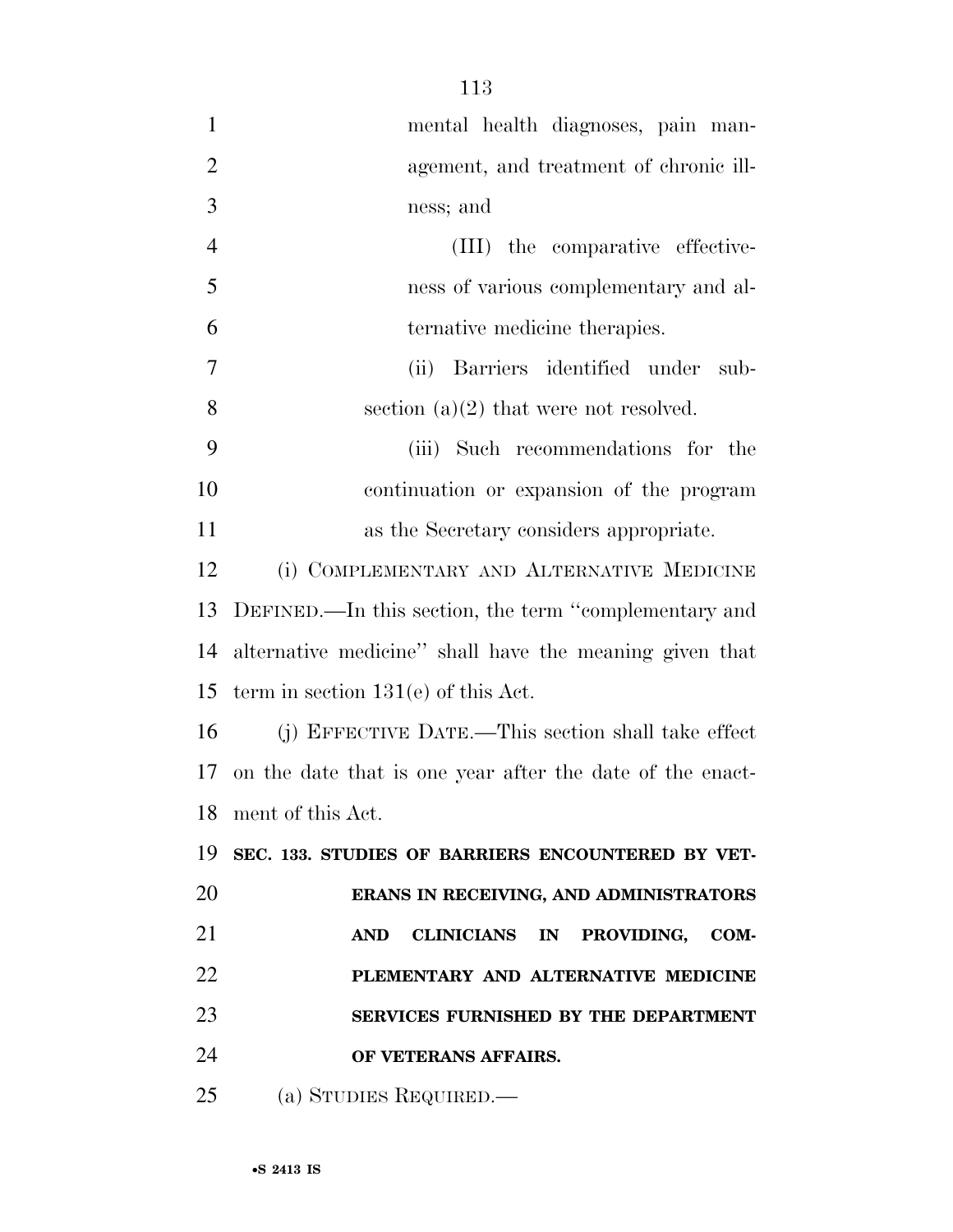| $\mathbf{1}$   | (1) IN GENERAL.—The Secretary of Veterans          |
|----------------|----------------------------------------------------|
| $\overline{2}$ | Affairs shall conduct comprehensive studies of the |
| 3              | barriers encountered by veterans in receiving, and |
| $\overline{4}$ | administrators and clinicians in providing, com-   |
| 5              | plementary and alternative medicine services fur-  |
| 6              | nished by the Department of Veterans Affairs.      |
| $\overline{7}$ | (2) STUDIES CONDUCTED.—                            |
| 8              | (A) VETERANS.—In conducting the study              |
| 9              | of veterans, the Secretary shall—                  |
| 10             | (i) survey veterans who seek or receive            |
| 11             | hospital care or medical services furnished        |
| 12             | by the Department, as well as veterans             |
| 13             | who do not seek or receive such care or            |
| 14             | services;                                          |
| 15             | (ii) administer the survey to a rep-               |
| 16             | resentative sample of veterans from each           |
| 17             | Veterans Integrated Service Network; and           |
| 18             | (iii) ensure that the sample of vet-               |
| 19             | erans surveyed is of sufficient size for the       |
| 20             | study results to be statistically significant.     |
| 21             | (B) ADMINISTRATORS AND CLINICIANS.—                |
| 22             | In conducting the study of clinicians and ad-      |
| 23             | ministrators, the Secretary shall—                 |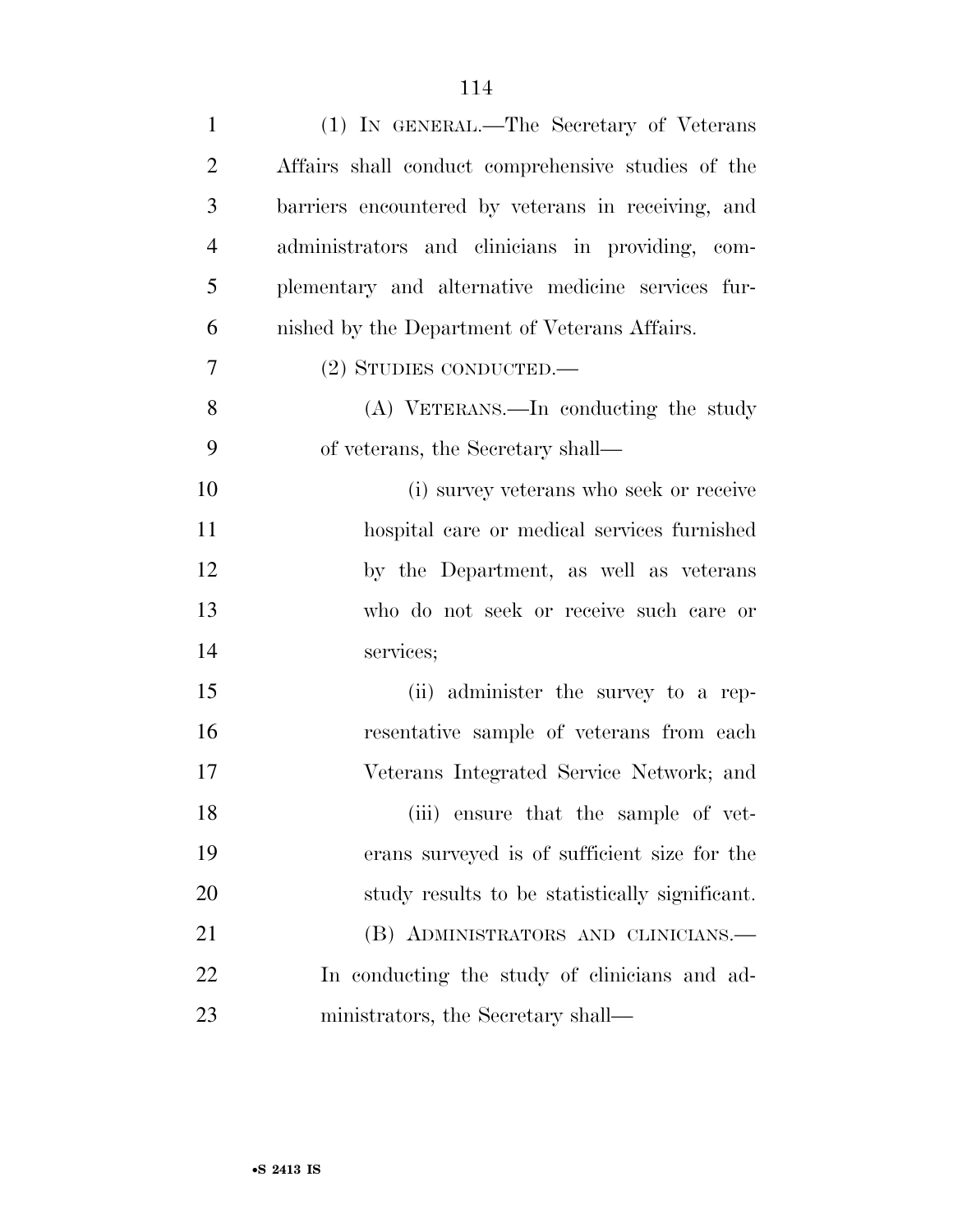| $\mathbf{1}$   | (i) survey administrators of the De-               |
|----------------|----------------------------------------------------|
| $\overline{2}$ | partment who are involved in the provision         |
| 3              | of health care services;                           |
| $\overline{4}$ | (ii) survey clinicians that have pro-              |
| 5              | vided complementary and alternative medi-          |
| 6              | cine services through the program estab-           |
| 7              | lished under section 132 of this Act, after        |
| 8              | those clinicians have provided those serv-         |
| 9              | ices through such program for at least 90          |
| 10             | days; and                                          |
| 11             | (iii) administer the survey to adminis-            |
| 12             | trators under clause $(i)$ —                       |
| 13             | before the introduction of<br>(I)                  |
| 14             | complementary and alternative medi-                |
| 15             | cine services through such program;                |
| 16             | and                                                |
| 17             | (II) not earlier than 90 days                      |
| 18             | after the introduction of complemen-               |
| 19             | tary and alternative medicine services             |
| 20             | through such program.                              |
| 21             | (b) ELEMENTS OF STUDIES.—                          |
| 22             | (1) VETERANS.—In conducting the study of           |
| 23             | veterans required by subsection (a), the Secretary |
| 24             | shall study the following:                         |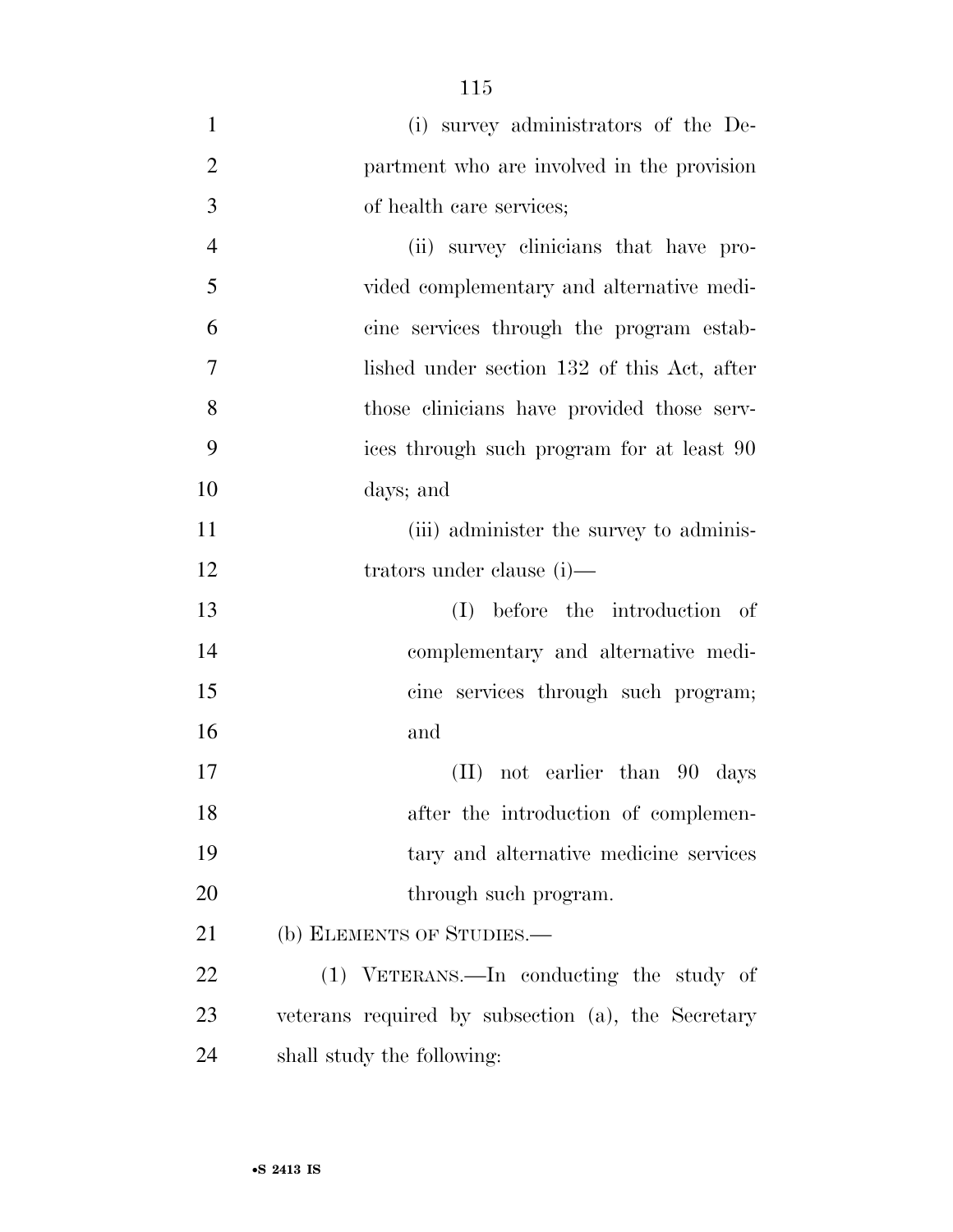| $\mathbf{1}$   | (A) The perceived barriers associated with            |
|----------------|-------------------------------------------------------|
| $\overline{2}$ | obtaining complementary and alternative medi-         |
| 3              | cine services from the Department.                    |
| $\overline{4}$ | (B) The satisfaction of veterans with com-            |
| 5              | plementary and alternative medicine services in       |
| 6              | primary care.                                         |
| 7              | (C) The degree to which veterans<br>are               |
| 8              | aware of eligibility requirements for, and the        |
| 9              | scope of services available under, complemen-         |
| 10             | tary and alternative medicine services furnished      |
| 11             | by the Department.                                    |
| 12             | (D) The effectiveness of outreach to vet-             |
| 13             | erans on the availability of complementary and        |
| 14             | alternative medicine for veterans.                    |
| 15             | (E) Such other barriers as the Secretary              |
| 16             | considers appropriate.                                |
| 17             | ADMINISTRATORS AND CLINICIANS.—In<br>(2)              |
| 18             | conducting the study of administrators and clini-     |
| 19             | cians required by subsection (a), the Secretary shall |
| 20             | study the following:                                  |
| 21             | (A) The extent of the integration of com-             |
| 22             | plementary and alternative medicine<br>services       |
| 23             | within the services provided by the Department.       |
| 24             | (B) The perception by administrators and              |
| 25             | clinicians of the structural and attitudinal bar-     |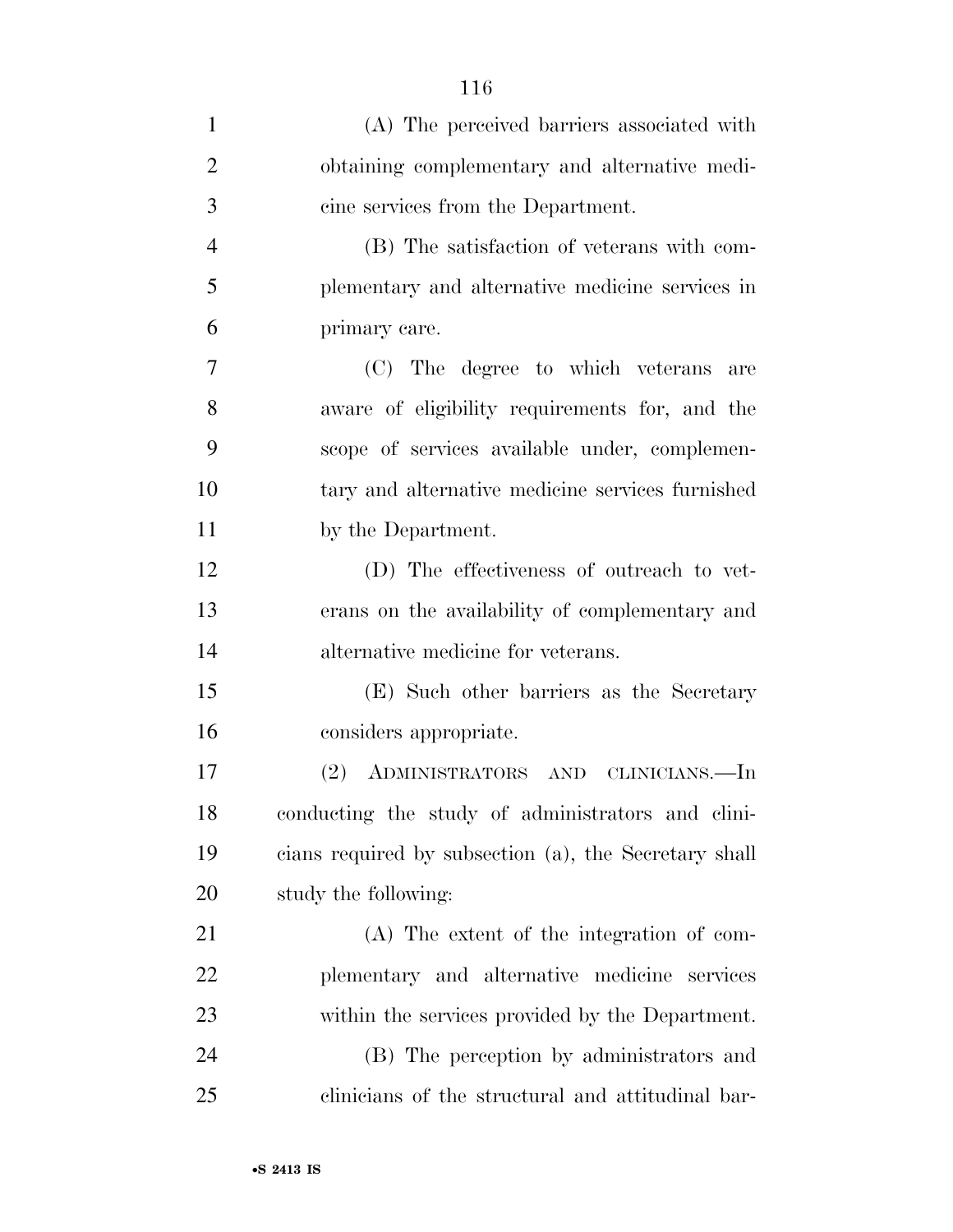| $\mathbf{1}$   | riers to the delivery of high quality complemen-          |
|----------------|-----------------------------------------------------------|
| $\overline{2}$ | tary and alternative medicine services by the             |
| 3              | Department.                                               |
| $\overline{4}$ | (C) Strategies that have been used to re-                 |
| 5              | duce or eliminate such barriers and the results           |
| 6              | of such strategies.                                       |
| 7              | (D) The satisfaction of administrators and                |
| 8              | clinicians regarding the integration of com-              |
| 9              | plementary and alternative medicine services              |
| 10             | within the services provided by the Department.           |
| 11             | (E) The perception by administrators and                  |
| 12             | clinicians of the value of specific complementary         |
| 13             | and alternative medicine services for inpatient           |
| 14             | and outpatient veteran populations.                       |
| 15             | (c) DISCHARGE BY CONTRACT.—The Secretary shall            |
| 16             | enter into a contract with a qualified independent entity |
| 17             | or organization to carry out the studies required by this |
|                | 18 section.                                               |
| 19             | (d) MANDATORY REVIEW OF DATA BY THE NA-                   |
| 20             | TIONAL RESEARCH ADVISORY COUNCIL.—                        |
| 21             | (1) IN GENERAL.—The Secretary shall ensure                |
| 22             | that the head of the National Research Advisory           |
| 23             | Council reviews the results of the studies conducted      |
| 24             | under this section.                                       |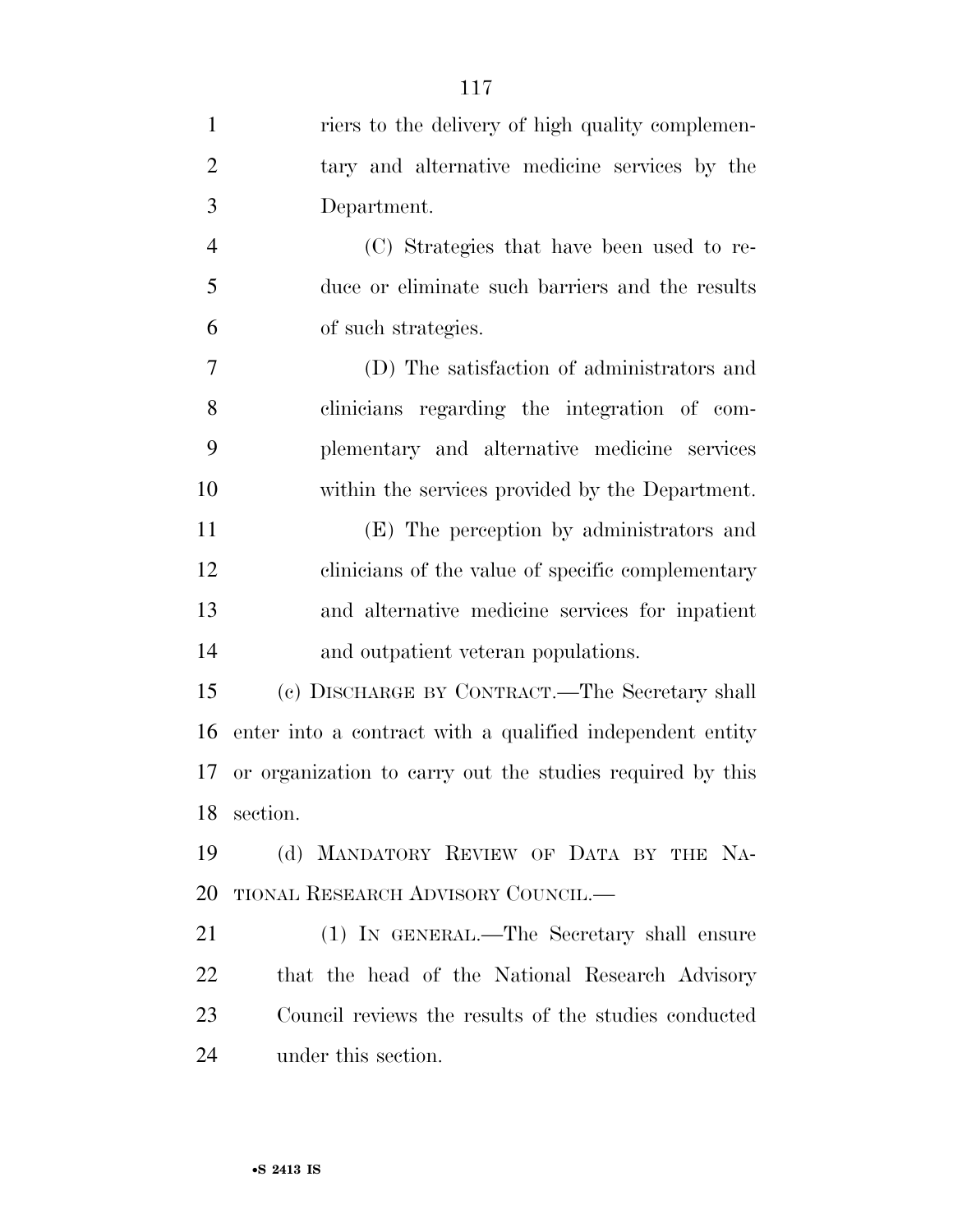| $\mathbf{1}$   | (2) SUBMITTAL OF FINDINGS.—The head of the            |
|----------------|-------------------------------------------------------|
| $\overline{2}$ | National Research Advisory Council shall submit       |
| 3              | findings with respect to the studies to the Under     |
| $\overline{4}$ | Secretary for Health and to other pertinent program   |
| 5              | offices within the Department with responsibilities   |
| 6              | relating to health care services for veterans.        |
| 7              | $(e)$ REPORTS.—                                       |
| 8              | (1) REPORT ON IMPLEMENTATION.—Not later               |
| 9              | than one year after the date of the enactment of this |
| 10             | Act, the Secretary shall submit to Congress a report  |
| 11             | on the status of the implementation of this section.  |
| 12             | $(2)$ REPORT ON STUDY.—                               |
| 13             | (A) IN GENERAL.—Not later than 45 days                |
| 14             | after the date of the completion of the study,        |
| 15             | the Secretary shall submit to Congress a report       |
| 16             | on the study required by subsection (a).              |
| 17             | (B) CONTENTS.—The report required by                  |
| 18             | subparagraph (A) shall include the following:         |
| 19             | (i) Recommendations for such admin-                   |
| <b>20</b>      | istrative and legislative proposals and ac-           |
| 21             | tions as the Secretary considers appro-               |
| 22             | priate.                                               |
| 23             | (ii) The findings of the head of the                  |
| 24             | National Research Advisory Council and of             |
| 25             | the Under Secretary for Health.                       |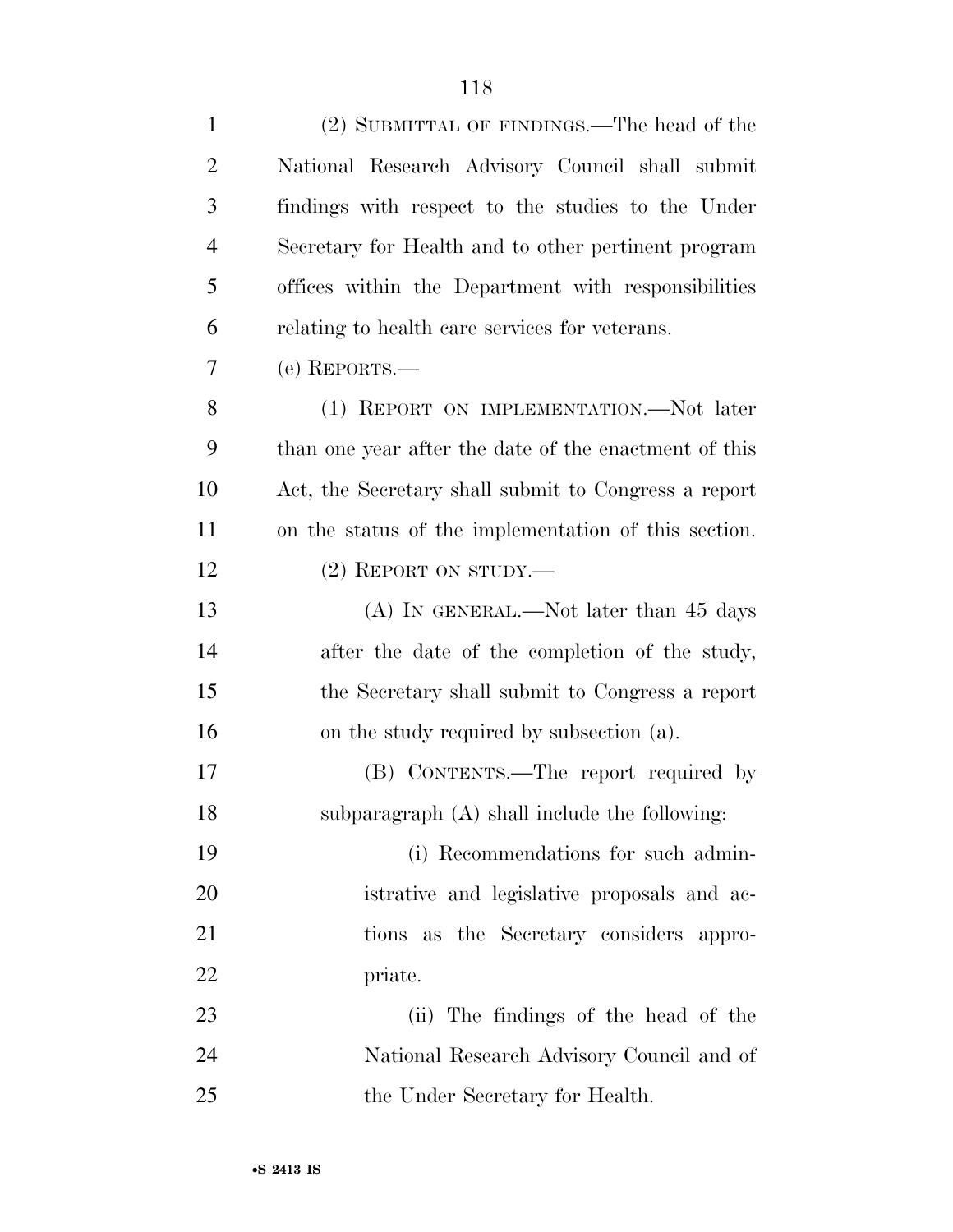(f) AUTHORIZATION OF APPROPRIATIONS.—There is authorized to be appropriated for fiscal year 2015 for the Department of Veterans Affairs, \$2,000,000 to carry out this section.

 (g) COMPLEMENTARY AND ALTERNATIVE MEDICINE DEFINED.—In this section, the term ''complementary and alternative medicine'' shall have the meaning given that term in section 131(e) of this Act.

 **SEC. 134. PROGRAM ON USE OF WELLNESS PROGRAMS AS COMPLEMENTARY APPROACH TO MENTAL HEALTH CARE FOR VETERANS AND FAMILY MEMBERS OF VETERANS.** 

(a) PROGRAM REQUIRED.—

 (1) IN GENERAL.—The Secretary of Veterans Affairs shall carry out a program through the award of grants to public or private nonprofit entities to assess the feasibility and advisability of using wellness programs to complement the provision of mental health care to veterans and family members 20 eligible for counseling under section  $1712A(a)(1)(C)$ of title 38, United States Code.

 (2) MATTERS TO BE ADDRESSED.—The pro- gram shall be carried out so as to assess the fol-lowing: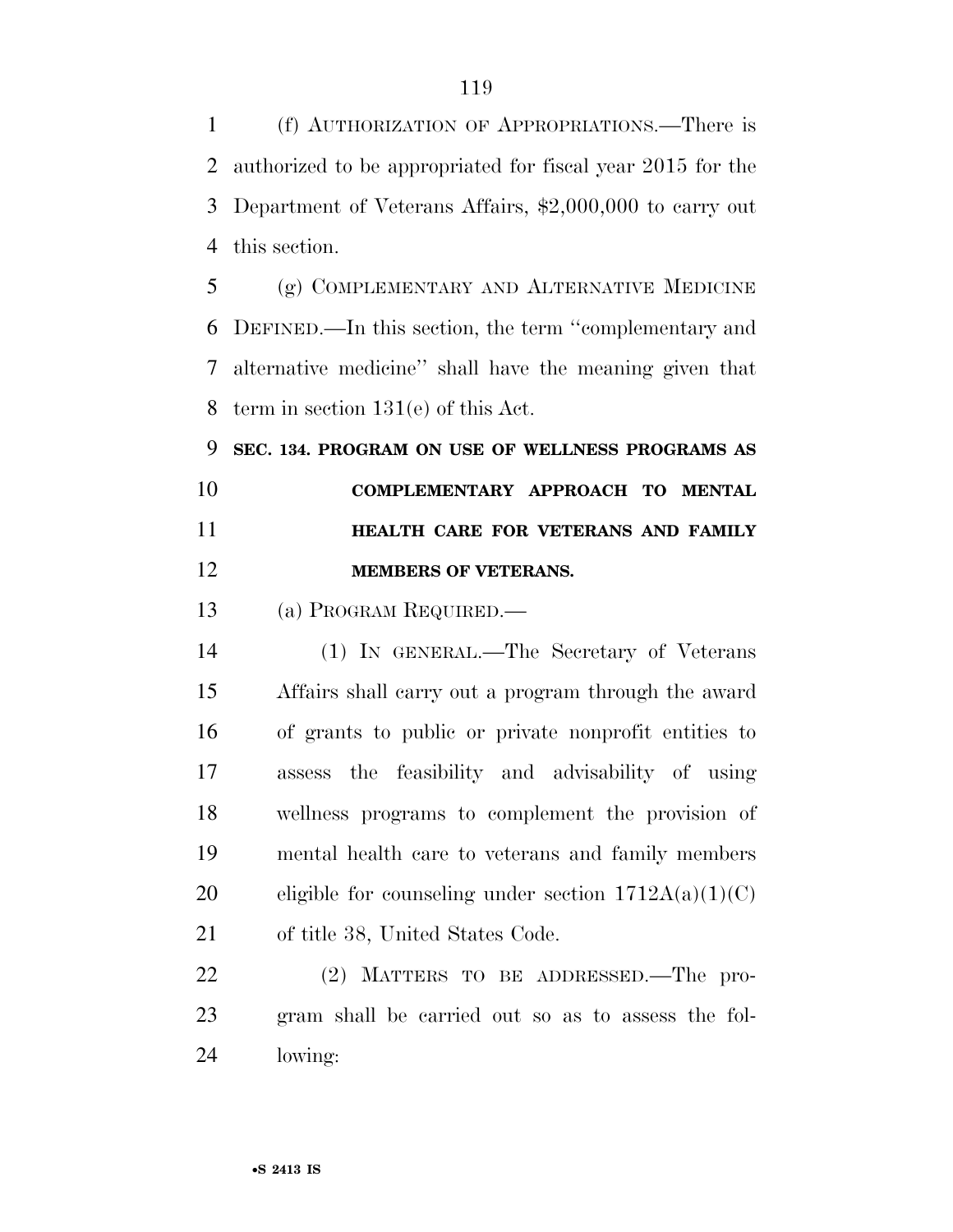| $\mathbf{1}$   | (A) Means of improving coordination be-          |
|----------------|--------------------------------------------------|
| $\overline{2}$ | tween Federal, State, local, and community pro-  |
| 3              | viders of health care in the provision of mental |
| $\overline{4}$ | health care to veterans and family members de-   |
| 5              | scribed in paragraph $(1)$ .                     |
| 6              | (B) Means of enhancing outreach, and co-         |
| 7              | ordination of outreach, by and among providers   |
| 8              | of health care referred to in subparagraph $(A)$ |
| 9              | on the mental health care services available to  |
| 10             | veterans and family members described in para-   |
| 11             | $graph(1)$ .                                     |
| 12             | (C) Means of using wellness programs of          |
| 13             | providers of health care referred to in subpara- |
| 14             | $graph(A)$ as complements to the provision by    |
| 15             | the Department of Veterans Affairs of mental     |
| 16             | health care to veterans and family members de-   |
| 17             | scribed in paragraph $(1)$ .                     |
| 18             | (D) Whether wellness programs described          |
| 19             | in subparagraph (C) are effective in enhancing   |
| 20             | the quality of life and well-being of veterans   |
| 21             | and family members described in paragraph        |
| 22             | (1).                                             |
| 23             | (E) Whether wellness programs described          |
| 24             | in subparagraph (C) are effective in increasing  |
| 25             | the adherence of veterans described in para-     |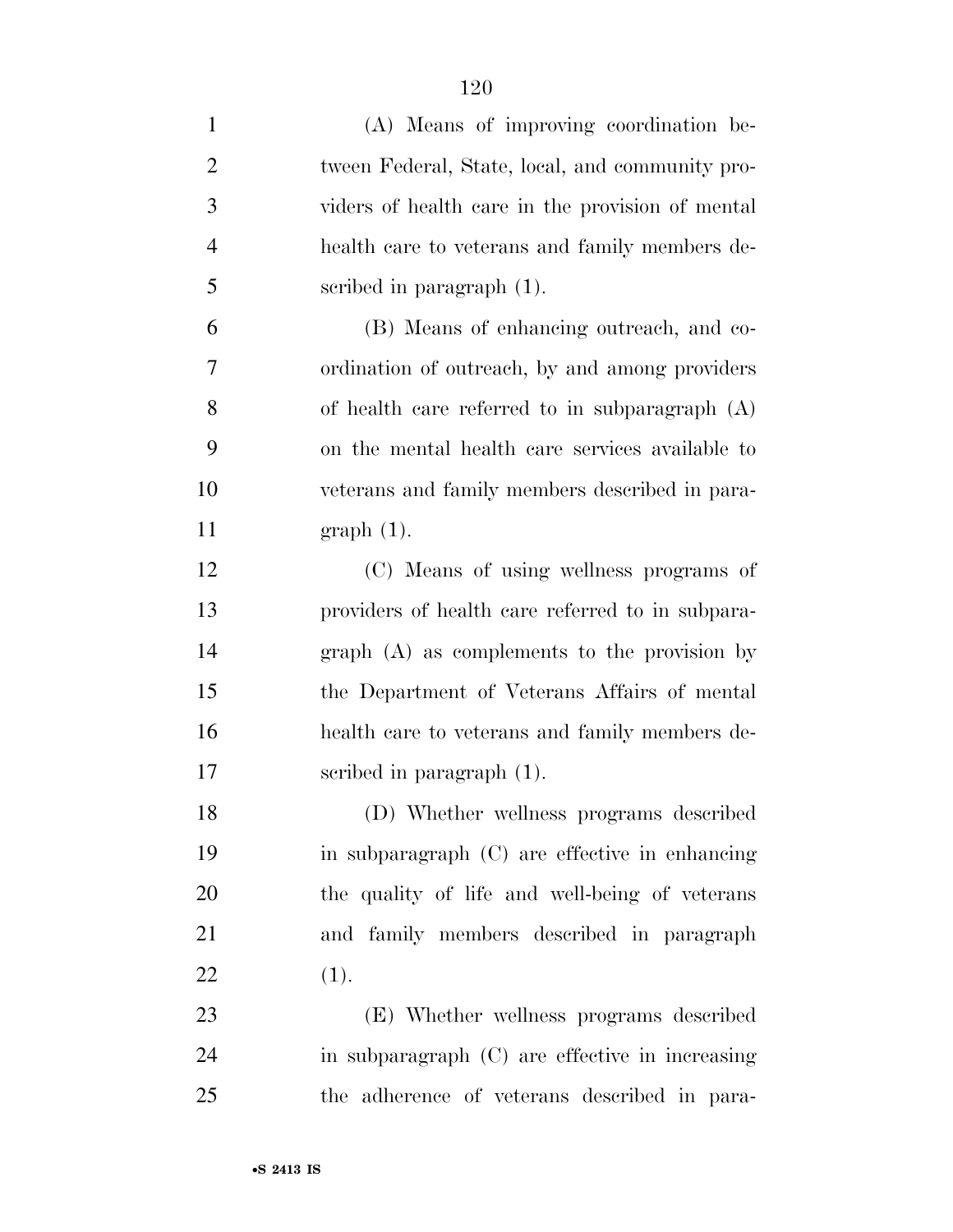| $\mathbf{1}$   | graph (1) to the primary mental health services           |
|----------------|-----------------------------------------------------------|
| $\overline{2}$ | provided such veterans by the Department.                 |
| 3              | (F) Whether wellness programs described                   |
| $\overline{4}$ | in subparagraph (C) have an impact on the                 |
| 5              | sense of well-being of veterans described in              |
| 6              | paragraph (1) who receive primary mental                  |
| 7              | health services from the Department.                      |
| 8              | (G) Whether wellness programs described                   |
| 9              | in subparagraph (C) are effective in encour-              |
| 10             | aging veterans receiving health care from the             |
| 11             | Department to adopt a more healthy lifestyle.             |
| 12             | (b) DURATION.—The Secretary shall carry out the           |
| 13             | program for a period of three years beginning on the date |
| 14             | that is one year after the date of the enactment of this  |
|                | 15 Act.                                                   |
| 16             | (c) LOCATIONS.—The Secretary shall carry out the          |
| 17             | program at facilities of the Department providing mental  |
| 18             | health care services to veterans and family members de-   |
| 19             | scribed in subsection $(a)(1)$ .                          |
| 20             | (d) GRANT PROPOSALS.—                                     |
| 21             | $(1)$ In GENERAL.—A public or private nonprofit           |
| 22             | entity seeking the award of a grant under this sec-       |
| 23             | tion shall submit an application therefor to the Sec-     |
| 24             | retary in such form and in such manner as the Sec-        |
| 25             | retary may require.                                       |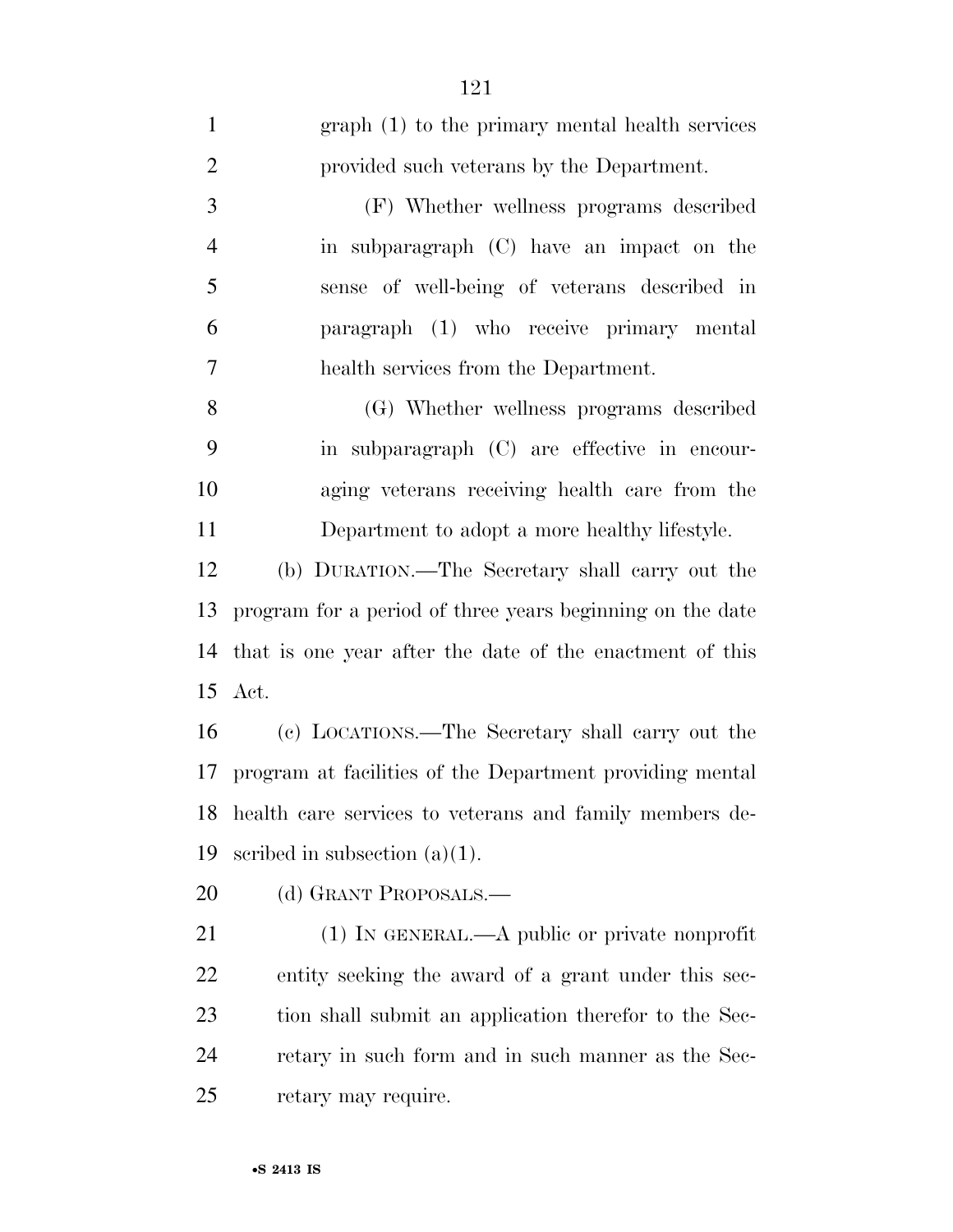| $\mathbf{1}$   | (2) APPLICATION CONTENTS.—Each application           |
|----------------|------------------------------------------------------|
| $\overline{2}$ | submitted under paragraph (1) shall include the fol- |
| 3              | lowing:                                              |
| $\overline{4}$ | (A) A plan to coordinate activities under            |
| 5              | the program, to the extent possible, with the        |
| 6              | Federal, State, and local providers of services      |
| 7              | for veterans to enhance the following:               |
| 8              | (i) Awareness by veterans of benefits                |
| 9              | and health care services provided by the             |
| 10             | Department.                                          |
| 11             | (ii) Outreach efforts to increase the                |
| 12             | use by veterans of services provided by the          |
| 13             | Department.                                          |
| 14             | (iii) Educational efforts to inform vet-             |
| 15             | erans of the benefits of a healthy and ac-           |
| 16             | tive lifestyle.                                      |
| 17             | (B) A statement of understanding from                |
| 18             | the entity submitting the application that, if se-   |
| 19             | lected, such entity will be required to report to    |
| 20             | the Secretary periodically on standardized data      |
| 21             | and other performance data necessary to evalu-       |
| 22             | ate individual outcomes and to facilitate evalua-    |
| 23             | tions among entities participating in the pro-       |
| 24             | gram.                                                |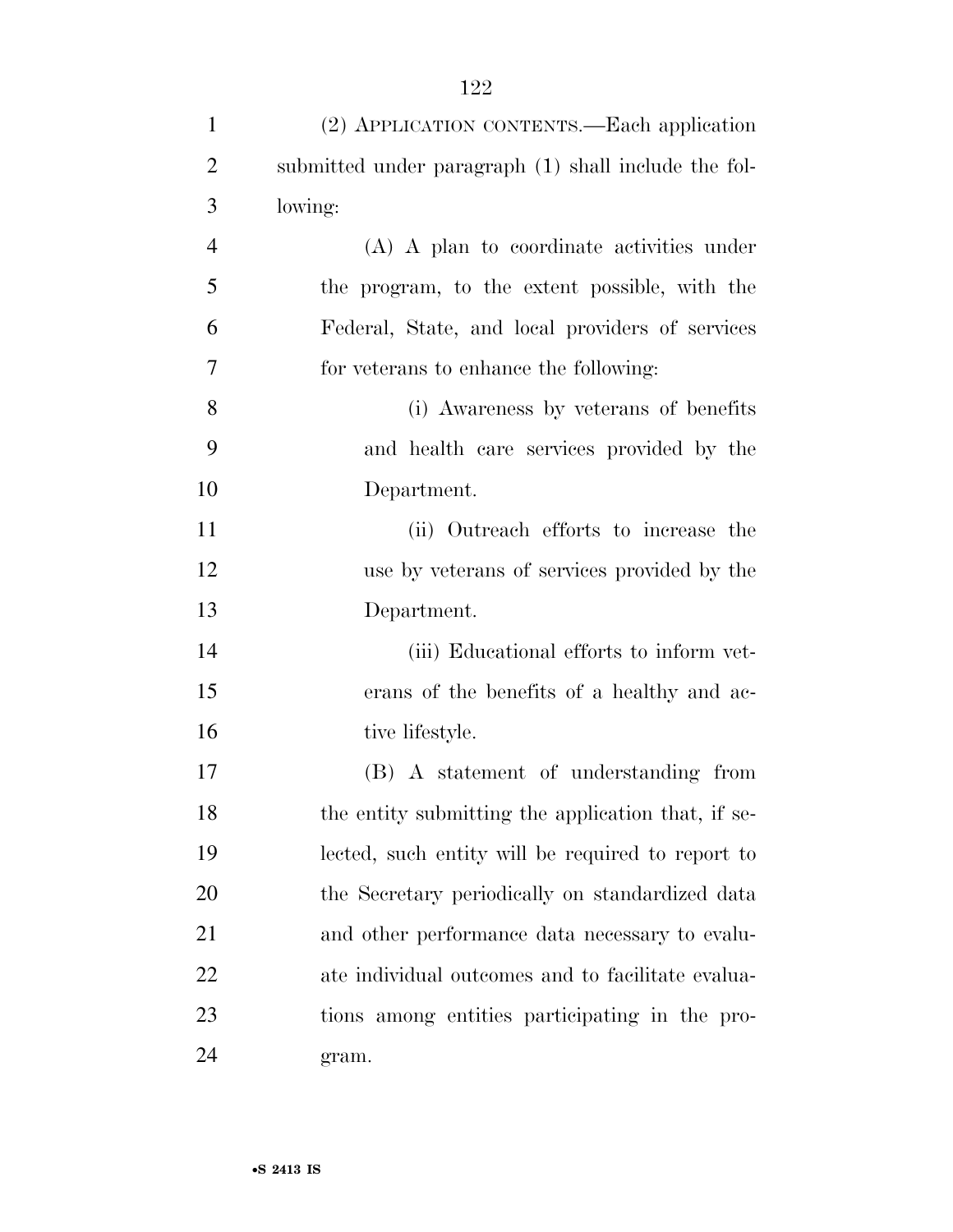| $\mathbf{1}$   | (C) Other requirements that the Secretary              |
|----------------|--------------------------------------------------------|
| $\overline{2}$ | may prescribe.                                         |
| 3              | (e) GRANT USES.—                                       |
| $\overline{4}$ | $(1)$ In GENERAL.—A public or private nonprofit        |
| 5              | entity awarded a grant under this section shall use    |
| 6              | the award for purposes prescribed by the Secretary.    |
| 7              | (2) ELIGIBLE VETERANS AND FAMILY. - In car-            |
| 8              | rying out the purposes prescribed by the Secretary     |
| 9              | in paragraph (1), a public or private nonprofit entity |
| 10             | awarded a grant under this section shall use the       |
| 11             | award to furnish services only to individuals speci-   |
| 12             | fied in section $1712A(a)(1)(C)$ of title 38, United   |
| 13             | States Code.                                           |
| 14             | $(f)$ REPORTS.—                                        |
| 15             | (1) PERIODIC REPORTS.—                                 |
| 16             | (A) IN GENERAL.—Not later than 180                     |
| 17             | days after the date of the commencement of the         |
| 18             | program, and every 180 days thereafter, the            |
| 19             | Secretary shall submit to Congress a report on         |
| 20             | the program.                                           |
| 21             | (B) REPORT ELEMENTS.—Each report re-                   |
| 22             | quired by subparagraph (A) shall include the           |
| 23             | following:                                             |
| 24             | (i) The findings and conclusions of                    |
| 25             | the Secretary with respect to the program              |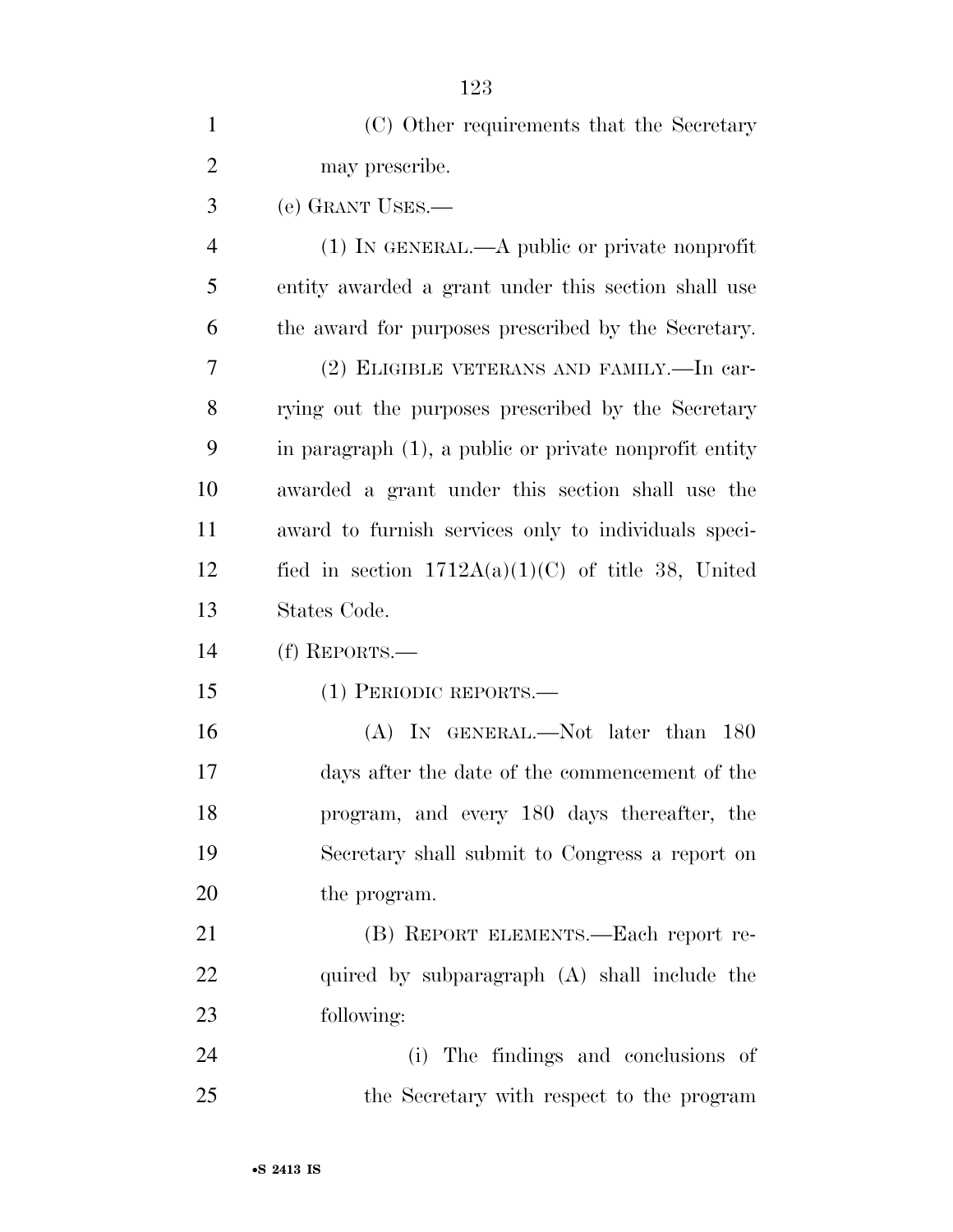| $\mathbf{1}$   | during the 180-day period preceding the                   |
|----------------|-----------------------------------------------------------|
| $\overline{2}$ | report.                                                   |
| 3              | (ii) An assessment of the benefits of                     |
| $\overline{4}$ | the program to veterans and their family                  |
| 5              | members during the 180-day period pre-                    |
| 6              | eeding the report.                                        |
| 7              | (2) FINAL REPORT.—Not later than 180 days                 |
| 8              | after the end of the program, the Secretary shall         |
| 9              | submit to Congress a report detailing the rec-            |
| 10             | ommendations of the Secretary as to the advisability      |
| 11             | of continuing or expanding the program.                   |
| 12             | $(g)$ WELLNESS DEFINED.—In this section, the term         |
| 13             | "wellness" has the meaning given that term in regulations |
| 14             | prescribed by the Secretary.                              |
| 15             | <b>Subtitle E-Mental Health Care</b>                      |
| 16             | SEC. 141. INCLUSION OF MENTAL HEALTH PROFESSIONALS        |
| 17             | IN THE EDUCATION AND TRAINING PROGRAM                     |
| 18             | FOR HEALTH PERSONNEL OF THE DEPART-                       |
| 19             | MENT OF VETERANS AFFAIRS.                                 |
| 20             | (a) IN GENERAL.—In carrying out the education and         |
| 21             | training program required under section $7302(a)(1)$ of   |
| 22             | title 38, United States Code, the Secretary of Veterans   |
| 23             | Affairs shall include education and training of marriage  |
| 24             | and family therapists and licensed professional mental    |
|                |                                                           |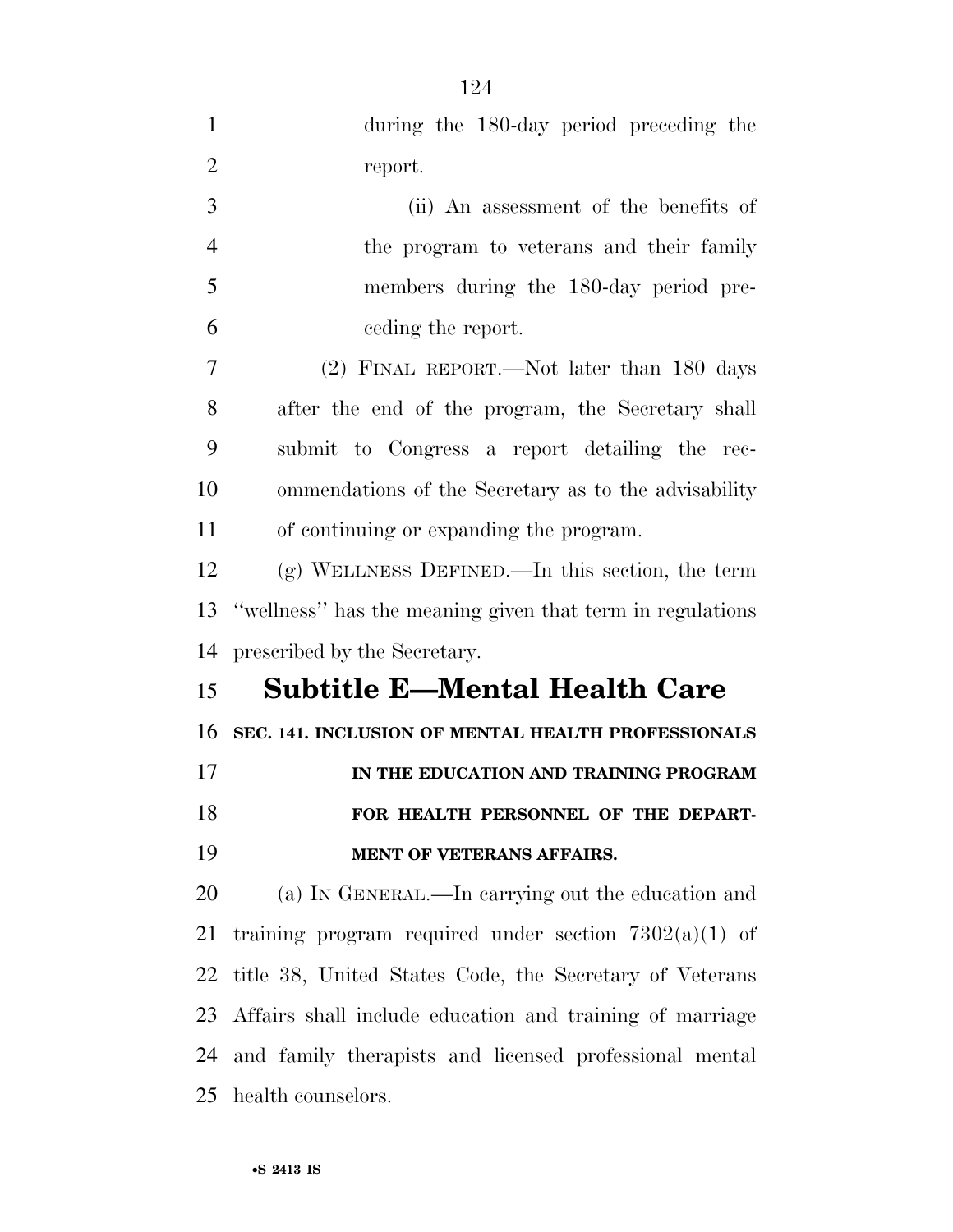(b) FUNDING.—The Secretary shall apportion fund- ing for the education and training program equally among the professions included in the program.

 (c) EFFECTIVE DATE.—This section shall take effect on the date that is one year after the date of the enact-ment of this Act.

## **SEC. 142. REPORT ON PROVISION OF MENTAL HEALTH SERVICES FOR FAMILIES OF CERTAIN VET-ERANS AT FACILITIES OF THE DEPARTMENT.**

 Not later than one year after the date of the enact- ment of this Act, the Secretary of Veterans Affairs shall submit to the Committee on Veterans' Affairs of the Sen- ate and the Committee on Veterans' Affairs of the House of Representatives a report on the feasibility and advis- ability of providing services under the program established by section 304(a) of the Caregivers and Veterans Omnibus Health Services Act of 2010 (Public Law 111–163; 38 U.S.C. 1712A note) at medical facilities of the Depart-ment of Veterans Affairs.

## **SEC. 143. ANNUAL REPORT ON COMMUNITY MENTAL HEALTH PARTNERSHIP PILOT PROGRAM.**

 (a) IN GENERAL.—Not later than one year after the date of the enactment of this Act and not later than Sep- tember 30 each year thereafter until the completion of the pilot program described in subsection (b), the Secretary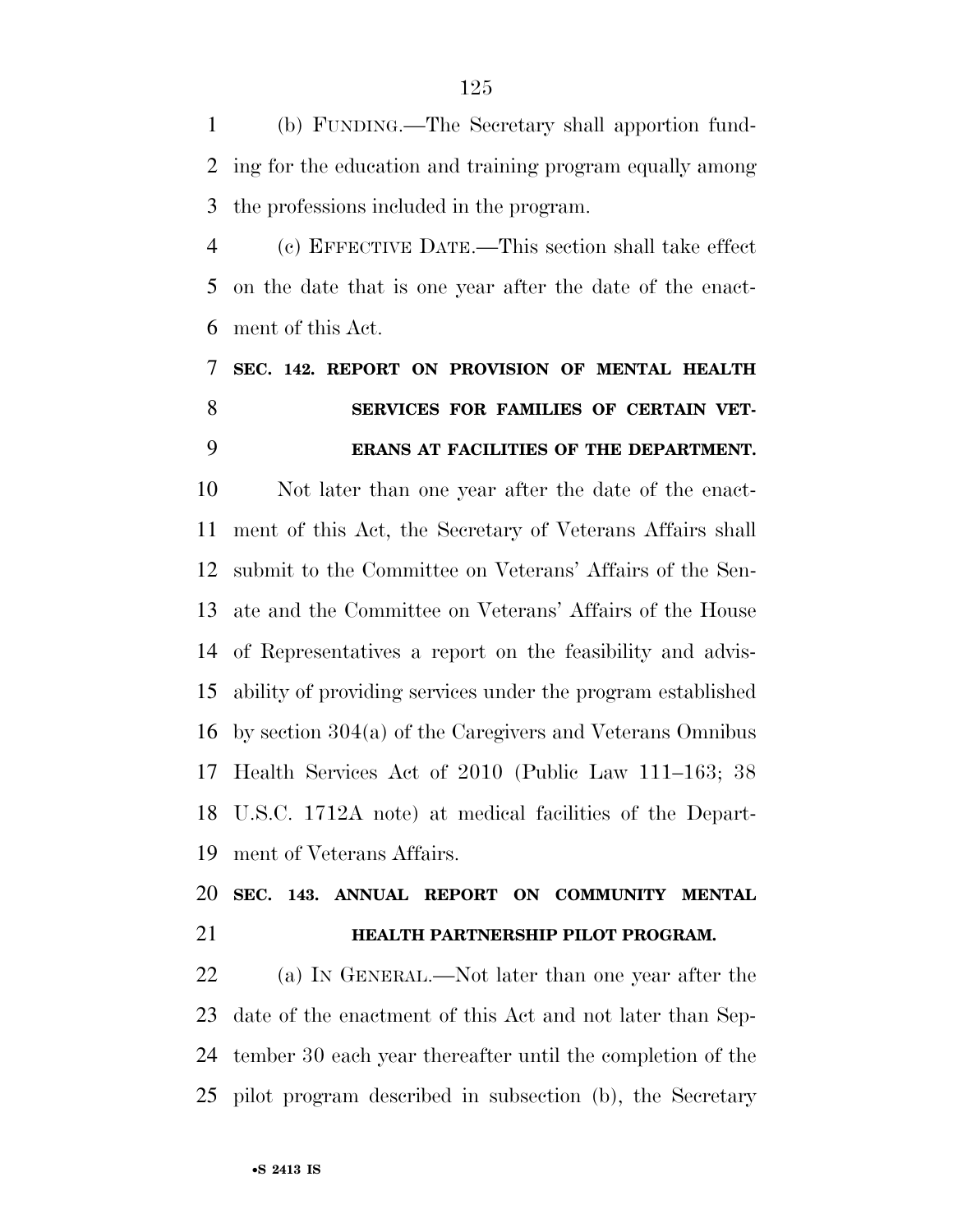of Veterans Affairs shall submit to the Committee on Vet- erans' Affairs of the Senate and the Committee on Vet- erans' Affairs of the House of Representatives a report on that pilot program.

 (b) PILOT PROGRAM DESCRIBED.—The pilot pro- gram described in this subsection is the pilot program con- ducted by the Veterans Health Administration to connect medical centers of the Department of Veterans Affairs with community-based mental health care providers and substance abuse treatment providers for the purpose of assisting in the treatment of veterans with mental health disorders, commonly known as the ''Community Mental Health Partnership Pilot''.

 (c) ELEMENTS.—Each report submitted under sub-section (a) shall include the following:

- (1) The number of sites participating in the pilot program.
- (2) The number of individuals participating in the pilot program at each site.

 (3) A detailed assessment of the effectiveness of, the participation of veterans in, and the satisfac-22 tion of veterans with the pilot program.

 (4) An analysis of barriers to the effectiveness of, the participation of veterans in, and the satisfac-tion of veterans with the pilot program.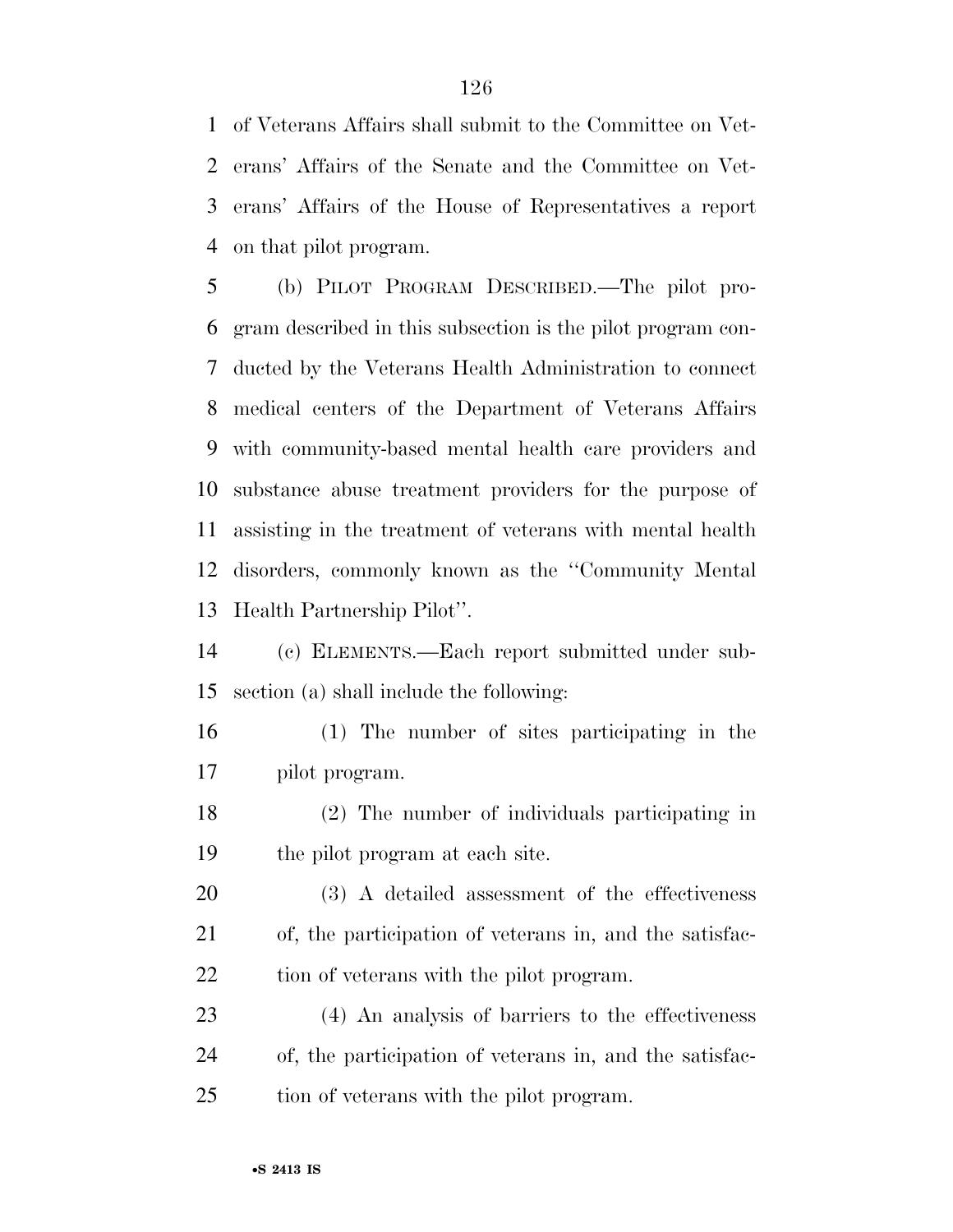| $\mathbf{1}$   | (5) A description of the plans of the Secretary           |
|----------------|-----------------------------------------------------------|
| $\overline{2}$ | to conduct outreach and provide information to vet-       |
| 3              | erans and community mental health providers with          |
| $\overline{4}$ | respect to the pilot program.                             |
| 5              | $(6)$ A description of any plans to expand the            |
| 6              | pilot program, including plans that focus on the          |
| $\overline{7}$ | unique needs of veterans located in rural areas.          |
| 8              | (7) An explanation of how the care provided               |
| 9              | under the pilot program is consistent with the min-       |
| 10             | imum clinical mental health guidelines promulgated        |
| 11             | by the Veterans Health Administration, including          |
| 12             | clinical guidelines contained in the Uniform Mental       |
|                |                                                           |
| 13             | Health Services Handbook of such Administration.          |
| 14             | <b>Subtitle F-Dental Care Eligibility</b>                 |
| 15             | <b>Expansion and Enhancement</b>                          |
| 16             | SEC. 151. RESTORATIVE DENTAL SERVICES FOR VETERANS.       |
| 17             | (a) IN GENERAL.—Section $1710(c)$ is amended—             |
| 18             | $(1)$ in the second sentence—                             |
| 19             | (A) by redesignating subparagraphs (A)                    |
| 20             | and $(B)$ as clauses $(i)$ and $(ii)$ , respectively; and |
| 21             | (B) by redesignating paragraphs (1) and                   |
| 22             | $(2)$ as subparagraphs $(A)$ and $(B)$ , respectively;    |
| 23             | (2) by inserting " $(1)$ " after " $(e)$ ";               |

the following: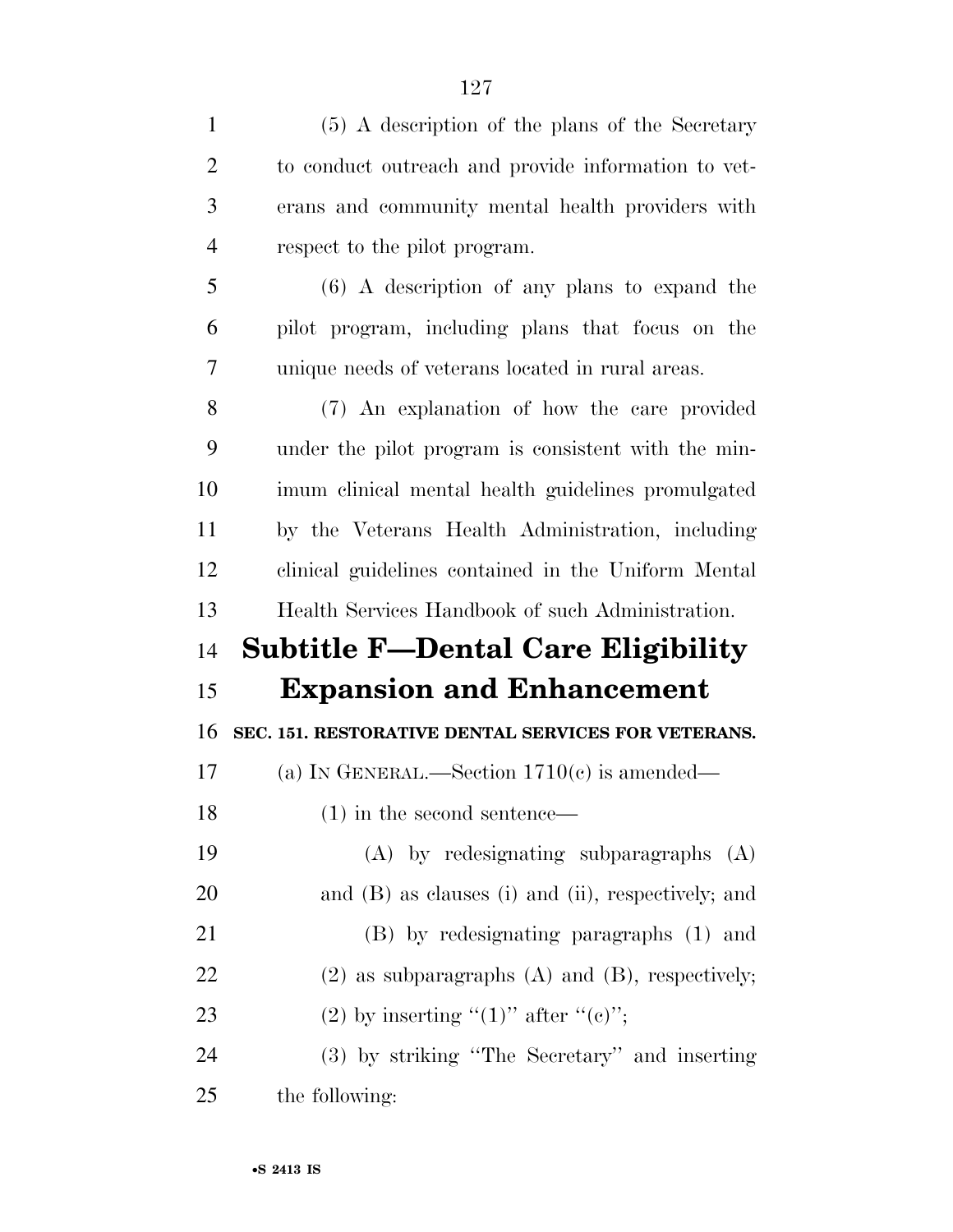1  $\frac{1}{2}$  The Secretary'; and

 (4) by adding at the end the following new paragraph:

 ''(3) In addition to the dental services, treatment, and appliances authorized to be furnished by paragraph (2), the Secretary may furnish dental services and treat- ment, and dental appliances, needed to restore functioning in a veteran that is lost as a result of any services or treat-ment furnished under this subsection.''.

 (b) EFFECTIVE DATE.—The amendments made by subsection (a) shall take effect on the date that is one year after the date of the enactment of this Act.

**SEC. 152. PILOT PROGRAM ON EXPANSION OF FURNISHING** 

 **OF DENTAL CARE TO ALL ENROLLED VET-ERANS.** 

 (a) PILOT PROGRAM REQUIRED.—Commencing not later than 540 days after the date of the enactment of this Act, the Secretary of Veterans Affairs shall carry out a pilot program to assess the feasibility and advisability of furnishing dental care to veterans enrolled in the system of patient enrollment under section 1705 of title 38, United States Code, who are not eligible for dental serv- ices and treatment, and related dental appliances, under current authorities.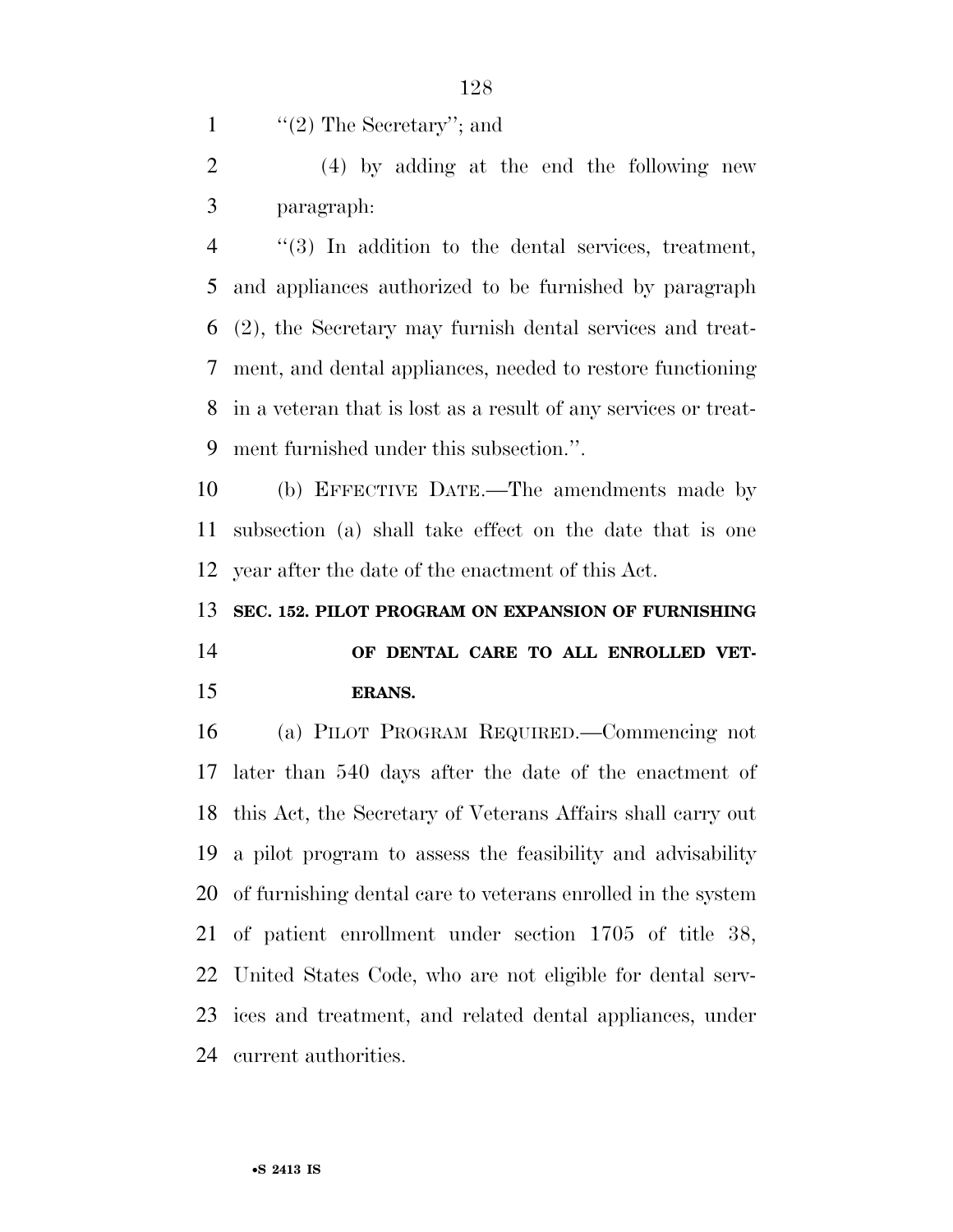(b) DURATION OF PILOT PROGRAM.—The pilot pro- gram shall be carried out during the three-year period be- ginning on the date of the commencement of the pilot pro- gram. (c) LOCATIONS.— (1) IN GENERAL.—The Secretary shall carry out the pilot program at not fewer than 16 locations as follows: (A) Four Department of Veterans Affairs medical centers with an established dental clinic with capacity available for the furnishing of services and treatment under the pilot program. (B) Four Department medical centers with a current contract for the furnishing of dental care. (C) Four Community-Based Outpatient Clinics (CBOCs) with capacity available for the furnishing of services and treatment under the pilot program. (D) Four facilities selected from among Federally Qualified Health Centers (FQHCs) and Indian Health Service facilities with estab-23 lished dental clinics, of which— (i) at least one facility shall be such an Indian Health Service facility; and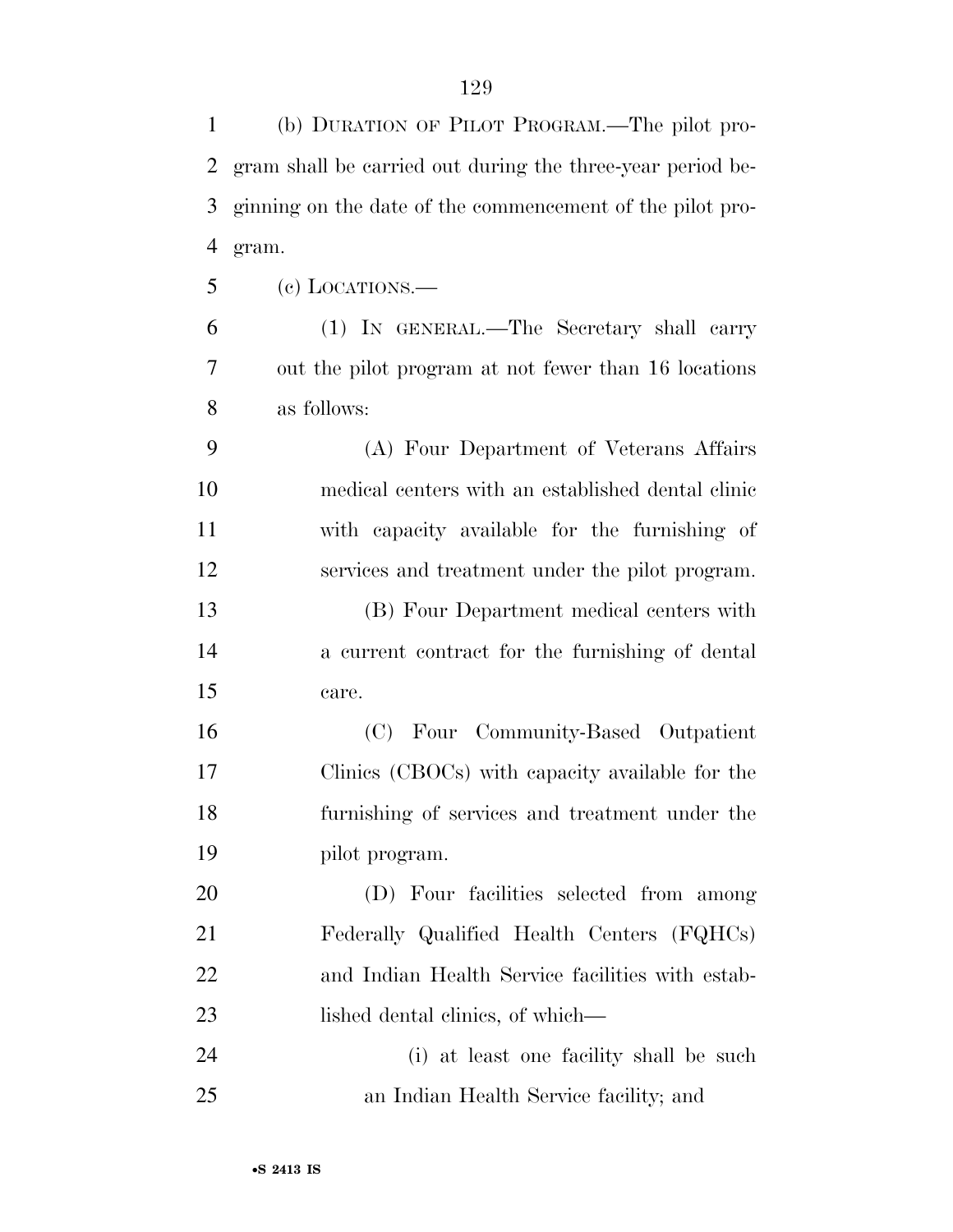| $\mathbf{1}$   | (ii) any Indian Health Service facility                 |
|----------------|---------------------------------------------------------|
| $\overline{2}$ | so selected shall be selected in consultation           |
| 3              | with the Secretary of Health and Human                  |
| $\overline{4}$ | Services.                                               |
| 5              | CONSIDERATIONS.—In selecting locations<br>(2)           |
| 6              | for the pilot program, the Secretary shall consider     |
| 7              | the feasibility and advisability of selecting locations |
| 8              | in each of the following:                               |
| 9              | (A) Rural areas.                                        |
| 10             | (B) Areas that are not in close proximity               |
| 11             | to an active duty military installation.                |
| 12             | (C) Areas representing different<br>$geo-$              |
| 13             | graphic locations, such as census tracts estab-         |
| 14             | lished by the Bureau of Census.                         |
| 15             | LIMITATION ON NUMBER OF PARTICIPATING<br>(d)            |
| 16             | VETERANS.—                                              |
| 17             | (1) IN GENERAL.—The total number of eligible            |
| 18             | veterans who may participate in the pilot program       |
| 19             | may not exceed 30,000.                                  |
| 20             | (2) DISTRIBUTION OF LIMITATION. In apply-               |
| 21             | ing the limitation in paragraph (1) to the pilot pro-   |
| 22             | gram, the Secretary shall distribute the limitation     |
| 23             | across and among locations selected for the pilot       |
| 24             | program in a manner that takes appropriate account      |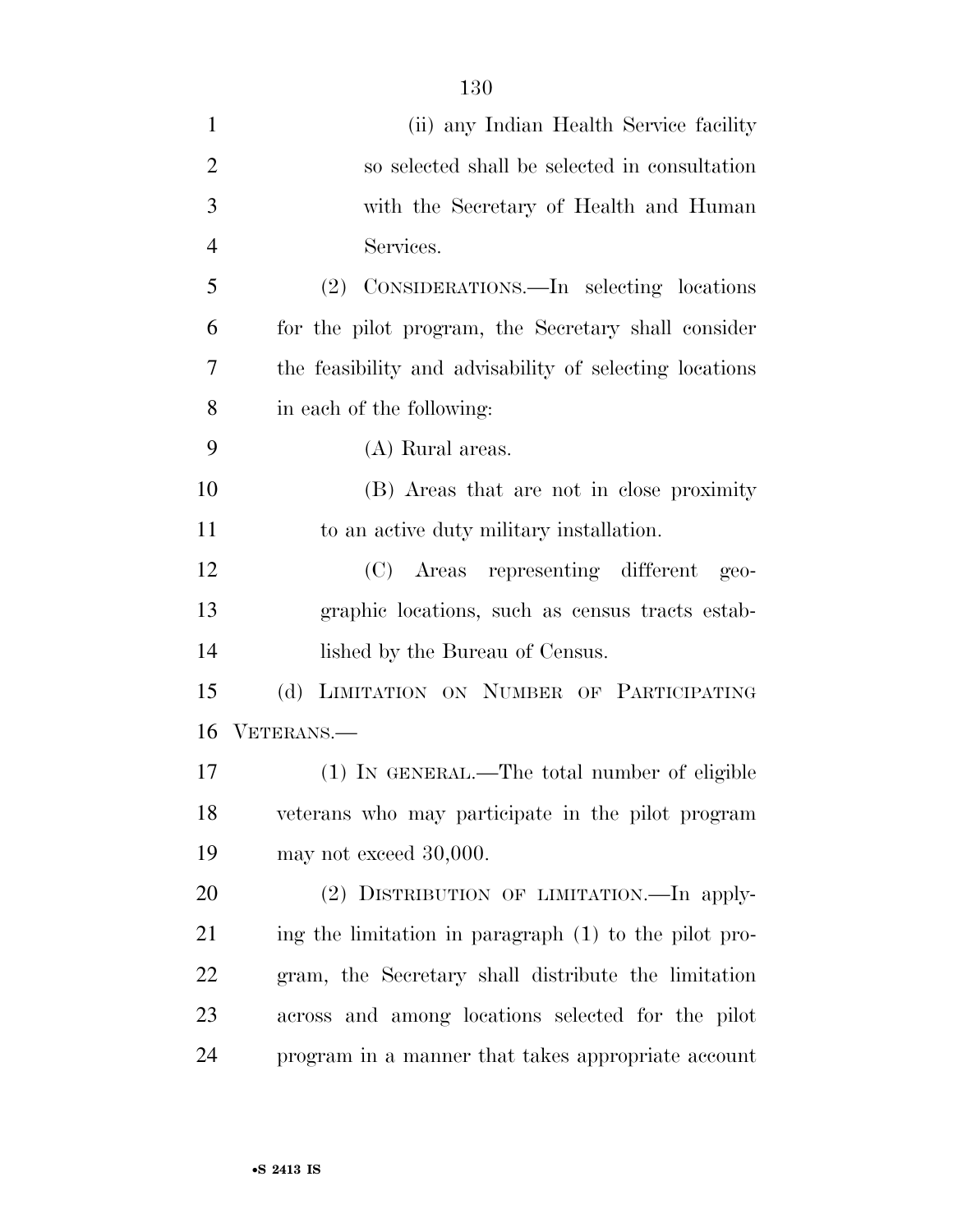of the size and need of veterans for dental services at each such location.

 (e) SCOPE OF SERVICES.—The dental services and treatment furnished to veterans under the pilot program shall be consistent with the dental services and treatment furnished by the Secretary to veterans with service-con- nected disabilities rated 100 percent disabling under the laws administered by the Secretary.

 (f) VOLUNTARY PARTICIPATION.—The participation of a veteran in the pilot program shall be at the election of the veteran.

12 (g) LIMITATION ON AMOUNT OF SERVICES.—

 (1) IN GENERAL.—The total amount the Sec- retary may expend furnishing dental services and treatment to a veteran participating in the pilot pro- gram during any one-year period may not exceed such amount as the Secretary determines appro- priate. The amount so determined may not be less than \$1,000.

 (2) CONSULTATION.—The Secretary shall make 21 the determination under paragraph  $(1)$ —

 (A) in consultation with the Director of the Indian Health Service; and

 (B) in consultation with the Director of the Health Resources and Services Administra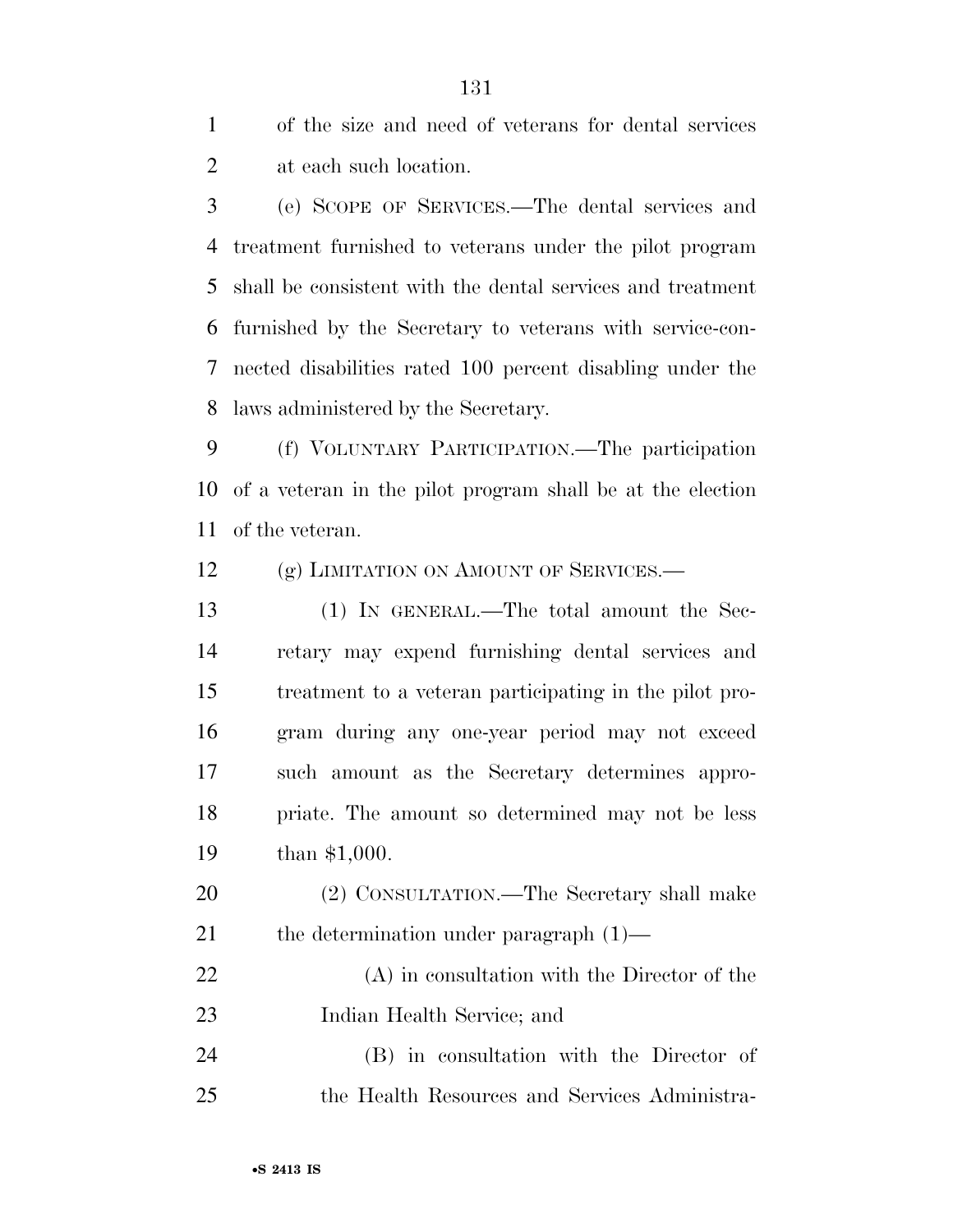tion of the Department of Health and Human Services if one or more Federally Qualified Health Center is selected as a location for the 4 pilot program under subsection  $(c)(1)(D)$ .

 (h) COPAYMENTS.—The Secretary may collect copay- ments for dental services and treatment furnished under the pilot program in accordance with authorities on the collection of copayments for medical care of veterans under chapter 17 of title 38, United States Code.

10 (i) PROGRAM ADMINISTRATION.—

 (1) NOTICE TO ELIGIBLE VETERANS ON PILOT PROGRAM.—In carrying out the pilot program, the Secretary shall inform all veterans eligible to partici- pate in the pilot program of the services and treat-ment available under the pilot program.

 (2) CONTRACTS.—In carrying out the pilot pro- gram, the Secretary may enter into contracts with appropriate entities for the provision of dental serv- ices and treatment under the pilot program. Each such contract shall specify performance standards and metrics and processes for ensuring compliance of the contractor concerned with such performance standards.

(j) REPORTS.—

(1) PRELIMINARY REPORTS.—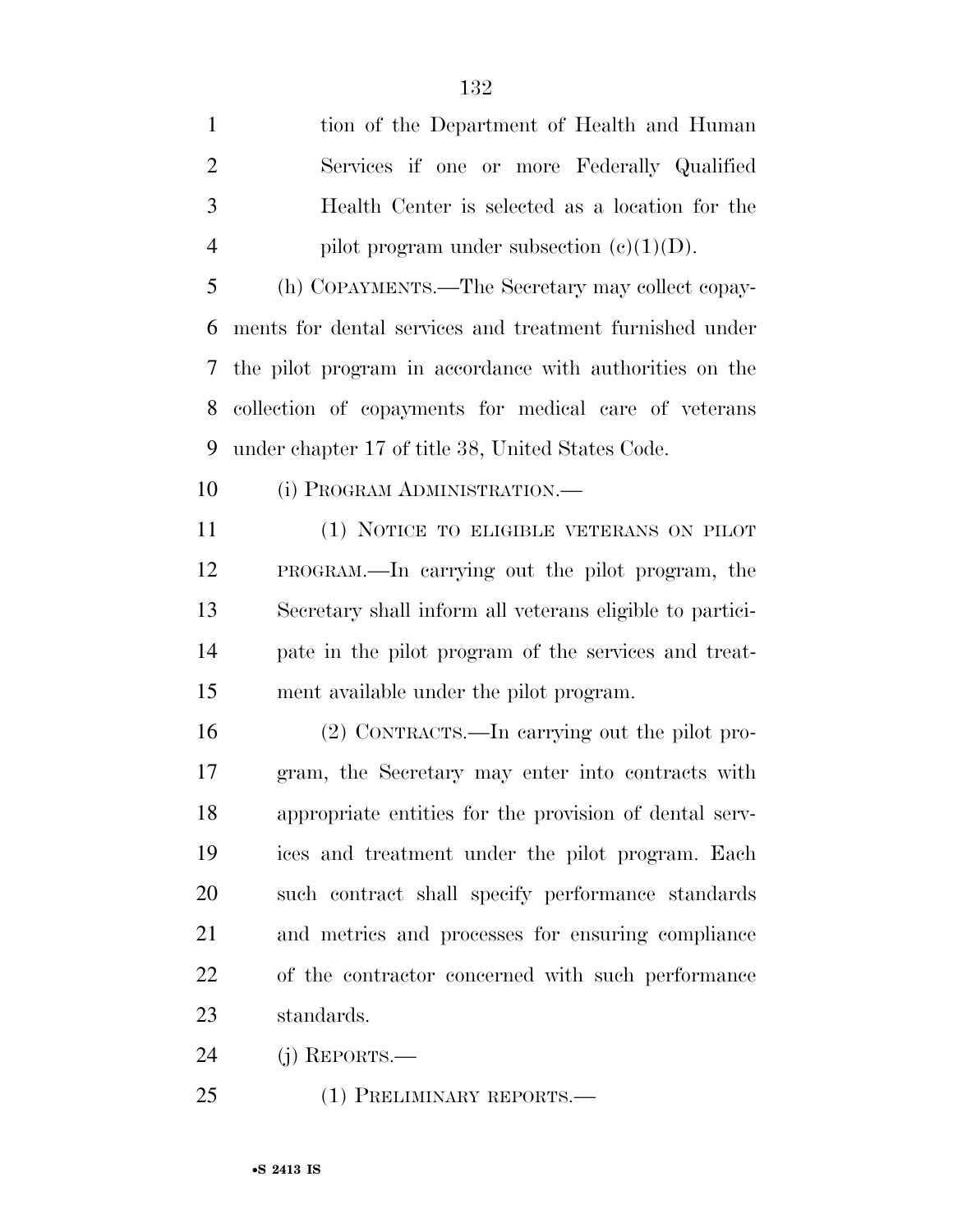| $\mathbf{1}$   | (A) IN GENERAL.—Not later than each of          |
|----------------|-------------------------------------------------|
| $\overline{2}$ | 540 days and three years after the date of the  |
| 3              | commencement of the pilot program, the Sec-     |
| $\overline{4}$ | retary shall submit to the Committee on Vet-    |
| 5              | erans' Affairs of the Senate and the Committee  |
| 6              | on Veterans' Affairs of the House of Represent- |
| 7              | atives a report on the pilot program.           |
| 8              | (B) CONTENTS.—Each report under sub-            |
| 9              | paragraph $(A)$ shall include the following:    |
| 10             | (i) A description of the implementa-            |
| 11             | tion and operation of the pilot program.        |
| 12             | (ii) The number of veterans receiving           |
| 13             | services and treatment under the pilot pro-     |
| 14             | gram, and a description of the dental serv-     |
| 15             | ices and treatment furnished to such vet-       |
| 16             | erans.                                          |
| 17             | (iii) An analysis of the costs and bene-        |
| 18             | fits of the pilot program, including a com-     |
| 19             | parison of costs and benefits by location       |
| 20             | type.                                           |
| 21             | (iv) An assessment of the impact of             |
| 22             | pilot program on medical<br>the<br>care,        |
| 23             | wellness, employability, and perceived qual-    |
| 24             | ity of life of veterans.                        |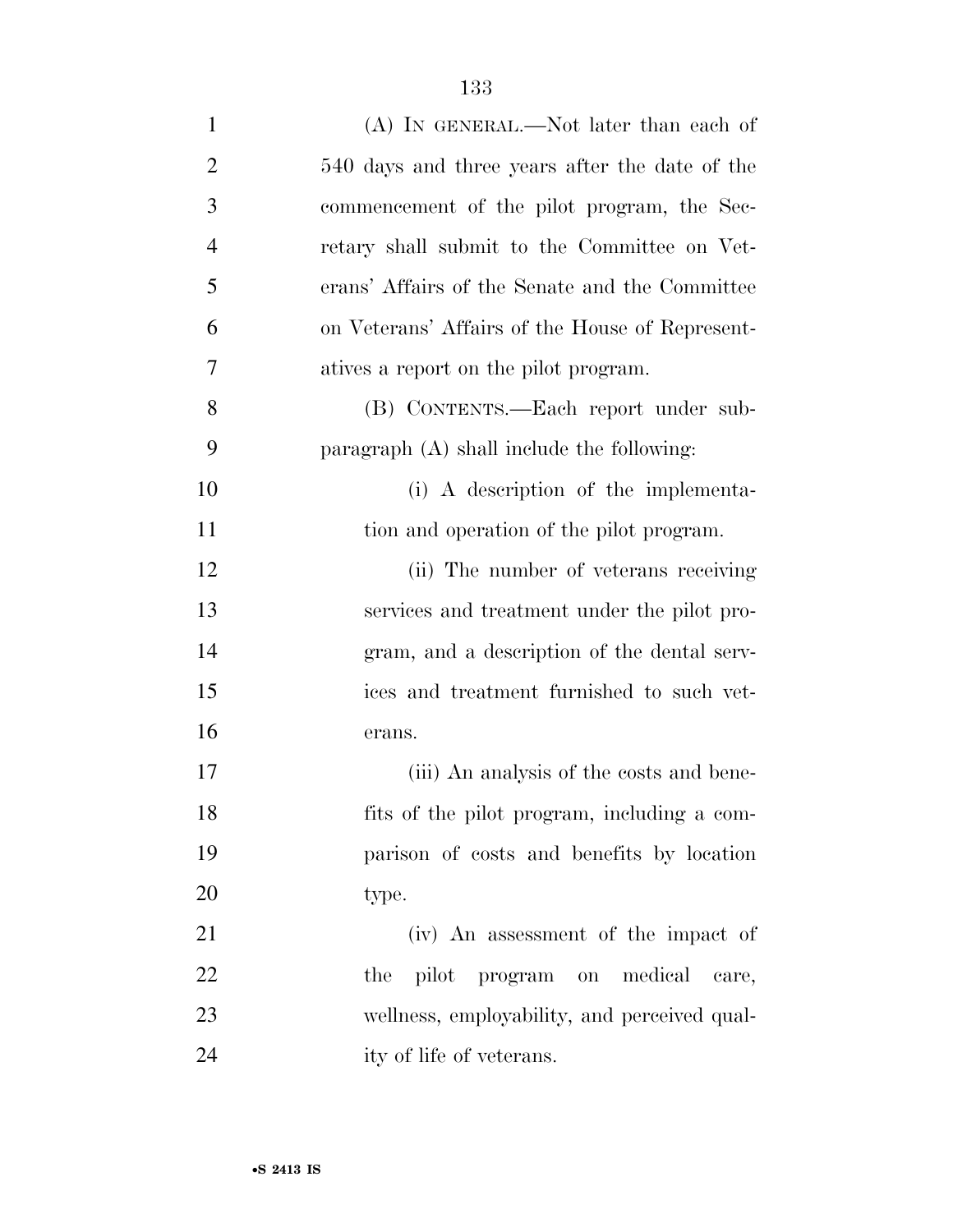| $\mathbf{1}$   | (v) The current findings and conclu-                 |
|----------------|------------------------------------------------------|
| $\overline{2}$ | sions of the Secretary with respect to the           |
| $\mathfrak{Z}$ | pilot program.                                       |
| $\overline{4}$ | (vi) Such recommendations for the                    |
| 5              | continuation or expansion of the pilot pro-          |
| 6              | gram as the Secretary considers appro-               |
| 7              | priate.                                              |
| 8              | $(2)$ FINAL REPORT.—                                 |
| 9              | (A) IN GENERAL.—Not later than 180                   |
| 10             | days after the completion of the pilot program,      |
| 11             | the Secretary shall submit to the Committee on       |
| 12             | Veterans' Affairs of the Senate and the Com-         |
| 13             | mittee on Veterans' Affairs of the House of          |
| 14             | Representatives a report on the pilot program.       |
| 15             | (B) CONTENTS.—The report under sub-                  |
| 16             | paragraph (A) shall include the following:           |
| 17             | (i) The findings and conclusions of                  |
| 18             | the Secretary with respect to the pilot pro-         |
| 19             | gram.                                                |
| 20             | (ii) Such recommendations for the                    |
| 21             | continuation or expansion of the pilot pro-          |
| 22             | gram as the Secretary considers appro-               |
| 23             | priate.                                              |
| 24             | (k) FEDERALLY QUALIFIED HEALTH CENTER DE-            |
| 25             | FINED.—In this section the term "Federally Qualified |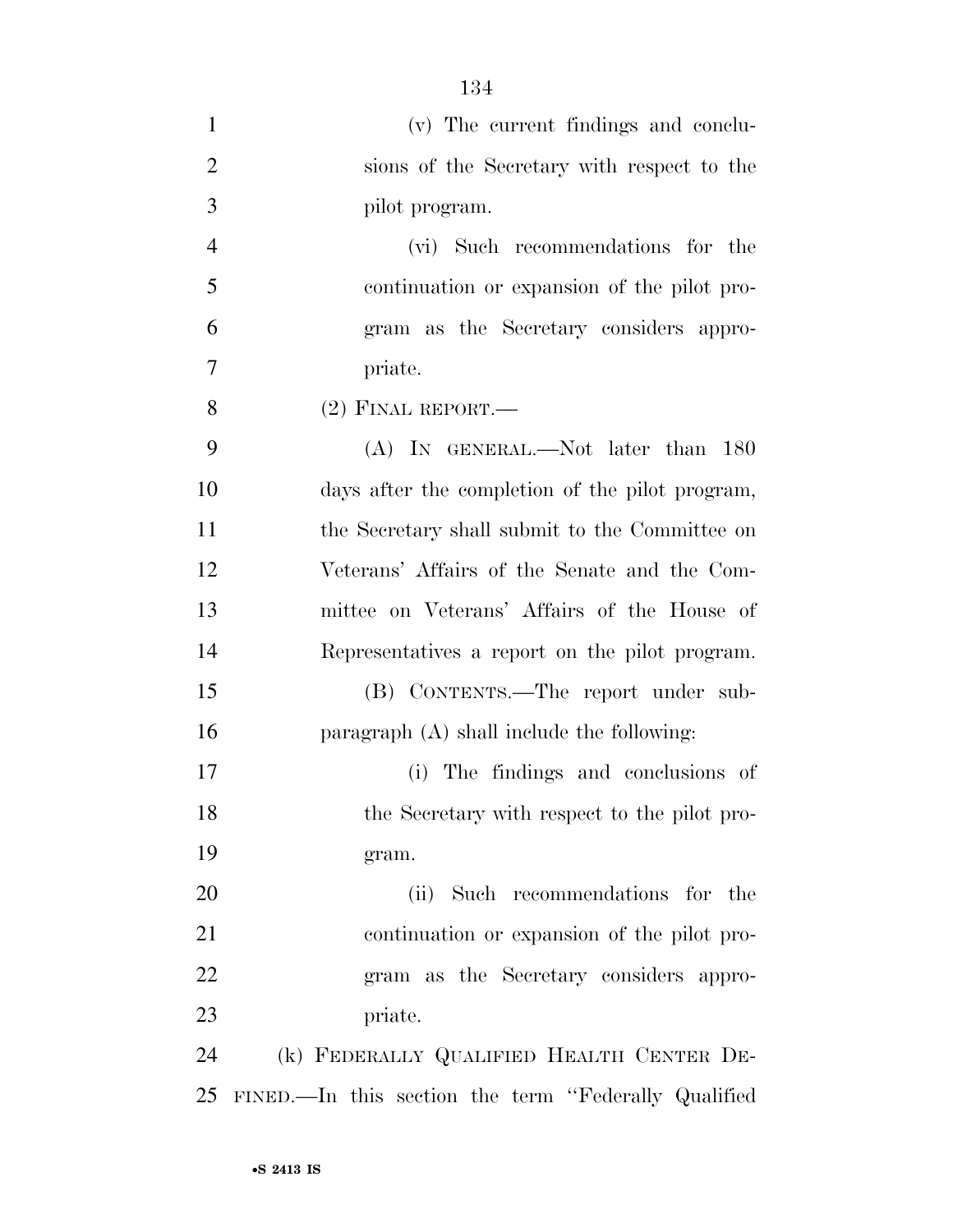Health Center'' means a Federally-qualified health center as defined in section 1905(l)(2)(B) of the Social Security Act (42 U.S.C. 1396d(l)(2)(B)).

 (l) EFFECTIVE DATE.—This section shall take effect on the date that is one year after the date of the enact-ment of this Act.

### **SEC. 153. PROGRAM ON EDUCATION TO PROMOTE DENTAL HEALTH IN VETERANS.**

(a) PROGRAM REQUIRED.—

 (1) IN GENERAL.—The Secretary of Veterans Affairs shall carry out a program of education to promote dental health for veterans who are enrolled in the system of patient enrollment of the Depart- ment of Veterans Affairs under section 1705 of title 38, United States Code.

 (2) CONSTRUCTION.—Nothing in the program shall be deemed to alter or revise the eligibility of any veteran for dental care under the laws adminis-19 tered by the Secretary.

 (b) ELEMENTS.—The program required by sub- section (a) shall provide education for veterans on the fol-lowing:

 (1) The association between dental health and overall health and well-being.

(2) Proper techniques for dental care.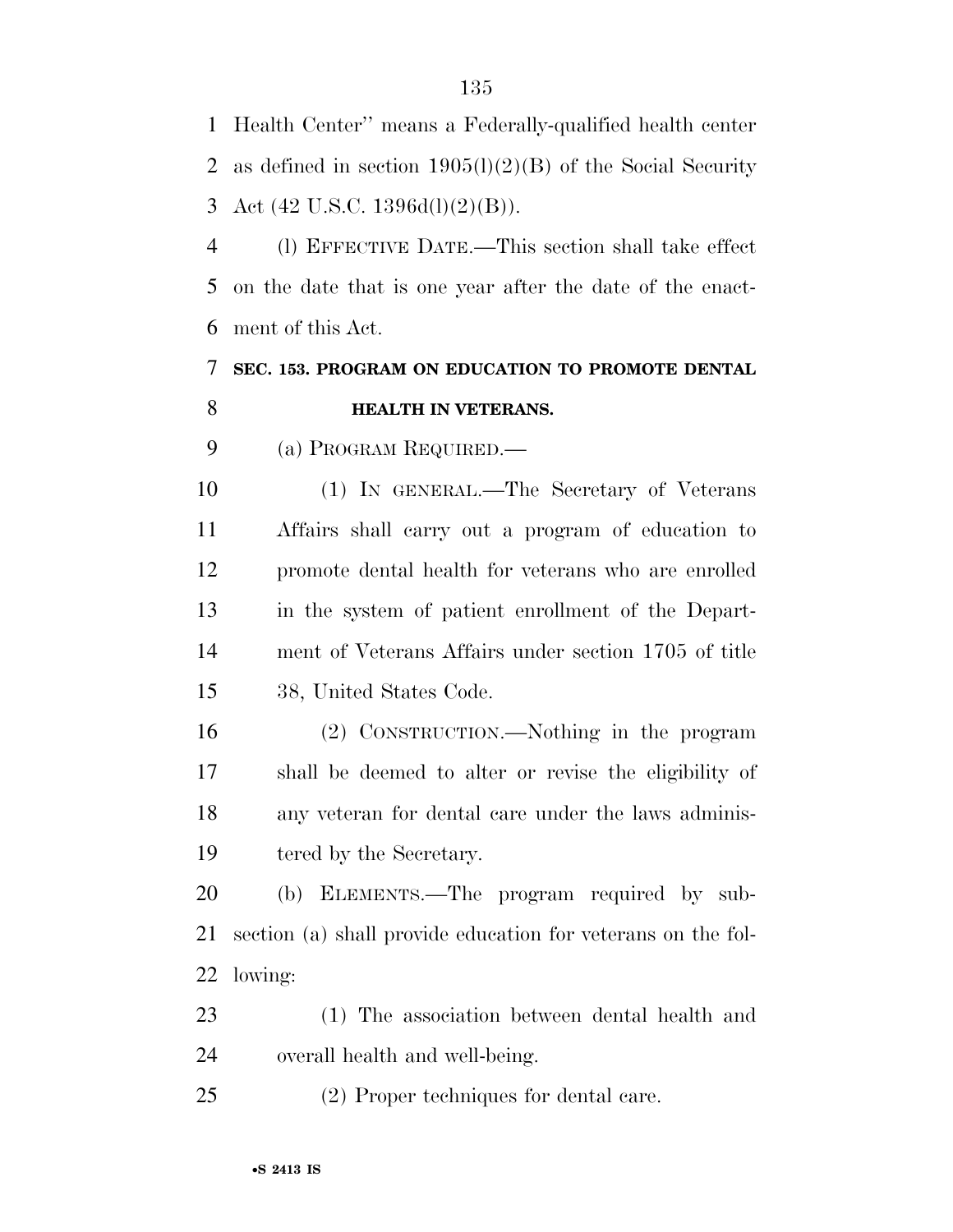| $\mathbf{1}$   | (3) Signs and symptoms of commonly occurring         |
|----------------|------------------------------------------------------|
| $\overline{2}$ | dental conditions.                                   |
| 3              | (4) Treatment options for commonly occurring         |
| $\overline{4}$ | dental issues.                                       |
| 5              | (5) Options for obtaining access to dental care,     |
| 6              | including information on eligibility for dental care |
| 7              | through the Department and on purchasing private     |
| 8              | dental insurance.                                    |
| 9              | (6) Available and accessible options for obtain-     |
| 10             | ing low or no-cost dental care, including through    |
| 11             | dental schools and Federally Qualified Health Cen-   |
| 12             | ters $(FQHCs)$ .                                     |
| 13             | (7) Such other matters relating to dental health     |
| 14             | as the Secretary considers appropriate.              |
| 15             | (c) DELIVERY OF EDUCATIONAL MATERIALS.-              |
| 16             | (1) IN GENERAL.—The Secretary shall provide          |
| 17             | educational materials to veterans under the program  |
| 18             | required by subsection (a) through a variety of      |
| 19             | mechanisms, including the following:                 |
| 20             | (A) The availability and distribution of             |
| 21             | print materials at Department facilities (includ-    |
| 22             | ing at medical centers, clinics, Vet Centers, and    |
| 23             | readjustment counseling centers) and to pro-         |
| 24             | viders (including members of Patient Aligned         |
| 25             | Care Teams).                                         |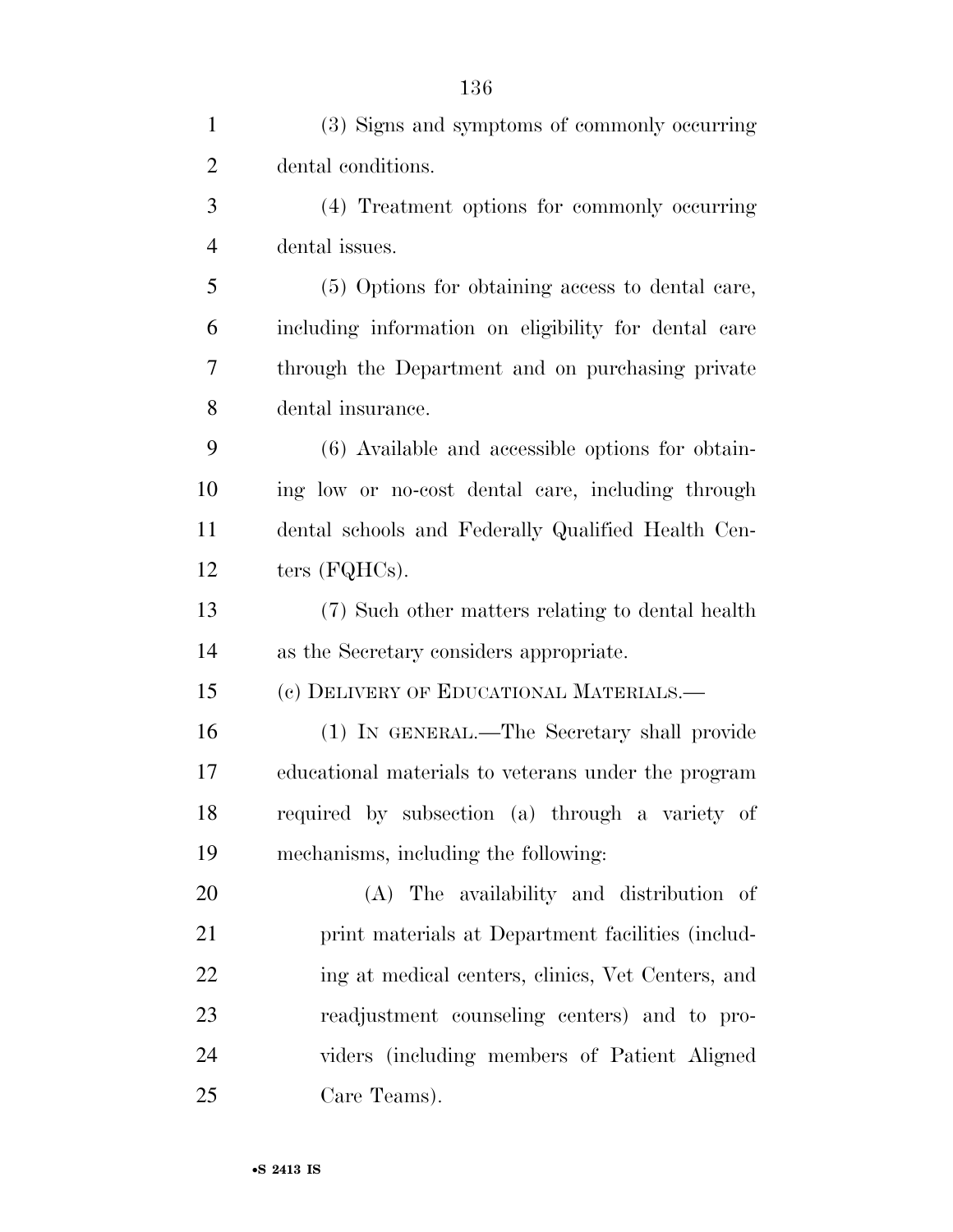(B) The availability and distribution of materials over the Internet, including through webinars and My HealtheVet. (C) Presentations of information, including both small group and large group presentations. (2) SELECTION OF MECHANISMS.—In selecting mechanisms for purposes of this subsection, the Sec- retary shall select mechanisms designed to maximize the number of veterans who receive education under the program. (d) FEDERALLY QUALIFIED HEALTH CENTER DE- FINED.—In this section the term ''Federally Qualified Health Center'' means a Federally-qualified health center as defined in section 1905(l)(2)(B) of the Social Security Act (42 U.S.C. 1396d(l)(2)(B)).

 (e) EFFECTIVE DATE.—This section shall take effect on the date that is one year after the date of the enact-ment of this Act.

#### **SEC. 154. AUTHORIZATION OF APPROPRIATIONS.**

 There is authorized to be appropriated for the De- partment of Veterans Affairs for fiscal year 2015 \$305,000,000 to carry out this subtitle and the amend- ments made by this subtitle. The amount so authorized to be appropriated shall be available for obligation for the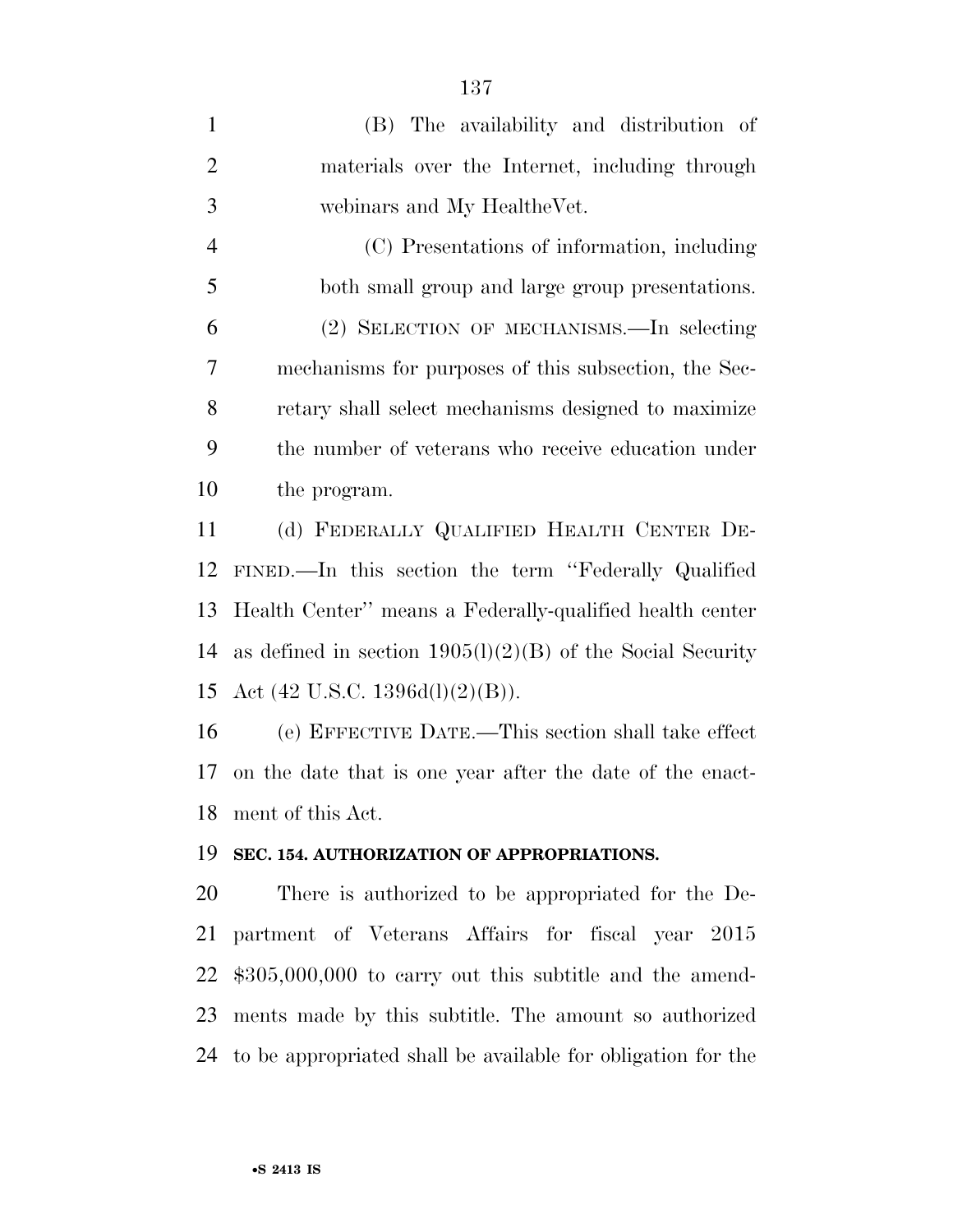| $\mathbf{1}$   | five-year period beginning on the date that is one year  |
|----------------|----------------------------------------------------------|
| $\overline{2}$ | after the date of the enactment of this Act.             |
| 3              | <b>Subtitle G—Health Care Related to</b>                 |
| $\overline{4}$ | <b>Sexual Trauma</b>                                     |
| 5              | SEC. 161. EXPANSION OF ELIGIBILITY FOR SEXUAL TRAU-      |
| 6              | MA COUNSELING AND TREATMENT TO VET-                      |
| $\overline{7}$ | ERANS ON INACTIVE DUTY TRAINING.                         |
| 8              | Section $1720D(a)(1)$ is amended by striking "or ac-     |
| 9              | tive duty for training" and inserting ", active duty for |
| 10             | training, or inactive duty training".                    |
| 11             | SEC. 162. PROVISION OF COUNSELING AND TREATMENT          |
| 12             | FOR SEXUAL TRAUMA BY THE DEPARTMENT                      |
| 13             | OF VETERANS AFFAIRS TO MEMBERS OF THE                    |
|                |                                                          |
|                | <b>ARMED FORCES.</b>                                     |
|                | (a) EXPANSION OF COVERAGE TO MEMBERS OF THE              |
| 14<br>15<br>16 | ARMED FORCES.—Subsection (a) of section 1720D is         |
|                | 17 amended—                                              |
|                | 18 (1) by redesignating paragraph (2) as para-           |
| 19             | graph(3);                                                |
| 20             | $(2)$ by inserting after paragraph $(1)$ the fol-        |
| 21             | lowing new paragraph $(2)$ :                             |
| 22             | " $(2)(A)$ In operating the program required by para-    |
| 23             | graph (1), the Secretary may, in consultation with the   |
| 24             | Secretary of Defense, provide counseling and care and    |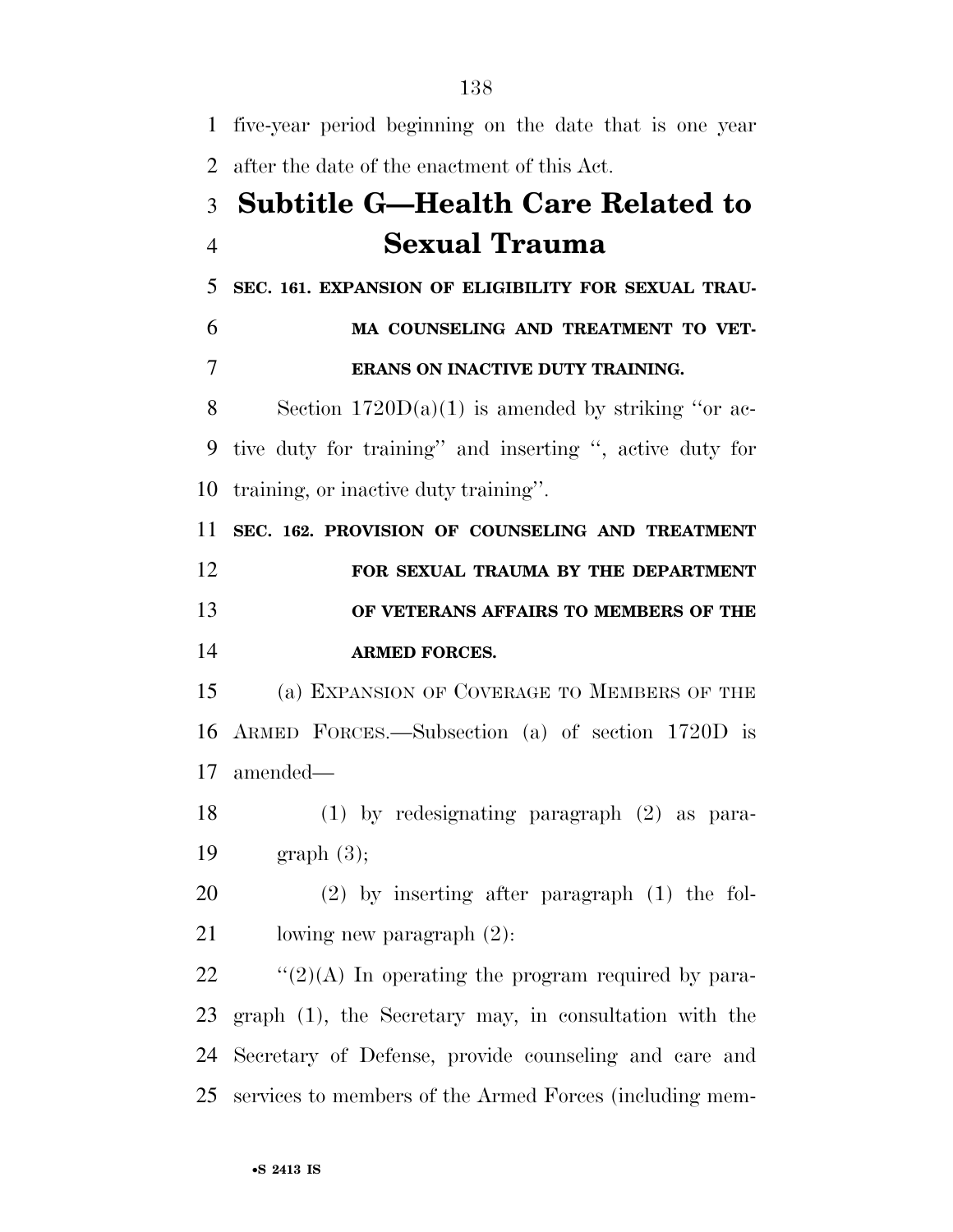bers of the National Guard and Reserves) on active duty

|                | 2 to overcome psychological trauma described in that para-  |
|----------------|-------------------------------------------------------------|
| 3              | graph.                                                      |
| $\overline{4}$ | "(B) A member described in subparagraph (A) shall           |
| 5              | not be required to obtain a referral before receiving coun- |
| 6              | seling and care and services under this paragraph."; and    |
| 7              | $(3)$ in paragraph $(3)$ , as redesignated by para-         |
| 8              | $graph(1)$ —                                                |
| 9              | $(A)$ by striking "a veteran" and inserting                 |
| 10             | "an individual"; and                                        |
| 11             | (B) by striking "that veteran" each place                   |
| 12             | it appears and inserting "that individual".                 |
| 13             | (b) INFORMATION TO MEMBERS ON AVAILABILITY OF               |
| 14             | COUNSELING AND SERVICES.—Subsection (c) of such sec-        |
| 15             | tion is amended—                                            |
| 16             | $(1)$ by striking "to veterans" each place it ap-           |
| 17             | pears; and                                                  |
| 18             | $(2)$ in paragraph $(3)$ , by inserting "members of         |
| 19             | the Armed Forces and" before "individuals".                 |
| 20             | (c) INCLUSION OF MEMBERS IN REPORTS ON COUN-                |
| 21             | SELING AND SERVICES.—Subsection (e) of such section         |
| 22             | is amended—                                                 |
| 23             | $(1)$ in the matter preceding paragraph $(1)$ , by          |
| 24             | striking "to veterans";                                     |
| 25             | $(2)$ in paragraph $(2)$ —                                  |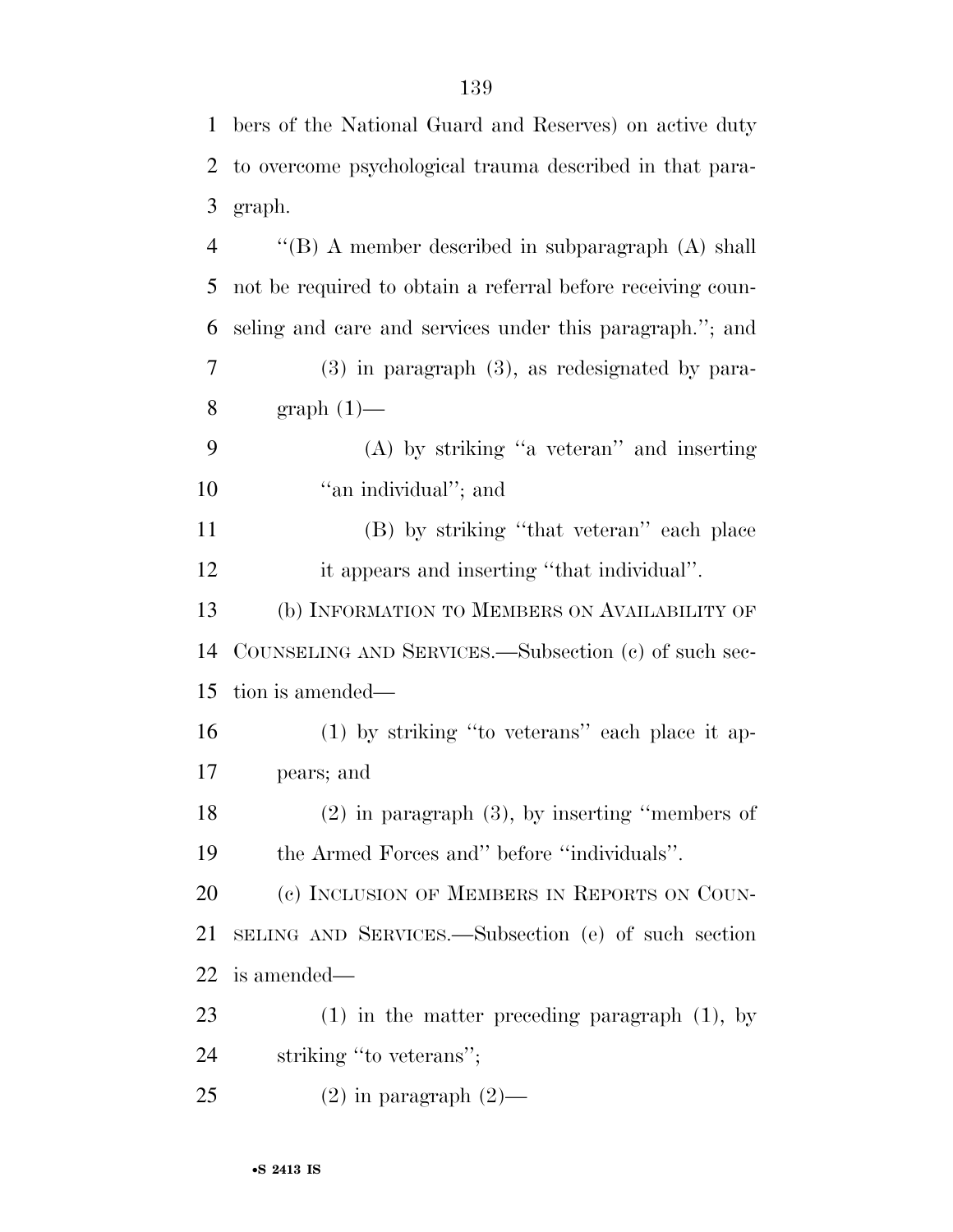| $\overline{2}$ | serting "individuals"; and                                  |
|----------------|-------------------------------------------------------------|
| 3              | (B) by striking "training under subsection                  |
| $\overline{4}$ | (d)." and inserting "training under subsection              |
| 5              | $(d)$ , disaggregated by-                                   |
| 6              | $\lq\lq$ veterans;                                          |
| $\tau$         | "(B) members of the Armed Forces (in-                       |
| 8              | cluding members of the National Guard and                   |
| 9              | Reserves) on active duty; and                               |
| 10             | "(C) for each of subparagraphs $(A)$ and                    |
| 11             | $(B)$ —                                                     |
| 12             | $``(i)$ men; and                                            |
| 13             | $``(ii)$ women.";                                           |
| 14             | $(3)$ in paragraph $(4)$ , by striking "veterans"           |
| 15             | and inserting "individuals"; and                            |
| 16             | $(4)$ in paragraph $(5)$ —                                  |
| 17             | $(A)$ by striking "women veterans" and in-                  |
| 18             | serting "individuals"; and                                  |
| 19             | (B) by inserting ", including specific rec-                 |
| 20             | ommendations for individuals specified in sub-              |
| 21             | paragraphs $(A)$ , $(B)$ , and $(C)$ of paragraph $(2)$ "   |
| 22             | before the period at the end.                               |
| 23             | (d) EFFECTIVE DATE.—The amendments made by                  |
| 24             | this section shall take effect on the date that is one year |

after the date of the enactment of this Act.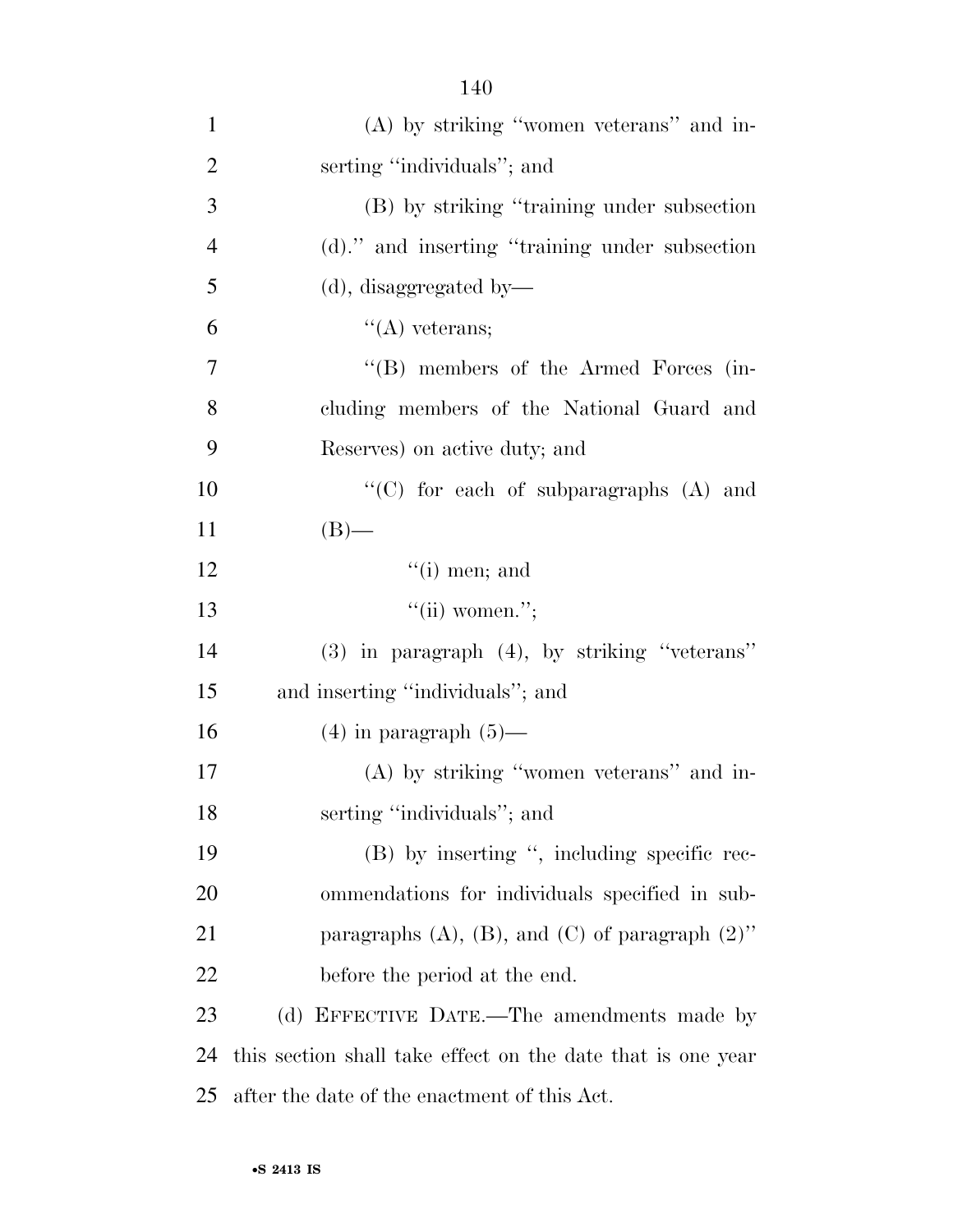# **SEC. 163. DEPARTMENT OF VETERANS AFFAIRS SCREEN- ING MECHANISM TO DETECT INCIDENTS OF DOMESTIC ABUSE.**

 (a) IN GENERAL.—Not later than two years after the date of the enactment of this Act, the Secretary of Vet- erans Affairs shall develop and implement a screening mechanism to be used when a veteran seeks healthcare services from the Department of Veterans Affairs to detect if the veteran has been a victim of domestic abuse for pur- poses of improving the treatment of the veteran and as- sessing the prevalence of domestic abuse in the veteran population.

 (b) READILY AVAILABLE SCREENING TOOLS.—In de- veloping and implementing a screening mechanism under subsection (a), the Secretary may incorporate into the screening mechanism such readily available screening tools as the Secretary considers appropriate for the screening mechanism.

 (c) DOMESTIC ABUSE DEFINED.—In this section, the term ''domestic abuse'' means behavior with respect to an individual that—

(1) constitutes—

 (A) a pattern of behavior resulting in phys- ical or emotional abuse, economic control, or in- terference with the personal liberty of that indi-vidual;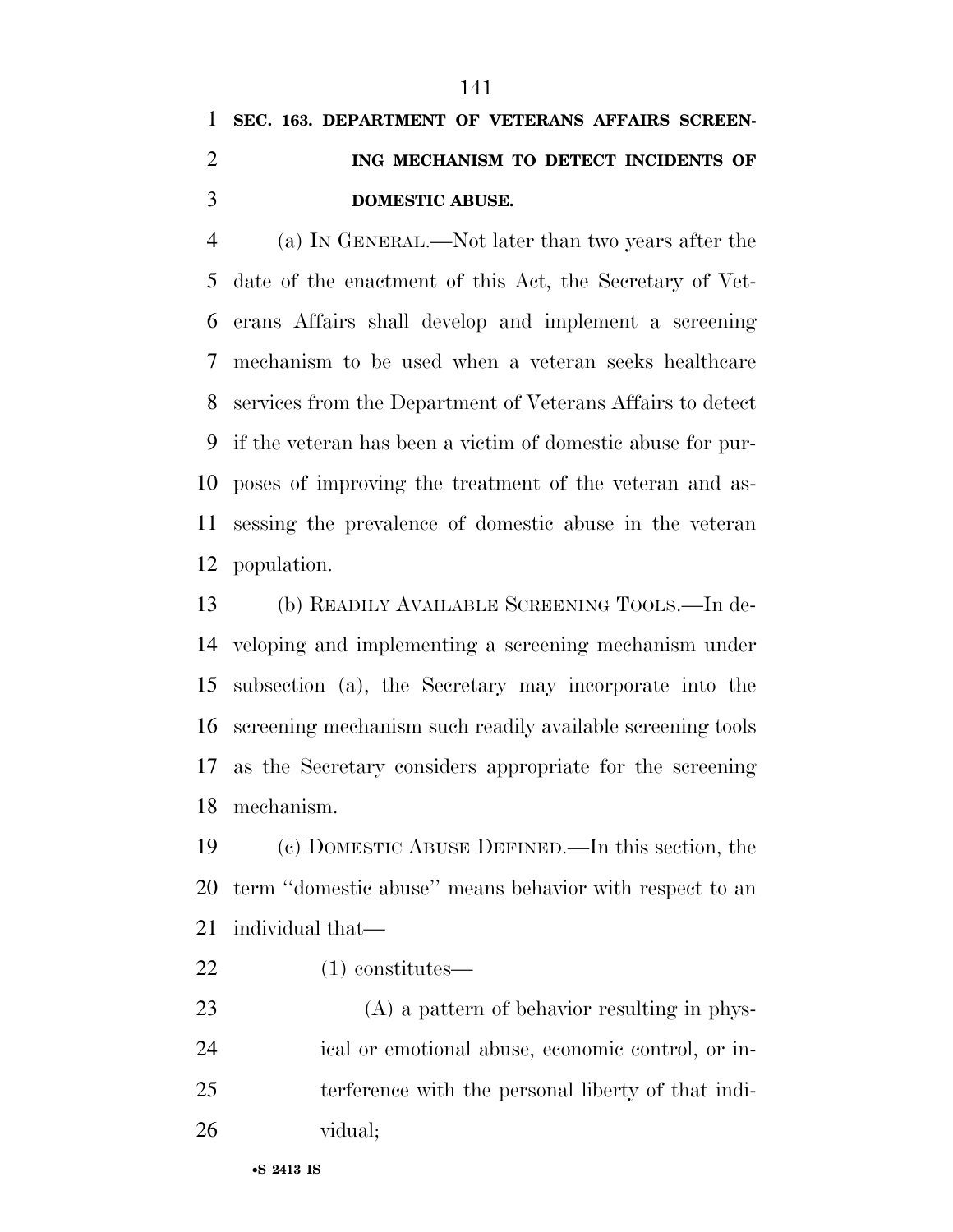| $\mathbf{1}$   | (B) a violation of Federal or State law in-         |
|----------------|-----------------------------------------------------|
| $\overline{2}$ | volving the use, attempted use, or threatened       |
| 3              | use of force or violence against that individual;   |
| $\overline{4}$ | <b>or</b>                                           |
| 5              | (C) a violation of a lawful order issued for        |
| 6              | the protection of that individual; and              |
| $\tau$         | $(2)$ is committed by a person who-                 |
| 8              | $(A)$ is a current or former spouse or do-          |
| 9              | mestic partner of that individual;                  |
| 10             | (B) shares a child in common with that in-          |
| 11             | dividual;                                           |
| 12             | $(C)$ is a current or former intimate partner       |
| 13             | of that individual that shares or has shared a      |
| 14             | common domicile with that individual;               |
| 15             | (D) is a caregiver or family caregiver of           |
| 16             | that individual (as such terms are defined in       |
| 17             | section $1720G(d)$ of title 38, United States       |
| 18             | Code); or                                           |
| 19             | $(E)$ is in any other type of relationship          |
| 20             | with that individual that the Secretary may         |
| 21             | specify for purposes of this section.               |
| 22             | SEC. 164. REPORTS ON MILITARY SEXUAL TRAUMA AND DO- |
| 23             | <b>MESTIC ABUSE.</b>                                |
| 24             | (a) REPORT ON SERVICES AVAILABLE FOR MILITARY       |
| 25             | SEXUAL TRAUMA IN THE DEPARTMENT OF VETERANS         |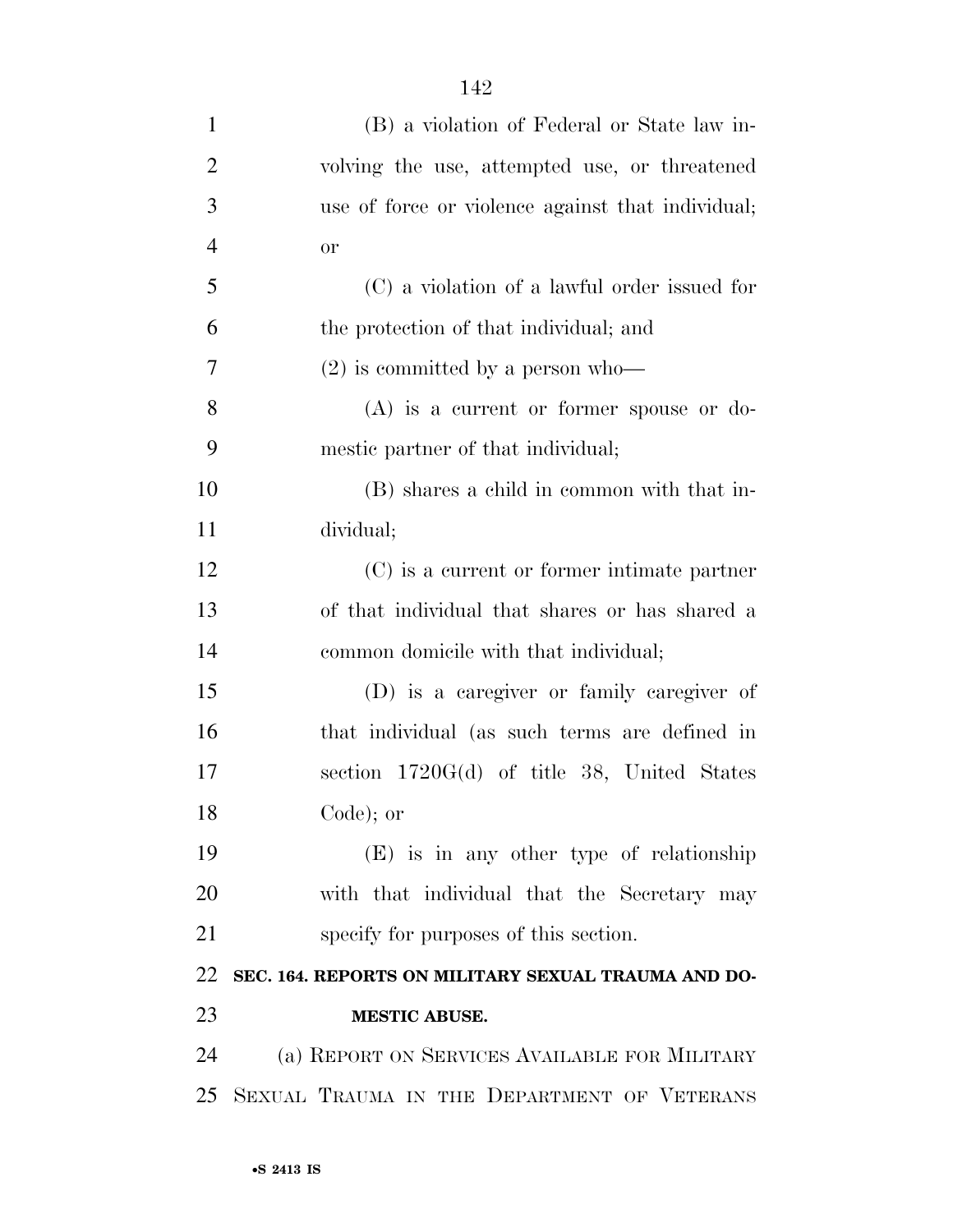AFFAIRS.—Not later than 630 days after the date of the enactment of this Act, the Secretary of Veterans Affairs shall submit to the Committee on Veterans' Affairs of the Senate and the Committee on Veterans' Affairs of the House of Representatives a report on the treatment and services available from the Department of Veterans Af- fairs for male veterans who experience military sexual trauma compared to such treatment and services available to female veterans who experience military sexual trauma. (b) REPORT ON DOMESTIC ABUSE AMONG VET- ERANS.—Not later than two years after the implementa- tion of the screening mechanism required by section 163(a) of this Act, the Secretary of Veterans Affairs and the Secretary of Health and Human Services, acting through the Director of the Centers for Disease Control and Prevention, shall jointly submit to the Committee on Veterans' Affairs of the Senate and the Committee on Vet- erans' Affairs of the House of Representatives a report on domestic abuse among veterans that includes the fol-lowing:

21 (1) A summary of the types, outcomes, and cir- cumstances of incidents of domestic abuse that have been reported by veterans during the two-year period preceding the submission of the report.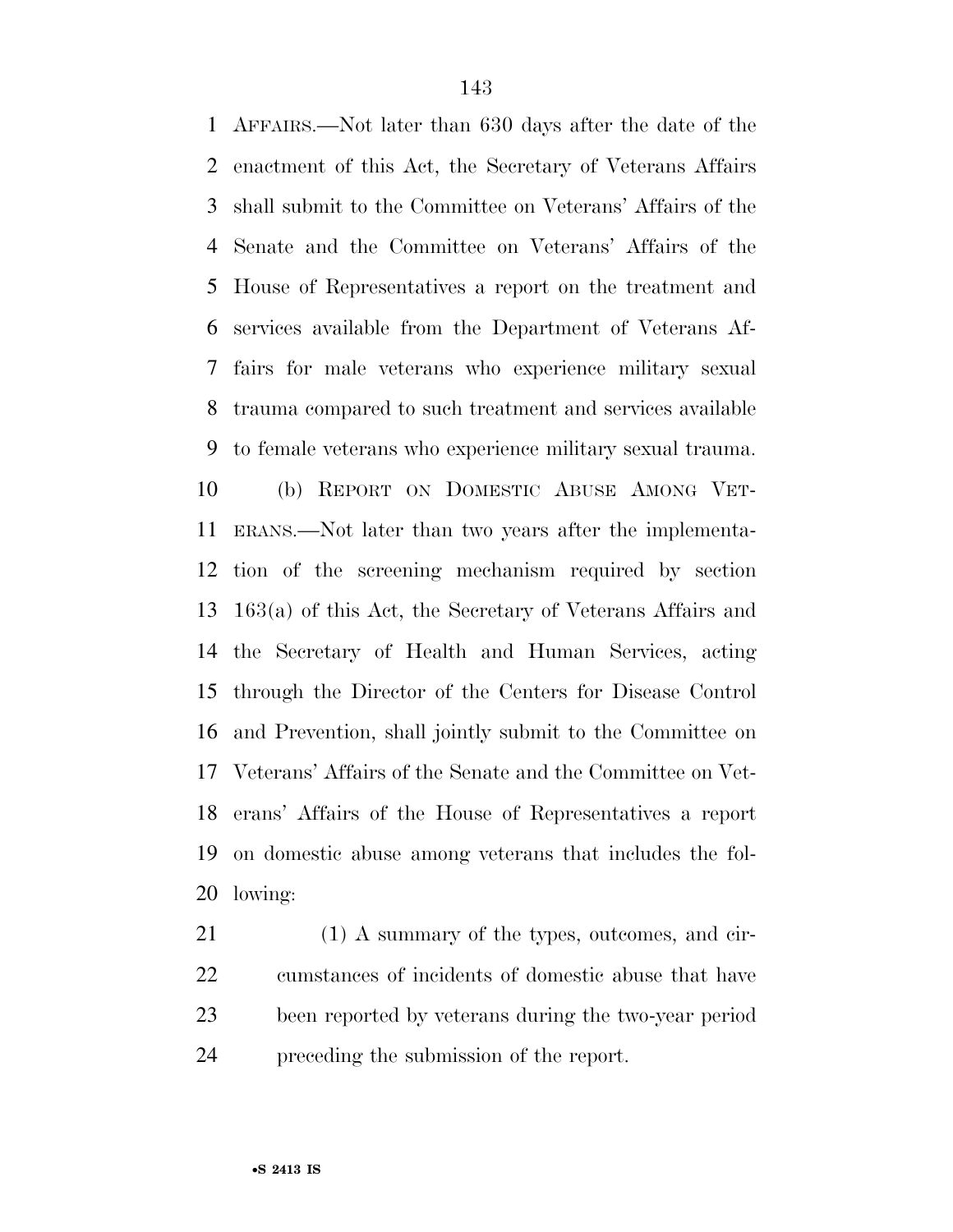(2) A summary of the treatments available from the Department of Veterans Affairs for veterans who experience domestic abuse and an assessment of the effectiveness of those treatments.

 (3) Data and analysis on any correlation be- tween an incident of military sexual trauma or sex- ual trauma experienced after the age of 18 and do-mestic abuse.

 (4) Any other issues that the Secretary of Vet- erans Affairs or the Director of the Centers for Dis- ease Control and Prevention determines appropriate. (c) REPORTS ON TRANSITION OF MILITARY SEXUAL TRAUMA AND DOMESTIC ABUSE TREATMENT FROM DE- PARTMENT OF DEFENSE TO DEPARTMENT OF VETERANS AFFAIRS.—Not later than 630 days after the date of the enactment of this Act, and annually thereafter for five years, the Department of Veterans Affairs-Department of Defense Joint Executive Committee established by section 320(a) of title 38, United States Code, shall submit to the appropriate committees of Congress a report on mili- tary sexual trauma and domestic abuse that includes the following:

 (1) The processes and procedures utilized by the Department of Veterans Affairs and the Depart-ment of Defense to facilitate transition of treatment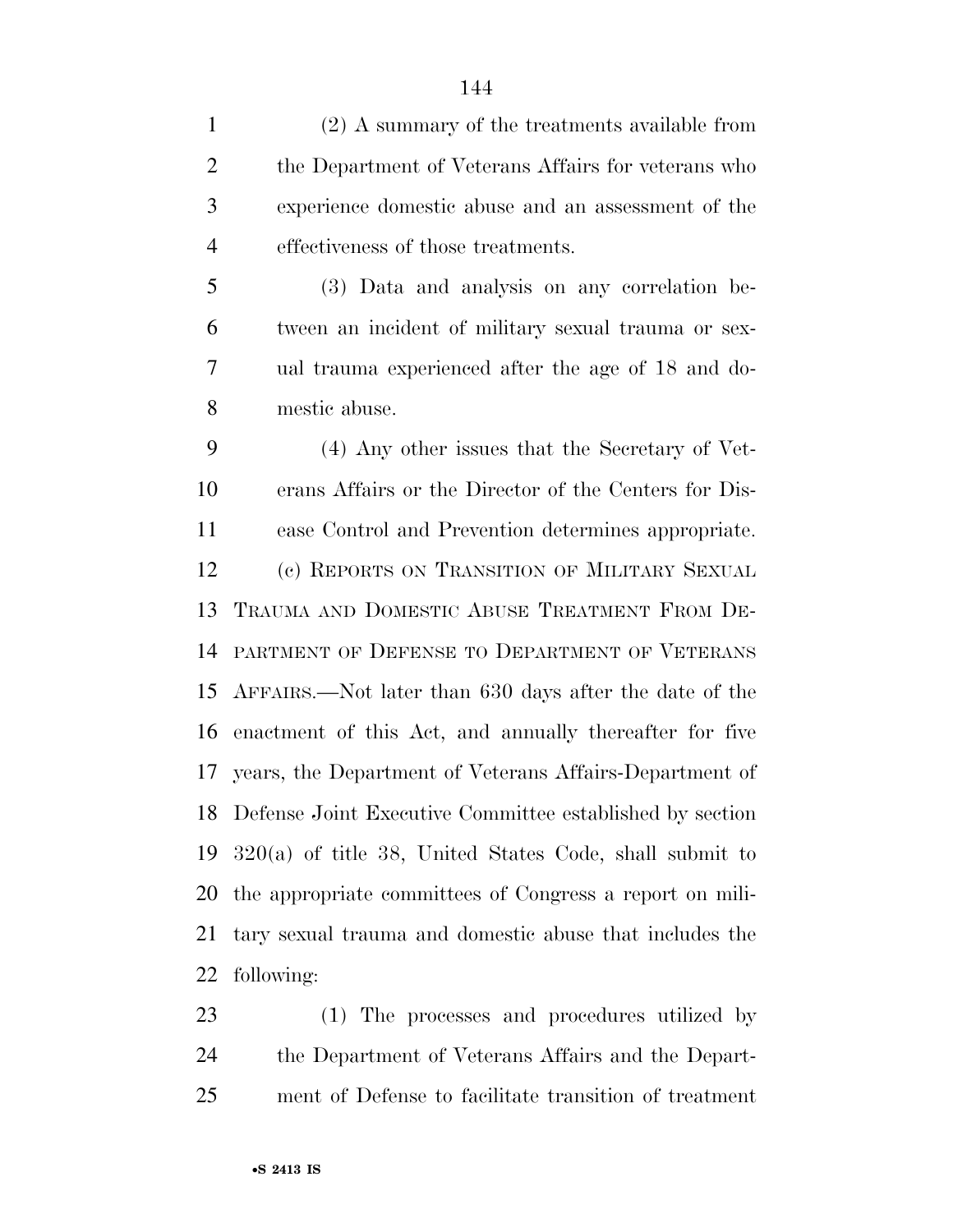| $\mathbf{1}$   | of individuals who have experienced military sexual   |
|----------------|-------------------------------------------------------|
| $\overline{2}$ | trauma or domestic abuse from treatment provided      |
| 3              | by the Department of Defense to treatment provided    |
| $\overline{4}$ | by the Department of Veterans Affairs.                |
| 5              | $(2)$ A description and assessment of the collabo-    |
| 6              | ration between the Department of Veterans Affairs     |
| 7              | and the Department of Defense in assisting veterans   |
| 8              | in filing claims for disabilities related to military |
| 9              | sexual trauma or domestic abuse, including permit-    |
| 10             | ting veterans access to information and evidence      |
| 11             | necessary to develop or support such claims.          |
| 12             | (d) DEFINITIONS.—In this section:                     |
| 13             | (1)<br>APPROPRIATE COMMITTEES<br>OF<br>$CON-$         |
| 14             | GRESS.—The term "appropriate committees of Con-       |
| 15             | gress" means—                                         |
| 16             | (A) the Committee on Veterans' Affairs                |
| 17             | and the Committee on Armed Services of the            |
| 18             | Senate; and                                           |
| 19             | (B) the Committee on Veterans' Affairs                |
| 20             | and the Committee on Armed Services of the            |
| 21             | House of Representatives.                             |
| 22             | (2) DOMESTIC ABUSE.—The term "domestic                |
| 23             | abuse" has the meaning given that term in section     |
| 24             | $163(e)$ of this Act.                                 |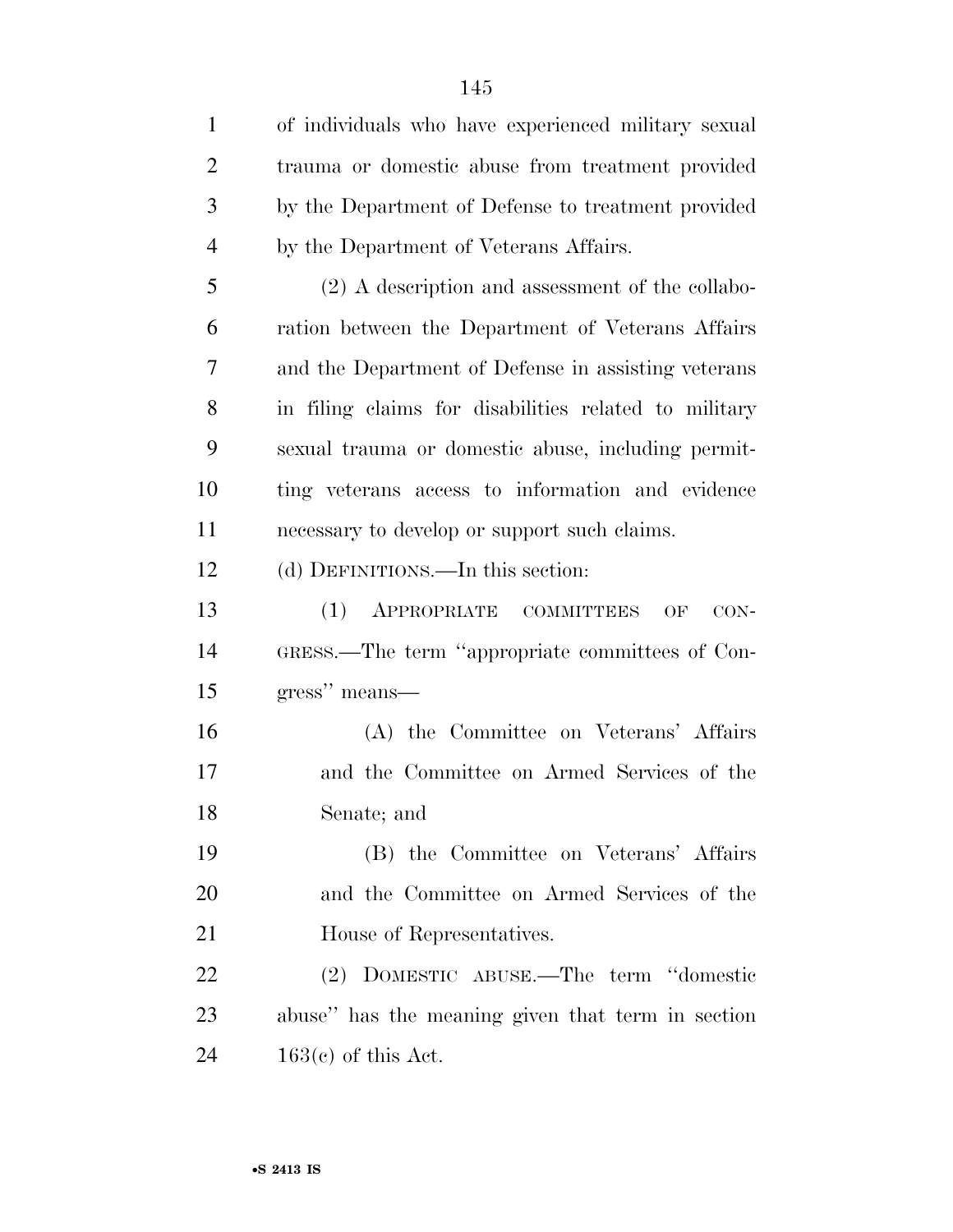(3) MILITARY SEXUAL TRAUMA.—The term ''military sexual trauma'' means psychological trau- ma, which in the judgment of a mental health pro- fessional employed by the Department, resulted from a physical assault of a sexual nature, battery of a sexual nature, or sexual harassment which occurred while the veteran was serving on active duty or ac-tive duty for training.

 (4) SEXUAL HARASSMENT.—The term ''sexual harassment'' means repeated, unsolicited verbal or physical contact of a sexual nature which is threat-ening in character.

 (5) SEXUAL TRAUMA.—The term ''sexual trau- ma'' shall have the meaning given that term by the Secretary of Veterans Affairs for purposes of this section.

 (e) EFFECTIVE DATE.—This section shall take effect on the date that is 270 days after the date of the enact-ment of this Act.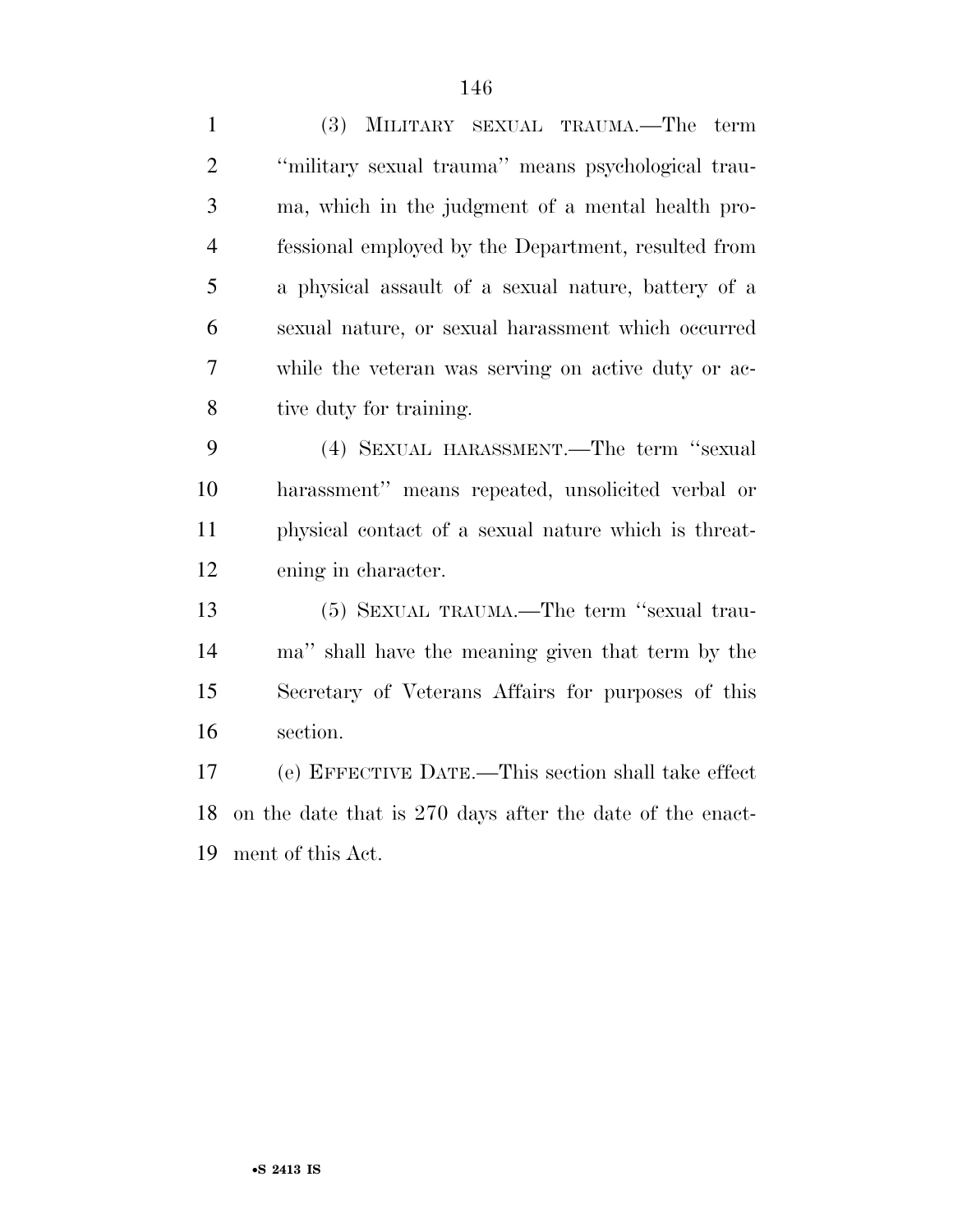| $\mathbf{1}$   | <b>Subtitle H—Reproductive</b>                              |
|----------------|-------------------------------------------------------------|
| $\overline{2}$ | <b>Treatment and Services</b>                               |
| 3              | SEC. 171. CLARIFICATION THAT FERTILITY COUNSELING           |
| $\overline{4}$ | AND TREATMENT ARE MEDICAL SERVICES                          |
| 5              | WHICH THE SECRETARY MAY FURNISH TO                          |
| 6              | VETERANS LIKE OTHER MEDICAL SERVICES.                       |
| 7              | Section 1701(6), as amended by section $114(b)(1)$ of       |
| 8              | this Act, is further amended by adding at the end the fol-  |
| 9              | lowing new subparagraph:                                    |
| 10             | "(I) Fertility counseling and treatment, in-                |
| 11             | cluding treatment using assisted reproductive               |
| 12             | technology.".                                               |
| 13             | SEC. 172. REPRODUCTIVE TREATMENT AND CARE FOR               |
| 14             | SPOUSES AND SURROGATES OF VETERANS.                         |
| 15             | (a) IN GENERAL.—Subchapter VIII of chapter 17 is            |
| 16             | amended by adding at the end the following new section:     |
|                | 17 "§1788. Reproductive treatment and care for spouses      |
| 18             | and surrogates of veterans                                  |
| 19             | "(a) IN GENERAL.—The Secretary shall furnish fer-           |
| 20             | tility counseling and treatment, including through the use  |
| 21             | of assisted reproductive technology, to a spouse or surro-  |
| 22             | gate of a severely wounded, ill, or injured veteran who has |
| 23             | an infertility condition incurred or aggravated in line of  |
| 24             | duty in the active military, naval, or air service and who  |
| 25             | is enrolled in the system of annual patient enrollment es-  |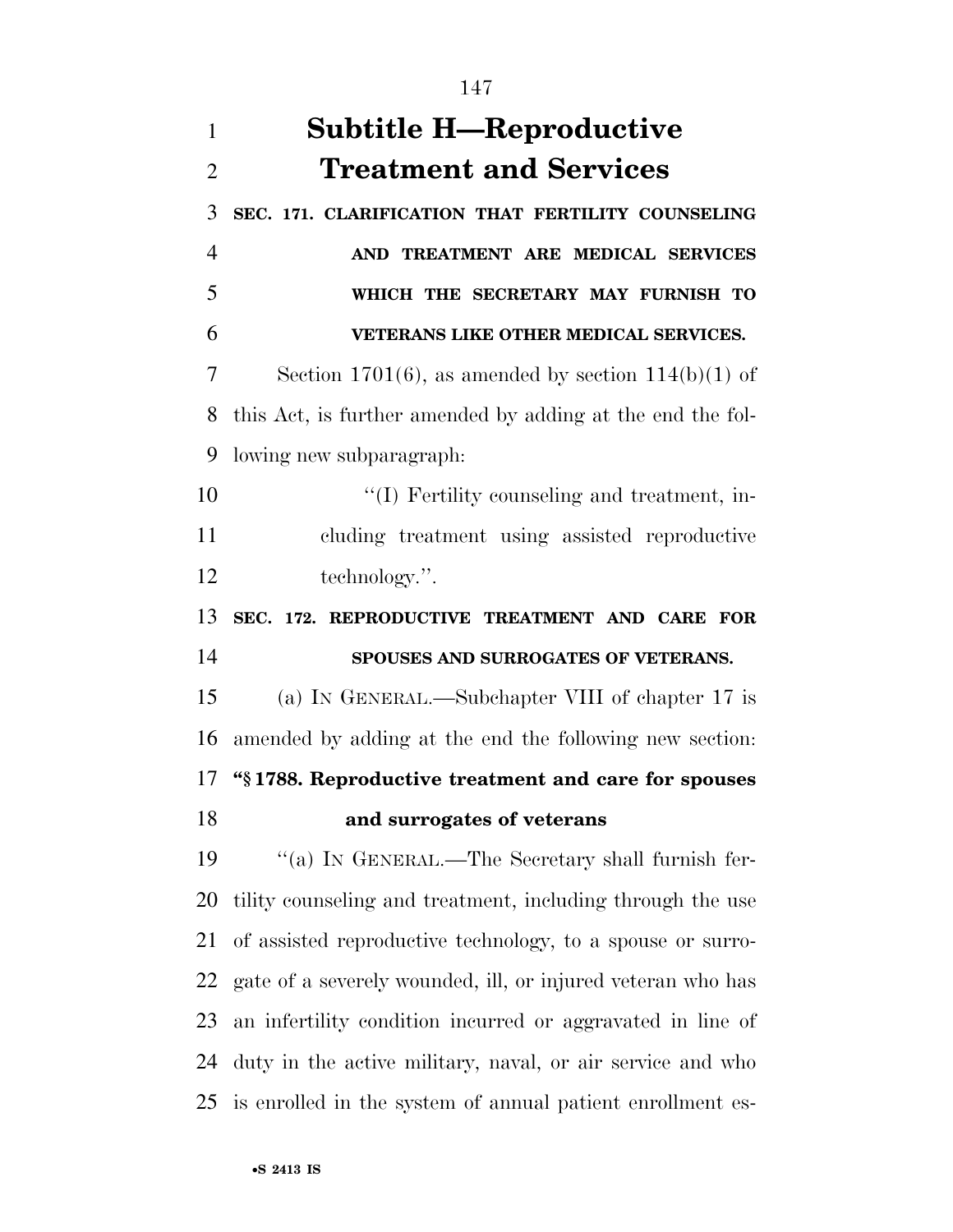tablished under section 1705(a) of this title if the spouse or surrogate and the veteran apply jointly for such coun- seling and treatment through a process prescribed by the Secretary.

 ''(b) COORDINATION OF CARE FOR OTHER SPOUSES AND SURROGATES.—In the case of a spouse or surrogate of a veteran not described in subsection (a) who is seeking fertility counseling and treatment, the Secretary may co- ordinate fertility counseling and treatment for such spouse or surrogate.

11 "(c) CONSTRUCTION.—Nothing in this section shall be construed to require the Secretary—

13  $\frac{1}{2}$  (1) to find or certify a surrogate for a veteran or to connect a surrogate with a veteran; or

 ''(2) to furnish maternity care to a spouse or surrogate of a veteran.

 ''(d) ASSISTED REPRODUCTIVE TECHNOLOGY DE- FINED.—In this section, the term 'assisted reproductive technology' includes in vitro fertilization and other fertility treatments in which both eggs and sperm are handled when clinically appropriate.''.

 (b) CLERICAL AMENDMENT.—The table of sections at the beginning of chapter 17 is amended by inserting after the item relating to section 1787 the following new item: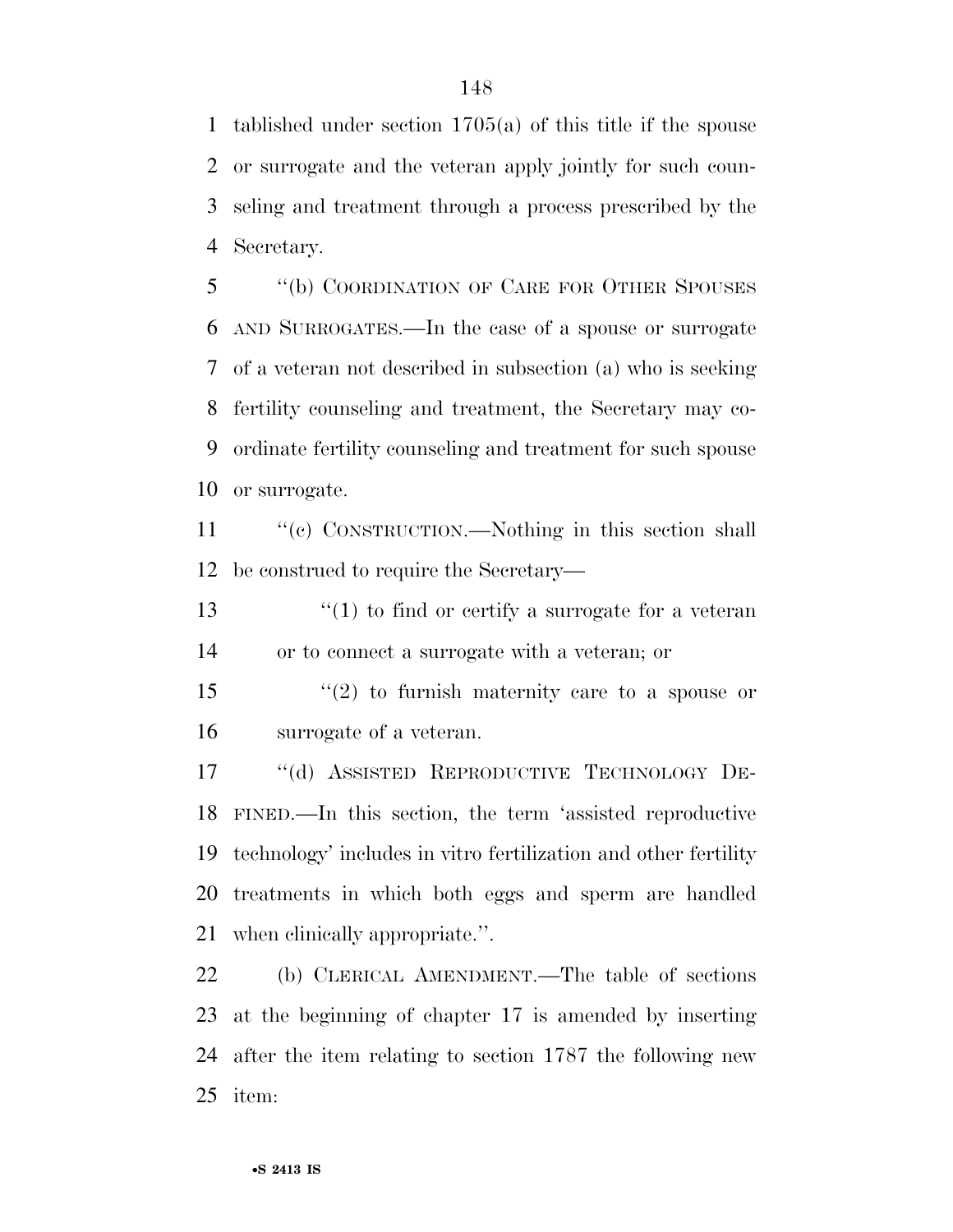"1788. Reproductive treatment and care for spouses and surrogates of veterans.''.

#### **SEC. 173. ADOPTION ASSISTANCE FOR SEVERELY WOUND-ED VETERANS.**

 (a) IN GENERAL.—Subchapter VIII of chapter 17, as amended by section 172(a) of this Act, is further amended by adding at the end the following new section: **''§ 1789. Adoption assistance** 

 ''(a) IN GENERAL.—The Secretary may pay an amount, not to exceed the limitation amount, to assist a

 covered veteran in the adoption of one or more children. ''(b) COVERED VETERAN.—For purposes of this sec- tion, a covered veteran is any severely wounded, ill, or in-jured veteran who—

13 ''(1) has an infertility condition incurred or ag- gravated in line of duty in the active military, naval, or air service; and

 $(2)$  is enrolled in the system of annual patient enrollment established under section 1705(a) of this title.

 ''(c) LIMITATION AMOUNT.—For purposes of this section, the limitation amount is the amount equal to the lesser of—

22 ''(1) the cost the Department would incur if the Secretary were to provide a covered veteran with one cycle of fertility treatment through the use of as-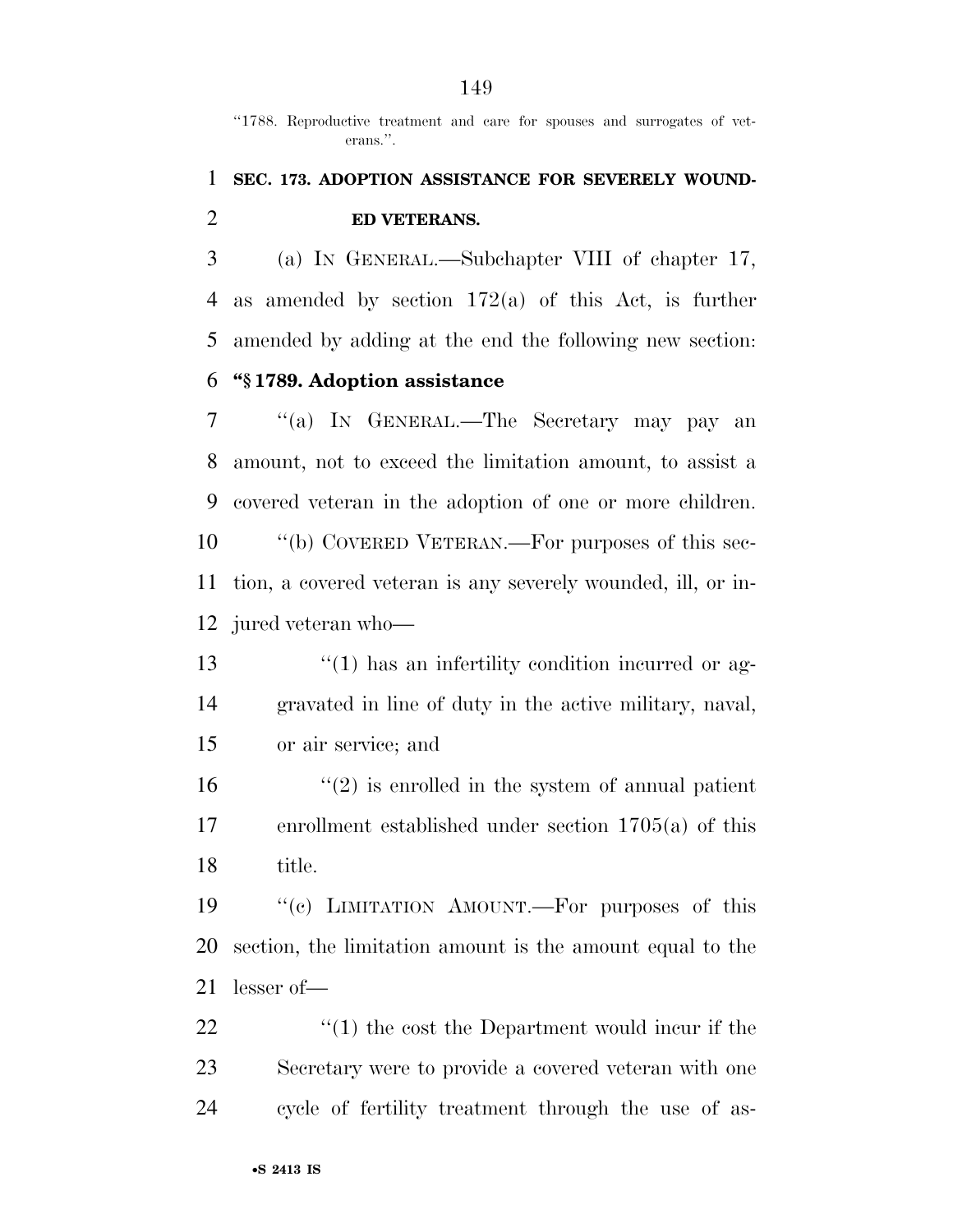| $\mathbf{1}$   | sisted reproductive technology under section 1788 of        |
|----------------|-------------------------------------------------------------|
| $\overline{2}$ | this title, as determined by the Secretary; or              |
| 3              | $\lq(2)$ the cost the Department would incur by             |
| $\overline{4}$ | paying the expenses of three adoptions by covered           |
| 5              | veterans, as determined by the Secretary.                   |
| 6              | "(d) ASSISTED REPRODUCTIVE TECHNOLOGY DE-                   |
| 7              | FINED.—In this section, the term 'assisted reproductive     |
| 8              | technology' has the meaning given that term in section      |
| 9              | 1788 of this title.".                                       |
| 10             | (b) CLERICAL AMENDMENT.—The table of sections               |
| 11             | at the beginning of chapter 17, as amended by section       |
| 12             | $172(b)$ of this Act, is further amended by inserting after |
| 13             | the item relating to section 1788 the following new item.   |
|                |                                                             |
|                | "1789. Adoption assistance.".                               |
| 14             | SEC. 174. REGULATIONS ON FURNISHING OF FERTILITY            |
| 15             | COUNSELING AND TREATMENT AND ADOP-                          |
| 16             | TION ASSISTANCE BY DEPARTMENT OF VET-                       |
| 17             | <b>ERANS AFFAIRS.</b>                                       |
| 18             | (a) IN GENERAL.—Not later than 540 days after the           |
| 19             | date of the enactment of this Act, the Secretary of Vet-    |
| 20             | erans Affairs shall prescribe regulations—                  |
| 21             | (1) on the furnishing of fertility treatment to             |
| <u>22</u>      | veterans using assisted reproductive technology;            |
| 23             | $(2)$ to carry out section 1788 of title 38, United         |
| 24             | States Code, as added by section 172 of this Act;           |
| 25             | and                                                         |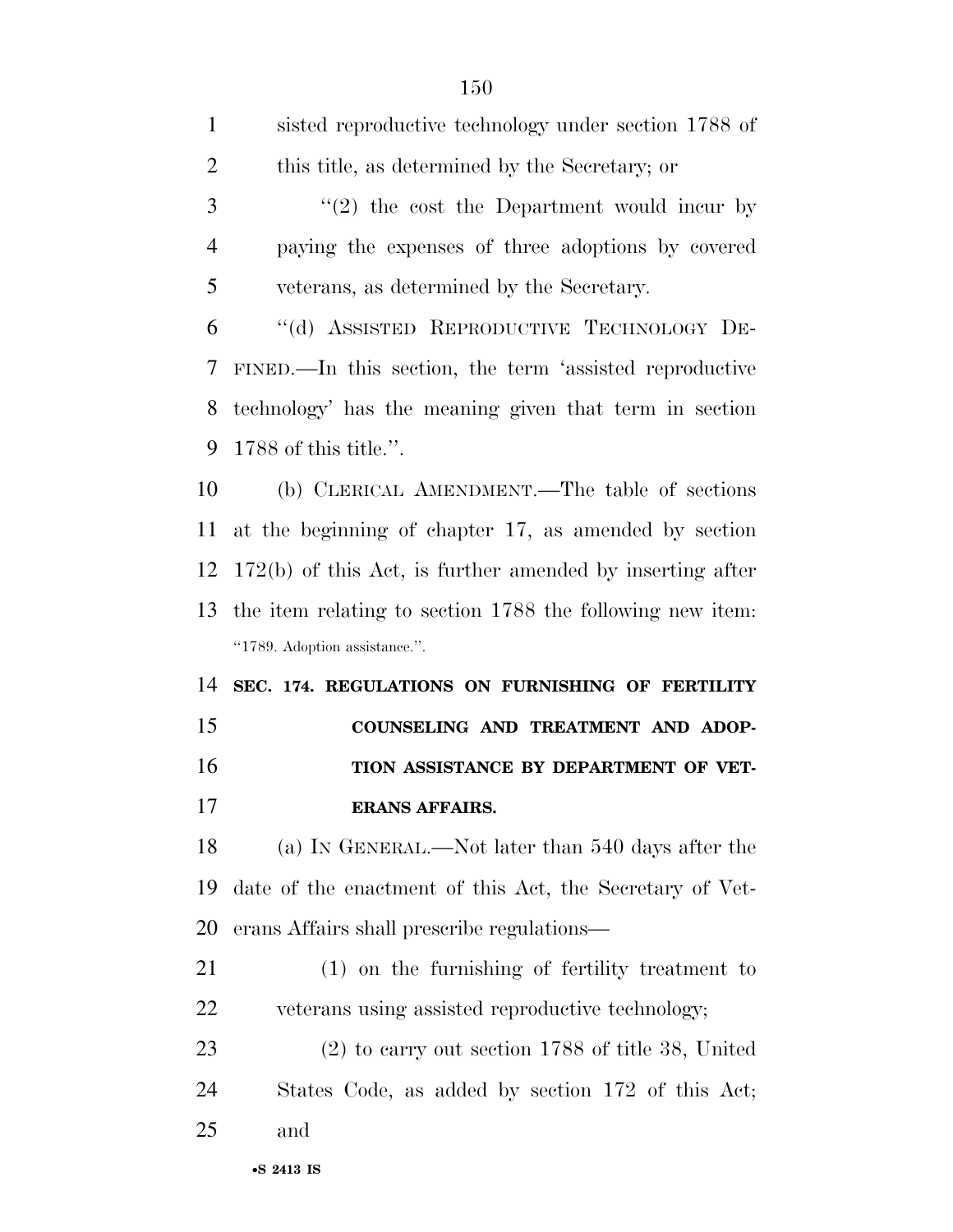(3) to carry out section 1789 of such title, as added by section 173 of this Act.

 (b) LIMITATION.—Notwithstanding any other provi- sion of law, during the period beginning on the date of the enactment of this Act and ending on the date on which the Secretary prescribes regulations under subsection (a), the Secretary may not furnish—

 (1) to a veteran any fertility treatment that uses an assisted reproductive technology that the Secretary has not used in the provision of a fertility treatment to a veteran before the date of the enact-ment of this Act;

 (2) any fertility counseling or treatment under section 1788 of such title, as added by section 172 of this Act; or

 (3) any assistance under section 1789 of such title, as added by section 173 of this Act.

 (c) ASSISTED REPRODUCTIVE TECHNOLOGY DE- FINED.—In this section, the term ''assisted reproductive technology'' has the meaning given the term in section 1788 of such title, as added by section 172 of this Act.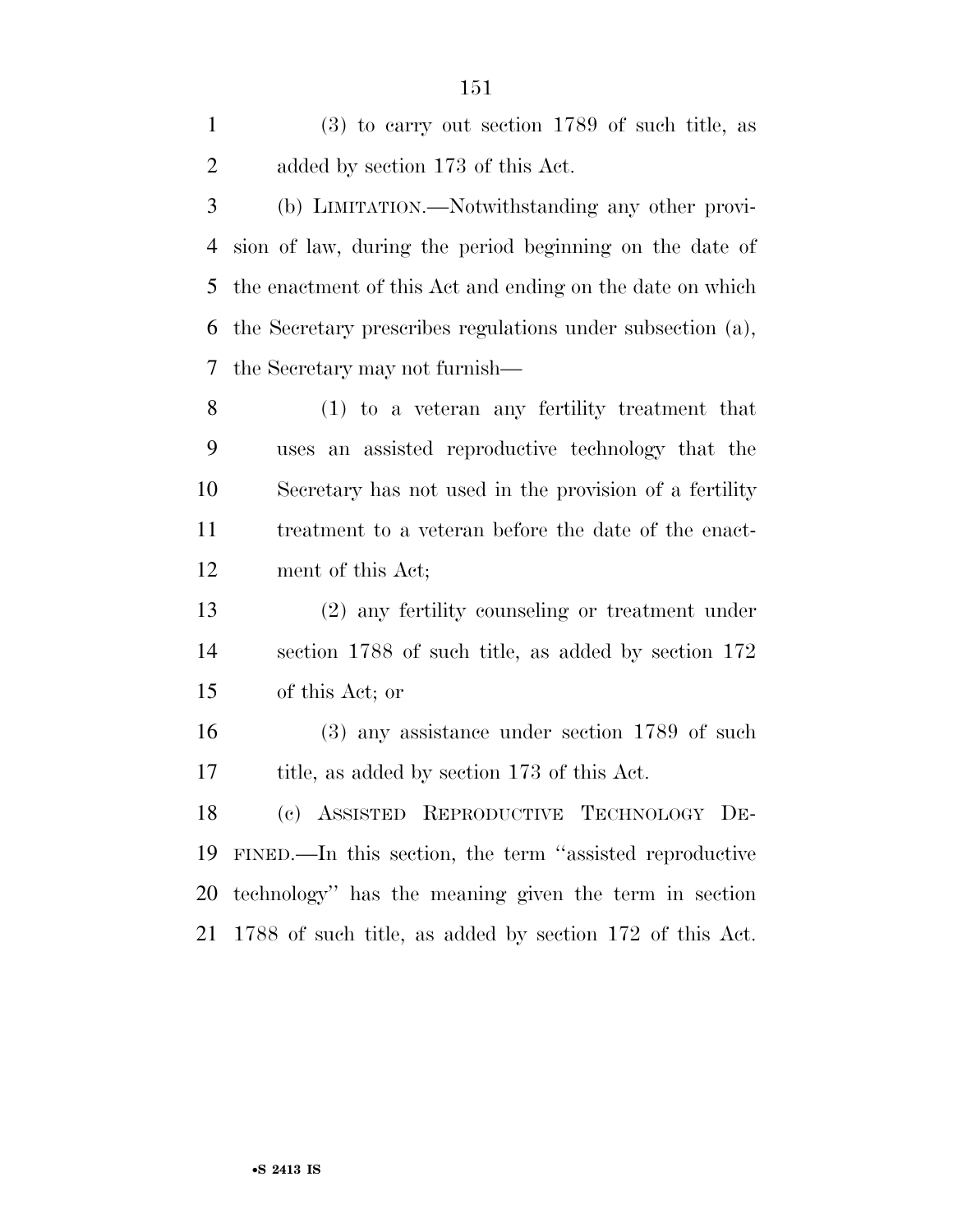# **SEC. 175. COORDINATION BETWEEN DEPARTMENT OF VET- ERANS AFFAIRS AND DEPARTMENT OF DE- FENSE ON FURNISHING OF FERTILITY COUN-SELING AND TREATMENT.**

 The Secretary of Veterans Affairs and the Secretary of Defense shall share best practices and facilitate refer- rals, as they consider appropriate, on the furnishing of fer-tility counseling and treatment.

## **SEC. 176. FACILITATION OF REPRODUCTION AND INFER-TILITY RESEARCH.**

 (a) IN GENERAL.—Subchapter II of chapter 73, as amended by section 124(a) of this Act, is further amended by adding at the end the following new section:

### **''§ 7330C. Facilitation of reproduction and infertility research**

 ''(a) FACILITATION OF RESEARCH REQUIRED.—The Secretary shall facilitate research conducted collabo- ratively by the Secretary of Defense and the Secretary of Health and Human Services to improve the ability of the Department of Veterans Affairs to meet the long-term re- productive health care needs of veterans who have a geni- tourinary service-connected disability or a condition that was incurred or aggravated in line of duty in the active military, naval, or air service, such as a spinal cord injury, that affects the veterans' ability to reproduce.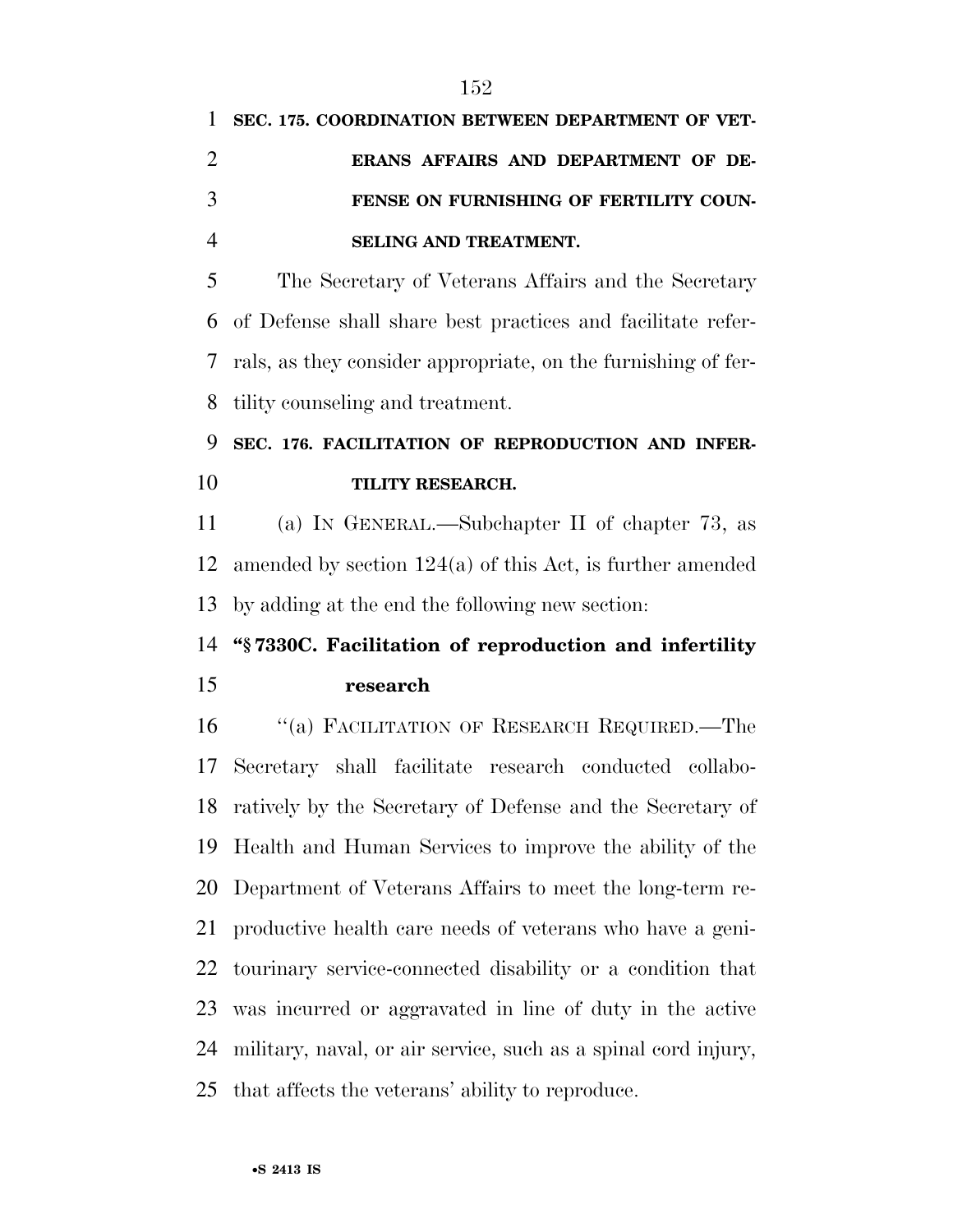''(b) DISSEMINATION OF INFORMATION.—The Sec- retary shall ensure that information produced by the re- search facilitated under this section that may be useful for other activities of the Veterans Health Administration is disseminated throughout the Veterans Health Adminis-tration.''.

 (b) CLERICAL AMENDMENT.—The table of sections at the beginning of chapter 73, as amended by section 124(b) of this Act, is further amended by inserting after the item relating to section 7330B the following new item: ''7330C. Facilitation of reproduction and infertility research.''.

 (c) REPORT.—Not later than three years after the date of the enactment of this Act, the Secretary of Vet- erans Affairs shall submit to Congress a report on the re- search activities conducted by the Secretary under section 7330C of title 38, United States Code, as added by sub-section (a).

# **SEC. 177. ANNUAL REPORT ON PROVISION OF FERTILITY COUNSELING AND TREATMENT FURNISHED BY DEPARTMENT OF VETERANS AFFAIRS.**

•**S 2413 IS** (a) IN GENERAL.—Not later than one year after the date of the enactment of this Act and not less frequently than annually thereafter, the Secretary of Veterans Af- fairs shall submit to the Committee on Veterans' Affairs of the Senate and the Committee on Veterans' Affairs of the House of Representatives a report on the fertility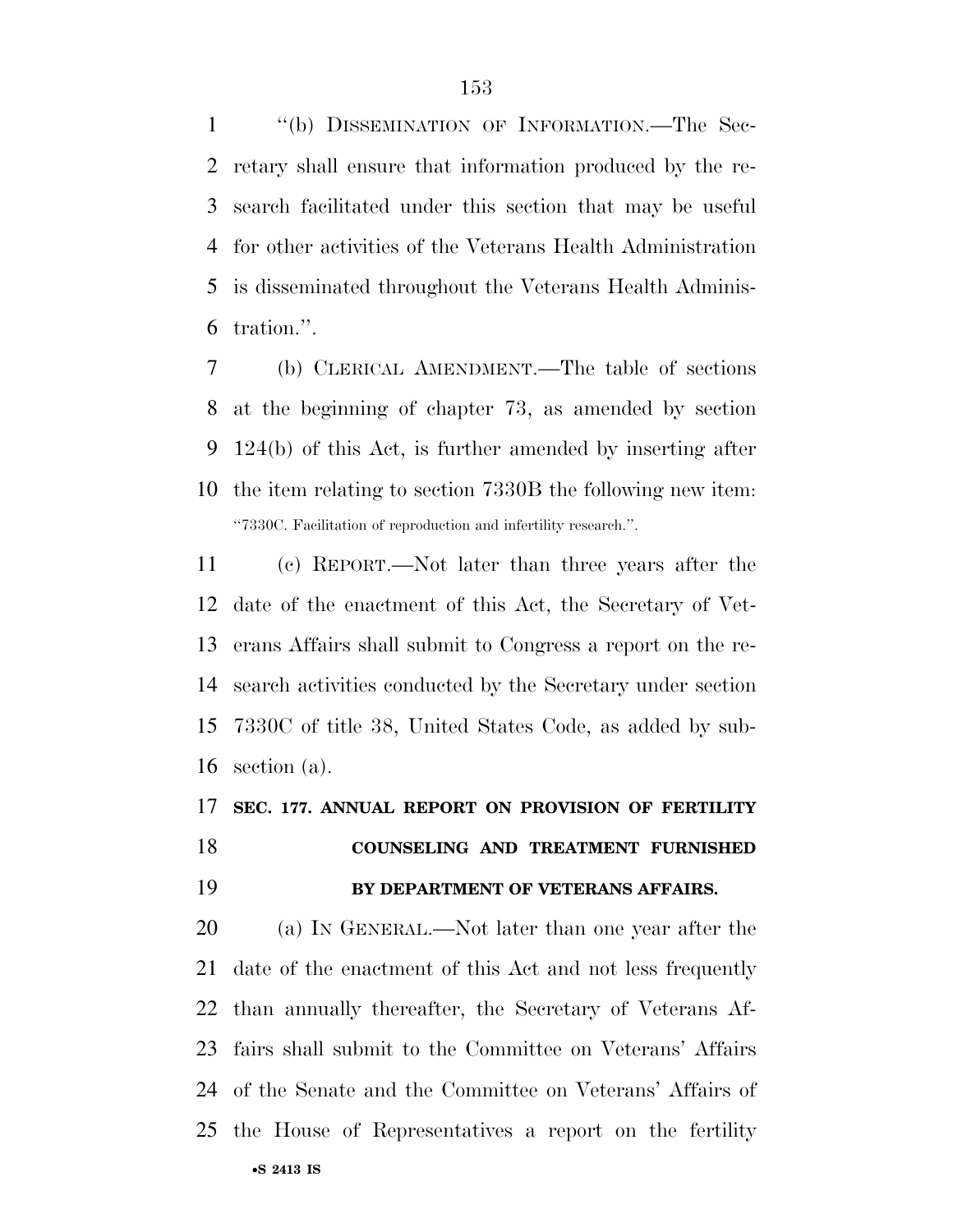counseling and treatment furnished by the Department of Veterans Affairs during the year preceding the submittal of the report.

 (b) ELEMENTS.—Each report submitted under sub- section (a) shall include, for the period covered by the re-port, the following:

 (1) The number of veterans who received fer- tility counseling or treatment furnished by the De- partment of Veterans Affairs, disaggregated by era of military service of such veterans.

 (2) The number of spouses and surrogates of veterans who received fertility counseling or treat-ment furnished by the Department.

 (3) The cost to the Department of furnishing fertility counseling and treatment, disaggregated by cost of services and administration.

 (4) The average cost to the Department per re-cipient of such counseling and treatment.

 (5) In cases in which the Department furnished fertility treatment through the use of assisted repro- ductive technology, the average number of cycles per person furnished.

 (6) A description of how fertility counseling and treatment services of the Department are coordi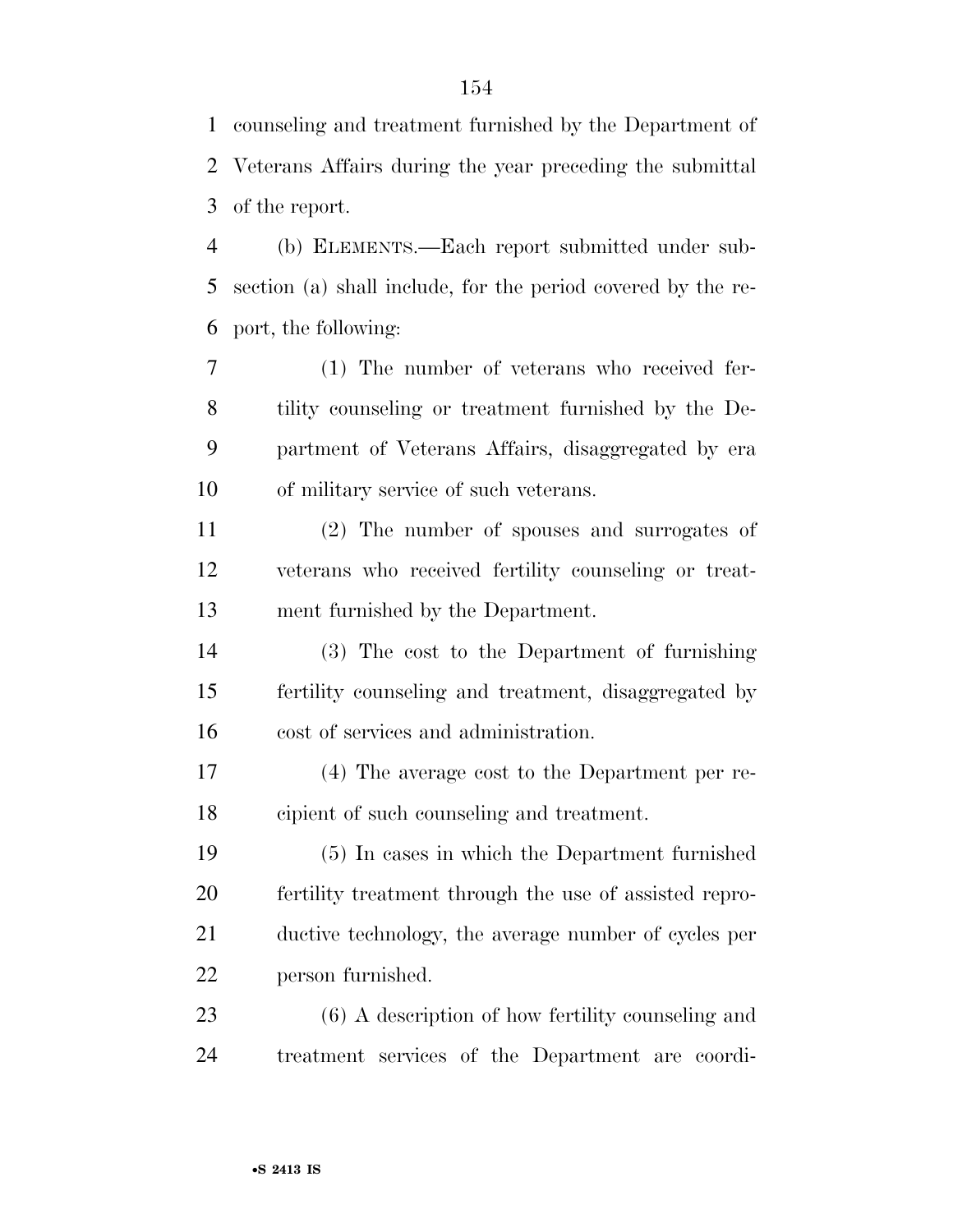nated with similar services of the Department of De-fense.

#### **SEC. 178. PROGRAM ON ASSISTANCE FOR CHILD CARE FOR CERTAIN VETERANS.**

 (a) ASSISTANCE FOR CHILD CARE FOR CERTAIN VETERANS RECEIVING HEALTH CARE.—

 (1) IN GENERAL.—Subchapter I of chapter 17 is amended by adding at the end the following new section:

#### **''§ 1709B. Assistance for child care for certain vet-erans receiving health care**

 ''(a) PROGRAM REQUIRED.—The Secretary shall carry out a program to provide, subject to subsection (b), assistance to qualified veterans described in subsection (c) to obtain child care so that such veterans can receive health care services described in subsection (c).

 ''(b) LIMITATION ON PERIOD OF PAYMENTS.—As- sistance may only be provided to a qualified veteran under this section for receipt of child care during the period that the qualified veteran—

 $\frac{1}{2}$  (1) receives health care services described in subsection (c) at a facility of the Department; and ''(2) requires travel to and from such facility for the receipt of such health care services.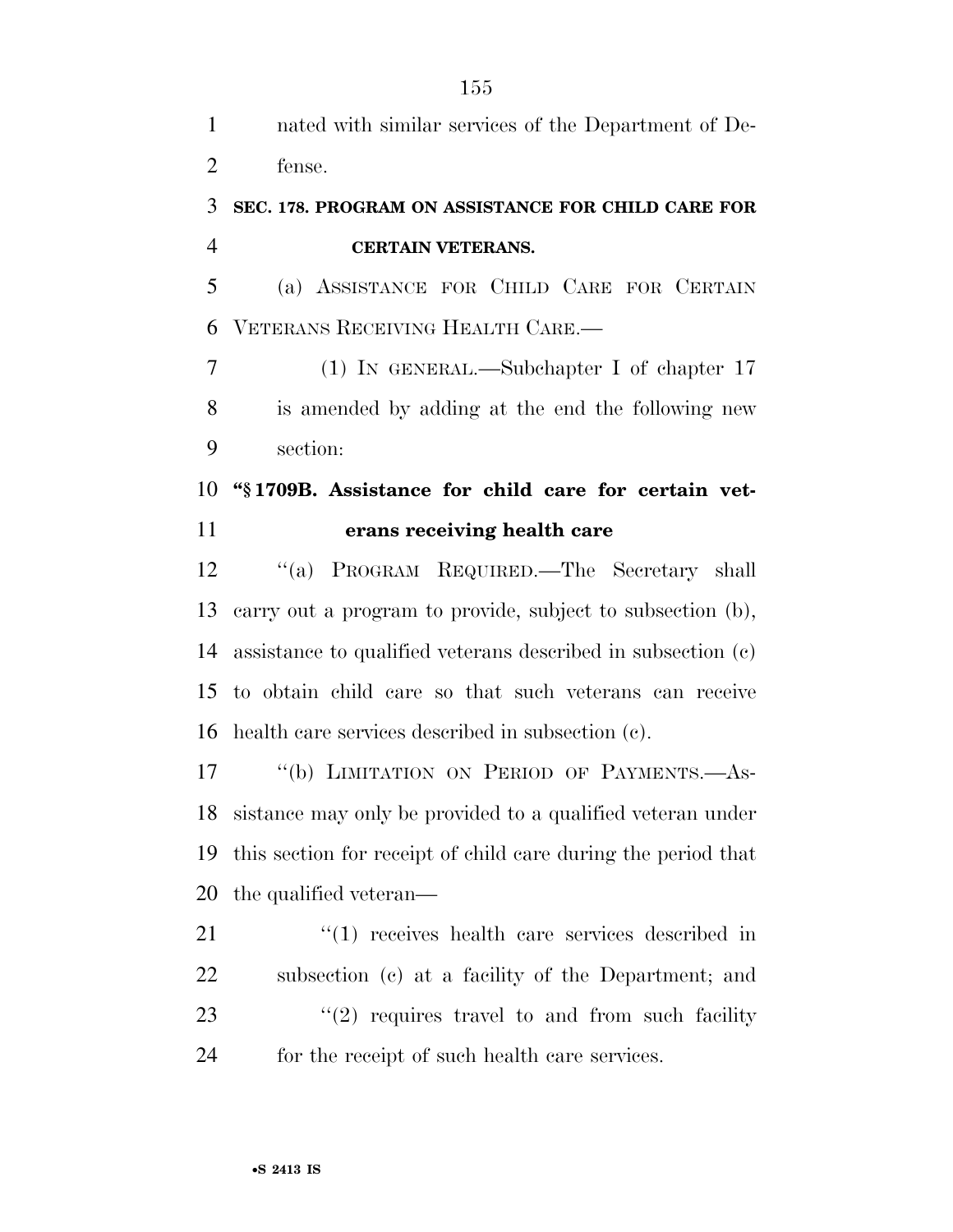| $\mathbf{1}$   | "(c) QUALIFIED VETERANS.—For purposes of this              |
|----------------|------------------------------------------------------------|
| 2              | section, a qualified veteran is a veteran who is—          |
| 3              | $(1)$ the primary caretaker of a child or chil-            |
| $\overline{4}$ | dren; and                                                  |
| 5              | $\lq(2)(A)$ receiving from the Department—                 |
| 6              | "(i) regular mental health care services;                  |
| 7              | "(ii) intensive mental health care services;               |
| 8              | <b>or</b>                                                  |
| 9              | "(iii) such other intensive health care serv-              |
| 10             | ices that the Secretary determines that provi-             |
| 11             | sion of assistance to the veteran to obtain child          |
| 12             | care would improve access to such health care              |
| 13             | services by the veteran; or                                |
| 14             | $\lq\lq$ in need of regular or intensive mental            |
| 15             | health care services from the Department, and but          |
| 16             | for lack of child care services, would receive such        |
| 17             | health care services from the Department.                  |
| 18             | "(d) LOCATIONS.—The Secretary shall carry out the          |
| 19             | program in no fewer than three Veterans Integrated Serv-   |
| 20             | ice Networks selected by the Secretary for purposes of the |
| 21             | program.                                                   |
| 22             | "(e) FORMS OF CHILD CARE ASSISTANCE.— $(1)$                |
| 23             | Child care assistance under this section may include the   |
| 24             | following:                                                 |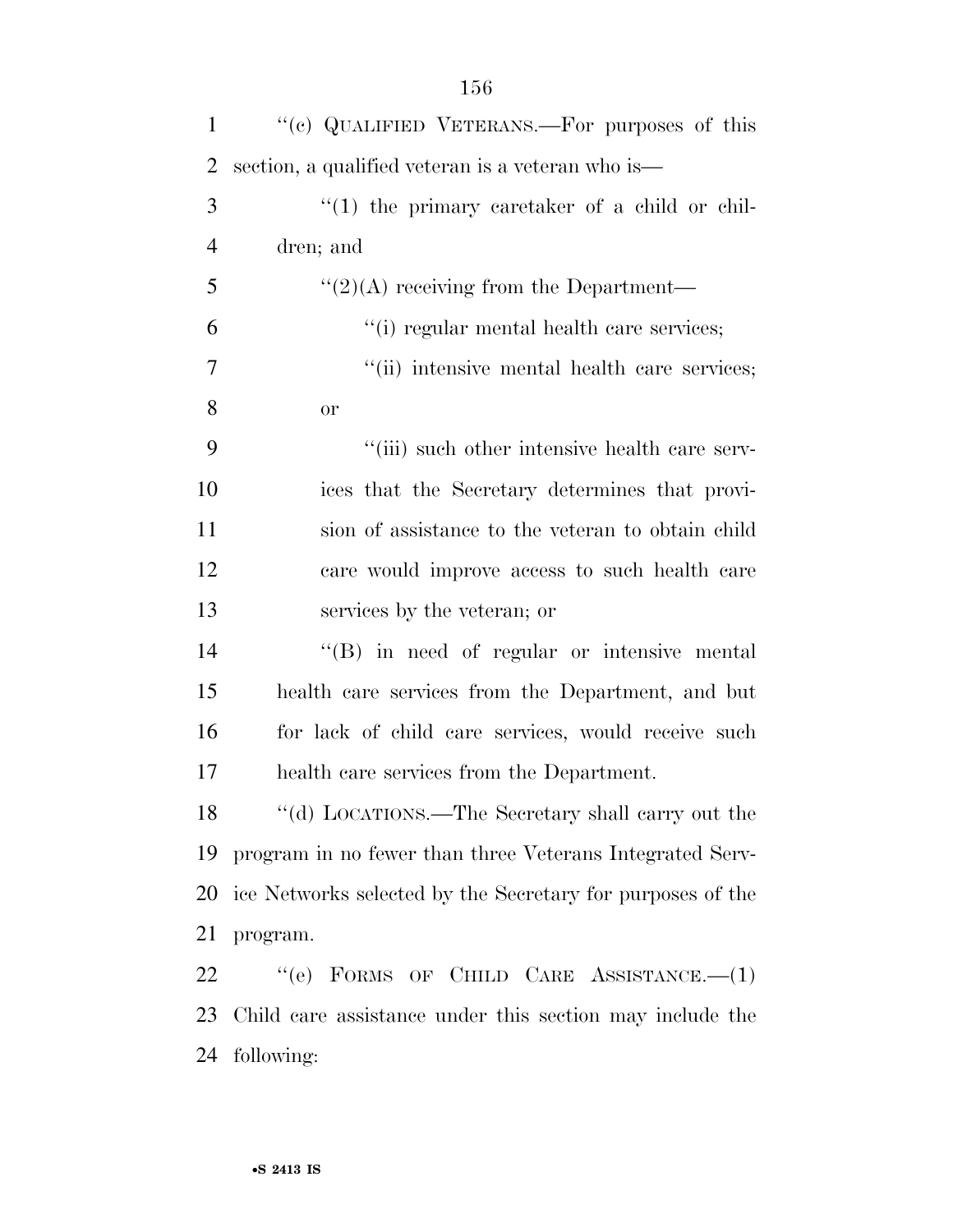| $\mathbf{1}$   | "(A) Stipends for the payment of child care of-                                 |
|----------------|---------------------------------------------------------------------------------|
| $\overline{2}$ | fered by licensed child care centers (either directly                           |
| 3              | or through a voucher program) which shall be, to                                |
| $\overline{4}$ | the extent practicable, modeled after the Depart-                               |
| 5              | ment of Veterans Affairs Child Care Subsidy Pro-                                |
| 6              | gram established pursuant to section 630 of the                                 |
| 7              | Treasury and General Government Appropriations                                  |
| 8              | Act, 2002 (Public Law 107–67; 115 Stat. 552).                                   |
| 9              | "(B) Direct provision of child care at an on-site                               |
| 10             | facility of the Department.                                                     |
| 11             | $\lq\lq$ Payments to private child care agencies.                               |
| 12             | "(D) Collaboration with facilities or programs                                  |
| 13             | of other Federal departments or agencies.                                       |
| 14             | $\lq\lq$ (E) Such other forms of assistance as the Sec-                         |
| 15             | retary considers appropriate.                                                   |
| 16             | $\lq(2)$ In the case that child care assistance under this                      |
| 17             | section is provided as a stipend under paragraph $(1)(A)$ ,                     |
| 18             | such stipend shall cover the full cost of such child care.".                    |
| 19             | (2) CLERICAL AMENDMENT.—The table of sec-                                       |
| 20             | tions at the beginning of chapter 17 is amended by                              |
| 21             | inserting after the item relating to section 1709A                              |
| 22             | the following new item:                                                         |
|                | "1709B. Assistance for child care for certain veterans receiving health care.". |
| 23             | CONFORMING AMENDMENT.-Section<br><b>(3)</b>                                     |
| 24             | 205(e) of the Caregivers and Veterans Omnibus                                   |
| 25             | Health Services Act of 2010 (Public Law 111–163;                                |
|                | •S 2413 IS                                                                      |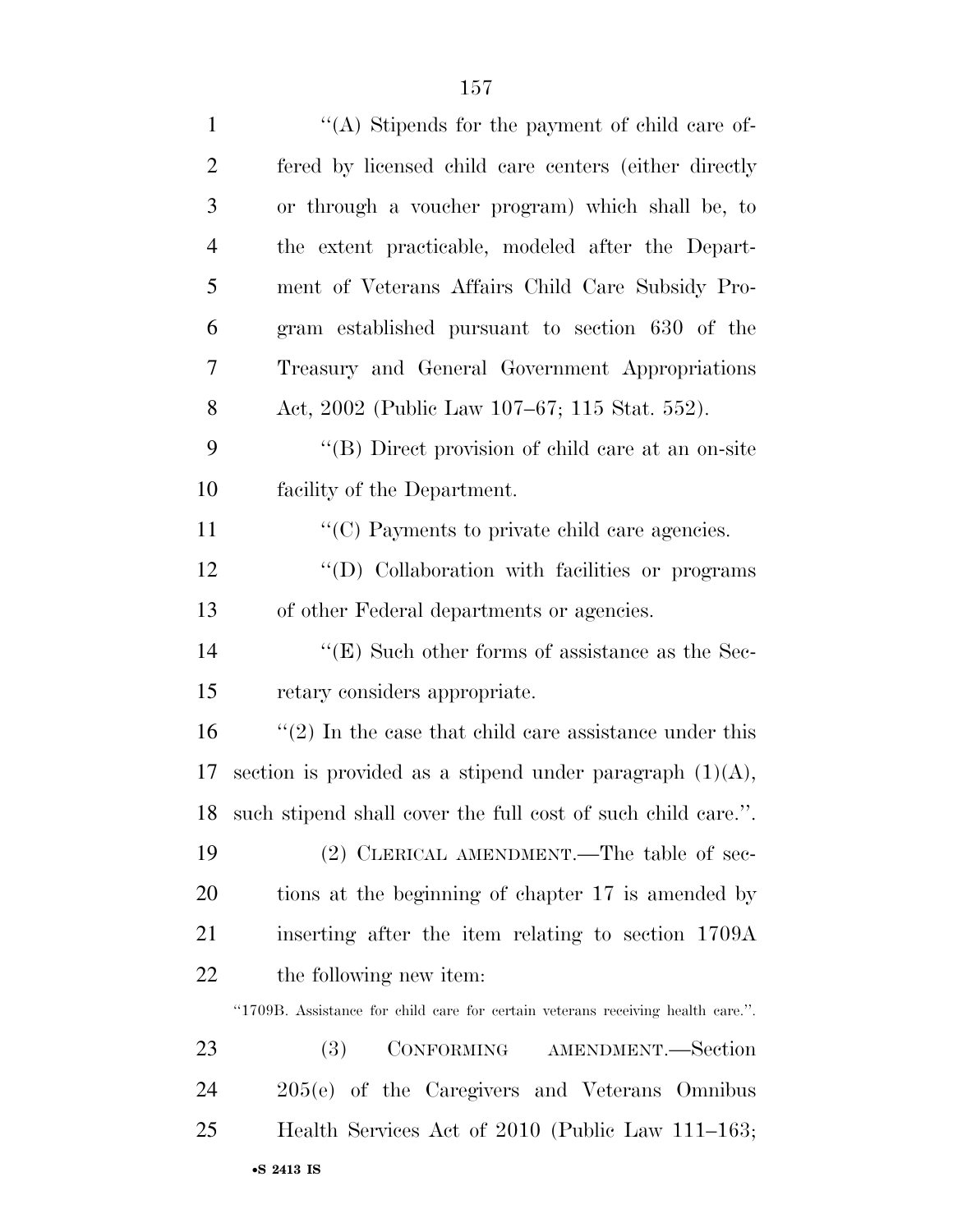38 U.S.C. 1710 note) is amended by inserting ''but not after the date of the enactment of the Restoring Veterans Trust Act of 2014'' before the period at the end.

 (b) ASSISTANCE FOR CHILD CARE FOR INDIVIDUALS RECEIVING READJUSTMENT COUNSELING AND RELATED MENTAL HEALTH SERVICES.—

 (1) IN GENERAL.—Subchapter I of chapter 17, as amended by subsection (a)(1) of this section, is further amended by adding at the end the following new section:

## **''§ 1709C. Assistance for child care for individuals re- ceiving readjustment counseling and re-lated mental health services**

 ''(a) PROGRAM REQUIRED.—The Secretary shall carry out a program to provide, subject to subsection (b), assistance to qualified individuals described in subsection (c) to obtain child care so that such individuals can receive readjustment counseling and related mental health serv-ices.

21 "(b) LIMITATION ON PERIOD OF PAYMENTS.—As- sistance may only be provided to a qualified individual under this section for receipt of child care during the pe-riod that the qualified individual receives readjustment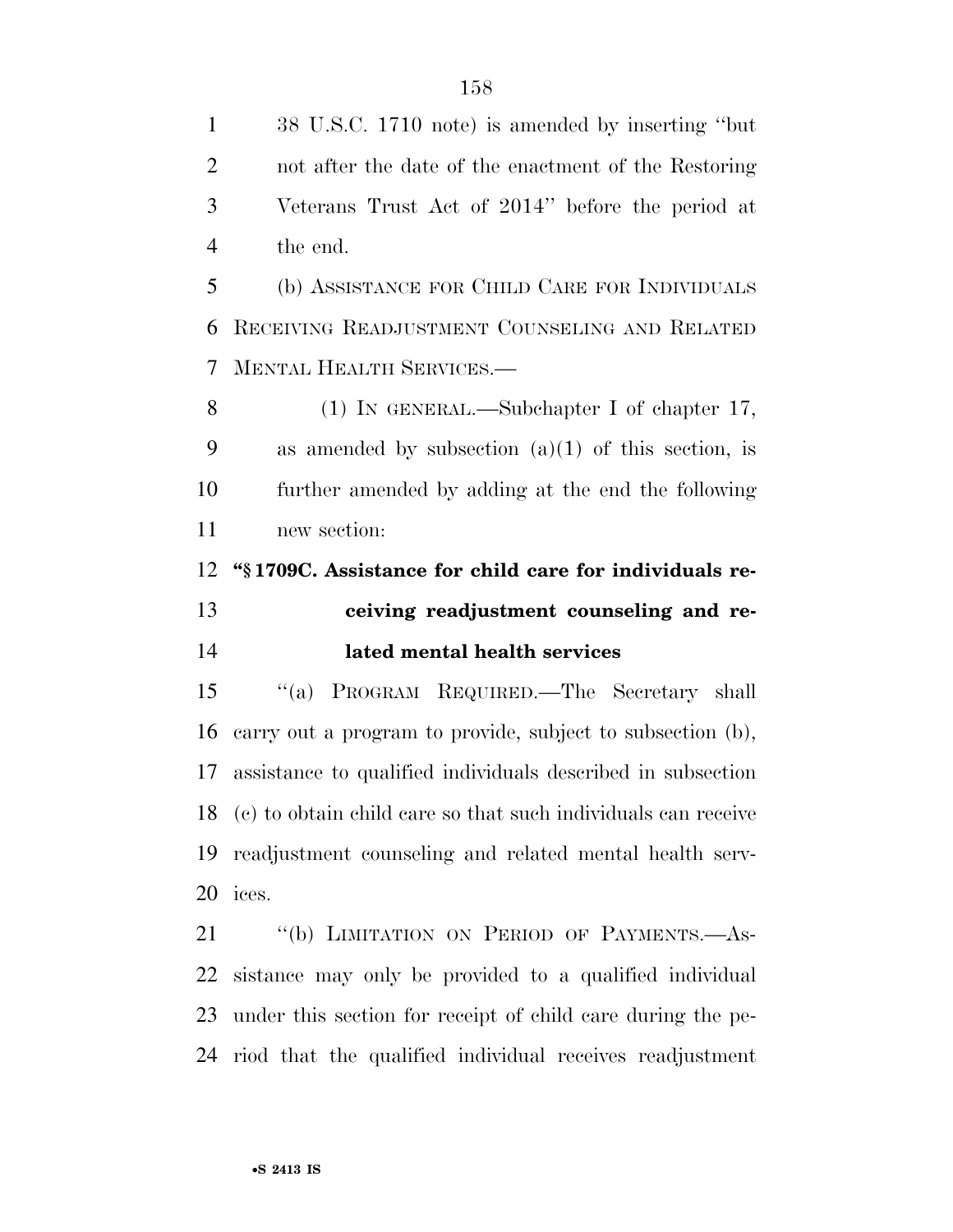counseling and related health care services at a Vet Cen-ter.

 ''(c) QUALIFIED INDIVIDUALS.—For purposes of this section, a qualified individual is an individual who is—

 ''(1) the primary caretaker of a child or chil-dren; and

 "(2)(A) receiving from the Department regular readjustment counseling and related mental health services; or

10 "(B) in need of readjustment counseling and related mental health services from the Department, and but for lack of child care services, would receive such counseling and services from the Department. ''(d) LOCATIONS.—The Secretary shall carry out the program under this section in no fewer than three Read- justment Counseling Service Regions selected by the Sec-retary for purposes of the program.

18 "(e) FORMS OF CHILD CARE ASSISTANCE. (1) Child care assistance under this section may include the following:

21 ''(A) Stipends for the payment of child care of- fered by licensed child care centers (either directly or through a voucher program) which shall be, to the extent practicable, modeled after the Depart-ment of Veterans Affairs Child Care Subsidy Pro-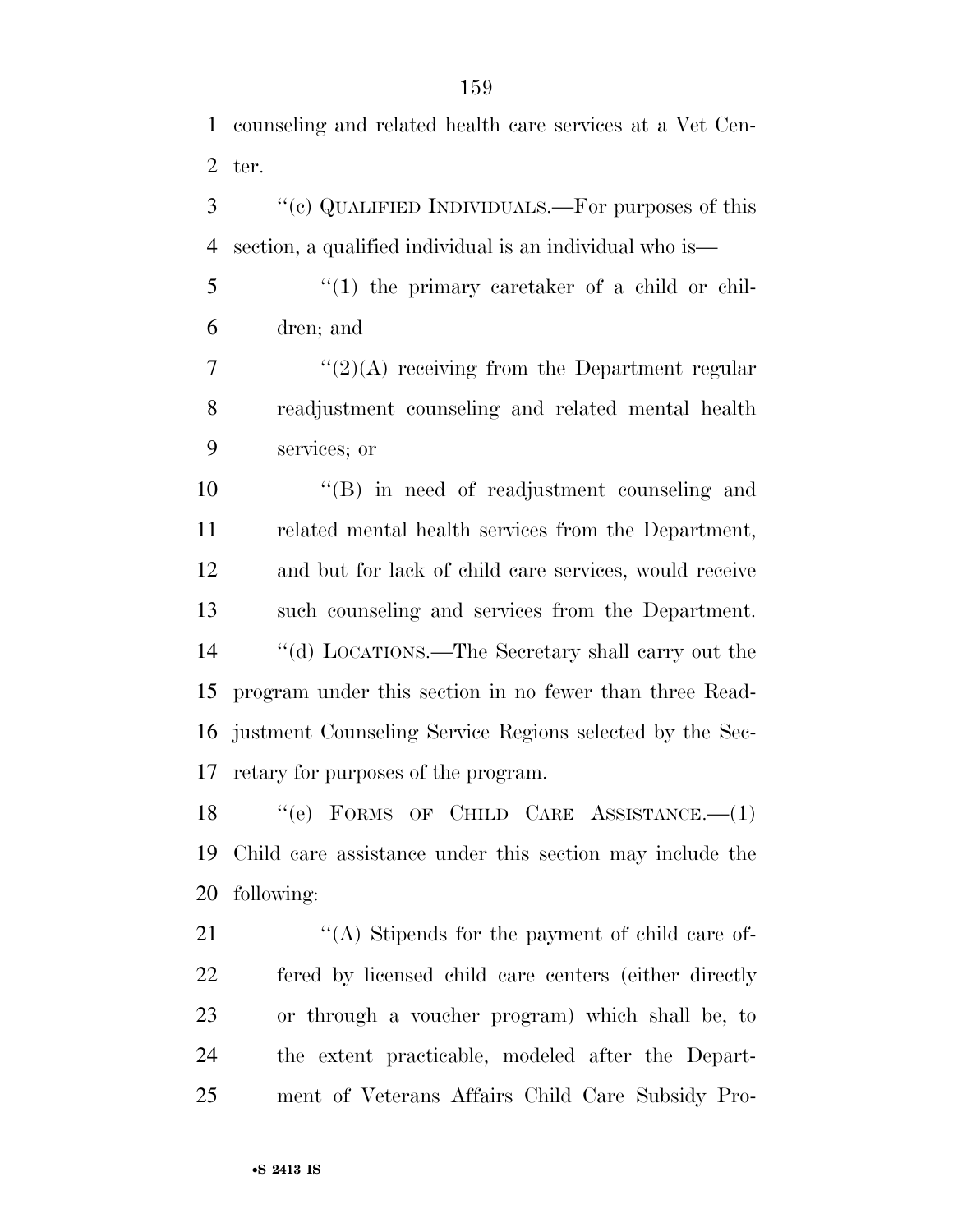gram established pursuant to section 630 of the Treasury and General Government Appropriations Act, 2002 (Public Law 107–67; 115 Stat. 552). 4 "(B) Payments to private child care agencies. ''(C) Collaboration with facilities or programs of other Federal departments or agencies. ''(D) Such other forms of assistance as the Sec- retary considers appropriate. ''(2) In the case that child care assistance under this subsection is provided as a stipend under paragraph  $11 \quad (1)(A)$ , such stipend shall cover the full cost of such child care. ''(f) VET CENTER DEFINED.—In this section, the term 'Vet Center' means a center for readjustment coun- seling and related mental health services for individuals under section 1712A of this title.''. (2) CLERICAL AMENDMENT.—The table of sec- tions at the beginning of chapter 17, as amended by subsection (a)(2) of this section, is further amended by inserting after the item relating to section 1709B 21 the following new item:

''1709C. Assistance for child care for individuals receiving readjustment counseling and related mental health services.''.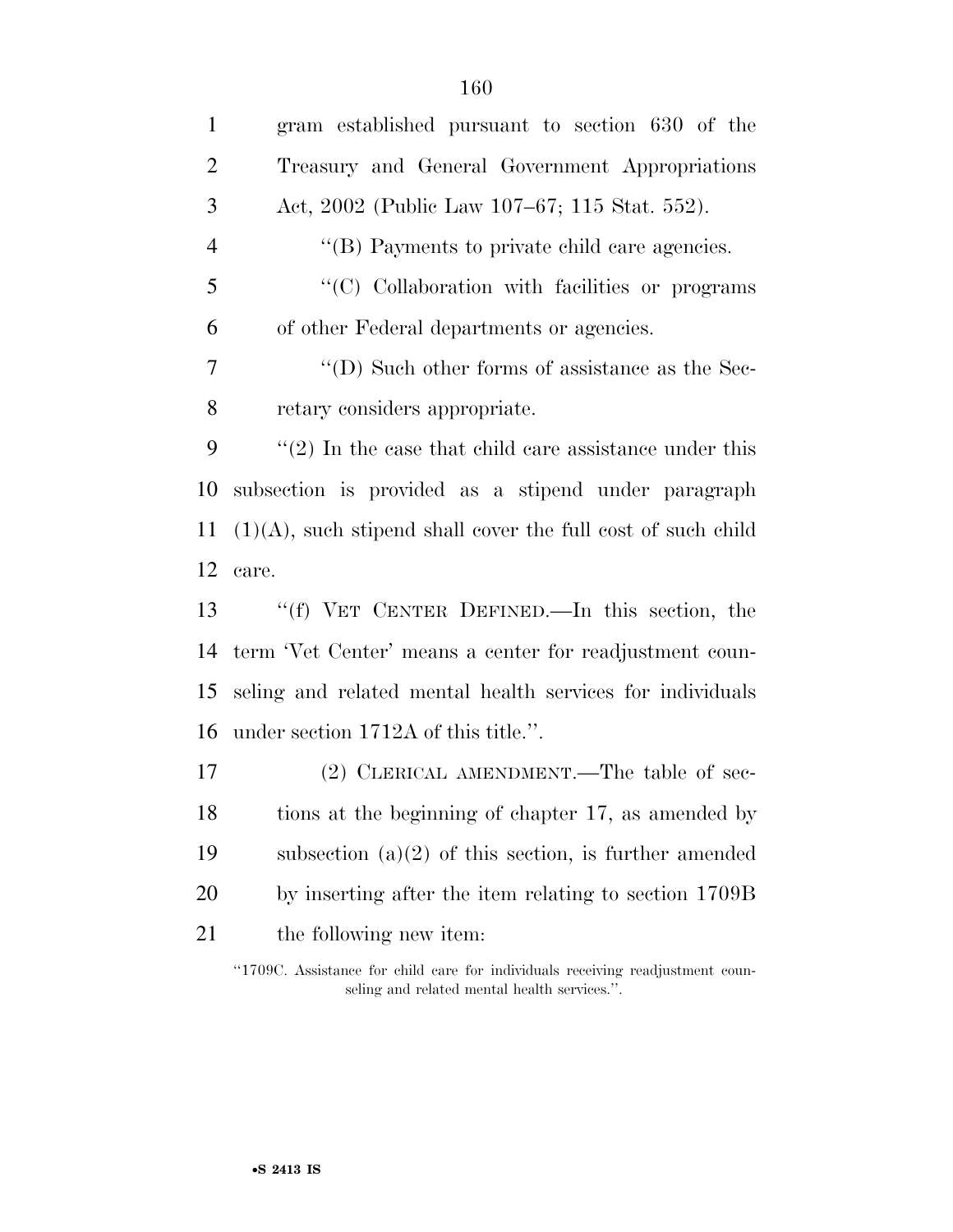| 1              | SEC. 179. COUNSELING IN RETREAT SETTINGS FOR WOMEN         |
|----------------|------------------------------------------------------------|
| $\overline{2}$ | VETERANS NEWLY SEPARATED FROM SERV-                        |
| 3              | ICE IN THE ARMED FORCES.                                   |
| $\overline{4}$ | (a) COUNSELING IN RETREAT SETTINGS.                        |
| 5              | $(1)$ IN GENERAL.—Subchapter II of chapter 17              |
| 6              | is amended by adding at the end the following new          |
| 7              | section:                                                   |
| 8              | "§1720H. Counseling in retreat settings for women          |
| 9              | veterans newly separated from service in                   |
| 10             | the Armed Forces                                           |
| 11             | "(a) IN GENERAL.—The Secretary shall provide,              |
| 12             | through the Readjustment Counseling Service of the Vet-    |
| 13             | erans Health Administration, reintegration and readjust-   |
| 14             | ment services described in subsection (c) in group retreat |
| 15             | settings to women veterans who are recently separated      |
| 16             | from service in the Armed Forces after a prolonged de-     |
|                | 17 ployment.                                               |
| 18             | "(b) ELECTION OF VETERAN.—The receipt of serv-             |
| 19             | ices under this section by a woman veteran shall be at     |
| 20             | the election of the veteran.                               |
| 21             | "(c) COVERED SERVICES.—The services provided to            |
| 22             | a woman veteran under this section shall include the fol-  |
| 23             | lowing:                                                    |
| 24             | $\lq(1)$ Information on reintegration into the vet-        |
| 25             | eran's family, employment, and community.                  |
|                |                                                            |

26  $"(2)$  Financial counseling.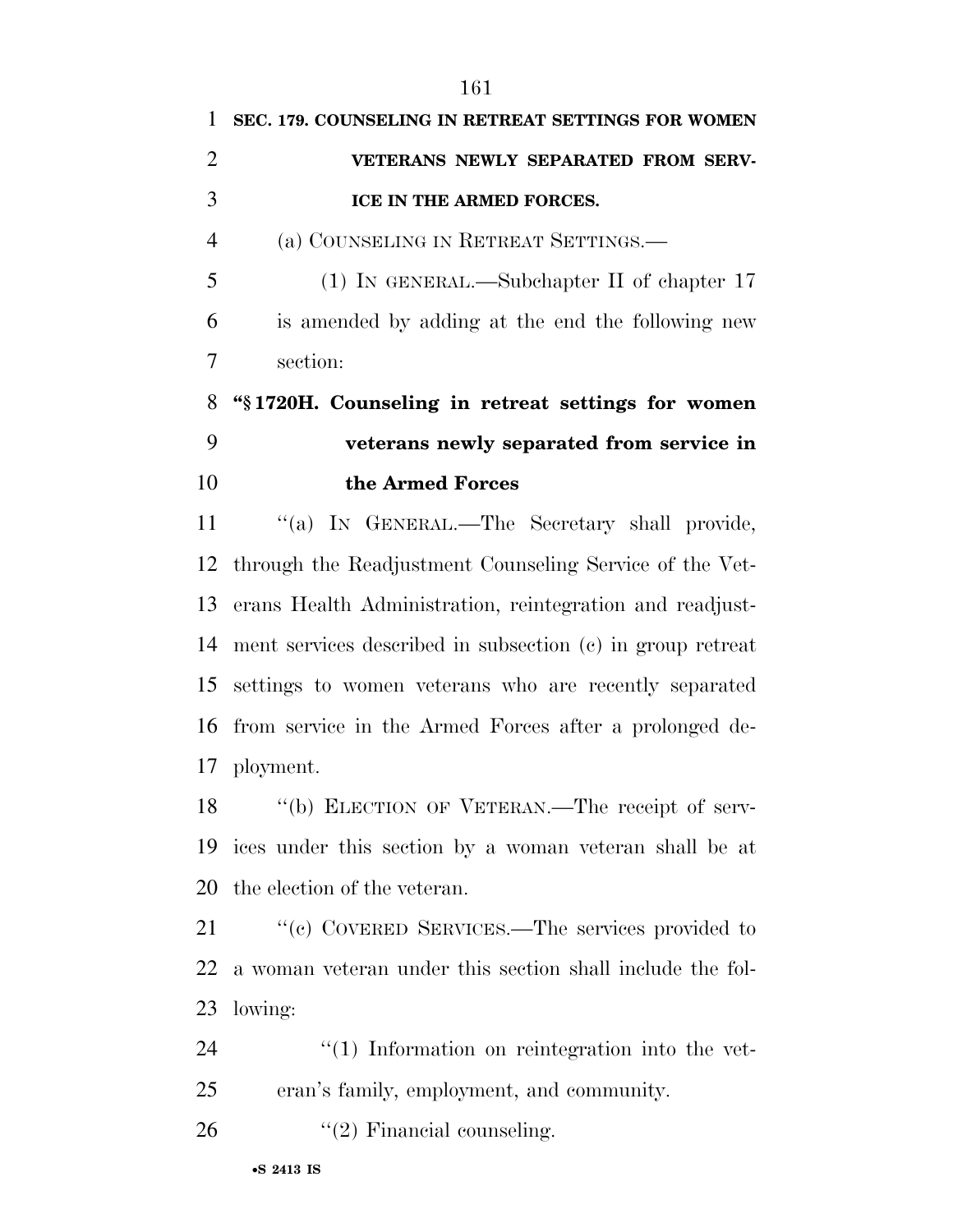| $\mathbf{1}$   | $\lq(3)$ Occupational counseling.                                                                                |
|----------------|------------------------------------------------------------------------------------------------------------------|
| $\overline{2}$ | "(4) Information and counseling on stress re-                                                                    |
| 3              | duction.                                                                                                         |
| $\overline{4}$ | "(5) Information and counseling on conflict res-                                                                 |
| 5              | olution.                                                                                                         |
| 6              | $\cdot\cdot$ (6) Such other information and counseling as                                                        |
| 7              | the Secretary considers appropriate to assist the vet-                                                           |
| 8              | eran in reintegration into the veteran's family, em-                                                             |
| 9              | ployment, and community.".                                                                                       |
| 10             | (2) CLERICAL AMENDMENT.—The table of sec-                                                                        |
| 11             | tions at the beginning of chapter 17 is amended by                                                               |
| 12             | inserting after the item relating to section 1720G                                                               |
| 13             | the following new item:                                                                                          |
|                | "1720H. Counseling in retreat settings for women veterans newly separated<br>from service in the Armed Forces.". |
| 14             | (b) REPEAL OF SUPERSEDED PILOT PROGRAM AU-                                                                       |
| 15             | THORITY.—Section 203 of the Caregivers and Veterans                                                              |
| 16             | Omnibus Health Services Act of 2010 (Public Law 111–                                                             |
| 17             | 163; 38 U.S.C. 1712A note) is hereby repealed.                                                                   |
| 18             | <b>Subtitle I—Major Medical Facility</b>                                                                         |
| 19             | <b>Leases</b>                                                                                                    |
| 20             | SEC. 181. AUTHORIZATION OF MAJOR MEDICAL FACILITY                                                                |
| 21             | LEASES.                                                                                                          |
| 22             | The Secretary of Veterans Affairs may carry out the                                                              |
| 23             | following major medical facility leases at the locations                                                         |

specified, and in an amount for each lease not to exceed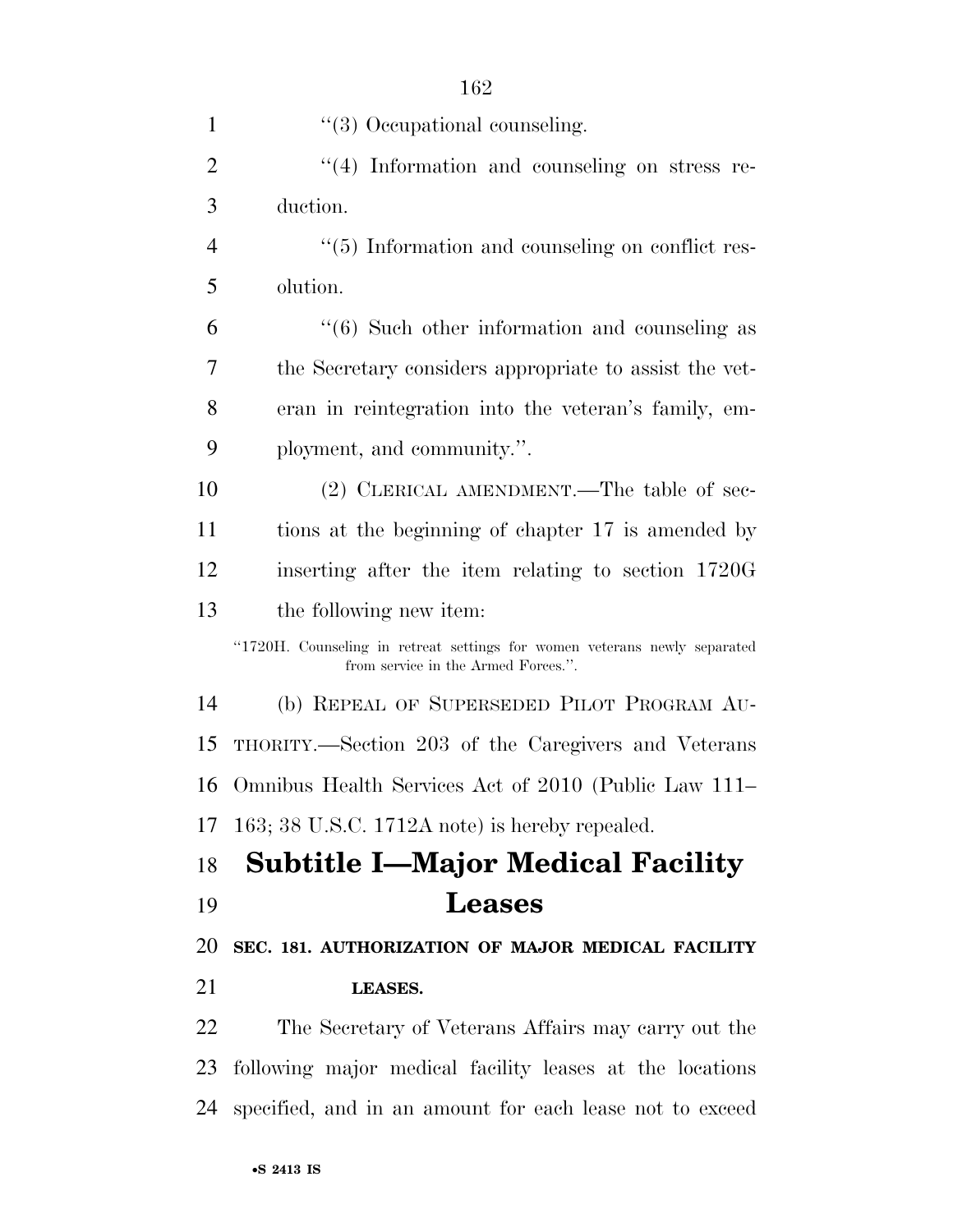timated cancellation costs):

the amount shown for such location (not including any es-

•**S 2413 IS** (1) For a clinical research and pharmacy co- ordinating center, Albuquerque, New Mexico, an 5 amount not to exceed  $$9,560,000$ . (2) For a community-based outpatient clinic, Brick, New Jersey, an amount not to exceed \$7,280,000. (3) For a new primary care and dental clinic annex, Charleston, South Carolina, an amount not to exceed \$7,070,250. (4) For the Cobb County community-based Outpatient Clinic, Cobb County, Georgia, an amount not to exceed \$6,409,000. (5) For the Leeward Outpatient Healthcare Ac- cess Center, Honolulu, Hawaii, including a co-lo- cated clinic with the Department of Defense and the co-location of the Honolulu Regional Office of the Veterans Benefits Administration and the Kapolei Vet Center of the Department of Veterans Affairs, 21 an amount not to exceed \$15,887,370. (6) For a community-based outpatient clinic, Johnson County, Kansas, an amount not to exceed \$2,263,000.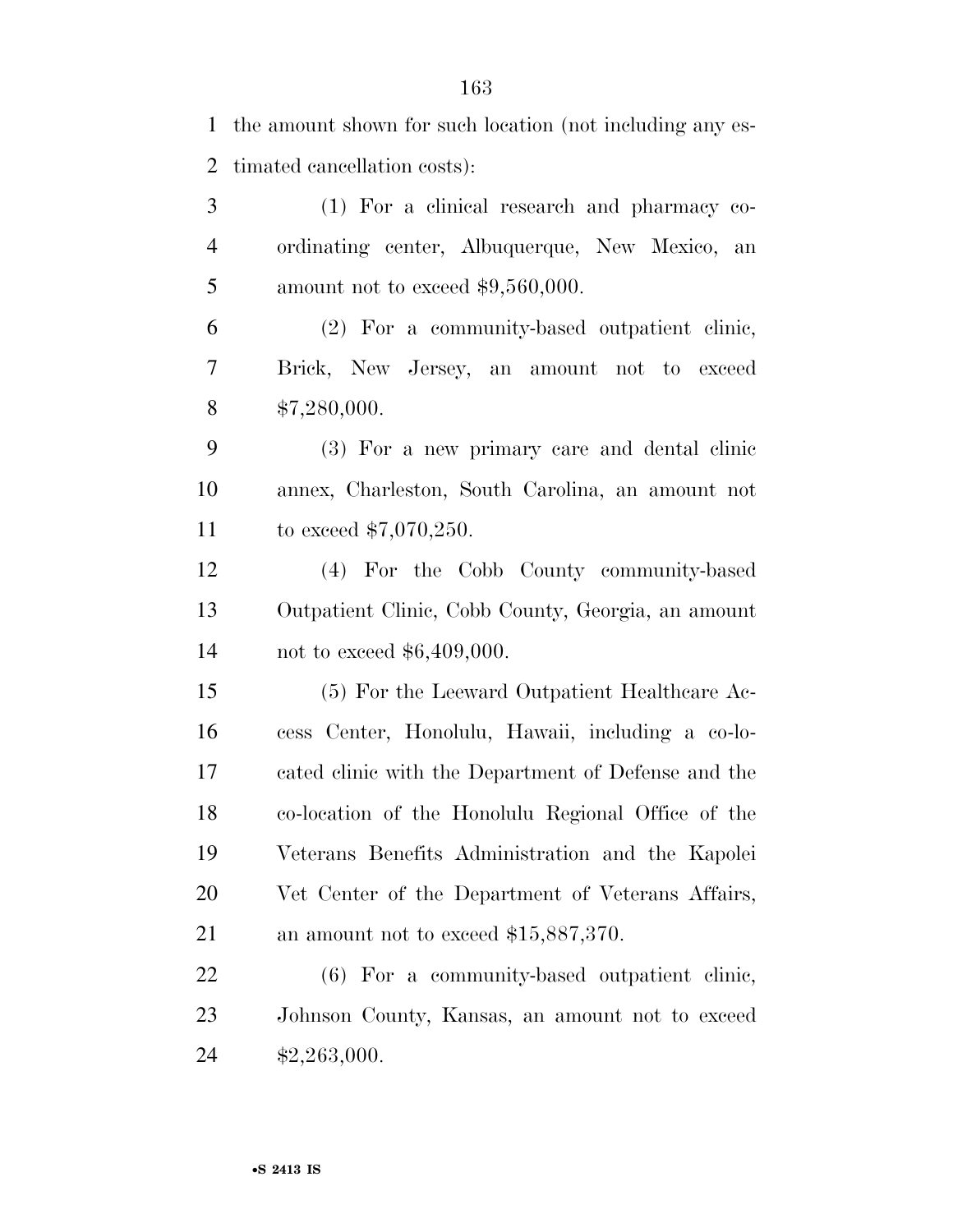| $\mathbf{1}$   | (7) For a replacement community-based out-          |
|----------------|-----------------------------------------------------|
| $\overline{2}$ | patient clinic, Lafayette, Louisiana, an amount not |
| 3              | to exceed $$2,996,000$ .                            |
| $\overline{4}$ | (8) For a community-based outpatient clinic,        |
| 5              | Lake Charles, Louisiana, an amount not to exceed    |
| 6              | \$2,626,000.                                        |
| 7              | (9) For outpatient clinic consolidation, New        |
| 8              | Port Richey, Florida, an amount not to exceed       |
| 9              | \$11,927,000.                                       |
| 10             | (10) For an outpatient clinic, Ponce, Puerto        |
| 11             | Rico, an amount not to exceed $$11,535,000$ .       |
| 12             | (11) For lease consolidation, San Antonio,          |
| 13             | Texas, an amount not to exceed $$19,426,000$ .      |
| 14             | (12) For a community-based outpatient clinic,       |
| 15             | San Diego, California, an amount not to exceed      |
| 16             | \$11,946,100.                                       |
| 17             | (13) For an outpatient clinic, Tyler, Texas, an     |
| 18             | amount not to exceed $$4,327,000$ .                 |
| 19             | (14) For the Errera Community Care Center,          |
| 20             | West Haven, Connecticut, an amount not to exceed    |
| 21             | \$4,883,000.                                        |
| 22             | (15) For the Worcester community-based Out-         |
| 23             | patient Clinic, Worcester, Massachusetts, an amount |
| 24             | not to exceed $$4,855,000$ .                        |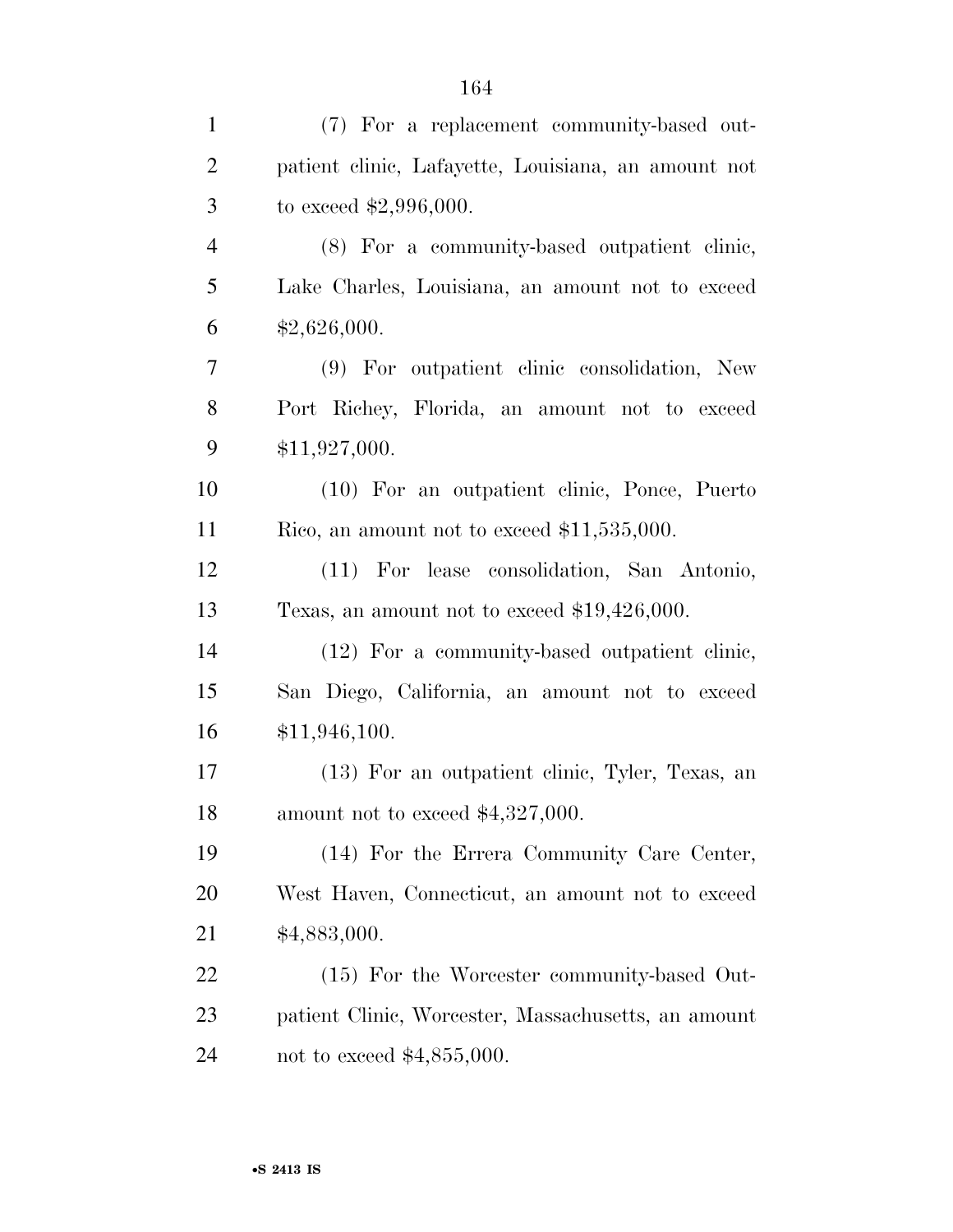| $\mathbf{1}$   | $(16)$ For the expansion of a community-based          |
|----------------|--------------------------------------------------------|
| $\overline{2}$ | outpatient clinic, Cape Girardeau, Missouri,<br>an     |
| 3              | amount not to exceed $$4,232,060$ .                    |
| $\overline{4}$ | (17) For a multispecialty clinic, Chattanooga,         |
| 5              | Tennessee, an amount not to exceed $$7,069,000$ .      |
| 6              | (18) For the expansion of a community-based            |
| 7              | outpatient clinic, Chico, California, an amount not to |
| 8              | exceed \$4,534,000.                                    |
| 9              | (19) For a community-based outpatient clinic,          |
| 10             | Chula Vista, California, an amount not to exceed       |
| 11             | \$3,714,000.                                           |
| 12             | $(20)$ For a new research lease, Hines, Illinois,      |
| 13             | an amount not to exceed $$22,032,000$ .                |
| 14             | (21) For a replacement research lease, Hous-           |
| 15             | ton, Texas, an amount not to exceed $$6,142,000$ .     |
| 16             | (22) For a community-based outpatient clinic,          |
| 17             | Lincoln, Nebraska,<br>an amount<br>not<br>to exceed    |
| 18             | \$7,178,400.                                           |
| 19             | (23) For a community-based outpatient clinic,          |
| 20             | Lubbock, Texas, an amount<br>not<br>to<br>exceed       |
| 21             | \$8,554,000.                                           |
| 22             | (24) For a community-based outpatient clinic           |
| 23             | consolidation, Myrtle Beach, South Carolina,<br>an     |
| 24             | amount not to exceed $$8,022,000$ .                    |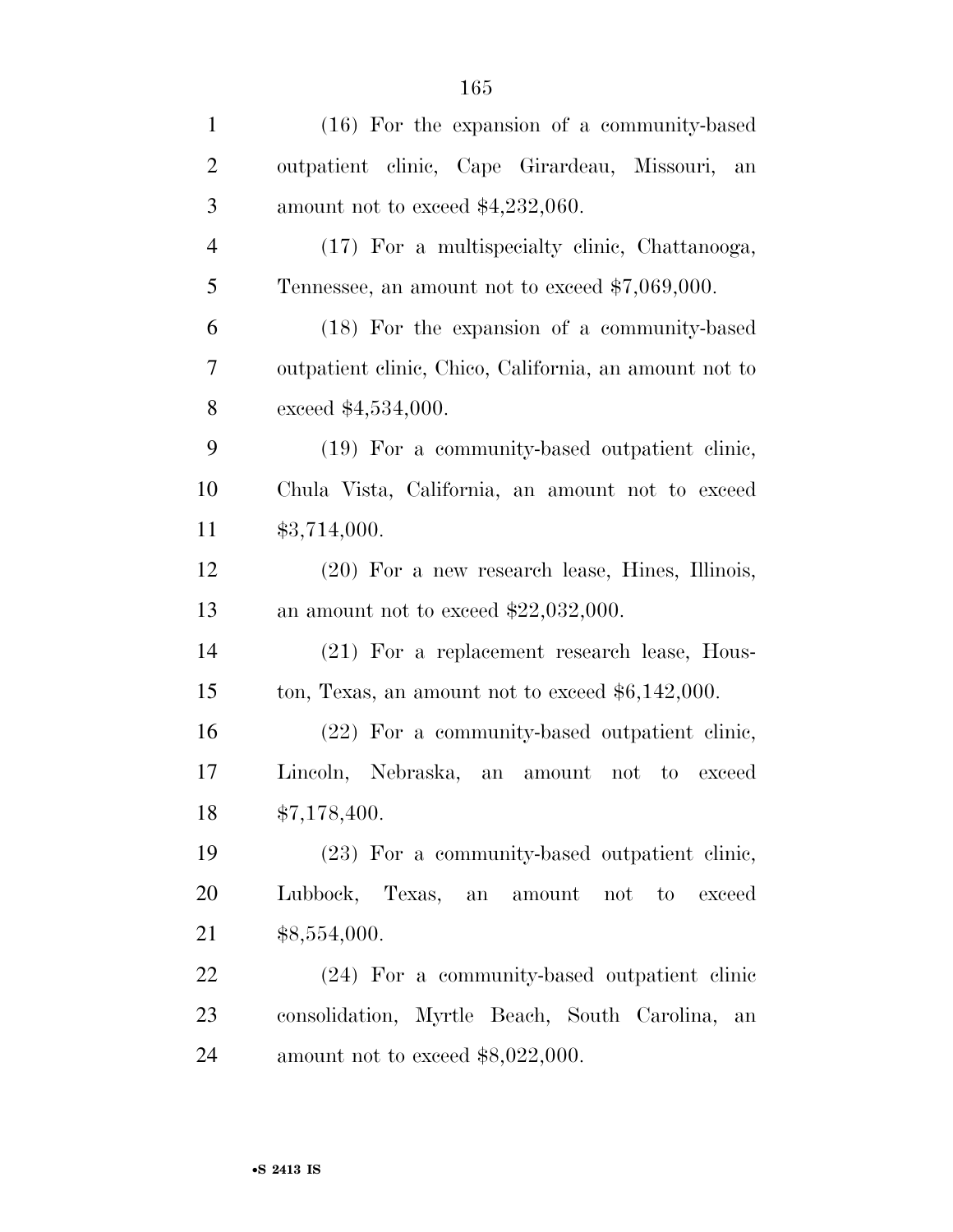| $\mathbf{1}$   | (25) For a community-based outpatient clinic,           |
|----------------|---------------------------------------------------------|
| $\overline{2}$ | Phoenix, Arizona, an amount not to exceed               |
| 3              | \$20,757,000.                                           |
| $\overline{4}$ | $(26)$ For the expansion of a community-based           |
| 5              | outpatient clinic, Redding, California, an amount not   |
| 6              | to exceed $$8,154,000$ .                                |
| 7              | $(27)$ For the expansion of a community-based           |
| 8              | outpatient clinic, Tulsa, Oklahoma, an amount not       |
| 9              | to exceed $$13,269,200$ .                               |
| 10             | SEC. 182. BUDGETARY TREATMENT OF DEPARTMENT OF          |
| 11             | VETERANS AFFAIRS MAJOR MEDICAL FACILI-                  |
| 12             | TIES LEASES.                                            |
| 13             | (a) FINDINGS.—Congress finds the following:             |
| 14             | (1) Title 31, United States Code, requires the          |
| 15             | Department of Veterans Affairs to record the full       |
| 16             | cost of its contractual obligation against funds avail- |
| 17             | able at the time a contract is executed.                |
| 18             | (2) Office of Management and Budget Circular            |
| 19             | A-11 provides guidance to agencies in meeting the       |
| 20             | statutory requirements under title 31, United States    |
| 21             | Code, with respect to leases.                           |
| 22             | (3) For operating leases, Office of Management          |
| 23             | and Budget Circular A-11 requires the Department        |
| 24             | of Veterans Affairs to record up-front budget au-       |
| 25             | thority in an "amount equal to total payments under     |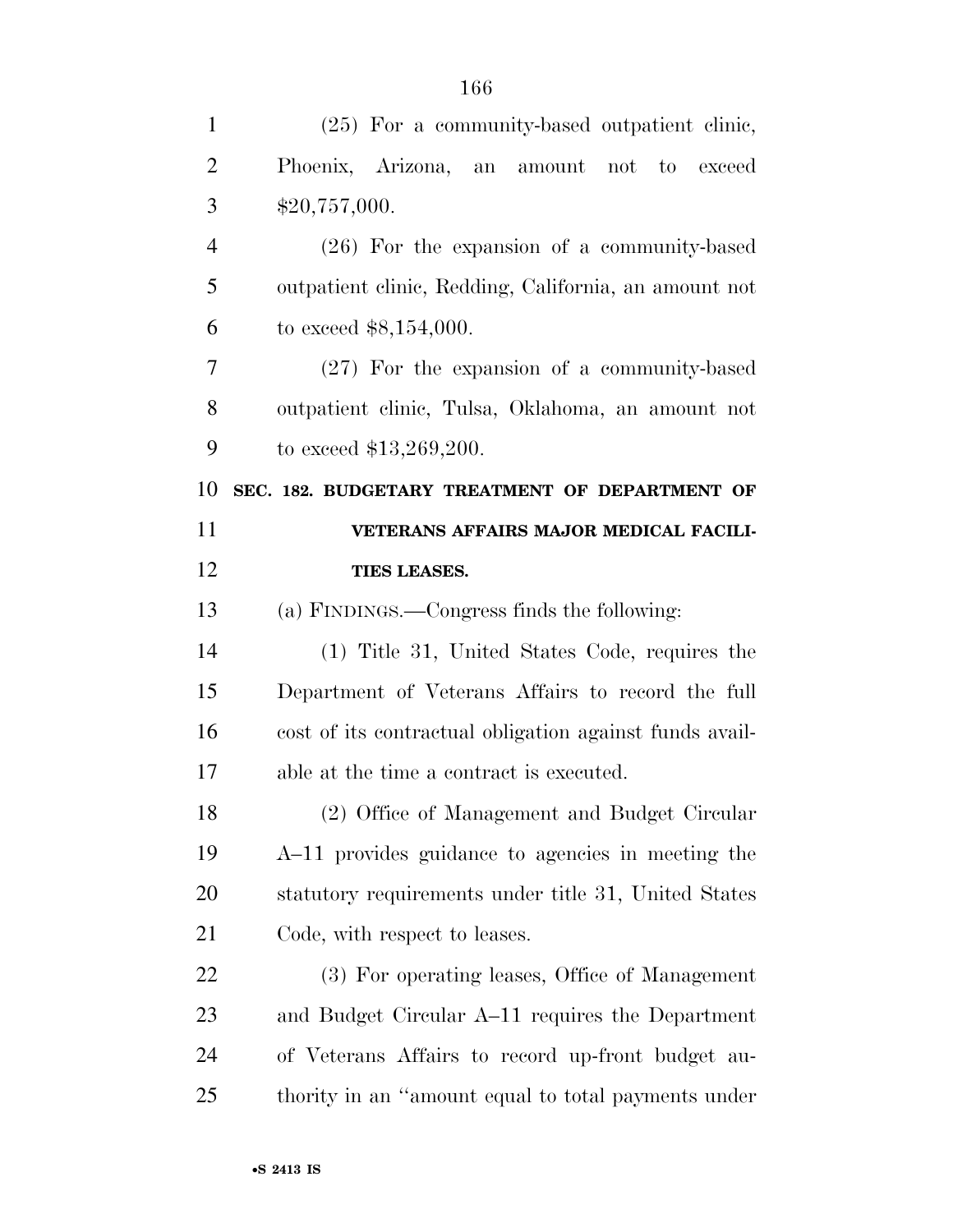the full term of the lease or [an] amount sufficient to cover first year lease payments plus cancellation costs''.

 (b) REQUIREMENT FOR OBLIGATION OF FULL COST.—

 (1) IN GENERAL.—Subject to the availability of appropriations provided in advance, in exercising the authority of the Secretary of Veterans Affairs to enter into leases provided in this Act, the Secretary shall record, pursuant to section 1501 of title 31, United States Code, as the full cost of the contrac- tual obligation at the time a contract is executed ei-ther—

 (A) an amount equal to total payments under the full term of the lease; or

 (B) if the lease specifies payments to be made in the event the lease is terminated before its full term, an amount sufficient to cover the first year lease payments plus the specified can-cellation costs.

21 (2) SELF-INSURING AUTHORITY.—The require- ments of paragraph (1) may be satisfied through the use of a self-insuring authority consistent with Of- fice of Management and Budget Circular A–11. (c) TRANSPARENCY.—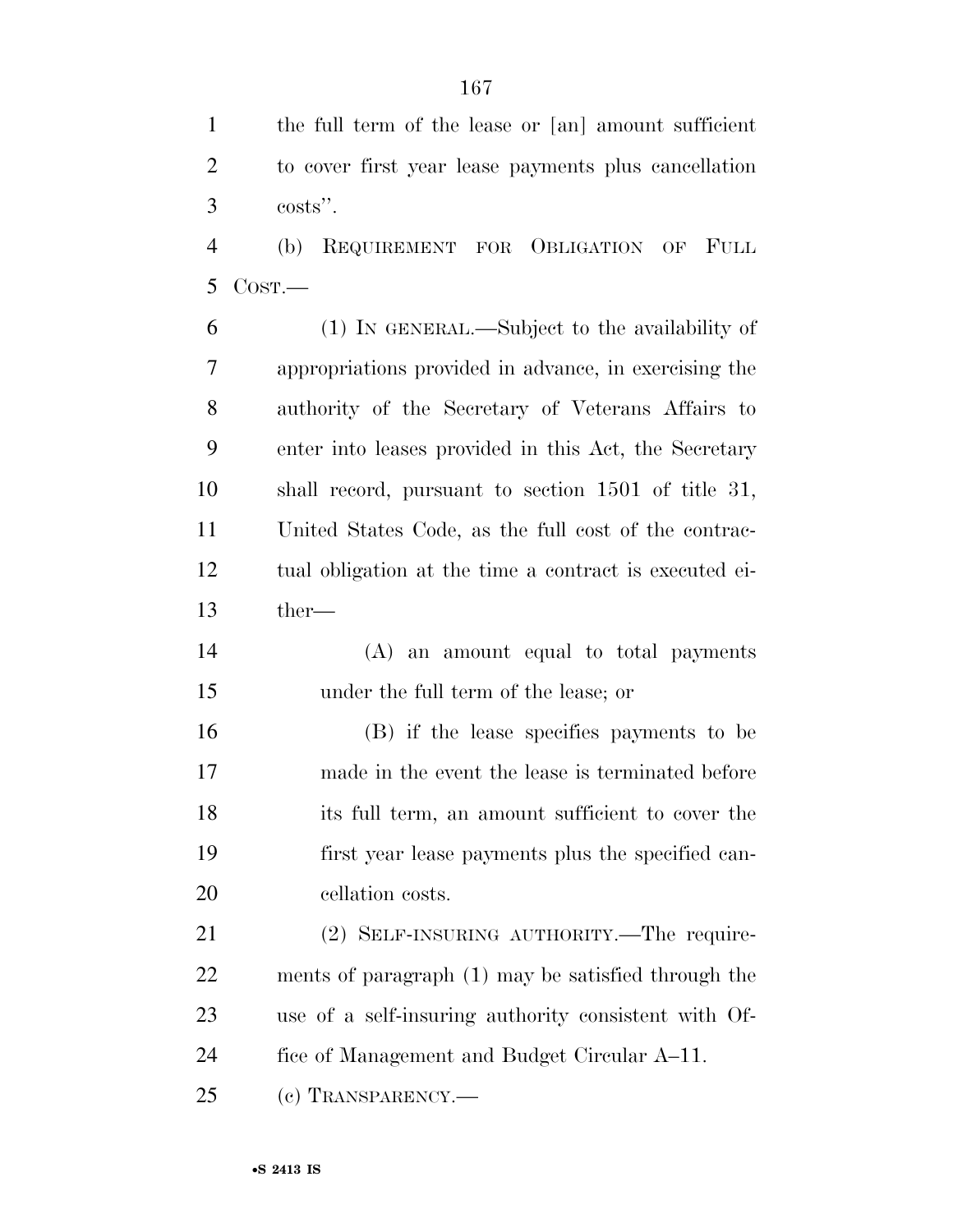(1) COMPLIANCE.—Subsection (b) of section 8104 is amended by adding at the end the following new paragraph:

4 ''(7) In the case of a prospectus proposing funding for a major medical facility lease, a detailed analysis of how the lease is expected to comply with Office of Management and Budget Circular A–11 and section 1341 of title 31 (commonly referred to as the 'Anti-Deficiency Act'). Any such analysis shall include—

 $'$ (A) an analysis of the classification of the lease as a 'lease-purchase', 'capital lease', or 'operating lease' as those terms are defined in Office of Management and Budget Circular A– 11;

 ''(B) an analysis of the obligation of budg-etary resources associated with the lease; and

 ''(C) an analysis of the methodology used in determining the asset cost, fair market value, and cancellation costs of the lease.''.

 (2) SUBMITTAL TO CONGRESS.—Such section 8104 is further amended by adding at the end the following new subsection:

 ''(h)(1) Not less than 30 days before entering into a major medical facility lease, the Secretary shall submit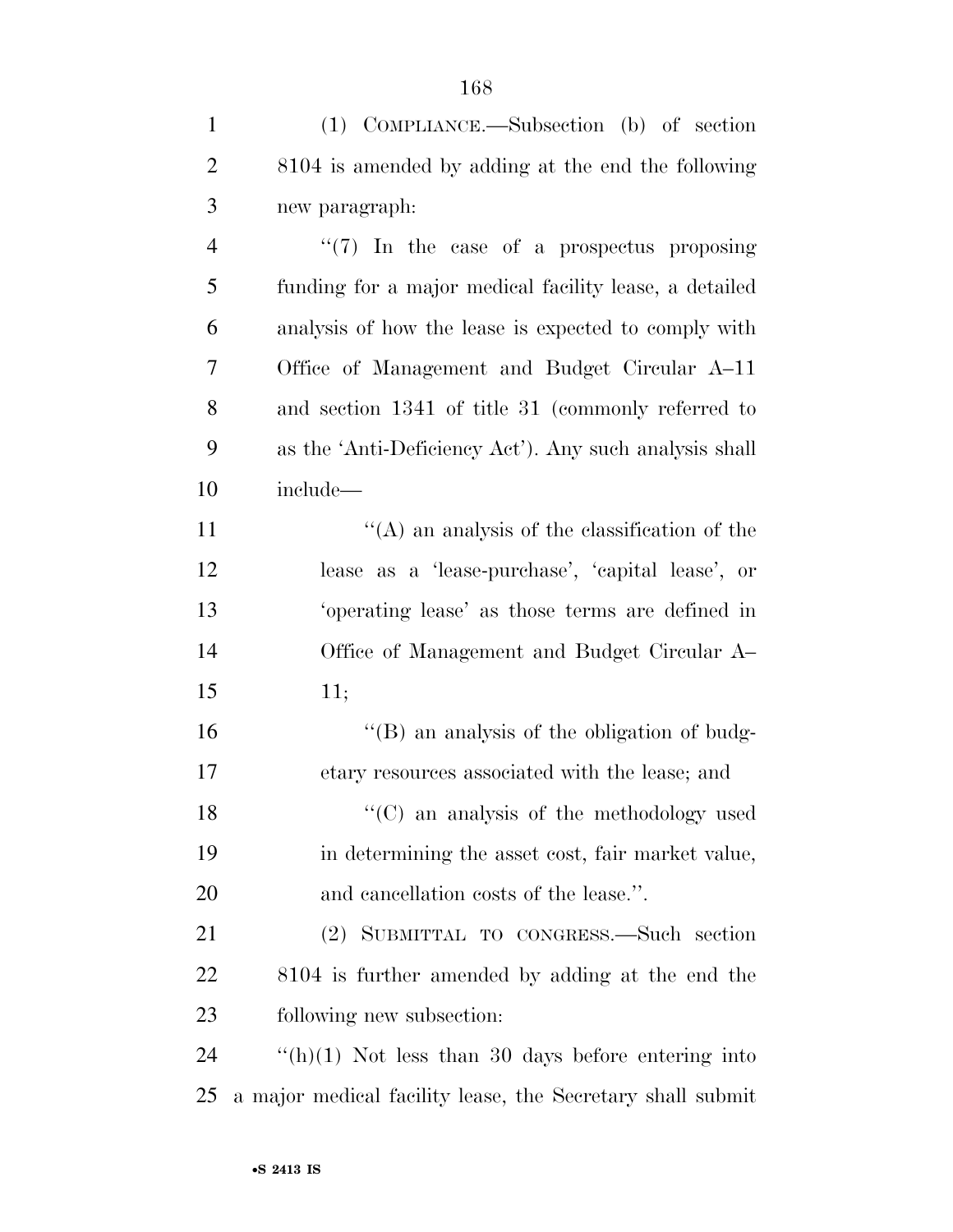| $\mathbf{1}$   | to the Committees on Veterans' Affairs of the Senate and       |
|----------------|----------------------------------------------------------------|
| $\overline{2}$ | the House of Representatives—                                  |
| 3              | "(A) notice of the Secretary's intention to enter              |
| $\overline{4}$ | into the lease;                                                |
| 5              | $\lq\lq$ (B) a detailed summary of the proposed lease;         |
| 6              | "(C) a description and analysis of any dif-                    |
| 7              | ferences between the prospectus submitted pursuant             |
| 8              | to subsection (b) and the proposed lease; and                  |
| 9              | $\lq\lq$ as seed of a sequence analysis demonstrating that the |
| 10             | proposed lease fully complies with Office of Manage-           |
| 11             | ment and Budget Circular A–11.                                 |
| 12             | $\lq(2)$ Each committee described in paragraph (1) shall       |
| 13             | ensure that any information submitted to the committee         |
| 14             | under such paragraph is treated by the committee with          |
| 15             | the same level of confidentiality as is required by law of     |
|                | 16 the Secretary and subject to the same statutory penalties   |
| 17             | for unauthorized disclosure or use as the Secretary.           |
| 18             | $\lq(3)$ Not more than 30 days after entering into a           |
| 19             | major medical facility lease, the Secretary shall submit to    |
| 20             | each committee described in paragraph (1) a report on          |
| 21             | any material differences between the lease that was en-        |
| 22             | tered into and the proposed lease described under such         |
| 23             | paragraph, including how the lease that was entered into       |
| 24             | changes the previously submitted scoring analysis de-          |
| 25             | scribed in subparagraph $(D)$ of such paragraph.".             |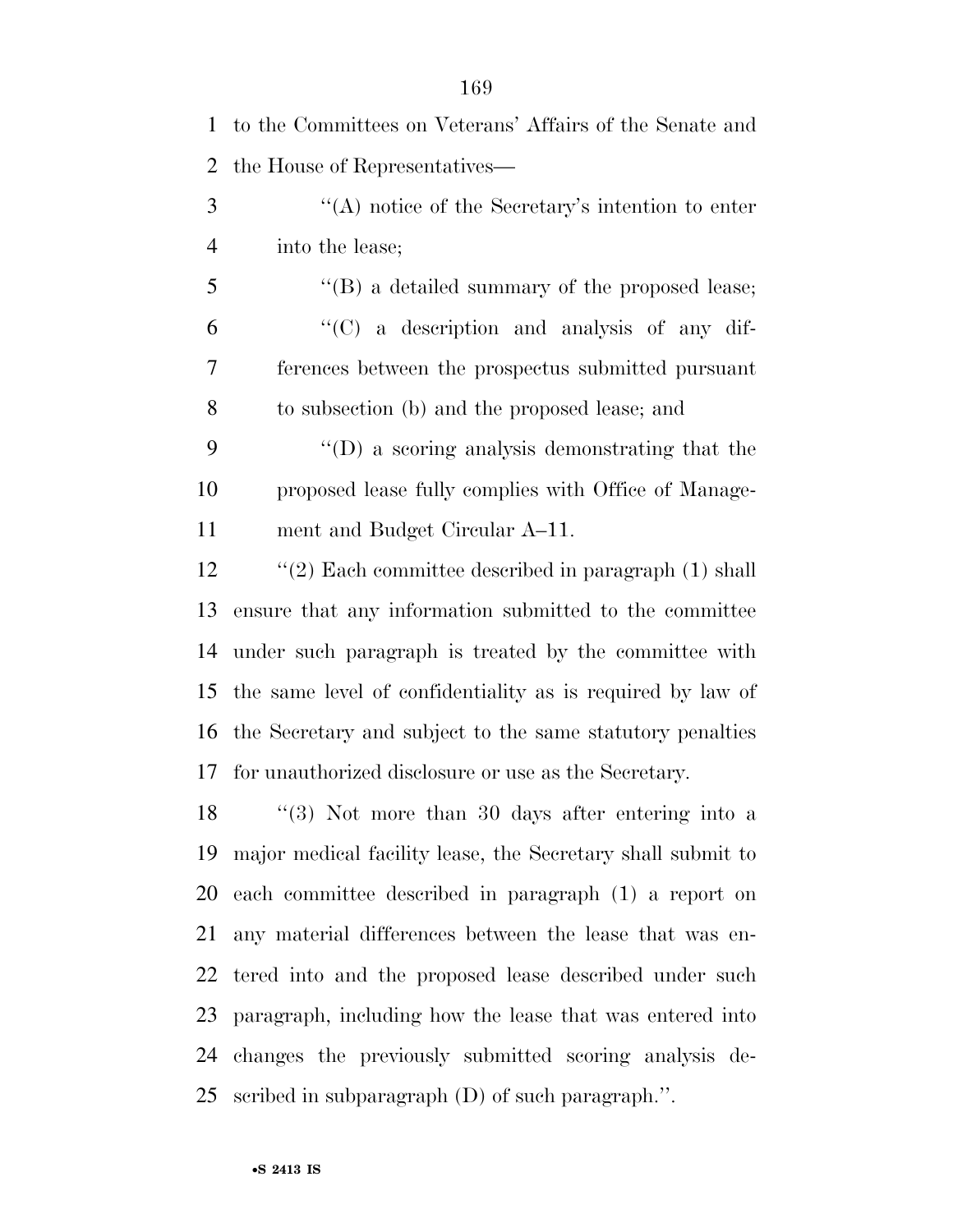(d) RULE OF CONSTRUCTION.—Nothing in this sec- tion, or the amendments made by this section, shall be construed to in any way relieve the Department of Vet- erans Affairs from any statutory or regulatory obligations or requirements existing prior to the enactment of this section and such amendments.

# **TITLE II—SURVIVOR AND DEPENDENT MATTERS**

**SEC. 201. EXTENSION OF INITIAL PERIOD FOR INCREASED** 

 **DEPENDENCY AND INDEMNITY COMPENSA-TION FOR SURVIVING SPOUSES WITH CHIL-DREN.** 

13 (a) IN GENERAL.—Section  $1311(f)(2)$  is amended by striking ''two-year'' and inserting ''three-year''.

 (b) EFFECTIVE DATE.—The amendment made by subsection (a) shall take effect as of September 30, 2014, and shall apply to any surviving spouse who was eligible for or in receipt of benefits under section 1311(f) of title 38, United States Code, on or after the date of the enact-ment of this Act.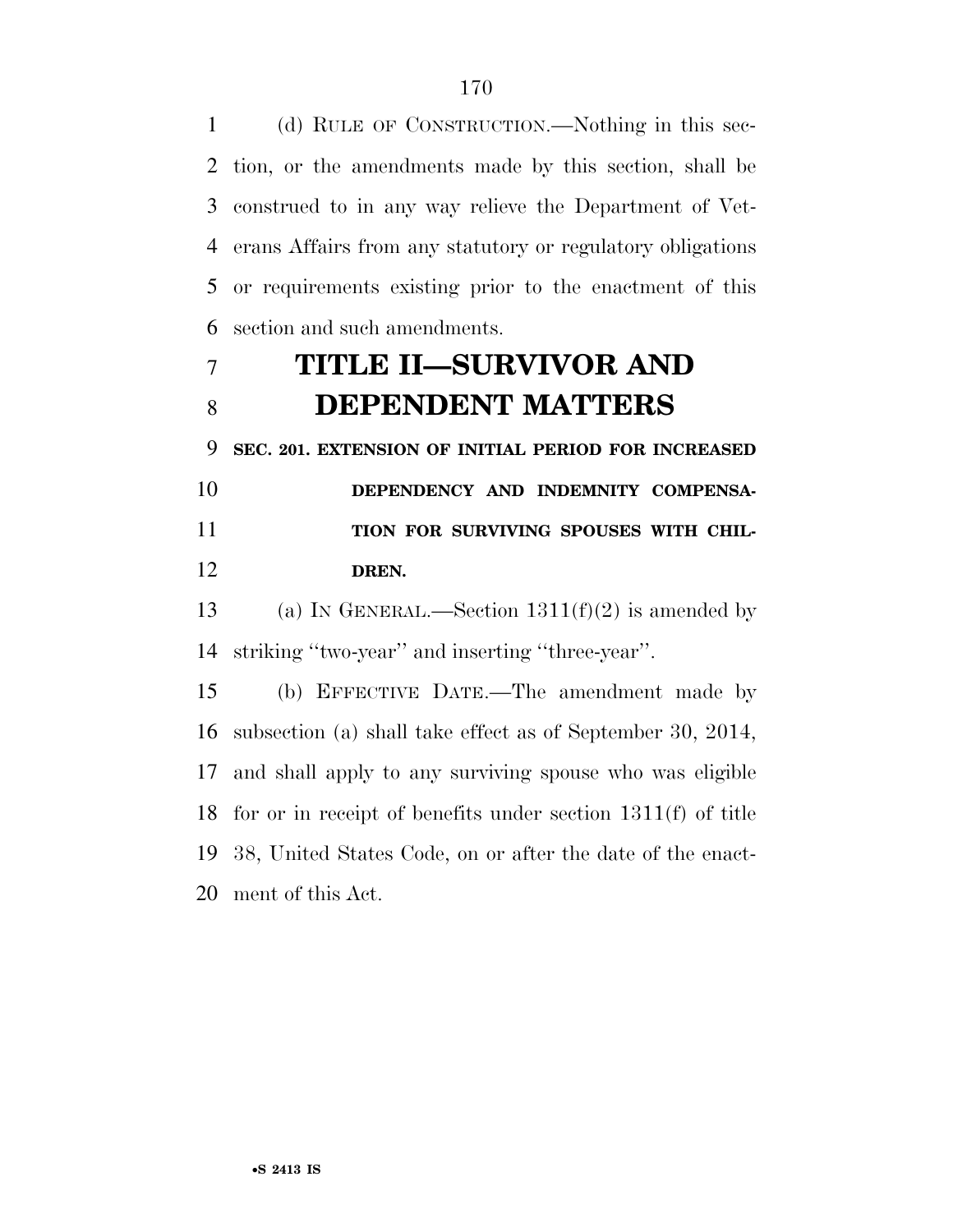| $\mathbf{1}$   | SEC. 202. ELIGIBILITY FOR DEPENDENCY AND INDEMNITY            |
|----------------|---------------------------------------------------------------|
| $\overline{2}$ | COMPENSATION, EDUCATIONAL ASSISTANCE,                         |
| 3              | <b>AND</b><br>HOUSING LOANS<br><b>FOR</b><br><b>SURVIVING</b> |
| $\overline{4}$ | SPOUSES WHO REMARRY AFTER AGE 55.                             |
| 5              | (a) IN GENERAL.—Paragraph $(2)(B)$ of section                 |
| 6              | $103(d)$ is amended to read as follows:                       |
| 7              | "(B) The remarriage after age $55$ of the surviving           |
| 8              | spouse of a veteran shall not bar the furnishing of benefits  |
| 9              | specified in paragraph $(5)$ to such person as the surviving  |
| 10             | spouse of the veteran.".                                      |
| 11             | (b) CONFORMING AMENDMENT.—Paragraph (5) of                    |
| 12             | such section is amended by striking "Paragraphs $(2)(A)$ "    |
| 13             | and inserting "Paragraphs $(2)$ ".                            |
| 14             | (c) EFFECTIVE DATE.—The amendments made by                    |
| 15             | this section shall take effect on the date that is one year   |
| 16             | after the date of the enactment of this Act.                  |
| 17             | SEC. 203. EXTENSION OF MARRIAGE DELIMITING DATE FOR           |
| 18             | SURVIVING SPOUSES OF PERSIAN GULF WAR                         |
| 19             | VETERANS TO QUALIFY FOR DEATH PEN-                            |
| 20             | SION.                                                         |
| 21             | Section $1541(f)(1)(E)$ is amended by striking "Janu-         |
| 22             | ary 1, 2001" and inserting "the date that is 10 years and     |
| 23             | one day after the date on which the Persian Gulf War          |
| 24             | was terminated, as prescribed by Presidential proclama-       |

tion or by law''.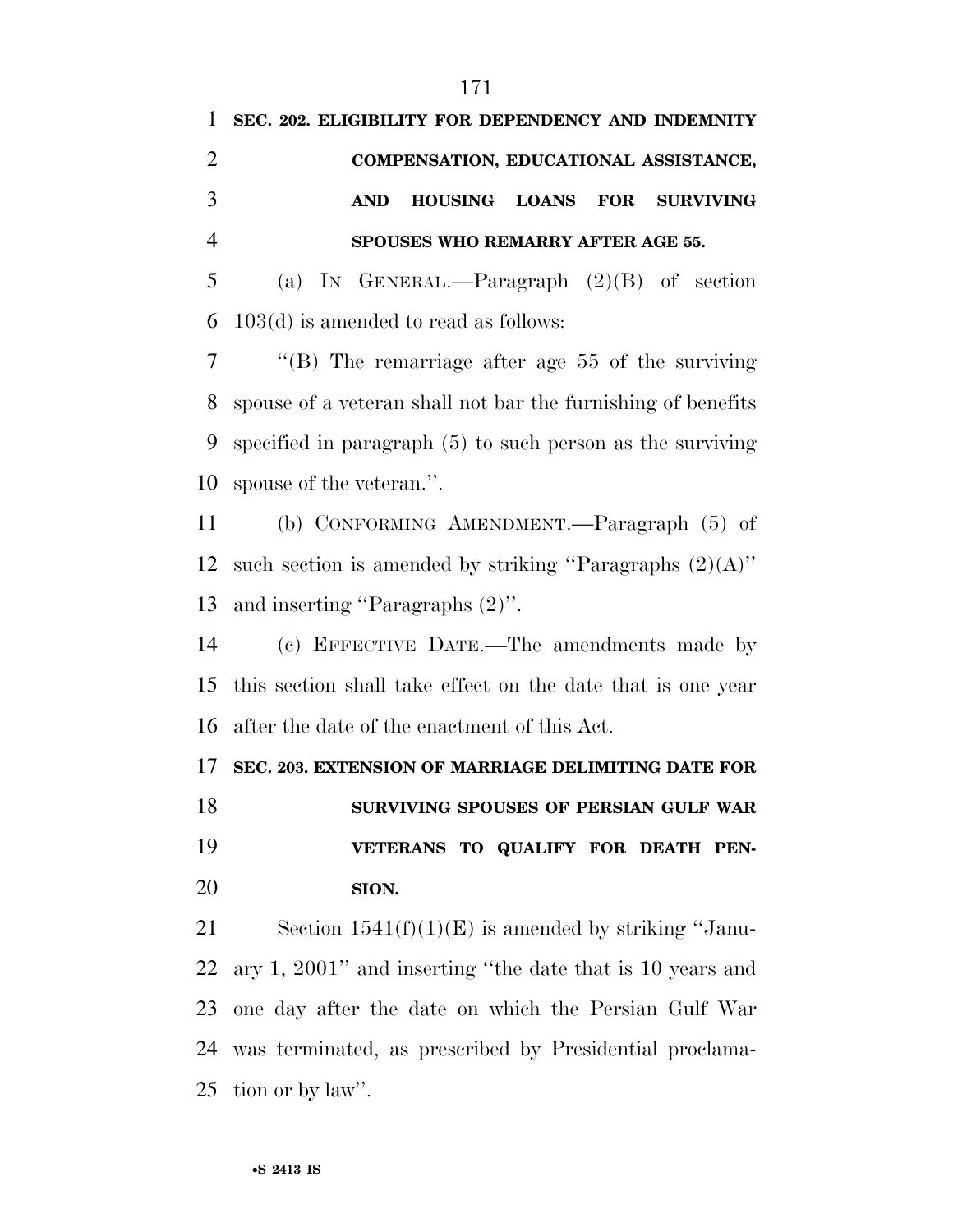| $\mathbf{1}$   | SEC. 204. MAKING EFFECTIVE DATE PROVISION CON-          |
|----------------|---------------------------------------------------------|
| $\overline{2}$ | SISTENT WITH PROVISION FOR BENEFITS                     |
| 3              | ELIGIBILITY OF A VETERAN'S CHILD BASED                  |
| $\overline{4}$ | UPON TERMINATION OF REMARRIAGE BY AN-                   |
| 5              | NULMENT.                                                |
| 6              | Section $5110(l)$ is amended by striking ", or of an    |
| 7              | award or increase of benefits based on recognition of a |
| 8              | child upon termination of the child's marriage by death |
| 9              | or divorce,".                                           |
| 10             | SEC. 205. EXPANSION OF MARINE GUNNERY SERGEANT          |
| 11             | JOHN DAVID FRY SCHOLARSHIP.                             |
| 12             | (a) EXPANSION OF ENTITLEMENT. Subsection                |
| 13             | $(b)(9)$ of section 3311 is amended by inserting "or    |
| 14             | spouse" after "child".                                  |
| 15             | (b) LIMITATION AND ELECTION ON CERTAIN BENE-            |
| 16             | FITS.—Subsection (f) of such section is amended—        |
| 17             | $(1)$ by redesignating paragraph $(2)$ as para-         |
| 18             | $graph(4);$ and                                         |
| 19             | $(2)$ by inserting after paragraph $(1)$ the fol-       |
| 20             | lowing new paragraphs:                                  |
| 21             | "(2) LIMITATION.—The entitlement of an indi-            |
| 22             | vidual to assistance under subsection (a) pursuant to   |
| 23             | paragraph (9) of subsection (b) because the indi-       |
| 24             | vidual was a spouse of a person described in such       |
| 25             | paragraph shall expire on the earlier of—               |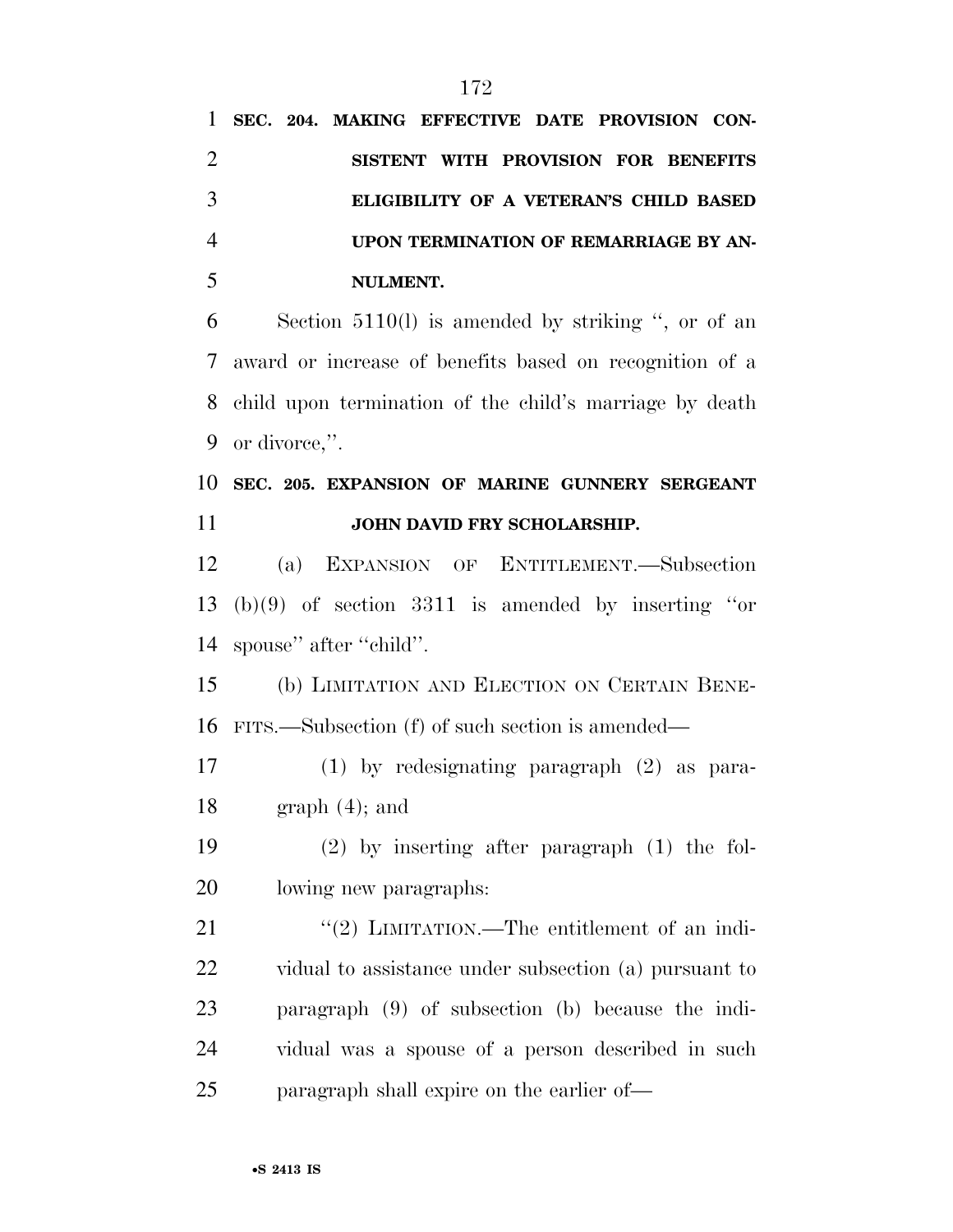| $\mathbf{1}$   | "(A) the date that is $15$ years after the                   |
|----------------|--------------------------------------------------------------|
| $\overline{2}$ | date on which the person died; and                           |
| 3              | "(B) the date on which the individual re-                    |
| $\overline{4}$ | marries.                                                     |
| 5              | "(3) ELECTION ON RECEIPT OF CERTAIN BENE-                    |
| 6              | FITS.—A surviving spouse entitled to assistance              |
| 7              | under subsection (a) pursuant to paragraph $(9)$ of          |
| 8              | subsection (b) who is also entitled to educational as-       |
| 9              | sistance under chapter 35 of this title may not re-          |
| 10             | ceive assistance under both this section and such            |
| 11             | chapter, but shall make an irrevocable election (in          |
| 12             | such form and manner as the Secretary may pre-               |
| 13             | scribe) under which section or chapter to receive            |
| 14             | educational assistance.".                                    |
| 15             | (c) CONFORMING AMENDMENT.—Section $3321(b)(4)$               |
| 16             | is amended—                                                  |
| 17             | $(1)$ by striking "an individual" and inserting "a           |
| 18             | child"; and                                                  |
| 19             | $(2)$ by striking "such individual's" each time it           |
| 20             | appears and inserting "such child's".                        |
| 21             | (d) EFFECTIVE DATE.—The amendments made by                   |
| 22             | this section shall take effect on the date that is two years |
| 23             | after the date of the enactment of this Act.                 |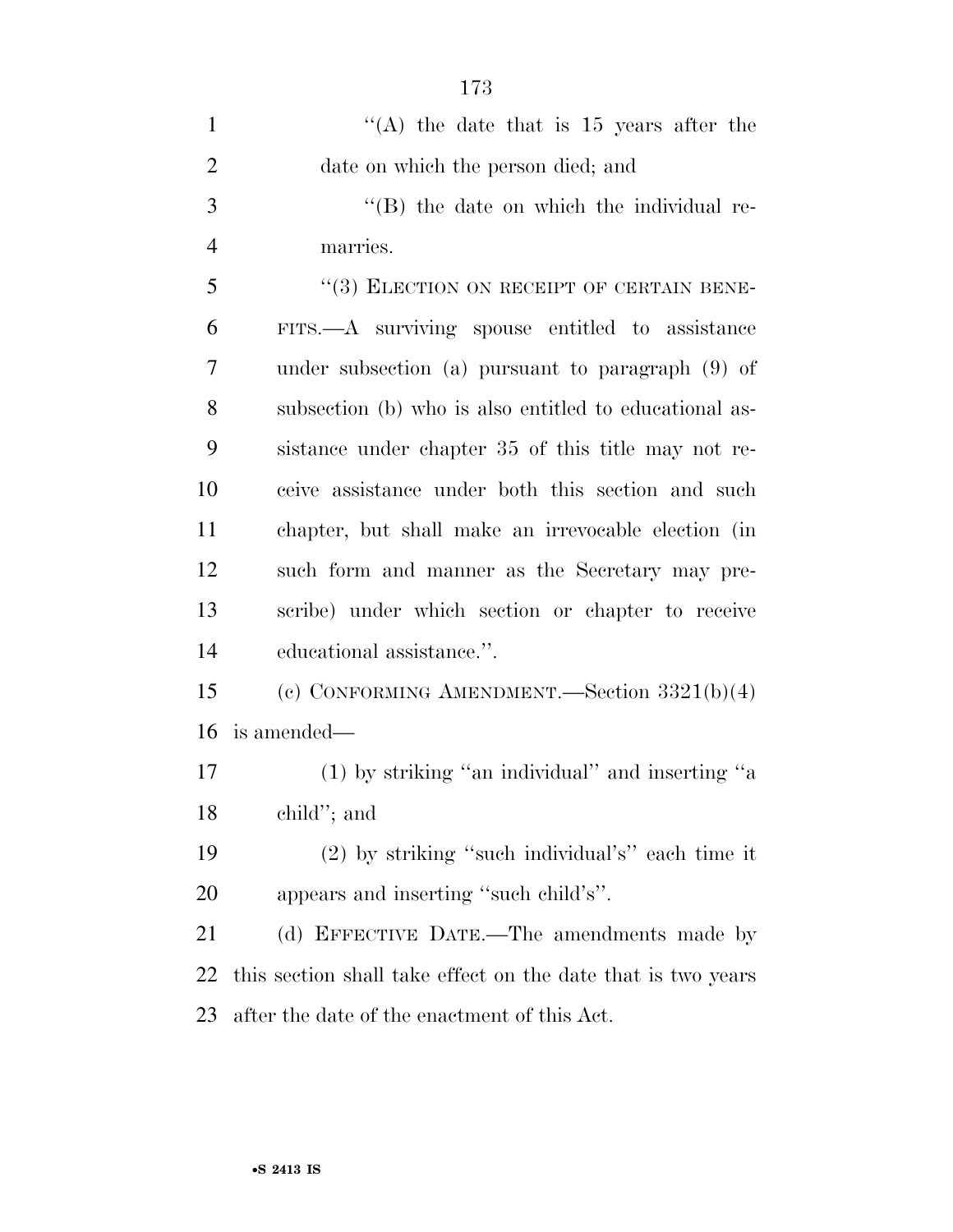### **SEC. 206. EXPANSION OF YELLOW RIBBON G.I. EDUCATION ENHANCEMENT PROGRAM.**

 (a) IN GENERAL.—Section 3317(a) is amended by striking ''in paragraphs (1) and (2)'' and inserting ''in 5 paragraphs  $(1)$ ,  $(2)$ , and  $(9)$ ".

 (b) EFFECTIVE DATE.—The amendment made by subsection (a) shall apply with respect to academic terms beginning after July 1, 2015.

# **SEC. 207. BENEFITS FOR CHILDREN OF CERTAIN THAILAND SERVICE VETERANS BORN WITH SPINA BIFIDA.**

 (a) IN GENERAL.—Subchapter III of chapter 18 is amended by adding at the end the following new section: **''§ 1822. Benefits for children of certain Thailand service veterans born with spina bifida** 

 ''(a) BENEFITS AUTHORIZED.—The Secretary may provide to any child of a veteran of covered service in Thailand who is suffering from spina bifida the health care, vocational training and rehabilitation, and monetary allowance required to be paid to a child of a Vietnam vet- eran who is suffering from spina bifida under subchapter I of this chapter as if such child of a veteran of covered service in Thailand were a child of a Vietnam veteran who is suffering from spina bifida under such subchapter.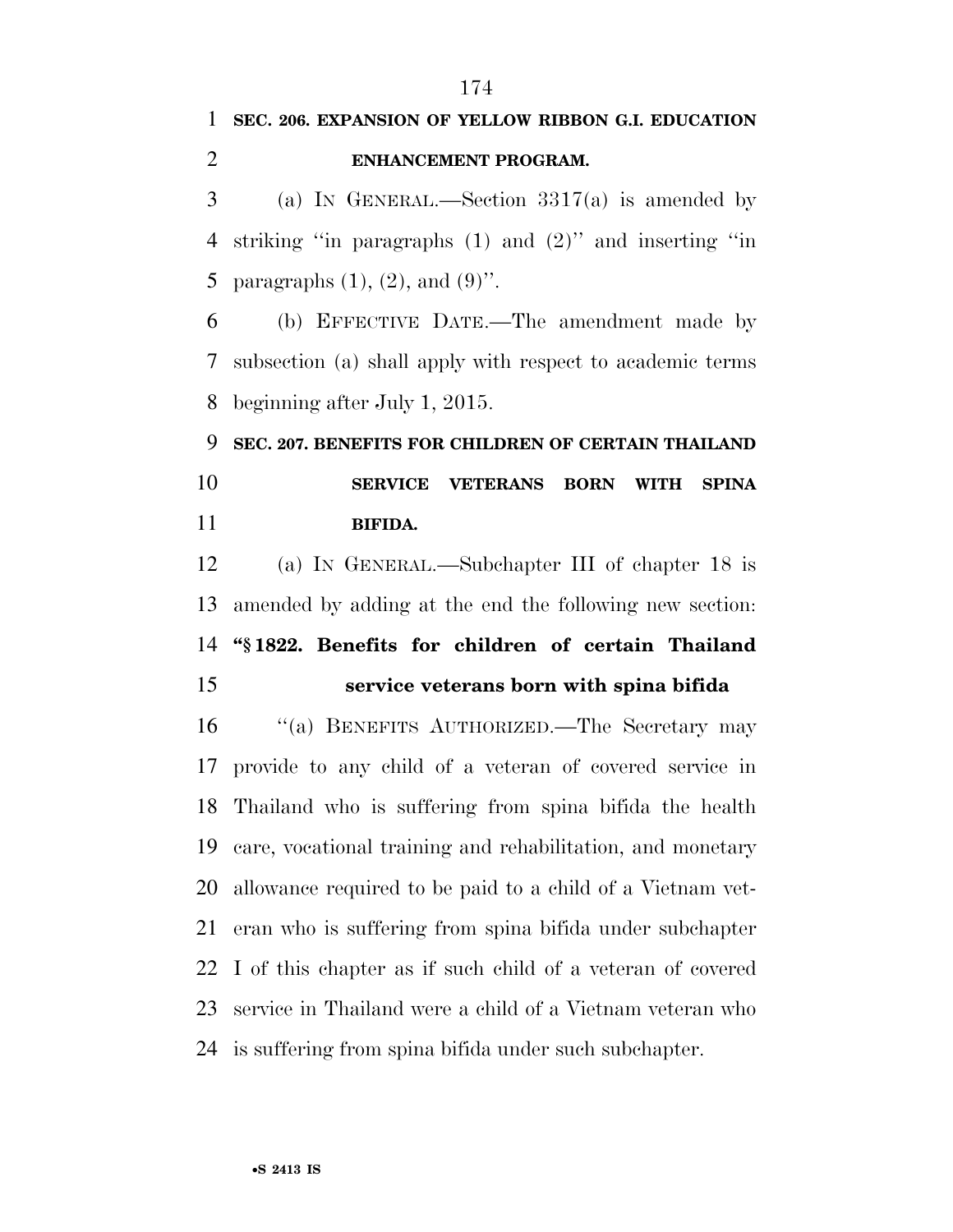''(b) SPINA BIFIDA CONDITIONS COVERED.—This section applies with respect to all forms and manifesta-tions of spina bifida, except spina bifida occulta.

 ''(c) VETERAN OF COVERED SERVICE IN THAI- LAND.—For purposes of this section, a veteran of covered service in Thailand is any individual, without regard to the characterization of that individual's service, who—

 ''(1) served in the active military, naval, or air service in Thailand, as determined by the Secretary in consultation with the Secretary of Defense, dur- ing the period beginning on January 9, 1962, and ending on May 7, 1975; and

 $(2)$  is determined by the Secretary, in con- sultation with the Secretary of Defense, to have been exposed to a herbicide agent during such service in Thailand.

 ''(d) HERBICIDE AGENT.—For purposes of this sec- tion, the term 'herbicide agent' means a chemical in a her- bicide used in support of United States and allied military operations in Thailand, as determined by the Secretary in consultation with the Secretary of Defense, during the pe- riod beginning on January 9, 1962, and ending on May 7, 1975.''.

 (b) CONFORMING AMENDMENT TO DEFINITION OF ''CHILD''.—Section 1831(1) is amended—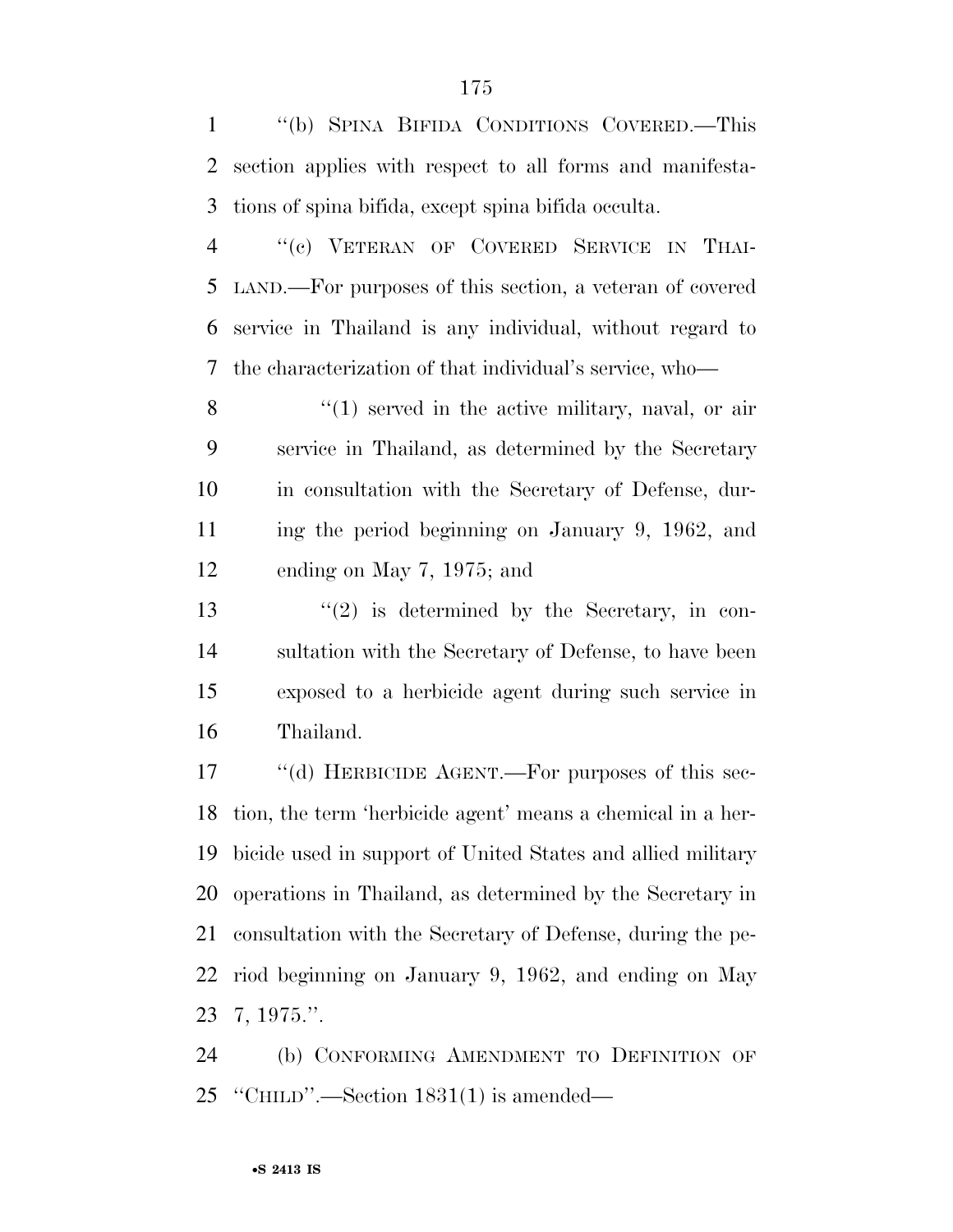| $\mathbf{1}$   | $(1)$ in subparagraph $(B)$ —                       |
|----------------|-----------------------------------------------------|
| $\overline{c}$ | (A) by striking "subchapter III of this             |
| 3              | chapter" and inserting "section 1821 of this        |
| $\overline{4}$ | title"; and                                         |
| 5              | $(B)$ in clause (i), by striking "section 1821      |
| 6              | of this title" and inserting "that section"; and    |
| 7              | $(2)$ by adding at the end the following new sub-   |
| 8              | paragraph:                                          |
| 9              | "(C) For purposes of section $1822$ of this title,  |
| 10             | an individual, regardless of age or marital status, |
| 11             | $who$ —                                             |
| 12             | "(i) is the natural child of a veteran of           |
| 13             | covered service in Thailand (as determined for      |
| 14             | purposes of that section); and                      |
| 15             | "(ii) was conceived after the date on which         |
| 16             | that veteran first entered service described in     |
| 17             | subsection (c) of that section.".                   |
| 18             | (c) CLERICAL AMENDMENTS.-                           |
| 19             | (1) SUBCHAPTER HEADING.—The heading for             |
| <b>20</b>      | subchapter III of chapter 18 is amended by insert-  |
| 21             | ing "AND THAILAND" after "KOREA".                   |
| 22             | (2) TABLE OF SECTIONS.—The table of sections        |
| 23             | at the beginning of chapter 18 is amended—          |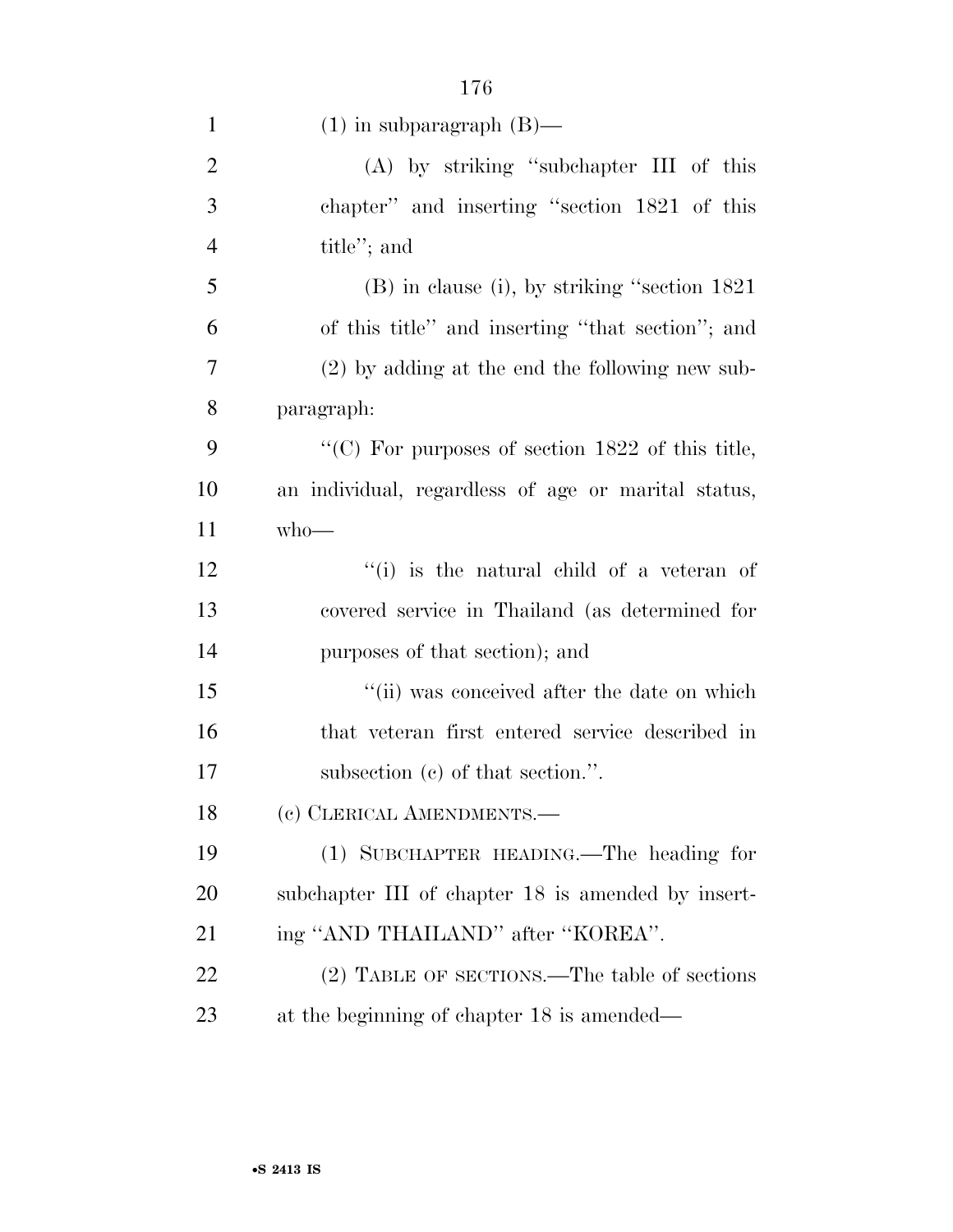| $\mathbf{1}$   | $(A)$ by striking the item relating to sub-                                                         |
|----------------|-----------------------------------------------------------------------------------------------------|
| $\overline{2}$ | chapter III and inserting the following new                                                         |
| 3              | item:                                                                                               |
|                | "SUBCHAPTER III—CHILDREN OF CERTAIN KOREA AND THAILAND SERVICE<br>VETERANS BORN WITH SPINA BIFIDA"; |
| $\overline{4}$ | and                                                                                                 |
| 5              | (B) by inserting after the item relating to                                                         |
| 6              | section 1821 the following new item:                                                                |
|                | "1822. Benefits for children of certain Thailand service veterans born with spina<br>bifida.".      |
| 7              | (d) EFFECTIVE DATE.—The amendments made by                                                          |
| 8              | this section shall take effect on the date that is one year                                         |
| 9              | after the date of the enactment of this Act.                                                        |
| 10             | SEC. 208. PROGRAM ON ASSISTED LIVING FOR CHILDREN                                                   |
|                |                                                                                                     |
| 11             | <b>VIETNAM VETERANS</b><br>OF<br><b>AND</b><br><b>CERTAIN</b>                                       |
| 12             | KOREA SERVICE VETERANS BORN<br><b>WITH</b>                                                          |
| 13             | SPINA BIFIDA.                                                                                       |
| 14             | (a) PROGRAM.—Commencing not later than 180 days                                                     |
|                | 15 after the date on which this section takes effect, the Sec-                                      |
| 16             | retary of Veterans Affairs shall carry out a program to                                             |
| 17             | assess the feasibility and advisability of providing assisted                                       |
| 18             | living, group home care, or similar services in lieu of nurs-                                       |
| 19             | ing home care to covered individuals.                                                               |
| 20             | (b) COVERED INDIVIDUALS.—For purposes of this                                                       |

 section, a covered individual is any individual who is enti- tled to health care under subchapter I or III of chapter 18 of title 38, United States Code.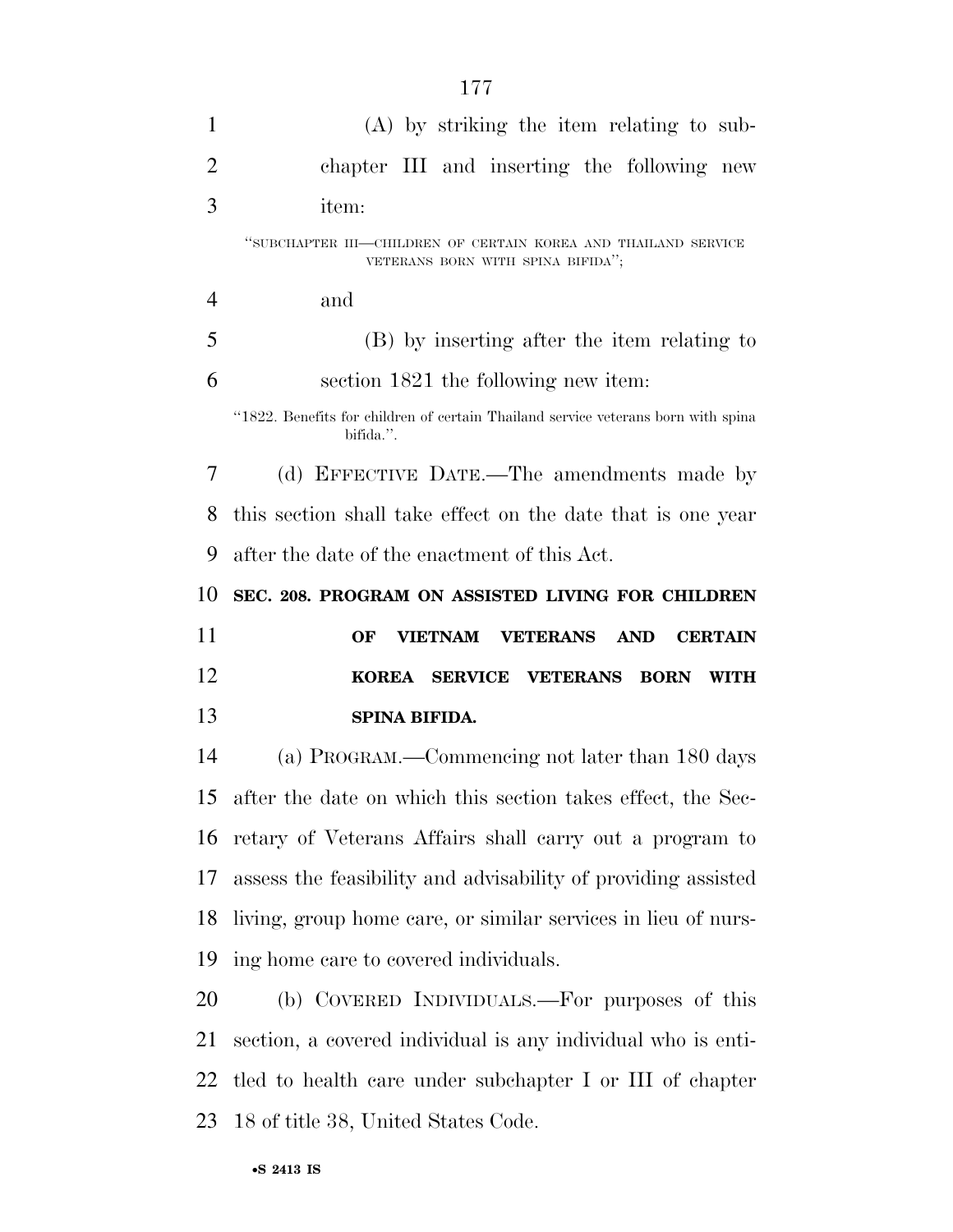(c) DURATION.—

| $\overline{2}$ | (1) IN GENERAL.—Except as otherwise pro-                    |
|----------------|-------------------------------------------------------------|
| 3              | vided in this subsection, the program shall be carried      |
| $\overline{4}$ | out during the three-year period beginning on the           |
| 5              | date of the commencement of the program.                    |
| 6              | $(2)$ CONTINUATION.—Subject to paragraph $(3)$ ,            |
| 7              | the Secretary may continue the program for an addi-         |
| 8              | tional two-year period as the Secretary considers ap-       |
| 9              | propriate.                                                  |
| 10             | (3) TERMINATION.—The program may not op-                    |
| 11             | erate after the date that is five years after the date      |
| 12             | of the commencement of the program.                         |
| 13             | (d) SCOPE OF SERVICES AND PROGRAM.—Under the                |
| 14             | program, the Secretary shall provide covered individuals    |
| 15             | with integrated, comprehensive services, including the fol- |
| 16             | lowing:                                                     |
| 17             | (1) Assisted living, group home care, or such               |
| 18             | other similar services as the Secretary considers ap-       |
| 19             | propriate.                                                  |
| 20             |                                                             |
|                | (2) Transportation services.                                |
| 21             | (3) Such other services as the Secretary con-               |
| 22             | siders appropriate for the care of covered individuals      |
| 23             | under the program.                                          |
| 24             | (e) PROGRAM REQUIREMENTS.—In carrying out the               |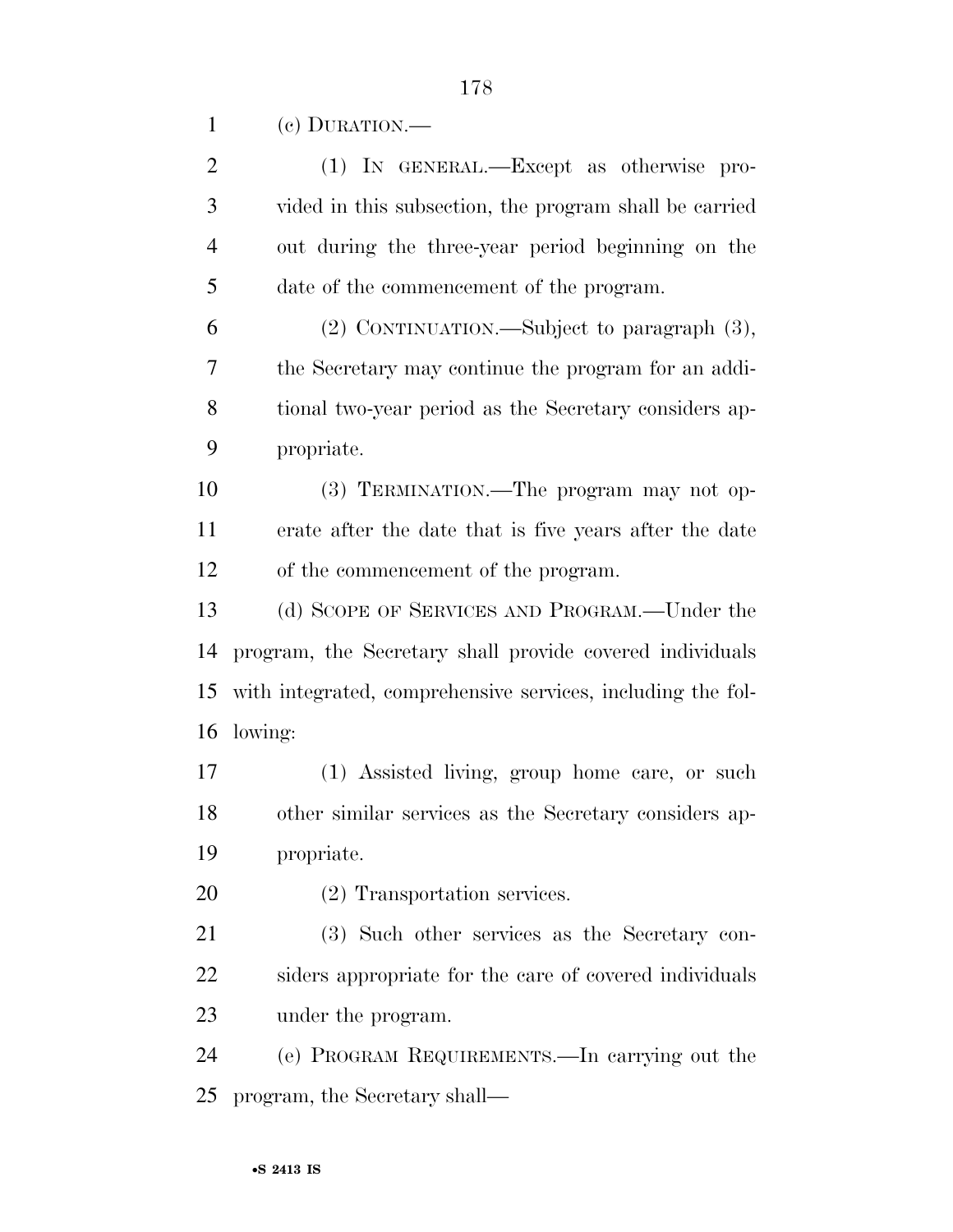| $\mathbf{1}$   | (1) inform all covered individuals of the services   |
|----------------|------------------------------------------------------|
| $\overline{2}$ | available under the program;                         |
| 3              | (2) enter into agreements with appropriate pro-      |
| $\overline{4}$ | viders of assisted living, group home care, or other |
| 5              | similar services for provision of services under the |
| 6              | program; and                                         |
| 7              | (3) determine the appropriate number of cov-         |
| 8              | ered individuals to be enrolled in the program and   |
| 9              | criteria for such enrollment.                        |
| 10             | (f) REPORTS.-                                        |
| 11             | (1) PRELIMINARY REPORTS.-                            |
| 12             | (A) IN GENERAL.—Not later than one year              |
| 13             | after the date of the commencement of the pro-       |
| 14             | gram and, if the program is continued under          |
| 15             | subsection $(c)(2)$ , not later than three years     |
| 16             | after the date of the commencement of the pro-       |
| 17             | gram, the Secretary shall submit to the Com-         |
| 18             | mittee on Veterans' Affairs of the Senate and        |
| 19             | the Committee on Veterans' Affairs of the            |
| 20             | House of Representatives a report on the pro-        |
| 21             | gram.                                                |
| 22             | (B) CONTENTS.—Each report submitted                  |
| 23             | under subparagraph (A) shall include the fol-        |
| 24             | lowing:                                              |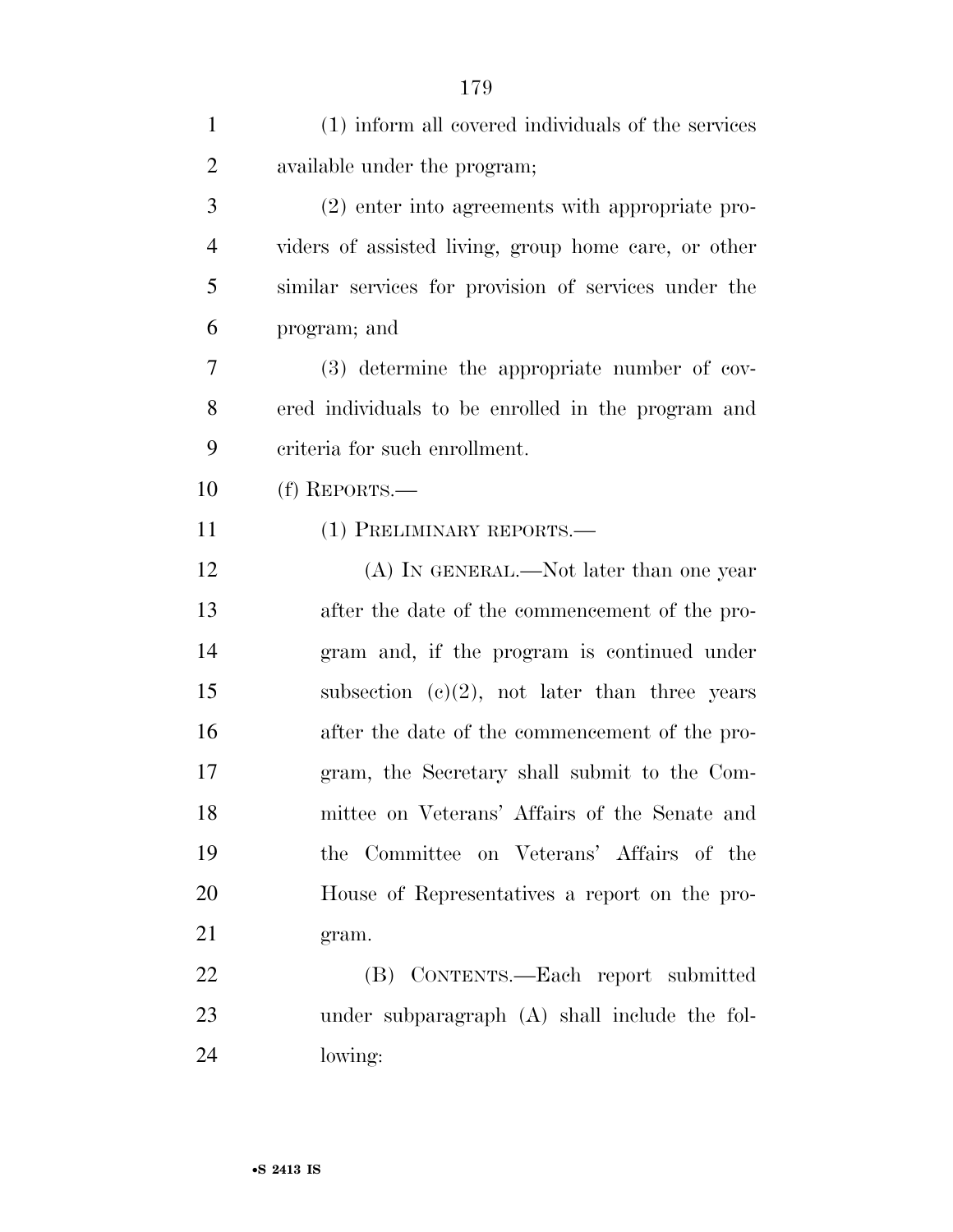(i) A description of the implementa-2 tion and operation of the program. (ii) The number of covered individuals receiving benefits under the program. (iii) An analysis that compares the costs of furnishing assisted living, group home care, or similar services with the costs of furnishing nursing home care. (iv) An analysis of the costs and bene- fits under the program. (v) The findings and conclusions of 12 the Secretary with respect to the program. (vi) Such recommendations for the continuation or expansion of the program as the Secretary may have. (2) FINAL REPORT.— (A) IN GENERAL.—Not later than 180 days after the completion of the program, the Secretary shall submit to the Committee on Veterans' Affairs of the Senate and the Com- mittee on Veterans' Affairs of the House of Representatives a report on the program. (B) CONTENTS.—The report submitted under subparagraph (A) shall include the fol-lowing: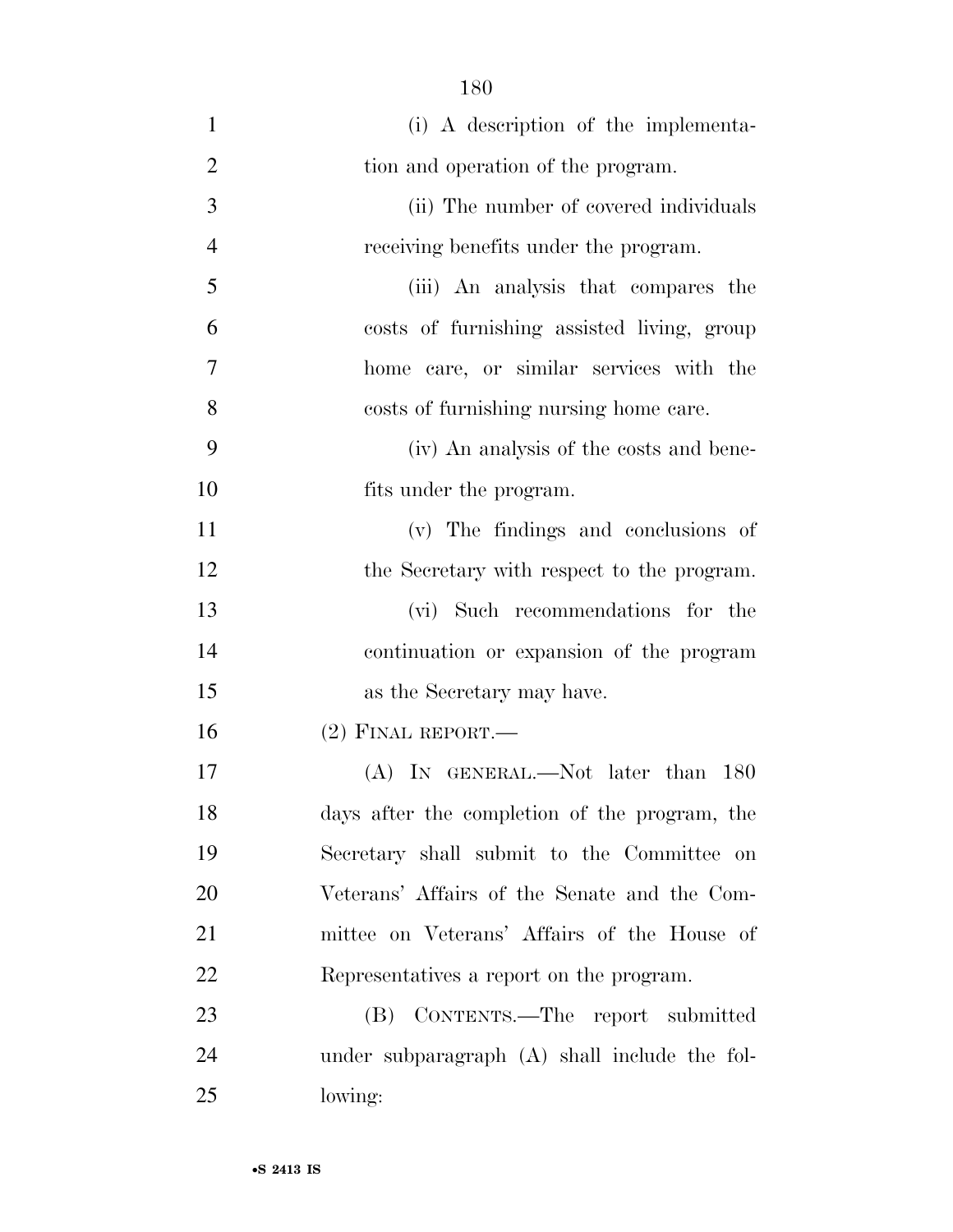- (i) The findings and conclusions of 2 the Secretary with respect to the program. (ii) Such recommendations for the continuation or expansion of the program as the Secretary may have. (g) FUNDING.—Amounts to carry out the program shall be derived from amounts appropriated or otherwise made available for the furnishing of nursing home care under chapter 18 of title 38, United States Code. (h) EFFECTIVE DATE.—This section shall take effect on the date that is one year after the date of the enact- ment of this Act. **SEC. 209. PROGRAM ON GRIEF COUNSELING IN RETREAT SETTINGS FOR SURVIVING SPOUSES OF MEM- BERS OF THE ARMED FORCES WHO DIE WHILE SERVING ON ACTIVE DUTY IN THE ARMED FORCES.**  (a) PROGRAM REQUIRED.— (1) IN GENERAL.—Commencing not later than 180 days after the date on which this section takes effect, the Secretary of Veterans Affairs shall carry out, through the Readjustment Counseling Service of
- the Veterans Health Administration, a program to assess the feasibility and advisability of providing grief counseling services described in subsection (b)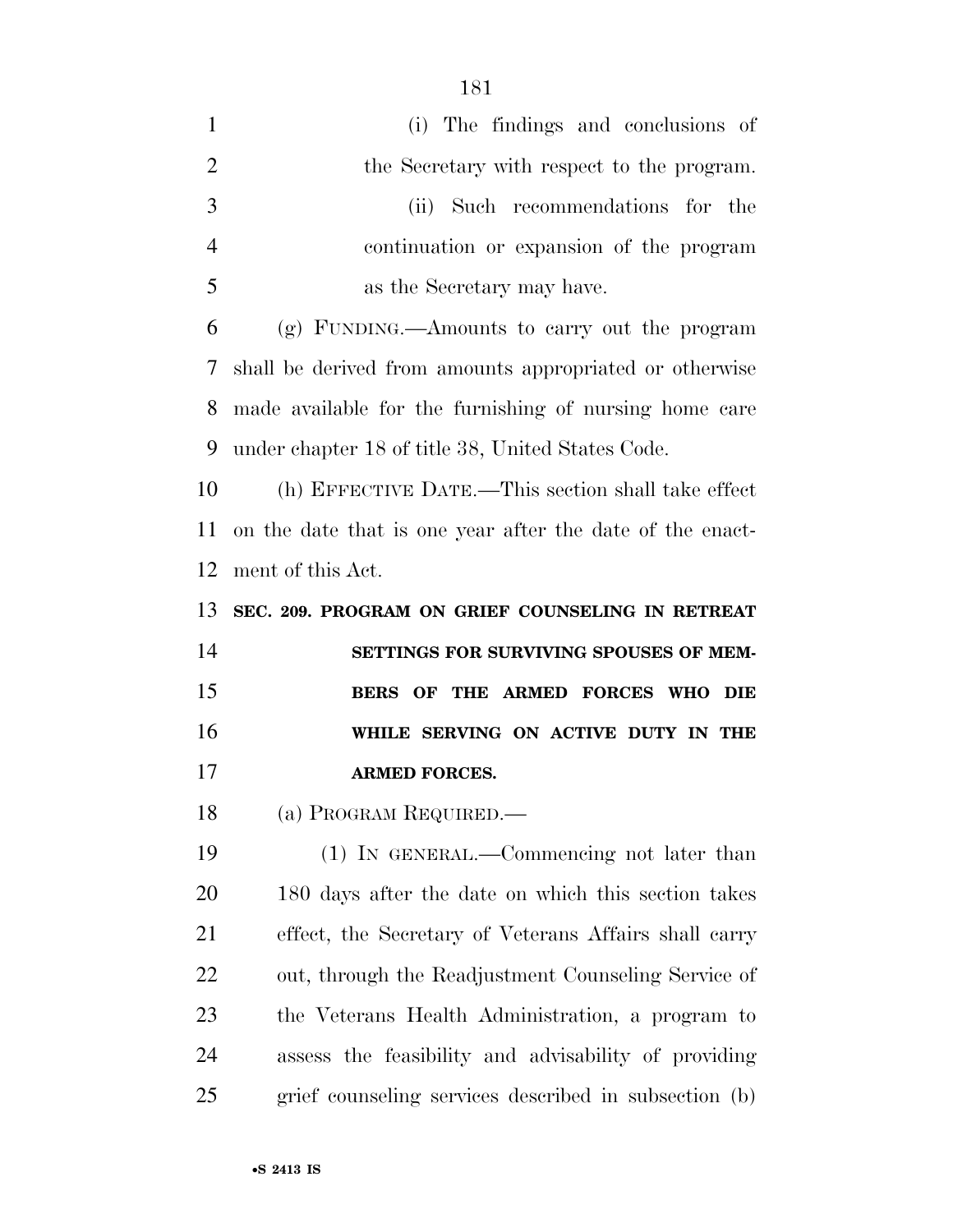in group retreat settings to surviving spouses of members of the Armed Forces who die while serving on active duty in the Armed Forces who would, as determined by the Readjustment Counseling Service, benefit from the services provided under the pro- gram. (2) PARTICIPATION AT ELECTION OF SUR- VIVING SPOUSE.—The participation of a surviving spouse in the program under this section shall be at the election of the surviving spouse. (b) COVERED SERVICES.—The services provided to a surviving spouse under the program shall include the fol- lowing: (1) Information and counseling on coping with grief. (2) Information about benefits and services available to surviving spouses under laws adminis-18 tered by the Secretary. (3) Such other information and counseling as the Secretary considers appropriate to assist a sur- viving spouse under the program with adjusting to 22 the death of a spouse. (c) EVENTS.—The Secretary shall carry out the pro-gram at not fewer than six events as follows: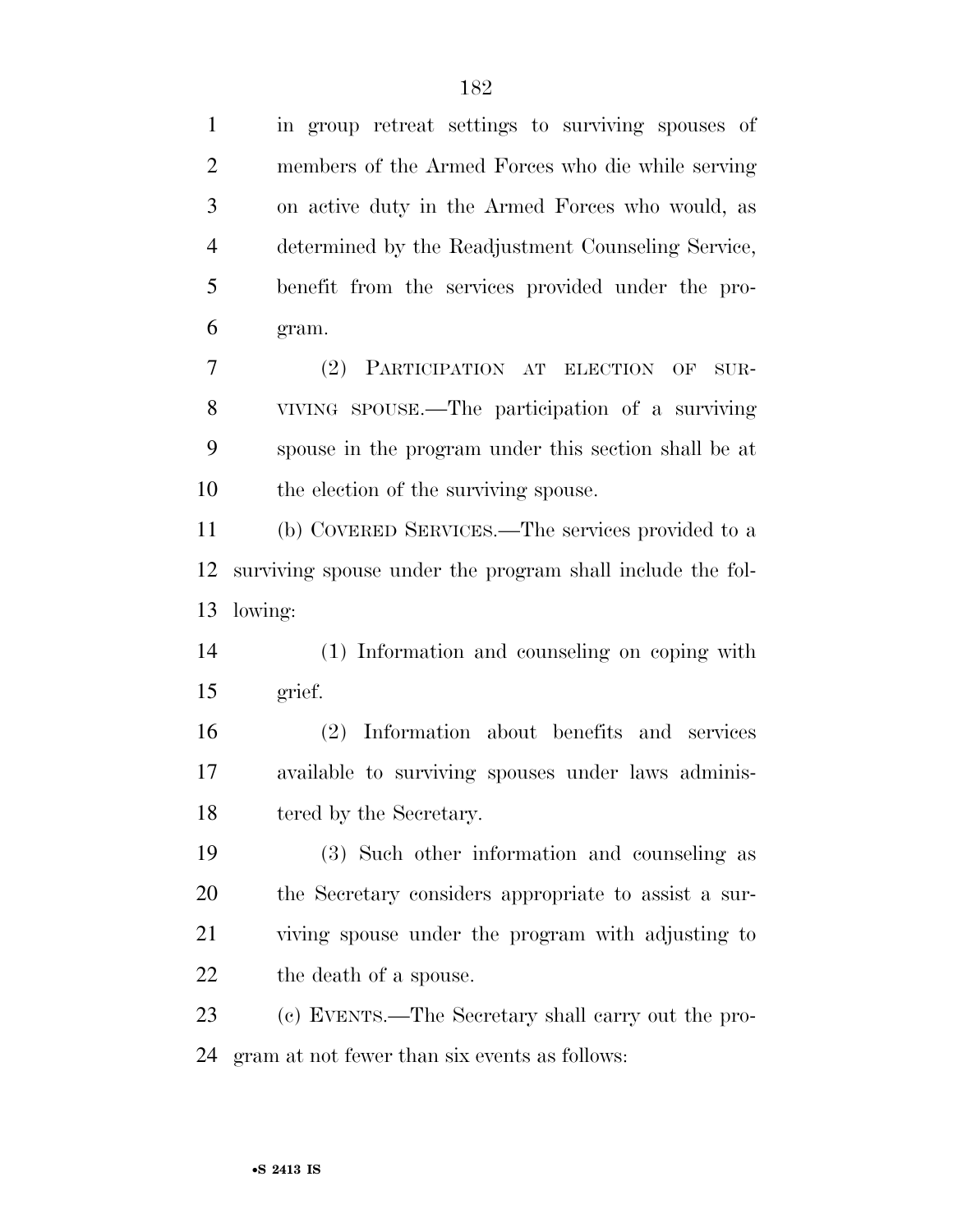(1) Three events at which surviving spouses with dependent children are encouraged to bring their children.

 (2) Three events at which surviving spouses with dependent children are not encouraged to bring their children.

 (d) DURATION.—The program shall be carried out during the two-year period beginning on the date of the commencement of the program.

(e) REPORTS.—

 (1) IN GENERAL.—Not later than 180 days after the completion of the first year of the program and not later than 180 days after the completion of the program, the Secretary shall submit to Congress a report on the program.

 (2) CONTENTS.—Each report submitted under paragraph (1) shall contain the findings and conclu- sions of the Secretary as a result of the program, and shall include such recommendations for the con- tinuation or expansion of the program as the Sec-retary considers appropriate.

 (f) DEFINITIONS.—In this section, the terms ''active duty'', ''Armed Forces'', and ''surviving spouse'' have the meanings given such terms in section 101 of title 38, United States Code.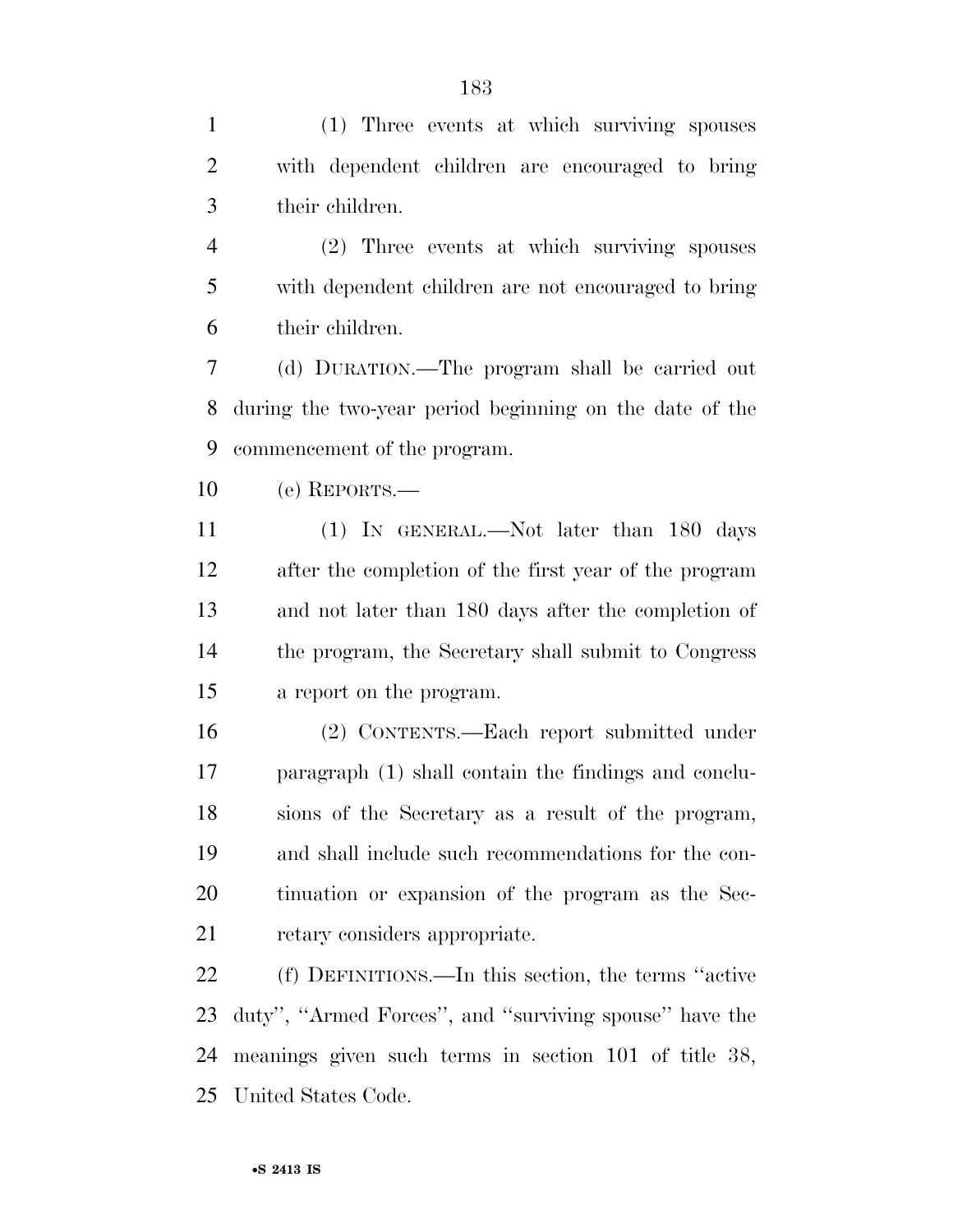(g) EFFECTIVE DATE.—This section shall take effect on the date that is one year after the date of the enact-ment of this Act.

# **SEC. 210. PROGRAM EVALUATION ON SURVIVORS' AND DE- PENDENTS' EDUCATIONAL ASSISTANCE AU-THORITIES.**

 (a) IN GENERAL.—The Secretary of Veterans Affairs shall enter into a contract with an appropriate private sec- tor entity to conduct a program evaluation of the authori- ties for survivors' and dependents' educational assistance under chapter 35 of title 38, United States Code.

 (b) REPORT.—Not later than six months after the entry into the contract required by subsection (a), the Sec- retary shall submit to the Committee on Veterans' Affairs of the Senate and the Committee on Veterans' Affairs of the House of Representatives a report setting forth the results of the program evaluation conducted pursuant to the contract, together with such comments on the results of the program evaluation as the Secretary considers ap-propriate.

 (c) EFFECTIVE DATE.—This section shall take effect one year after the date of the enactment of this Act.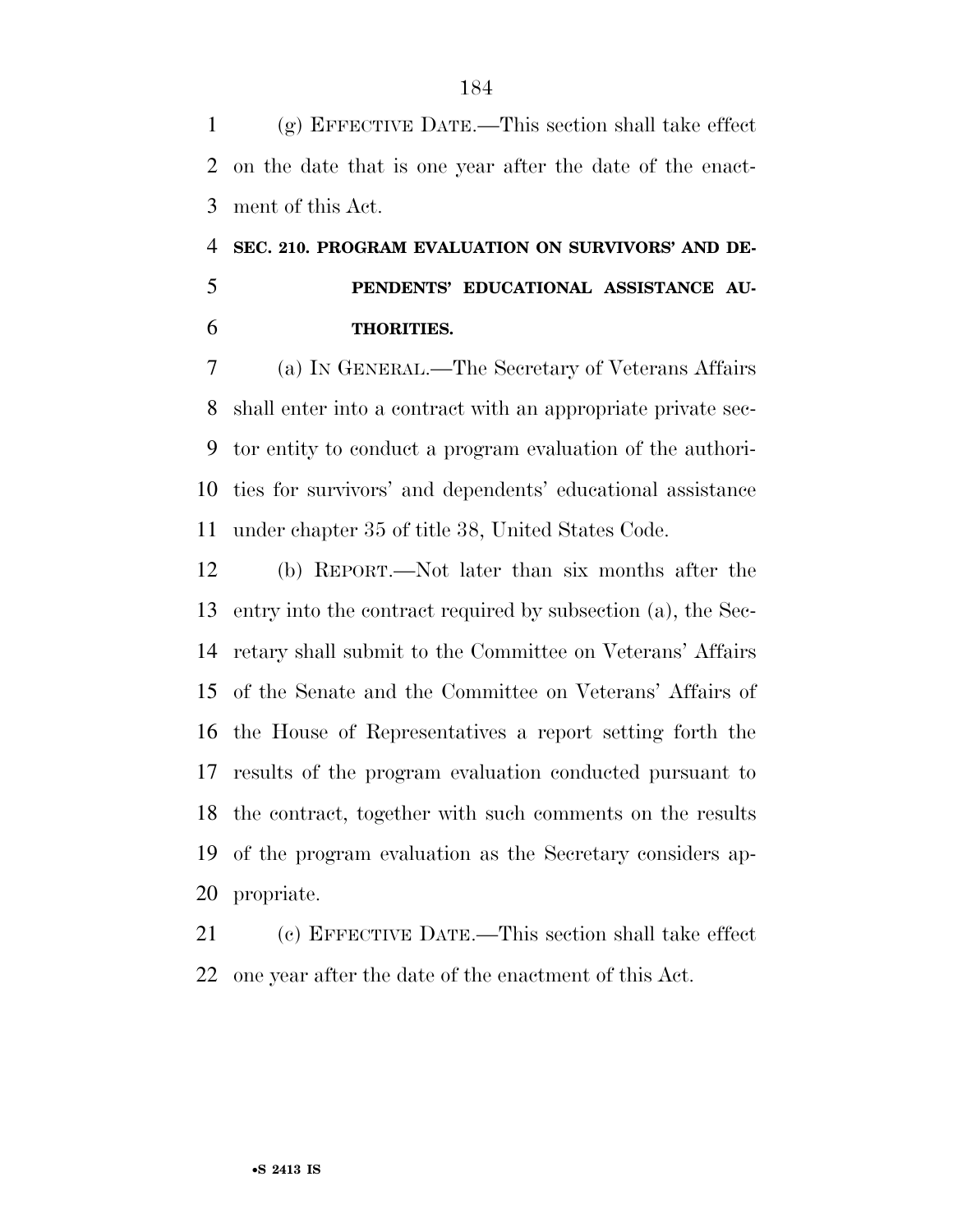### **TITLE III—EDUCATION MATTERS**

 **SEC. 301. APPROVAL OF COURSES OF EDUCATION PRO- VIDED BY PUBLIC INSTITUTIONS OF HIGHER LEARNING FOR PURPOSES OF ALL-VOLUN- TEER FORCE EDUCATIONAL ASSISTANCE PROGRAM AND POST-9/11 EDUCATIONAL AS- SISTANCE CONDITIONAL ON IN-STATE TUI-TION RATE FOR VETERANS.** 

 (a) IN GENERAL.—Section 3679 is amended by add-ing at the end the following new subsection:

 $\frac{1}{2}$  (c)(1) Notwithstanding any other provision of this chapter and subject to paragraphs (3) through (6), the Secretary shall disapprove a course of education provided by a public institution of higher learning to a covered indi- vidual pursuing a course of education with educational as- sistance under chapter 30 or 33 of this title while living in the State in which the public institution of higher learn- ing is located if the institution charges tuition and fees for that course for the covered individual at a rate that is higher than the rate the institution charges for tuition and fees for that course for residents of the State in which the institution is located, regardless of the covered individ-ual's State of residence.

 ''(2) For purposes of this subsection, a covered indi-vidual is any individual as follows: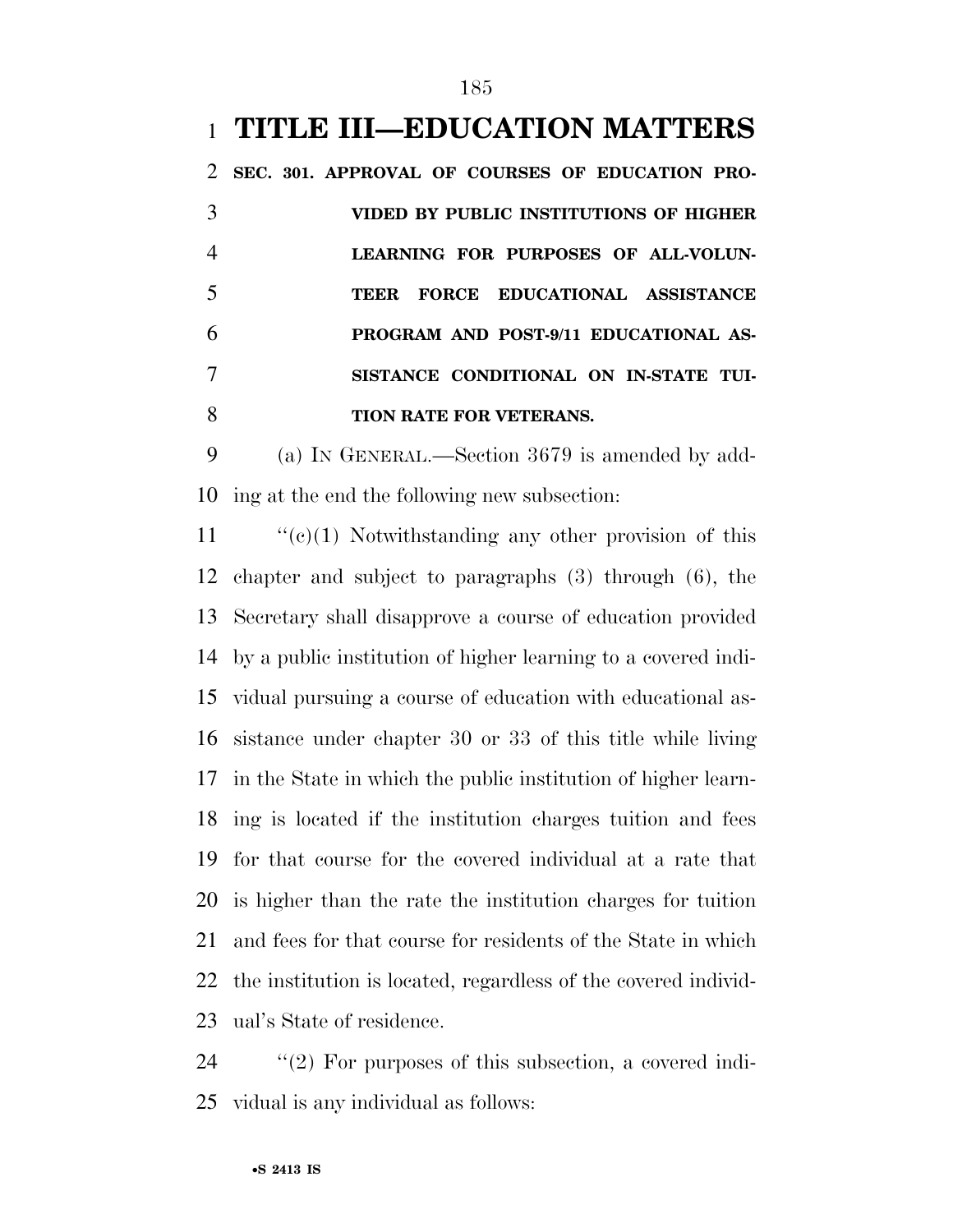1 ''(A) A veteran who was discharged or released from a period of not fewer than 90 days of service in the active military, naval, or air service less than three years before the date of enrollment in the course concerned.

 ''(B) An individual who is entitled to assistance under section 3311(b)(9) or 3319 of this title by vir- tue of such individual's relationship to a veteran de-scribed in subparagraph (A).

 ''(3) If after enrollment in a course of education that is subject to disapproval under paragraph (1) by reason 12 of paragraph  $(2)(A)$  or  $(2)(B)$  a covered individual pur- sues one or more courses of education at the same public institution of higher learning while remaining continuously enrolled (other than during regularly scheduled breaks be- tween courses, semesters or terms) at that institution of higher learning, any course so pursued by the covered indi- vidual at that institution of higher learning while so con- tinuously enrolled shall also be subject to disapproval under paragraph (1).

 $\frac{1}{2}$  (4) It shall not be grounds to disapprove a course of education under paragraph (1) if a public institution of higher learning requires a covered individual pursuing a course of education at the institution to demonstrate an intent, by means other than satisfying a physical presence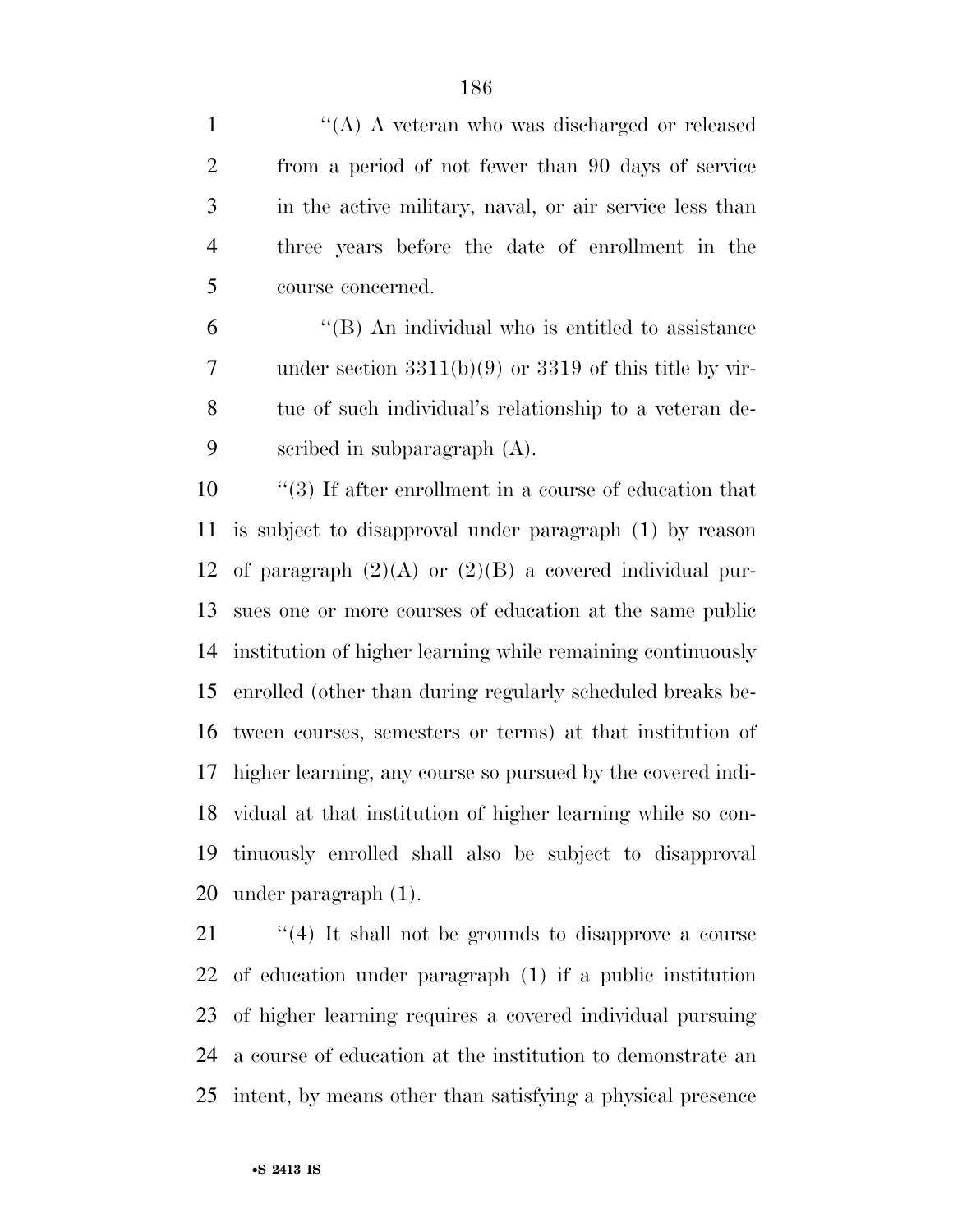requirement, to establish residency in the State in which the institution is located, or to satisfy other requirements not relating to the establishment of residency, in order to be charged tuition and fees for that course at a rate that is equal to or less than the rate the institution charges for tuition and fees for that course for residents of the State.

8 "(5) The Secretary may waive such requirements of paragraph (1) as the Secretary considers appropriate.

 ''(6) Disapproval under paragraph (1) shall apply only with respect to educational assistance under chapters 30 and 33 of this title.''.

 (b) EFFECTIVE DATE.—Subsection (c) of section 3679 of title 38, United States Code (as added by sub- section (a) of this section), shall apply with respect to edu- cational assistance provided for pursuit of programs of education during academic terms that begin after July 1, 2015, through courses of education that commence on or after that date.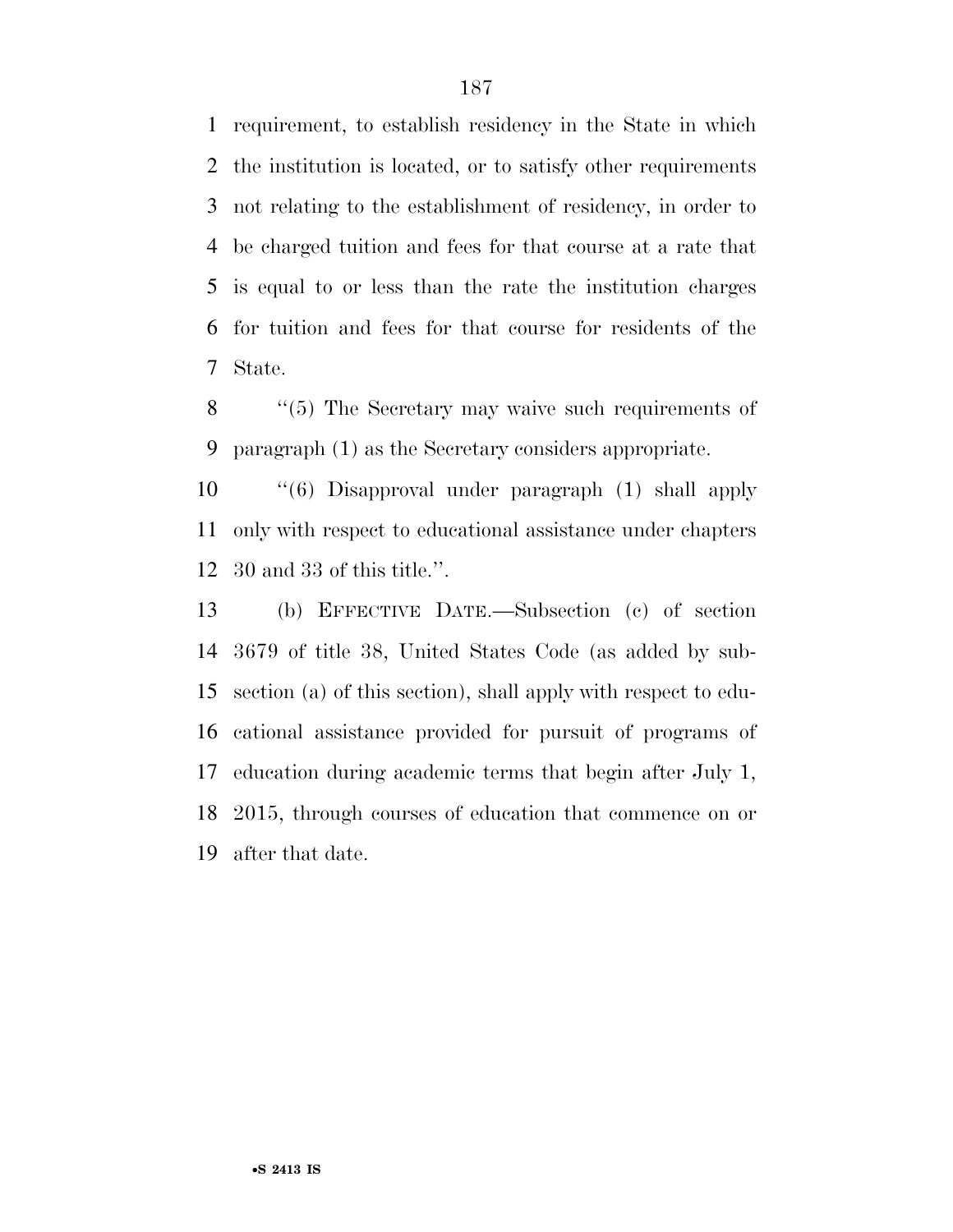**SEC. 302. EXTENSION AND EXPANSION OF AUTHORITY FOR** 

| $\overline{2}$ | CERTAIN QUALIFYING WORK-STUDY ACTIVI-                   |
|----------------|---------------------------------------------------------|
| 3              | TIES FOR PURPOSES OF THE EDUCATIONAL                    |
| $\overline{4}$ | ASSISTANCE PROGRAMS OF THE DEPART-                      |
| 5              | MENT OF VETERANS AFFAIRS.                               |
| 6              | (a) EXTENSION OF EXPIRING CURRENT AUTHOR-               |
| 7              | ITY.—Section $3485(a)(4)$ is amended by striking "June  |
| 8              | 30, 2013" each place it appears and inserting "June 30, |
| 9              | $2015$ ".                                               |
| 10             | (b) EXPANSION TO OUTREACH SERVICES PROVIDED             |
| 11             | THROUGH CONGRESSIONAL OFFICES.—Such section is          |
| 12             | further amended by adding at the end the following new  |
| 13             | subparagraph:                                           |
| 14             | "(K) During the period beginning on June 30,            |
| 15             | $2013$ , and ending on June 30, 2015, the following     |
| 16             | activities carried out at the offices of Members of     |
| 17             | Congress for such Members:                              |
| 18             | ``(i)<br>The distribution of information to             |
| 19             | members of the Armed Forces, veterans, and              |
| 20             | their dependents about the benefits and services        |
| 21             | under laws administered by the Secretary and            |
| 22             | other appropriate governmental and nongovern-           |
| 23             | mental programs.                                        |
| 24             | "(ii) The preparation and processing of pa-             |
| 25             | pers and other documents, including documents           |
| 26             | to assist in the preparation and presentation of        |
|                |                                                         |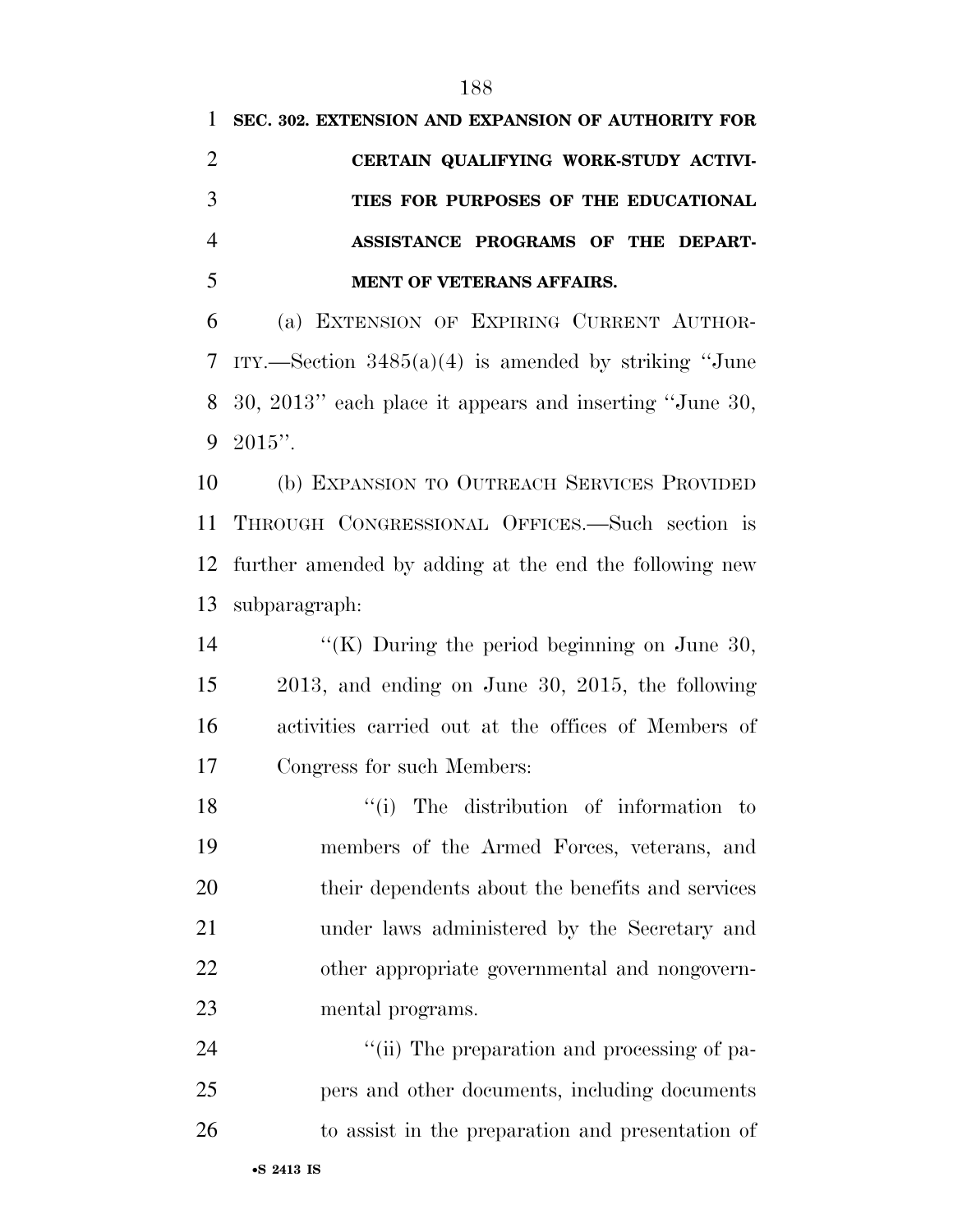| $\mathbf{1}$   | claims for benefits under laws administered by       |
|----------------|------------------------------------------------------|
| $\overline{2}$ | the Secretary.".                                     |
| 3              | (c) ANNUAL REPORTS.—                                 |
| $\overline{4}$ | $(1)$ In GENERAL.—Not later than June 30 of          |
| 5              | 2014 and 2015, the Secretary of Veterans Affairs     |
| 6              | shall submit to Congress a report on the work-study  |
| 7              | allowances paid under paragraph (1) of section       |
| 8              | 3485(a) of title 38, United States Code, during the  |
| 9              | most recent one-year period for qualifying work-     |
| 10             | study activities described in paragraph (4) of such  |
| 11             | section, as amended by subsections (a) and (b) of    |
| 12             | this section.                                        |
| 13             | (2) CONTENTS.—Each report submitted under            |
| 14             | paragraph (1) shall include, for the year covered by |
| 15             | such report, the following:                          |
| 16             | $(A)$ A description of the recipients of such        |
| 17             | work-study allowances.                               |
| 18             | (B) A list of the locations where qualifying         |
| 19             | work-study activities were carried out.              |
| 20             | (C) A description of the outreach con-               |
| 21             | ducted by the Secretary to increase awareness        |
| 22             | of the eligibility of such work-study activities     |
| 23             | for such work-study allowances.                      |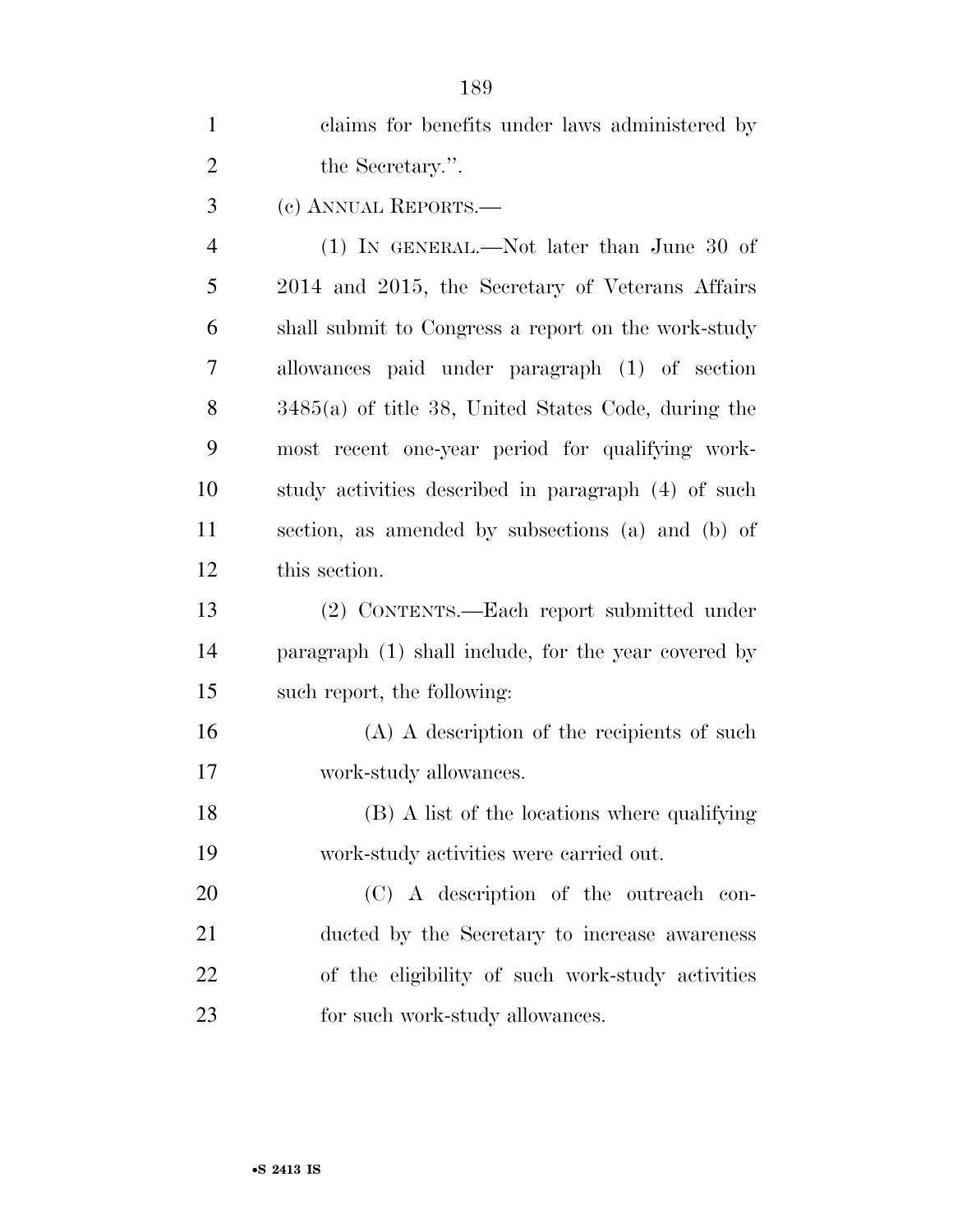# **SEC. 303. PROHIBITIONS RELATING TO REFERENCES TO GI BILL AND POST-9/11 GI BILL.**

 (a) IN GENERAL.—Subchapter II of chapter 36 is amended by adding at the end the following new section: **''§ 3697B. Prohibition relating to references to GI Bill** 

**and Post-9/11 GI Bill** 

 ''(a) PROHIBITION.—(1) No person may, except with the written permission of the Secretary, use the words and phrases covered by this subsection in connection with any promotion, goods, services, or commercial activity in a manner that reasonably and falsely suggests that such use is approved, endorsed, or authorized by the Department or any component thereof.

 ''(2) For purposes of this subsection, the words and phrases covered by this subsection are as follows:

- 16  $"({\rm A})$  'GI Bill'.
- 17  $\text{``(B) 'Post-9/11 GI Bill'.}$

18 ''(3) A determination that a use of one or more words and phrases covered by this subsection in connection with a promotion, goods, services, or commercial activity is not a violation of this subsection may not be made solely on the ground that such promotion, goods, services, or com- mercial activity includes a disclaimer of affiliation with the Department or any component thereof.

•**S 2413 IS** ''(b) ENFORCEMENT BY ATTORNEY GENERAL.—(1) When any person is engaged or is about to engage in an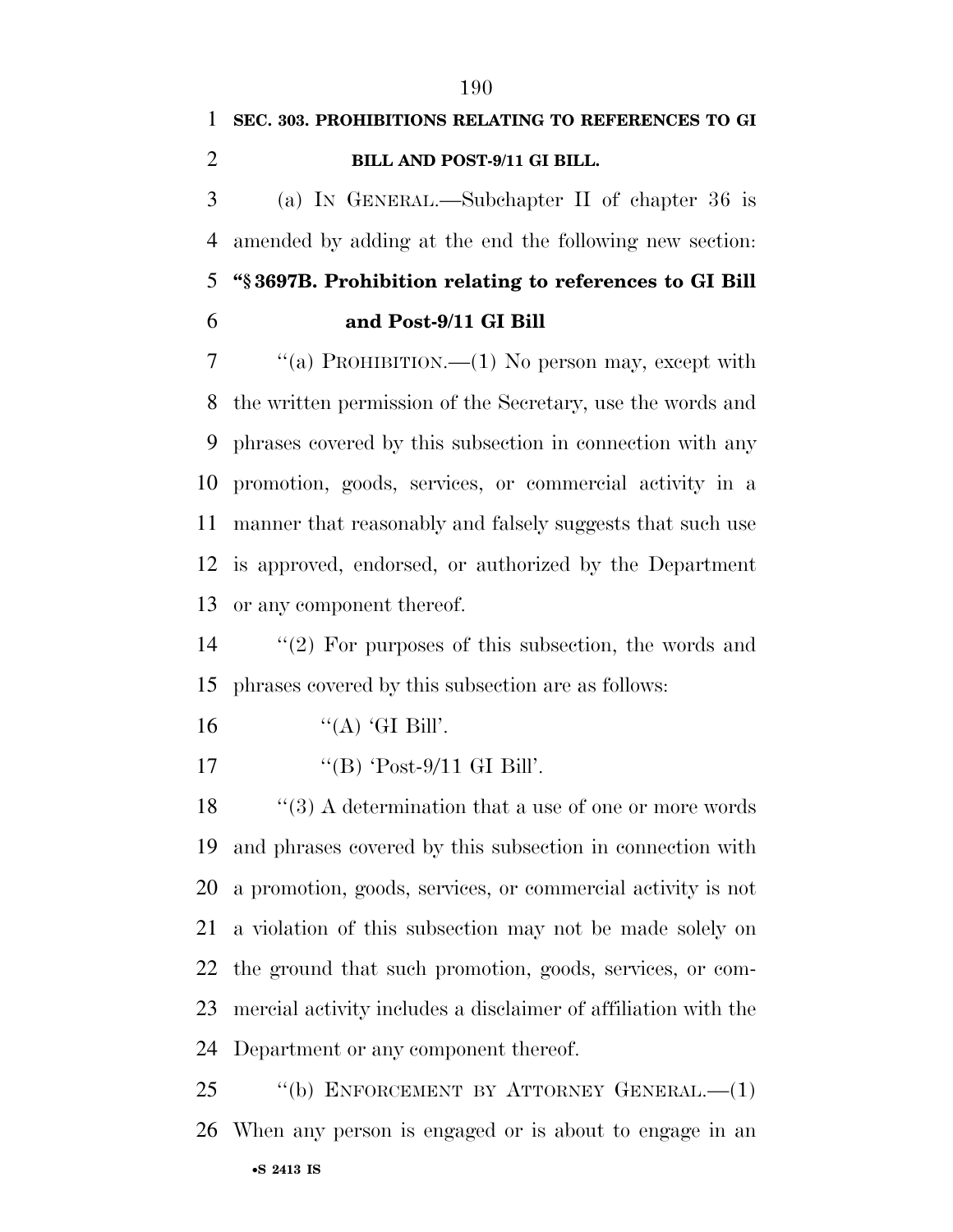act or practice which constitutes or will constitute conduct prohibited by subsection (a), the Attorney General may initiate a civil proceeding in a district court of the United States to enjoin such act or practice.

 ''(2) Such court may, at any time before final deter- mination, enter such restraining orders or prohibitions, or take such other action as is warranted, to prevent injury to the United States or to any person or class of persons for whose protection the action is brought.''.

 (b) CLERICAL AMENDMENT.—The table of sections at the beginning of chapter 36 is amended by inserting after the item relating to section 3697A the following new item:

''3697B. Prohibition relating to references to GI Bill and Post-9/11 GI Bill.''.

 **SEC. 304. REVIEW OF UTILIZATION OF EDUCATIONAL AS- SISTANCE TO PURSUE PROGRAMS OF TRAIN-ING ON THE JOB AND PARTICIPATING EM-PLOYERS.** 

 (a) IN GENERAL.—Not later than two years after the date of the enactment of this Act, the Secretary of Vet-erans Affairs shall commence a review of—

 (1) the utilization of educational assistance under laws administered by the Secretary of Vet- erans Affairs to pursue programs of training on the 24 job (other than programs of apprenticeship); and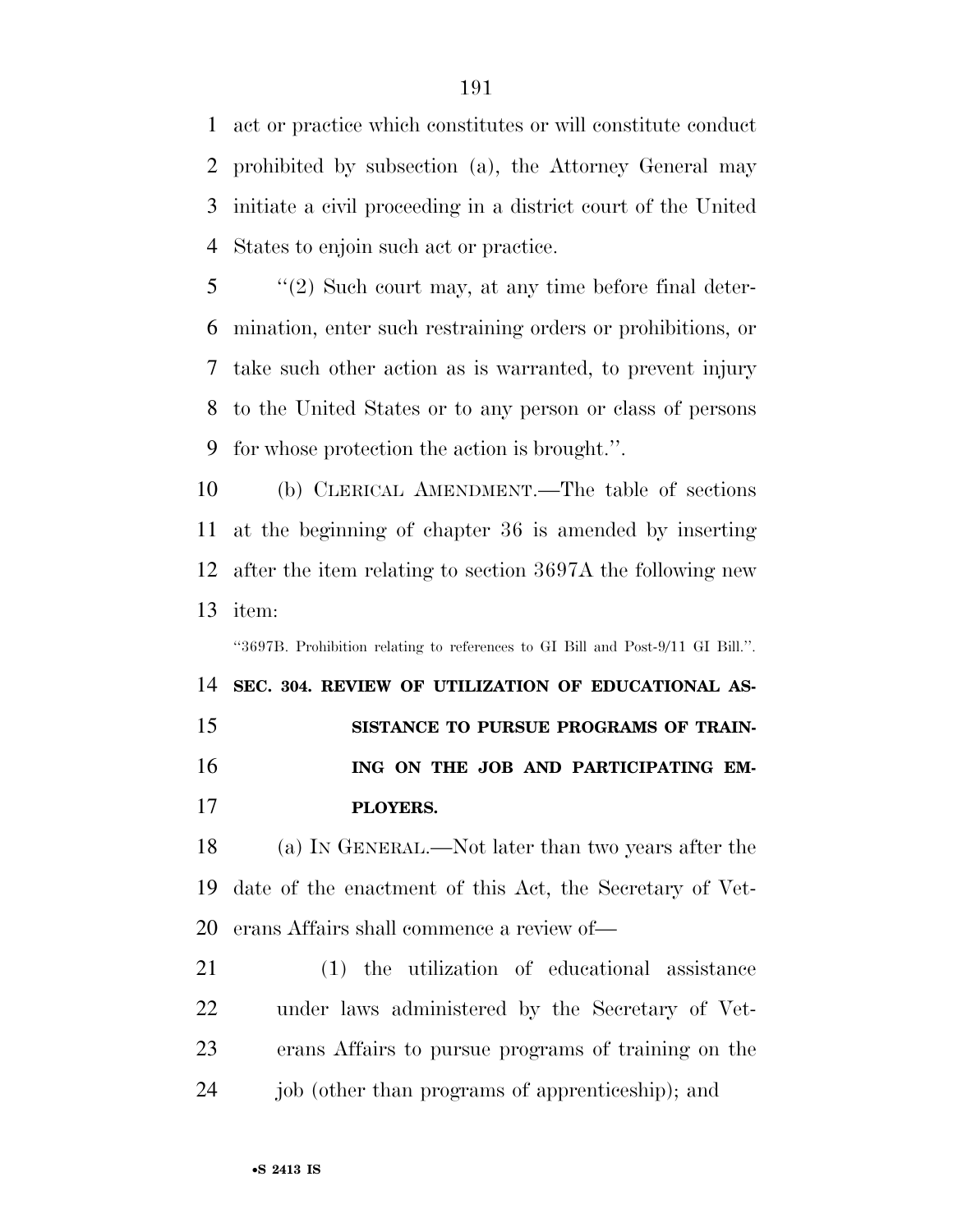| $\mathbf{1}$   | (2) the availability of such programs to individ-      |
|----------------|--------------------------------------------------------|
| $\overline{2}$ | uals seeking to pursue such programs with such edu-    |
| 3              | cational assistance.                                   |
| $\overline{4}$ | (b) $REPORT.$ —                                        |
| 5              | (1) IN GENERAL.—Not later than two years               |
| 6              | after the date on which the Secretary commences the    |
| 7              | review required by subsection (a), the Secretary shall |
| 8              | submit to Congress a report on such review.            |
| 9              | (2) CONTENTS.—The report required by para-             |
| 10             | graph (1) shall include the following:                 |
| 11             | (A) The extent of utilization as described             |
| 12             | in paragraph $(1)$ of subsection $(a)$ .               |
| 13             | (B) An assessment of the availability of               |
| 14             | programs as described in paragraph (2) of such         |
| 15             | subsection.                                            |
| 16             | (C) A description of any barriers the Sec-             |
| 17             | retary has identified to greater utilization of        |
| 18             | educational assistance for pursuit of a program        |
| 19             | of training on the job or availability of such         |
| 20             | programs.                                              |
| 21             | (D) Such recommendations for legislative               |
| 22             | or administrative action as the Secretary may          |
| 23             | have to increase or decrease such utilization or       |
| 24             | availability.                                          |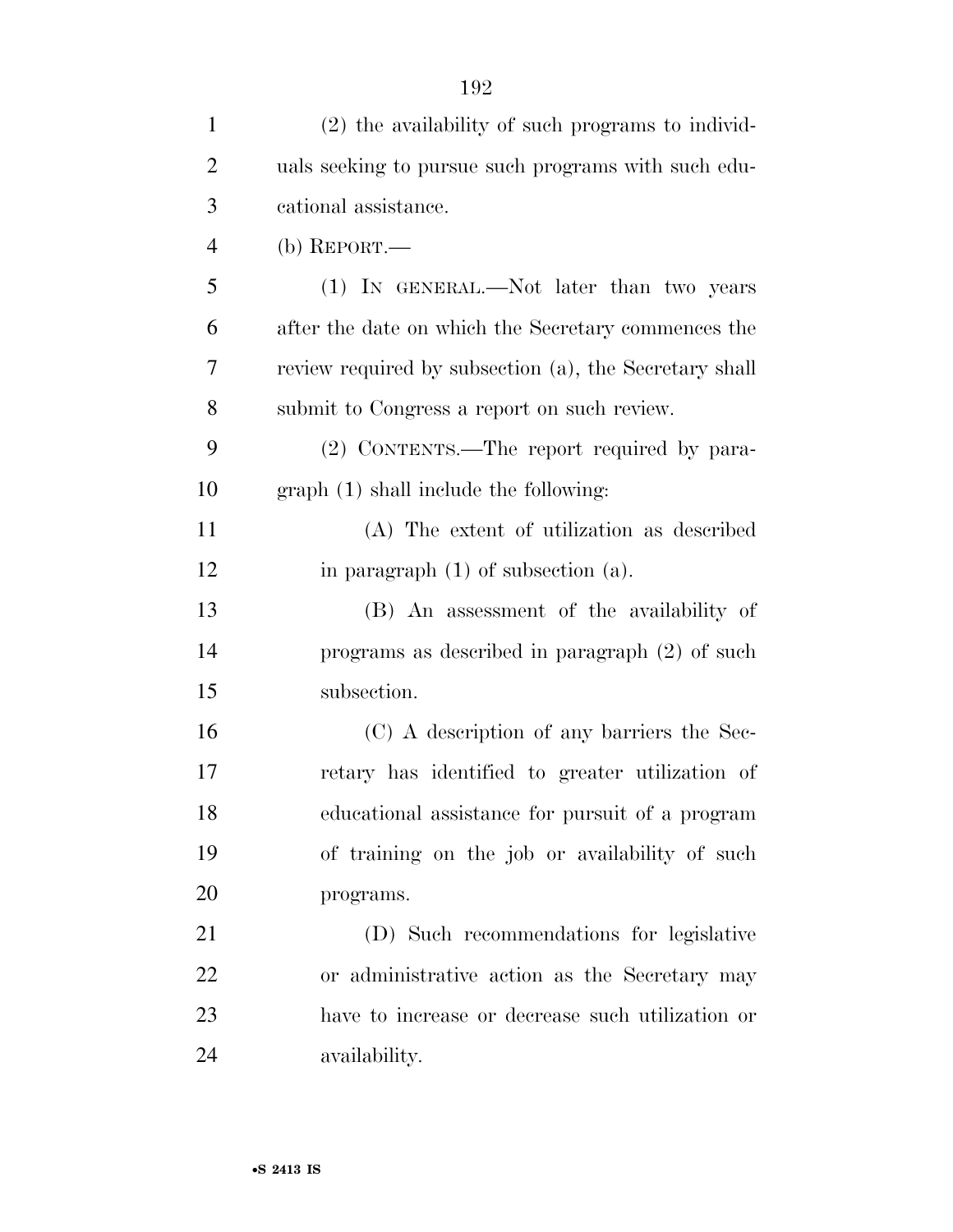| (E) Such other matters as the Secretary |
|-----------------------------------------|
| considers appropriate.                  |

### **SEC. 305. REPORT ON DEBT MANAGEMENT AND COLLEC-TION.**

 (a) REPORT.—Not later than one year after the effec- tive date specified in subsection (c), the Comptroller Gen- eral of the United States shall submit to the Committee on Veterans' Affairs of the Senate and the Committee on Veterans' Affairs of the House of Representatives a report on processes used by the Department of Veterans Affairs to identify and resolve cases of incorrect payments associ- ated with educational assistance under chapters 30 and 33 of title 38, United States Code.

 (b) ISSUES ADDRESSED.—The report required by subsection (a) shall, to the extent possible, address the fol-lowing:

 (1) The effectiveness of the processes referred to in subsection (a) in identifying and resolving in- correct payments associated with educational assist- ance under chapters 30 and 33 of title 38, United States Code.

 (2) The accuracy of overpayment information provided to veterans by the Education Service and Debt Management Center of the Department.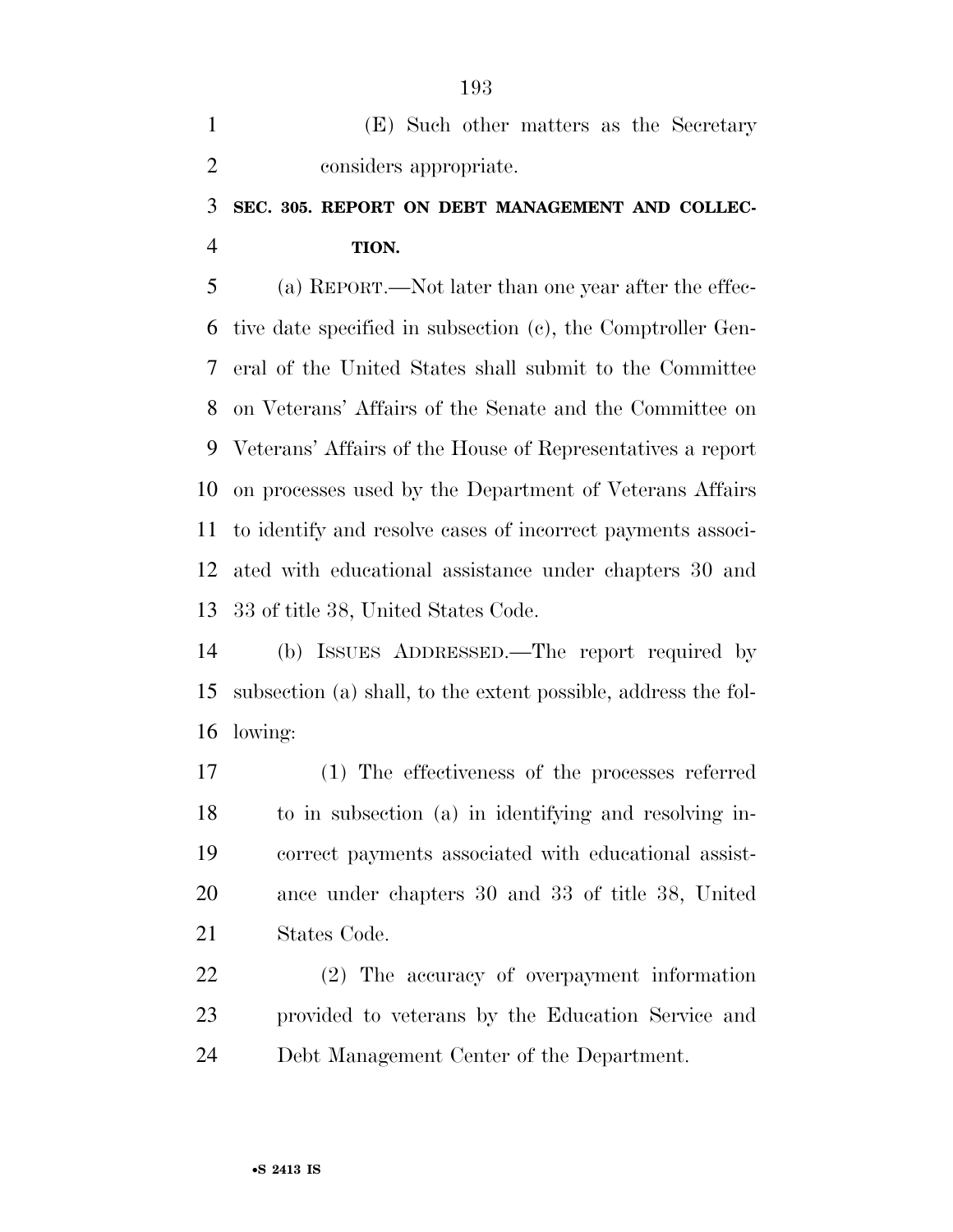| $\mathbf{1}$   | (3) How well the Debt Management Center of                |
|----------------|-----------------------------------------------------------|
| $\overline{2}$ | the Department communicates and works with vet-           |
| 3              | erans to resolve disputed debt amounts.                   |
| $\overline{4}$ | (4) How the payment and debt collection proc-             |
| 5              | esses of the Department compare to comparable pro-        |
| 6              | grams in other Federal agencies.                          |
| 7              | (5) Any recommendations to improve the pay-               |
| 8              | ment and debt collection processes of the Depart-         |
| 9              | ment that the Comptroller General considers appro-        |
| 10             | priate.                                                   |
| 11             | (c) EFFECTIVE DATE.—This section shall take effect        |
| 12             | on the date that is one year after the date of the enact- |
| 13             | ment of this Act.                                         |
| 14             | SEC. 306. RESTORATION OF PRIOR REPORTING FEE MULTI-       |
| 15             | PLIERS.                                                   |
| 16             | Section $3684(c)$ is amended—                             |
| 17             | (1) by striking " $$12"$ and inserting " $$7"$ ; and      |
| 18             | $(2)$ by striking "\$15" and inserting "\$11".            |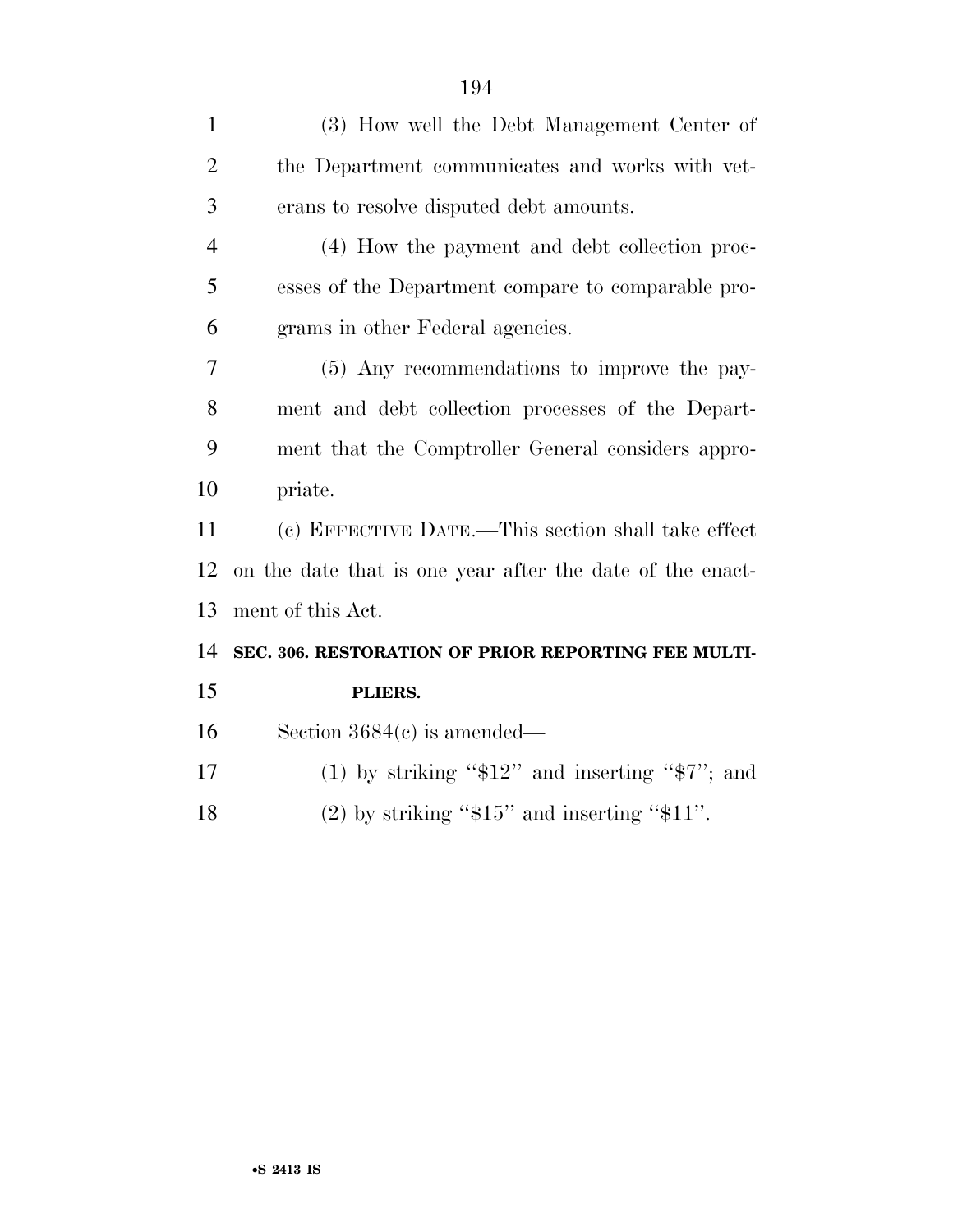**TITLE IV—EMPLOYMENT AND RELATED MATTERS Subtitle A—Training and Other Services for Veterans Seeking Employment SEC. 401. EXTENSION OF AUTHORITY OF SECRETARY OF VETERANS AFFAIRS TO PROVIDE REHABILI- TATION AND VOCATIONAL BENEFITS TO MEMBERS OF ARMED FORCES WITH SEVERE INJURIES OR ILLNESSES.**  (a) IN GENERAL.—Section 1631(b)(2) of the Wound- ed Warrior Act (title XVI of Public Law 110–181; 10 U.S.C. 1071 note) is amended by striking ''December 31, 2014'' and inserting ''December 31, 2016''. (b) REPORT.— (1) IN GENERAL.—Not later than 180 days after the date of the enactment of this Act, the Sec- retary of Veterans Affairs shall submit to the appro- priate committees of Congress a report on the bene-20 fits provided by the Secretary under section 1631(b) of such Act. 22 (2) APPROPRIATE COMMITTEES OF CON- GRESS.—In this subsection, the term ''appropriate committees of Congress'' means—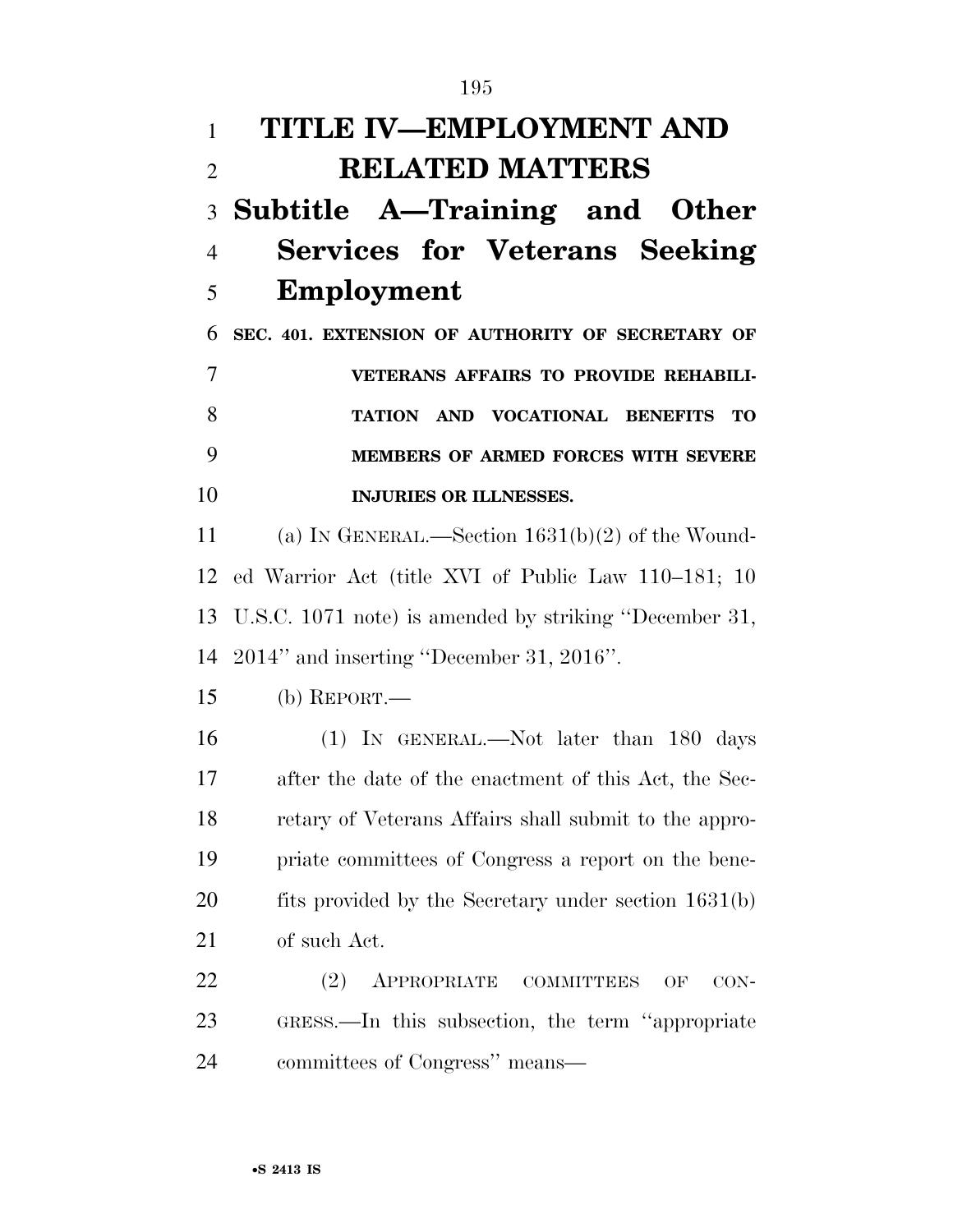| (A) the Committee on Armed Services and                       |
|---------------------------------------------------------------|
| the Committee on Veterans' Affairs of the Sen-                |
| ate; and                                                      |
| (B) the Committee on Armed Services and                       |
| Committee on Veterans' Affairs of the<br>the                  |
| House of Representatives.                                     |
| Subtitle B—Employment of Vet-                                 |
| erans and Recognition of Vet-                                 |
| eran Status With Respect to Em-                               |
| ployment Related Matters                                      |
| SEC. 411. EMPLOYMENT OF VETERANS WITH THE FEDERAL             |
| <b>GOVERNMENT.</b>                                            |
| (a) IN GENERAL.—Section $4214$ is amended—                    |
| $(1)$ in subsection (b), by adding at the end the             |
| following:                                                    |
| $\lq(4)(A)$ The requirement under this paragraph is in        |
| addition to the appointment of qualified covered veterans     |
| under the authority specified in subparagraph $(C)$ by the    |
| Department of Veterans Affairs and the Department of          |
| Defense.                                                      |
| $\lq$ (B) The head of each agency, in consultation with       |
| the Director of the Office of Personnel Management, shall     |
| develop a plan for exercising the authority specified in sub- |
| paragraph (C) during the five-year period beginning on        |
|                                                               |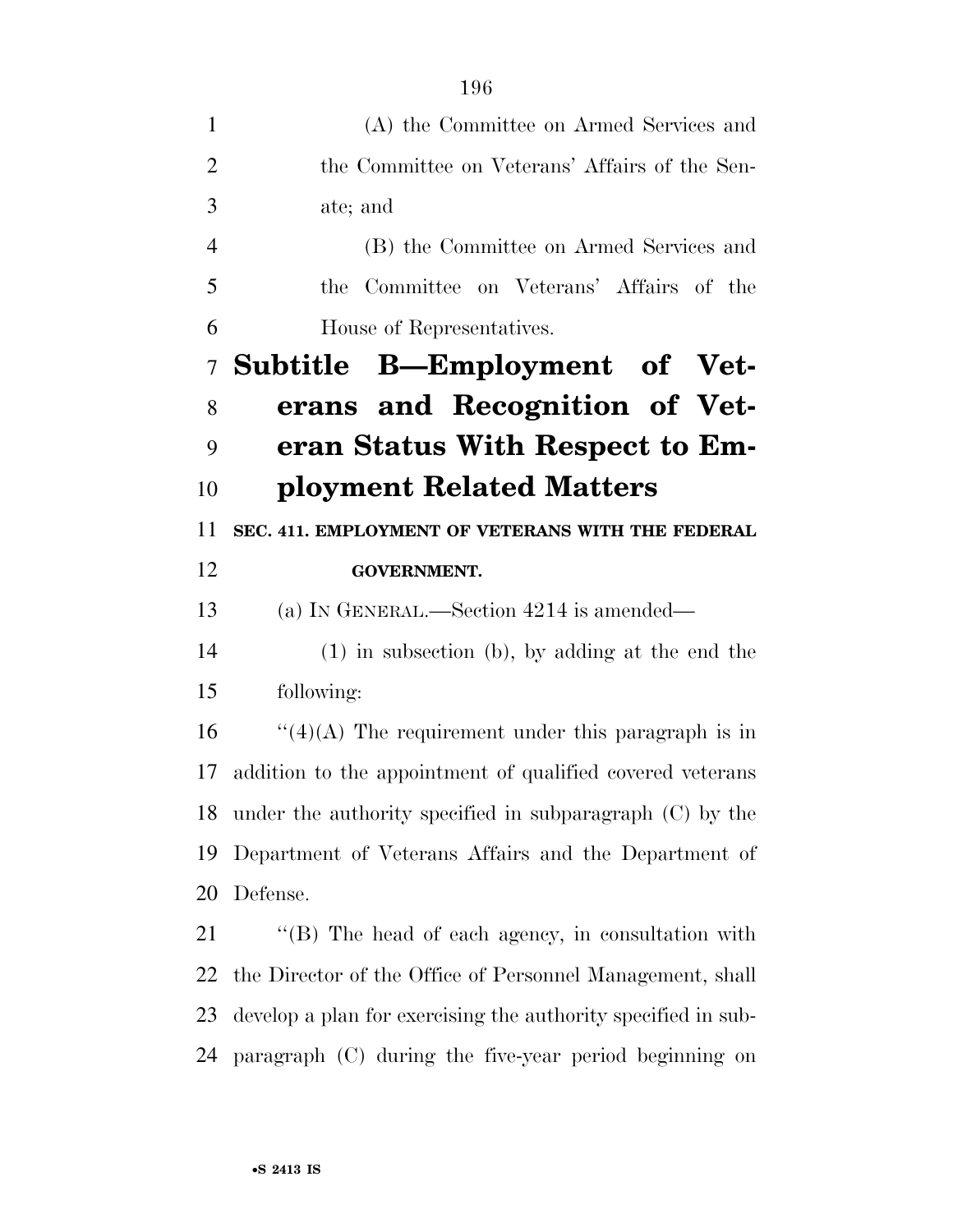the date of the enactment of the Restoring Veterans Trust Act of 2014.

 ''(C) The authority specified in this subparagraph is the authority as follows:

5 "(i) The authority under paragraph (1).

 ''(ii) The authority available to the agency con- cerned under the Veterans Employment Opportuni- ties Act of 1998 (Public Law 105–339) and the amendments made by that Act.

 ''(D) The Director of the Office of Personnel Man- agement shall ensure that under the plans developed under subparagraph (B) agencies shall appoint to existing vacancies not fewer than 15,000 qualified covered veterans during the five-year period beginning on the date of the enactment of the Restoring Veterans Trust Act of 2014. For purposes of complying with this subparagraph, an ap- pointment pursuant to the authority referred to in sub-18 paragraph  $(C)(ii)$  shall not count toward the number re- quired by this subparagraph unless the appointment is to a vacancy in a full-time, permanent position.'';

 (2) in subsection (d), in the third sentence, by inserting ''(including, during the 5-year period be- ginning on the date of the enactment of the Restor- ing Veterans Trust Act of 2014, the development and implementation by each agency of the plan re-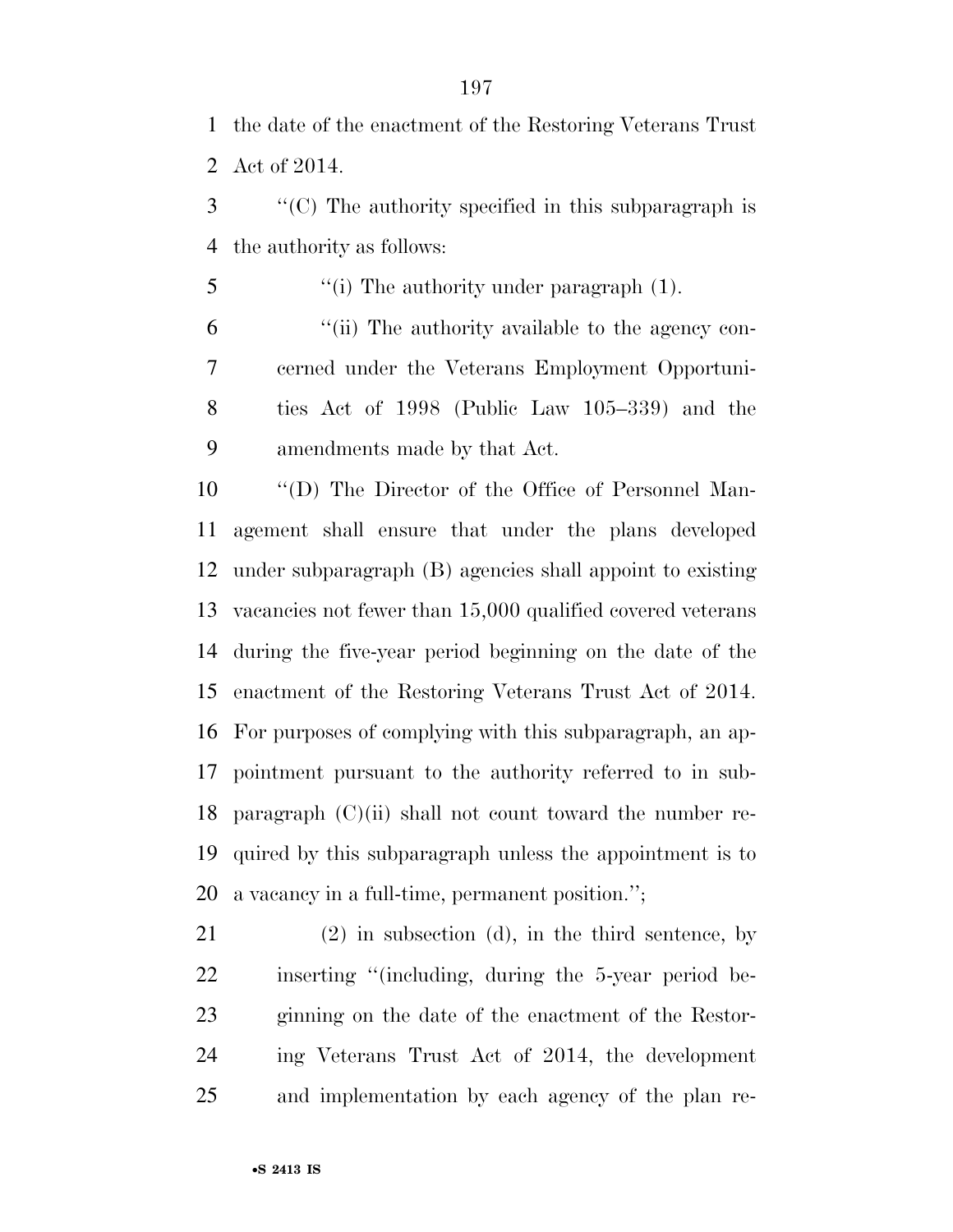| $\mathbf{1}$   | quired under subsection $(b)(4)$ , which shall include     |
|----------------|------------------------------------------------------------|
| $\overline{2}$ | information regarding the grade or pay level of ap-        |
| 3              | pointments by the agency under the plan and wheth-         |
| $\overline{4}$ | er the appointments are, or are converted to, career       |
| 5              | career-conditional appointments)" after "sub-<br><b>or</b> |
| 6              | section (b) of this section"; and                          |
| 7              | $(3)$ in subsection $(e)$ —                                |
| 8              | $(A)$ in paragraph $(1)$ —                                 |
| 9              | (i) in the matter before subparagraph                      |
| 10             | $(A)$ , by striking "to the Congress" and in-              |
| 11             | serting "to the appropriate committees of                  |
| 12             | Congress"; and                                             |
| 13             | (ii) in subparagraph $(A)$ , by inserting                  |
| 14             | "(including, during the 5-year period be-                  |
| 15             | ginning on the date of the enactment of                    |
| 16             | the Restoring Veterans Trust Act of 2014,                  |
| 17             | the development and implementation by                      |
| 18             | the agency of the plan required under sub-                 |
| 19             | section $(b)(4)$ , which shall include informa-            |
| 20             | tion regarding the grade or pay level of ap-               |
| 21             | pointments by the agency under the plan                    |
| 22             | and whether the appointments are, or are                   |
| 23             | converted to, permanent appointments)"                     |
| 24             | before the period; and                                     |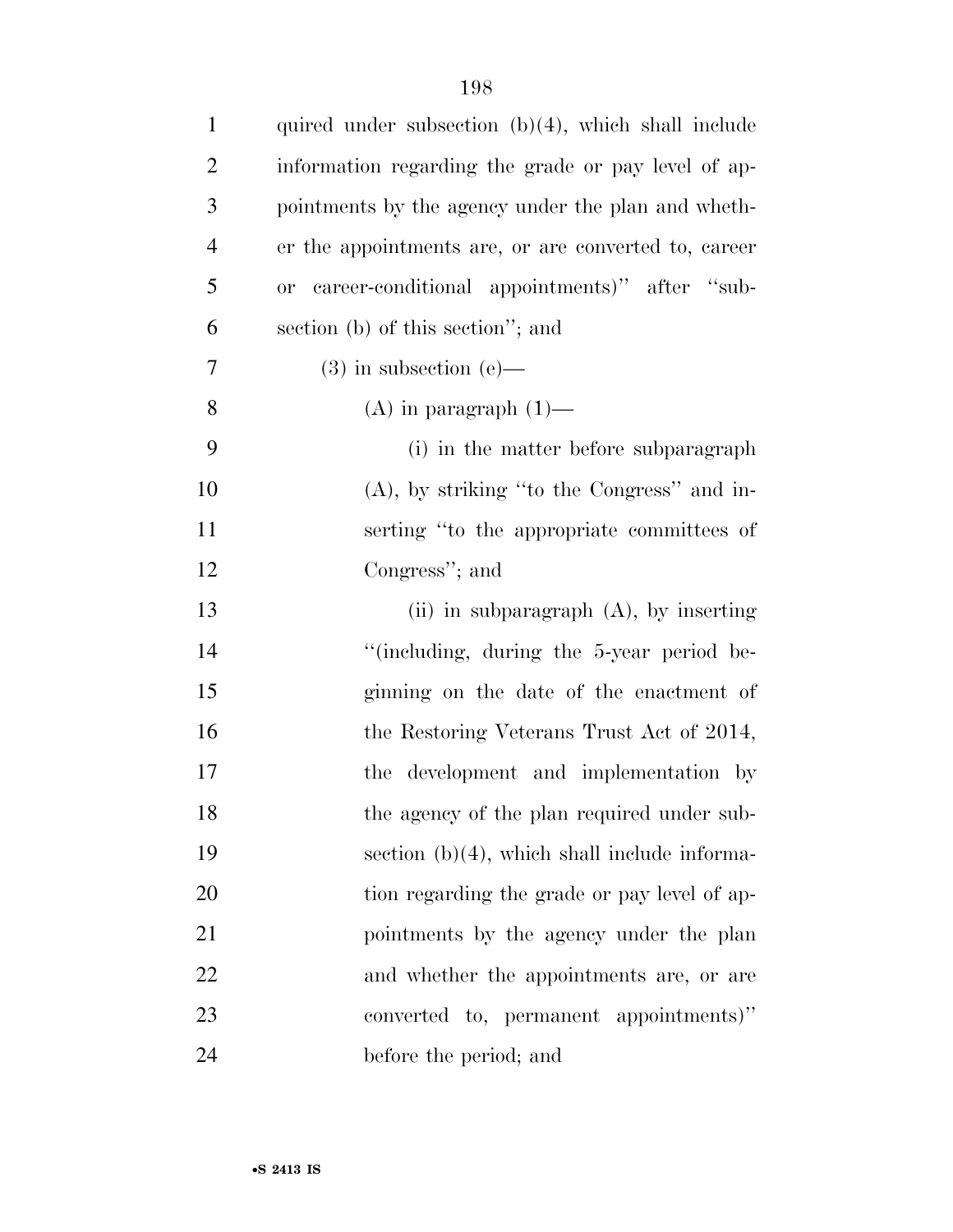| $\mathbf{1}$   | (B) by adding at the end the following new                   |
|----------------|--------------------------------------------------------------|
| $\overline{2}$ | paragraph:                                                   |
| 3              | "(3) In this subsection, the term 'appropriate com-          |
| $\overline{4}$ | mittees of Congress' means—                                  |
| 5              | "(A) the Committee on Veterans' Affairs and                  |
| 6              | the Committee on Homeland Security and Govern-               |
| 7              | mental Affairs of the Senate; and                            |
| 8              | "(B) the Committee on Veterans' Affairs and                  |
| 9              | the Committee on Oversight and Government Re-                |
| 10             | form of the House of Representatives.".                      |
| 11             | (b) REPORT.—Not later than 180 days after the date           |
| 12             | of enactment of this Act, the Director of the Office of Per- |
| 13             | sonnel Management shall submit to the appropriate com-       |
| 14             | mittees of Congress (as defined under section $4214(e)(3)$ ) |
| 15             | of title 38, United States Code, as amended by subsection    |
| 16             | (a)) regarding the development of a plan to carry out the    |
| 17             | amendments made by subsection (a).                           |
| 18             | SEC. 412. STATE RECOGNITION OF MILITARY EXPERIENCE           |
| 19             | OF VETERANS IN ISSUING LICENSES AND                          |
| 20             | <b>CREDENTIALS TO VETERANS.</b>                              |
| 21             | (a) IN GENERAL.—Section $4102A(c)$ is amended by             |
| 22             | striking paragraph (9) and inserting the following new       |
| 23             | paragraph $(9)$ :                                            |
| 24             | "(9)(A) As a condition of a grant or contract under          |
|                | 25 which funds are made available to a State under sub-      |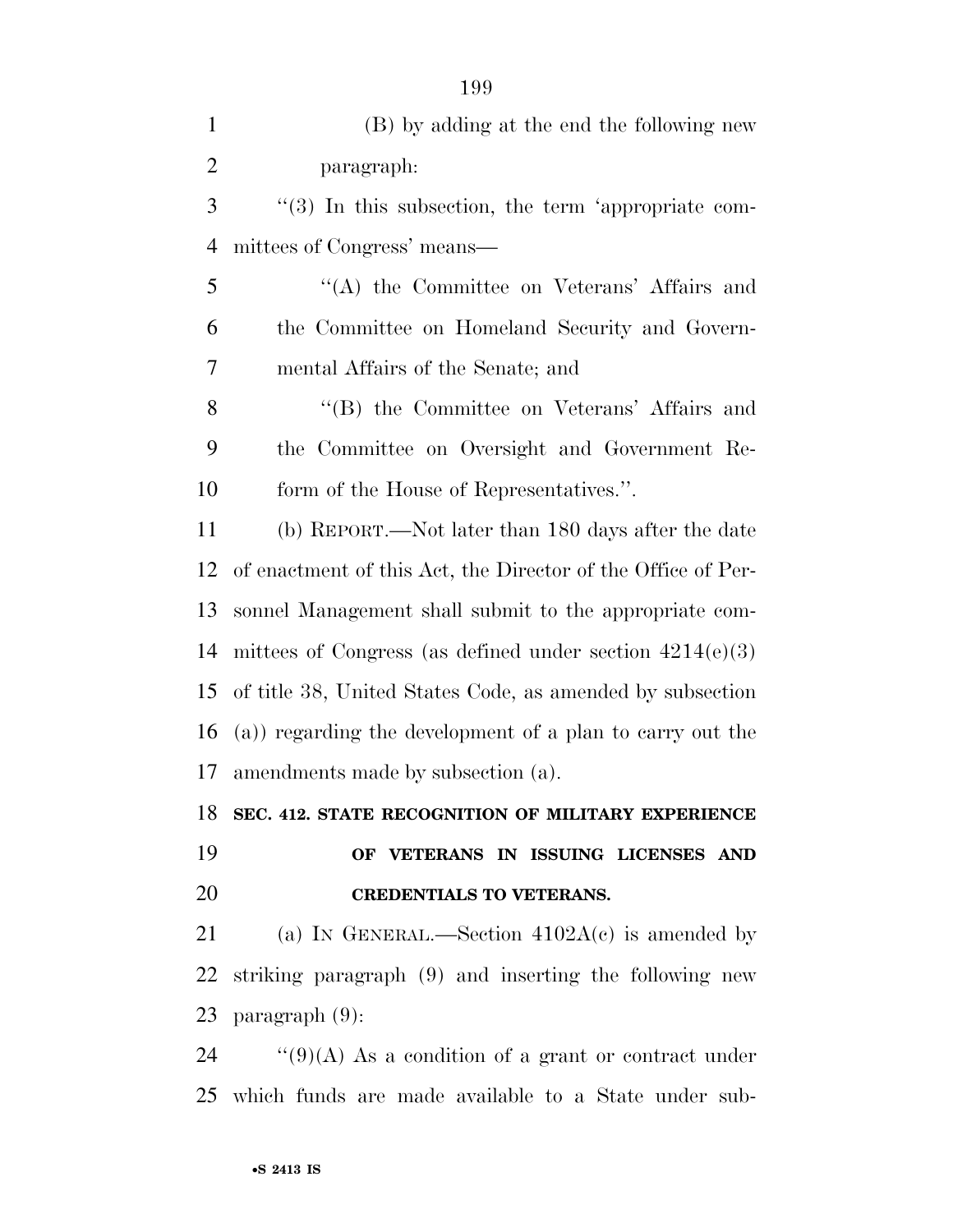| 1              | section $(b)(5)$ in order to carry out section 4103A or 4104 |
|----------------|--------------------------------------------------------------|
| $\overline{2}$ | of this title, the State shall—                              |
| 3              | "(i) establish a program under which the State               |
| $\overline{4}$ | administers an examination to each veteran seeking           |
| 5              | a license or credential issued by the State and issues       |
| 6              | such license or credential to such veteran without re-       |
| 7              | quiring such veteran to undergo any training or ap-          |
| 8              | prenticeship if the veteran—                                 |
| 9              | "(I) receives a satisfactory score on com-                   |
| 10             | pletion of such examination, as determined by                |
| 11             | the State;                                                   |
| 12             | "(II) has been awarded a military occupa-                    |
| 13             | tional specialty that is substantially equivalent            |
| 14             | to or exceeds the requirements of the State for              |
| 15             | the issuance of such license or credential;                  |
| 16             | "(III) has engaged in the active practice of                 |
| 17             | the occupation for which the veteran is seeking              |
| 18             | such license or credential for at least two of the           |
| 19             | five years preceding the date of application; and            |
| 20             | "(IV) pays any customary or usual fees re-                   |
| 21             | quired by the State for such license or creden-              |
| 22             | tial; and                                                    |
| 23             | "(ii) submit each year to the Secretary a report             |
| 24             | on the examinations administered under clause (i)            |
| 25             | during the most recently completed 12-month period           |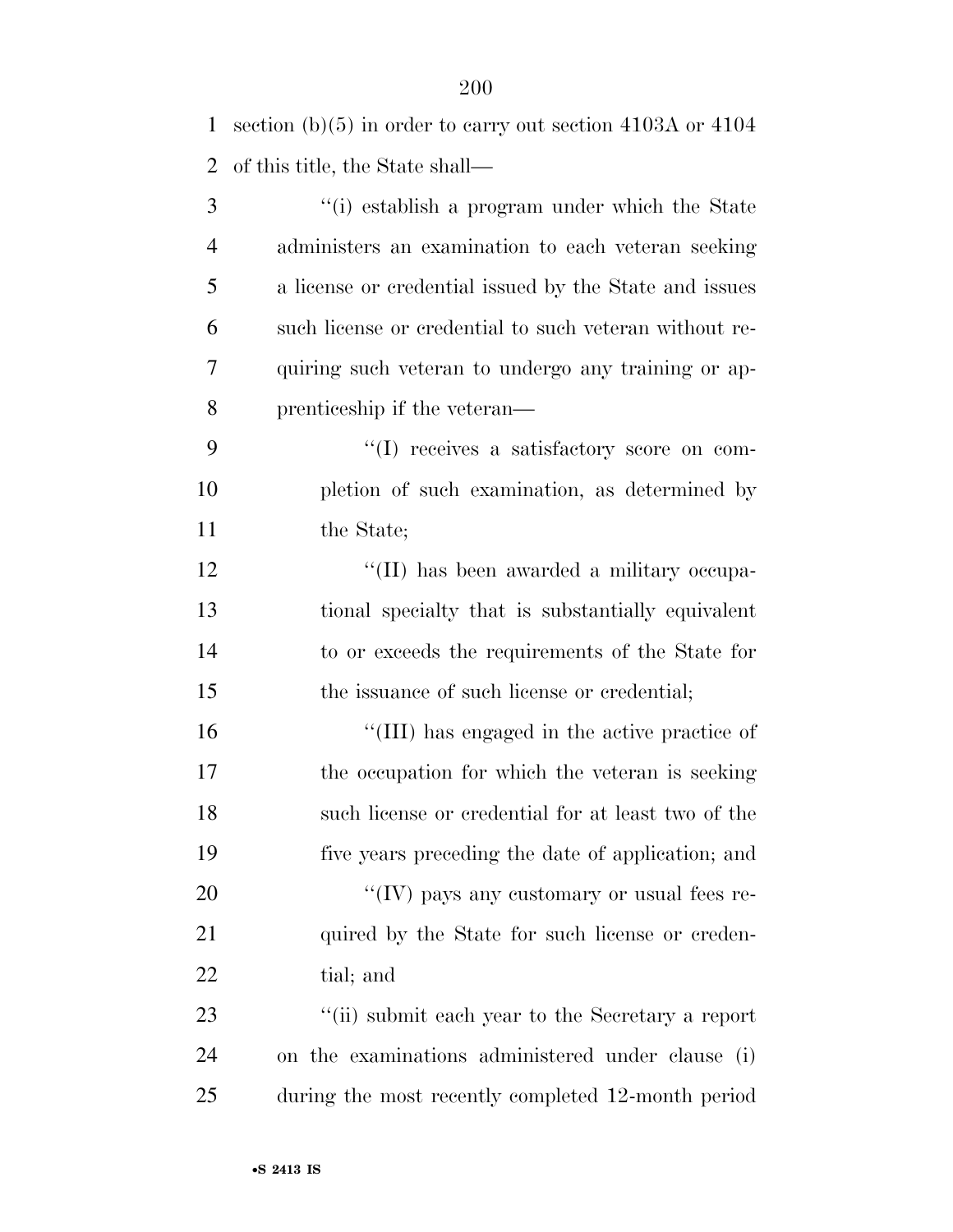that includes, for the period covered by the report the number of veterans who completed an examina- tion administered by the State under clause (i) and a description of the results of such examinations, disaggregated by occupational field.

 ''(B) The Secretary may waive the requirement under subparagraph (A) that a State establish a program de- scribed in that subparagraph as a condition of a grant or contract if the State certifies to the Secretary that the State—

11  $\frac{1}{10}$  takes into account previous military train- ing for the purposes of issuing licenses or creden-tials; and

14 ''(ii) for any credential or license for which a veteran is unable to completely satisfy a training or testing requirement through examination, the State substantially reduces training time required to sat- isfy such requirement based on the military training received by the veteran or establishes procedures for granting credit for prior learning related to prior military service or training.

 ''(C) Not less frequently than once each year, the Secretary shall submit to Congress and the Secretary of Defense a report summarizing the information received by 25 the Secretary under subparagraph  $(A)(ii)$ .".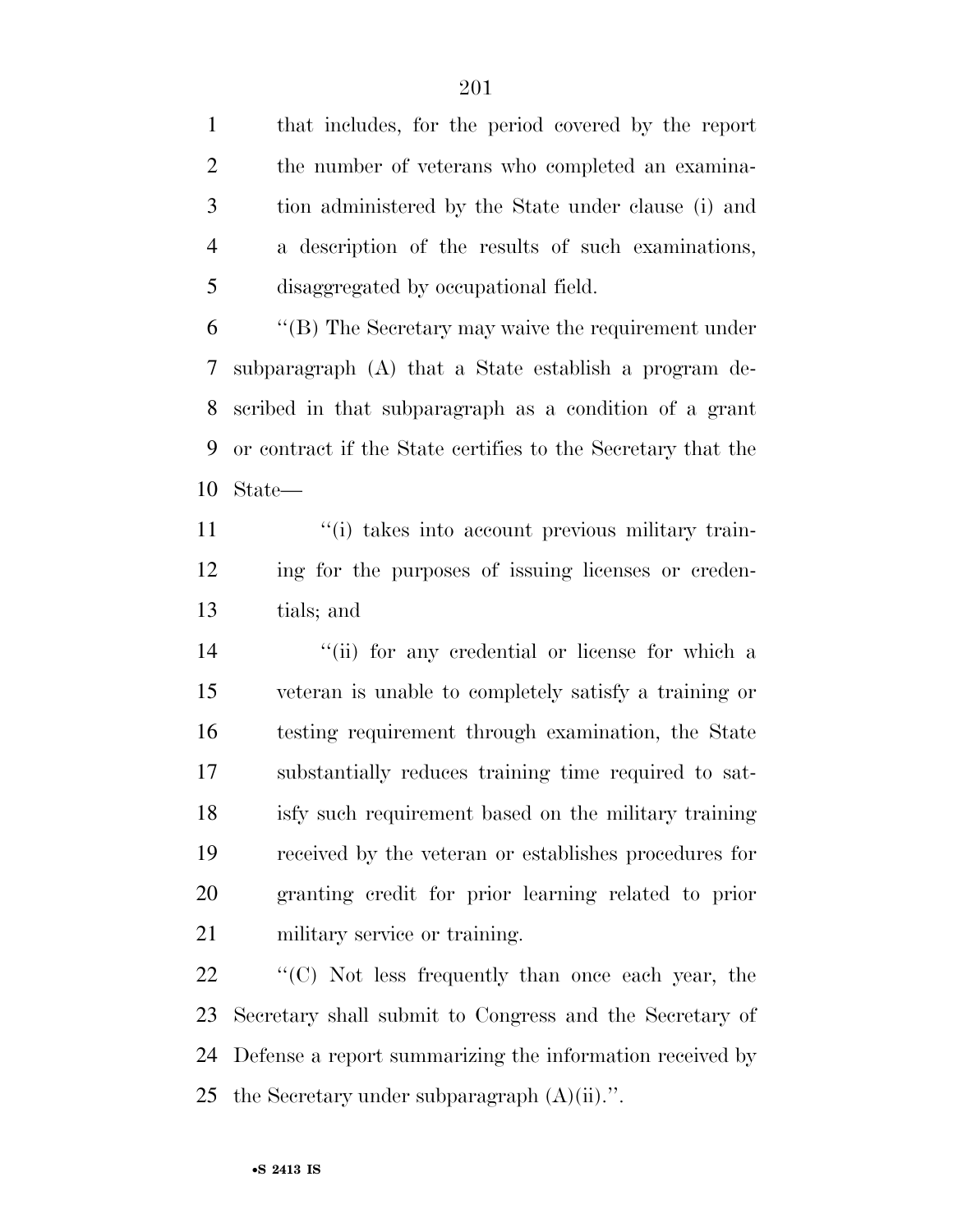#### (b) TECHNICAL ASSISTANCE.—

 (1) IN GENERAL.—The Secretary of Labor, in consultation with the Secretary of Defense and such other heads of Federal agencies as the Secretary of Labor considers appropriate, may provide technical assistance to a State to assist the State in meeting the requirements of section 4102A(c)(9) of title 38, United States Code, as amended by subsection (a). (2) AUTHORIZATION OF APPROPRIATIONS.— There is authorized to be appropriated to the Sec- retary of Labor to carry out paragraph (1) \$1,000,000 for fiscal year 2015. (c) EFFECTIVE DATE.—

 (1) EXAMINATIONS.—Subparagraph (A) of sec-15 tion  $4102A(c)(9)$  of title 38, United States Code, as added by subsection (a), shall take effect on the date that is one year after the date of the enactment of this Act and shall apply with respect to grants and contracts described in such subparagraph awarded after such date.

 (2) REPORTS.—Subparagraph (B) of such sec-22 tion  $4102A(c)(9)$ , as so added, shall take effect on the date that is one year after the date of the enact- ment of this Act and the Secretary of Labor shall submit the first report under such subparagraph not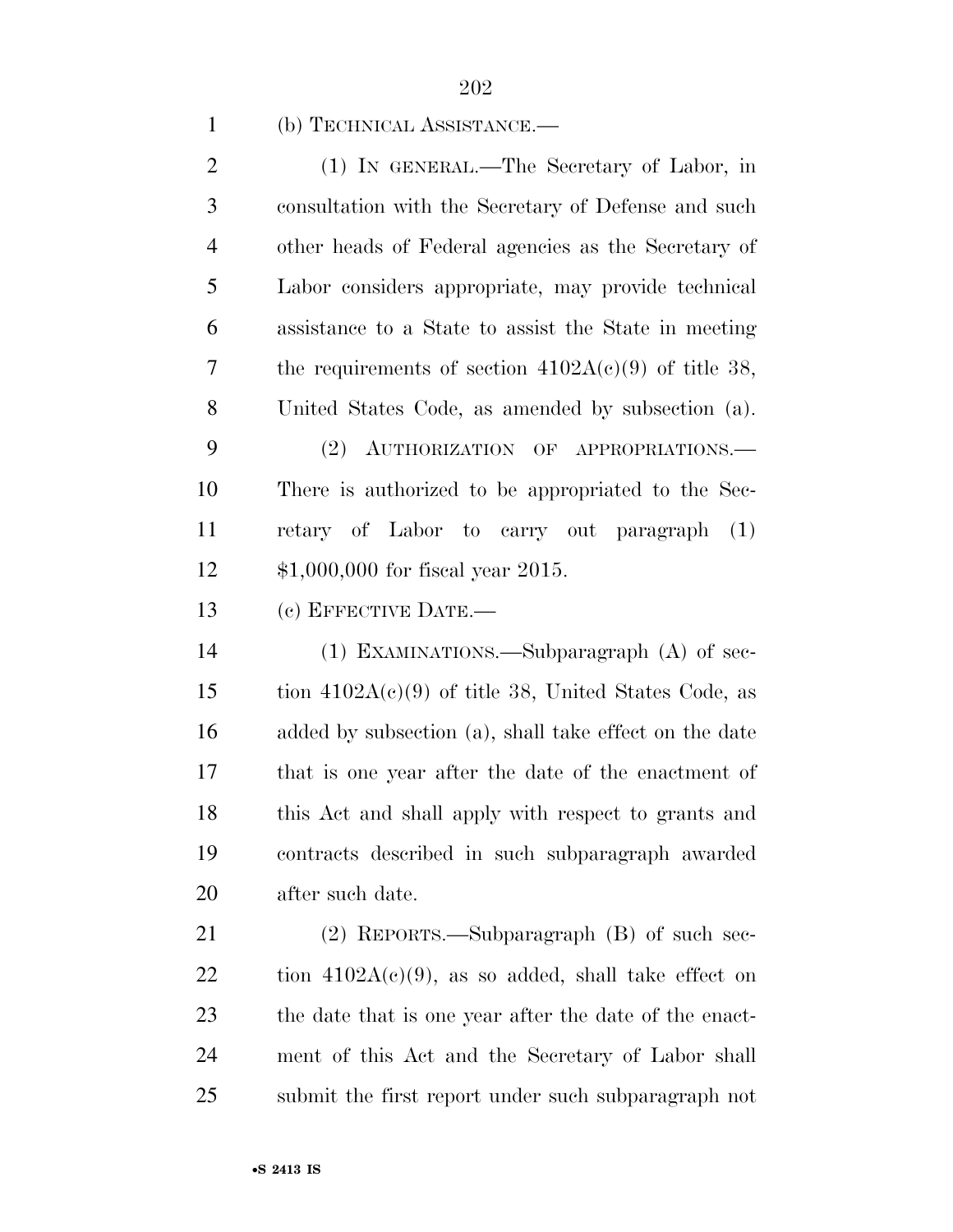# **SEC. 413. REPORT ON DISCRIMINATION AGAINST MEMBERS OF RESERVE COMPONENTS OF ARMED FORCES AND VETERANS IN CIVILIAN LABOR MARKET.**

 (a) IN GENERAL.—Not later than 570 days after the date of the enactment of this act, the Secretary of Labor, in coordination with the heads of such agencies as the Sec- retary considers appropriate, shall submit to the appro- priate committees of Congress a report on barriers and potential discrimination facing veterans in the labor mar-ket.

 (b) CONTENTS.—The report required by subsection (a) shall include the following:

(1) An evaluation of the following:

 (A) The extent to which members of the reserve components of the Armed Forces and veterans face barriers to entry into the civilian labor market, including whether such members and veterans face obstacles in obtaining employ- ment, maintaining employment, or receiving promotions while employed.

 (B) The extent to which a member of a re-serve component of the Armed Forces or a vet-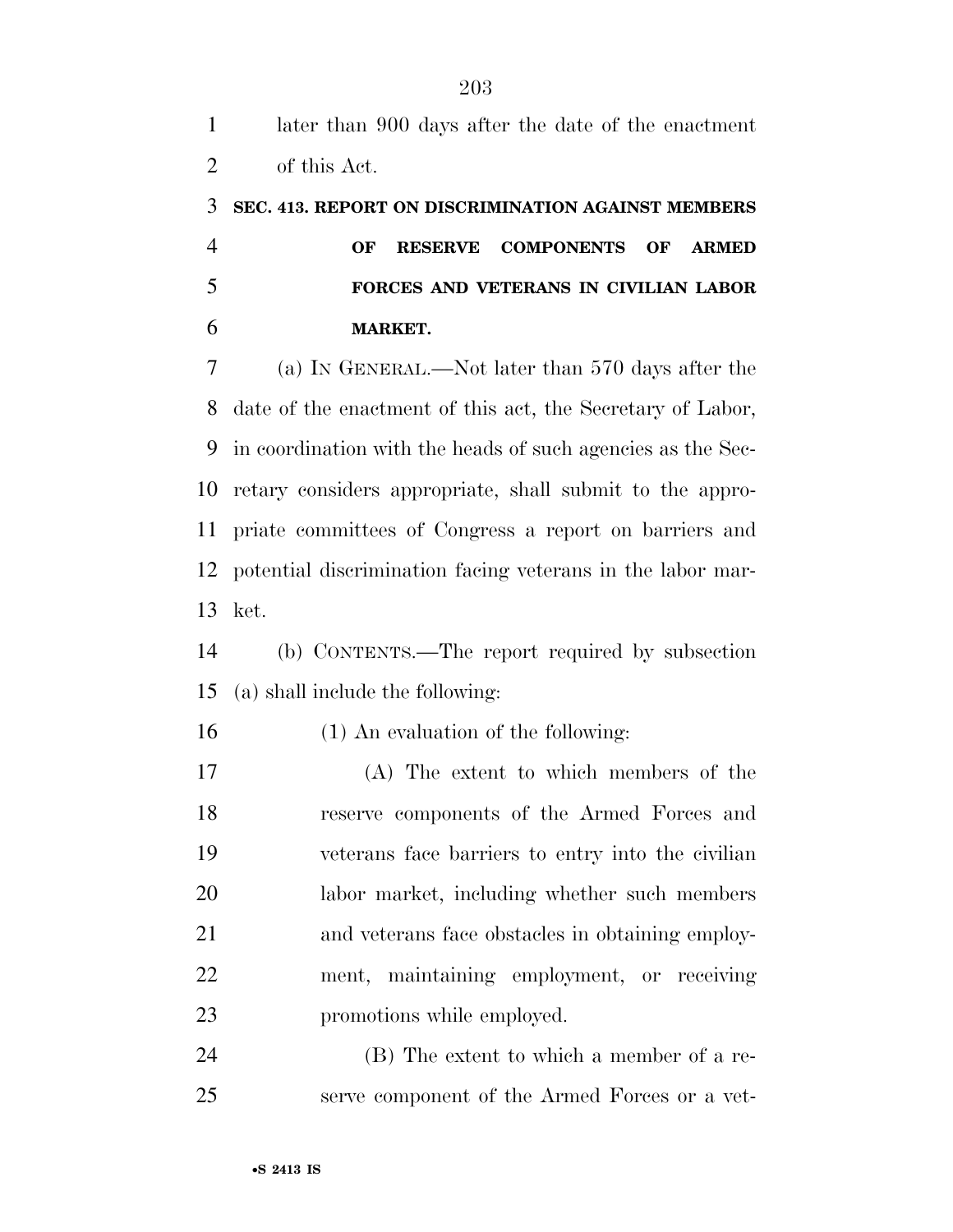eran faces discrimination in the civilian labor market based on the member's or veteran's sta- tus as a member of a reserve component of the Armed Forces or as a veteran, as the case may be. (C) The adequacy and effectiveness of Federal laws in effect on the day before the date of the enactment of this Act in preventing or ameliorating acts of discrimination against members of the reserve components of the Armed Forces and veterans seeking or retaining

 (D) The adequacy and effectiveness of pro- grams of the Department of Labor in effect on the day before the date of the enactment of this Act in educating private sector employers on matters relevant to hiring and employing vet-erans and the military experience of veterans.

employment in the civilian labor market.

 (2) Such recommendations as the Secretary may have for legislative or administrative action—

 (A) to address barriers or discrimination 22 that members of the reserve components of the Armed Forces and veterans may face in the ci-vilian labor market;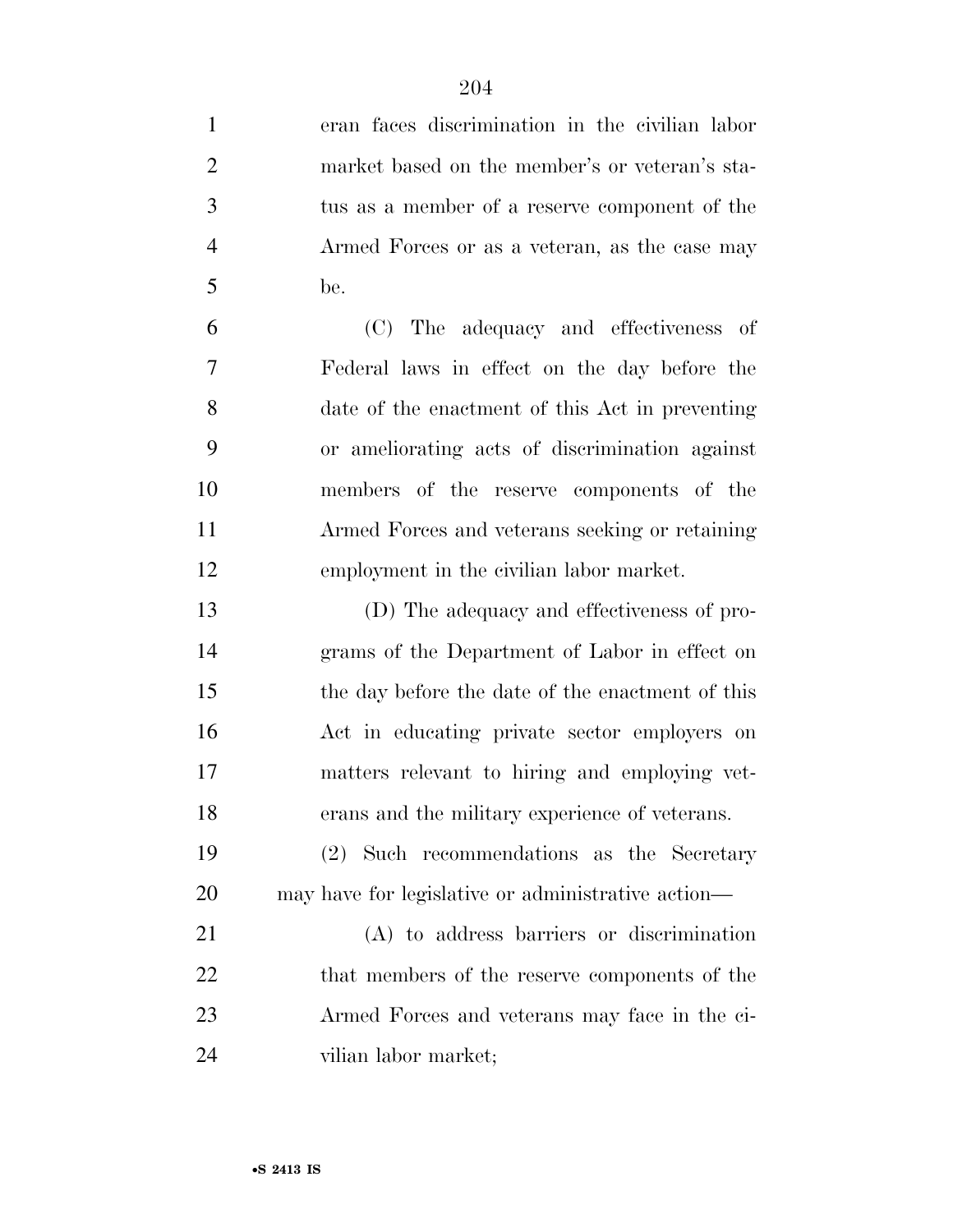| $\mathbf{1}$   | (B) to improve education and outreach for                 |
|----------------|-----------------------------------------------------------|
| $\overline{2}$ | employers in the civilian labor market on issues          |
| 3              | regarding hiring and employing such members               |
| $\overline{4}$ | and veterans; and                                         |
| 5              | (C) to assist employers in the civilian labor             |
| 6              | market in matching the military experience of             |
| 7              | such members and veterans with the needs of               |
| 8              | such employers.                                           |
| 9              | (3) Such other matters as the Secretary con-              |
| 10             | siders appropriate.                                       |
| 11             | (c) APPROPRIATE COMMITTEES OF CONGRESS.-In                |
| 12             | this section, the term "appropriate committees of Con-    |
| 13             | gress" means—                                             |
| 14             | (1) the Committee on Veterans' Affairs and the            |
| 15             | Committee on Health, Education, Labor, and Pen-           |
| 16             | sions of the Senate; and                                  |
| 17             | (2) the Committee on Veterans' Affairs and the            |
| 18             | Committee on Education and the Workforce of the           |
| 19             | House of Representatives.                                 |
| 20             | (d) EFFECTIVE DATE.—This section shall take effect        |
| 21             | on the date that is one year after the date of the enact- |
| 22             | ment of this Act.                                         |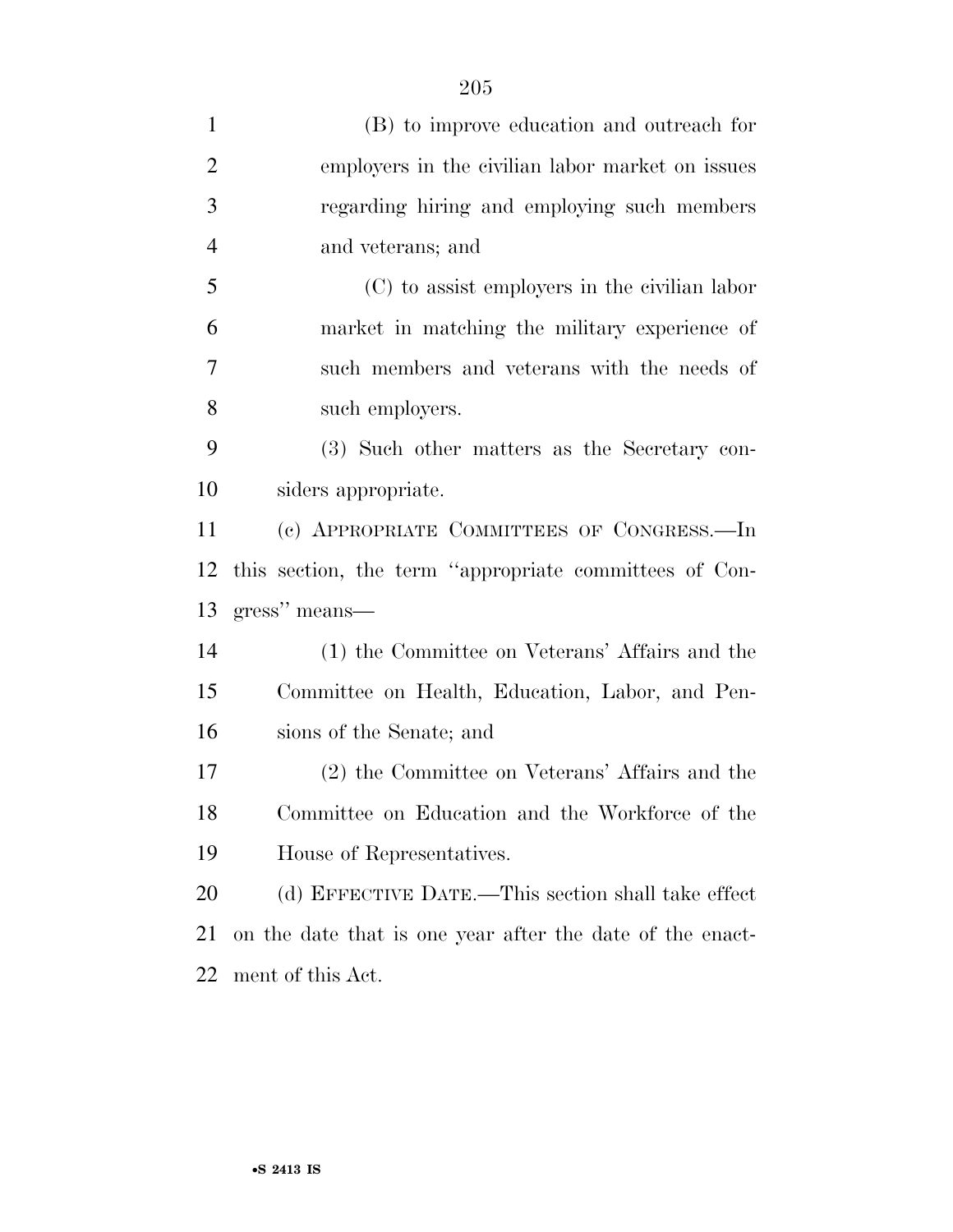# **Subtitle C—Improving Employ- ment and Reemployment Rights of Members of the Uniformed Services SEC. 421. SUSPENSION, TERMINATION, OR DEBARMENT OF**

 **CONTRACTORS FOR REPEATED VIOLATIONS OF EMPLOYMENT OR REEMPLOYMENT RIGHTS OF MEMBERS OF UNIFORMED SERV-ICES.** 

 (a) IN GENERAL.—Subchapter III of chapter 43 is amended by adding at the end the following new section: **''§ 4328. Suspension, termination, or debarment of contractors** 

 ''(a) GROUNDS FOR SUSPENSION, TERMINATION, OR DEBARMENT.—Payment under a contract awarded by a Federal executive agency may be suspended and the con- tract may be terminated, and the contractor who made the contract with the agency may be suspended or debarred in accordance with the requirements of this sec- tion, if the head of the agency determines that the con- tractor as an employer has repeatedly been convicted of failing or refusing to comply with one or more provisions of this chapter.

 ''(b) EFFECT OF DEBARMENT.—A contractor debarred by a final decision under this section is ineligible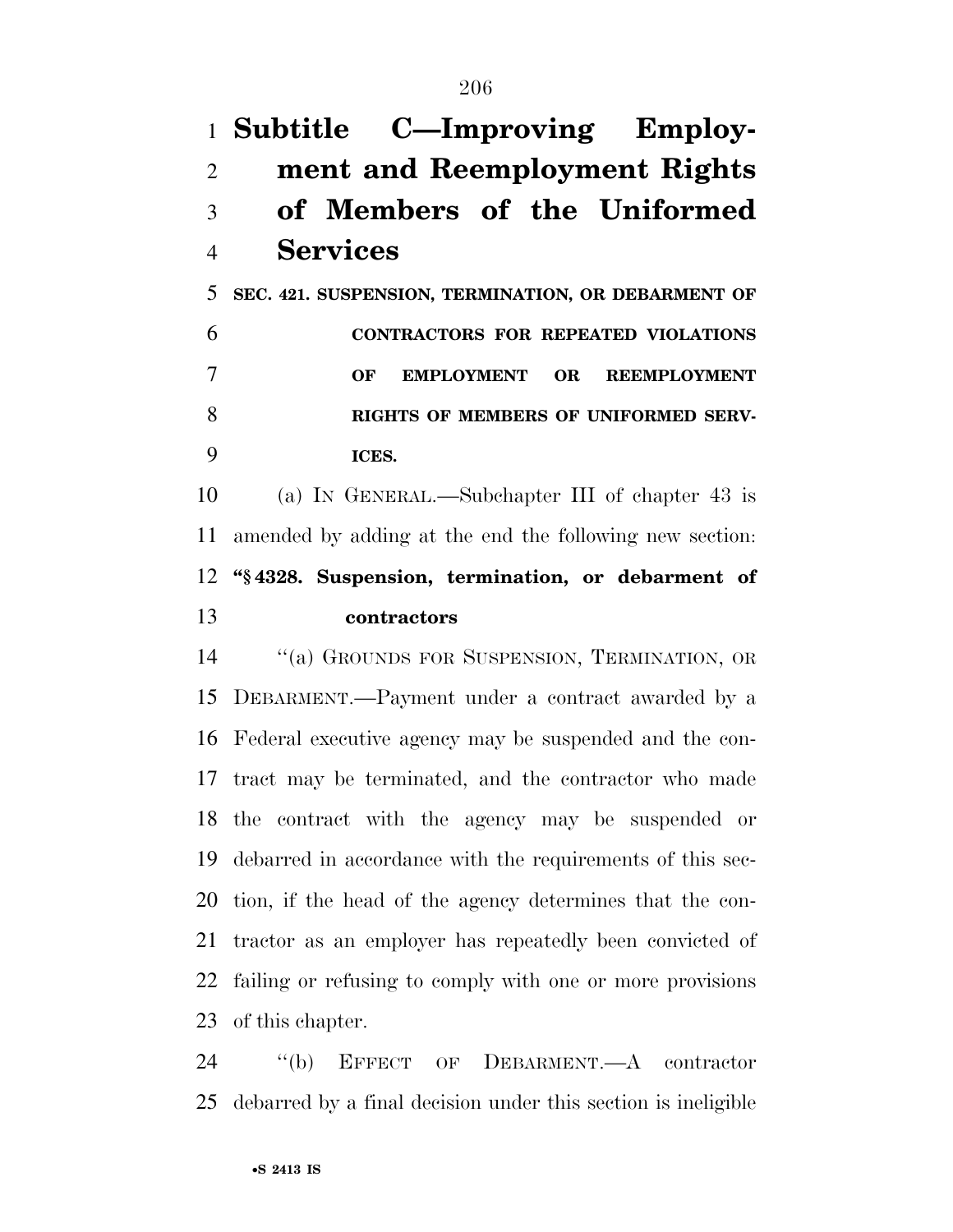for award of a contract by a Federal executive agency, and for participation in a future procurement by a Federal executive agency, for a period specified in the decision, not to exceed 5 years.''.

 (b) CLERICAL AMENDMENT.—The table of sections at the beginning of chapter 43 is amended by inserting after the item relating to section 4327 the following new item:

''4328. Suspension, termination, or debarment of contractor.''.

 (c) REGULATIONS.—Not later than 180 days after the date of the enactment of this Act, the Federal Acquisi- tion Regulatory Council shall amend the Federal Acquisi- tion Regulation to carry out section 4328 of title 38, United States Code, as added by subsection (a).

 (d) EFFECTIVE DATE.—Section 4328 of title 38, United States Code, as added by subsection (a), shall apply with respect to failures and refusals to comply with provisions of chapter 43 of title 38, United States Code, occurring on or after the date of the enactment of this Act.

 (e) ANNUAL REPORT.—Section 4332(a) is amend-ed—

 (1) by redesignating paragraph (10) as para-23 graph  $(11)$ ; and

 (2) by inserting after paragraph (9) the fol-lowing new paragraph (10):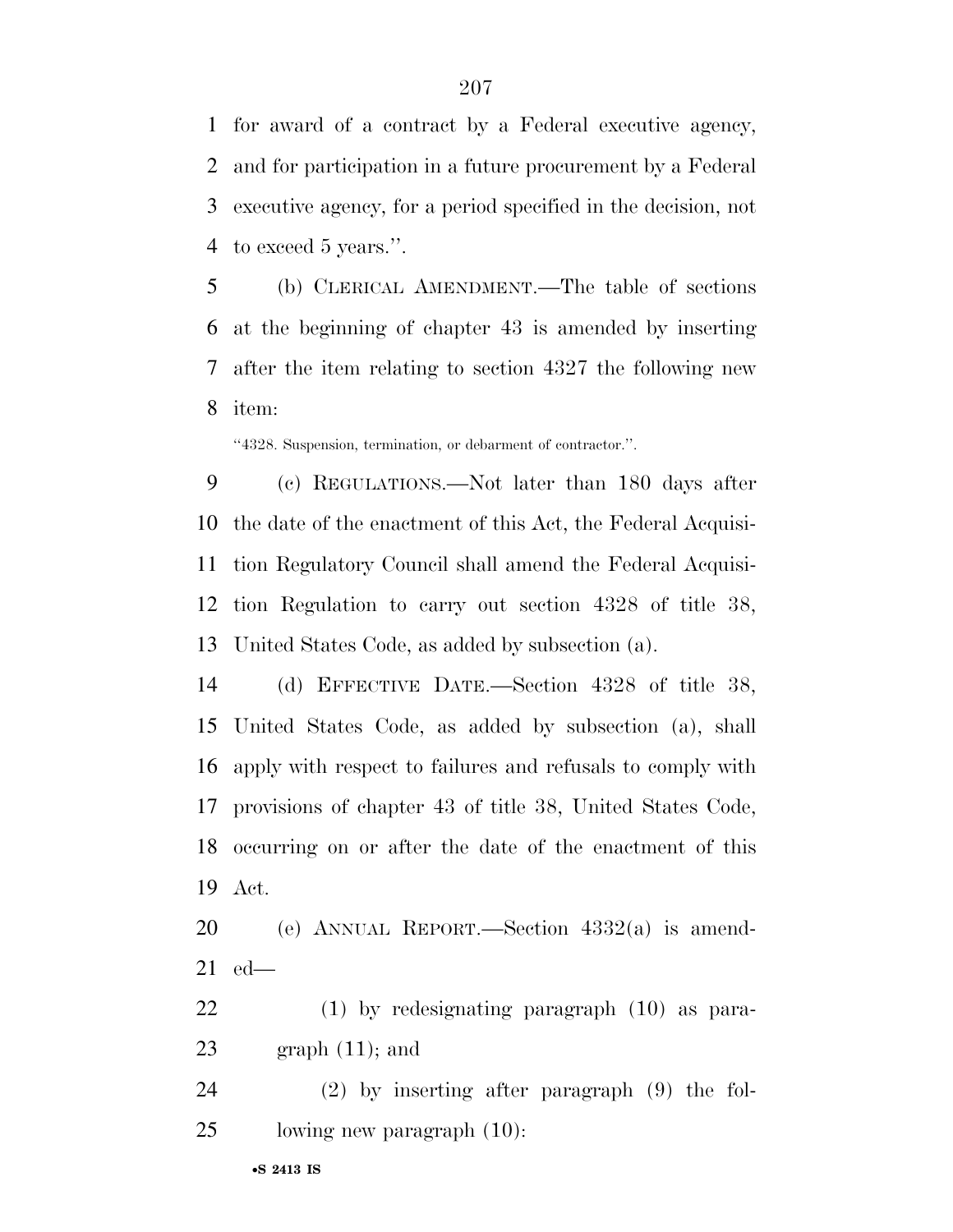| $\mathbf{1}$   | $\lq(10)$ The number of suspensions, terminations,    |
|----------------|-------------------------------------------------------|
| $\overline{2}$ | and debarments under section 4328 of this title,      |
| 3              | disaggregated by the agency or department imposing    |
| $\overline{4}$ | the suspension or debarment.".                        |
| 5              | <b>Subtitle D-Small Business Matters</b>              |
| 6              | SEC. 431. EXPANSION OF CONTRACTING GOALS AND PREF-    |
| 7              | <b>ERENCES OF DEPARTMENT OF VETERANS AF-</b>          |
| 8              | FAIRS TO INCLUDE CONDITIONALLY OWNED                  |
| 9              | SMALL BUSINESS CONCERNS 100 PERCENT                   |
| 10             | <b>OWNED BY VETERANS.</b>                             |
| 11             | Section $8127(1)$ is amended—                         |
| 12             | $(1)$ in paragraph $(2)$ , by inserting "uncondition- |
| 13             | ally" before "owned by" each place it appears; and    |
| 14             | $(2)$ by adding at the end the following new          |
| 15             | paragraph:                                            |
| 16             | $\lq(3)$ The term 'unconditionally owned' includes,   |
| 17             | with respect to ownership of a small business con-    |
| 18             | cern, conditional ownership of such small business    |
| 19             | concern if such business concern is 100 percent       |
| 20             | owned by one or more veterans.".                      |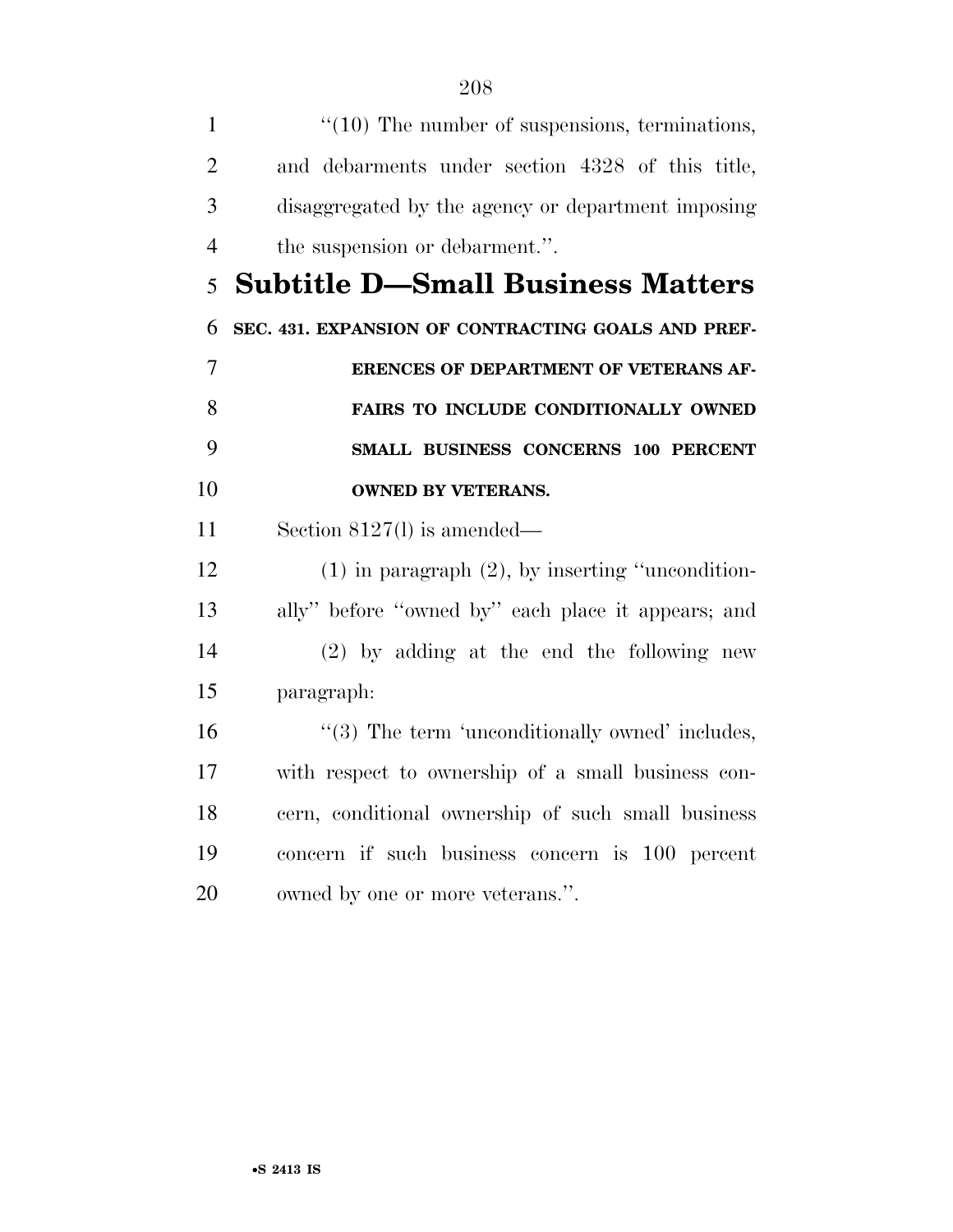| 1              | SEC. 432. MODIFICATION OF TREATMENT UNDER CON-           |
|----------------|----------------------------------------------------------|
| $\overline{2}$ | TRACTING GOALS AND PREFERENCES OF DE-                    |
| 3              | PARTMENT OF VETERANS AFFAIRS<br><b>FOR</b>               |
| $\overline{4}$ | SMALL BUSINESSES OWNED BY VETERANS OF                    |
| 5              | SMALL BUSINESSES AFTER DEATH OF DIS-                     |
| 6              | <b>ABLED VETERAN OWNERS.</b>                             |
| 7              | (a) IN GENERAL.—Section $8127(h)$ is amended—            |
| 8              | $(1)$ in paragraph $(3)$ , by striking "rated as"        |
| 9              | and all that follows through "disability." and insert-   |
| 10             | ing a period; and                                        |
| 11             | $(2)$ in paragraph $(2)$ , by amending subpara-          |
| 12             | $graph (C)$ to read as follows:                          |
| 13             | $\lq\lq$ (C) The date that —                             |
| 14             | "(i) in the case of a surviving spouse of a              |
| 15             | veteran with a service-connected disability rated        |
| 16             | as 100 percent disabling or who dies as a result         |
| 17             | of a service-connected disability, is 10 years           |
| 18             | after the date of the veteran's death; or                |
| 19             | "(ii) in the case of a surviving spouse of a             |
| 20             | veteran with a service-connected disability rated        |
| 21             | as less than 100 percent disabling who does not          |
| 22             | die as a result of a service-connected disability,       |
| 23             | is three years after the date of the veteran's           |
| 24             | death.".                                                 |
| 25             | (b) EFFECTIVE DATE.—The amendments made by               |
| 26             | subsection (a) shall take effect on the date that is 180 |
|                |                                                          |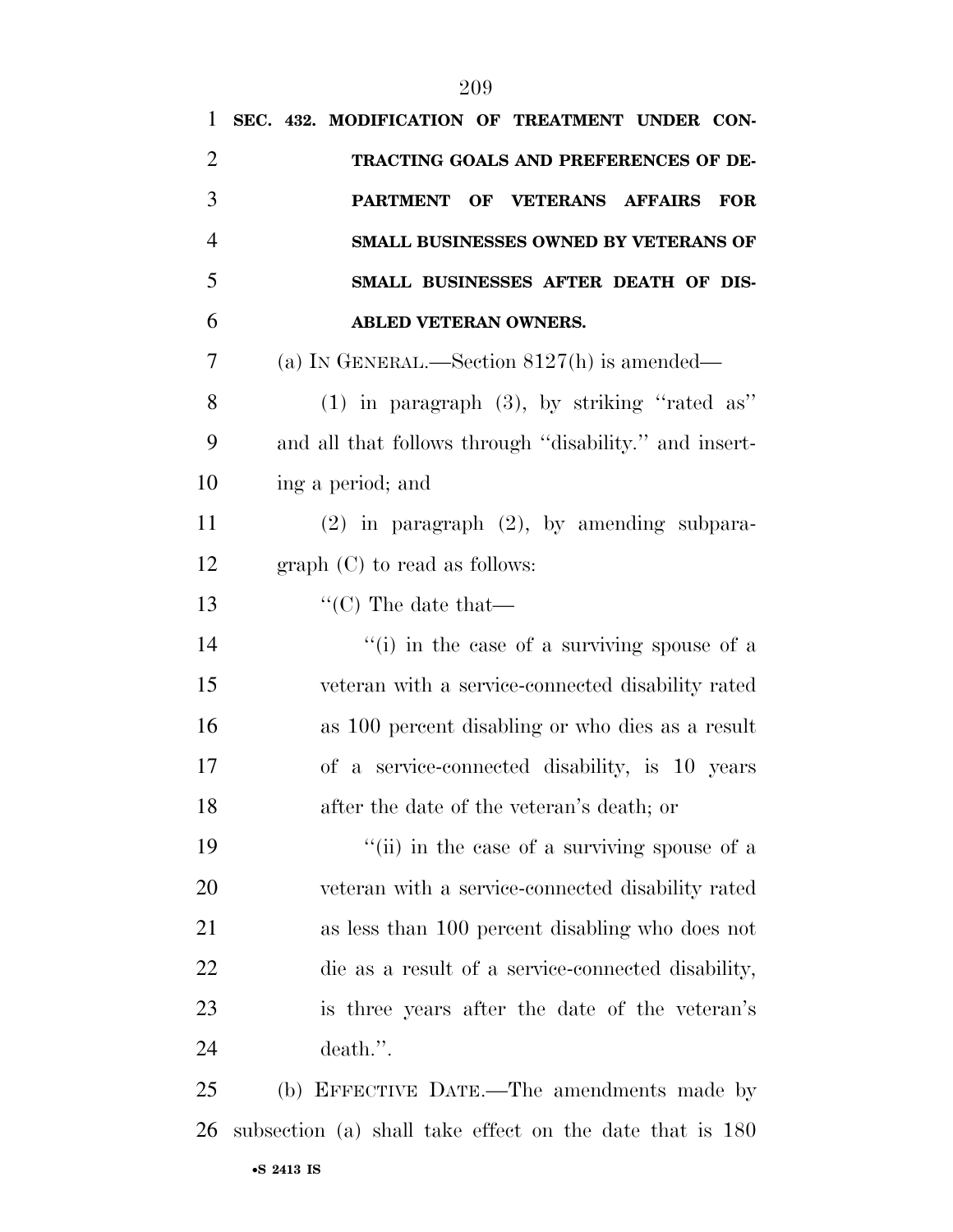days after the date of the enactment of this Act and shall apply with respect to applications received pursuant to section 8127(f)(2) of title 38, United States Code, that are verified on or after such date.

 **SEC. 433. TREATMENT OF BUSINESSES AFTER DEATHS OF SERVICEMEMBER-OWNERS FOR PURPOSES OF DEPARTMENT OF VETERANS AFFAIRS CONTRACTING GOALS AND PREFERENCES.** 

(a) IN GENERAL.—Section 8127 is amended—

 (1) by redesignating subsections (i) through (l) as subsections (j) through (m), respectively; and

 (2) by inserting after subsection (h) the fol-lowing new subsection (i):

14 "(i) TREATMENT OF BUSINESSES AFTER DEATH OF SERVICEMEMBER-OWNER.—(1) If a member of the Armed Forces owns at least 51 percent of a small business con- cern and such member is killed in line of duty in the active military, naval, or air service, the surviving spouse or de- pendent child of such member who acquires such owner- ship rights in such small business concern shall, for the period described in paragraph (2), be treated as if the sur- viving spouse or dependent child were a veteran with a service-connected disability for purposes of determining the status of the small business concern as a small busi-ness concern owned and controlled by veterans for pur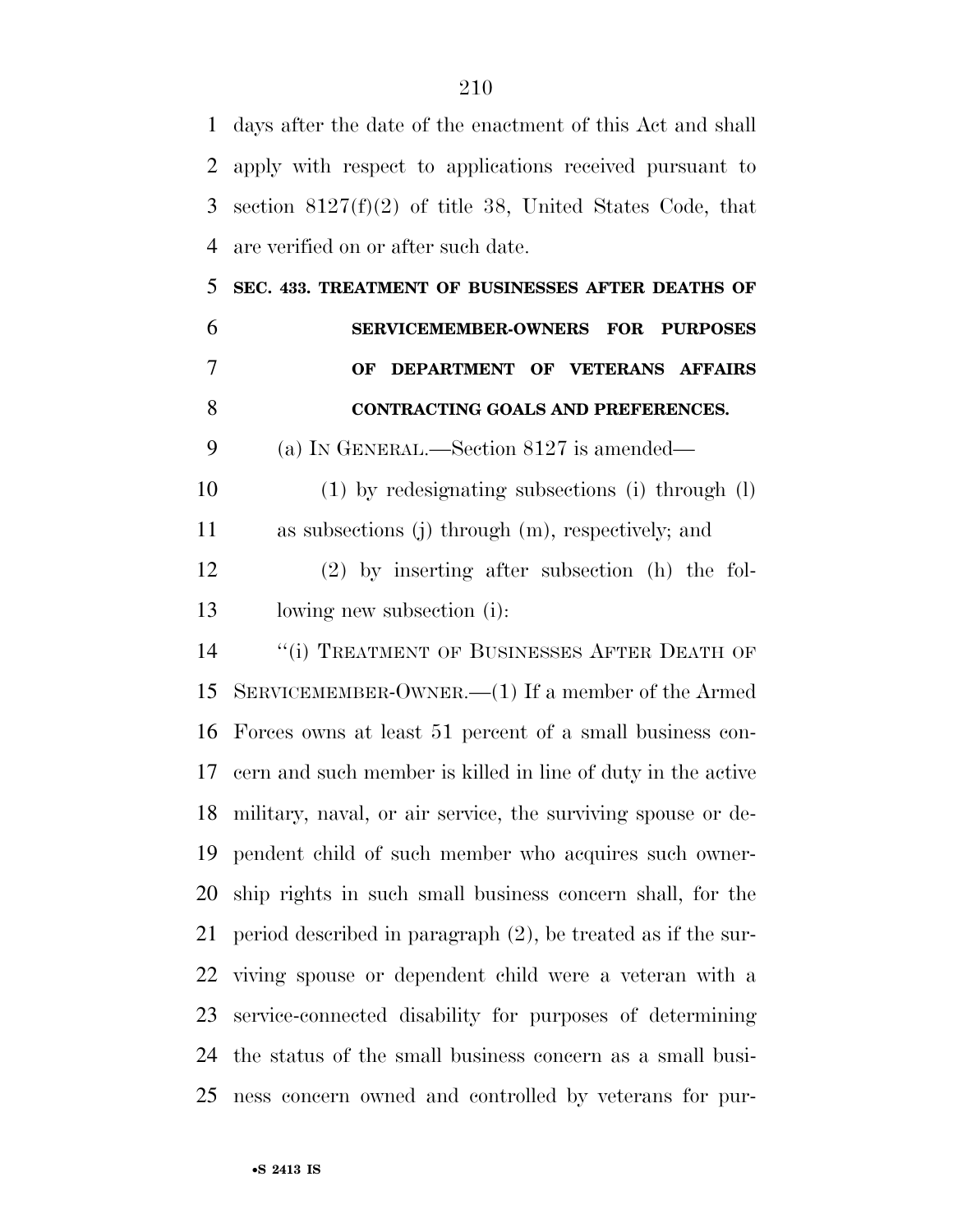poses of contracting goals and preferences under this sec-

| 3  | "(2) The period referred to in paragraph $(1)$ is the   |
|----|---------------------------------------------------------|
| 4  | period beginning on the date on which the member of the |
| 5  | Armed Forces dies and ending on the date as follows:    |
| 6  | "(A) In the case of a surviving spouse, the ear-        |
| 7  | liest of the following dates:                           |
| 8  | "(i) The date on which the surviving                    |
| 9  | spouse remarries.                                       |
| 10 | "(ii) The date on which the surviving                   |
| 11 | spouse relinquishes an ownership interest in the        |
| 12 | small business concern and no longer owns at            |
| 13 | least 51 percent of such small business concern.        |
| 14 | "(iii) The date that is ten years after the             |
| 15 | date of the member's death.                             |
| 16 | $\lq\lq (B)$ In the case of a dependent child, the ear- |
| 17 | liest of the following dates:                           |
| 18 | "(i) The date on which the surviving de-                |
| 19 | pendent child relinquishes an ownership interest        |
| 20 | in the small business concern and no longer             |
| 21 | owns at least 51 percent of such small business         |
| 22 | concern.                                                |
| 23 | "(ii) The date that is ten years after the              |
| 24 | date of the member's death.".                           |
|    |                                                         |

tion.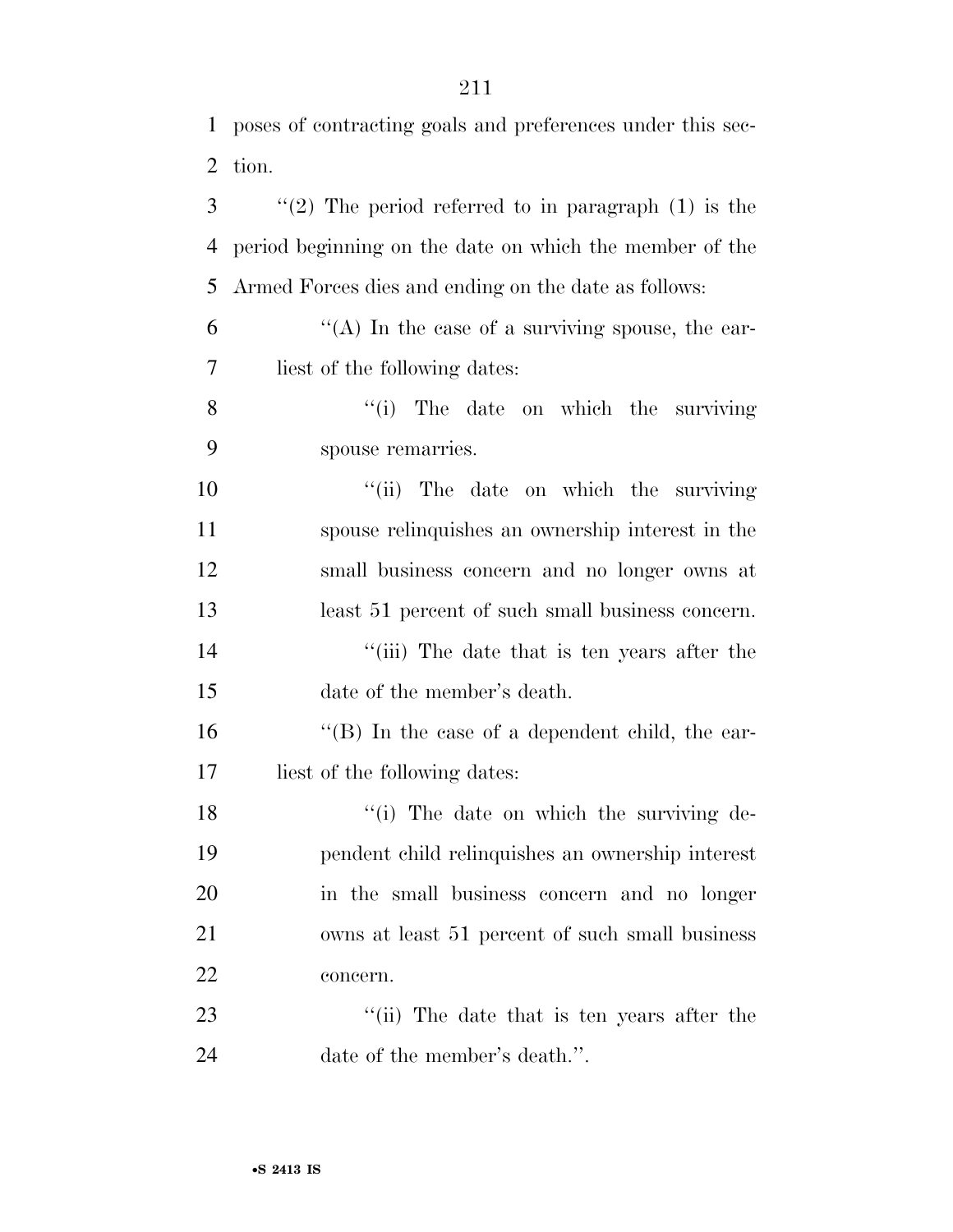(b) EFFECTIVE DATE.—Subsection (i) of section 8127 of title 38, United States Code, as added by sub- section (a), shall take effect on the date of the enactment of this Act and shall apply with respect to the deaths of members of the Armed Forces occurring on or after such date.

 **SEC. 434. SPECIAL RULE FOR TREATMENT UNDER CON- TRACTING GOALS AND PREFERENCES OF DE- PARTMENT OF VETERANS AFFAIRS OF SMALL BUSINESS CONCERNS LICENSED IN COMMU-NITY PROPERTY STATES.** 

 Section 8127, as amended by section 433 of this Act, is further amended by adding at the end the following new subsection:

 ''(n) SPECIAL RULE FOR COMMUNITY PROPERTY STATES.—Whenever the Secretary assesses, for purposes of this section, the degree of ownership by an individual of a small business concern licensed in a community prop- erty State, the Secretary shall also assess what that degree of ownership would be if such small business concern had been licensed in a State other than a community property State. If the Secretary determines that such individual would have had a greater degree of ownership of the small business concern had such small business concern been li-censed in a State other than a community property State,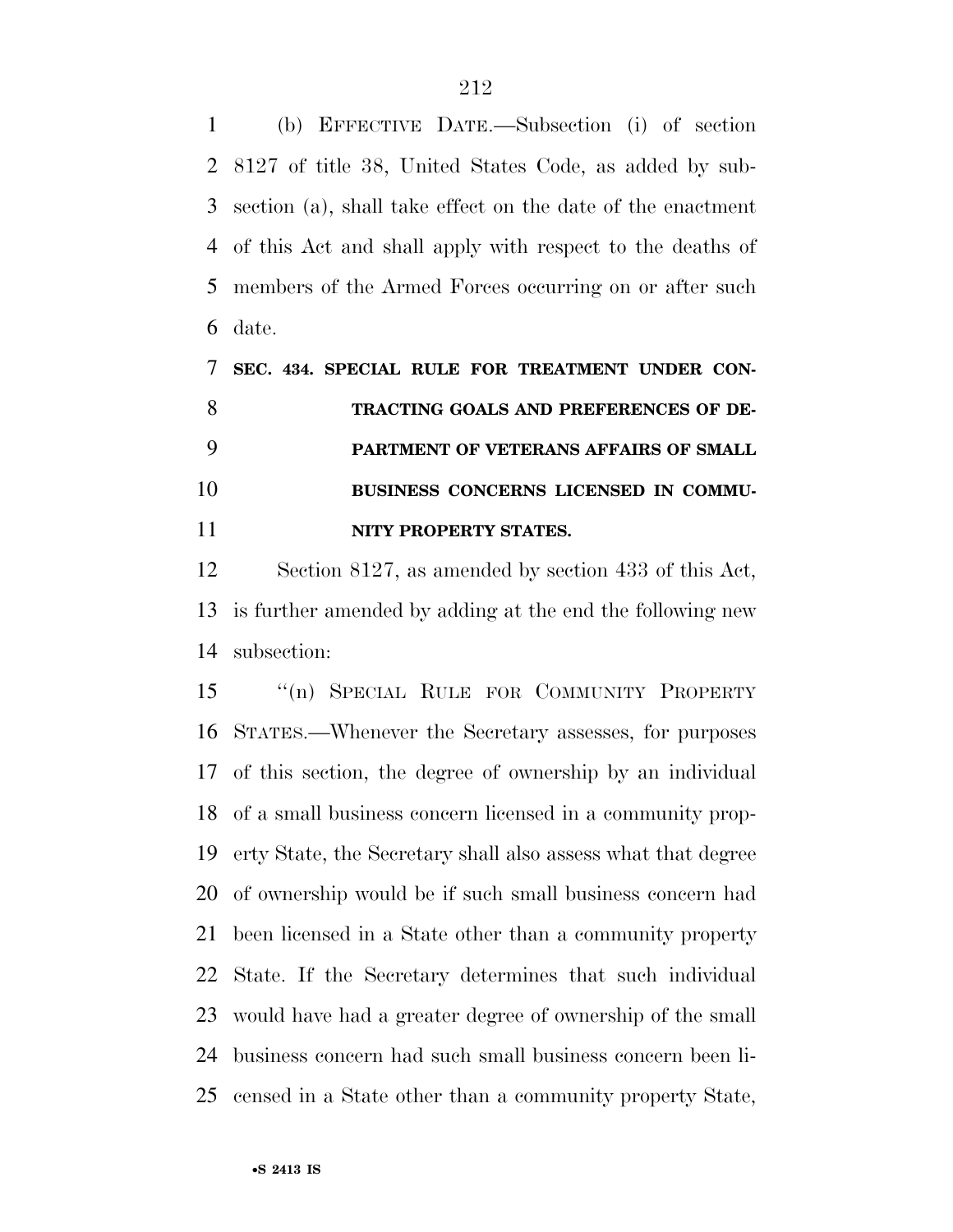the Secretary shall treat, for purposes of this section, such small business concern as if it had been licensed in a State other than a community property State.''.

## **SEC. 435. REPORT ON ASSISTANCE FOR VETERANS IN OB- TAINING TRAINING ON PURCHASING AND OP-ERATING A FRANCHISE.**

 (a) REPORT REQUIRED.—Not later than one year after the effective date specified in subsection (c), the Sec- retary of Labor shall, in consultation with the Secretary of Veterans Affairs, the Administrator of the Small Busi- ness Administration, and other appropriate entities, sub- mit to Congress a report on the assistance available to veterans to obtain training necessary to purchase and op-erate a franchise.

 (b) ELEMENTS.—The report required by subsection (a) shall include the following:

 (1) A description of the assistance available for veterans through the Department of Labor, the De- partment of Veterans Affairs, the Small Business Administration, or any other agency of the Federal Government in order to obtain training necessary to purchase or operate a franchise.

 (2) Information on the number of veterans who have sought and obtained the training described in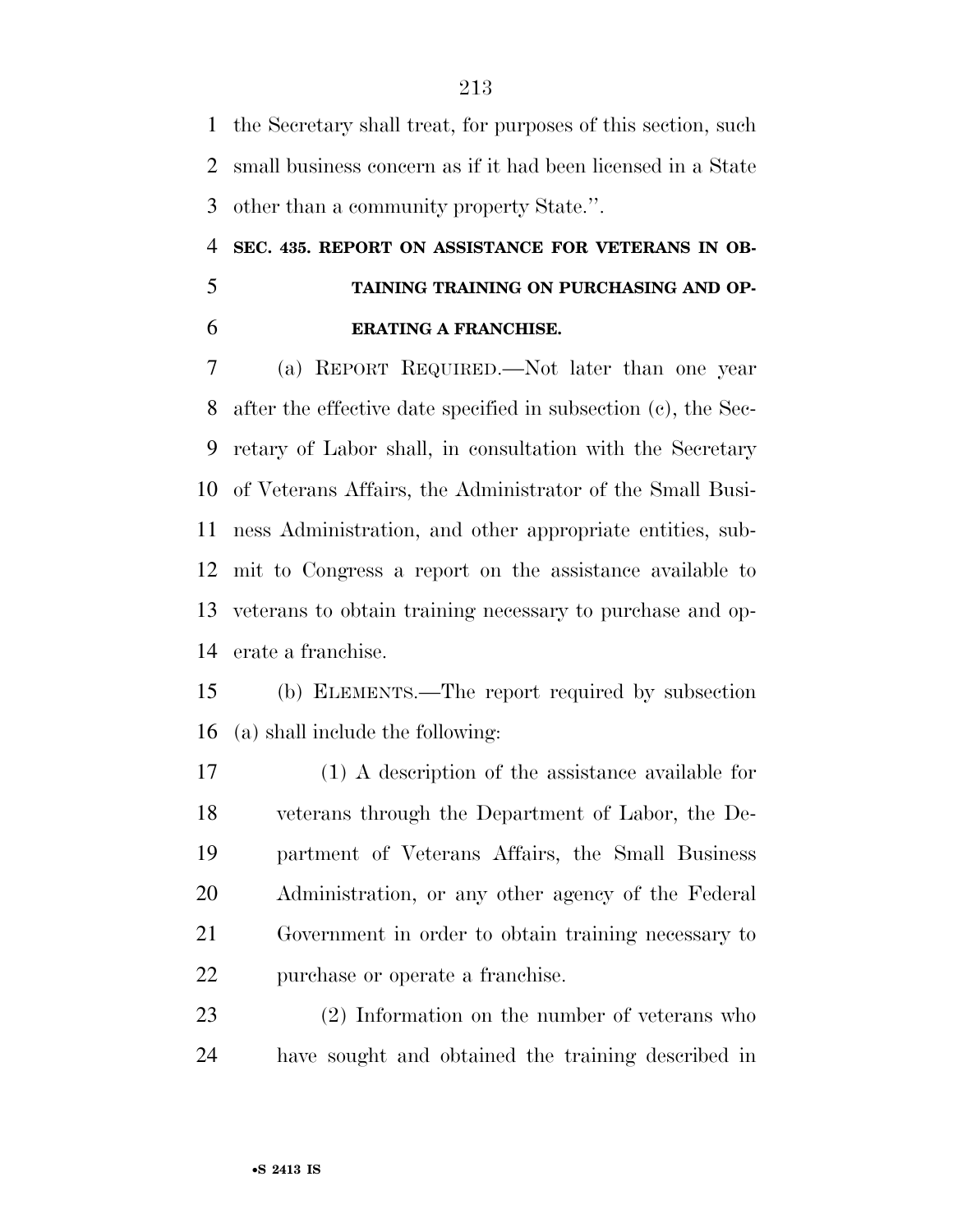paragraph (1) during the five calendar years pre-ceding the report.

 (3) A description of any barriers encountered by veterans in obtaining the training described in paragraph (1).

 (c) EFFECTIVE DATE.—This section shall take effect on the date that is one year after the date of the enact-ment of this Act.

# **TITLE V—ACCOUNTABILITY AND ADMINISTRATIVE IMPROVE-MENTS**

 **SEC. 501. ADMINISTRATION OF VETERANS INTEGRATED SERVICE NETWORKS.** 

(a) VETERANS INTEGRATED SERVICE NETWORKS.—

 (1) IN GENERAL.—Subchapter I of chapter 73 is amended by adding at the end the following new section:

#### **''§ 7310. Veterans Integrated Service Networks**

 ''(a) ORGANIZATION.—(1) The Secretary shall orga- nize the Veterans Health Administration in geographically defined Veterans Integrated Service Networks.

22 ''(2) Each Veterans Integrated Service Network shall be organized in consideration of the following:

24 ''(A) The size of the veteran population of the region of the network.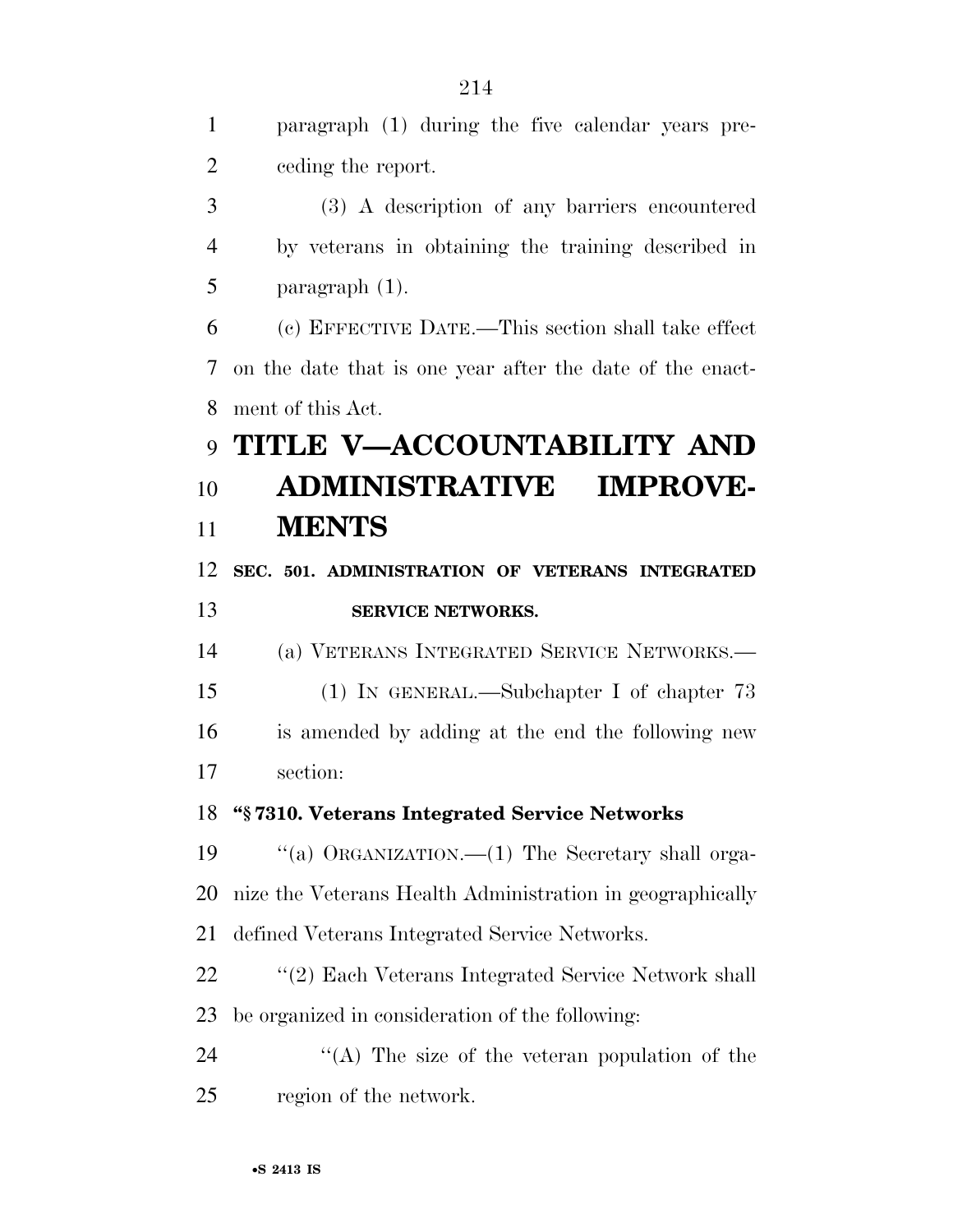| $\mathbf{1}$   | "(B) The complexity of the medical needs of                |
|----------------|------------------------------------------------------------|
| $\overline{2}$ | the veterans in such region.                               |
| 3              | $\lq\lq$ Patient referral patterns.                        |
| $\overline{4}$ | "(D) The availability of a full continuum of               |
| 5              | health care services.                                      |
| 6              | " $(E)$ The ability of the Department to furnish           |
| $\overline{7}$ | health care efficiently.                                   |
| 8              | $\lq\lq(F)$ Partnerships with non-Department health        |
| 9              | care entities.                                             |
| 10             | "(b) STAFFING MODEL.— $(1)$ The Secretary shall es-        |
| 11             | tablish a staffing model for each Veterans Integrated      |
| 12             | Service Network that—                                      |
| 13             | $\lq\lq$ is appropriate for the mission and respon-        |
| 14             | sibilities of the Veterans Integrated Service Net-         |
| 15             | work; and                                                  |
| 16             | $\cdot$ (B) accounts for the specific health care needs    |
| 17             | of differing populations in the Veterans Integrated        |
| 18             | Service Network.                                           |
| 19             | $\lq(2)$ The Secretary shall ensure that each Veterans     |
| 20             | Integrated Service Network complies with the staffing      |
| 21             | model established by the Secretary under paragraph (1)     |
| 22             | for such Veterans Integrated Service Network.              |
| 23             | "(c) INTEGRATED HEALTH CARE SYSTEM.-The                    |
| 24             | Secretary shall ensure that each Veterans Integrated Serv- |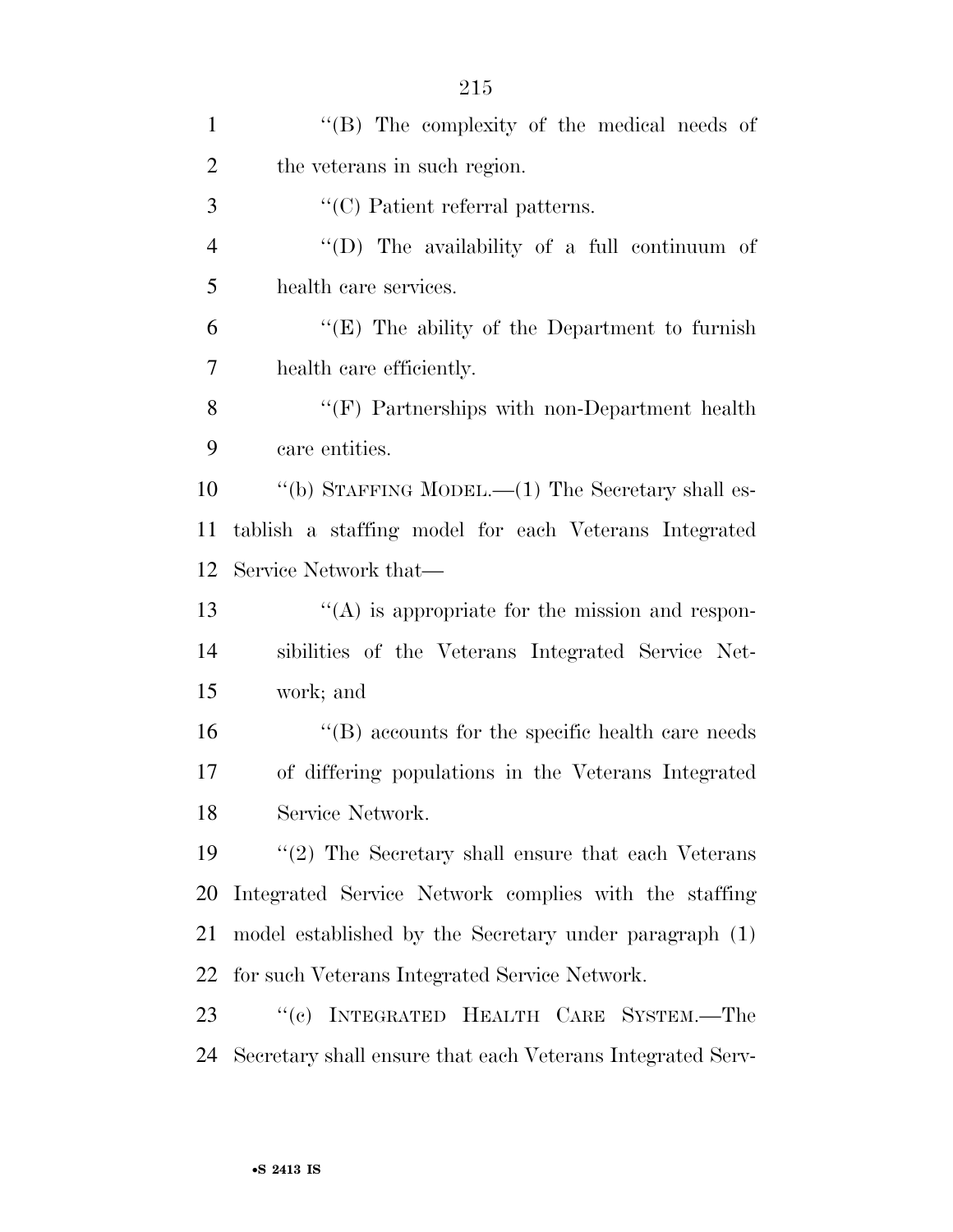ice Network maintains a regional integrated healthcare

|   | 2 system by—                                          |
|---|-------------------------------------------------------|
| 3 | $\lq(1)$ implementing alliances with such other       |
| 4 | governmental, public, and private health care organi- |
| 5 | zations and practitioners as the Secretary considers  |
| 6 | appropriate to meet the needs of veterans in the      |
| 7 | Network;                                              |
| 8 | $\lq(2)$ providing oversight and management of,       |

 and taking responsibility for, a regional budget for the activities of the Veterans Health Administration 11 in the geographic area of the Network that is—

12 ''(A) aligned with the budget guidelines of the Department and the Veterans Health Ad-ministration;

 ''(B) balanced at the end of each fiscal year; and

 $C(C)$  sufficient to provide high-quality health care to veterans within the region and to meet any unique needs of the veterans of the region;

21 ''(3) using national metrics to develop systems to provide effective, efficient, and safe delivery of health care; and

24  $\frac{4}{4}$  ensuring high-quality clinical programs and services are rendered in and through—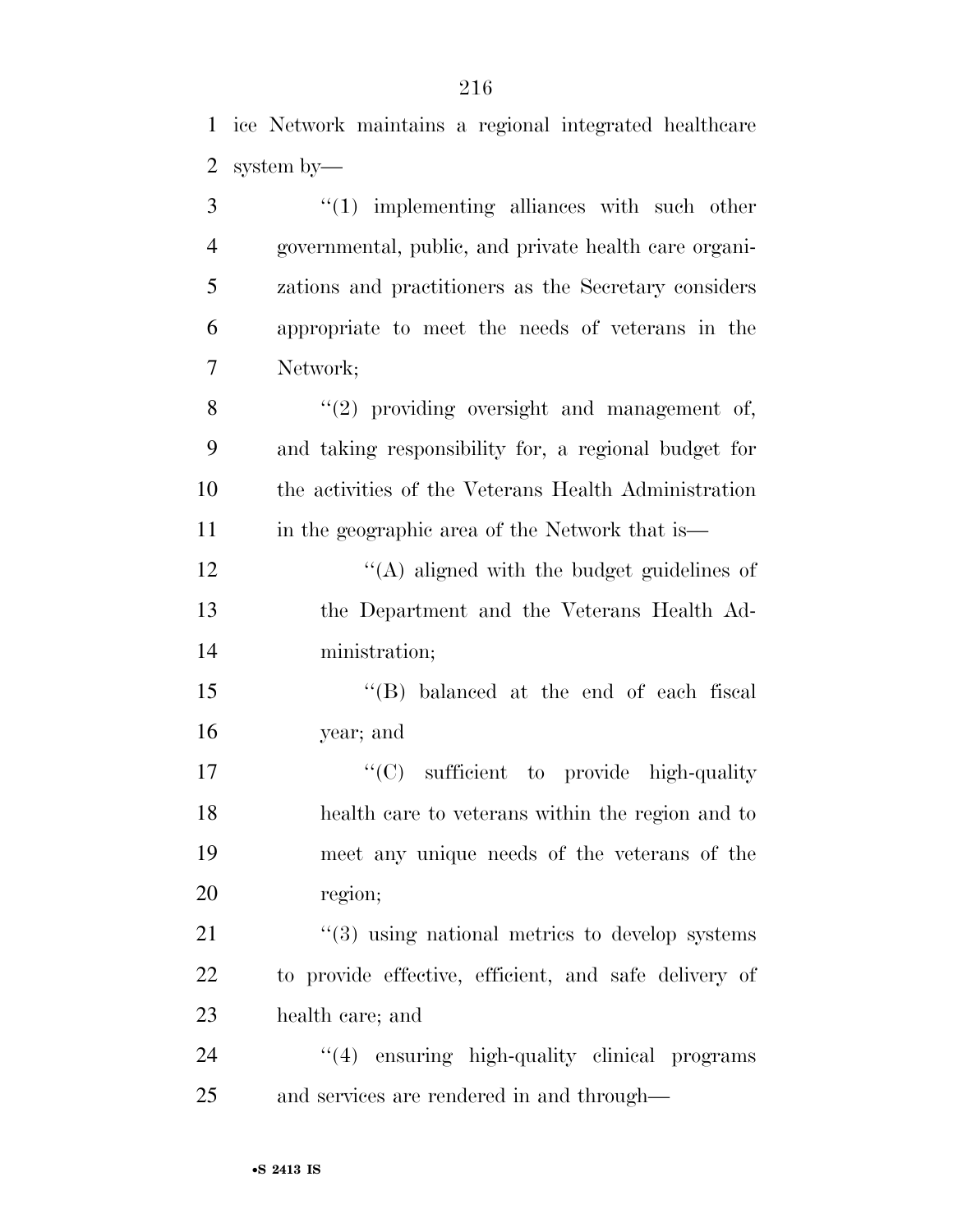| $\mathbf{1}$   | $\lq\lq$ the medical centers and outpatient                    |
|----------------|----------------------------------------------------------------|
| $\overline{2}$ | clinics of the Department that are located in                  |
| 3              | the Network; and                                               |
| $\overline{4}$ | "(B) other non-Department clinical or                          |
| 5              | health care delivery settings located in the Net-              |
| 6              | work.                                                          |
| 7              | "(d) REDUCTION IN DUPLICATE FUNCTIONS.—The                     |
| 8              | Secretary shall ensure that the Veterans Integrated Serv-      |
| 9              | ice Networks identify and reduce, whenever practicable,        |
| 10             | the duplication of functions in clinical, administrative, and  |
| 11             | operational processes and practices of the Veterans Health     |
| 12             | Administration.                                                |
| 13             | "(e) COLLABORATION AND COOPERATION.—The Sec-                   |
| 14             | retary shall ensure that each Veterans Integrated Service      |
| 15             | Network-                                                       |
| 16             | $\cdot\cdot\cdot(1)$ works to achieve maximum effectiveness in |
| 17             | patient care and safety, graduate medical education,           |
| 18             | and research; and                                              |
| 19             | $\cdot\cdot(2)$ assesses the consolidation or realignment      |
| 20             | of institutional functions, including capital asset,           |
| 21             | safety, and operational support functions, in collabo-         |
| 22             | ration and cooperation with other Veterans Inte-               |
| 23             | grated Service Networks and the following offices or           |
| 24             | entities within the geographical area of the Network:          |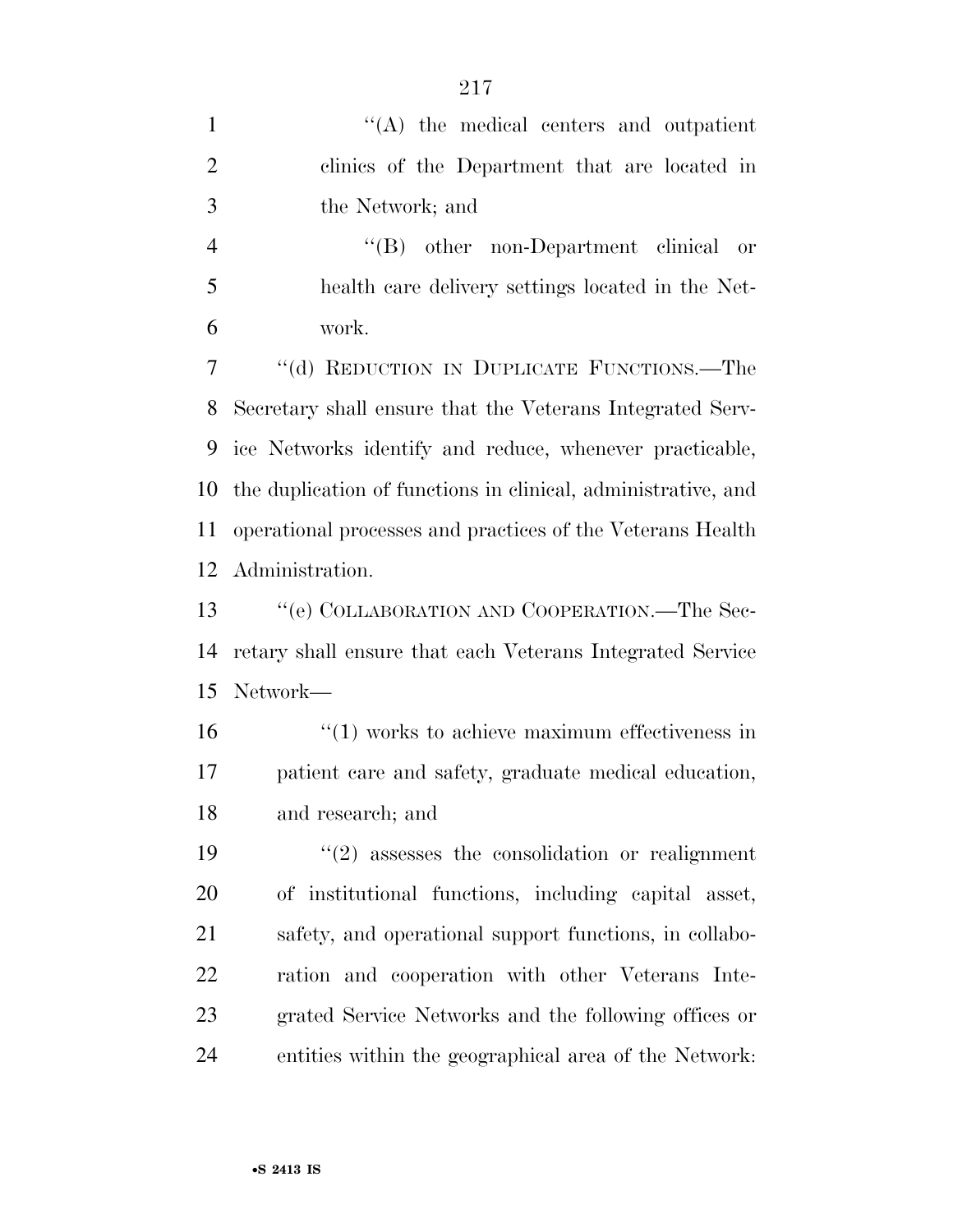| 1              | "(A) The offices of the Veterans Benefits            |
|----------------|------------------------------------------------------|
| $\overline{2}$ | Administration and the National Cemetery Ad-         |
| 3              | ministration.                                        |
| $\overline{4}$ | $\lq\lq$ (B) The offices, installations, and facili- |
| 5              | ties of the Department of Defense, including         |
| 6              | the offices, installations, and facilities of each   |
| 7              | branch of the Armed Forces and the reserve           |
| 8              | components of the Armed Forces.                      |
| 9              | $\lq\lq$ (C) The offices, installations, and facili- |
| 10             | ties of the Coast Guard.                             |
| 11             | "(D) Offices of State and local agencies             |
| 12             | that have a mission to provide assistance to vet-    |
| 13             | erans.                                               |
| 14             | $\lq\lq$ (E) Medical schools and other affiliates.   |
| 15             | "(F) Offices of Congress, offices of State           |
| 16             | and local elected officials, and other government    |
| 17             | offices.                                             |
| 18             | "(G) Federal, State, and local emergency             |
| 19             | preparedness organizations.                          |
| 20             | "(H) Community and nonprofit organiza-               |
| 21             | tions.                                               |
| 22             | "(I) Such other entities of the Federal              |
| 23             | Government as the Secretary considers appro-         |
| 24             | priate.                                              |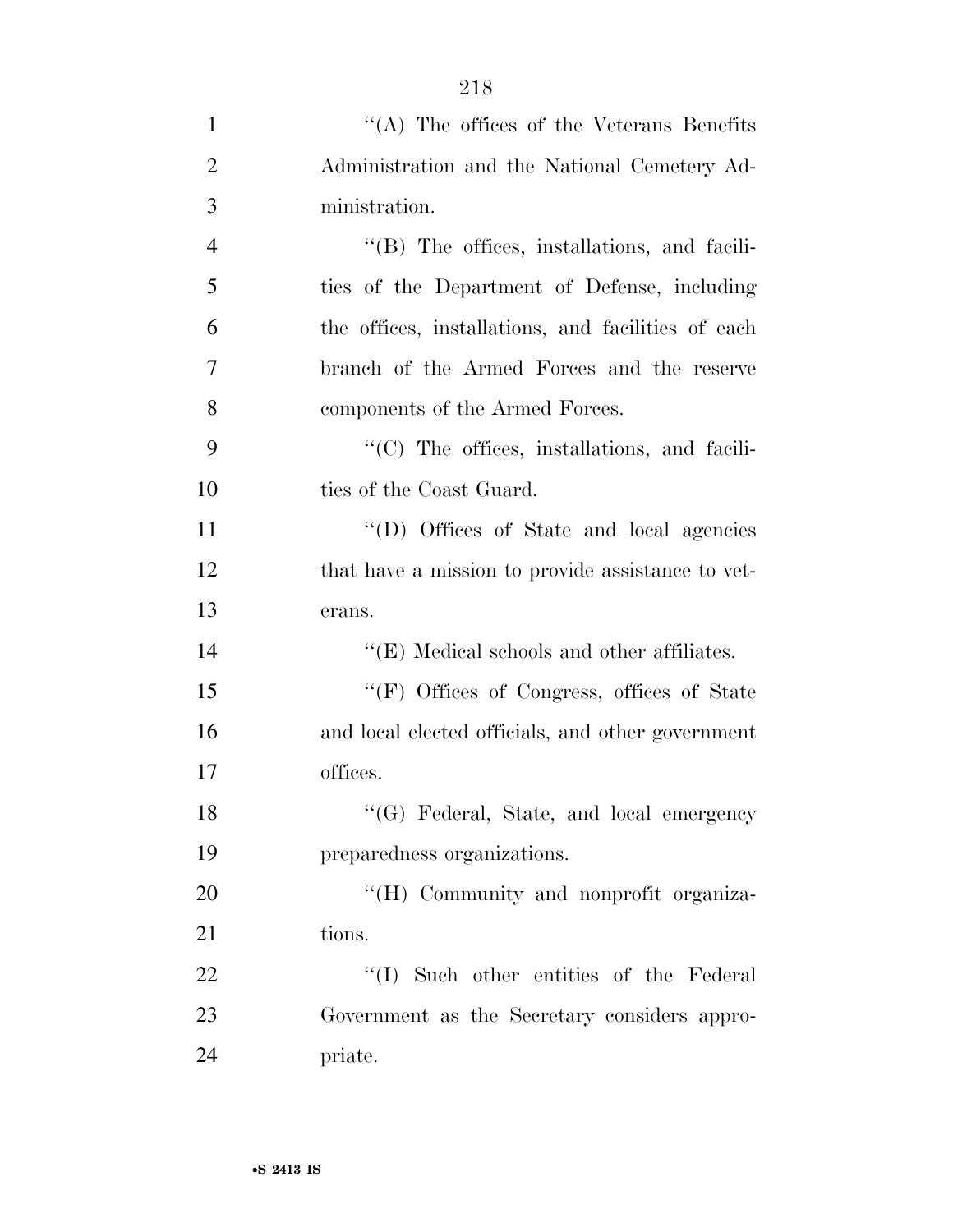''(f) HEADQUARTERS.—(1) The Secretary shall en- sure that each Veterans Integrated Service Network has only one headquarters office.

 $\langle$  (2) The location of a headquarters office for a Vet- erans Integrated Service Network shall be determined by the Secretary and co-located with a Department of Vet-erans Affairs medical center.

 "(3)(A) The Secretary may employ or contract for the services of such full time equivalent employees and contractors at the headquarters of each Veterans Inte- grated Service Network as the Secretary considers appro- priate in accordance with the staffing models established under subsection (b).

 ''(B) Not later than December 31 each year, the Sec- retary shall submit to the Committee on Veterans' Affairs of the Senate and the Committee on Veterans' Affairs of the House of Representatives a report on employment at the headquarters of Veterans Integrated Service Networks during the most recently completed fiscal year.

 ''(C) Each report submitted under subparagraph (B) shall include the following for the year covered by the re-port:

23  $\cdot$  (i) The number of individuals employed at each headquarters of a Veterans Integrated Service Network.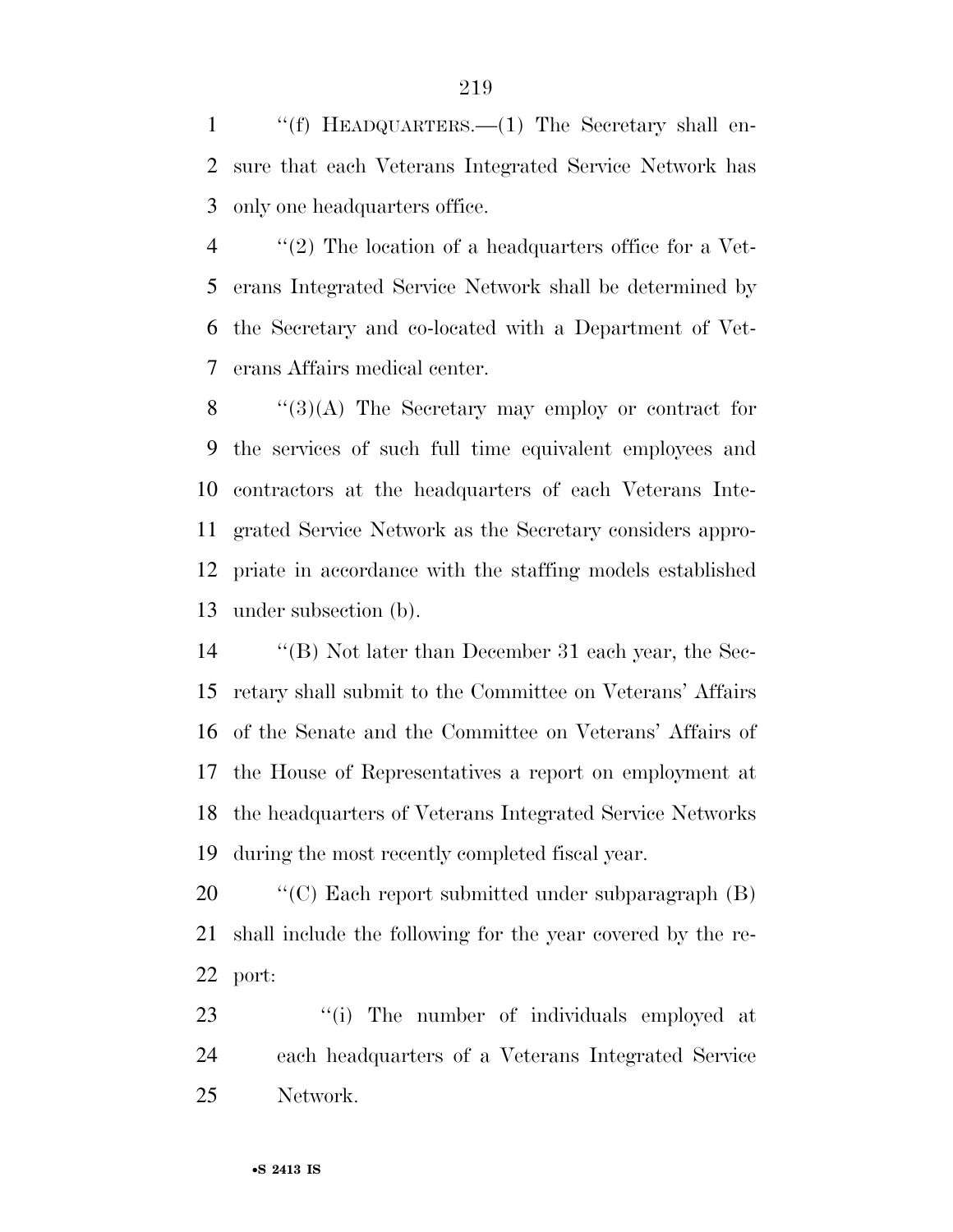| $\mathbf{1}$   | "(ii) The number of individuals employed by the            |
|----------------|------------------------------------------------------------|
| $\overline{2}$ | Veterans Health Administration in each Veterans            |
| 3              | Integrated Service Network who are not employed at         |
| $\overline{4}$ | the same location as the headquarters of the Net-          |
| 5              | work.                                                      |
| 6              | "(iii) The title for each position of employment           |
| 7              | at a headquarters of a Veterans Integrated Service         |
| 8              | Network.                                                   |
| 9              | "(iv) The title for each position of employment            |
| 10             | with the Veterans Health Administration in each            |
| 11             | Veterans Integrated Service Network that is not at         |
| 12             | the same location as the headquarters of the Net-          |
| 13             | work.                                                      |
| 14             | $``(v)$ An assessment of the impact on the budget          |
| 15             | of the Department by the employment of individuals         |
| 16             | at the headquarters of the Veterans Integrated Serv-       |
| 17             | ice Networks.                                              |
| 18             | "(g) TRIENNIAL STRUCTURE REVIEW, REASSESS-                 |
| 19             | MENT, AND REPORT.— $(1)$ Beginning three years after the   |
| 20             | date of the enactment of this section and not less fre-    |
| 21             | quently than once every three years thereafter, the Sec-   |
| 22             | retary shall conduct a review and assessment of the struc- |
| 23             | ture and operations of the Veterans Integrated Service     |
|                | 24 Networks in order to identify recommendations—          |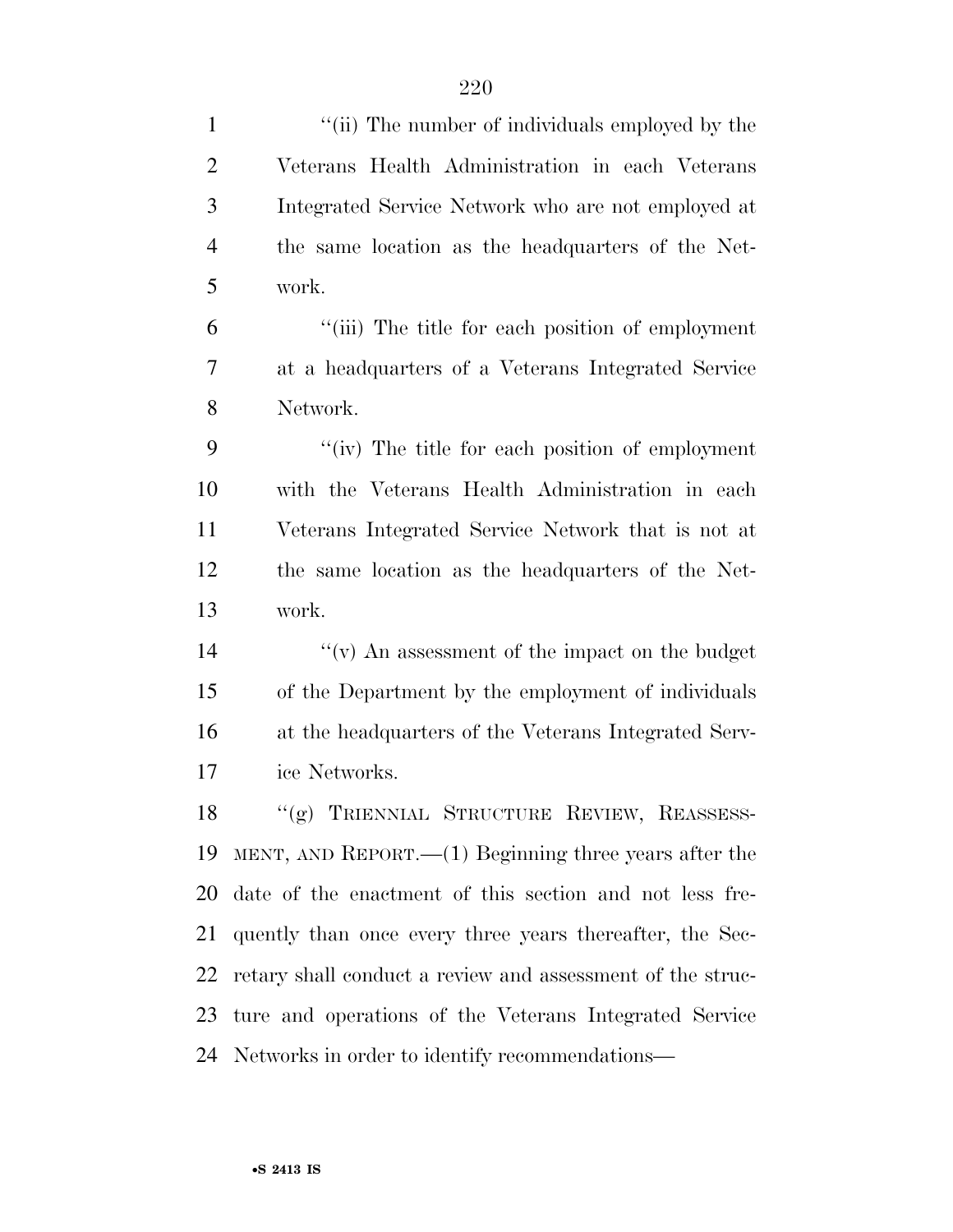$\langle (A)$  for streamlining and reducing costs associ- ated with the operation of each headquarters of a Veterans Integrated Service Network; and ''(B) for reducing costs of health care within the Veterans Health Administration. "(2) Not later than 180 days after conducting a re- view and assessment under paragraph (1), the Secretary shall submit to the Committee on Veterans' Affairs of the Senate and the Committee on Veterans' Affairs of the House of Representatives a report on such review and as-

 sessment, which shall include such recommendations for legislative or administrative action as the Secretary con- siders appropriate to improve the Veterans Integrated Service Networks.''.

 (2) CLERICAL AMENDMENT.—The table of sec- tions at the beginning of chapter 73 is amended by inserting after the item relating to section 7309 the following new item:

''7310. Veterans Integrated Service Networks.''.

(b) RELOCATION OF HEADQUARTERS.—

 (1) IN GENERAL.—In the case of a head- quarters office of a Veterans Integrated Service Net- work that on the day before the date of the enact- ment of this Act was in a location that was not co-located with a Department of Veterans Affairs med-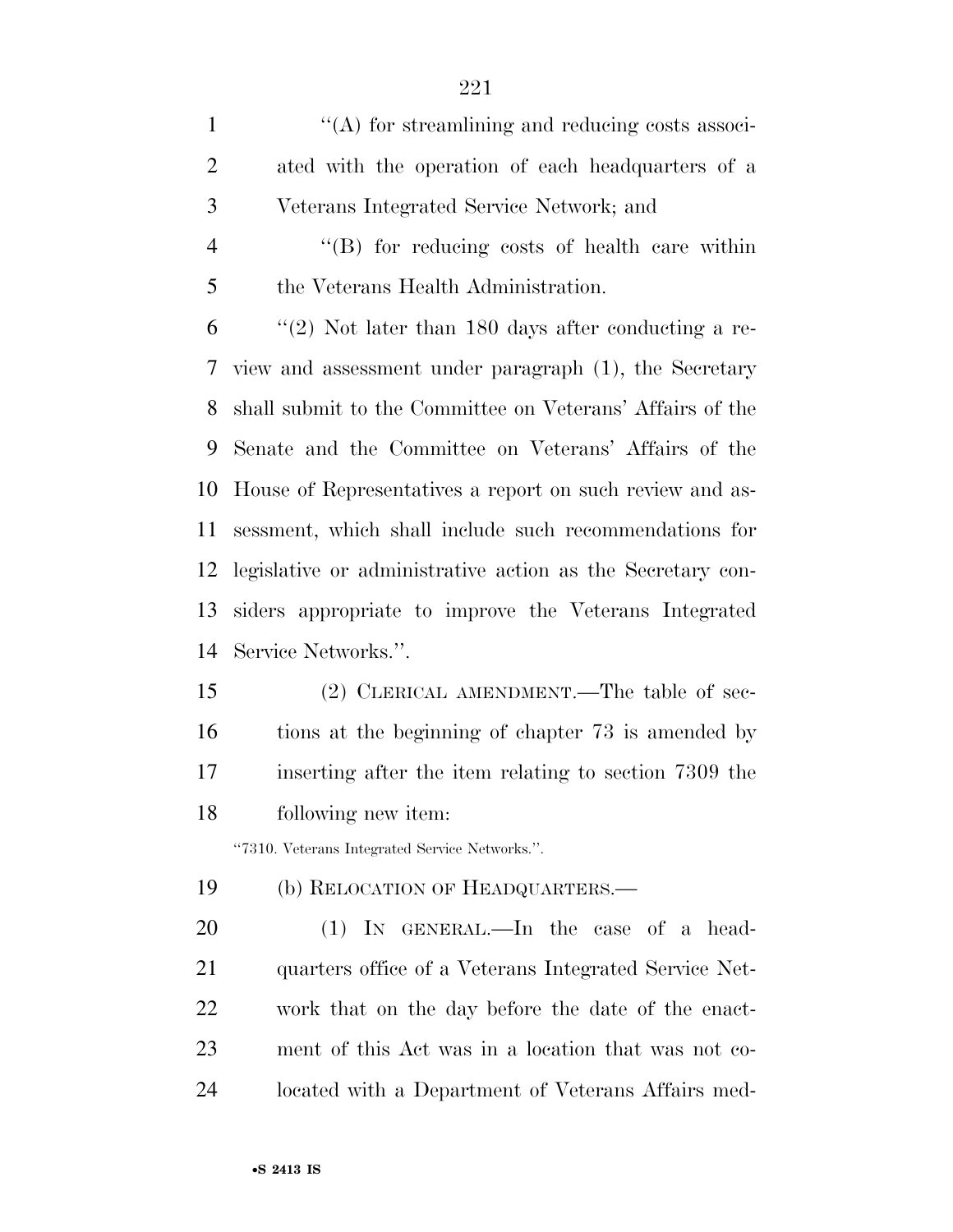| $\mathbf{1}$   | ical center and the Secretary is engaged in a lease  |
|----------------|------------------------------------------------------|
| $\overline{2}$ | for such location, the Secretary may—                |
| 3              | (A) relocate such headquarters upon the              |
| $\overline{4}$ | expiration of such lease so that such head-          |
| 5              | quarters is co-located as required by section        |
| 6              | $7310(f)(2)$ of title 38, United States Code (as     |
| 7              | added by subsection $(a)(1)$ ; or                    |
| 8              | (B) notwithstanding such section                     |
| 9              | $7310(f)(2)$ (as so added), renew such lease or      |
| 10             | enter into a new lease to keep such head-            |
| 11             | quarters in such location.                           |
| 12             | (2) REPORT.—If the Secretary renews a lease          |
| 13             | or engages in a new lease under paragraph $(1)(B)$ , |
| 14             | the Secretary shall submit to the Committee on Vet-  |
| 15             | erans' Affairs of the Senate and the Committee on    |
| 16             | Veterans' Affairs of the House of Representatives,   |
| 17             | before renewing such lease or engaging in such       |
| 18             | lease, a report describing the reasons for such re-  |
| 19             | newal or engagement. Such report shall include the   |
| 20             | following:                                           |
| 21             | (A) A list of Department of Veterans Af-             |
| 22             | fairs medical centers in the Veterans Integrated     |
| 23             | Service Network of the headquarters with un-         |
| 24             | derutilized buildings, the number of such build-     |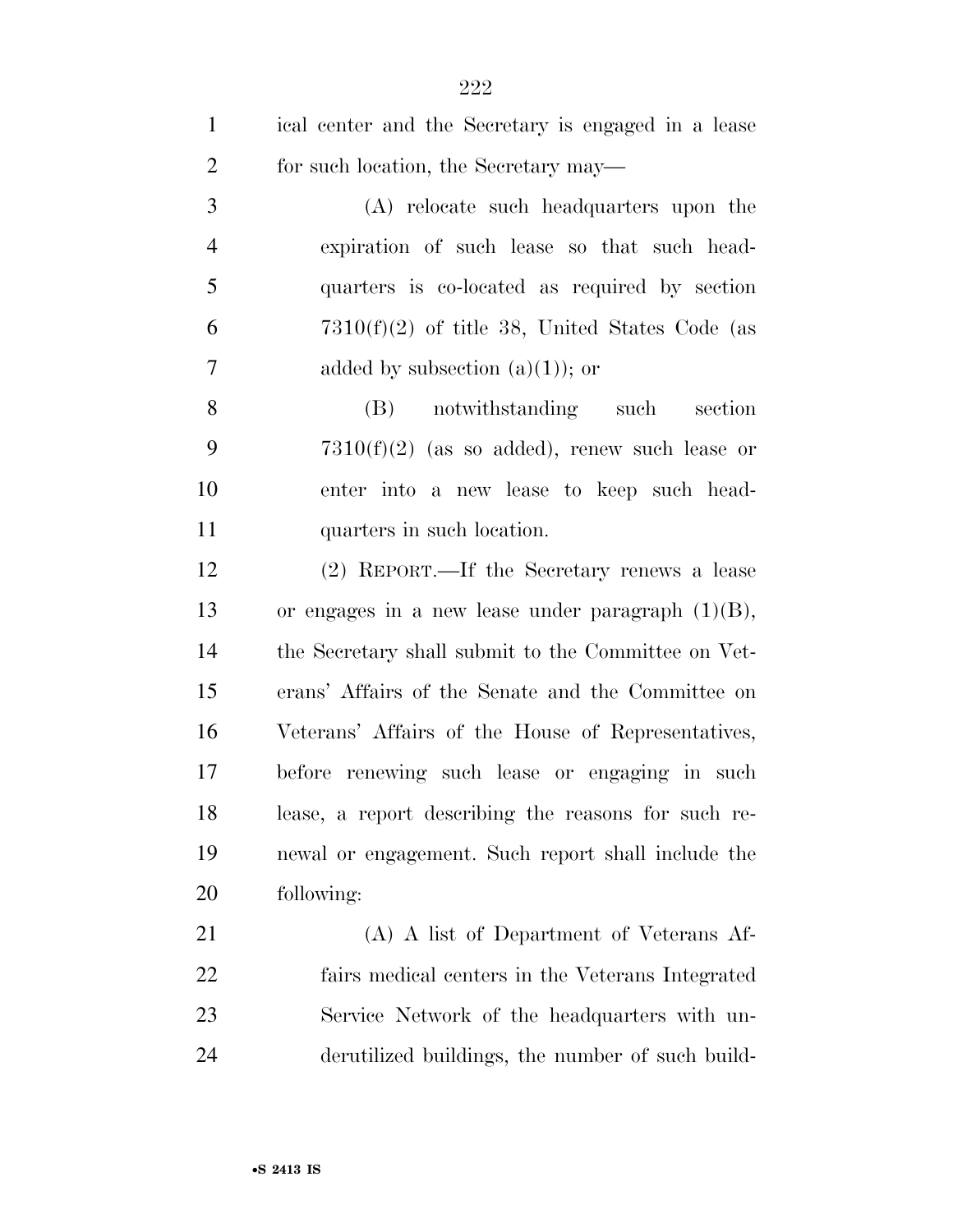| $\mathbf{1}$   | ings, and the total underutilized square footage           |
|----------------|------------------------------------------------------------|
| $\overline{2}$ | for each such medical center.                              |
| 3              | (B) The cost of the current lease (the an-                 |
| $\overline{4}$ | nual amount of rent, the total cost over the life          |
| 5              | of the lease, and the total cost per square foot)          |
| 6              | and the current square footage being leased.               |
| 7              | (C) The cost of the new lease (the annual                  |
| 8              | amount of rent, the total cost over the life of            |
| 9              | the lease, and the total cost per square foot)             |
| 10             | and the square footage to be leased.                       |
| 11             | (c) CONSTRUCTION.—Nothing in this section shall be         |
| 12             | construed to require any change in the location or type    |
| 13             | of medical care or service provided by a Department of     |
| 14             | Veterans Affairs medical center, a Department community    |
| 15             | based outpatient clinic, a center for readjustment coun-   |
| 16             | seling and related mental health services for veterans     |
| 17             | under section 1712A of title 38, United States Code        |
| 18             | (known as a "vet center"), or other facility that provides |
| 19             | direct care or services under a law administered by the    |
| 20             | Secretary of Veterans Affairs.                             |
| 21             | (d) EFFECTIVE DATE.—This section, and the amend-           |
|                |                                                            |

 ments made by this section, shall take effect on the date that is one year after the date of the enactment of this Act.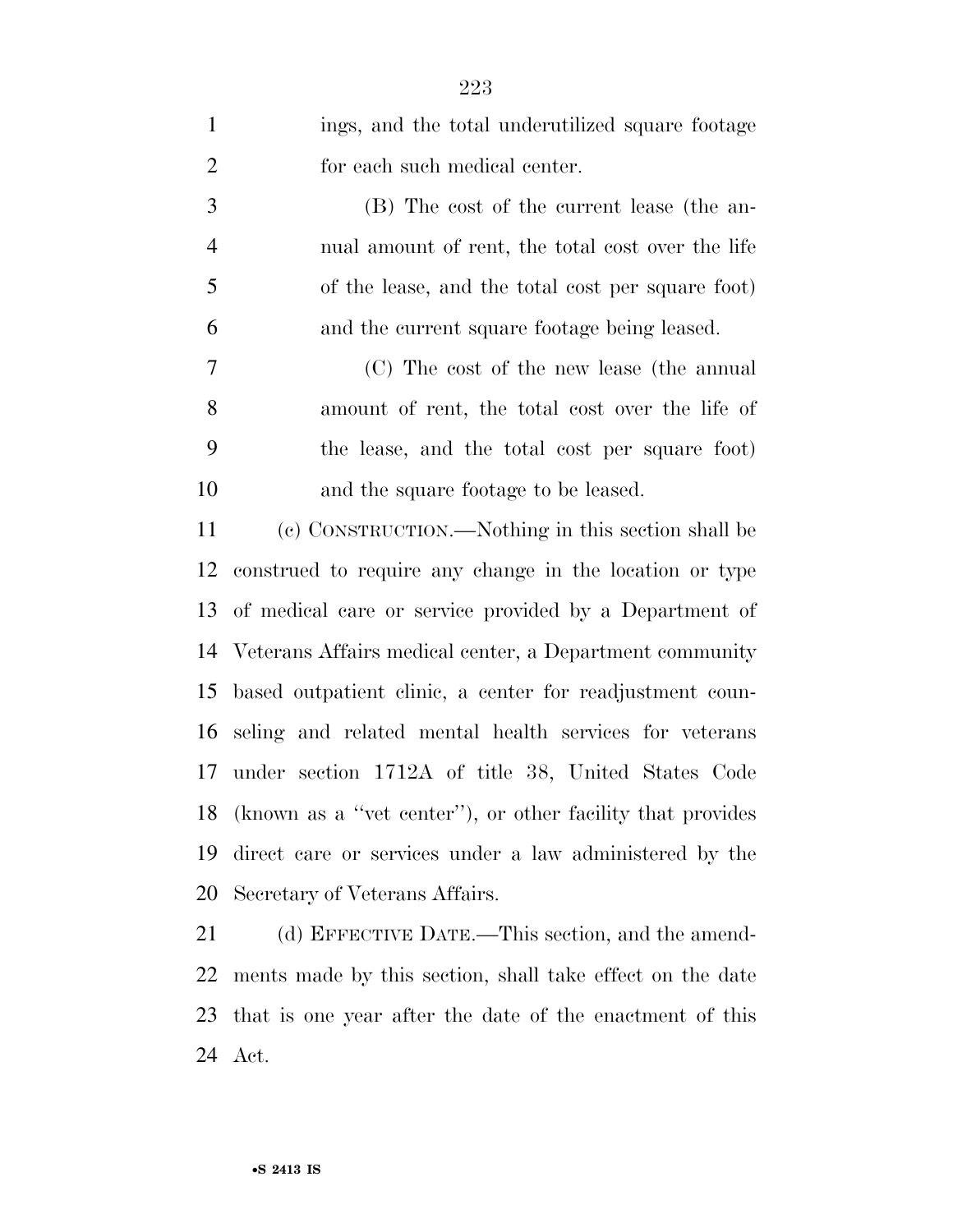## **SEC. 502. REGIONAL SUPPORT CENTERS FOR VETERANS IN-TEGRATED SERVICE NETWORKS.**

 (a) IN GENERAL.—Subchapter I of chapter 73, as 4 amended by section  $501(a)(1)$  of this Act, is further amended by adding at the end the following new section: **''§ 7310A. Regional support centers for Veterans Inte-grated Service Networks** 

 ''(a) ESTABLISHMENT.—The Secretary shall estab- lish not more than four regional support centers within the Veterans Health Administration to assess the effec- tiveness and efficiency of the Veterans Integrated Service Networks. The head of each regional support center shall report to the Under Secretary of Health.

 ''(b) FUNCTIONS.—The functions of the regional sup- port centers established under subsection (a) are as fol-lows:

 $\frac{17}{2}$  To assess the quality of work performed within finance operations and other compliance re- lated activities of the Veterans Integrated Service Networks.

21 ''(2) To assess how effectively and efficiently each Veterans Integrated Service Network conducts outreach to veterans who served in Operation En- during Freedom, Operation Iraqi Freedom, Oper- ation New Dawn, or any other contingency operation (as that term is defined in section 101 of title 10).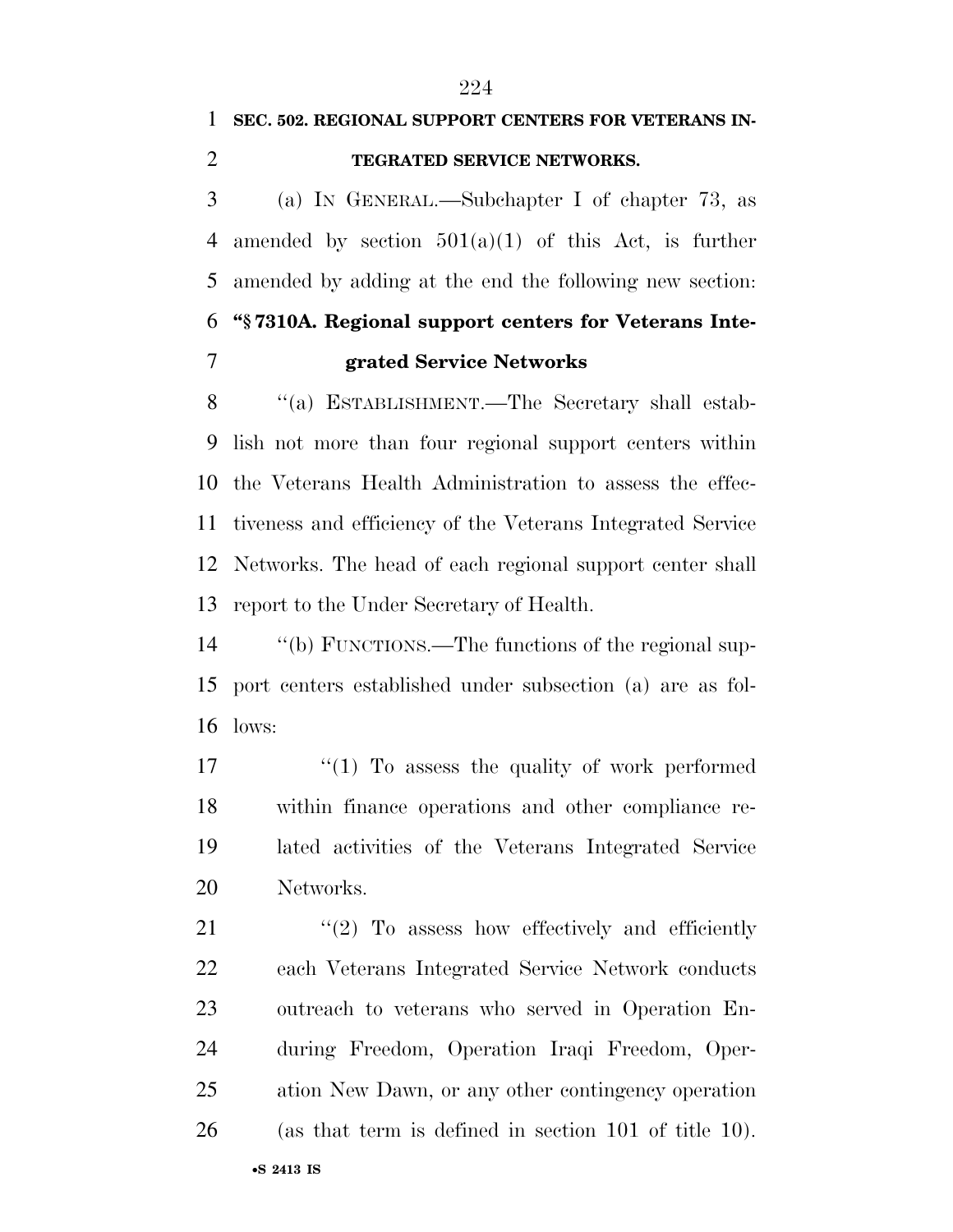1 ''(3) To assess how effectively and efficiently each Veterans Integrated Service Network conducts programs for the benefit of women veterans. 4 "(4) To assess how effectively and efficiently each Veterans Integrated Service Network conducts programs that address homelessness among vet- erans. 8 "(5) To assess how effectively and efficiently each Veterans Integrated Service Network consumes energy.  $\frac{1}{6}$  To assess such other matters concerning the operations and activities of the Veterans Inte- grated Service Networks as the Secretary considers appropriate. ''(c) STAFF.—The Secretary may hire such employ- ees and contractors as the Secretary considers appropriate to carry out the functions of the regional support centers. 18 "(d) LOCATION OF REGIONAL SUPPORT CENTERS.— (1) Except as provided in paragraph (2), the location of each regional support center established under subsection (a) shall be determined by the Secretary and co-located with a medical center of the Department. 23 ''(2) The Secretary may choose a location for a re- gional support center established under subsection (a) that is not co-located with a medical center of the Department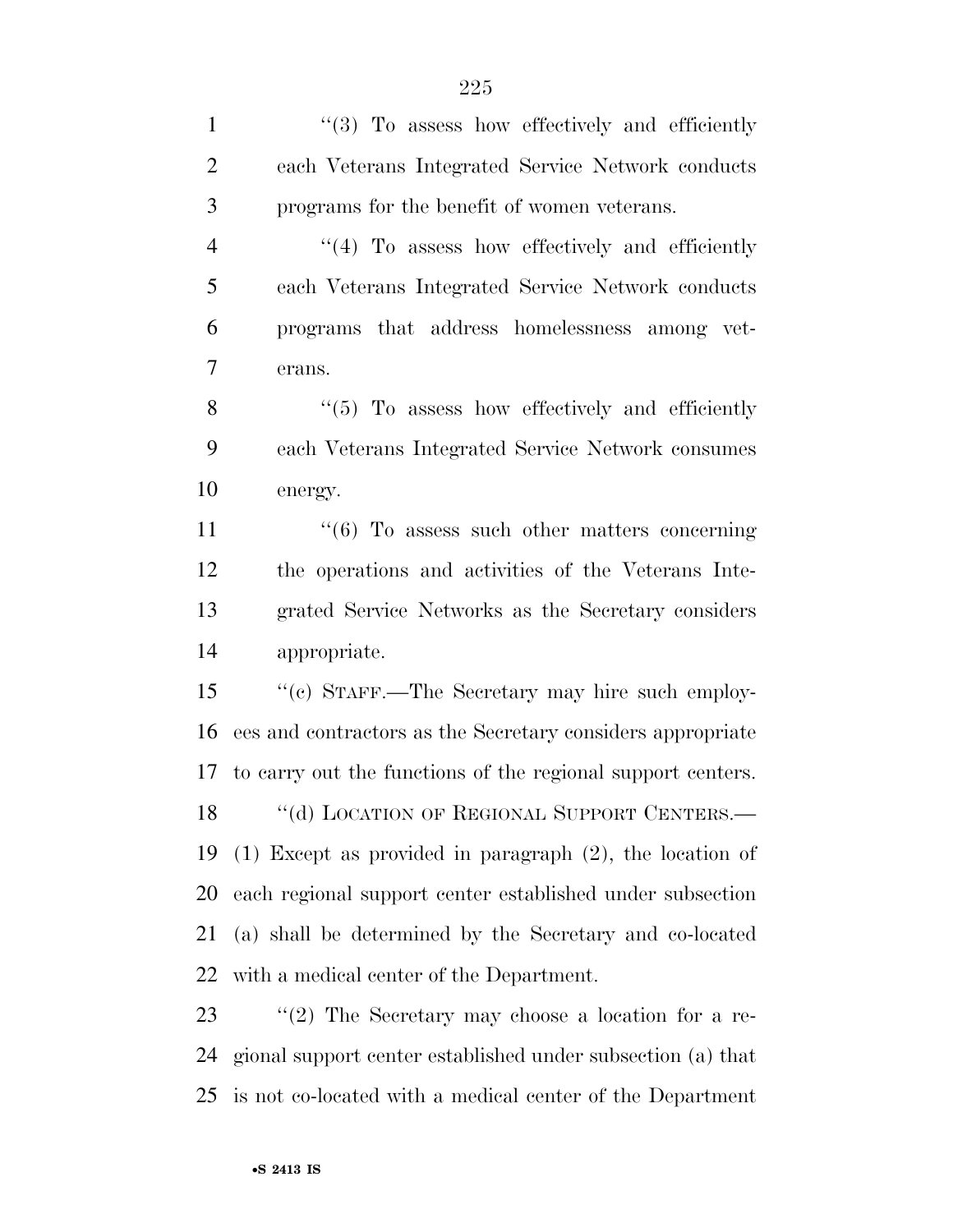if the Secretary submits to the Committee on Veterans' Affairs of the Senate and the Committee on Veterans' Af- fairs of the House of Representatives, before entering into a contract for a location that is not co-located with a med- ical center, a report describing the reasons for choosing a location for the regional support center that is not co- located with a medical center of the Department. Such re-port shall include the following:

 ''(A) A list of medical centers of the Depart- ment in the Veterans Integrated Service Network of the regional support center with underutilized build- ings, the number of all Veterans Health Administra- tion buildings in such Network, and the total under- utilized square footage for each medical center of the Department in such Network.

 ''(B) The estimated cost of such lease (the an- nual amount of rent, the total cost over the life of the lease, and the total cost per square foot) and the square footage to be leased.''.

 (b) INITIAL STAFFING.—In providing for the initial staff of each regional support center established under sec- tion 7310A(a) of title 38, United States Code, as added by subsection (a), the Secretary of Veterans Affairs shall, to the degree practicable, transfer employees from head-quarters of Veterans Integrated Service Networks to re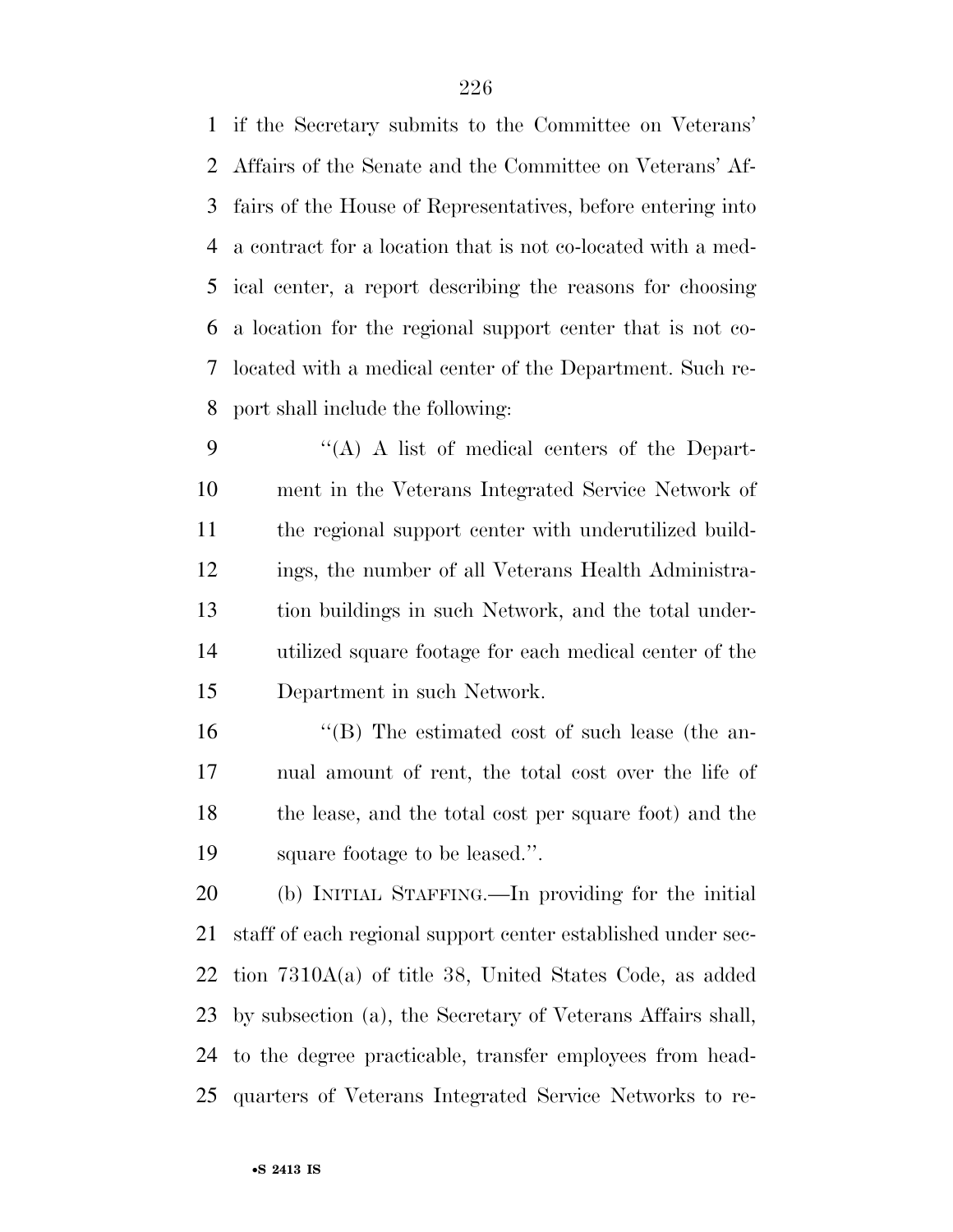gional support centers who were employed in positions at such headquarters that covered functions similar to those described in section 7310A(b) of such title, as so added. (c) CLERICAL AMENDMENT.—The table of sections at the beginning of chapter 73, as amended by section  $501(a)(2)$  of this Act, is further amended by inserting after the item relating to section 7310 the following new item:

''7310A. Regional support centers for Veterans Integrated Service Networks.''.

 (d) CONSTRUCTION.—Nothing in this section shall be construed to require any change in the location or type of medical care or service provided by a Department of Veterans Affairs medical center, a Department community based outpatient clinic, a center for readjustment coun- seling and related mental health services for veterans under section 1712A of title 38, United States Code (known as a ''vet center''), or other facility that provides direct care or services under a law administered by the Secretary of Veterans Affairs.

 (e) EFFECTIVE DATE.—This section, and the amend- ments made by this section, shall take effect on the date that is one year after the date of the enactment of this Act.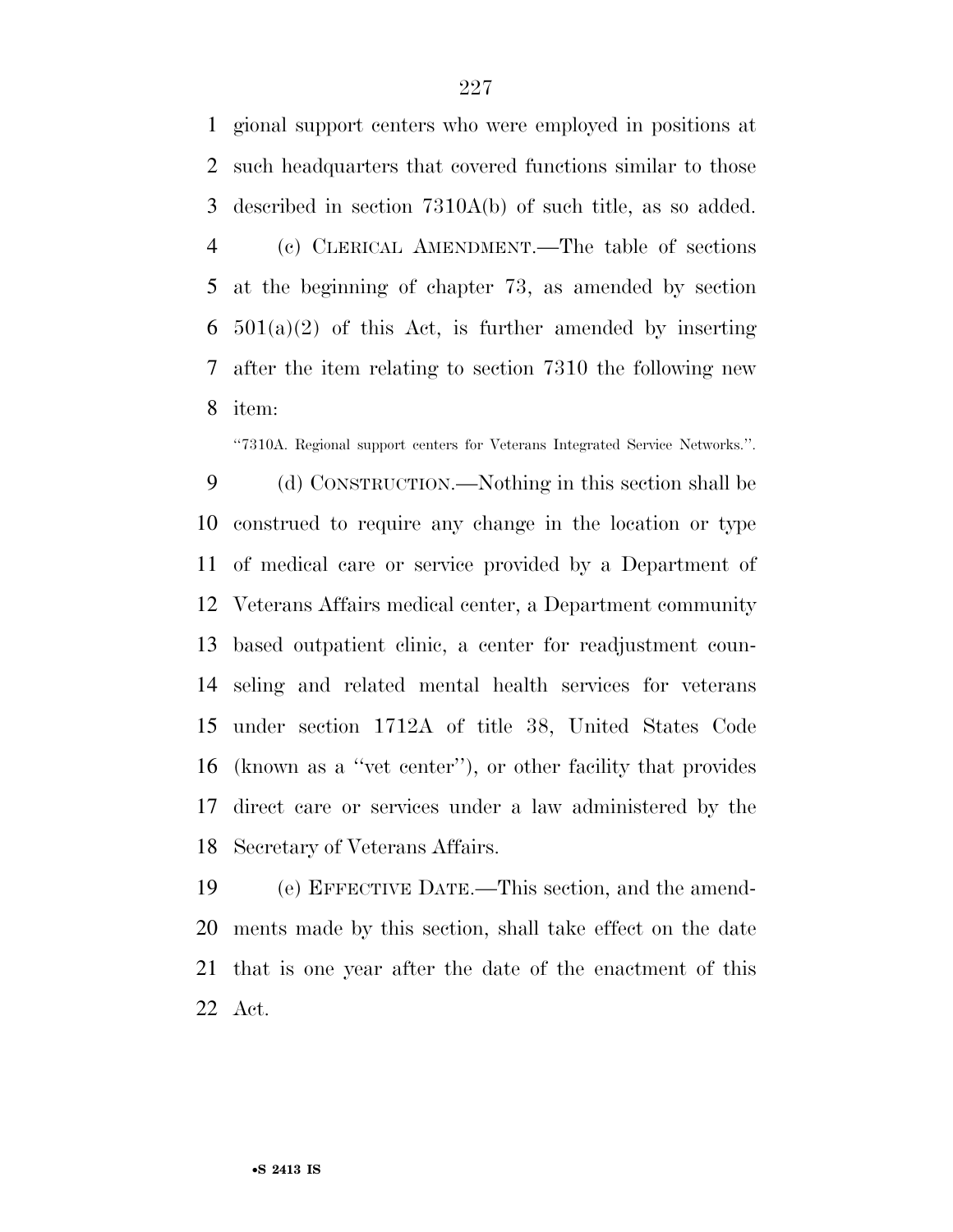| SEC. 503. COMMISSION ON CAPITAL PLANNING FOR DE-     |
|------------------------------------------------------|
| PARTMENT OF VETERANS AFFAIRS MEDICAL                 |
| <b>FACILITIES.</b>                                   |
| (a) ESTABLISHMENT OF COMMISSION.—                    |
| (1) ESTABLISHMENT.—There is established the          |
| Commission on Capital Planning for Department of     |
| Veterans Affairs Medical Facilities (in this section |
| referred to as the "Commission").                    |
| $(2)$ MEMBERSHIP.—                                   |
| (A) VOTING MEMBERS.—The Commission                   |
| shall, subject to subparagraph (B), be composed      |
| of 10 voting members as follows:                     |
| (i) 1 shall be appointed by the Presi-               |
| dent.                                                |
| (ii) 1 shall be appointed by the Ad-                 |
| ministrator of General Services.                     |
| (iii) 3 shall be appointed by the Sec-               |
| retary of Veterans Affairs, of whom—                 |
| $(I)$ 1 shall be an employee of the                  |
| Veterans Health Administration;                      |
| $(II)$ 1 shall be an employee of the                 |
| Office of Asset Enterprise Manage-                   |
| ment of the Department of Veterans                   |
| Affairs; and                                         |
| $(III)$ 1 shall be an employee of                    |
| the Office of Construction and Facili-               |
|                                                      |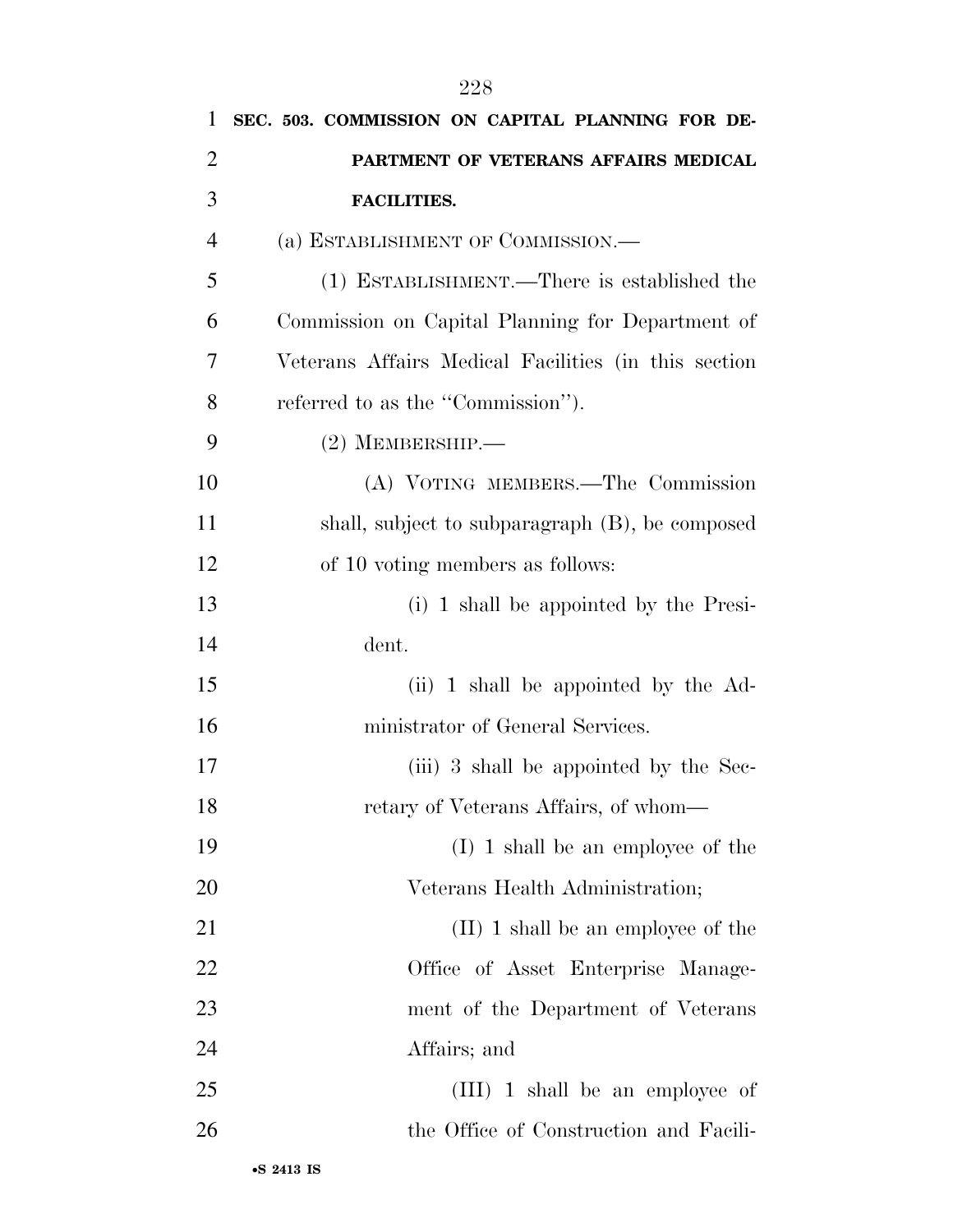| $\mathbf{1}$   | ties Management of the Department                  |
|----------------|----------------------------------------------------|
| $\overline{2}$ | of Veterans Affairs.                               |
| 3              | (iv) 1 shall be appointed by the Sec-              |
| $\overline{4}$ | retary of Defense from among employees             |
| 5              | of the Army Corps of Engineers.                    |
| 6              | $(v)$ 1 shall be appointed by the major-           |
| 7              | ity leader of the Senate.                          |
| 8              | (vi) 1 shall be appointed by the minor-            |
| 9              | ity leader of the Senate.                          |
| 10             | (vii) 1 shall be appointed by the                  |
| 11             | Speaker of the House of Representatives.           |
| 12             | (viii) 1 shall be appointed by the mi-             |
| 13             | nority leader of the House of Representa-          |
| 14             | tives.                                             |
| 15             | (B) REQUIREMENT RELATING TO CERTAIN                |
| 16             | APPOINTMENTS OF VOTING MEMBERS. - Of the           |
| 17             | members appointed pursuant to clauses (i), (ii),   |
| 18             | and (iv) through (viii) of subparagraph (A), all   |
| 19             | shall have expertise in capital leasing, construc- |
| 20             | tion, or health facility management planning.      |
| 21             | (C) NON-VOTING MEMBERS.—The Com-                   |
| 22             | mission shall be assisted by 10 non-voting mem-    |
| 23             | bers, appointed by the vote of a majority of       |
| 24             | members of the Commission under subpara-           |
| 25             | graph $(A)$ , of whom—                             |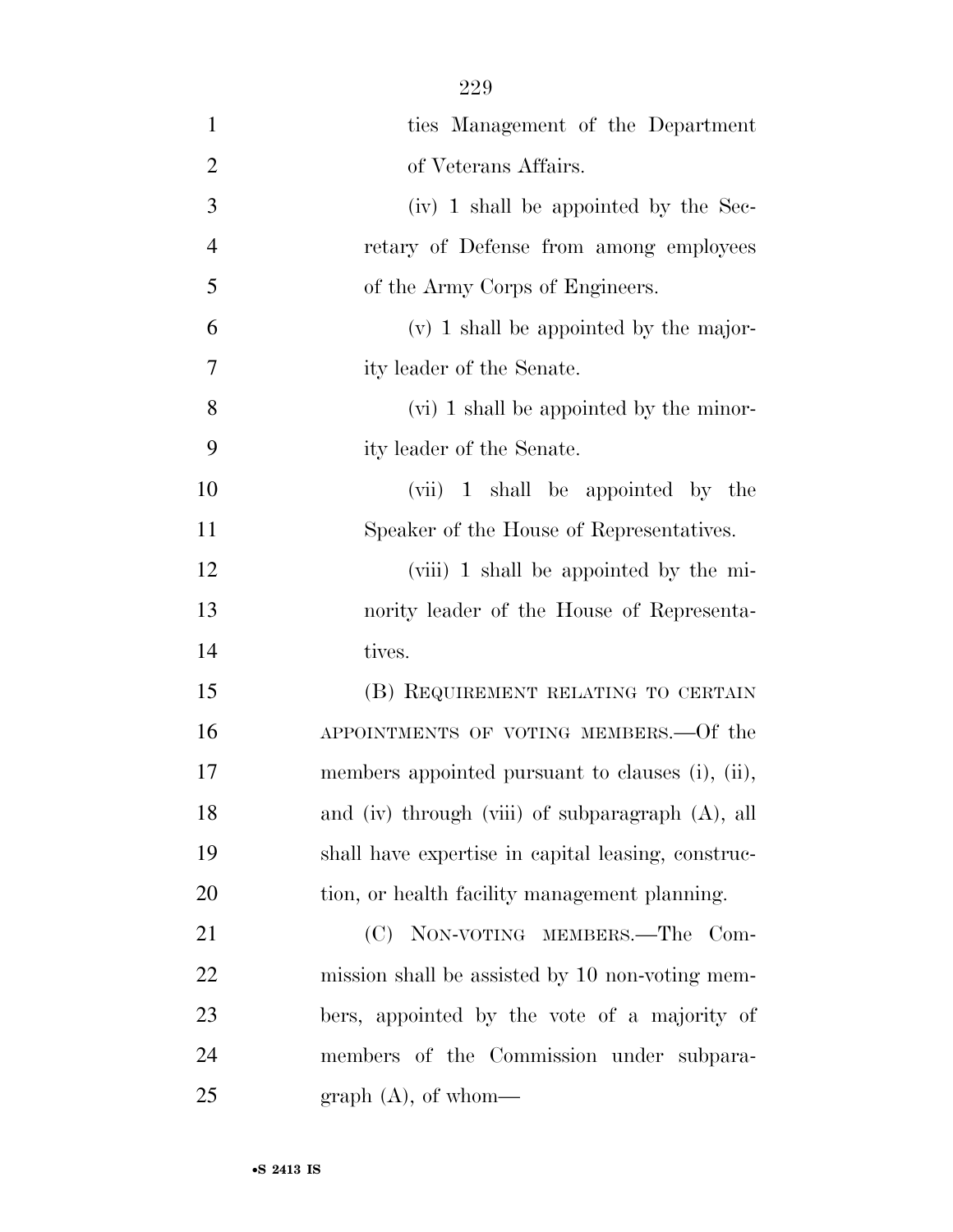| $\mathbf{1}$   | (i) 6 shall be representatives of vet-              |
|----------------|-----------------------------------------------------|
| $\overline{2}$ | erans service organizations recognized by           |
| 3              | the Secretary of Veterans Affairs; and              |
| $\overline{4}$ | (ii) 4 shall be individuals from outside            |
| 5              | the Department of Veterans Affairs with             |
| 6              | experience and expertise in matters relat-          |
| 7              | ing to management, construction, and leas-          |
| 8              | ing of capital assets.                              |
| 9              | (D) DATE OF APPOINTMENT OF VOTING                   |
| 10             | MEMBERS.—The appointments of the members            |
| 11             | of the Commission under subparagraph (A)            |
| 12             | shall be made not later than 60 days after the      |
| 13             | date of the enactment of this Act.                  |
| 14             | (3) PERIOD OF APPOINTMENT; VACANCIES.-              |
| 15             | Members shall be appointed for the life of the Com- |
| 16             | mission. Any vacancy in the Commission shall not    |
| 17             | affect its powers, but shall be filled in the same  |
| 18             | manner as the original appointment.                 |
| 19             | $(4)$ INITIAL MEETING.—Not later than 15 days       |
| 20             | after the date on which 7 members of the Commis-    |
| 21             | sion have been appointed, the Commission shall hold |
| 22             | its first meeting.                                  |
| 23             | (5) MEETINGS.—The Commission shall meet at          |
| 24             | the call of the Chair.                              |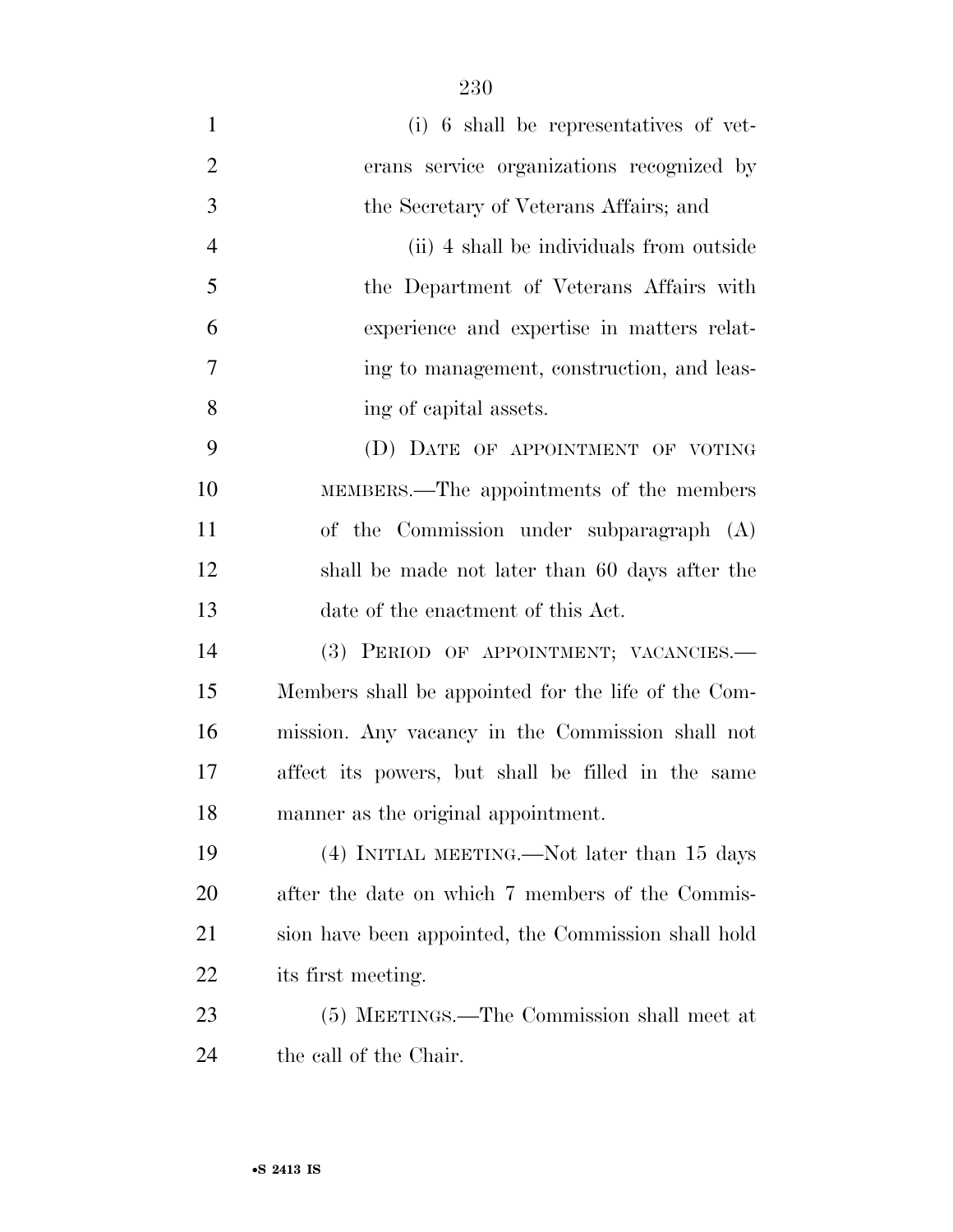(6) QUORUM.—A majority of the members of the Commission shall constitute a quorum, but a lesser number of members may hold hearings.

 (7) CHAIR AND VICE CHAIR.—The Commission shall select a Chair and Vice Chair from among its members.

(b) DUTIES OF COMMISSION.—

 (1) IN GENERAL.—The Commission shall un- dertake a comprehensive evaluation and assessment of various options for capital planning for Depart- ment of Veterans Affairs medical facilities, including an evaluation and assessment of the mechanisms by which the Department currently selects means for the delivery of health care, whether by major con- struction, major medical facility leases, sharing agreements with the Department of Defense, the In- dian Health Service, and Federally Qualified Health Clinics under section 330 of the Public Health Serv- ice Act (42 U.S.C. 254b), contract care, multisite care, telemedicine, extended hours for care, or other means.

 (2) CONTEXT OF EVALUATION AND ASSESS- MENT.—In undertaking the evaluation and assess-ment, the Commission shall consider—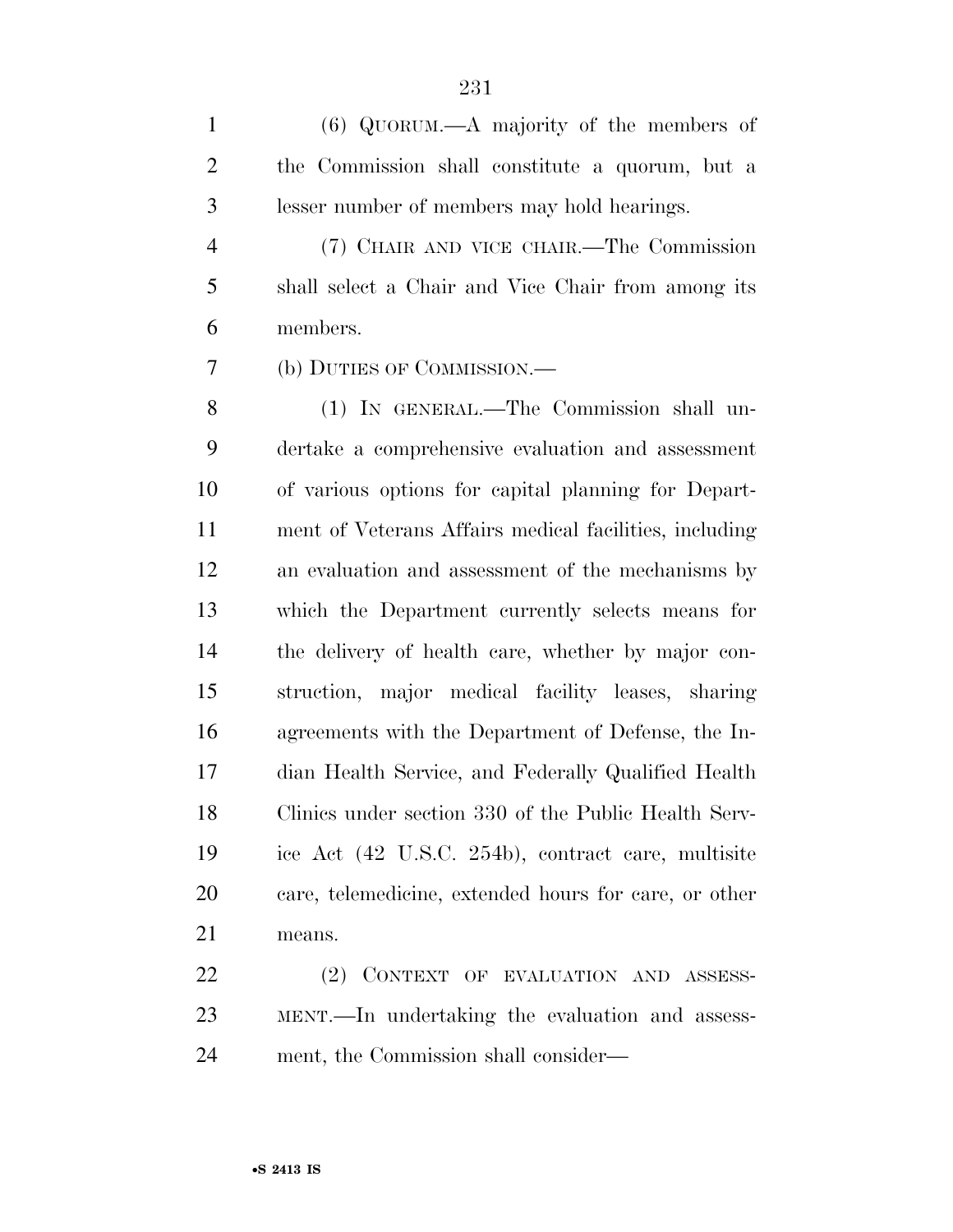| $\mathbf{1}$   | (A) the importance of access to health care       |
|----------------|---------------------------------------------------|
| $\overline{2}$ | through the Department, including associated      |
| 3              | guidelines of the Department on access to, and    |
| $\overline{4}$ | drive time for, health care;                      |
| 5              | (B) limitations and requirements applica-         |
| 6              | ble to the construction and leasing of medical    |
| 7              | facilities for the Department, including applica- |
| 8              | ble laws, regulations, and costs as determined    |
| 9              | by both the Congressional Budget Office and       |
| 10             | the Office of Management and Budget;              |
| 11             | (C) the nature of capital planning for De-        |
| 12             | partment medical facilities in an era of fiscal   |
| 13             | uncertainty;                                      |
| 14             | (D) projected future fluctuations in the          |
| 15             | population of veterans; and                       |
| 16             | (E) the extent to which the Department            |
| 17             | was able to meet the mandates of the Capital      |
| 18             | Asset Realignment for Enhanced Services Com-      |
| 19             | mission.                                          |
| 20             | (3) PARTICULAR CONSIDERATIONS.—In under-          |
| 21             | taking the evaluation and assessment, the Commis- |
| <u>22</u>      | sion shall address, in particular, the following: |
| 23             | (A) The Major Medical Facility Lease Pro-         |
| 24             | gram of the Department, including an identi-      |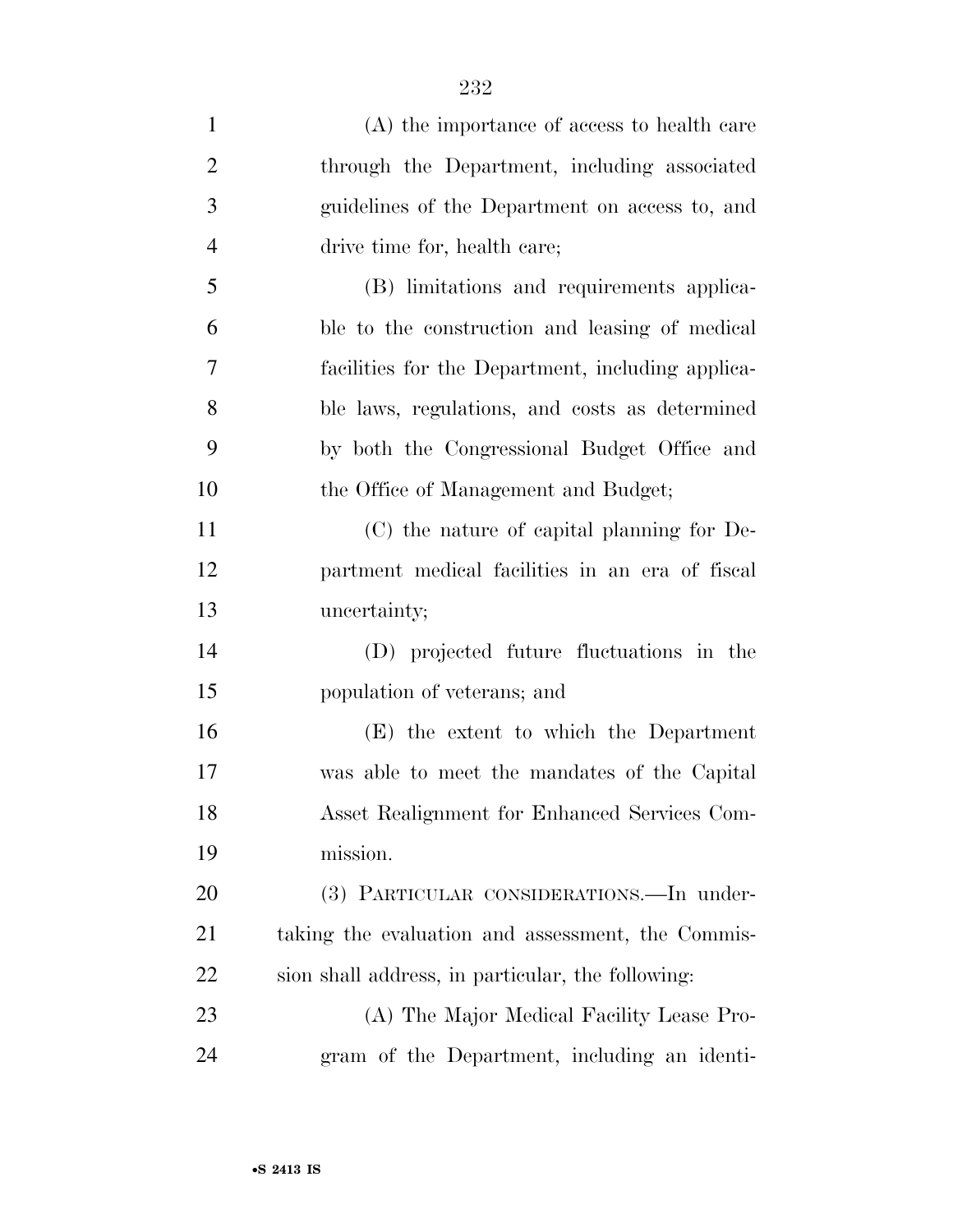| $\mathbf{1}$   | fication of potential improvements to the lease   |
|----------------|---------------------------------------------------|
| $\overline{2}$ | authorization processes under that Program.       |
| 3              | (B) The management processes of the De-           |
| $\overline{4}$ | partment for its Major Medical Facility Con-      |
| 5              | struction Program, including processes relating   |
| 6              | to contract award and management, project         |
| $\overline{7}$ | management, and processing of change orders.      |
| 8              | (C) The overall capital planning program          |
| 9              | of the Department for medical facilities, includ- |
| 10             | ing an evaluation and assessment of—              |
| 11             | (i) the manner in which the Depart-               |
| 12             | ment determines whether to use capital or         |
| 13             | non-capital means to expand access to             |
| 14             | health care;                                      |
| 15             | (ii) the manner in which the Depart-              |
| 16             | ment determines the disposition of under-         |
| 17             | utilized and un-utilized buildings on cam-        |
| 18             | puses of Department medical centers, and          |
| 19             | any barriers to disposition;                      |
| 20             | (iii) the effectiveness of the facility           |
| 21             | master planning initiative of the Depart-         |
| 22             | ment; and                                         |
| 23             | (iv) the extent to which sustainable              |
| 24             | attributes are planned for to decrease oper-      |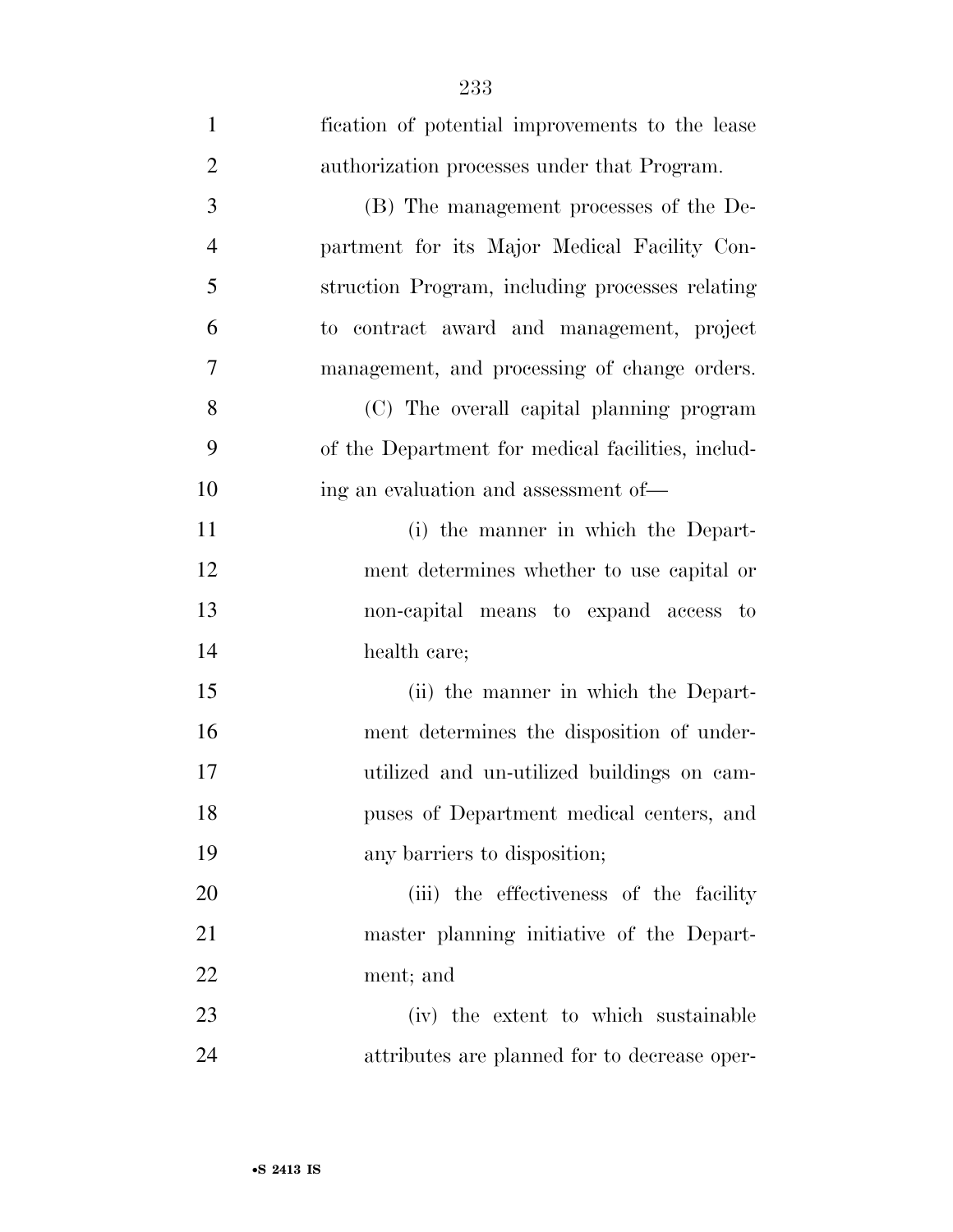ating costs for Department medical facili-2 ties.

 (D) The current backlog of construction projects for Department medical facilities, in- cluding an identification of the most effective means to quickly secure the most critical re- pairs required, including repairs relating to fa- cility condition deficiencies, structural safety, and compliance with the Americans With Dis-abilities Act of 1990.

 (4) REPORTS.—Subject to paragraph (5), the Commission shall submit to the Secretary of Vet- erans Affairs, and to the Committee Veterans' Af- fairs of the Senate and the Committee on Veterans' Affairs of the House of Representatives, reports as follows:

 (A) Not later than six months after its ini- tial meeting under subsection (a)(4), a report on the Major Medical Facility Lease Program and the Congressional lease authorization proc-ess.

 (B) Not later than one year after its initial meeting, a report—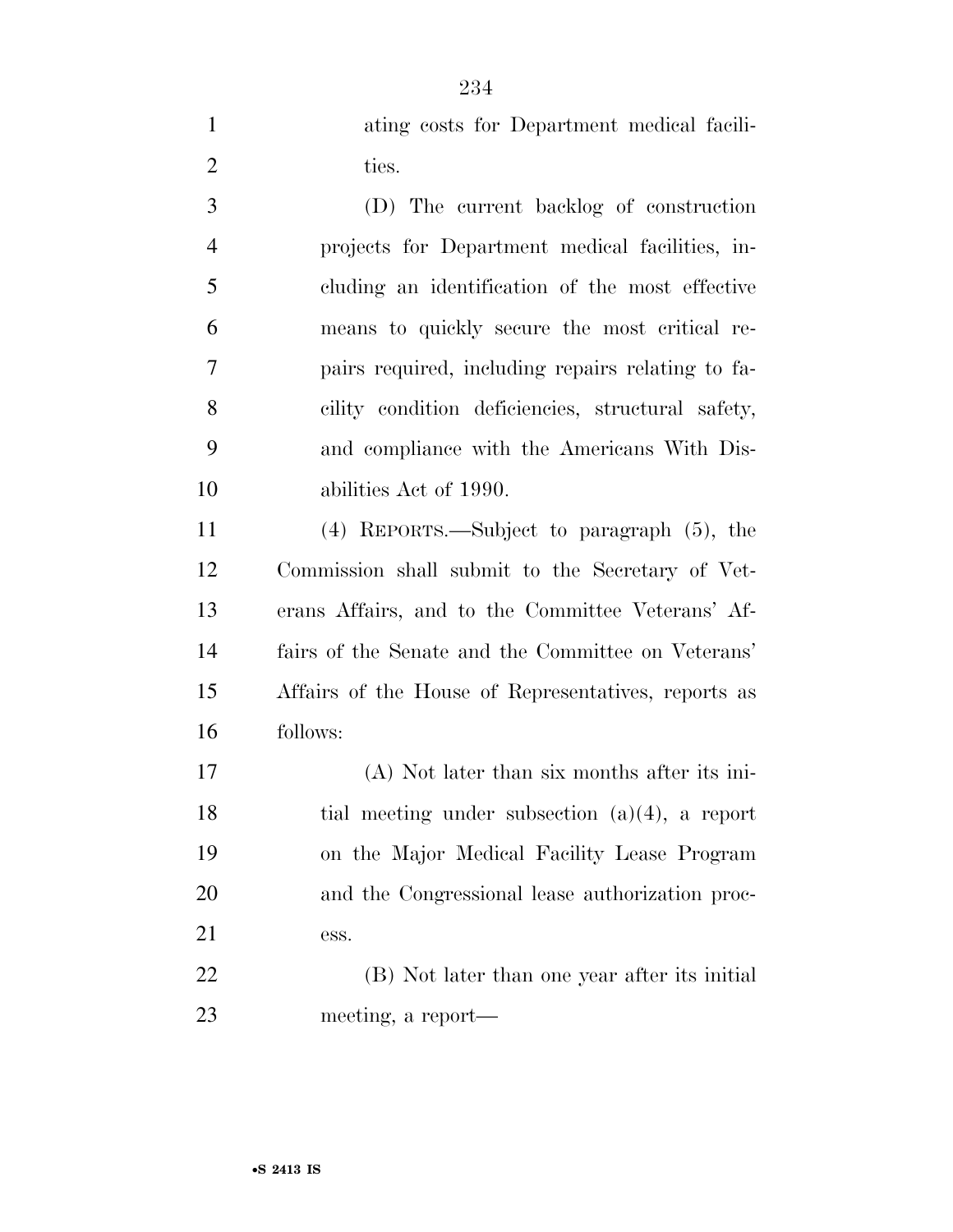| $\mathbf{1}$   | (i) on the management processes of           |
|----------------|----------------------------------------------|
| $\overline{2}$ | the Department for the construction of De-   |
| 3              | partment medical facilities; and             |
| $\overline{4}$ | (ii) setting forth an update of any          |
| 5              | matters covered in the report under sub-     |
| 6              | paragraph $(A)$ .                            |
| $\overline{7}$ | (C) Not later than 18 months after its ini-  |
| 8              | tial meeting, a report—                      |
| 9              | (i) on the overall capital planning pro-     |
| 10             | gram of the Department for medical facili-   |
| 11             | ties; and                                    |
| 12             | (ii) setting forth an update of any          |
| 13             | matters covered in earlier reports under     |
| 14             | this paragraph.                              |
| 15             | (D) Not later than two years after its ini-  |
| 16             | tial meeting, a report—                      |
| 17             | (i) on the current backlog of construc-      |
| 18             | tion projects for Department medical facili- |
| 19             | ties;                                        |
| 20             | (ii) setting forth an update of any          |
| 21             | matters covered in earlier reports under     |
| 22             | this paragraph; and                          |
| 23             | (iii) including such other matters re-       |
| 24             | lating to the duties of the Commission that  |
| 25             | the Commission considers appropriate.        |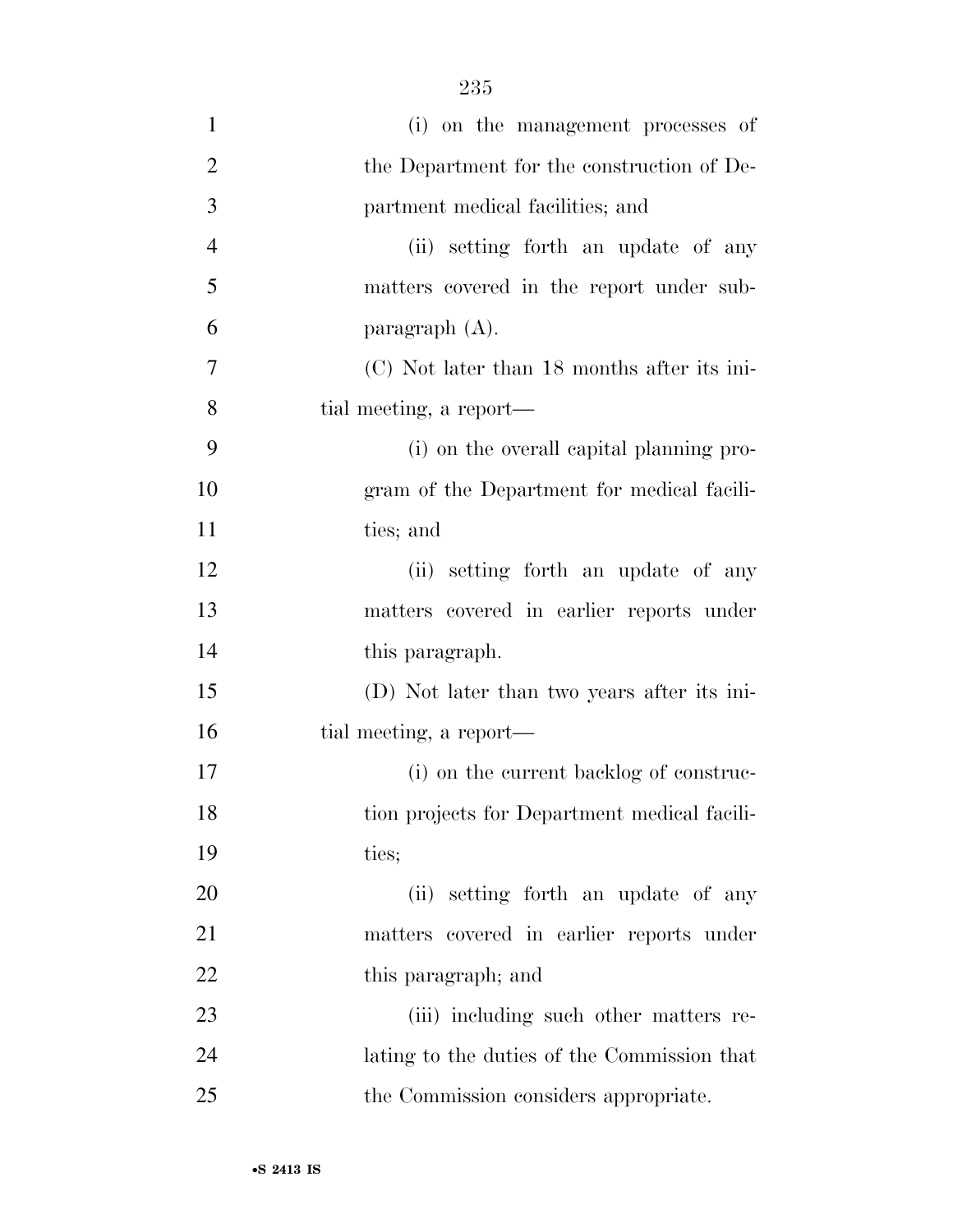| $\mathbf{1}$   | $(E)$ Not later than 27 months after its ini-        |
|----------------|------------------------------------------------------|
| $\overline{2}$ | tial meeting, a report on the implementation by      |
| 3              | the Secretary of Veterans Affairs pursuant to        |
| $\overline{4}$ | subsection (g) of the recommendations included       |
| 5              | pursuant to paragraph $(5)$ in the reports under     |
| 6              | this paragraph.                                      |
| 7              | (5) RECOMMENDATIONS.—Each report under               |
| 8              | paragraph (4) shall include, for the aspect of the   |
| 9              | capital asset planning process of the Department     |
| 10             | covered by such report, such recommendations as      |
| 11             | the Commission considers appropriate for the im-     |
| 12             | provement and enhancement of such aspect of the      |
| 13             | capital asset planning process.                      |
| 14             | (c) POWERS OF COMMISSION.—                           |
| 15             | (1) HEARINGS.—The Commission may hold                |
| 16             | such hearings, sit and act at such times and places, |
| 17             | take such testimony, and receive such evidence as    |
| 18             | the Commission considers advisable to carry out this |
| 19             | section.                                             |
| 20             | (2) INFORMATION FROM FEDERAL AGENCIES.—              |
| 21             | The Commission may secure directly from any Fed-     |
| 22             | eral department or agency such information as the    |
| 23             | Commission considers necessary to carry out this     |
| 24             | section. Upon request of the Chair of the Commis-    |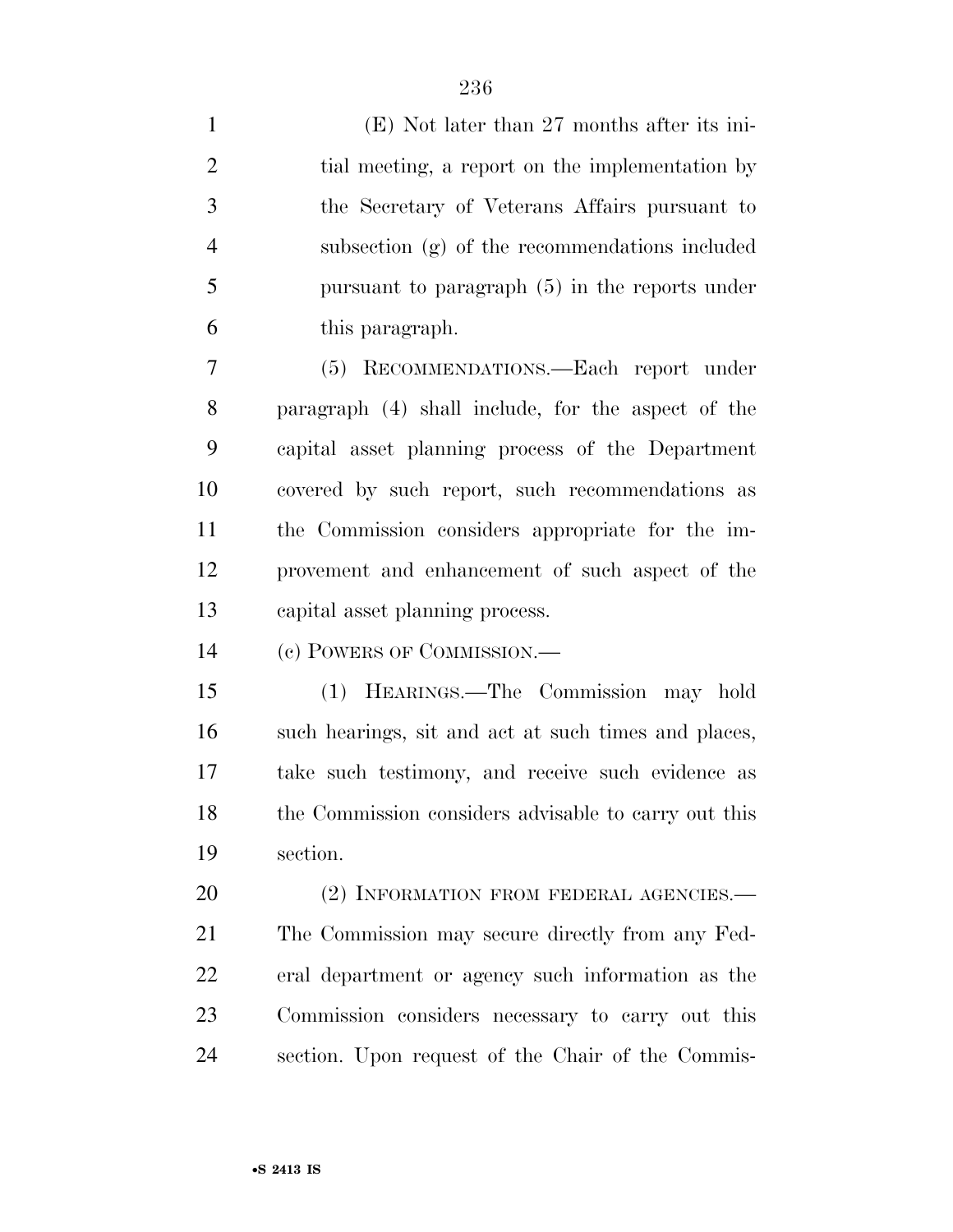| $\mathbf{1}$   | sion, the head of such department or agency shall      |
|----------------|--------------------------------------------------------|
| $\overline{2}$ | furnish such information to the Commission.            |
| 3              | (d) COMMISSION PERSONNEL MATTERS.—                     |
| $\overline{4}$ | (1) COMPENSATION OF MEMBERS.—Each mem-                 |
| 5              | ber of the Commission who is not an officer or em-     |
| 6              | ployee of the Federal Government shall be com-         |
| 7              | pensated at a rate equal to the daily equivalent of    |
| 8              | the annual rate of basic pay prescribed for level IV   |
| 9              | of the Executive Schedule under section 5315 of title  |
| 10             | 5, United States Code, for each day (including travel) |
| 11             | time) during which such member is engaged in the       |
| 12             | performance of the duties of the Commission. All       |
| 13             | members of the Commission who are officers or em-      |
| 14             | ployees of the United States shall serve without com-  |
| 15             | pensation in addition to that received for their serv- |
| 16             | ices as officers or employees of the United States.    |
| 17             | (2) TRAVEL EXPENSES.—The members of the                |
| 18             | Commission shall be allowed travel expenses, includ-   |
| 19             | ing per diem in lieu of subsistence, at rates author-  |
| 20             | ized for employees of agencies under subchapter I of   |
| 21             | chapter 57 of title 5, United States Code, while       |
| 22             | away from their homes or regular places of business    |
| 23             | in the performance of services for the Commission.     |

(3) STAFF.—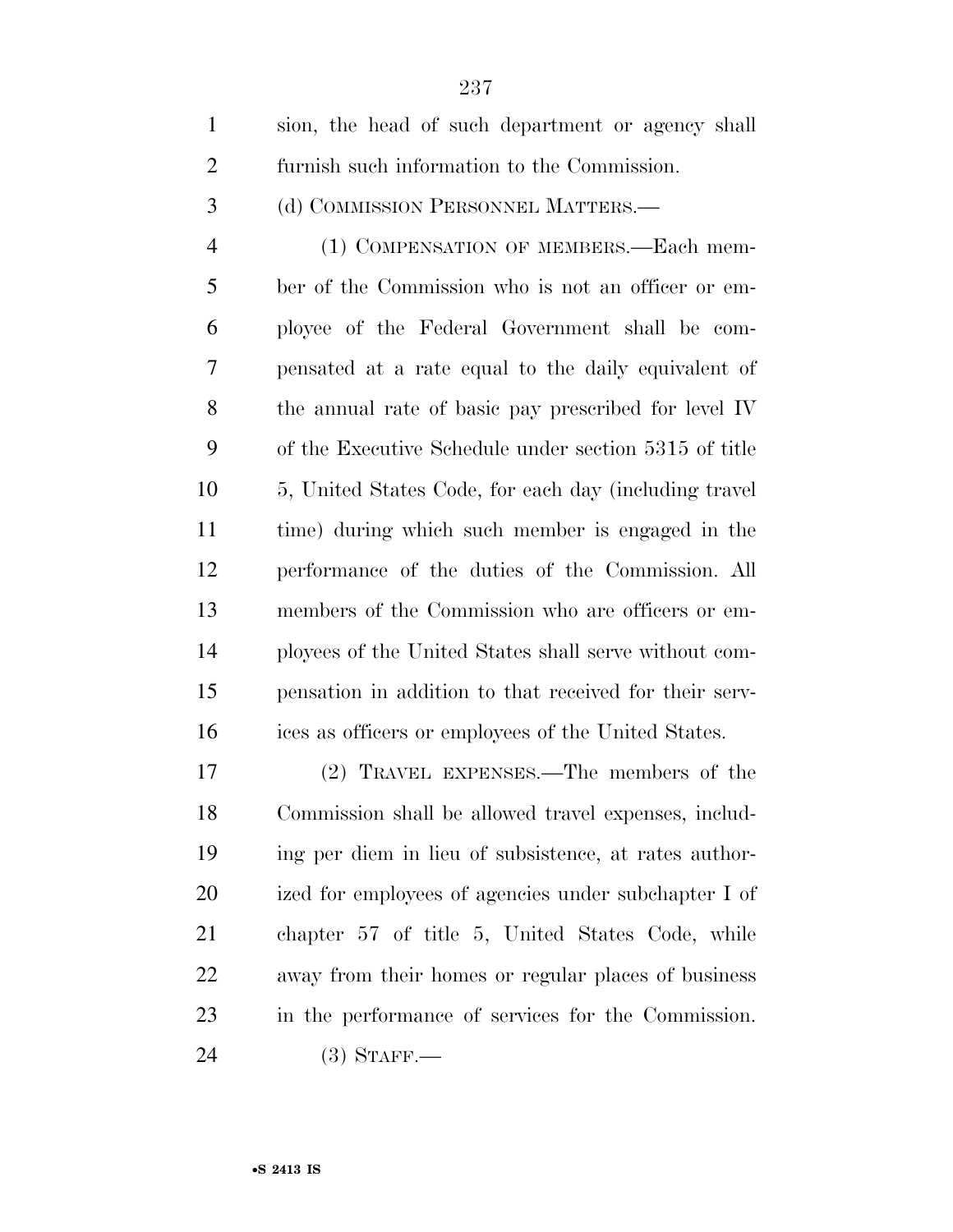(A) IN GENERAL.—The Chair of the Com- mission may, without regard to the civil service laws and regulations, appoint and terminate an executive director and such other additional personnel as may be necessary to enable the Commission to perform its duties. The employ- ment of an executive director shall be subject to confirmation by the Commission.

 (B) COMPENSATION.—The Chair of the Commission may fix the compensation of the executive director and other personnel without regard to chapter 51 and subchapter III of chapter 53 of title 5, United States Code, relat- ing to classification of positions and General Schedule pay rates, except that the rate of pay for the executive director and other personnel 17 may not exceed the rate payable for level V of the Executive Schedule under section 5316 of such title.

 (4) DETAIL OF GOVERNMENT EMPLOYEES.— Any Federal Government employee may be detailed 22 to the Commission without reimbursement, and such detail shall be without interruption or loss of civil service status or privilege.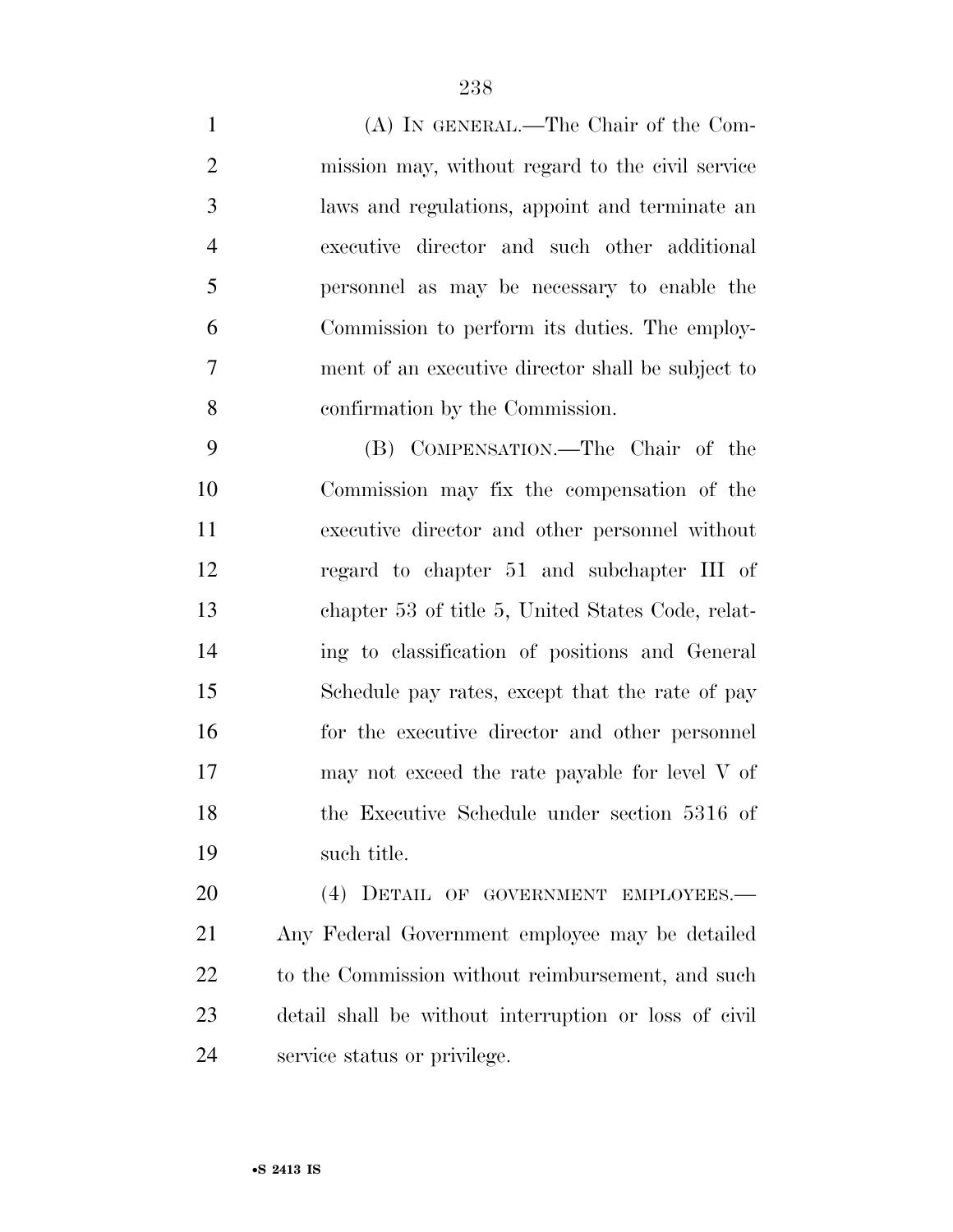(5) PROCUREMENT OF TEMPORARY AND INTER- MITTENT SERVICES.—The Chair of the Commission may procure temporary and intermittent services under section 3109(b) of title 5, United States Code, at rates for individuals which do not exceed the daily

 equivalent of the annual rate of basic pay prescribed for level V of the Executive Schedule under section 5316 of such title.

 (e) TERMINATION OF COMMISSION.—The Commis- sion shall terminate 60 days after the date on which the Commission submits its report under subsection 12 (b) $(4)(E)$ .

 (f) FUNDING.—The Secretary of Veterans Affairs shall make available to the Commission such amounts as the Secretary and the Chair of the Commission jointly consider appropriate for the Commission to perform its duties under this section.

18 (g) ACTION ON RECOMMENDATIONS.—

 (1) IN GENERAL.—The Secretary of Veterans Affairs shall implement each recommendation in- cluded in a report under subsection (b)(4) that the Secretary considers feasible and advisable and can be implemented without further legislative action.

 (2) REPORTS.—Not later than 120 days after receipt of a report under subparagraphs (A) through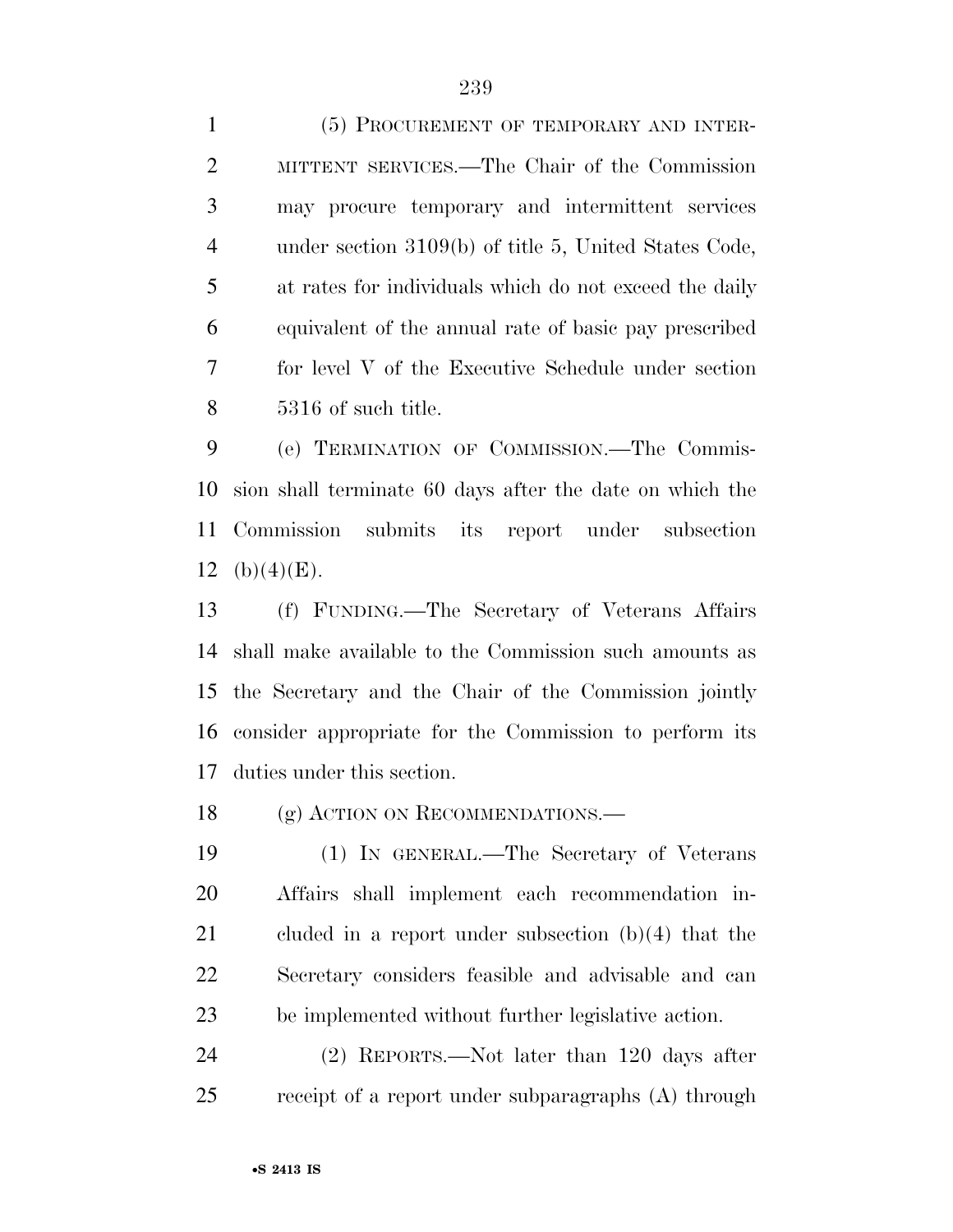| $\mathbf{1}$   | (D) of subsection $(b)(4)$ , the Secretary shall submit |
|----------------|---------------------------------------------------------|
| $\overline{2}$ | to the Committee Veterans' Affairs of the Senate        |
| 3              | and the Committee on Veterans' Affairs of the           |
| $\overline{4}$ | House of Representatives a report setting forth the     |
| 5              | following:                                              |
| 6              | (A) An assessment of the feasibility and                |
| 7              | advisability of each recommendation contained           |
| 8              | in such report.                                         |
| 9              | (B) For each recommendation assessed as                 |
| 10             | feasible and advisable—                                 |
| 11             | (i) if such recommendation does not                     |
| 12             | require further legislative action for imple-           |
| 13             | mentation, a description of the actions                 |
| 14             | taken, and to be taken, by the Secretary to             |
| 15             | implement such recommendation; and                      |
| 16             | (ii) if such recommendation requires                    |
| 17             | further legislative action for implementa-              |
| 18             | tion, recommendations for such legislative              |
| 19             | action.                                                 |
| 20             | SEC. 504. ADVANCE APPROPRIATIONS FOR CERTAIN AC-        |
| 21             | <b>COUNTS OF THE DEPARTMENT OF VETERANS</b>             |
| 22             | AFFAIRS.                                                |
| 23             | (a) IN GENERAL.—Section 117 is amended—                 |
|                |                                                         |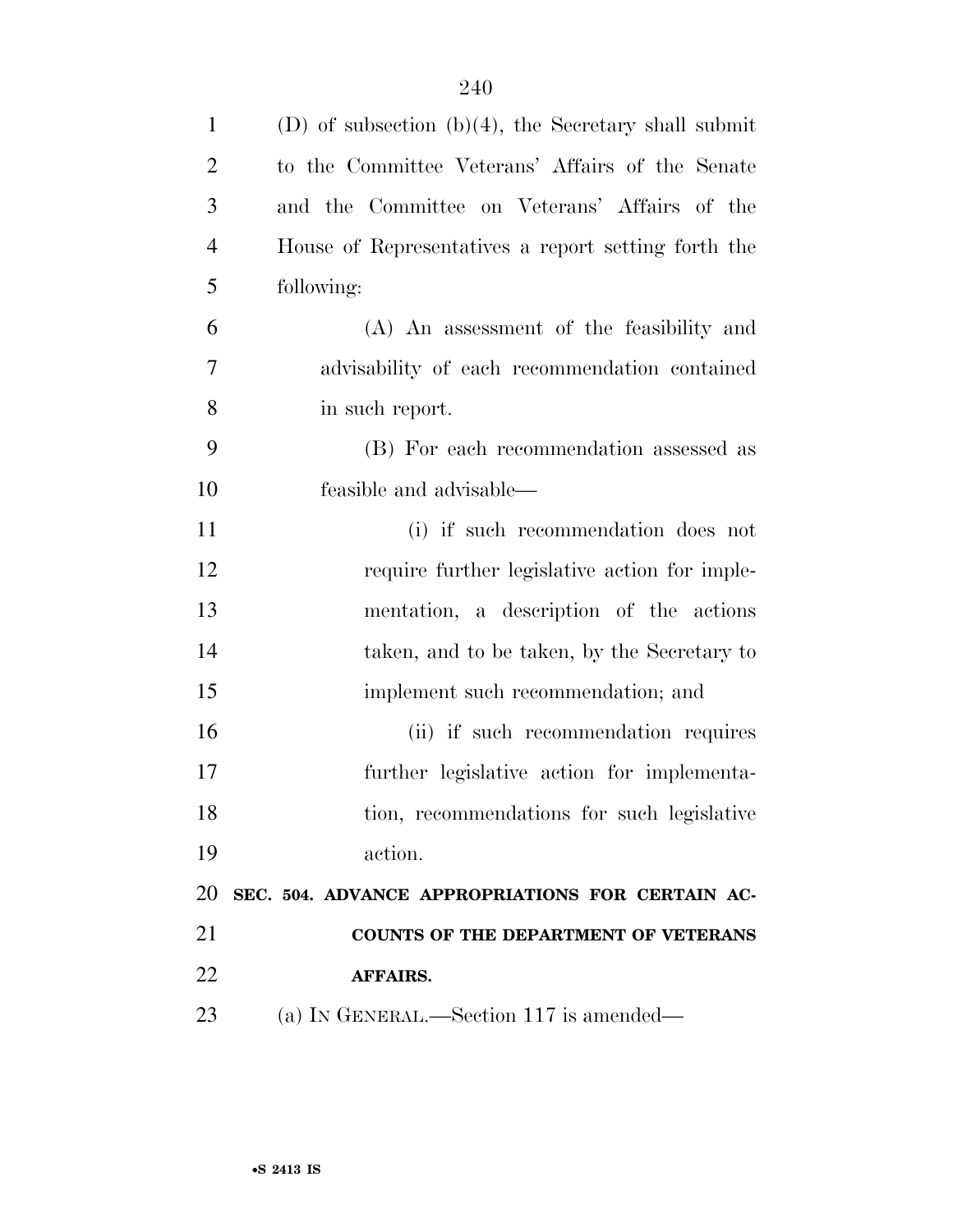| $\mathbf{1}$   | (1) by striking "medical care accounts of the         |
|----------------|-------------------------------------------------------|
| $\overline{2}$ | Department" each place it appears and inserting       |
| 3              | "covered accounts of the Department";                 |
| $\overline{4}$ | $(2)$ in subsection $(e)$ —                           |
| 5              | (A) by striking "medical care accounts of             |
| 6              | the Veterans Health Administration, Depart-           |
| 7              | ment of Veterans Affairs account" and insert-         |
| 8              | ing "accounts of the Department of Veterans"          |
| 9              | Affairs account";                                     |
| 10             | $(B)$ in paragraph $(1)$ , by inserting "Vet-         |
| 11             | erans Health Administration," after " $(1)$ ";        |
| 12             | $(C)$ in paragraph $(2)$ , by inserting "Vet-         |
| 13             | erans Health Administration," after " $(2)$ ";        |
| 14             | (D) in paragraph $(3)$ , by inserting "Vet-           |
| 15             | erans Health Administration," after " $(3)$ ";        |
| 16             | (E) by redesignating paragraphs (1)                   |
| 17             | through $(3)$ as paragraphs $(7)$ through $(9)$ , re- |
| 18             | spectively;                                           |
| 19             | $(F)$ by inserting before paragraph $(7)$ , as        |
| 20             | redesignated by subparagraph (E), the fol-            |
| 21             | lowing new paragraphs:                                |
| 22             | "(1) Veterans Benefits Administration, Com-           |
| 23             | pensation and Pensions.                               |
| 24             | "(2) Veterans Benefits Administration, Read-          |
| 25             | justment Benefits.                                    |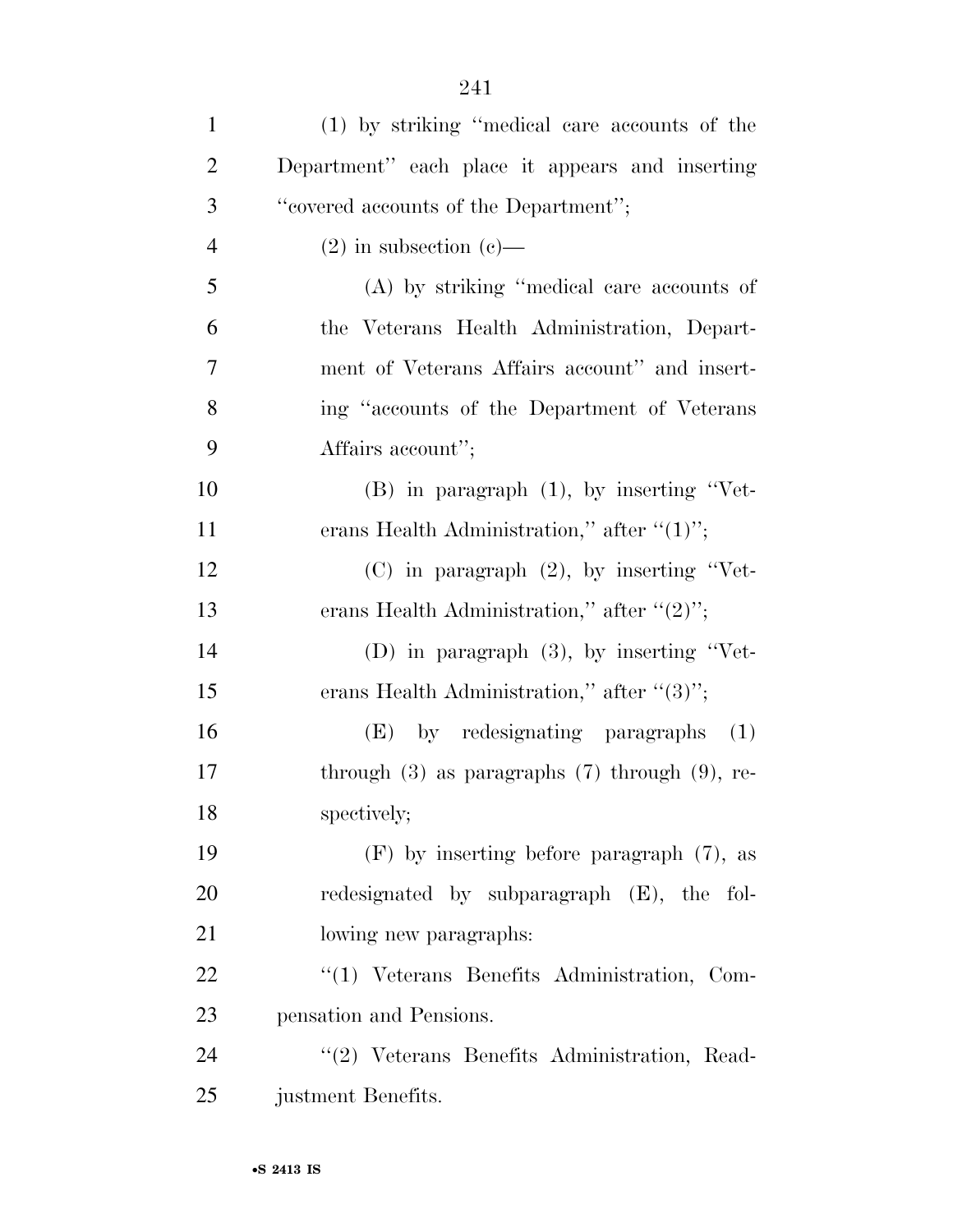| $\mathbf{1}$   | "(3) Veterans Benefits Administration, Vet-                 |
|----------------|-------------------------------------------------------------|
| $\overline{2}$ | erans Insurance and Indemnities.                            |
| 3              | "(4) Veterans Benefits Administration, Vet-                 |
| $\overline{4}$ | erans Housing Benefit Program Fund.                         |
| 5              | "(5) Veterans Benefits Administration, Voca-                |
| 6              | tional Rehabilitation Loans Program Account.                |
| 7              | "(6) Veterans Benefits Administration, Native               |
| 8              | American Veteran Housing Loan Program Ac-                   |
| 9              | count."; and                                                |
| 10             | (G) in the subsection heading, by striking                  |
| 11             | "MEDICAL CARE ACCOUNTS" and inserting                       |
| 12             | "COVERED ACCOUNTS"; and                                     |
|                |                                                             |
| 13             | $(3)$ in the section heading, by striking " <b>cer-</b>     |
| 14             | <b>tain medical care accounts</b> " and inserting           |
| 15             | "certain accounts".                                         |
| 16             | (b) EFFECTIVE DATE.—The amendments made by                  |
| 17             | subsection (a) shall apply with respect to fiscal year 2016 |
| 18             | and each subsequent fiscal year.                            |
| 19             | (c) CONFORMING AMENDMENT.—Section 1105 of                   |
| 20             | title 31, United States Code, is amended by striking the    |
| 21             | first paragraph $(37)$ and inserting the following:         |
| 22             | $\cdot\cdot(37)$ information on estimates of appropria-     |
| 23             | tions for the fiscal year following the fiscal year for     |
| 24             | which the budget is submitted for the following ac-         |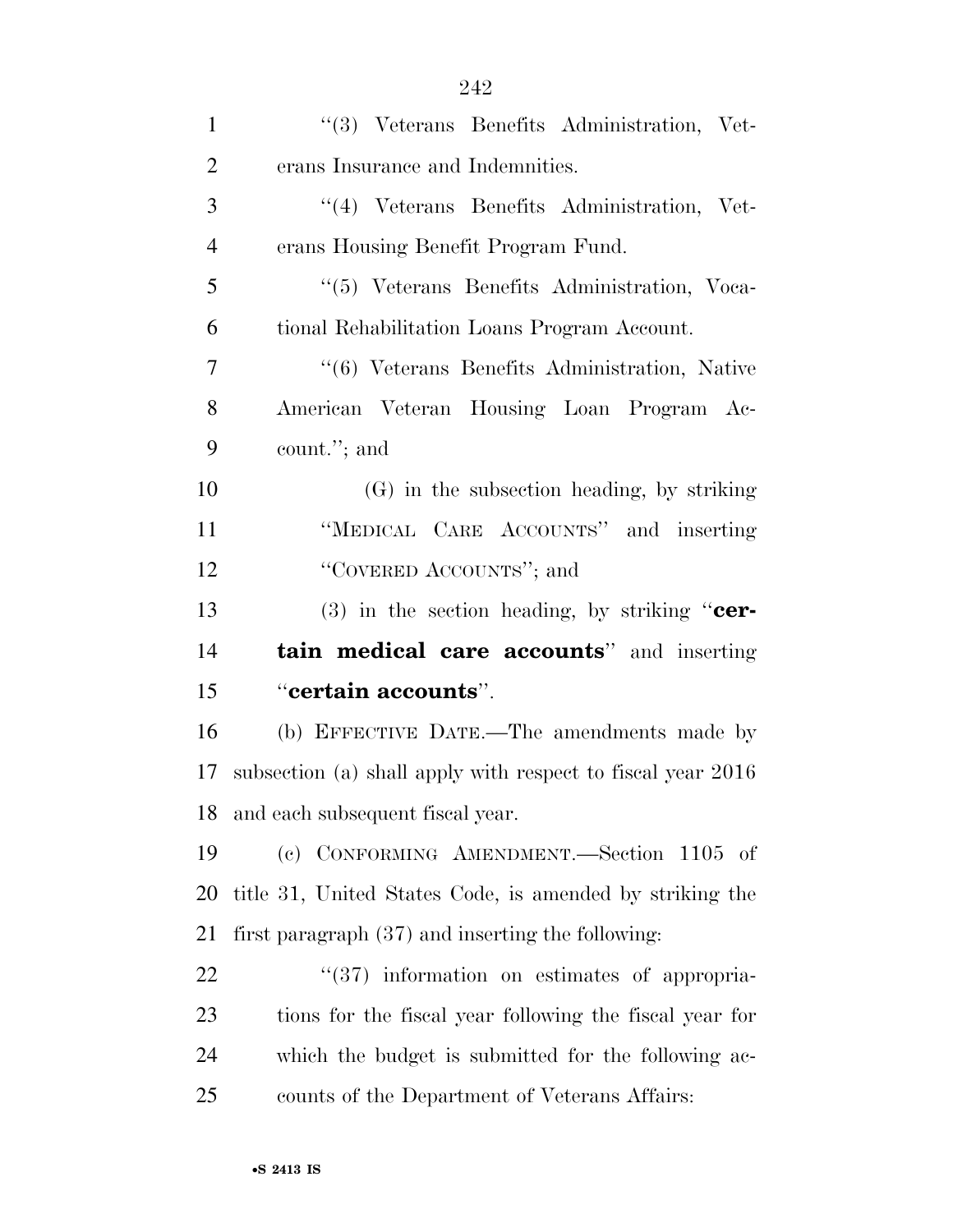| $\mathbf{1}$   | "(A) Veterans Benefits Administration,                      |
|----------------|-------------------------------------------------------------|
| $\overline{2}$ | Compensation and Pensions.                                  |
| 3              | "(B) Veterans Benefits Administration,                      |
| $\overline{4}$ | Readjustment Benefits.                                      |
| 5              | "(C) Veterans Benefits Administration,                      |
| 6              | Veterans Insurance and Indemnities.                         |
| 7              | "(D) Veterans Benefits Administration,                      |
| 8              | Veterans Housing Benefit Program Fund.                      |
| 9              | "(E) Veterans Benefits Administration,                      |
| 10             | Vocational Rehabilitation Loans Program Ac-                 |
| 11             | count.                                                      |
| 12             | "(F) Veterans Benefits Administration,                      |
| 13             | Native American Veteran Housing Loan Pro-                   |
| 14             | gram Account.                                               |
| 15             | "(G) Veterans Health Administration,                        |
| 16             | Medical Services.                                           |
| 17             | "(H) Veterans Health Administration,                        |
| 18             | Medical Support and Compliance.                             |
| 19             | "(I) Veterans Health Administration, Med-                   |
| 20             | ical Facilities.".                                          |
| 21             | (d) TECHNICAL CORRECTION.—Such section is fur-              |
| 22             | ther amended by redesignating the second paragraph $(37)$ , |
| 23             | as added by section $11(a)(2)$ of the GPRA Modernization    |
| 24             | Act of 2010 (Public Law 111–352; 124 Stat. 3881), as        |
| 25             | paragraph (39).                                             |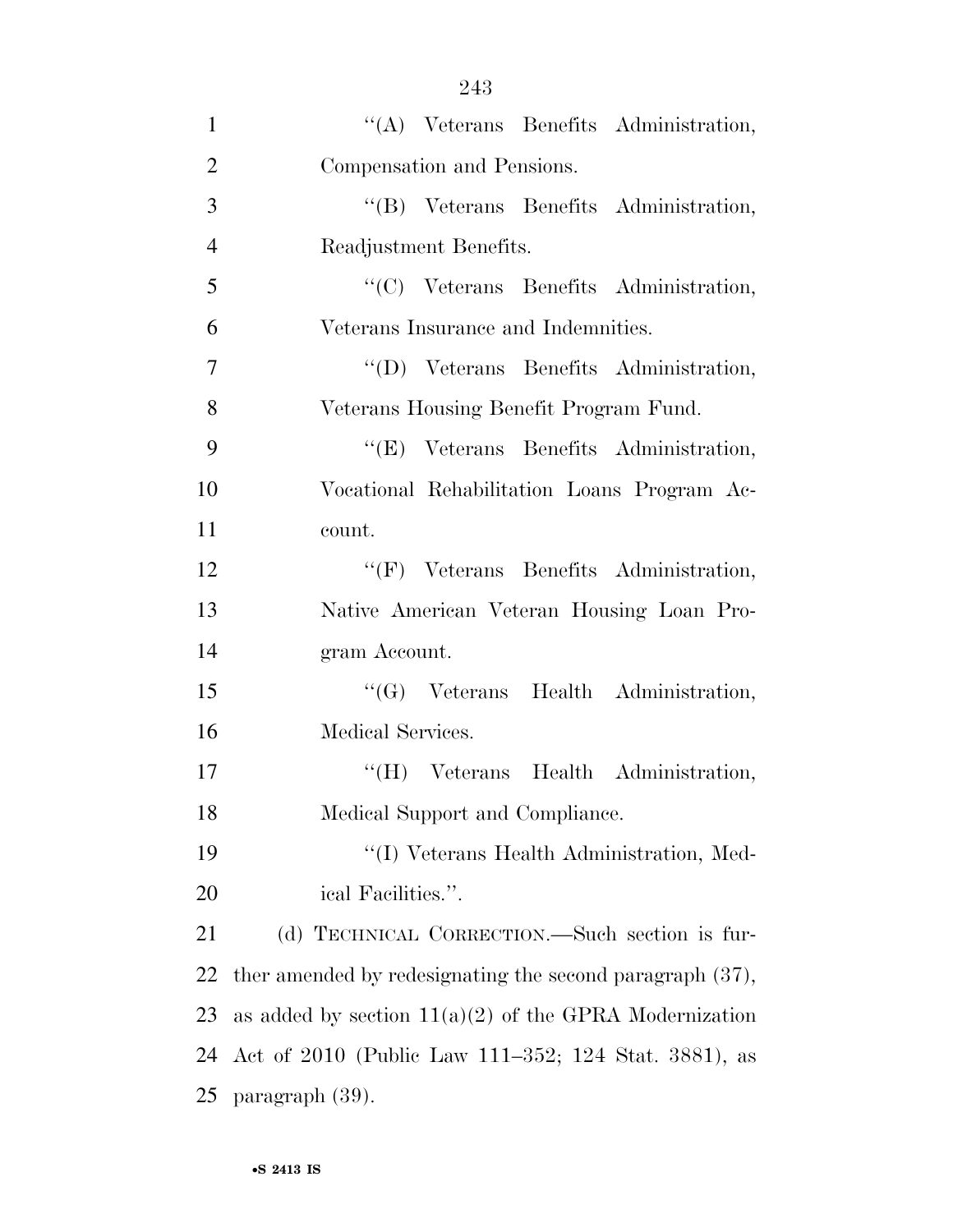| $\mathbf{1}$   | SEC. 505. PUBLIC ACCESS TO DEPARTMENT OF VETERANS        |
|----------------|----------------------------------------------------------|
| $\overline{2}$ | AFFAIRS RESEARCH AND DATA SHARING BE-                    |
| 3              | TWEEN DEPARTMENTS.                                       |
| $\overline{4}$ | (a) ESTABLISHMENT OF INTERNET WEBSITE.—The               |
| 5              | Secretary of Veterans Affairs shall make available on an |
| 6              | Internet website of the Department of Veterans Affairs   |
| 7              | available to the public the following:                   |
| 8              | (1) Data files that contain information on re-           |
| 9              | search of the Department.                                |
| 10             | $(2)$ A data dictionary on each data file.               |
| 11             | (3) Instructions for how to obtain access to             |
| 12             | each data file for use in research.                      |
| 13             | (b) PUBLIC ACCESS TO MANUSCRIPTS ON DEPART-              |
| 14             | MENT FUNDED RESEARCH.-                                   |
| 15             | (1) IN GENERAL.—Beginning not later than                 |
| 16             | 540 days after the effective date specified in sub-      |
| 17             | section (e), the Secretary shall require, as a condi-    |
| 18             | tion on the use of any data gathered or formulated       |
| 19             | from research funded by the Department, that any         |
| 20             | final, peer-reviewed manuscript prepared for publica-    |
| 21             | tion that uses such data be submitted to the Sec-        |
| 22             | retary for deposit in the digital archive under para-    |
| 23             | graph $(2)$ and publication under paragraph $(3)$ .      |
| 24             | $(2)$ DIGITAL ARCHIVE.—Not later than 540                |
| 25             | days after the effective date specified in subsection    |
| 26             | (e), the Secretary shall—                                |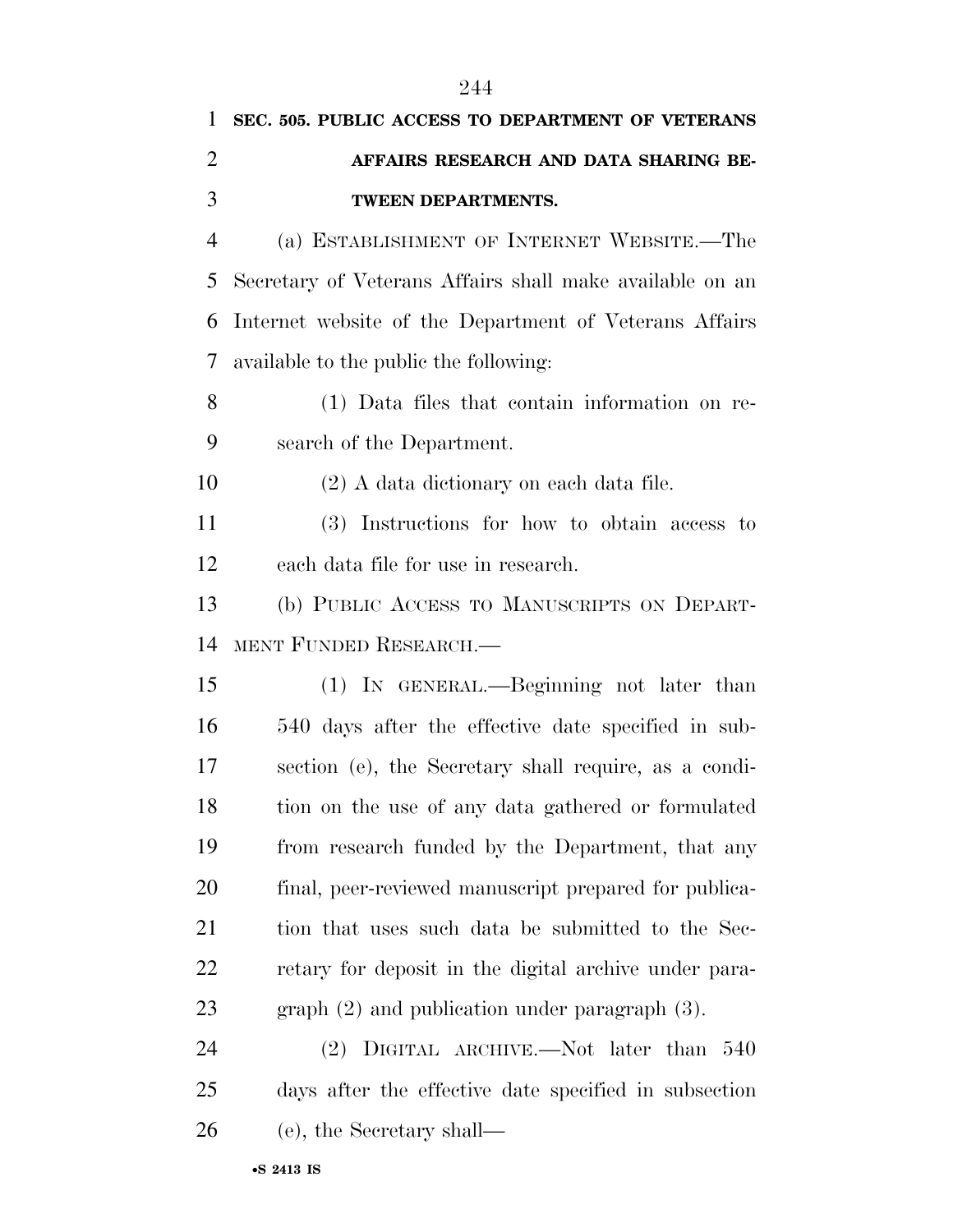| $\mathbf{1}$   | $(A)$ establish a digital archive consisting of     |
|----------------|-----------------------------------------------------|
| $\overline{2}$ | manuscripts described in paragraph $(1)$ ; or       |
| 3              | (B) partner with another executive agency           |
| $\overline{4}$ | to compile such manuscripts in a digital ar-        |
| 5              | chive.                                              |
| 6              | (3) PUBLIC AVAILABILITY.—                           |
| 7              | (A) AVAILABILITY OF ARCHIVE.—The Sec-               |
| 8              | retary shall ensure that the digital archive        |
| 9              | under paragraph $(2)$ and the contents of such      |
| 10             | archive are available to the public via a publicly  |
| 11             | accessible Internet website at no cost to the       |
| 12             | public.                                             |
| 13             | (B) AVAILABILITY OF MANUSCRIPTS.—The                |
| 14             | Secretary shall ensure that each manuscript         |
| 15             | submitted to the Secretary under paragraph (1)      |
| 16             | is available to the public under subparagraph       |
| 17             | (A) not later than one year after the official      |
| 18             | date on which the manuscript is otherwise pub-      |
| 19             | lished.                                             |
| 20             | (4) CONSISTENT WITH COPYRIGHT LAW.—The              |
| 21             | Secretary shall carry out this subsection in a man- |
| 22             | ner consistent with applicable copyright law.       |
| 23             | $(5)$ ANNUAL REPORT.—                               |
| 24             | (A) IN GENERAL.—Not later than one year             |
| 25             | after the date the Secretary begins making          |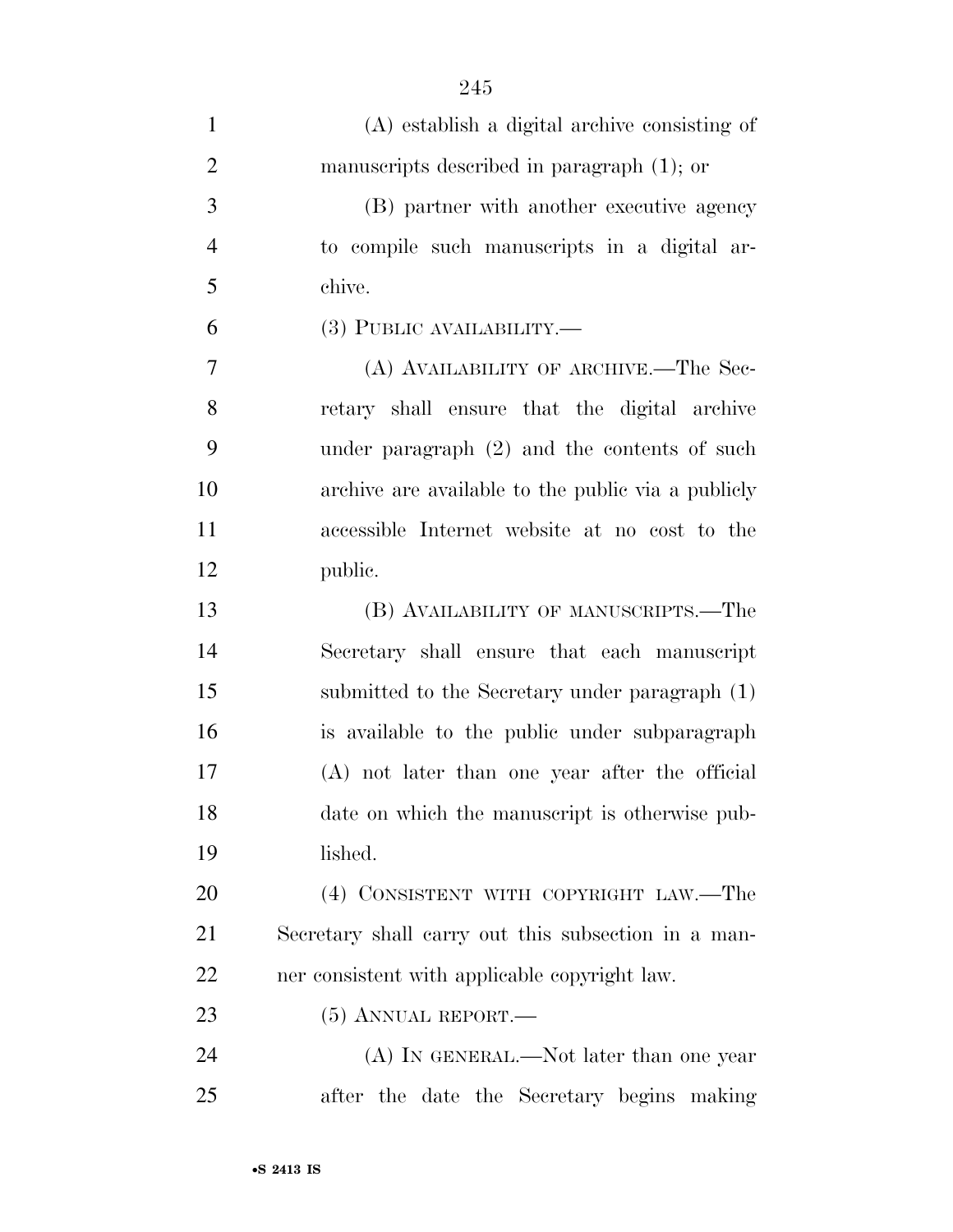| $\mathbf{1}$   | manuscripts available to the public under this              |
|----------------|-------------------------------------------------------------|
| $\overline{2}$ | subsection and not less frequently than once                |
| 3              | each year thereafter, the Secretary shall submit            |
| $\overline{4}$ | to the Committee on Veterans' Affairs of the                |
| 5              | Senate and the Committee on Veterans' Affairs               |
| 6              | of the House of Representatives a report on the             |
| 7              | implementation of this subsection during the                |
| 8              | most recent one-year period.                                |
| 9              | (B) CONTENTS.—Each report submitted                         |
| 10             | under subparagraph (A) shall include for the                |
| 11             | period of the report:                                       |
| 12             | (i) The number of manuscripts sub-                          |
| 13             | mitted under paragraph (1).                                 |
| 14             | (ii) The titles of such manuscripts.                        |
| 15             | (iii) The authors of such manuscripts.                      |
| 16             | (iv) For each such manuscript, the                          |
| 17             | name and issue number or volume number,                     |
| 18             | as the case may be, of the journal or other                 |
| 19             | publication in which such manuscript was                    |
| 20             | published.                                                  |
| 21             | (c) RECOMMENDATIONS FOR DATA SHARING BE-                    |
| 22             | TWEEN DEPARTMENT OF VETERANS AFFAIRS AND DE-                |
| 23             | PARTMENT OF DEFENSE.—Not later than one year after          |
| 24             | the effective date specified in subsection (e), the Depart- |
| 25             | ment of Veterans Affairs-Department of Defense Joint        |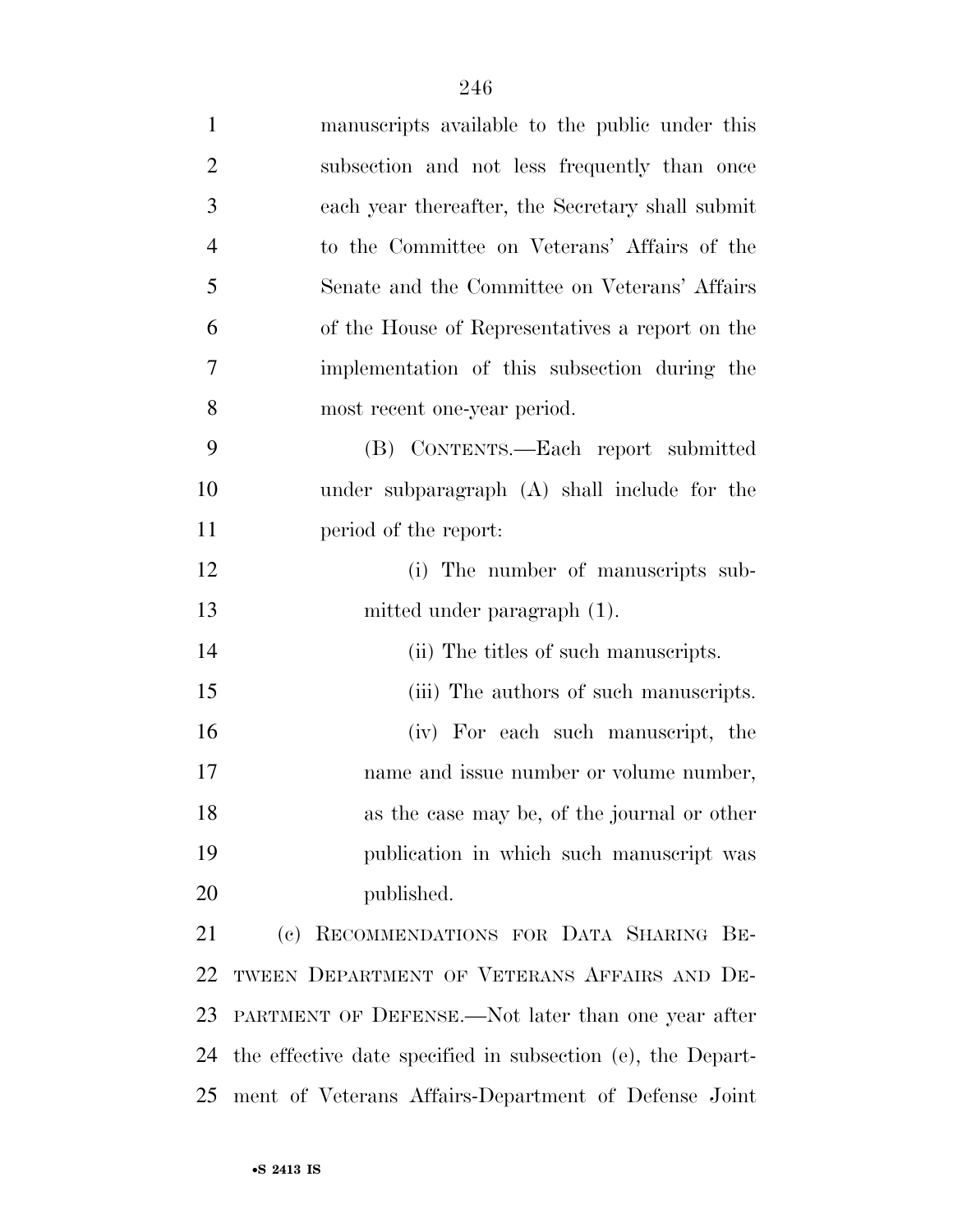| $\mathbf{1}$   | Executive Committee established by section $320(a)$ of title |
|----------------|--------------------------------------------------------------|
| $\overline{2}$ | 38, United States Code, shall submit to the Secretary of     |
| 3              | Veterans Affairs and the Secretary of Defense options and    |
| 4              | recommendations for the establishment of a program for       |
| 5              | long-term cooperation and data sharing between and with-     |
| 6              | in the Department of Veterans Affairs and the Depart-        |
| 7              | ment of Defense to facilitate research on outcomes of mili-  |
| 8              | tary service, readjustment after combat deployment, and      |
| 9              | other topics of importance to the following:                 |
| 10             | $(1)$ Veterans.                                              |
| 11             | (2) Members of the Armed Forces.                             |
| 12             | (3) Family members of veterans.                              |
| 13             | (4) Family members of members of the Armed                   |
| 14             | Forces.                                                      |
| 15             | (5) Members of communities that have a sig-                  |
| 16             | nificant population of veterans or members of the            |
| 17             | Armed Forces.                                                |
| 18             | (d) EXECUTIVE AGENCY DEFINED. In this section,               |
| 19             | the term "executive agency" has the meaning given that       |
| 20             | term in section 133 of title 41, United States Code.         |
| 21             | (e) EFFECTIVE DATE.—This section shall take effect           |
| 22             | on the date that is one year after the date of the enact-    |
| 23             | ment of this Act.                                            |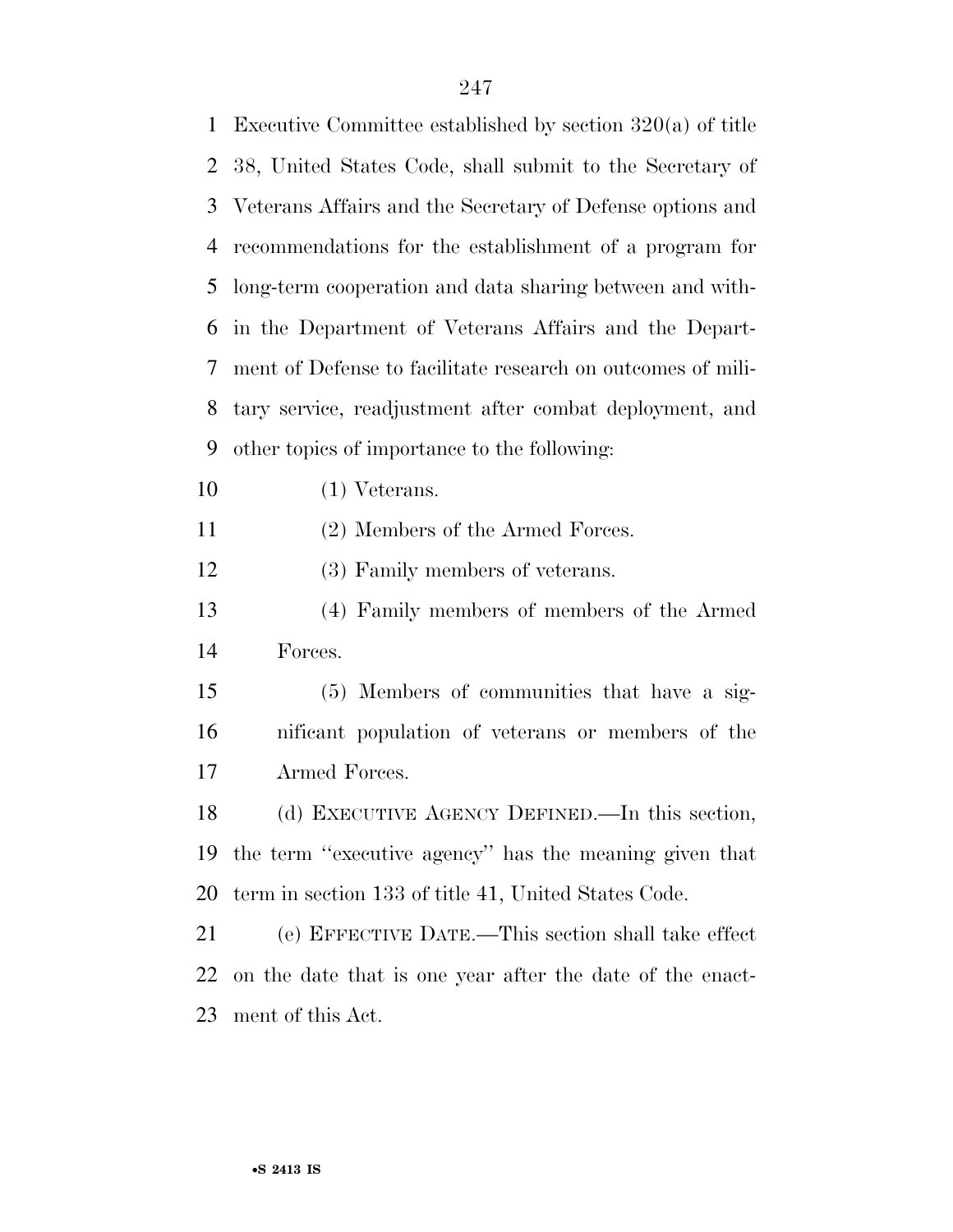(a) ASSESSMENT OF INFORMATION CURRENTLY AVAILABLE.—Not later than two years after the date of the enactment of this Act, the Comptroller General of the United States shall—

 (1) conduct an assessment of the process by which the Veterans Benefits Administration informs veterans, veterans service organizations, and such other persons as the Comptroller General considers appropriate regarding the furnishing of benefits under laws administered by the Secretary of Vet- erans Affairs to determine the extent to which the process results in disseminated information that—

 (A) adequately supports and improves the timeliness and accuracy of decisions made by the Administration with respect to claims for disability compensation and such other benefits furnished under laws administered by the Sec- retary of Veterans Affairs as the Comptroller General considers appropriate; and

 (B) encourages the filing of fully developed claims for benefits under laws administered by the Secretary; and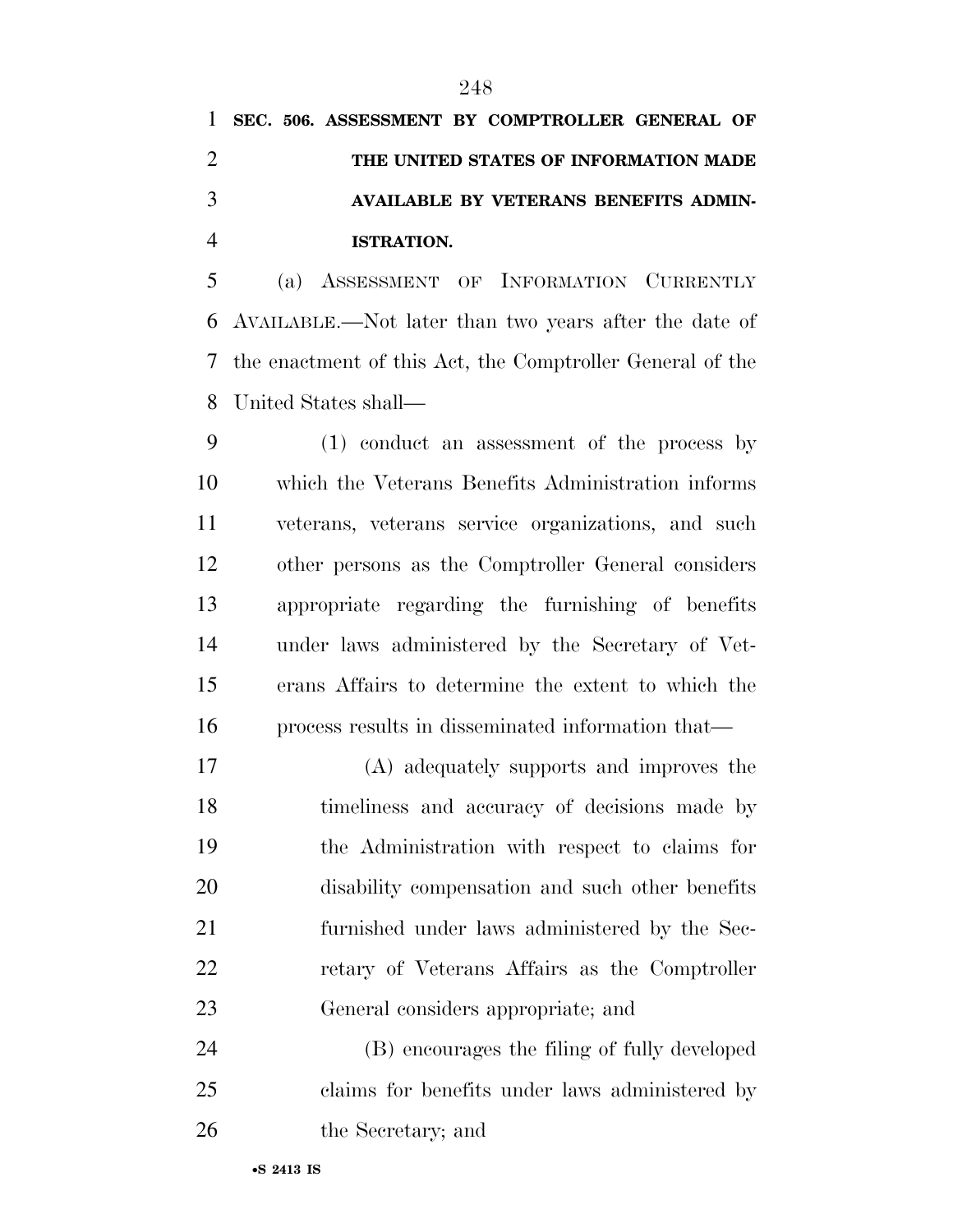(2) assess how the Veterans Benefits Adminis-2 tration notifies each claimant during, and as part of, any electronic filing process established by the Sec- retary for the filing of applications for disability compensation and such other benefits under laws ad- ministered by the Secretary as the Comptroller Gen- eral considers appropriate that services may be available to the claimant from a veterans service or-ganization.

 (b) REPORT.—Not later than two years after the date of the enactment of this Act, the Comptroller General shall submit to the Committee on Veterans' Affairs of the Sen- ate and the Committee on Veterans' Affairs of the House of Representatives a report on the findings of the Comp- troller General under subsection (a). Such report shall in- clude such recommendations as the Comptroller General may have for legislative or administrative action to im- prove the availability of information made available to the public by the Veterans Benefits Administration regarding the furnishing of benefits under laws administered by the Secretary of Veterans Affairs.

 (c) VETERANS SERVICE ORGANIZATION DEFINED.— In this section, the term ''veterans service organization'' means an organization recognized by the Secretary of Vet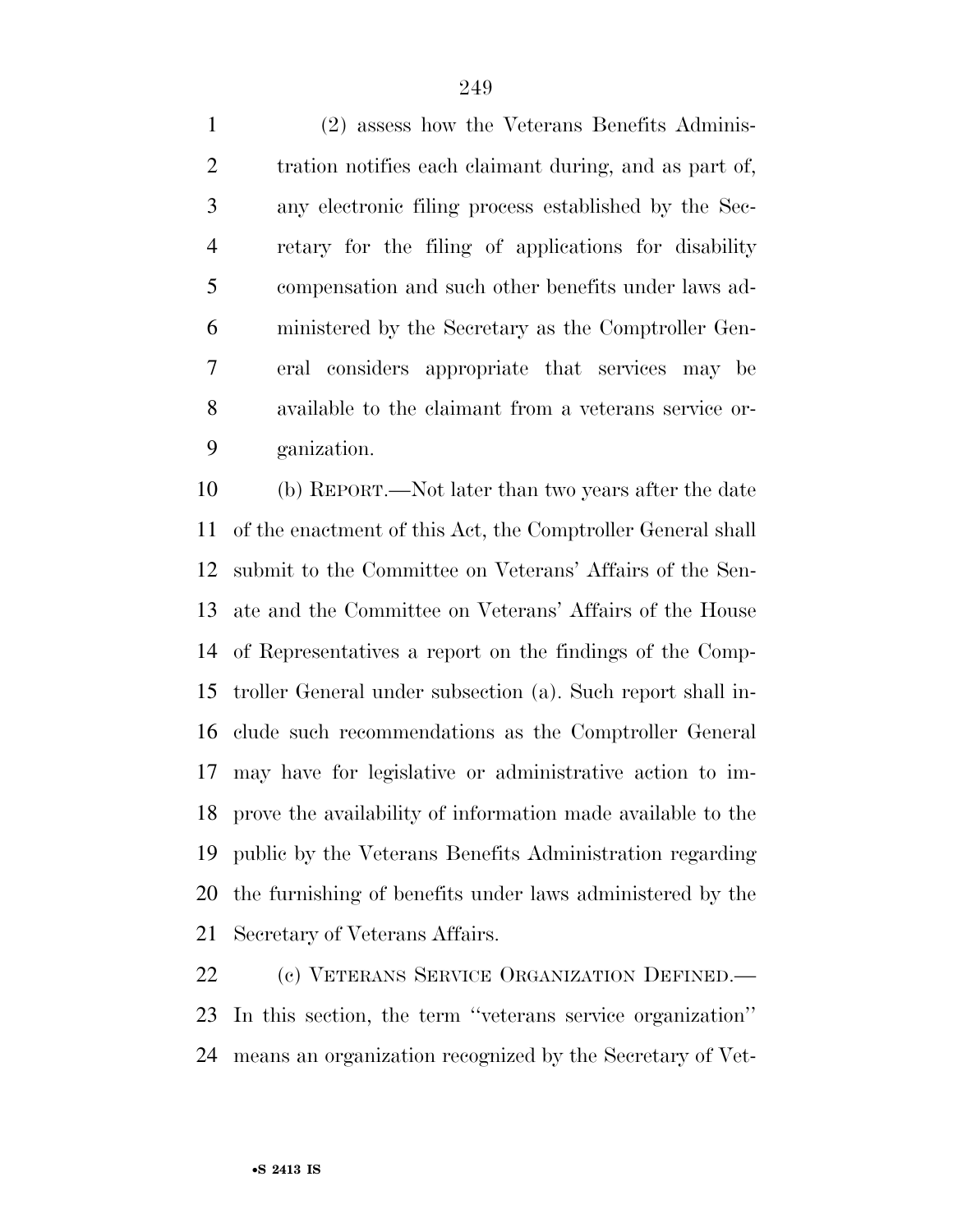erans Affairs for the representation of veterans under sec-tion 5902 of title 38, United States Code.

 (d) EFFECTIVE DATE.—This section shall take effect on the date that is one year after the date of the enact-ment of this Act.

## **SEC. 507. COMPTROLLER GENERAL REPORT ON ADVISORY COMMITTEES OF THE DEPARTMENT OF VET-ERANS AFFAIRS.**

 (a) IN GENERAL.—Not later than one year after the effective date specified in subsection (c), the Comptroller General shall submit to the Committee on Veterans' Af- fairs of the Senate and the Committee on Veterans' Af- fairs of the House of Representatives a report on the advi- sory committees of the Department of Veterans Affairs. (b) CONTENTS.—The report required by subsection  $(a)$ —

(1) shall include—

 (A) recommendations or proposals for con- tinuing, modifying, or terminating certain advi- sory committees, including noting areas of over-21 lap and duplication among the advisory commit-tees; and

 (B) such other information as the Comp- troller General considers appropriate; and (2) may include—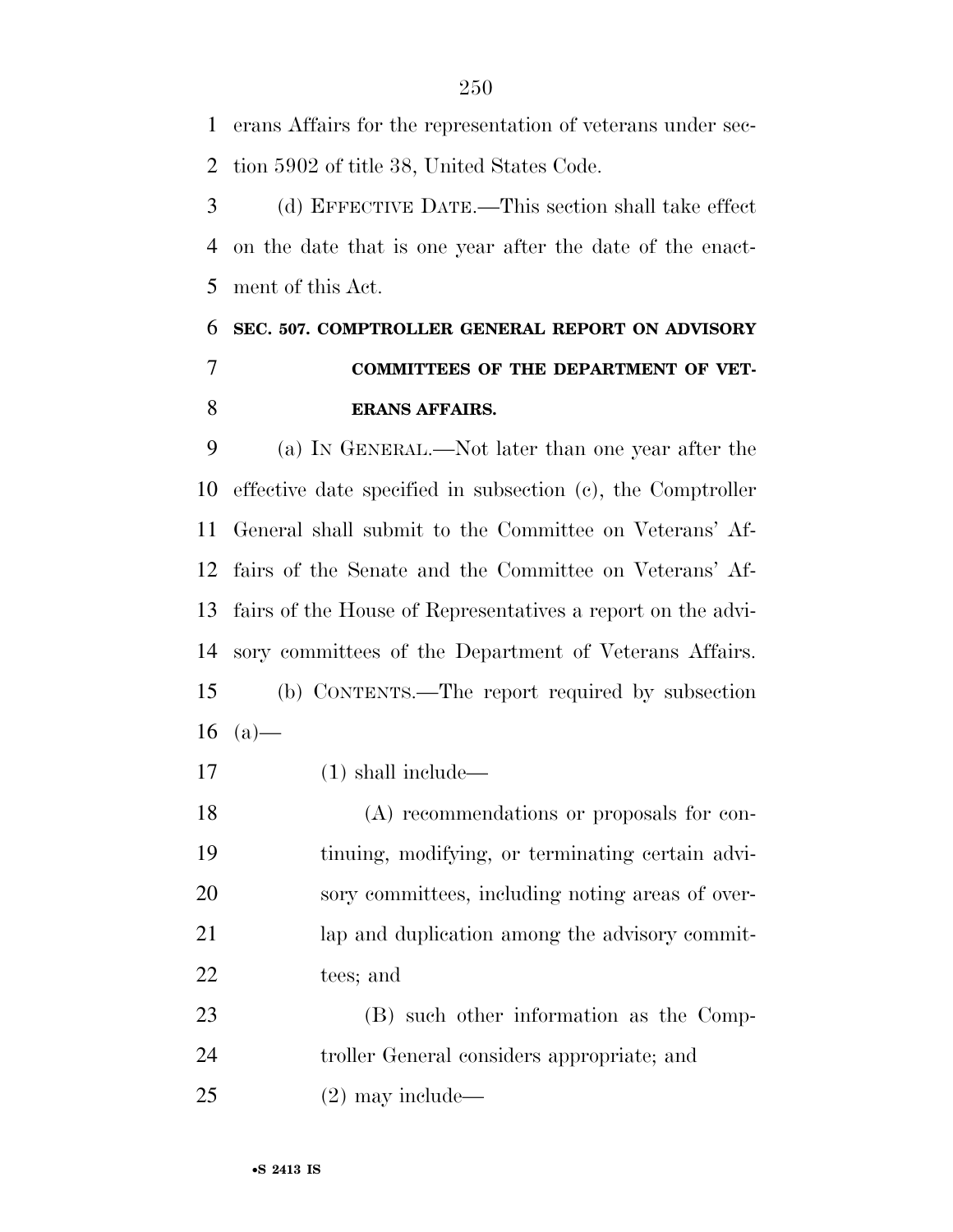| $\mathbf{1}$   | (A) a description of each advisory com-           |
|----------------|---------------------------------------------------|
| $\overline{2}$ | mittee, including with respect to each com-       |
| 3              | mittee—                                           |
| $\overline{4}$ | (i) the purpose of the committee;                 |
| 5              | (ii) the commencement date of the                 |
| 6              | committee; and                                    |
| 7              | (iii) the anticipated termination date            |
| 8              | of the committee;                                 |
| 9              | (B) a summary of the anticipated expenses         |
| 10             | and the actual expenses incurred for each advi-   |
| 11             | sory committee during the most recent three       |
| 12             | fiscal years ending before the date of the enact- |
| 13             | ment of this Act; and                             |
| 14             | (C) with respect to meetings held by each         |
| 15             | advisory committee-                               |
| 16             | (i) the frequency with which each                 |
| 17             | committee has met during the shorter of—          |
| 18             | (I) the most recent three fiscal                  |
| 19             | years ending before the date of the               |
| 20             | enactment of this Act; and                        |
| 21             | (II) the life of the committee;                   |
| 22             | (ii) the date of the most recent meet-            |
| 23             | ing held by the committee before such date        |
| 24             | of enactment; and                                 |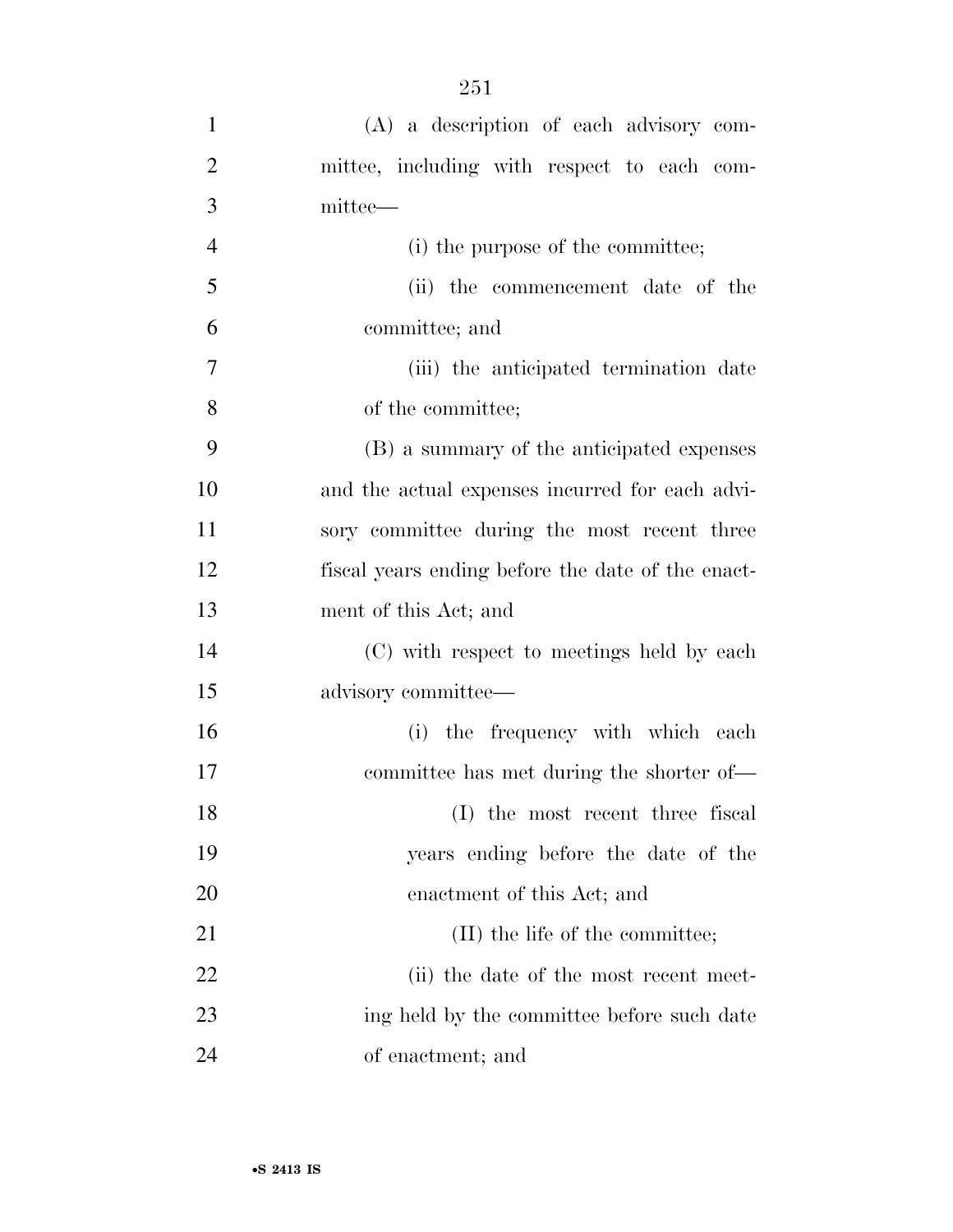| $\mathbf{1}$   | (iii) the date of the most recent report                    |
|----------------|-------------------------------------------------------------|
| $\overline{2}$ | or other written product developed by the                   |
| 3              | committee before such date of enactment.                    |
| $\overline{4}$ | (c) EFFECTIVE DATE.—This section shall take effect          |
| 5              | on the date that is one year after the date of the enact-   |
| 6              | ment of this Act.                                           |
| $\overline{7}$ | <b>VI-IMPROVEMENT</b><br><b>THINLE</b><br>OF                |
| 8              | PROCESSING OF CLAIMS FOR                                    |
| 9              | <b>COMPENSATION</b>                                         |
| 10             | Subtitle A–Claims Based on                                  |
| 11             | <b>Military Sexual Trauma</b>                               |
| 12             | SEC. 601. MEDICAL EXAMINATION AND OPINION FOR DIS-          |
| 13             | ABILITY COMPENSATION CLAIMS BASED ON                        |
| 14             | MILITARY SEXUAL TRAUMA.                                     |
| 15             | (a) IN GENERAL.—Section $5103A(d)$ is amended by            |
| 16             | adding at the end the following new paragraph.              |
| 17             | " $(3)(A)$ In the case of a claim for disability com-       |
|                | 18 pensation based on a mental health condition related to  |
| 19             | military sexual trauma, the Secretary shall treat an exam-  |
|                | 20 ination or opinion as being necessary to make a decision |
| 21             | on a claim for purposes of paragraph (1) if the evidence    |
| 22             | of record before the Secretary, taking into consideration   |
| 23             | all information and lay or medical evidence (including      |
|                |                                                             |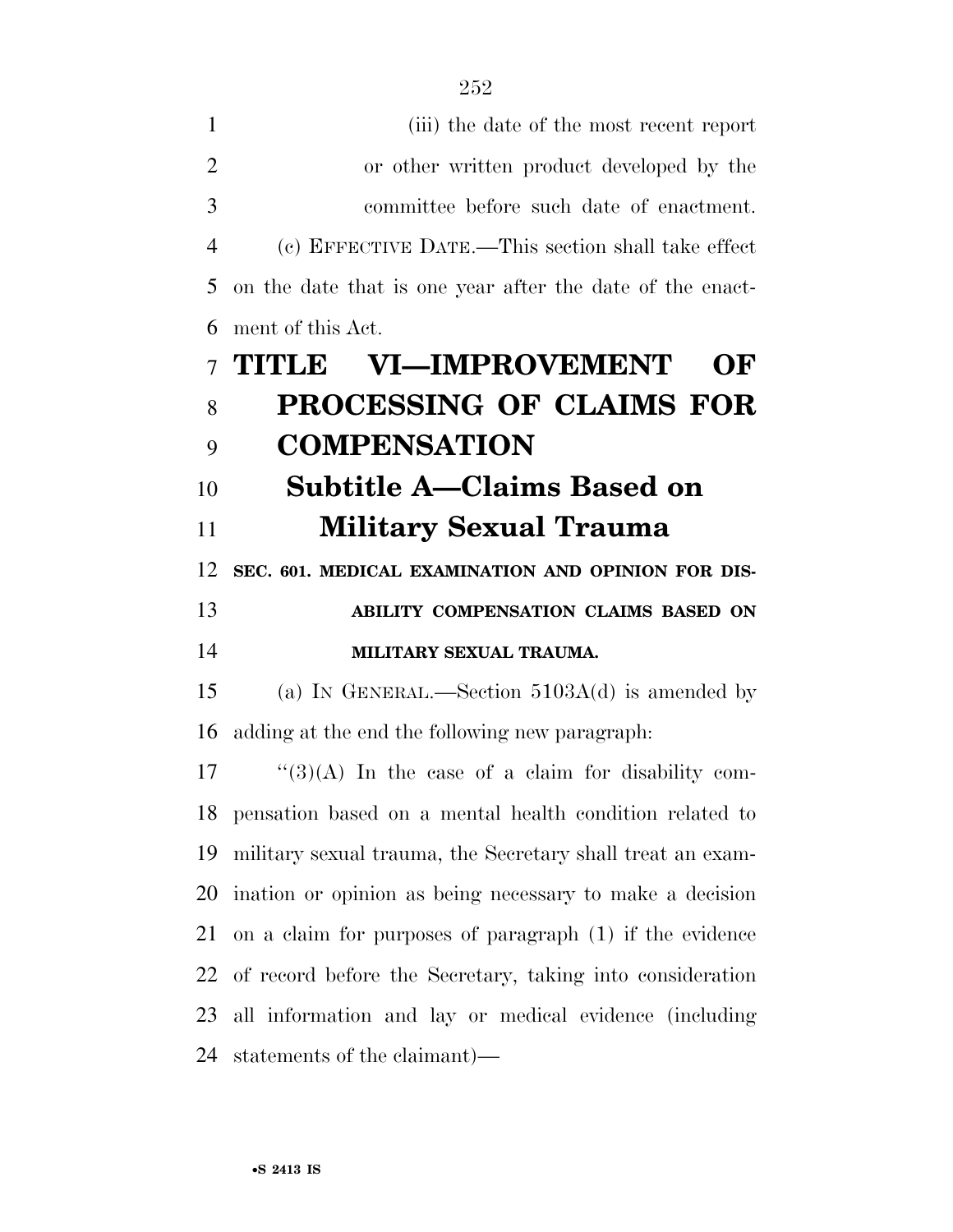1  $\langle i \rangle$ (i)(I) contains competent evidence that the claimant has a current disability, or persistent or re-current symptoms of disability; and

4 "(II) indicates that the disability or symptoms may be associated with the claimant's active mili-tary, naval, or air service; but

 ''(ii) does not contain a diagnosis or opinion by a mental health professional that may assist in cor- roborating the occurrence of a military sexual trau- ma stressor related to a diagnosable mental health condition.

 ''(B) In this paragraph, the term 'military sexual trauma' shall have the meaning specified by the Secretary for purposes of this paragraph, and shall include 'sexual harassment' (as so specified).''.

 (b) REPORT.—Not later than 18 months after the date of the enactment of this Act, the Secretary of Vet- erans Affairs shall submit to the Committee on Veterans' Affairs of the Senate and the Committee on Veterans' Af- fairs of the House of Representatives a report on the num- ber of examinations and opinions conducted by the Sec-22 retary pursuant to paragraph  $(3)$  of section  $5103A(d)$  of title 38, United States Code (as added by subsection (a)), including the following: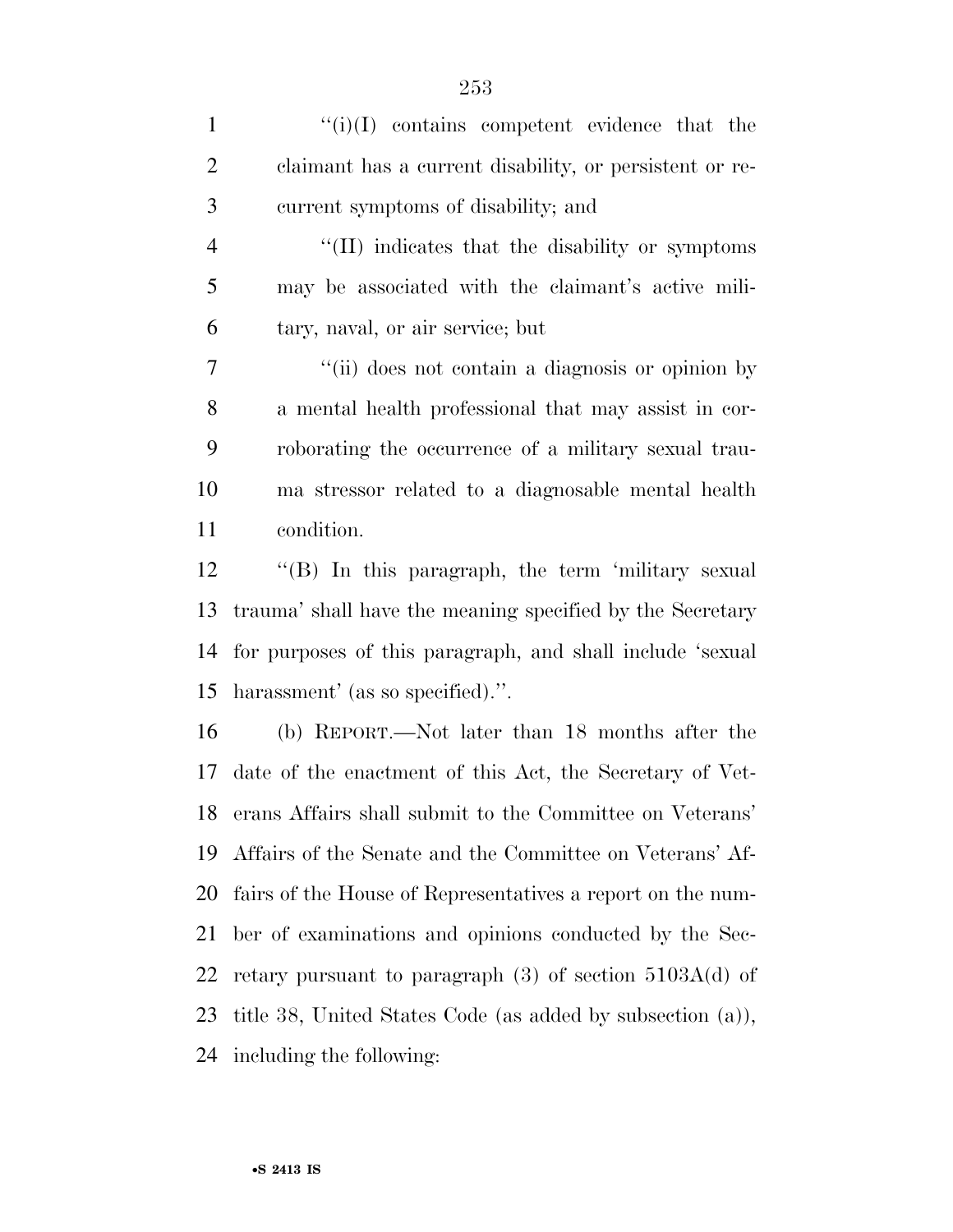(1) The number of examinations conducted using a standardized disability assessment.

 (2) The number of examinations conducted using a non-standardized clinical interview.

## **SEC. 602. CASE REPRESENTATIVE OFFICERS FOR MILITARY SEXUAL TRAUMA SUPPORT.**

 (a) IN GENERAL.—The Secretary of Veterans Affairs shall assign to each individual seeking compensation under the laws administered by the Secretary based on military sexual trauma a case representative officer who shall pro- vide advice and general information to such individual on the claims process for such compensation. Each case rep- resentative officer so assigned shall be assigned from among current personnel of the Department of Veterans Affairs.

 (b) LIAISON.—A case representative officer assigned to an individual under subsection (a) shall be responsible for serving as a liaison between the individual, an author- ized agent or attorney of the individual under section 5904 of title 38, United States Code, or an otherwise accredited representative of the individual, and the Department of Veterans Affairs on matters relating to the claim of the individual for compensation under the laws administered by the Secretary.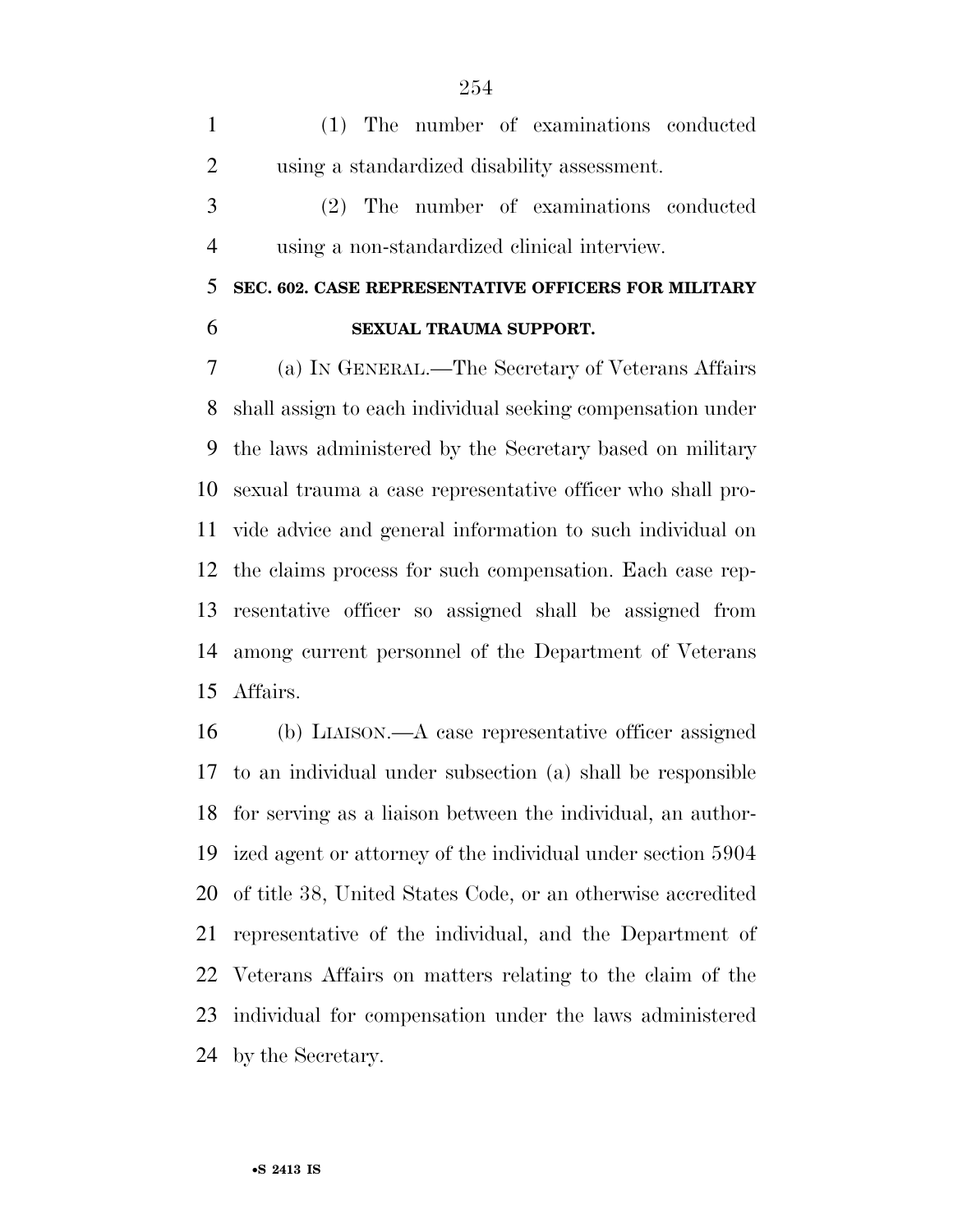|               | (c) CASE REPRESENTATIVE OFFICER REQUIRE-              |
|---------------|-------------------------------------------------------|
| $\mathcal{L}$ | MENTS.-                                               |
| 3             | COMPETENCE AND KNOWLEDGE.-Each<br>(1)                 |
| 4             | case representative officer assigned under subsection |
| 5             | (a) shall be competent and knowledgeable about the    |
| 6             | following:                                            |
|               | (A) The claims adjudication process and               |

 applicable laws, regulations, and other authority applicable to the adjudication of disability claims based on military sexual trauma.

 (B) Such other services to victims of sex- ual trauma as the Secretary considers appro-priate.

 (2) LIMITATION ON NUMBER OF INDIVIDUALS TO WHICH ASSIGNED.—A case representative officer may not be assigned to more individuals described in subsection (a) than, as determined by the Secretary, is appropriate for the provision of individual case management assistance by such officer.

20 (d) INFORMATION ON BENEFITS AND PROGRAMS RE-LATING TO MILITARY SEXUAL TRAUMA.—

 (1) IN GENERAL.—The Secretary shall make available to the public information on the availability of case representative officers under subsection (a) to assist in the application for benefits based on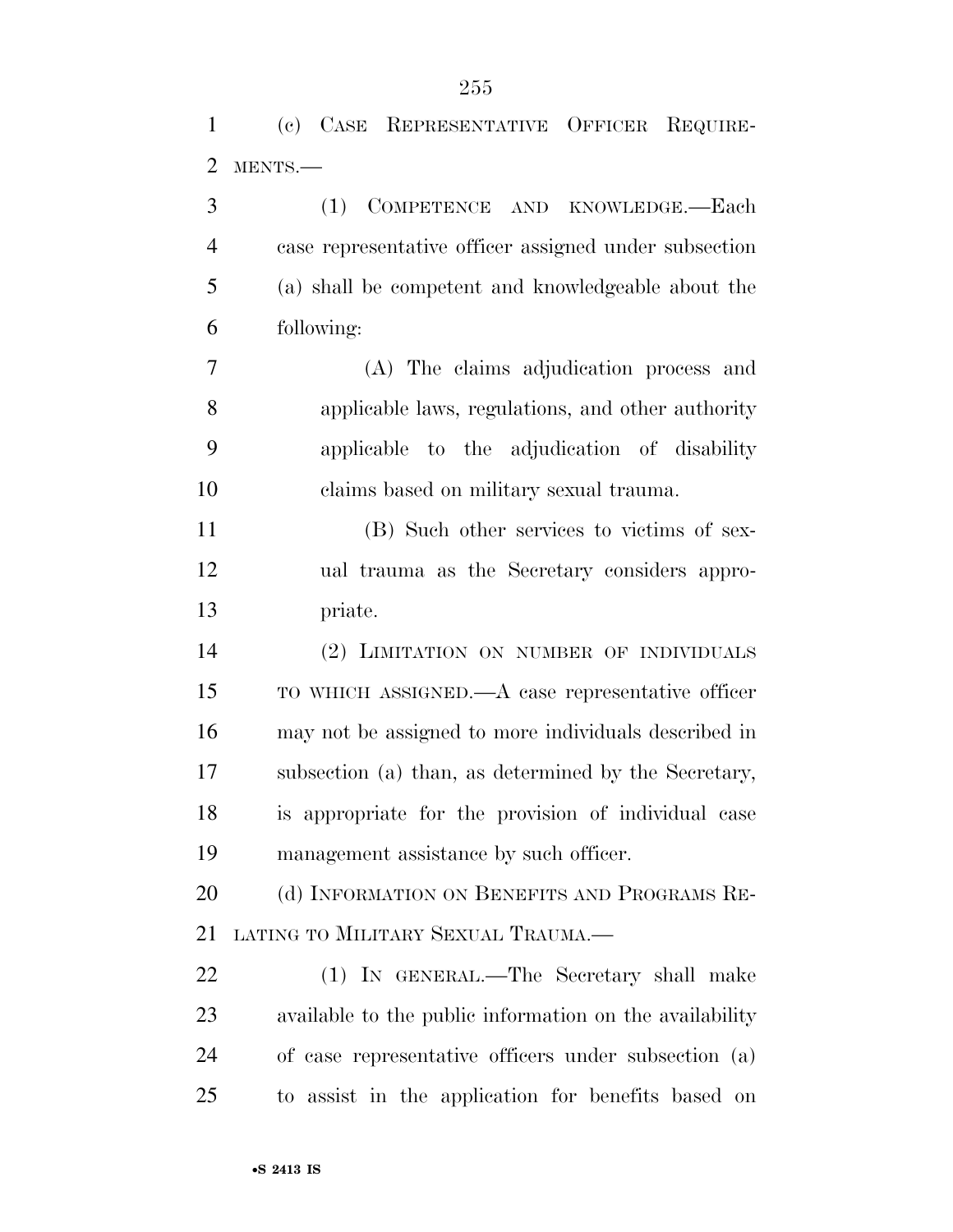military sexual trauma. The Secretary shall revise and update the information so made available in order to ensure that the information is as current as possible.

 (2) INDIVIDUALS SEPARATING FROM MILITARY SERVICE.—The Secretary shall, in consultation with the Secretary of Defense, ensure that individuals who are being separated from the active military, naval, or air service are provided appropriate infor- mation about programs, requirements, and proce- dures for applying for benefits based on military sex- ual trauma and the availability of case representa-tive officers under subsection (a).

 (e) INFORMATION ON TRAINING FOR AGENTS AND REPRESENTATIVES OF INDIVIDUALS ASSIGNED CASE REPRESENTATIVE OFFICER.—The Secretary shall make available to the authorized agent or attorney of an indi- vidual assigned a case representative under subsection (a), or to the otherwise accredited representative of the indi- vidual, any relevant materials used to train such case rep-resentative officer for the duties of such position.

22 (f) ADVISORY COMMITTEE ON WOMEN VETERANS CONSIDERATION OF MECHANISMS TO ENHANCE COORDI- NATION BETWEEN VBA AND VHA ON BENEFITS FOR MILITARY SEXUAL TRAUMA.—The Advisory Committee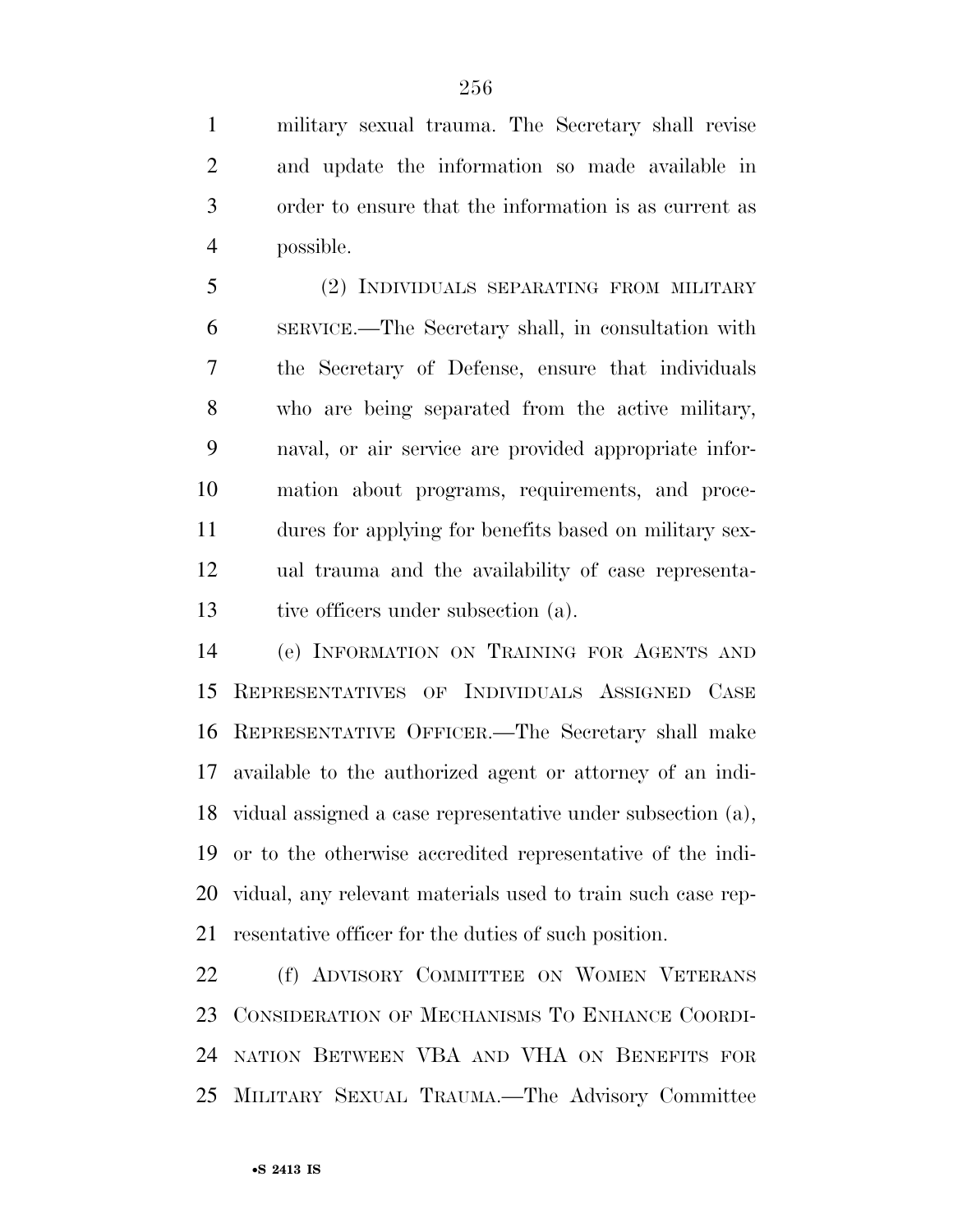on Women Veterans established under section 542 of title 38, United States Code, shall undertake actions to identify mechanisms to enhance coordination between the Veterans Benefits Administration and the Veterans Health Admin- istration in the provision of benefits based on military sex- ual trauma, including the identification of barriers to the appropriate provision of benefits for military sexual trau- ma by such Administrations and of means of eliminating or reducing such barriers.

 (g) ANNUAL REPORTS.—Not less frequently than an- nually, the Secretary of Veterans Affairs shall submit to the Committee on Veterans' Affairs of the Senate and the Committee on Veterans' Affairs of the House of Rep-resentatives a report setting forth the following:

 (1) A certification whether or not the case rep- resentative officers assigned under subsection (a) during the preceding year met the requirements specified in subsection (c).

 (2) A description of the current training the Secretary provides to employees of the Veterans Benefits Administration on claims for benefits based on military sexual trauma, including the frequency, length, and content of such training.

 (3) A description of current policies and proce-dures on the training the Secretary provides to case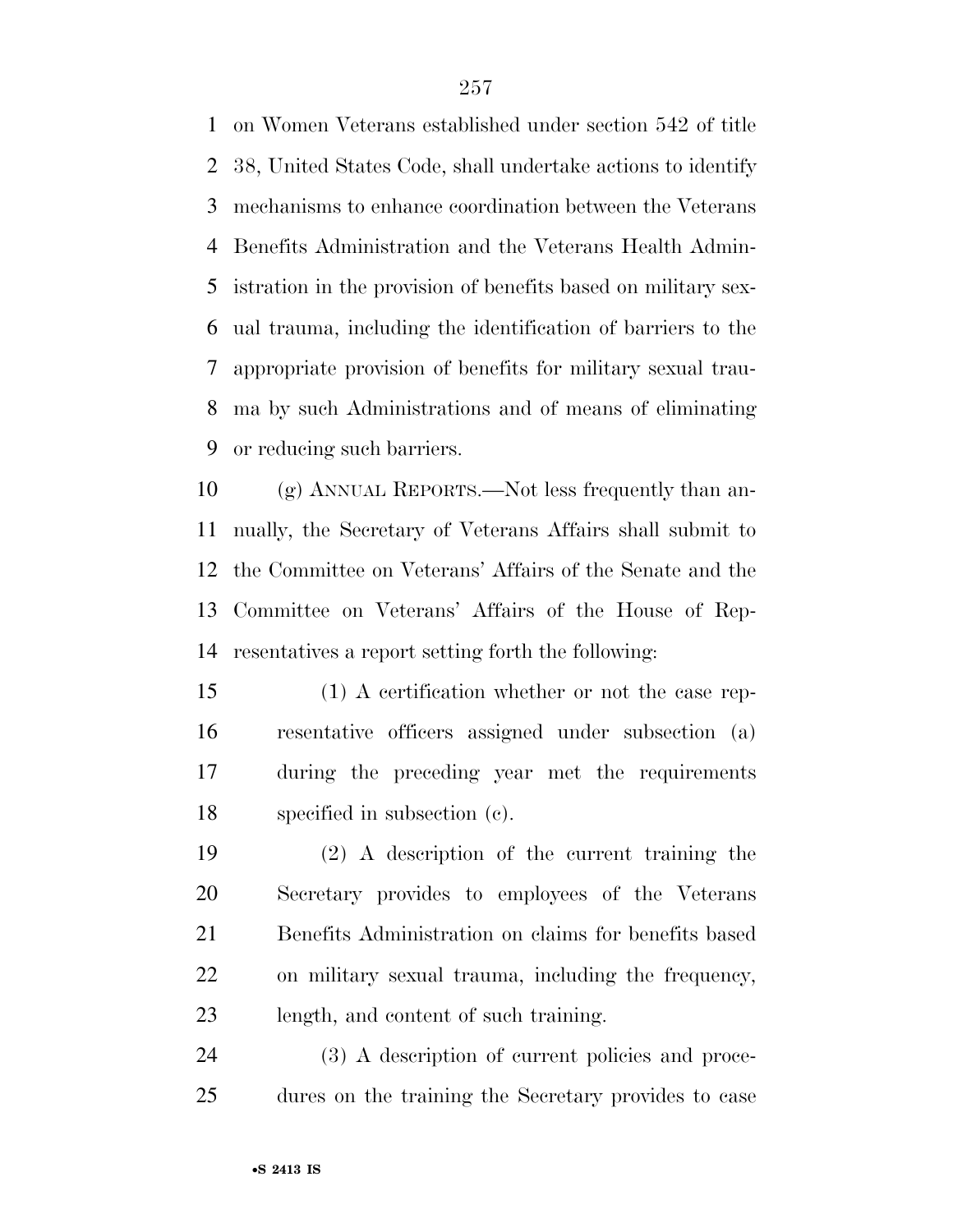| $\mathbf{1}$   | representative officers, including the current position |
|----------------|---------------------------------------------------------|
| $\overline{2}$ | descriptions for case representative officers.          |
| 3              | (4) A description of current efforts to coordi-         |
| $\overline{4}$ | nate activities and assistance provided to individuals  |
| 5              | who seek care or benefits for military sexual trauma    |
| 6              | between the Veterans Health Administration and          |
| 7              | Veterans Benefits Administration, including the ef-     |
| 8              | forts of the Advisory Committee on Women Veterans       |
| 9              | under subsection (f).                                   |
| 10             | $(h)$ SUNSET.—                                          |
| 11             | (1) IN GENERAL.—No case representative offi-            |
| 12             | cer may be assigned under subsection (a) after De-      |
| 13             | cember 31, 2018.                                        |
| 14             | (2) CONTINUATION OF DUTIES AFTER SUNSET                 |
| 15             | DATE.—Paragraph (1) shall not be construed to pro-      |
| 16             | hibit any case representative officer assigned to an    |
| 17             | individual before the date specified in that para-      |
| 18             | graph from performing duties pursuant to this sec-      |
| 19             | tion after that date with respect to a claim for which  |
| 20             | that case representative officer was assigned to such   |
| 21             | individual before that date.                            |
| 22             | (i) DEFINITIONS.—In this section:                       |
| 23             | (1) ACTIVE MILITARY, NAVAL, OR AIR SERV-                |
|                |                                                         |

ICE.—The term ''active military, naval, or air serv-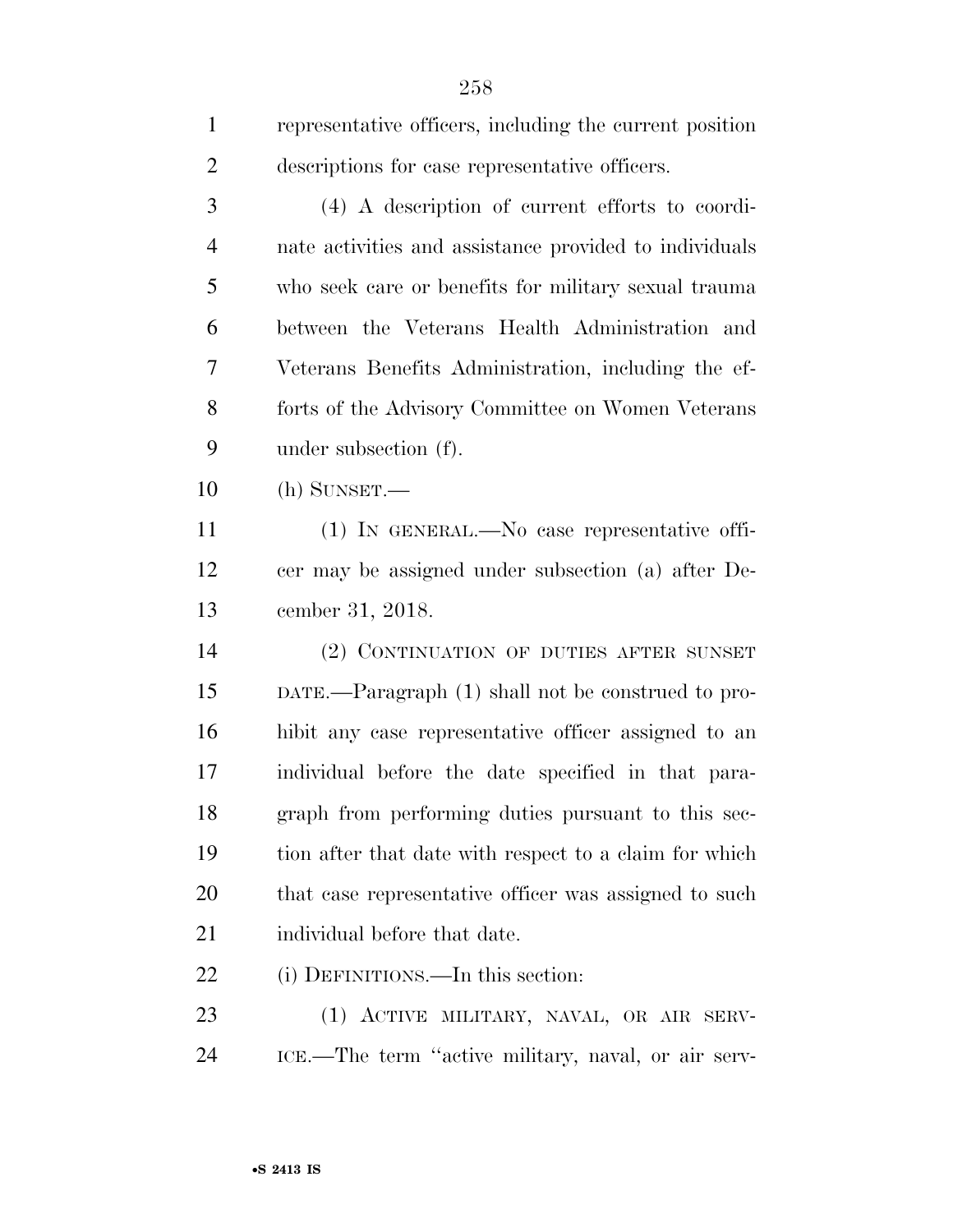| ice" has the meaning given that term in section 101 |
|-----------------------------------------------------|
| of title 38, United States Code.                    |

 (2) MILITARY SEXUAL TRAUMA.—The term ''military sexual trauma'' shall have the meaning specified by the Secretary for purposes of this sec- tion, and shall include ''sexual harassment'' (as so specified).

 **SEC. 603. REPORT ON STANDARD OF PROOF FOR SERVICE- CONNECTION OF MENTAL HEALTH CONDI- TIONS RELATED TO MILITARY SEXUAL TRAU-MA.** 

 (a) IN GENERAL.—Not later than 90 days after the date of the enactment of this Act, the Secretary of Vet- erans Affairs shall submit to the Committee on Veterans' Affairs of the Senate and the Committee on Veterans' Af- fairs of the House of Representatives a report on the cur- rent standard of proof for service-connection under chap- ter 11 of title 38, United States Code, for covered mental health conditions based on military sexual trauma.

 (b) RECOMMENDATIONS.—The Secretary shall in- clude in the report under subsection (a) any recommenda- tions the Secretary considers appropriate to improve the adjudication of claims for compensation based on military sexual trauma, including—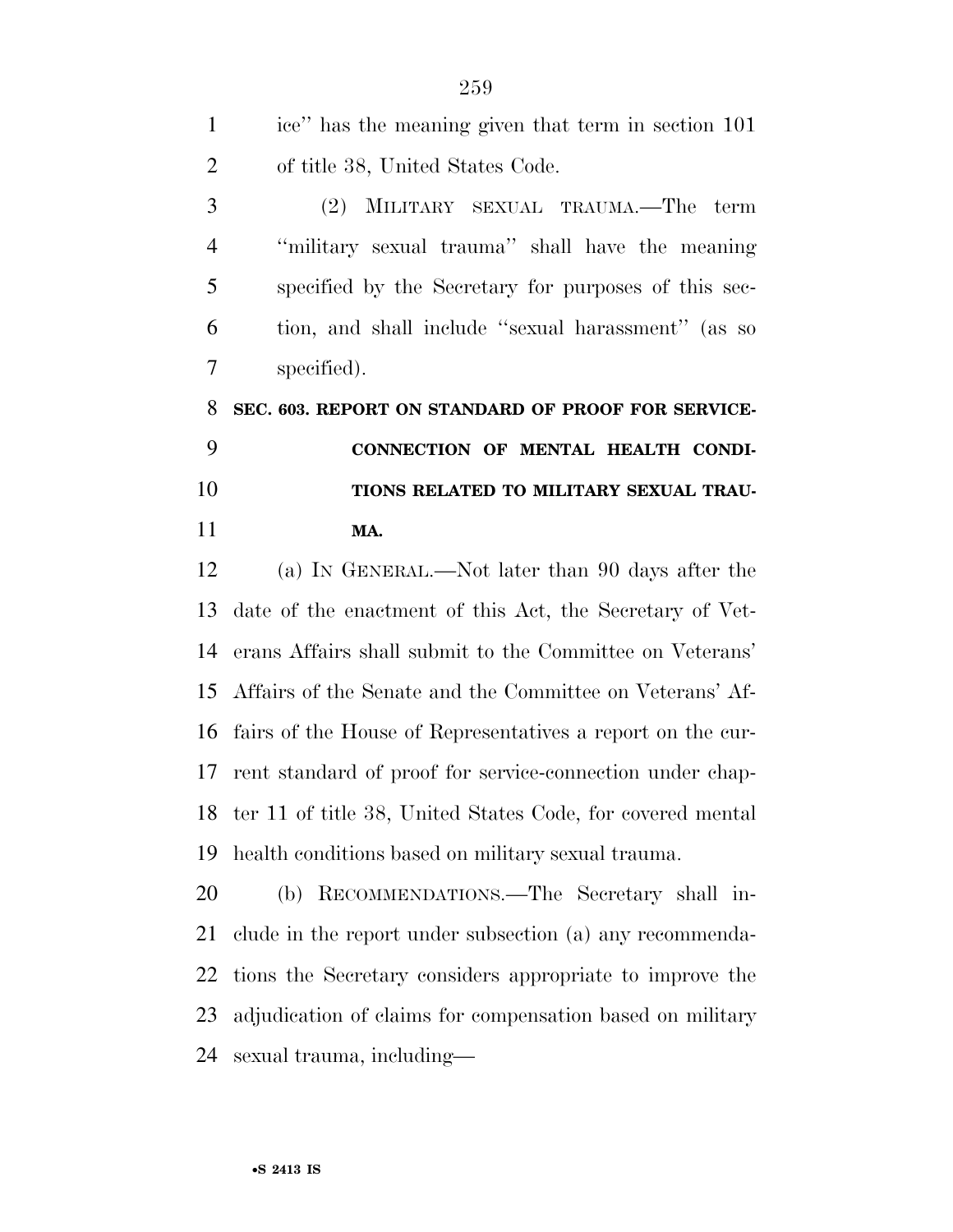| $\mathbf{1}$   | (1) recommendations for an appropriate stand-        |
|----------------|------------------------------------------------------|
| $\overline{2}$ | ard of proof for such claims if the Secretary con-   |
| 3              | siders such recommendations advisable; and           |
| $\overline{4}$ | $(2)$ recommendations for legislative action, if     |
| 5              | necessary, to carry out such improvement.            |
| 6              | (c) DEFINITIONS.—In this section:                    |
| 7              | (1) ACTIVE MILITARY, NAVAL, OR AIR SERV-             |
| 8              | ICE.—The term "active military, naval, or air serv-  |
| 9              | ice" has the meaning given that term in section 101  |
| 10             | of title 38, United States Code.                     |
| 11             | (2) COVERED MENTAL HEALTH CONDITION.—                |
| 12             | The term "covered mental health condition" means     |
| 13             | post-traumatic stress disorder, anxiety, depression, |
| 14             | or other mental health diagnosis that the Secretary  |
| 15             | determines to be related to military sexual trauma.  |
| 16             | (3) MILITARY SEXUAL TRAUMA.—The term                 |
| 17             | "military sexual trauma" shall have the meaning      |
| 18             | specified by the Secretary for purposes of this sec- |
| 19             | tion, and shall include "sexual harassment" (as so   |
| 20             | specified).                                          |
| 21             | SEC. 604. REPORTS ON CLAIMS FOR DISABILITIES IN-     |
| 22             | <b>CURRED OR AGGRAVATED BY MILITARY SEX-</b>         |
| 23             | <b>UAL TRAUMA.</b>                                   |

 (a) REPORTS.—Not later than December 1, 2014, and each year thereafter through 2018, the Secretary of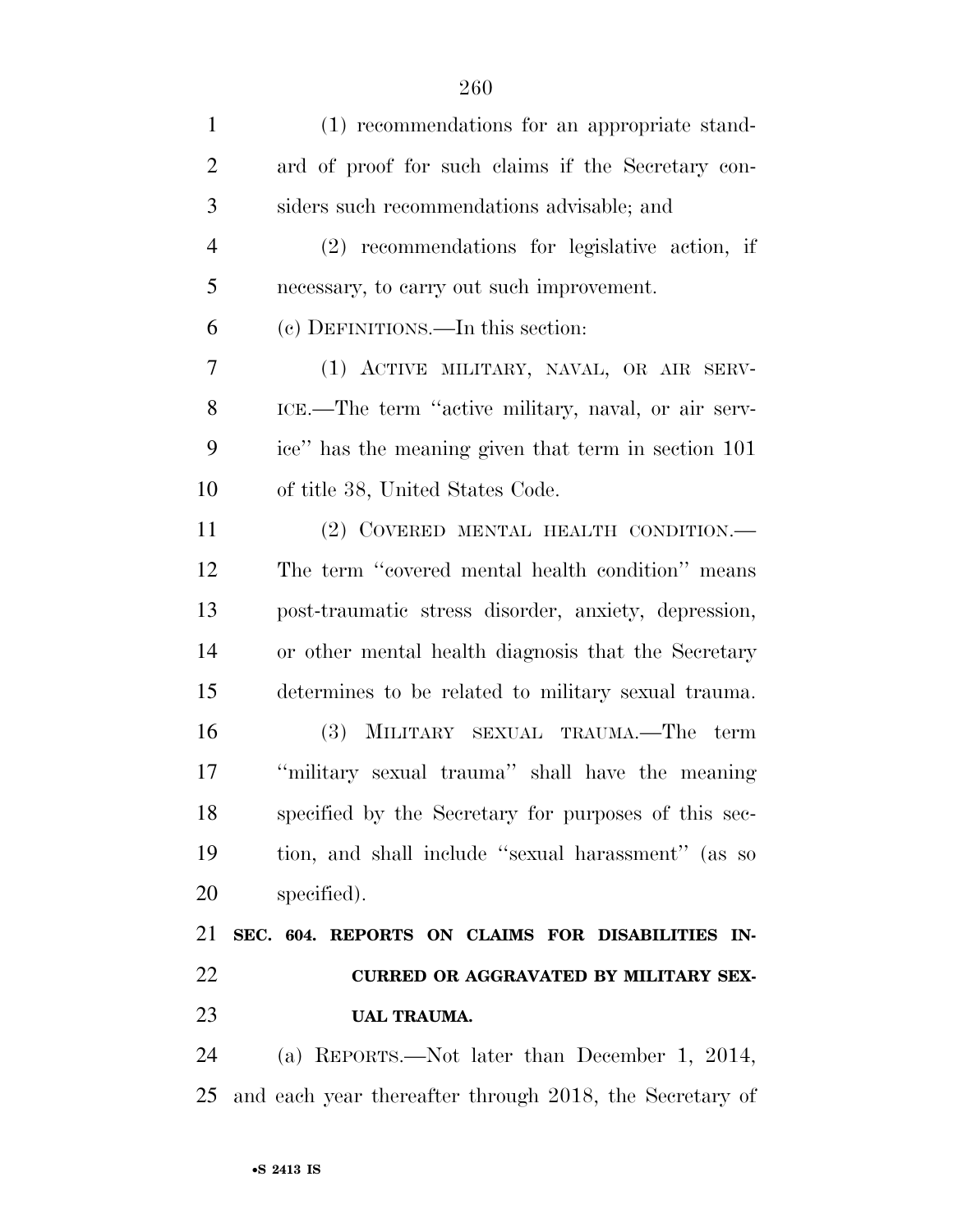| $\mathbf{1}$   | Veterans Affairs shall submit to Congress a report on the |
|----------------|-----------------------------------------------------------|
| $\overline{2}$ | covered claims submitted to the Secretary during the pre- |
| 3              | vious fiscal year.                                        |
| $\overline{4}$ | (b) ELEMENTS.—Each report under subsection (a)            |
| 5              | shall include the following:                              |
| 6              | (1) The number of covered claims submitted to             |
| 7              | or considered by the Secretary during the fiscal year     |
| 8              | covered by the report.                                    |
| 9              | $(2)$ Of the covered claims under paragraph $(1)$ ,       |
| 10             | the number and percentage of such claims—                 |
| 11             | (A) submitted by each gender;                             |
| 12             | (B) that were approved, including the                     |
| 13             | number and percentage of such approved claims             |
| 14             | submitted by each gender; and                             |
| 15             | (C) that were denied, including the number                |
| 16             | and percentage of such denied claims submitted            |
| 17             | by each gender.                                           |
| 18             | $(3)$ Of the covered claims under paragraph $(1)$         |
| 19             | that were approved, the number and percentage, list-      |
| 20             | ed by each gender, of claims assigned to each rating      |
| 21             | percentage of disability.                                 |
| 22             | $(4)$ Of the covered claims under paragraph $(1)$         |
| 23             | that were denied—                                         |
| 24             | (A) the three most common reasons given                   |
| 25             | by the Secretary under section $5104(b)(1)$ of            |
|                |                                                           |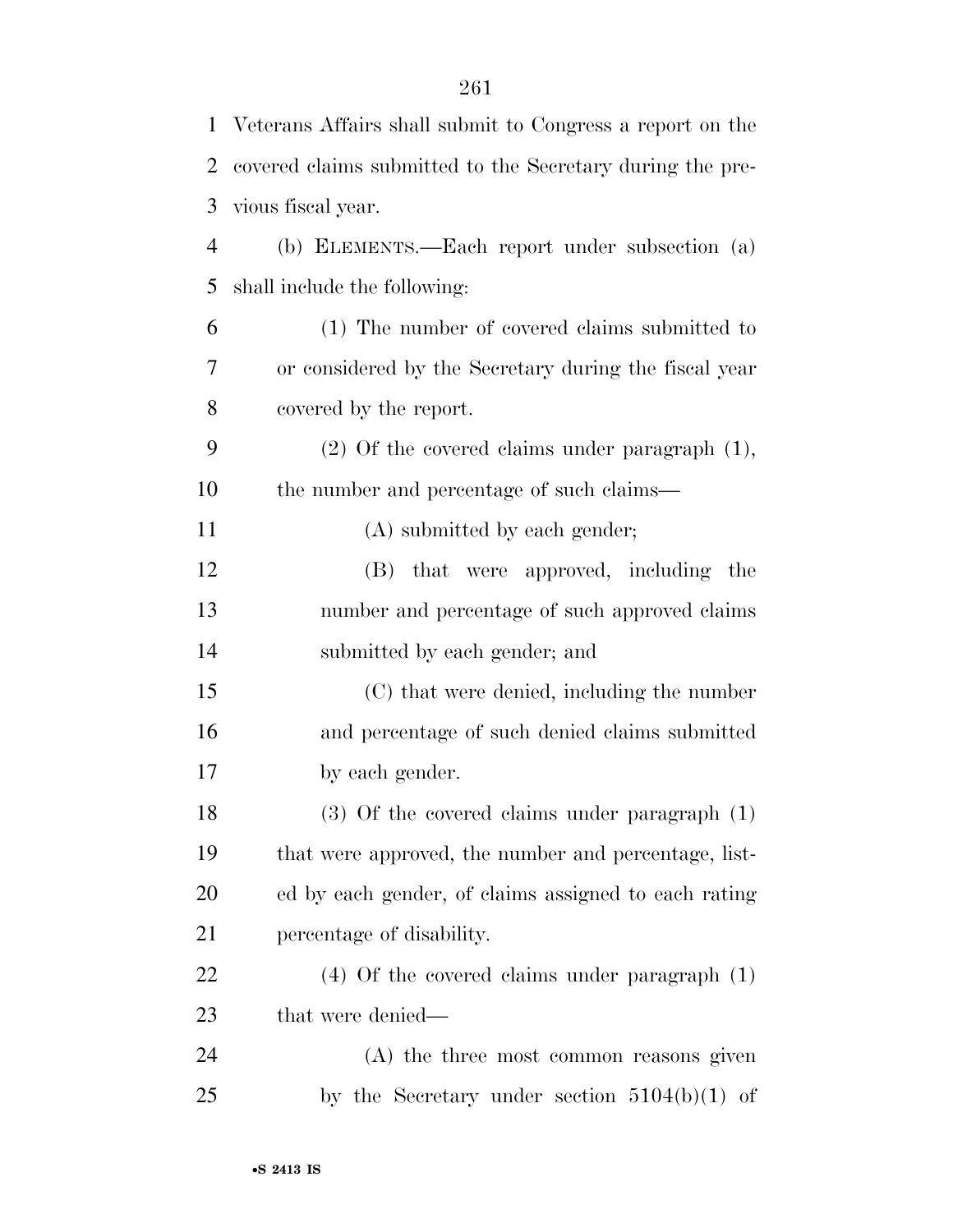| $\mathbf{1}$   | title 38, United States Code, for such denials;     |
|----------------|-----------------------------------------------------|
| $\overline{2}$ | and                                                 |
| 3              | (B) the number of denials that were based           |
| $\overline{4}$ | on the failure of a veteran to report for a med-    |
| 5              | ical examination.                                   |
| 6              | $(5)$ Of the covered claims under paragraph $(1)$   |
| 7              | that were resubmitted to the Secretary after denial |
| 8              | in a previous adjudication—                         |
| 9              | (A) the number of such claims submitted             |
| 10             | to or considered by the Secretary during the fis-   |
| 11             | cal year covered by the report;                     |
| 12             | (B) the number and percentage of such               |
| 13             | claims-                                             |
| 14             | (i) submitted by each gender;                       |
| 15             | (ii) that were approved, including the              |
| 16             | number and percentage of such approved              |
| 17             |                                                     |
|                | claims submitted by each gender; and                |
| 18             | (iii) that were denied, including the               |
| 19             | number and percentage of such denied                |
| 20             | claims submitted by each gender;                    |
| 21             | (C) the number and percentage, listed by            |
| 22             | each gender, of claims assigned to each rating      |
| 23             | percentage of disability; and                       |
| 24             | (D) of such claims that were again de-              |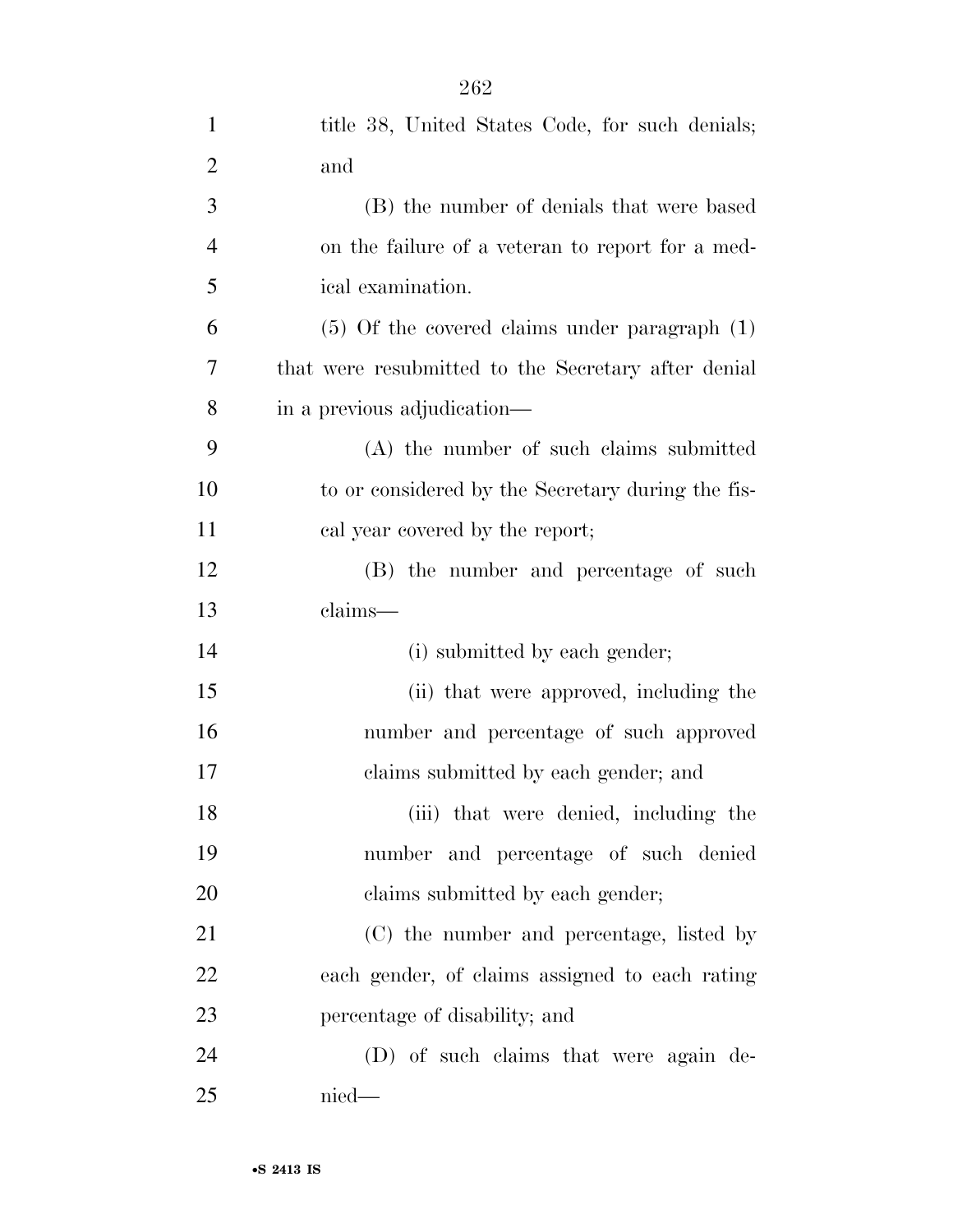| $\mathbf{1}$   | (i) the three most common reasons                     |
|----------------|-------------------------------------------------------|
| $\overline{2}$ | given by the Secretary under section                  |
| 3              | $5104(b)(1)$ of such title for such denials;          |
| $\overline{4}$ | and                                                   |
| 5              | (ii) the number of denials that were                  |
| 6              | based on the failure of a veteran to report           |
| 7              | for a medical examination.                            |
| 8              | $(6)$ The number of covered claims that, as of        |
| 9              | the end of the fiscal year covered by the report, are |
| 10             | pending and, separately, the number of such claims    |
| 11             | on appeal.                                            |
| 12             | (7) For the fiscal year covered by the report,        |
| 13             | the average number of days that covered claims take   |
| 14             | to complete beginning on the date on which the        |
| 15             | claim is submitted.                                   |
| 16             | (c) DEFINITIONS.—In this section:                     |
| 17             | (1) ACTIVE MILITARY, NAVAL, OR AIR SERV-              |
| 18             | ICE.—The term "active military, naval, or air serv-   |
| 19             | ice" has the meaning given that term in section 101   |
| 20             | of title 38, United States Code.                      |
| 21             | COVERED CLAIMS.—The term "covered<br>(2)              |
| 22             | claims" means claims for disability compensation      |
| 23             | submitted to the Secretary based on post traumatic    |
| 24             | stress disorder alleged to have been incurred or ag-  |
| 25             | gravated by military sexual trauma.                   |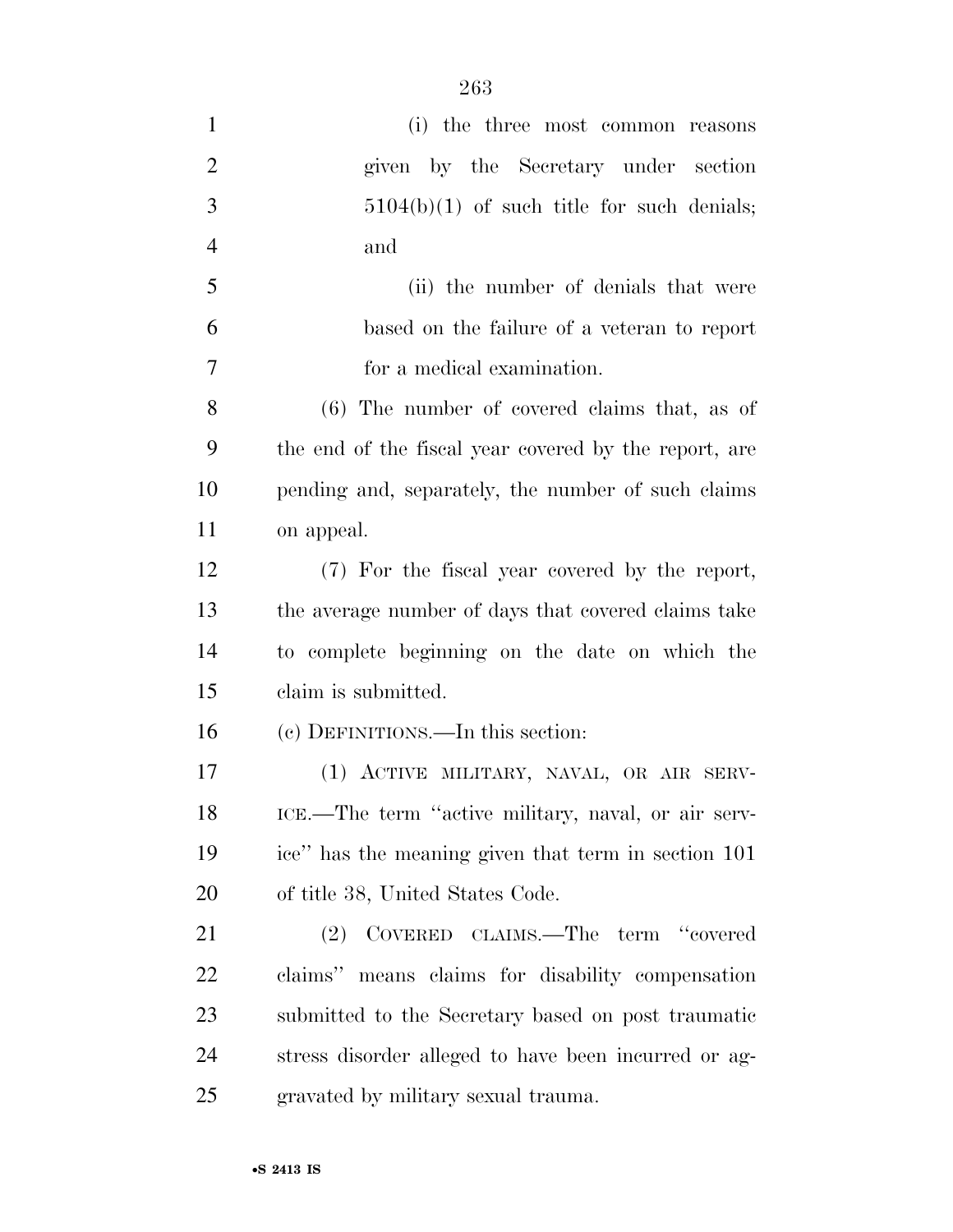(3) MILITARY SEXUAL TRAUMA.—The term ''military sexual trauma'' shall have the meaning specified by the Secretary for purposes of this sec- tion, and shall include ''sexual harassment'' (as so specified).

# **Subtitle B—Claims for Dependency and Indemnity Compensation**

**SEC. 611. PROGRAM ON TREATMENT OF CERTAIN APPLICA-**

 **TIONS FOR DEPENDENCY AND INDEMNITY COMPENSATION AS FULLY DEVELOPED CLAIMS.** 

 (a) IN GENERAL.—The Secretary of Veterans Affairs shall carry out a program to assess the feasibility and ad- visability of expediting the treatment of a covered depend-ency and indemnity compensation claim.

 (b) COVERED DEPENDENCY AND INDEMNITY COM- PENSATION CLAIMS.—For purposes of this section, a cov- ered dependency and indemnity compensation claim is a claim submitted to the Secretary for compensation under chapter 13 of title 38, United States Code, for which the claimant—

 (1) applies for such compensation within one- year of the death of the veteran upon whose service the claim is based;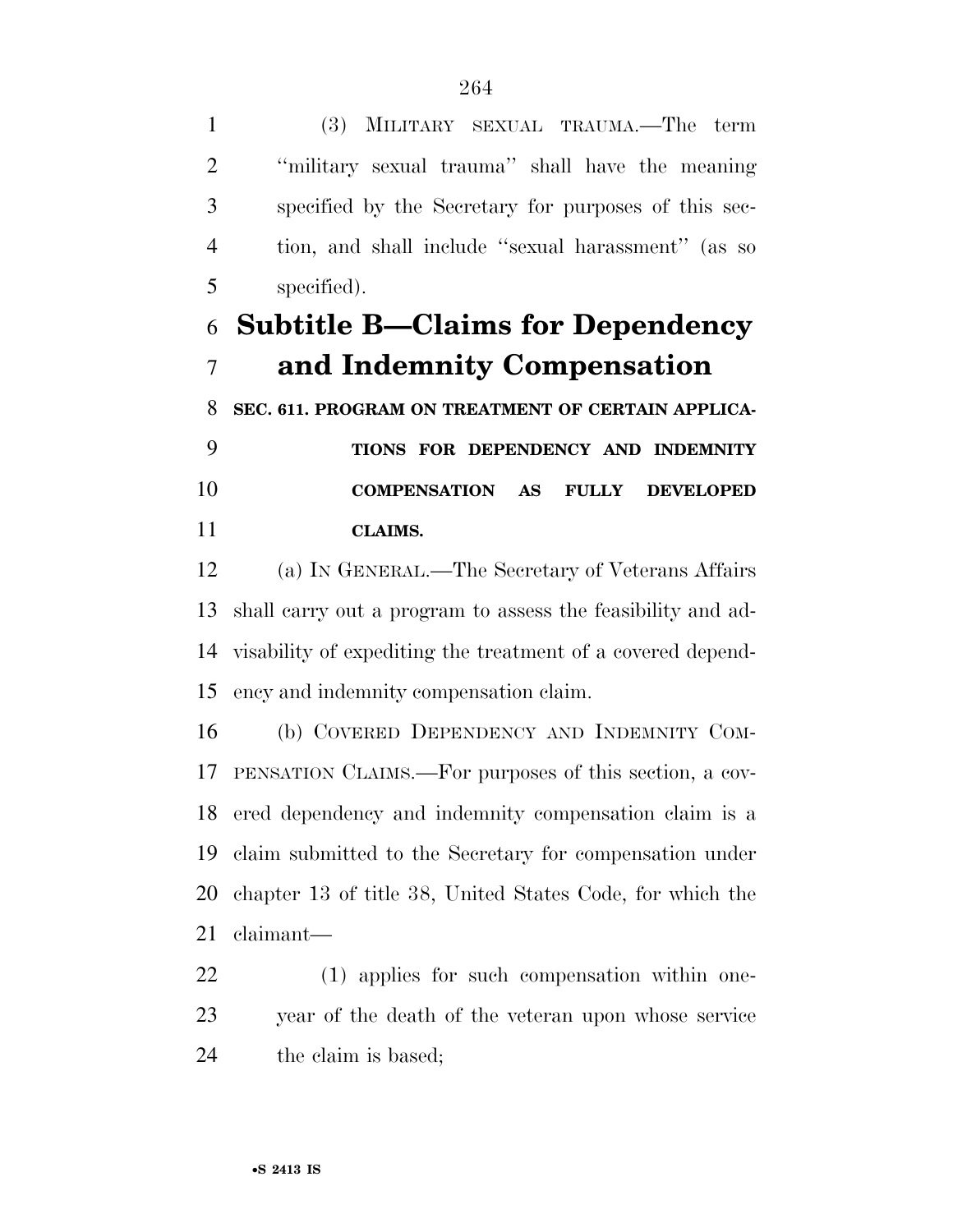| $\mathbf{1}$   | $(2)$ was the dependent on the claim of a veteran          |
|----------------|------------------------------------------------------------|
| $\overline{2}$ | who was receiving benefits for one or more service-        |
| 3              | connected conditions as of the date of death;              |
| $\overline{4}$ | (3) submits a death certificate or other evidence          |
| 5              | with the claim indicating that the veteran's death         |
| 6              | was due to a service-connected or compensable dis-         |
| $\tau$         | ability; and                                               |
| 8              | $(4)$ in the case that the claimant is the spouse          |
| 9              | of the deceased veteran, certifies that he or she has      |
| 10             | not remarried since the date of the veteran's death.       |
| 11             | (c) DURATION.—The program shall be carried out             |
| 12             | during the one-year period beginning on the date that is   |
| 13             | 90 days after the date of the enactment of this Act.       |
| 14             | (d) LOCATIONS.—The program shall be carried out            |
| 15             | at the Pension Management Center of the Department of      |
| 16             | Veterans Affairs or such centers selected by the Secretary |
| 17             | for purposes of the program.                               |
| 18             | (e) REPORT.—                                               |
| 19             | $(1)$ In GENERAL.—Not later than 270 days                  |
| <b>20</b>      | after the date on which the program is completed,          |
| 21             | the Secretary shall submit to the Committee on Vet-        |
| 22             | erans' Affairs of the Senate and the Committee on          |
| 23             | Veterans' Affairs of the House of Representatives a        |

report on the program.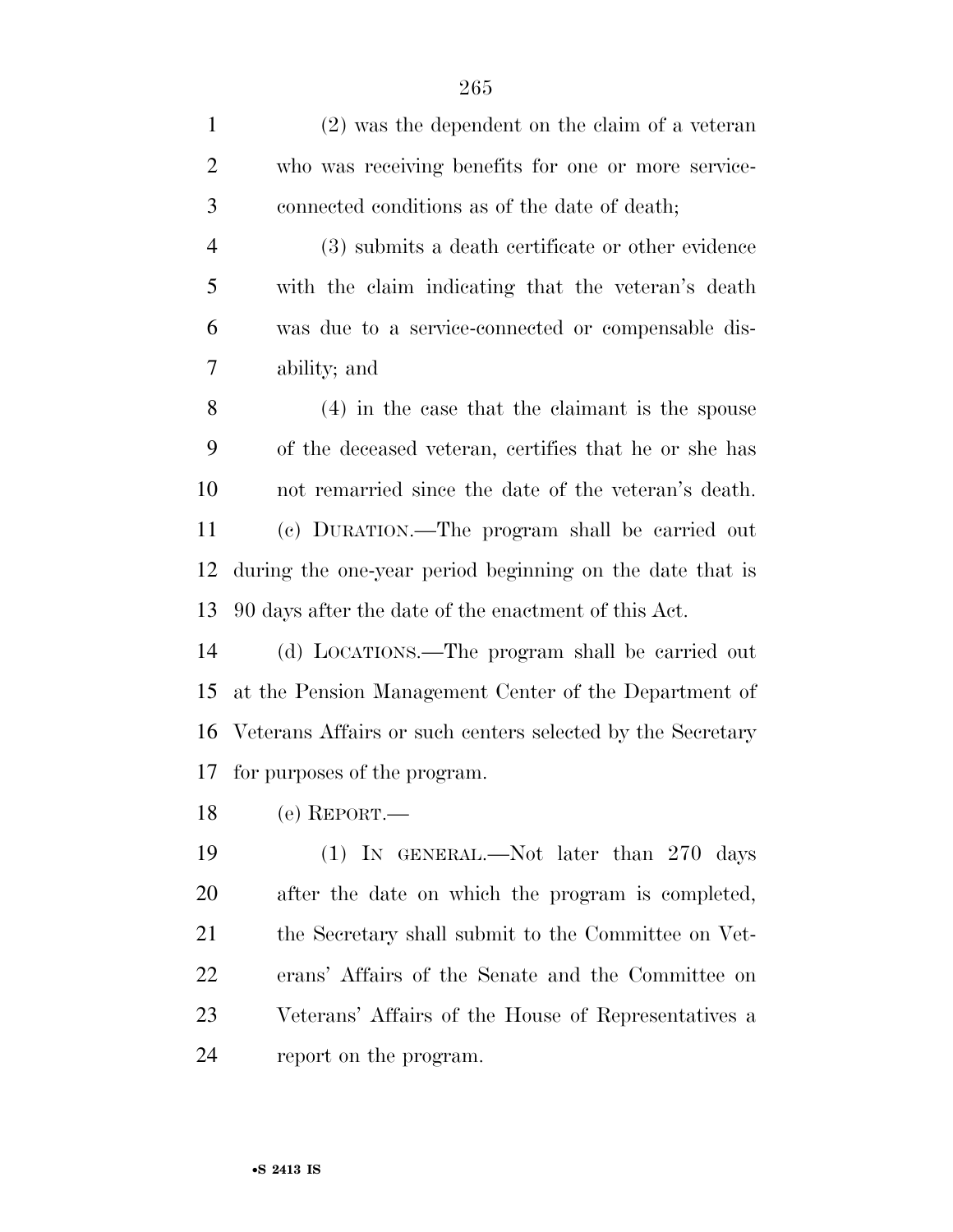| $\mathbf{1}$   | (2) CONTENTS.—The report required by para-           |
|----------------|------------------------------------------------------|
| $\overline{2}$ | graph (1) shall include the following:               |
| 3              | (A) The number of covered dependency                 |
| $\overline{4}$ | and indemnity compensation claims that were          |
| 5              | adjudicated under the program, disaggregated         |
| 6              | by the following:                                    |
| 7              | (i) Claims in which the claimant                     |
| 8              | claimed entitlement to compensation on the           |
| 9              | basis of the claimant's status as the spouse         |
| 10             | of a deceased veteran.                               |
| 11             | (ii) Claims in which the claimant                    |
| 12             | claimed entitlement to compensation on the           |
| 13             | basis of the claimant's status as the child          |
| 14             | of a deceased veteran.                               |
| 15             | (iii) Claims in which the claimant                   |
| 16             | claimed entitlement to compensation on the           |
| 17             | basis of the claimant's status as the parent         |
| 18             | of a deceased veteran.                               |
| 19             | (B) The number of covered dependency                 |
| 20             | and indemnity compensation claims that were          |
| 21             | adjudicated under the program and for which          |
| 22             | compensation was not awarded, disaggregated          |
| 23             | by clauses (i) through (iii) of subparagraph $(A)$ . |
| 24             | (C) A comparison of the accuracy and                 |
| 25             | timeliness of claims adjudicated under the pro-      |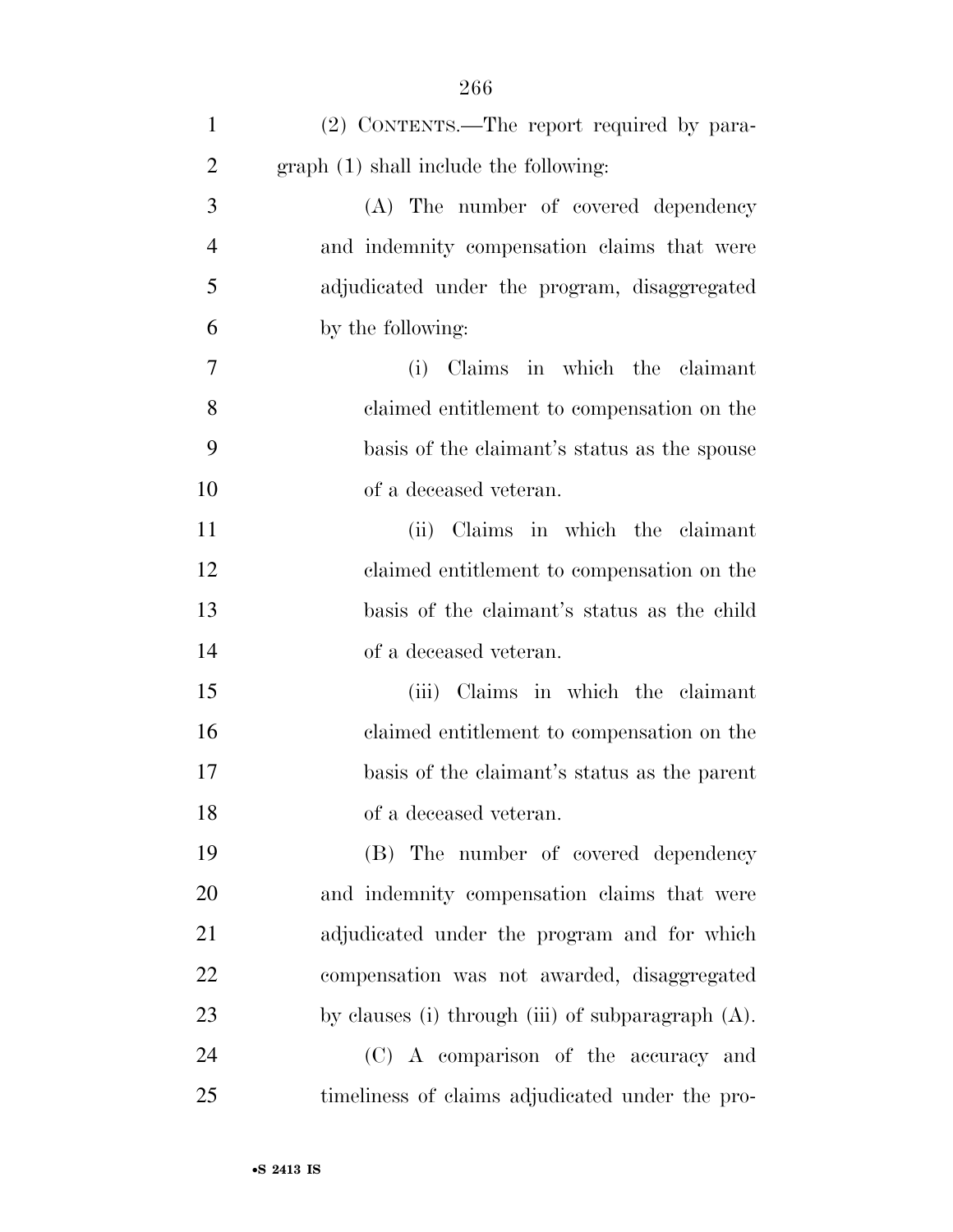| $\mathbf{1}$   | gram with claims submitted to the Secretary for           |
|----------------|-----------------------------------------------------------|
| $\overline{2}$ | compensation under chapter 13 of title 38,                |
| 3              | United States Code, that were not provided ex-            |
| $\overline{4}$ | peditious treatment under the program.                    |
| 5              | (D) The findings of the Secretary with re-                |
| 6              | spect to the program.                                     |
| $\overline{7}$ | (E) Such recommendations as the Sec-                      |
| 8              | retary may have for legislative or administrative         |
| 9              | action to improve the adjudication of claims              |
| 10             | submitted to the Secretary for compensation               |
| 11             | under chapter 13 of title 38, United States               |
| 12             | Code.                                                     |
| 13             | SEC. 612. REPORT BY SECRETARY OF VETERANS AFFAIRS         |
| 14             | ON IMPROVING TIMELINESS AND ACCURACY                      |
| 15             | OF ADMINISTRATION OF CLAIMS FOR DE-                       |
| 16             | PENDENCY AND INDEMNITY COMPENSATION                       |
| 17             | AND PENSION FOR SURVIVING SPOUSES AND                     |
| 18             | <b>CHILDREN.</b>                                          |
| 19             | (a) IN GENERAL.—Not later than 455 days after the         |
| 20             | date of the enactment of this Act, the Secretary of Vet-  |
| 21             | erans Affairs shall submit to the Committee on Veterans'  |
| 22             | Affairs of the Senate and the Committee on Veterans' Af-  |
| 23             | fairs of the House of Representatives a report with rec-  |
|                |                                                           |
| 24             | ommendations for legislative or administrative actions to |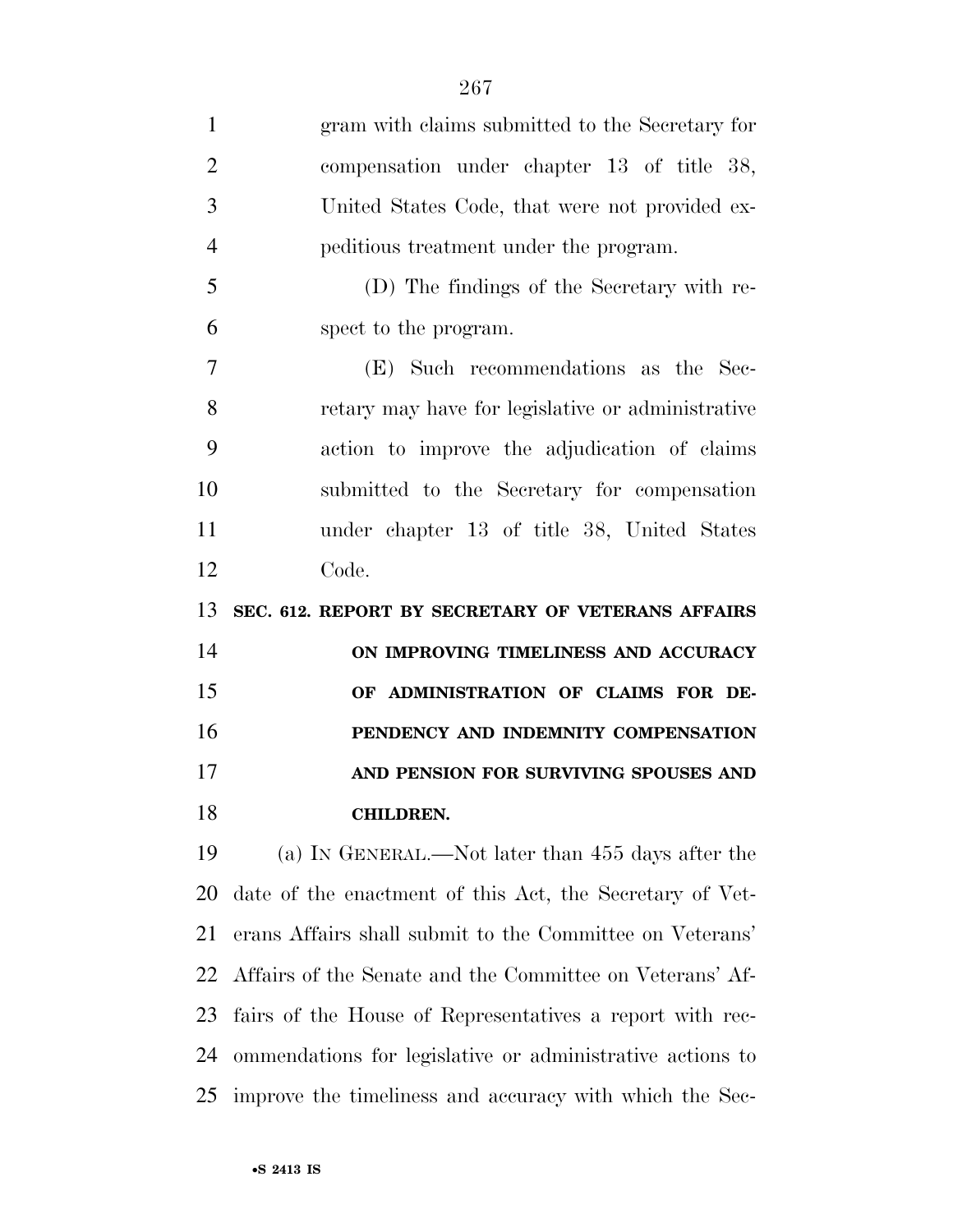retary processes and adjudicates claims for compensation under chapter 13 of title 38, United States Code, and pen-sion under sections 1541 and 1542 of such title.

 (b) EFFECTIVE DATE.—This section shall take effect on the date that is one year after the date of the enact-ment of this Act.

# **Subtitle C—Agency of Original Jurisdiction**

**SEC. 621. WORKING GROUP TO IMPROVE EMPLOYEE WORK** 

## **CREDIT AND WORK MANAGEMENT SYSTEMS OF VETERANS BENEFITS ADMINISTRATION IN AN ELECTRONIC ENVIRONMENT.**

 (a) ESTABLISHMENT.—Not later than 90 days after the date of the enactment of this Act, the Secretary of Veterans Affairs shall establish a working group to assess and develop recommendations for the improvement of the employee work credit and work management systems of the Veterans Benefits Administration in an electronic en-vironment.

 (b) COMPOSITION.—The working group shall be com-posed of the following:

 (1) The Secretary or the Secretary's designee. (2) Individuals selected by the Secretary from among employees of the Department of Veterans Af-fairs who handle claims for compensation and pen-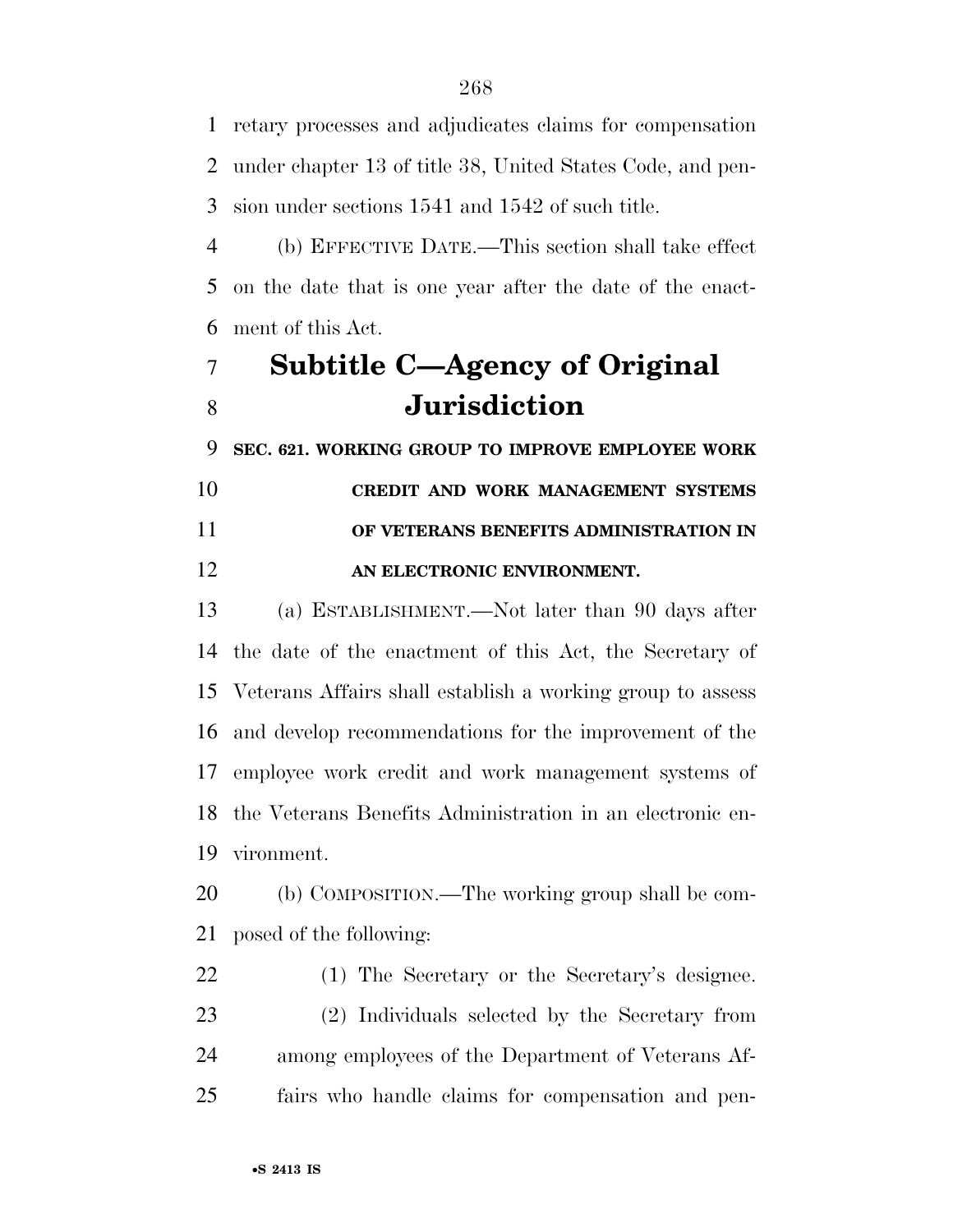| $\mathbf{1}$   | sion benefits and are recommended to the Secretary       |
|----------------|----------------------------------------------------------|
| $\overline{2}$ | by a labor organization for purposes of this section,    |
| 3              | including at least one of each of the following indi-    |
| $\overline{4}$ | viduals:                                                 |
| 5              | $(A)$ A veterans service representative.                 |
| 6              | (B) A rating veterans service representa-                |
| 7              | tive.                                                    |
| 8              | (C) A decision review officer.                           |
| 9              | (3) Not fewer than three individuals selected by         |
| 10             | the Secretary to represent different organizations       |
| 11             | recognized by the Secretary for the representation of    |
| 12             | veterans under section 5902 of title 38, United          |
| 13             | States Code.                                             |
| 14             | (4) Individuals selected by the Secretary—               |
| 15             | (A) that are not employees of the Depart-                |
| 16             | ment; and                                                |
| 17             | (B) that are experts in work credit and                  |
| 18             | work management systems.                                 |
| 19             | (c) DUTIES.—The duties of the working group are          |
| 20             | to assess and develop recommendations for the following: |
| 21             | (1) The improvement of the employee work                 |
| 22             | credit and work management systems of the Vet-           |
| 23             | erans Benefits Administration in an electronic envi-     |
| 24             | ronment.                                                 |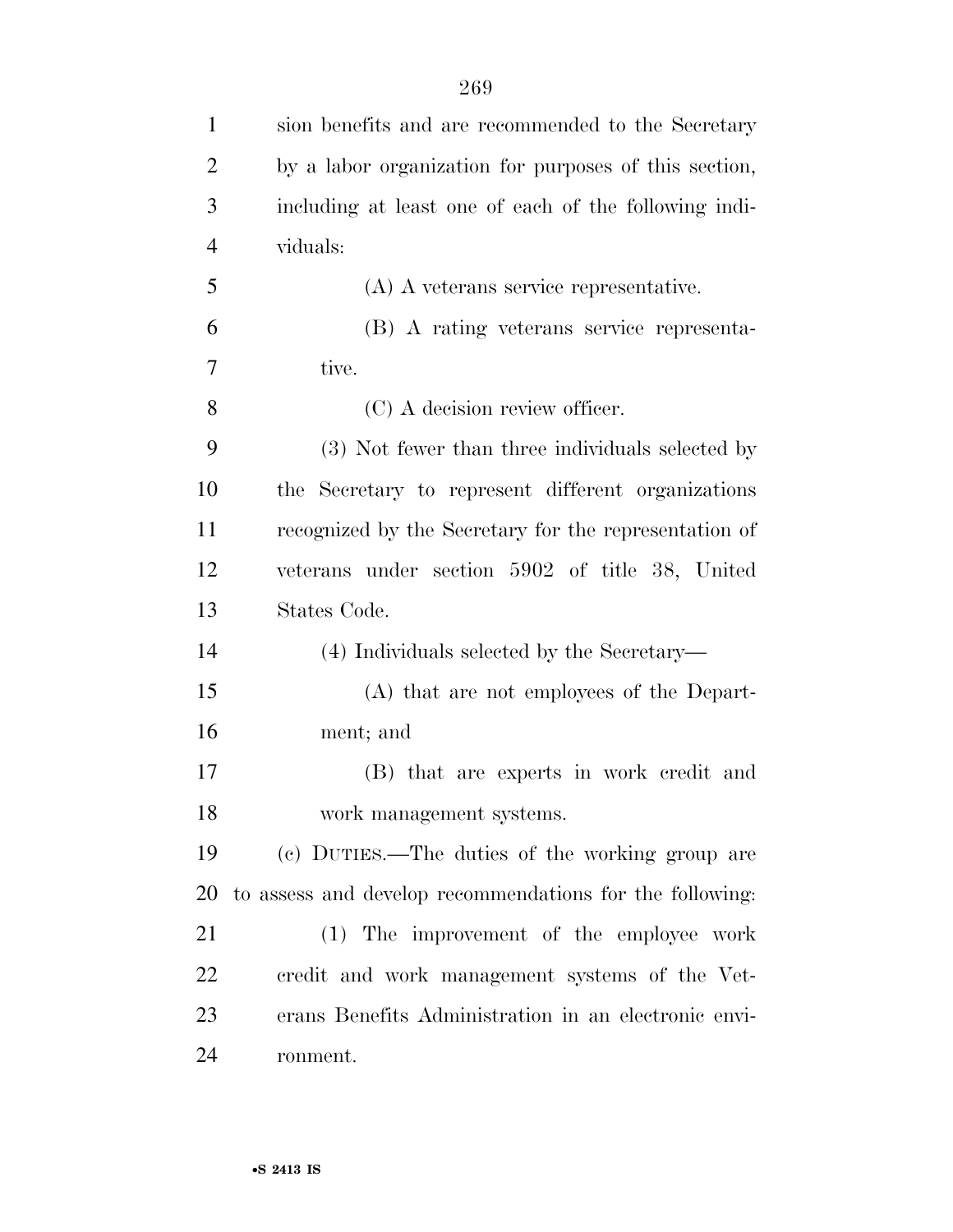| $\mathbf{1}$   | (2) A scientific, data based methodology to be              |
|----------------|-------------------------------------------------------------|
| $\overline{2}$ | used in revising the employee work credit system of         |
| 3              | the Department to improve the quality and quantity          |
| $\overline{4}$ | of work produced by employees of the Department.            |
| 5              | (3) The improvement of the resource allocation              |
| 6              | model of the Veterans Benefits Administration, with         |
| $\tau$         | a focus on the processing of claims in an electronic        |
| 8              | environment.                                                |
| 9              | $(4)$ A schedule by which the revisions referred            |
| 10             | to in paragraph $(2)$ will be implemented by the De-        |
| 11             | partment.                                                   |
| 12             | (d) REVIEW AND INCORPORATION OF FINDINGS                    |
| 13             | FROM PRIOR STUDY.—In carrying out its duties under          |
| 14             | subsection (c), the working group shall review the findings |
| 15             | and conclusions of previous studies of the employee work    |
| 16             | eredit and work management systems of the Veterans          |
| 17             | Benefits Administration.                                    |
| 18             | (e) ROLE OF THE SECRETARY.—The Secretary shall              |
| 19             | consider the recommendations of the working group and       |
| 20             | implement such recommendations as the Secretary deter-      |
| 21             | mines appropriate.                                          |
| 22             | $(f)$ REPORTS.—                                             |
| 23             | (1) INTERIM REPORT.—Not later than<br>180                   |
| 24             | days after the date of the establishment of the work-       |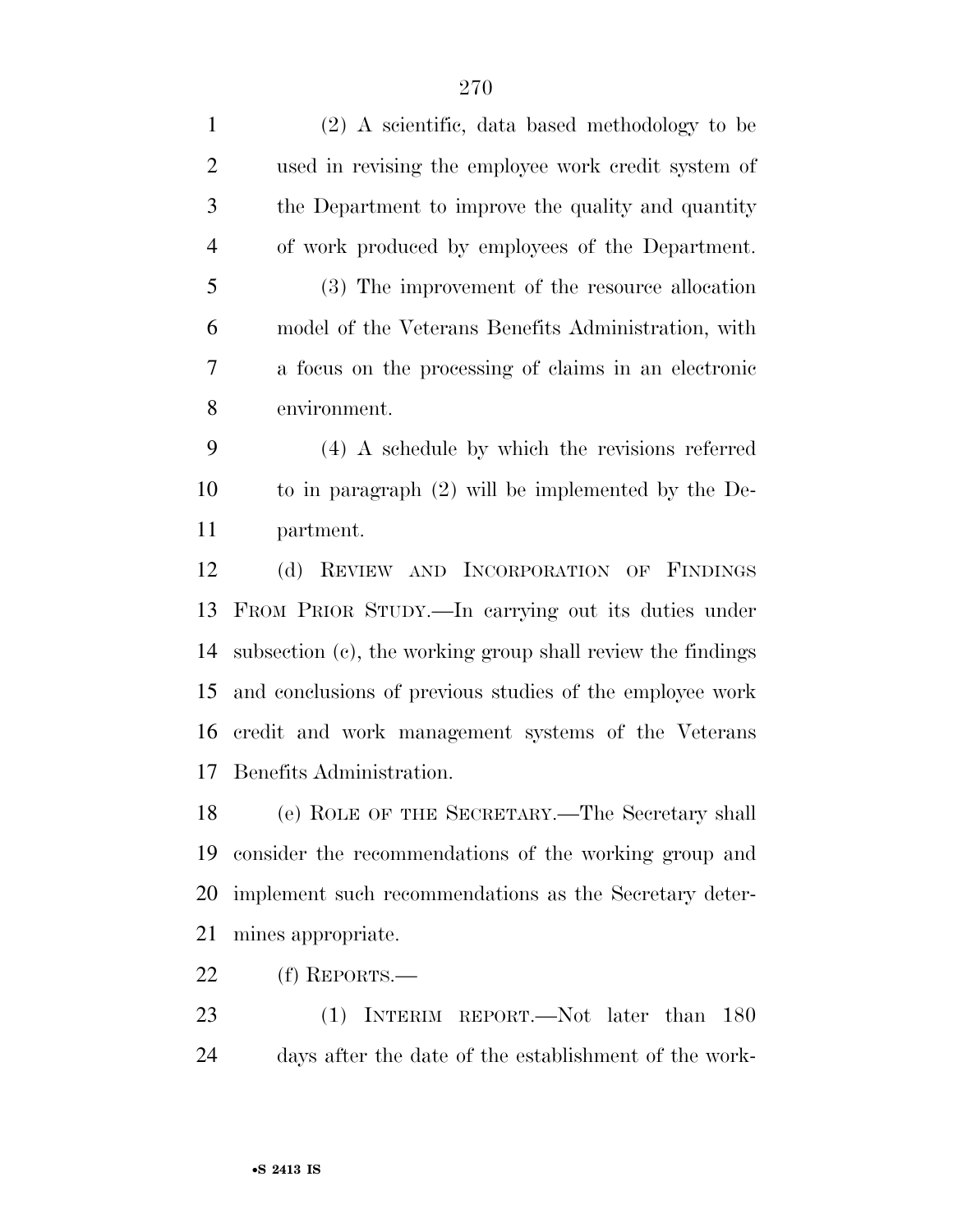ing group, the working group shall submit to Con- gress a report on the progress of the working group. (2) FINAL REPORT.—Not later than one year after the date of the establishment of the working group, the Secretary shall submit to Congress the 6 methodology described in subsection  $(c)(2)$  and the schedule described in subsection (c)(4) that the Sec- retary has decided to implement pursuant to sub-section (e).

 (g) IMPLEMENTATION OF METHODOLOGY AND SCHEDULE.—After submitting the report under sub- section (f), the Secretary shall take such actions as may be necessary to apply the methodology described in sub- section (c)(2) and the schedule described in subsection (c)(4) that the Secretary has decided to implement pursu-ant to subsection (e).

### **SEC. 622. TASK FORCE ON RETENTION AND TRAINING OF**

**DEPARTMENT OF VETERANS AFFAIRS** 

# **CLAIMS PROCESSORS AND ADJUDICATORS.**

 (a) ESTABLISHMENT.—The Secretary of Veterans Affairs shall establish a task force to assess retention and training of claims processors and adjudicators that are employed by the Department of Veterans Affairs and other departments and agencies of the Federal Govern-ment.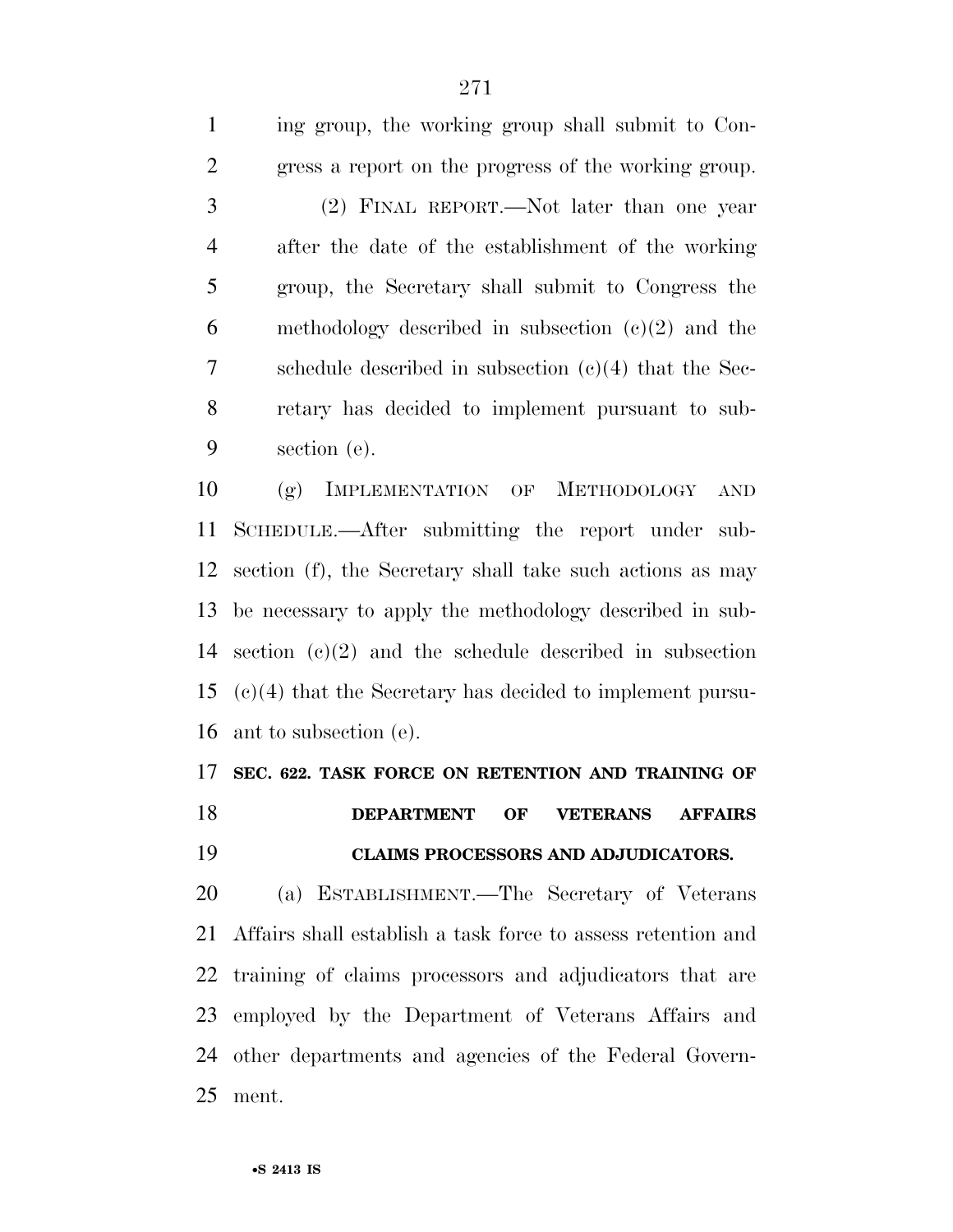(b) COMPOSITION.—The task force shall be composed of the following:

 (1) The Secretary of Veterans Affairs or des-ignee.

 (2) The Director of the Office of Personnel Management or designee.

 (3) The Commissioner of Social Security or des-ignee.

 (4) An individual selected by the Secretary of Veterans Affairs who represents an organization rec- ognized by the Secretary for the representation of veterans under section 5902 of title 38, United States Code.

 (5) Such other individuals selected by the Sec- retary who represent such other organizations and institutions as the Secretary considers appropriate.

 (c) DURATION.—The task force established under subsection (a) shall terminate not later than two years after the date on which the task force is established under such subsection.

21 (d) DUTIES.—The duties of the task force are as fol-lows:

 (1) To identify key skills required by claims processors and adjudicators to perform the duties of claims processors and adjudicators in the various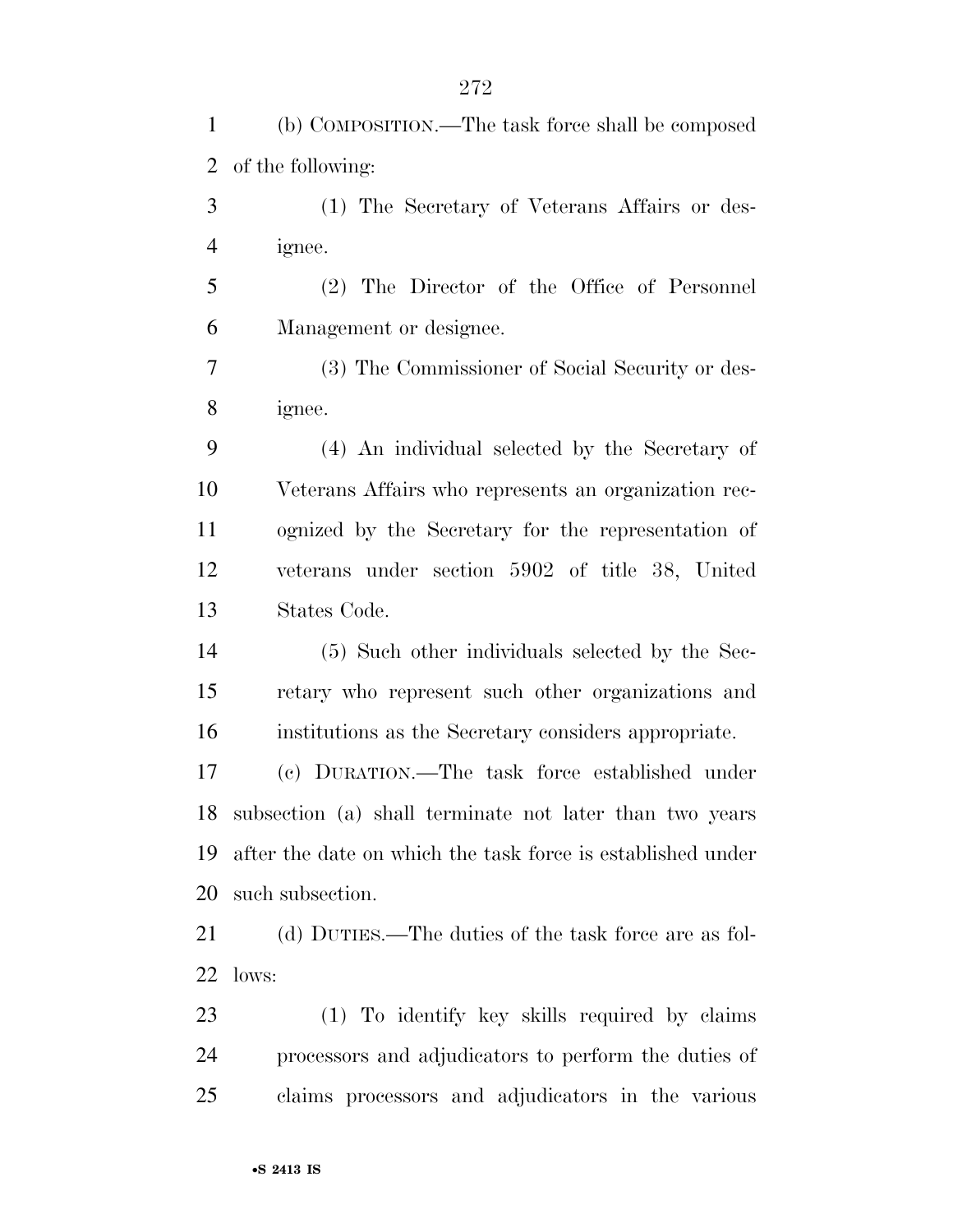| $\mathbf{1}$   | claims processing and adjudication positions           |
|----------------|--------------------------------------------------------|
| $\overline{2}$ | throughout the Federal Government.                     |
| 3              | (2) To identify reasons for employee attrition         |
| $\overline{4}$ | from claims processing positions.                      |
| 5              | (3) To coordinate with educational institutions        |
| 6              | to develop training and programs of education for      |
| 7              | members of the Armed Forces to prepare such mem-       |
| 8              | bers for employment in claims processing and adju-     |
| 9              | dication positions in the Federal Government.          |
| 10             | (4) To identify and coordinate offices of the De-      |
| 11             | partment of Defense and the Department of Vet-         |
| 12             | erans Affairs located throughout the United States     |
| 13             | to provide information about, and promotion of,        |
| 14             | available claims processing positions to members of    |
| 15             | the Armed Forces transitioning to civilian life and to |
| 16             | veterans with disabilities.                            |
| 17             | To establish performance measures<br>(5)<br>to         |
| 18             | evaluate the effectiveness of the task force.          |
| 19             | (6) Not later than one year after the date of          |
| 20             | the establishment of the task force, to develop a      |
| 21             | Government-wide strategic and operational plan for     |
| 22             | promoting employment of veterans in claims proc-       |
| 23             | essing positions in the Federal Government.            |
| 24             | (7) To establish performance measures to as-           |
| 25             | sess the plan developed under paragraph (6), to as-    |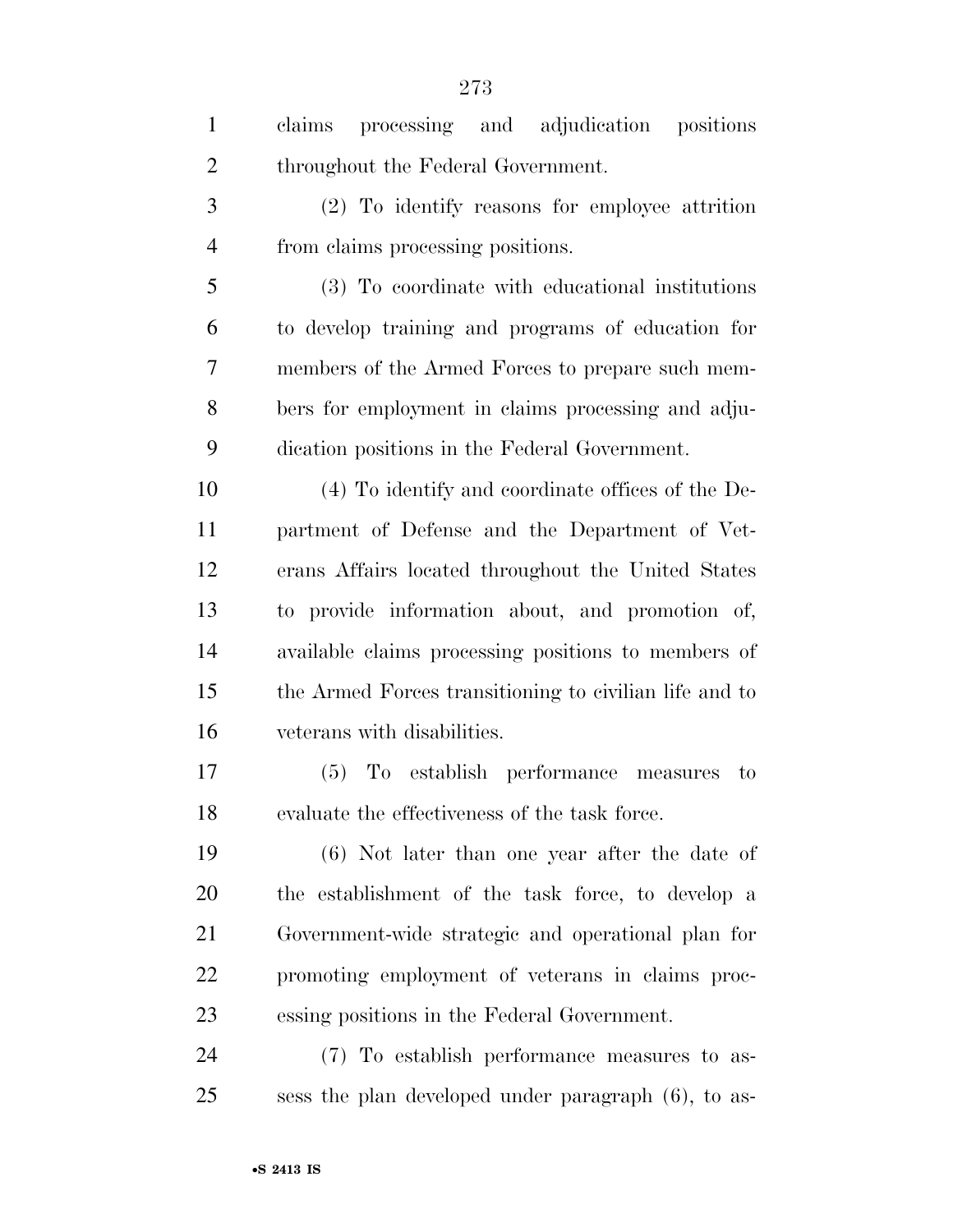| $\mathbf{1}$   | sess the implementation of such plan, and to revise             |
|----------------|-----------------------------------------------------------------|
| $\overline{2}$ | such plan as the task force considers appropriate.              |
| 3              | (e) REPORTS.—                                                   |
| $\overline{4}$ | (1) SUBMITTAL OF PLAN.—Not later than one                       |
| 5              | year after the date of the establishment of the task            |
| 6              | force, the Secretary of Veterans Affairs shall submit           |
| 7              | to Congress a report on the plan developed by the               |
| 8              | task force under subsection $(d)(6)$ .                          |
| 9              | (2) ASSESSMENT OF IMPLEMENTATION.—Not                           |
| 10             | later than 120 days after the termination of the task           |
| 11             | force, the Secretary shall submit to Congress a re-             |
| 12             | port that assesses the implementation of the plan               |
| 13             | developed by the task force under subsection $(d)(6)$ .         |
| 14             | SEC. 623. REPORTS ON REQUESTS BY THE DEPARTMENT OF              |
| 15             | <b>VETERANS AFFAIRS</b><br><b>RECORDS</b><br><b>FOR</b><br>OF   |
| 16             | OTHER FEDERAL AGENCIES.                                         |
| 17             | (a) REPORTS REQUIRED.—Not later than 180 days                   |
|                | 10 often the data of the graphic and $f$ this Ast and grows 100 |

 after the date of the enactment of this Act, and every 180 days thereafter through the date that is 910 days after the date of the enactment of this Act, the Secretary of Veterans Affairs shall submit to the Committee on Vet- erans' Affairs of the Senate and the Committee on Vet- erans' Affairs of the House of Representatives a report on the attempts of the Department of Veterans Affairs to obtain records necessary to adjudicate claims for bene-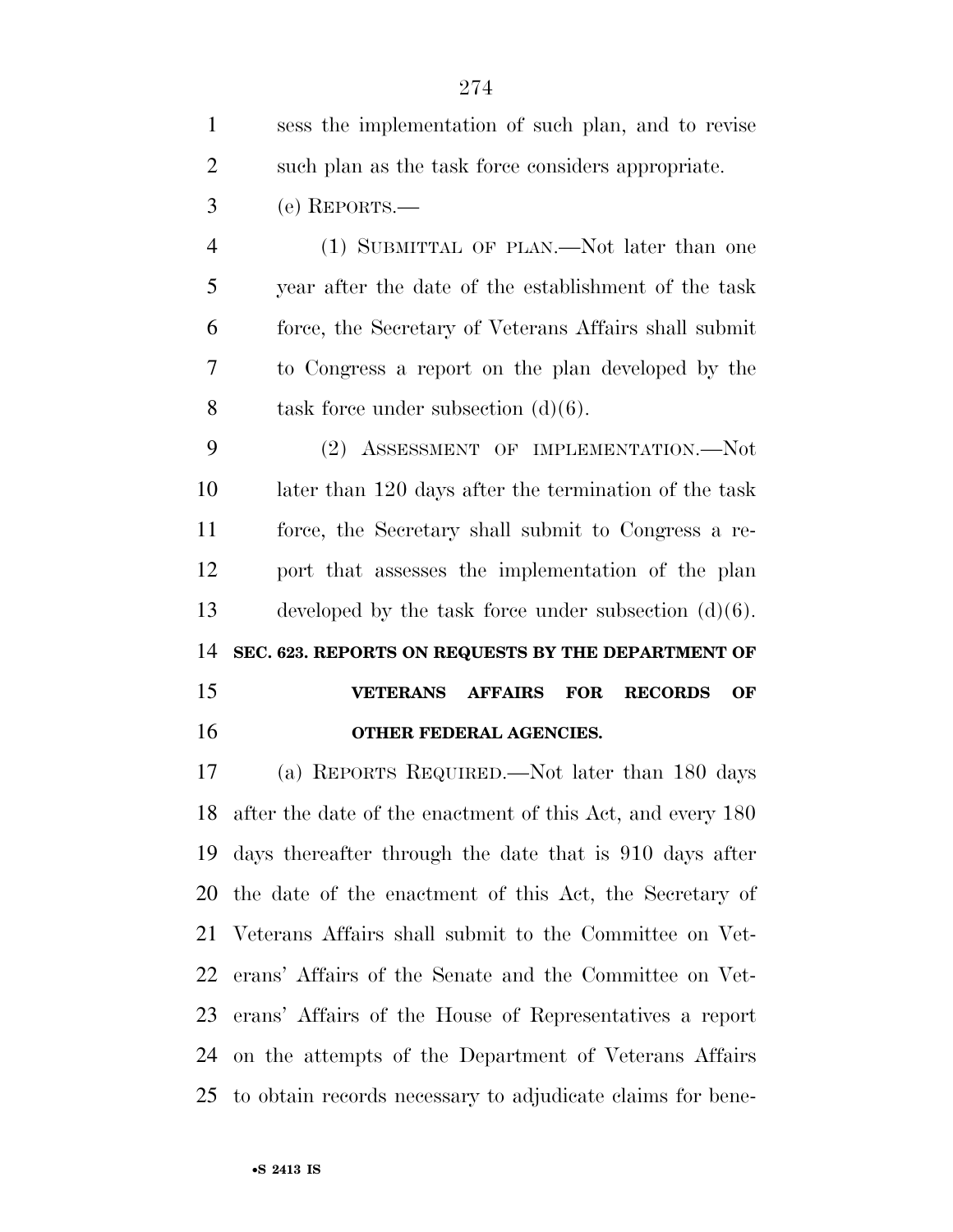| 1  | fits from another department or agency of the Federal   |
|----|---------------------------------------------------------|
| 2  | Government during the 180-day period ending on the date |
| 3  | of such report.                                         |
| 4  | $(b)$ ELEMENTS.—                                        |
| 5  | (1) IN GENERAL.—Each report shall set forth             |
| 6  | the following:                                          |
| 7  | (A) For the period covered by such report,              |
| 8  | the following:                                          |
| 9  | (i) The total number of requests made                   |
| 10 | by the Department.                                      |
| 11 | (ii) The types of records requested.                    |
| 12 | (iii) The number of requests made be-                   |
| 13 | fore the receipt of each record.                        |
| 14 | (iv) The amount of time between the                     |
| 15 | initial request for each record and the re-             |
| 16 | ceipt of each record.                                   |
| 17 | (v) The number of occurrences of the                    |
| 18 | receipt of a record after the adjudication of           |
| 19 | the claim for which the record was sought.              |
| 20 | (vi) A description of the efforts of the                |
| 21 | Secretary to expedite the delivery of                   |
| 22 | records to the Department from other de-                |
| 23 | partments and agencies of the Federal                   |
| 24 | Government.                                             |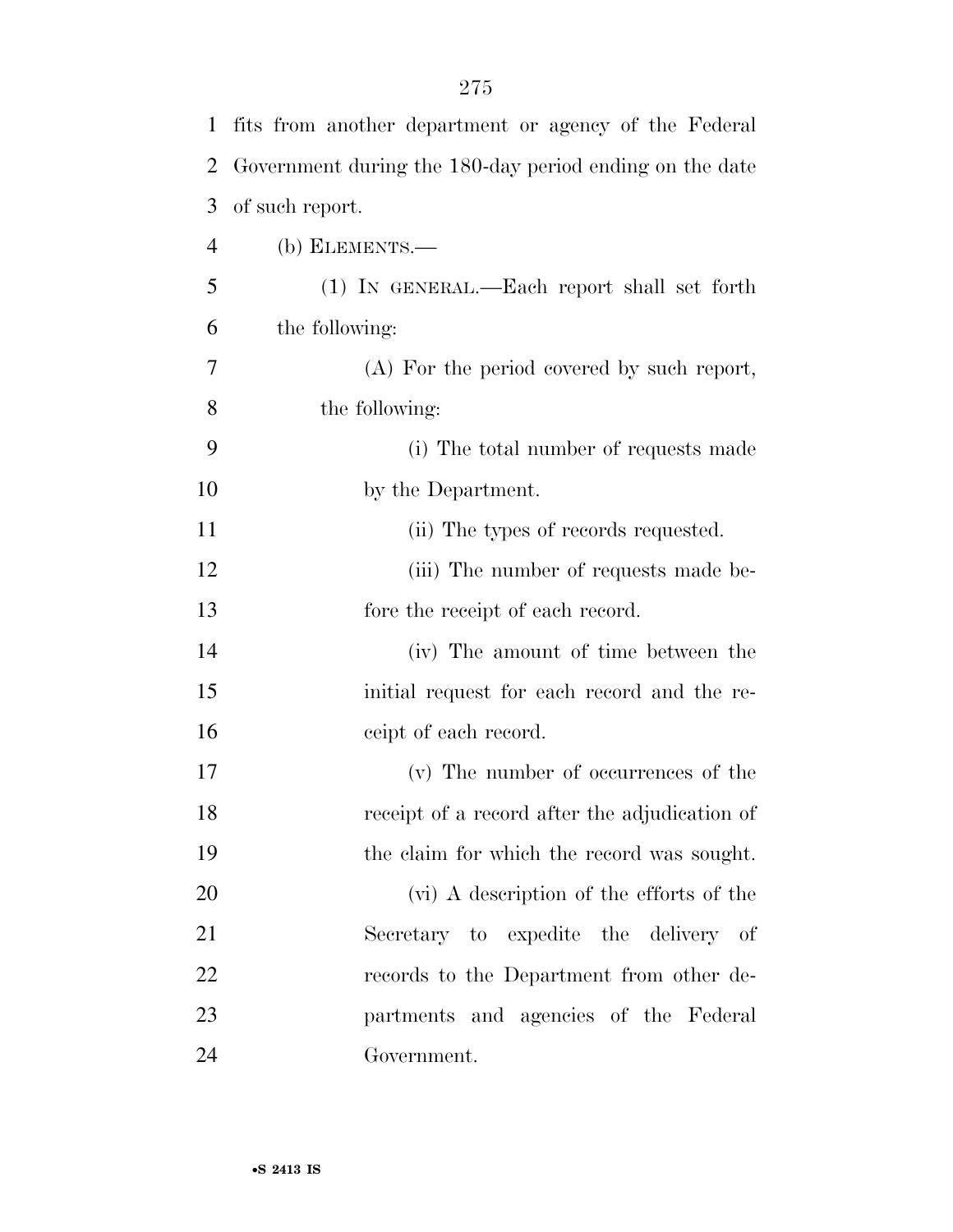| $\mathbf{1}$   | (B) Such recommendations for legislative                     |
|----------------|--------------------------------------------------------------|
| $\overline{2}$ | or administrative action as the Secretary con-               |
| 3              | siders appropriate in light of such report.                  |
| $\overline{4}$ | (2) PRESENTATION.—The information in a re-                   |
| 5              | port under clauses (i) through (v) of paragraph              |
| 6              | $(1)(A)$ shall be set forth separately for each depart-      |
| 7              | ment and agency of the Federal Government covered            |
| 8              | by such report.                                              |
| 9              | SEC. 624. RECOGNITION OF REPRESENTATIVES OF INDIAN           |
| 10             | IN<br><b>THE</b><br>PREPARATION, PRESEN-<br><b>TRIBES</b>    |
| 11             | TATION, AND PROSECUTION OF CLAIMS                            |
| 12             | UNDER LAWS ADMINISTERED BY THE SEC-                          |
| 13             | RETARY OF VETERANS AFFAIRS.                                  |
| 14             | Section $5902(a)(1)$ is amended by inserting ", includ-      |
| 15             | ing Indian tribes (as defined in section 4 of the Indian     |
| 16             | Self-Determination and Education Assistance Act (25          |
| 17             | U.S.C. 450b))" after "as the Secretary may approve".         |
| 18             | SEC. 625. PROGRAM ON PARTICIPATION OF LOCAL AND              |
| 19             | TRIBAL GOVERNMENTS IN IMPROVING QUAL-                        |
| 20             | ITY OF CLAIMS FOR DISABILITY COMPENSA-                       |
| 21             | TION SUBMITTED TO DEPARTMENT OF VET-                         |
| 22             | <b>ERANS AFFAIRS.</b>                                        |
| 23             | (a) PROGRAM REQUIRED.—The Secretary of Vet-                  |
| 24             | erans Affairs shall carry out a program to assess the feasi- |
| 25             | bility and advisability of entering into memoranda of un-    |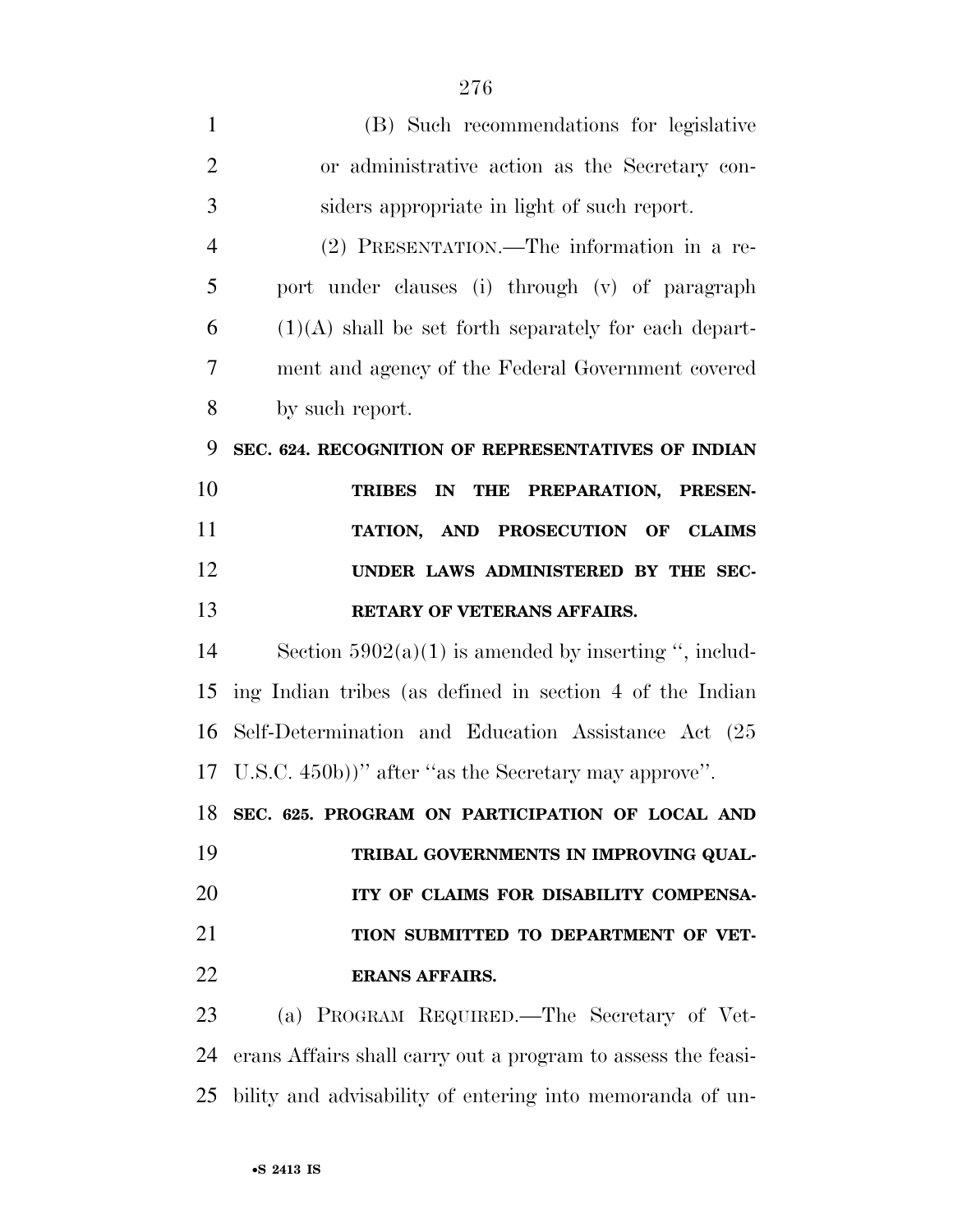derstanding with local governments and tribal organiza- tions— (1) to improve the quality of claims submitted to the Secretary for compensation under chapter 11 of title 38, United States Code, and pension under chapter 15 of such title; and (2) to provide assistance to veterans who may be eligible for such compensation or pension in sub- mitting such claims. (b) MINIMUM NUMBER OF PARTICIPATING TRIBAL

 ORGANIZATIONS.—In carrying out the program required by subsection (a), the Secretary shall enter into, or main-tain existing, memoranda of understanding with at least—

(1) two tribal organizations; and

(2) 10 State or local governments.

 (c) DURATION.—The program shall be carried out during the two-year period beginning on the date of the commencement of the program.

(d) REPORT.—

 (1) INITIAL REPORT.—Not later than one year after the date of the commencement of the program, the Secretary shall submit to the Committee on Vet- erans' Affairs of the Senate and the Committee on Veterans' Affairs of the House of Representatives a report that includes the following: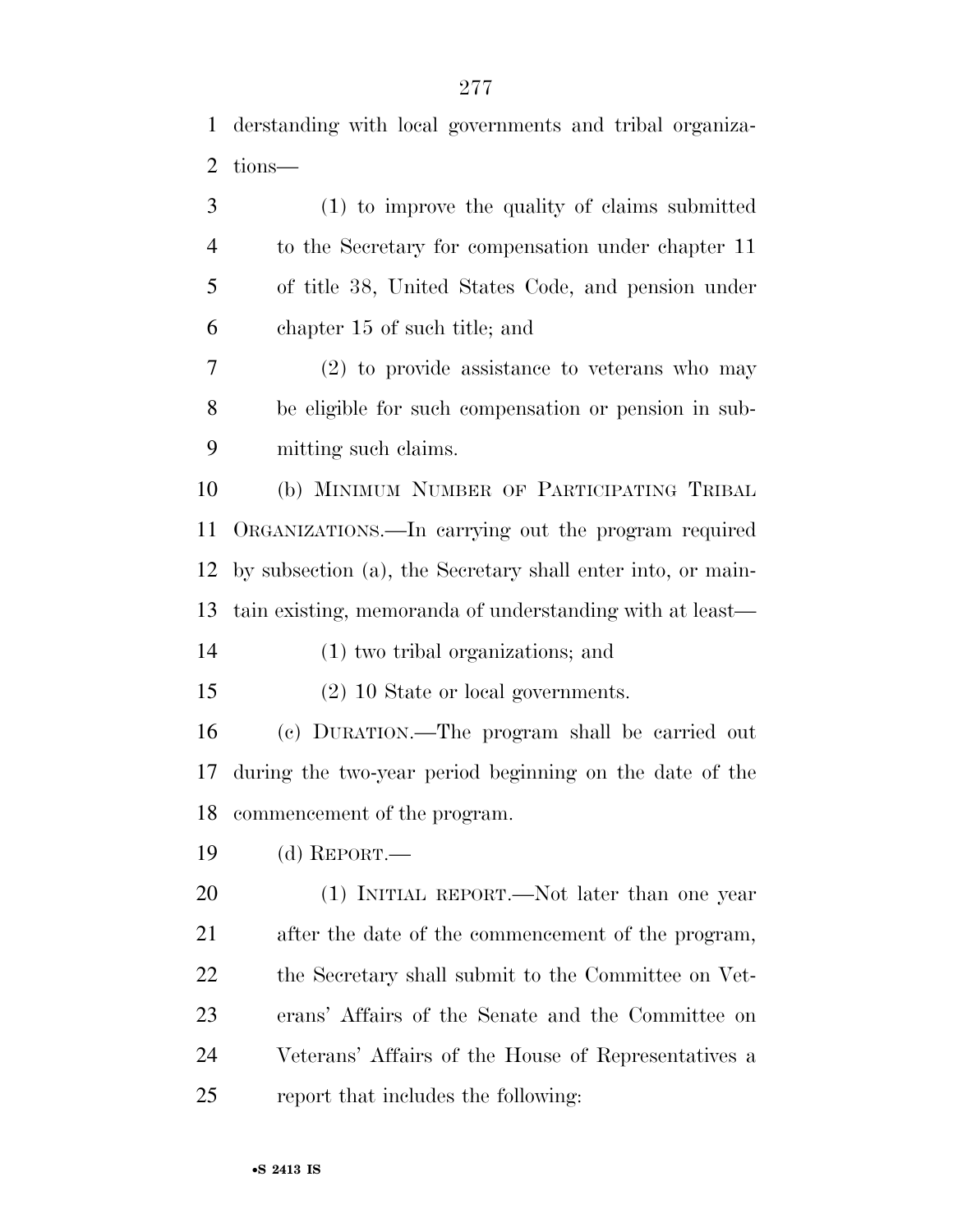| $\mathbf{1}$   | $(A)$ A description of the implementation           |
|----------------|-----------------------------------------------------|
| $\overline{2}$ | and operation of the program, including a de-       |
| 3              | scription of outreach conducted by the Sec-         |
| $\overline{4}$ | retary to tribal organizations and State and        |
| 5              | local governments.                                  |
| 6              | (B) An evaluation of the program, includ-           |
| 7              | ing the total number of memoranda of under-         |
| 8              | standing entered into or maintained by the Sec-     |
| 9              | retary.                                             |
| 10             | (2) FINAL REPORT.—Not later than 180 days           |
| 11             | after the termination of the program, the Secretary |
| 12             | shall submit to the Committee on Veterans' Affairs  |
| 13             | of the Senate and the Committee on Veterans' Af-    |
| 14             | fairs of the House of Representatives a report that |
| 15             | includes the following:                             |
| 16             | $(A)$ A description of the implementation           |
| 17             | and operation of the program, including a de-       |
| 18             | scription of outreach conducted by the Sec-         |
| 19             | retary to tribal organizations and State and        |
| 20             | local governments.                                  |
| 21             | (B) An evaluation of the program, includ-           |
| 22             | ing the total number of memoranda of under-         |
| 23             | standing entered into or maintained by the Sec-     |
| 24             | retary.                                             |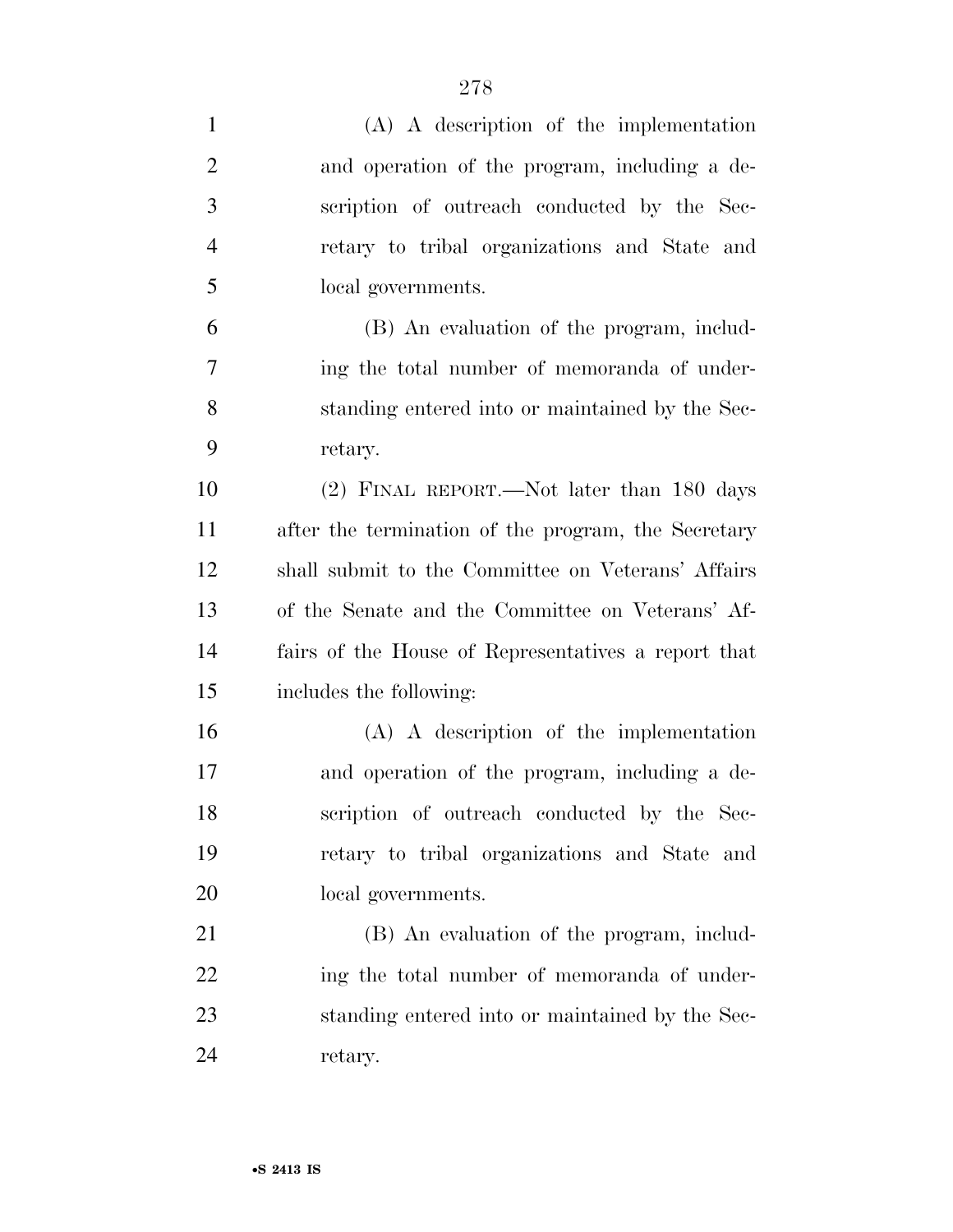| $\mathbf{1}$   | (C) The findings and conclusions of the                      |
|----------------|--------------------------------------------------------------|
| $\overline{2}$ | Secretary with respect to the program.                       |
| 3              | (D) Such recommendations for continu-                        |
| $\overline{4}$ | ation or expansion of the program as the Sec-                |
| 5              | retary considers appropriate.                                |
| 6              | (e) TRIBAL ORGANIZATION DEFINED.—In this sec-                |
| 7              | tion, the term "tribal organization" has the meaning given   |
| 8              | that term in section 3765 of title 38, United States Code.   |
| 9              | SEC. 626. DEPARTMENT OF VETERANS AFFAIRS NOTICE OF           |
| 10             | TIMES FOR PROCESSING COM-<br><b>AVERAGE</b>                  |
| 11             | PENSATION CLAIMS.                                            |
| 12             | (a) PUBLIC NOTICE.—The Secretary of Veterans Af-             |
| 13             | fairs shall, to the extent practicable, post the information |
| 14             | described in subsection $(b)$ —                              |
| 15             | (1) in physical locations, such as Regional Of-              |
| 16             | fices or other claims in-take facilities, that the Sec-      |
| 17             | retary considers appropriate;                                |
| 18             | (2) on the Internet website of the Department;               |
| 19             | and                                                          |
| 20             | (3) through other mediums or using such other                |
| 21             | methods, including collaboration with veterans serv-         |
| 22             | ice organizations, as the Secretary considers appro-         |
| 23             | priate.                                                      |
| 24             | (b) INFORMATION DESCRIBED.—                                  |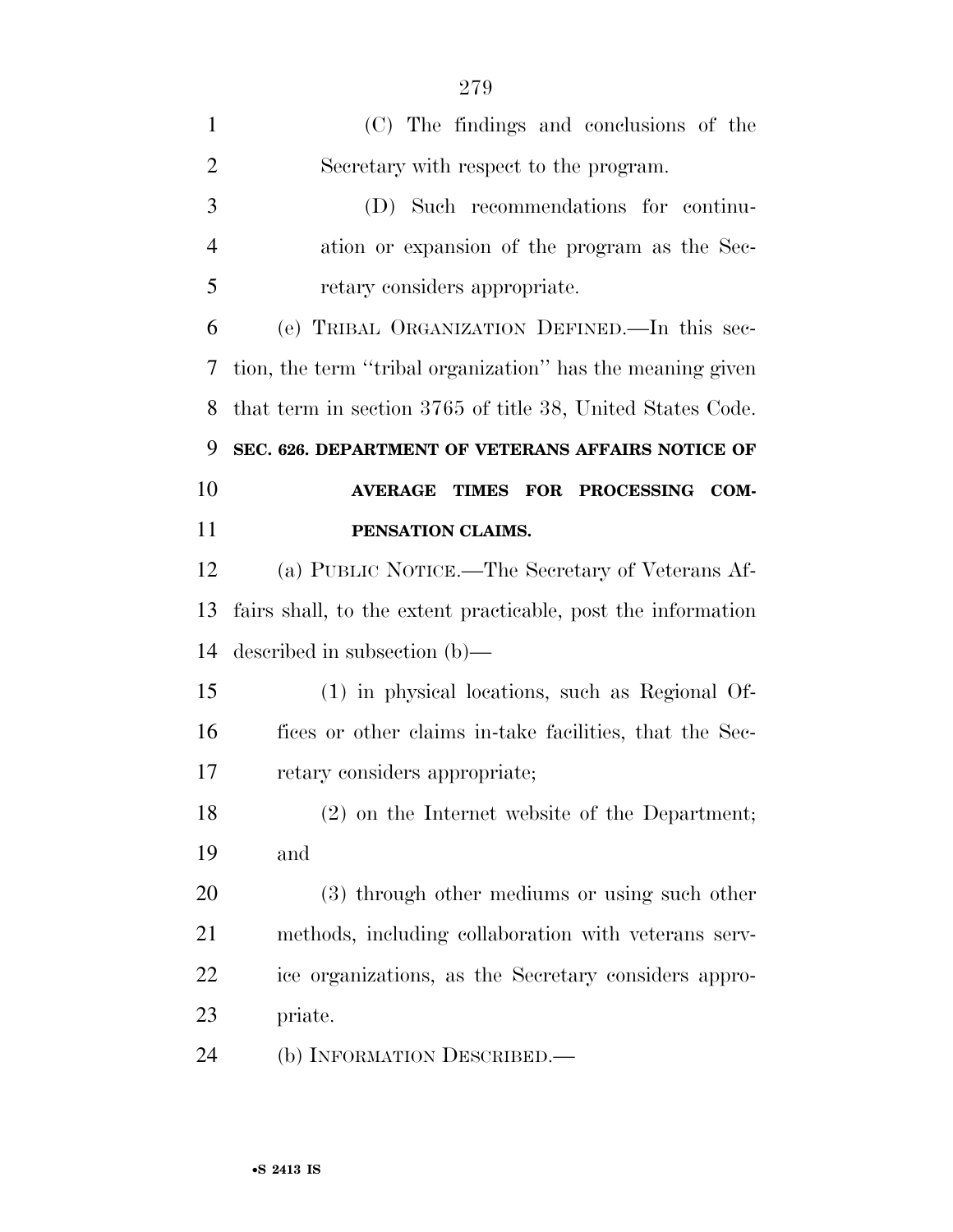| $\mathbf{1}$   | (1) IN GENERAL.—The information described in                |
|----------------|-------------------------------------------------------------|
| $\overline{2}$ | this subsection is the average processing time of the       |
| 3              | claims described in paragraph (2).                          |
| $\overline{4}$ | (2) CLAIMS DESCRIBED.—The claims described                  |
| 5              | in this paragraph are each of the following types of        |
| 6              | claims for benefits under the laws administered by          |
| $\overline{7}$ | the Secretary of Veterans Affairs:                          |
| 8              | (A) A fully developed claim.                                |
| 9              | (B) A claim that is not fully developed.                    |
| 10             | (3) UPDATE OF INFORMATION.—The informa-                     |
| 11             | tion described in this subsection shall be updated not      |
| 12             | less frequently than once each fiscal quarter.              |
| 13             | (c) EXPIRATION OF REQUIREMENTS.—The require-                |
| 14             | ments of subsection (a) shall expire on December 31,        |
| 15             | 2015.                                                       |
| 16             | (d) VETERANS SERVICE ORGANIZATION DEFINED.                  |
| 17             | In this section, the term "veterans service organization"   |
| 18             | means an organization recognized by the Secretary of Vet-   |
| 19             | erans Affairs for the representation of veterans under sec- |
| 20             | tion 5902 of title 38, United States Code.                  |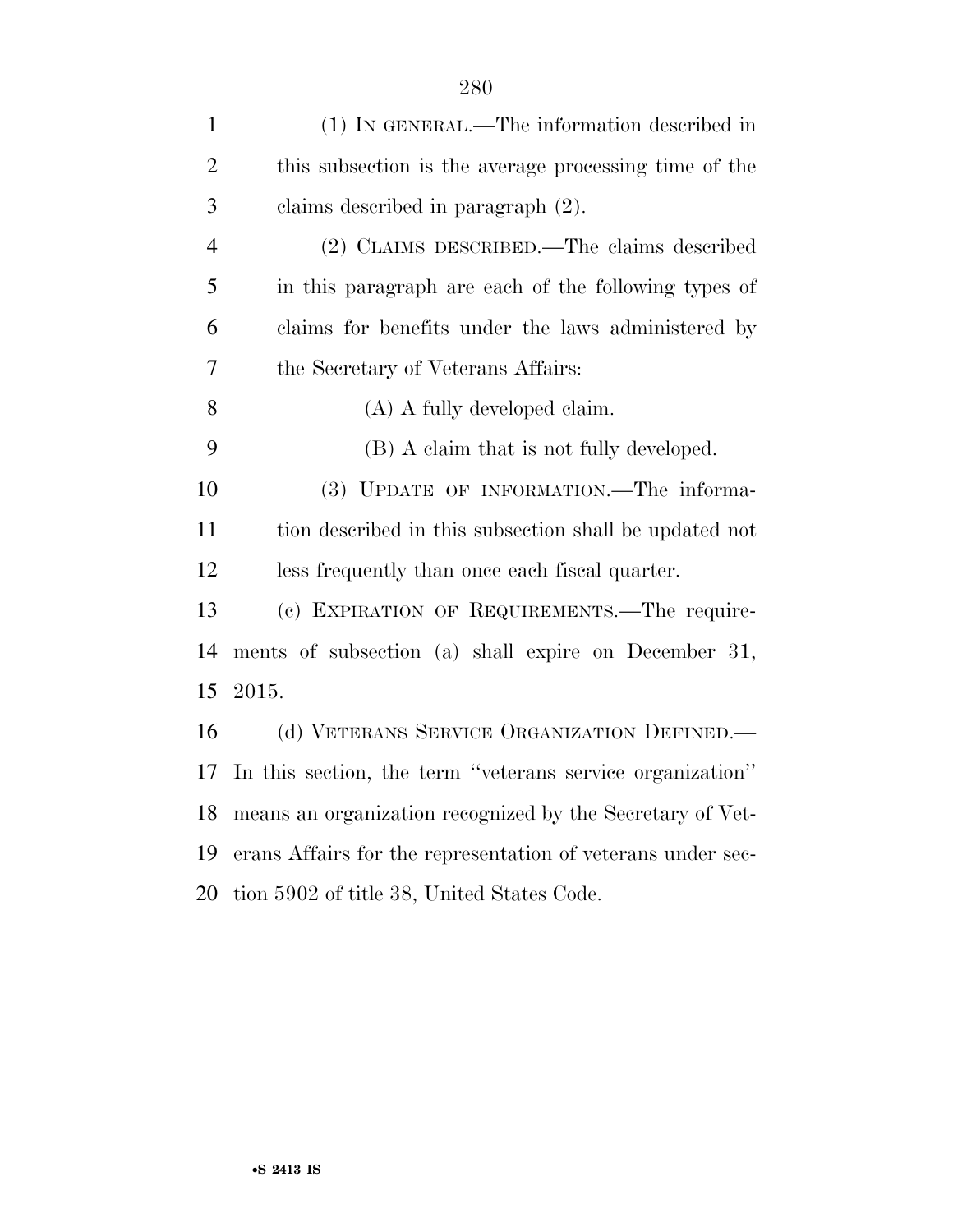#### **SEC. 627. QUARTERLY REPORTS ON PROGRESS OF DEPART-**

| $\overline{2}$ | MENT OF VETERANS AFFAIRS IN ELIMI- |
|----------------|------------------------------------|
| 3              | NATING BACKLOG OF CLAIMS FOR COM-  |
| $\overline{4}$ | PENSATION THAT HAVE NOT BEEN ADJU- |
| 5              | DICATED.                           |

 (a) IN GENERAL.—Not later than 90 days after the date of the enactment of this Act and not less frequently than quarterly thereafter through calendar year 2015, the Secretary of Veterans Affairs shall submit to the Com- mittee on Veterans' Affairs of the Senate and the Com- mittee on Veterans' Affairs of the House of Representa- tives a report on the backlog of claims filed with the De- partment of Veterans Affairs for compensation that have not been adjudicated by the Department.

 (b) CONTENTS.—Each report submitted under sub-section (a) shall include the following:

- (1) For each month through calendar year 2015, a projection of the following:
- (A) The number of claims completed.
- 20 (B) The number of claims received.
- (C) The number of claims on backlog at 22 the end of the month.
- (D) The number of claims pending at the end of the month.
- (E) The number of appeals pending at the end of the month.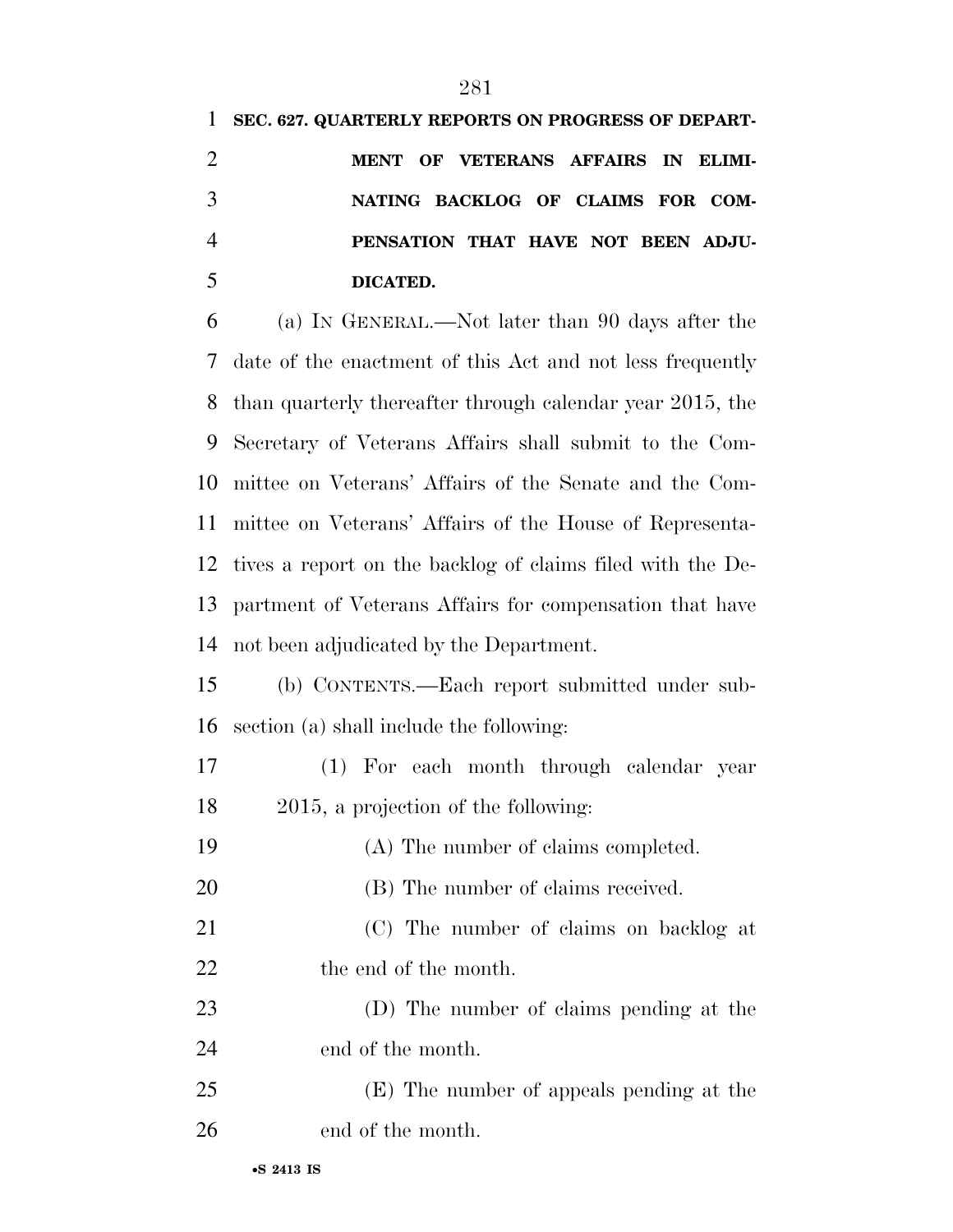| $\mathbf{1}$   | $(F)$ A description of the status of the im-          |
|----------------|-------------------------------------------------------|
| $\overline{2}$ | plementation of initiatives carried out by the        |
| 3              | Secretary to address the backlog, including the       |
| $\overline{4}$ | expected impact of those initiatives on accuracy      |
| 5              | and timeliness of adjudication of claims.             |
| 6              | (2) For each quarter through calendar year            |
| 7              | 2015, a projection of the average accuracy of dis-    |
| 8              | ability determinations for compensation claims that   |
| 9              | require a disability rating (or disability decision). |
| 10             | (3) For each month during the most recently           |
| 11             | completed quarter, the following:                     |
| 12             | (A) The number of claims completed.                   |
| 13             | (B) The number of claims received.                    |
| 14             | (C) The number of claims on backlog at                |
| 15             | the end of the month.                                 |
| 16             | (D) The number of claims pending at the               |
| 17             | end of the month.                                     |
| 18             | (E) The number of appeals pending at the              |
| 19             | end of the month.                                     |
| 20             | $(F)$ A description of the status of the im-          |
| 21             | plementation of initiatives carried out by the        |
| 22             | Secretary to address the backlog, including the       |
| 23             | impact of those initiatives on accuracy and           |
| 24             | timeliness of adjudication of claims.                 |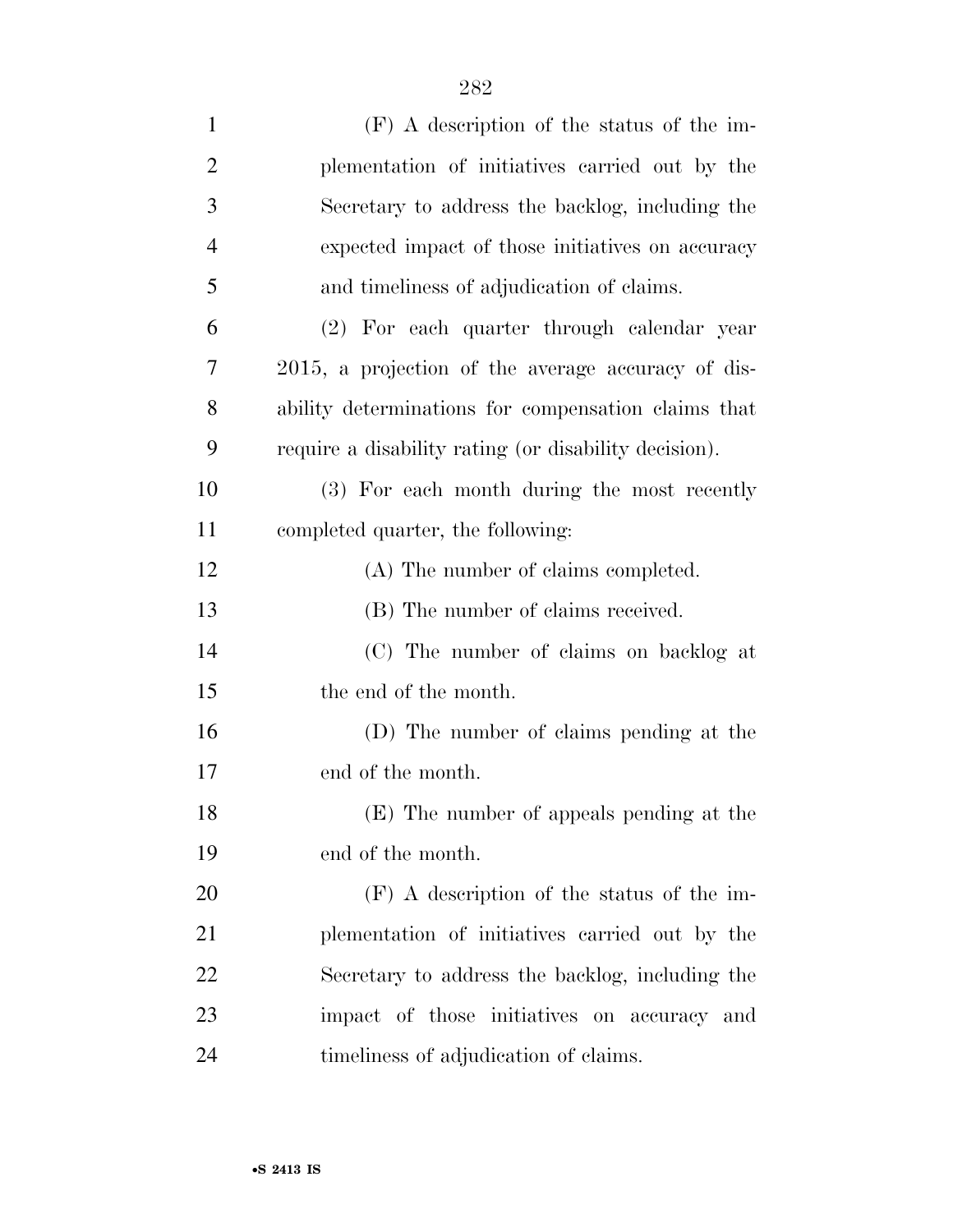| $\mathbf{1}$   | (G) An assessment of the accuracy of dis-                 |
|----------------|-----------------------------------------------------------|
| $\overline{2}$ | ability determinations for compensation claims            |
| 3              | that require a disability rating (or disability de-       |
| $\overline{4}$ | cision).                                                  |
| 5              | (4) For the most recently completed quarter—              |
| 6              | (A) the number of cases physically received               |
| $\overline{7}$ | at the Board of Veterans' Appeals and dock-               |
| 8              | eted;                                                     |
| 9              | (B) the number of cases pending at the                    |
| 10             | Board of Veterans' Appeals at the end of the              |
| 11             | quarter;                                                  |
| 12             | (C) the number of cases physically at the                 |
| 13             | Board of Veterans' Appeals at the end of the              |
| 14             | quarter;                                                  |
| 15             | (D) the number of notices of disagreement                 |
| 16             | and appeals filed to the agency of original juris-        |
| 17             | diction referred to in section $7105(b)(1)$ of title      |
| 18             | 38, United States Code; and                               |
| 19             | (E) the number of decisions made by the                   |
| 20             | Board of Veterans' Appeals and the percentage             |
| 21             | of such decisions that were allowed, remanded,            |
| 22             | denied, or otherwise disposed of.                         |
| 23             | (c) AVAILABILITY TO PUBLIC.—The Secretary shall           |
| 24             | make each report submitted under subsection (a) available |
| 25             | to the public.                                            |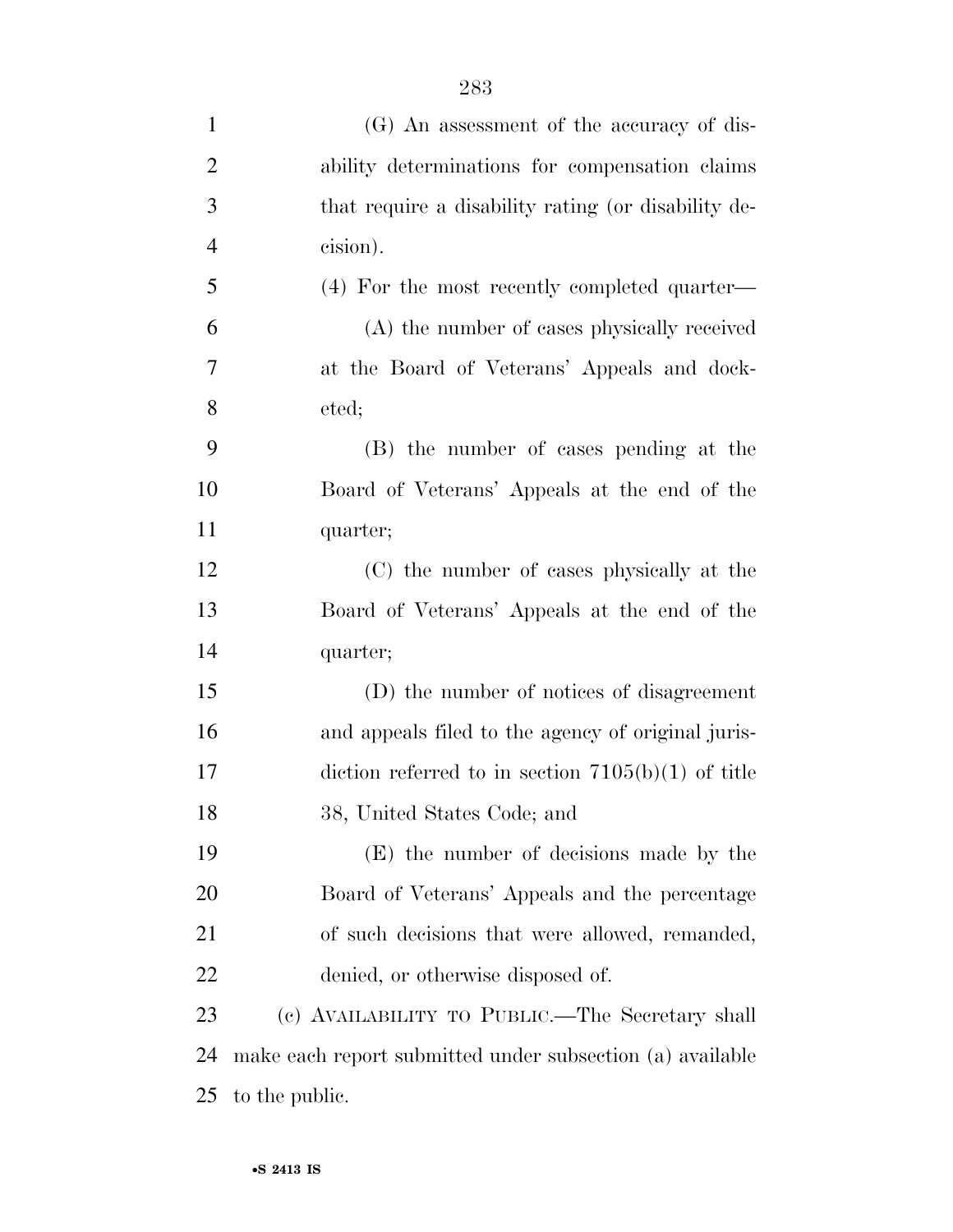(d) ON BACKLOG AND PENDING DEFINED.—In this section, the terms ''on backlog'' and ''pending'', with re- spect to a claim for compensation received by the Sec- retary, shall have the meaning specified by the Secretary for purposes of this section.

## **SEC. 628. REPORTS ON USE OF EXISTING AUTHORITIES TO EXPEDITE BENEFITS DECISIONS.**

 (a) REPORT ON CURRENT USE OF TEMPORARY, IN-TERMEDIATE, AND PROVISIONAL RATING DECISIONS.—

 (1) REPORT REQUIRED.—Not later than 180 days after the date of the enactment of this Act, the Secretary of Veterans Affairs shall submit to the Committee on Veterans' Affairs of the Senate and the Committee on Veterans' Affairs of the House of Representatives a report on the use of temporary, intermediate, and provisional rating decisions to ex- pedite the benefits decisions of the Department of Veterans Affairs.

- (2) REPORT ELEMENTS.—The report required by paragraph (1) shall include the following:
- (A) With respect to temporary and inter-mediate rating decisions, the following:
- 23 (i) The number of temporary and in-termediate rating decisions issued by the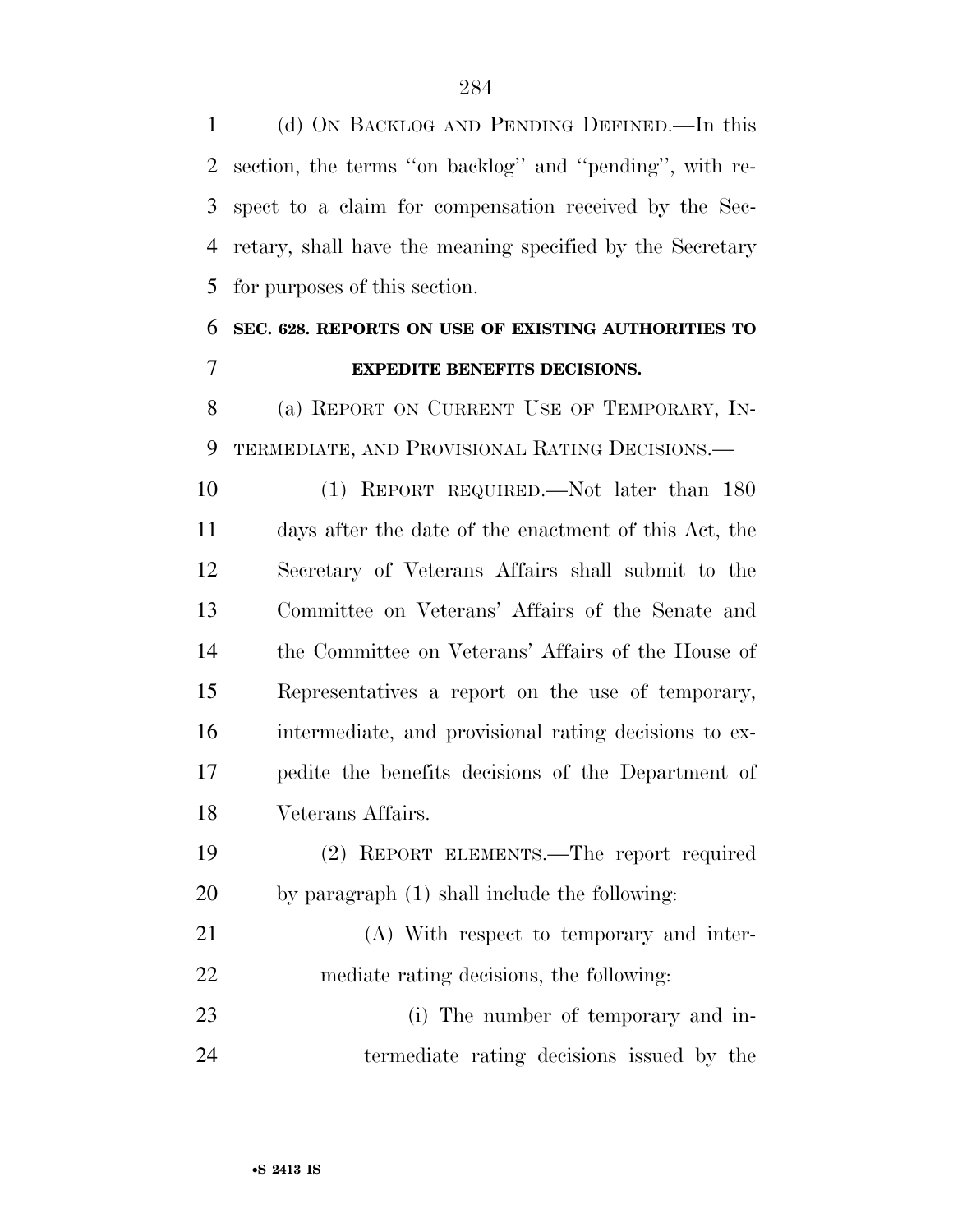| $\mathbf{1}$   | Department during each of fiscal years         |
|----------------|------------------------------------------------|
| $\overline{2}$ | 2011, 2012, and 2013.                          |
| 3              | (ii) A description of any reasons or           |
| $\overline{4}$ | obstacles that prevent use of existing au-     |
| 5              | thorities to issue temporary or inter-         |
| 6              | mediate rating decisions.                      |
| 7              | (iii) A description of the Quick Pay           |
| 8              | Disability initiative, including the rationale |
| 9              | for not expanding the initiative beyond        |
| 10             | pilot program status.                          |
| 11             | (B) With respect to provisional rating deci-   |
| 12             | sions, the following:                          |
| 13             | (i) The number of provisional rating           |
| 14             | decisions issued by the Department during      |
| 15             | the oldest claims first initiative.            |
| 16             | (ii) Of the provisional rating decisions       |
| 17             | issued during the oldest claims first initia-  |
| 18             | tive—                                          |
| 19             | (I) the number of such decisions               |
| 20             | that involved a claim granted;                 |
| 21             | (II) the number of such decisions              |
| 22             | that involved a claim denied; and              |
| 23             | (III) the number of such deci-                 |
| 24             | sions that involved a claim granted in         |
| 25             | part or a claim denied in part.                |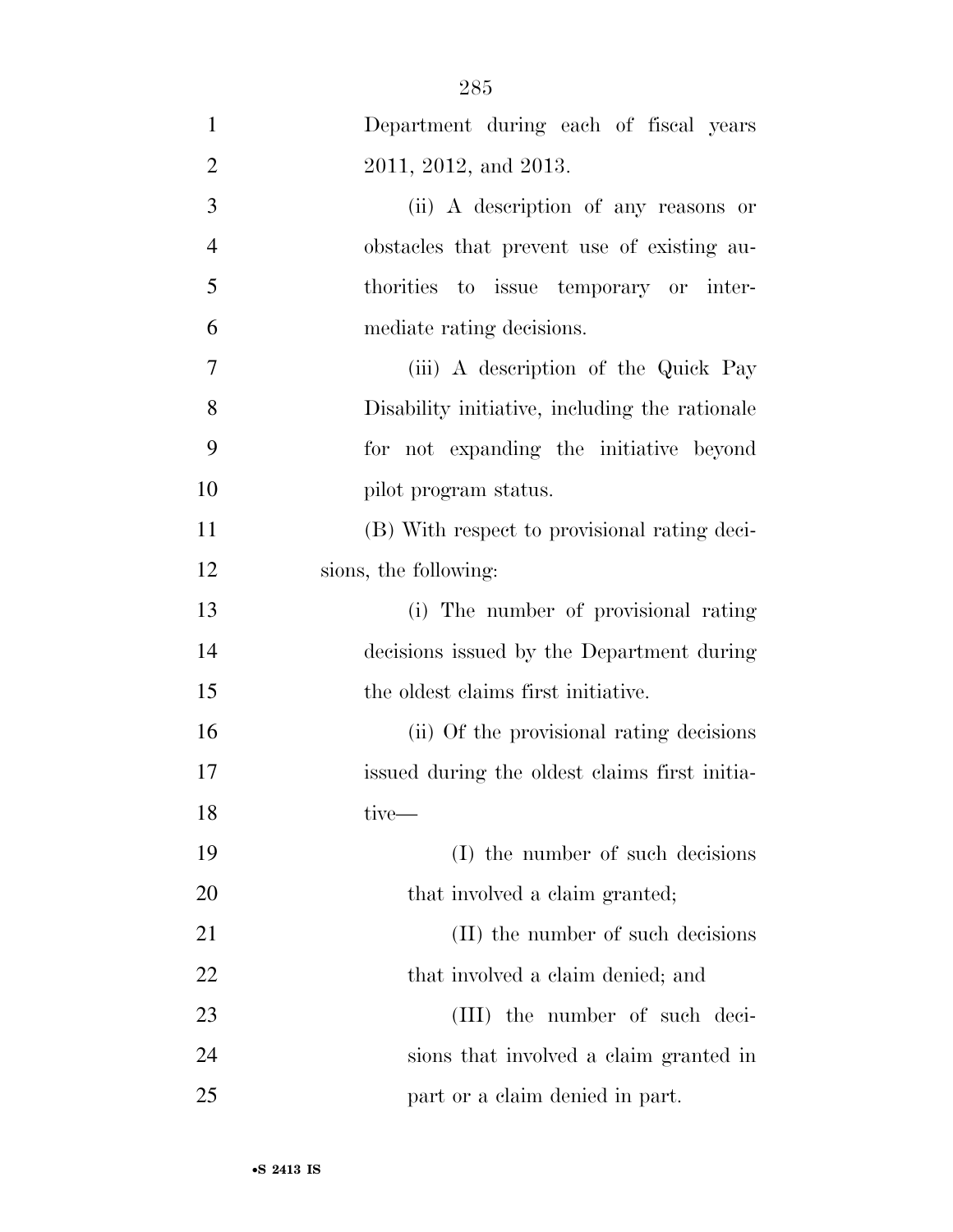| 1              | (iii) A statement of the most common          |
|----------------|-----------------------------------------------|
| $\overline{2}$ | reasons claims were not granted earlier       |
| 3              | under the oldest claims first initiative when |
| $\overline{4}$ | there was sufficient evidence to render an    |
| 5              | award of benefits in the provisional rating   |
| 6              | decision.                                     |
| $\tau$         | (iv) The average number of days to            |
| 8              | issue a provisional rating decision under     |
| 9              | the oldest claims first initiative.           |
| 10             | $(v)$ Of the total number of decisions        |
| 11             | that were completed under the oldest          |
| 12             | claims first initiative—                      |
| 13             | (I) the number that were Cat-                 |
| 14             | egory 1 claims and received a final           |
| 15             | rating decision; and                          |
| 16             | (II) the number that were Cat-                |
| 17             | egory 2 claims and received a provi-          |
| 18             | sional rating decision.                       |
| 19             | (vi) The number of rating decisions           |
| 20             | issued during the oldest claims first imita-  |
| 21             | tive that involved a brokered claim, set      |
| 22             | forth by number of such claims by Re-         |
| 23             | gional Office of the Department, includ-      |
| 24             | $ing$ —                                       |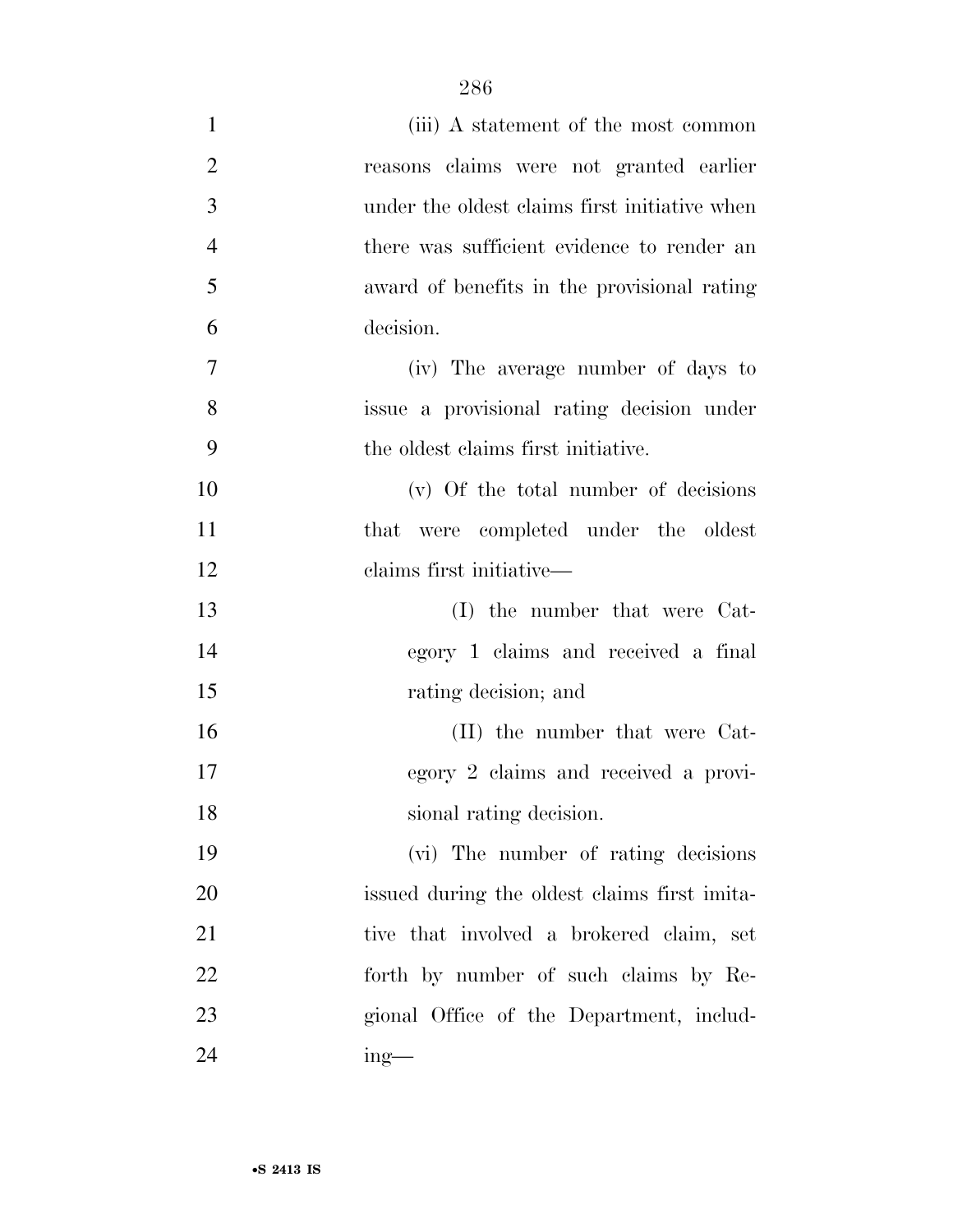| $\mathbf{1}$   | (I) the number of brokered                     |
|----------------|------------------------------------------------|
| $\overline{2}$ | claims received by each Regional Of-           |
| 3              | fice; and                                      |
| $\overline{4}$ | the number of brokered<br>$(\Pi)^{\mathsf{T}}$ |
| 5              | claims issued by each Regional Office.         |
| 6              | (vii) The number of provisional rating         |
| 7              | decisions issued during the oldest claims      |
| 8              | first initiative with respect to which the     |
| 9              | veteran requested that the provisional deci-   |
| 10             | sion become final in order to appeal.          |
| 11             | (viii) The number of provisional rating        |
| 12             | decisions issued during the oldest claims      |
| 13             | first initiative with respect to which the     |
| 14             | veteran requested an appeal after the expi-    |
| 15             | ration of the 1-year period beginning on       |
| 16             | the date of notification of the provisional    |
| 17             | rating decision.                               |
| 18             | (ix) An assessment of the accuracy of          |
| 19             | provisional rating decisions issued during     |
| 20             | the oldest claims first initiative, set forth  |
| 21             | by Category 1 claims and Category 2            |
| 22             | claims.                                        |
| 23             | (C) Such other matters as the Secretary        |
| 24             | considers appropriate for purposes of the re-  |
| 25             | port.                                          |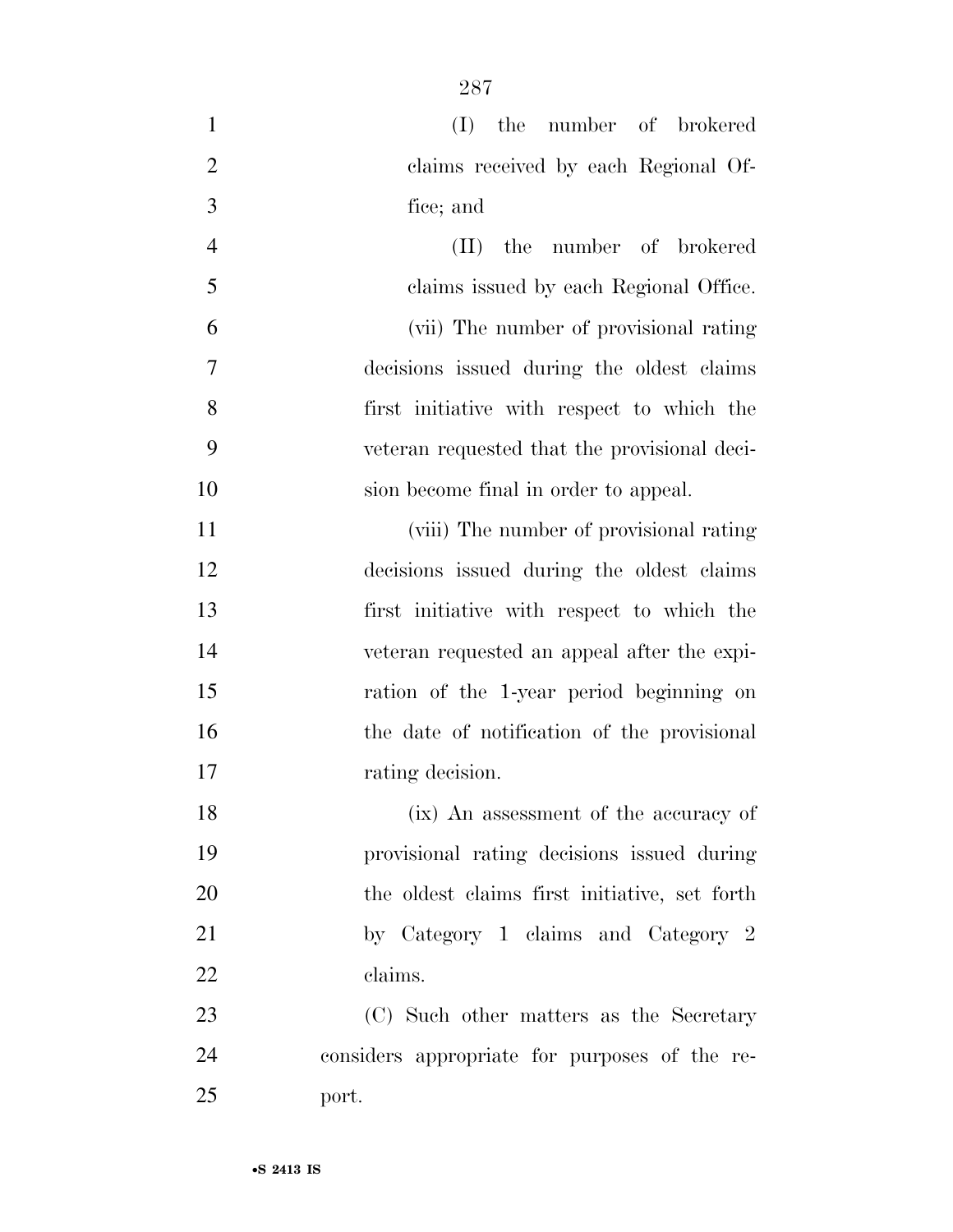(3) SUPPLEMENTAL INFORMATION.—If the Sec- retary continues to obtain information on rating de- cisions under clauses (vii) and (viii) of paragraph (2)(B) after the date of the submittal of the report required by paragraph (1), the Secretary shall sub- mit to the committees of Congress referred to in paragraph (1) a report on such information that supplements the information on such clauses in the report under paragraph (1) when the Secretary com- pletes accumulation of such information. (b) PLAN FOR INCREASE IN USE OF TEMPORARY OR INTERMEDIATE RATING DECISIONS.—

 (1) REPORT ON PLAN REQUIRED.—Not later than 180 days after the date of the enactment of this Act, the Secretary shall submit to the Com- mittee on Veterans' Affairs of the Senate and the Committee on Veterans' Affairs of the House of Representatives a report setting forth a plan to in- crease the use of temporary or intermediate rating decisions to expedite benefit decisions of the Depart- ment when the record contains sufficient evidence to grant any claim at issue, including service connec-23 tion.

 (2) PLAN ELEMENTS.—The plan required under paragraph (1) shall include the following: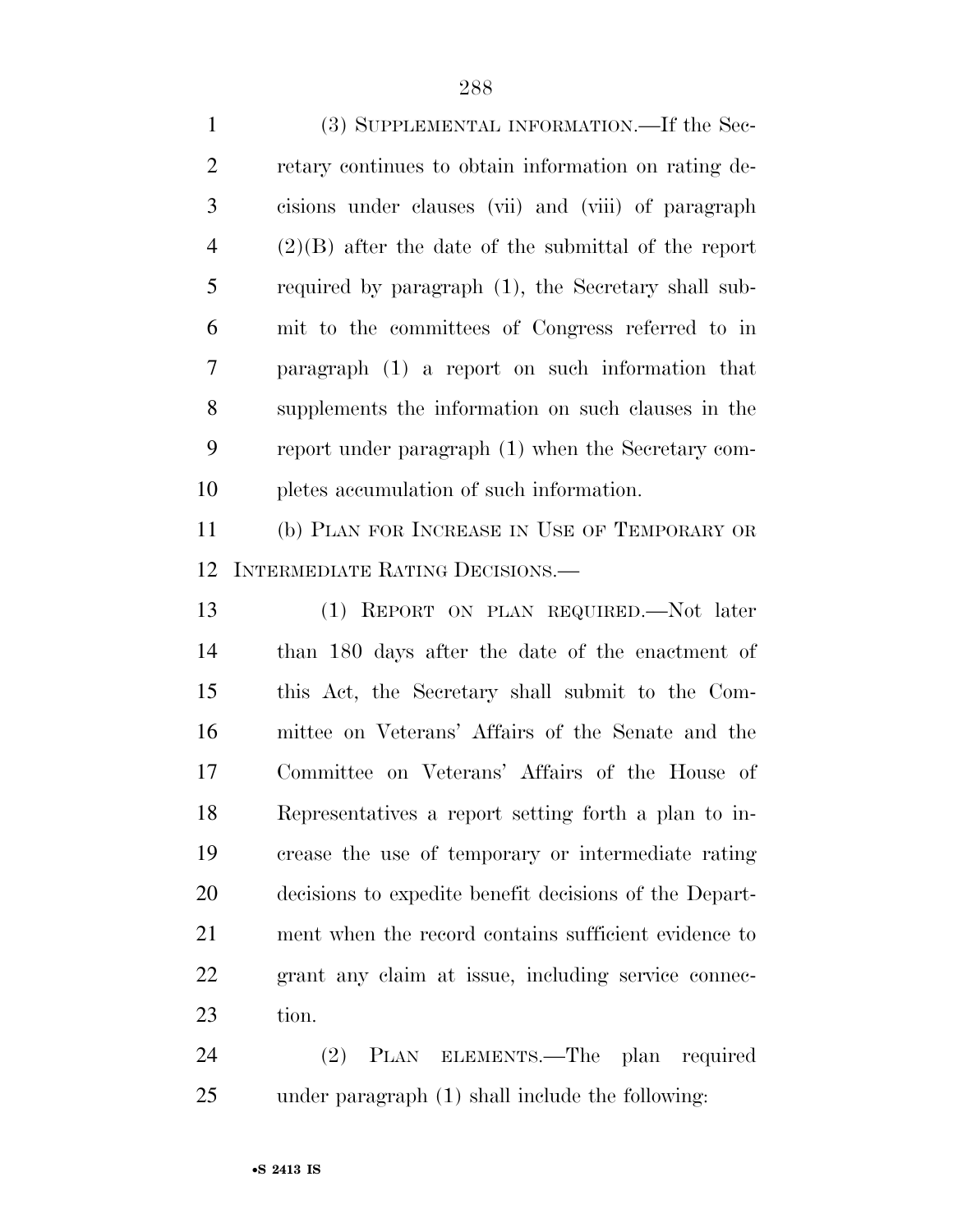(A) Mechanisms to overcome obstacles to 2 the use of temporary or intermediate rating de- cisions, including mechanisms (such as up- grades) to assure the ability of the Veterans Benefits Management System to facilitate the issuance of temporary or intermediate rating decisions. (B) Mechanisms to ensure that appropriate claimant populations, such as claimants who file complex or multi-issue disability compensation claims, benefit from the availability of tem- porary or intermediate rating decisions. (C) Mechanisms to provide for the use of temporary or intermediate rating decisions, in-

 should trigger use of a temporary or inter- mediate rating decision depending on the cir- cumstances of the claimant. (D) Mechanisms to prevent the use of tem- porary or intermediate rating decisions in lieu of a final rating decision when a final rating de-cision could be made with little or no additional

cluding mechanisms to resolve whether a re-

quest by a claimant or claimant representative

claim development.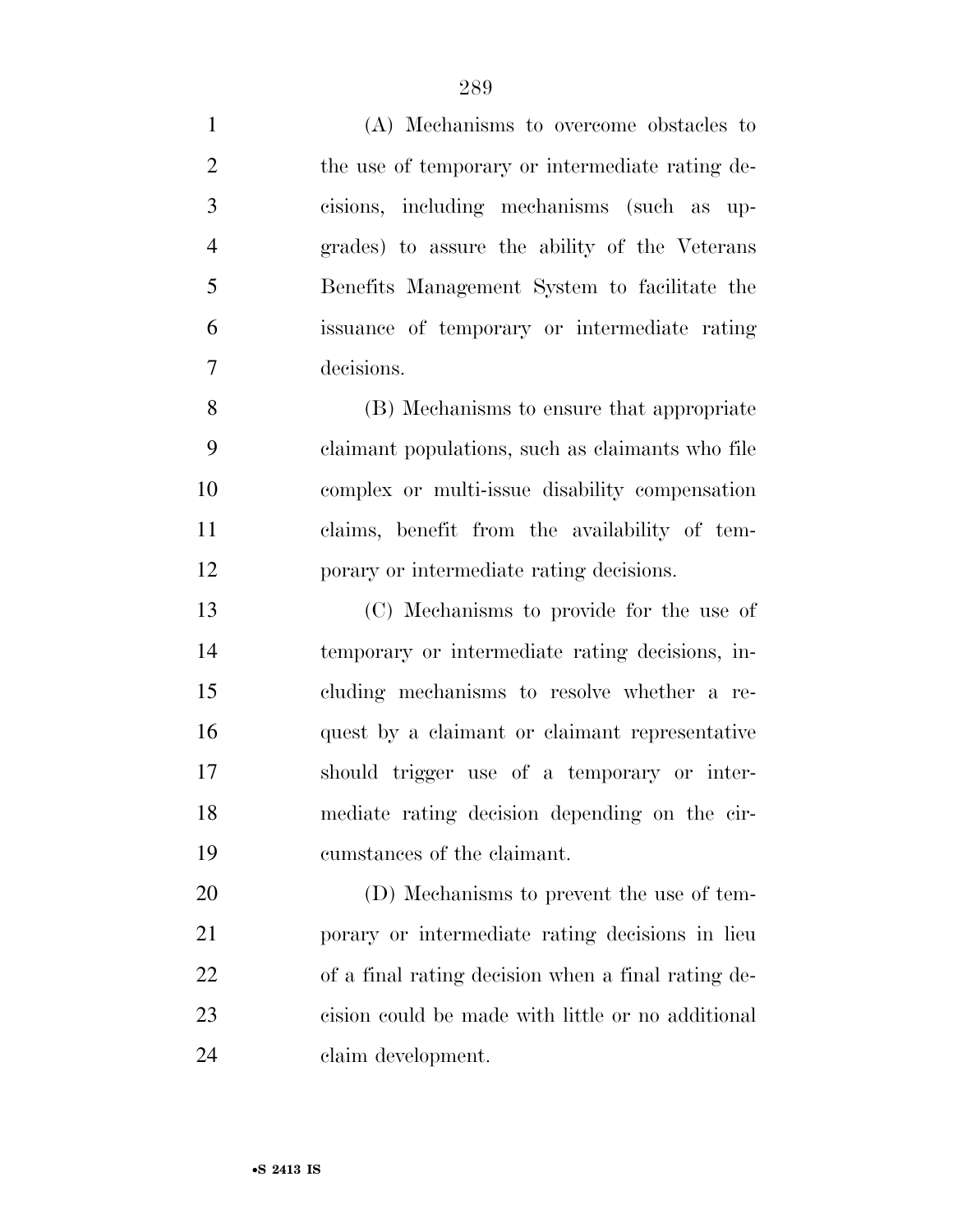(E) Such recommendations for legislative or administrative action as the Secretary con- siders appropriate to increase the use of tem- porary or intermediate rating decisions to expe-dite benefit decisions of the Department.

### **SEC. 629. REPORTS ON DEPARTMENT DISABILITY MEDICAL EXAMINATIONS AND PREVENTION OF UNNEC-ESSARY MEDICAL EXAMINATIONS.**

 (a) REPORT ON DISABILITY MEDICAL EXAMINA- TIONS FURNISHED BY DEPARTMENT OF VETERANS AF-FAIRS.—

 (1) IN GENERAL.—Not later than 180 days after the date of the enactment of this Act, the Sec- retary of Veterans Affairs shall submit to the Com- mittee on Veterans' Affairs of the Senate and the Committee on Veterans' Affairs of the House of Representatives a report on the furnishing of general medical and specialty medical examinations by the Department of Veterans Affairs for purposes of ad-20 judicating claims for benefits under laws adminis-21 tered by the Secretary.

 (2) CONTENTS.—The report submitted under paragraph (1) shall include the following:

 (A) The number of general medical exami-nations furnished by the Department during the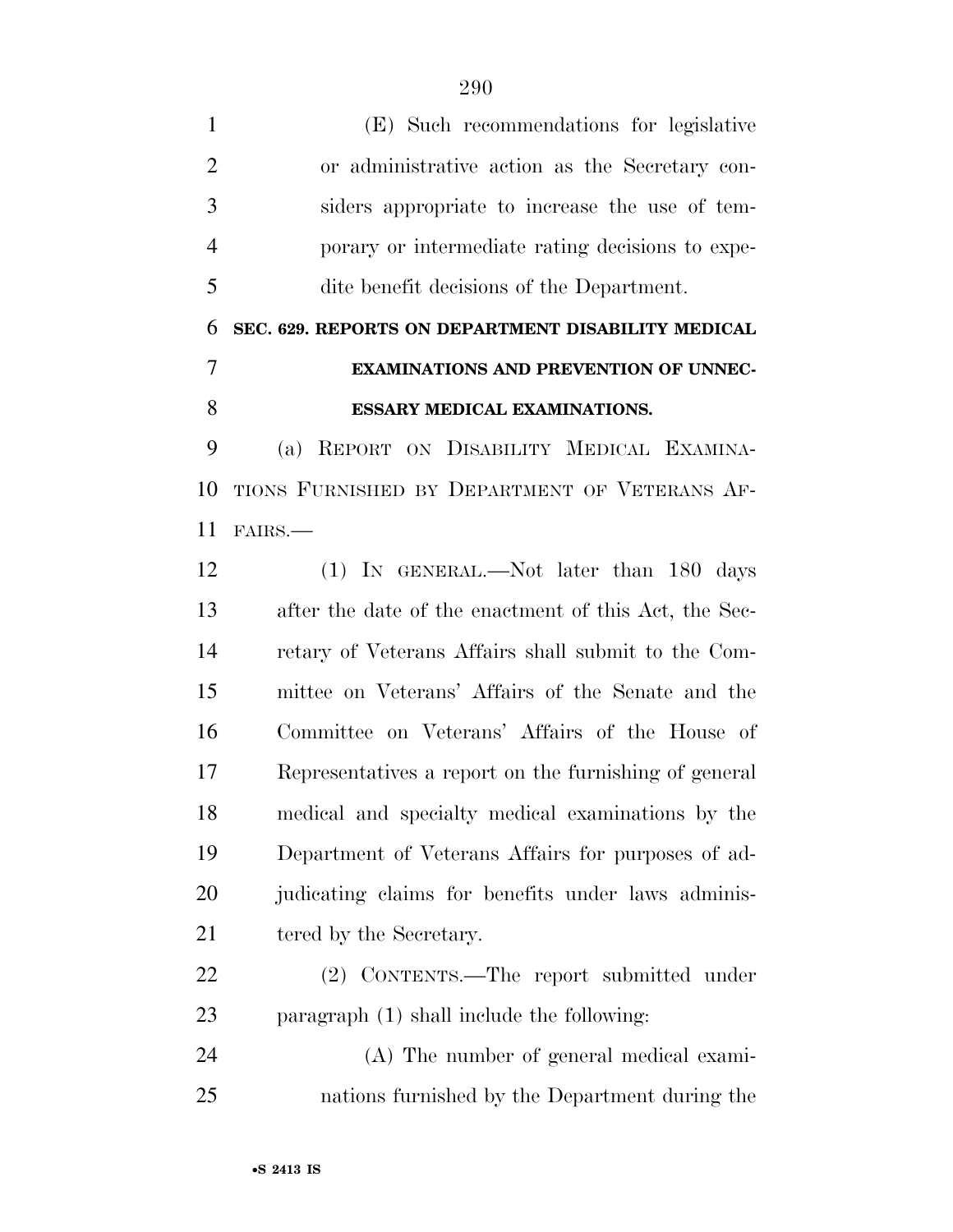| $\mathbf{1}$   | period of fiscal years 2009 through 2012 for     |
|----------------|--------------------------------------------------|
| $\overline{2}$ | purposes of adjudicating claims for benefits     |
| 3              | under laws administered by the Secretary.        |
| $\overline{4}$ | (B) The number of general medical exami-         |
| 5              | nations furnished by the Department during the   |
| 6              | period of fiscal years 2009 through 2012 for     |
| 7              | purposes of adjudicating a claim in which a      |
| 8              | comprehensive joint examination was conducted,   |
| 9              | but for which no disability relating to a joint, |
| 10             | bone, or muscle had been asserted as an issue    |
| 11             | in the claim.                                    |
| 12             | (C) The number of specialty medical ex-          |
| 13             | aminations furnished by the Department during    |
| 14             | the period of fiscal years 2009 through 2012     |
| 15             | for purposes of adjudicating a claim.            |
| 16             | (D) The number of specialty medical ex-          |
| 17             | aminations furnished by the Department during    |
| 18             | the period of fiscal years 2009 through 2012     |
| 19             | for purposes of adjudicating a claim in which    |
| 20             | one or more joint examinations were conducted.   |
| 21             | (E) A summary with citations to any med-         |
| 22             | ical and scientific studies that provide a basis |
| 23             | for determining that three repetitions is ade-   |
| 24             | quate to determine the effect of repetitive use  |
| 25             | on functional impairments.                       |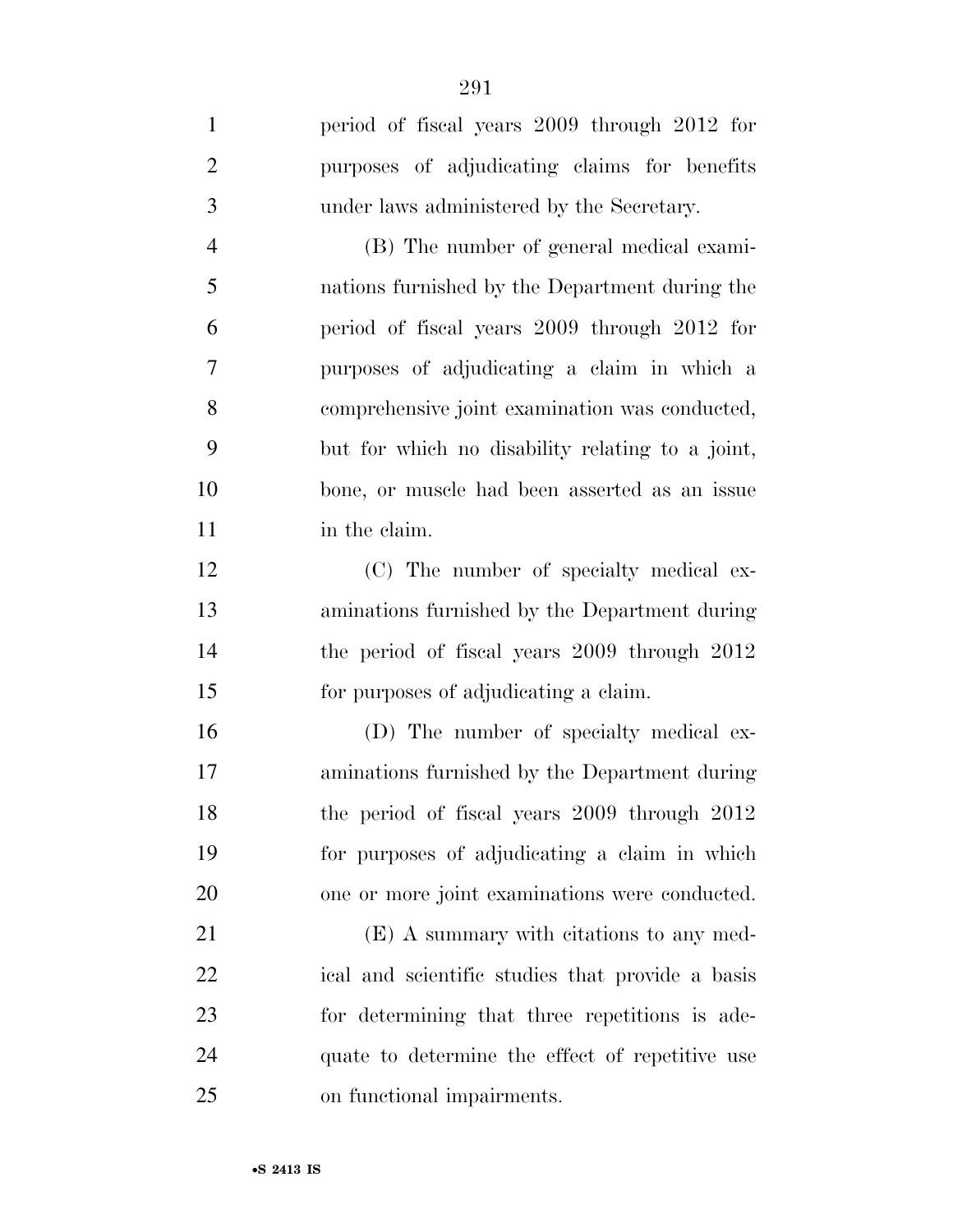| $\mathbf{1}$   | (F) The names of all examination reports,            |
|----------------|------------------------------------------------------|
| $\overline{2}$ | including general medical examinations and           |
| 3              | Disability Benefits Questionnaires, used for         |
| $\overline{4}$ | evaluation of compensation and pension dis-          |
| 5              | ability claims which require measurement of re-      |
| 6              | peated ranges of motion testing and the number       |
| 7              | of examinations requiring such measurements          |
| 8              | which were conducted in fiscal year 2012.            |
| 9              | (G) The average amount of time taken by              |
| 10             | an individual conducting a medical examination       |
| 11             | to perform the three repetitions of movement of      |
| 12             | each joint.                                          |
| 13             | (H) A discussion of whether there are                |
| 14             | more efficient and effective scientifically reliable |
| 15             | methods of testing for functional loss on repet-     |
| 16             | itive use of an extremity other than the three       |
| 17             | time repetition currently used by the Depart-        |
| 18             | ment.                                                |
| 19             | (I) Recommendations as to the continu-               |
| 20             | ation of the practice of measuring functional        |
| 21             | impairment by using three repetitions of move-       |
| 22             | ment of each joint during the examination as a       |
| 23             | criteria for evaluating the effect of repetitive     |
| 24             | motion on functional impairment with sup-            |
| 25             | porting rationale.                                   |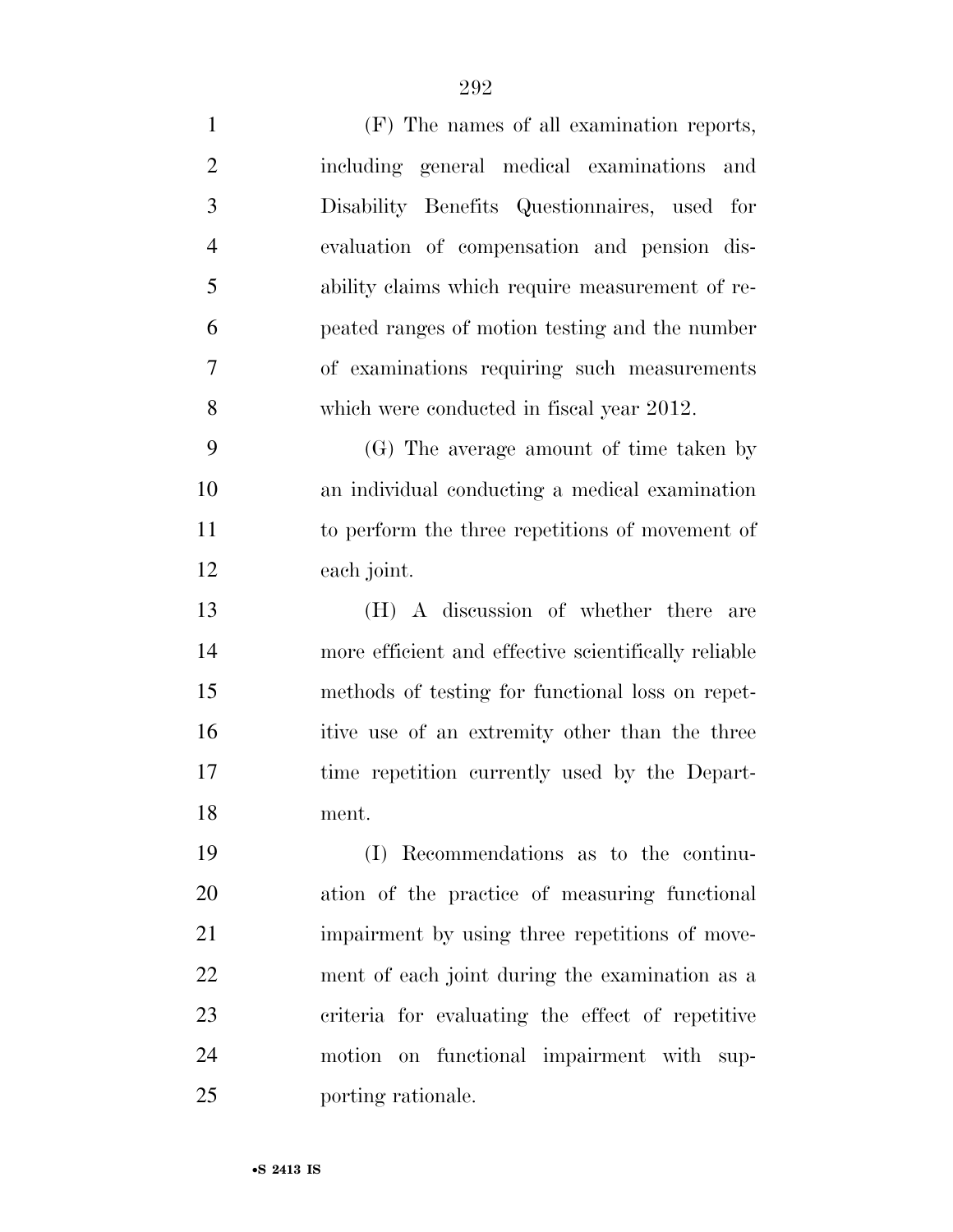(b) REPORT AND PLAN TO PREVENT THE ORDERING OF UNNECESSARY MEDICAL EXAMINATIONS.—

 (1) IN GENERAL.—Not later than 180 days after the date of the enactment of this Act, the Sec- retary shall submit to the Committee on Veterans' Affairs of the Senate and the Committee on Vet- erans' Affairs of the House of Representatives a re- port on the efforts of the Secretary in reducing the necessity for in-person disability examinations and other efforts to comply with the provisions of section 5125 of title 38, United States Code.

 (2) CONTENTS.—The report required by para-graph (1) shall include the following:

 (A) Criteria used by the Secretary to de- termine if a claim is eligible for the Acceptable Clinical Evidence initiative.

 (B) The number of claims determined to be eligible for the Acceptable Clinical Evidence initiative during the period beginning on the date of the initiation of the initiative and end- ing on the date of the enactment of this Act, disaggregated—

- (i) by fiscal year; and
- (ii) by claims determined eligible based in whole or in part on medical evi-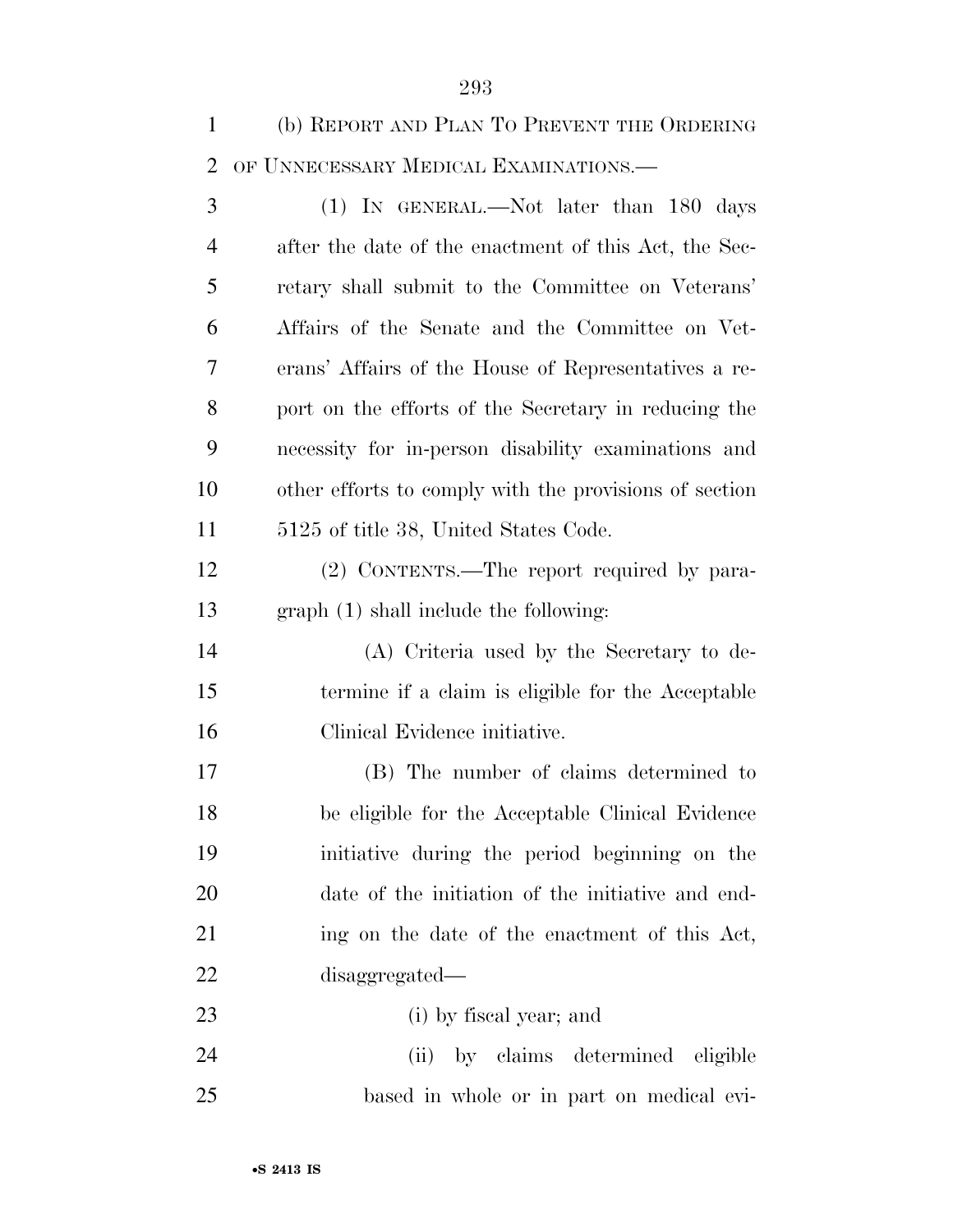dence provided by a private health care provider. (C) The total number of claims determined to be eligible for the Acceptable Clinical Evi- dence initiative that required an employee of the Department to supplement the evidence with information obtained during a telephone interview with a claimant or health care pro- vider. (D) Information on any other initiatives or efforts, including disability benefits question- naires, of the Department to further encourage the use of medical evidence provided by a pri- vate health care provider and reliance upon re- ports of a medical examination administered by a private physician if the report is sufficiently complete to be adequate for the purposes of ad- judicating a claim. (E) A plan— (i) to measure, track, and prevent the ordering of unnecessary medical examina-22 tions when the provision by a claimant of a medical examination administered by a

private physician in support of a claim for

benefits under chapter 11 or 15 of title 38,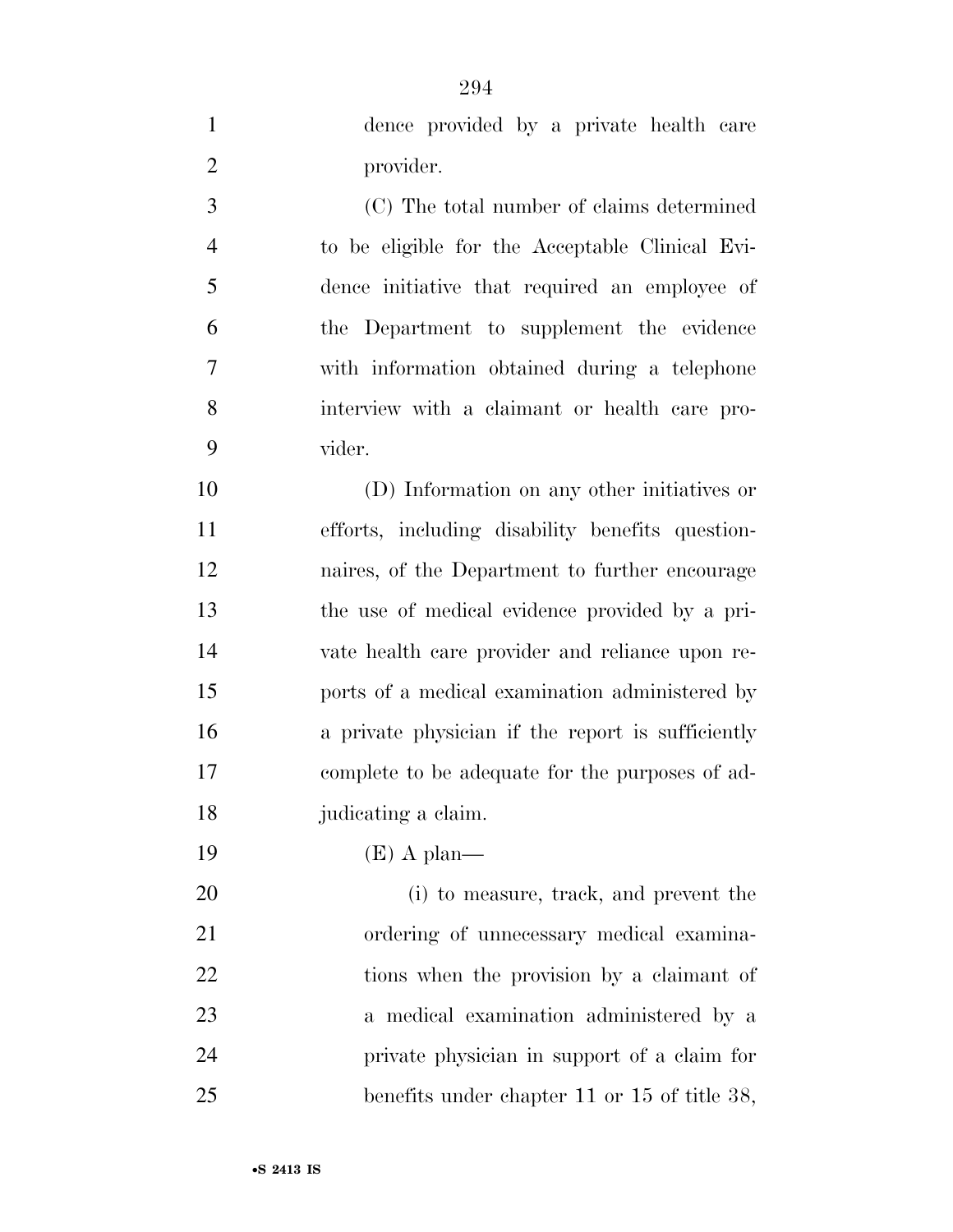- United States Code, is adequate for the purpose of making a decision on that claim; and (ii) that includes the actions the Sec- retary will take to eliminate any request by the Department for a medical examination in the case of a claim for benefits under chapter 11 or 15 of such title in support of which a claimant submits medical evi-
- dence or a medical opinion provided by a private health care provider that is com- petent, credible, probative, and otherwise adequate for purposes of making a decision on that claim.

# **Subtitle D—Board of Veterans' Ap- peals and Court of Appeals for Veterans Claims**

**SEC. 631. DETERMINATION OF MANNER OF APPEARANCE** 

 **FOR HEARINGS BEFORE BOARD OF VET-ERANS' APPEALS.** 

21 (a) IN GENERAL.—Section 7107 is amended—

22 (1) in subsection (a)(1), by striking "in sub-23 section (f)" and inserting "in subsection  $(g)$ ";

 (2) by redesignating subsection (f) as sub-section (g); and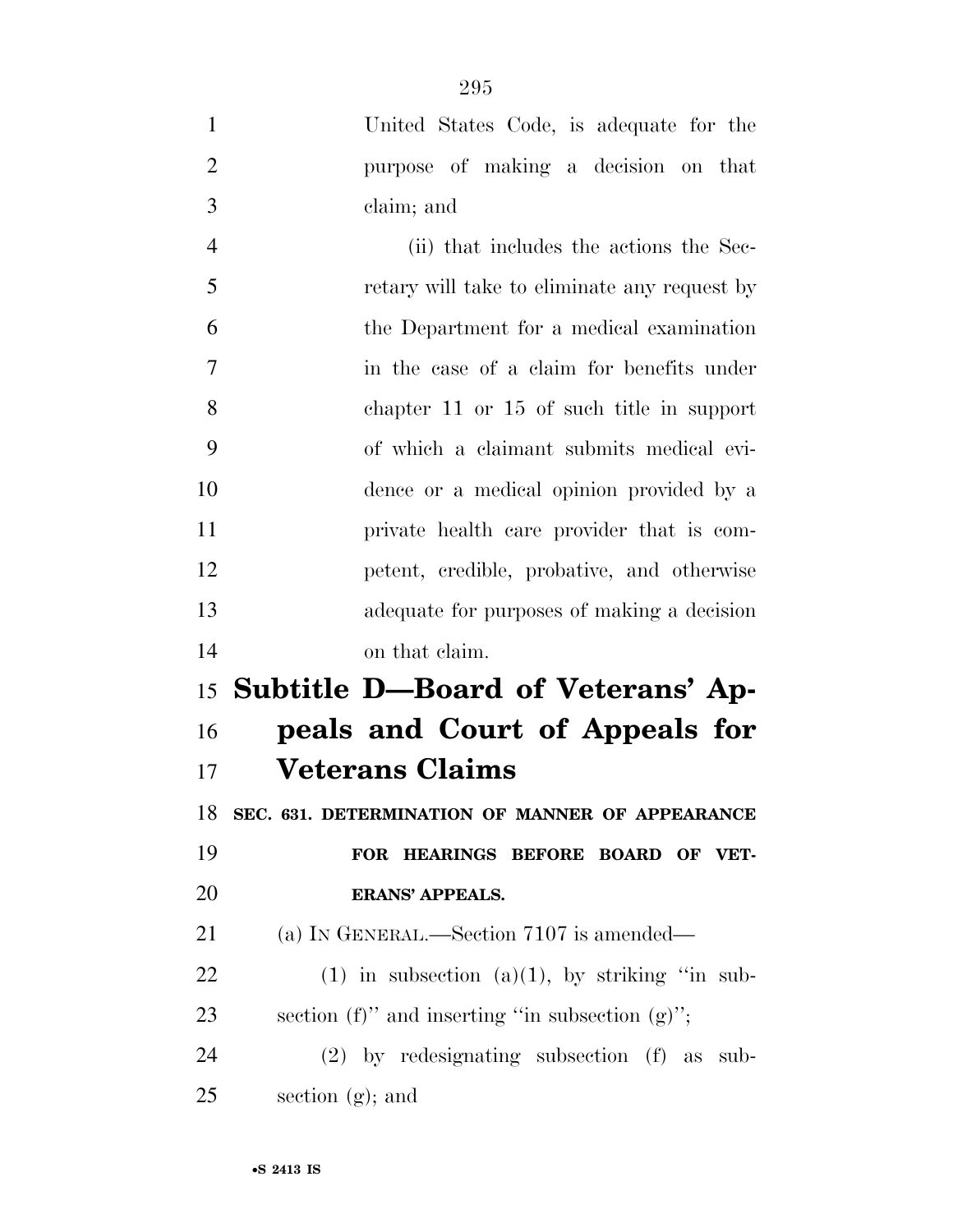(3) by striking subsections (d) and (e) and in-serting the following new subsections:

 ''(d)(1) Except as provided in paragraph (2), a hear- ing before the Board shall be conducted through picture and voice transmission, by electronic or other means, in such a manner that the appellant is not present in the same location as the members of the Board during the hearing.

9  $\frac{1}{2}(2)(A)$  A hearing before the Board shall be con-ducted in person upon the request of an appellant.

11 "(B) In the absence of a request under subparagraph (A), a hearing before the Board may also be conducted in person as the Board considers appropriate.

 ''(e)(1) In a case in which a hearing before the Board 15 is to be held as described in subsection  $(d)(1)$ , the Sec- retary shall provide suitable facilities and equipment to the Board or other components of the Department to enable an appellant located at an appropriate facility within the area served by a regional office to participate as so de-scribed.

 ''(2) Any hearing conducted as described in sub-22 section  $(d)(1)$  shall be conducted in the same manner as, and shall be considered the equivalent of, a personal hear-ing.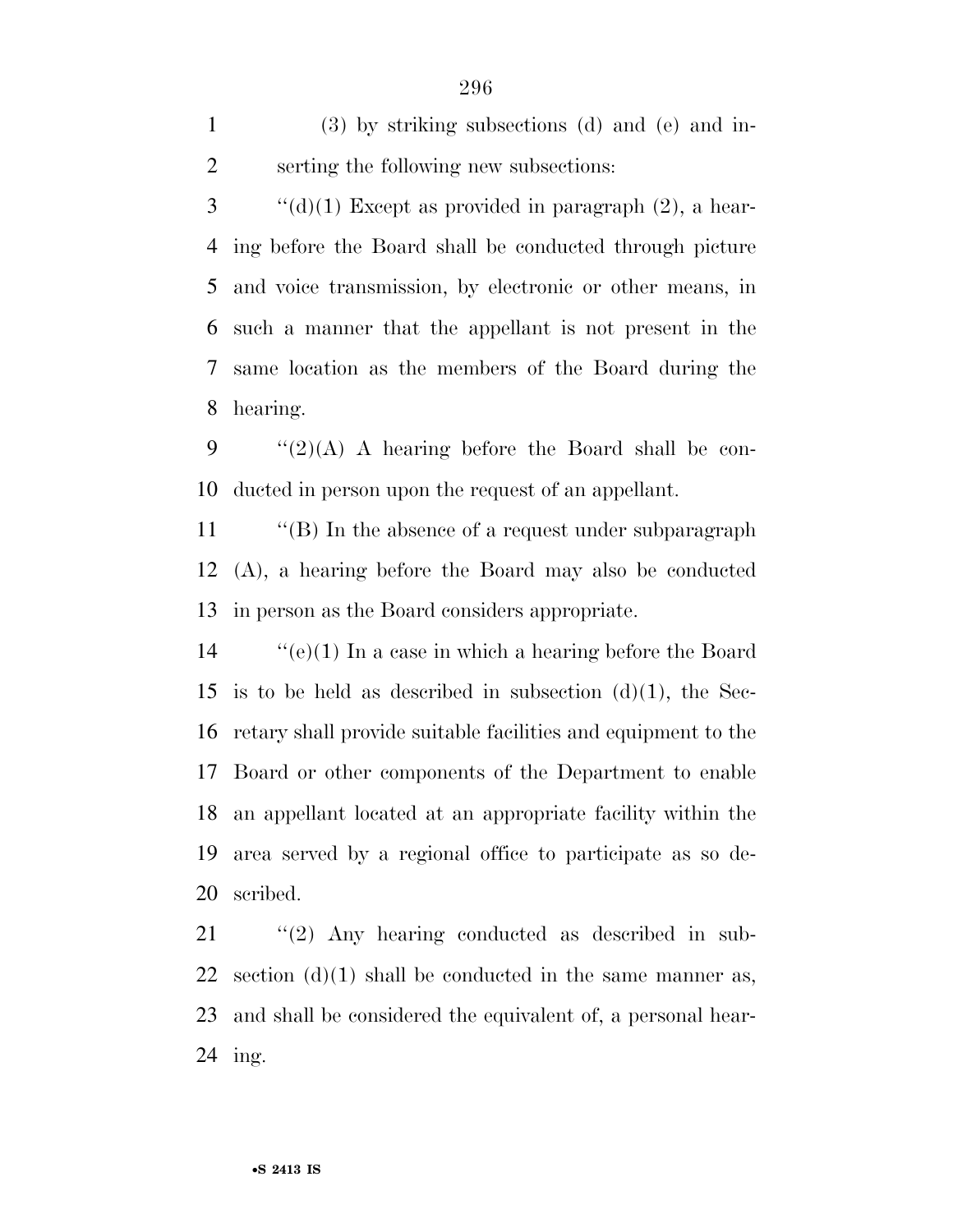$\langle f'(f)(1) \rangle$  In a case in which a hearing before the Board 2 is to be held as described in subsection  $(d)(2)$ , the appel- lant may request that the hearing be held at the principal location of the Board or at a facility of the Department located within the area served by a regional office of the Department.

 ''(2) A hearing to be held within an area served by a regional office of the Department shall (except as pro- vided in paragraph (3)) be scheduled to be held in accord- ance with the place of the case on the docket under sub- section (a) relative to other cases on the docket for which hearings are scheduled to be held within that area.

13 "(3) A hearing to be held within an area served by a regional office of the Department may, for cause shown, be advanced on motion for an earlier hearing. Any such motion shall set forth succinctly the grounds upon which the motion is based. Such a motion may be granted only—  $\langle A \rangle$  if the case involves interpretation of law of general application affecting other claims;

20  $\langle$  (B) if the appellant is seriously ill or is under severe financial hardship; or

22  $\cdot$  (C) for other sufficient cause shown.".

 (b) EFFECTIVE DATE.—The amendments made by subsection (a) shall apply with respect to cases received by the Board of Veterans' Appeals pursuant to notices of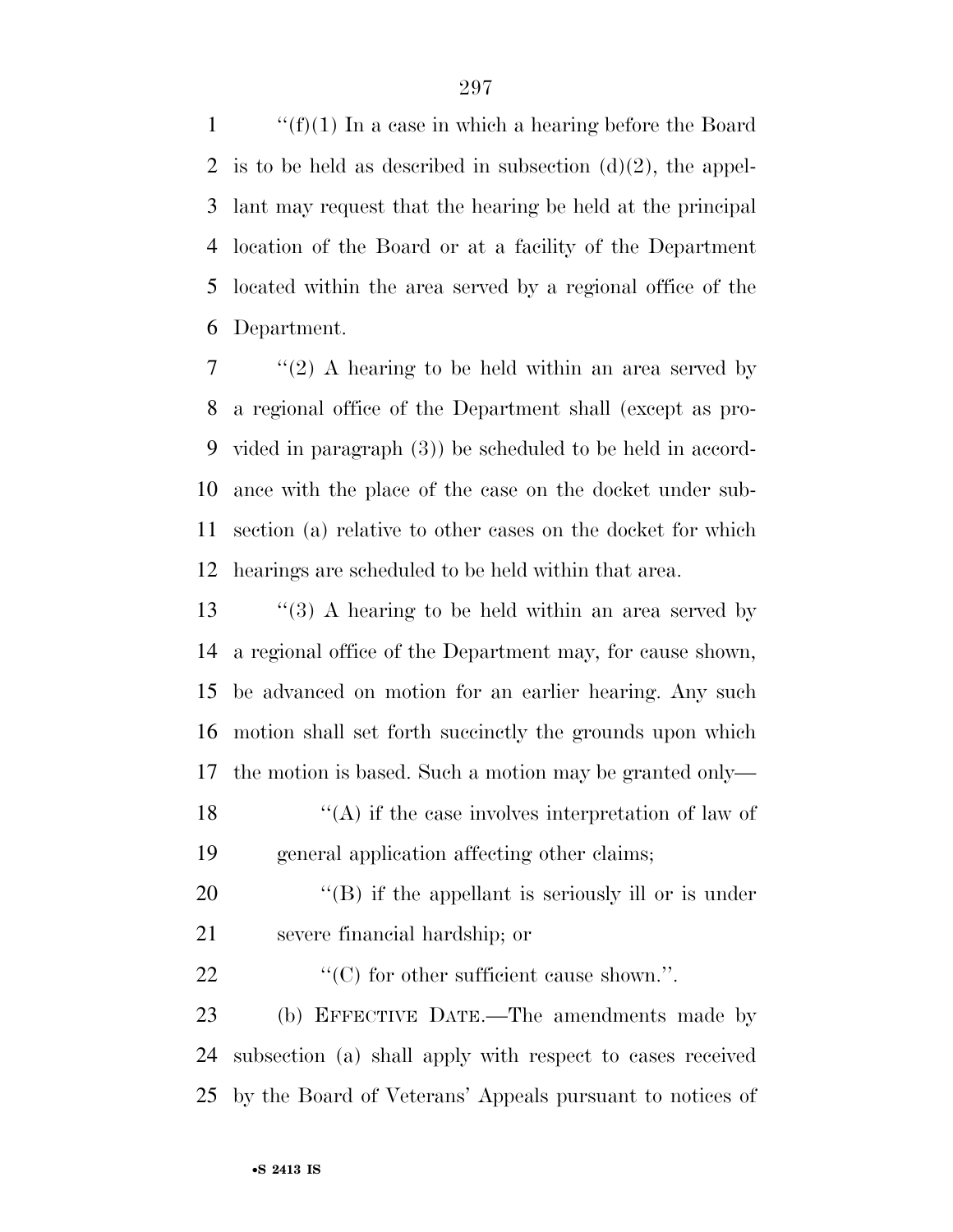| $\mathbf{1}$   | disagreement submitted on or after the date of the enact- |
|----------------|-----------------------------------------------------------|
| $\overline{2}$ | ment of this Act.                                         |
| 3              | <b>TITLE VII-OUTREACH MATTERS</b>                         |
| $\overline{4}$ | SEC. 701. PROGRAM TO INCREASE COORDINATION OF OUT-        |
| 5              | REACH EFFORTS BETWEEN THE<br><b>DEPART-</b>               |
| 6              | MENT OF VETERANS AFFAIRS AND CERTAIN                      |
| 7              | <b>ELIGIBLE ENTITIES.</b>                                 |
| 8              | (a) PROGRAM REQUIRED.—                                    |
| 9              | (1) IN GENERAL.—The Secretary of Veterans                 |
| 10             | Affairs shall carry out a program to assess the feasi-    |
| 11             | bility and advisability of using eligible entities speci- |
| 12             | fied in paragraph $(2)$ —                                 |
| 13             | $(A)$ to increase awareness of veterans re-               |
| 14             | garding benefits and services for veterans; and           |
| 15             | (B) to improve coordination of outreach                   |
| 16             | activities regarding such benefits and services           |
| 17             | between the Secretary and Federal, State, and             |
| 18             | local government and nonprofit providers of               |
| 19             | health care and benefit services for veterans.            |
| 20             | (2) ELIGIBLE ENTITIES SPECIFIED.—The eligi-               |
| 21             | ble entities specified in this paragraph are the fol-     |
| 22             | lowing:                                                   |
| 23             | (A) State and local government agencies.                  |
| 24             | (B) Nonprofit organizations.                              |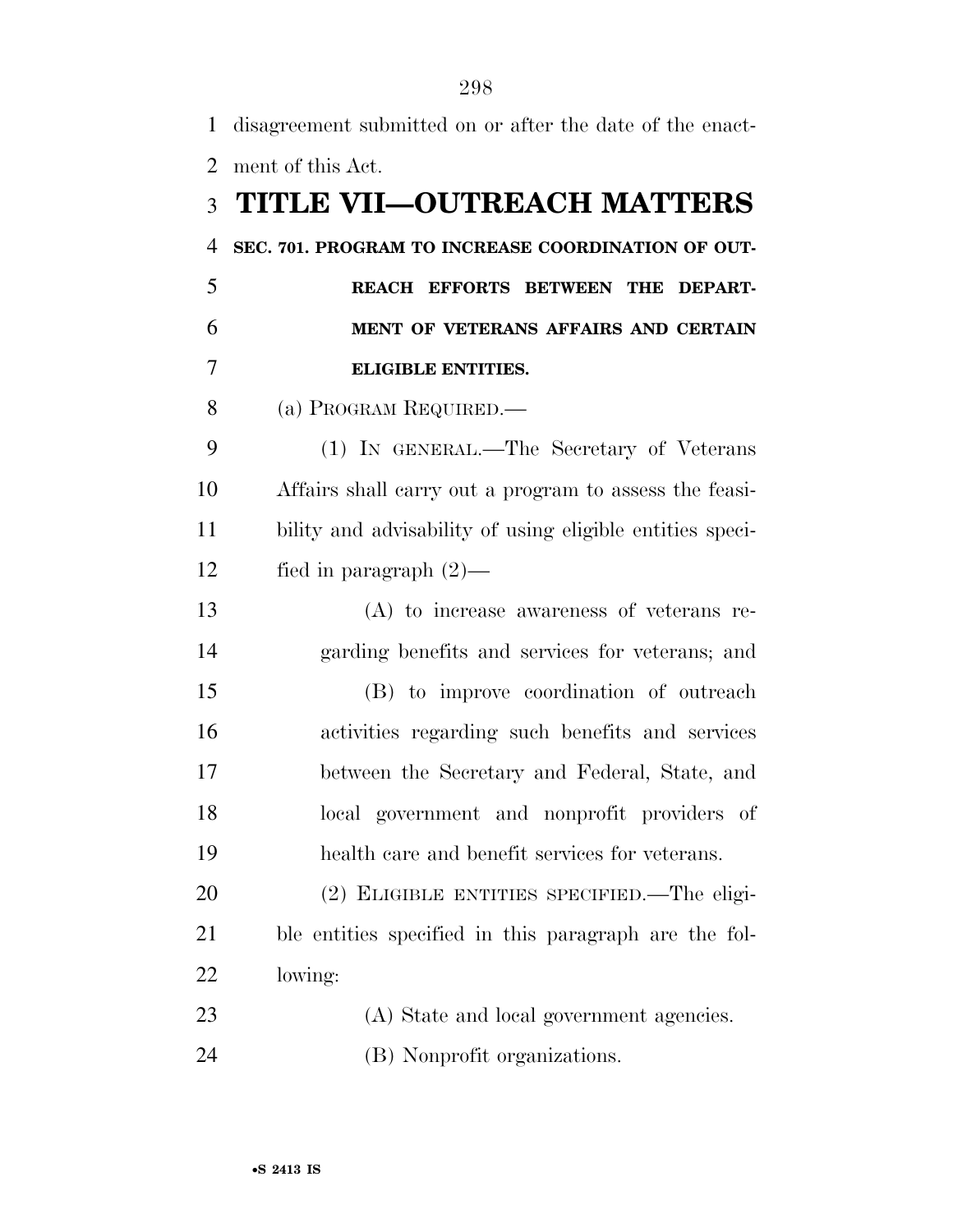| (C) The Appalachian Regional Commis-                |
|-----------------------------------------------------|
| sion, established under section $14301(a)$ of title |
| 40, United States Code.                             |
| (D) The Delta Regional Authority, estab-            |
| lished under section $382B(a)$ of the Consoli-      |
| dated Farm and Rural Development Act (7)            |
| U.S.C. $2009aa-1(a)$ .                              |
| (E) The Denali Commission, established              |
| under section 303 of the Denali Commission          |
| Act of 1998 (42 U.S.C. 3121 note; Public Law        |
| $105 - 277$ ).                                      |
| (F) The Northern Great Plains Regional              |
| Authority, established under section $383B(a)$ of   |
| the Consolidated Farm and Rural Development         |
| Act (7 U.S.C. 2009bb-1(a)).                         |
| The Southeast Crescent Regional<br>(G)              |
| Commission, the Southwest Border Regional           |
| Commission, and the Northern Border Regional        |
| Commission established under section $15301(a)$     |
| of title 40, United States Code.                    |
| (H) Entities described in subparagraph (I)          |
| that serve Native Americans, Alaska Natives, or     |
| native Hawaiians (as such terms are defined in      |
| section 3765 of title 38, United States Code),      |
|                                                     |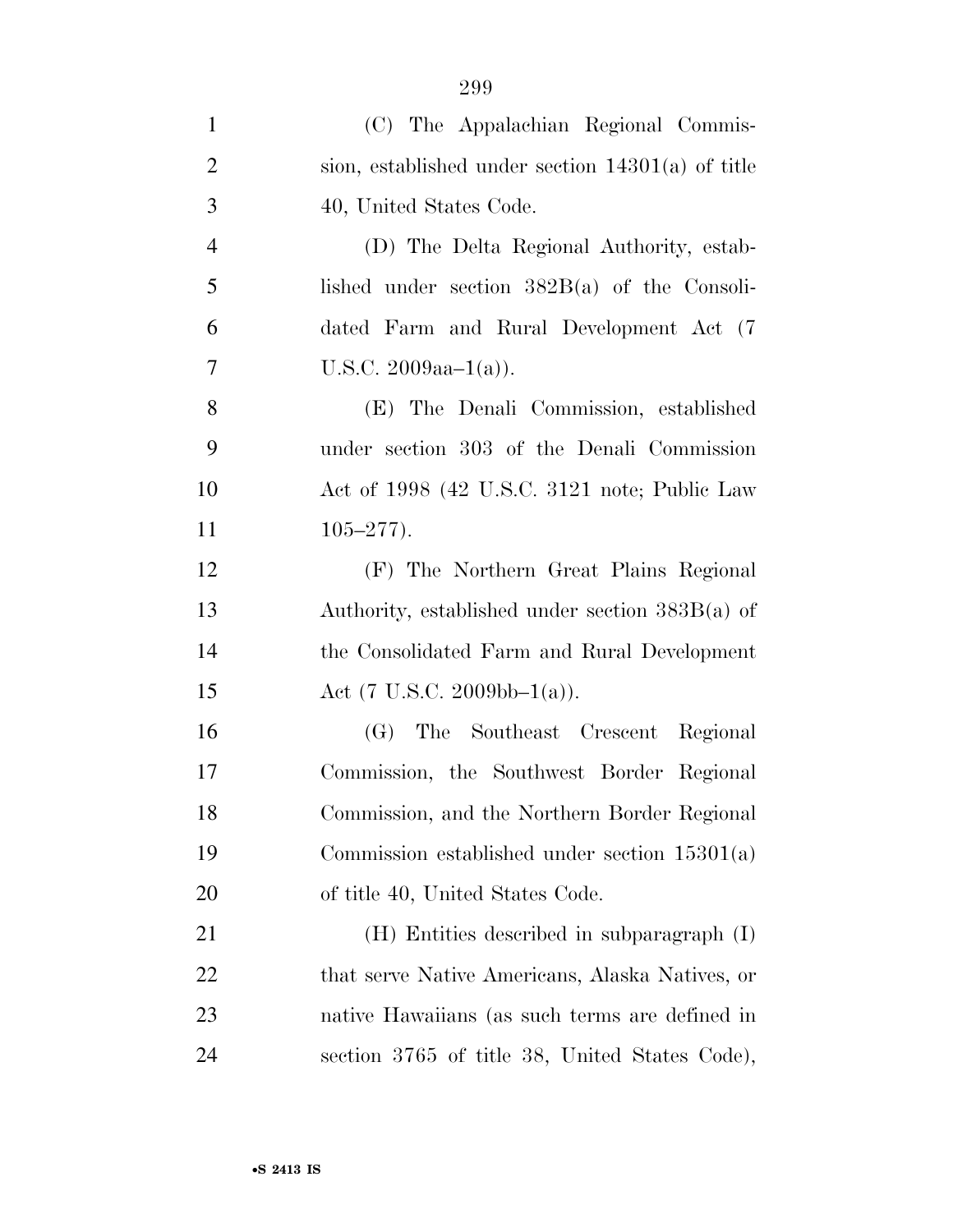| $\mathbf{1}$   | regardless of whether such entities are tribal or- |
|----------------|----------------------------------------------------|
| $\overline{2}$ | ganizations (as defined in such section).          |
| 3              | (I) Commissions and development boards             |
| $\overline{4}$ | that are—                                          |
| 5              | (i) not chartered by the Federal Gov-              |
| 6              | ernment;                                           |
| 7              | (ii) selected by the Secretary for pur-            |
| 8              | poses of the program; and                          |
| 9              | (iii) located in areas that present ex-            |
| 10             | traordinary challenges to veterans, as de-         |
| 11             | termined by the Secretary, including the           |
| 12             | following:                                         |
| 13             | (I) Areas in severe economic dis-                  |
| 14             | tress.                                             |
| 15             | (II) Areas with underdeveloped                     |
| 16             | infrastructure.                                    |
| 17             | (III) Areas with unusual geo-                      |
| 18             | graphic characteristics, such as sepa-             |
| 19             | ration from the mainland.                          |
| 20             | (b) DURATION.—The Secretary shall carry out the    |
| 21             | program for a two-year period.                     |
| 22             | $(c)$ GRANTS.—                                     |
| 23             | (1) IN GENERAL.—The Secretary shall carry          |
| 24             | out the program through the competitive award of   |
| 25             | grants to eligible entities—                       |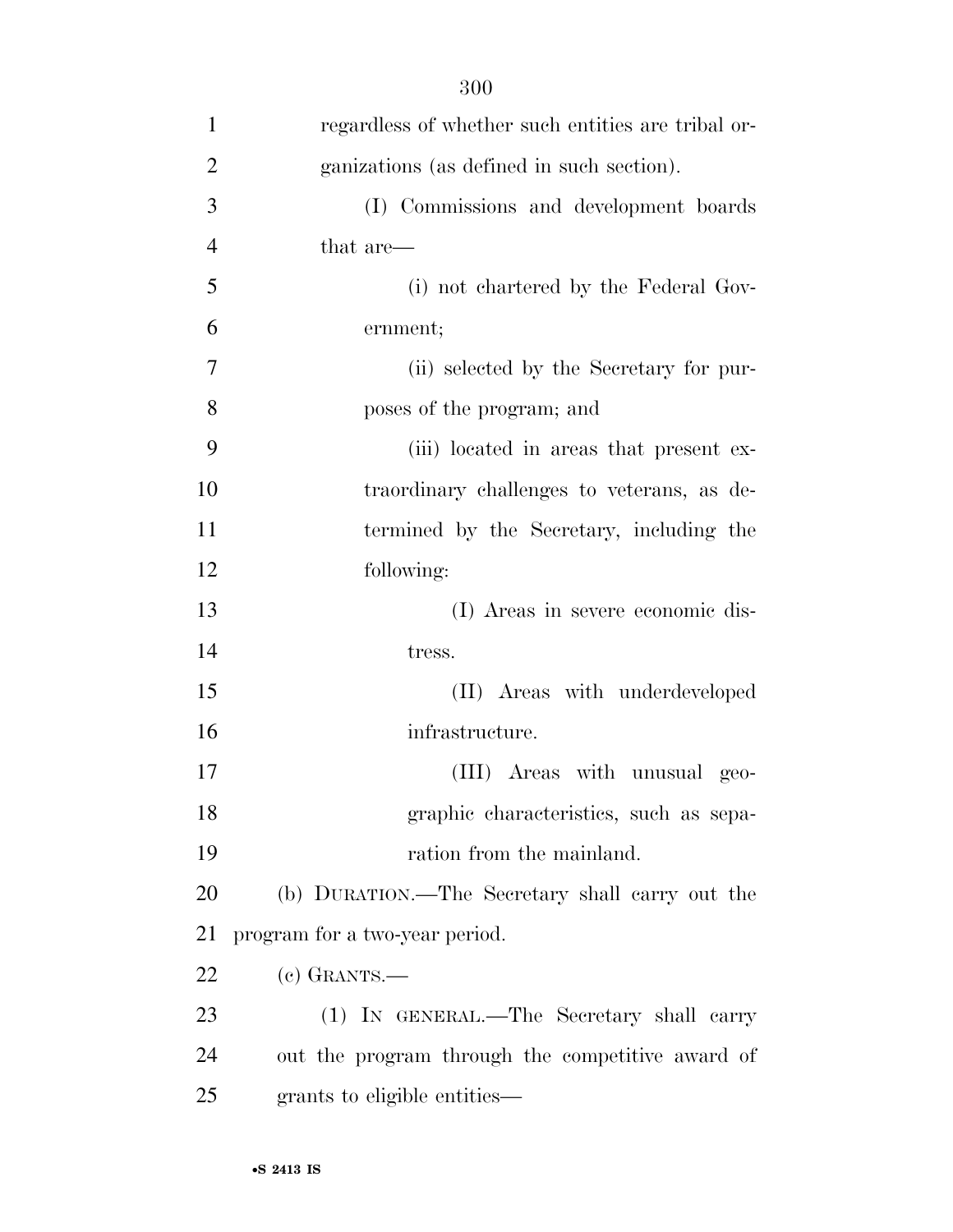| $\mathbf{1}$   | $(A)$ to increase the awareness of veterans     |
|----------------|-------------------------------------------------|
| $\overline{2}$ | regarding benefits and services for veterans;   |
| 3              | and                                             |
| $\overline{4}$ | (B) to improve coordination of outreach         |
| 5              | activities regarding such benefits and services |
| 6              | between the Secretary and Federal, State, and   |
| 7              | local government and nonprofit providers of     |
| 8              | health care and benefit services for veterans.  |
| 9              | $(2)$ APPLICATION.—                             |
| 10             | (A) IN GENERAL.—An eligible entity seek-        |
| 11             | ing a grant under the program shall submit to   |
| 12             | the Secretary an application therefor in such   |
| 13             | form and in such manner as the Secretary con-   |
| 14             | siders appropriate.                             |
| 15             | (B) ELEMENTS.—Each application sub-             |
| 16             | mitted under subparagraph (A) shall include     |
| 17             | the following:                                  |
| 18             | (i) A description of the consultations,         |
| 19             | if any, with the Department of Veterans         |
| 20             | Affairs in the development of any proposal      |
| 21             | under the application.                          |
| 22             | (ii) A description of the project for           |
| 23             | which the applicant is seeking a grant          |
| 24             | under the program, including a plan to co-      |
| 25             | ordinate under the program, to the great-       |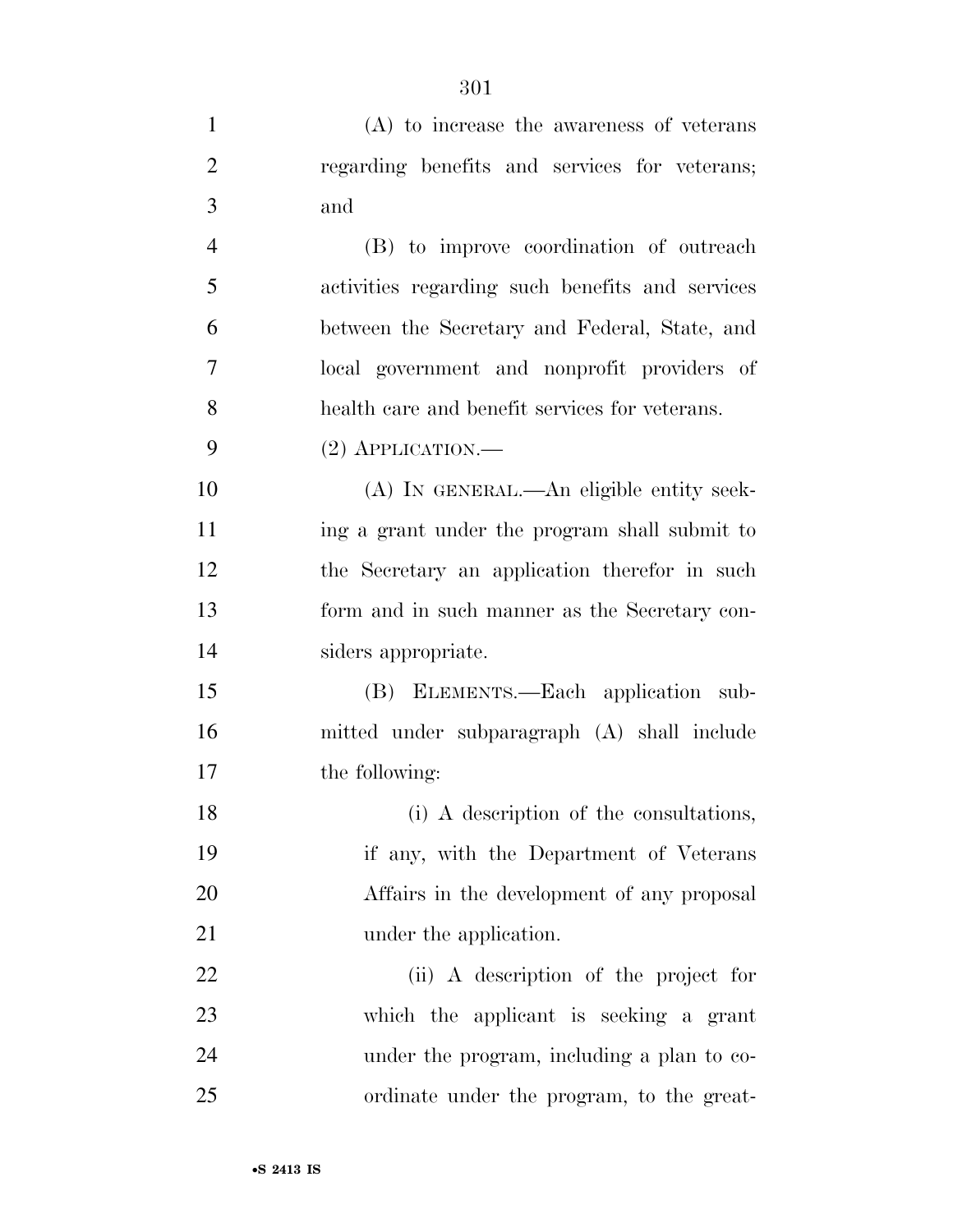| $\mathbf{1}$   | est extent possible, the outreach activities |
|----------------|----------------------------------------------|
| $\overline{2}$ | of Federal, State, and local government      |
| 3              | agencies that provide health care, benefits, |
| $\overline{4}$ | and services for veterans and nonprofit or-  |
| 5              | ganizations that provide such care, bene-    |
| 6              | fits, and services to enhance the awareness  |
| 7              | and availability of such care, benefits, and |
| 8              | services.                                    |
| 9              | (iii) An agreement to report to the          |
| 10             | Secretary standardized data and other per-   |
| 11             | formance measures necessary for the Sec-     |
| 12             | retary to evaluate the program and to fa-    |
| 13             | cilitate evaluation of projects for which    |
| 14             | grants are awarded under the program.        |
| 15             | (iv) Such other information as the           |
| 16             | Secretary may require.                       |
| 17             | (3) CONSIDERATIONS.—                         |
| 18             | (A) IN GENERAL.—In awarding grants           |
| 19             | under the program to carry out projects, the |
| 20             | Secretary shall consider—                    |
| 21             | (i) where the projects will be carried       |
| 22             | out and which populations are targeted;      |
| 23             | and                                          |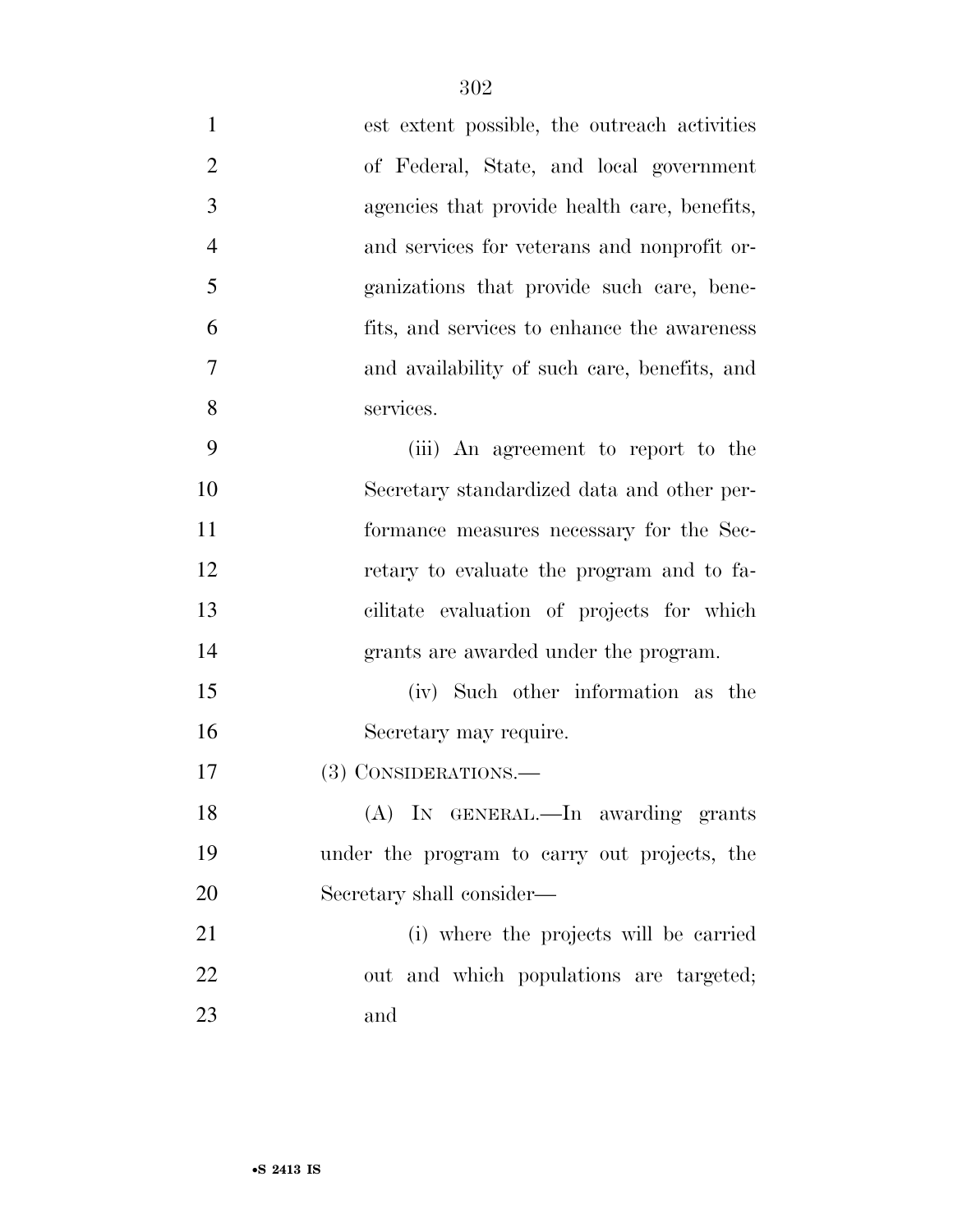| $\mathbf{1}$   | (ii) the likelihood that each potential              |
|----------------|------------------------------------------------------|
| $\overline{2}$ | grantee will successfully carry out the              |
| 3              | grant proposal.                                      |
| $\overline{4}$ | (B) CONSIDERATIONS REGARDING LOCA-                   |
| 5              | TION AND TARGET POPULATION.—In taking the            |
| 6              | matters specified in subparagraph $(A)(ii)$ into     |
| 7              | consideration, the Secretary shall consider in       |
| 8              | particular the advisability of awarding grants       |
| 9              | for projects—                                        |
| 10             | (i) carried out in areas with popu-                  |
| 11             | lations that have a high proportion of vet-          |
| 12             | eran representation;                                 |
| 13             | (ii) carried out in a variety of geo-                |
| 14             | graphic areas, including urban, rural, and           |
| 15             | highly rural areas; and                              |
| 16             | (iii) that target a variety of veteran               |
| 17             | populations, including racial and ethnic mi-         |
| 18             | norities, low-income populations, and older          |
| 19             | populations.                                         |
| 20             | (4) USE OF FUNDS.—The Secretary shall estab-         |
| 21             | lish appropriate uses of grant amounts received      |
| <u>22</u>      | under the program.                                   |
| 23             | (5) OVERSIGHT OF USE OF FUNDS.—The Sec-              |
| 24             | retary shall establish appropriate mechanisms for    |
| 25             | oversight of the use of grant amounts received under |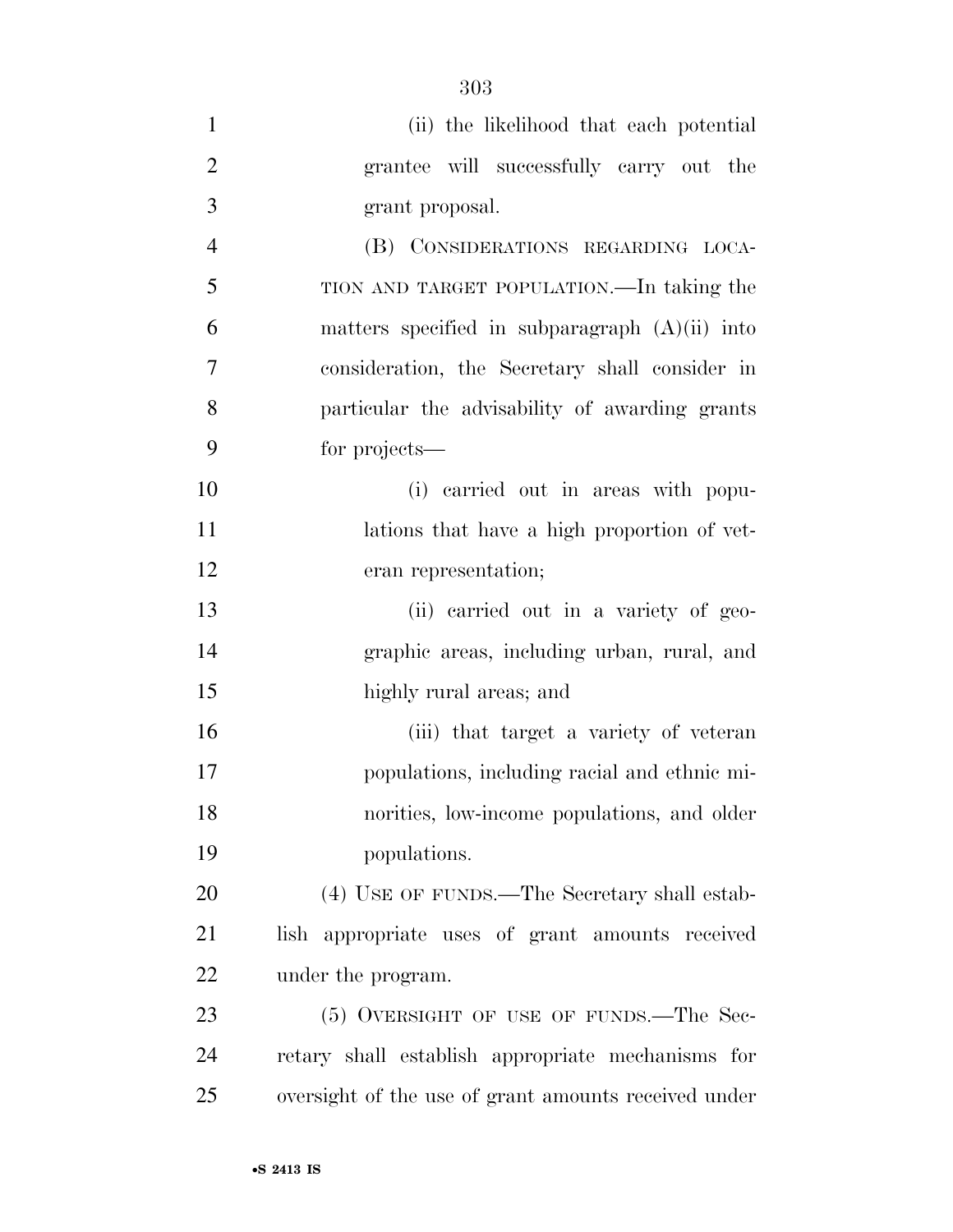the program, including the evidence grantees must submit to demonstrate use of grant amounts and procedures for the recovery of grant amounts that were improperly used.

 (6) LIMITATION.—In a fiscal year, not more than 20 percent of all grant amounts awarded in that fiscal year may be awarded to a single State en-tity.

 (d) STATE MATCHING REQUIREMENT.—The Sec- retary may not make a grant to a State under subsection (c) unless that State agrees that, with respect to the costs to be incurred by the State in carrying out the program or projects for which the grant was awarded, the State will make available (directly or through donations from public or private entities) non-Federal contributions in an amount equal to 50 percent of Federal funds provided under the grant.

 (e) AUTHORIZATION OF APPROPRIATIONS.—There is hereby authorized to be appropriated to carry out this sec-tion the following:

(1) \$2,500,000 for fiscal year 2015.

(2) \$2,500,000 for fiscal year 2016.

23 (f) ANNUAL REPORT.

24 (1) IN GENERAL.—Not later than 120 days after the completion of the first calendar year begin-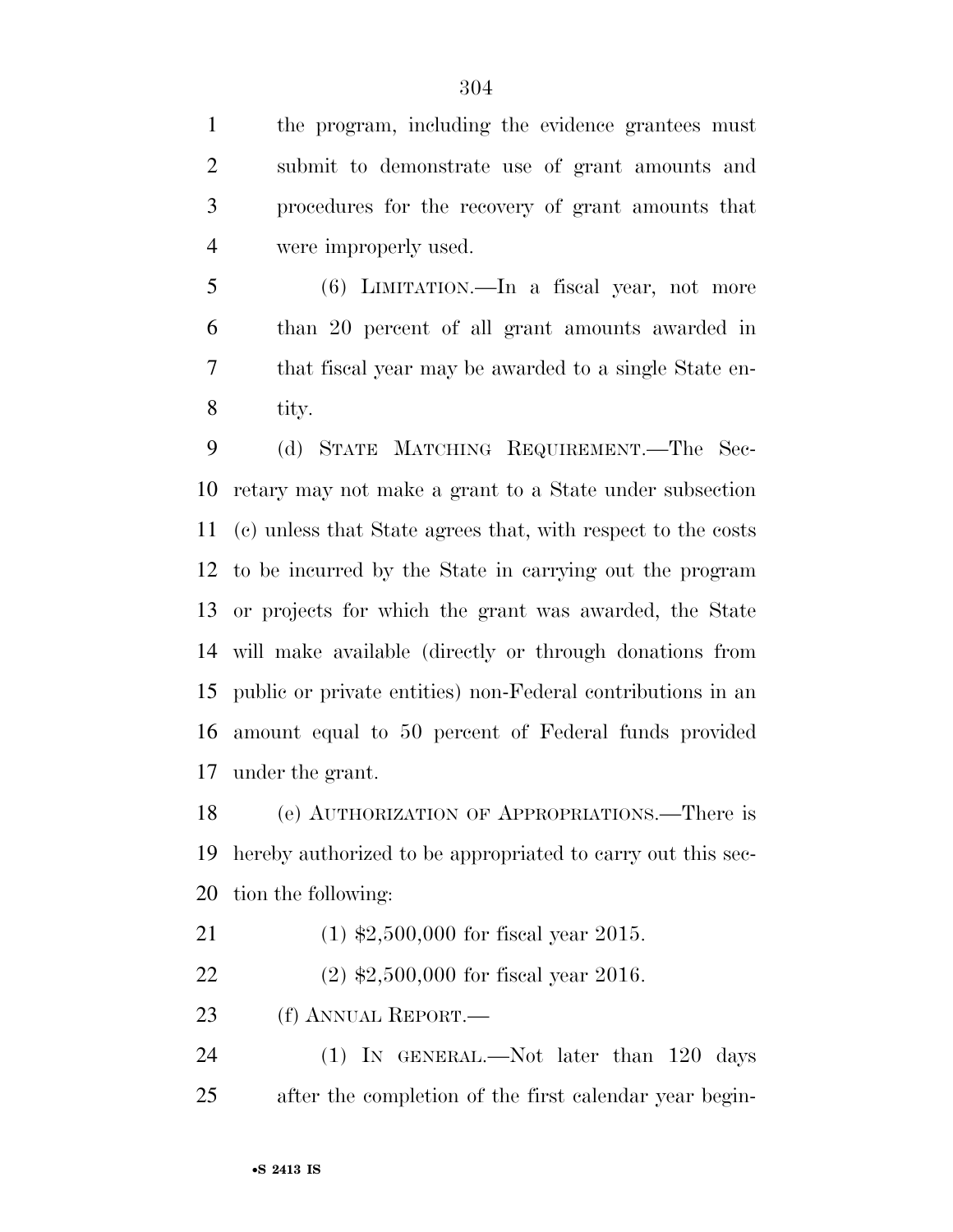| $\mathbf{1}$   | ning after the date of the commencement of the pro-       |
|----------------|-----------------------------------------------------------|
| $\overline{2}$ | gram, and not less frequently than once every year        |
| 3              | thereafter for the duration of the program, the Sec-      |
| $\overline{4}$ | retary shall submit to Congress a report evaluating       |
| 5              | the program and the projects supported by grants          |
| 6              | awarded under the program.                                |
| 7              | (2) ELEMENTS.—The report required by para-                |
| 8              | graph (1) shall include the following:                    |
| 9              | (A) The findings and conclusions of the                   |
| 10             | Secretary with respect to the program.                    |
| 11             | (B) An assessment of the benefit to vet-                  |
| 12             | erans of the program.                                     |
| 13             | (C) The performance measures used by the                  |
| 14             | Secretary for purposes of the program and data            |
| 15             | showing the performance of grantees under the             |
| 16             | program under such measures.                              |
| 17             | (D) The recommendations of the Secretary                  |
| 18             | as to the feasibility and advisability of con-            |
| 19             | tinuing or expanding or modifying the program.            |
| 20             | $(g)$ EFFECTIVE DATE.—This section shall take effect      |
| 21             | on the date that is one year after the date of the enact- |
| 22             | ment of this Act.                                         |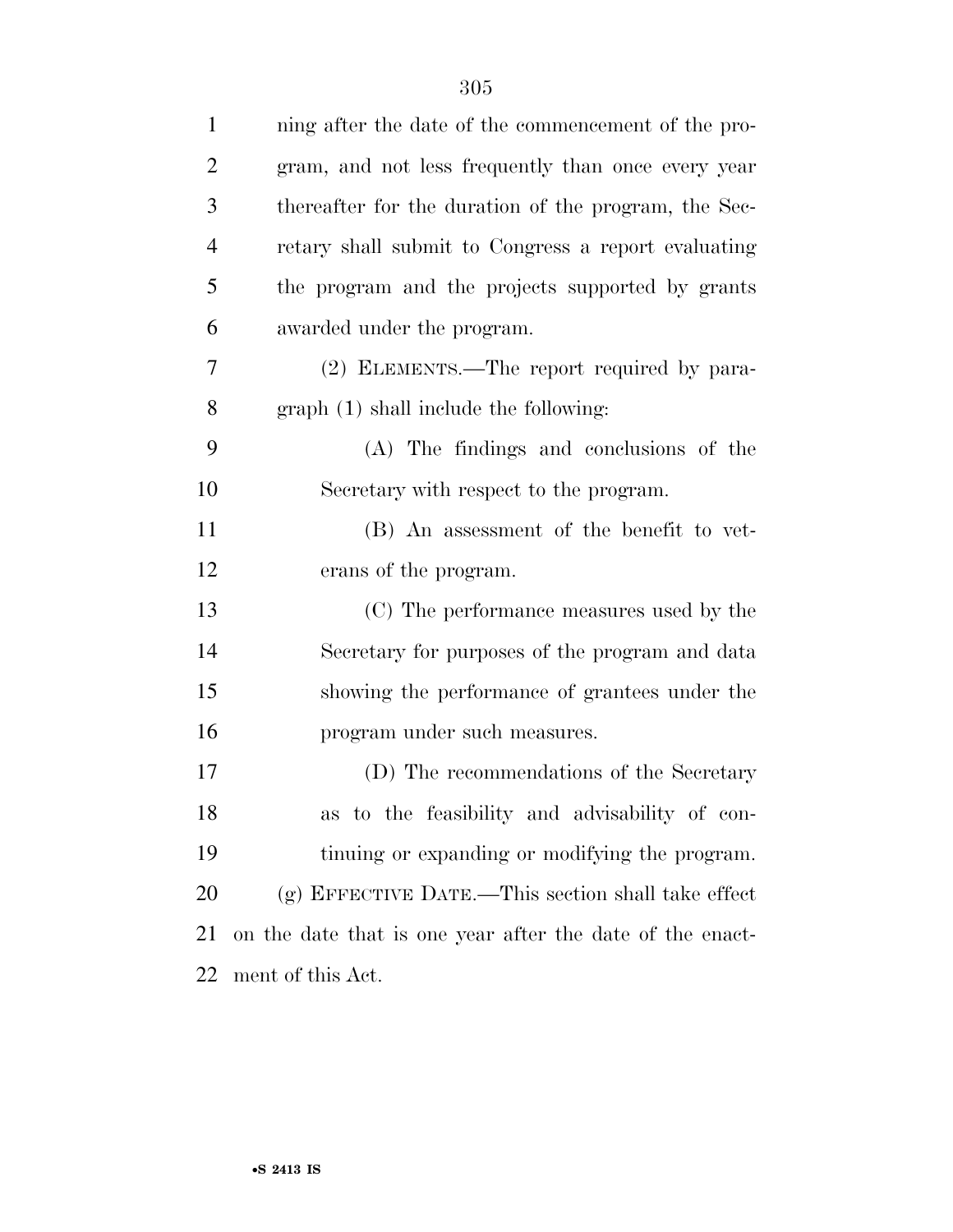(a) IN GENERAL.—Chapter 63 is amended by insert-ing after section 6306 the following new section:

#### **''§ 6306A. Cooperative agreements with States**

 ''(a) IN GENERAL.—The Secretary may enter into co- operative agreements and arrangements with various State agencies and State departments to carry out this chapter and to otherwise carry out, coordinate, improve, or enhance outreach activities of the Department and the States.

 ''(b) REPORT.—The Secretary shall include in each report submitted under section 6308 of this title a descrip- tion of the agreements and arrangements entered into by the Secretary under subsection (a).''.

 (b) CLERICAL AMENDMENT.—The table of sections at the beginning of chapter 63 is amended by inserting after the item relating to section 6306 the following new item:

''6306A. Cooperative agreements with States.''.

## **SEC. 703. ADVISORY COMMITTEE ON OUTREACH ACTIVI- TIES OF DEPARTMENT OF VETERANS AF-FAIRS.**

 (a) ESTABLISHMENT.—Not later than 180 days after the date of the enactment of this Act, the Secretary of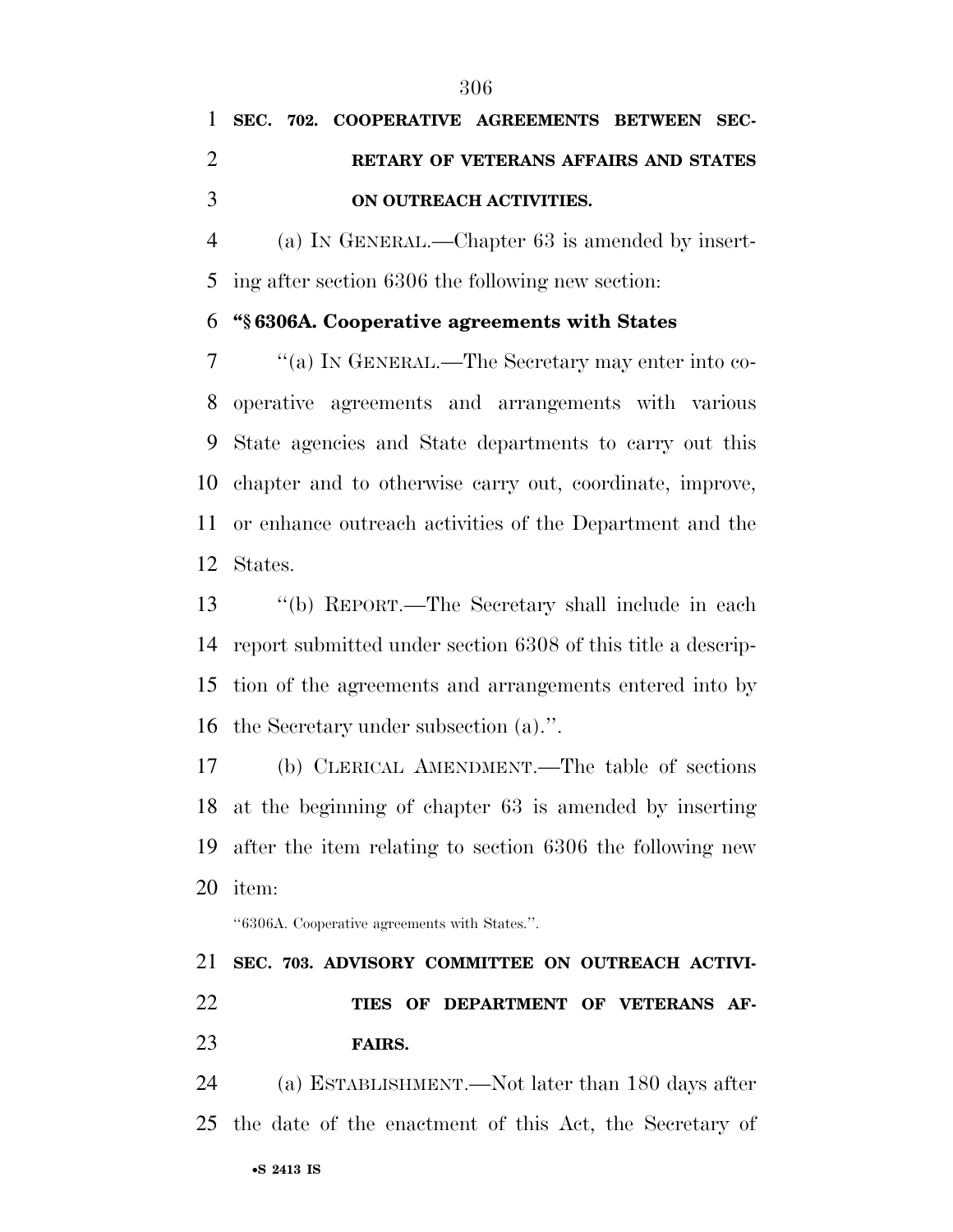| 1              | Veterans Affairs shall establish an advisory committee on  |
|----------------|------------------------------------------------------------|
| $\overline{2}$ | outreach activities of the Department of Veterans Affairs. |
| 3              | (b) MEMBERSHIP.—The advisory committee shall be            |
| $\overline{4}$ | composed of individuals selected by the Secretary from     |
| 5              | among the following:                                       |
| 6              | (1) To the maximum extent practicable, individ-            |
| 7              | uals who are eminent in their respective fields of         |
| 8              | public relations.                                          |
| 9              | (2) Representatives of organizations with offices          |
| 10             | that focus on communications and distribute mes-           |
| 11             | sages through major media news outlets and social          |
| 12             | media.                                                     |
| 13             | (3) To the maximum extent practicable, individ-            |
| 14             | uals with experience communicating financial results       |
| 15             | and business strategy for purposes of shaping a con-       |
| 16             | fident brand image.                                        |
| 17             | (4) To the maximum extent practicable, individ-            |
| 18             | uals with experience with consumer and lifestyle im-       |
| 19             | aging and creating publicity for a particular product      |
| 20             | or service.                                                |
| 21             | (5) To the maximum extent practicable, vet-                |
| 22             | erans who have experience in press and public rela-        |
| 23             | tions.                                                     |
|                |                                                            |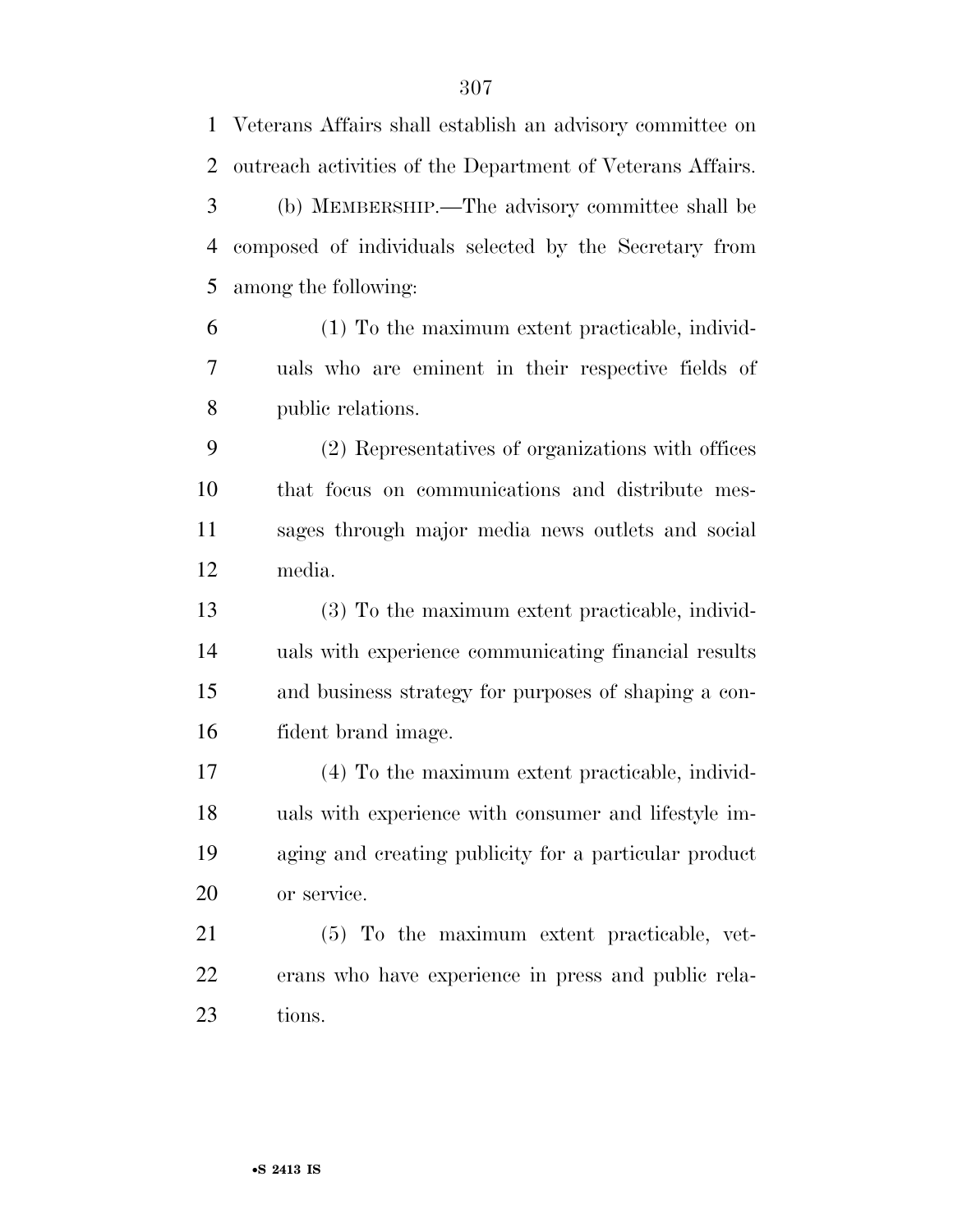|                | (c) DUTIES.—The advisory committee shall advise<br>$1 \quad \blacksquare$ |
|----------------|---------------------------------------------------------------------------|
|                | 2 the Assistant Secretary for Public and Intergovernmental                |
|                | 3 Affairs—                                                                |
| $\overline{4}$ | (1) to ensure that the Department of Veterans                             |

 (A) engaging the public and Department stakeholders to increase awareness nationally regarding all benefits and services furnished by the Department;

Affairs is strategically and effectively—

 (B) explaining new or changing policies of 11 the Department;

 (C) improving the image and reputation of the Department; and

 (D) coordinating and collaborating with national community-based organizations, non- profits, and State and local government agen-cies;

 (2) to assist the Secretary in conducting such other press or public relations activities relating to outreach activities of the Department as the Sec- retary and the Assistant Secretary for Public and Intergovernmental Affairs consider appropriate; and (3) to ensure coordination and collaboration on efforts within the Department for the development,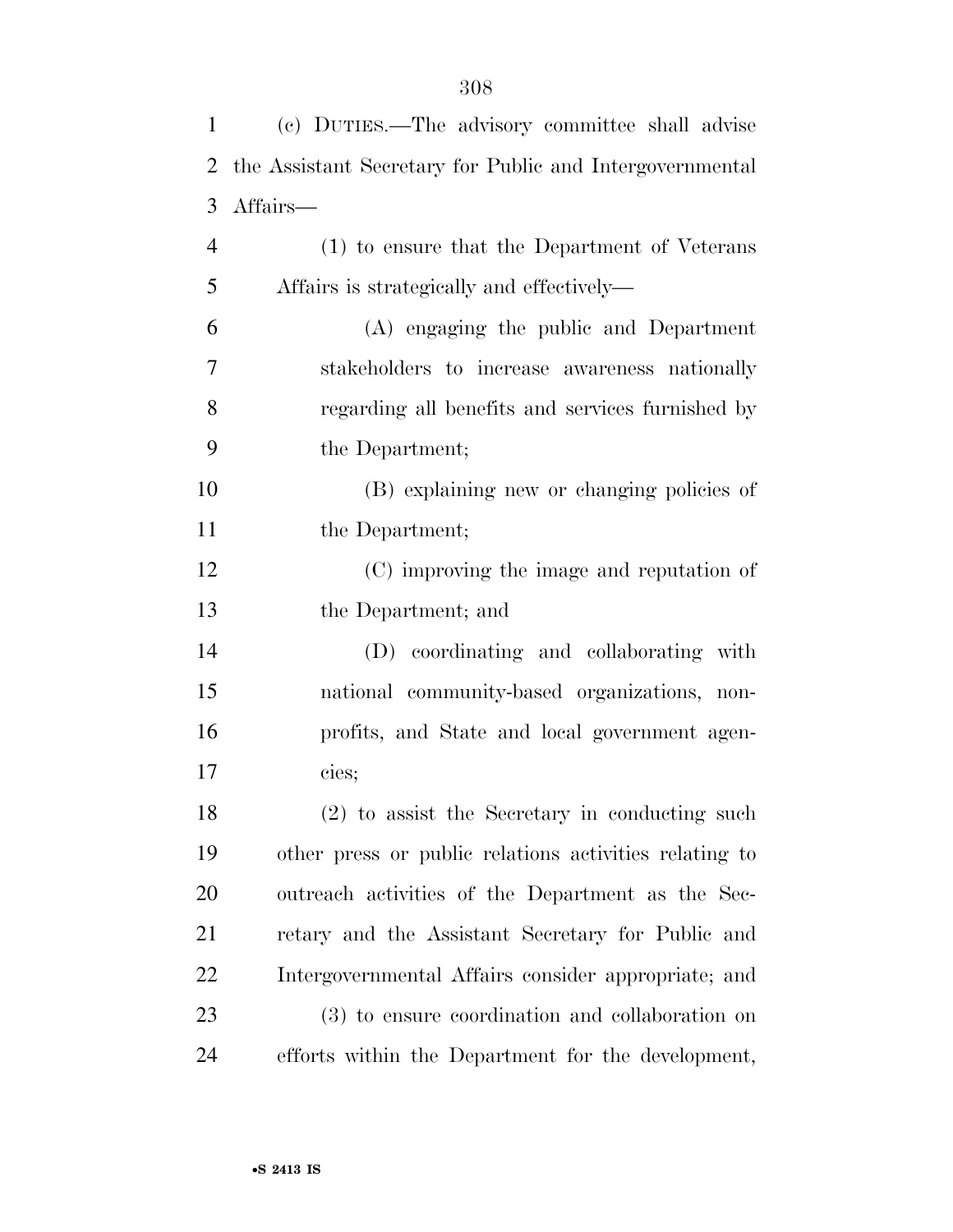| $\mathbf{1}$   | implementation, and review of local outreach with         |
|----------------|-----------------------------------------------------------|
| $\overline{2}$ | respect to benefits that include the following:           |
| 3              | (A) Compensation and pension benefits.                    |
| $\overline{4}$ | (B) Insurance benefits.                                   |
| 5              | (C) Burial and memorial benefits.                         |
| 6              | (D) Education benefits.                                   |
| 7              | (E) Vocational rehabilitation and employ-                 |
| 8              | ment benefits.                                            |
| 9              | (F) Readjustment counseling benefits.                     |
| 10             | (G) Loan guarantee benefits.                              |
| 11             | (H) Such other benefits as the Secretary                  |
| 12             | considers appropriate.                                    |
| 13             | (d) LOCATION OF MEETINGS.—Each meeting of the             |
| 14             | advisory committee shall take place at a location that is |
| 15             | property of the Department and shall, to the maximum      |
| 16             | extent practicable, use teleconference technology.        |
| 17             | (e) CONSULTATION.—The Secretary shall consult             |
|                | 18 with and seek the advice of the advisory committee not |
| 19             | less frequently than quarterly on matters relating to the |
| 20             | duties of the advisory committee under subsection (c).    |
| 21             | $(f)$ REPORTS.—                                           |
| 22             | (1) IN GENERAL.—Not less frequently than                  |
| 23             | once every 90 days for the first year and semiannu-       |
| 24             | ally thereafter, the advisory committee shall submit      |
|                |                                                           |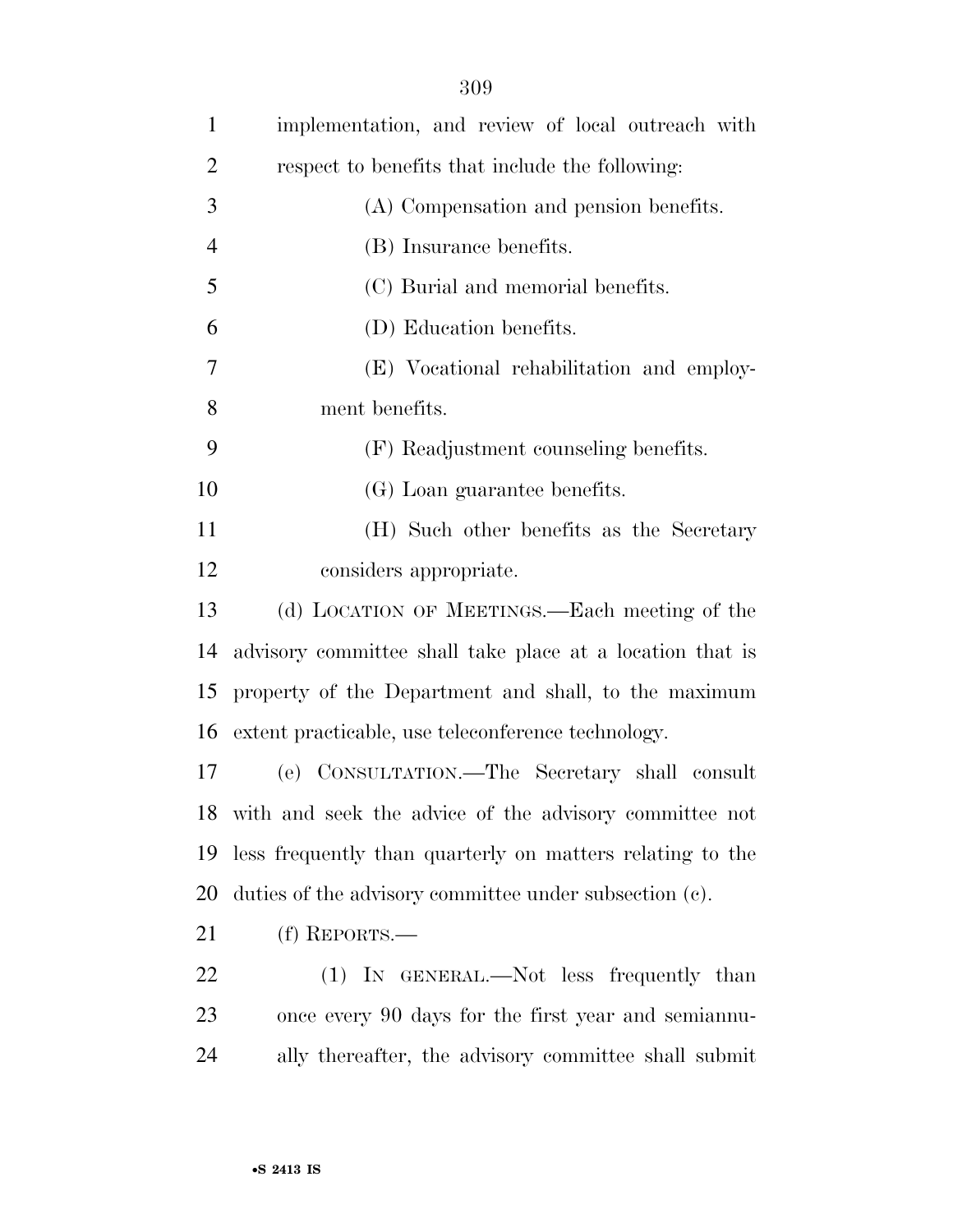| $\mathbf{1}$   | to Congress and to the Secretary a report on out-            |
|----------------|--------------------------------------------------------------|
| $\overline{2}$ | reach activities of the Department.                          |
| 3              | (2)<br>RECOMMENDATIONS.-Each report<br>sub-                  |
| $\overline{4}$ | mitted under paragraph (1) shall include such rec-           |
| 5              | ommendations for legislative and administrative ac-          |
| 6              | tion as the advisory committee considers appropriate         |
| 7              | to improve the press and public relations of the De-         |
| 8              | partment relating to outreach.                               |
| 9              | (g) TERMINATION.—The advisory committee shall                |
| 10             | terminate on October 1, 2015, and the requirements and       |
| 11             | authorities under this section shall terminate on such date. |
| 12             | (h) OUTREACH DEFINED.—In this section, the term              |
| 13             | "outreach" has the meaning given the term in section         |
| 14             | 6301 of title 38, United States Code.                        |
| 15             | SEC. 704. ADVISORY BOARDS ON OUTREACH ACTIVITIES OF          |
| 16             | DEPARTMENT OF VETERANS AFFAIRS RELAT-                        |
| 17             | ING TO HEALTH CARE.                                          |
| 18             | (a) ESTABLISHMENT.—                                          |
| 19             | (1) IN GENERAL.—For each entity described in                 |
| 20             | paragraph (2), the Secretary of Veterans Affairs             |
| 21             | shall, acting through the director of that entity, es-       |
| 22             | tablish not later than 180 days after the effective          |
| 23             | date specified in subsection (h) an advisory board at        |
|                |                                                              |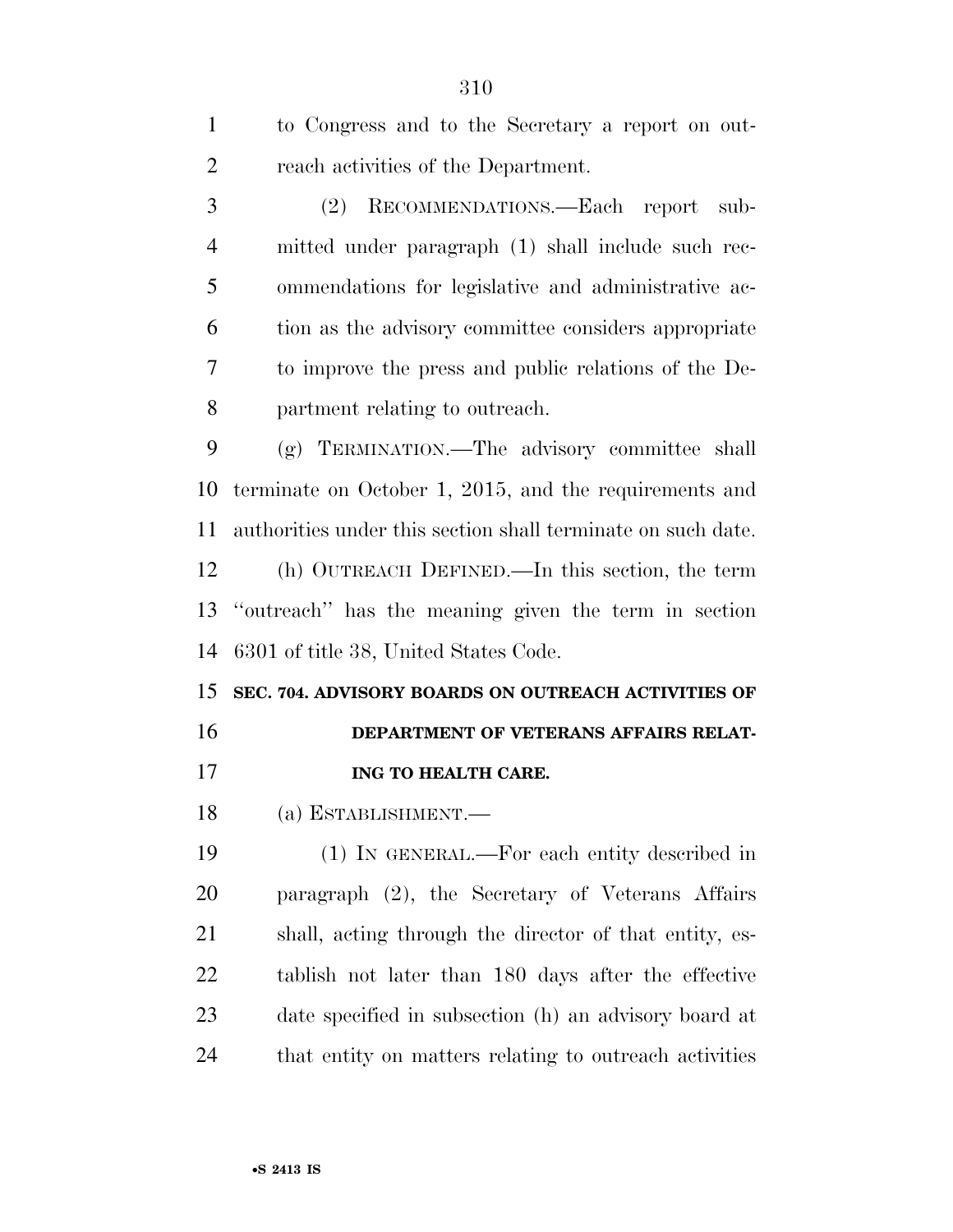| $\mathbf{1}$   | of the Department of Veterans Affairs at that enti-    |
|----------------|--------------------------------------------------------|
| $\overline{2}$ | ty.                                                    |
| 3              | (2) ENTITY DESCRIBED.—An entity described              |
| $\overline{4}$ | in this paragraph is—                                  |
| 5              | $(A)$ a healthcare system of the Depart-               |
| 6              | ment; or                                               |
| 7              | (B) a Veterans Integrated System Net-                  |
| 8              | work, if such Veterans Integrated System Net-          |
| 9              | work does not contain a healthcare system.             |
| 10             | $(b)$ MEMBERSHIP.—                                     |
| 11             | (1) IN GENERAL.—Each advisory board estab-             |
| 12             | lished under subsection $(a)(1)$ shall be, to the max- |
| 13             | imum extent practicable, composed of individuals se-   |
| 14             | lected by the Secretary from among the following:      |
| 15             | (A) Individuals who are eminent in their               |
| 16             | respective fields of public relations.                 |
| 17             | (B) Representatives of organizations with              |
| 18             | offices that focus on communications and dis-          |
| 19             | tribute messages through major media news              |
| 20             | outlets and social media.                              |
| 21             | (C) Individuals with experience commu-                 |
| 22             | nicating financial results and business strategy       |
| 23             | for purposes of shaping a confident brand              |
| 24             | image.                                                 |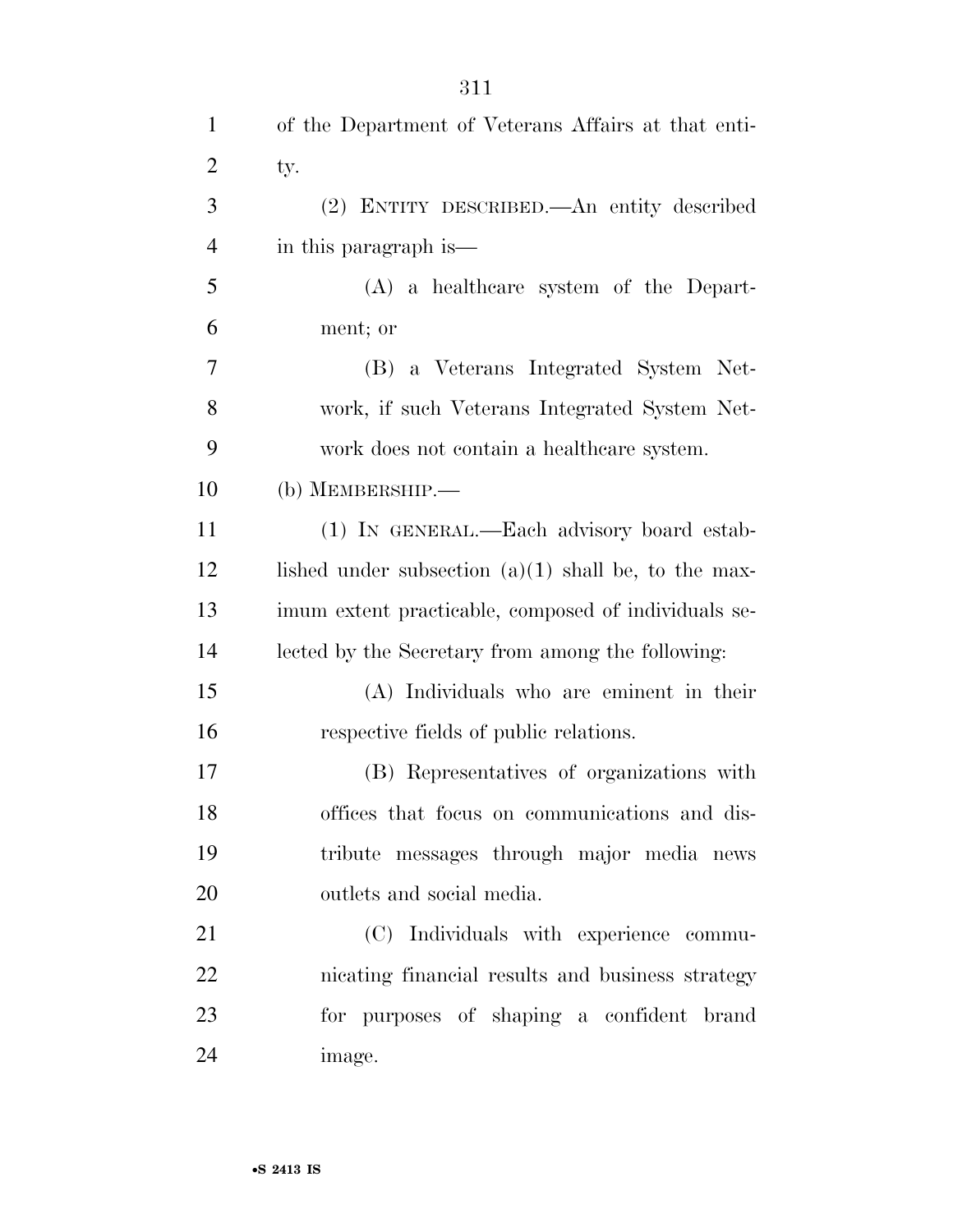| $\mathbf{1}$   | (D) Individuals with experience with con-                    |
|----------------|--------------------------------------------------------------|
| $\overline{2}$ | sumer and lifestyle imaging and creating pub-                |
| 3              | licity for a particular product or service.                  |
| $\overline{4}$ | (E) Employees of the Department who are                      |
| 5              | involved in press and public relations strategy              |
| 6              | for an entity described in subsection $(a)(2)$ .             |
| 7              | (F) To the maximum extent practicable,                       |
| 8              | veterans who have experience in press and pub-               |
| 9              | lic relations.                                               |
| 10             | (2) VOLUNTARY PARTICIPATION.—The partici-                    |
| 11             | pation of an individual selected under paragraph (1)         |
| 12             | shall be at the election of the individual.                  |
| 13             | (c) DUTIES.—Each advisory board established under            |
| 14             | subsection $(a)(1)$ at an entity described in subsection     |
| 15             | $(a)(2)$ shall advise the Assistant Secretary for Public and |
| 16             | Intergovernmental Affairs—                                   |
| 17             | (1) to ensure that the Department of Veterans                |
| 18             | Affairs is strategically and effectively—                    |
| 19             | (A) engaging the public and Department                       |
| 20             | stakeholders to increase awareness nationally                |
| 21             | regarding benefits and services furnished by the             |
| 22             | Department;                                                  |
| 23             | (B) explaining new or changing policies of                   |
| 24             | the Department;                                              |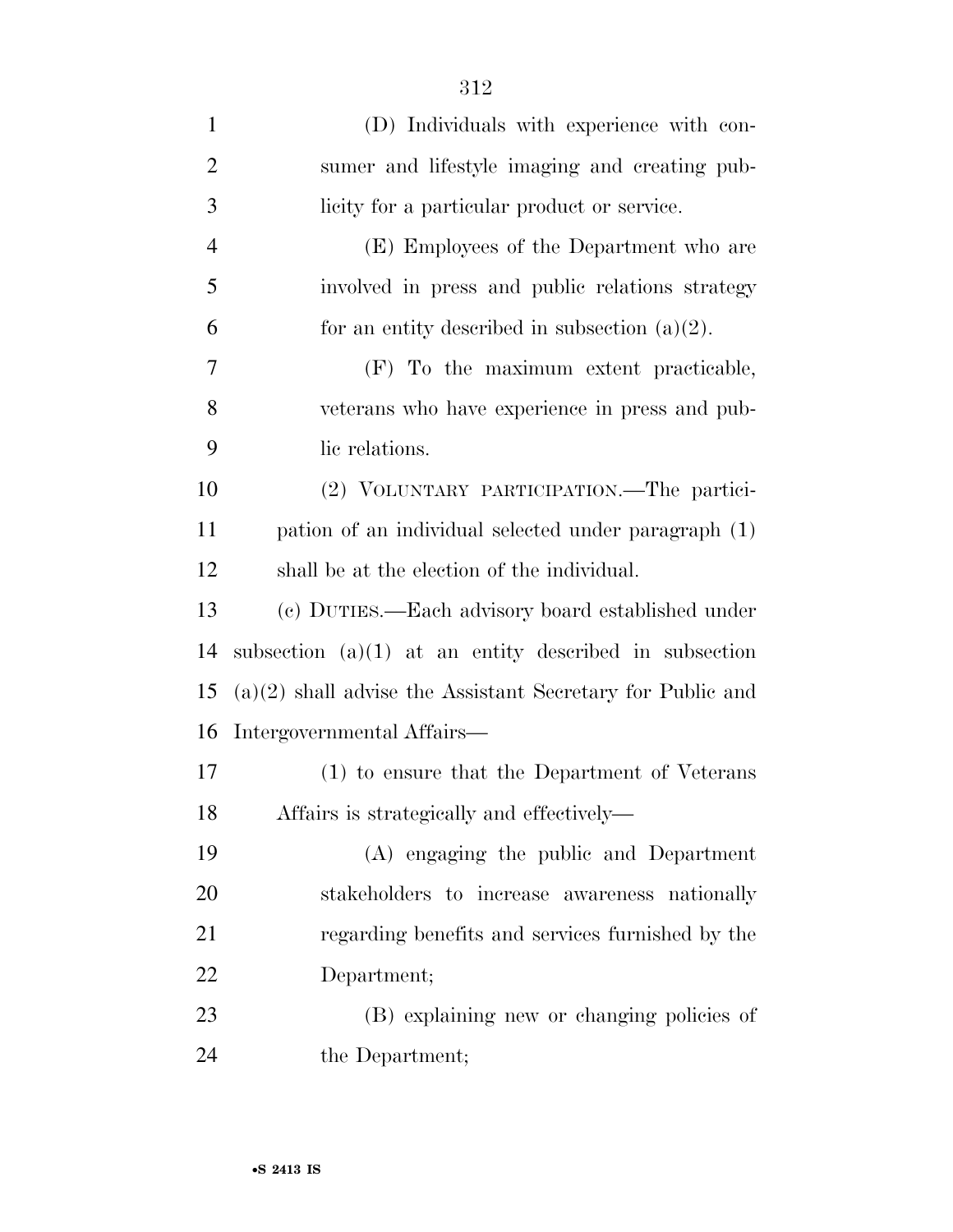| $\mathbf{1}$   | (C) improving the image and reputation of               |
|----------------|---------------------------------------------------------|
| $\overline{2}$ | the Department;                                         |
| 3              | (D) coordinating and collaborating with                 |
| $\overline{4}$ | national community-based organizations, non-            |
| 5              | profits, and State and local government agen-           |
| 6              | cies; and                                               |
| 7              | (E) coordinating and collaborating on ef-               |
| 8              | forts within the Department for the develop-            |
| 9              | ment, implementation, and review of local out-          |
| 10             | reach with respect to benefits that include—            |
| 11             | (i) compensation and pension benefits;                  |
| 12             | (ii) insurance benefits;                                |
| 13             | (iii) burial and memorial benefits;                     |
| 14             | (iv) education benefits;                                |
| 15             | (v) vocational rehabilitation and em-                   |
| 16             | ployment benefits;                                      |
| 17             | (vi) readjustment counseling benefits;                  |
| 18             | (vii) loan guarantee benefits; and                      |
| 19             | (viii) such other benefits as the Sec-                  |
| 20             | retary considers appropriate; and                       |
| 21             | $(2)$ to assist the director of that entity in con-     |
| 22             | ducting such other press or public relations activities |
| 23             | relating to outreach activities of the Department as    |
| 24             | that advisory board considers appropriate.              |
| 25             | (d) MEETING LOCATION.—                                  |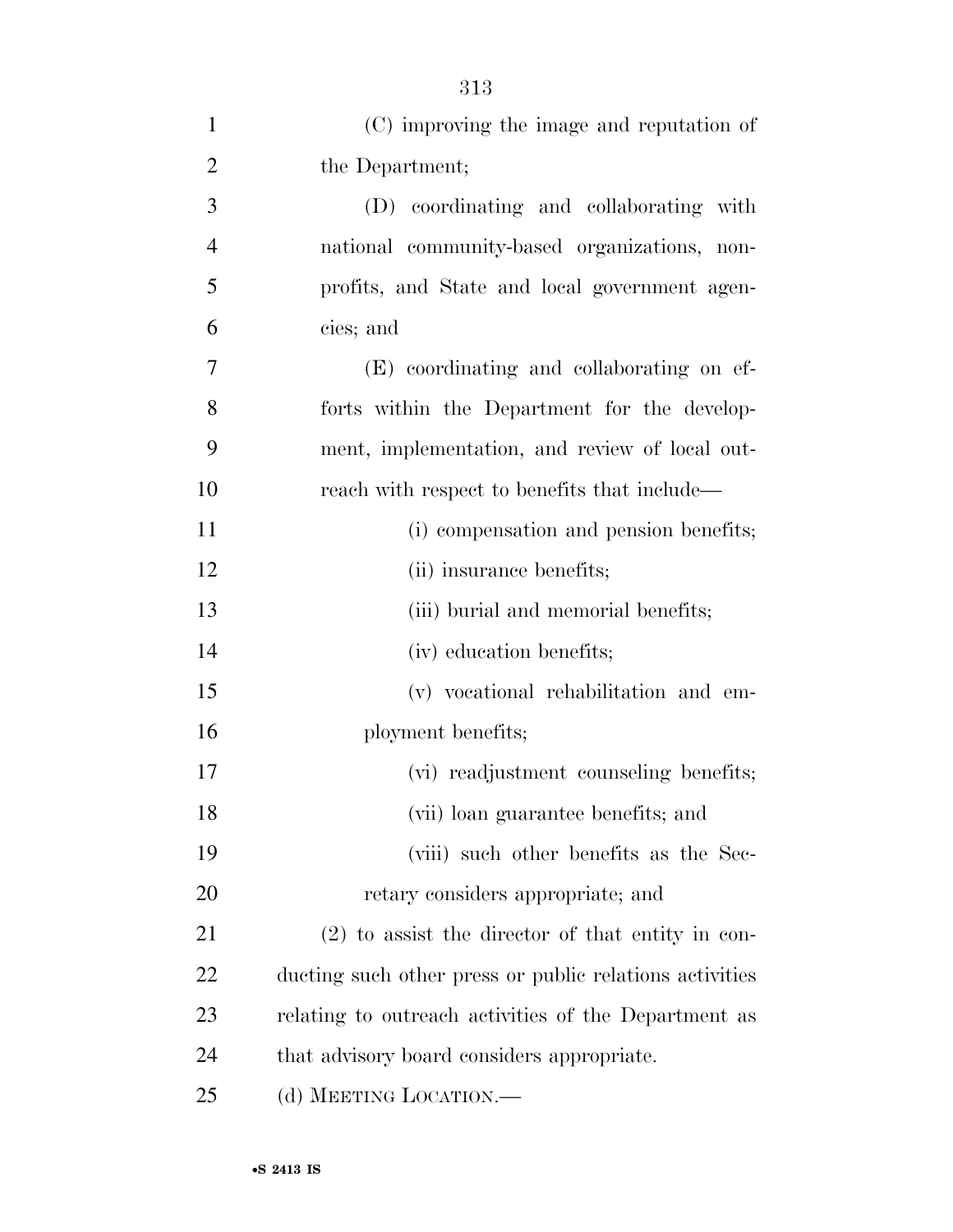(1) IN GENERAL.—If teleconference technology is not used, meetings of each advisory board estab- lished under subsection  $(a)(1)$  shall be held at a lo-cation that is property of the Department.

 (2) TELECONFERENCE TECHNOLOGY.—Each advisory board shall use, to the maximum extent practicable, teleconference technology.

 (e) CONSULTATION.—Each director of an entity de- scribed in subsection (a)(2) shall consult with and seek the advice of the advisory board established at such entity not less frequently than once every two months on matters relating to the duties of the advisory board under sub-section (c).

 (f) ANNUAL REPORTS.—Not less frequently than each year, each advisory board established under sub- section (a)(1) shall submit to the Secretary a report with such information as may be beneficial to the Secretary in preparing the reports required by section 6308 of title 38, United States Code.

 (g) TERMINATION.—Each advisory board established under subsection (a)(1) and the authorities and require- ments of this section shall terminate three years after the effective date specified in subsection (h).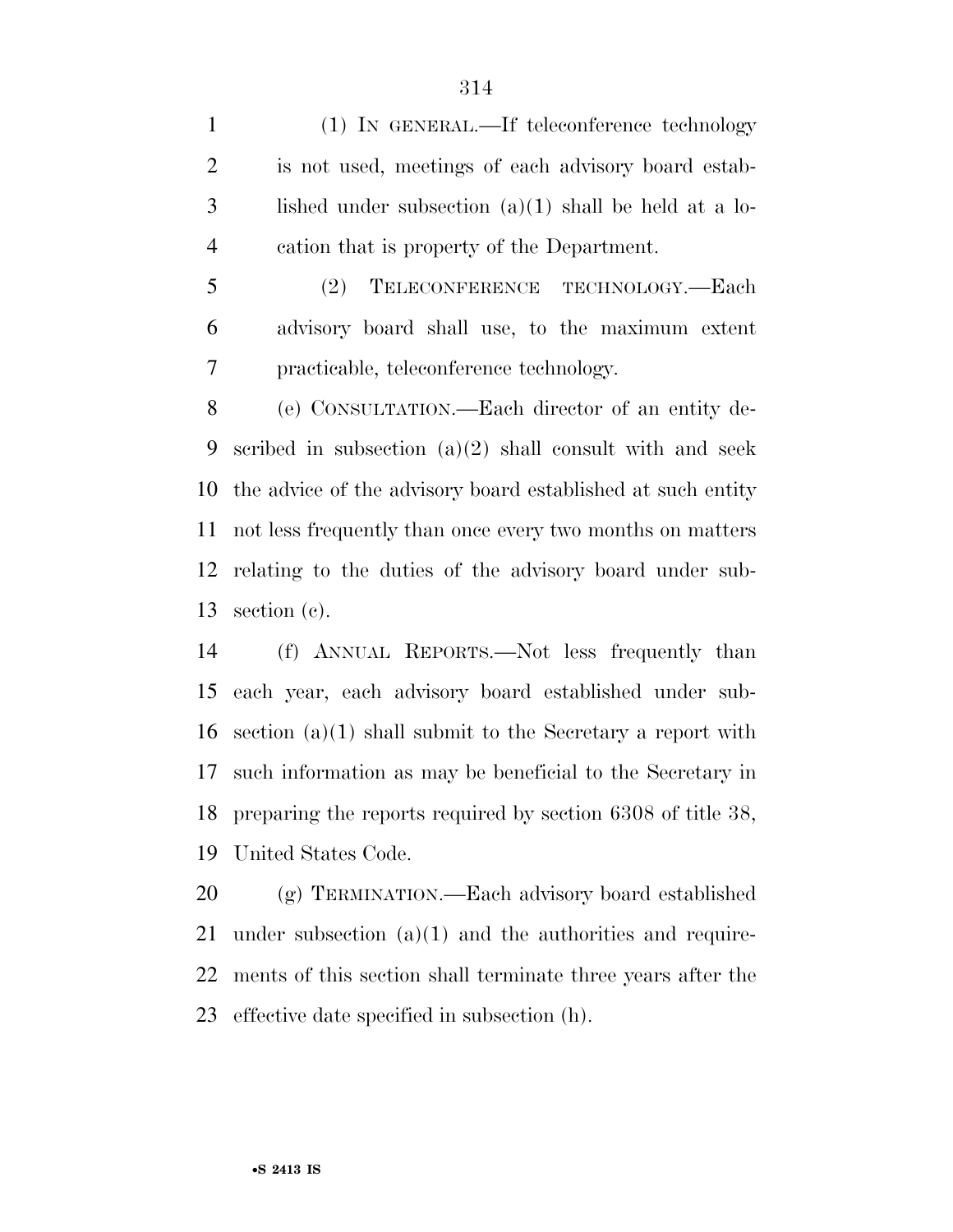| $\mathbf{1}$   | (h) EFFECTIVE DATE.—This section shall take effect        |
|----------------|-----------------------------------------------------------|
| 2              | on the date that is one year after the date of the enact- |
| 3              | ment of this Act.                                         |
| $\overline{4}$ | SEC. 705. MODIFICATION OF REQUIREMENT FOR PERIODIC        |
| 5              | REPORTS TO CONGRESS ON OUTREACH AC-                       |
| 6              | TIVITIES OF DEPARTMENT OF VETERANS AF-                    |
| 7              | FAIRS.                                                    |
| 8              | (a) IN GENERAL.—Section 6308 is amended—                  |
| 9              | $(1)$ in subsection $(a)$ , by striking "even-num-        |
| 10             | bered"; and                                               |
| 11             | $(2)$ in subsection $(b)$ —                               |
| 12             | $(A)$ in paragraph $(1)$ , by striking "bien-             |
| 13             | $\text{nil}"$                                             |
| 14             | $(B)$ in paragraph $(2)$ , by inserting "for leg-         |
| 15             | islative and administrative action" after "Rec-           |
| 16             | ommendations"; and                                        |
| 17             | (C) by adding at the end the following new                |
| 18             | paragraph:                                                |
| 19             | $\lq(3)$ Recommendations that such administrative         |
| 20             | actions as may be taken—                                  |
| 21             | $\lq\lq$ to maximize resources for outreach               |
| 22             | activities of the Department; and                         |
| 23             | $\mathrm{``(B)}$ to focus outreach efforts on activities  |
| 24             | that are proven to be more effective.".                   |
| 25             | (b) CLERICAL AMENDMENTS.—                                 |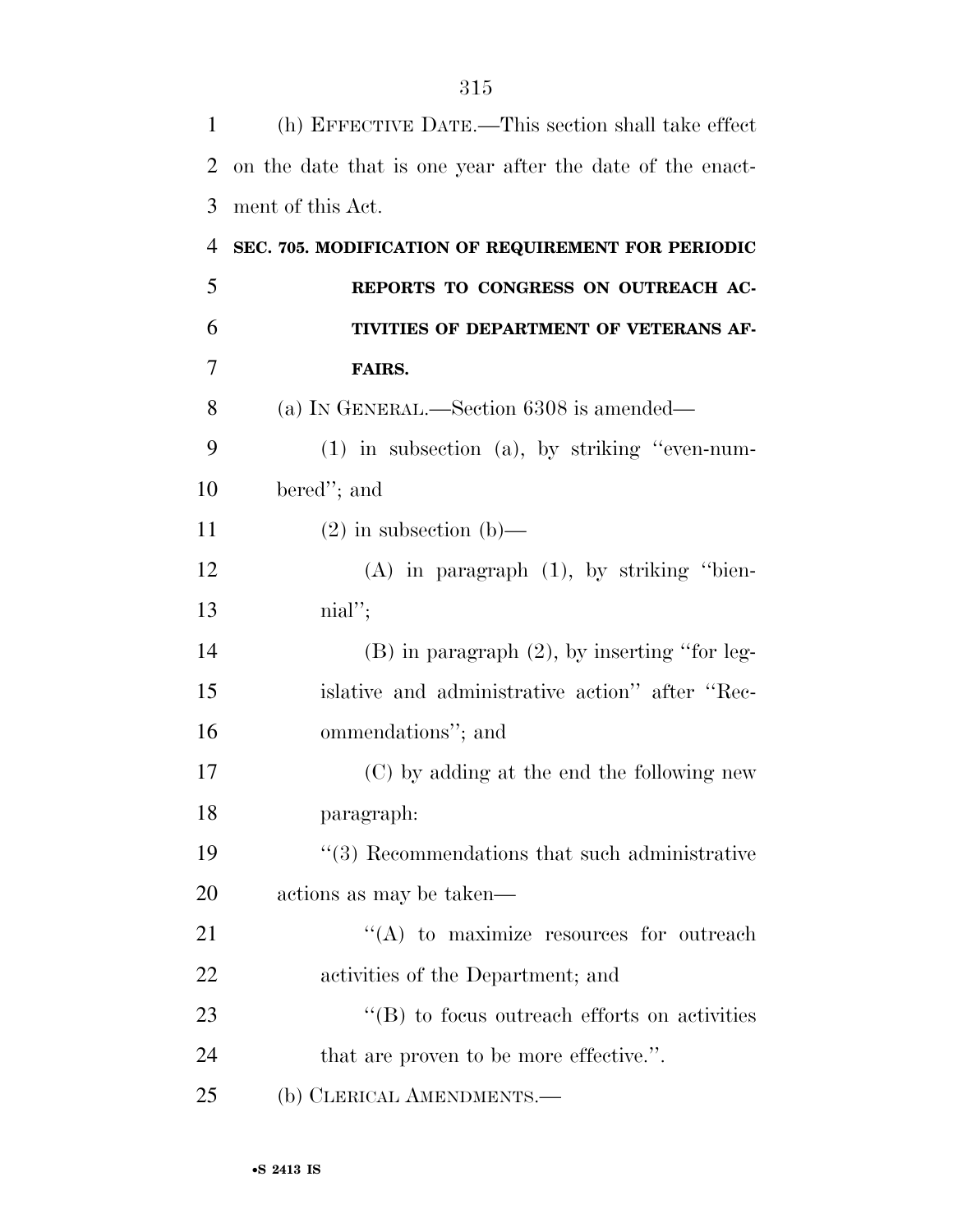(1) SECTION HEADING.—The heading for sec- tion 6308 is amended by striking ''**Biennial**'' and inserting ''**Annual**''. (2) TABLE OF SECTIONS.—The table of sections at the beginning of chapter 63 is amended by strik- ing the item relating to section 6308 and inserting the following new item: ''6308. Annual report to Congress.''. **SEC. 706. BUDGET TRANSPARENCY FOR OUTREACH ACTIVI- TIES OF DEPARTMENT OF VETERANS AF- FAIRS.**  (a) IN GENERAL.—Chapter 63 is amended by insert- ing after section 6308 the following new section: **''§ 6309. Budget transparency**  ''(a) BUDGET REQUIREMENTS.—In the budget jus- tification materials submitted to Congress in support of the Department budget for a fiscal year (as submitted with the budget of the President under section 1105(a) of title 31), the Secretary shall include a separate state- ment of the amount requested for such fiscal year for ac- tivities of the Office of Public and Intergovernmental Af- fairs as follows: 22 ''(1) For outreach activities of the Department in aggregate.  $\langle \langle 2 \rangle$  For outreach activities of each element of 25 the Department specified in subsection  $(b)(1)$ .

•**S 2413 IS**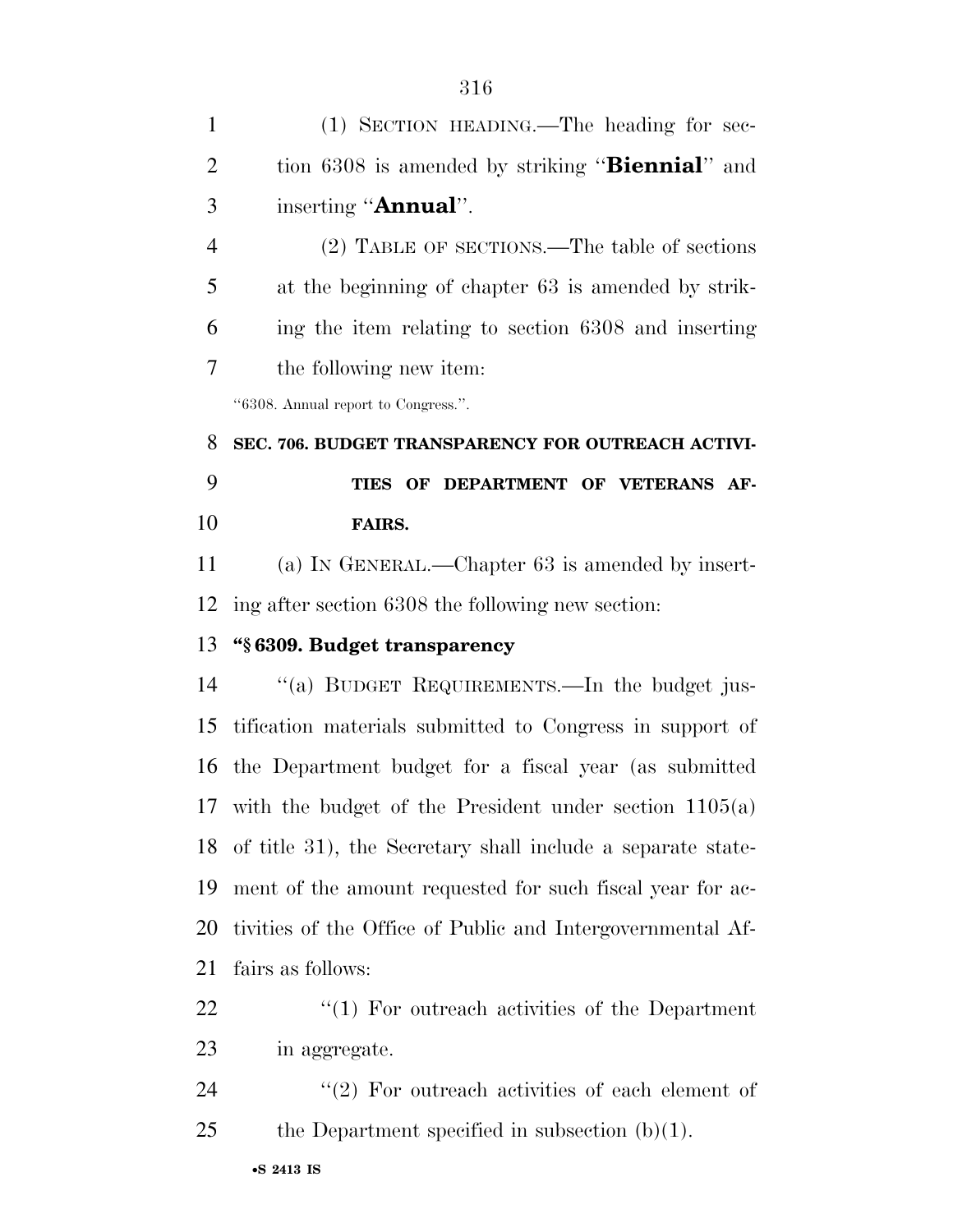| $\mathbf{1}$   | "(b) PROCEDURES FOR EFFECTIVE COORDINATION                  |
|----------------|-------------------------------------------------------------|
| $\overline{2}$ | AND COLLABORATION.— $(1)$ Not later than 180 days after     |
| 3              | the date of the enactment of the Restoring Veterans Trust   |
| 4              | Act of 2014, the Secretary shall establish and maintain     |
| 5              | procedures for the Office of Public and Intergovernmental   |
| 6              | Affairs to ensure the effective coordination and collabora- |
| 7              | tion of outreach activities of the Department between and   |
| 8              | among the following:                                        |
| 9              | $\lq\lq$ Office of the Secretary.                           |
| 10             | "(B) Veterans Health Administration.                        |
| 11             | "(C) Veterans Benefits Administration.                      |
| 12             | "(D) National Cemetery Administration.                      |
| 13             | $\lq(2)$ The Secretary shall—                               |
| 14             | $\lq\lq$ beginning after the date on which the Sec-         |
| 15             | retary establishes procedures under paragraph (1),          |
| 16             | not less frequently than once every two years con-          |
| 17             | duct a review of the procedures established and             |
| 18             | maintained under paragraph (1) to ensure that such          |
| 19             | procedures meet the requirements of such para-              |
| 20             | graph;                                                      |
| 21             | "(B) make such modifications to such proce-                 |
| 22             | dures as the Secretary considers appropriate based          |
| 23             | upon reviews conducted under subparagraph $(A)$ in          |
| 24             | order to better meet such requirements; and                 |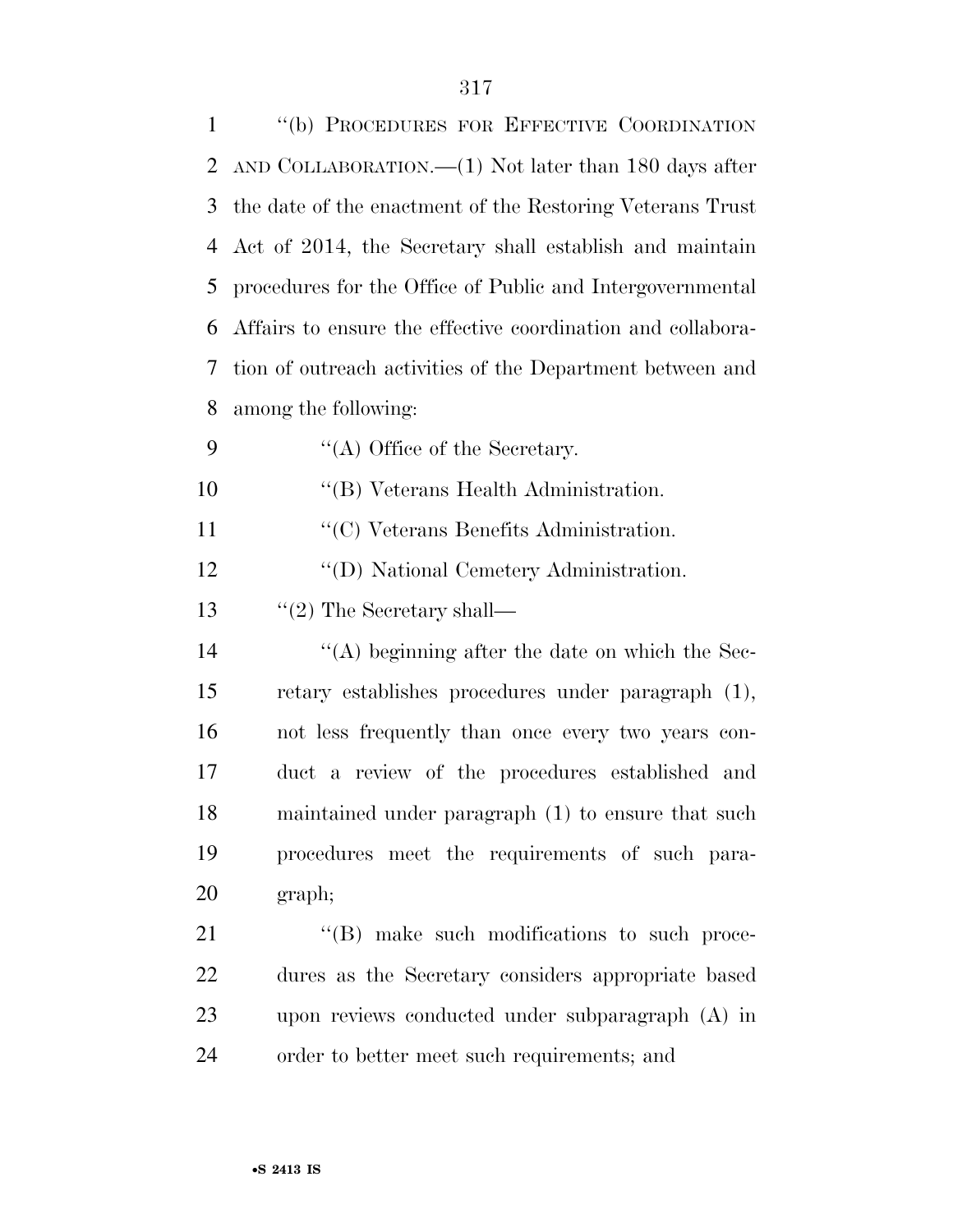1 ''(C) not later than 45 days after completing a review under subparagraph (A), submit to Congress a report on the findings of such review.''. (b) CLERICAL AMENDMENT.—The table of sections at the beginning of chapter 63 is amended by inserting after the item relating to section 6308 the following new item:

''6309. Budget transparency.''.

## **TITLE VIII—ENHANCEMENT OF RIGHTS UNDER SERVICE-MEMBERS CIVIL RELIEF ACT**

 **SEC. 801. MODIFICATION OF PERIOD DETERMINING WHICH ACTIONS ARE COVERED UNDER STAY OF** 

 **PROCEEDINGS AND ADJUSTMENT OF OBLI- GATION PROTECTIONS CONCERNING MORT- GAGES AND TRUST DEEDS OF MEMBERS OF UNIFORMED SERVICES.** 

 (a) IN GENERAL.—Section 303(b) of the Servicemembers Civil Relief Act (50 U.S.C. App. 533(b)) is amended by striking ''filed'' and inserting ''pending''. (b) CONFORMING AMENDMENTS.—Section 710(d) of the Honoring America's Veterans and Caring for Camp Lejeune Families Act of 2012 (Public Law 112–154; 126 Stat. 1208) is amended—

 (1) by striking paragraph (1) and inserting the following new paragraph (1):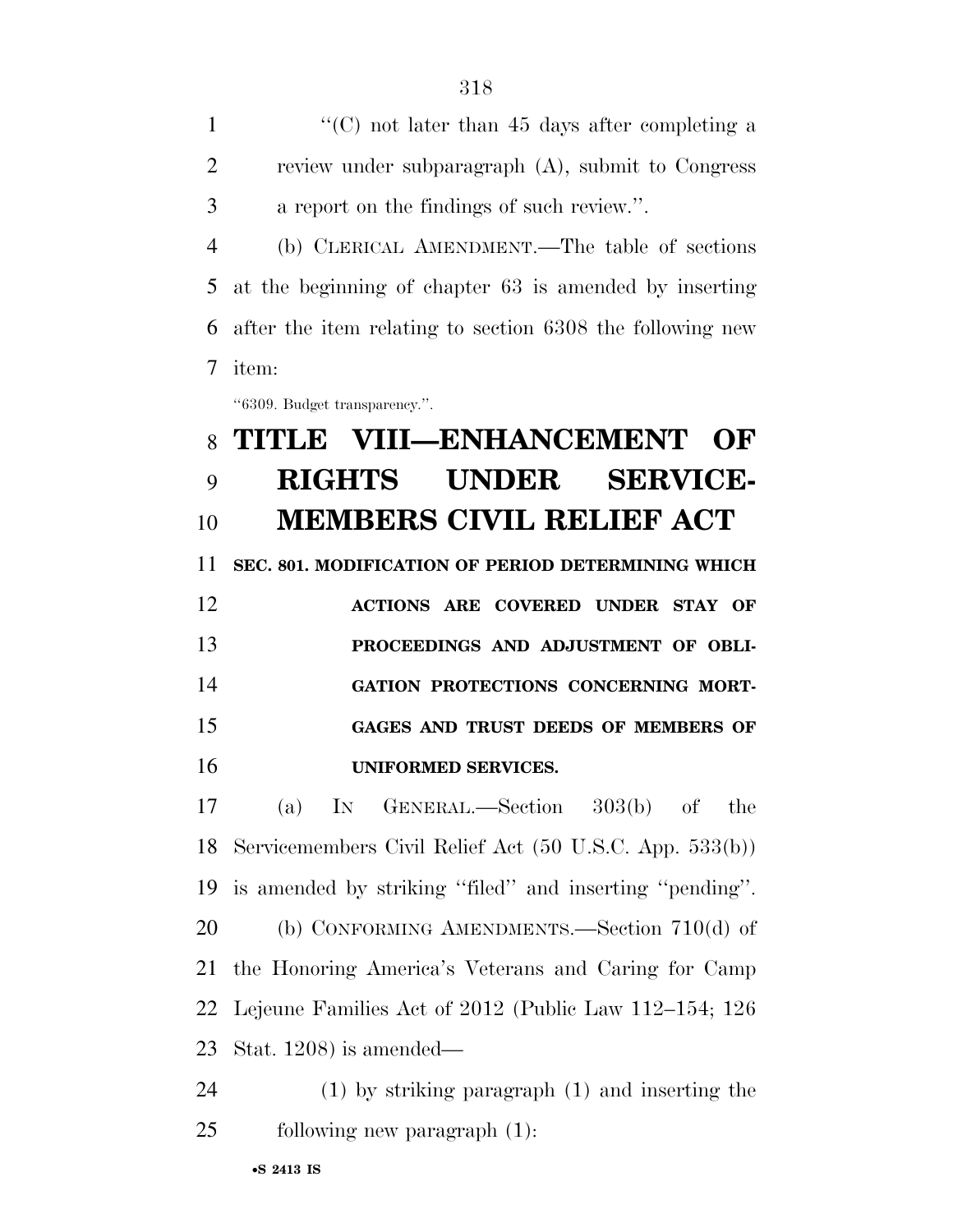#### 1  $"(1)$  SUNSET AND REVIVAL.—

| $\overline{2}$ | "(A) IN GENERAL.—Subsections (b) and                       |
|----------------|------------------------------------------------------------|
| 3              | (c) of section 303 of the Servicemembers Civil             |
| $\overline{4}$ | Relief Act (50 U.S.C. App. 533), as amended                |
| 5              | by subsections (a) and (b) of this section, are            |
| 6              | amended by striking 'within one year' each                 |
| $\overline{7}$ | place it appears and inserting 'within 90 days'.           |
| 8              | $\cdot$ (B) EFFECTIVE DATE.—The amendments                 |
| 9              | made by subparagraph $(A)$ shall take effect on            |
| 10             | January 1, $2015$ ."; and                                  |
| 11             | $(2)$ by striking paragraph $(3)$ .                        |
| 12             | SEC. 802. PROTECTIONS FOR MEMBERS OF UNIFORMED             |
|                |                                                            |
| 13             | SERVICES REGARDING PROFESSIONAL LI-                        |
| 14             | <b>CENSES.</b>                                             |
| 15             | (a) IN GENERAL.—Title VII of the Servicemembers            |
| 16             | Civil Relief Act (50 U.S.C. App. 701 et seq.) is amended   |
| 17             | by adding at the end the following new section:            |
| 18             | "SEC. 707. PROFESSIONAL LICENSES.                          |
|                | "(a) EXPIRATION DURING PERIOD IN WHICH<br>19               |
| 20             | SERVICEMEMBERS ARE ELIGIBLE FOR HOSTILE FIRE OR            |
| 21             | IMMINENT DANGER SPECIAL PAY.—If a license issued by        |
| 22             | a State or local licensing authority to a servicemember    |
| 23             | would otherwise expire during a period in which such serv- |

special pay under section 310 of title 37, United States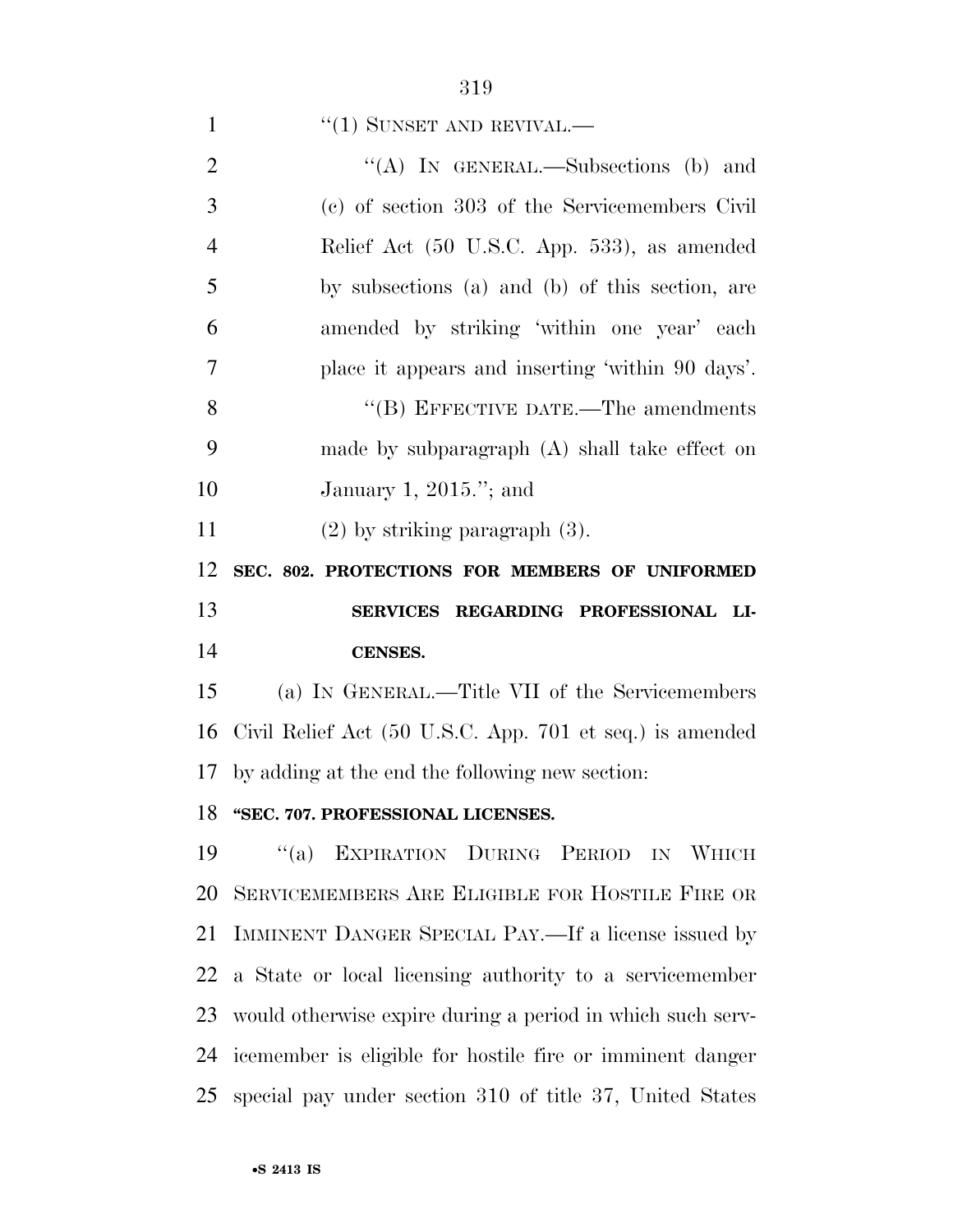Code, such State or local licensing authority shall delay the expiration of such license until not earlier than the date that is 180 days after the date on which such period of eligibility ends.

 ''(b) CONTINUING EDUCATION REQUIREMENTS DUR- ING PERIOD IN WHICH SERVICEMEMBERS ARE ELIGIBLE FOR HOSTILE FIRE OR IMMINENT DANGER SPECIAL PAY.—If a State or local licensing authority otherwise re- quires a servicemember to meet any continuing education requirements to maintain a license for a trade or profes- sion during a period in which such servicemember is eligi- ble for hostile fire or imminent danger special pay under section 310 of title 37, United States Code, such State or local licensing authority shall delay such continuing education requirement until not earlier than the date that is 180 days after the date on which such period of eligi-bility ends.''.

 (b) CLERICAL AMENDMENT.—The table of contents 19 in section 1(b) of such Act  $(50 \text{ U.S.C. App. } 501(b))$  is amended by inserting after the item relating to section 706 the following new item:

''Sec. 707. Professional licenses and certifications.''.

## **SEC. 803. PROHIBITION ON DENIAL OF CREDIT BECAUSE**

**OF ELIGIBILITY FOR PROTECTION.** 

 Section 108 of the Servicemembers Civil Relief Act (50 U.S.C. App. 518) is amended—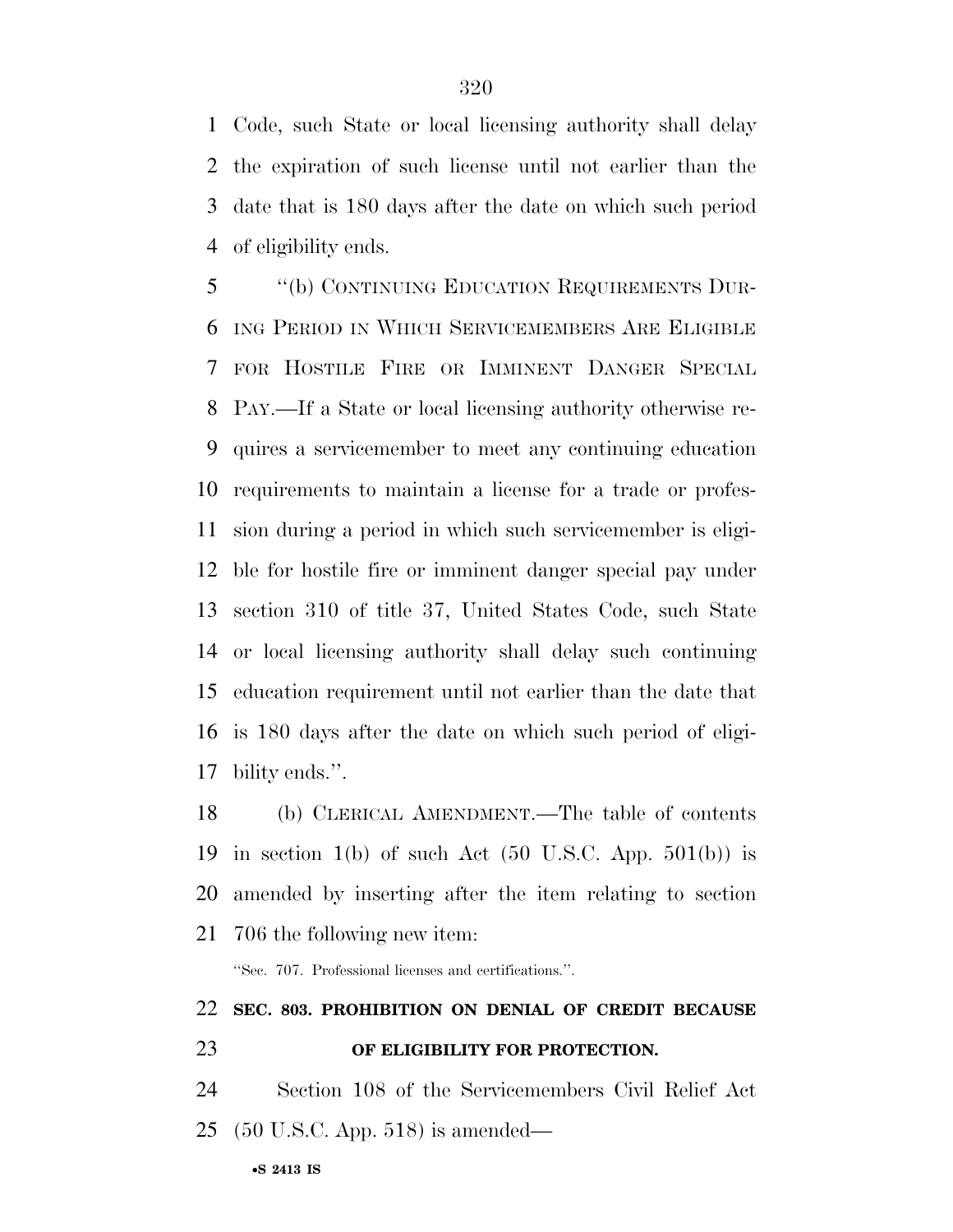| $\mathbf{1}$   | (1) by striking "Application by" and inserting              |
|----------------|-------------------------------------------------------------|
| $\mathfrak{2}$ | the following:                                              |
| 3              | "(a) APPLICATION OR RECEIPT.—Application by";               |
| $\overline{4}$ | and                                                         |
| 5              | $(2)$ by adding at the end the following new sub-           |
| 6              | section:                                                    |
| 7              | $``$ (b) ELIGIBILITY.—                                      |
| 8              | "(1) IN GENERAL.—In addition to the protec-                 |
| 9              | tions under subsection (a), an individual who is enti-      |
| 10             | tled to any right or protection provided under this         |
| 11             | Act may not be denied or refused credit or be sub-          |
| 12             | ject to any other action described under paragraphs         |
| 13             | $(1)$ through $(6)$ of subsection $(a)$ solely by reason of |
| 14             | such entitlement.                                           |
| 15             | " $(2)$ CONSTRUCTION.—Nothing in this sub-                  |
| 16             | section shall be construed to prohibit a lender from        |
| 17             | considering all relevant factors, other than the enti-      |
| 18             | tlement of an individual to a right or protection pro-      |
| 19             | vided under this Act, in making a determination as          |
| 20             | to whether it is appropriate to extend credit.".            |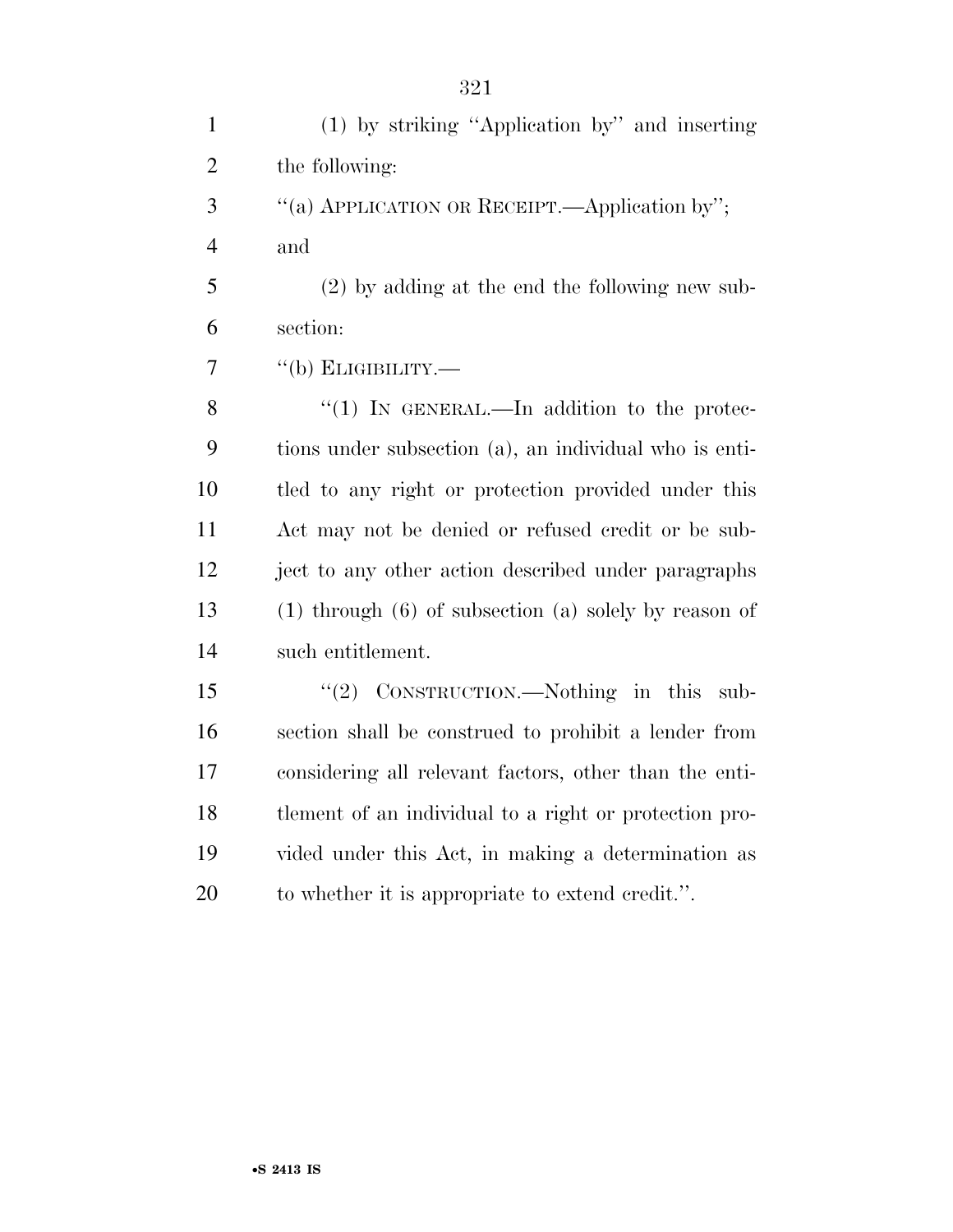| 1              | SEC. 804. INTEREST RATE LIMITATION ON DEBT ENTERED       |
|----------------|----------------------------------------------------------|
| $\overline{2}$ | INTO DURING MILITARY SERVICE TO CON-                     |
| 3              | SOLIDATE OR REFINANCE STUDENT LOANS                      |
| $\overline{4}$ | <b>INCURRED BEFORE MILITARY SERVICE.</b>                 |
| 5              | (a) IN GENERAL.—Subsection (a) of section 207 of         |
| 6              | the Servicemembers Civil Relief Act (50 U.S.C. App. 527) |
| 7              | is amended—                                              |
| 8              | $(1)$ in paragraph $(1)$ , by inserting "ON DEBT         |
| 9              | INCURRED BEFORE SERVICE" after "LIMITATION TO            |
| 10             | 6 PERCENT";                                              |
| 11             | $(2)$ by redesignating paragraphs $(2)$ and $(3)$ as     |
| 12             | paragraphs $(3)$ and $(4)$ , respectively;               |
| 13             | $(3)$ by inserting after paragraph $(1)$ the fol-        |
| 14             | lowing new paragraph $(2)$ :                             |
| 15             | "(2) LIMITATION TO 6 PERCENT ON DEBT IN-                 |
| 16             | CURRED DURING SERVICE TO CONSOLIDATE OR RE-              |
| 17             | FINANCE STUDENT LOANS INCURRED BEFORE SERV-              |
| 18             | ICE.—An obligation or liability bearing interest at a    |
| 19             | rate in excess of 6 percent per year that is incurred    |
| 20             | by a servicemember, or the servicemember and the         |
| 21             | servicemember's spouse jointly, during military serv-    |
| 22             | ice to consolidate or refinance one or more student      |
| 23             | loans incurred by the servicemember before such          |
| 24             | military service shall not bear an interest at a rate    |
| 25             | in excess of 6 percent during the period of military     |
| 26             | service.";                                               |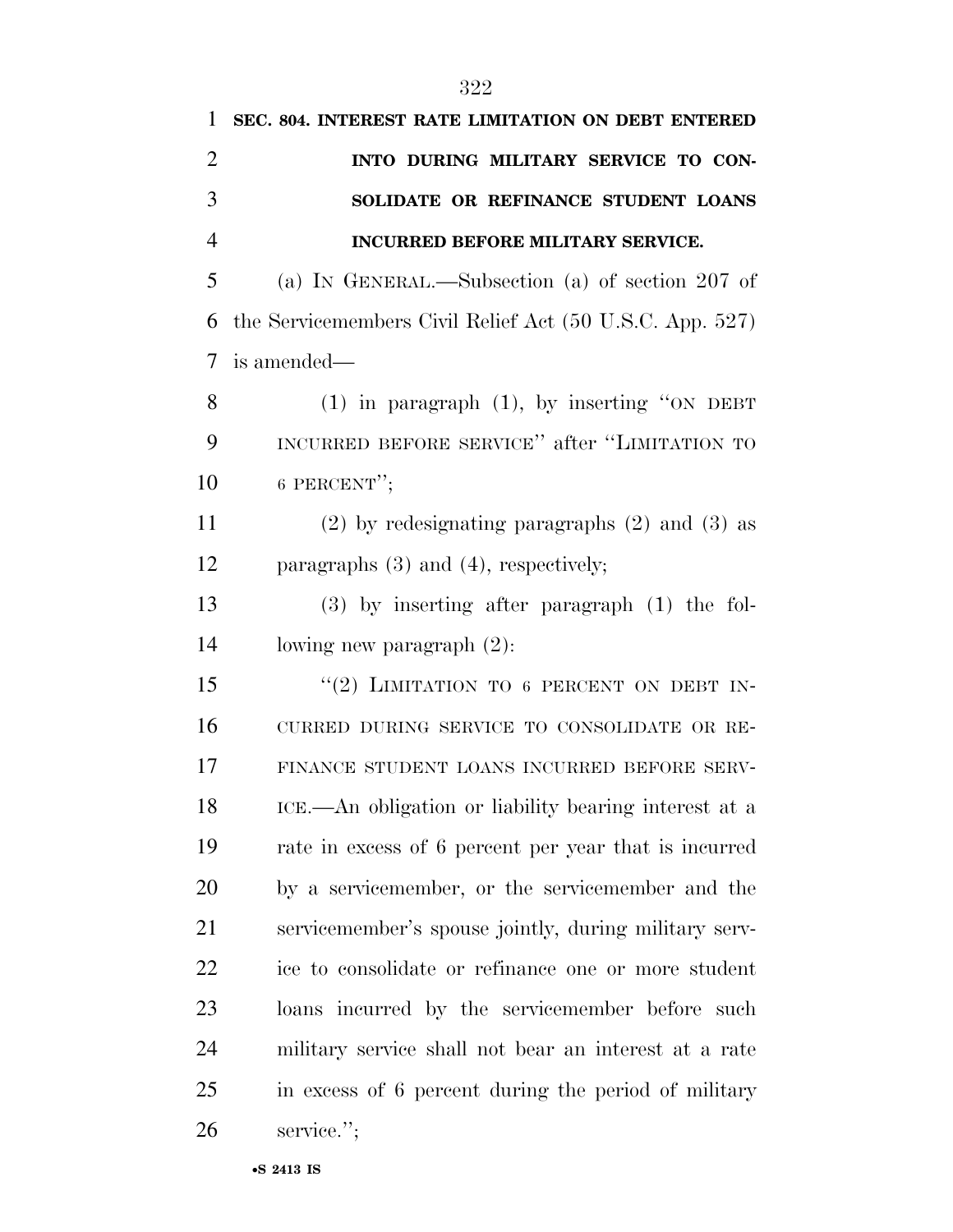| $\mathbf{1}$   | $(4)$ in paragraph $(3)$ , as redesignated by para-        |
|----------------|------------------------------------------------------------|
| $\mathbf{2}$   | graph $(2)$ of this subsection, by inserting "or $(2)$ "   |
| 3              | after "paragraph $(1)$ "; and                              |
| $\overline{4}$ | $(5)$ in paragraph $(4)$ , as so redesignated, by          |
| 5              | striking "paragraph (2)" and inserting "paragraph          |
| 6              | $(3)$ ".                                                   |
| $\tau$         | (b) IMPLEMENTATION OF LIMITATION.-Subsection               |
| 8              | (b) of such section is amended—                            |
| 9              | $(1)$ in paragraph $(1)$ , by striking "the interest"      |
| 10             | rate limitation in subsection (a)" and inserting "an       |
| 11             | interest rate limitation in paragraph $(1)$ or $(2)$ of    |
| 12             | subsection $(a)$ "; and                                    |
| 13             | $(2)$ in paragraph $(2)$ —                                 |
| 14             | $(A)$ in the paragraph heading, by striking                |
| 15             | "AS OF DATE OF ORDER TO ACTIVE DUTY"; and                  |
| 16             | (B) by inserting before the period at the                  |
| 17             | end the following: "in the case of an obligation           |
| 18             | or liability covered by subsection $(a)(1)$ , or as of     |
| 19             | the date the servicemember (or servicemember               |
| 20             | and spouse jointly) incurs the obligation or li-           |
| 21             | ability concerned under subsection $(a)(2)$ .              |
| 22             | (c) STUDENT LOAN DEFINED.—Subsection (d) of                |
| 23             | such section is amended by adding at the end the following |
| 24             | new paragraph:                                             |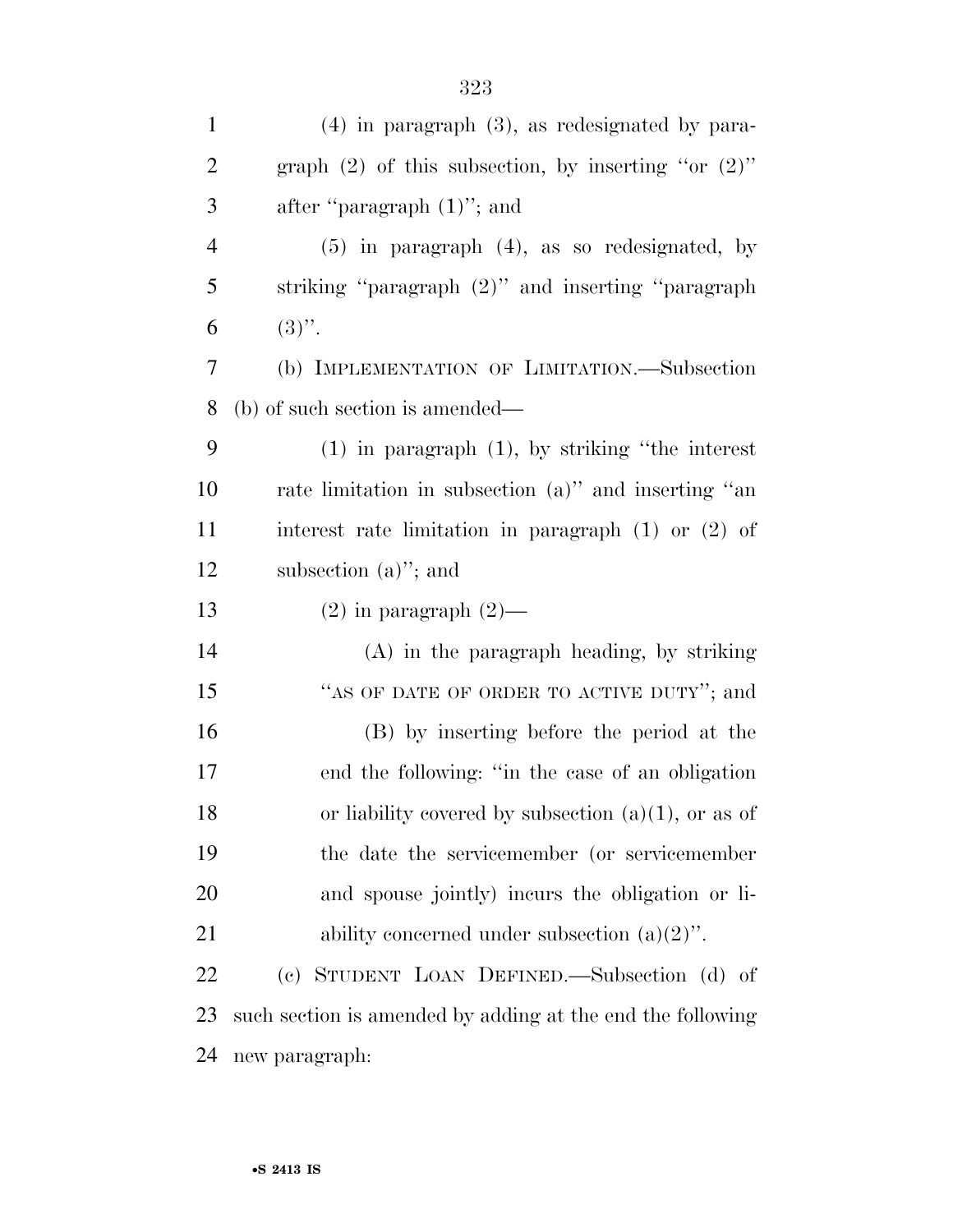| $\mathbf{1}$   | "(3) STUDENT LOAN.—The term 'student loan'        |
|----------------|---------------------------------------------------|
| $\overline{2}$ | means the following:                              |
| 3              | "(A) A Federal student loan made, in-             |
| $\overline{4}$ | sured, or guaranteed under title IV of the        |
| 5              | Higher Education Act of 1965 (20 U.S.C. 1070)     |
| 6              | $et seq.$ ).                                      |
| 7              | "(B) A private student loan as that term          |
| 8              | is defined in section $140(a)$ of the Truth in    |
| 9              | Lending Act $(15 \text{ U.S.C. } 1650(a))$ .".    |
| 10             | SEC. 805. TERMINATION OF RESIDENTIAL LEASES AFTER |
| 11             | ASSIGNMENT OR RELOCATION TO QUARTERS              |
|                | OF UNITED STATES OR HOUSING FACILITY              |
| 12             |                                                   |
| 13             | UNDER JURISDICTION OF UNIFORMED SERV-             |
| 14             | ICE.                                              |
| 15             | (a) TERMINATION OF RESIDENTIAL LEASES.—           |
| 16             | $(1)$ IN GENERAL.—Section 305 of the              |
| 17             | Servicemembers Civil Relief Act (50 U.S.C. App.   |
| 18             | $535$ ) is amended—                               |
| 19             | (A) in subsection (a)(1)—                         |
| 20             | (i) in subparagraph $(A)$ , by striking           |
| 21             | "or" at the end;                                  |
| 22             | $(ii)$ in subparagraph $(B)$ , by striking        |
| 23             | the period at the end and inserting "; or";       |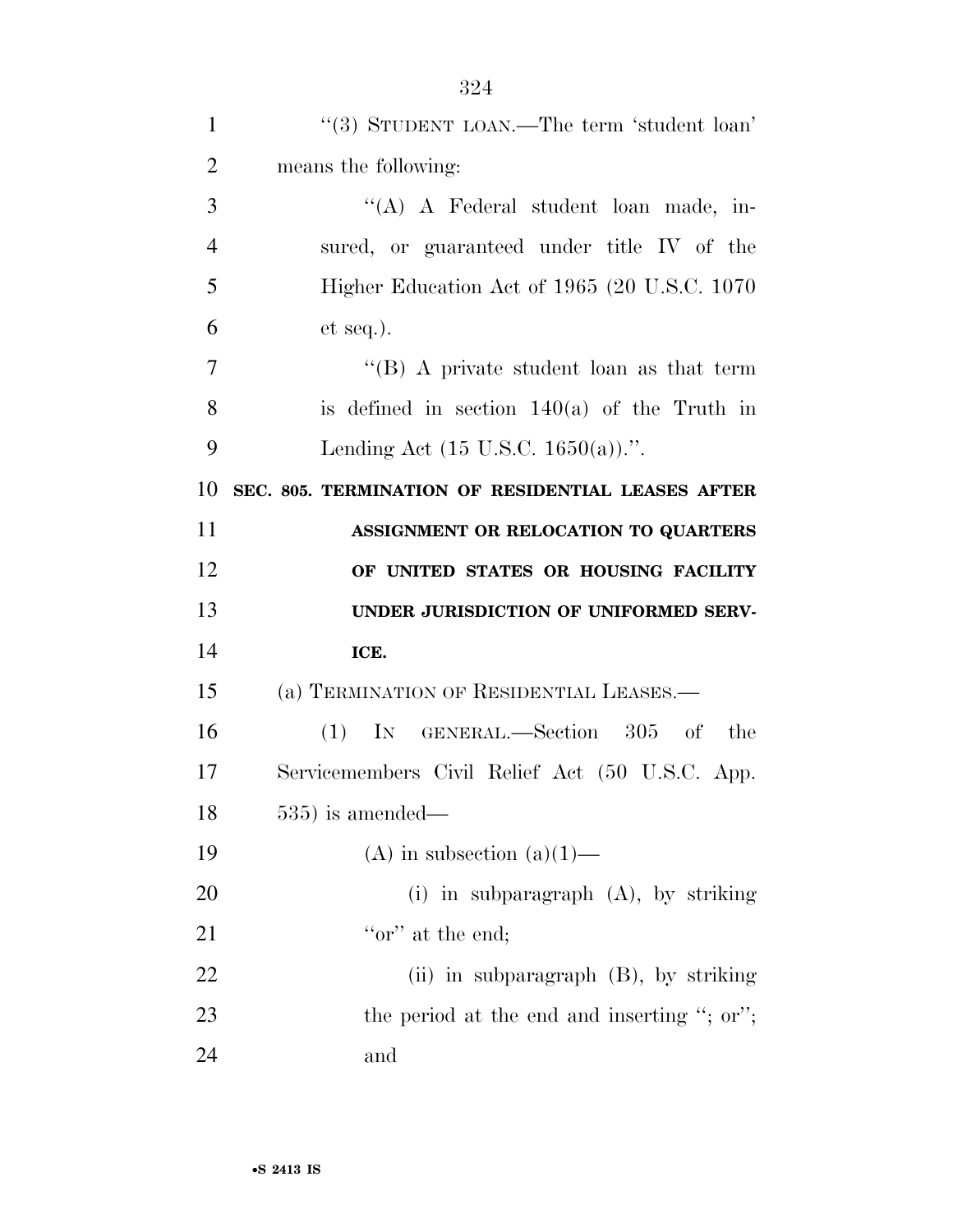| $\mathbf{1}$   | (iii) by adding at the end the fol-                |
|----------------|----------------------------------------------------|
| $\overline{2}$ | lowing new subparagraph:                           |
| 3              | $\lq\lq$ (C) in the case of a lease described in   |
| $\overline{4}$ | subsection $(b)(1)$ and subparagraph $(C)$ of such |
| 5              | subsection, the date the lessee is assigned to or  |
| 6              | otherwise relocates to quarters or a housing fa-   |
| 7              | cility as described in such subparagraph."; and    |
| 8              | $(B)$ in subsection $(b)(1)$ —                     |
| 9              | (i) in subparagraph $(A)$ , by striking            |
| 10             | "or" at the end;                                   |
| 11             | (ii) in subparagraph (B), by striking              |
| 12             | the period at the end and inserting "; or";        |
| 13             | and                                                |
| 14             | (iii) by adding at the end the fol-                |
| 15             | lowing new subparagraph:                           |
| 16             | $\lq\lq$ (C) the lease is executed by or on behalf |
| 17             | of a person who thereafter and during the term     |
| 18             | of the lease is assigned to or otherwise relocates |
| 19             | to quarters of the United States or a housing      |
| 20             | facility under the jurisdiction of a uniformed     |
| 21             | service (as defined in section $101$ of title 37,  |
| 22             | United States Code), including housing pro-        |
| 23             | vided under the Military Housing Privatization     |
| 24             | Initiative.".                                      |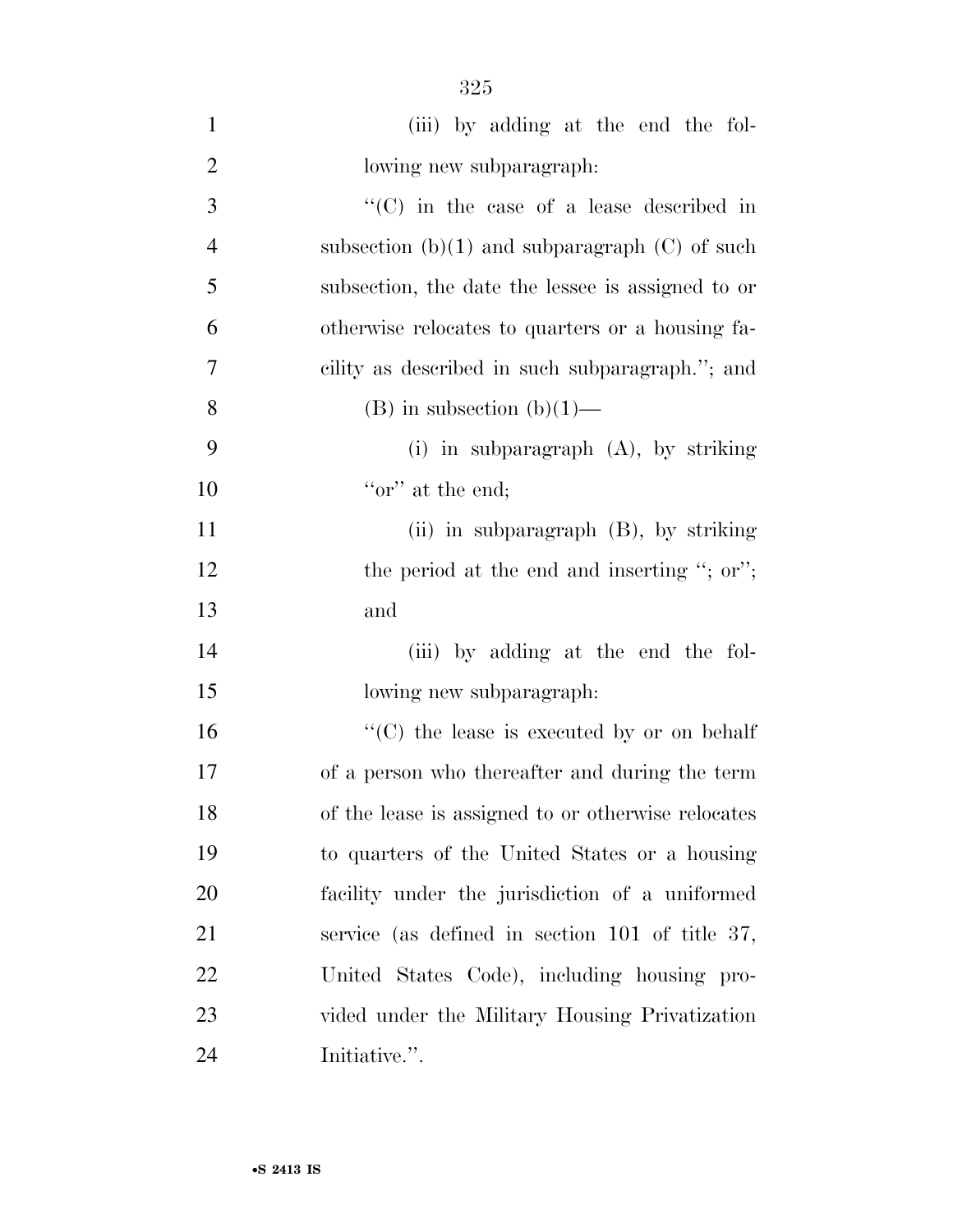| $\mathbf{1}$   | MANNER OF TERMINATION.-Subsection<br>(2)           |
|----------------|----------------------------------------------------|
| $\overline{2}$ | $(e)(1)$ of such section is amended—               |
| 3              | $(A)$ in subparagraph $(A)$ —                      |
| $\overline{4}$ | (i) by inserting "in the case of a lease           |
| 5              | described in subsection $(b)(1)$ and sub-          |
| 6              | paragraph $(A)$ or $(B)$ of such subsection,"      |
| 7              | before "by delivery"; and                          |
| 8              | (ii) by striking "and" at the end;                 |
| 9              | (B) by redesignating subparagraph (B) as           |
| 10             | subparagraph $(C)$ ; and                           |
| 11             | $(C)$ by inserting after subparagraph $(A)$        |
| 12             | the following new subparagraph $(B)$ :             |
| 13             | $\lq\lq$ (B) in the case of a lease described in   |
| 14             | subsection $(b)(1)$ and subparagraph $(C)$ of such |
| 15             | subsection, by delivery by the lessee of written   |
| 16             | notice of such termination, and a letter from      |
| 17             | the servicemember's commanding officer indi-       |
| 18             | cating that the servicemember has been as-         |
| 19             | signed to or is otherwise relocating to quarters   |
| 20             | of the United States or a housing facility under   |
| 21             | the jurisdiction of a uniformed service (as de-    |
| 22             | fined in section 101 of title 37, United States    |
| 23             | Code), to the lessor (or the lessor's grantee), or |
| 24             | to the lessor's agent (or the agent's grantee);    |
| 25             | and".                                              |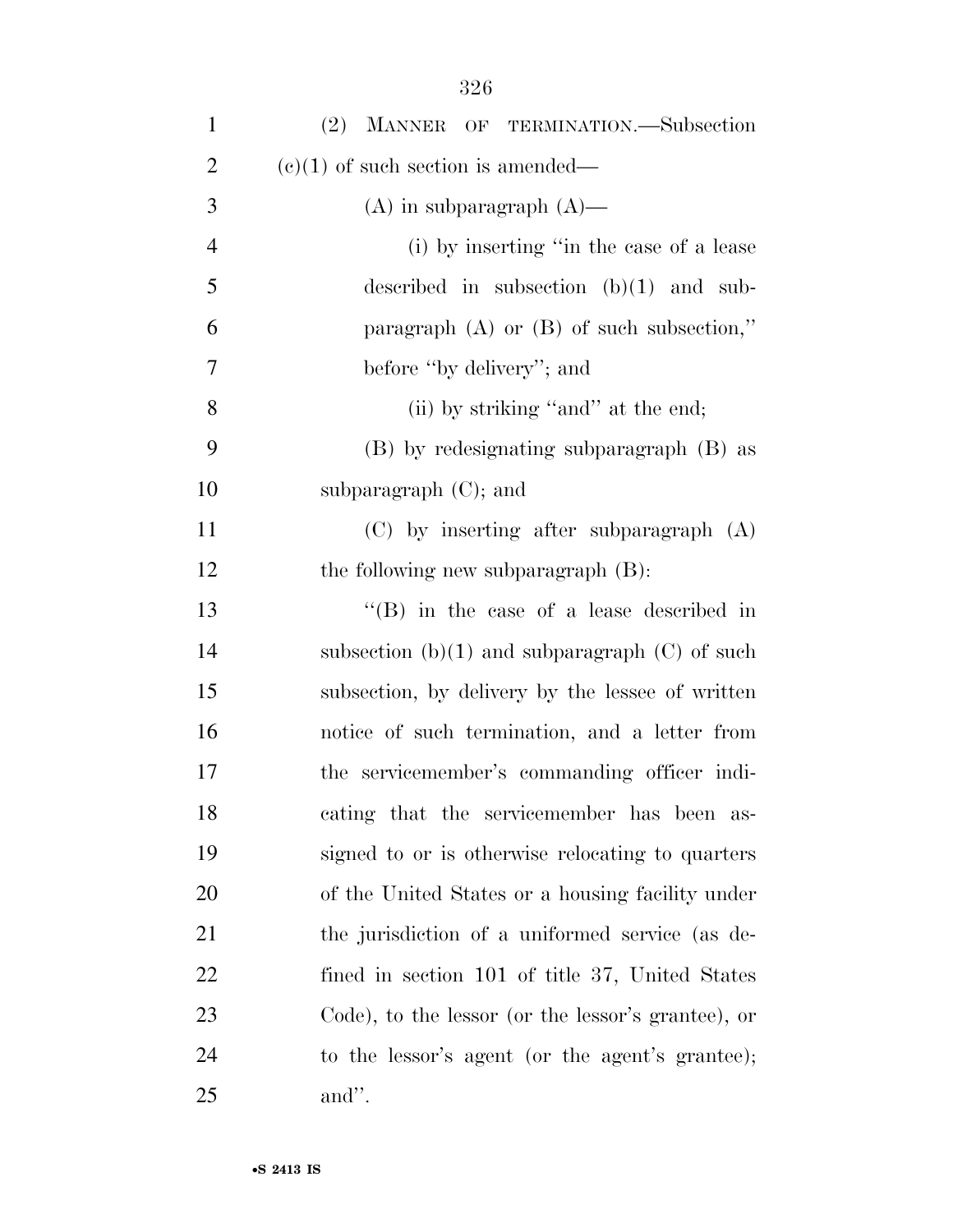| $\mathbf{1}$   | (b) DEFINITION OF MILITARY ORDERS AND CONTI-                |
|----------------|-------------------------------------------------------------|
| $\overline{2}$ | NENTAL UNITED STATES FOR PURPOSES OF ACT.                   |
| 3              | (1) TRANSFER OF DEFINITIONS.—Such Act is                    |
| $\overline{4}$ | further amended by transferring paragraphs (1) and          |
| 5              | $(2)$ of section 305(i) (50 U.S.C. App. 535(i)) to the      |
| 6              | end of section 101 (50 U.S.C. App. 511) and redes-          |
| 7              | ignating such paragraphs, as so transferred, as             |
| 8              | paragraphs $(10)$ and $(11)$ .                              |
| 9              | (2) CONFORMING AMENDMENTS.—Such Act is                      |
| 10             | further amended—                                            |
| 11             | (A) in section 305 (50 U.S.C. App. 535),                    |
| 12             | as amended by paragraph $(1)$ , by striking sub-            |
| 13             | section (i); and                                            |
| 14             | (B) in section 705 (50 U.S.C. App. 595),                    |
| 15             | by striking "or naval" both places it appears.              |
| 16             | SEC. 806. PROTECTION OF SURVIVING SPOUSE WITH RE-           |
| 17             | SPECT TO MORTGAGE FORECLOSURE.                              |
| 18             | (a) IN GENERAL.—Title III of the Servicemembers             |
| 19             | Civil Relief Act (50 U.S.C. App. 531 et seq.) is amended    |
| 20             | by inserting after section $303$ (50 U.S.C. App. 533) the   |
| 21             | following new section:                                      |
| 22             | "SEC. 303A. PROTECTION OF SURVIVING SPOUSE WITH RE-         |
| 23             | SPECT TO MORTGAGE FORECLOSURE.                              |
| 24             | "(a) IN GENERAL.—Subject to subsection (b), with            |
| 25             | respect to a servicemember who dies while in military serv- |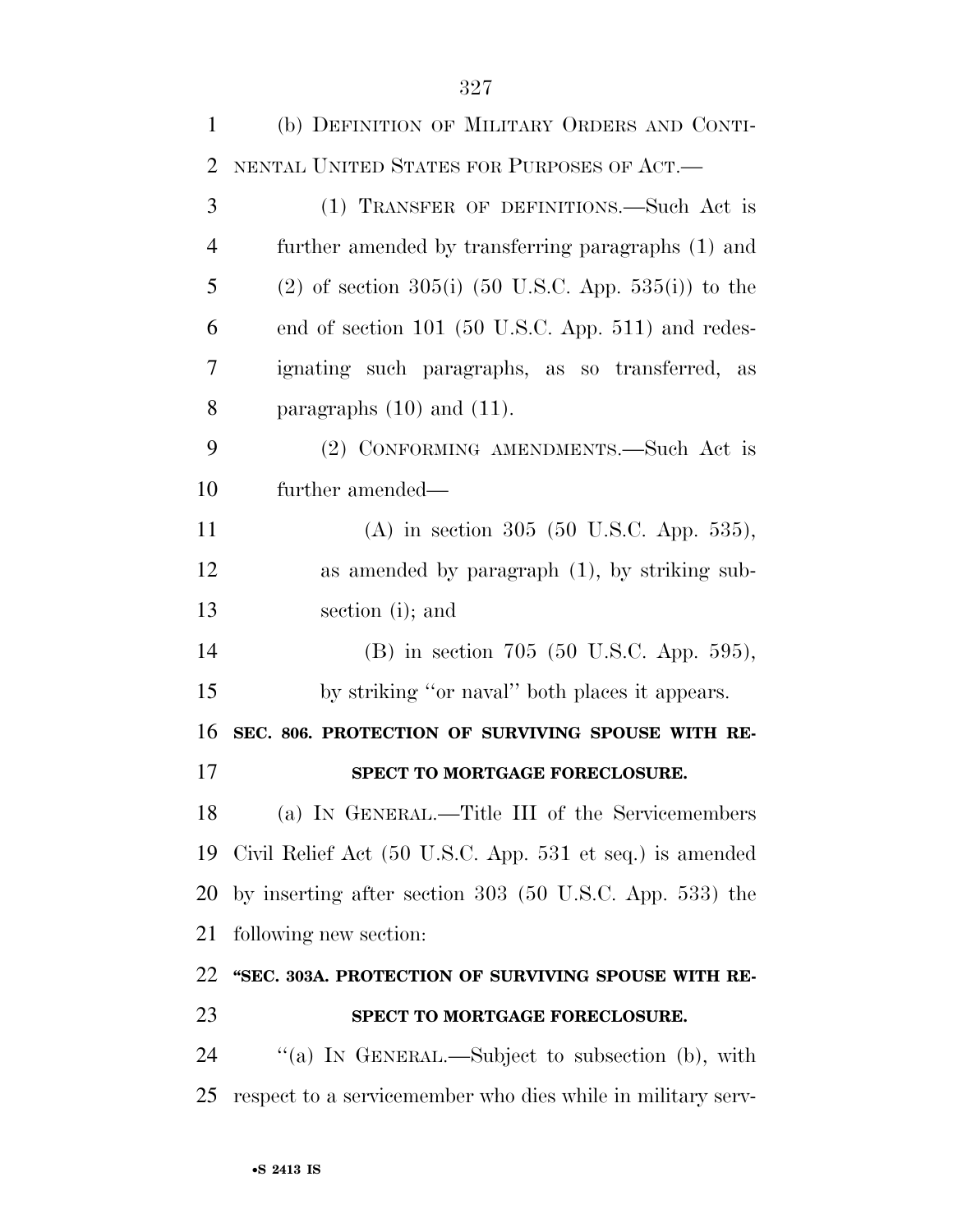ice and who has a surviving spouse who is the servicemember's successor in interest to property covered under section 303(a), section 303 shall apply to the sur- viving spouse with respect to that property during the one- year period beginning on the date of such death in the same manner as if the servicemember had not died.

''(b) NOTICE REQUIRED.—

8 "(1) IN GENERAL.—To be covered under this section with respect to property, a surviving spouse shall submit written notice that such surviving spouse is so covered to the mortgagee, trustee, or other creditor of the mortgage, trust deed, or other security in the nature of a mortgage with which the property is secured.

15 "(2) TIME.—Notice provided under paragraph (1) shall be provided with respect to a surviving spouse anytime during the one-year period beginning on the date of death of the servicemember with re- spect to whom the surviving spouse is to receive cov-erage under this section.

21 "(3) ADDRESS.—Notice provided under para- graph (1) with respect to property shall be provided via e-mail, facsimile, standard post, or express mail to facsimile numbers and addresses, as the case may be, designated by the servicer of the mortgage, trust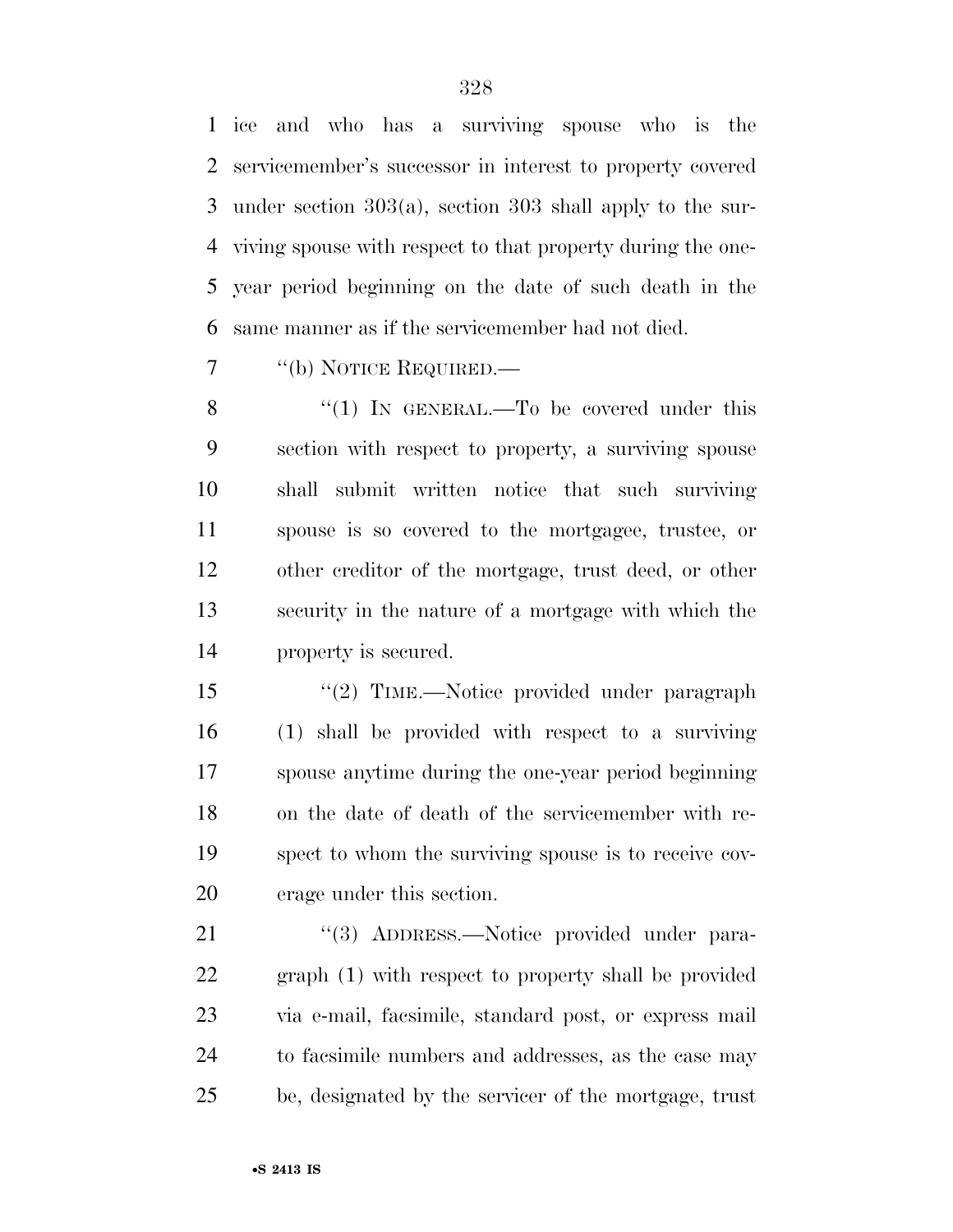deed, or other security in the nature of a mortgage with which the property is secured. 3 "(4) MANNER.—Notice provided under para- graph (1) shall be provided in writing by using a form designed under paragraph (5) or submitting a copy of a Department of Defense or Department of Veterans Affairs document evidencing the military service-related death of a spouse while in military service. 10 "(5) OFFICIAL FORMS.—The Secretary of De- fense shall design and distribute an official Depart- ment of Defense form that can be used by an indi- vidual to give notice under paragraph (1).''. (b) EFFECTIVE DATE.—Section 303A of such Act, as added by subsection (a), shall apply with respect to deaths that occur on or after the date of the enactment of this Act. (c) CLERICAL AMENDMENT.—The table of contents

 in section 1(b) of such Act (50 U.S.C. App. 501) is amended by inserting after the item relating to section 303 the following new item:

''Sec. 303A. Protection of surviving spouse with respect to mortgage foreclosure.''.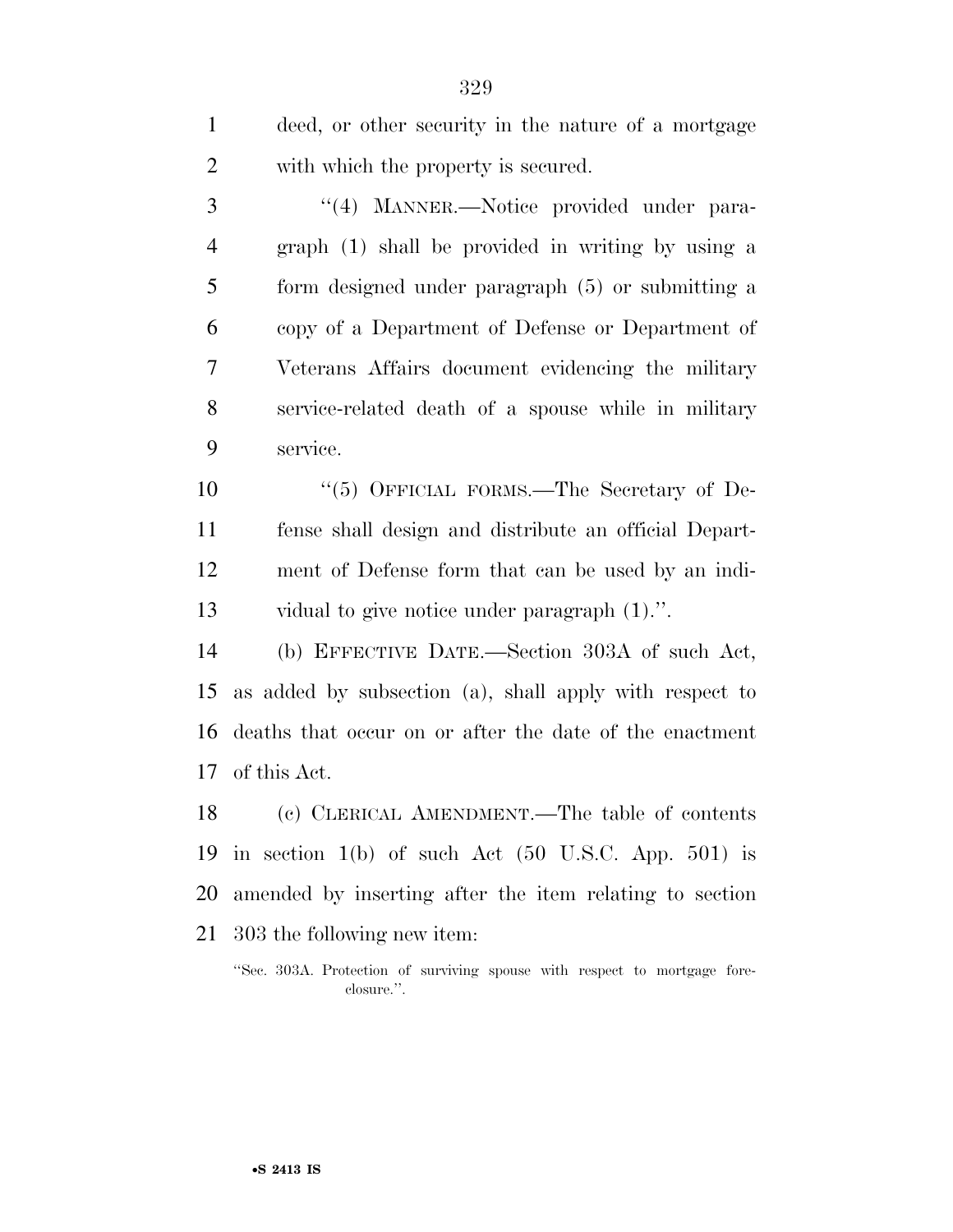| 1              | SEC. 807. IMPROVED PROTECTION OF MEMBERS OF UNI-        |
|----------------|---------------------------------------------------------|
| $\overline{2}$ | FORMED SERVICES AGAINST DEFAULT JUDG-                   |
| 3              | <b>MENTS.</b>                                           |
| $\overline{4}$ | (a) MODIFICATION OF PLAINTIFF AFFIDAVIT FILING          |
| 5              | REQUIREMENT.—Paragraph $(1)$ of section $201(b)$ of the |
| 6              | Servicemembers Civil Relief Act (50 U.S.C. App. 521(b)) |
| 7              | is amended—                                             |
| 8              | $(1)$ by redesignating subparagraphs $(A)$ and          |
| 9              | (B) as clauses (i) and (ii), respectively, and indent-  |
| 10             | ing such clauses two ems to the right;                  |
| 11             | $(2)$ in the matter before clause (i), as redesig-      |
| 12             | nated by paragraph (1), by striking "In any" and        |
| 13             | inserting the following:                                |
| 14             | "(A) IN GENERAL.—In any"; and                           |
| 15             | (3) by adding at the end the following new sub-         |
| 16             | paragraph $(B)$ :                                       |
| 17             | "(B) DUE DILIGENCE.—Before filing the                   |
| 18             | affidavit, the plaintiff shall conduct a diligent       |
| 19             | reasonable investigation to determine<br>and            |
| 20             | whether or not the defendant is in military             |
| 21             | service, including a search of available records        |
| 22             | of the Department of Defense and any other in-          |
| 23             | formation reasonably available to the plaintiff.        |
| 24             | The affidavit shall set forth all steps taken to        |
| 25             | determine the defendant's military status and           |
| 26             | shall have attached copies of the records on            |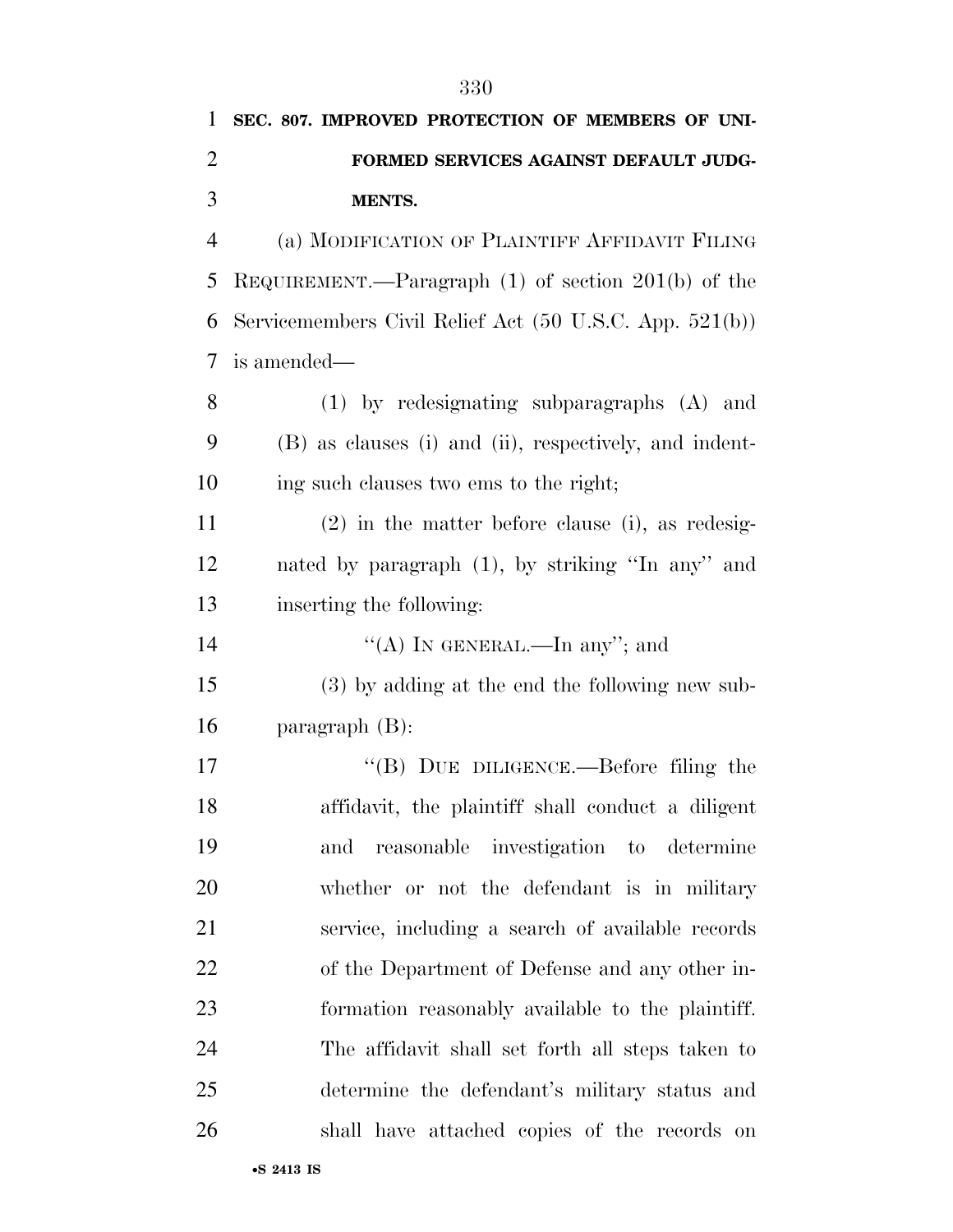| $\mathbf{1}$   | which the plaintiff relied in drafting the affi-            |
|----------------|-------------------------------------------------------------|
| $\overline{2}$ | davit.".                                                    |
| 3              | (b) APPOINTMENT OF ATTORNEY TO REPRESENT                    |
| $\overline{4}$ | DEFENDANT IN MILITARY SERVICE.—Paragraph (2) of             |
| 5              | such section $(50 \text{ U.S.C. App. } 521(b))$ is amended— |
| 6              | $(1)$ by striking "If in an action" and inserting           |
| 7              | the following:                                              |
| 8              | "(A) IN GENERAL.—If in an action";                          |
| 9              | $(2)$ in subparagraph $(A)$ , as designated by para-        |
| 10             | $graph(1)$ , by striking "If an attorney" and inserting     |
| 11             | the following:                                              |
| 12             | "(C) LIMITATIONS ON APPOINTED ATTOR-                        |
| 13             | NEY.—If an attorney";                                       |
| 14             | $(3)$ by inserting after subparagraph $(A)$ , as des-       |
| 15             | ignated by paragraph (1), the following new sub-            |
| 16             | paragraph:                                                  |
| 17             | "(B) DUE DILIGENCE.—If the court ap-                        |
| 18             | points an attorney to represent the defendant—              |
| 19             | "(i) the attorney shall conduct a dili-                     |
| 20             | gent and reasonable investigation to deter-                 |
| 21             | mine whether or not the defendant is in                     |
| 22             | military service, including a search of                     |
| 23             | available records of the Department of De-                  |
| 24             | fense and any other information reasonably                  |
| 25             | available to the attorney; and                              |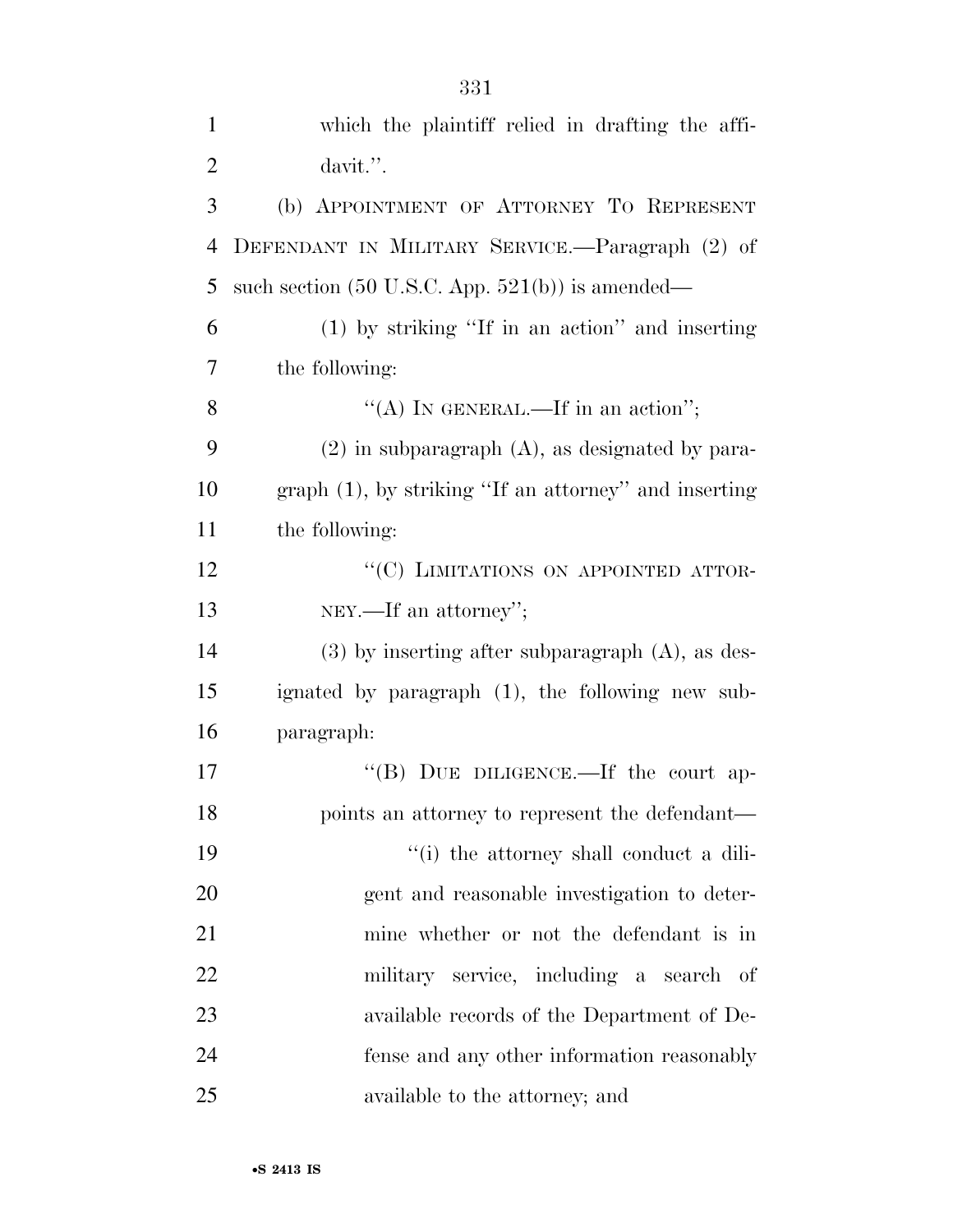| $\mathbf{1}$   | "(ii) the plaintiff shall submit to the                      |
|----------------|--------------------------------------------------------------|
| $\overline{2}$ | attorney such information as the plaintiff                   |
| 3              | may have concerning the whereabouts or                       |
| $\overline{4}$ | identity of the defendant."; and                             |
| 5              | (4) by adding at the end the following new sub-              |
| 6              | paragraph:                                                   |
| 7              | "(D) TREATMENT OF ATTORNEYS FEES.-                           |
| 8              | The reasonable fees of an attorney appointed to              |
| 9              | represent a servicemember shall be treated as                |
| 10             | costs of court for court cost purposes, unless               |
| 11             | the creditor seeks relief from such charges from             |
| 12             | the court.".                                                 |
|                |                                                              |
| 13             | SEC. 808. CLARIFICATION REGARDING APPLICATION OF             |
| 14             | ENFORCEMENT AUTHORITY OF ATTORNEY                            |
| 15             | GENERAL AND PRIVATE RIGHT OF ACTION                          |
| 16             | <b>UNDER</b><br>SERVICEMEMBERS CIVIL RELIEF                  |
| 17             | ACT.                                                         |
| 18             | Sections 801 and 802 of the Servicemembers Civil             |
| 19             | Relief Act (50 U.S.C. App. 597 and 597a) shall apply as      |
| 20             | if such sections were included in the enactment of the Sol-  |
| 21             | diers' and Sailors' Civil Relief Act of 1940 (54 Stat. 1178, |
| 22             | chapter 888) and included in the restatement of such Act     |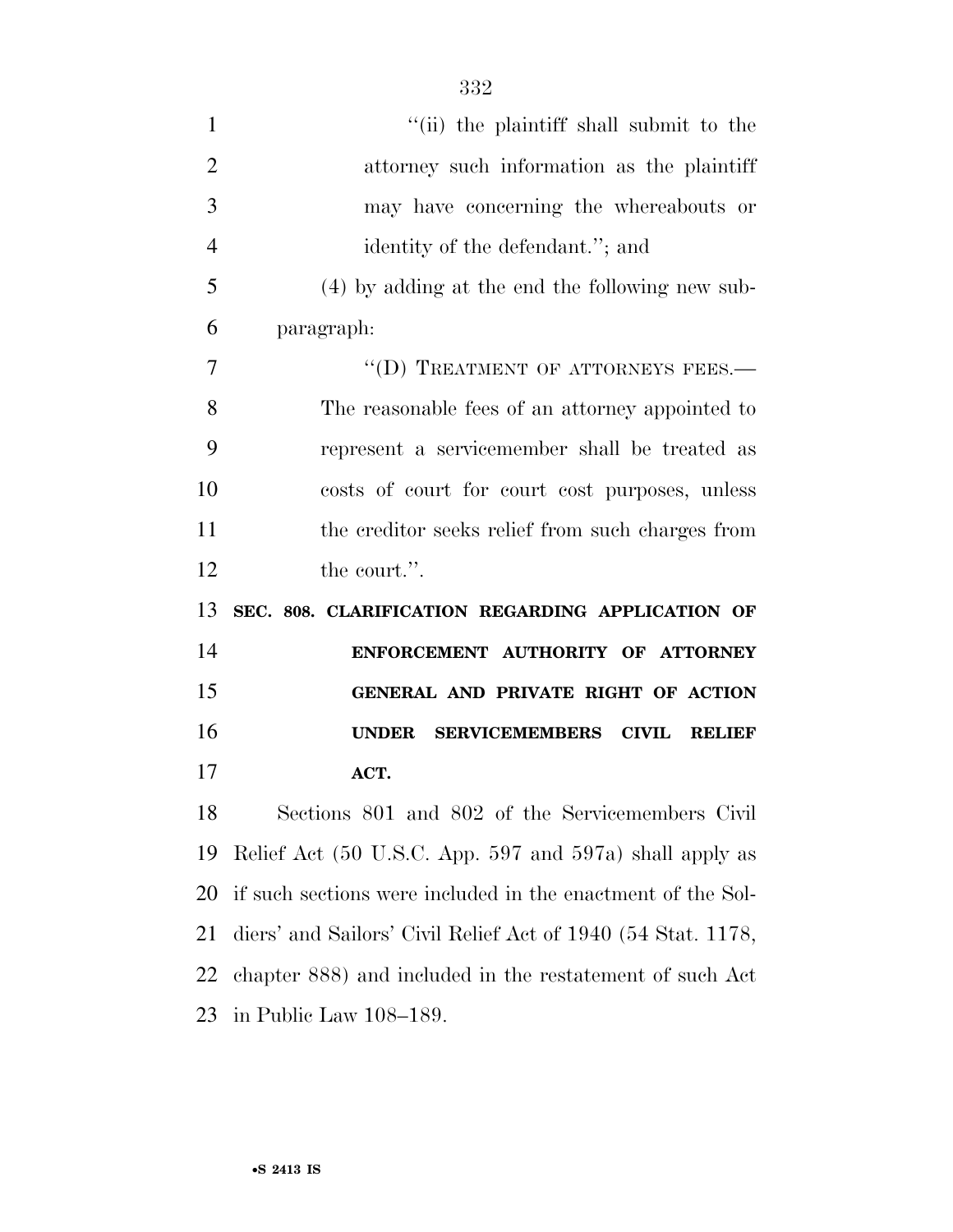#### **SEC. 809. CLERICAL AMENDMENTS.**

 (a) IN GENERAL.—The heading for section 305 of the Servicemembers Civil Relief Act (50 U.S.C. App. 535) is amended by striking ''**RESIDENTIAL OR MOTOR VE- HICLE LEASES**'' and inserting ''**LEASES OF PREMISES OCCUPIED AND MOTOR VEHICLES USED**''.

 (b) TABLE OF CONTENTS.—The table of contents in 8 section 1(b) of such Act  $(50 \text{ U.S.C. App. } 501(b))$  is amended by striking the item relating to section 305 and inserting the following new item:

''Sec. 305. Termination of leases of premises occupied and motor vehicles used.''.

## **TITLE IX—OTHER MATTERS**

**SEC. 901. REPEAL OF CERTAIN REDUCTIONS MADE BY BI-**

### **PARTISAN BUDGET ACT OF 2013.**

 (a) ADJUSTMENT OF RETIREMENT PAY.—Section 403 of the Bipartisan Budget Act of 2013 (Public Law 113–67) is repealed as of the date of the enactment of such Act.

(b) CONFORMING AMENDMENTS.—

 (1) APPLICABILITY TO DISABILITY AND SUR- VIVOR BENEFITS.—Title X of the Department of Defense Appropriations Act, 2014 (division C of Public Law 113–76) is repealed.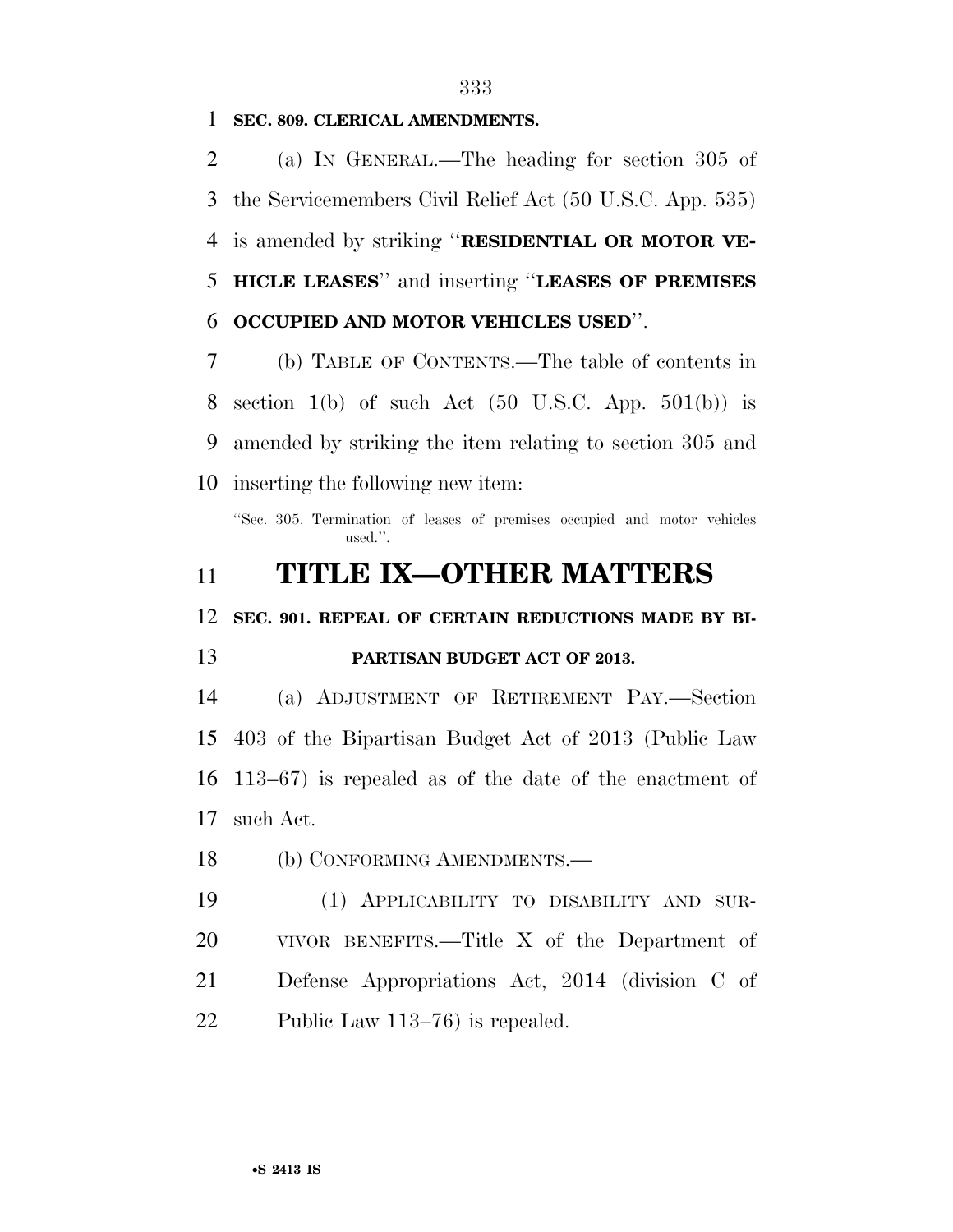| $\mathbf{1}$   | (2)<br>APPLICABILITY TO MEMBERS<br><b>THE</b><br>OF            |
|----------------|----------------------------------------------------------------|
| $\overline{2}$ | ARMED FORCES WHO JOINED AFTER JANUARY 1,                       |
| 3              | 2014.—Section 2 of Public Law 113–82 is repealed.              |
| 4              | SEC. 902. CONSIDERATION BY SECRETARY OF VETERANS               |
| 5              | AFFAIRS OF RESOURCES DISPOSED OF FOR                           |
| 6              | LESS THAN FAIR MARKET VALUE BY INDIVID-                        |
| 7              | UALS APPLYING FOR PENSION.                                     |
| 8              | (a) VETERANS.—Section 1522 is amended—                         |
| 9              | $(1)$ in subsection $(a)$ —                                    |
| 10             | (A) by inserting " $(1)$ " before "The Sec-                    |
| 11             | retary"; and                                                   |
| 12             | (B) by adding at the end the following new                     |
| 13             | paragraph:                                                     |
| 14             | " $(2)(A)$ If a veteran otherwise eligible for payment         |
| 15             | of pension under section $1513$ or $1521$ of this title or the |
| 16             | spouse of such veteran disposes of covered resources for       |
| 17             | less than fair market value on or after the look-back date     |
| 18             | described in subparagraph $(C)(i)$ , the Secretary shall deny  |
| 19             | or discontinue the payment of pension to such veteran          |
| 20             | under section 1513 or 1521 of this title, as the case may      |
| 21             | be, for months during the period beginning on the date         |
| 22             | described in subparagraph (D) and equal to the number          |
| 23             | of months calculated as provided in subparagraph $(E)$ .       |
| 24             | " $(B)(i)$ For purposes of this paragraph, a covered re-       |
| 25             | source is any resource that was a part of the corpus of        |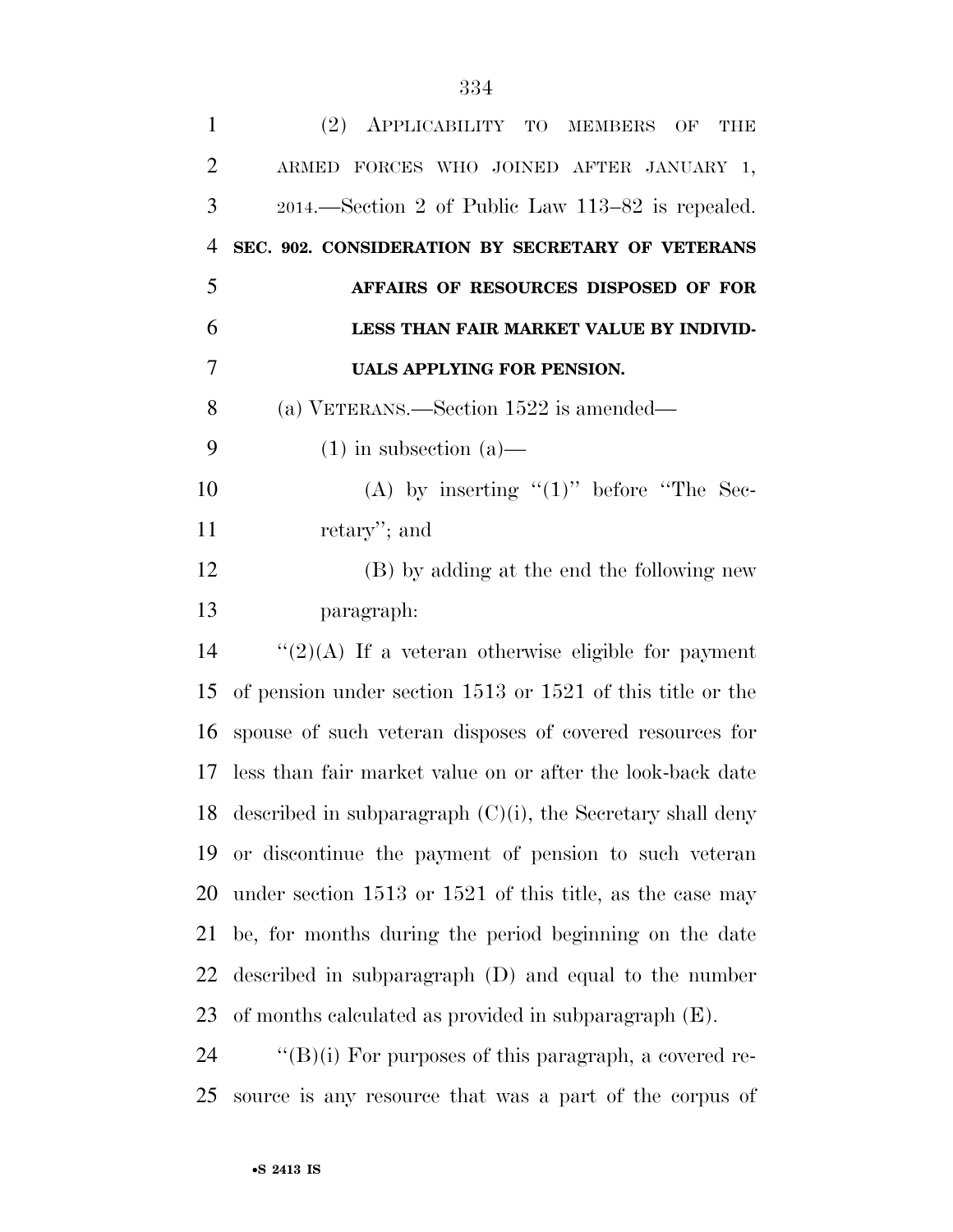the estate of the veteran or, if the veteran has a spouse, the corpus of the estates of the veteran and of the vet- eran's spouse, that the Secretary considers that under all the circumstances, if the veteran or spouse had not dis- posed of such resource, it would be reasonable that the resource (or some portion of the resource) be consumed for the veteran's maintenance.

8 "(ii) For purposes of this paragraph, the Secretary may consider, in accordance with regulations the Sec- retary shall prescribe, a transfer of an asset (including a transfer of an asset to an annuity, trust, or other financial instrument or investment) a disposal of a covered resource for less than fair market value if such transfer reduces the amount in the corpus of the estate of the veteran or, if the veteran has a spouse, the corpus of the estates of the veteran and of the veteran's spouse, that the Secretary considers, under all the circumstances, would be reason-able to be consumed for the veteran's maintenance.

19  $\langle (C)(i)$  The look-back date described in this clause is a date that is 36 months before the date described in clause (ii).

22 ''(ii) The date described in this clause is the date on which the veteran applies for pension under section 1513 or 1521 of this title or, if later, the date on which the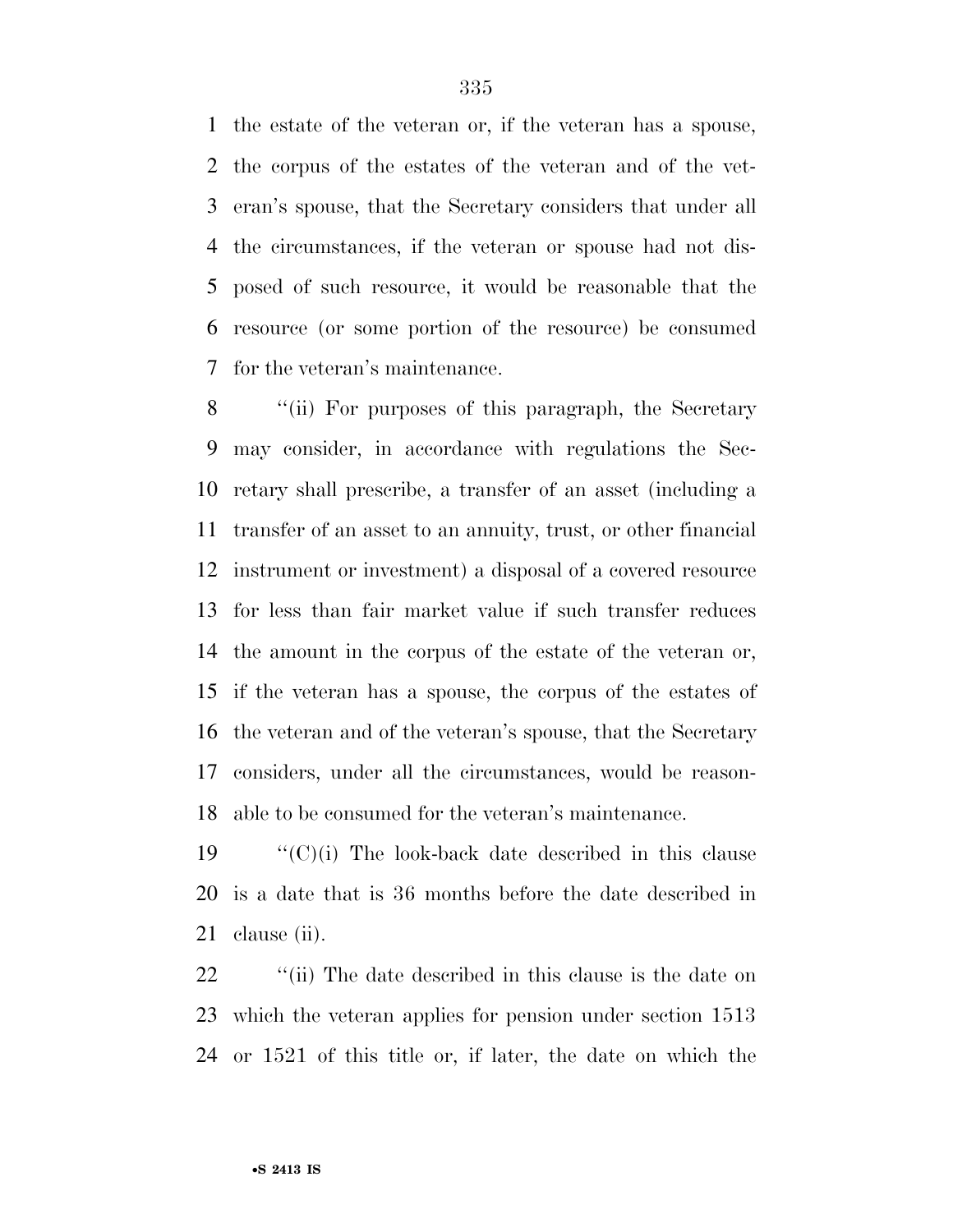veteran (or the spouse of the veteran) disposes of covered resources for less than fair market value.

 ''(D) The date described in this subparagraph is the first day of the first month in or after which covered re- sources were disposed of for less than fair market value and which does not occur in any other period of ineligi-bility under this paragraph.

 ''(E) The number of months calculated under this subparagraph shall be equal to—

 $\frac{1}{10}$  the total, cumulative uncompensated value of the portion of covered resources so disposed of by the veteran (or the spouse of the veteran) on or after the look-back date described in subparagraph (C)(i) that the Secretary determines would reason- ably have been consumed for the veteran's mainte-nance; divided by

17 ''(ii) the maximum amount of monthly pension that is payable to a veteran under section 1513 or 1521 of this title, including the maximum amount of increased pension payable under such sections on ac- count of family members, but not including any amount of pension payable under such sections be- cause a veteran is in need of regular aid and attend-ance or is permanently housebound,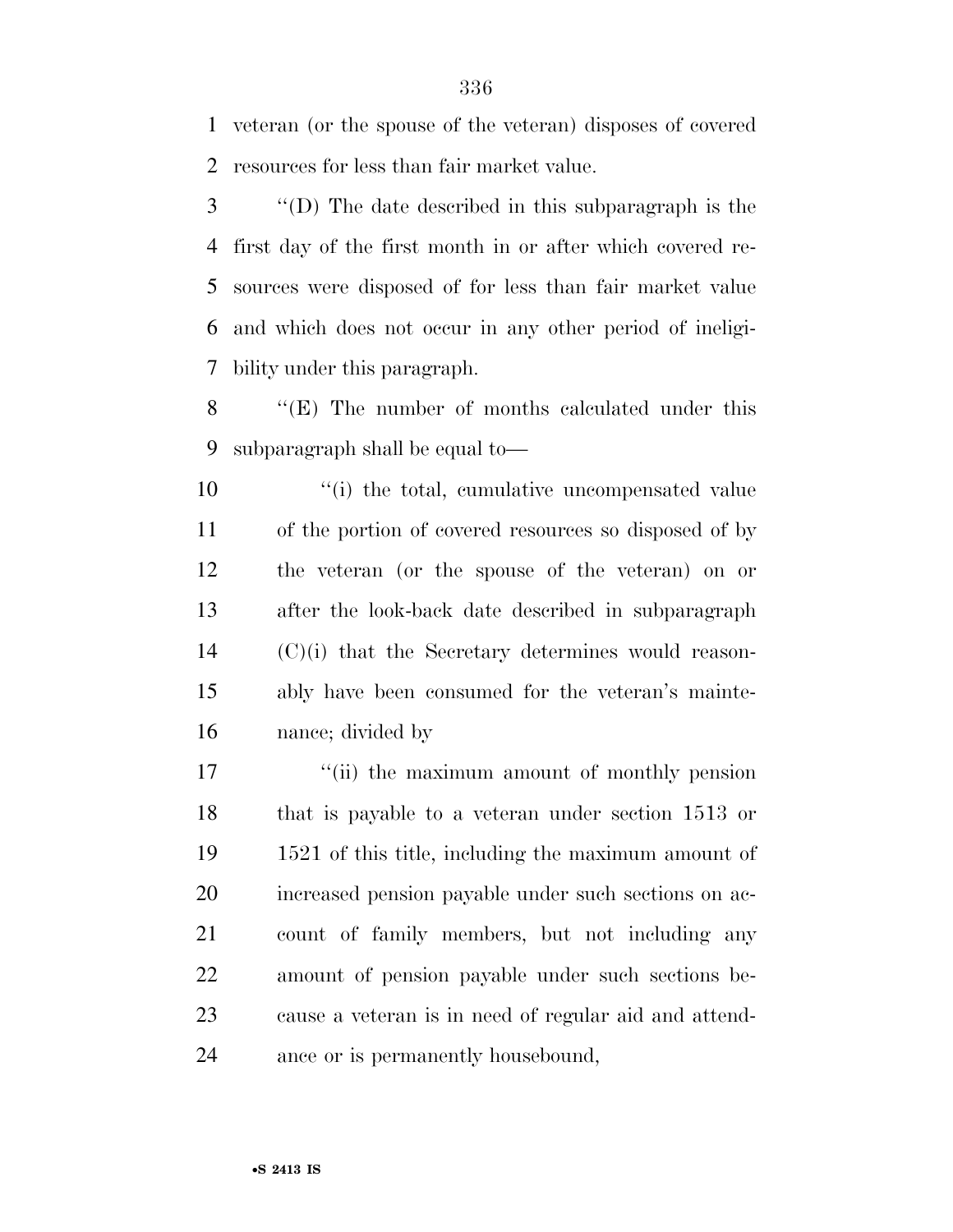rounded down, in the case of any fraction, to the nearest whole number, but shall not in any case exceed 36 months.'';

- 4 (2) in subsection (b)—
- (A) by inserting " $(1)$ " before "The Sec-retary''; and

 (B) by adding at the end the following new paragraph:

 "(2)(A) If a veteran otherwise eligible for payment of increased pension under subsection (c), (d), (e), or (f) of section 1521 of this title on account of a child, the spouse of the veteran, or the child disposes of covered re- sources for less than fair market value on or after the 14 look-back date described in subparagraph  $(C)(i)$ , the Sec- retary shall deny or discontinue payment of such increased pension for months during the period beginning on the date described in subparagraph (D) and equal to the num-ber of months calculated as provided in subparagraph (E).

 ''(B)(i) For purposes of this paragraph, a covered re- source is any resource that was a part of the corpus of the estate of the child that the Secretary considers that under all the circumstances, if the veteran, the spouse of the veteran, or the child had not disposed of such resource, it would be reasonable that the resource (or some portion of the resource) be consumed for the child's maintenance.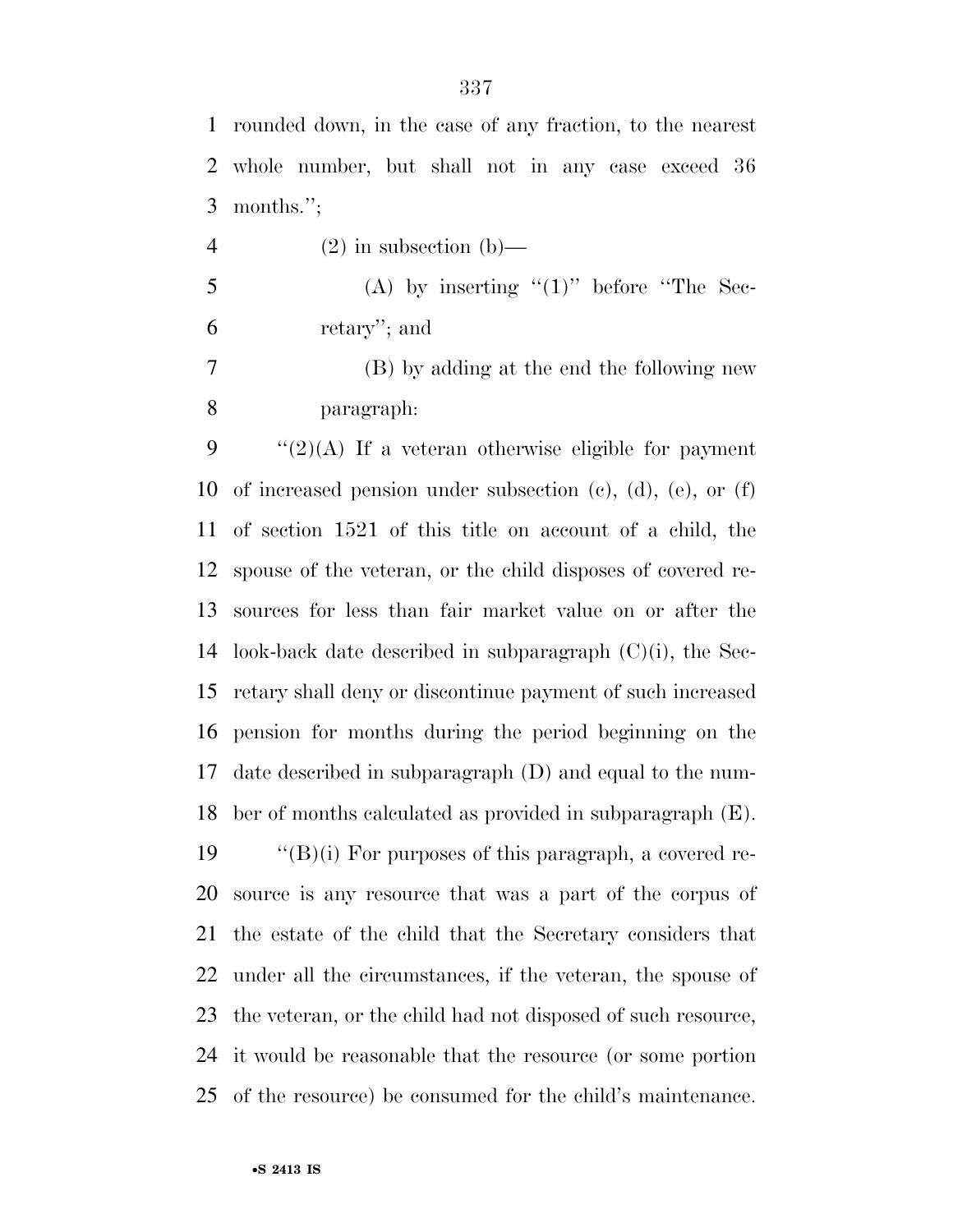''(ii) For purposes of this paragraph, the Secretary may consider, in accordance with regulations the Sec- retary shall prescribe, a transfer of an asset (including a transfer of an asset to an annuity, trust, or other financial instrument or investment) a disposal of a covered resource for less than fair market value if such transfer reduces the amount in the corpus of the estate of the child that the Secretary considers, under all the circumstances, would be reasonable to be consumed for the child's mainte-nance.

 "'(C)(i) The look-back date described in this clause is a date that is 36 months before the date described in clause (ii).

 ''(ii) The date described in this clause is the date on which the veteran applies for payment of increased pen- sion under subsection (c), (d), (e), or (f) of section 1521 of this title on account of a child or, if later, the date on which the veteran, the spouse of the veteran, or the child disposes of covered resources for less than fair mar-ket value.

 ''(D) The date described in this subparagraph is the first day of the first month in or after which covered re- sources were disposed of for less than fair market value and which does not occur in any other period of ineligi-bility under this paragraph.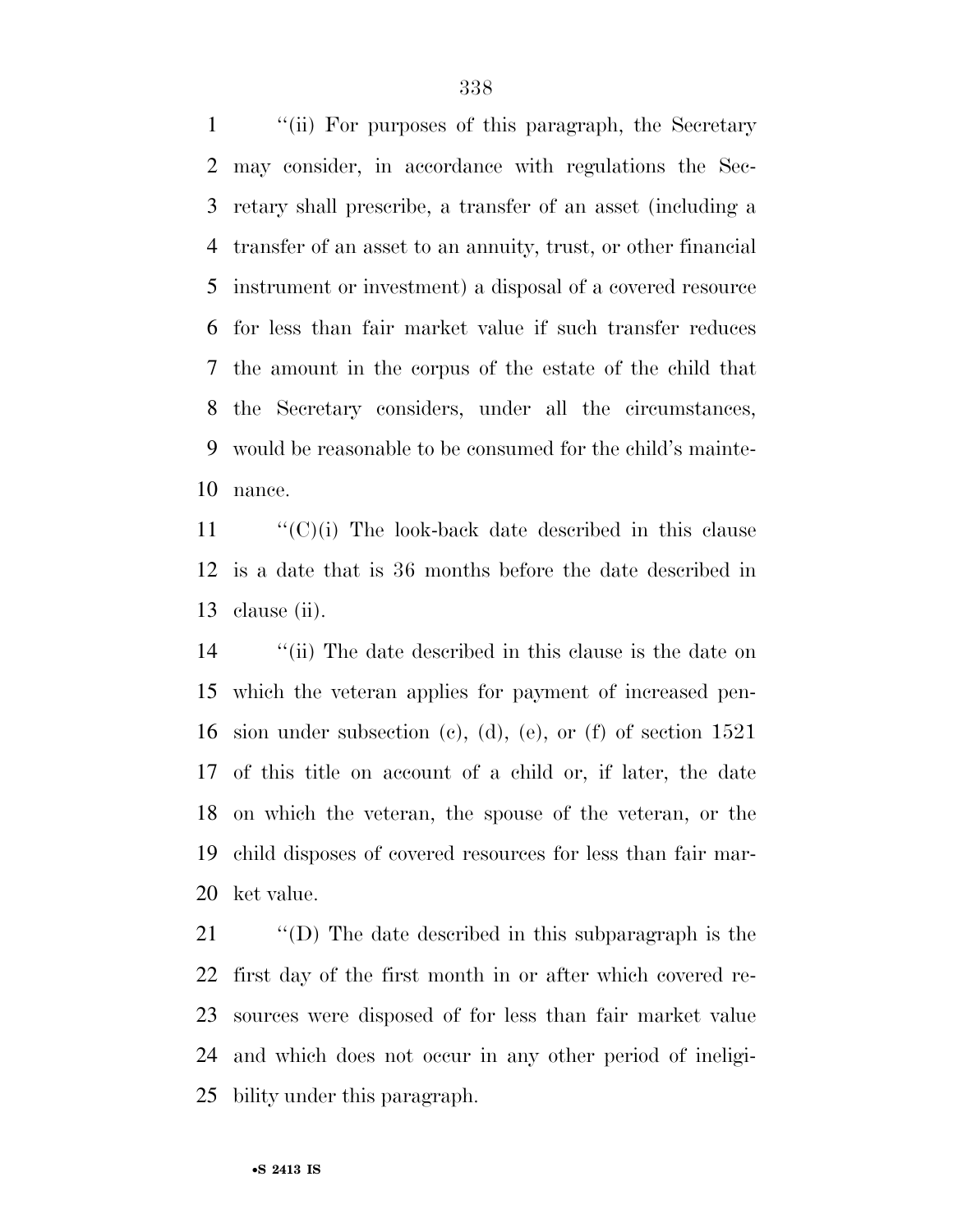1 ""(E) The number of months calculated under this subparagraph shall be equal to—

3 (i) the total, cumulative uncompensated value of the portion of the covered resources so disposed of by the veteran, the spouse of the veteran, or the child on or after the look-back date described in sub- paragraph (C)(i) that the Secretary determines would reasonably have been consumed for the child's maintenance; divided by

 $\frac{1}{10}$  the maximum amount of increased month- ly pension that is payable to a veteran under sub- section (c), (d), (e), or (f) of section 1521 of this 13 title on account of a child,

 rounded down, in the case of any fraction, to the nearest whole number, but shall not in any case exceed 36 months.''; and

 (3) by adding at the end the following new sub-section:

 $\langle (e)(1)(A)$  The Secretary shall not deny or dis- continue payment of pension under section 1513 or 1521 of this title or payment of increased pension under sub-22 section (c), (d), (e), or (f) of section of this title on account of a child by reason of the application of sub-24 section (a)(2) or (b)(2) of this section to the disposal of resources by an individual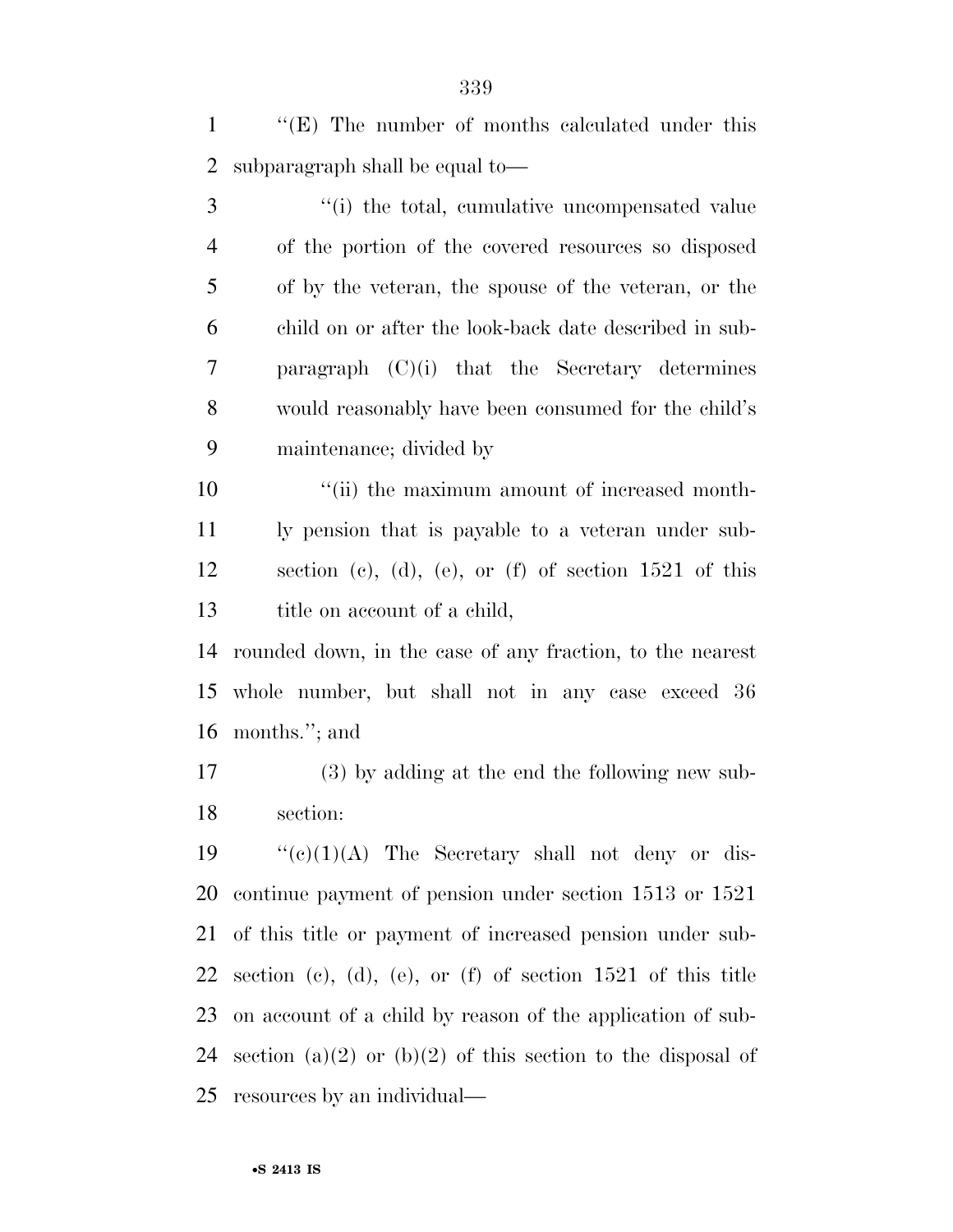1  $"$ (i) if—

| $\overline{2}$ | $\lq\lq$ a satisfactory showing is made to the               |
|----------------|--------------------------------------------------------------|
| 3              | Secretary (in accordance with regulations pro-               |
| $\overline{4}$ | mulgated by the Secretary) that all resources                |
| 5              | disposed of for less than fair market value have             |
| 6              | been returned to the individual who disposed of              |
| 7              | the resources; or                                            |
| 8              | "(II) the Secretary determines, under pro-                   |
| 9              | cedures established by the Secretary in accord-              |
| 10             | ance with subparagraph $(B)$ , that the denial or            |
| 11             | discontinuance of payment would work an                      |
| 12             | undue hardship; or                                           |
| 13             | "(ii) to the extent that any portion of the re-              |
| 14             | sources disposed of for less than fair market value          |
| 15             | have been returned to the individual who disposed of         |
| 16             | the resources.                                               |
| 17             | "(B) Undue hardship would be worked by the denial            |
| 18             | or discontinuance of payment for purposes of subpara-        |
| 19             | $graph(A)(i)(II)$ if the denial or discontinuance of payment |
| 20             | would deprive the individual during the period of denial     |
| 21             | or discontinuance—                                           |
| 22             | "(i) of medical care such that the individual's              |
| 23             | life or health would be endangered;                          |
| 24             | "(ii) of necessary food or clothing, or other ne-            |
| 25             | cessities of life; or                                        |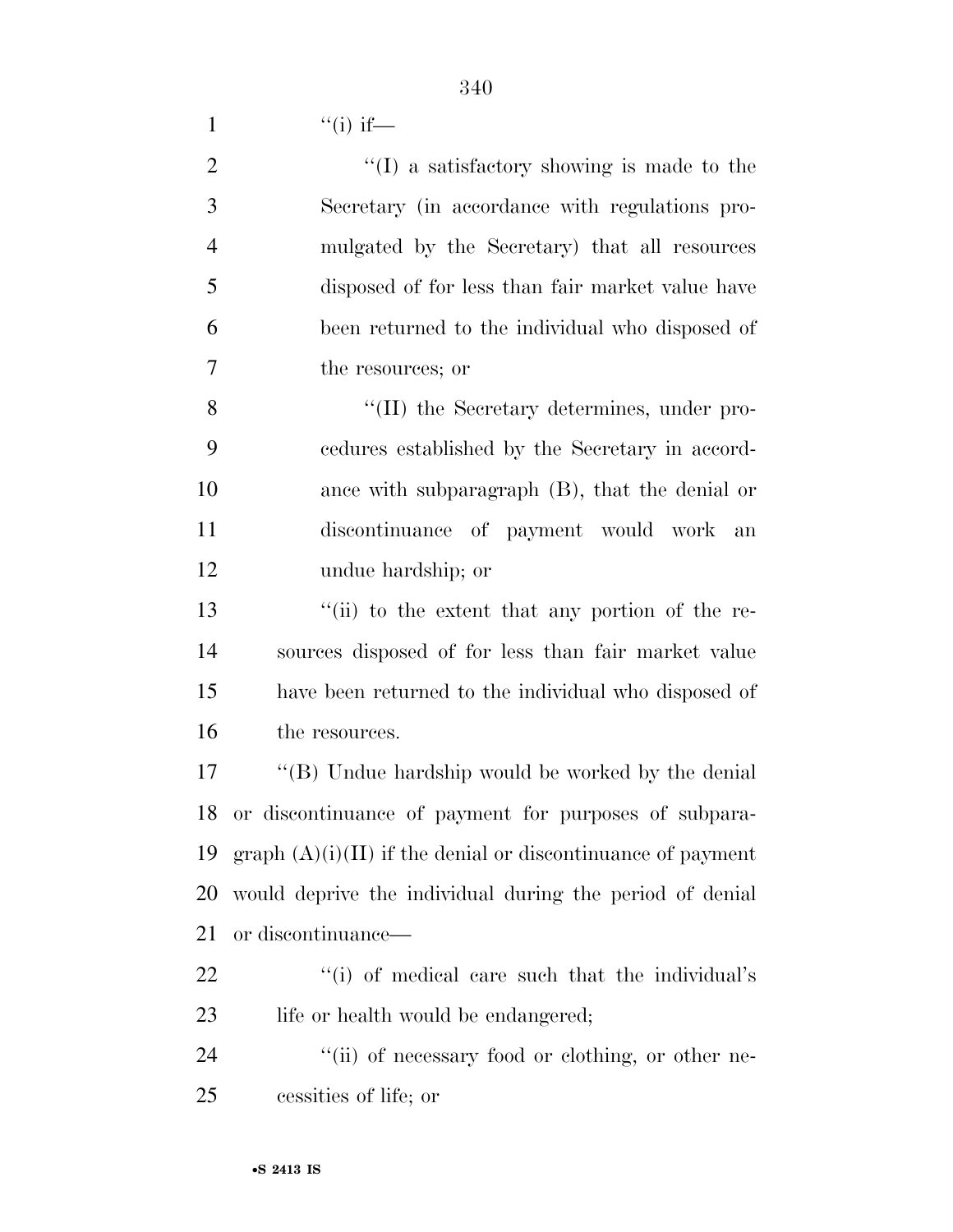1 ''(iii) on such other basis as the Secretary shall specify in the procedures required by subparagraph 3  $(A)(i)(II)$ .

 ''(C) If payment of pension or increased pension that would otherwise be denied or discontinued by reason of 6 the application of subsection (a)(2) or (b)(2) is denied or discontinued only in part by reason of the return of re- sources as described in subparagraph (A)(ii), the period of the denial or discontinuance as determined pursuant to 10 subparagraph  $(E)$  of subsection  $(a)(2)$  or  $(b)(2)$ , as appli- cable, shall be recalculated to take into account such re-turn of resources.

 ''(2) At the time a veteran applies for pension under section 1513 or 1521 of this title or increased pension under subsection (c), (d), (e), or (f) of section 1521 of this title on account of a child, and at such other times as the Secretary considers appropriate, the Secretary shall—

 $\langle (A)$  inform such veteran of the provisions of 20 subsections  $(a)(2)$  and  $(b)(2)$  providing for a period of ineligibility for payment of pension under such sections for individuals who make certain disposi- tions of resources for less than fair market value, in- cluding the exception for hardship from such period of ineligibility;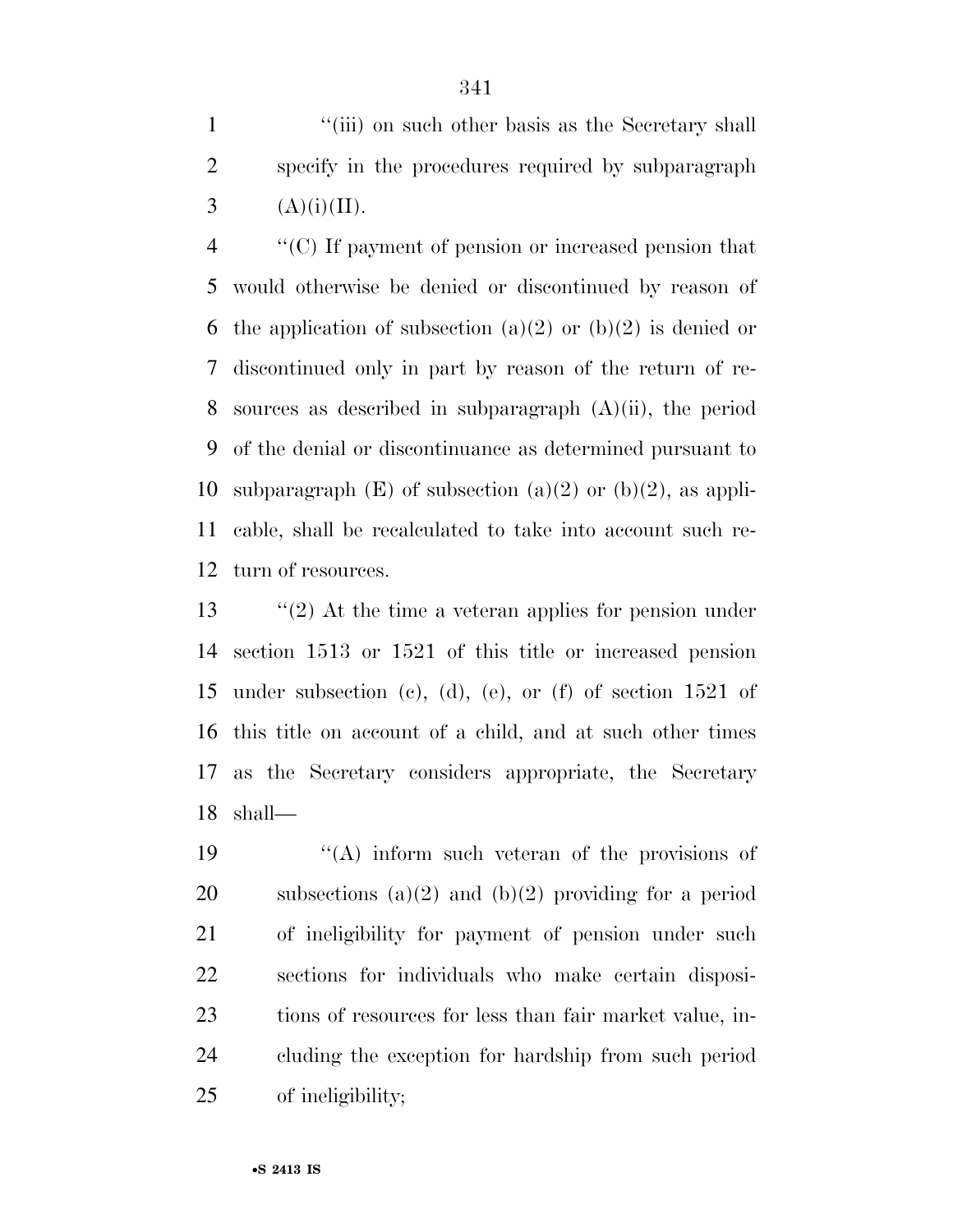| $\mathbf{1}$   | $\lq\lq$ obtain from such veteran information               |
|----------------|-------------------------------------------------------------|
| $\overline{2}$ | which may be used in determining whether or not a           |
| 3              | period of ineligibility for such payments would be re-      |
| $\overline{4}$ | quired by reason of such subsections; and                   |
| 5              | $\lq\lq$ (C) provide such veteran a timely process for      |
| 6              | determining whether or not the exception for hard-          |
| 7              | ship shall apply to such veteran.".                         |
| 8              | (b) SURVIVING SPOUSES AND CHILDREN.—Section                 |
| 9              | $1543$ is amended—                                          |
| 10             | $(1)$ in subsection $(a)$ —                                 |
| 11             | $(A)$ by redesignating paragraph $(2)$ as                   |
| 12             | paragraph $(3)$ ;                                           |
| 13             | $(B)$ by inserting after paragraph $(1)$ the                |
| 14             | following new paragraph $(2)$ :                             |
| 15             | " $(2)(A)$ If a surviving spouse otherwise eligible for     |
| 16             | payment of pension under section 1541 of this title dis-    |
| 17             | poses of covered resources for less than fair market value  |
| 18             | on or after the look-back date described in subparagraph    |
| 19             | $(C)(i)$ , the Secretary shall deny or discontinue the pay- |
| 20             | ment of pension to such surviving spouse under section      |
| 21             | 1541 of this title for months during the period beginning   |
| 22             | on the date described in subparagraph $(D)$ and equal to    |
| 23             | the number of months calculated as provided in subpara-     |
| 24             | $graph(E)$ .                                                |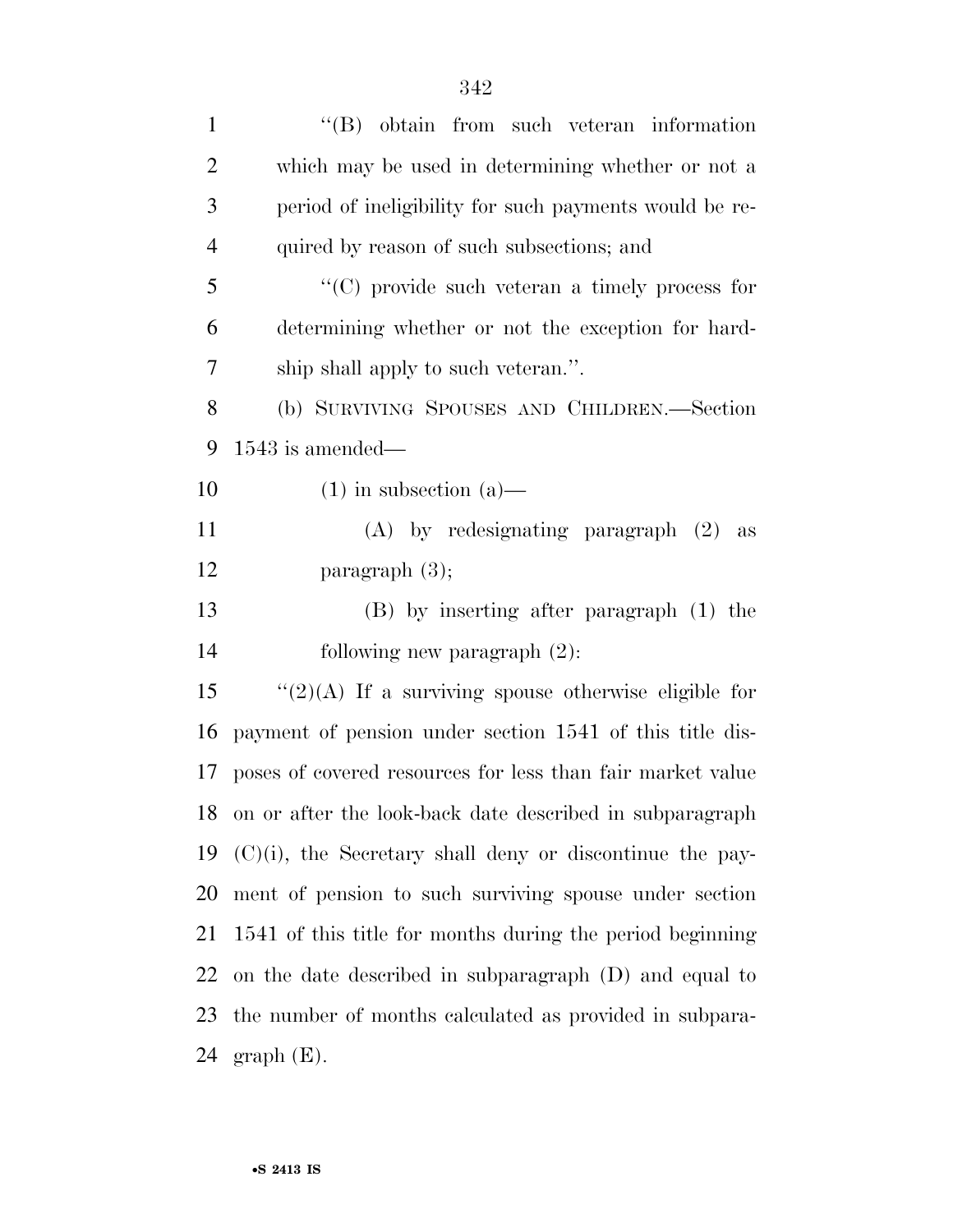$\langle$  (B)(i) For purposes of this paragraph, a covered re- source is any resource that was a part of the corpus of the estate of the surviving spouse that the Secretary con- siders that under all the circumstances, if the surviving spouse had not disposed of such resource, it would be rea- sonable that the resource (or some portion of the resource) be consumed for the surviving spouse's maintenance.

 ''(ii) For purposes of this paragraph, the Secretary may consider, in accordance with regulations the Sec- retary shall prescribe, a transfer of an asset (including a transfer of an asset to an annuity, trust, or other financial instrument or investment) a disposal of a covered resource for less than fair market value if such transfer reduces the amount in the corpus of the estate of the surviving spouse that the Secretary considers, under all the cir- cumstances, would be reasonable to be consumed for the surviving spouse's maintenance.

 "'(C)(i) The look-back date described in this clause is a date that is 36 months before the date described in clause (ii).

21 ''(ii) The date described in this clause is the date on which the surviving spouse applies for pension under sec- tion 1541 of this title or, if later, the date on which the surviving spouse disposes of covered resources for less than fair market value.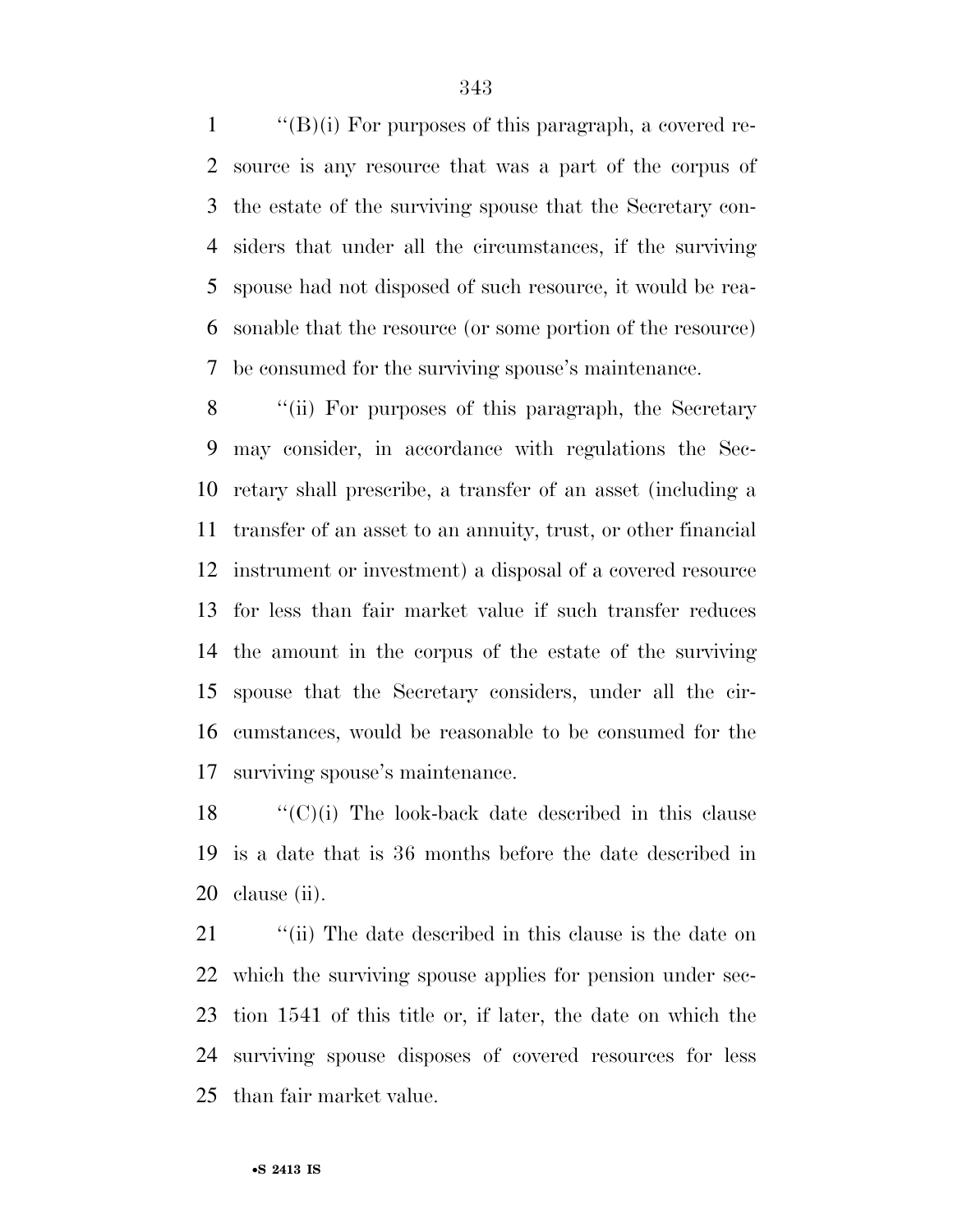''(D) The date described in this subparagraph is the first day of the first month in or after which covered re- sources were disposed of for less than fair market value and which does not occur in any other period of ineligi-bility under this paragraph.

 ''(E) The number of months calculated under this subparagraph shall be equal to—

8 ''(i) the total, cumulative uncompensated value of the portion of the covered resources so disposed of by the surviving spouse on or after the look-back date described in subparagraph (C)(i) that the Sec- retary determines would reasonably have been con- sumed for the surviving spouse's maintenance; di-vided by

 ''(ii) the maximum amount of monthly pension that is payable to a surviving spouse under section 1541 of this title, including the maximum amount of increased pension payable under such section on ac- count of a child, but not including any amount of pension payable under such section because a sur- viving spouse is in need of regular aid and attend-ance or is permanently housebound,

 rounded down, in the case of any fraction, to the nearest whole number, but shall not in any case exceed 36 months.''; and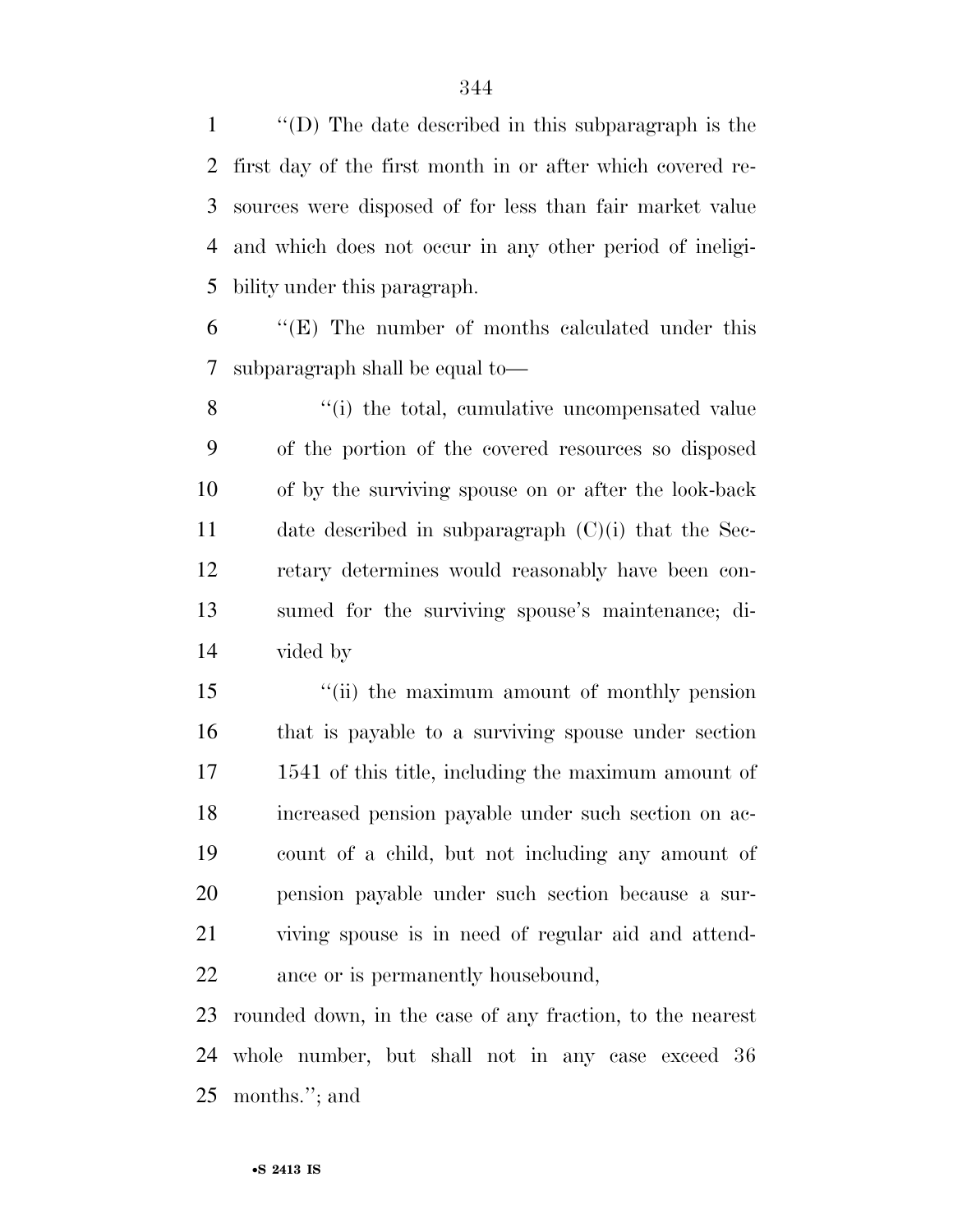(C) by adding at the end the following new paragraph:

 ''(4)(A) If a surviving spouse otherwise eligible for payment of increased pension under subsection (c), (d), or (e) of section 1541 of this title on account of a child or the child disposes of covered resources for less than fair market value on or after the look-back date described in subparagraph (C)(i), the Secretary shall deny or dis- continue payment of such increased pension for months during the period beginning on the date described in sub- paragraph (D) and equal to the number of months cal-culated as provided in subparagraph (E).

 ''(B)(i) For purposes of this paragraph, a covered re- source is any resource that was a part of the corpus of the estate of the child that the Secretary considers that under all the circumstances, if the surviving spouse or the child had not disposed of such resource, it would be rea- sonable that the resource (or some portion of the resource) be consumed for the child's maintenance.

20 "(ii) For purposes of this paragraph, the Secretary may consider, in accordance with regulations the Sec- retary shall prescribe, a transfer of an asset (including a transfer of an asset to an annuity, trust, or other financial instrument or investment) a disposal of a covered resource for less than fair market value if such transfer reduces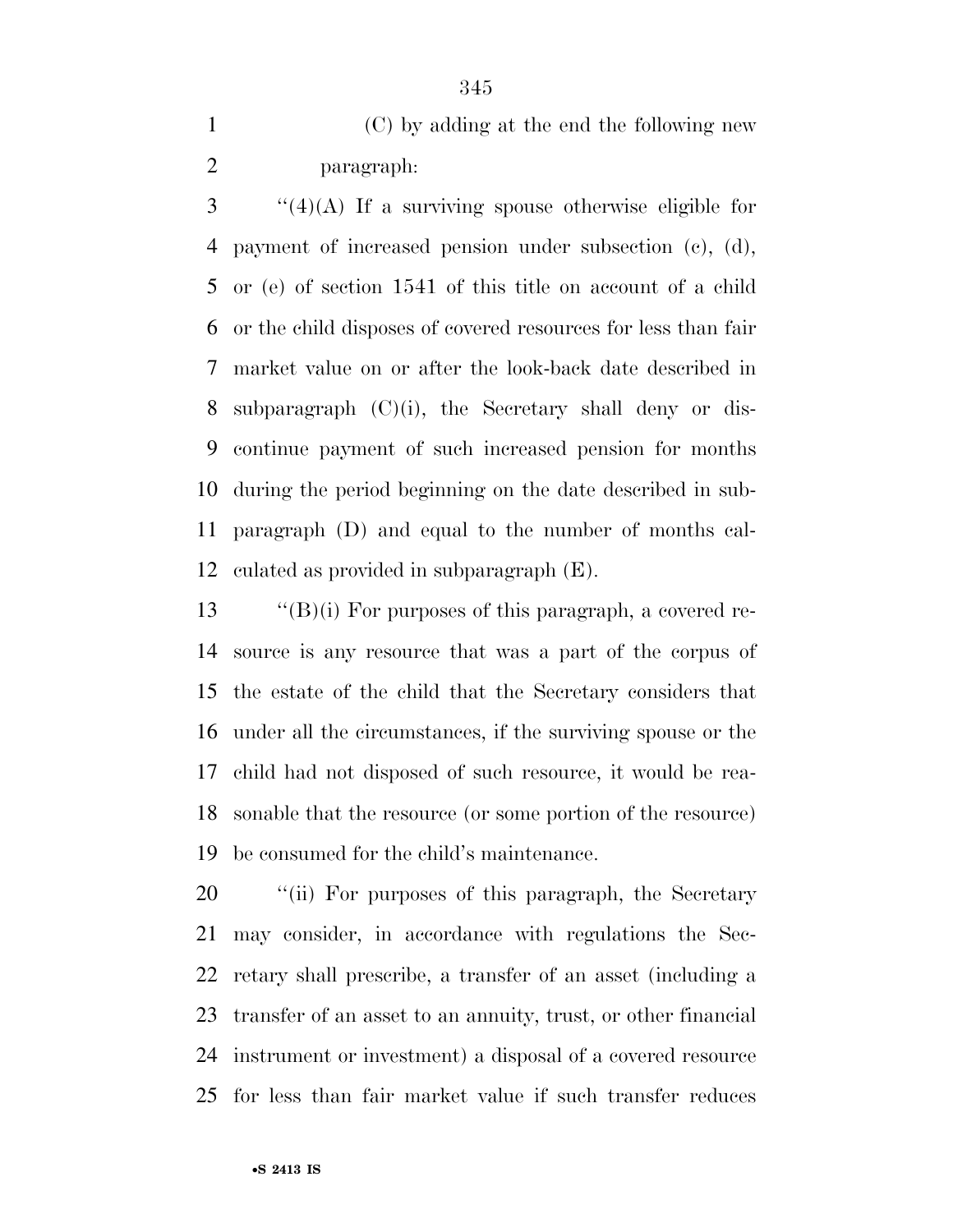the amount in the corpus of the estate of the child that the Secretary considers, under all the circumstances, would be reasonable to be consumed for the child's mainte-nance.

 ''(C)(i) The look-back date described in this clause is a date that is 36 months before the date described in clause (ii).

 ''(ii) The date described in this clause is the date on which the surviving spouse applies for payment of in- creased pension under subsection (c), (d), or (e) of section 1541 of this title on account of a child or, if later, the date on which the surviving spouse (or the child) disposes of covered resources for less than fair market value.

 ''(D) The date described in this subparagraph is the first day of the first month in or after which covered re- sources were disposed of for less than fair market value and which does not occur in any other period of ineligi-bility under this paragraph.

 ''(E) The number of months calculated under this clause shall be equal to—

21 ''(i) the total, cumulative uncompensated value of the portion of the covered resources so disposed of by the surviving spouse (or the child) on or after 24 the look-back date described in subparagraph  $(C)(i)$ that the Secretary determines would reasonably have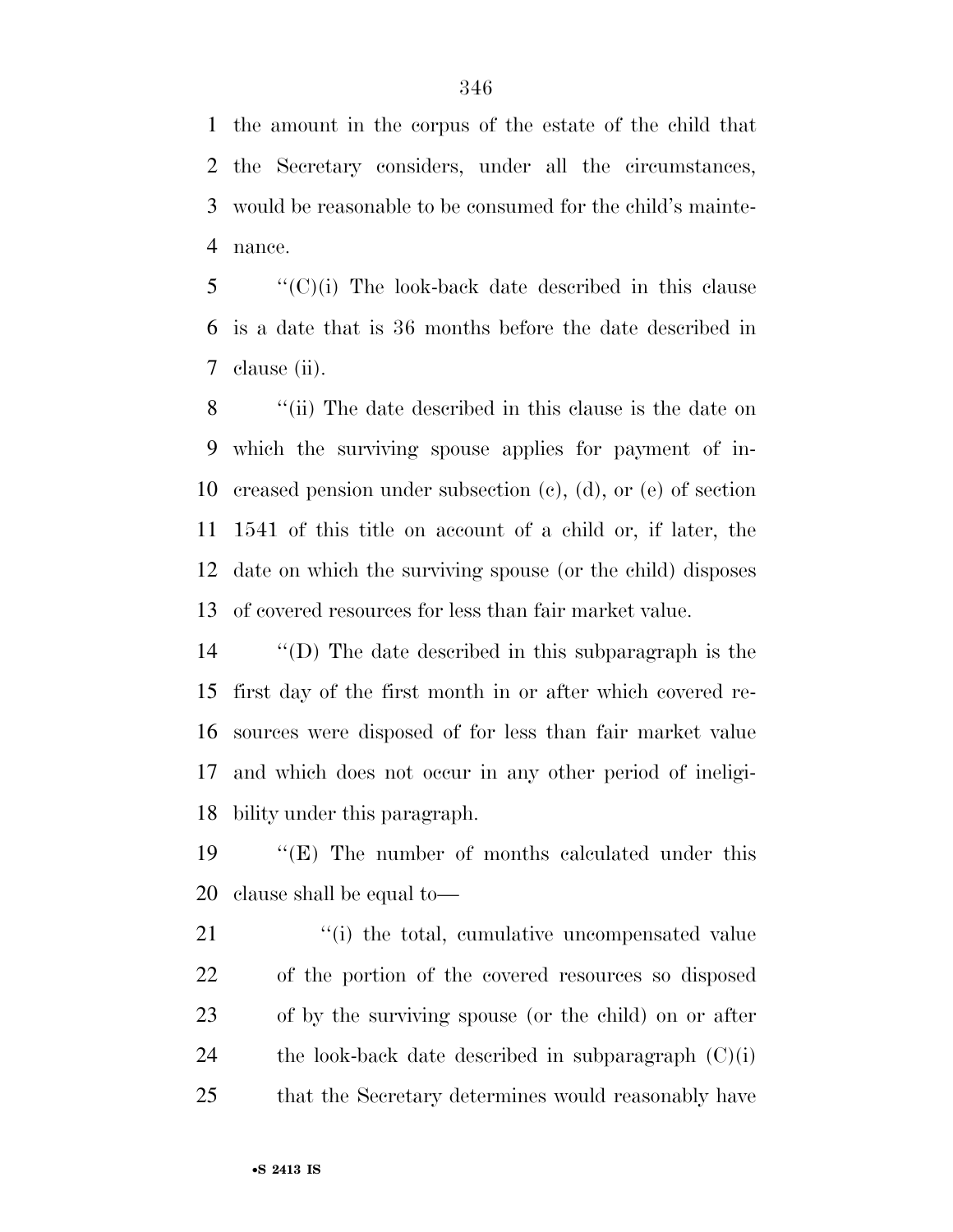| $\mathbf{1}$   | been consumed for the child's maintenance; divided             |
|----------------|----------------------------------------------------------------|
| $\mathbf{2}$   | by                                                             |
| 3              | "(ii) the maximum amount of increased month-                   |
| $\overline{4}$ | ly pension that is payable to a surviving spouse               |
| 5              | under subsection (c), (d), or (e) of section $1541$ of         |
| 6              | this title on account of a child,                              |
| 7              | rounded down, in the case of any fraction, to the nearest      |
| 8              | whole number, but shall not in any case exceed 36              |
| 9              | months.";                                                      |
| 10             | $(2)$ in subsection $(b)$ —                                    |
| 11             | (A) by inserting " $(1)$ " before "The Sec-                    |
| 12             | retary'; and                                                   |
| 13             | (B) by adding at the end the following new                     |
| 14             | paragraph:                                                     |
| 15             | " $(2)(A)$ If a child otherwise eligible for payment of        |
| 16             | pension under section 1542 of this title or any person with    |
| 17             | whom such child is residing who is legally responsible for     |
|                | 18 such child's support disposes of covered resources for less |
| 19             | than fair market value on or after the look-back date de-      |
| 20             | scribed in subparagraph $(C)(i)$ , the Secretary shall deny    |
| 21             | or discontinue the payment of pension to such child under      |
| 22             | section 1542 of this title for months during the period be-    |
| 23             | ginning on the date described in subparagraph (D) and          |
| 24             | equal to the number of months calculated as provided in        |
| 25             | subparagraph $(E)$ .                                           |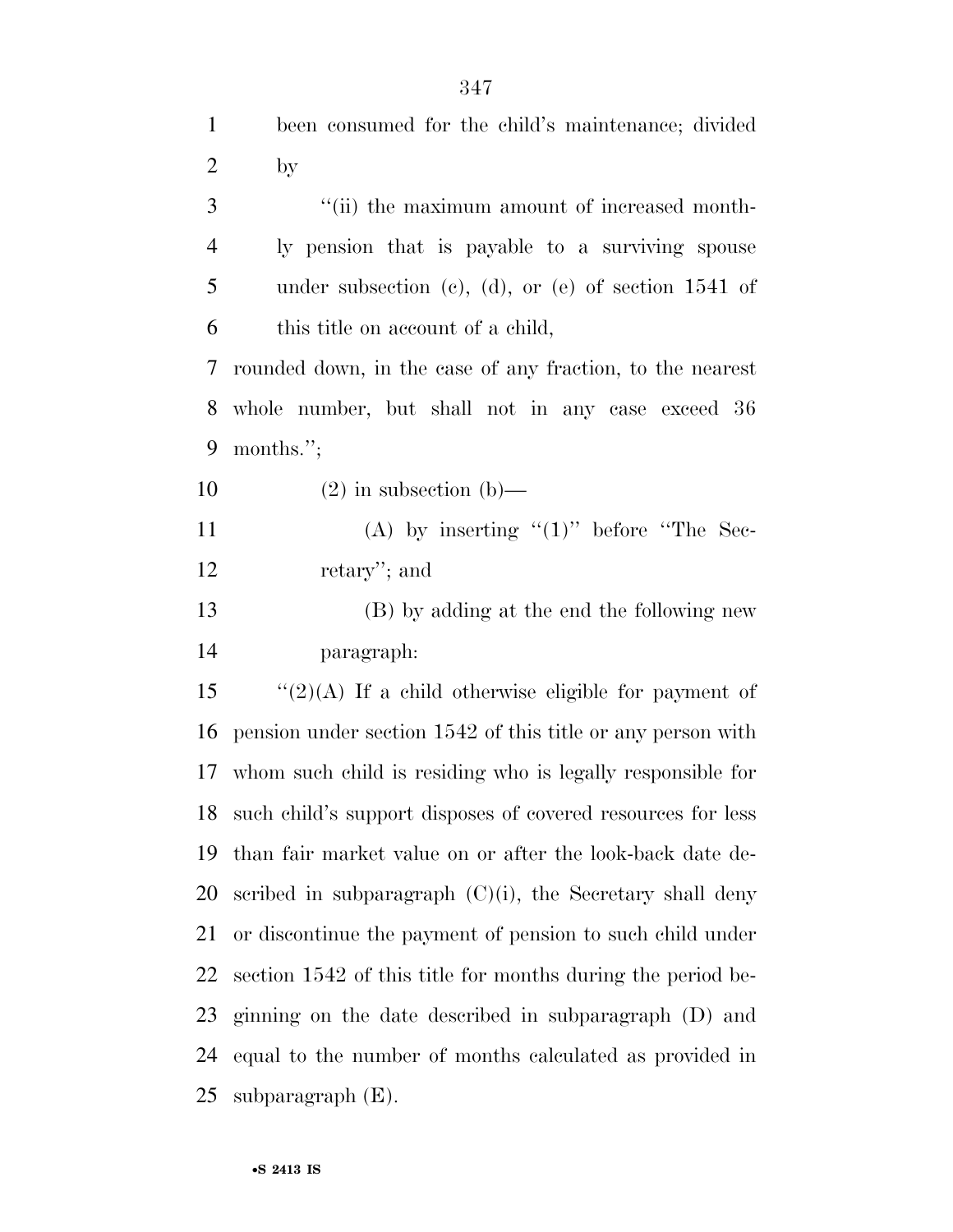$\langle$  (B)(i) For purposes of this paragraph, a covered re- source is any resource that was a part of the corpus of the estate of the child or the corpus of the estate of any person with whom such child is residing who is legally re- sponsible for such child's support that the Secretary con- siders that under all the circumstances, if the child or per- son had not disposed of such resource, it would be reason- able that the resource (or some portion of the resource) be consumed for the child's maintenance.

 ''(ii) For purposes of this paragraph, the Secretary may consider, in accordance with regulations the Sec- retary shall prescribe, a transfer of an asset (including a transfer of an asset to an annuity, trust, or other financial instrument or investment) a disposal of a covered resource for less than fair market value if such transfer reduces the amount in the corpus of the estate described in clause (i) that the Secretary considers, under all the cir- cumstances, would be reasonable to be consumed for the child's maintenance.

 ''(C)(i) The look-back date described in this clause is a date that is 36 months before the date described in clause (ii).

23 ''(ii) The date described in this clause is the date on which the child applies for pension under section 1542 of this title or, if later, the date on which the child (or person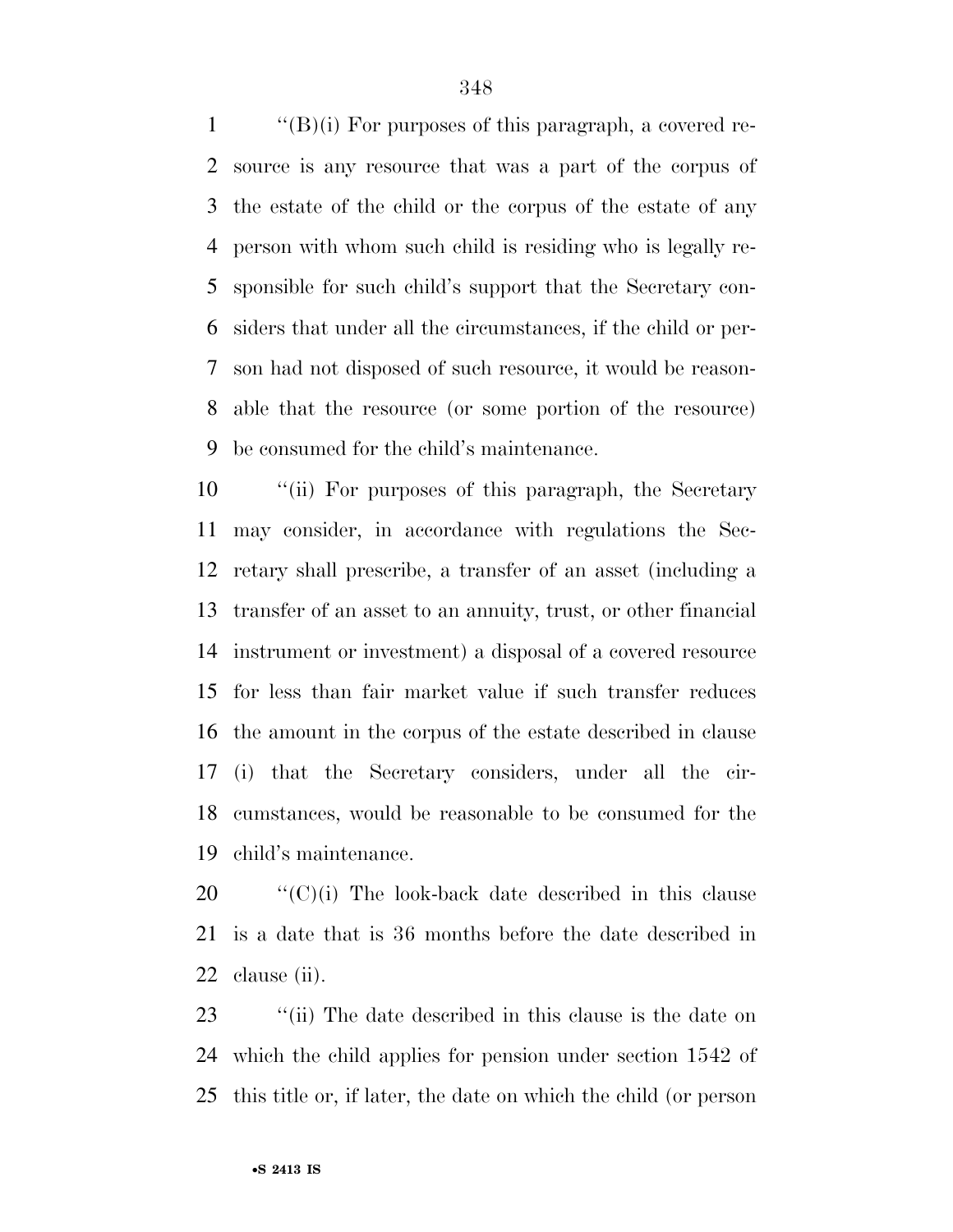described in subparagraph (B)) disposes of covered re-sources for less than fair market value.

 ''(D) The date described in this clause is the first day of the first month in or after which covered resources were disposed of for less than fair market value and which does not occur in any other period of ineligibility under this paragraph.

 ''(E) The number of months calculated under this clause shall be equal to—

 $\frac{1}{10}$  the total, cumulative uncompensated value of the portion of the covered resources so disposed of by the child (or person described in subparagraph (B)) on or after the look-back date described in sub- paragraph (C)(i) that the Secretary determines would reasonably have been consumed for the child's maintenance; divided by

17 <sup>"</sup>(ii) the maximum amount of monthly pension 18 that is payable to a child under section 1542 of this title,

 rounded down, in the case of any fraction, to the nearest whole number, but shall not in any case exceed 36 months.''; and

 (3) by adding at the end the following new sub-section: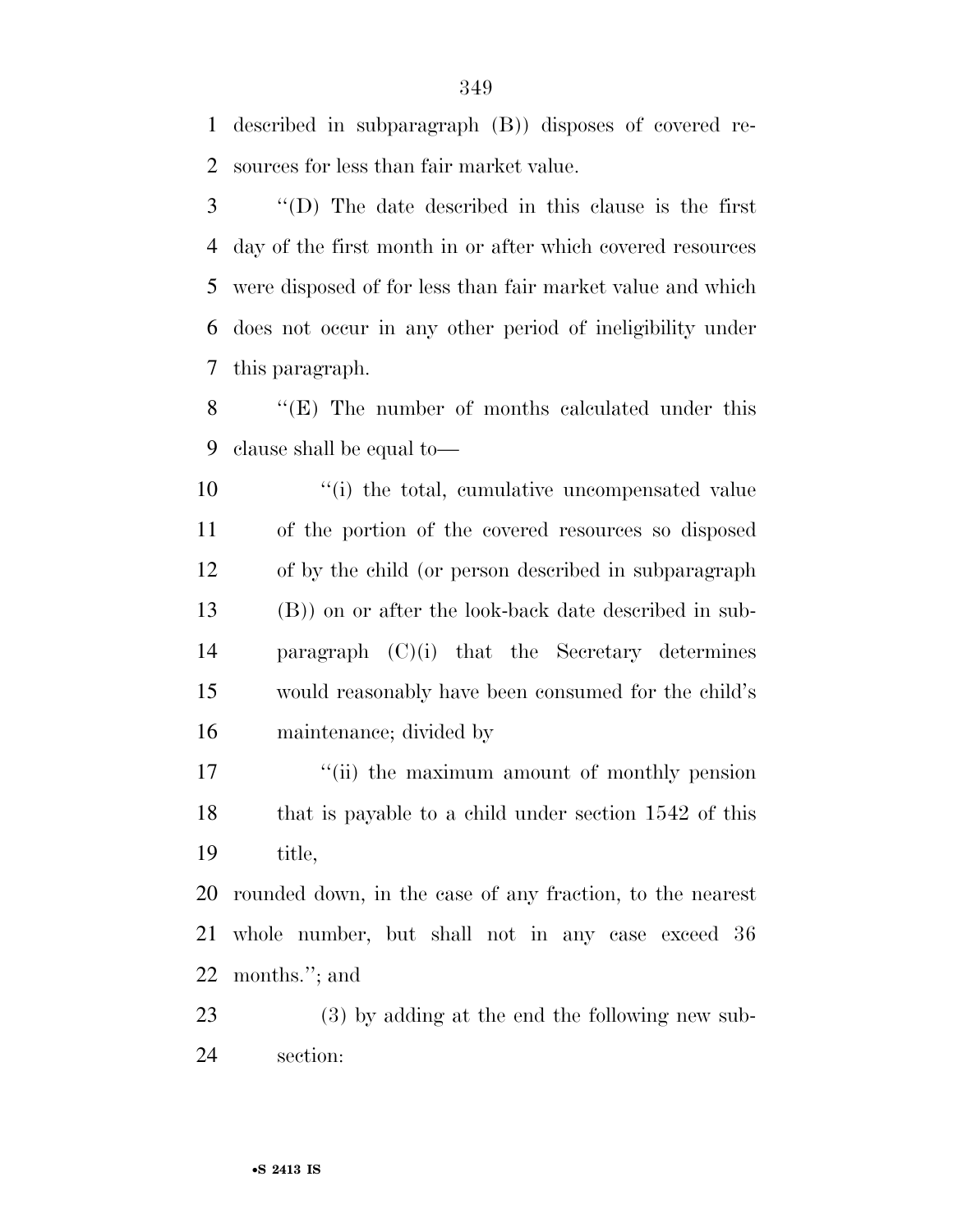''(e)(1)(A) The Secretary shall not deny or dis- continue payment of pension under section 1541 or 1542 of this title or payment of increased pension under sub- section (c), (d), or (e) of section 1541 of this title on ac- count of a child by reason of the application of subsection 6 (a)(2), (a)(4), or (b)(2) of this section to the disposal of resources by an individual—

8  $"$ (i) if—

 ''(I) a satisfactory showing is made to the Secretary (in accordance with regulations pro- mulgated by the Secretary) that all resources disposed of for less than fair market value have been returned to the individual who disposed of 14 the resources; or

 $\langle (II)$  the Secretary determines, under pro- cedures established by the Secretary in accord- ance with subparagraph (B), that the denial or discontinuance of payment would work an undue hardship; or

 $\frac{1}{20}$  (ii) to the extent that any portion of the re- sources disposed of for less than fair market value have been returned to the individual who disposed of 23 the resources.

 ''(B) Undue hardship would be worked by the denial or discontinuance of payment for purposes of subpara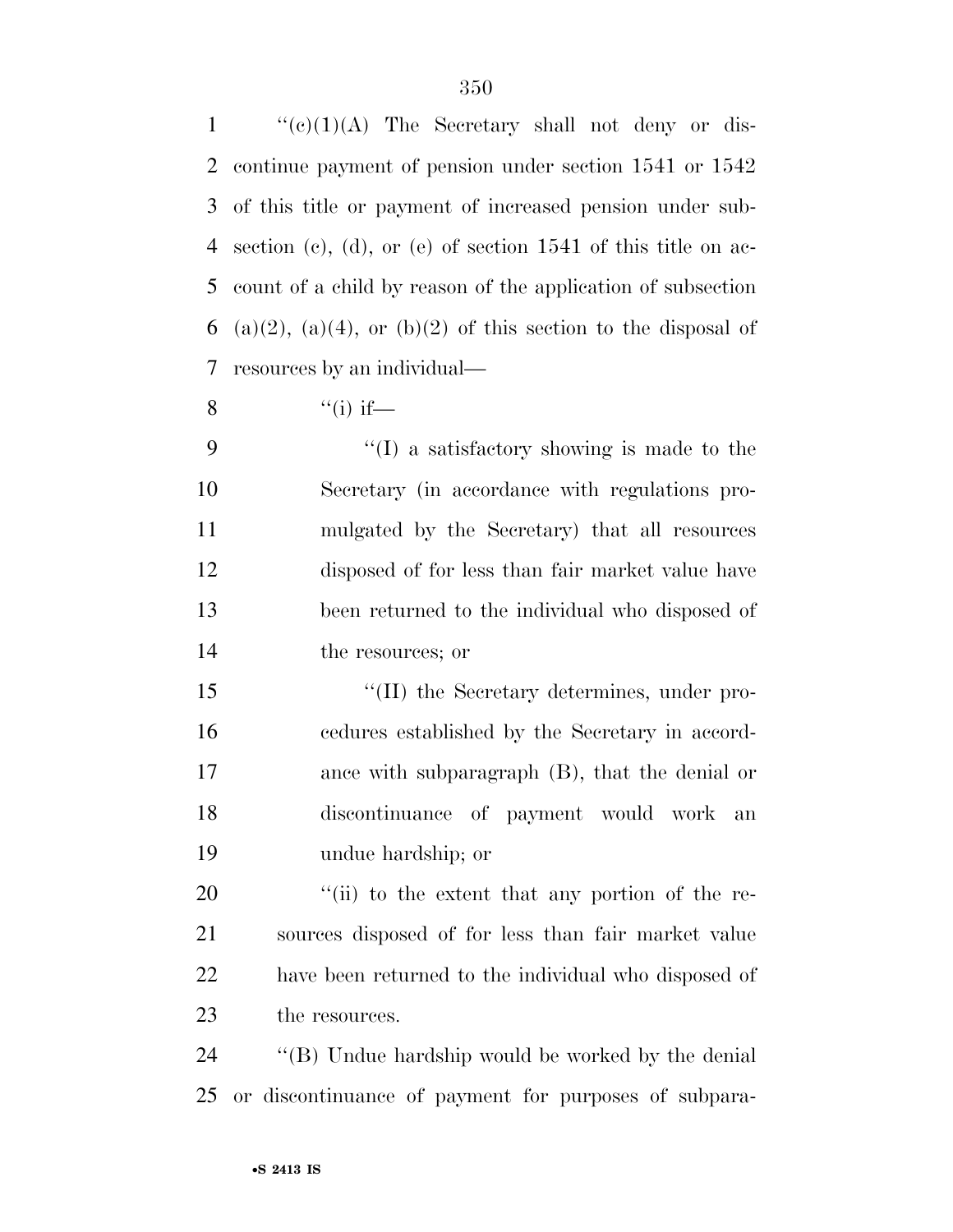1 graph  $(A)(i)(II)$  if the denial or discontinuance of payment would deprive the individual during the period of denial or discontinuance—

4 ''(i) of medical care such that the individual's 5 life or health would be endangered;

 ''(ii) of necessary food or clothing, or other ne-cessities of life; or

8 ''(iii) on such other basis as the Secretary shall specify in the procedures required by subparagraph 10  $(A)(i)(II)$ .

 ''(C) If payment of pension or increased pension that would otherwise be denied or discontinued by reason of 13 the application of subsection (a)(2), (a)(4), or (b)(2) is denied or discontinued only in part by reason of the return 15 of resources as described in subparagraph  $(A)(ii)$ , the pe- riod of the denial or discontinuance as determined pursu-17 ant to subparagraph  $(E)$  of subsection  $(a)(2)$ ,  $(a)(4)$ , or (b)(2), as applicable, shall be recalculated to take into ac-count such return of resources.

 $\frac{1}{2}$  (2) At the time a surviving spouse or child applies for pension under section 1541 or 1542 of this title or increased pension under subsection (c), (d), or (e) of sec- tion 1541 of this title on account of a child, and at such other times as the Secretary considers appropriate, the Secretary shall—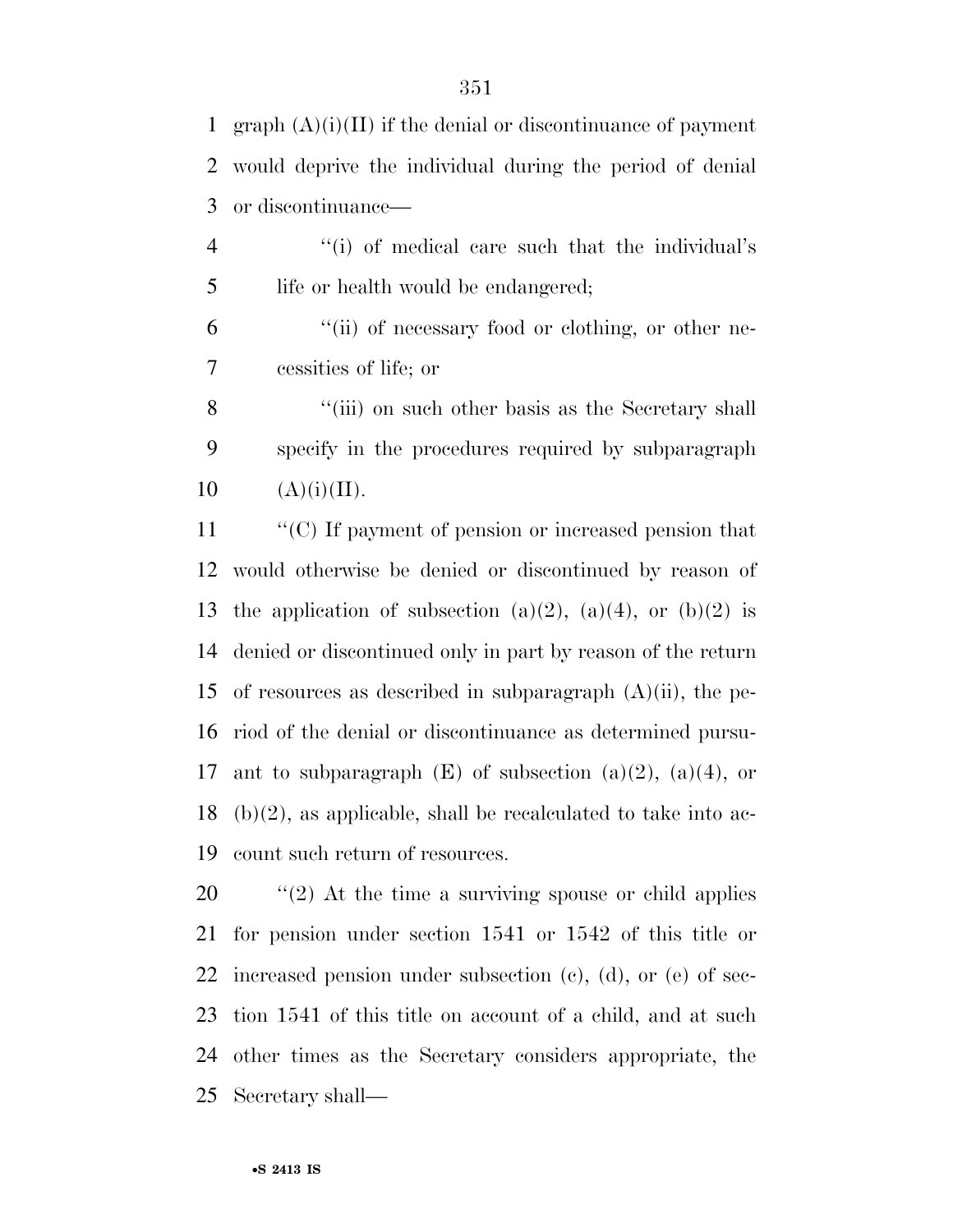| $\mathbf{1}$   | "(A) inform such surviving spouse or child of                 |
|----------------|---------------------------------------------------------------|
| $\overline{c}$ | the provisions of subsections $(a)(2)$ , $(a)(4)$ , and       |
| 3              | $(b)(2)$ , as applicable, providing for a period of ineli-    |
| $\overline{4}$ | gibility for payment of pension or increased pension          |
| 5              | under such sections for individuals who make certain          |
| 6              | dispositions of resources for less than fair market           |
| $\tau$         | value, including the exception for hardship from              |
| 8              | such period of ineligibility;                                 |
| 9              | "(B) obtain from such surviving spouse or child               |
| 10             | information which may be used in determining                  |
| 11             | whether or not a period of ineligibility for such pay-        |
| 12             | ments would be required by reason of such sub-                |
| 13             | sections; and                                                 |
| 14             | "(C) provide such surviving spouse or child a                 |
| 15             | timely process for determining whether or not the             |
| 16             | exception for hardship shall apply to such surviving          |
| 17             | spouse or child.".                                            |
| 18             | (c) EFFECTIVE DATE.—Subsections $(a)(2)$ , $(b)(2)$ ,         |
| 19             | and (c) of section 1522 of title 38, United States Code,      |
| 20             | as added by subsection (a), and subsections (a)(2), (a)(4),   |
| 21             | $(b)(2)$ , and (c) of section 1543 of such title, as added by |
| 22             | subsection (b), shall take effect on the date that is one     |
| 23             | year after the date of the enactment of this Act and shall    |
| 24             | apply with respect to payments of pension and increased       |
| 25             | pension applied for after such date and to payments of        |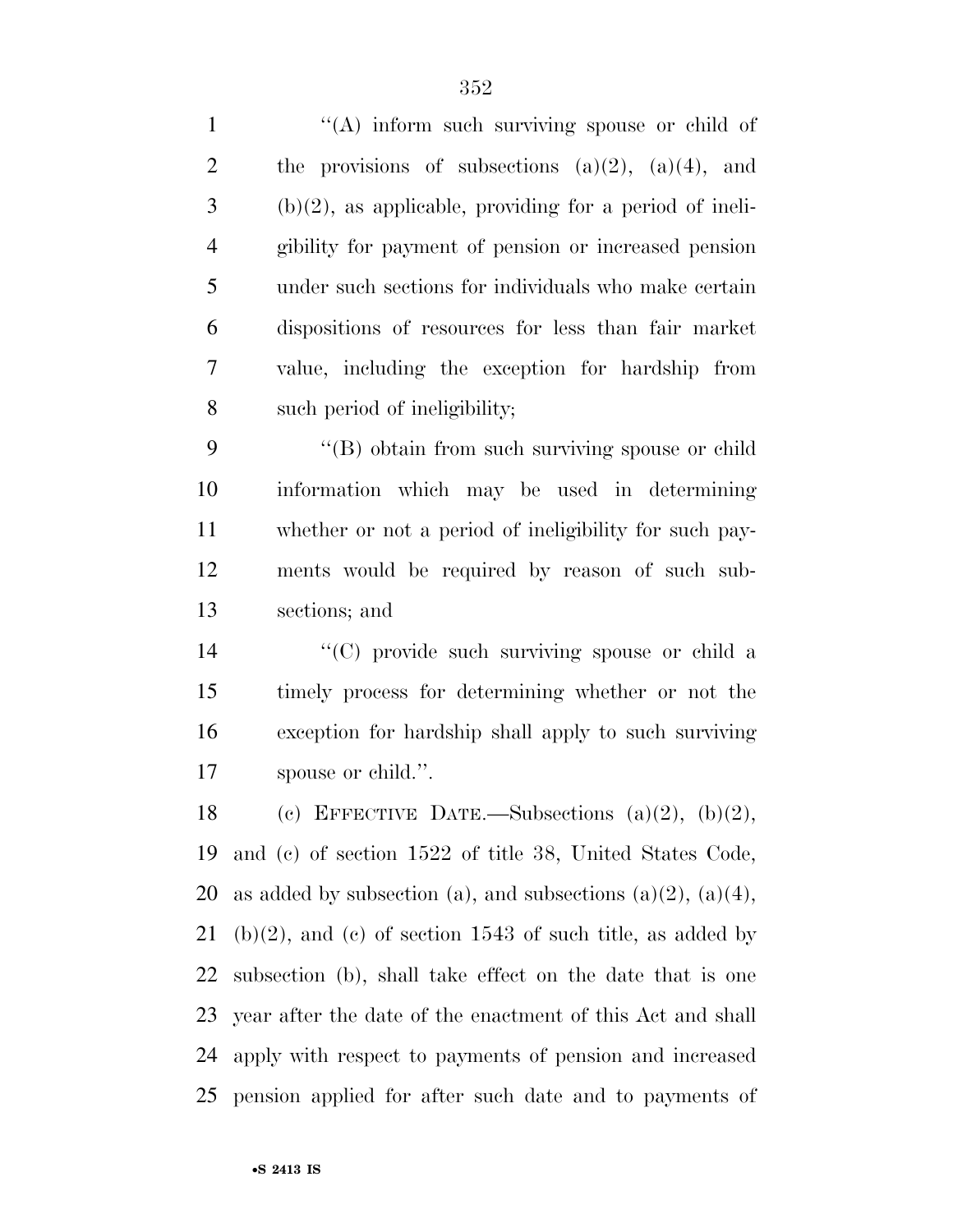pension and increased pension for which eligibility is rede- termined after such date, except that no reduction in pen- sion shall be made under such subsections because of any disposal of covered resources made before such date.

(d) ANNUAL REPORTS.—

 (1) IN GENERAL.—Not later than 30 months after the date of the enactment of this Act and not less frequently than once each year thereafter through 2018, the Secretary of Veterans Affairs shall submit to the appropriate committees of Con- gress a report on the administration of subsections 12 (a)(2), (b)(2), and (c) of section 1522 of title 38, United States Code, as added by subsection (a), and 14 subsections (a)(2), (a)(4), (b)(2), and (c) of section 1543 of such title, as added by subsection (b), dur-16 ing the most recent 12-month period.

 (2) ELEMENTS.—Each report submitted under paragraph (1) shall include the following, for the pe-riod covered by the report:

- (A) The number of individuals who applied 21 for pension under chapter 15 of such title.
- (B) The number of individuals who re-ceived pension under such chapter.

 (C) The number of individuals with respect to whom the Secretary denied or discontinued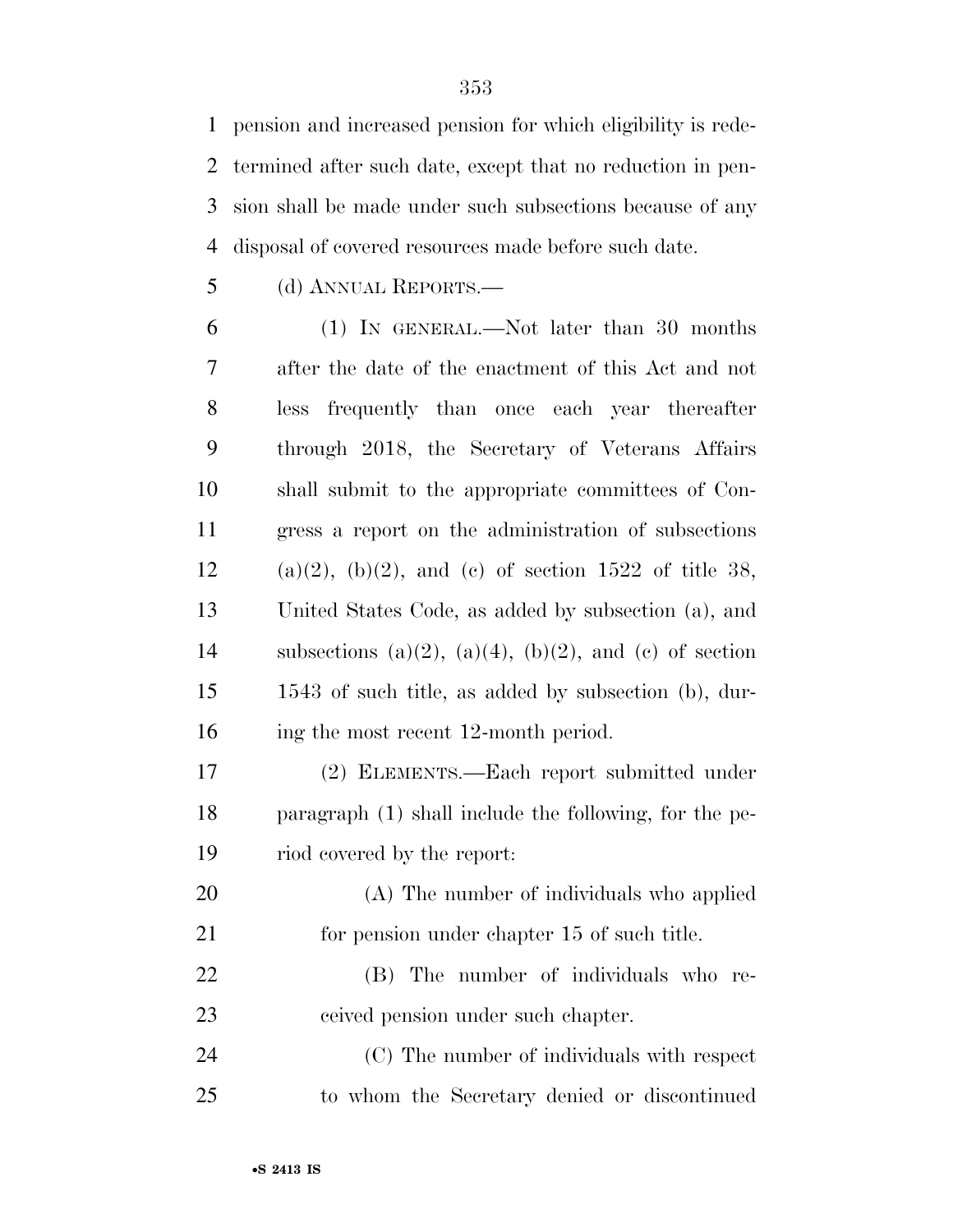| $\mathbf{1}$   | payment of pension under the subsections re-           |
|----------------|--------------------------------------------------------|
| $\overline{2}$ | ferred to in paragraph $(1)$ .                         |
| 3              | (D) A description of any trends identified             |
| $\overline{4}$ | by the Secretary regarding pension payments            |
| 5              | that have occurred as a result of the amend-           |
| 6              | ments made by this section.                            |
| $\overline{7}$ | (E) Such other information as the Sec-                 |
| 8              | retary considers appropriate.                          |
| 9              | (3) APPROPRIATE COMMITTEES OF CONGRESS                 |
| 10             | DEFINED.—In this subsection, the term "appro-          |
| 11             | priate committees of Congress" means—                  |
| 12             | (A) the Committee on Veterans' Affairs                 |
| 13             | and the Special Committee on Aging of the              |
| 14             | Senate; and                                            |
| 15             | (B) the Committee on Veterans' Affairs of              |
| 16             | the House of Representatives.                          |
| 17             | SEC. 903. EXTENSION OF REDUCED PENSION FOR CERTAIN     |
| 18             | VETERANS COVERED BY MEDICAID PLANS                     |
| 19             | FOR SERVICES FURNISHED BY NURSING FA-                  |
| 20             | <b>CILITIES.</b>                                       |
| 21             | (a) IN GENERAL.—Subsection $(d)(7)$ of section 5503    |
| 22             | is amended by striking "November 30, 2016" and insert- |
| 23             | ing "September 30, 2023".                              |
| 24             | (b) CLERICAL AMENDMENTS.—                              |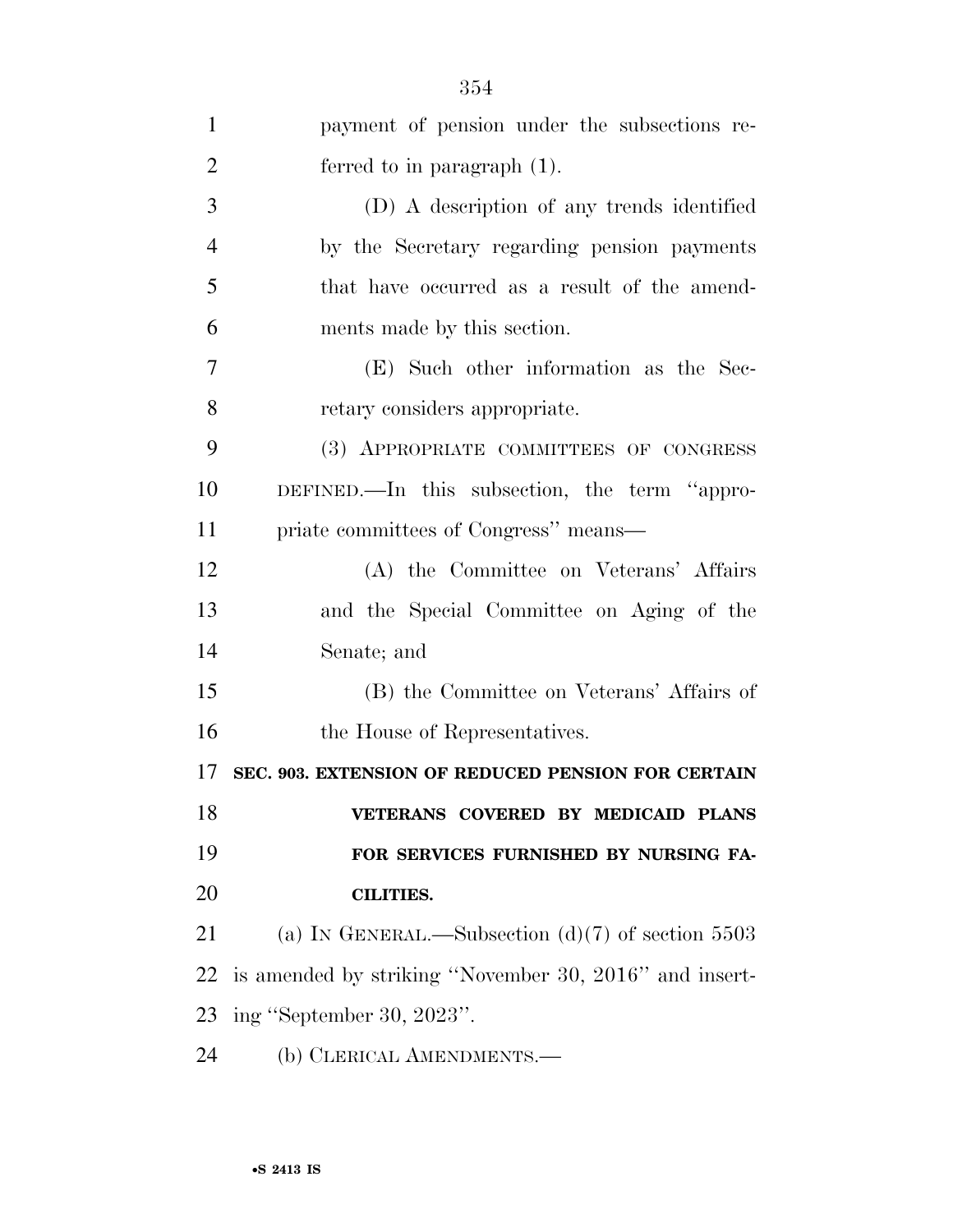| 1              | (1) SECTION HEADING.—The section heading of                                                                                                       |
|----------------|---------------------------------------------------------------------------------------------------------------------------------------------------|
| $\overline{2}$ | such section is amended to read as follows: "Re-                                                                                                  |
| 3              | duced pension for certain hospitalized                                                                                                            |
| $\overline{4}$ | veterans and certain veterans receiving                                                                                                           |
| 5              | domiciliary, nursing home, or nursing fa-                                                                                                         |
| 6              | cility care".                                                                                                                                     |
| 7              | (2) TABLE OF SECTIONS.—The table of sections                                                                                                      |
| 8              | at the beginning of chapter 55 is amended by strik-                                                                                               |
| 9              | ing the item relating to section 5503 and inserting                                                                                               |
| 10             | the following new item:                                                                                                                           |
|                | "5503. Reduced pension for certain hospitalized veterans and certain veterans<br>receiving domiciliary, nursing home, or nursing facility care.". |
| 11             | SEC. 904. CONDITIONS ON AWARD OF PER DIEM PAYMENTS                                                                                                |
|                |                                                                                                                                                   |
| 12             | BY SECRETARY OF VETERANS AFFAIRS FOR                                                                                                              |
| 13             | PROVISION OF HOUSING OR SERVICES TO                                                                                                               |
| 14             | <b>HOMELESS VETERANS.</b>                                                                                                                         |
| 15             | (a) CONDITION.—                                                                                                                                   |
| 16             | (1) IN GENERAL.—Section $2012(e)(1)$<br>is                                                                                                        |
| 17             | amended by striking "unless the facilities" and all                                                                                               |
| 18             | that follows through "may specify." and inserting                                                                                                 |
| 19             | the following: "unless the Secretary certifies the fol-                                                                                           |
| 20             | lowing:                                                                                                                                           |
| 21             | "(A) That the building where the grant recipi-                                                                                                    |
| 22             | ent or eligible entity provides housing or services for                                                                                           |
| 23             | which the grant recipient or eligible entity would re-                                                                                            |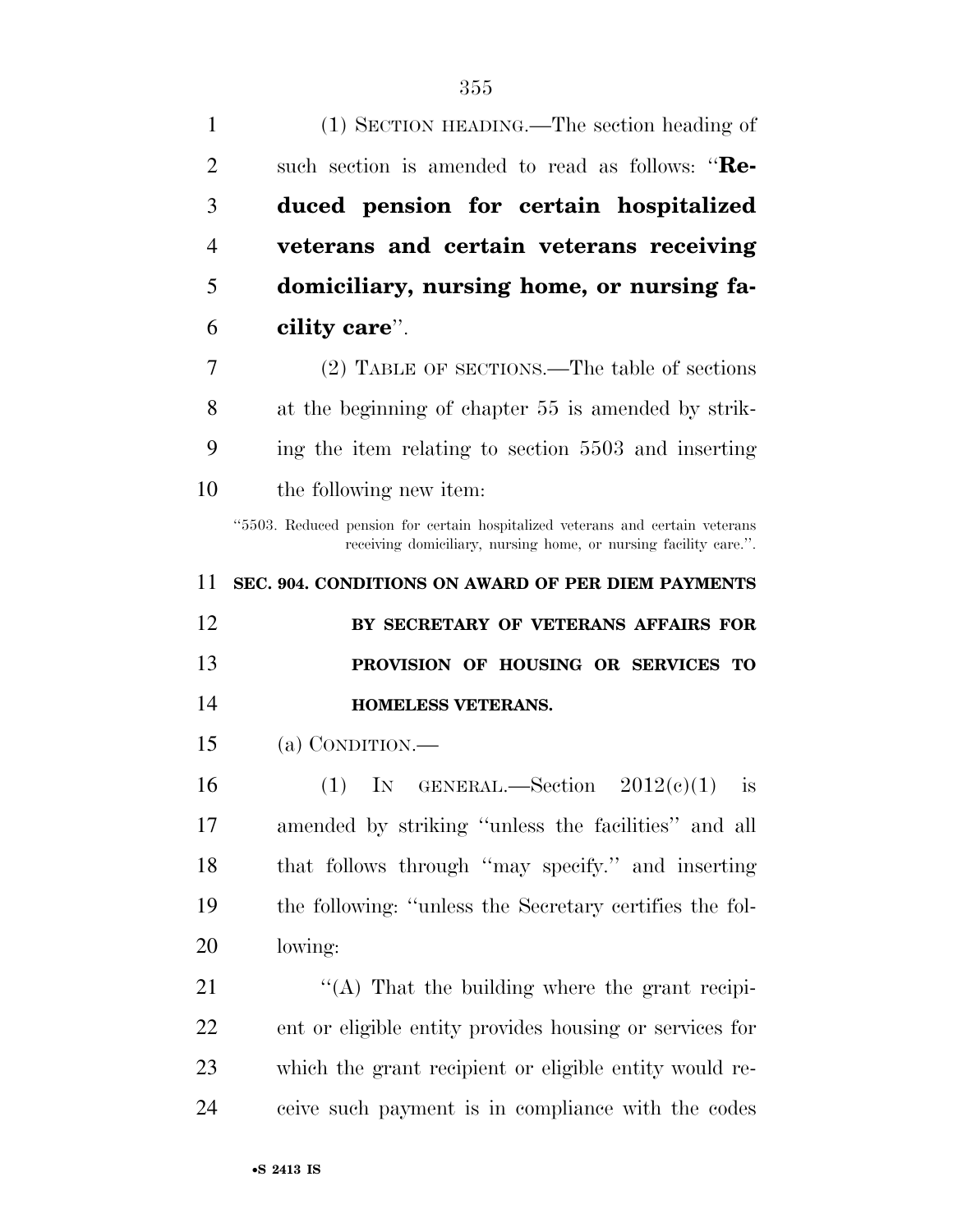relevant to the operations and level of care provided, including applicable provisions of the most recently published version of the Life Safety Code of the Na- tional Fire Protection Association or such other comparable fire and safety requirements as the Sec-retary may specify.

 ''(B) That such building and such housing or services are in compliance with licensing require- ments, fire and safety requirements, and any other requirements in the jurisdiction in which the build-11 ing is located regarding the condition of the building and the provision of such housing or services.''.

 (2) EFFECTIVE DATE.—The amendment made by paragraph (1) shall apply with respect to an ap- plication for a per diem payment under section 2012 of title 38, United States Code, submitted on or after the date of the enactment of this Act.

 (b) ANNUAL INSPECTIONS REQUIRED.—Section 2012 is amended by striking subsection (b) and inserting the following new subsection (b):

 $\cdot$  "(b)(1) Not less frequently than once each fiscal year, the Secretary shall inspect each facility of each grant re- cipient or entity eligible for payments under subsection (a) at which the recipients and entities provide services under section 2011 of this title or this section.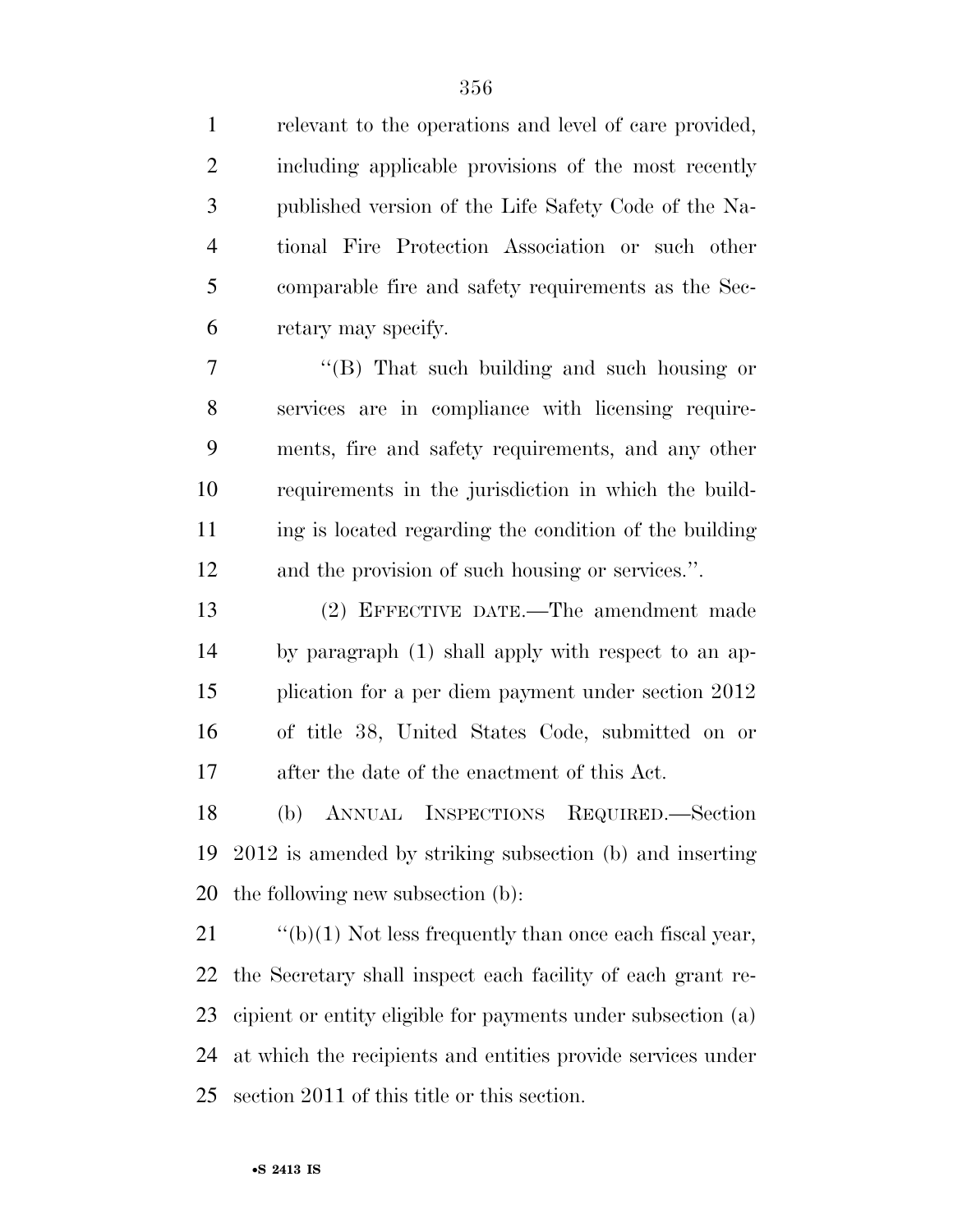1  $\frac{1}{2}$  Except as provided in paragraph (1), inspections made under such paragraph shall be made at such times as the Secretary considers necessary.

 ''(3) An inspection of a facility of a recipient or entity described in paragraph (1) made under such paragraph may be made with or without prior notice to the recipient or entity, as the Secretary considers appropriate.

 ''(4) No per diem payment may be provided to a grant recipient or eligible entity under this section unless the facilities of the grant recipient or eligible entity meet such standards as the Secretary shall prescribe.''.

 (c) REVOCATION OF CERTIFICATION AUTHORIZED.— Subsection (c) of such section is amended—

 (1) by redesignating paragraphs (2) and (3) as paragraphs (4) and (5), respectively;

 (2) in paragraph (1), as amended by subsection 17 (a)(1), by striking "in paragraph  $(2)$ " and inserting 18 "in paragraph  $(4)$ "; and

 (3) by inserting after paragraph (1) the fol-lowing new paragraph (2):

 ''(2) The Secretary may revoke any certification made under paragraph (1) if the Secretary determines that such certification is no longer accurate.''.

 (d) CONGRESSIONAL NOTIFICATION OF TERMI-NATION OF PER DIEM REQUIRED.—Such subsection is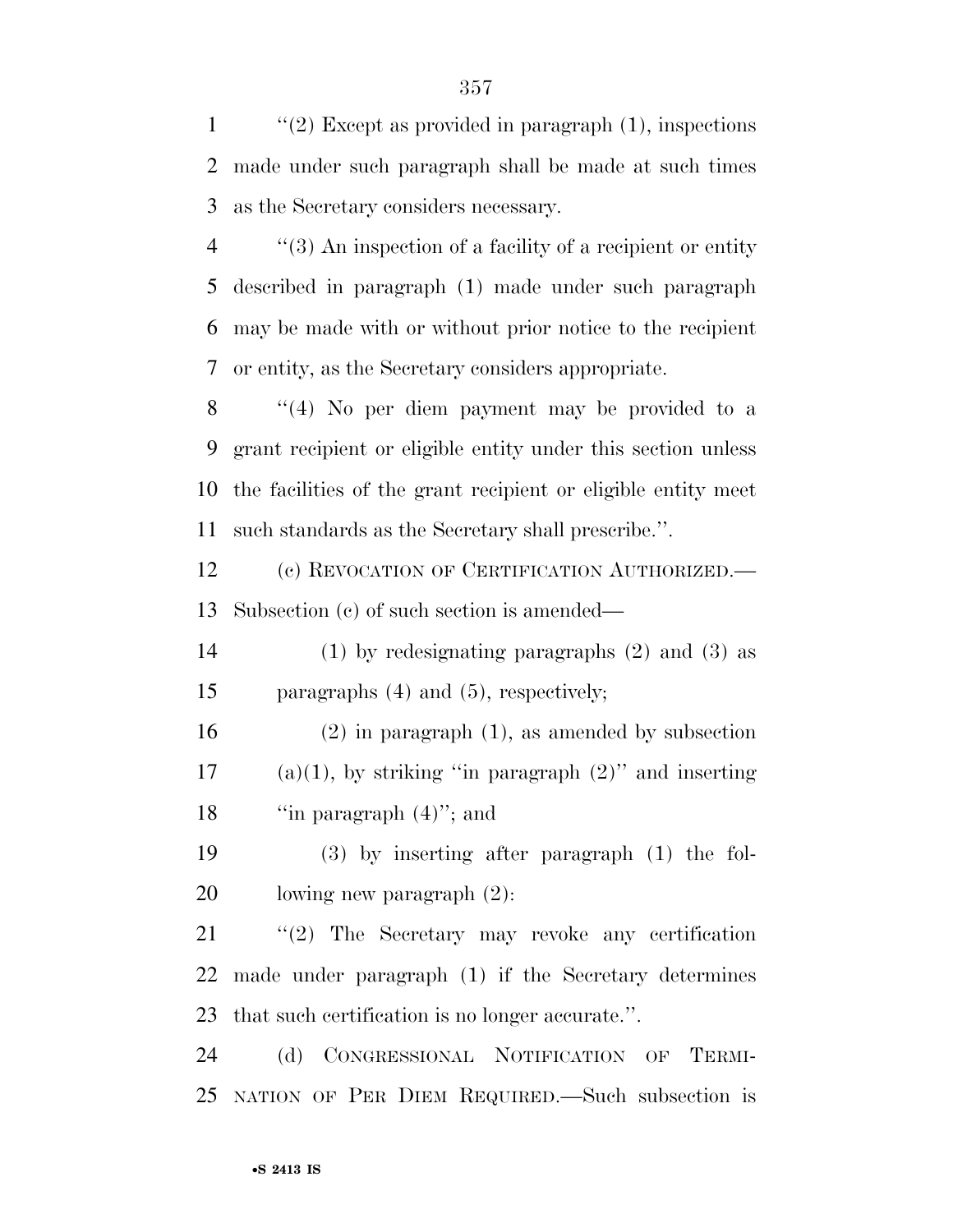further amended by inserting after paragraph (2) the fol-lowing new paragraph (3):

 ''(3) Not later than 30 days after the date on which the Secretary terminates provision of per diem payment under this section to a grant recipient or an eligible entity, the Secretary shall submit to the Committee on Veterans' Affairs of the Senate and the Committee on Veterans' Af- fairs of the House of Representatives notice of such termi- nation if such termination were made because a facility of the grant recipient or eligible entity did not comply with—

 ''(A) an applicable provision of the most re- cently published version of the Life Safety Code of the National Fire Protection Association or such other comparable fire and safety requirement as the Secretary has specified; or

 $\langle$  (B) a licensing requirement, fire or safety re- quirement, or another requirement in the jurisdic- tion in which the facility is located regarding the condition of the facility.''.

 (e) TREATMENT OF CURRENT RECIPIENTS OF PER DIEM PAYMENTS.—

 (1) ASSESSMENT.—In the case of the recipient of a per diem payment under section 2012 of title 38, United States Code, that receives such a pay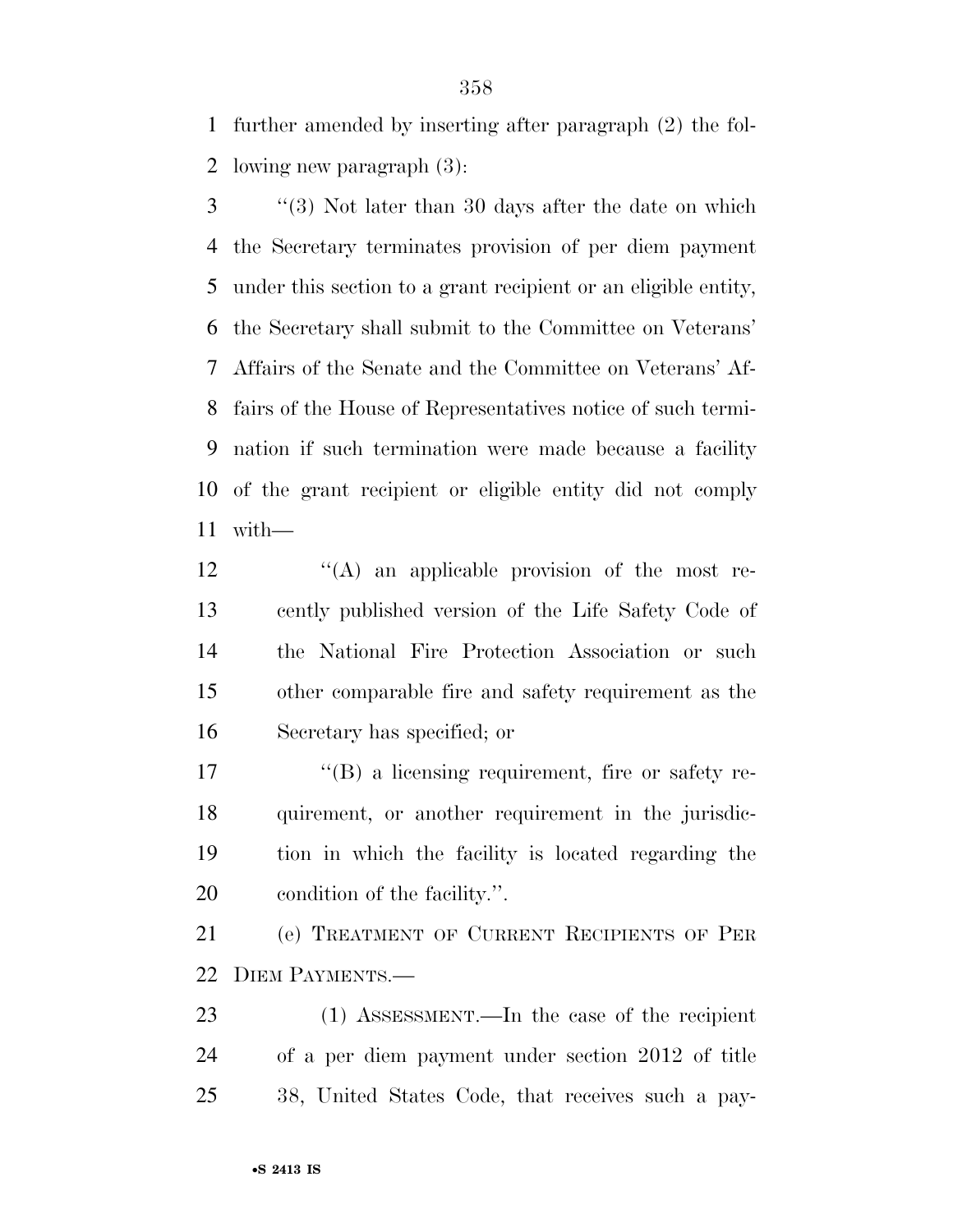ment during the year in which this Act is enacted for the provision of housing or services, the Sec- retary of Veterans Affairs shall assess whether the building where such housing or services are provided is and whether the housing and services are in com-6 pliance as required by section  $2012(e)(1)$  of such 7 title, as amended by subsection  $(a)(1)$ .

 (2) FAILURE TO COMPLY.—In the case de- scribed in paragraph (1), if the Secretary does not certify the compliance of the building and the hous- ing or services under such section before the date that is two years after the date of the enactment of this Act, the Secretary may not make any additional per diem payments to the recipient for the provision of such housing or services under section 2012 of such title until the Secretary certifies that such building is and such housing or services are in com-pliance.

 (f) CONFORMING CONDITION ON AWARD OF GRANTS BY SECRETARY OF VETERANS AFFAIRS FOR COMPREHEN-21 SIVE SERVICE PROGRAMS.—Section  $2011(b)(5)(A)$  is amended by inserting '', including housing and building codes,''.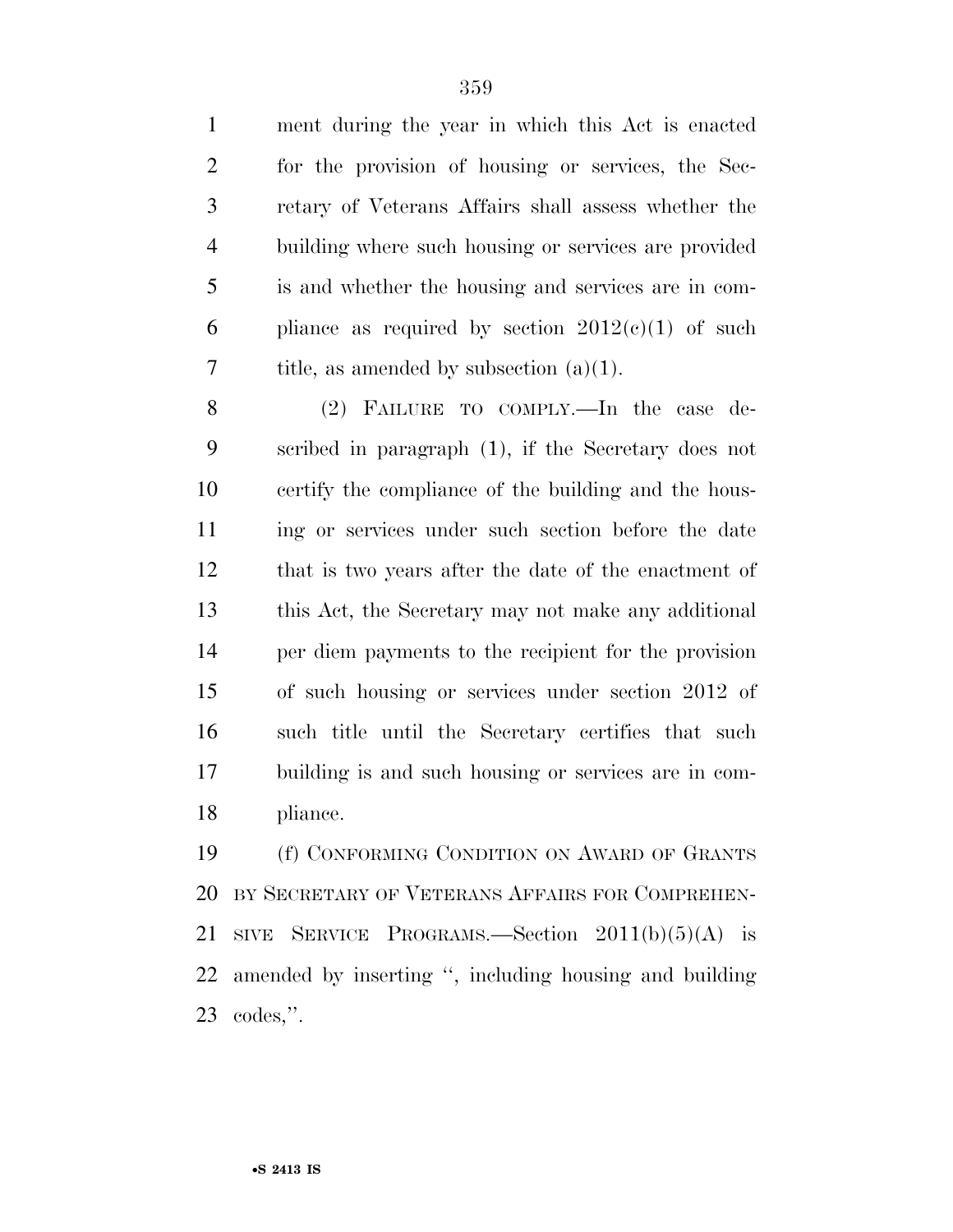# **SEC. 905. EXCEPTION TO CERTAIN RECAPTURE REQUIRE- MENTS AND TREATMENT OF CONTRACTS AND GRANTS WITH STATE HOMES WITH RESPECT TO CARE FOR HOMELESS VETERANS.**

 (a) EXCEPTION TO CERTAIN RECAPTURE REQUIRE- MENTS.—Section 8136(b) is amended by inserting '', or the provision of services or conduct of a program pursuant to a contract or grant issued or awarded by the Secretary 9 under subchapter II of chapter 20 or section  $2031(a)(2)$ of this title,'' after ''outpatient clinic''.

 (b) CONSTRUCTION.—The amendment made by sub- section (a) may not be construed to authorize the Sec- retary of Veterans Affairs to enter into a contract with a State home or award a grant to a State home for the furnishing of residential care for a veteran without—

 (1) identifying a substantial need for such care; and

 (2) determining that the State home is the most appropriate provider of such care.

**SEC. 906. EXTENDED PERIOD FOR SCHEDULING OF MED-**

### **ICAL EXAMS FOR VETERANS RECEIVING TEM-**

## **PORARY DISABILITY RATINGS FOR SEVERE MENTAL DISORDERS.**

24 Section  $1156(a)(3)$  is amended by striking "six months'' and inserting ''18 months''.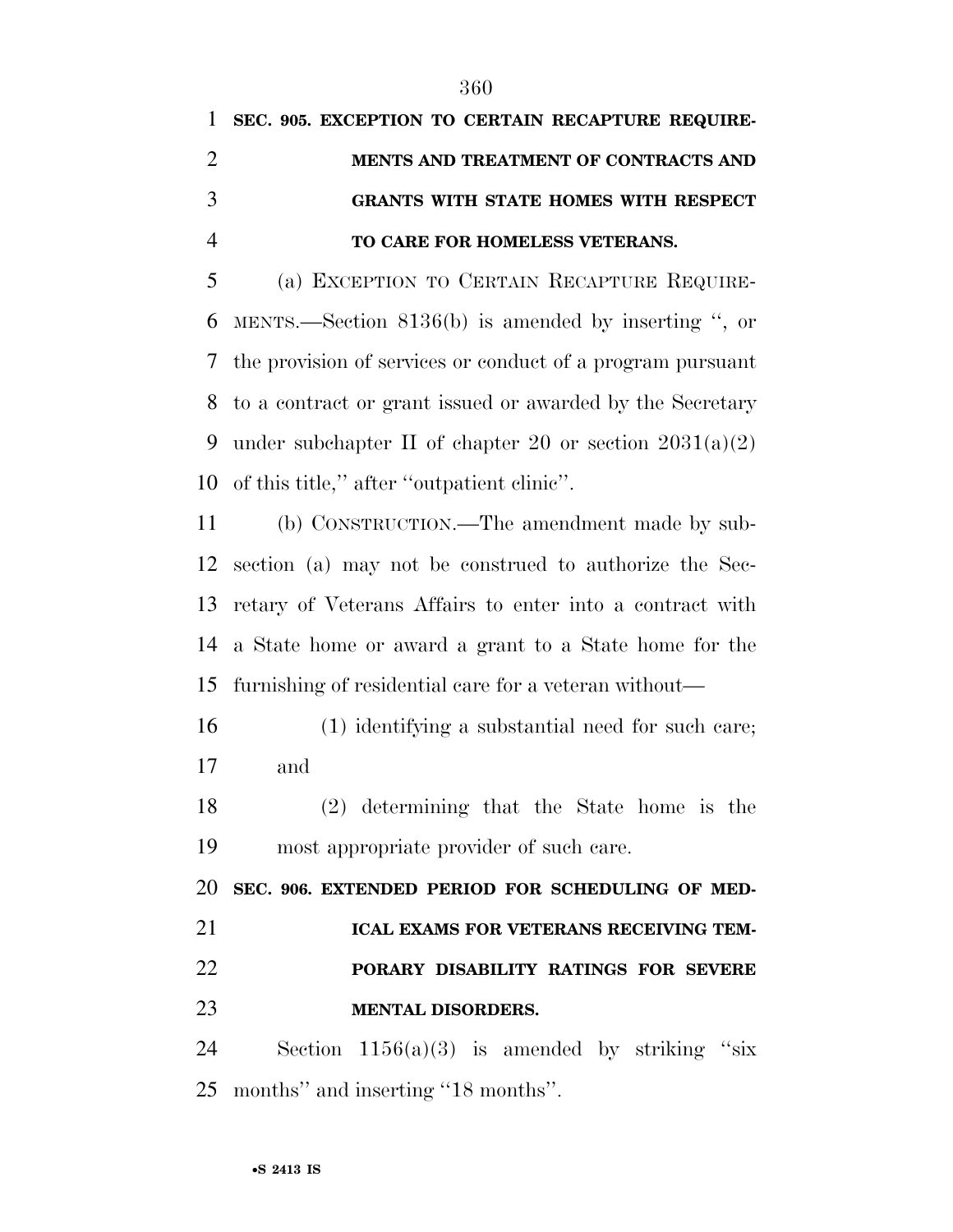| 1              | SEC. 907. AUTHORITY TO ISSUE VETERANS ID CARDS.               |
|----------------|---------------------------------------------------------------|
| $\overline{2}$ | (a) $\text{AUTHORITY}$ .                                      |
| 3              | (1) IN GENERAL.—The Secretary of Veterans                     |
| 4              | Affairs may issue a card to a veteran that identifies         |
| 5              | the veteran as a veteran and includes a photo of the          |
| 6              | veteran and the name of the veteran.                          |
| 7              | (2) NO REQUIREMENT FOR ENROLLMENT OR                          |
| 8              | RECEIPT OF BENEFITS.—The Secretary may issue a                |
| 9              | eard under paragraph (1) to a veteran, whether or             |
| 10             | not such veteran is—                                          |
| 11             | $(A)$ enrolled in the system of annual pa-                    |
| 12             | tient enrollment established under section                    |
| 13             | $1705(a)$ of title 38, United States Code; or                 |
| 14             | (B) in receipt of educational assistance,                     |
| 15             | compensation, or pension under laws adminis-                  |
| 16             | tered by the Secretary.                                       |
| 17             | (3) DESIGNATION.—A card issued under para-                    |
| 18             | graph (1) may be known as a "Veterans ID Card".               |
| 19             | (b) RECOGNITION OF VETERANS ID CARDS FOR RE-                  |
| 20             | PRICING OF PHARMACEUTICALS, CONSUMER<br>$DUCED$               |
| 21             | PRODUCTS, AND SERVICES.—The Secretary may work                |
| 22             | with national retail chains that offer reduced prices on      |
| 23             | pharmaceuticals, consumer products, and services to vet-      |
| 24             | erans to ensure that such retail chains recognize cards       |
| 25             | issued under subsection $(a)(1)$ for purposes of offering re- |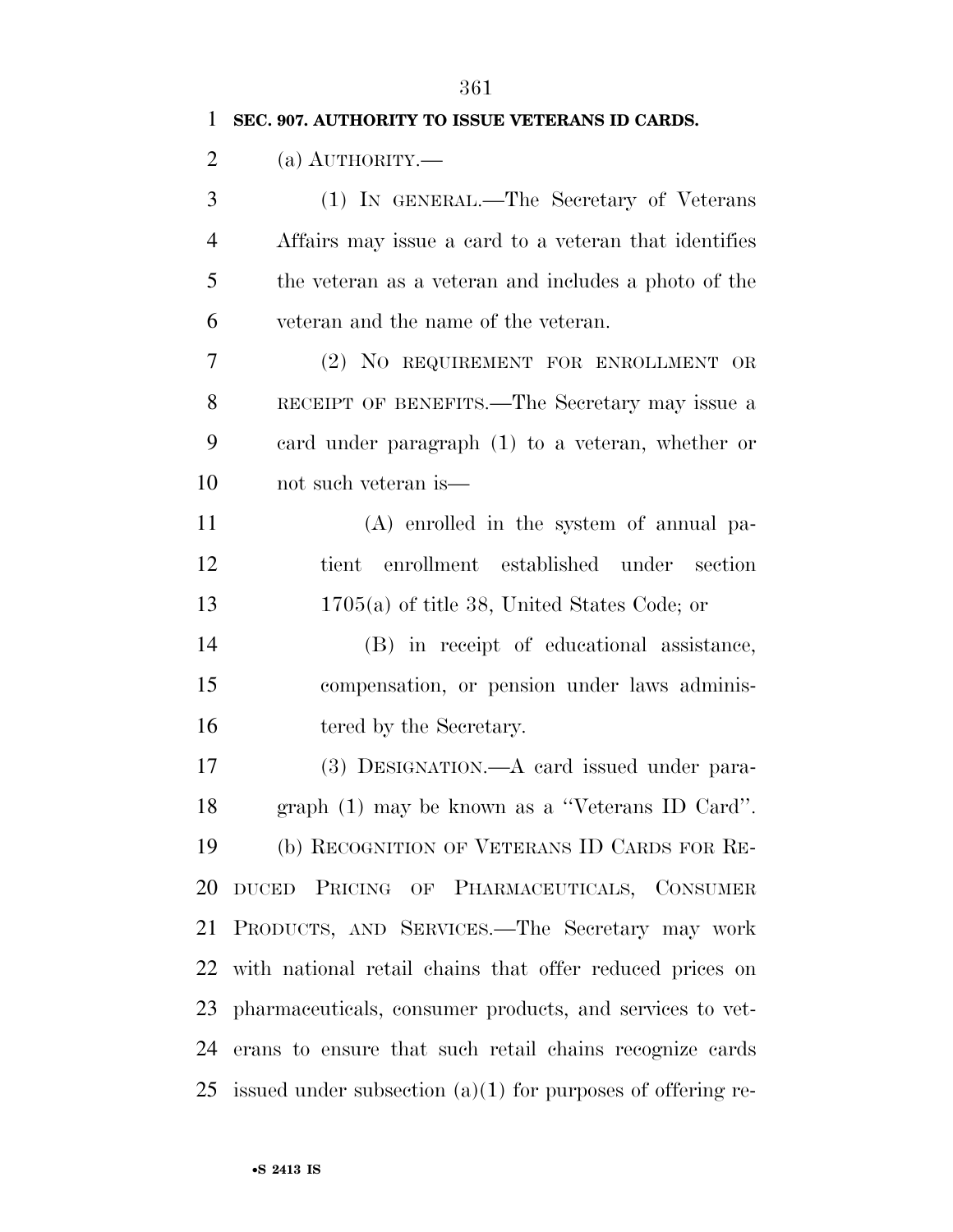duced prices on pharmaceuticals, consumer products, and services.

 (c) VETERAN DEFINED.—In this section, the term ''veteran'' has the meaning given the term in section 101 of title 38, United States Code.

 (d) EFFECTIVE DATE.—This section shall take effect on the date that is one year after the date of the enact-ment of this Act.

 **SEC. 908. HONORING AS VETERANS CERTAIN PERSONS WHO PERFORMED SERVICE IN THE RESERVE COMPONENTS OF THE ARMED FORCES.** 

 Any person who is entitled under chapter 1223 of title 10, United States Code, to retired pay for nonregular service or, but for age, would be entitled under such chap- ter to retired pay for nonregular service shall be honored as a veteran but shall not be entitled to any benefit by reason of this honor.

**SEC. 909. EXTENSION OF AUTHORITY FOR SECRETARY OF** 

 **VETERANS AFFAIRS TO OBTAIN INFORMA- TION FROM SECRETARY OF THE TREASURY AND COMMISSIONER OF SOCIAL SECURITY FOR INCOME VERIFICATION PURPOSES.** 

 Section 5317(g) is amended by striking ''September 30, 2016'' and inserting ''September 30, 2018''.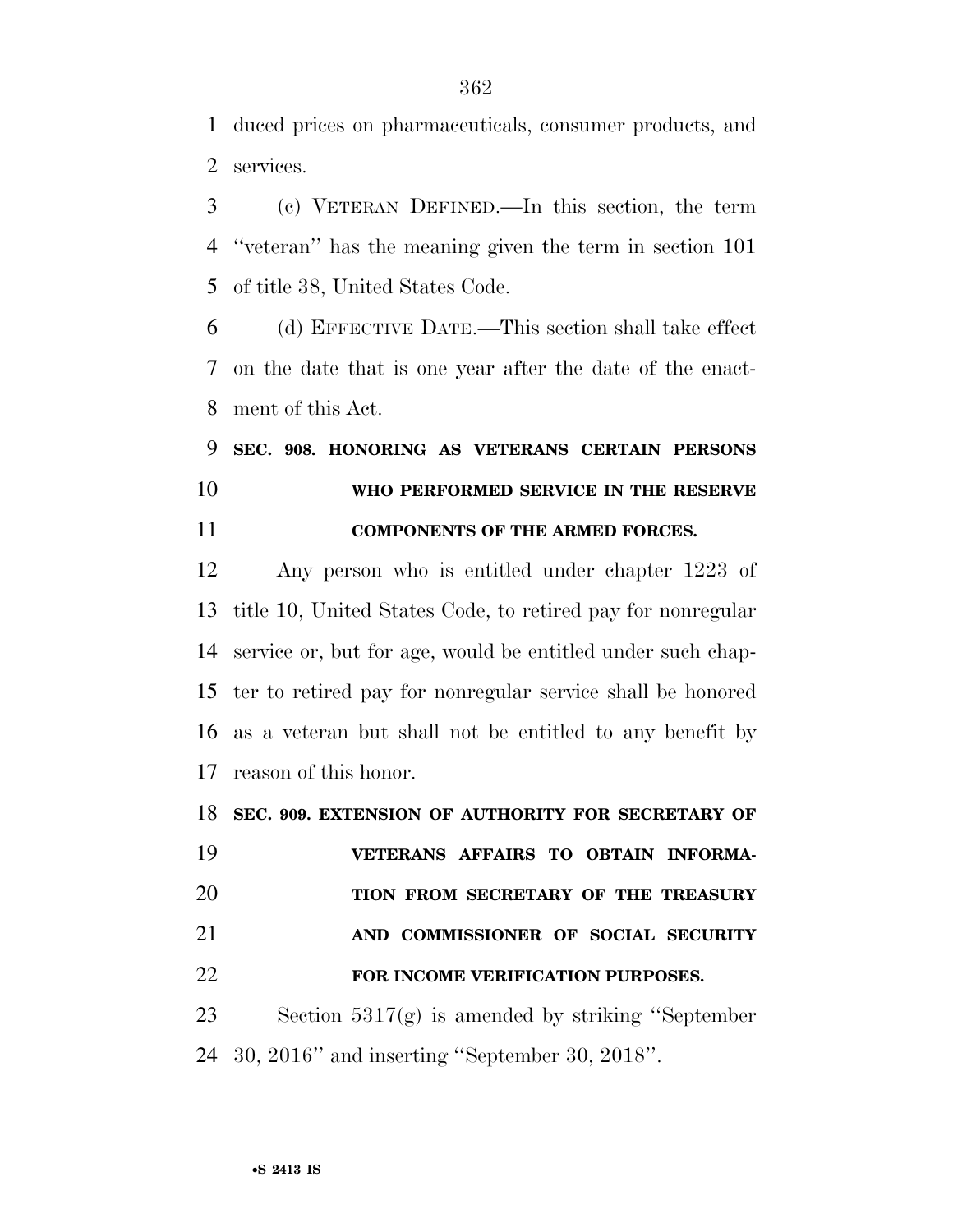| 1              | SEC. 910. EXTENSION OF AUTHORITY FOR SECRETARY OF |  |
|----------------|---------------------------------------------------|--|
| $\overline{2}$ | VETERANS AFFAIRS TO ISSUE AND GUAR-               |  |
| 3              | <b>ANTEE CERTAIN LOANS.</b>                       |  |
| $\overline{4}$ | Section $3729(b)(2)$ is amended—                  |  |
| 5              | $(1)$ in subparagraph $(A)$ —                     |  |
| 6              | $(A)$ in clause (iii), by striking "October 1,    |  |
| 7              | 2017" and inserting "September 30, 2023";         |  |
| 8              | and                                               |  |
| 9              | $(B)$ in clause (iv), by striking "October 1,     |  |
| 10             | $2017"$ and inserting "September 30, $2023"$ ;    |  |
| 11             | $(2)$ in subparagraph $(B)$ —                     |  |
| 12             | $(A)$ in clause (i), by striking "October 1,      |  |
| 13             | 2017" and inserting "September 30, 2023";         |  |
| 14             | and                                               |  |
| 15             | (B) in clause (ii), by striking "October 1,       |  |
| 16             | $2017"$ and inserting "September 30, $2023"$ ;    |  |
| 17             | $(3)$ in subparagraph $(C)$ —                     |  |
| 18             | (A) in clause (i), by striking "October 1,        |  |
| 19             | 2017" and inserting "September 30, 2023";         |  |
| 20             | and                                               |  |
| 21             | (B) in clause (ii), by striking "October 1,       |  |
| 22             | 2017" and inserting "September 30, 2023";         |  |
| 23             | and                                               |  |
| 24             | $(4)$ in subparagraph $(D)$ —                     |  |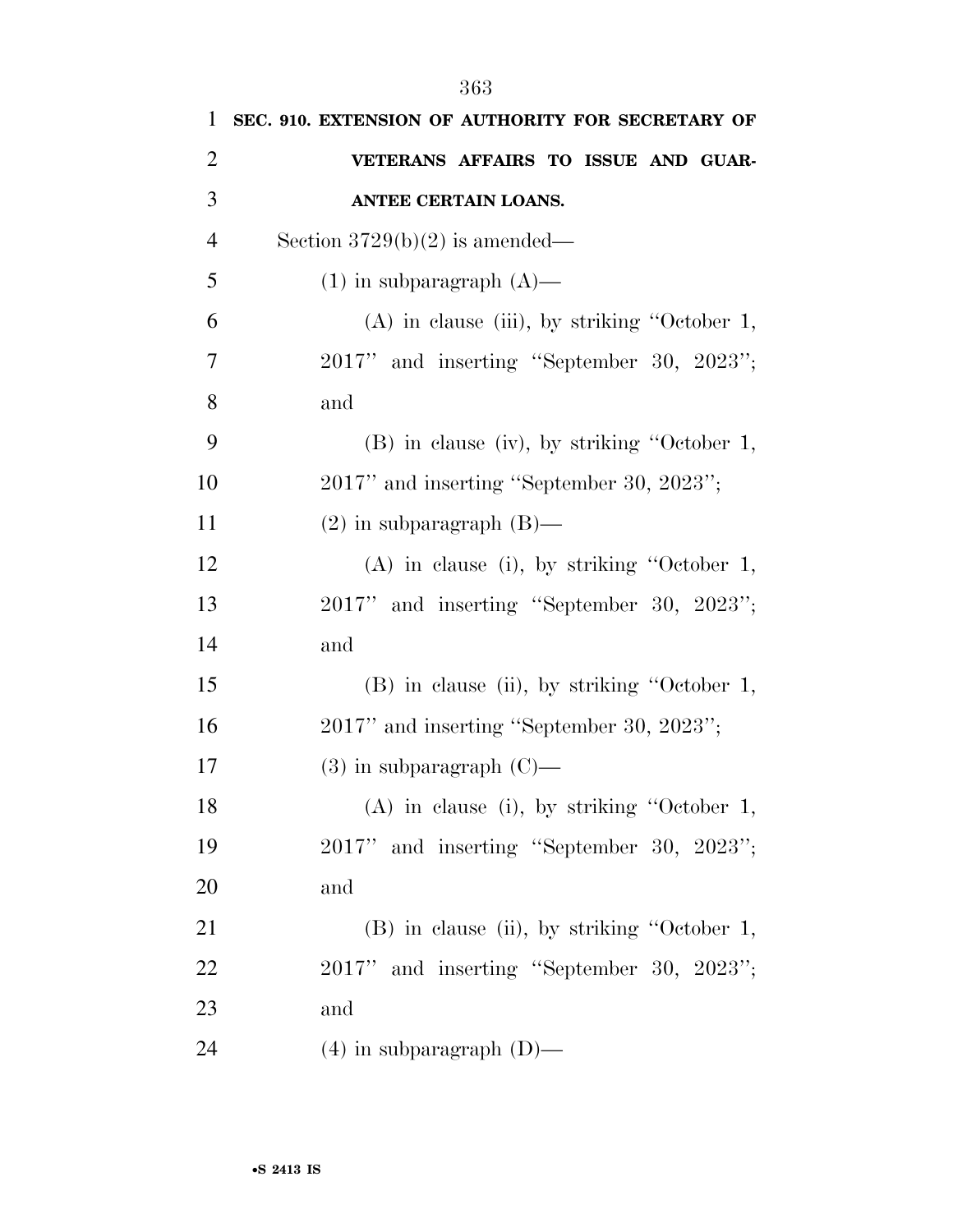| $\mathbf{1}$   | $(A)$ in clause (i), by striking "October 1,    |  |
|----------------|-------------------------------------------------|--|
| $\overline{2}$ | $2017"$ and inserting "September 30, $2023"$ ;  |  |
| 3              | and                                             |  |
| $\overline{4}$ | (B) in clause (ii), by striking "October 1,     |  |
| 5              | 2017" and inserting "September 30, 2023".       |  |
| 6              | SEC. 911. ELIGIBILITY FOR INTERMENT IN NATIONAL |  |
| 7              | CEMETERIES FOR CERTAIN NATURALIZED IN-          |  |
| 8              | <b>DIVIDUALS.</b>                               |  |
| 9              | (a) IN GENERAL.—Section $2402(a)$ is amended by |  |
| 10             | adding at the end the following new paragraph.  |  |
| 11             | $``(10)$ Any individual—                        |  |
| 12             | $\lq\lq$ (A) who-                               |  |
| 13             | "(i) was naturalized pursuant to sec-           |  |
| 14             | tion $2(1)$ of the Hmong Veterans' Natu-        |  |
| 15             | ralization Act of 2000 (Public Law 106–         |  |
| 16             | 207; 8 U.S.C. 1423 note); and                   |  |
| 17             | "(ii) at the time of the individual's           |  |
| 18             | death resided in the United States; or          |  |
| 19             | $\lq\lq (B)$ who-                               |  |
| 20             | "(i) the Secretary determines served            |  |
| 21             | with a special guerrilla unit or irregular      |  |
| 22             | forces operating from a base in Laos in         |  |
| 23             | support of the Armed Forces of the United       |  |
| 24             | States at any time during the period begin-     |  |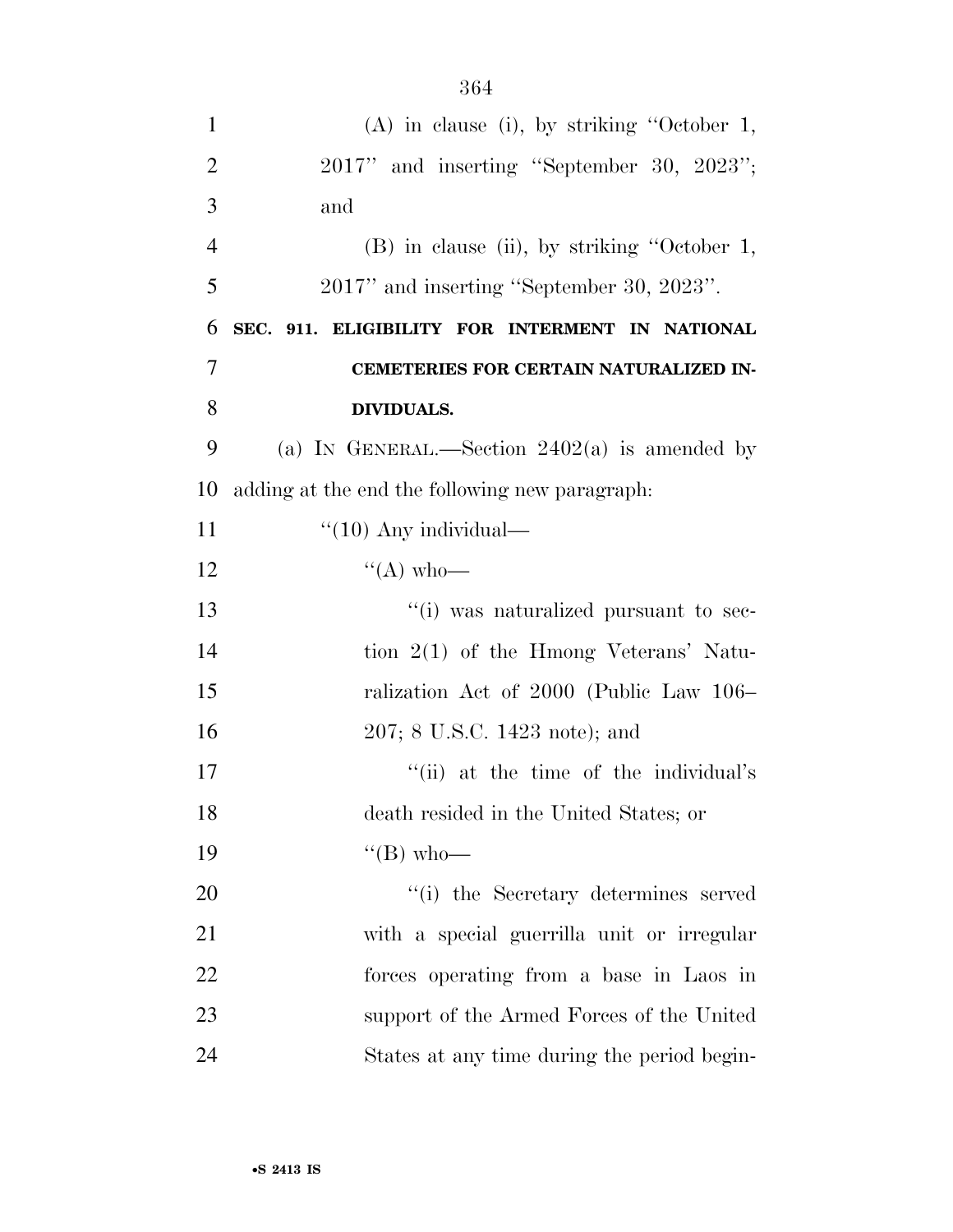| $\mathbf{1}$   | ning February 28, 1961, and ending May                   |  |
|----------------|----------------------------------------------------------|--|
| $\overline{2}$ | 7, 1975; and                                             |  |
| 3              | "(ii) at the time of the individual's                    |  |
| $\overline{4}$ | death—                                                   |  |
| 5              | "(I) was a citizen of the United                         |  |
| 6              | States or an alien lawfully admitted                     |  |
| 7              | for permanent residence in the United                    |  |
| 8              | States; and                                              |  |
| 9              | $\lq\lq$ (II) resided in the United                      |  |
| 10             | States.".                                                |  |
| 11             | (b) EFFECTIVE DATE.—The amendment made by                |  |
| 12             | subsection (a) shall apply with respect to an individual |  |
| 13             | dying on or after the date of the enactment of this Act. |  |
| 14             | SEC. 912. CANADIAN FORCES BASE GAGETOWN INDE-            |  |
| 15             | PENDENT STUDY AND REGISTRY.                              |  |
| 16             | (a) INDEPENDENT STUDY.—                                  |  |
| 17             | (1) IN GENERAL.—The Secretary of Veterans                |  |
| 18             | Affairs shall provide for a study on the potential ex-   |  |
| 19             | posure of individuals to toxic substances or environ-    |  |
| 20             | mental hazards related to service at Canadian            |  |
| 21             | Forces Base Gagetown, New Brunswick, Canada, at          |  |
| 22             | any time during the period beginning on January 1,       |  |
| 23             | $1956$ , and ending on December 31, 2006.                |  |
| 24             | (2) ELEMENTS.—The study required by para-                |  |
| 25             | graph(1) shall—                                          |  |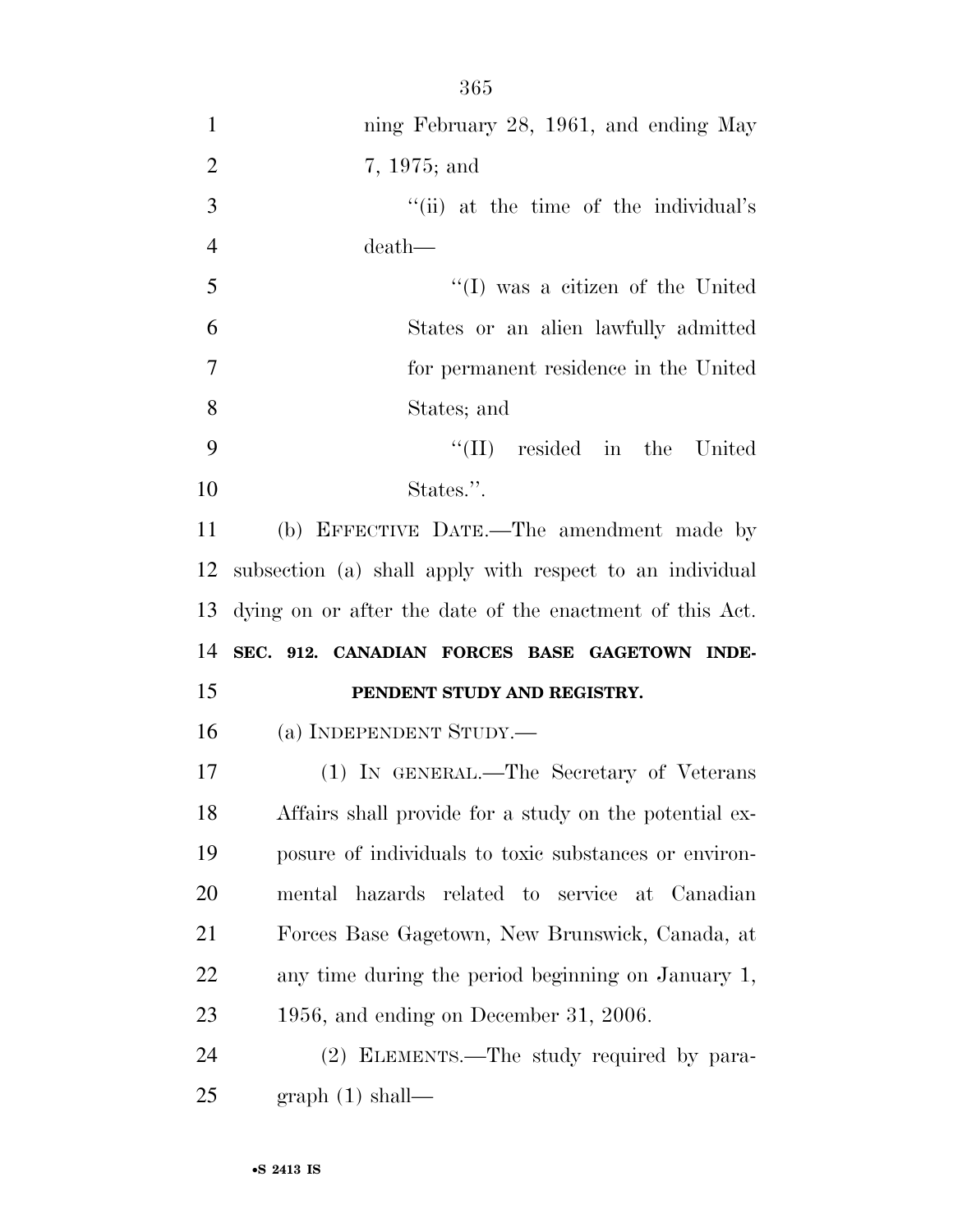| $\mathbf{1}$   | (A) assess the health risks associated with           |
|----------------|-------------------------------------------------------|
| $\overline{2}$ | the exposure of individuals to toxic substances       |
| 3              | or environmental hazards described in para-           |
| $\overline{4}$ | $graph(1);$ and                                       |
| 5              | (B) determine if a registry of individuals            |
| 6              | who were exposed to toxic substances or envi-         |
| 7              | ronmental hazards during service at Canadian          |
| 8              | Forces Base Gagetown would be advisable as an         |
| 9              | effective tool to assess such health risks.           |
| 10             | (3) INDEPENDENT ENTITY.—The study re-                 |
| 11             | quired by paragraph (1) shall be carried out by an    |
| 12             | entity that—                                          |
| 13             | (A) has experience conducting studies with            |
| 14             | respect to the exposure of individuals to toxic       |
| 15             | substances or environmental hazards; and              |
| 16             | (B) is not affiliated with the Department.            |
| 17             | (4) DEADLINE FOR COMPLETION.—The study                |
| 18             | required by paragraph (1) shall be completed not      |
| 19             | later than 540 days after the date of the enactment   |
| 20             | of this Act.                                          |
| 21             | (b) REGISTRY.—                                        |
| 22             | (1) IN GENERAL.—If the entity that carries out        |
| 23             | the independent study provided for under paragraph    |
| 24             | (1) of subsection (a) determines pursuant to para-    |
| 25             | graph $(2)(B)$ of such subsection that a registry de- |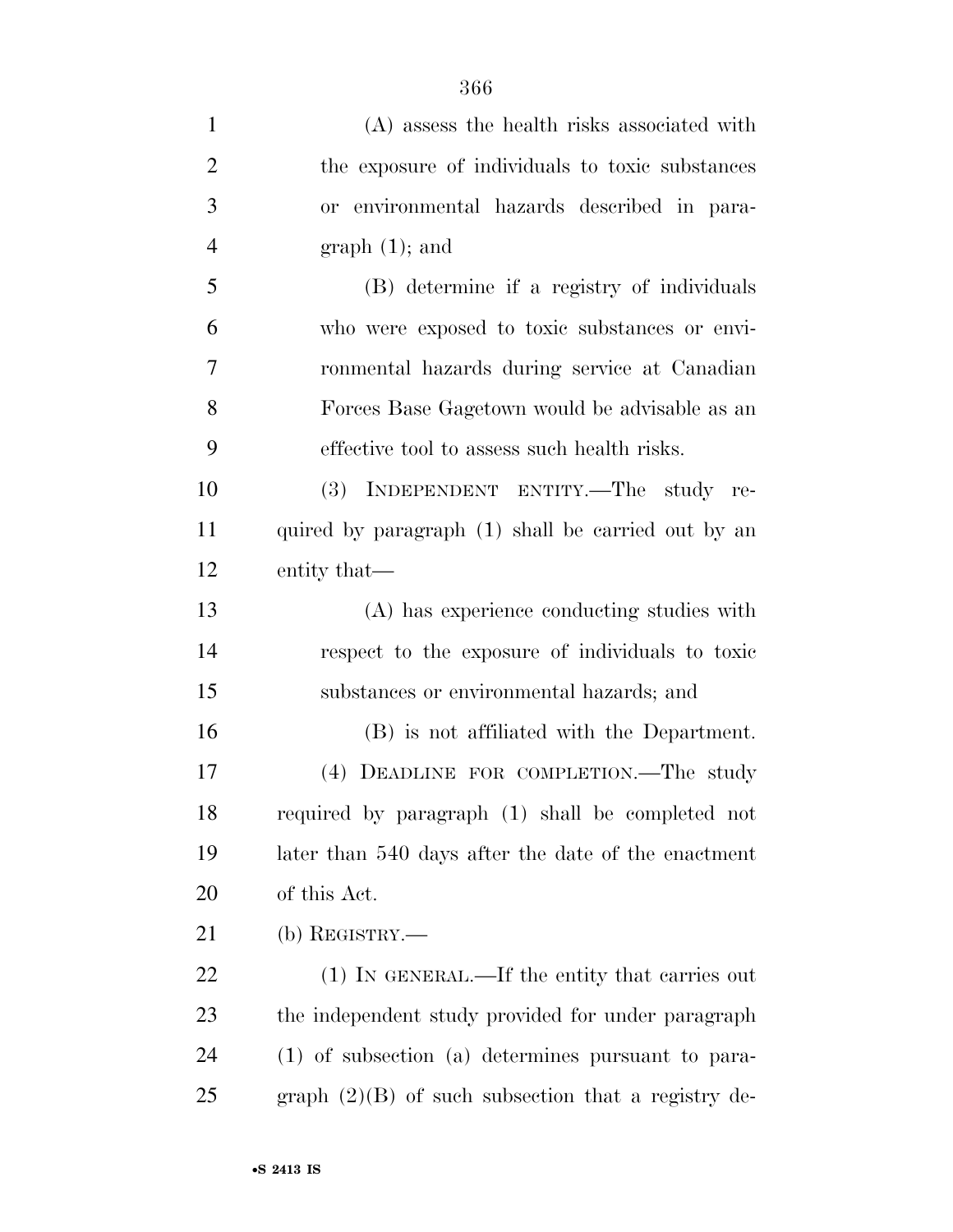| $\mathbf{1}$   | scribed in such paragraph $(2)(B)$ would be an effec-   |
|----------------|---------------------------------------------------------|
| $\overline{2}$ | tive tool as described in such paragraph $(2)(B)$ , the |
| 3              | Secretary may establish and maintain a registry to      |
| $\overline{4}$ | be known as the "Canadian Forces Base Gagetown"         |
| 5              | Health Registry" (in this subsection referred to as     |
| 6              | the "Registry").                                        |
| 7              | (2) CONTENTS.—The Registry shall include the            |
| 8              | following information:                                  |
| 9              | $(A)$ A list containing the name of each in-            |
| 10             | dividual who-                                           |
| 11             | (i) while serving as a member of the                    |
| 12             | Armed Forces, was stationed at or under-                |
| 13             | went training at Canadian Forces Base                   |
| 14             | Gagetown at any time during the period                  |
| 15             | beginning on January 1, $1956$ , and ending             |
| 16             | on December 31, 2006; and                               |
| 17             | $(ii)(I)$ applies for care or services from             |
| 18             | the Department of Veterans Affairs under                |
| 19             | chapter 17 of title 38, United States Code;             |
| 20             | (II) files a claim for compensation                     |
| 21             | under chapter 11 of such title on the basis             |
| 22             | of any disability that may be associated                |
| 23             | with such service; or                                   |
| 24             | (III) dies and is survived by a spouse,                 |
| 25             | child, or parent who files a claim for de-              |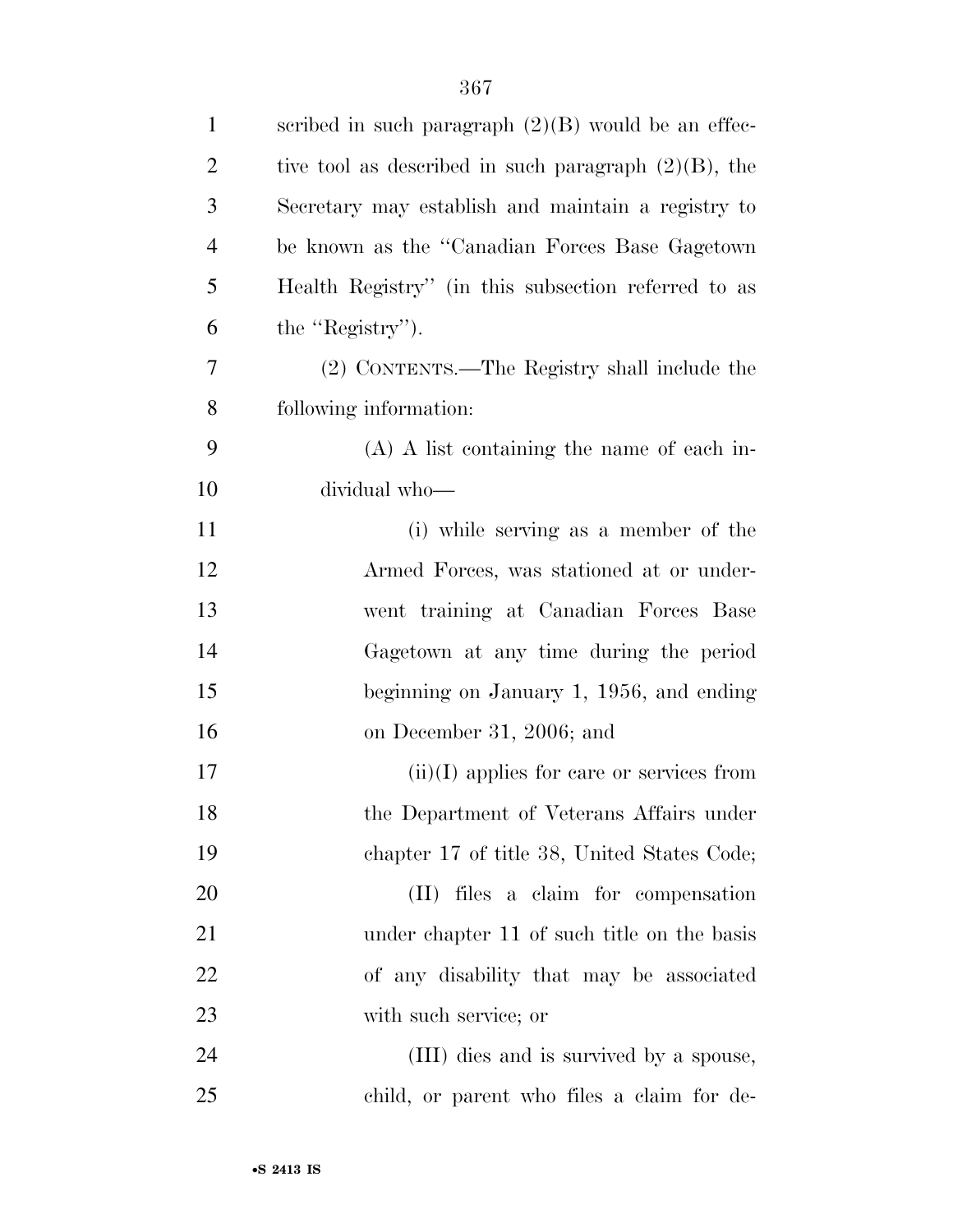| $\mathbf{1}$   | pendency and indemnity compensation                       |
|----------------|-----------------------------------------------------------|
| $\overline{2}$ | under chapter 13 of such title on the basis               |
| 3              | of such service.                                          |
| $\overline{4}$ | (B) Relevant medical data relating to the                 |
| 5              | health status of, and other information that the          |
| 6              | Secretary considers relevant and appropriate              |
| 7              | with respect to, each individual described in             |
| 8              | subparagraph $(A)$ who-                                   |
| 9              | (i) grants to the Secretary permission                    |
| 10             | to include such information in the Reg-                   |
| 11             | istry; or                                                 |
| 12             | (ii) at the time the name of the indi-                    |
| 13             | vidual is added to the Registry, is de-                   |
| 14             | ceased.                                                   |
| 15             | (3) CONSULTATION WITH OTHER AGENCIES.-                    |
| 16             | The Secretary of Veterans Affairs shall consult with      |
| 17             | the Secretary of Defense and the heads of other           |
| 18             | agencies as the Secretary of Veterans Affairs con-        |
| 19             | siders necessary to establish and maintain the Reg-       |
| 20             | istry.                                                    |
| 21             | SEC. 913. REVIEW OF DETERMINATION OF CERTAIN SERV-        |
| 22             | ICE IN PHILIPPINES DURING WORLD WAR II.                   |
| 23             | (a) IN GENERAL.—The Secretary of Veterans Af-             |
| 24             | fairs, in consultation with the Secretary of Defense and  |
| 25             | such military historians as the Secretary of Defense rec- |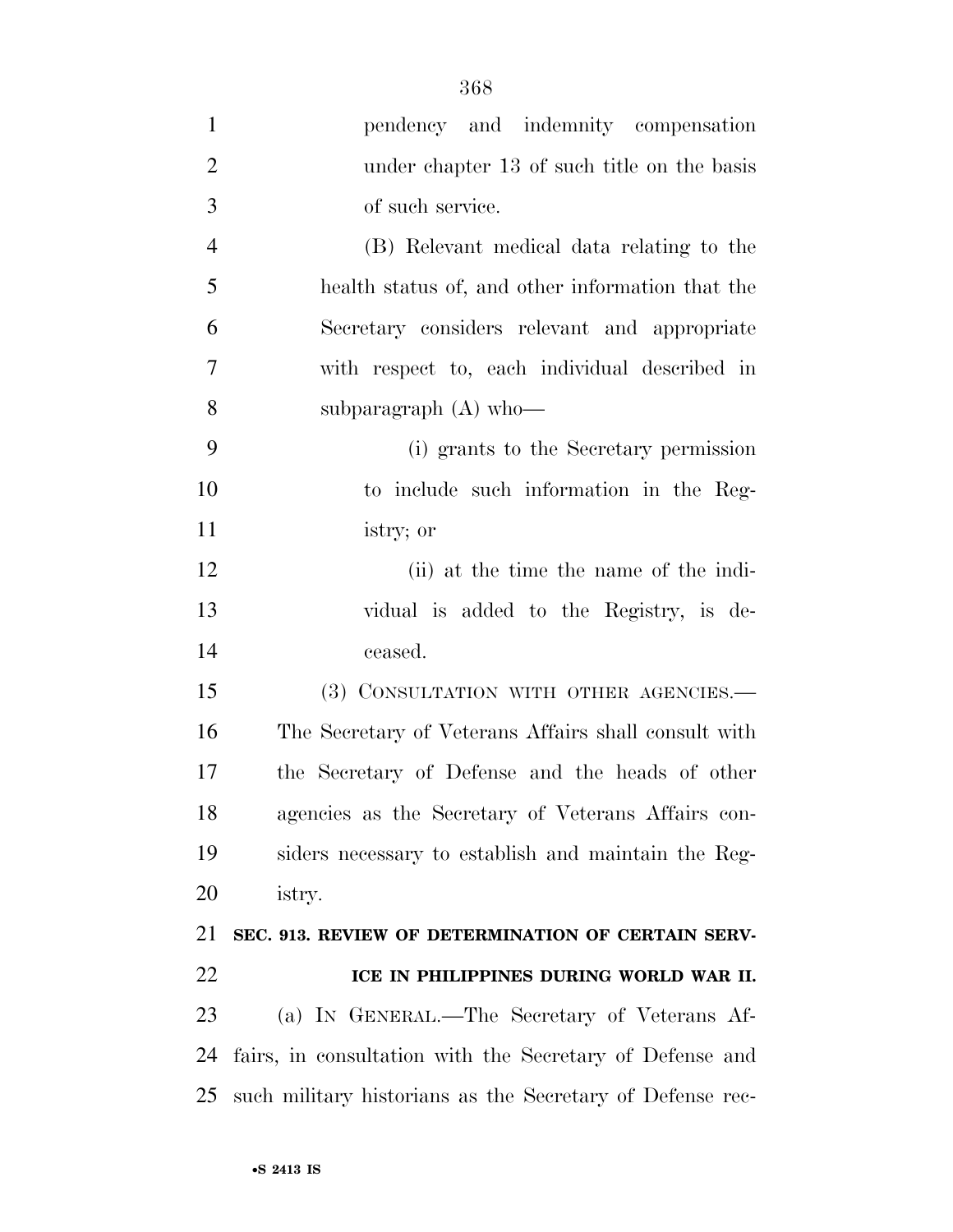ommends, shall review the process used to determine whether a covered individual served in support of the Armed Forces of the United States during World War II in accordance with section 1002(d) of title X of Division A of the American Recovery and Reinvestment Act of 2009 (Public Law 111–5; 38 U.S.C. 107 note) for pur- poses of determining whether such covered individual is eligible for payments described in such section.

 (b) COVERED INDIVIDUALS.—In this section, a cov- ered individual is any individual who timely submitted a claim for benefits under subsection (c) of section 1002 of title X of Division A of the American Recovery and Rein- vestment Act of 2009 (Public Law 111–5; 38 U.S.C. 107 note) based on service as described in subsection (d) of that section.

 (c) REPORT.—Not later than 90 days after the date of the enactment of this Act, the Secretary of Veterans Affairs shall submit to the Committee on Veterans' Affairs of the Senate and the Committee on Veterans' Affairs of the House of Representatives a report detailing any find- ings, actions taken, or recommendations for legislative ac- tion with respect to the review conducted under subsection (a).

 (d) PROHIBITION ON BENEFITS FOR DISQUALIFYING CONDUCT UNDER NEW PROCESS PURSUANT TO RE-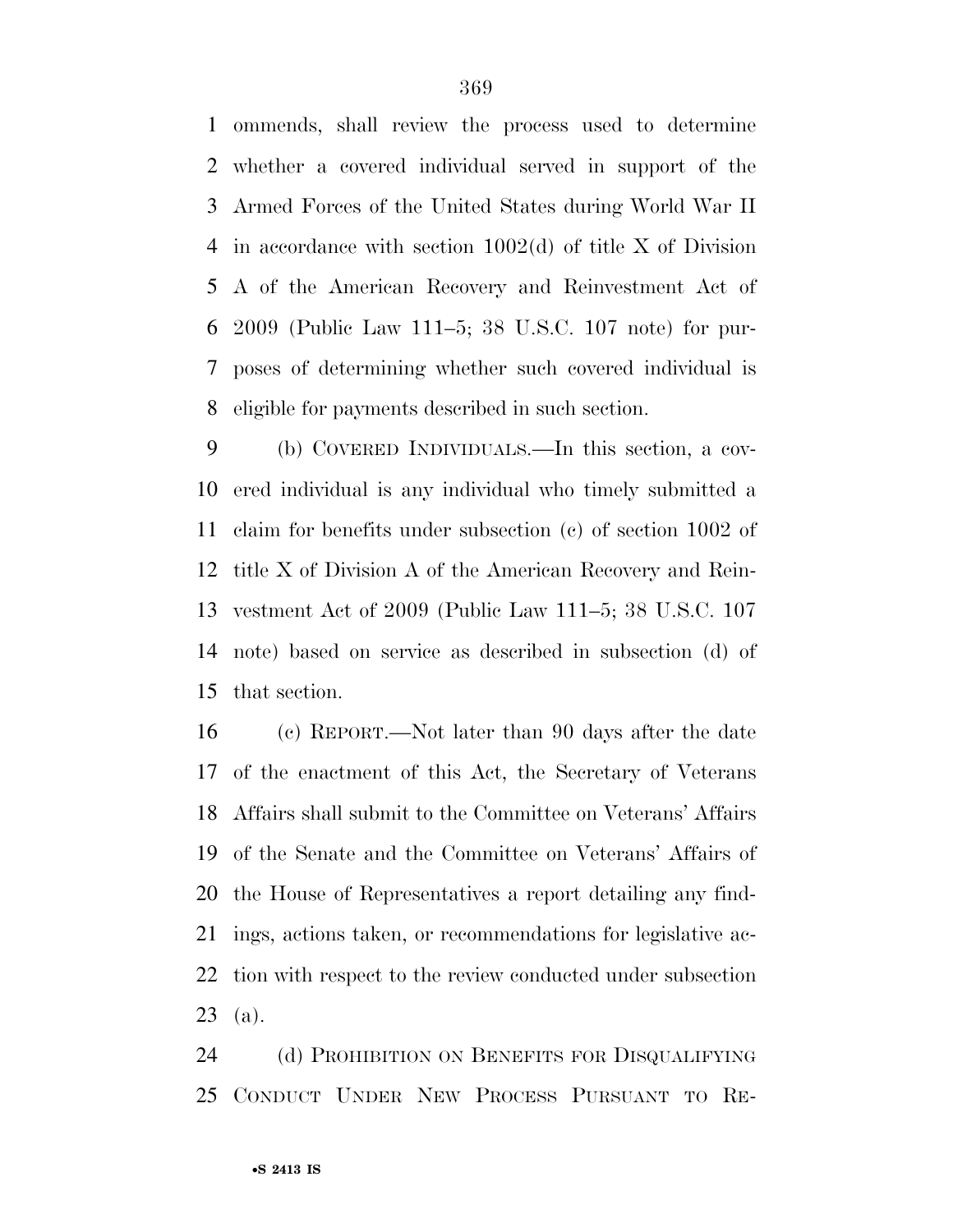VIEW.—If pursuant to the review conducted under sub- section (a) the Secretary of Veterans Affairs determines to establish a new process for the making of payments as described in that subsection, the process shall include mechanisms to ensure that individuals are not treated as covered individuals for purposes of such payments if such individuals engaged in any disqualifying conduct during service described in that subsection, including collabora-tion with the enemy or criminal conduct.

## **SEC. 914. REVIEW OF DETERMINATION OF CERTAIN SERV- ICE OF MERCHANT MARINERS DURING WORLD WAR II.**

 (a) IN GENERAL.—The Secretary of Veterans Af- fairs, in consultation with the Secretary of Defense, the Secretary of Homeland Security and such military histo- rians as the Secretary of Defense recommends, shall re- view the process used to determine whether an individual performed service under honorable conditions that satis- fies the requirements of a coastwise merchant seaman who is recognized pursuant to section 401 of the GI Bill Im- provement Act of 1977 (Public Law 95–202; 38 U.S.C. 106 note) as having performed active duty service.

 (b) REPORT.—Not later than 90 days after the date of the enactment of this Act, the Secretary of Veterans Affairs shall submit to the Committee on Veterans' Affairs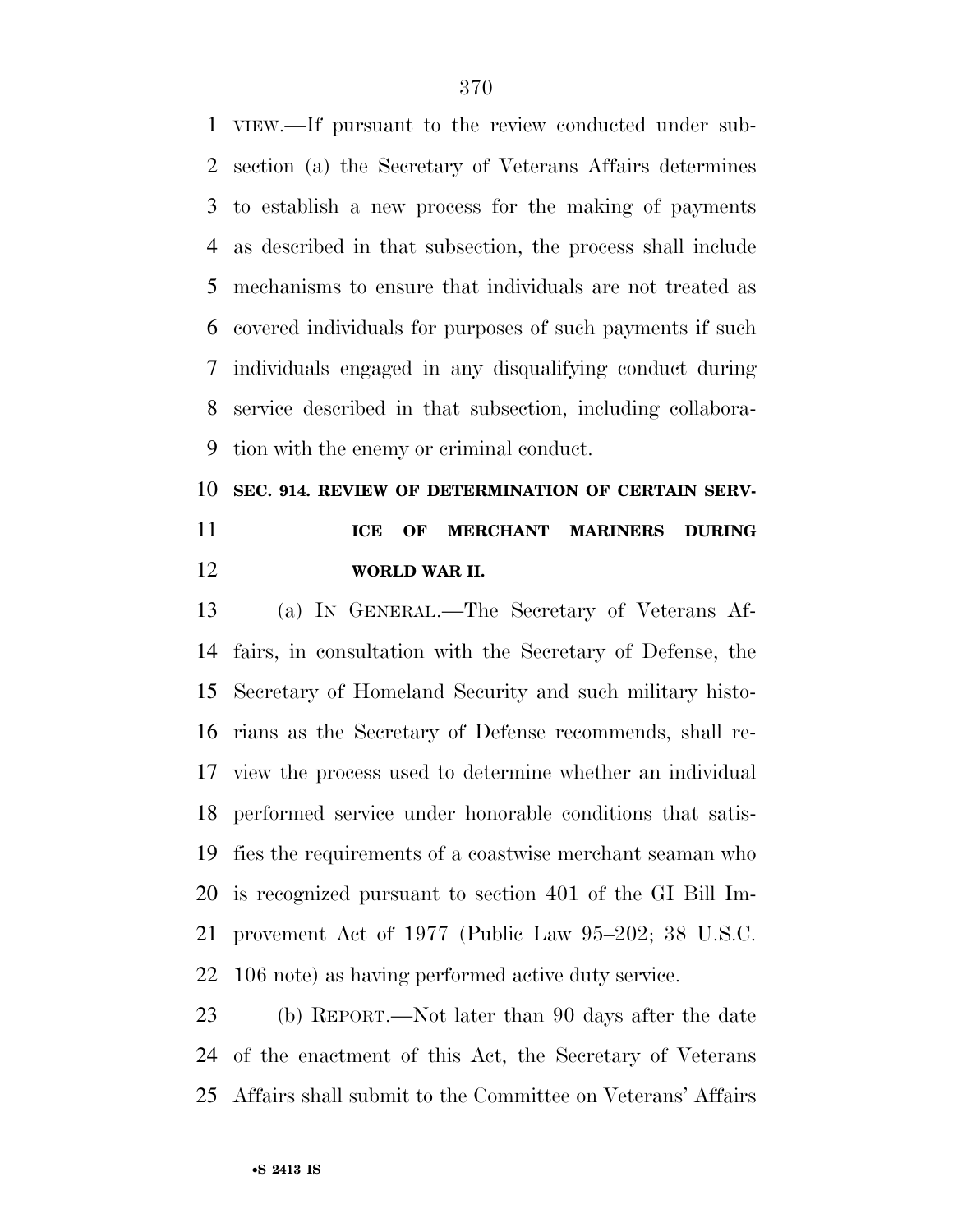of the Senate and the Committee on Veterans' Affairs of the House of Representatives a report detailing any find- ings, actions taken, or recommendations for legislative ac- tion with respect to the review conducted under subsection (a).

## **SEC. 915. REPORT ON PRACTICES OF THE DEPARTMENT OF VETERANS AFFAIRS TO ADEQUATELY PRO- VIDE SERVICES TO VETERANS WITH HEAR-ING LOSS.**

 (a) IN GENERAL.—Not later than two years after the date of the enactment of this Act, the Secretary of Vet- erans Affairs shall submit to the Committee on Veterans' Affairs of the Senate and the Committee on Veterans' Af- fairs of the House of Representatives a report on the ac- tions taken by the Secretary to implement the findings and recommendations included in the 2006 report by the Institute of Medicine of the National Academies entitled ''Noise and Military Service: Implications for Hearing Loss and Tinnitus'' that was prepared pursuant to section 104 of the Veterans Benefits Act of 2002 (Public Law 107–330; 116 Stat. 2822).

 (b) EFFECT OF DUTY MILITARY OCCUPATIONAL SPECIALTY NOISE EXPOSURE LISTING ON RECEIPT OF BENEFITS BY VETERANS.—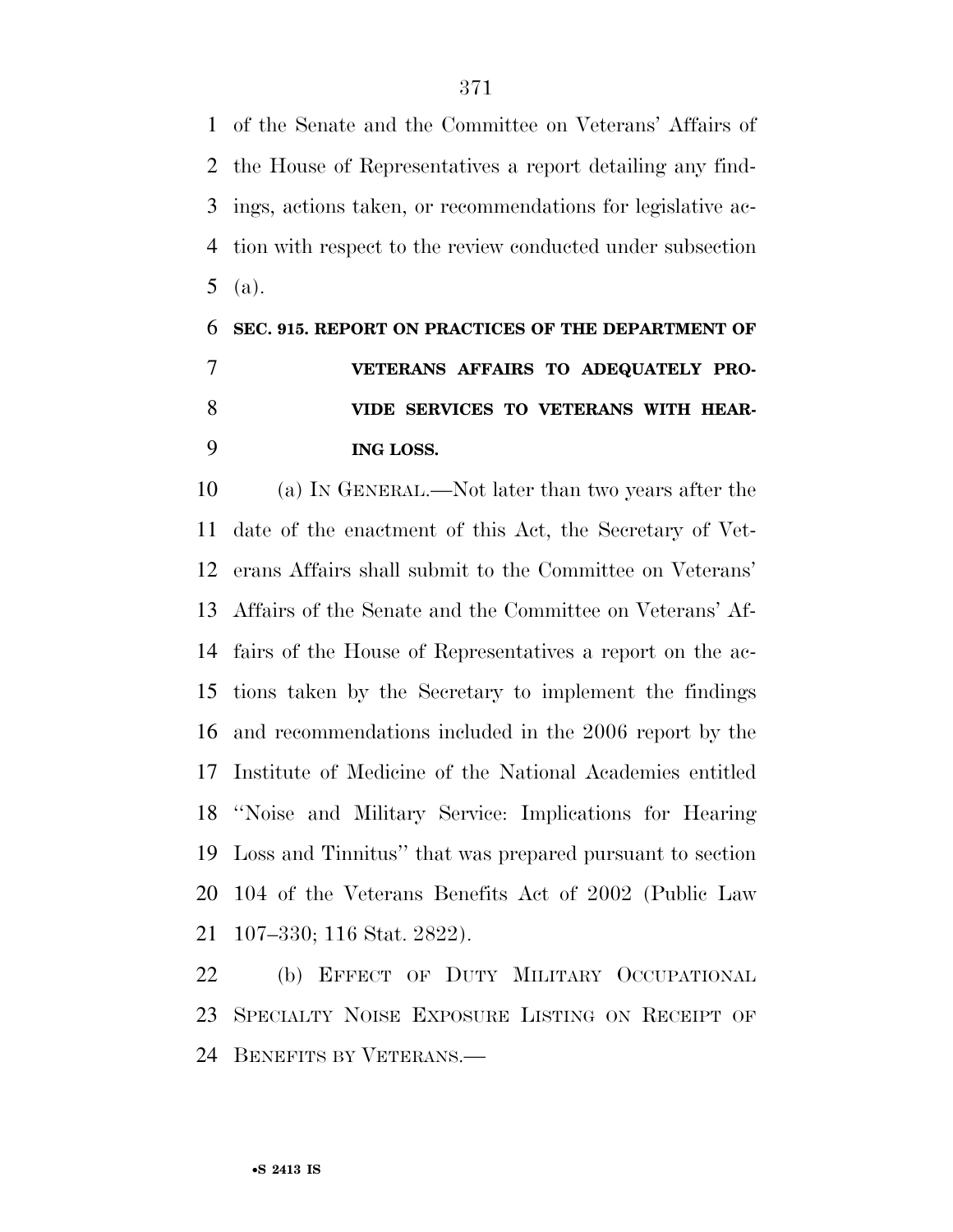| $\mathbf{1}$   | (1) IN GENERAL.—The Secretary shall include          |
|----------------|------------------------------------------------------|
| $\overline{2}$ | in the report required by subsection (a) an evalua-  |
| 3              | tion of the extent to which veterans who had a mili- |
| $\overline{4}$ | tary occupational specialty during service as a mem- |
| 5              | ber of the Armed Forces that is not included on the  |
| 6              | Duty Military Occupational Specialty Noise Expo-     |
| 7              | sure Listing (in this subsection referred to as the  |
| 8              | "MOS List") are precluded from receiving benefits    |
| 9              | related to hearing loss from the Department of Vet-  |
| 10             | erans Affairs.                                       |
| 11             | (2) DATA.—The Secretary shall include in the         |
| 12             | evaluation required by paragraph (1) the following:  |
| 13             | (A) With respect to veterans who had a               |
| 14             | military occupational specialty included on the      |
| 15             | MOS List-                                            |
| 16             | (i) the number of claims for benefits                |
| 17             | related to hearing loss from the Depart-             |
| 18             | ment of Veterans Affairs that were grant-            |
| 19             | ed; and                                              |
| 20             | (ii) the number of claims for benefits               |
| 21             | related to hearing loss from the Depart-             |
| 22             | ment that were denied.                               |
| 23             | (B) With respect to veterans who had a               |
| 24             | military occupational specialty not included on      |
| 25             | the MOS List—                                        |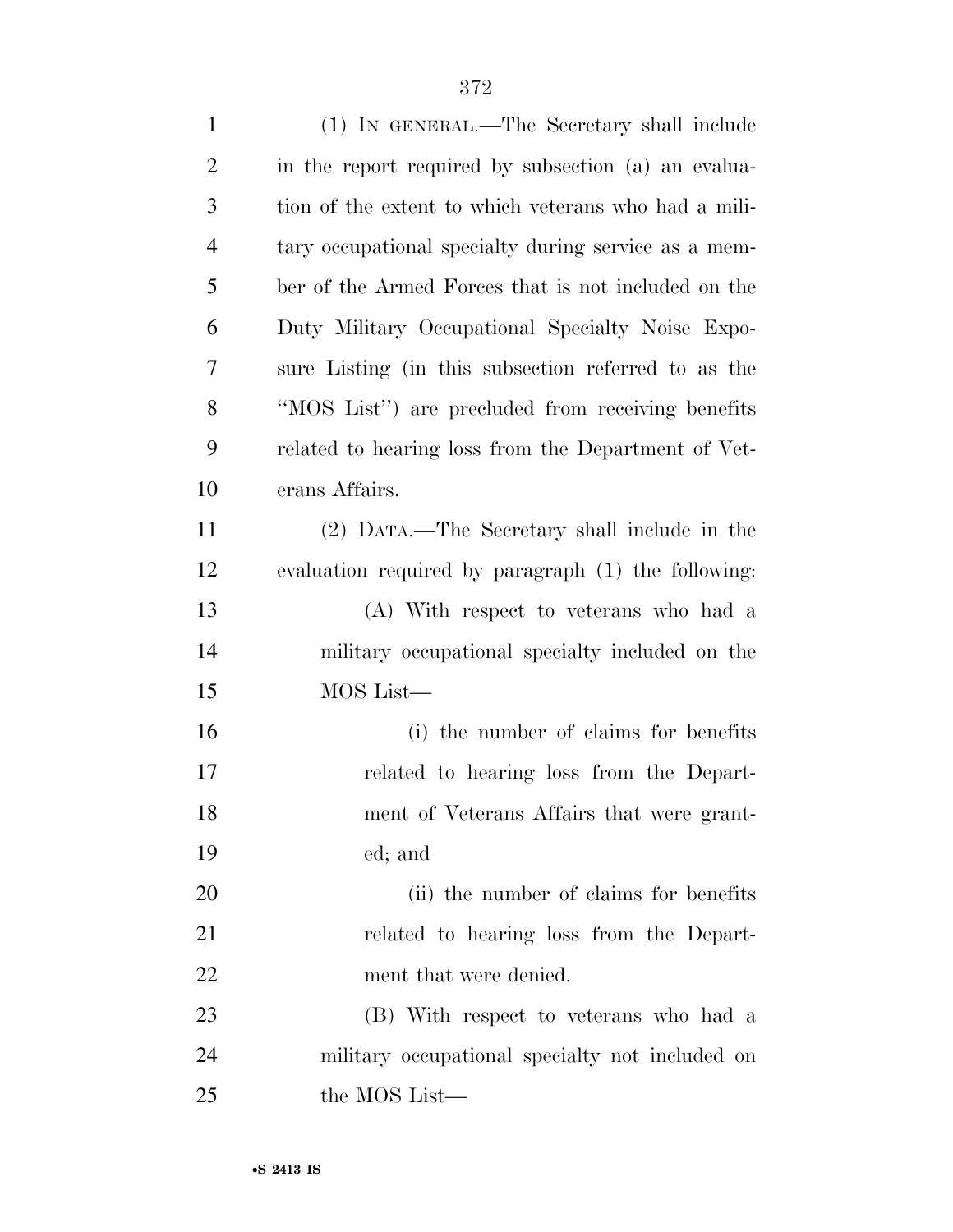| $\mathbf{1}$   | (i) the number of claims for benefits                   |  |
|----------------|---------------------------------------------------------|--|
| $\overline{2}$ | related to hearing loss from the Depart-                |  |
| 3              | ment that were granted;                                 |  |
| $\overline{4}$ | (ii) the number of claims for benefits                  |  |
| 5              | related to hearing loss from the Depart-                |  |
| 6              | ment that were denied;                                  |  |
| $\overline{7}$ | (iii) of the number of denied claims                    |  |
| 8              | under clause (ii), the number of those                  |  |
| 9              | claims that were appealed; and                          |  |
| 10             | (iv) of the number of appealed claims                   |  |
| 11             | under clause (iii), the number of those ap-             |  |
| 12             | pealed claims that were successfully ap-                |  |
| 13             | pealed.                                                 |  |
| 14             | (c) ADDITIONAL MATTERS.—The Secretary shall in-         |  |
| 15             | clude in the report required by subsection (a) the fol- |  |
| 16             | lowing:                                                 |  |
| 17             | (1) In the case of a veteran with unilateral            |  |
| 18             | hearing loss, an explanation of the scientific basis    |  |
| 19             | for the practice of the Department of determining a     |  |
| 20             | disability rating level with respect to hearing based   |  |
| 21             | on an examination of that veteran's healthy ear in-     |  |
| 22             | stead of the injured ear.                               |  |
| 23             | $(2)$ An analysis of the reduction in earning ca-       |  |
| 24             | pacity for veterans as a result of unilateral hearing   |  |
| 25             | loss, with a focus on the ability of those veterans—    |  |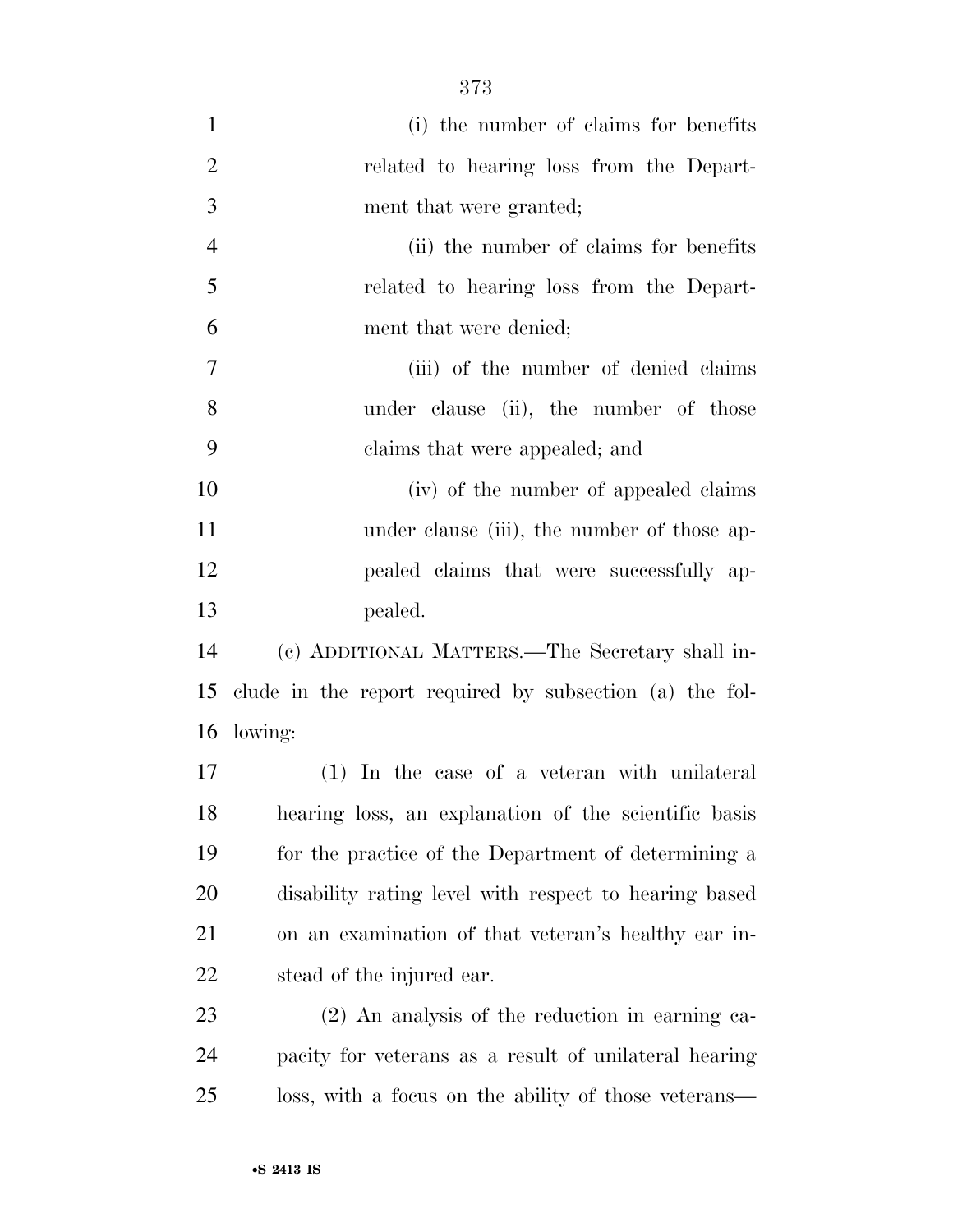| $\mathbf{1}$   | (A) to detect the direction of sound; and                 |
|----------------|-----------------------------------------------------------|
| $\overline{2}$ | (B) to understand speech.                                 |
| 3              | (3) An explanation of the rationale for the prac-         |
| $\overline{4}$ | tice of the Department of not issuing a compensable       |
| 5              | rating for hearing loss at certain levels that are se-    |
| 6              | vere enough to require the use of hearing aids.           |
| 7              | (4) A survey of the audiologists that conduct             |
| 8              | compensation and pension examinations for the De-         |
| 9              | partment to assess the implementation of the most         |
| 10             | recent edition of the best practices manual for hear-     |
| 11             | ing loss and tinnitus examinations that includes the      |
| 12             | following:                                                |
| 13             | (A) A description of the training received                |
| 14             | by those audiologists compared to the methods             |
| 15             | described in the most recent edition of the best          |
| 16             | practices manual for hearing loss and tinnitus            |
| 17             | examinations.                                             |
| 18             | (B) An assessment of how those audiol-                    |
| 19             | ogists have complied with that training.                  |
| 20             | (C) Whether those audiologists are using a                |
| 21             | range of tones up to 8000 hertz to test the               |
| 22             | hearing of veterans.                                      |
| 23             | (d) CONSTRUCTION.—Nothing in this section shall be        |
| 24             | construed to authorize or require the Secretary to defer, |
| 25             | delay, or replace the ongoing efforts of the Secretary to |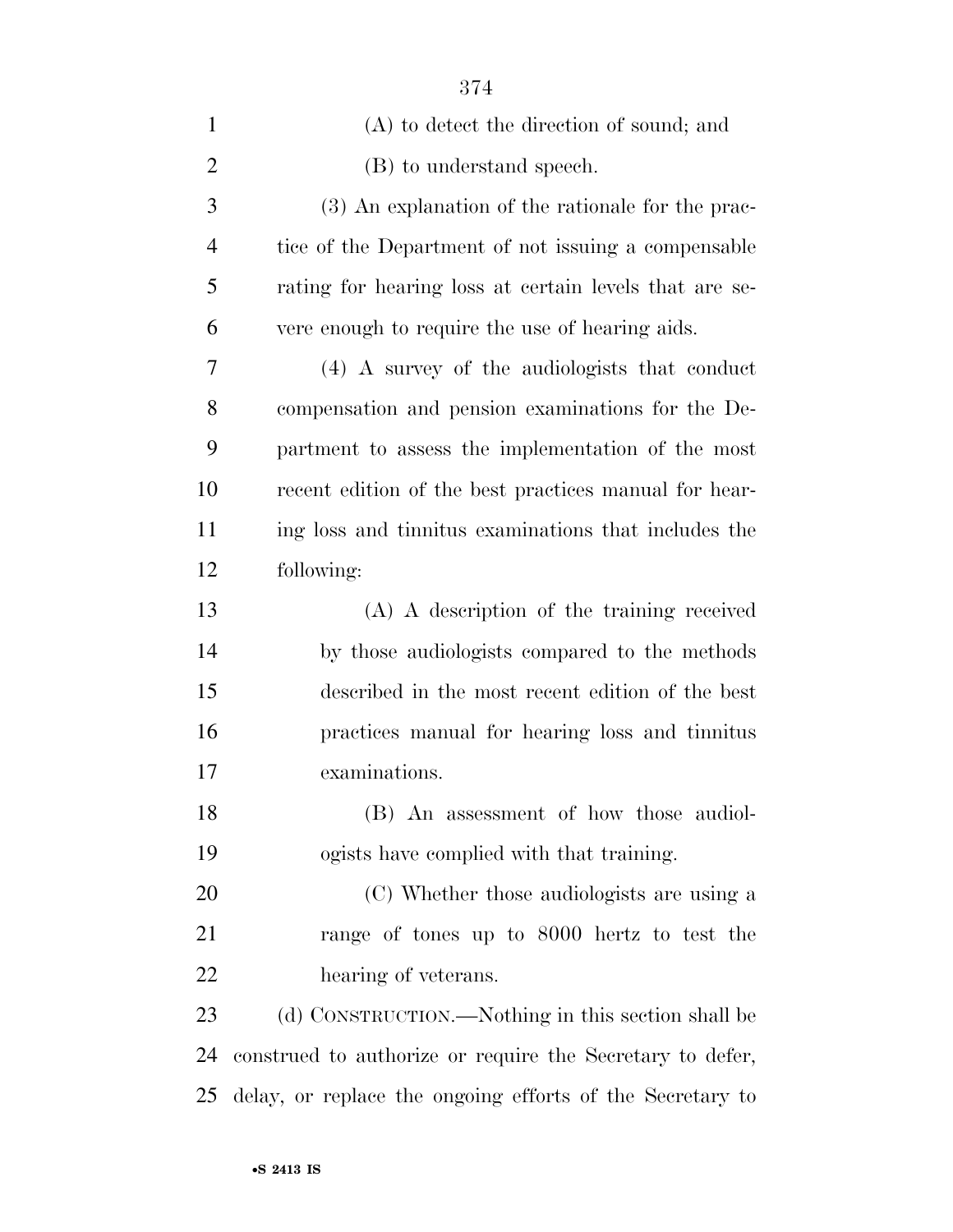update the schedule of ratings required by section 1155 of title 38, United States Code.

 (e) EFFECTIVE DATE.—This section shall take effect on the date that is one year after the date of the enact-ment of this Act.

 **SEC. 916. REPORT ON JOINT PROGRAMS OF DEPARTMENT OF VETERANS AFFAIRS AND DEPARTMENT OF DEFENSE WITH RESPECT TO HEARING LOSS OF MEMBERS OF THE ARMED FORCES AND VETERANS.** 

 (a) IN GENERAL.—Not later than two years after the date of the enactment of this Act, the Secretary of Vet- erans Affairs shall, in consultation with the Secretary of Defense, submit to Congress a report that identifies the following:

 (1) Goals for the Department of Veterans Af- fairs and the Department of Defense for the preven- tion, early detection, and treatment of hearing loss by the National Center for Rehabilitative Auditory Research of the Department of Veterans Affairs and the Hearing Center of Excellence of the Department of Defense.

 (2) Resources of the Department of Veterans Affairs that could be made available to assist the Department of Defense in conducting audiometric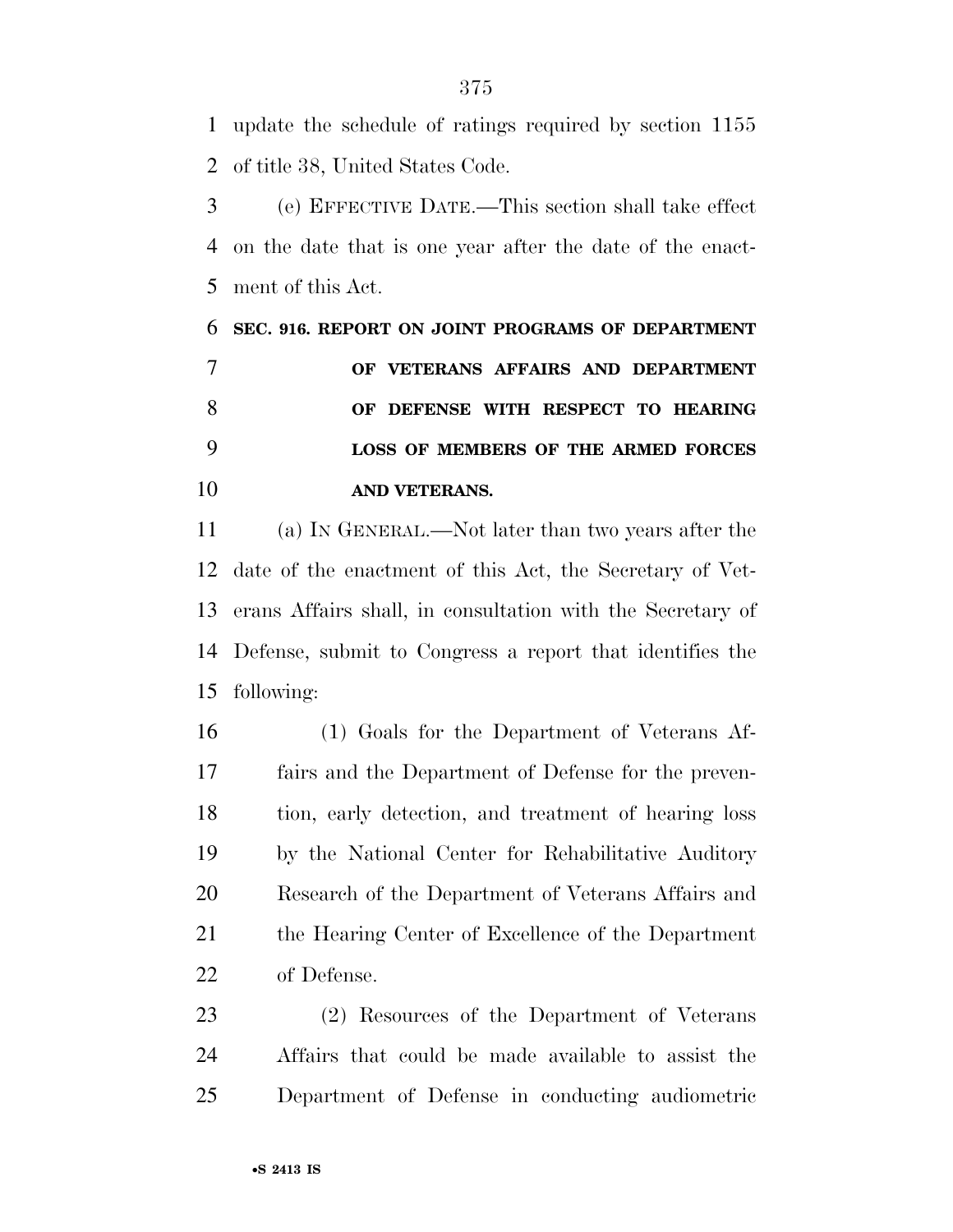| $\overline{2}$ | Armed Forces.                                             |
|----------------|-----------------------------------------------------------|
| 3              | (3) Barriers to information being added to the            |
| $\overline{4}$ | Hearing Loss and Auditory System Injury Registry          |
| 5              | required under section $721(e)(1)$ of the Duncan          |
| 6              | Hunter National Defense Authorization Act for Fis-        |
| 7              | cal Year 2009 (Public Law 110–417; 122 Stat.              |
| 8              | 4506).                                                    |
| 9              | (4) Recommendations for any legislative or ad-            |
| 10             | ministrative actions necessary with respect to the        |
| 11             | Hearing Loss and Auditory System Injury Reg-              |
| 12             | $istry$ —                                                 |
| 13             | $(A)$ to assist in achieving the goals speci-             |
| 14             | fied in paragraph $(1)$ ;                                 |
| 15             | (B) to improve the adjudication of claims                 |
| 16             | for benefits with respect to hearing loss; and            |
| 17             | (C) to further the research objectives of                 |
| 18             | the National Center for Rehabilitative Auditory           |
| 19             | Research of the Department of Veterans Affairs            |
| 20             | and the Hearing Center of Excellence of the               |
| 21             | Department of Defense.                                    |
| 22             | (b) EFFECTIVE DATE.—This section shall take effect        |
| 23             | on the date that is one year after the date of the enact- |
| 24             | ment of this Act.                                         |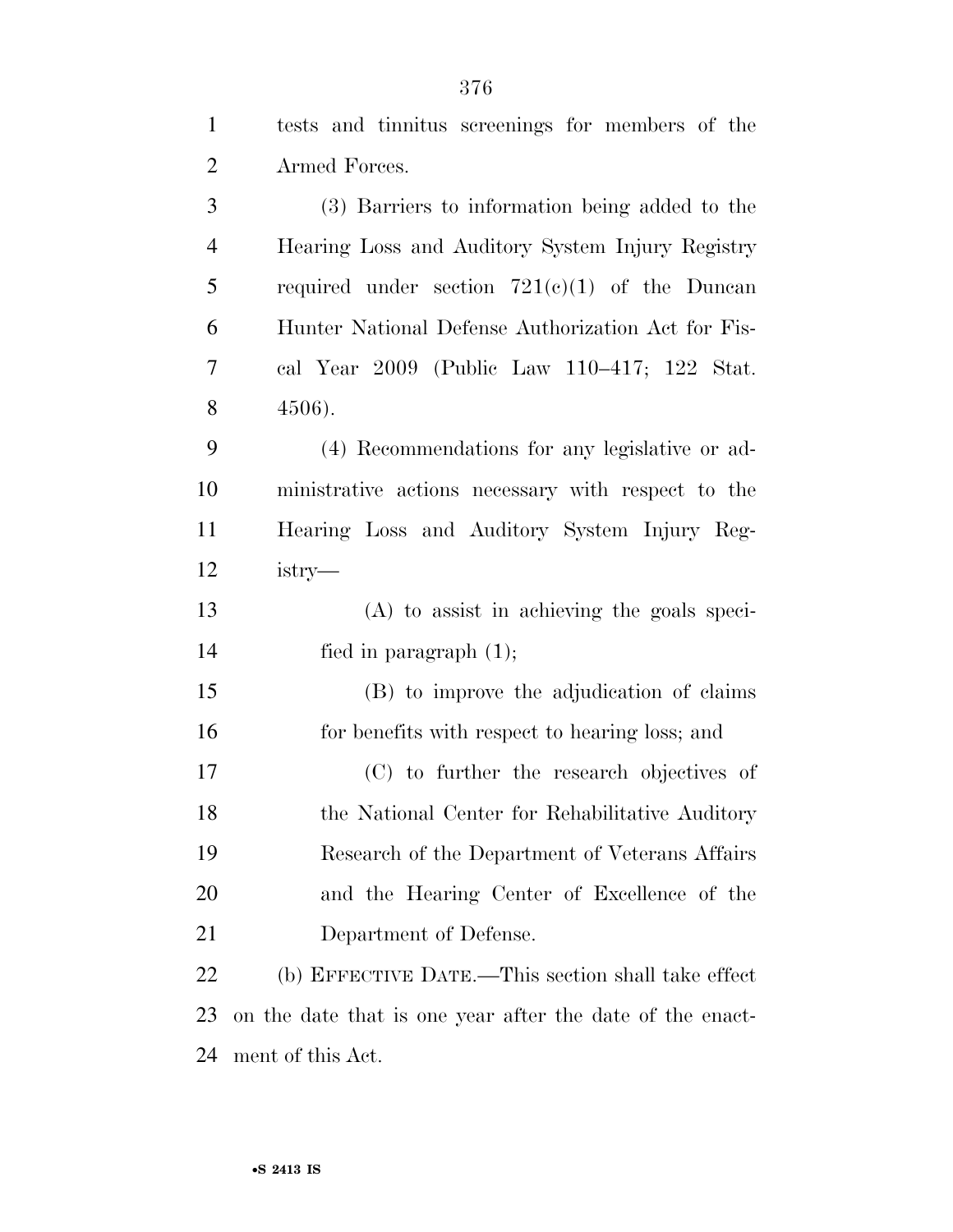(a) IN GENERAL.—The Secretary of Veterans Affairs shall designate at least one city in the United States each year as an ''American World War II City''.

 (b) CRITERIA FOR DESIGNATION.—After the des- ignation made under subsection (c), the Secretary, in con- sultation with the Secretary of Defense, shall make each designation under subsection (a) based on the following criteria:

 (1) Contributions by a city to the war effort during World War II, including those related to de- fense manufacturing, bond drives, service in the Armed Forces, and the presence of military facilities within the city.

 (2) Efforts by a city to preserve the history of the city's contributions during World War II, includ- ing through the establishment of preservation orga- nizations or museums, restoration of World War II facilities, and recognition of World War II veterans. (c) FIRST AMERICAN WORLD WAR II CITY.—The city of Wilmington, North Carolina, is designated as an ''American World War II City''.